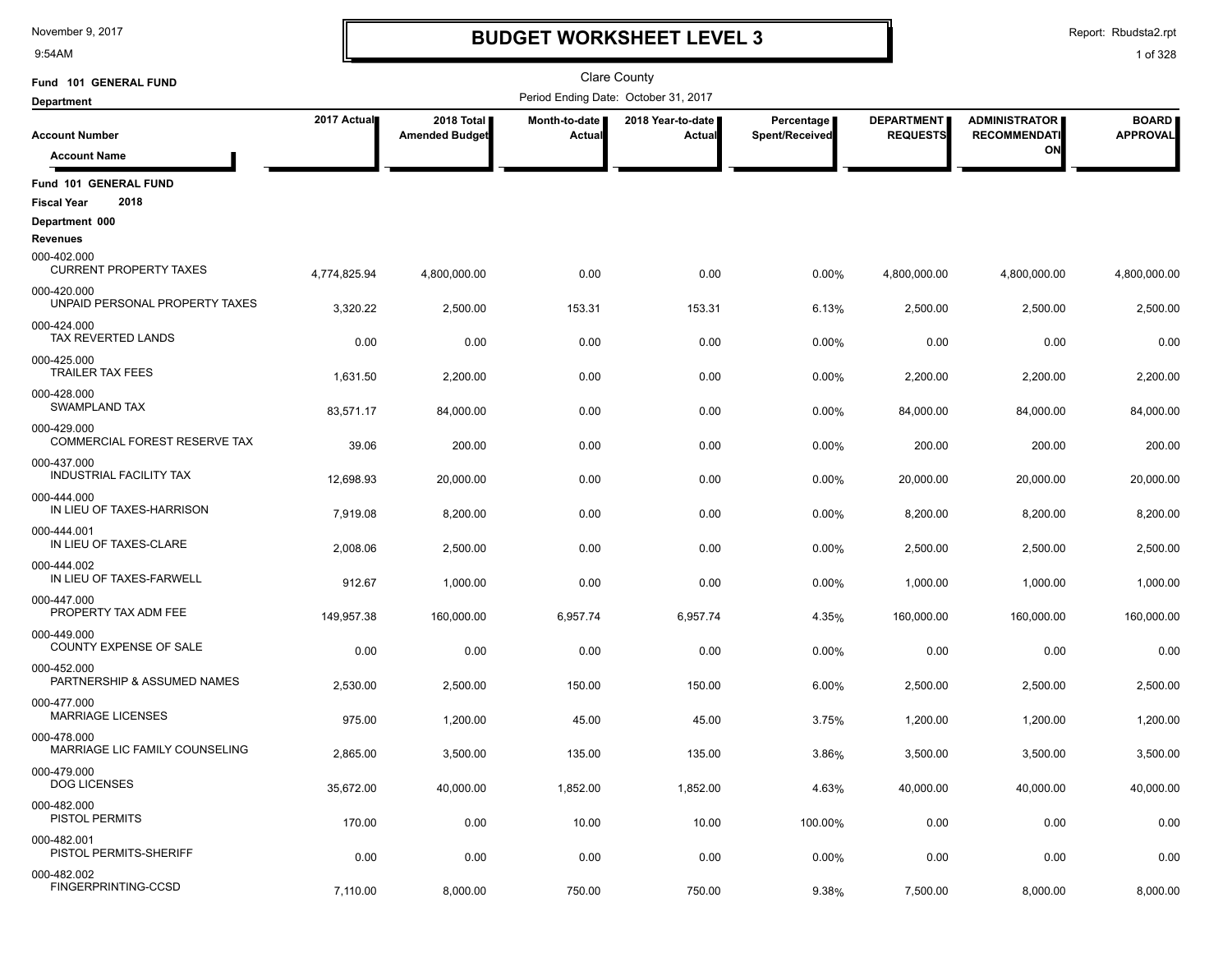9:54AM

# **BUDGET WORKSHEET LEVEL 3**

Report: Rbudsta2.rpt

| Fund 101 GENERAL FUND                             |             |                                     |                         | <b>Clare County</b>                  |                              |                                      |                                             |                                 |
|---------------------------------------------------|-------------|-------------------------------------|-------------------------|--------------------------------------|------------------------------|--------------------------------------|---------------------------------------------|---------------------------------|
| <b>Department</b>                                 |             |                                     |                         | Period Ending Date: October 31, 2017 |                              |                                      |                                             |                                 |
| <b>Account Number</b>                             | 2017 Actual | 2018 Total<br><b>Amended Budget</b> | Month-to-date<br>Actual | 2018 Year-to-date<br>Actual          | Percentage<br>Spent/Received | <b>DEPARTMENT</b><br><b>REQUESTS</b> | <b>ADMINISTRATOR</b><br><b>RECOMMENDATI</b> | <b>BOARD</b><br><b>APPROVAL</b> |
| <b>Account Name</b>                               |             |                                     |                         |                                      |                              |                                      | ΟN                                          |                                 |
| 000-483.000<br>SOIL EROSION & SEDIMENTATION       | 18,210.00   | 21,000.00                           | 2,685.00                | 2,685.00                             | 12.79%                       | 21,000.00                            | 21,000.00                                   | 21,000.00                       |
| 000-483.001<br>SOIL EROSION PENALTY               | 0.00        | 0.00                                | 0.00                    | 0.00                                 | 0.00%                        | 0.00                                 | 0.00                                        | 0.00                            |
| 000-484.000<br><b>EXPLOSIVE PERMITS</b>           | 1.00        | 1.00                                | 0.00                    | 0.00                                 | 0.00%                        | 1.00                                 | 1.00                                        | 1.00                            |
| 000-505.000<br>LOCAL EMERGENCY PLANNING COMM      | 0.00        | 0.00                                | 0.00                    | 0.00                                 | $0.00\%$                     | 0.00                                 | 0.00                                        | 0.00                            |
| 000-505.001<br><b>BYRNE BAYANET</b>               | 0.00        | 0.00                                | 0.00                    | 0.00                                 | 0.00%                        | 0.00                                 | 0.00                                        | 0.00                            |
| 000-505.002<br>BYRNE-MDT                          | 0.00        | 0.00                                | 0.00                    | 0.00                                 | 0.00%                        | 0.00                                 | 0.00                                        | 0.00                            |
| 000-505.003<br>DOJ-BYRNE-PAPERLESS BOOKING GRA    | 0.00        | 0.00                                | 0.00                    | 0.00                                 | 0.00%                        | 0.00                                 | 0.00                                        | 0.00                            |
| 000-505.004<br>DOJ-BYRNE ASSISTANCE GRANT         | 0.00        | 0.00                                | 0.00                    | 0.00                                 | 0.00%                        | 0.00                                 | 0.00                                        | 0.00                            |
| 000-506.000<br>EMERGENCY PREPAREDNESS-FEDERA      | 0.00        | 20,000.00                           | 0.00                    | 0.00                                 | 0.00%                        | 20,000.00                            | 20,000.00                                   | 20,000.00                       |
| 000-507.000<br>HAZARD MATERIAL EMERGENCY PLANN    | 0.00        | 600.00                              | 0.00                    | 0.00                                 | 0.00%                        | 600.00                               | 600.00                                      | 600.00                          |
| 000-508.000<br>SCHOOL SAFETY GRANT-HARRISON       | 0.00        | 0.00                                | 0.00                    | 0.00                                 | 0.00%                        | 0.00                                 | 0.00                                        | 0.00                            |
| 000-508.001<br>SCHOOL SAFETY-CLARE/FARWELL        | 0.00        | 0.00                                | 0.00                    | 0.00                                 | 0.00%                        | 0.00                                 | 0.00                                        | 0.00                            |
| 000-509.000<br>HOMELAND SECURITY-FED PASS THRU    | 30,689.36   | 30,000.00                           | 0.00                    | 0.00                                 | 0.00%                        | 25,000.00                            | 30,000.00                                   | 30,000.00                       |
| 000-509.001<br>HWY SAFE COMMUNITIES PROJECT GR    | 0.00        | 0.00                                | 0.00                    | 0.00                                 | 0.00%                        | 0.00                                 | 0.00                                        | 0.00                            |
| 000-519.000<br>REGION 7B MICHIGAN WORKS GRANT     | 0.00        | 0.00                                | 0.00                    | 0.00                                 | 0.00%                        | 0.00                                 | 0.00                                        | 0.00                            |
| 000-519.001<br>USDA GRANT-SOLID WASTE             | 0.00        | 0.00                                | 0.00                    | 0.00                                 | $0.00\%$                     | 0.00                                 | 0.00                                        | 0.00                            |
| 000-519.002<br><b>USDA-VEHICLES GRANT</b>         | 0.00        | 0.00                                | 0.00                    | 0.00                                 | $0.00\%$                     | 0.00                                 | 0.00                                        | 0.00                            |
| 000-519.003<br><b>USDA DIVE EQUIPMT</b>           | 0.00        | 0.00                                | 0.00                    | 0.00                                 | 0.00%                        | 0.00                                 | 0.00                                        | 0.00                            |
| 000-521.000<br>JUVENILE INCENTIVE BLOCK GRANT -9( | 0.00        | 0.00                                | 0.00                    | 0.00                                 | 0.00%                        | 0.00                                 | 0.00                                        | 0.00                            |
| 000-522.000<br>CRP - PROSECUTOR - FEDERAL         | 45,427.72   | 85,000.00                           | 0.00                    | 0.00                                 | $0.00\%$                     | 85,000.00                            | 85,000.00                                   | 85,000.00                       |
| 000-530.000<br>FEDERAL ACCESS & VISITATION GRANT  | 0.00        | 0.00                                | 0.00                    | 0.00                                 | 0.00%                        | 0.00                                 | 0.00                                        | 0.00                            |
| 000-540.000<br>PROBATE JUDGES SALARY              | 95,592.87   | 108,000.00                          | 0.00                    | 0.00                                 | 0.00%                        | 103,000.00                           | 108,000.00                                  | 108,000.00                      |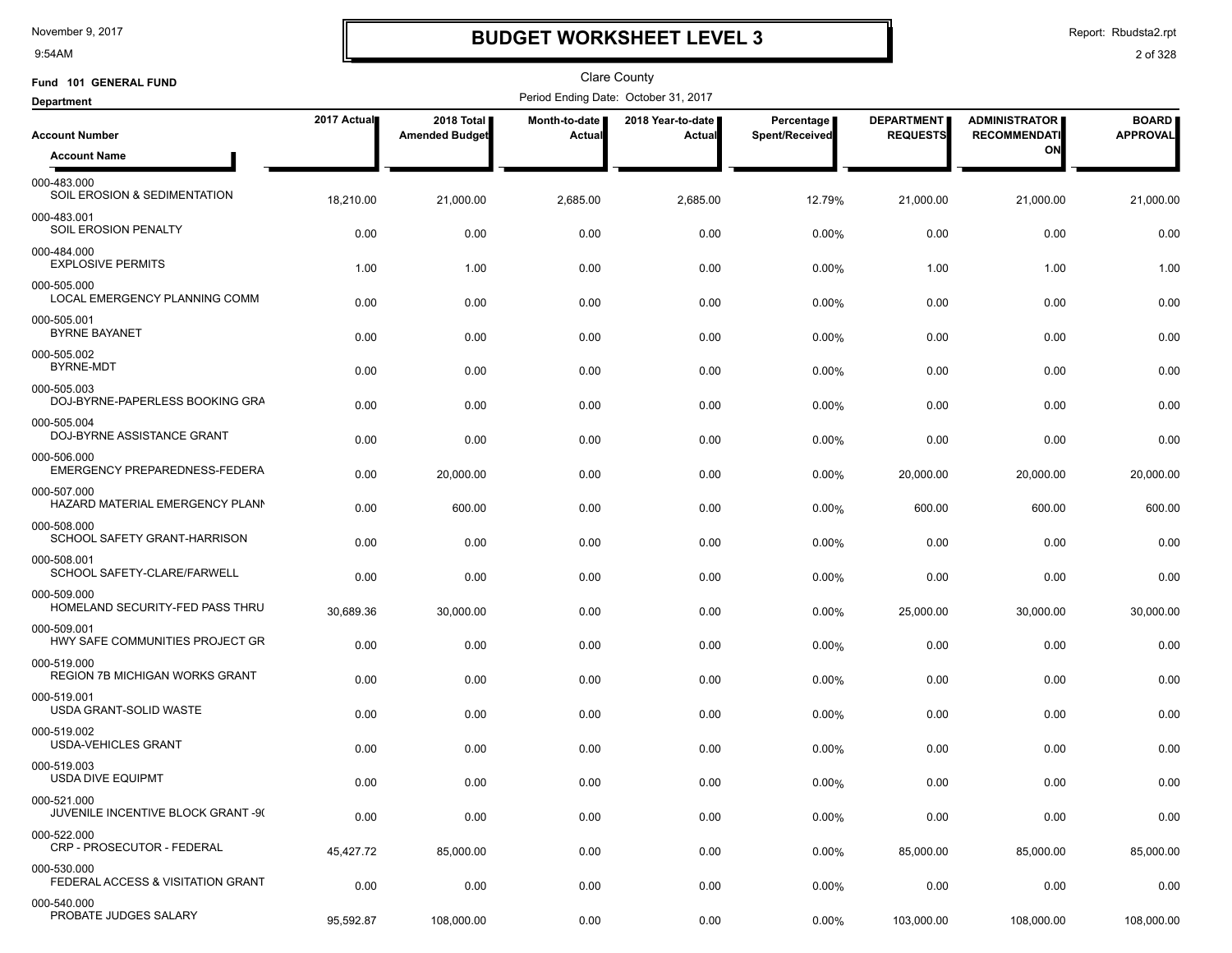9:54AM

# **BUDGET WORKSHEET LEVEL 3**

Report: Rbudsta2.rpt

| Fund 101 GENERAL FUND                                |             |                                     |                                       | <b>Clare County</b>                  |                              |                                      |                                             |                                 |
|------------------------------------------------------|-------------|-------------------------------------|---------------------------------------|--------------------------------------|------------------------------|--------------------------------------|---------------------------------------------|---------------------------------|
| <b>Department</b>                                    |             |                                     |                                       | Period Ending Date: October 31, 2017 |                              |                                      |                                             |                                 |
| <b>Account Number</b>                                | 2017 Actual | 2018 Total<br><b>Amended Budget</b> | <b>Month-to-date</b><br><b>Actual</b> | 2018 Year-to-date  <br>Actual        | Percentage<br>Spent/Received | <b>DEPARTMENT</b><br><b>REQUESTS</b> | <b>ADMINISTRATOR</b><br><b>RECOMMENDATI</b> | <b>BOARD</b><br><b>APPROVAL</b> |
| <b>Account Name</b>                                  |             |                                     |                                       |                                      |                              |                                      | ON                                          |                                 |
| 000-541.000<br>JUDGES SALARY STANDARDIZATION         | 100,592.80  | 100,595.00                          | 0.00                                  | 0.00                                 | 0.00%                        | 100,595.00                           | 100,595.00                                  | 100,595.00                      |
| 000-542.000<br>STATE COURT EQUITY FUND               | 147.660.66  | 160,000.00                          | 0.00                                  | 0.00                                 | 0.00%                        | 160,000.00                           | 160,000.00                                  | 160,000.00                      |
| 000-543.000<br>SECONDARY ROAD PATROL                 | 42,392.06   | 49,383.00                           | 0.00                                  | 0.00                                 | 0.00%                        | 49,383.00                            | 49,383.00                                   | 49,383.00                       |
| 000-543.001<br><b>COMPUTER IN TECHNOLOGY</b>         | 0.00        | 0.00                                | 0.00                                  | 0.00                                 | 0.00%                        | 0.00                                 | 0.00                                        | 0.00                            |
| 000-543.002<br>SIREN PROJECT GRANT                   | 0.00        | 0.00                                | 0.00                                  | 0.00                                 | 0.00%                        | 0.00                                 | 0.00                                        | 0.00                            |
| 000-543.003<br>LOCAL GOVT. CONTRIBUTIONS-SIREN F     | 0.00        | 0.00                                | 0.00                                  | 0.00                                 | 0.00%                        | 0.00                                 | 0.00                                        | 0.00                            |
| 000-543.004<br>CONTRIB. COMMUNITY FOUND-SIREN P      | 0.00        | 0.00                                | 0.00                                  | 0.00                                 | 0.00%                        | 0.00                                 | 0.00                                        | 0.00                            |
| 000-543.005<br>CONTRIB-CONSUMERS/ IN KIND            | 0.00        | 0.00                                | 0.00                                  | 0.00                                 | 0.00%                        | 0.00                                 | 0.00                                        | 0.00                            |
| 000-543.100<br><b>GRANT-MED MARI OVERSIGHT GRANT</b> | 2,479.08    | 0.00                                | 0.00                                  | 0.00                                 | 0.00%                        | 0.00                                 | 0.00                                        | 0.00                            |
| 000-544.000<br>MARINE SAFETY PROGRAM                 | 0.00        | 8,400.00                            | 0.00                                  | 0.00                                 | 0.00%                        | 8,400.00                             | 8,400.00                                    | 8,400.00                        |
| 000-544.001<br>MARINE SAFETY-SPECIAL EQUIP GT        | 0.00        | 0.00                                | 0.00                                  | 0.00                                 | 0.00%                        | 0.00                                 | 0.00                                        | 0.00                            |
| 000-544.002<br><b>BULLET PROOF VEST PROGRAM</b>      | 1,903.10    | 2,350.00                            | 0.00                                  | 0.00                                 | 0.00%                        | 2,350.00                             | 2,350.00                                    | 2,350.00                        |
| 000-544.003<br>LIVERY INSPECTIONS-SHERIFF            | 10.00       | 10.00                               | 0.00                                  | 0.00                                 | 0.00%                        | 10.00                                | 10.00                                       | 10.00                           |
| 000-545.000<br>SPECIAL DIVE EQUIPMENT GRANT          | 0.00        | 0.00                                | 0.00                                  | 0.00                                 | 0.00%                        | 0.00                                 | 0.00                                        | 0.00                            |
| 000-545.001<br>STATE AID DIST CT DRUNK DR ASST.      | 13,525.89   | 14,000.00                           | 0.00                                  | 0.00                                 | 0.00%                        | 14,000.00                            | 14,000.00                                   | 14,000.00                       |
| 000-545.002<br>STATE SNOWMOBILE GRANT                | 3,000.00    | 3,000.00                            | 0.00                                  | 0.00                                 | 0.00%                        | 3,000.00                             | 3,000.00                                    | 3,000.00                        |
| 000-545.003<br>STATE AID CIRCUIT CT CASEFLOW ASSI    | 0.00        | 0.00                                | 0.00                                  | 0.00                                 | 0.00%                        | 0.00                                 | 0.00                                        | 0.00                            |
| 000-545.004<br>JUDICIAL TECHNOLOGY PROJECT           | 0.00        | 0.00                                | 0.00                                  | 0.00                                 | 0.00%                        | 0.00                                 | 0.00                                        | 0.00                            |
| 000-545.005<br>DRUG CASE 80TH DIST CT                | 993.56      | 1,000.00                            | 0.00                                  | 0.00                                 | 0.00%                        | 1,000.00                             | 1,000.00                                    | 1,000.00                        |
| 000-546.000<br>MICHIGAN JUSTICE TRAINING             | 5,591.16    | 6,000.00                            | 0.00                                  | 0.00                                 | $0.00\%$                     | 6,000.00                             | 6,000.00                                    | 6,000.00                        |
| 000-549.000<br>OFF-ROAD VEHICLE ENFORCEMENT          | 0.00        | 10,805.00                           | 0.00                                  | 0.00                                 | 0.00%                        | 10,805.00                            | 10,805.00                                   | 10,805.00                       |
| 000-549.001<br>OFFICE OF HIGHWAY SAFETY GRANT        | 0.00        | 0.00                                | 0.00                                  | 0.00                                 | 0.00%                        | 0.00                                 | 0.00                                        | 0.00                            |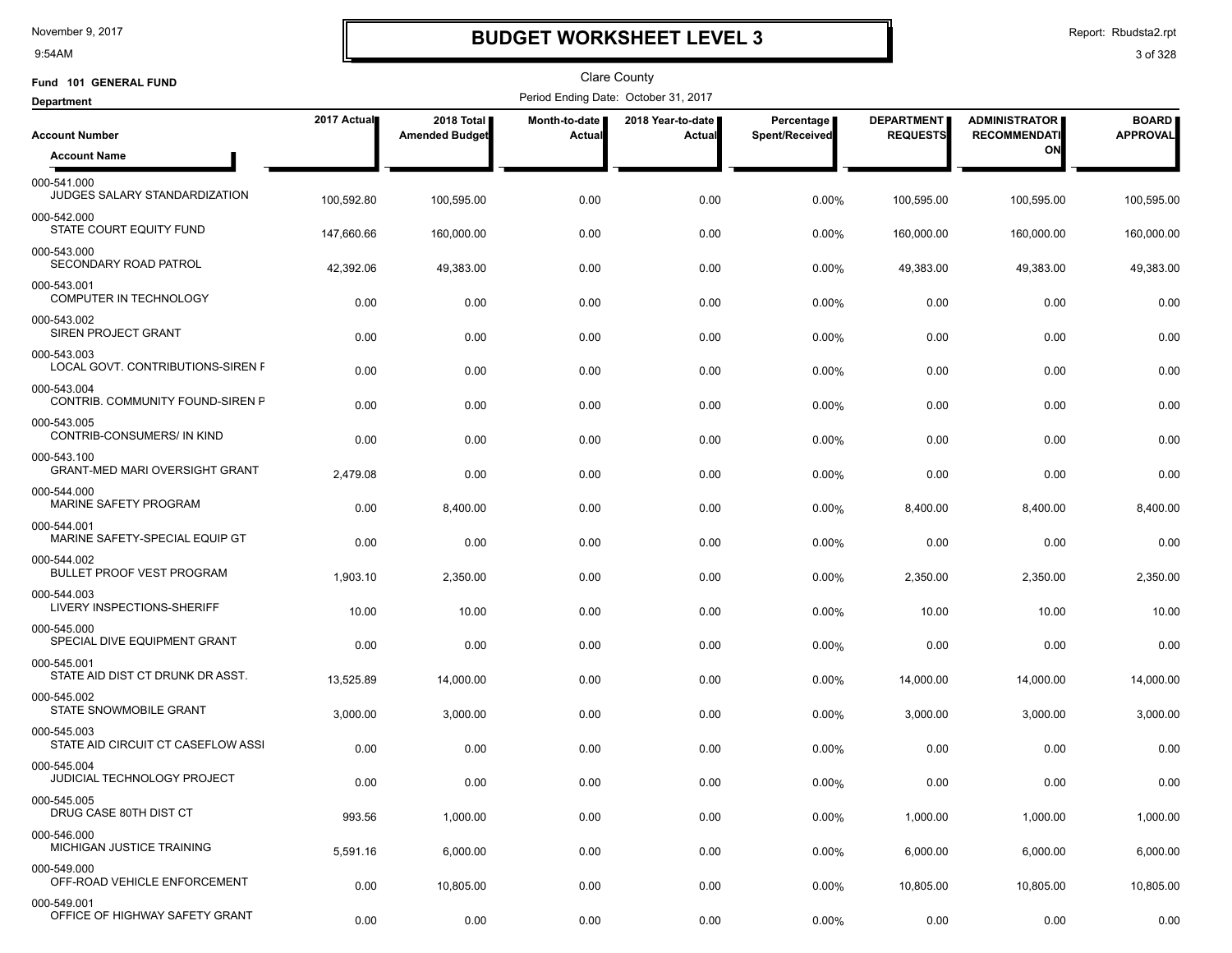9:54AM

# **BUDGET WORKSHEET LEVEL 3**

Report: Rbudsta2.rpt

| Fund 101 GENERAL FUND                                 |             |                                     |                         | Clare County                         |                              |                                      |                                             |                                 |
|-------------------------------------------------------|-------------|-------------------------------------|-------------------------|--------------------------------------|------------------------------|--------------------------------------|---------------------------------------------|---------------------------------|
| <b>Department</b>                                     |             |                                     |                         | Period Ending Date: October 31, 2017 |                              |                                      |                                             |                                 |
| <b>Account Number</b>                                 | 2017 Actual | 2018 Total<br><b>Amended Budget</b> | Month-to-date<br>Actual | 2018 Year-to-date<br>Actual          | Percentage<br>Spent/Received | <b>DEPARTMENT</b><br><b>REQUESTS</b> | <b>ADMINISTRATOR</b><br><b>RECOMMENDATI</b> | <b>BOARD</b><br><b>APPROVAL</b> |
| <b>Account Name</b>                                   |             |                                     |                         |                                      |                              |                                      | ON                                          |                                 |
| 000-550.000<br>ORV SAFETY EDUCATION GRANT             | 0.00        | 0.00                                | 0.00                    | 0.00                                 | 0.00%                        | 0.00                                 | 0.00                                        | 0.00                            |
| 000-555.430<br>GRANT-MPAW (SPAY/NEUTER)               | 0.00        | 0.00                                | 0.00                    | 0.00                                 | 0.00%                        | 0.00                                 | 0.00                                        | 0.00                            |
| 000-560.000<br><b>EMERGENCY FAC &amp; EQUIP GRANT</b> | 0.00        | 0.00                                | 0.00                    | 0.00                                 | 0.00%                        | 0.00                                 | 0.00                                        | 0.00                            |
| 000-561.000<br>JUVENILE INCENTIVE BLOCK GRANT -1(     | 0.00        | 0.00                                | 0.00                    | 0.00                                 | 0.00%                        | 0.00                                 | 0.00                                        | 0.00                            |
| 000-562.001<br>CPS DHS - PROSECUTOR - STATE           | 74,975.84   | 80,000.00                           | 0.00                    | 0.00                                 | 0.00%                        | 60,000.00                            | 80,000.00                                   | 80,000.00                       |
| 000-563.000<br>PALM SCAN GRANT                        | 0.00        | 0.00                                | 0.00                    | 0.00                                 | 0.00%                        | 0.00                                 | 0.00                                        | 0.00                            |
| 000-564.000<br><b>JUVENILE OFFICER GRANT</b>          | 27,317.04   | 27,318.00                           | 0.00                    | 0.00                                 | 0.00%                        | 27,318.00                            | 27,318.00                                   | 27,318.00                       |
| 000-565.000<br>FOOD STAMP FRAUD                       | 0.00        | 0.00                                | 0.00                    | 0.00                                 | 0.00%                        | 0.00                                 | 0.00                                        | 0.00                            |
| 000-566.000<br>DSS-CHILD CARE PROGRAM(OFFSET)         | 0.00        | 0.00                                | 0.00                    | 0.00                                 | 0.00%                        | 0.00                                 | 0.00                                        | 0.00                            |
| 000-569.000<br><b>VICTIM'S RIGHTS GRANT</b>           | 31,280.73   | 39,472.00                           | 0.00                    | 0.00                                 | 0.00%                        | 39,472.00                            | 39,472.00                                   | 39,472.00                       |
| 000-569.001<br>JUVENILE CRIME VICTIM'S RIGHTS         | 0.00        | 0.00                                | 0.00                    | 0.00                                 | 0.00%                        | 0.00                                 | 0.00                                        | 0.00                            |
| 000-569.002<br>DELETE-MICH WORKS GRANT                | 0.00        | 0.00                                | 0.00                    | 0.00                                 | 0.00%                        | 0.00                                 | 0.00                                        | 0.00                            |
| 000-570.000<br>STATE CIGARETTE TAX                    | 0.00        | 0.00                                | 0.00                    | 0.00                                 | 0.00%                        | 0.00                                 | 0.00                                        | 0.00                            |
| 000-571.000<br>CONVENTION FAC LIQUOR TAX              | 101,542.23  | 99,305.00                           | 0.00                    | 0.00                                 | $0.00\%$                     | 99,305.00                            | 99,305.00                                   | 99,305.00                       |
| 000-573.000<br>LOCAL COMMUNITY STABILIZATON           | 0.00        | 0.00                                | 0.00                    | 0.00                                 | 0.00%                        | 0.00                                 | 0.00                                        | 0.00                            |
| 000-574.000<br>STATE REVENUE SHARING                  | 651,632.73  | 651,633.00                          | 100,873.00              | 100,873.00                           | 15.48%                       | 645,334.00                           | 651,633.00                                  | 651,633.00                      |
| 000-575.000<br>SINGLE BUSINESS TAX                    | 0.00        | 0.00                                | 0.00                    | 0.00                                 | 0.00%                        | 0.00                                 | 0.00                                        | 0.00                            |
| 000-575.001<br>REMONUMENTATION ACT 345 GRANT          | 37,027.20   | 52,200.00                           | 0.00                    | 0.00                                 | 0.00%                        | 44,394.00                            | 52,200.00                                   | 52,200.00                       |
| 000-576.000<br><b>JUROR COMPENSATION</b>              | 6,490.00    | 5,000.00                            | 0.00                    | 0.00                                 | 0.00%                        | 5,000.00                             | 5,000.00                                    | 5,000.00                        |
| 000-577.000<br>LIQUOR LAW ENFORCEMENT                 | 6,663.25    | 7,000.00                            | 0.00                    | 0.00                                 | 0.00%                        | 7,000.00                             | 7,000.00                                    | 7,000.00                        |
| 000-579.000<br><b>VOTER REGISTRATION</b>              | 172.16      | 300.00                              | 0.00                    | 0.00                                 | 0.00%                        | 300.00                               | 300.00                                      | 300.00                          |
| 000-581.000<br>LIQUOR LAW ENFORCEMENT - TWP           | 385.00      | 385.00                              | 0.00                    | 0.00                                 | 0.00%                        | 385.00                               | 385.00                                      | 385.00                          |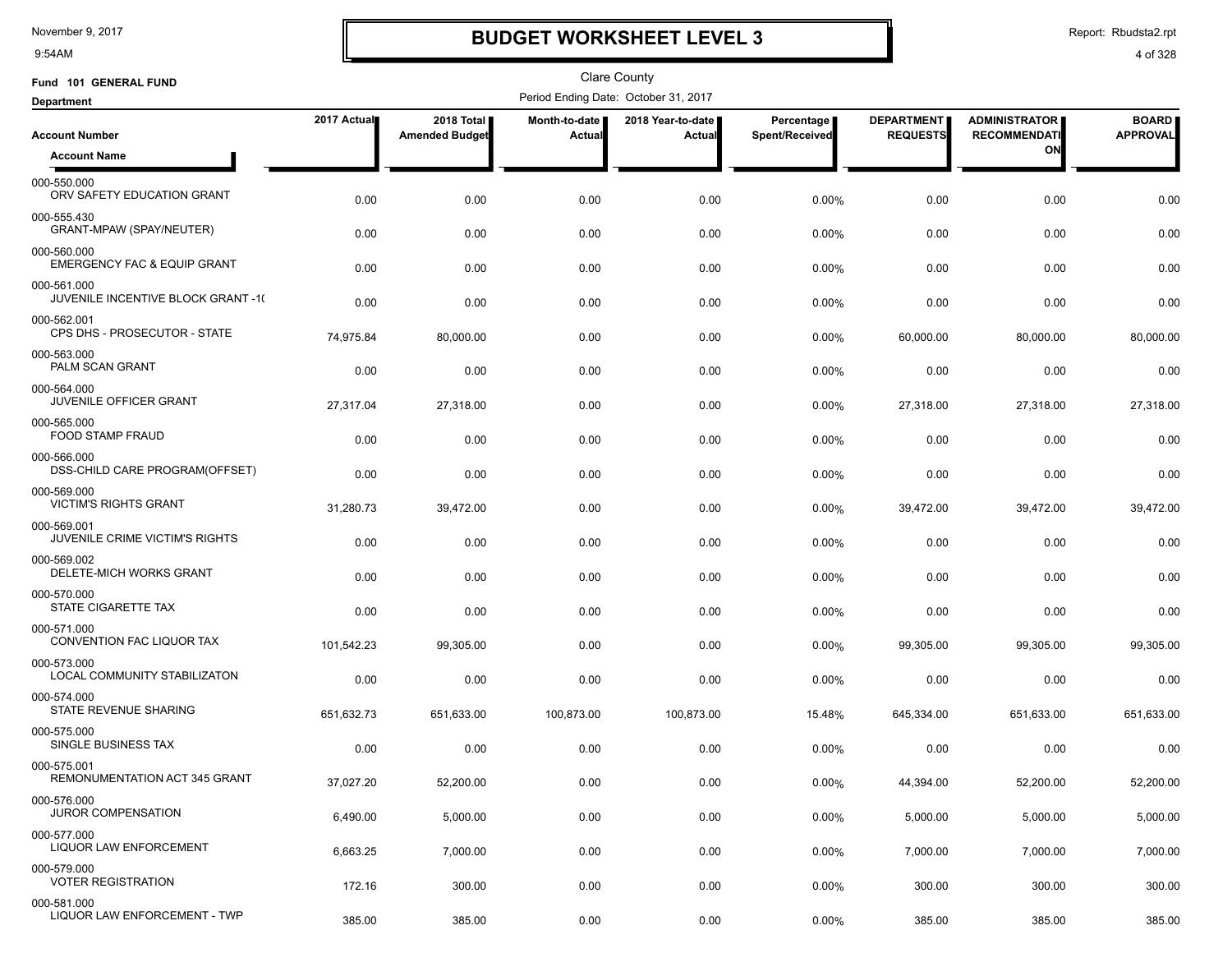9:54AM

# **BUDGET WORKSHEET LEVEL 3**

Report: Rbudsta2.rpt

| Fund 101 GENERAL FUND                            |             |                                     |                                       | <b>Clare County</b>                  |                              |                                      |                                             |                                 |
|--------------------------------------------------|-------------|-------------------------------------|---------------------------------------|--------------------------------------|------------------------------|--------------------------------------|---------------------------------------------|---------------------------------|
| <b>Department</b>                                |             |                                     |                                       | Period Ending Date: October 31, 2017 |                              |                                      |                                             |                                 |
| <b>Account Number</b>                            | 2017 Actual | 2018 Total<br><b>Amended Budget</b> | <b>Month-to-date</b><br><b>Actual</b> | 2018 Year-to-date  <br>Actual        | Percentage<br>Spent/Received | <b>DEPARTMENT</b><br><b>REQUESTS</b> | <b>ADMINISTRATOR</b><br><b>RECOMMENDATI</b> | <b>BOARD</b><br><b>APPROVAL</b> |
| <b>Account Name</b>                              |             |                                     |                                       |                                      |                              |                                      | ON                                          |                                 |
| 000-582.001<br>LAW ENFORCEMENT-LINCOLN TWP.      | 108,975.72  | 112,200.00                          | 0.00                                  | 0.00                                 | 0.00%                        | 112,200.00                           | 112,200.00                                  | 112,200.00                      |
| 000-582.002<br>LAW ENFORCEMENT-CITY HARRISON     | 124,437.14  | 138,379.00                          | 0.00                                  | 0.00                                 | 0.00%                        | 138,379.00                           | 138,379.00                                  | 138,379.00                      |
| 000-582.003<br>LAW CONTRACT/FARWELL-SURREY       | 0.00        | 0.00                                | 0.00                                  | 0.00                                 | 0.00%                        | 0.00                                 | 0.00                                        | 0.00                            |
| 000-582.004<br>LAW-ENFORCEMENT- HAYES TWP        | 19,650.49   | 0.00                                | 0.00                                  | 0.00                                 | 0.00%                        | 0.00                                 | 0.00                                        | 0.00                            |
| 000-582.005<br>SCHOOL SAFETY MATCH-HARRISON      | 36,936.78   | 37,000.00                           | 0.00                                  | 0.00                                 | 0.00%                        | 37,000.00                            | 37,000.00                                   | 37,000.00                       |
| 000-582.006<br>SCHOOL SAFETY MATCH - FARWELL     | 0.00        | 0.00                                | 0.00                                  | 0.00                                 | 0.00%                        | 0.00                                 | 0.00                                        | 0.00                            |
| 000-582.007<br>REDDING TWP LAW ENFORCEMENT       | 0.00        | 0.00                                | 0.00                                  | 0.00                                 | 0.00%                        | 0.00                                 | 0.00                                        | 0.00                            |
| 000-582.008<br><b>GRANT TWP- LAW ENFORCEMENT</b> | 0.00        | 0.00                                | 0.00                                  | 0.00                                 | 0.00%                        | 0.00                                 | 0.00                                        | 0.00                            |
| 000-582.009<br><b>MMCC SECURITY</b>              | 0.00        | 0.00                                | 0.00                                  | 0.00                                 | 0.00%                        | 0.00                                 | 0.00                                        | 0.00                            |
| 000-582.010<br>ASSOCIATION MARINE ENFORCEMENT    | 0.00        | 3,000.00                            | 0.00                                  | 0.00                                 | 0.00%                        | 3,000.00                             | 3,000.00                                    | 3,000.00                        |
| 000-582.011<br>GARFIELD TWP LAW ENFORCEMENT      | 22,592.47   | 24,000.00                           | 0.00                                  | 0.00                                 | 0.00%                        | 24,000.00                            | 24,000.00                                   | 24,000.00                       |
| 000-582.012<br>GREENWOOD TWP LAW ENFORCEMEN'     | 5,947.39    | 5,000.00                            | 0.00                                  | 0.00                                 | 0.00%                        | 5,000.00                             | 5,000.00                                    | 5,000.00                        |
| 000-582.201<br><b>WEIGHMASTER CONTRACT</b>       | 8,787.16    | 15,000.00                           | 0.00                                  | 0.00                                 | 0.00%                        | 15,000.00                            | 15,000.00                                   | 15,000.00                       |
| 000-583.301<br>2% REIMBURSEMENT TRIBAL \$        | 12,500.00   | 25,000.00                           | 0.00                                  | 0.00                                 | 0.00%                        | 25,000.00                            | 25,000.00                                   | 25,000.00                       |
| 000-601.131<br><b>CIRCUIT COURT COSTS</b>        | 98.313.35   | 110,000.00                          | 7,657.44                              | 7,657.44                             | 6.96%                        | 110,000.00                           | 110,000.00                                  | 110,000.00                      |
| 000-601.136<br><b>DISTRICT COURT COSTS</b>       | 304,217.82  | 330,000.00                          | 28,058.11                             | 28,058.11                            | 8.50%                        | 330,000.00                           | 330,000.00                                  | 330,000.00                      |
| 000-606.000<br><b>INMATE-WORK RELEASE</b>        | 1,010.00    | 2,000.00                            | 188.00                                | 188.00                               | 9.40%                        | 2,000.00                             | 2,000.00                                    | 2,000.00                        |
| 000-607.131<br><b>CIRCUIT COURT DNA</b>          | 6.00        | 100.00                              | 6.00                                  | 6.00                                 | 6.00%                        | 100.00                               | 100.00                                      | 100.00                          |
| 000-607.132<br>DNA-CIRCUIT COURT 2015            | 156.00      | 100.00                              | 12.00                                 | 12.00                                | 12.00%                       | 100.00                               | 100.00                                      | 100.00                          |
| 000-607.136<br>SUBSTANCE ABUSE TESTING FEES      | 0.00        | 0.00                                | 0.00                                  | 0.00                                 | $0.00\%$                     | 0.00                                 | 0.00                                        | 0.00                            |
| 000-607.301<br><b>CCSD-AUTO STORAGE FEES</b>     | 1,425.00    | 2,100.00                            | 0.00                                  | 0.00                                 | 0.00%                        | 2,100.00                             | 2,100.00                                    | 2,100.00                        |
| 000-607.302<br><b>CCSD-AUTO TOWING FEES</b>      | 0.00        | 0.00                                | 0.00                                  | 0.00                                 | 0.00%                        | 0.00                                 | 0.00                                        | 0.00                            |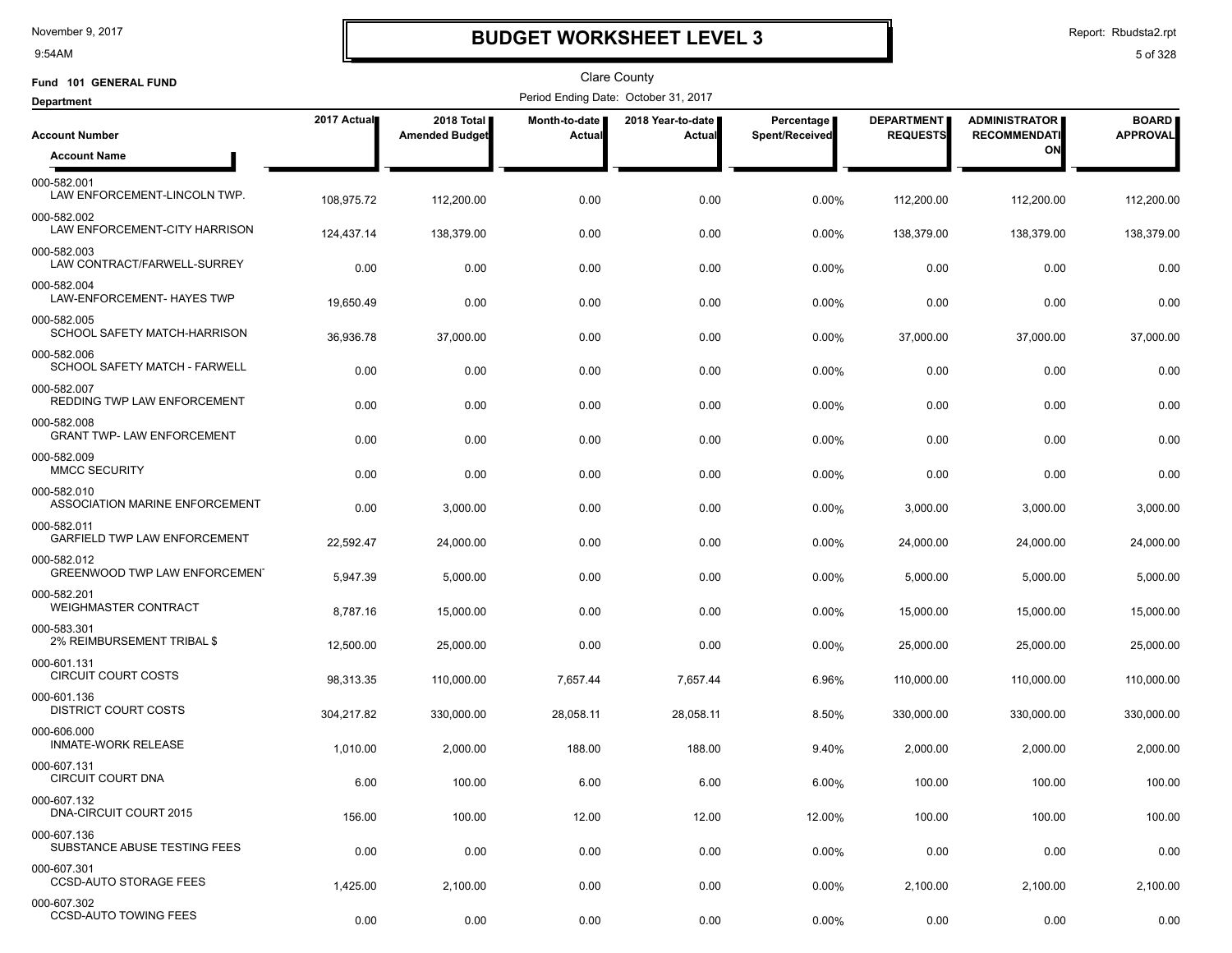9:54AM

# **BUDGET WORKSHEET LEVEL 3**

Report: Rbudsta2.rpt

| Fund 101 GENERAL FUND                            |             |                                     |                                | <b>Clare County</b>                  |                              |                                      |                                             |                                 |
|--------------------------------------------------|-------------|-------------------------------------|--------------------------------|--------------------------------------|------------------------------|--------------------------------------|---------------------------------------------|---------------------------------|
| <b>Department</b>                                |             |                                     |                                | Period Ending Date: October 31, 2017 |                              |                                      |                                             |                                 |
| <b>Account Number</b>                            | 2017 Actual | 2018 Total<br><b>Amended Budget</b> | Month-to-date<br><b>Actual</b> | 2018 Year-to-date  <br>Actual        | Percentage<br>Spent/Received | <b>DEPARTMENT</b><br><b>REQUESTS</b> | <b>ADMINISTRATOR</b><br><b>RECOMMENDATI</b> | <b>BOARD</b><br><b>APPROVAL</b> |
| <b>Account Name</b>                              |             |                                     |                                |                                      |                              |                                      | ON                                          |                                 |
| 000-608.131<br><b>CIRCUIT COURT SERVICES</b>     | 11,791.00   | 12,000.00                           | 974.00                         | 974.00                               | 8.12%                        | 12,000.00                            | 12,000.00                                   | 12,000.00                       |
| 000-608.136<br>DISTRICT COURT SERVICES           | 0.00        | 400.00                              | 0.00                           | 0.00                                 | 0.00%                        | 400.00                               | 400.00                                      | 400.00                          |
| 000-608.147<br>PUBLIC GUARDIAN SERVICES          | 11,835.00   | 14,000.00                           | 0.00                           | 0.00                                 | 0.00%                        | 14,000.00                            | 14,000.00                                   | 14,000.00                       |
| 000-608.148<br>PROBATE COURT SERVICES            | 27,743.51   | 31,000.00                           | 1,737.79                       | 1,737.79                             | 5.61%                        | 31,000.00                            | 31,000.00                                   | 31,000.00                       |
| 000-608.172<br>ADMINISTRATOR-SERVICES            | 0.00        | 0.00                                | 0.00                           | 0.00                                 | 0.00%                        | 0.00                                 | 0.00                                        | 0.00                            |
| 000-608.191<br><b>ELECTION SERVICES</b>          | 0.00        | 0.00                                | 0.00                           | 0.00                                 | 0.00%                        | 0.00                                 | 0.00                                        | 0.00                            |
| 000-608.202<br>PR/ACCTG SERVICES                 | 35.00       | 0.00                                | 0.00                           | 0.00                                 | 0.00%                        | 0.00                                 | 0.00                                        | 0.00                            |
| 000-608.215<br><b>CLERK SERVICES</b>             | 56,172.99   | 55,000.00                           | 5,208.60                       | 5,208.60                             | 9.47%                        | 55,000.00                            | 55,000.00                                   | 55,000.00                       |
| 000-608.225<br>EQUALIZATION-NON-GOVERNMENT       | 12,591.90   | 20,000.00                           | 284.80                         | 284.80                               | 1.42%                        | 20,000.00                            | 20,000.00                                   | 20,000.00                       |
| 000-608.226<br>EQUALIZATION-LOCAL UNITS          | 49,552.62   | 55,000.00                           | 0.00                           | 0.00                                 | 0.00%                        | 55,000.00                            | 55,000.00                                   | 55,000.00                       |
| 000-608.227<br>EQUALIZATION-CITY HARRISON        | 0.00        | 0.00                                | 0.00                           | 0.00                                 | 0.00%                        | 0.00                                 | 0.00                                        | 0.00                            |
| 000-608.229<br>PROSECUTOR SERVICES               | 1,332.64    | 2,300.00                            | 65.80                          | 65.80                                | 2.86%                        | 1,300.00                             | 2,300.00                                    | 2,300.00                        |
| 000-608.236<br><b>REGISTER OF DEEDS SERVICES</b> | 2,003.50    | 1,500.00                            | 248.00                         | 248.00                               | 16.53%                       | 1,500.00                             | 1,500.00                                    | 1,500.00                        |
| 000-608.241<br>ABSTRACT DEPT SERVICES            | 0.00        | 0.00                                | 0.00                           | 0.00                                 | 0.00%                        | 0.00                                 | 0.00                                        | 0.00                            |
| 000-608.253<br><b>TREASURER SERVICES</b>         | 19,599.65   | 20.000.00                           | 963.30                         | 963.30                               | 4.82%                        | 20,000.00                            | 20,000.00                                   | 20,000.00                       |
| 000-608.259<br><b>COMPUTER SERVICES</b>          | 890.00      | 5,000.00                            | 0.00                           | 0.00                                 | 0.00%                        | 5,000.00                             | 5,000.00                                    | 5,000.00                        |
| 000-608.301<br><b>SHERIFF SERVICES</b>           | 16,840.64   | 20,000.00                           | 150.00                         | 150.00                               | 0.75%                        | 20,000.00                            | 20,000.00                                   | 20,000.00                       |
| 000-608.302<br>PRELIMINARY BREATH TEST FEES      | 760.00      | 650.00                              | 70.00                          | 70.00                                | 10.77%                       | 650.00                               | 650.00                                      | 650.00                          |
| 000-608.304<br>NOTARY FEE                        | 1,100.00    | 900.00                              | 65.00                          | 65.00                                | 7.22%                        | 900.00                               | 900.00                                      | 900.00                          |
| 000-608.305<br>DNA-CCSD 2015                     | 405.00      | 0.00                                | 45.00                          | 45.00                                | 100.00%                      | 0.00                                 | 0.00                                        | 0.00                            |
| 000-608.400<br>PLANNING COMMISSION SERVICES      | 0.00        | 0.00                                | 0.00                           | 0.00                                 | 0.00%                        | 0.00                                 | 0.00                                        | 0.00                            |
| 000-608.426<br><b>EMERGENCY SERVICES</b>         | 0.00        | 0.00                                | 0.00                           | 0.00                                 | 0.00%                        | 0.00                                 | 0.00                                        | 0.00                            |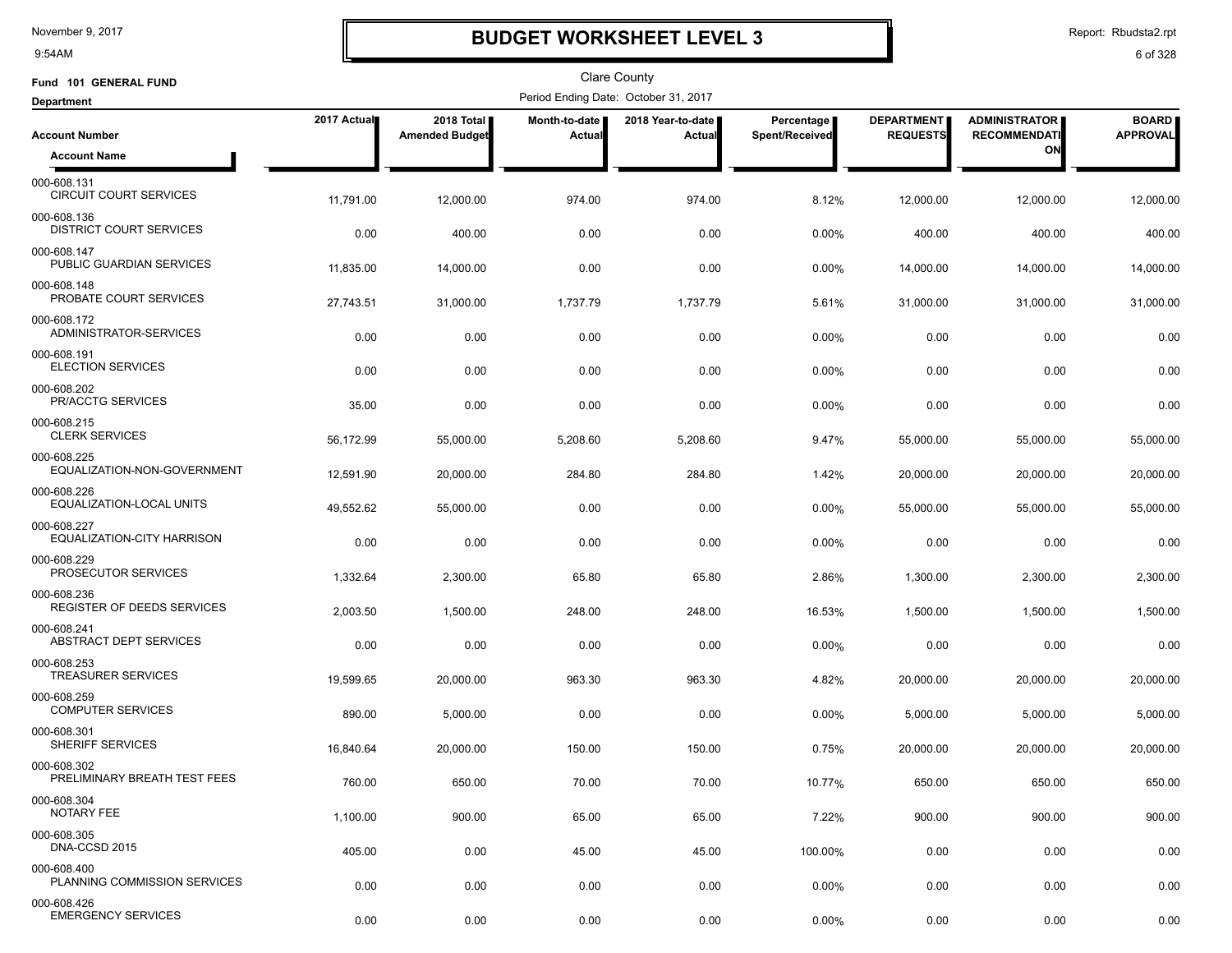9:54AM

# **BUDGET WORKSHEET LEVEL 3**

Report: Rbudsta2.rpt

| Fund 101 GENERAL FUND                          |             |                                     |                         | <b>Clare County</b>                  |                              |                                      |                                             |                                 |
|------------------------------------------------|-------------|-------------------------------------|-------------------------|--------------------------------------|------------------------------|--------------------------------------|---------------------------------------------|---------------------------------|
| <b>Department</b>                              |             |                                     |                         | Period Ending Date: October 31, 2017 |                              |                                      |                                             |                                 |
| <b>Account Number</b>                          | 2017 Actual | 2018 Total<br><b>Amended Budget</b> | Month-to-date<br>Actual | 2018 Year-to-date  <br>Actual        | Percentage<br>Spent/Received | <b>DEPARTMENT</b><br><b>REQUESTS</b> | <b>ADMINISTRATOR</b><br><b>RECOMMENDATI</b> | <b>BOARD</b><br><b>APPROVAL</b> |
| <b>Account Name</b>                            |             |                                     |                         |                                      |                              |                                      | ON                                          |                                 |
| 000-608.430<br>ANIMAL CONTROL SERVICES         | 8,184.50    | 8,000.00                            | 1,268.00                | 1,268.00                             | 15.85%                       | 8,000.00                             | 8,000.00                                    | 8,000.00                        |
| 000-608.648<br>MEDICAL EXAMINER SERVICES       | 1,150.00    | 6,000.00                            | 1,000.00                | 1,000.00                             | 16.67%                       | 0.00                                 | 6,000.00                                    | 6,000.00                        |
| 000-608.682<br><b>VETERANS SERVICES</b>        | 15,000.00   | 20,000.00                           | 0.00                    | 0.00                                 | 0.00%                        | 20,000.00                            | 20,000.00                                   | 20,000.00                       |
| 000-608.751<br>PARKS & REC SERVICES            | 34.50       | 150.00                              | 3.50                    | 3.50                                 | 2.33%                        | 150.00                               | 150.00                                      | 150.00                          |
| 000-608.801<br><b>DRAIN SERVICES</b>           | 2,824.00    | 4,200.00                            | 0.00                    | 0.00                                 | 0.00%                        | 4,200.00                             | 4,200.00                                    | 4,200.00                        |
| 000-609.131<br><b>10% BOND</b>                 | 0.00        | 0.00                                | 0.00                    | 0.00                                 | 0.00%                        | 0.00                                 | 0.00                                        | 0.00                            |
| 000-609.136<br>DISTRICT COURT ATTORNEY FEES    | 63,805.94   | 78,000.00                           | 6,526.45                | 6,526.45                             | 8.37%                        | 78,000.00                            | 78,000.00                                   | 78,000.00                       |
| 000-609.148<br>PROBATE COURT ATTORNEY FEES     | 2,569.00    | 2,500.00                            | 270.00                  | 270.00                               | 10.80%                       | 1,500.00                             | 2,500.00                                    | 2,500.00                        |
| 000-610.000<br>REG OF DEEDS RECORDING FEES     | 209,340.33  | 217,000.00                          | 19,144.53               | 19,144.53                            | 8.82%                        | 120,000.00                           | 217,000.00                                  | 217,000.00                      |
| 000-611.000<br>REG DEED-REMONUMENTATION FEES   | 450.00      | 450.00                              | 0.00                    | 0.00                                 | 0.00%                        | 450.00                               | 450.00                                      | 450.00                          |
| 000-612.000<br>REAL ESTATE TRANSFER TAX        | 97,456.70   | 90,000.00                           | 9,544.70                | 9,544.70                             | 10.61%                       | 85,000.00                            | 90,000.00                                   | 90,000.00                       |
| 000-613.000<br>PROBATE CT 25% CCF COLLECTIONS  | 736.25      | 1,000.00                            | 0.00                    | 0.00                                 | 0.00%                        | 50.00                                | 1,000.00                                    | 1,000.00                        |
| 000-614.000<br>ABSTRACT DEPT MAILING FEES      | 27.92       | 50.00                               | 29.76                   | 29.76                                | 59.52%                       | 50.00                                | 50.00                                       | 50.00                           |
| 000-615.000<br>USE OF TRACT INDEX FEES         | 60,210.00   | 57,000.00                           | 3,990.00                | 3,990.00                             | 7.00%                        | 57,000.00                            | 57,000.00                                   | 57,000.00                       |
| 000-616.000<br>REG/DEEDS SURVEYS RECORDED      | 609.00      | 300.00                              | 0.00                    | 0.00                                 | 0.00%                        | 300.00                               | 300.00                                      | 300.00                          |
| 000-616.236<br><b>REGISTER OF DEEDS COPIES</b> | 55,057.00   | 60,000.00                           | 3,753.00                | 3,753.00                             | 6.26%                        | 60,000.00                            | 60,000.00                                   | 60,000.00                       |
| 000-617.000<br>ABSTRACT TITLE SEARCHES         | 996.00      | 3,000.00                            | 127.00                  | 127.00                               | 4.23%                        | 3,000.00                             | 3,000.00                                    | 3,000.00                        |
| 000-618.000<br>PROSEC DIVERSION OVERSIGHT FEE  | 110.00      | 200.00                              | 0.00                    | 0.00                                 | 0.00%                        | 200.00                               | 200.00                                      | 200.00                          |
| 000-618.001<br>PROSECUTOR OWI CASES            | 14,865.09   | 15,000.00                           | 262.50                  | 262.50                               | 1.75%                        | 15,000.00                            | 15,000.00                                   | 15,000.00                       |
| 000-619.000<br>DIST CT ASSMT FEES-EVALUATIONS  | 20,155.43   | 25,000.00                           | 2,093.55                | 2,093.55                             | 8.37%                        | 25,000.00                            | 25,000.00                                   | 25,000.00                       |
| 000-620.000<br>DISTRICT COURT BOND COSTS       | 11,582.50   | 12,000.00                           | 1,065.00                | 1,065.00                             | 8.88%                        | 12,000.00                            | 12,000.00                                   | 12,000.00                       |
| 000-620.001<br>CIRCUIT COURT BOND COSTS        | 0.00        | 0.00                                | 0.00                    | 0.00                                 | 0.00%                        | 0.00                                 | 0.00                                        | 0.00                            |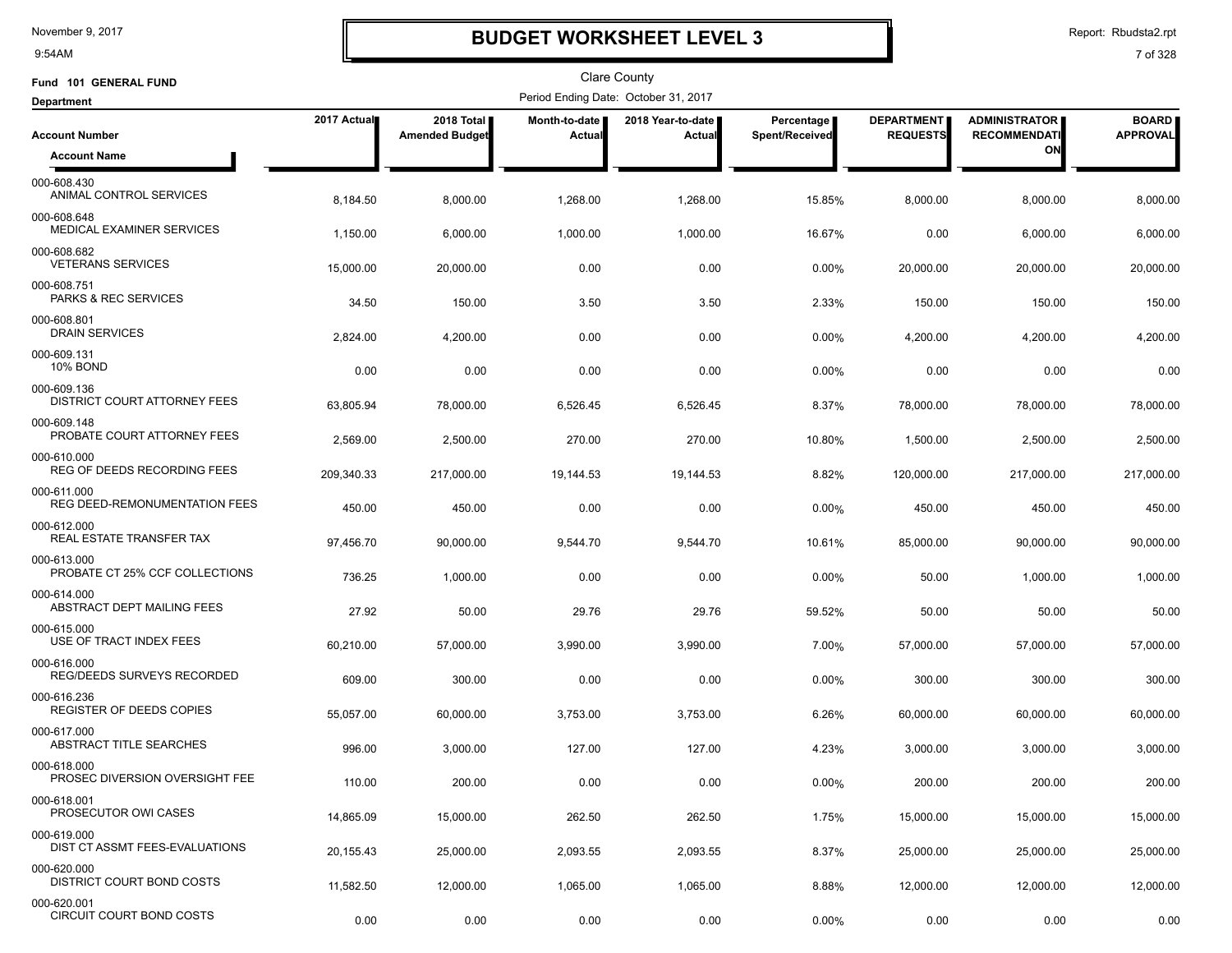9:54AM

# **BUDGET WORKSHEET LEVEL 3**

Report: Rbudsta2.rpt

| Fund 101 GENERAL FUND                              |              |                                     |                         | Clare County                         |                              |                                      |                                             |                                 |
|----------------------------------------------------|--------------|-------------------------------------|-------------------------|--------------------------------------|------------------------------|--------------------------------------|---------------------------------------------|---------------------------------|
| <b>Department</b>                                  |              |                                     |                         | Period Ending Date: October 31, 2017 |                              |                                      |                                             |                                 |
| <b>Account Number</b>                              | 2017 Actual  | 2018 Total<br><b>Amended Budget</b> | Month-to-date<br>Actual | 2018 Year-to-date<br>Actual          | Percentage<br>Spent/Received | <b>DEPARTMENT</b><br><b>REQUESTS</b> | <b>ADMINISTRATOR</b><br><b>RECOMMENDATI</b> | <b>BOARD</b><br><b>APPROVAL</b> |
| <b>Account Name</b>                                |              |                                     |                         |                                      |                              |                                      | ON                                          |                                 |
| 000-620.148<br>PROBATE COURT BOND COST             | 0.00         | 0.00                                | 0.00                    | 0.00                                 | 0.00%                        | 0.00                                 | 0.00                                        | 0.00                            |
| 000-621.000<br>DISTRICT COURT CIVIL FEES           | 85,632.87    | 92,000.00                           | 11,808.71               | 11,808.71                            | 12.84%                       | 92,000.00                            | 92,000.00                                   | 92,000.00                       |
| 000-623.000<br>SHERIFF SERVICE OF PAPERS           | 28,035.38    | 25,000.00                           | 1,189.49                | 1,189.49                             | 4.76%                        | 25,000.00                            | 25,000.00                                   | 25,000.00                       |
| 000-624.000<br>PACC/PAAM - VICTIM RIGHTS           | 350.00       | 300.00                              | 0.00                    | 0.00                                 | 0.00%                        | 300.00                               | 300.00                                      | 300.00                          |
| 000-626.000<br>ANIMAL ADOPTION FEES                | 8,465.00     | 7,000.00                            | 855.00                  | 855.00                               | 12.21%                       | 7,000.00                             | 7,000.00                                    | 7,000.00                        |
| 000-626.131<br><b>CVR - SERVICES</b>               | 1,910.14     | 2,000.00                            | 151.96                  | 151.96                               | 7.60%                        | 2,000.00                             | 2,000.00                                    | 2,000.00                        |
| 000-627.000<br><b>RECORD COPYING</b>               | 0.00         | 500.00                              | 0.00                    | 0.00                                 | 0.00%                        | 500.00                               | 500.00                                      | 500.00                          |
| 000-627.001<br>RECORD COPIES - JAIL                | 2,574.89     | 2,500.00                            | 25.00                   | 25.00                                | 1.00%                        | 2,500.00                             | 2,500.00                                    | 2,500.00                        |
| 000-627.002<br><b>FOIA SERVICES</b>                | 70.00        | 200.00                              | 0.00                    | 0.00                                 | $0.00\%$                     | 200.00                               | 200.00                                      | 200.00                          |
| 000-628.000<br><b>FAX COPIES</b>                   | 0.00         | 0.00                                | 0.00                    | 0.00                                 | 0.00%                        | 0.00                                 | 0.00                                        | 0.00                            |
| 000-628.001<br><b>REG OF DEEDS FAX</b>             | 750.00       | 1,000.00                            | 135.00                  | 135.00                               | 13.50%                       | 1,000.00                             | 1,000.00                                    | 1,000.00                        |
| 000-629.301<br>SALVAGE INSPECTION - CCSD           | 2,900.00     | 3,000.00                            | 100.00                  | 100.00                               | 3.33%                        | 3,000.00                             | 3,000.00                                    | 3,000.00                        |
| 000-629.351<br><b>BOOKING FEES-JAIL</b>            | 2,237.89     | 2,000.00                            | 165.90                  | 165.90                               | 8.30%                        | 2,000.00                             | 2,000.00                                    | 2,000.00                        |
| 000-629.371<br><b>BUILDING OVERHEAD</b>            | 0.00         | 0.00                                | 0.00                    | 0.00                                 | 0.00%                        | 0.00                                 | 0.00                                        | 0.00                            |
| 000-629.372<br>ELECTRICAL OVERHEAD                 | 0.00         | 0.00                                | 0.00                    | 0.00                                 | 0.00%                        | 0.00                                 | 0.00                                        | 0.00                            |
| 000-630.000<br>DOCTOR FEE'S - JAIL                 | 673.00       | 1,000.00                            | 180.00                  | 180.00                               | 18.00%                       | 1,000.00                             | 1,000.00                                    | 1,000.00                        |
| 000-630.001<br>SHERIFF-DNA SAMPLE FEE              | 0.00         | 0.00                                | 0.00                    | 0.00                                 | 0.00%                        | 0.00                                 | 0.00                                        | 0.00                            |
| 000-631.000<br><b>COBRA SERVICES</b>               | 29,952.69    | 27,500.00                           | 0.00                    | 0.00                                 | 0.00%                        | 27,500.00                            | 27,500.00                                   | 27,500.00                       |
| 000-635.000<br><b>TRANSPORATION OF PRISONERS</b>   | 51,471.23    | 35,000.00                           | 0.02                    | 0.02                                 | 0.00%                        | 30,000.00                            | 35,000.00                                   | 35,000.00                       |
| 000-636.000<br>HOUSING OF INMATES-OTHER CO         | 1,575,550.30 | 1,700,000.00                        | 0.00                    | 0.00                                 | $0.00\%$                     | 1,300,000.00                         | 1,700,000.00                                | 1,700,000.00                    |
| 000-637.000<br><b>HOUSING INMATES-ST, DETAINER</b> | 39,639.60    | 35,000.00                           | 0.00                    | 0.00                                 | 0.00%                        | 20,000.00                            | 35,000.00                                   | 35,000.00                       |
| 000-637.001<br>HOUSING INMATES-DIVERTED FELON      | 70,695.00    | 70,000.00                           | 0.00                    | 0.00                                 | 0.00%                        | 35,000.00                            | 70,000.00                                   | 70,000.00                       |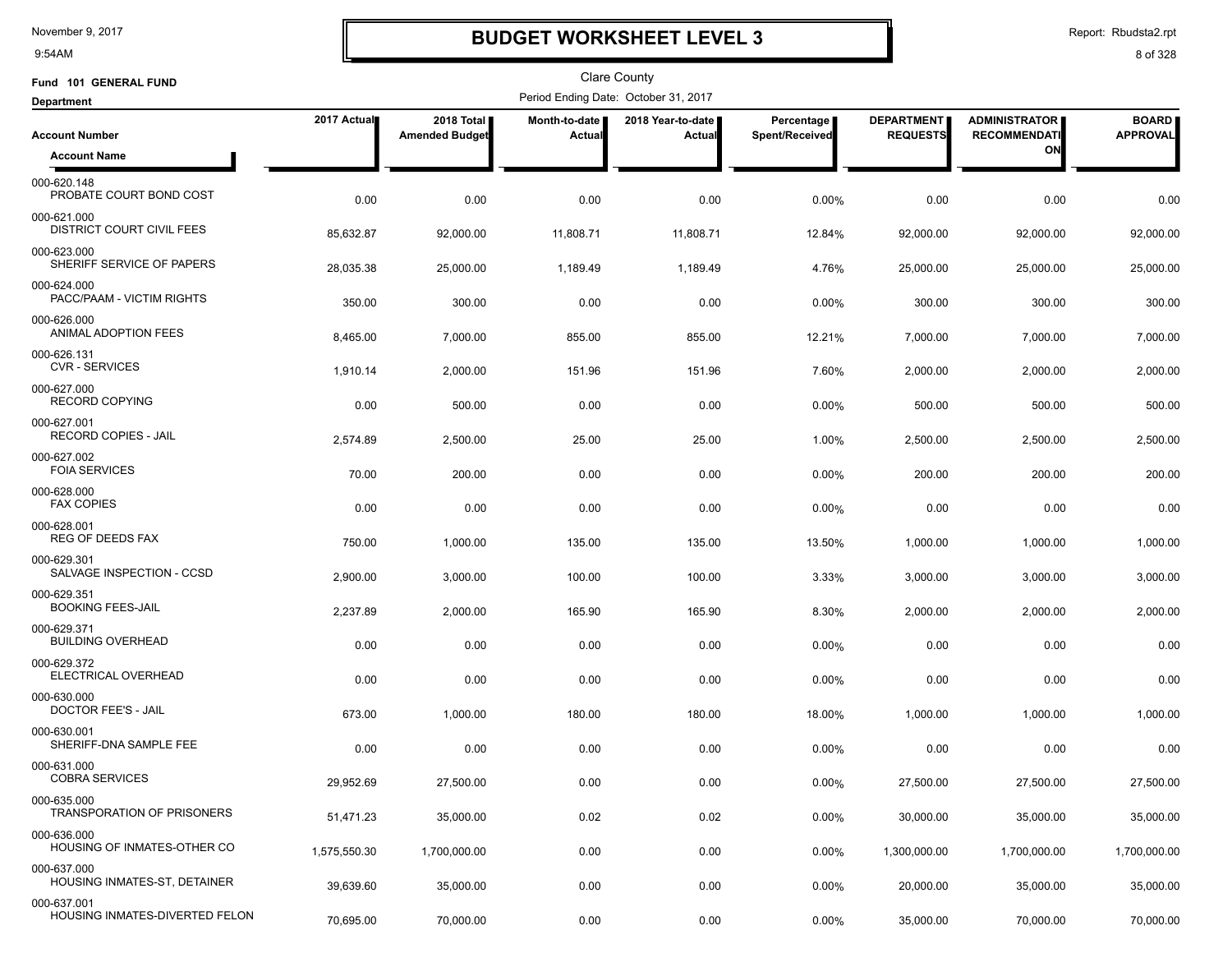9:54AM

# **BUDGET WORKSHEET LEVEL 3**

Report: Rbudsta2.rpt

| Fund 101 GENERAL FUND                             |             |                                     |                         | <b>Clare County</b>                  |                              |                                      |                                             |                                 |
|---------------------------------------------------|-------------|-------------------------------------|-------------------------|--------------------------------------|------------------------------|--------------------------------------|---------------------------------------------|---------------------------------|
| <b>Department</b>                                 |             |                                     |                         | Period Ending Date: October 31, 2017 |                              |                                      |                                             |                                 |
| <b>Account Number</b>                             | 2017 Actual | 2018 Total<br><b>Amended Budget</b> | Month-to-date<br>Actual | 2018 Year-to-date<br>Actual          | Percentage<br>Spent/Received | <b>DEPARTMENT</b><br><b>REQUESTS</b> | <b>ADMINISTRATOR</b><br><b>RECOMMENDATI</b> | <b>BOARD</b><br><b>APPROVAL</b> |
| <b>Account Name</b>                               |             |                                     |                         |                                      |                              |                                      | ON                                          |                                 |
| 000-638.000<br><b>INMATES - BOARD &amp; ROOM</b>  | 16,439.75   | 20,000.00                           | 673.20                  | 673.20                               | 3.37%                        | 12,500.00                            | 20,000.00                                   | 20,000.00                       |
| 000-638.001<br>INMATES-INCENTIVE SSA              | 0.00        | 0.00                                | 0.00                    | 0.00                                 | 0.00%                        | 0.00                                 | 0.00                                        | 0.00                            |
| 000-639.001<br>WEEKENDER LODGING - JAIL           | 7,940.00    | 12,000.00                           | 540.00                  | 540.00                               | 4.50%                        | 10,000.00                            | 12,000.00                                   | 12,000.00                       |
| 000-642.000<br><b>COMMISSARY COMMISSIONS</b>      | 0.00        | 0.00                                | 0.00                    | 0.00                                 | 0.00%                        | 0.00                                 | 0.00                                        | 0.00                            |
| 000-643.000<br>PAY PHONE COMMISSIONS              | 42,502.98   | 7,500.00                            | 0.00                    | 0.00                                 | 0.00%                        | 7,500.00                             | 7,500.00                                    | 7,500.00                        |
| 000-643.001<br>PHONE CARDS-INMATES                | 0.00        | 0.00                                | 0.00                    | 0.00                                 | 0.00%                        | 0.00                                 | 0.00                                        | 0.00                            |
| 000-644.000<br><b>VENDING MACHINE</b>             | 653.80      | 800.00                              | 0.00                    | 0.00                                 | 0.00%                        | 800.00                               | 800.00                                      | 800.00                          |
| 000-646.000<br>SALE OF CONFISCATED PROPERTY       | 0.00        | 900.00                              | 0.00                    | 0.00                                 | 0.00%                        | 500.00                               | 900.00                                      | 900.00                          |
| 000-647.000<br>SALE OF ABANDONED VEHICLES         | 310.00      | 450.00                              | 0.00                    | 0.00                                 | 0.00%                        | 450.00                               | 450.00                                      | 450.00                          |
| 000-648.000<br>SALE OF SCRAP & SALVAGE            | 0.00        | 3,000.00                            | 0.00                    | 0.00                                 | 0.00%                        | 3,000.00                             | 3,000.00                                    | 3,000.00                        |
| 000-650.000<br>SEX OFFENDER REGISTRATION FEES     | 4,240.00    | 4,200.00                            | 60.00                   | 60.00                                | 1.43%                        | 4,200.00                             | 4,200.00                                    | 4,200.00                        |
| 000-650.131<br>SEX OFFENDER PROG CIR CT           | 0.00        | 0.00                                | 0.00                    | 0.00                                 | 0.00%                        | 0.00                                 | 0.00                                        | 0.00                            |
| 000-656.131<br>CIRCUIT CT BOND FORFEITURES        | 3,080.00    | 5,000.00                            | 235.00                  | 235.00                               | 4.70%                        | 5,000.00                             | 5,000.00                                    | 5,000.00                        |
| 000-656.136<br>DIST CT BOND FORFEITURES           | 4,350.00    | 7,000.00                            | 0.00                    | 0.00                                 | 0.00%                        | 7,000.00                             | 7,000.00                                    | 7,000.00                        |
| 000-657.000<br>ORDINANCE FINES/COST               | 15,243.50   | 15,000.00                           | 1,329.95                | 1,329.95                             | 8.87%                        | 12,000.00                            | 15,000.00                                   | 15,000.00                       |
| 000-657.131<br>CIVIL CONTEMPT FINE CIRCUIT COURT  | 0.00        | 100.00                              | 0.00                    | 0.00                                 | $0.00\%$                     | 100.00                               | 100.00                                      | 100.00                          |
| 000-665.000<br><b>INTEREST EARNED</b>             | 5,461.26    | 5,000.00                            | 495.92                  | 495.92                               | 9.92%                        | 5,000.00                             | 5,000.00                                    | 5,000.00                        |
| 000-665.001<br><b>INTEREST EARNED-CURRENT TAX</b> | 10,216.98   | 10,000.00                           | 903.82                  | 903.82                               | 9.04%                        | 10,000.00                            | 10,000.00                                   | 10,000.00                       |
| 000-667.000<br>RENT                               | 50.00       | 1,000.00                            | 25.00                   | 25.00                                | 2.50%                        | 1,000.00                             | 1,000.00                                    | 1,000.00                        |
| 000-667.301<br><b>RENT - CCSD</b>                 | 0.00        | 0.00                                | 0.00                    | 0.00                                 | $0.00\%$                     | 0.00                                 | 0.00                                        | 0.00                            |
| 000-667.351<br>DELETE - WEEKENDER LODGING JAIL    | 0.00        | 0.00                                | 0.00                    | 0.00                                 | 0.00%                        | 0.00                                 | 0.00                                        | 0.00                            |
| 000-668.000<br>ROYALTIES - LANDFILL               | 416,865.01  | 380,000.00                          | 0.00                    | 0.00                                 | 0.00%                        | 360,000.00                           | 380,000.00                                  | 380,000.00                      |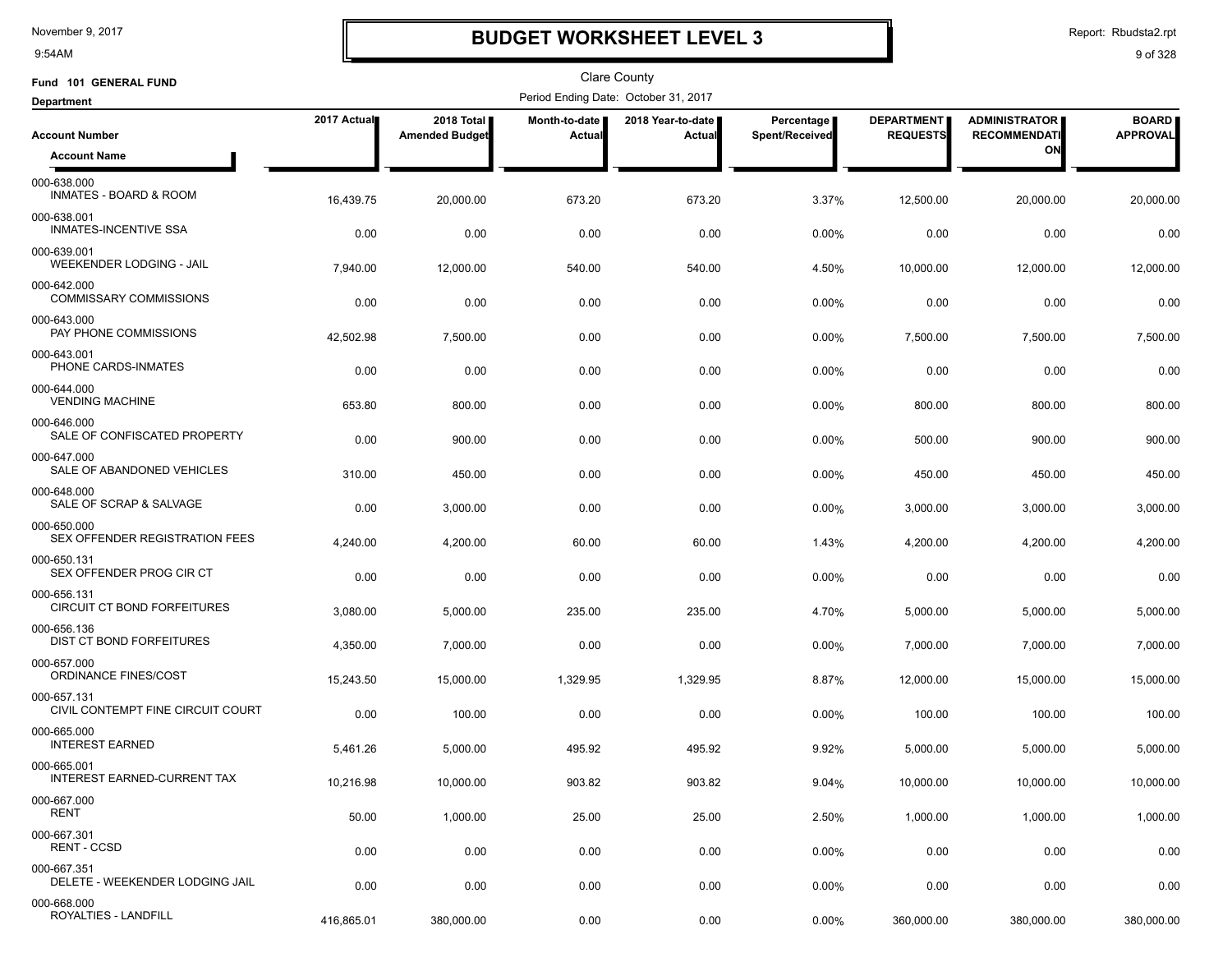9:54AM

# **BUDGET WORKSHEET LEVEL 3**

Report: Rbudsta2.rpt

| Fund 101 GENERAL FUND                              |             |                                     |                                | <b>Clare County</b>                  |                              |                                      |                                             |                                 |
|----------------------------------------------------|-------------|-------------------------------------|--------------------------------|--------------------------------------|------------------------------|--------------------------------------|---------------------------------------------|---------------------------------|
| <b>Department</b>                                  |             |                                     |                                | Period Ending Date: October 31, 2017 |                              |                                      |                                             |                                 |
| <b>Account Number</b>                              | 2017 Actual | 2018 Total<br><b>Amended Budget</b> | Month-to-date<br><b>Actual</b> | 2018 Year-to-date<br>Actual          | Percentage<br>Spent/Received | <b>DEPARTMENT</b><br><b>REQUESTS</b> | <b>ADMINISTRATOR</b><br><b>RECOMMENDATI</b> | <b>BOARD</b><br><b>APPROVAL</b> |
| <b>Account Name</b>                                |             |                                     |                                |                                      |                              |                                      | ON                                          |                                 |
| 000-668.001<br>ROYALTIES - INMATE PHONE            | 0.00        | 0.00                                | 0.00                           | 0.00                                 | 0.00%                        | 0.00                                 | 0.00                                        | 0.00                            |
| 000-668.002<br>HAZARDOUS WASTE-DONATIONS           | 0.00        | 0.00                                | 0.00                           | 0.00                                 | 0.00%                        | 0.00                                 | 0.00                                        | 0.00                            |
| 000-668.003<br>LANDFILL: ADMENDMENT FEE            | 0.00        | 0.00                                | 0.00                           | 0.00                                 | 0.00%                        | 0.00                                 | 0.00                                        | 0.00                            |
| 000-671.000<br><b>DRUG SCREENING</b>               | 975.00      | 1,000.00                            | 90.00                          | 90.00                                | 9.00%                        | 800.00                               | 1,000.00                                    | 1,000.00                        |
| 000-671.001<br><b>TETHER FEES</b>                  | 0.00        | 0.00                                | 0.00                           | 0.00                                 | 0.00%                        | 0.00                                 | 0.00                                        | 0.00                            |
| 000-673.000<br>SALE OF FIXED ASSETS                | 56,761.25   | 20,000.00                           | 160.00                         | 160.00                               | 0.80%                        | 20,000.00                            | 20,000.00                                   | 20,000.00                       |
| 000-674.000<br>CONTRIBUTIONS FROM PUBLIC / MMRN    | 0.00        | 0.00                                | 0.00                           | 0.00                                 | 0.00%                        | 0.00                                 | 0.00                                        | 0.00                            |
| 000-674.001<br>DONATION-EC-TO PLANNING MASTER F    | 0.00        | 0.00                                | 0.00                           | 0.00                                 | 0.00%                        | 0.00                                 | 0.00                                        | 0.00                            |
| 000-674.002<br>DONATION-TECHNOLOGY DISTRICT CO     | 0.00        | 0.00                                | 0.00                           | 0.00                                 | 0.00%                        | 0.00                                 | 0.00                                        | 0.00                            |
| 000-674.260<br>CONTRIBUTIONS-BROADBAND NETWOR      | 0.00        | 0.00                                | 0.00                           | 0.00                                 | 0.00%                        | 0.00                                 | 0.00                                        | 0.00                            |
| 000-674.301<br>MMRMA RAP GRANT REIMBURSEMENTS      | 0.00        | 0.00                                | 0.00                           | 0.00                                 | 0.00%                        | 0.00                                 | 0.00                                        | 0.00                            |
| 000-674.430<br>ANIMAL CONTRIB-SPAY-NUETER-ADOPT    | 8,285.00    | 14,000.00                           | 450.00                         | 450.00                               | 3.21%                        | 14,000.00                            | 14,000.00                                   | 14,000.00                       |
| 000-674.442<br>R C & D GRANT                       | 0.00        | 0.00                                | 0.00                           | 0.00                                 | 0.00%                        | 0.00                                 | 0.00                                        | 0.00                            |
| 000-675.000<br><b>CONTRIB FROM PRIVATE SOURCES</b> | 0.00        | 1,500.00                            | 0.00                           | 0.00                                 | 0.00%                        | 1,500.00                             | 1,500.00                                    | 1,500.00                        |
| 000-675.001<br>PRIV CONTRIB-HARRISON SAFE SCHOC    | 0.00        | 0.00                                | 0.00                           | 0.00                                 | 0.00%                        | 0.00                                 | 0.00                                        | 0.00                            |
| 000-675.002<br>PRIV CONTRIB- FARWELL SAFE SCHOO    | 0.00        | 0.00                                | 0.00                           | 0.00                                 | 0.00%                        | 0.00                                 | 0.00                                        | 0.00                            |
| 000-675.003<br>PRIV CONTRIB-ALDEN & VADA DOW FAN   | 0.00        | 0.00                                | 0.00                           | 0.00                                 | 0.00%                        | 0.00                                 | 0.00                                        | 0.00                            |
| 000-675.004<br>PRIVATE CONTR - SPAY/NEUTER CONTF   | 4,287.96    | 0.00                                | 0.00                           | 0.00                                 | 0.00%                        | 0.00                                 | 0.00                                        | 0.00                            |
| 000-675.005<br>PRIVATE CONT- PETCO GRANT (ANIM SI  | 10,000.00   | 0.00                                | 0.00                           | 0.00                                 | 0.00%                        | 0.00                                 | 0.00                                        | 0.00                            |
| 000-675.300<br>CONTRIBUTION - US GOV'T             | 0.00        | 0.00                                | 0.00                           | 0.00                                 | $0.00\%$                     | 0.00                                 | 0.00                                        | 0.00                            |
| 000-675.301<br><b>CONTRIBUTIONS - CCSD</b>         | 1,250.00    | 250.00                              | 0.00                           | 0.00                                 | 0.00%                        | 250.00                               | 250.00                                      | 250.00                          |
| 000-675.310<br>CONTRIBUTIONS-NEIGHBORHOOD WAT      | 1,251.65    | 1,375.00                            | 0.00                           | 0.00                                 | 0.00%                        | 1,375.00                             | 1,375.00                                    | 1,375.00                        |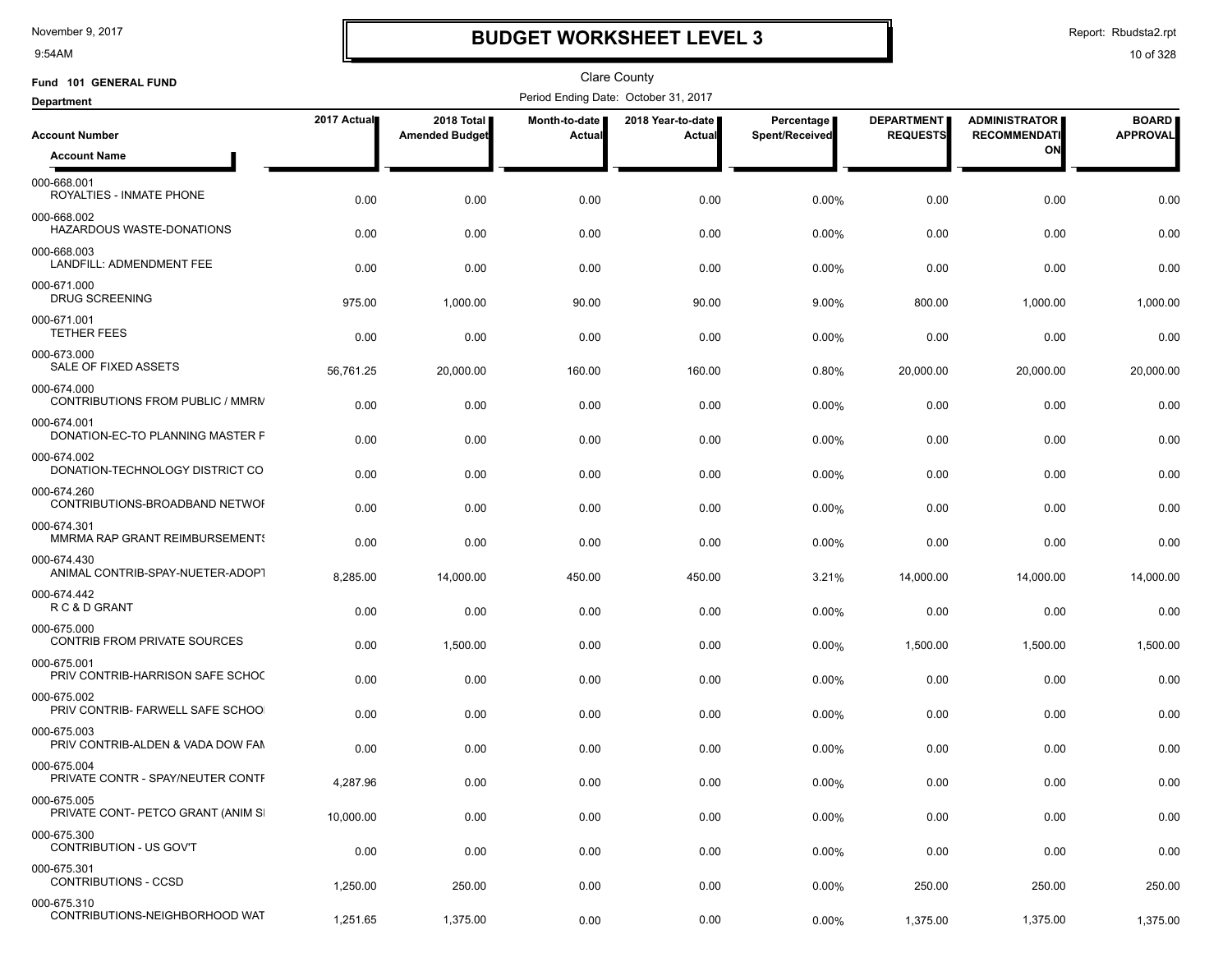9:54AM

# **BUDGET WORKSHEET LEVEL 3**

Report: Rbudsta2.rpt

| Fund 101 GENERAL FUND                                |             |                                     |                         | Clare County                         |                              |                                      |                                             |                                 |
|------------------------------------------------------|-------------|-------------------------------------|-------------------------|--------------------------------------|------------------------------|--------------------------------------|---------------------------------------------|---------------------------------|
| <b>Department</b>                                    |             |                                     |                         | Period Ending Date: October 31, 2017 |                              |                                      |                                             |                                 |
| <b>Account Number</b>                                | 2017 Actual | 2018 Total<br><b>Amended Budget</b> | Month-to-date<br>Actual | 2018 Year-to-date  <br>Actual        | Percentage<br>Spent/Received | <b>DEPARTMENT</b><br><b>REQUESTS</b> | <b>ADMINISTRATOR</b><br><b>RECOMMENDATI</b> | <b>BOARD</b><br><b>APPROVAL</b> |
| <b>Account Name</b>                                  |             |                                     |                         |                                      |                              |                                      | ON                                          |                                 |
| 000-675.311<br><b>CONTRIBUTIONS - EQUIPMENT</b>      | 0.00        | 0.00                                | 0.00                    | 0.00                                 | 0.00%                        | 0.00                                 | 0.00                                        | 0.00                            |
| 000-675.312<br>CONTRIBUTIONS - CCSD CANINE           | 500.00      | 500.00                              | 0.00                    | 0.00                                 | 0.00%                        | 500.00                               | 500.00                                      | 500.00                          |
| 000-675.313<br>CONTRIBUTIONS - CCSD FINDY            | 0.00        | 0.00                                | 0.00                    | 0.00                                 | $0.00\%$                     | 0.00                                 | 0.00                                        | 0.00                            |
| 000-675.331<br><b>CONTRIBUTIONS - DIVE TEAM</b>      | 0.00        | 0.00                                | 0.00                    | 0.00                                 | $0.00\%$                     | 0.00                                 | 0.00                                        | 0.00                            |
| 000-675.426<br>CONTRIBUTIONS - EMG SERV EQUIP        | 0.00        | 0.00                                | 0.00                    | 0.00                                 | 0.00%                        | 0.00                                 | 0.00                                        | 0.00                            |
| 000-675.430<br>CONTRIB-PRIVATE SOURCES-ANIMAL        | 24,742.98   | 20,000.00                           | 577.00                  | 577.00                               | 2.89%                        | 20,000.00                            | 20,000.00                                   | 20,000.00                       |
| 000-675.442<br>CONTRIBUTIONS- SOLID WASTE            | 0.00        | 0.00                                | 0.00                    | 0.00                                 | 0.00%                        | 0.00                                 | 0.00                                        | 0.00                            |
| 000-675.751<br><b>CONTRIBUTION - PARKS &amp; REC</b> | 8,108.00    | 0.00                                | 0.00                    | 0.00                                 | 0.00%                        | 0.00                                 | 0.00                                        | 0.00                            |
| 000-676.001<br>LEIN REIMBURSEMENT SHERIFF            | 0.00        | 0.00                                | 0.00                    | 0.00                                 | 0.00%                        | 0.00                                 | 0.00                                        | 0.00                            |
| 000-676.101<br>COMMISS-REIMBURSEMENTS-MISC           | 0.00        | 0.00                                | 0.00                    | 0.00                                 | 0.00%                        | 0.00                                 | 0.00                                        | 0.00                            |
| 000-676.131<br>CIR CT REIMBURSEMENTS-MISC.           | 0.00        | 0.00                                | 0.00                    | 0.00                                 | 0.00%                        | 0.00                                 | 0.00                                        | 0.00                            |
| 000-676.136<br>DIST CT REIMBURSEMENTS-MISC.          | 5,364.87    | 5,000.00                            | 469.10                  | 469.10                               | 9.38%                        | 5,000.00                             | 5,000.00                                    | 5,000.00                        |
| 000-676.148<br>PROBATE CT REIMBURSEMENTS-MISC        | 0.00        | 0.00                                | 0.00                    | 0.00                                 | 0.00%                        | 0.00                                 | 0.00                                        | 0.00                            |
| 000-676.167<br>REIMBURSEMENT-JURY FEES               | 0.00        | 0.00                                | 0.00                    | 0.00                                 | $0.00\%$                     | 0.00                                 | 0.00                                        | 0.00                            |
| 000-676.172<br>ADMINISTRATOR-REIMBURSEMENTS-MI       | 0.00        | 0.00                                | 0.00                    | 0.00                                 | 0.00%                        | 0.00                                 | 0.00                                        | 0.00                            |
| 000-676.191<br><b>ELECTION REIMBURSEMENT</b>         | 10,820.18   | 25.000.00                           | 0.00                    | 0.00                                 | $0.00\%$                     | 25,000.00                            | 25,000.00                                   | 25,000.00                       |
| 000-676.215<br><b>CLERK REIMBURSEMENTS-MISC</b>      | 0.00        | 0.00                                | 0.00                    | 0.00                                 | $0.00\%$                     | 0.00                                 | 0.00                                        | 0.00                            |
| 000-676.225<br>EQUALIZATION REIMBURSEMENT-MISC       | 0.00        | 0.00                                | 0.00                    | 0.00                                 | 0.00%                        | 0.00                                 | 0.00                                        | 0.00                            |
| 000-676.229<br>PROSECUTOR REIMBURSEMENT-MISC         | 381.93      | 300.00                              | 28.89                   | 28.89                                | 9.63%                        | 300.00                               | 300.00                                      | 300.00                          |
| 000-676.236<br>REGISTER OF DEEDS -REIMBURSEMT        | 0.00        | 0.00                                | 0.00                    | 0.00                                 | 0.00%                        | 0.00                                 | 0.00                                        | 0.00                            |
| 000-676.242<br>REIMBURSEMENTS - SURVEYOR             | 0.00        | 0.00                                | 0.00                    | 0.00                                 | 0.00%                        | 0.00                                 | 0.00                                        | 0.00                            |
| 000-676.245<br>PUBLIC BLDG & IMP REIMBURSEMENT       | 0.00        | 0.00                                | 0.00                    | 0.00                                 | 0.00%                        | 0.00                                 | 0.00                                        | 0.00                            |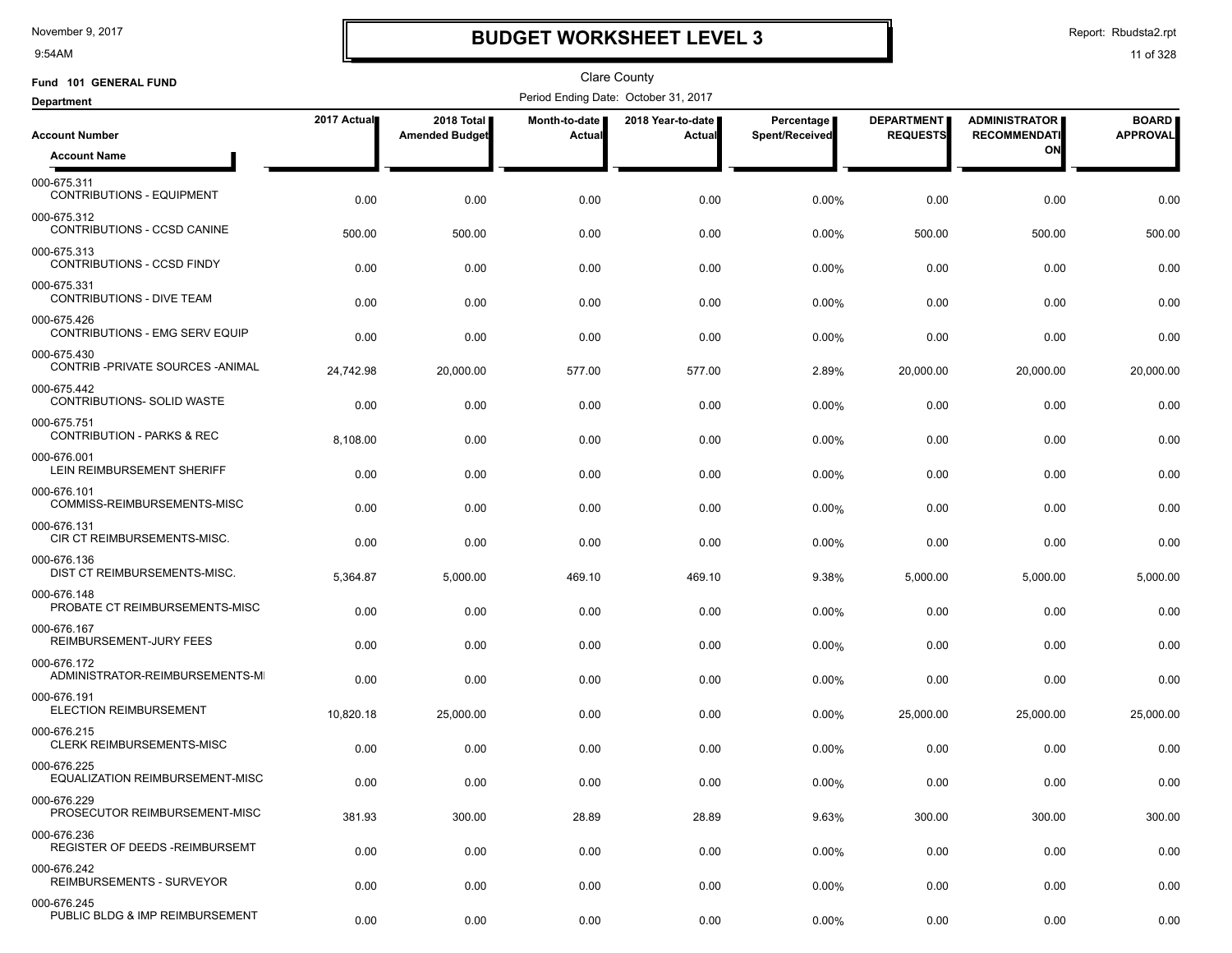9:54AM

# **BUDGET WORKSHEET LEVEL 3**

Report: Rbudsta2.rpt

| Fund 101 GENERAL FUND                              |             |                                     |                         | Clare County                         |                              |                                      |                                             |                                 |
|----------------------------------------------------|-------------|-------------------------------------|-------------------------|--------------------------------------|------------------------------|--------------------------------------|---------------------------------------------|---------------------------------|
| <b>Department</b>                                  |             |                                     |                         | Period Ending Date: October 31, 2017 |                              |                                      |                                             |                                 |
| <b>Account Number</b>                              | 2017 Actual | 2018 Total<br><b>Amended Budget</b> | Month-to-date<br>Actual | 2018 Year-to-date<br>Actual          | Percentage<br>Spent/Received | <b>DEPARTMENT</b><br><b>REQUESTS</b> | <b>ADMINISTRATOR</b><br><b>RECOMMENDATI</b> | <b>BOARD</b><br><b>APPROVAL</b> |
| <b>Account Name</b>                                |             |                                     |                         |                                      |                              |                                      | ON                                          |                                 |
| 000-676.253<br>TREASURER REIMBURSEMENT-MISC        | 0.00        | 0.00                                | 0.00                    | 0.00                                 | 0.00%                        | 0.00                                 | 0.00                                        | 0.00                            |
| 000-676.257<br><b>EXTENTION REIMBURSEMENT-MISC</b> | 0.00        | 0.00                                | 0.00                    | 0.00                                 | 0.00%                        | 0.00                                 | 0.00                                        | 0.00                            |
| 000-676.259<br>COMPUTOR REIMBURSEMENT-MISC         | 0.00        | 0.00                                | 0.00                    | 0.00                                 | 0.00%                        | 0.00                                 | 0.00                                        | 0.00                            |
| 000-676.275<br>DRAIN REIMBURSEMENT-MISC            | 0.00        | 0.00                                | 0.00                    | 0.00                                 | 0.00%                        | 0.00                                 | 0.00                                        | 0.00                            |
| 000-676.282<br>SOIL EROSION REIMBURSEMENT          | 0.00        | 0.00                                | 0.00                    | 0.00                                 | 0.00%                        | 0.00                                 | 0.00                                        | 0.00                            |
| 000-676.294<br>REIMBURSEMENT/DUPLICATING DEPT      | 0.00        | 0.00                                | 0.00                    | 0.00                                 | 0.00%                        | 0.00                                 | 0.00                                        | 0.00                            |
| 000-676.301<br>SHERIFF REIMBURSEMENTS-MISC         | 0.00        | 0.00                                | 0.00                    | 0.00                                 | 0.00%                        | 0.00                                 | 0.00                                        | 0.00                            |
| 000-676.351<br><b>REIMBURSEMENTS - JAIL</b>        | 358.51      | 300.00                              | 0.00                    | 0.00                                 | 0.00%                        | 300.00                               | 300.00                                      | 300.00                          |
| 000-676.426<br>EMERGENCY PREPAREDNESS REIMBUI      | 0.00        | 0.00                                | 0.00                    | 0.00                                 | 0.00%                        | 0.00                                 | 0.00                                        | 0.00                            |
| 000-676.430<br>ANIMAL CON REIMBURSEMENTS-MISC      | 0.00        | 200.00                              | 0.00                    | 0.00                                 | 0.00%                        | 200.00                               | 200.00                                      | 200.00                          |
| 000-676.431<br>ANIMAL CONT RAB/VAC/LIC DEPOSITS    | 2,290.00    | 2,500.00                            | 190.00                  | 190.00                               | 7.60%                        | 2,500.00                             | 2,500.00                                    | 2,500.00                        |
| 000-676.631<br>SUBSTANCE ABUSE REIMBURSEMENT       | 0.00        | 0.00                                | 0.00                    | 0.00                                 | 0.00%                        | 0.00                                 | 0.00                                        | 0.00                            |
| 000-676.682<br><b>VETERANS REIMBURSEMENT-MISC</b>  | 0.00        | 0.00                                | 0.00                    | 0.00                                 | 0.00%                        | 0.00                                 | 0.00                                        | 0.00                            |
| 000-676.740<br>REIMBURSEMENTS/ENTERPRISE           | 0.00        | 0.00                                | 0.00                    | 0.00                                 | 0.00%                        | 0.00                                 | 0.00                                        | 0.00                            |
| 000-676.851<br>REIMBURSEMENT-INSURANCE             | 47.00       | 6,500.00                            | 0.00                    | 0.00                                 | 0.00%                        | 6,500.00                             | 6,500.00                                    | 6,500.00                        |
| 000-676.852<br>REIMBURSEMENTS - CELL PHONE         | 0.00        | 0.00                                | 0.00                    | 0.00                                 | 0.00%                        | 0.00                                 | 0.00                                        | 0.00                            |
| 000-676.885<br>CO LITIGATIONS REIMB-MISC           | 0.00        | 0.00                                | 0.00                    | 0.00                                 | 0.00%                        | 0.00                                 | 0.00                                        | 0.00                            |
| 000-677.000<br>REIMBURSEMENT-RESTITUTION           | 0.00        | 0.00                                | 0.00                    | 0.00                                 | 0.00%                        | 0.00                                 | 0.00                                        | 0.00                            |
| 000-678.000<br>HEALTH INSURANCE RETIREES           | 18,217.52   | 20,000.00                           | 515.72                  | 515.72                               | 2.58%                        | 20,000.00                            | 20,000.00                                   | 20,000.00                       |
| 000-678.001<br>HEALTH INS - EMPLOYEE - FAMILY CON' | 0.00        | 0.00                                | 0.00                    | 0.00                                 | $0.00\%$                     | 0.00                                 | 0.00                                        | 0.00                            |
| 000-678.002<br>HEALTH INS - EMPLOYEE FLEX          | 16,075.40   | 16,000.00                           | 1,066.18                | 1,066.18                             | 6.66%                        | 0.00                                 | 16,000.00                                   | 16,000.00                       |
| 000-679.000<br>REIMBURSEMENT-TAX COLLECT BOND      | 2,982.02    | 5,000.00                            | 0.00                    | 0.00                                 | 0.00%                        | 0.00                                 | 5,000.00                                    | 5,000.00                        |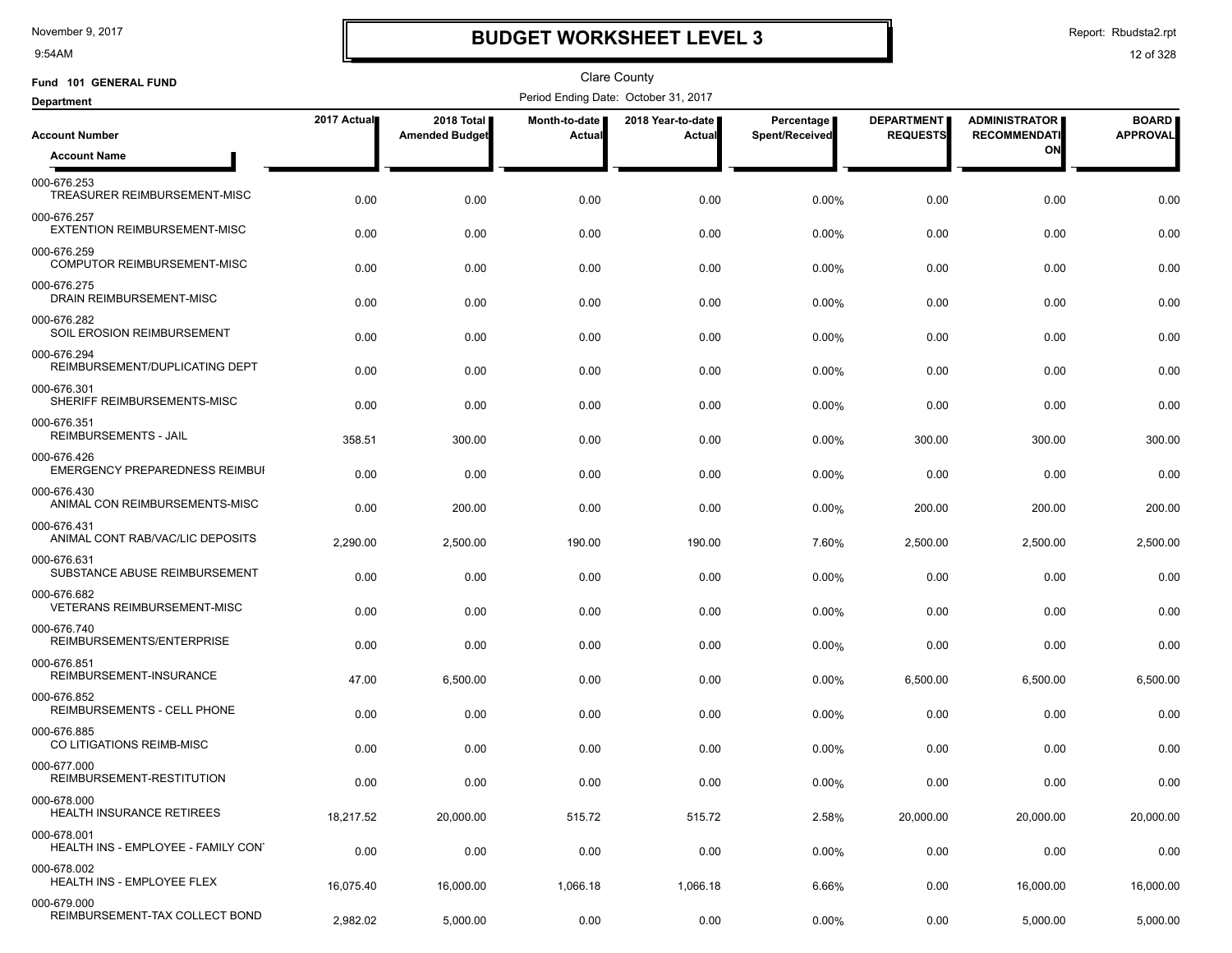9:54AM

# **BUDGET WORKSHEET LEVEL 3**

Report: Rbudsta2.rpt

| Fund 101 GENERAL FUND                                 |             |                                     |                         | <b>Clare County</b>                  |                              |                                      |                                             |                                 |
|-------------------------------------------------------|-------------|-------------------------------------|-------------------------|--------------------------------------|------------------------------|--------------------------------------|---------------------------------------------|---------------------------------|
| <b>Department</b>                                     |             |                                     |                         | Period Ending Date: October 31, 2017 |                              |                                      |                                             |                                 |
| <b>Account Number</b>                                 | 2017 Actual | 2018 Total<br><b>Amended Budget</b> | Month-to-date<br>Actual | 2018 Year-to-date  <br>Actual        | Percentage<br>Spent/Received | <b>DEPARTMENT</b><br><b>REQUESTS</b> | <b>ADMINISTRATOR</b><br><b>RECOMMENDATI</b> | <b>BOARD</b><br><b>APPROVAL</b> |
| <b>Account Name</b>                                   |             |                                     |                         |                                      |                              |                                      | ON                                          |                                 |
| 000-680.131<br>CIRCUIT CT REIMB - GLADWIN CO          | 5,512.36    | 6,000.00                            | 0.00                    | 0.00                                 | 0.00%                        | 6,000.00                             | 6,000.00                                    | 6,000.00                        |
| 000-680.136<br>DISTRICT CT REIMB - GLADWIN CO         | 43,897.89   | 42,500.00                           | 0.00                    | 0.00                                 | 0.00%                        | 42,500.00                            | 42,500.00                                   | 42,500.00                       |
| 000-680.148<br>PROBATE CT REIMB - GLADWIN CO          | 51,659.90   | 43,000.00                           | 0.00                    | 0.00                                 | $0.00\%$                     | 43,000.00                            | 43,000.00                                   | 43,000.00                       |
| 000-680.215<br>FOC REIMB - GLADWIN CO                 | 0.00        | 0.00                                | 0.00                    | 0.00                                 | 0.00%                        | 0.00                                 | 0.00                                        | 0.00                            |
| 000-680.301<br>BENCH WARRANT REIMB-SHERIFF            | 0.00        | 0.00                                | 0.00                    | 0.00                                 | 0.00%                        | 0.00                                 | 0.00                                        | 0.00                            |
| 000-681.000<br>DEL-FED REGION 7B PROJ LEARN           | 0.00        | 0.00                                | 0.00                    | 0.00                                 | 0.00%                        | 0.00                                 | 0.00                                        | 0.00                            |
| 000-683.000<br>TWP TAX NOTICE POSTAGE REIMB           | 5,369.69    | 6,000.00                            | 0.00                    | 0.00                                 | 0.00%                        | 6,000.00                             | 6,000.00                                    | 6,000.00                        |
| 000-683.001<br>POSTAGE REIMBURSEMENT                  | 11,825.71   | 28,000.00                           | 34.26                   | 34.26                                | 0.12%                        | 28,000.00                            | 28,000.00                                   | 28,000.00                       |
| 000-683.002<br><b>TYPEWRITER MAINTENANCE REIMBURS</b> | 0.00        | 0.00                                | 0.00                    | 0.00                                 | 0.00%                        | 0.00                                 | 0.00                                        | 0.00                            |
| 000-684.000<br><b>WORKMANS COMP REIMBURSEMENT</b>     | 20,220.80   | 6,000.00                            | 1,403.10                | 1,403.10                             | 23.39%                       | 6,000.00                             | 6,000.00                                    | 6,000.00                        |
| 000-685.000<br>INMATE MEDICAL - IN COUNTY             | 558.12      | 500.00                              | 26.79                   | 26.79                                | 5.36%                        | 500.00                               | 500.00                                      | 500.00                          |
| 000-685.001<br>INMATE MEDICAL - OUT COUNTY            | 519.27      | 500.00                              | 0.00                    | 0.00                                 | 0.00%                        | 500.00                               | 500.00                                      | 500.00                          |
| 000-687.000<br><b>REFUNDS &amp; REBATES</b>           | 21,661.49   | 17,000.00                           | 27.50                   | 27.50                                | 0.16%                        | 17,000.00                            | 17,000.00                                   | 17,000.00                       |
| 000-694.000<br><b>CASH OVER &amp; SHORT</b>           | 407.05      | 1,000.00                            | 0.00                    | 0.00                                 | $0.00\%$                     | 1,000.00                             | 1,000.00                                    | 1,000.00                        |
| 000-696.000<br><b>BOND &amp; INSURANCE RECOVERIES</b> | 0.00        | 0.00                                | 0.00                    | 0.00                                 | 0.00%                        | 0.00                                 | 0.00                                        | 0.00                            |
| 000-698.000<br><b>INSTALLMENT PURCHASE PROCEEDS</b>   | 0.00        | 0.00                                | 0.00                    | 0.00                                 | $0.00\%$                     | 0.00                                 | 0.00                                        | 0.00                            |
| 000-699.000<br><b>TRANSFER IN</b>                     | 0.00        | 0.00                                | 0.00                    | 0.00                                 | $0.00\%$                     | 0.00                                 | 0.00                                        | 0.00                            |
| 000-699.265<br>APPROP TRANS IN DRUG LAW FUND          | 2,409.50    | 206.00                              | 0.00                    | 0.00                                 | 0.00%                        | 0.00                                 | 0.00                                        | 0.00                            |
| 000-699.274<br>APPROP TRANS IN COMM DEVELOPMEI        | 0.00        | 14,000.00                           | 0.00                    | 0.00                                 | $0.00\%$                     | 0.00                                 | 14,000.00                                   | 14,000.00                       |
| 000-699.288<br>APPROP TRANS IN SENIOR SERVICES        | 0.00        | 0.00                                | 0.00                    | 0.00                                 | 0.00%                        | 0.00                                 | 0.00                                        | 0.00                            |
| 000-699.294<br>APPROP TRANS IN VETERANS TRUST         | 0.00        | 400.00                              | 0.00                    | 0.00                                 | 0.00%                        | 400.00                               | 400.00                                      | 400.00                          |
| 000-699.518<br>APPROP TRANSFER IN TAX REVERSION       | 393,350.00  | 520,000.00                          | 0.00                    | 0.00                                 | 0.00%                        | 420,000.00                           | 520,000.00                                  | 520,000.00                      |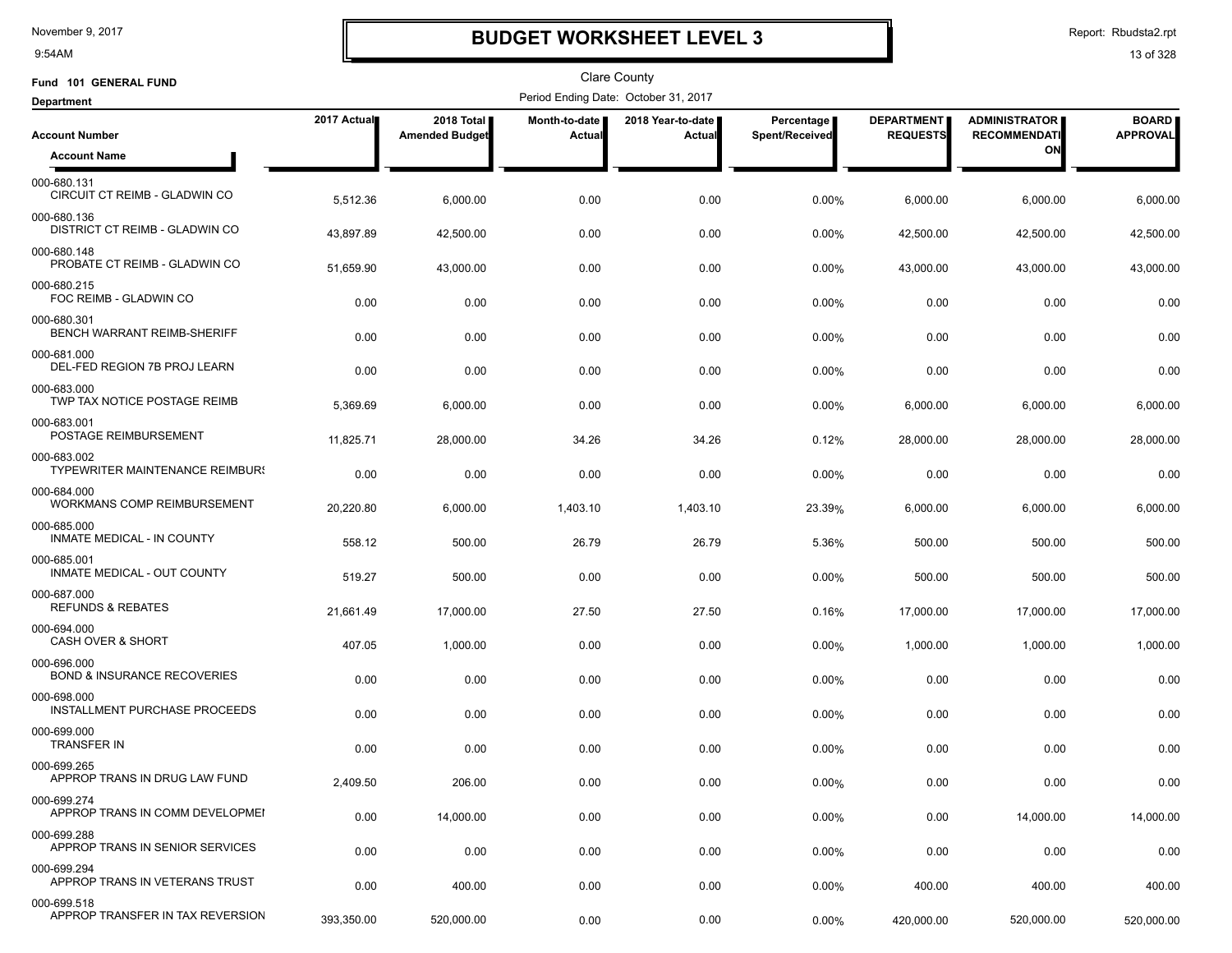9:54AM

# **BUDGET WORKSHEET LEVEL 3**

Report: Rbudsta2.rpt

| 101 GENERAL FUND<br>Fund                      |               |                                     |                                  | <b>Clare County</b>                  |                                     |                                      |                                             |                                 |
|-----------------------------------------------|---------------|-------------------------------------|----------------------------------|--------------------------------------|-------------------------------------|--------------------------------------|---------------------------------------------|---------------------------------|
| <b>Department</b>                             |               |                                     |                                  | Period Ending Date: October 31, 2017 |                                     |                                      |                                             |                                 |
| <b>Account Number</b>                         | 2017 Actual   | 2018 Total<br><b>Amended Budget</b> | Month-to-date  <br><b>Actual</b> | 2018 Year-to-date<br>Actual          | Percentage<br><b>Spent/Received</b> | <b>DEPARTMENT</b><br><b>REQUESTS</b> | <b>ADMINISTRATOR</b><br><b>RECOMMENDATI</b> | <b>BOARD</b><br><b>APPROVAL</b> |
| <b>Account Name</b>                           |               |                                     |                                  |                                      |                                     |                                      | ON                                          |                                 |
| 000-699.595<br>APPROP TRANS IN - COMMISSARY   | 42,605.69     | 20,000.00                           | 0.00                             | 0.00                                 | 0.00%                               | 20,000.00                            | 20,000.00                                   | 20,000.00                       |
| 000-699.616<br>APPROP TRANS IN DEL TAX REV FD | 620,000.00    | 437,797.00                          | 0.00                             | 0.00                                 | 0.00%                               | 400,000.00                           | 437,797.00                                  | 437,797.00                      |
| 000-699.900<br><b>BEGINNING FUND BALANCE</b>  | 0.00          | 1,500,000.00                        | 0.00                             | 0.00                                 | 0.00%                               | 0.00                                 | 1,500,000.00                                | 1,500,000.00                    |
| <b>Revenues Total</b>                         | 11,875,492.39 | 13,618,314.00                       | 232,335.39                       | 232,335.39                           | 1.71%                               | 11,301,656.00                        | 13,618,108.00                               | 13,618,108.00                   |
| <b>Expenses</b>                               |               |                                     |                                  |                                      |                                     |                                      |                                             |                                 |
| 000-998.900<br><b>ENDING FUND BALANCE</b>     | 0.00          | 0.00                                | 0.00                             | 0.00                                 | 0.00%                               | 0.00                                 | 0.00                                        | 0.00                            |
| <b>Expenses Total</b>                         | 0.00          | 0.00                                | 0.00                             | 0.00                                 | $0.00\%$                            | 0.00                                 | 0.00                                        |                                 |
| <b>Dept Total</b>                             | 11,875,492.39 | 13,618,314.00                       | 232,335.39                       | 232,335.39                           | 100.00%                             | 11,301,656.00                        | 13,618,108.00                               | 13,618,108.00                   |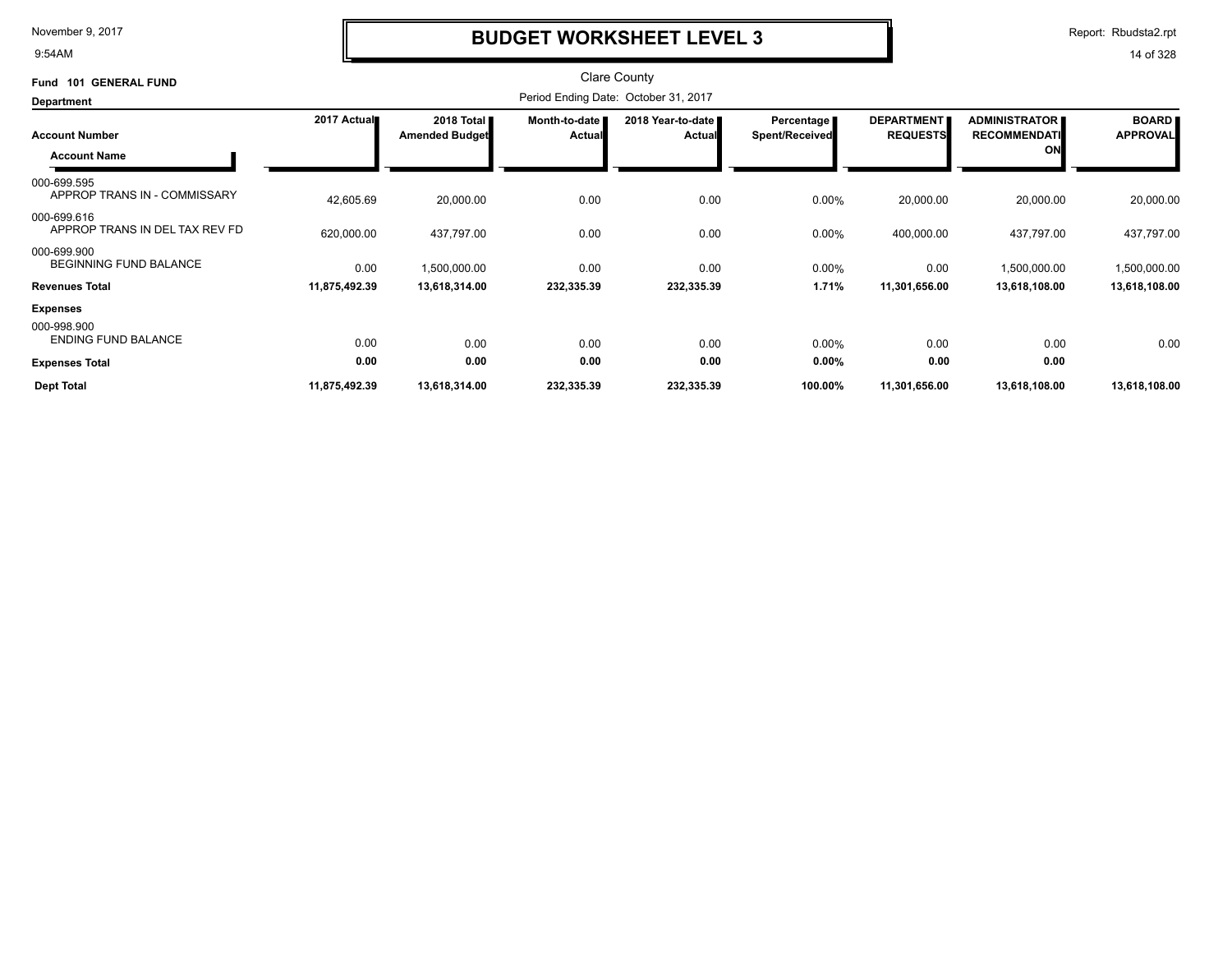9:54AM

# **BUDGET WORKSHEET LEVEL 3**

Report: Rbudsta2.rpt

| Fund 101 GENERAL FUND                                   |             |                                     |                         | <b>Clare County</b>                  |                              |                                      |                                             |                                 |
|---------------------------------------------------------|-------------|-------------------------------------|-------------------------|--------------------------------------|------------------------------|--------------------------------------|---------------------------------------------|---------------------------------|
| Department 101 BOARD OF COMMISIONERS                    |             |                                     |                         | Period Ending Date: October 31, 2017 |                              |                                      |                                             |                                 |
| <b>Account Number</b>                                   | 2017 Actual | 2018 Total<br><b>Amended Budget</b> | Month-to-date<br>Actual | 2018 Year-to-date  <br>Actual        | Percentage<br>Spent/Received | <b>DEPARTMENT</b><br><b>REQUESTS</b> | <b>ADMINISTRATOR</b><br><b>RECOMMENDATI</b> | <b>BOARD</b><br><b>APPROVAL</b> |
| <b>Account Name</b>                                     |             |                                     |                         |                                      |                              |                                      | ON                                          |                                 |
| Department 101 BOARD OF COMMISIONERS<br><b>Expenses</b> |             |                                     |                         |                                      |                              |                                      |                                             |                                 |
| 101-702.000<br>SALARY                                   | 60,206.90   | 60,207.00                           | 2,315.65                | 2,315.65                             | 3.85%                        | 60,207.00                            | 60,207.00                                   | 60,207.00                       |
| 101-707.000<br>PER DIEM                                 | 14,625.00   | 15,367.00                           | 175.00                  | 175.00                               | 1.14%                        | 15,367.00                            | 15,367.00                                   | 15,367.00                       |
| 101-710.000<br><b>FICA EXPENSE</b>                      | 4,739.40    | 4,686.00                            | 136.43                  | 136.43                               | 2.91%                        | 4,686.00                             | 4,686.00                                    | 4,686.00                        |
| 101-711.000<br><b>MEDICARE EXPENSE</b>                  | 1,108.42    | 1,096.00                            | 31.92                   | 31.92                                | 2.91%                        | 1,096.00                             | 1,096.00                                    | 1,096.00                        |
| 101-715.000<br><b>HEALTH INSURANCE</b>                  | 0.00        | 0.00                                | 0.00                    | 0.00                                 | 0.00%                        | 0.00                                 | 0.00                                        | 0.00                            |
| 101-717.000<br><b>LIFE INSURANCE</b>                    | 0.00        | 0.00                                | 0.00                    | 0.00                                 | 0.00%                        | 0.00                                 | 0.00                                        | 0.00                            |
| 101-717.002<br><b>COBRA/HIPPA</b>                       | 0.00        | 0.00                                | 0.00                    | 0.00                                 | 0.00%                        | 0.00                                 | 0.00                                        | 0.00                            |
| 101-717.004<br><b>SECTION 125</b>                       | 0.00        | 0.00                                | 0.00                    | 0.00                                 | 0.00%                        | 0.00                                 | 0.00                                        | 0.00                            |
| 101-727.000<br><b>OFFICE SUPPLIES</b>                   | 0.00        | 0.00                                | 0.00                    | 0.00                                 | 0.00%                        | 0.00                                 | 0.00                                        | 0.00                            |
| 101-728.000<br>PRINTING & BINDING                       | 627.18      | 600.00                              | 0.00                    | 0.00                                 | 0.00%                        | 600.00                               | 600.00                                      | 600.00                          |
| 101-752.000<br><b>FOOD &amp; PROVISION</b>              | 0.00        | 0.00                                | 0.00                    | 0.00                                 | 0.00%                        | 0.00                                 | 0.00                                        | 0.00                            |
| 101-807.000<br>PROFESSIONAL CONSULTATION                | 0.00        | 0.00                                | 0.00                    | 0.00                                 | 0.00%                        | 0.00                                 | 0.00                                        | 0.00                            |
| 101-807.001<br>ADMINISTRATORS REPLACEMENT               | 0.00        | 0.00                                | 0.00                    | 0.00                                 | 0.00%                        | 0.00                                 | 0.00                                        | 0.00                            |
| 101-814.000<br><b>DUES &amp; SUBSCRIPTIONS</b>          | 6,004.00    | 14,312.00                           | 5,619.00                | 5,619.00                             | 39.26%                       | 14,312.00                            | 14,312.00                                   | 14,312.00                       |
| 101-852.000<br><b>TELEPHONE</b>                         | 394.42      | 520.00                              | 0.00                    | 0.00                                 | 0.00%                        | 520.00                               | 520.00                                      | 520.00                          |
| 101-864.000<br><b>TRAVEL &amp; EXPENSE</b>              | 6,804.11    | 6,800.00                            | 76.51                   | 76.51                                | 1.13%                        | 6,800.00                             | 6,800.00                                    | 6,800.00                        |
| 101-957.000<br><b>TRAINING</b>                          | 0.00        | 0.00                                | 0.00                    | 0.00                                 | 0.00%                        | 0.00                                 | 0.00                                        | 0.00                            |
| 101-967.000<br>SPECIAL PROJECTS                         | 1,528.00    | 500.00                              | 0.00                    | 0.00                                 | 0.00%                        | 500.00                               | 500.00                                      | 500.00                          |
| 101-967.001<br><b>EMPLOYEE RECOGNITION</b>              | 0.00        | 0.00                                | 0.00                    | 0.00                                 | 0.00%                        | 0.00                                 | 0.00                                        | 0.00                            |
| 101-978.000<br><b>NEW EQUIPMENT</b>                     | 0.00        | 0.00                                | 0.00                    | 0.00                                 | 0.00%                        | 0.00                                 | 0.00                                        | 0.00                            |
| <b>Expenses Total</b>                                   | 96,037.43   | 104,088.00                          | 8,354.51                | 8,354.51                             | 100.00%                      | 104,088.00                           | 104,088.00                                  | 104,088.00                      |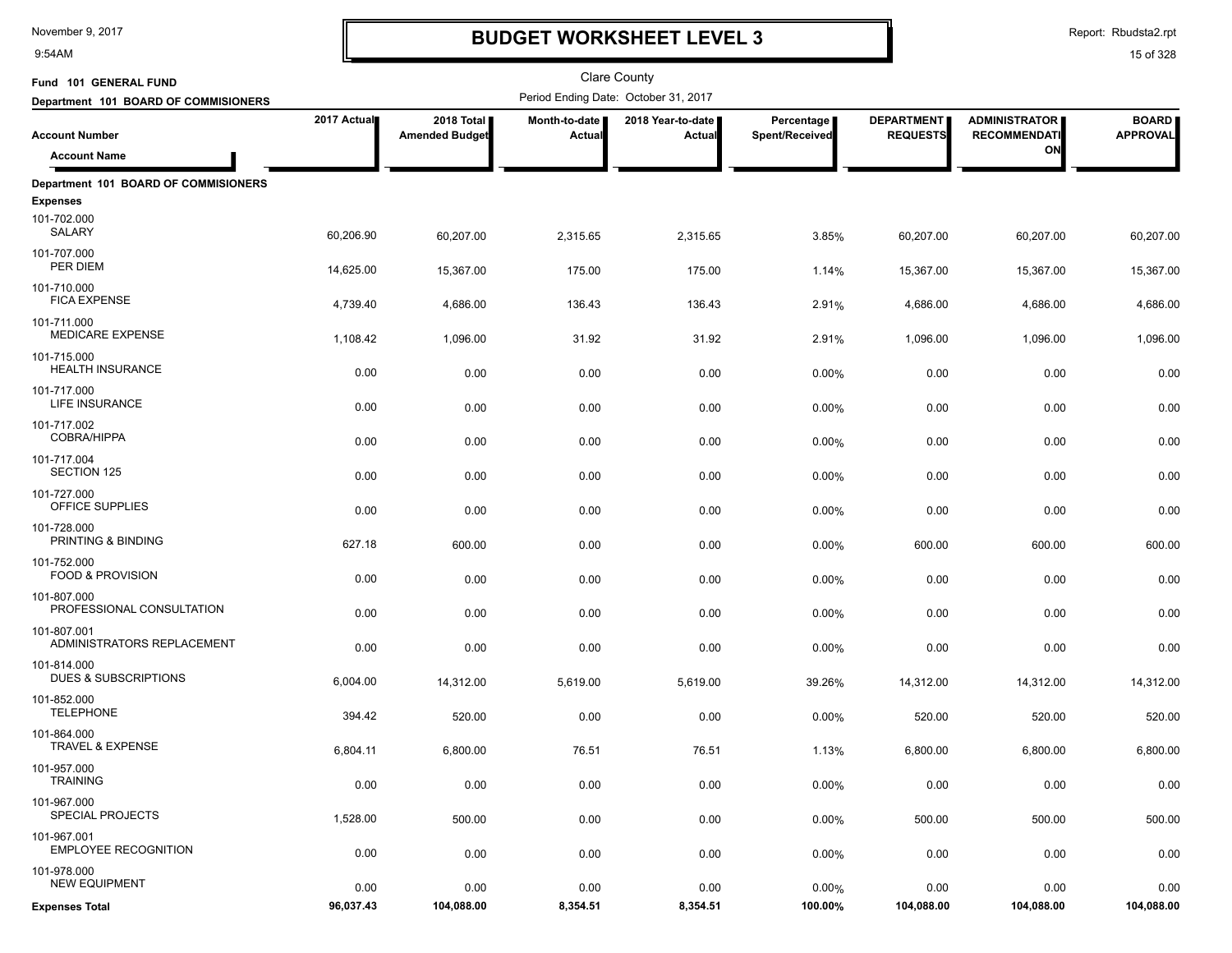9:54AM

# **BUDGET WORKSHEET LEVEL 3**

Report: Rbudsta2.rpt

| Fund 101 GENERAL FUND                   |                                      |                       |                 | <b>Clare County</b> |                |                   |                         |                 |
|-----------------------------------------|--------------------------------------|-----------------------|-----------------|---------------------|----------------|-------------------|-------------------------|-----------------|
| Department 101 BOARD OF COMMISIONERS    | Period Ending Date: October 31, 2017 |                       |                 |                     |                |                   |                         |                 |
|                                         | 2017 Actual∎                         | 2018 Total            | Month-to-date I | 2018 Year-to-date ■ | Percentage     | <b>DEPARTMENT</b> | <b>ADMINISTRATOR II</b> | <b>BOARD</b>    |
| <b>Account Number</b>                   |                                      | <b>Amended Budget</b> | Actual          | <b>Actual</b>       | Spent/Received | <b>REQUESTS</b>   | <b>RECOMMENDATI</b>     | <b>APPROVAL</b> |
| <b>Account Name</b>                     |                                      |                       |                 |                     |                |                   | ΟN                      |                 |
| <b>BOARD OF COMMISIONERS Dept Total</b> | 96,037.43                            | 104.088.00            | 8.354.51        | 8.354.51            | 100.00%        | 104,088.00        | 104.088.00              | 104,088.00      |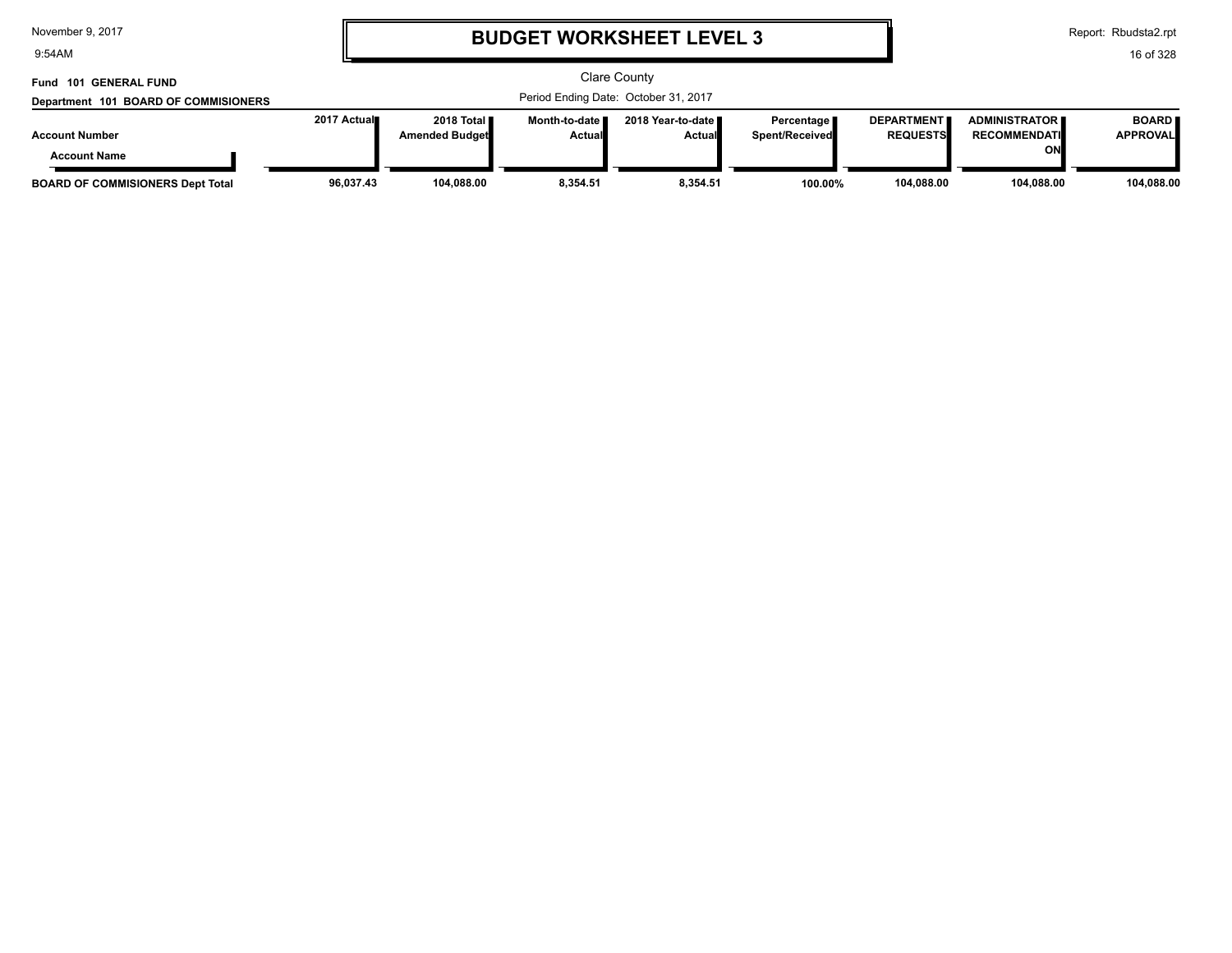9:54AM

# **BUDGET WORKSHEET LEVEL 3**

Report: Rbudsta2.rpt

| Fund 101 GENERAL FUND                                        |                  |                                     |                                | <b>Clare County</b>                  |                              |                                      |                                             |                                 |
|--------------------------------------------------------------|------------------|-------------------------------------|--------------------------------|--------------------------------------|------------------------------|--------------------------------------|---------------------------------------------|---------------------------------|
| Department 131 CIRCUIT COURT                                 |                  |                                     |                                | Period Ending Date: October 31, 2017 |                              |                                      |                                             |                                 |
| <b>Account Number</b>                                        | 2017 Actual      | 2018 Total<br><b>Amended Budget</b> | Month-to-date<br><b>Actual</b> | 2018 Year-to-date<br>Actual          | Percentage<br>Spent/Received | <b>DEPARTMENT</b><br><b>REQUESTS</b> | <b>ADMINISTRATOR</b><br><b>RECOMMENDATI</b> | <b>BOARD</b><br><b>APPROVAL</b> |
| <b>Account Name</b>                                          |                  |                                     |                                |                                      |                              |                                      | ON                                          |                                 |
| Department 131 CIRCUIT COURT                                 |                  |                                     |                                |                                      |                              |                                      |                                             |                                 |
| <b>Expenses</b><br>131-702.000<br>JUDGES SUPPLEMENTAL SALARY | 50,295.96        | 50,297.00                           | 1,934.46                       | 1,934.46                             | 3.85%                        | 50,297.00                            | 50,297.00                                   | 50,297.00                       |
| 131-704.000<br>SECRETARY SALARY                              | 0.00             | 0.00                                | 0.00                           | 0.00                                 | 0.00%                        | 0.00                                 | 0.00                                        | 0.00                            |
| 131-705.000<br>LAW CLERK PLUS FRINGES                        | 0.00             | 0.00                                | 0.00                           | 0.00                                 | 0.00%                        | 0.00                                 | 0.00                                        | 0.00                            |
| 131-705.001<br>PART TIME SALARY                              | 0.00             | 0.00                                | 0.00                           | 0.00                                 | 0.00%                        | 0.00                                 | 0.00                                        | 0.00                            |
| 131-705.002<br>VISITING JUDGE PER DIEM                       | 0.00             | 0.00                                | 0.00                           | 0.00                                 | 0.00%                        | 0.00                                 | 0.00                                        | 0.00                            |
| 131-708.000<br>JUDGE STANDARDIZATION WAGE                    | 0.00             | 0.00                                | 0.00                           | 0.00                                 | 0.00%                        | 0.00                                 | 0.00                                        | 0.00                            |
| 131-710.000<br><b>FICA EXPENSE</b><br>131-711.000            | 188.23           | 186.00                              | 0.00                           | 0.00                                 | 0.00%                        | 200.00                               | 186.00                                      | 186.00                          |
| <b>MEDICARE EXPENSE</b><br>131-715.000                       | 44.04            | 44.00                               | 0.00                           | 0.00                                 | 0.00%                        | 50.00                                | 44.00                                       | 44.00                           |
| <b>HEALTH INSURANCE</b><br>131-715.006                       | 10,751.18        | 10,726.00                           | 937.98                         | 937.98                               | 8.74%                        | 11,000.00                            | 10,726.00                                   | 10,726.00                       |
| <b>CIC BUNDLE</b><br>131-717.000                             | 474.00           | 474.00                              | 39.50                          | 39.50                                | 8.33%                        | 475.00                               | 474.00                                      | 474.00                          |
| LIFE INSURANCE<br>131-717.002                                | 0.00             | 0.00                                | 0.00                           | 0.00                                 | 0.00%                        | 0.00                                 | 0.00                                        | 0.00                            |
| <b>COBRA/HIPPA</b><br>131-717.004                            | 0.00             | 0.00                                | 0.00                           | 0.00                                 | 0.00%                        | 0.00                                 | 0.00                                        | 0.00                            |
| <b>SECTION 125 PLAN</b><br>131-717.006                       | 0.00             | 0.00                                | 0.00                           | 0.00                                 | 0.00%                        | 0.00                                 | 0.00                                        | 0.00                            |
| SECTION 125-SCRIPT<br>131-717.008                            | 0.00             | 0.00                                | 0.00                           | 0.00                                 | 0.00%                        | 0.00                                 | 0.00                                        | 0.00                            |
| <b>SCRIPT REIMBURSEMENT</b><br>131-719.000                   | 0.00             | 0.00                                | 0.00                           | 0.00                                 | 0.00%                        | 0.00                                 | 0.00                                        | 0.00                            |
| <b>LONGEVITY</b><br>131-720.000<br>VACATIONS                 | 0.00             | 0.00                                | 0.00                           | 0.00                                 | 0.00%                        | 0.00                                 | 0.00                                        | 0.00                            |
| 131-721.000<br><b>SICK LEAVE</b>                             | 0.00             | 0.00                                | 0.00                           | 0.00                                 | 0.00%                        | 0.00                                 | 0.00                                        | 0.00                            |
| 131-727.000<br>OFFICE SUPPLIES                               | 0.00             | 0.00                                | 0.00                           | 0.00                                 | 0.00%                        | 0.00                                 | 0.00                                        | 0.00                            |
| 131-728.000<br>PRINTING & BINDING                            | 1,295.93<br>0.00 | 1,100.00                            | 0.00                           | 0.00                                 | 0.00%                        | 1,500.00                             | 1,100.00                                    | 1,100.00                        |
| 131-732.000<br>POSTAGE                                       | 1,988.10         | 0.00<br>1,400.00                    | 0.00<br>0.00                   | 0.00<br>0.00                         | 0.00%<br>0.00%               | 0.00<br>1,400.00                     | 0.00<br>1,400.00                            | 0.00<br>1,400.00                |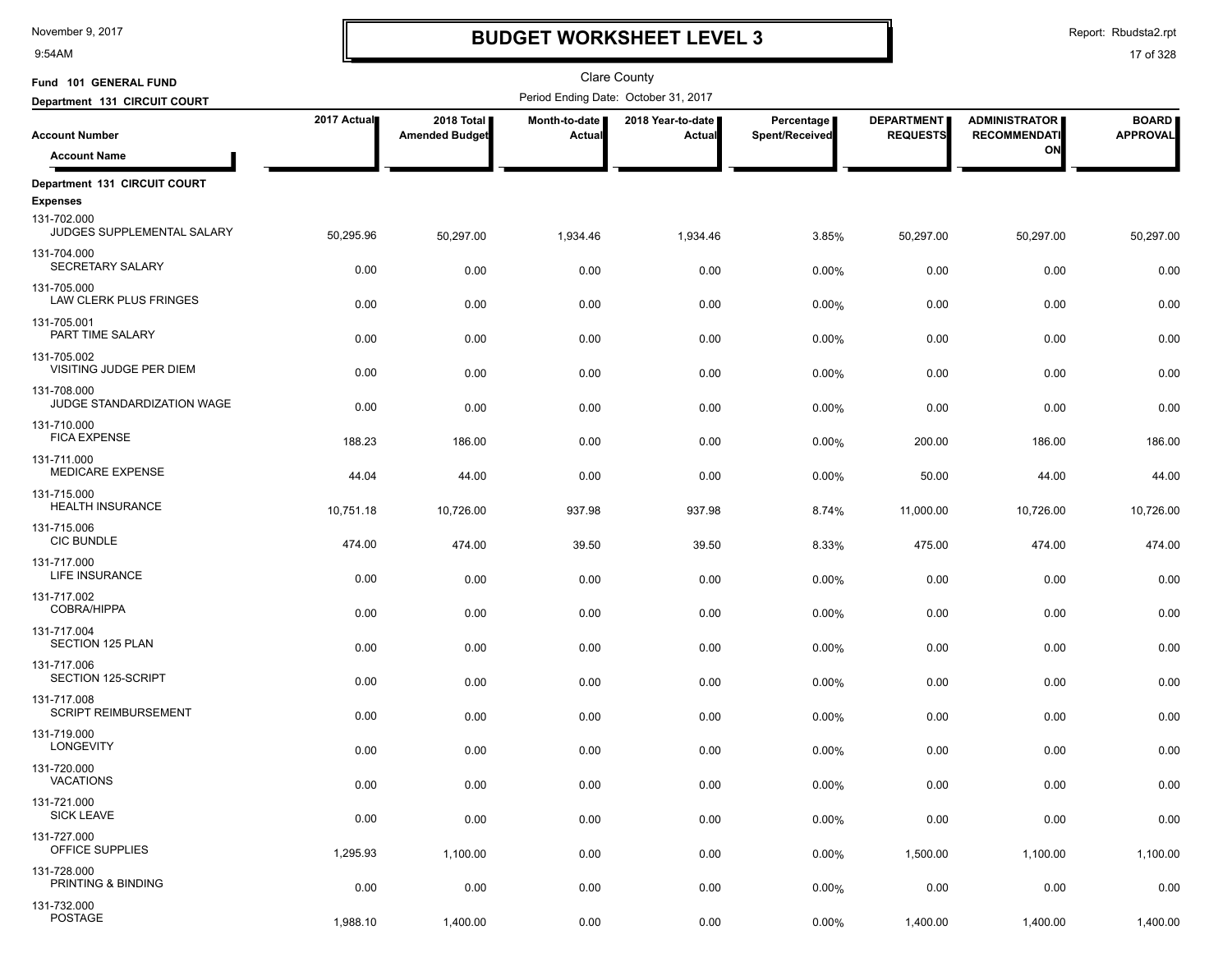9:54AM

# **BUDGET WORKSHEET LEVEL 3**

Report: Rbudsta2.rpt

| Fund 101 GENERAL FUND                               |             |                                     |                         | <b>Clare County</b>                  |                              |                                      |                                             |                                 |
|-----------------------------------------------------|-------------|-------------------------------------|-------------------------|--------------------------------------|------------------------------|--------------------------------------|---------------------------------------------|---------------------------------|
| Department 131 CIRCUIT COURT                        |             |                                     |                         | Period Ending Date: October 31, 2017 |                              |                                      |                                             |                                 |
| <b>Account Number</b>                               | 2017 Actual | 2018 Total<br><b>Amended Budget</b> | Month-to-date<br>Actual | 2018 Year-to-date<br>Actual          | Percentage<br>Spent/Received | <b>DEPARTMENT</b><br><b>REQUESTS</b> | <b>ADMINISTRATOR</b><br><b>RECOMMENDATI</b> | <b>BOARD</b><br><b>APPROVAL</b> |
| <b>Account Name</b>                                 |             |                                     |                         |                                      |                              |                                      | ON                                          |                                 |
| 131-801.000<br><b>CONTRACT SERVICE</b>              | 1,000.00    | 0.00                                | 0.00                    | 0.00                                 | 0.00%                        | 1,000.00                             | 0.00                                        | 0.00                            |
| 131-801.001<br><b>MCRAE CASE</b>                    | 0.00        | 0.00                                | 0.00                    | 0.00                                 | 0.00%                        | 0.00                                 | 0.00                                        | 0.00                            |
| 131-801.002<br>CONTRACT SERV-GLADWIN CO             | 95,111.99   | 90,000.00                           | $-24, 155.91$           | $-24, 155.91$                        | $-26.84%$                    | 97,000.00                            | 90,000.00                                   | 90,000.00                       |
| 131-810.000<br>TRIAL COURT ATTORNEYS                | 188,099.21  | 150,000.00                          | 2,150.00                | 2,150.00                             | 1.43%                        | 150,000.00                           | 150,000.00                                  | 150,000.00                      |
| 131-812.000<br><b>JURY FEES</b>                     | 13,390.86   | 7,500.00                            | 0.00                    | 0.00                                 | 0.00%                        | 7,500.00                             | 7,500.00                                    | 7,500.00                        |
| 131-813.000<br><b>WITNESS FEES</b>                  | 1,301.62    | 800.00                              | 0.00                    | 0.00                                 | 0.00%                        | 1,000.00                             | 800.00                                      | 800.00                          |
| 131-814.000<br><b>DUES &amp; SUBSCRIPTIONS</b>      | 562.50      | 850.00                              | 502.50                  | 502.50                               | 59.12%                       | 1,000.00                             | 850.00                                      | 850.00                          |
| 131-815.000<br><b>SERVICE FEES</b>                  | 810.35      | 500.00                              | 0.00                    | 0.00                                 | 0.00%                        | 500.00                               | 500.00                                      | 500.00                          |
| 131-816.000<br><b>TRANSCRIPTS</b>                   | 3,014.87    | 2,500.00                            | 0.00                    | 0.00                                 | 0.00%                        | 3,500.00                             | 2,500.00                                    | 2,500.00                        |
| 131-835.000<br><b>MEDICAL SERVICES</b>              | 0.00        | 0.00                                | 0.00                    | 0.00                                 | 0.00%                        | 0.00                                 | 0.00                                        | 0.00                            |
| 131-851.000<br><b>COMPUTER SUPPORT</b>              | 12,745.55   | 12,000.00                           | 825.00                  | 825.00                               | 6.88%                        | 15,000.00                            | 12,000.00                                   | 12,000.00                       |
| 131-852.000<br><b>TELEPHONE</b>                     | 28,759.84   | 3,500.00                            | 3.01                    | 3.01                                 | 0.09%                        | 3,500.00                             | 3,500.00                                    | 3,500.00                        |
| 131-852.006<br><b>TELECOMMUNICATIONS</b>            | 0.00        | 0.00                                | 0.00                    | 0.00                                 | 0.00%                        | 0.00                                 | 0.00                                        | 0.00                            |
| 131-864.000<br><b>TRAVEL &amp; EXPENSE</b>          | 1,143.50    | 800.00                              | $-167.68$               | $-167.68$                            | -20.96%                      | 1,500.00                             | 800.00                                      | 800.00                          |
| 131-900.000<br>PUBLICATION INDIGENT CASES           | 0.00        | 0.00                                | 0.00                    | 0.00                                 | 0.00%                        | 0.00                                 | 0.00                                        | 0.00                            |
| 131-933.000<br><b>EQUIPMENT MAINT &amp; REPAIRS</b> | 0.00        | 200.00                              | 0.00                    | 0.00                                 | 0.00%                        | 200.00                               | 200.00                                      | 200.00                          |
| 131-957.000<br><b>SEMINARS &amp; EDUCATION</b>      | 1,371.36    | 2,000.00                            | 0.00                    | 0.00                                 | 0.00%                        | 5,000.00                             | 2,000.00                                    | 2,000.00                        |
| 131-978.000<br><b>NEW EQUIPMENT</b>                 | 0.00        | 0.00                                | 0.00                    | 0.00                                 | 0.00%                        | 1,000.00                             | 0.00                                        | 0.00                            |
| 131-982.000<br><b>NEW LAW BOOKS</b>                 | 130.30      | 800.00                              | 0.00                    | 0.00                                 | 0.00%                        | 800.00                               | 800.00                                      | 800.00                          |
| <b>Expenses Total</b>                               | 412,479.39  | 335,677.00                          | $-17,931.14$            | $-17,931.14$                         | 100.00%                      | 353,422.00                           | 335,677.00                                  | 335,677.00                      |
| <b>CIRCUIT COURT Dept Total</b>                     | 412,479.39  | 335,677.00                          | $-17,931.14$            | $-17,931.14$                         | 100.00%                      | 353,422.00                           | 335,677.00                                  | 335,677.00                      |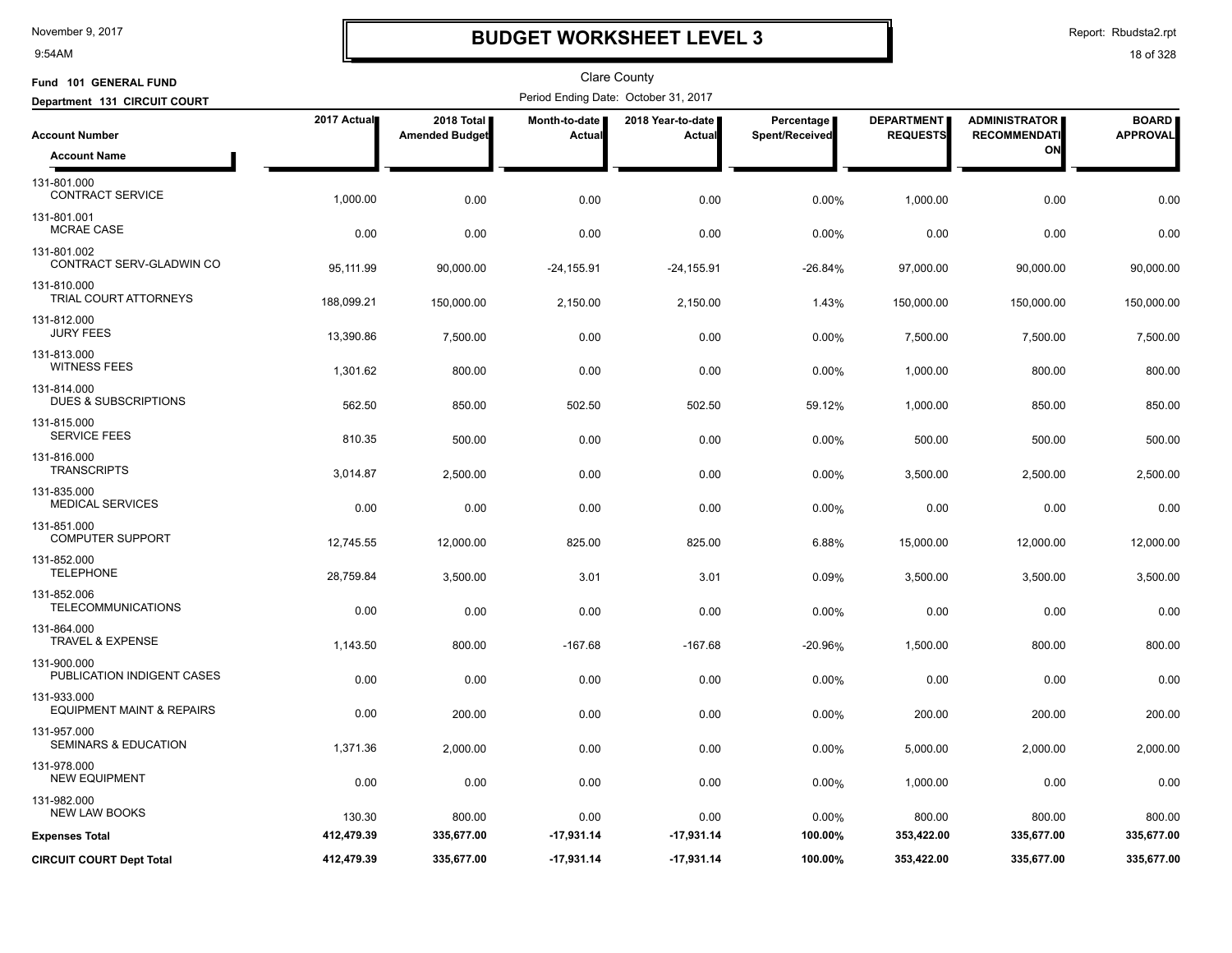9:54AM

# **BUDGET WORKSHEET LEVEL 3**

Report: Rbudsta2.rpt

| Fund 101 GENERAL FUND                                                |              |                                     |                         | <b>Clare County</b>                  |                              |                                      |                                             |                                 |
|----------------------------------------------------------------------|--------------|-------------------------------------|-------------------------|--------------------------------------|------------------------------|--------------------------------------|---------------------------------------------|---------------------------------|
| Department 133 CIRCUIT COURT REPORTER                                |              |                                     |                         | Period Ending Date: October 31, 2017 |                              |                                      |                                             |                                 |
| <b>Account Number</b>                                                | 2017 Actual  | 2018 Total<br><b>Amended Budget</b> | Month-to-date<br>Actual | 2018 Year-to-date  <br>Actual        | Percentage<br>Spent/Received | <b>DEPARTMENT</b><br><b>REQUESTS</b> | <b>ADMINISTRATOR</b><br><b>RECOMMENDATI</b> | <b>BOARD</b><br><b>APPROVAL</b> |
| <b>Account Name</b>                                                  |              |                                     |                         |                                      |                              |                                      | ON                                          |                                 |
| Department 133 CIRCUIT COURT REPORTER                                |              |                                     |                         |                                      |                              |                                      |                                             |                                 |
| <b>Expenses</b>                                                      |              |                                     |                         |                                      |                              |                                      |                                             |                                 |
| 133-704.000<br>SALARY                                                | 0.00         | 0.00                                | 0.00                    | 0.00                                 | 0.00%                        | 0.00                                 | 0.00                                        | 0.00                            |
| 133-705.000<br>PART TIME                                             | 0.00         | 0.00                                | 0.00                    | 0.00                                 | 0.00%                        | 0.00                                 | 0.00                                        | 0.00                            |
| 133-710.000<br><b>FICA EXPENSE</b>                                   | 0.00         | 0.00                                | 0.00                    | 0.00                                 | 0.00%                        | 0.00                                 | 0.00                                        | 0.00                            |
| 133-711.000<br><b>MEDICARE EXPENSE</b>                               | 0.00         | 0.00                                | 0.00                    | 0.00                                 | 0.00%                        | 0.00                                 | 0.00                                        | 0.00                            |
| 133-715.000<br><b>HEALTH INSURANCE</b><br>133-717.000                | 0.00         | 0.00                                | 0.00                    | 0.00                                 | 0.00%                        | 0.00                                 | 0.00                                        | 0.00                            |
| LIFE INSURANCE                                                       | 0.00         | 0.00                                | 0.00                    | 0.00                                 | 0.00%                        | 0.00                                 | 0.00                                        | 0.00                            |
| 133-717.002<br>COBRA/HIPPA<br>133-717.004                            | 0.00         | 0.00                                | 0.00                    | 0.00                                 | 0.00%                        | 0.00                                 | 0.00                                        | 0.00                            |
| SECTION 125 PLAN<br>133-717.006                                      | 0.00         | 0.00                                | 0.00                    | 0.00                                 | 0.00%                        | 0.00                                 | 0.00                                        | 0.00                            |
| SECTION 125-SCRIPT<br>133-717.008                                    | 0.00         | 0.00                                | 0.00                    | 0.00                                 | 0.00%                        | 0.00                                 | 0.00                                        | 0.00                            |
| <b>SCRIPT REIMBURSEMENT</b><br>133-719.000                           | 0.00         | 0.00                                | 0.00                    | 0.00                                 | 0.00%                        | 0.00                                 | 0.00                                        | 0.00                            |
| <b>LONGEVITY</b><br>133-720.000                                      | 0.00         | 0.00                                | 0.00                    | 0.00                                 | 0.00%                        | 0.00                                 | 0.00                                        | 0.00                            |
| <b>VACATIONS</b><br>133-721.000                                      | 0.00         | 0.00                                | 0.00                    | 0.00                                 | 0.00%                        | 0.00                                 | 0.00                                        | 0.00                            |
| <b>SICK LEAVE</b><br>133-727.000                                     | 0.00         | 0.00                                | 0.00                    | 0.00                                 | 0.00%                        | 0.00                                 | 0.00                                        | 0.00                            |
| OFFICE SUPPLIES<br>133-732.000                                       | 0.00         | 0.00                                | 0.00                    | 0.00                                 | 0.00%                        | 0.00                                 | 0.00                                        | 0.00                            |
| POSTAGE<br>133-801.000                                               | 0.00         | 0.00                                | 0.00                    | 0.00                                 | 0.00%                        | 0.00                                 | 0.00                                        | 0.00                            |
| CONTRACTED SERVICE<br>133-814.000<br><b>DUES &amp; SUBSCRIPTIONS</b> | 0.00         | 0.00                                | 0.00                    | 0.00                                 | 0.00%                        | 0.00                                 | 0.00                                        | 0.00                            |
| 133-816.000<br><b>TRANSCRIPTS</b>                                    | 0.00         | 0.00                                | 0.00                    | 0.00                                 | 0.00%                        | 0.00                                 | 0.00                                        | 0.00                            |
| 133-864.000<br><b>TRAVEL &amp; EXPENSE</b>                           | 0.00         | 0.00                                | 0.00                    | 0.00                                 | 0.00%                        | 0.00                                 | 0.00                                        | 0.00                            |
| 133-933.000<br>EQUIP REPAIRS & MAINTENANCE                           | 0.00<br>0.00 | 0.00<br>0.00                        | 0.00<br>0.00            | 0.00<br>0.00                         | 0.00%<br>0.00%               | 0.00<br>0.00                         | 0.00<br>0.00                                | 0.00<br>0.00                    |
| 133-957.000<br><b>SEMINAR</b>                                        | 0.00         | 0.00                                | 0.00                    | 0.00                                 | 0.00%                        | 0.00                                 | 0.00                                        | 0.00                            |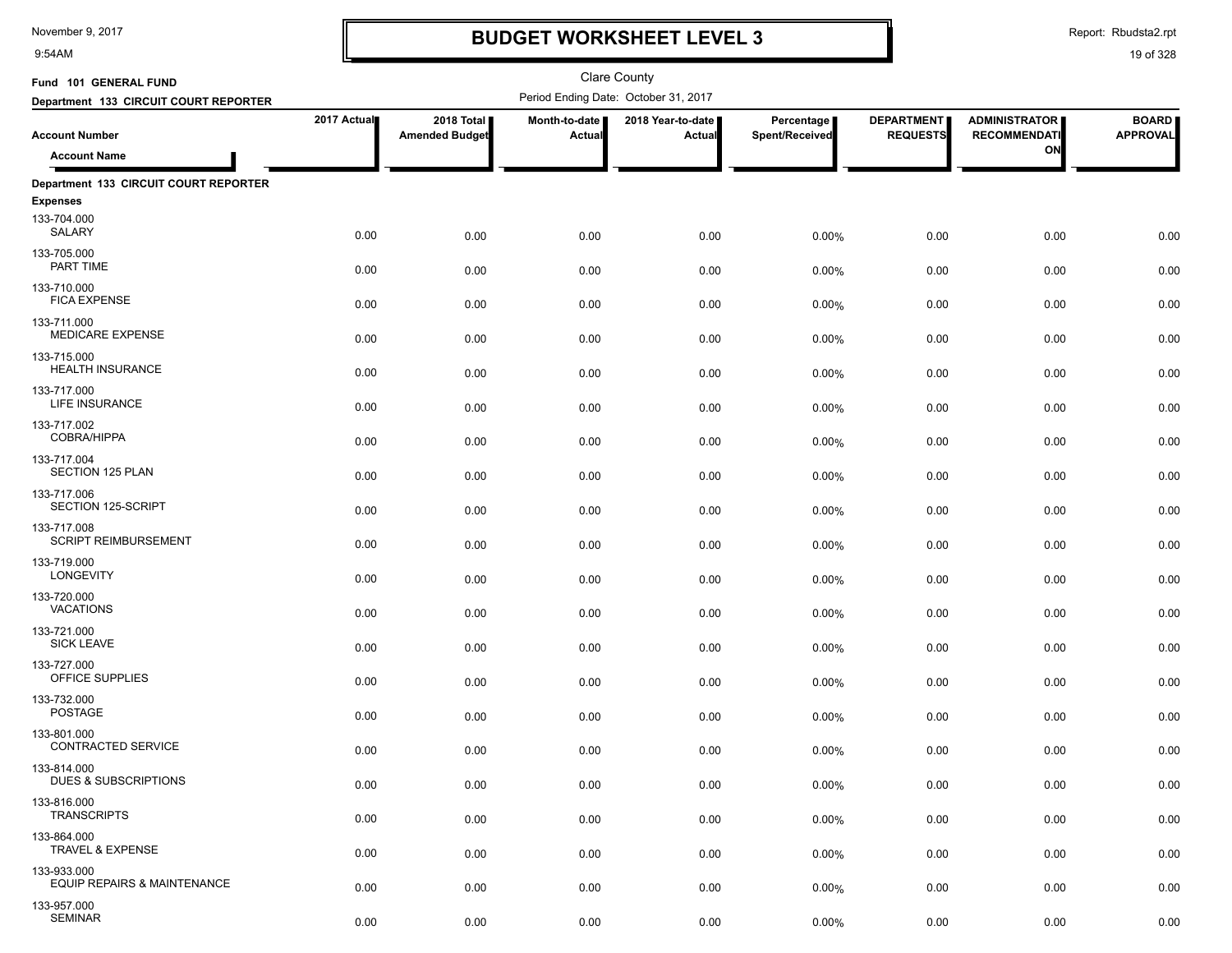9:54AM

# **BUDGET WORKSHEET LEVEL 3**

Report: Rbudsta2.rpt

| Fund 101 GENERAL FUND<br>Department 133 CIRCUIT COURT REPORTER |              | <b>Clare County</b><br>Period Ending Date: October 31, 2017 |                                  |                                      |                                |                                      |                                                     |                                 |  |
|----------------------------------------------------------------|--------------|-------------------------------------------------------------|----------------------------------|--------------------------------------|--------------------------------|--------------------------------------|-----------------------------------------------------|---------------------------------|--|
| <b>Account Number</b><br><b>Account Name</b>                   | 2017 Actual∎ | 2018 Total <b>II</b><br>Amended Budget                      | Month-to-date ■<br><b>Actual</b> | 2018 Year-to-date ∎<br><b>Actual</b> | Percentage  <br>Spent/Received | <b>DEPARTMENT</b><br><b>REQUESTS</b> | <b>ADMINISTRATOR I</b><br><b>RECOMMENDATI</b><br>ON | <b>BOARD</b><br><b>APPROVAL</b> |  |
| <b>Expenses Total</b>                                          | 0.00         | 0.00                                                        | 0.00                             | 0.00                                 | $0.00\%$                       | 0.00                                 | 0.00                                                |                                 |  |
| <b>CIRCUIT COURT REPORTER Dept Total</b>                       | 0.00         | 0.00                                                        | 0.00                             | 0.00                                 | $0.00\%$                       | 0.00                                 | 0.00                                                | 0.00                            |  |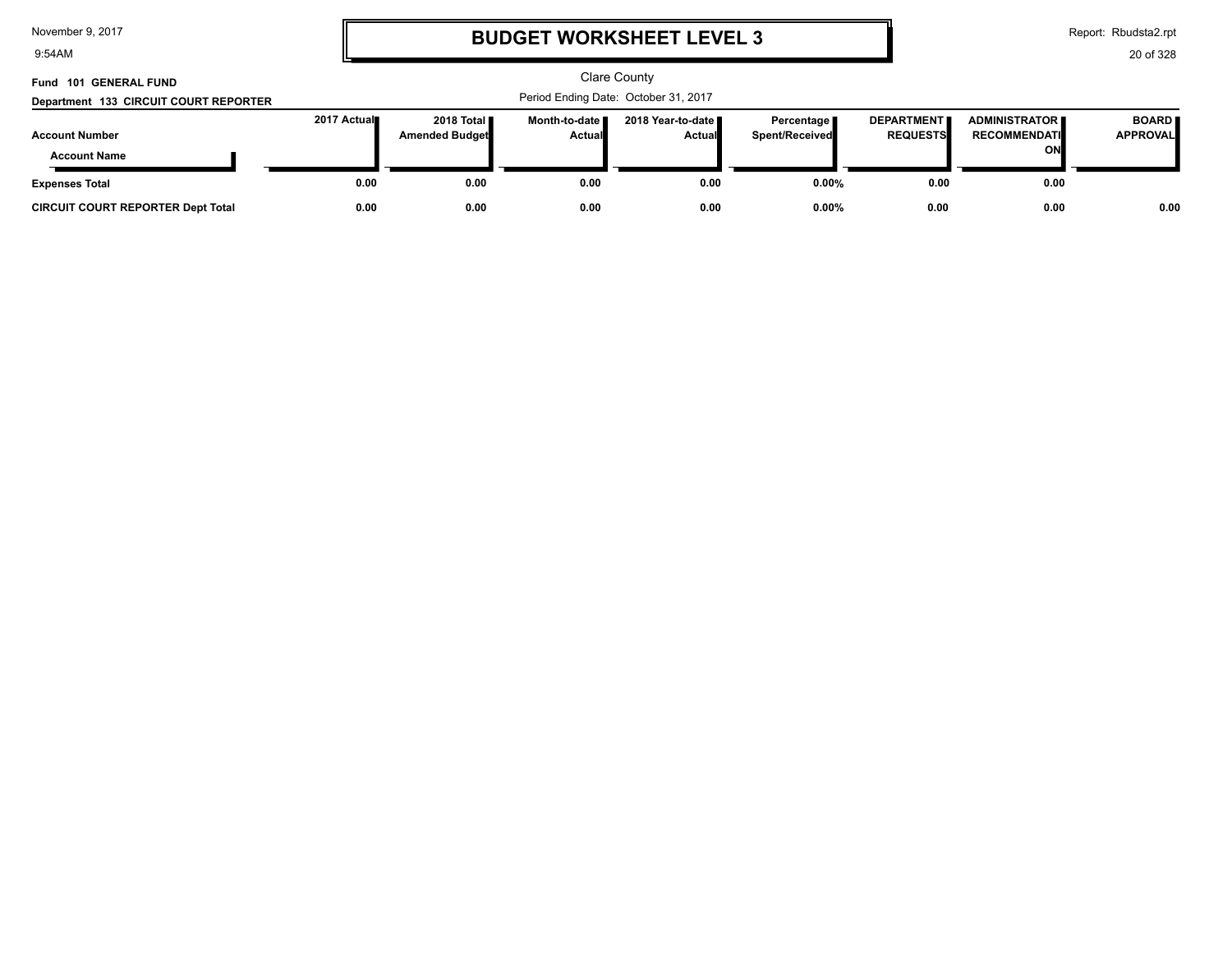9:54AM

# **BUDGET WORKSHEET LEVEL 3**

Report: Rbudsta2.rpt

| Fund 101 GENERAL FUND                                         |             |                                     |                         | Clare County                         |                              |                                      |                                             |                                 |
|---------------------------------------------------------------|-------------|-------------------------------------|-------------------------|--------------------------------------|------------------------------|--------------------------------------|---------------------------------------------|---------------------------------|
| Department 136 DISTRICT COURT                                 |             |                                     |                         | Period Ending Date: October 31, 2017 |                              |                                      |                                             |                                 |
| <b>Account Number</b>                                         | 2017 Actual | 2018 Total<br><b>Amended Budget</b> | Month-to-date<br>Actual | 2018 Year-to-date<br>Actual          | Percentage<br>Spent/Received | <b>DEPARTMENT</b><br><b>REQUESTS</b> | <b>ADMINISTRATOR</b><br><b>RECOMMENDATI</b> | <b>BOARD</b><br><b>APPROVAL</b> |
| <b>Account Name</b>                                           |             |                                     |                         |                                      |                              |                                      | ON                                          |                                 |
| Department 136 DISTRICT COURT                                 |             |                                     |                         |                                      |                              |                                      |                                             |                                 |
| <b>Expenses</b><br>136-702.000<br>JUDGE'S SUPPLEMENTAL SALARY | 25,147.98   | 25,148.00                           | 967.23                  | 967.23                               | 3.85%                        | 25,148.00                            | 25,148.00                                   | 25,148.00                       |
| 136-702.001<br>MAGISTRATE SALARY                              | 66,247.66   | 70,000.00                           | 2,692.31                | 2,692.31                             | 3.85%                        | 70,000.00                            | 70,000.00                                   | 70,000.00                       |
| 136-704.000<br><b>FULL TIME SALARIES</b>                      | 276,941.20  | 287,007.00                          | 10,858.65               | 10,858.65                            | 3.78%                        | 277,840.00                           | 287,007.00                                  | 287,007.00                      |
| 136-705.000<br>PART TIME                                      | 0.00        | 0.00                                | 0.00                    | 0.00                                 | 0.00%                        | 0.00                                 | 0.00                                        | 0.00                            |
| 136-705.001<br><b>VISITING JUDGE</b>                          | 0.00        | 0.00                                | 0.00                    | 0.00                                 | 0.00%                        | 0.00                                 | 0.00                                        | 0.00                            |
| 136-706.000<br><b>OVERTIME</b>                                | 0.00        | 0.00                                | 0.00                    | 0.00                                 | 0.00%                        | 0.00                                 | 0.00                                        | 0.00                            |
| 136-708.000<br>JUDGES STANDARDIZATION OF WAGE                 | 0.00        | 0.00                                | 0.00                    | 0.00                                 | 0.00%                        | 0.00                                 | 0.00                                        | 0.00                            |
| 136-710.000<br><b>FICA EXPENSE</b>                            | 21,740.73   | 22,135.00                           | 816.92                  | 816.92                               | 3.69%                        | 2,157.00                             | 22,135.00                                   | 22,135.00                       |
| 136-711.000<br><b>MEDICARE EXPENSE</b><br>136-715.000         | 5,084.52    | 5,177.00                            | 191.05                  | 191.05                               | 3.69%                        | 5,045.00                             | 5,177.00                                    | 5,177.00                        |
| <b>HEALTH INSURANCE</b><br>136-715.001                        | 146,862.98  | 136,639.00                          | 6,551.11                | 6,551.11                             | 4.79%                        | 136,639.00                           | 136,639.00                                  | 136,639.00                      |
| <b>BENNY CARD</b><br>136-715.002                              | 0.00        | 0.00                                | 0.00                    | 0.00                                 | 0.00%                        | 0.00                                 | 0.00                                        | 0.00                            |
| <b>HRA</b><br>136-715.006                                     | 0.00        | 0.00                                | 0.00                    | 0.00                                 | 0.00%                        | 0.00                                 | 0.00                                        | 0.00                            |
| <b>CIC BUNDLE</b><br>136-717.000                              | 4,700.50    | 4,740.00                            | 316.00                  | 316.00                               | 6.67%                        | 4,740.00                             | 4,740.00                                    | 4,740.00                        |
| LIFE INSURANCE<br>136-717.002                                 | 530.00      | 540.00                              | 30.00                   | 30.00                                | 5.56%                        | 540.00                               | 540.00                                      | 540.00                          |
| COBRA/HIPPA<br>136-717.004                                    | 0.00        | 0.00                                | 0.00                    | 0.00                                 | 0.00%                        | 0.00                                 | 0.00                                        | 0.00                            |
| <b>SECTION 125 PLAN</b><br>136-717.006                        | 0.00        | 0.00                                | 0.00                    | 0.00                                 | 0.00%                        | 0.00                                 | 0.00                                        | 0.00                            |
| SECTION 125-SCRIPT<br>136-717.008                             | 0.00        | 0.00                                | 0.00                    | 0.00                                 | 0.00%                        | 0.00                                 | 0.00                                        | 0.00                            |
| <b>SCRIPT REIMBURSEMENT</b><br>136-719.000                    | 0.00        | 0.00                                | 0.00                    | 0.00                                 | 0.00%                        | 0.00                                 | 0.00                                        | 0.00                            |
| <b>LONGEVITY</b><br>136-720.000                               | 1,400.00    | 1,400.00                            | 0.00                    | 0.00                                 | 0.00%                        | 1,400.00                             | 1,400.00                                    | 1,400.00                        |
| <b>VACATIONS</b><br>136-721.000                               | 1,580.33    | 950.00                              | 0.00                    | 0.00                                 | 0.00%                        | 950.00                               | 950.00                                      | 950.00                          |
| <b>SICK LEAVE</b>                                             | 1,560.65    | 1,600.00                            | 0.00                    | 0.00                                 | 0.00%                        | 1,600.00                             | 1,600.00                                    | 1,600.00                        |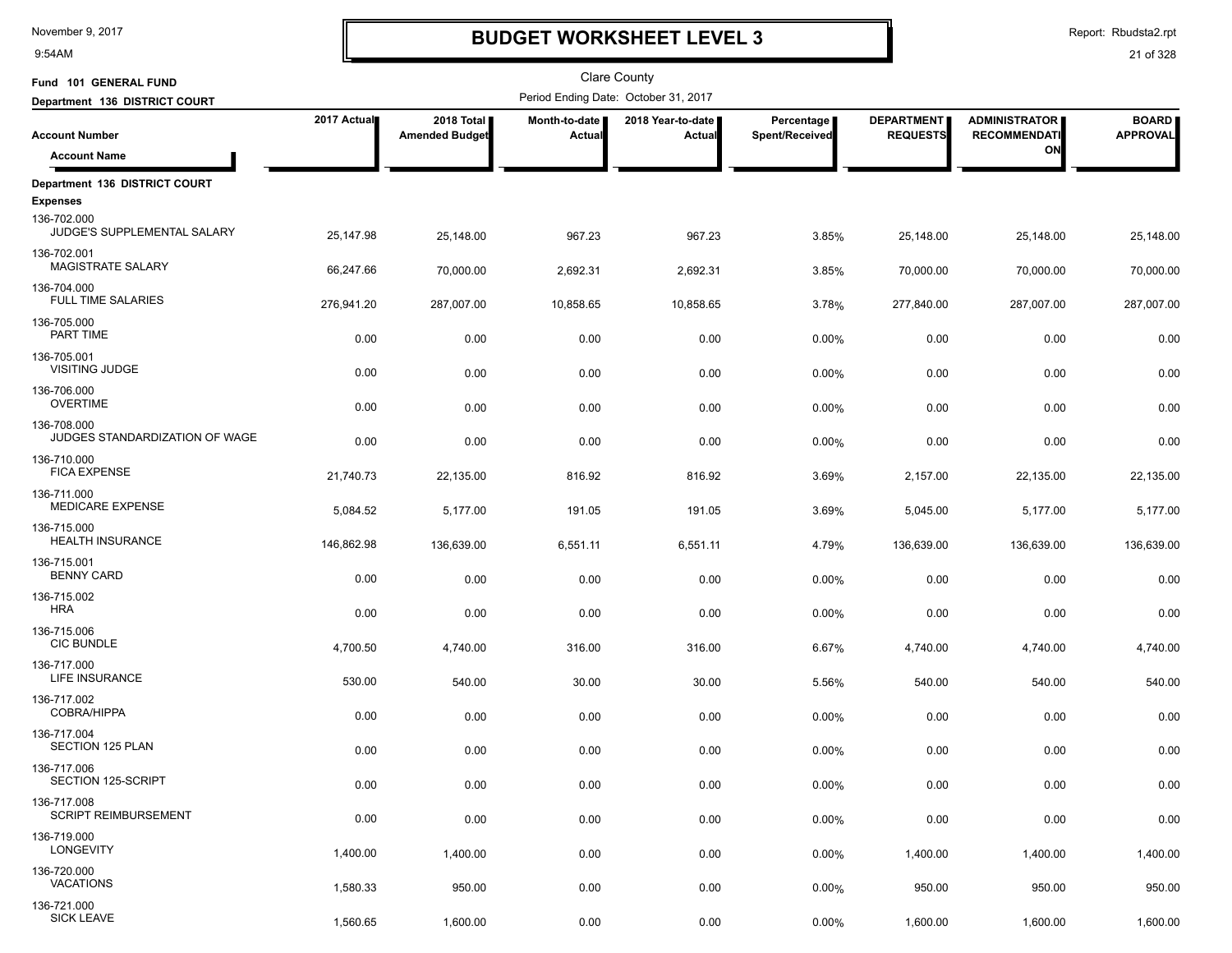9:54AM

# **BUDGET WORKSHEET LEVEL 3**

Report: Rbudsta2.rpt

| Fund 101 GENERAL FUND                                   |             |                                     |                         | <b>Clare County</b>                  |                                     |                                      |                                             |                                 |
|---------------------------------------------------------|-------------|-------------------------------------|-------------------------|--------------------------------------|-------------------------------------|--------------------------------------|---------------------------------------------|---------------------------------|
| Department 136 DISTRICT COURT                           |             |                                     |                         | Period Ending Date: October 31, 2017 |                                     |                                      |                                             |                                 |
| <b>Account Number</b>                                   | 2017 Actual | 2018 Total<br><b>Amended Budget</b> | Month-to-date<br>Actual | 2018 Year-to-date<br>Actual          | <b>Percentage</b><br>Spent/Received | <b>DEPARTMENT</b><br><b>REQUESTS</b> | <b>ADMINISTRATOR</b><br><b>RECOMMENDATI</b> | <b>BOARD</b><br><b>APPROVAL</b> |
| <b>Account Name</b>                                     |             |                                     |                         |                                      |                                     |                                      | ON                                          |                                 |
| 136-722.000<br><b>HOLIDAY</b>                           | 0.00        | 0.00                                | 0.00                    | 0.00                                 | 0.00%                               | 0.00                                 | 0.00                                        | 0.00                            |
| 136-727.000<br>OFFICE SUPPLIES                          | 6,386.78    | 6,000.00                            | 301.53                  | 301.53                               | 13.48%                              | 6,000.00                             | 6,000.00                                    | 6,000.00                        |
| 136-741.000<br>SUBSTANCE ABUSE TESTING FEES             | 0.00        | 1,000.00                            | 0.00                    | 0.00                                 | 0.00%                               | 1,000.00                             | 1,000.00                                    | 1,000.00                        |
| 136-810.000<br>COURT APPOINTED ATTORNEYS                | 76,013.94   | 64,000.00                           | 0.00                    | 0.00                                 | $0.00\%$                            | 69,624.02                            | 64,000.00                                   | 64,000.00                       |
| 136-812.000<br><b>JURY FEES</b>                         | 3,039.62    | 2,500.00                            | 487.76                  | 487.76                               | 19.51%                              | 3,000.00                             | 2,500.00                                    | 2,500.00                        |
| 136-813.000<br><b>WITNESS FEES</b>                      | 2,441.72    | 3,200.00                            | 600.18                  | 600.18                               | 18.76%                              | 3,200.00                             | 3,200.00                                    | 3,200.00                        |
| 136-814.000<br>DUES & SUBSCRIPTIONS                     | 1,481.00    | 2,000.00                            | 300.00                  | 300.00                               | 15.00%                              | 2,000.00                             | 2,000.00                                    | 2,000.00                        |
| 136-815.000<br><b>VOLUNTEERS INSURANCE</b>              | 1,703.69    | 1,500.00                            | 0.00                    | 0.00                                 | 42.91%                              | 1,500.00                             | 1,500.00                                    | 1,500.00                        |
| 136-816.000<br><b>TRANSCRIPTS</b>                       | 6,945.42    | 6,500.00                            | 0.00                    | 0.00                                 | 0.00%                               | 6,500.00                             | 6,500.00                                    | 6,500.00                        |
| 136-832.000<br><b>STATE FILING FEE</b>                  | 0.00        | 1,600.00                            | 0.00                    | 0.00                                 | 0.00%                               | 1,600.00                             | 1,600.00                                    | 1,600.00                        |
| 136-851.000<br>EQUIPMENT CONTRACT SERVICE               | 14,727.90   | 14,728.00                           | 0.00                    | 0.00                                 | 0.00%                               | 14,728.00                            | 14,728.00                                   | 14,728.00                       |
| 136-852.000<br><b>TELEPHONE</b>                         | 2,348.39    | 2,200.00                            | 56.99                   | 56.99                                | 2.59%                               | 2,480.00                             | 2,200.00                                    | 2,200.00                        |
| 136-852.001<br><b>COMPUTER SOFTWARE MERGER</b>          | 0.00        | 0.00                                | 0.00                    | 0.00                                 | 0.00%                               | 0.00                                 | 0.00                                        | 0.00                            |
| 136-852.006<br><b>TELECOMMUNICATIONS</b>                | 0.00        | 0.00                                | 0.00                    | 0.00                                 | 0.00%                               | 0.00                                 | 0.00                                        | 0.00                            |
| 136-863.000<br><b>FREIGHT</b>                           | 0.00        | 0.00                                | 0.00                    | 0.00                                 | 0.00%                               | 0.00                                 | 0.00                                        | 0.00                            |
| 136-864.000<br><b>TRAVEL &amp; EXPENSE</b>              | 2,072.92    | 3,000.00                            | 0.00                    | 0.00                                 | $0.00\%$                            | 3,000.00                             | 3,000.00                                    | 3,000.00                        |
| 136-933.000<br><b>EQUIPMENT REPAIRS &amp; MAINTANCE</b> | 0.00        | 500.00                              | 0.00                    | 0.00                                 | $0.00\%$                            | 500.00                               | 500.00                                      | 500.00                          |
| 136-956.000<br><b>MISCELLANEOUS</b>                     | 0.00        | 0.00                                | 0.00                    | 0.00                                 | 0.00%                               | 0.00                                 | 0.00                                        | 0.00                            |
| 136-956.001<br>DRIVERS EDUCATION                        | 0.00        | 0.00                                | 0.00                    | 0.00                                 | 0.00%                               | 0.00                                 | 0.00                                        | 0.00                            |
| 136-978.000<br><b>NEW EQUIPMENT</b>                     | 6,877.53    | 0.00                                | 0.00                    | 0.00                                 | $0.00\%$                            | 0.00                                 | 0.00                                        | 0.00                            |
| 136-982.000<br><b>NEW LAW BOOKS</b>                     | 0.00        | 0.00                                | 0.00                    | 0.00                                 | 0.00%                               | 0.00                                 | 0.00                                        | 0.00                            |
| <b>Expenses Total</b>                                   | 675,835.46  | 664,064.00                          | 24,169.73               | 24,169.73                            | 100.00%                             | 641,191.02                           | 664,064.00                                  | 664,064.00                      |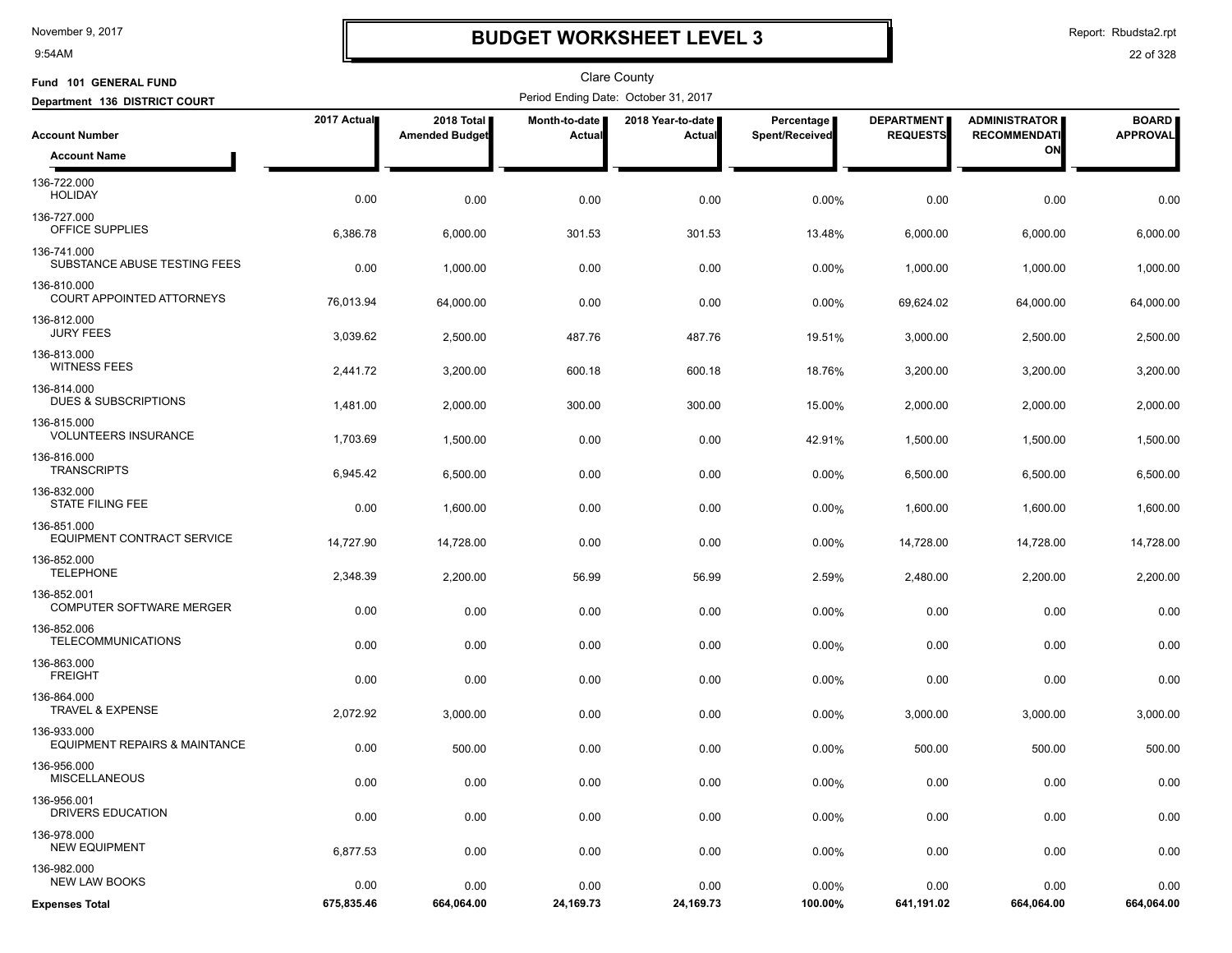9:54AM

# **BUDGET WORKSHEET LEVEL 3**

Report: Rbudsta2.rpt

| Fund 101 GENERAL FUND            |             |                                              |                                  | <b>Clare County</b>                   |                                |                                      |                                                |                                 |
|----------------------------------|-------------|----------------------------------------------|----------------------------------|---------------------------------------|--------------------------------|--------------------------------------|------------------------------------------------|---------------------------------|
| Department 136 DISTRICT COURT    |             |                                              |                                  | Period Ending Date: October 31, 2017  |                                |                                      |                                                |                                 |
| <b>Account Number</b>            | 2017 Actual | 2018 Total <b>I</b><br><b>Amended Budget</b> | Month-to-date ■<br><b>Actual</b> | 2018 Year-to-date II<br><b>Actual</b> | Percentage I<br>Spent/Received | <b>DEPARTMENT</b><br><b>REQUESTS</b> | <b>ADMINISTRATOR II</b><br><b>RECOMMENDATI</b> | <b>BOARD</b><br><b>APPROVAL</b> |
| <b>Account Name</b>              |             |                                              |                                  |                                       |                                |                                      | ΟN                                             |                                 |
| <b>DISTRICT COURT Dept Total</b> | 675,835.46  | 664,064.00                                   | 24,169.73                        | 24,169.73                             | 100.00%                        | 641,191.02                           | 664,064.00                                     | 664,064.00                      |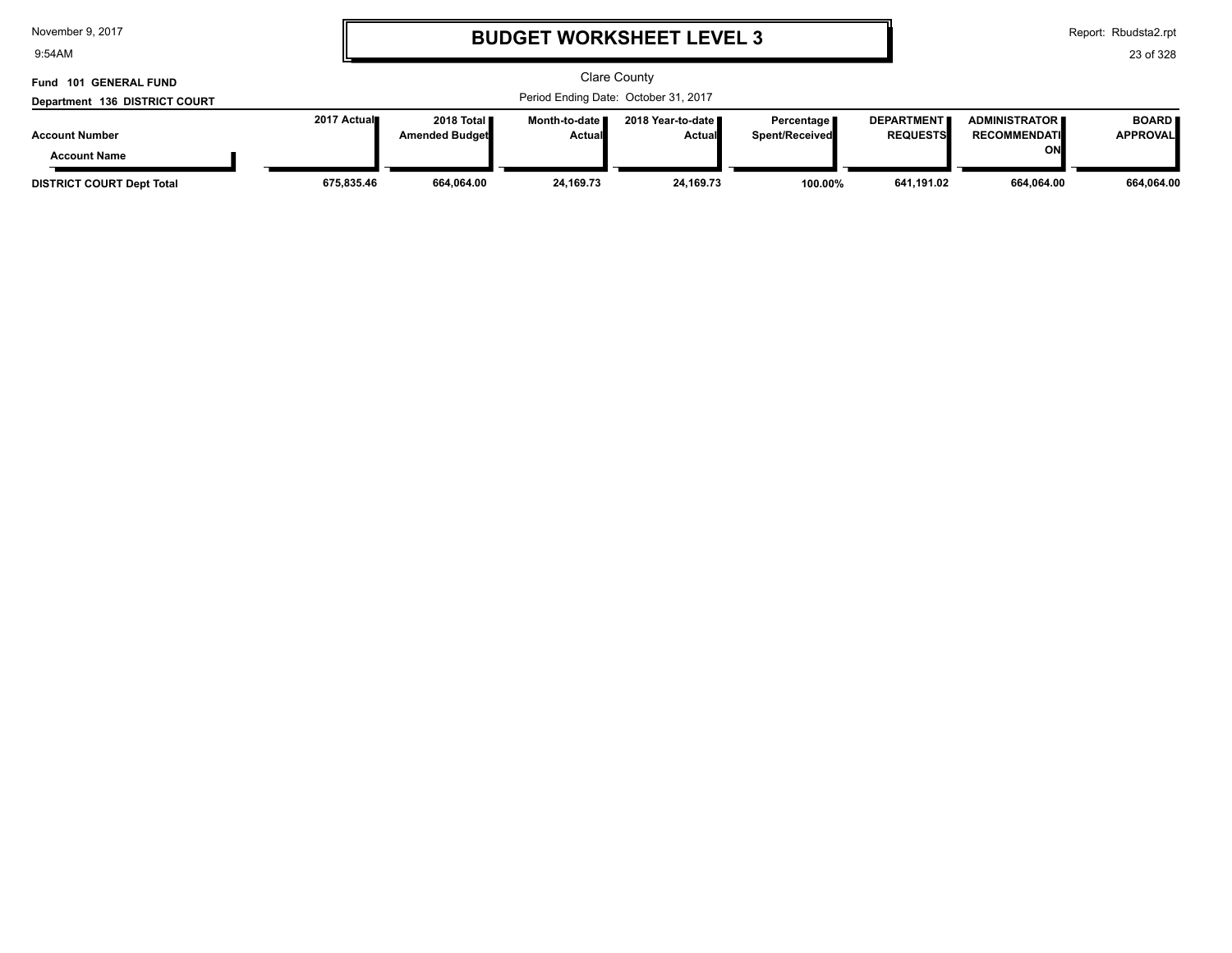9:54AM

# **BUDGET WORKSHEET LEVEL 3**

Report: Rbudsta2.rpt

| Fund 101 GENERAL FUND                        |             |                                               |                                | Clare County                         |                              |                                      |                                            |                                 |
|----------------------------------------------|-------------|-----------------------------------------------|--------------------------------|--------------------------------------|------------------------------|--------------------------------------|--------------------------------------------|---------------------------------|
| Department 141 FRIEND OF THE COURT           |             |                                               |                                | Period Ending Date: October 31, 2017 |                              |                                      |                                            |                                 |
| <b>Account Number</b><br><b>Account Name</b> | 2017 Actual | 2018 Total <b>II</b><br><b>Amended Budget</b> | Month-to-date<br><b>Actual</b> | 2018 Year-to-date ■<br><b>Actual</b> | Percentage<br>Spent/Received | <b>DEPARTMENT</b><br><b>REQUESTS</b> | ADMINISTRATOR<br><b>RECOMMENDATI</b><br>ON | <b>BOARD</b><br><b>APPROVAL</b> |
| Department 141 FRIEND OF THE COURT           |             |                                               |                                |                                      |                              |                                      |                                            |                                 |
| <b>Expenses</b>                              |             |                                               |                                |                                      |                              |                                      |                                            |                                 |
| 141-710.000<br><b>FICA EXPENSE</b>           | 0.00        | 0.00                                          | 0.00                           | 0.00                                 | 0.00%                        | 0.00                                 | 0.00                                       | 0.00                            |
| 141-711.000<br><b>MEDICARE EXPENSE</b>       | 0.00        | 0.00                                          | 0.00                           | 0.00                                 | 0.00%                        | 0.00                                 | 0.00                                       | 0.00                            |
| <b>Expenses Total</b>                        | 0.00        | 0.00                                          | 0.00                           | 0.00                                 | $0.00\%$                     | 0.00                                 | 0.00                                       |                                 |
| FRIEND OF THE COURT Dept Total               | 0.00        | 0.00                                          | 0.00                           | 0.00                                 | 0.00%                        | 0.00                                 | 0.00                                       | 0.00                            |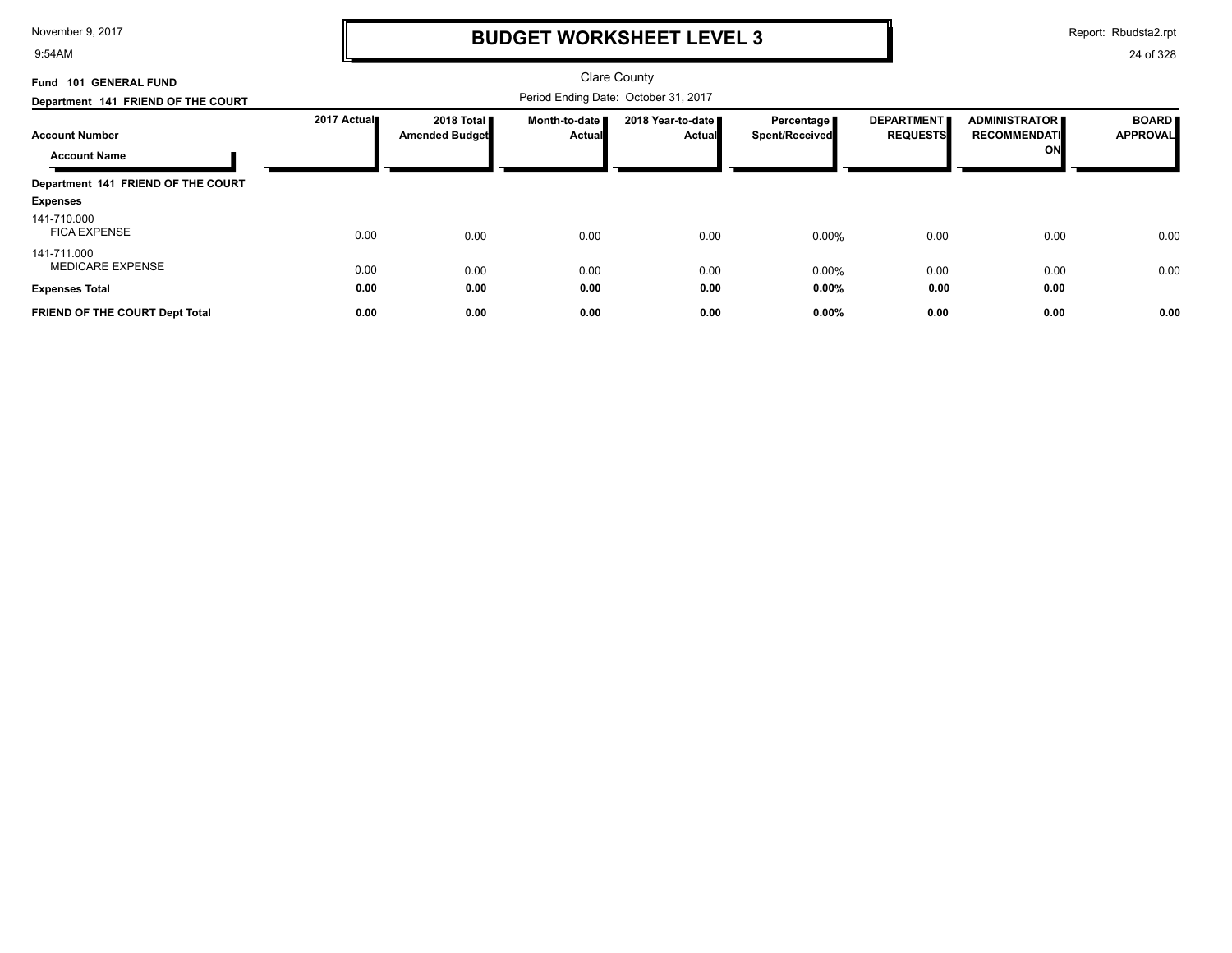9:54AM

# **BUDGET WORKSHEET LEVEL 3**

Report: Rbudsta2.rpt

| Fund 101 GENERAL FUND                         |             |                                       |                                      | <b>Clare County</b>         |                                     |                                      |                                                   |                                 |
|-----------------------------------------------|-------------|---------------------------------------|--------------------------------------|-----------------------------|-------------------------------------|--------------------------------------|---------------------------------------------------|---------------------------------|
| Department 142 FRIEND OF THE COURT CRPA       |             |                                       | Period Ending Date: October 31, 2017 |                             |                                     |                                      |                                                   |                                 |
| <b>Account Number</b><br><b>Account Name</b>  | 2017 Actual | 2018 Total ■<br><b>Amended Budget</b> | Month-to-date<br><b>Actual</b>       | 2018 Year-to-date<br>Actual | Percentage<br><b>Spent/Received</b> | <b>DEPARTMENT</b><br><b>REQUESTS</b> | <b>ADMINISTRATOR</b><br><b>RECOMMENDATI</b><br>ON | <b>BOARD</b><br><b>APPROVAL</b> |
| Department 142 FRIEND OF THE COURT CRPA       |             |                                       |                                      |                             |                                     |                                      |                                                   |                                 |
| <b>Expenses</b>                               |             |                                       |                                      |                             |                                     |                                      |                                                   |                                 |
| 142-710.000<br><b>FICA EXPENSE</b>            | 0.00        | 0.00                                  | 0.00                                 | 0.00                        | $0.00\%$                            | 0.00                                 | 0.00                                              | 0.00                            |
| 142-711.000<br><b>MEDICARE EXPENSE</b>        | 0.00        | 0.00                                  | 0.00                                 | 0.00                        | $0.00\%$                            | 0.00                                 | 0.00                                              | 0.00                            |
| <b>Expenses Total</b>                         | 0.00        | 0.00                                  | 0.00                                 | 0.00                        | $0.00\%$                            | 0.00                                 | 0.00                                              |                                 |
| FRIEND OF THE COURT CRPA Dept<br><b>Total</b> | 0.00        | 0.00                                  | 0.00                                 | 0.00                        | $0.00\%$                            | 0.00                                 | 0.00                                              | 0.00                            |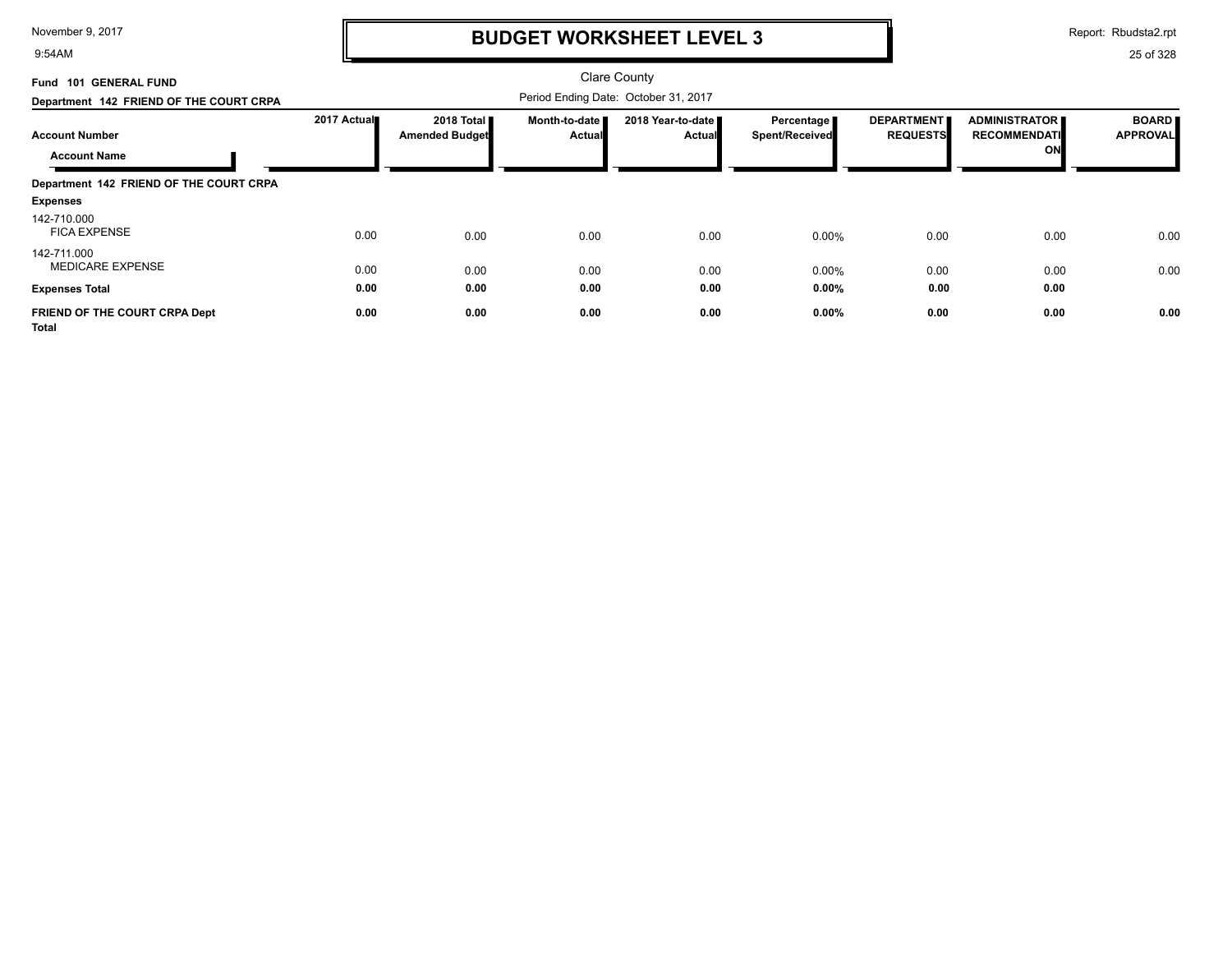9:54AM

# **BUDGET WORKSHEET LEVEL 3**

Report: Rbudsta2.rpt

| Fund 101 GENERAL FUND<br>Department 144 ACCESS & VISITATION GRANT |             |                              |                                | <b>Clare County</b><br>Period Ending Date: October 31, 2017 |                                     |                                      |                                                   |                                 |
|-------------------------------------------------------------------|-------------|------------------------------|--------------------------------|-------------------------------------------------------------|-------------------------------------|--------------------------------------|---------------------------------------------------|---------------------------------|
| <b>Account Number</b><br><b>Account Name</b>                      | 2017 Actual | 2018 Total<br>Amended Budget | Month-to-date<br><b>Actual</b> | 2018 Year-to-date<br><b>Actual</b>                          | <b>Percentage</b><br>Spent/Received | <b>DEPARTMENT</b><br><b>REQUESTS</b> | <b>ADMINISTRATOR</b><br><b>RECOMMENDATI</b><br>ON | <b>BOARD</b><br><b>APPROVAL</b> |
| Department 144 ACCESS & VISITATION GRANT                          |             |                              |                                |                                                             |                                     |                                      |                                                   |                                 |
| <b>Expenses</b>                                                   |             |                              |                                |                                                             |                                     |                                      |                                                   |                                 |
| 144-710.000<br><b>FICA EXPENSE</b>                                | 0.00        | 0.00                         | 0.00                           | 0.00                                                        | $0.00\%$                            | 0.00                                 | 0.00                                              | 0.00                            |
| 144-711.000<br><b>MEDICARE EXPENSE</b>                            | 0.00        | 0.00                         | 0.00                           | 0.00                                                        | $0.00\%$                            | 0.00                                 | 0.00                                              | 0.00                            |
| 144-967.000<br>CONTRACTUAL PAYMENTS                               | 0.00        | 0.00                         | 0.00                           | 0.00                                                        | $0.00\%$                            | 0.00                                 | 0.00                                              | 0.00                            |
| <b>Expenses Total</b>                                             | 0.00        | 0.00                         | 0.00                           | 0.00                                                        | $0.00\%$                            | 0.00                                 | 0.00                                              |                                 |
| <b>ACCESS &amp; VISITATION GRANT Dept</b><br><b>Total</b>         | 0.00        | 0.00                         | 0.00                           | 0.00                                                        | 0.00%                               | 0.00                                 | 0.00                                              | 0.00                            |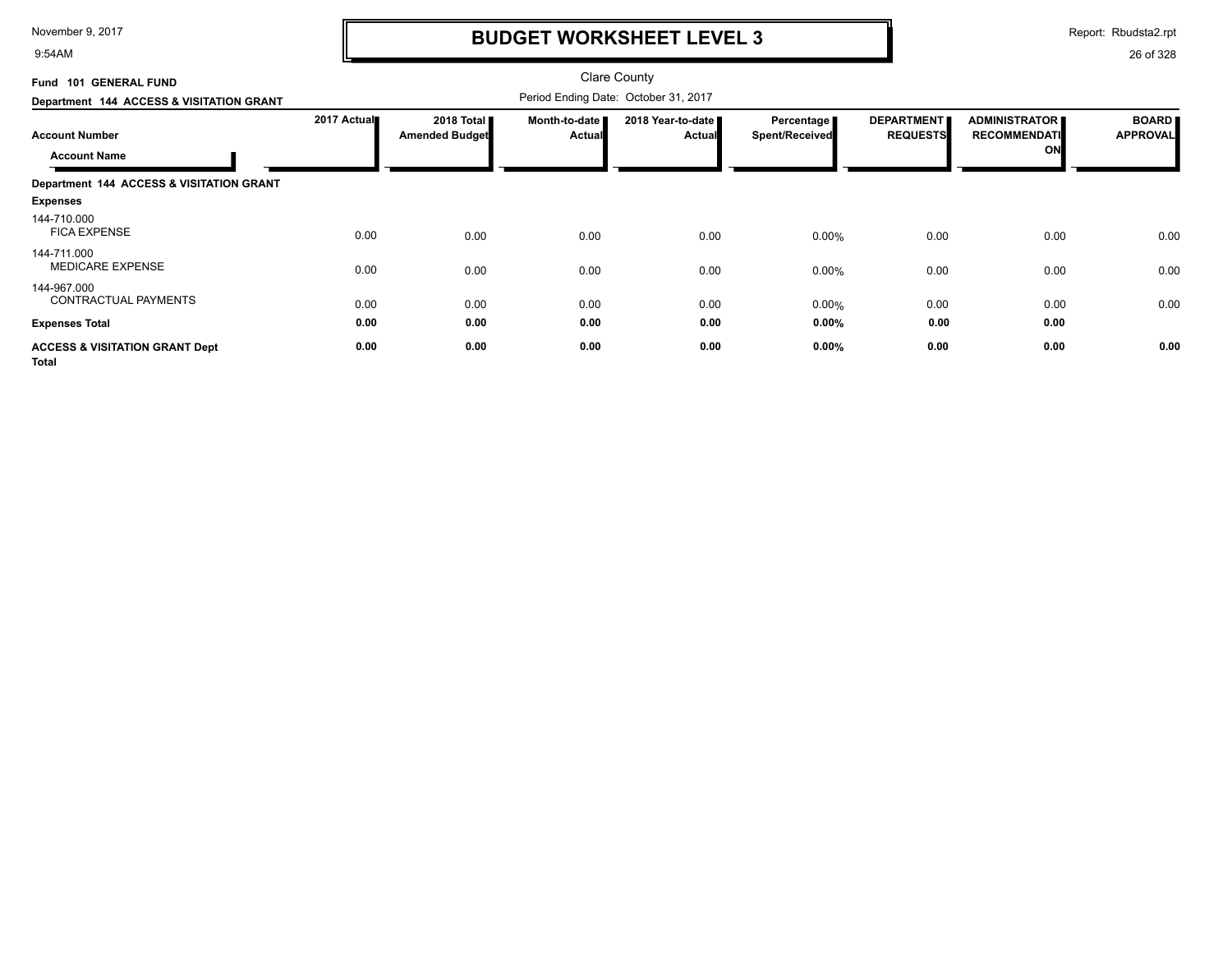9:54AM

# **BUDGET WORKSHEET LEVEL 3**

| Fund 101 GENERAL FUND                                     |             |                                     |                         | <b>Clare County</b>                  |                              |                                      |                                                   |                                 |
|-----------------------------------------------------------|-------------|-------------------------------------|-------------------------|--------------------------------------|------------------------------|--------------------------------------|---------------------------------------------------|---------------------------------|
| Department 145 MICHIGAN WORKS EMPLOYMENT GRT              |             |                                     |                         | Period Ending Date: October 31, 2017 |                              |                                      |                                                   |                                 |
| <b>Account Number</b><br><b>Account Name</b>              | 2017 Actual | 2018 Total<br><b>Amended Budget</b> | Month-to-date<br>Actual | 2018 Year-to-date<br>Actual          | Percentage<br>Spent/Received | <b>DEPARTMENT</b><br><b>REQUESTS</b> | <b>ADMINISTRATOR</b><br><b>RECOMMENDATI</b><br>ON | <b>BOARD</b><br><b>APPROVAL</b> |
| Department 145 MICHIGAN WORKS EMPLOYMENT GRT              |             |                                     |                         |                                      |                              |                                      |                                                   |                                 |
| <b>Expenses</b>                                           |             |                                     |                         |                                      |                              |                                      |                                                   |                                 |
| 145-704.000<br>MI WORKS FULL TIME ENF OFFR                | 0.00        | 0.00                                | 0.00                    | 0.00                                 | 0.00%                        | 0.00                                 | 0.00                                              | 0.00                            |
| 145-705.000<br>MI WORKS FULL TIME DEPUTY                  | 0.00        | 0.00                                | 0.00                    | 0.00                                 | 0.00%                        | 0.00                                 | 0.00                                              | 0.00                            |
| 145-710.000<br><b>FICA EXPENSE</b>                        | 0.00        | 0.00                                | 0.00                    | 0.00                                 | 0.00%                        | 0.00                                 | 0.00                                              | 0.00                            |
| 145-710.001<br>MI WORKS FICA/DEPUTY                       | 0.00        | 0.00                                | 0.00                    | 0.00                                 | 0.00%                        | 0.00                                 | 0.00                                              | 0.00                            |
| 145-711.000<br><b>MEDICARE EXPENSE</b>                    | 0.00        | 0.00                                | 0.00                    | 0.00                                 | 0.00%                        | 0.00                                 | 0.00                                              | 0.00                            |
| 145-711.001<br>MI WORKS MEDICARE/DEPUTY                   | 0.00        | 0.00                                | 0.00                    | 0.00                                 | 0.00%                        | 0.00                                 | 0.00                                              | 0.00                            |
| 145-724.000<br>MI WORKS WORK COMP/ENF OFFR                | 0.00        | 0.00                                | 0.00                    | 0.00                                 | 0.00%                        | 0.00                                 | 0.00                                              | 0.00                            |
| 145-724.001<br>MI WORKS WORK COMP/DEPUTY                  | 0.00        | 0.00                                | 0.00                    | 0.00                                 | 0.00%                        | 0.00                                 | 0.00                                              | 0.00                            |
| 145-727.000<br><b>SUPPLIES</b>                            | 0.00        | 0.00                                | 0.00                    | 0.00                                 | 0.00%                        | 0.00                                 | 0.00                                              | 0.00                            |
| 145-807.000<br><b>CONSULTANT/SHERIFF</b>                  | 0.00        | 0.00                                | 0.00                    | 0.00                                 | 0.00%                        | 0.00                                 | 0.00                                              | 0.00                            |
| 145-852.000<br>PHONE                                      | 0.00        | 0.00                                | 0.00                    | 0.00                                 | 0.00%                        | 0.00                                 | 0.00                                              | 0.00                            |
| 145-864.000<br><b>TRAVEL</b>                              | 0.00        | 0.00                                | 0.00                    | 0.00                                 | 0.00%                        | 0.00                                 | 0.00                                              | 0.00                            |
| 145-864.001<br>MILEAGE REIMBURSEMENT                      | 0.00        | 0.00                                | 0.00                    | 0.00                                 | 0.00%                        | 0.00                                 | 0.00                                              | 0.00                            |
| <b>Expenses Total</b>                                     | 0.00        | 0.00                                | 0.00                    | 0.00                                 | 0.00%                        | 0.00                                 | 0.00                                              |                                 |
| <b>MICHIGAN WORKS EMPLOYMENT GRT</b><br><b>Dept Total</b> | 0.00        | 0.00                                | 0.00                    | 0.00                                 | 0.00%                        | 0.00                                 | 0.00                                              | 0.00                            |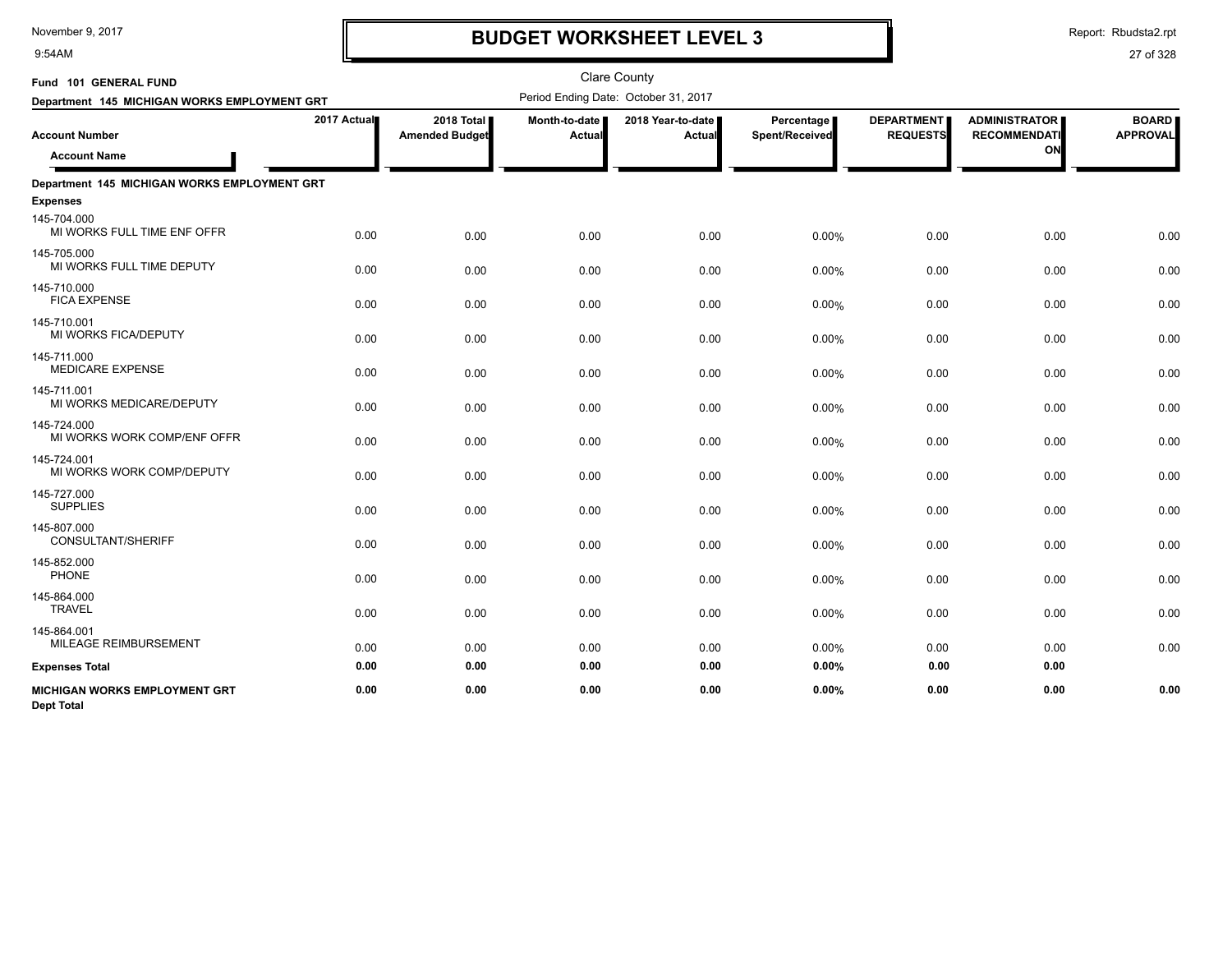9:54AM

# **BUDGET WORKSHEET LEVEL 3**

Report: Rbudsta2.rpt

| Fund 101 GENERAL FUND                        |             |                                     |                         | <b>Clare County</b>                  |                              |                                      |                                                   |                                 |
|----------------------------------------------|-------------|-------------------------------------|-------------------------|--------------------------------------|------------------------------|--------------------------------------|---------------------------------------------------|---------------------------------|
| Department 147 PUBLIC GUARDIAN               |             |                                     |                         | Period Ending Date: October 31, 2017 |                              |                                      |                                                   |                                 |
| <b>Account Number</b><br><b>Account Name</b> | 2017 Actual | 2018 Total<br><b>Amended Budget</b> | Month-to-date<br>Actual | 2018 Year-to-date<br>Actual          | Percentage<br>Spent/Received | <b>DEPARTMENT</b><br><b>REQUESTS</b> | <b>ADMINISTRATOR</b><br><b>RECOMMENDATI</b><br>ON | <b>BOARD</b><br><b>APPROVAL</b> |
| Department 147 PUBLIC GUARDIAN               |             |                                     |                         |                                      |                              |                                      |                                                   |                                 |
| <b>Expenses</b>                              |             |                                     |                         |                                      |                              |                                      |                                                   |                                 |
| 147-702.000<br><b>SALARY</b>                 | 31,550.74   | 31,551.00                           | 1,213.49                | 1,213.49                             | 3.85%                        | 31,551.00                            | 31,551.00                                         | 31,551.00                       |
| 147-705.000<br>PART TIME                     | 0.00        | 0.00                                | 0.00                    | 0.00                                 | $0.00\%$                     | 0.00                                 | 0.00                                              | 0.00                            |
| 147-710.000<br><b>FICA EXPENSE</b>           | 1,888.87    | 1,957.00                            | 75.24                   | 75.24                                | 3.84%                        | 2,015.00                             | 1,957.00                                          | 1,957.00                        |
| 147-711.000<br><b>MEDICARE EXPENSE</b>       | 457.42      | 458.00                              | 17.59                   | 17.59                                | 3.84%                        | 471.00                               | 458.00                                            | 458.00                          |
| 147-715.000<br><b>FRINGES</b>                | 0.00        | 0.00                                | 0.00                    | 0.00                                 | 0.00%                        | 0.00                                 | 0.00                                              | 0.00                            |
| 147-727.000<br><b>SUPPLIES</b>               | 685.70      | 800.00                              | 0.00                    | 0.00                                 | $0.00\%$                     | 850.00                               | 800.00                                            | 800.00                          |
| 147-852.000<br><b>TELEPHONE</b>              | 789.55      | 800.00                              | 0.00                    | 0.00                                 | 0.00%                        | 800.00                               | 800.00                                            | 800.00                          |
| 147-864.000<br><b>TRAVEL &amp; EXPENSE</b>   | 233.37      | 300.00                              | 0.00                    | 0.00                                 | 0.00%                        | 300.00                               | 300.00                                            | 300.00                          |
| 147-864.001<br><b>MILEAGE</b>                | 0.00        | 0.00                                | 0.00                    | 0.00                                 | 0.00%                        | 0.00                                 | 0.00                                              | 0.00                            |
| 147-957.000<br>MISCELLANEOUS TRAINING        | 0.00        | 0.00                                | 0.00                    | 0.00                                 | 0.00%                        | 0.00                                 | 0.00                                              | 0.00                            |
| 147-978.000<br><b>NEW EQUIPMENT</b>          | 0.00        | 0.00                                | 0.00                    | 0.00                                 | 0.00%                        | 0.00                                 | 0.00                                              | 0.00                            |
| <b>Expenses Total</b>                        | 35,605.65   | 35,866.00                           | 1,306.32                | 1,306.32                             | 100.00%                      | 35,987.00                            | 35,866.00                                         | 35,866.00                       |
| <b>PUBLIC GUARDIAN Dept Total</b>            | 35,605.65   | 35.866.00                           | 1,306.32                | 1,306.32                             | 100.00%                      | 35,987.00                            | 35,866.00                                         | 35,866.00                       |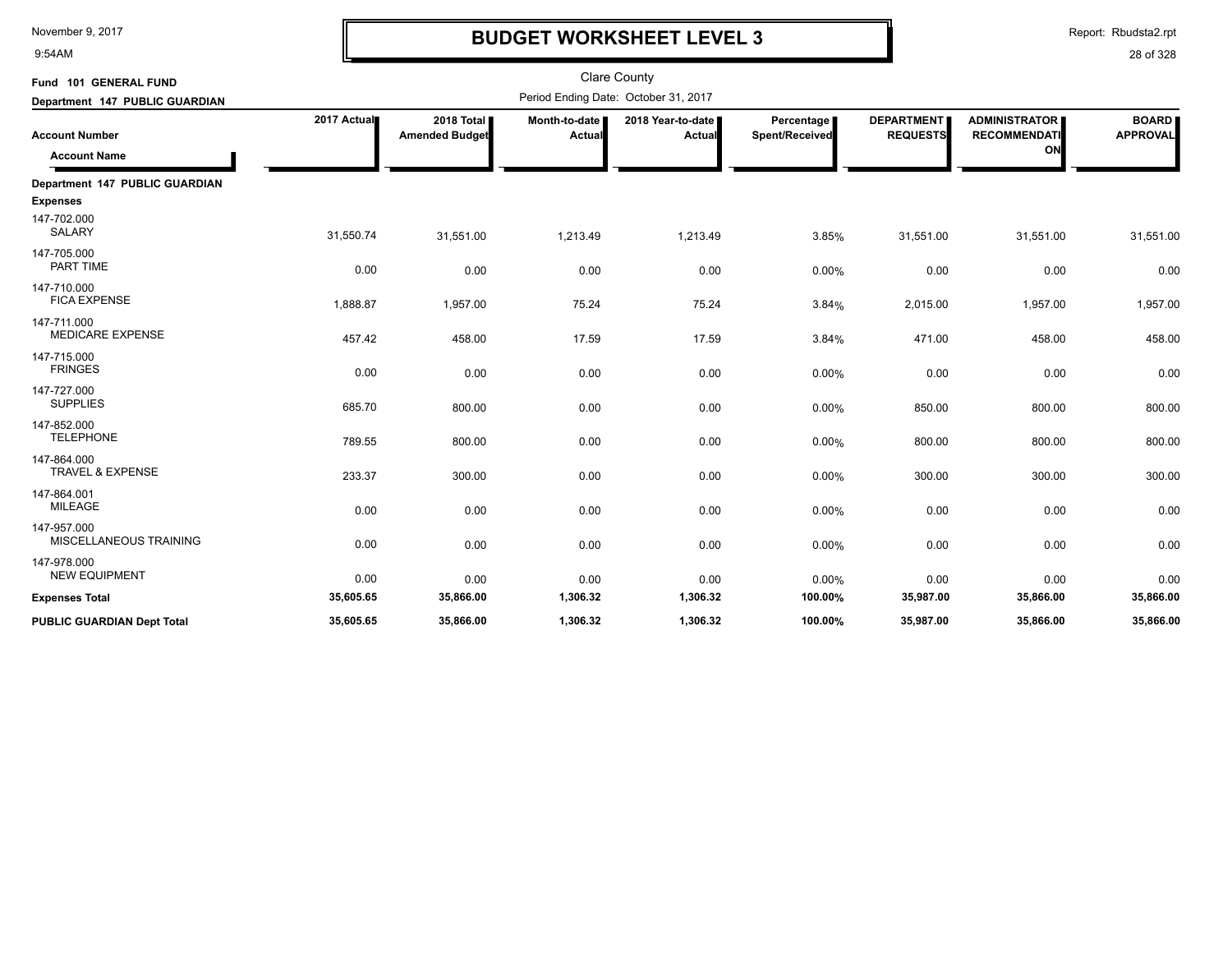9:54AM

# **BUDGET WORKSHEET LEVEL 3**

Report: Rbudsta2.rpt

| Fund 101 GENERAL FUND                         |             |                                     |                                | Clare County                         |                              |                                      |                                             |                                 |
|-----------------------------------------------|-------------|-------------------------------------|--------------------------------|--------------------------------------|------------------------------|--------------------------------------|---------------------------------------------|---------------------------------|
| Department 148 PROBATE/FAMILY COURT           |             |                                     |                                | Period Ending Date: October 31, 2017 |                              |                                      |                                             |                                 |
| <b>Account Number</b>                         | 2017 Actual | 2018 Total<br><b>Amended Budget</b> | Month-to-date<br><b>Actual</b> | 2018 Year-to-date  <br>Actual        | Percentage<br>Spent/Received | <b>DEPARTMENT</b><br><b>REQUESTS</b> | <b>ADMINISTRATOR</b><br><b>RECOMMENDATI</b> | <b>BOARD</b><br><b>APPROVAL</b> |
| <b>Account Name</b>                           |             |                                     |                                |                                      |                              |                                      | ON                                          |                                 |
| Department 148 PROBATE/FAMILY COURT           |             |                                     |                                |                                      |                              |                                      |                                             |                                 |
| <b>Expenses</b>                               |             |                                     |                                |                                      |                              |                                      |                                             |                                 |
| 148-702.000<br><b>JUDGES SALARY</b>           | 120,713.67  | 125,064.00                          | 4,820.58                       | 4,820.58                             | 3.85%                        | 120,743.00                           | 125,064.00                                  | 125,064.00                      |
| 148-704.000<br>REG & JUVENILE REG SALARY      | 98,396.10   | 101,133.00                          | 3,812.25                       | 3,812.25                             | 3.77%                        | 105,537.00                           | 101,133.00                                  | 101,133.00                      |
| 148-704.001<br>PROBATION OFFICER              | 48,145.50   | 48,146.00                           | 1,851.75                       | 1,851.75                             | 3.85%                        | 48,146.00                            | 48,146.00                                   | 48,146.00                       |
| 148-704.002<br>CIRCUIT/PROBATE CT ADMIN       | 57,167.68   | 52,083.00                           | 1,923.08                       | 1,923.08                             | 3.69%                        | 52,083.00                            | 52,083.00                                   | 52,083.00                       |
| 148-705.000<br>PART TIME                      | 0.00        | 0.00                                | 0.00                           | 0.00                                 | 0.00%                        | 0.00                                 | 0.00                                        | 0.00                            |
| 148-706.000<br><b>OVERTIME</b>                | 0.00        | 0.00                                | 0.00                           | 0.00                                 | 0.00%                        | 0.00                                 | 0.00                                        | 0.00                            |
| 148-707.000<br>VISITING JUDGE PER DIEM        | 0.00        | 0.00                                | 0.00                           | 0.00                                 | 0.00%                        | 0.00                                 | 0.00                                        | 0.00                            |
| 148-708.000<br>JUDGES STANDARDIZATION OF WAGE | 0.00        | 0.00                                | 0.00                           | 0.00                                 | 0.00%                        | 0.00                                 | 0.00                                        | 0.00                            |
| 148-710.000<br><b>FICA EXPENSE</b>            | 21,037.74   | 19,405.00                           | 753.34                         | 753.34                               | 3.88%                        | 21,829.00                            | 19,405.00                                   | 19,405.00                       |
| 148-711.000<br><b>MEDICARE EXPENSE</b>        | 4,920.13    | 4,641.00                            | 176.20                         | 176.20                               | 3.80%                        | 5,045.00                             | 4,641.00                                    | 4,641.00                        |
| 148-715.000<br><b>HEALTH INSURANCE</b>        | 62,418.65   | 70,800.00                           | 5,171.76                       | 5,171.76                             | 7.30%                        | 65,000.00                            | 70,800.00                                   | 70,800.00                       |
| 148-715.001<br><b>BENNY CARD</b>              | 0.00        | 0.00                                | 0.00                           | 0.00                                 | 0.00%                        | 0.00                                 | 0.00                                        | 0.00                            |
| 148-715.002<br><b>HRA</b>                     | 0.00        | 0.00                                | 0.00                           | 0.00                                 | 0.00%                        | 0.00                                 | 0.00                                        | 0.00                            |
| 148-715.006<br><b>CIC BUNDLE</b>              | 1,975.00    | 1,896.00                            | 197.50                         | 197.50                               | 10.42%                       | 1,896.00                             | 1,896.00                                    | 1,896.00                        |
| 148-717.000<br>LIFE INSURANCE                 | 280.00      | 240.00                              | 25.00                          | 25.00                                | 10.42%                       | 325.00                               | 240.00                                      | 240.00                          |
| 148-717.002<br><b>COBRA/HIPPA</b>             | 0.00        | 0.00                                | 0.00                           | 0.00                                 | 0.00%                        | 0.00                                 | 0.00                                        | 0.00                            |
| 148-717.004<br>SECTION 125 PLAN               | 0.00        | 0.00                                | 0.00                           | 0.00                                 | 0.00%                        | 0.00                                 | 0.00                                        | 0.00                            |
| 148-717.006<br>SECTION 125-SCRIPT             | 0.00        | 0.00                                | 0.00                           | 0.00                                 | 0.00%                        | 0.00                                 | 0.00                                        | 0.00                            |
| 148-717.008<br><b>SCRIPT REIMBURSEMENT</b>    | 0.00        | 0.00                                | 0.00                           | 0.00                                 | 0.00%                        | 0.00                                 | 0.00                                        | 0.00                            |
| 148-719.000<br>LONGEVITY                      | 0.00        | 0.00                                | 0.00                           | 0.00                                 | 0.00%                        | 0.00                                 | 0.00                                        | 0.00                            |
| 148-720.000<br>VACATIONS                      | 9,823.06    | 0.00                                | 0.00                           | 0.00                                 | 0.00%                        | 1,000.00                             | 0.00                                        | 0.00                            |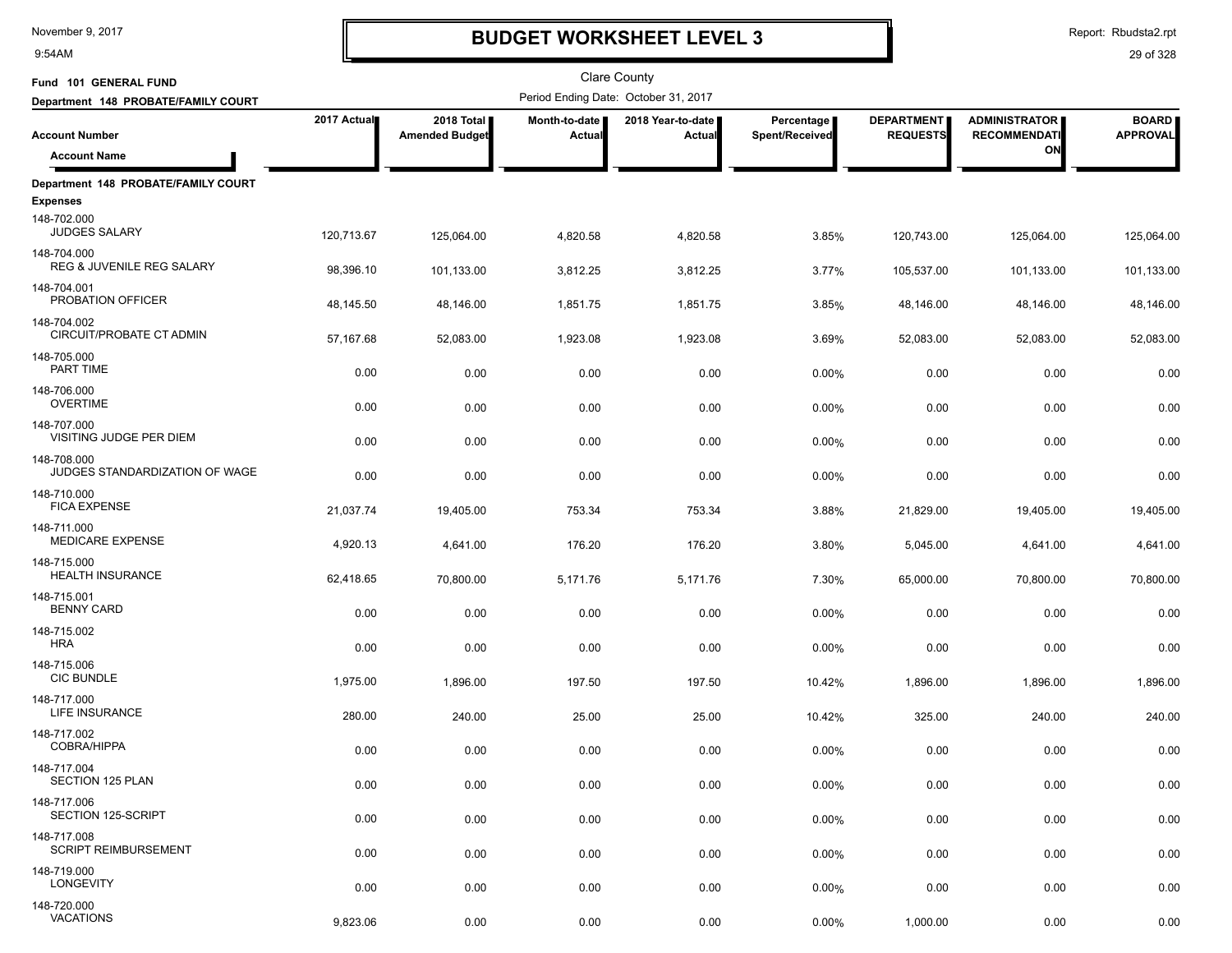9:54AM

# **BUDGET WORKSHEET LEVEL 3**

Report: Rbudsta2.rpt

| Fund 101 GENERAL FUND                           |             |                                     |                         | <b>Clare County</b>                  |                              |                                      |                                             |                                 |
|-------------------------------------------------|-------------|-------------------------------------|-------------------------|--------------------------------------|------------------------------|--------------------------------------|---------------------------------------------|---------------------------------|
| Department 148 PROBATE/FAMILY COURT             |             |                                     |                         | Period Ending Date: October 31, 2017 |                              |                                      |                                             |                                 |
| <b>Account Number</b>                           | 2017 Actual | 2018 Total<br><b>Amended Budget</b> | Month-to-date<br>Actual | 2018 Year-to-date  <br>Actual        | Percentage<br>Spent/Received | <b>DEPARTMENT</b><br><b>REQUESTS</b> | <b>ADMINISTRATOR</b><br><b>RECOMMENDATI</b> | <b>BOARD</b><br><b>APPROVAL</b> |
| <b>Account Name</b>                             |             |                                     |                         |                                      |                              |                                      | ON                                          |                                 |
| 148-721.000<br><b>SICK LEAVE</b>                | 6,184.44    | 1,112.00                            | 0.00                    | 0.00                                 | 0.00%                        | 2,000.00                             | 1,112.00                                    | 1,112.00                        |
| 148-727.000<br>OFFICE SUPPLIES                  | 1,749.84    | 1,500.00                            | 121.90                  | 121.90                               | 35.77%                       | 1,500.00                             | 1,500.00                                    | 1,500.00                        |
| 148-728.000<br>PRINTING & BINDING DATA PROC     | 0.00        | 0.00                                | 0.00                    | 0.00                                 | 0.00%                        | 0.00                                 | 0.00                                        | 0.00                            |
| 148-746.000<br><b>GAS OIL &amp; GREASE</b>      | 1,461.04    | 1,750.00                            | 0.00                    | 0.00                                 | 0.00%                        | 2,000.00                             | 1,750.00                                    | 1,750.00                        |
| 148-752.000<br>COURT SPONSORED MEETINGS         | 0.00        | 0.00                                | 0.00                    | 0.00                                 | 0.00%                        | 0.00                                 | 0.00                                        | 0.00                            |
| 148-801.000<br>CONTRACTED SERVICE               | 965.11      | 1,500.00                            | 146.45                  | 146.45                               | 9.76%                        | 1,500.00                             | 1,500.00                                    | 1,500.00                        |
| 148-801.001<br><b>JUV DET TRANSPORT</b>         | 0.00        | 0.00                                | 0.00                    | 0.00                                 | 0.00%                        | 0.00                                 | 0.00                                        | 0.00                            |
| 148-810.000<br>COURT APPOINTED ATTORNEYS        | 66,259.72   | 65,000.00                           | 0.00                    | 0.00                                 | 0.00%                        | 75,000.00                            | 65,000.00                                   | 65,000.00                       |
| 148-812.000<br><b>JURY FEES</b>                 | 0.00        | 2,100.00                            | 0.00                    | 0.00                                 | 0.00%                        | 2,500.00                             | 2,100.00                                    | 2,100.00                        |
| 148-813.000<br><b>WITNESS FEES</b>              | 0.00        | 0.00                                | 0.00                    | 0.00                                 | 0.00%                        | 750.00                               | 0.00                                        | 0.00                            |
| 148-814.000<br><b>DUES &amp; SUBSCRIPTIONS</b>  | 839.50      | 900.00                              | 377.50                  | 377.50                               | 41.94%                       | 1,500.00                             | 900.00                                      | 900.00                          |
| 148-815.000<br><b>SERVER FEES</b>               | 81.22       | 200.00                              | 0.00                    | 0.00                                 | 0.00%                        | 300.00                               | 200.00                                      | 200.00                          |
| 148-816.000<br><b>TRANSCRIPTS</b>               | 2,601.00    | 3,000.00                            | 0.00                    | 0.00                                 | 0.00%                        | 3,500.00                             | 3,000.00                                    | 3,000.00                        |
| 148-835.000<br><b>HEALTH SERVICES</b>           | 0.00        | 0.00                                | 0.00                    | 0.00                                 | 0.00%                        | 0.00                                 | 0.00                                        | 0.00                            |
| 148-851.000<br>MAINTENANCE CONTRACTS            | 8,515.33    | 7,100.00                            | 850.00                  | 850.00                               | 11.97%                       | 8,800.00                             | 7,100.00                                    | 7,100.00                        |
| 148-852.000<br><b>TELEPHONE</b>                 | 2,742.78    | 2,832.00                            | 6.02                    | 6.02                                 | 0.21%                        | 3,000.00                             | 2,832.00                                    | 2,832.00                        |
| 148-852.006<br><b>TELECOMMUNICATIONS</b>        | 0.00        | 0.00                                | 0.00                    | 0.00                                 | $0.00\%$                     | 0.00                                 | 0.00                                        | 0.00                            |
| 148-862.000<br><b>REPAIRS &amp; MAINTENANCE</b> | 494.12      | 400.00                              | 0.00                    | 0.00                                 | 0.00%                        | 400.00                               | 400.00                                      | 400.00                          |
| 148-864.000<br><b>TRAVEL &amp; EXPENSE</b>      | 3,160.34    | 1,600.00                            | 0.00                    | 0.00                                 | 0.00%                        | 1,600.00                             | 1,600.00                                    | 1,600.00                        |
| 148-956.000<br><b>MISCELLANEOUS</b>             | 421.00      | 250.00                              | 0.00                    | 0.00                                 | 0.00%                        | 250.00                               | 250.00                                      | 250.00                          |
| 148-978.000<br><b>NEW EQUIPMENT</b>             | 0.00        | 975.00                              | 0.00                    | 0.00                                 | 0.00%                        | 0.00                                 | 975.00                                      | 975.00                          |
| 148-982.000<br><b>NEW LAW BOOKS</b>             | 986.16      | 1,000.00                            | 0.00                    | 0.00                                 | 0.00%                        | 1,000.00                             | 1,000.00                                    | 1,000.00                        |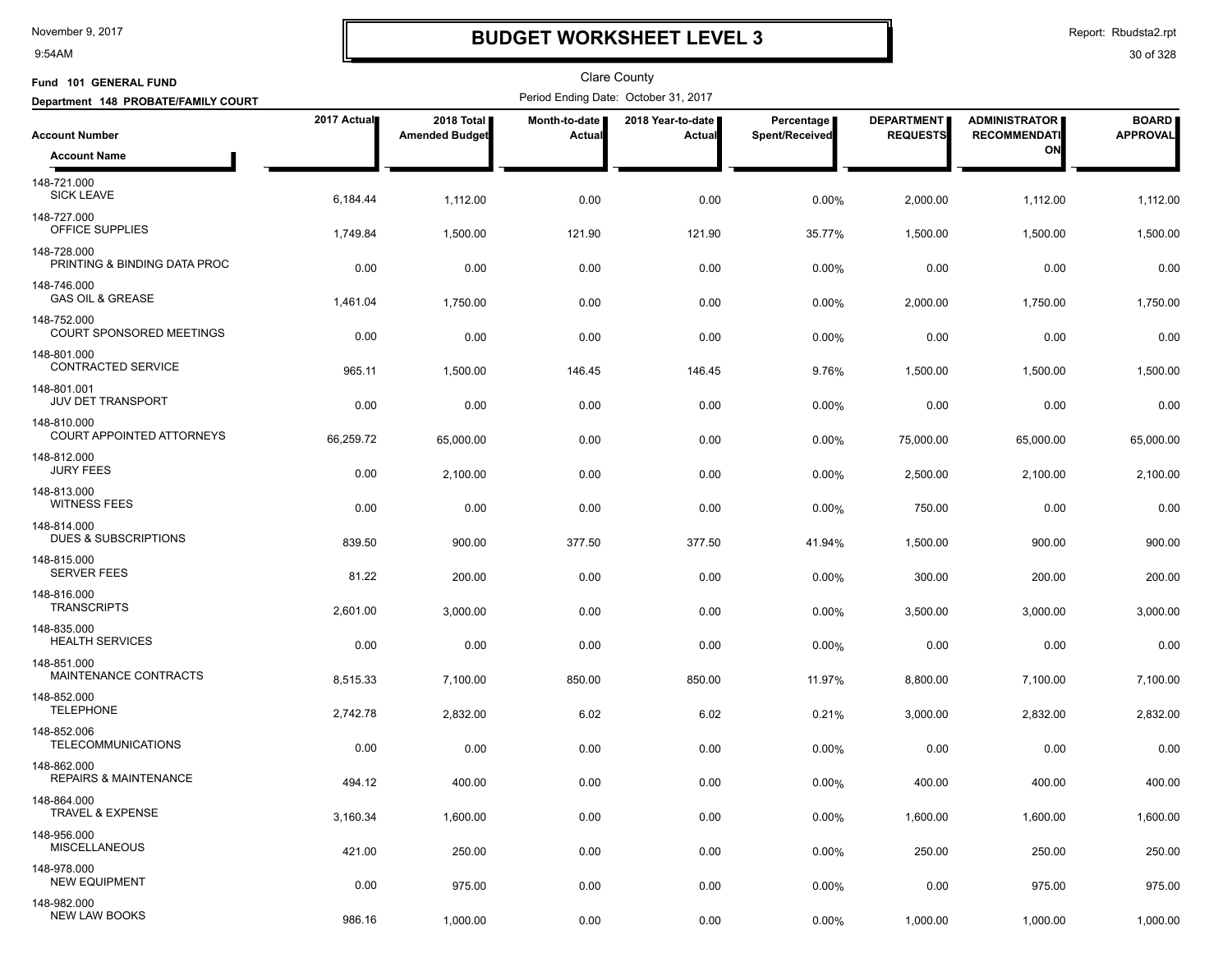9:54AM

# **BUDGET WORKSHEET LEVEL 3**

Report: Rbudsta2.rpt

| Fund 101 GENERAL FUND                        |              |                                               |                                  | Clare County                         |                                |                                      |                                                     |                                 |
|----------------------------------------------|--------------|-----------------------------------------------|----------------------------------|--------------------------------------|--------------------------------|--------------------------------------|-----------------------------------------------------|---------------------------------|
| Department 148 PROBATE/FAMILY COURT          |              |                                               |                                  | Period Ending Date: October 31, 2017 |                                |                                      |                                                     |                                 |
| <b>Account Number</b><br><b>Account Name</b> | 2017 Actual∎ | 2018 Total <b>II</b><br><b>Amended Budget</b> | Month-to-date I<br><b>Actual</b> | 2018 Year-to-date ∎<br><b>Actual</b> | Percentage  <br>Spent/Received | <b>DEPARTMENT</b><br><b>REQUESTS</b> | <b>ADMINISTRATOR I</b><br><b>RECOMMENDATI</b><br>ON | <b>BOARD</b><br><b>APPROVAL</b> |
| <b>Expenses Total</b>                        | 521,339.13   | 514.627.00                                    | 20.233.33                        | 20,233.33                            | 100.00%                        | 527.204.00                           | 514,627.00                                          | 514,627.00                      |
| <b>PROBATE/FAMILY COURT Dept Total</b>       | 521,339.13   | 514,627.00                                    | 20,233.33                        | 20,233.33                            | 100.00%                        | 527,204.00                           | 514,627.00                                          | 514,627.00                      |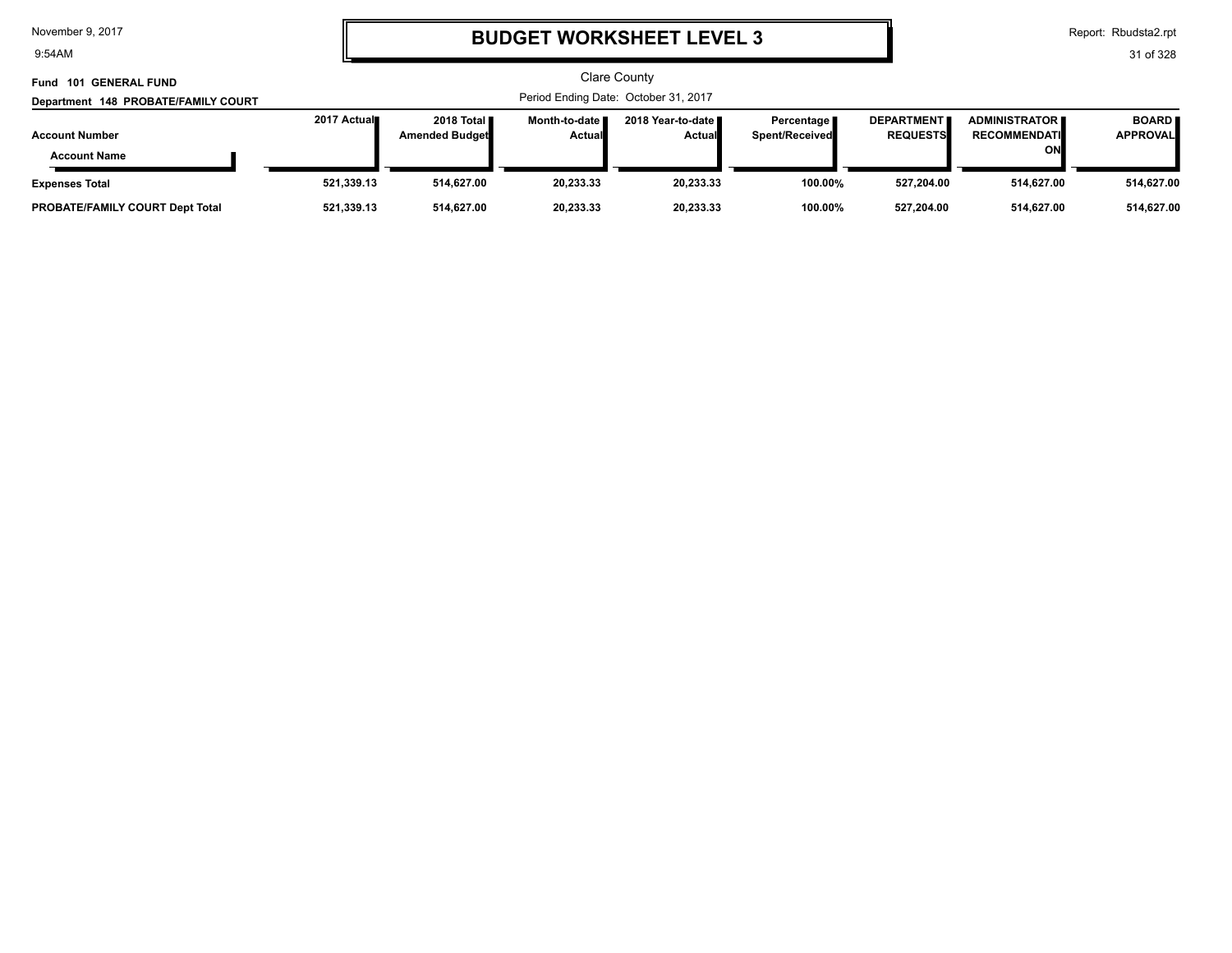9:54AM

# **BUDGET WORKSHEET LEVEL 3**

Report: Rbudsta2.rpt

| Fund 101 GENERAL FUND                          |             |                                       |                           | <b>Clare County</b>                  |                                     |                                      |                                                   |                                 |
|------------------------------------------------|-------------|---------------------------------------|---------------------------|--------------------------------------|-------------------------------------|--------------------------------------|---------------------------------------------------|---------------------------------|
| Department 151 CIRCUIT COURT PROBATION         |             |                                       |                           | Period Ending Date: October 31, 2017 |                                     |                                      |                                                   |                                 |
| <b>Account Number</b><br><b>Account Name</b>   | 2017 Actual | 2018 Total I<br><b>Amended Budget</b> | Month-to-date  <br>Actual | 2018 Year-to-date<br>Actual          | <b>Percentage</b><br>Spent/Received | <b>DEPARTMENT</b><br><b>REQUESTS</b> | <b>ADMINISTRATOR</b><br><b>RECOMMENDATI</b><br>ON | <b>BOARD</b><br><b>APPROVAL</b> |
| Department 151 CIRCUIT COURT PROBATION         |             |                                       |                           |                                      |                                     |                                      |                                                   |                                 |
| <b>Expenses</b>                                |             |                                       |                           |                                      |                                     |                                      |                                                   |                                 |
| 151-710.000<br><b>FICA EXPENSE</b>             | 0.00        | 0.00                                  | 0.00                      | 0.00                                 | 0.00%                               | 0.00                                 | 0.00                                              | 0.00                            |
| 151-711.000<br><b>MEDICARE EXPENSE</b>         | 0.00        | 0.00                                  | 0.00                      | 0.00                                 | 0.00%                               | 0.00                                 | 0.00                                              | 0.00                            |
| 151-727.000<br>OFFICE SUPPLIES                 | 550.41      | 450.00                                | 0.00                      | 0.00                                 | 9.77%                               | 0.00                                 | 450.00                                            | 450.00                          |
| 151-732.000<br><b>POSTAGE</b>                  | 309.87      | 400.00                                | 0.00                      | 0.00                                 | 0.00%                               | 0.00                                 | 400.00                                            | 400.00                          |
| 151-814.000<br><b>DUES &amp; SUBSCRIPTIONS</b> | 0.00        | 0.00                                  | 0.00                      | 0.00                                 | 0.00%                               | 0.00                                 | 0.00                                              | 0.00                            |
| 151-851.000<br>EQUIPMT MAINT/CONTRAC/XERO      | 0.00        | 0.00                                  | 0.00                      | 0.00                                 | 0.00%                               | 0.00                                 | 0.00                                              | 0.00                            |
| 151-852.000<br><b>TELEPHONE</b>                | 1,549.96    | 1,530.00                              | 0.00                      | 0.00                                 | 0.00%                               | 0.00                                 | 1,530.00                                          | 1,530.00                        |
| 151-852.006<br>TELECOMMUNICATIONS              | 0.00        | 0.00                                  | 0.00                      | 0.00                                 | 0.00%                               | 0.00                                 | 0.00                                              | 0.00                            |
| 151-978.000<br><b>NEW EQUIPMENT</b>            | 0.00        | 0.00                                  | 0.00                      | 0.00                                 | 0.00%                               | 0.00                                 | 0.00                                              | 0.00                            |
| <b>Expenses Total</b>                          | 2,410.24    | 2,380.00                              | 0.00                      | 0.00                                 | 0.00%                               | 0.00                                 | 2,380.00                                          | 2,380.00                        |
| <b>CIRCUIT COURT PROBATION Dept Total</b>      | 2,410.24    | 2,380.00                              | 0.00                      | 0.00                                 | 0.00%                               | 0.00                                 | 2,380.00                                          | 2,380.00                        |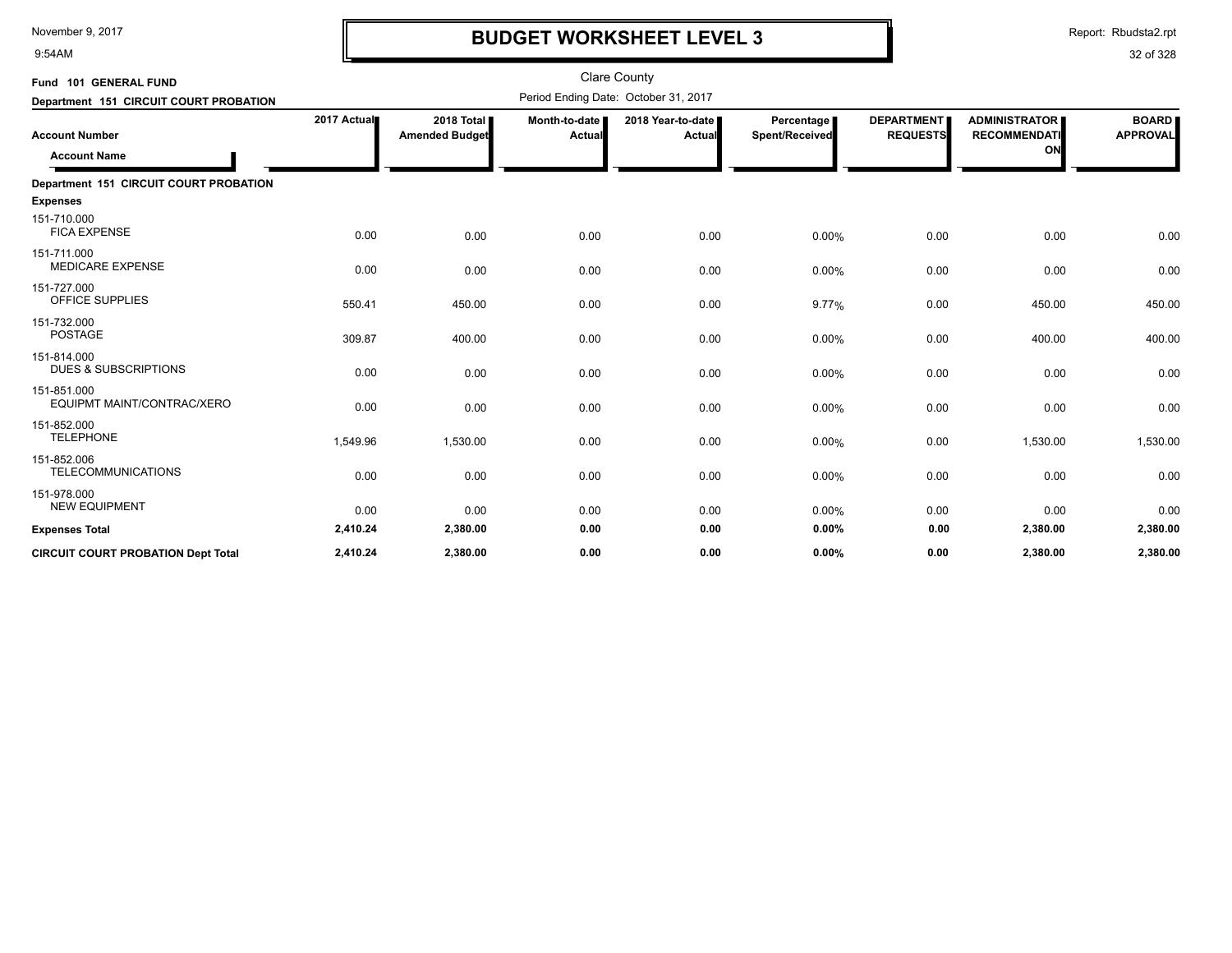9:54AM

# **BUDGET WORKSHEET LEVEL 3**

Report: Rbudsta2.rpt

| Fund 101 GENERAL FUND                                   |             |                                     |                         | <b>Clare County</b>                  |                              |                                      |                                             |                                 |
|---------------------------------------------------------|-------------|-------------------------------------|-------------------------|--------------------------------------|------------------------------|--------------------------------------|---------------------------------------------|---------------------------------|
| Department 152 PROBATE JUVENILE                         |             |                                     |                         | Period Ending Date: October 31, 2017 |                              |                                      |                                             |                                 |
| <b>Account Number</b>                                   | 2017 Actual | 2018 Total<br><b>Amended Budget</b> | Month-to-date<br>Actual | 2018 Year-to-date<br>Actual          | Percentage<br>Spent/Received | <b>DEPARTMENT</b><br><b>REQUESTS</b> | <b>ADMINISTRATOR</b><br><b>RECOMMENDATI</b> | <b>BOARD</b><br><b>APPROVAL</b> |
| <b>Account Name</b>                                     |             |                                     |                         |                                      |                              |                                      | ON                                          |                                 |
| Department 152 PROBATE JUVENILE                         |             |                                     |                         |                                      |                              |                                      |                                             |                                 |
| <b>Expenses</b>                                         |             |                                     |                         |                                      |                              |                                      |                                             |                                 |
| 152-702.000<br>SALARY                                   | 0.00        | 0.00                                | 0.00                    | 0.00                                 | 0.00%                        | 0.00                                 | 0.00                                        | 0.00                            |
| 152-704.000<br>JUVENILE PROBATION OFFICER               | 0.00        | 0.00                                | 0.00                    | 0.00                                 | 0.00%                        | 0.00                                 | 0.00                                        | 0.00                            |
| 152-705.000<br>PART TIME                                | 0.00        | 0.00                                | 0.00                    | 0.00                                 | 0.00%                        | 0.00                                 | 0.00                                        | 0.00                            |
| 152-706.000<br><b>OVERTIME</b>                          | 0.00        | 0.00                                | 0.00                    | 0.00                                 | 0.00%                        | 0.00                                 | 0.00                                        | 0.00                            |
| 152-710.000<br><b>FICA EXPENSE</b>                      | 0.00        | 0.00                                | 0.00                    | 0.00                                 | 0.00%                        | 0.00                                 | 0.00                                        | 0.00                            |
| 152-711.000<br><b>MEDICARE EXPENSE</b>                  | 0.00        | 0.00                                | 0.00                    | 0.00                                 | 0.00%                        | 0.00                                 | 0.00                                        | 0.00                            |
| 152-715.000<br><b>HEALTH INSURANCE</b>                  | 0.00        | 0.00                                | 0.00                    | 0.00                                 | 0.00%                        | 0.00                                 | 0.00                                        | 0.00                            |
| 152-717.000<br>LIFE INSURANCE                           | 0.00        | 0.00                                | 0.00                    | 0.00                                 | 0.00%                        | 0.00                                 | 0.00                                        | 0.00                            |
| 152-717.002<br><b>COBRA/HIPPA</b>                       | 0.00        | 0.00                                | 0.00                    | 0.00                                 | 0.00%                        | 0.00                                 | 0.00                                        | 0.00                            |
| 152-717.004<br>SECTION 125 PLAN                         | 0.00        | 0.00                                | 0.00                    | 0.00                                 | 0.00%                        | 0.00                                 | 0.00                                        | 0.00                            |
| 152-717.006<br>SECTION 125-SCRIPT                       | 0.00        | 0.00                                | 0.00                    | 0.00                                 | 0.00%                        | 0.00                                 | 0.00                                        | 0.00                            |
| 152-717.008<br><b>SCRIPT REIMBURSEMENT</b>              | 0.00        | 0.00                                | 0.00                    | 0.00                                 | 0.00%                        | 0.00                                 | 0.00                                        | 0.00                            |
| 152-719.000<br>LONGEVITY<br>152-720.000                 | 0.00        | 0.00                                | 0.00                    | 0.00                                 | 0.00%                        | 0.00                                 | 0.00                                        | 0.00                            |
| <b>VACATIONS</b><br>152-721.000                         | 0.00        | 0.00                                | 0.00                    | 0.00                                 | 0.00%                        | 0.00                                 | 0.00                                        | 0.00                            |
| <b>SICK LEAVE</b><br>152-746.000                        | 0.00        | 0.00                                | 0.00                    | 0.00                                 | 0.00%                        | 0.00                                 | 0.00                                        | 0.00                            |
| <b>GAS OIL &amp; GREASE</b><br>152-801.000              | 0.00        | 0.00                                | 0.00                    | 0.00                                 | 0.00%                        | 0.00                                 | 0.00                                        | 0.00                            |
| JUVENILE DETENTION TRANSPORT                            | 0.00        | 0.00                                | 0.00                    | 0.00                                 | 0.00%                        | 0.00                                 | 0.00                                        | 0.00                            |
| 152-852.006<br><b>TELECOMMUNICATIONS</b>                | 0.00        | 0.00                                | 0.00                    | 0.00                                 | 0.00%                        | 0.00                                 | 0.00                                        | 0.00                            |
| 152-862.000<br><b>VEHICLE REPAIRS &amp; MAINTENANCE</b> | 0.00        | 0.00                                | 0.00                    | 0.00                                 | 0.00%                        | 0.00                                 | 0.00                                        | 0.00                            |
| 152-864.000<br><b>TRAVEL &amp; EXPENSE</b>              | 0.00        | 0.00                                | 0.00                    | 0.00                                 | 0.00%                        | 0.00                                 | 0.00                                        | 0.00                            |
| 152-933.000<br>EQUIP REPAIRS & MAINTENANCE              | 0.00        | 0.00                                | 0.00                    | 0.00                                 | $0.00\%$                     | 0.00                                 | 0.00                                        | 0.00                            |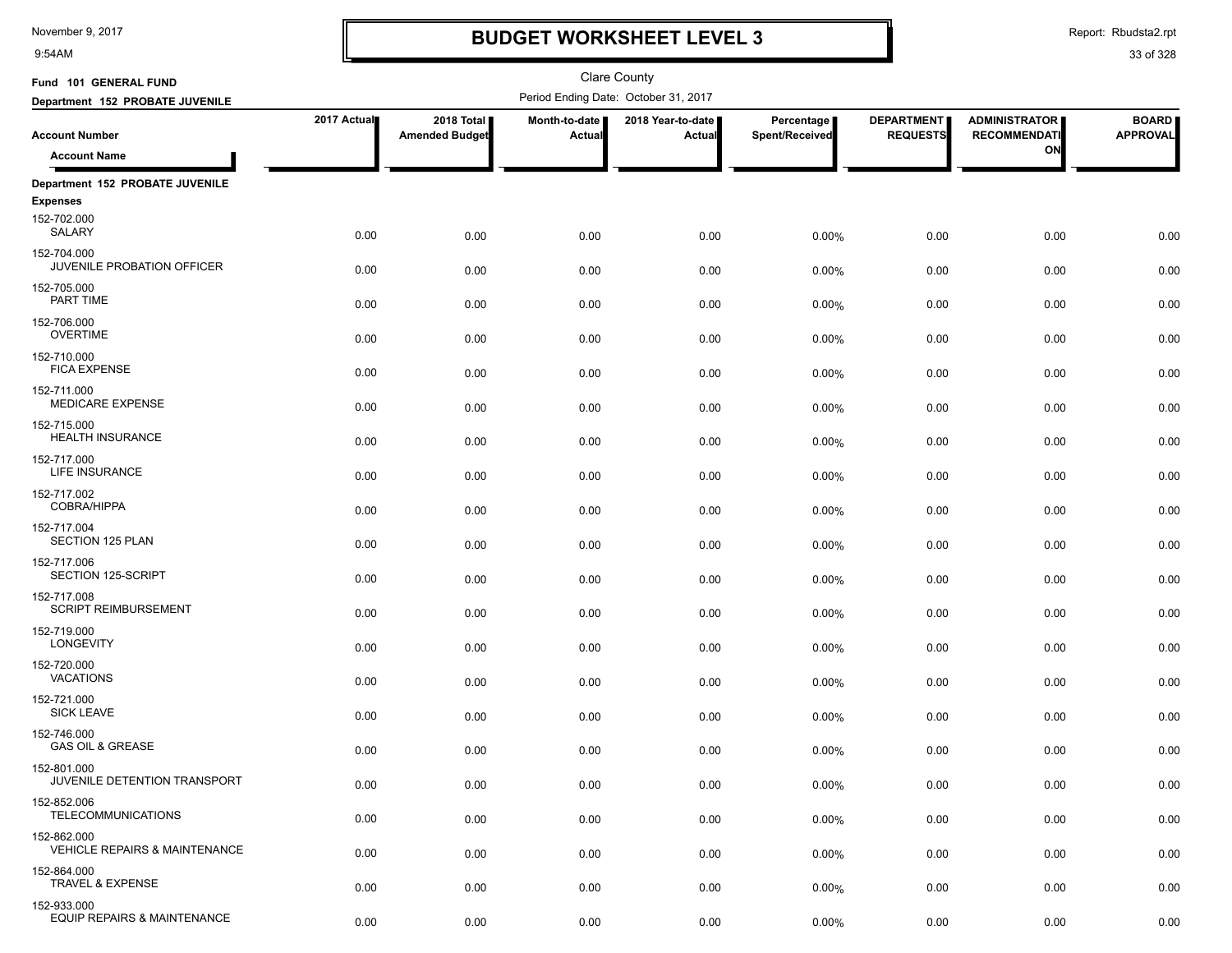9:54AM

# **BUDGET WORKSHEET LEVEL 3**

Report: Rbudsta2.rpt

| Fund 101 GENERAL FUND                        |                                      |                                       |                                  | <b>Clare County</b>            |                                       |                                      |                                                      |                                 |  |
|----------------------------------------------|--------------------------------------|---------------------------------------|----------------------------------|--------------------------------|---------------------------------------|--------------------------------------|------------------------------------------------------|---------------------------------|--|
| Department 152 PROBATE JUVENILE              | Period Ending Date: October 31, 2017 |                                       |                                  |                                |                                       |                                      |                                                      |                                 |  |
| <b>Account Number</b><br><b>Account Name</b> | 2017 Actual                          | 2018 Total <b>I</b><br>Amended Budget | Month-to-date I<br><b>Actual</b> | 2018 Year-to-date II<br>Actual | Percentage <b>I</b><br>Spent/Received | <b>DEPARTMENT</b><br><b>REQUESTS</b> | <b>ADMINISTRATOR II</b><br><b>RECOMMENDATI</b><br>ON | <b>BOARD</b><br><b>APPROVAL</b> |  |
| <b>Expenses Total</b>                        | 0.00                                 | 0.00                                  | 0.00                             | 0.00                           | $0.00\%$                              | 0.00                                 | 0.00                                                 |                                 |  |
| <b>PROBATE JUVENILE Dept Total</b>           | 0.00                                 | 0.00                                  | 0.00                             | 0.00                           | $0.00\%$                              | 0.00                                 | 0.00                                                 | 0.00                            |  |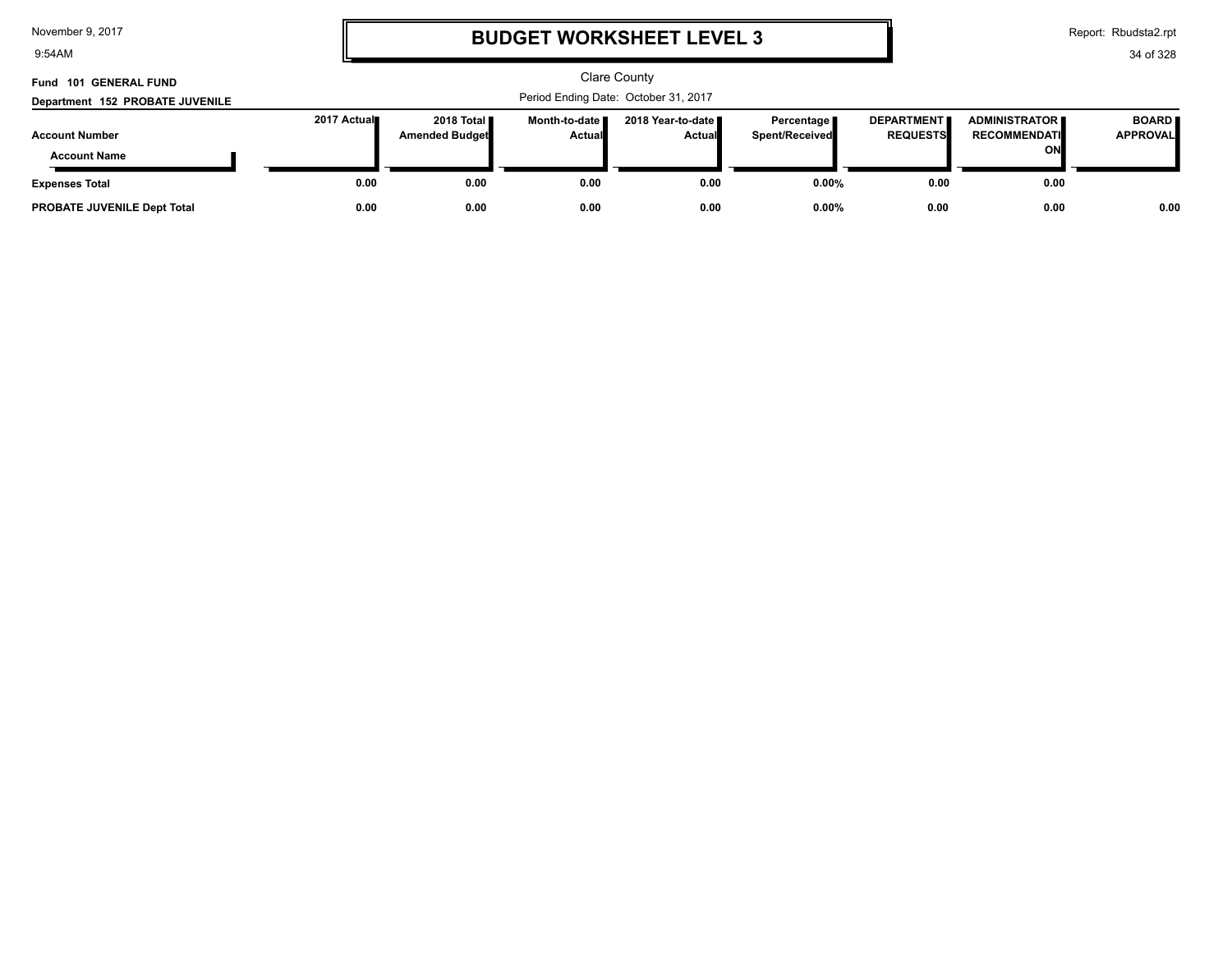9:54AM

# **BUDGET WORKSHEET LEVEL 3**

Report: Rbudsta2.rpt

| Fund 101 GENERAL FUND                        |             |                                               |                                | Clare County                         |                              |                                      |                                                   |                                 |
|----------------------------------------------|-------------|-----------------------------------------------|--------------------------------|--------------------------------------|------------------------------|--------------------------------------|---------------------------------------------------|---------------------------------|
| Department 153 PROJECT LEARN                 |             |                                               |                                | Period Ending Date: October 31, 2017 |                              |                                      |                                                   |                                 |
| <b>Account Number</b><br><b>Account Name</b> | 2017 Actual | 2018 Total <b>II</b><br><b>Amended Budget</b> | Month-to-date<br><b>Actual</b> | 2018 Year-to-date<br>Actual          | Percentage<br>Spent/Received | <b>DEPARTMENT</b><br><b>REQUESTS</b> | <b>ADMINISTRATOR</b><br><b>RECOMMENDATI</b><br>ON | <b>BOARD</b><br><b>APPROVAL</b> |
| Department 153 PROJECT LEARN                 |             |                                               |                                |                                      |                              |                                      |                                                   |                                 |
| <b>Expenses</b>                              |             |                                               |                                |                                      |                              |                                      |                                                   |                                 |
| 153-703.000<br><b>CAREER COUNSELOR</b>       | 0.00        | 0.00                                          | 0.00                           | 0.00                                 | 0.00%                        | 0.00                                 | 0.00                                              | 0.00                            |
| 153-708.000<br><b>GED TESTING</b>            | 0.00        | 0.00                                          | 0.00                           | 0.00                                 | 0.00%                        | 0.00                                 | 0.00                                              | 0.00                            |
| 153-710.000<br><b>FICA EXPENSE</b>           | 0.00        | 0.00                                          | 0.00                           | 0.00                                 | 0.00%                        | 0.00                                 | 0.00                                              | 0.00                            |
| 153-711.000<br><b>MEDICARE EXPENSE</b>       | 0.00        | 0.00                                          | 0.00                           | 0.00                                 | 0.00%                        | 0.00                                 | 0.00                                              | 0.00                            |
| 153-727.000<br>OFFICE SUPPLIES               | 0.00        | 0.00                                          | 0.00                           | 0.00                                 | 0.00%                        | 0.00                                 | 0.00                                              | 0.00                            |
| 153-852.000<br><b>TELEPHONE</b>              | 0.00        | 0.00                                          | 0.00                           | 0.00                                 | 0.00%                        | 0.00                                 | 0.00                                              | 0.00                            |
| 153-864.000<br><b>TRAVEL &amp; EXPENSE</b>   | 0.00        | 0.00                                          | 0.00                           | 0.00                                 | 0.00%                        | 0.00                                 | 0.00                                              | 0.00                            |
| 153-982.000<br><b>BOOKS</b>                  | 0.00        | 0.00                                          | 0.00                           | 0.00                                 | 0.00%                        | 0.00                                 | 0.00                                              | 0.00                            |
| <b>Expenses Total</b>                        | 0.00        | 0.00                                          | 0.00                           | 0.00                                 | 0.00%                        | 0.00                                 | 0.00                                              |                                 |
| <b>PROJECT LEARN Dept Total</b>              | 0.00        | 0.00                                          | 0.00                           | 0.00                                 | 0.00%                        | 0.00                                 | 0.00                                              | 0.00                            |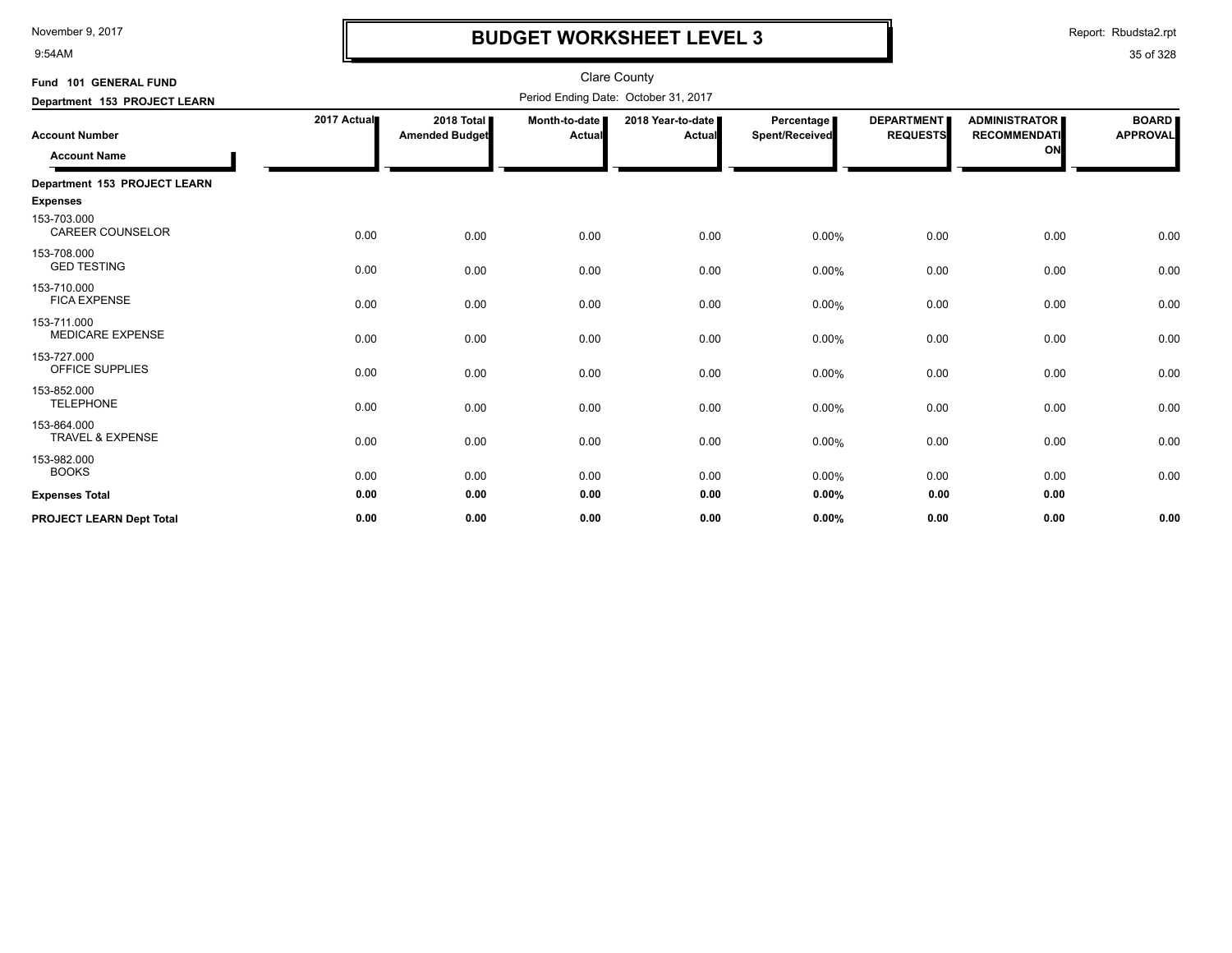9:54AM

# **BUDGET WORKSHEET LEVEL 3**

Report: Rbudsta2.rpt

| Fund 101 GENERAL FUND                        |             |                                      |                                | <b>Clare County</b>                |                              |                                      |                                            |                                 |  |  |
|----------------------------------------------|-------------|--------------------------------------|--------------------------------|------------------------------------|------------------------------|--------------------------------------|--------------------------------------------|---------------------------------|--|--|
| Department 166 FAMILY COUNSELING             |             | Period Ending Date: October 31, 2017 |                                |                                    |                              |                                      |                                            |                                 |  |  |
| <b>Account Number</b><br><b>Account Name</b> | 2017 Actual | 2018 Total<br><b>Amended Budget</b>  | Month-to-date<br><b>Actual</b> | 2018 Year-to-date<br><b>Actual</b> | Percentage<br>Spent/Received | <b>DEPARTMENT</b><br><b>REQUESTS</b> | ADMINISTRATOR<br><b>RECOMMENDATI</b><br>ON | <b>BOARD</b><br><b>APPROVAL</b> |  |  |
| Department 166 FAMILY COUNSELING             |             |                                      |                                |                                    |                              |                                      |                                            |                                 |  |  |
| <b>Expenses</b>                              |             |                                      |                                |                                    |                              |                                      |                                            |                                 |  |  |
| 166-710.000<br><b>FICA EXPENSE</b>           | 0.00        | 0.00                                 | 0.00                           | 0.00                               | 0.00%                        | 0.00                                 | 0.00                                       | 0.00                            |  |  |
| 166-711.000<br><b>MEDICARE EXPENSE</b>       | 0.00        | 0.00                                 | 0.00                           | 0.00                               | 0.00%                        | 0.00                                 | 0.00                                       | 0.00                            |  |  |
| 166-801.000<br>COUNSELOR SERVICES - FOC      | 1,400.00    | 1,200.00                             | 0.00                           | 0.00                               | 0.00%                        | 1,200.00                             | 1,200.00                                   | 1,200.00                        |  |  |
| <b>Expenses Total</b>                        | 1,400.00    | 1,200.00                             | 0.00                           | 0.00                               | 0.00%                        | 1,200.00                             | 1,200.00                                   | 1,200.00                        |  |  |
| <b>FAMILY COUNSELING Dept Total</b>          | 1,400.00    | 1,200.00                             | 0.00                           | 0.00                               | 0.00%                        | 1,200.00                             | 1,200.00                                   | 1,200.00                        |  |  |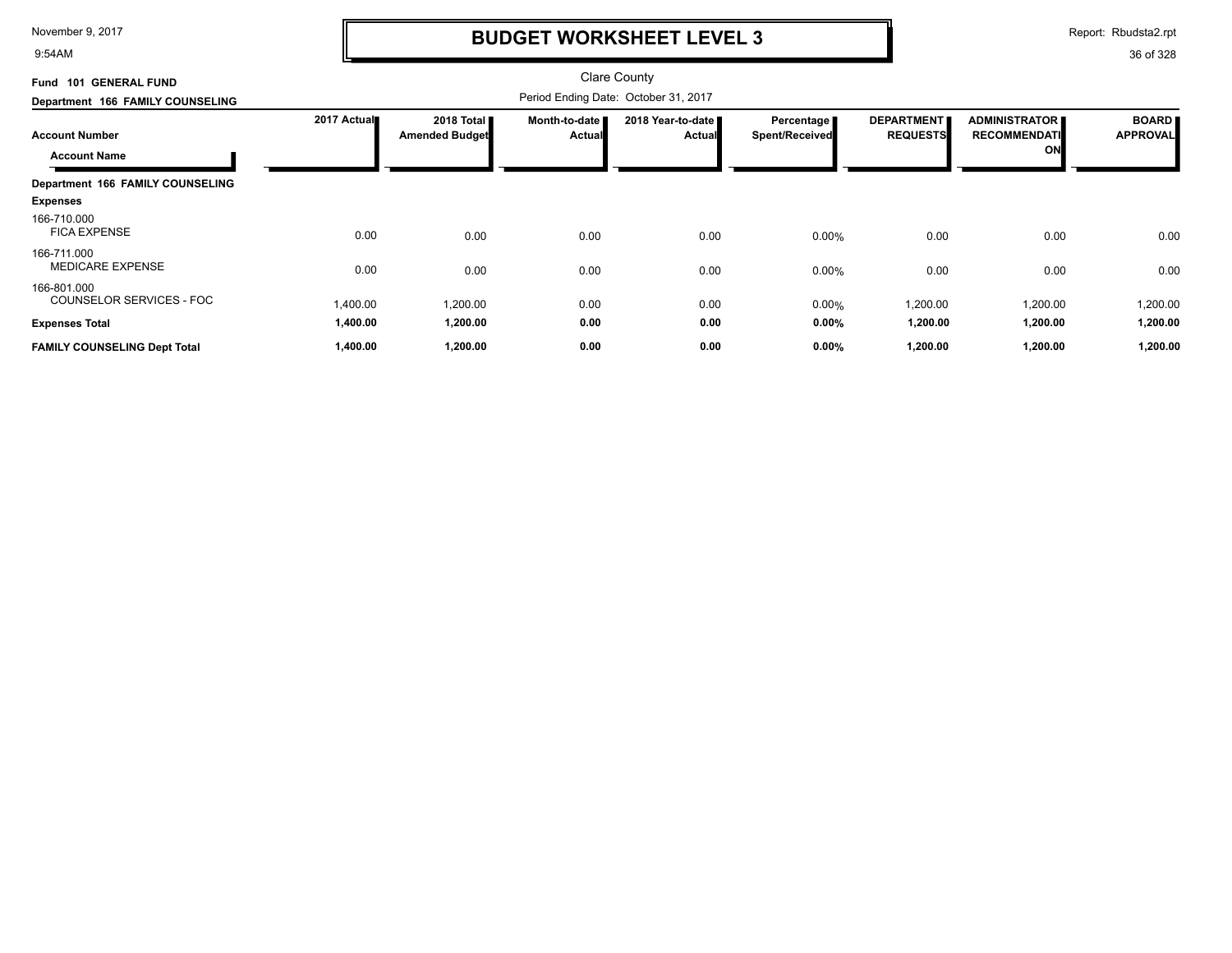9:54AM

## **BUDGET WORKSHEET LEVEL 3**

Report: Rbudsta2.rpt

| Fund 101 GENERAL FUND                        |             |                                     |                                | <b>Clare County</b>                  |                                     |                                      |                                                   |                                 |
|----------------------------------------------|-------------|-------------------------------------|--------------------------------|--------------------------------------|-------------------------------------|--------------------------------------|---------------------------------------------------|---------------------------------|
| Department 167 JURY BOARD                    |             |                                     |                                | Period Ending Date: October 31, 2017 |                                     |                                      |                                                   |                                 |
| <b>Account Number</b><br><b>Account Name</b> | 2017 Actual | 2018 Total<br><b>Amended Budget</b> | Month-to-date<br><b>Actual</b> | 2018 Year-to-date<br>Actual          | <b>Percentage</b><br>Spent/Received | <b>DEPARTMENT</b><br><b>REQUESTS</b> | <b>ADMINISTRATOR</b><br><b>RECOMMENDATI</b><br>ON | <b>BOARD</b><br><b>APPROVAL</b> |
| Department 167 JURY BOARD                    |             |                                     |                                |                                      |                                     |                                      |                                                   |                                 |
| <b>Expenses</b>                              |             |                                     |                                |                                      |                                     |                                      |                                                   |                                 |
| 167-705.000<br>PART TIME SECY SALARY         | 0.00        | 0.00                                | 0.00                           | 0.00                                 | 0.00%                               | 0.00                                 | 0.00                                              | 0.00                            |
| 167-707.000<br>PER DIEM                      | 300.00      | 600.00                              | 0.00                           | 0.00                                 | 0.00%                               | 0.00                                 | 600.00                                            | 600.00                          |
| 167-710.000<br><b>FICA EXPENSE</b>           | 22.85       | 38.00                               | 0.00                           | 0.00                                 | 0.00%                               | 0.00                                 | 38.00                                             | 38.00                           |
| 167-711.000<br><b>MEDICARE EXPENSE</b>       | 5.35        | 9.00                                | 0.00                           | 0.00                                 | 0.00%                               | 0.00                                 | 9.00                                              | 9.00                            |
| 167-727.000<br>OFFICE SUPPLIES               | 0.00        | 0.00                                | 0.00                           | 0.00                                 | 0.00%                               | 0.00                                 | 0.00                                              | 0.00                            |
| 167-732.000<br><b>POSTAGE</b>                | 1,918.82    | 1,919.00                            | 0.00                           | 0.00                                 | $0.00\%$                            | 0.00                                 | 1,919.00                                          | 1,919.00                        |
| 167-802.000<br><b>CONTRACTED SERVICES</b>    | 1,940.00    | 1,940.00                            | 0.00                           | 0.00                                 | 0.00%                               | 0.00                                 | 1,940.00                                          | 1,940.00                        |
| 167-864.000<br><b>MILEAGE</b>                | 68.48       | 200.00                              | 0.00                           | 0.00                                 | 0.00%                               | 0.00                                 | 200.00                                            | 200.00                          |
| <b>Expenses Total</b>                        | 4,255.50    | 4,706.00                            | 0.00                           | 0.00                                 | 0.00%                               | 0.00                                 | 4,706.00                                          | 4,706.00                        |
| <b>JURY BOARD Dept Total</b>                 | 4,255.50    | 4,706.00                            | 0.00                           | 0.00                                 | 0.00%                               | 0.00                                 | 4,706.00                                          | 4,706.00                        |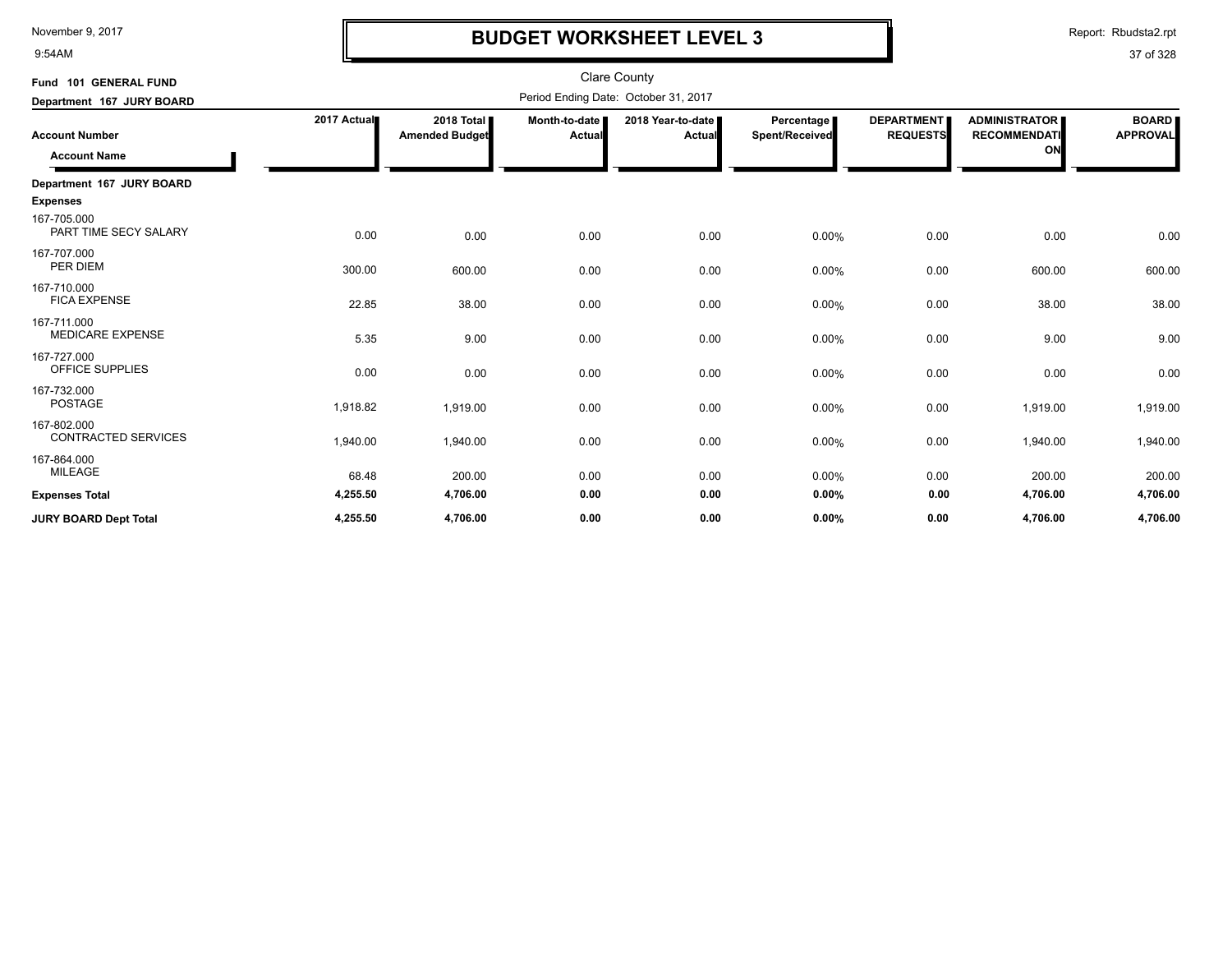9:54AM

# **BUDGET WORKSHEET LEVEL 3**

Report: Rbudsta2.rpt

| Fund 101 GENERAL FUND                      |             |                                     |                         | <b>Clare County</b>                  |                              |                                      |                                             |                                 |
|--------------------------------------------|-------------|-------------------------------------|-------------------------|--------------------------------------|------------------------------|--------------------------------------|---------------------------------------------|---------------------------------|
| Department 172 COUNTY ADMINISTRATOR        |             |                                     |                         | Period Ending Date: October 31, 2017 |                              |                                      |                                             |                                 |
| <b>Account Number</b>                      | 2017 Actual | 2018 Total<br><b>Amended Budget</b> | Month-to-date<br>Actual | 2018 Year-to-date<br>Actual          | Percentage<br>Spent/Received | <b>DEPARTMENT</b><br><b>REQUESTS</b> | <b>ADMINISTRATOR</b><br><b>RECOMMENDATI</b> | <b>BOARD</b><br><b>APPROVAL</b> |
| <b>Account Name</b>                        |             |                                     |                         |                                      |                              |                                      | ON                                          |                                 |
| Department 172 COUNTY ADMINISTRATOR        |             |                                     |                         |                                      |                              |                                      |                                             |                                 |
| <b>Expenses</b>                            |             |                                     |                         |                                      |                              |                                      |                                             |                                 |
| 172-702.000<br>SALARY                      | 64,199.98   | 64,200.00                           | 2,469.23                | 2,469.23                             | 3.85%                        | 64,200.00                            | 64,200.00                                   | 64,200.00                       |
| 172-702.001<br><b>AUTO ALLOWANCE</b>       | 0.00        | 0.00                                | 0.00                    | 0.00                                 | 0.00%                        | 0.00                                 | 0.00                                        | 0.00                            |
| 172-702.002<br>ADMIN-ICMA RETIREMENT       | 0.00        | 0.00                                | 0.00                    | 0.00                                 | $0.00\%$                     | 0.00                                 | 0.00                                        | 0.00                            |
| 172-704.000<br>FULL TIME ADMIN ASSIST      | 0.00        | 0.00                                | 0.00                    | 0.00                                 | 0.00%                        | 0.00                                 | 0.00                                        | 0.00                            |
| 172-704.001<br><b>FULL TIME SALARIES</b>   | 0.00        | 0.00                                | 0.00                    | 0.00                                 | 0.00%                        | 0.00                                 | 0.00                                        | 0.00                            |
| 172-705.000<br>PART TIME SECRETARY         | 16,725.00   | 24,207.00                           | 966.52                  | 966.52                               | 3.99%                        | 16,401.00                            | 24,207.00                                   | 24,207.00                       |
| 172-706.000<br><b>OVERTIME</b>             | 0.00        | 0.00                                | 0.00                    | 0.00                                 | 0.00%                        | 0.00                                 | 0.00                                        | 0.00                            |
| 172-710.000<br><b>FICA EXPENSE</b>         | 5,150.55    | 5,482.00                            | 211.21                  | 211.21                               | 3.85%                        | 5,106.00                             | 5,482.00                                    | 5,482.00                        |
| 172-711.000<br><b>MEDICARE EXPENSE</b>     | 1,204.58    | 1,282.00                            | 49.40                   | 49.40                                | 3.85%                        | 1,194.00                             | 1,282.00                                    | 1,282.00                        |
| 172-715.000<br><b>HEALTH INSURANCE</b>     | 13,503.29   | 13,452.00                           | 1,173.94                | 1,173.94                             | 8.73%                        | 13,848.00                            | 13,452.00                                   | 13,452.00                       |
| 172-715.001<br><b>BENNY CARD</b>           | 0.00        | 0.00                                | 0.00                    | 0.00                                 | 0.00%                        | 0.00                                 | 0.00                                        | 0.00                            |
| 172-715.002<br><b>HRA</b>                  | 0.00        | 0.00                                | 0.00                    | 0.00                                 | 0.00%                        | 0.00                                 | 0.00                                        | 0.00                            |
| 172-715.006<br><b>CIC BUNDLE</b>           | 474.00      | 474.00                              | 39.50                   | 39.50                                | 8.33%                        | 474.00                               | 474.00                                      | 474.00                          |
| 172-717.000<br><b>LIFE INSURANCE</b>       | 55.00       | 60.00                               | 5.00                    | 5.00                                 | 8.33%                        | 60.00                                | 60.00                                       | 60.00                           |
| 172-717.002<br>COBRA/HIPPA                 | 0.00        | 0.00                                | 0.00                    | 0.00                                 | 0.00%                        | 0.00                                 | 0.00                                        | 0.00                            |
| 172-717.004<br><b>SECTION 125 PLAN</b>     | 0.00        | 0.00                                | 0.00                    | 0.00                                 | 0.00%                        | 0.00                                 | 0.00                                        | 0.00                            |
| 172-717.006<br>SECTION 125-SCRIPT          | 0.00        | 0.00                                | 0.00                    | 0.00                                 | 0.00%                        | 0.00                                 | 0.00                                        | 0.00                            |
| 172-717.008<br><b>SCRIPT REIMBURSEMENT</b> | 0.00        | 0.00                                | 0.00                    | 0.00                                 | 0.00%                        | 0.00                                 | 0.00                                        | 0.00                            |
| 172-720.000<br><b>VACATION PAYOUT</b>      | 3,254.22    | 0.00                                | 0.00                    | 0.00                                 | 0.00%                        | 0.00                                 | 0.00                                        | 0.00                            |
| 172-721.000<br>SICK LEAVE PAYOUT           | 487.46      | 0.00                                | 0.00                    | 0.00                                 | 0.00%                        | 0.00                                 | 0.00                                        | 0.00                            |
| 172-727.000<br>OFFICE SUPPLIES             | 1,022.58    | 1,000.00                            | 0.00                    | 0.00                                 | 27.43%                       | 800.00                               | 1,000.00                                    | 1,000.00                        |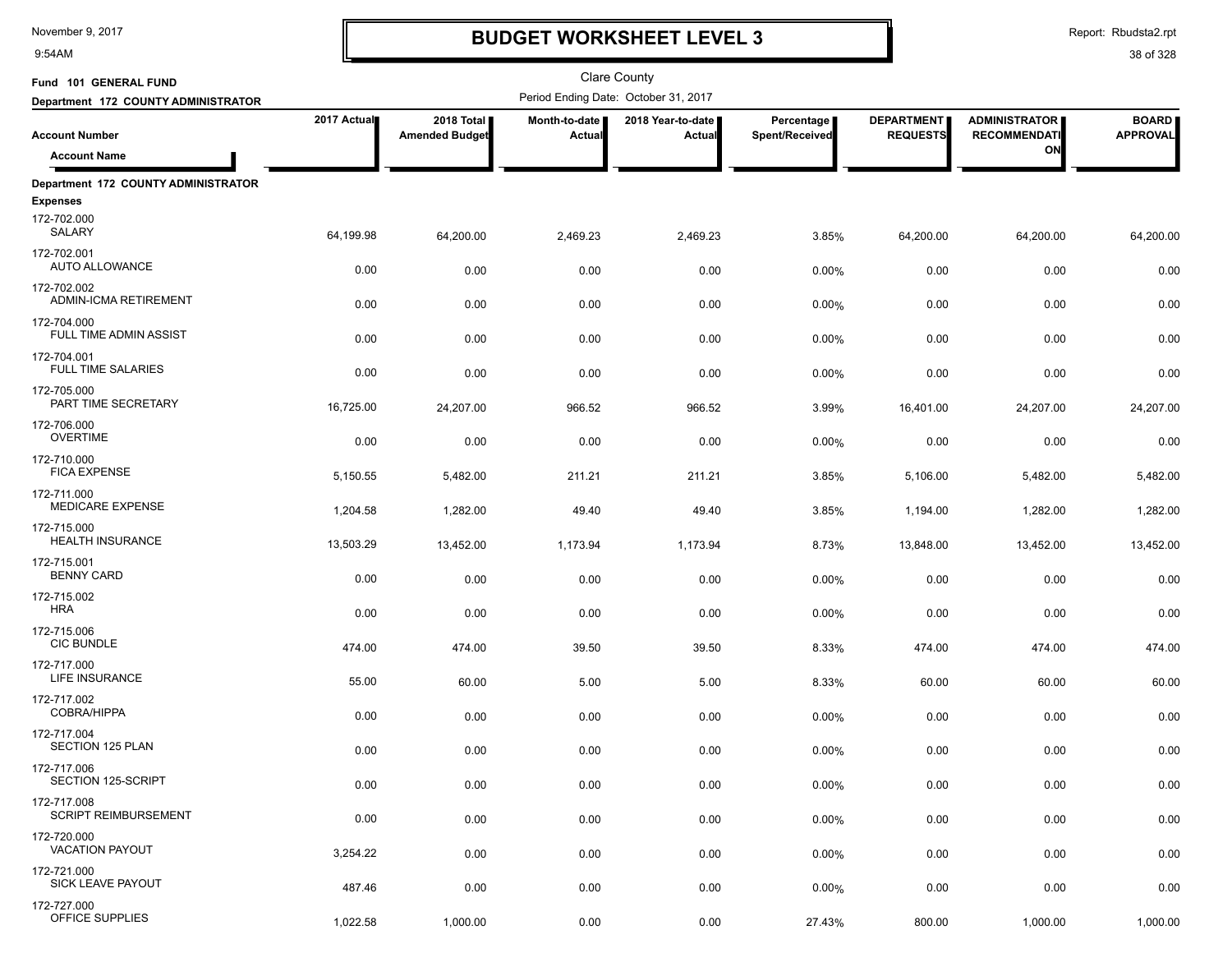9:54AM

## **BUDGET WORKSHEET LEVEL 3**

Report: Rbudsta2.rpt

| Fund 101 GENERAL FUND                               |             |                                     |                         | <b>Clare County</b>                  |                              |                                      |                                                   |                                 |
|-----------------------------------------------------|-------------|-------------------------------------|-------------------------|--------------------------------------|------------------------------|--------------------------------------|---------------------------------------------------|---------------------------------|
| Department 172 COUNTY ADMINISTRATOR                 |             |                                     |                         | Period Ending Date: October 31, 2017 |                              |                                      |                                                   |                                 |
| <b>Account Number</b><br><b>Account Name</b>        | 2017 Actual | 2018 Total<br><b>Amended Budget</b> | Month-to-date<br>Actual | 2018 Year-to-date I<br>Actual        | Percentage<br>Spent/Received | <b>DEPARTMENT</b><br><b>REQUESTS</b> | <b>ADMINISTRATOR</b><br><b>RECOMMENDATI</b><br>ON | <b>BOARD</b><br><b>APPROVAL</b> |
| 172-728.000<br>PRINTING & BINDING                   | 0.00        | 150.00                              | 0.00                    | 0.00                                 | 0.00%                        | 200.00                               | 150.00                                            | 150.00                          |
| 172-752.000<br><b>FOOD &amp; PROVISIONS</b>         | 0.00        | 0.00                                | 0.00                    | 0.00                                 | 0.00%                        | 0.00                                 | 0.00                                              | 0.00                            |
| 172-814.000<br><b>DUES &amp; SUBSCRIPTIONS</b>      | 943.60      | 1,099.00                            | 190.00                  | 190.00                               | 17.29%                       | 1,099.00                             | 1,099.00                                          | 1,099.00                        |
| 172-815.000<br><b>SERVICE SUPPORT</b>               | 4,304.23    | 500.00                              | 0.00                    | 0.00                                 | $0.00\%$                     | 4,305.00                             | 500.00                                            | 500.00                          |
| 172-851.000<br><b>CONTRACTED SERVICES</b>           | 0.00        | 0.00                                | 0.00                    | 0.00                                 | 0.00%                        | 0.00                                 | 0.00                                              | 0.00                            |
| 172-852.000<br><b>TELEPHONE</b>                     | 949.52      | 1,320.00                            | 2.01                    | 2.01                                 | 0.15%                        | 1,320.00                             | 1,320.00                                          | 1,320.00                        |
| 172-852.006<br><b>TELECOMMUNICAITONS</b>            | 0.00        | 0.00                                | 0.00                    | 0.00                                 | 0.00%                        | 0.00                                 | 0.00                                              | 0.00                            |
| 172-864.000<br><b>TRAVEL &amp; EXPENSE</b>          | 5,634.21    | 4,800.00                            | 280.88                  | 280.88                               | 5.85%                        | 4,000.00                             | 4,800.00                                          | 4,800.00                        |
| 172-933.000<br><b>EQUIPMENT REPAIRS &amp; MAINT</b> | 0.00        | 0.00                                | 0.00                    | 0.00                                 | 0.00%                        | 0.00                                 | 0.00                                              | 0.00                            |
| 172-955.000<br>PAYROLL BANK CHARGES                 | 0.00        | 0.00                                | 0.00                    | 0.00                                 | 0.00%                        | 0.00                                 | 0.00                                              | 0.00                            |
| 172-957.000<br><b>TRAINING</b>                      | 0.00        | 0.00                                | 0.00                    | 0.00                                 | 0.00%                        | 0.00                                 | 0.00                                              | 0.00                            |
| 172-978.000<br><b>NEW EQUIPMENT</b>                 | 2,015.08    | 0.00                                | 0.00                    | 0.00                                 | 0.00%                        | 0.00                                 | 0.00                                              | 0.00                            |
| <b>Expenses Total</b>                               | 119,923.30  | 118,026.00                          | 5,387.69                | 5,387.69                             | 100.00%                      | 113,007.00                           | 118,026.00                                        | 118,026.00                      |
| <b>COUNTY ADMINISTRATOR Dept Total</b>              | 119,923.30  | 118.026.00                          | 5,387.69                | 5,387.69                             | 100.00%                      | 113,007.00                           | 118,026.00                                        | 118,026.00                      |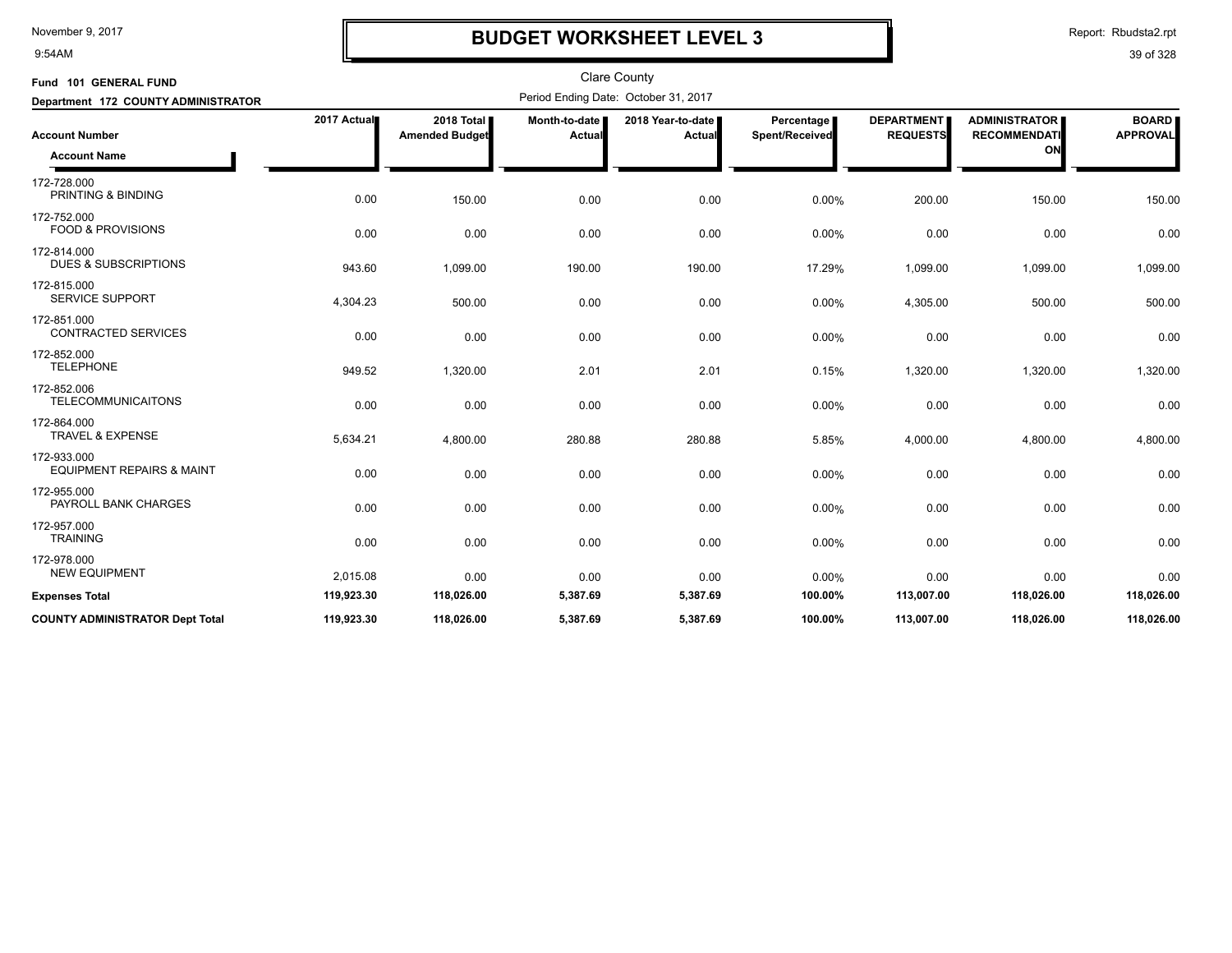9:54AM

### **BUDGET WORKSHEET LEVEL 3**

Report: Rbudsta2.rpt

| Fund 101 GENERAL FUND                                                 |              |                                     |                                | Clare County                         |                              |                                      |                                             |                                 |
|-----------------------------------------------------------------------|--------------|-------------------------------------|--------------------------------|--------------------------------------|------------------------------|--------------------------------------|---------------------------------------------|---------------------------------|
| Department 191 ELECTION EXPENSE                                       |              |                                     |                                | Period Ending Date: October 31, 2017 |                              |                                      |                                             |                                 |
| <b>Account Number</b>                                                 | 2017 Actual  | 2018 Total<br><b>Amended Budget</b> | Month-to-date<br><b>Actual</b> | 2018 Year-to-date<br><b>Actual</b>   | Percentage<br>Spent/Received | <b>DEPARTMENT</b><br><b>REQUESTS</b> | <b>ADMINISTRATOR</b><br><b>RECOMMENDATI</b> | <b>BOARD</b><br><b>APPROVAL</b> |
| <b>Account Name</b>                                                   |              |                                     |                                |                                      |                              |                                      | ON                                          |                                 |
| Department 191 ELECTION EXPENSE                                       |              |                                     |                                |                                      |                              |                                      |                                             |                                 |
| <b>Expenses</b><br>191-704.000<br>FULL TIME SALARY                    | 31,120.10    | 31,121.00                           | 1,196.92                       | 1,196.92                             | 3.85%                        | 31,121.00                            | 31,121.00                                   | 31,121.00                       |
| 191-705.000<br>PART TIME SALARIES                                     | 0.00         | 0.00                                | 0.00                           | 0.00                                 | 0.00%                        | 0.00                                 | 0.00                                        | 0.00                            |
| 191-706.000<br><b>OVERTIME</b>                                        | 515.14       | 1,200.00                            | 0.00                           | 0.00                                 | 0.00%                        | 2,000.00                             | 1,200.00                                    | 1,200.00                        |
| 191-710.000<br><b>FICA EXPENSE</b>                                    | 1,907.45     | 2,003.00                            | 74.21                          | 74.21                                | 3.70%                        | 2,023.00                             | 2,003.00                                    | 2,003.00                        |
| 191-711.000<br><b>MEDICARE EXPENSE</b>                                | 446.10       | 469.00                              | 17.35                          | 17.35                                | 3.70%                        | 473.00                               | 469.00                                      | 469.00                          |
| 191-715.000<br><b>HEALTH INSURANCE</b>                                | 0.00         | 0.00                                | 0.00                           | 0.00                                 | 0.00%                        | 0.00                                 | 0.00                                        | 0.00                            |
| 191-717.000<br>LIFE INSURANCE                                         | 0.00         | 0.00                                | 0.00                           | 0.00                                 | 0.00%                        | 0.00                                 | 0.00                                        | 0.00                            |
| 191-717.002<br><b>COBRA/HIPPA</b><br>191-717.004                      | 0.00         | 0.00                                | 0.00                           | 0.00                                 | 0.00%                        | 0.00                                 | 0.00                                        | 0.00                            |
| <b>SECTION 125 PLAN</b><br>191-717.006                                | 0.00         | 0.00                                | 0.00                           | 0.00                                 | 0.00%                        | 0.00                                 | 0.00                                        | 0.00                            |
| SECTION 125-SCRIPT<br>191-717.008                                     | 0.00         | 0.00                                | 0.00                           | 0.00                                 | 0.00%                        | 0.00                                 | 0.00                                        | 0.00                            |
| <b>SCRIPT REIMBURSEMENT</b><br>191-719.000                            | 0.00         | 0.00                                | 0.00                           | 0.00                                 | 0.00%                        | 0.00                                 | 0.00                                        | 0.00                            |
| <b>LONGEVITY</b><br>191-720.000                                       | 0.00         | 0.00                                | 0.00                           | 0.00                                 | 0.00%                        | 0.00                                 | 0.00                                        | 0.00                            |
| <b>VACATIONS</b><br>191-721.000                                       | 0.00         | 0.00                                | 0.00                           | 0.00                                 | 0.00%                        | 0.00                                 | 0.00                                        | 0.00                            |
| <b>SICK LEAVE</b><br>191-727.000                                      | 0.00         | 0.00                                | 0.00                           | 0.00                                 | 0.00%                        | 0.00                                 | 0.00                                        | 0.00                            |
| <b>SUPPLIES</b><br>191-732.000                                        | 22,604.48    | 40,000.00                           | 0.00                           | 0.00                                 | 0.00%                        | 40,000.00                            | 40,000.00                                   | 40,000.00                       |
| <b>POSTAGE</b><br>191-851.000                                         | 0.00         | 0.00                                | 0.00                           | 0.00                                 | 0.00%                        | 0.00                                 | 0.00                                        | 0.00                            |
| MAINTENANCE AND REPAIRS<br>191-864.000<br><b>TRAVEL &amp; EXPENSE</b> | 0.00         | 2,600.00                            | 0.00                           | 0.00                                 | 0.00%                        | 2,600.00                             | 2,600.00                                    | 2,600.00                        |
| 191-900.000<br>PUBLIC NOTICES                                         | 1,562.10     | 1,000.00                            | 36.72                          | 36.72                                | 3.67%                        | 1,000.00                             | 1,000.00                                    | 1,000.00                        |
| 191-933.000<br>EQUIPMENT REPAIRS AND MAINTENCE                        | 3,000.00     | 5,700.00                            | 0.00                           | 0.00                                 | $0.00\%$                     | 6,500.00                             | 5,700.00                                    | 5,700.00                        |
| 191-978.000<br><b>NEW EQUIPMENT</b>                                   | 0.00<br>0.00 | 0.00<br>0.00                        | 0.00<br>0.00                   | 0.00<br>0.00                         | 0.00%<br>0.00%               | 0.00<br>0.00                         | 0.00<br>0.00                                | 0.00<br>0.00                    |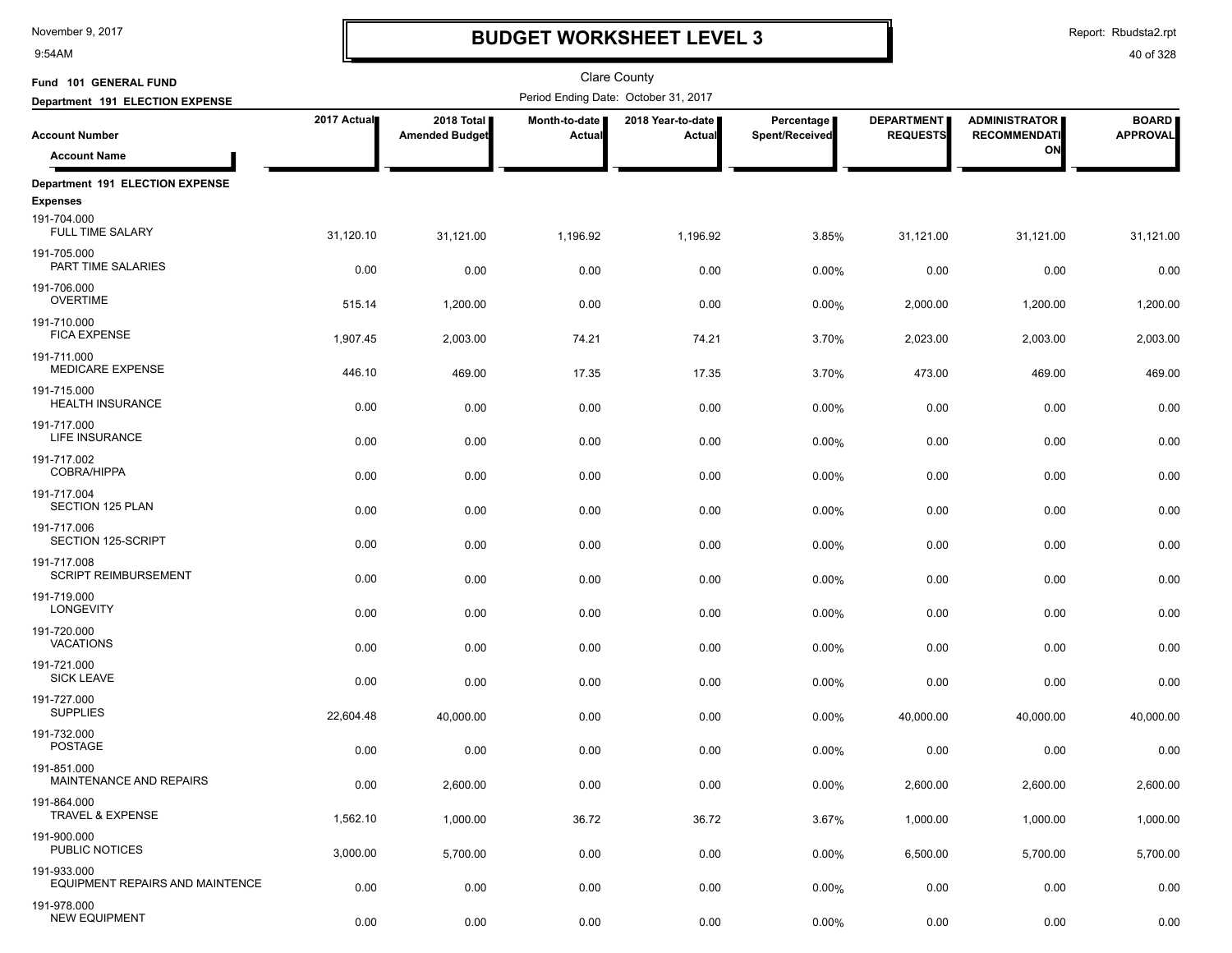9:54AM

# **BUDGET WORKSHEET LEVEL 3**

Report: Rbudsta2.rpt

| Fund 101 GENERAL FUND                        |                                      |                                        |                                  | <b>Clare County</b>                  |                                |                                      |                                                   |                                 |  |
|----------------------------------------------|--------------------------------------|----------------------------------------|----------------------------------|--------------------------------------|--------------------------------|--------------------------------------|---------------------------------------------------|---------------------------------|--|
| Department 191 ELECTION EXPENSE              | Period Ending Date: October 31, 2017 |                                        |                                  |                                      |                                |                                      |                                                   |                                 |  |
| <b>Account Number</b><br><b>Account Name</b> | 2017 Actual                          | 2018 Total <b>II</b><br>Amended Budget | Month-to-date I<br><b>Actual</b> | 2018 Year-to-date ■<br><b>Actual</b> | Percentage I<br>Spent/Received | <b>DEPARTMENT</b><br><b>REQUESTS</b> | <b>ADMINISTRATOR</b><br><b>RECOMMENDATI</b><br>ON | <b>BOARD</b><br><b>APPROVAL</b> |  |
| <b>Expenses Total</b>                        | 61,155.37                            | 84,093.00                              | 325.20. ا                        | 1.325.20                             | 100.00%                        | 85,717.00                            | 84.093.00                                         | 84,093.00                       |  |
| <b>ELECTION EXPENSE Dept Total</b>           | 61,155.37                            | 84.093.00                              | 1.325.20                         | 1.325.20                             | 100.00%                        | 85.717.00                            | 84.093.00                                         | 84,093.00                       |  |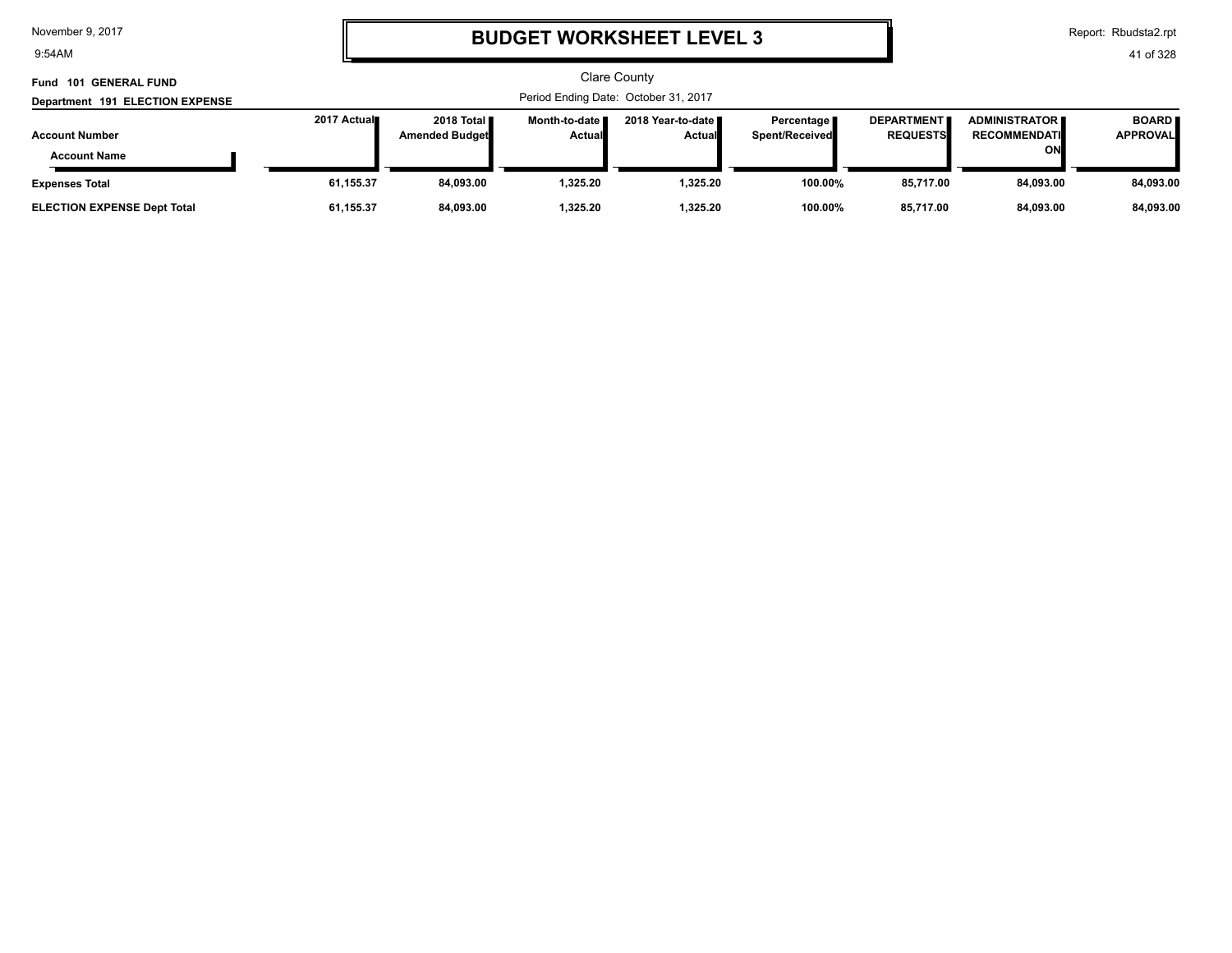9:54AM

## **BUDGET WORKSHEET LEVEL 3**

Report: Rbudsta2.rpt

| Fund 101 GENERAL FUND                                     |             |                                     |                         | <b>Clare County</b>                  |                              |                                      |                                                   |                                 |
|-----------------------------------------------------------|-------------|-------------------------------------|-------------------------|--------------------------------------|------------------------------|--------------------------------------|---------------------------------------------------|---------------------------------|
| Department 192 ELECTION SCHEDULING COMMITTEE              |             |                                     |                         | Period Ending Date: October 31, 2017 |                              |                                      |                                                   |                                 |
| <b>Account Number</b><br><b>Account Name</b>              | 2017 Actual | 2018 Total<br><b>Amended Budget</b> | Month-to-date<br>Actual | 2018 Year-to-date<br><b>Actual</b>   | Percentage<br>Spent/Received | <b>DEPARTMENT</b><br><b>REQUESTS</b> | <b>ADMINISTRATOR</b><br><b>RECOMMENDATI</b><br>ON | <b>BOARD</b><br><b>APPROVAL</b> |
| Department 192 ELECTION SCHEDULING COMMITTEE              |             |                                     |                         |                                      |                              |                                      |                                                   |                                 |
| <b>Expenses</b>                                           |             |                                     |                         |                                      |                              |                                      |                                                   |                                 |
| 192-707.000<br>PER DIEM                                   | 0.00        | 0.00                                | 0.00                    | 0.00                                 | 0.00%                        | 0.00                                 | 0.00                                              | 0.00                            |
| 192-710.000<br><b>FICA EXPENSE</b>                        | 0.00        | 0.00                                | 0.00                    | 0.00                                 | 0.00%                        | 0.00                                 | 0.00                                              | 0.00                            |
| 192-711.000<br><b>MEDICARE EXPENSE</b>                    | 0.00        | 0.00                                | 0.00                    | 0.00                                 | 0.00%                        | 0.00                                 | 0.00                                              | 0.00                            |
| 192-864.000<br>MILEAGE                                    | 0.00        | 0.00                                | 0.00                    | 0.00                                 | 0.00%                        | 0.00                                 | 0.00                                              | 0.00                            |
| <b>Expenses Total</b>                                     | 0.00        | 0.00                                | 0.00                    | 0.00                                 | 0.00%                        | 0.00                                 | 0.00                                              |                                 |
| <b>ELECTION SCHEDULING COMMITTEE</b><br><b>Dept Total</b> | 0.00        | 0.00                                | 0.00                    | 0.00                                 | 0.00%                        | 0.00                                 | 0.00                                              | 0.00                            |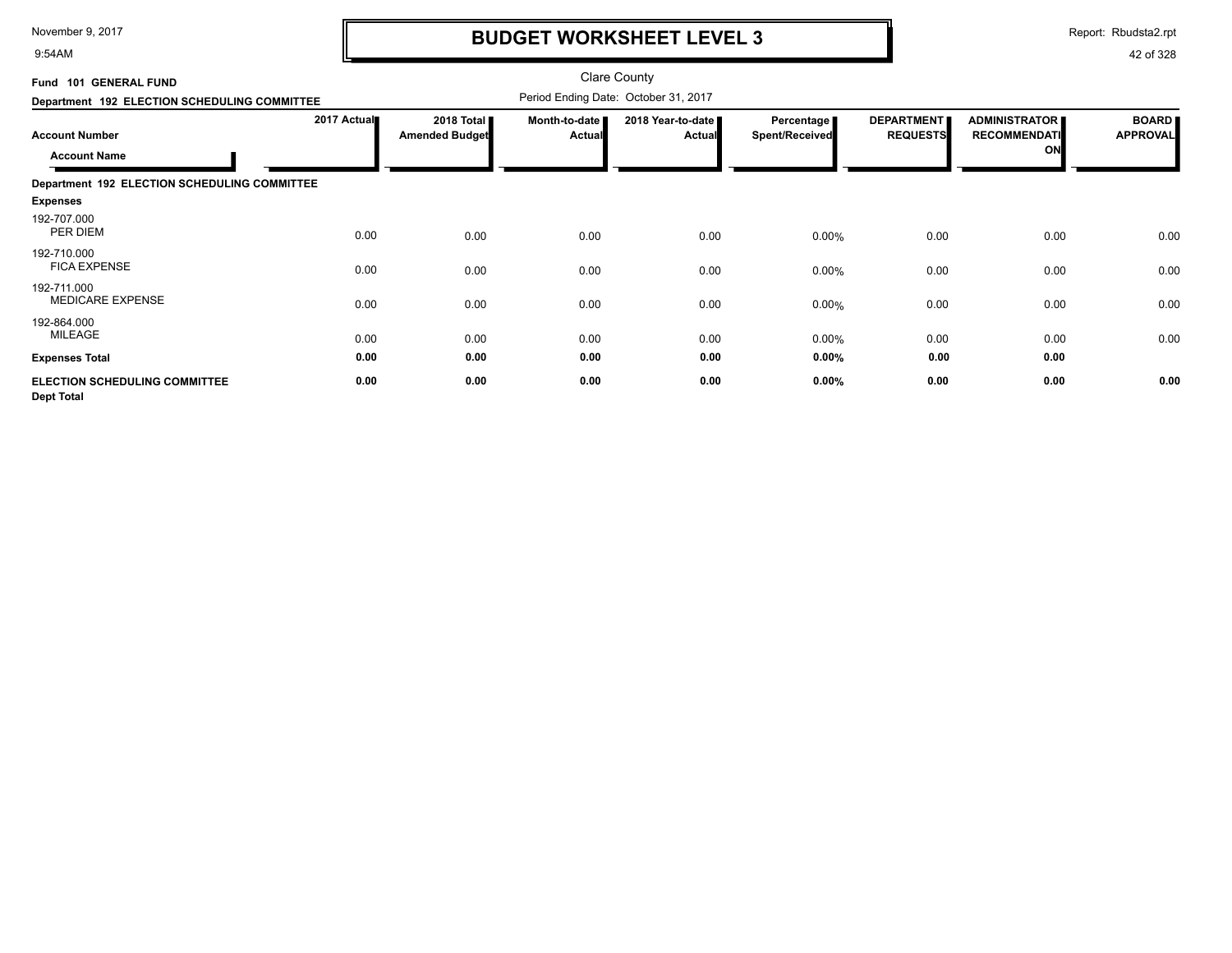9:54AM

## **BUDGET WORKSHEET LEVEL 3**

Report: Rbudsta2.rpt

| Fund 101 GENERAL FUND                                    |             |                                     |                                | <b>Clare County</b>                  |                                            |                                      |                                                   |                                 |
|----------------------------------------------------------|-------------|-------------------------------------|--------------------------------|--------------------------------------|--------------------------------------------|--------------------------------------|---------------------------------------------------|---------------------------------|
| Department 193 BOARD OF CONVASSERS-PER DIEM              |             |                                     |                                | Period Ending Date: October 31, 2017 |                                            |                                      |                                                   |                                 |
| <b>Account Number</b><br><b>Account Name</b>             | 2017 Actual | 2018 Total<br><b>Amended Budget</b> | Month-to-date<br><b>Actual</b> | 2018 Year-to-date<br>Actual          | <b>Percentage</b><br><b>Spent/Received</b> | <b>DEPARTMENT</b><br><b>REQUESTS</b> | <b>ADMINISTRATOR</b><br><b>RECOMMENDATI</b><br>ON | <b>BOARD</b><br><b>APPROVAL</b> |
| Department 193 BOARD OF CONVASSERS-PER DIEM              |             |                                     |                                |                                      |                                            |                                      |                                                   |                                 |
| <b>Expenses</b>                                          |             |                                     |                                |                                      |                                            |                                      |                                                   |                                 |
| 193-707.000<br>PER DIEM                                  | 750.00      | 750.00                              | 0.00                           | 0.00                                 | 0.00%                                      | 0.00                                 | 750.00                                            | 750.00                          |
| 193-710.000<br><b>FICA EXPENSE</b>                       | 61.68       | 62.00                               | 0.00                           | 0.00                                 | 0.00%                                      | 0.00                                 | 62.00                                             | 62.00                           |
| 193-711.000<br><b>MEDICARE EXPENSE</b>                   | 14.42       | 15.00                               | 0.00                           | 0.00                                 | 0.00%                                      | 0.00                                 | 15.00                                             | 15.00                           |
| 193-864.000<br>MILEAGE                                   | 244.85      | 245.00                              | 0.00                           | 0.00                                 | 0.00%                                      | 0.00                                 | 245.00                                            | 245.00                          |
| <b>Expenses Total</b>                                    | 1,070.95    | 1,072.00                            | 0.00                           | 0.00                                 | 0.00%                                      | 0.00                                 | 1,072.00                                          | 1,072.00                        |
| <b>BOARD OF CONVASSERS-PER DIEM</b><br><b>Dept Total</b> | 1,070.95    | 1,072.00                            | 0.00                           | 0.00                                 | 0.00%                                      | 0.00                                 | 1,072.00                                          | 1,072.00                        |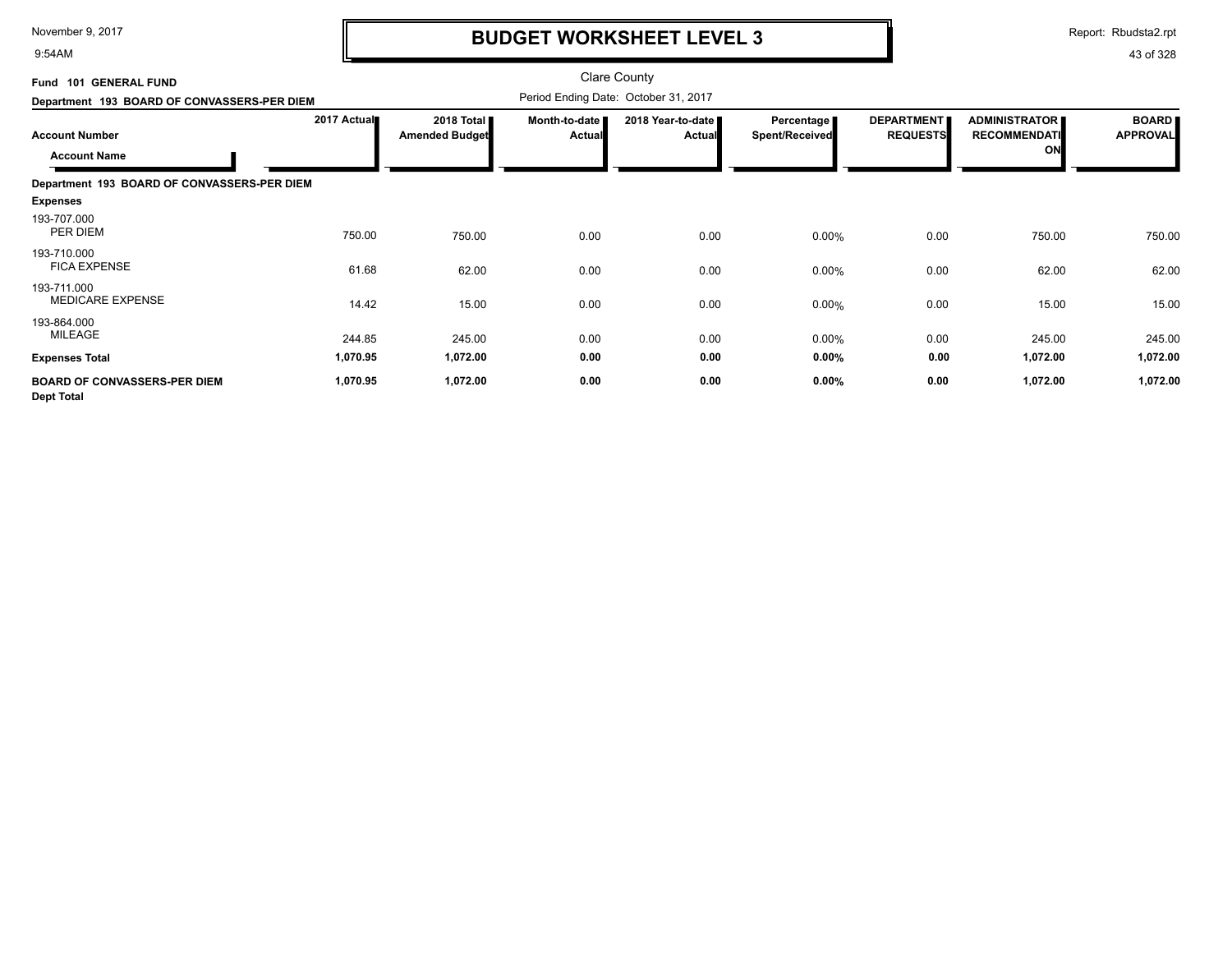9:54AM

## **BUDGET WORKSHEET LEVEL 3**

Report: Rbudsta2.rpt

| Fund 101 GENERAL FUND                                          |             |                                     |                           | <b>Clare County</b>                  |                                     |                                      |                                                   |                                 |
|----------------------------------------------------------------|-------------|-------------------------------------|---------------------------|--------------------------------------|-------------------------------------|--------------------------------------|---------------------------------------------------|---------------------------------|
| Department 194 ELECTION RECEIVING & CERTIFYIN                  |             |                                     |                           | Period Ending Date: October 31, 2017 |                                     |                                      |                                                   |                                 |
| <b>Account Number</b><br><b>Account Name</b>                   | 2017 Actual | 2018 Total<br><b>Amended Budget</b> | Month-to-date I<br>Actual | 2018 Year-to-date<br><b>Actual</b>   | Percentage<br><b>Spent/Received</b> | <b>DEPARTMENT</b><br><b>REQUESTS</b> | <b>ADMINISTRATOR</b><br><b>RECOMMENDATI</b><br>ON | <b>BOARD</b><br><b>APPROVAL</b> |
| Department 194 ELECTION RECEIVING & CERTIFYIN                  |             |                                     |                           |                                      |                                     |                                      |                                                   |                                 |
| <b>Expenses</b>                                                |             |                                     |                           |                                      |                                     |                                      |                                                   |                                 |
| 194-707.000<br>PER DIEM                                        | 0.00        | 0.00                                | 0.00                      | 0.00                                 | 0.00%                               | 975.00                               | 0.00                                              | 0.00                            |
| 194-710.000<br><b>FICA EXPENSE</b>                             | 0.00        | 0.00                                | 0.00                      | 0.00                                 | 0.00%                               | 61.00                                | 0.00                                              | 0.00                            |
| 194-711.000<br><b>MEDICARE EXPENSE</b>                         | 0.00        | 0.00                                | 0.00                      | 0.00                                 | 0.00%                               | 14.00                                | 0.00                                              | 0.00                            |
| 194-864.000<br>MILEAGE                                         | 0.00        | 0.00                                | 0.00                      | 0.00                                 | 0.00%                               | 400.00                               | 0.00                                              | 0.00                            |
| <b>Expenses Total</b>                                          | 0.00        | 0.00                                | 0.00                      | 0.00                                 | 0.00%                               | 1,450.00                             | 0.00                                              |                                 |
| <b>ELECTION RECEIVING &amp; CERTIFYIN</b><br><b>Dept Total</b> | 0.00        | 0.00                                | 0.00                      | 0.00                                 | 0.00%                               | 1,450.00                             | 0.00                                              | 0.00                            |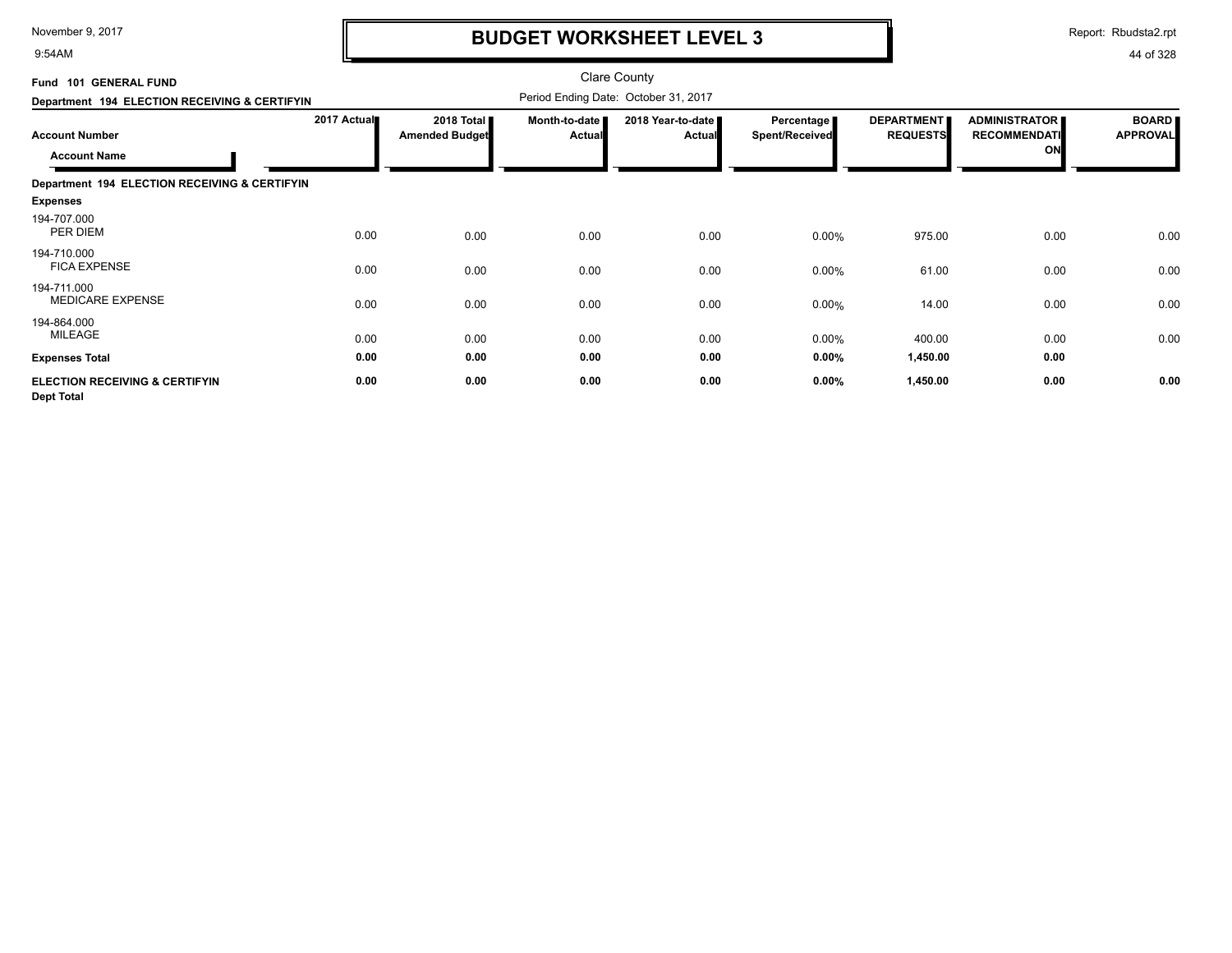9:54AM

## **BUDGET WORKSHEET LEVEL 3**

Report: Rbudsta2.rpt

| Fund 101 GENERAL FUND                                                     |             |                                     |                         | Clare County                         |                              |                                      |                                             |                                 |
|---------------------------------------------------------------------------|-------------|-------------------------------------|-------------------------|--------------------------------------|------------------------------|--------------------------------------|---------------------------------------------|---------------------------------|
| Department 202 ACCOUNTS PAYABLE/PAYROLL                                   |             |                                     |                         | Period Ending Date: October 31, 2017 |                              |                                      |                                             |                                 |
| <b>Account Number</b>                                                     | 2017 Actual | 2018 Total<br><b>Amended Budget</b> | Month-to-date<br>Actual | 2018 Year-to-date  <br>Actual        | Percentage<br>Spent/Received | <b>DEPARTMENT</b><br><b>REQUESTS</b> | <b>ADMINISTRATOR</b><br><b>RECOMMENDATI</b> | <b>BOARD</b><br><b>APPROVAL</b> |
| <b>Account Name</b>                                                       |             |                                     |                         |                                      |                              |                                      | ON                                          |                                 |
| Department 202 ACCOUNTS PAYABLE/PAYROLL<br><b>Expenses</b><br>202-704.000 |             |                                     |                         |                                      |                              |                                      |                                             |                                 |
| <b>FULL TIME SALARY</b>                                                   | 50,201.06   | 68,786.00                           | 2,634.01                | 2,634.01                             | 3.83%                        | 68,799.00                            | 68,786.00                                   | 68,786.00                       |
| 202-706.000<br><b>OVERTIME</b>                                            | 0.00        | 0.00                                | 0.00                    | 0.00                                 | 0.00%                        | 0.00                                 | 0.00                                        | 0.00                            |
| 202-710.000<br><b>FICA EXPENSE</b>                                        | 3,026.56    | 4,265.00                            | 163.30                  | 163.30                               | 3.83%                        | 4,266.00                             | 4,265.00                                    | 4,265.00                        |
| 202-711.000<br><b>MEDICARE EXPENSE</b>                                    | 707.82      | 998.00                              | 38.20                   | 38.20                                | 3.83%                        | 998.00                               | 998.00                                      | 998.00                          |
| 202-715.000<br><b>HEALTH INSURANCE</b>                                    | 20,258.26   | 24,924.00                           | 2,111.92                | 2,111.92                             | 8.47%                        | 24,924.00                            | 24,924.00                                   | 24,924.00                       |
| 202-715.006<br><b>CIC BUNDLE</b>                                          | 711.00      | 948.00                              | 79.00                   | 79.00                                | 8.33%                        | 474.00                               | 948.00                                      | 948.00                          |
| 202-717.000<br>LIFE INSURANCE                                             | 116.00      | 140.00                              | 11.60                   | 11.60                                | 8.29%                        | 120.00                               | 140.00                                      | 140.00                          |
| 202-717.002<br><b>COBRA/HIPPA</b>                                         | 0.00        | 0.00                                | 0.00                    | 0.00                                 | 0.00%                        | 400.00                               | 0.00                                        | 0.00                            |
| 202-720.000<br><b>VACATION PAYOUT</b>                                     | 0.00        | 0.00                                | 0.00                    | 0.00                                 | 0.00%                        | 0.00                                 | 0.00                                        | 0.00                            |
| 202-721.000<br><b>SICK LEAVE PAYOUT</b><br>202-727.000                    | 0.00        | 0.00                                | 0.00                    | 0.00                                 | 0.00%                        | 0.00                                 | 0.00                                        | 0.00                            |
| OFFICE SUPPLIES                                                           | 103.10      | 0.00                                | 0.00                    | 0.00                                 | 0.00%                        | 0.00                                 | 0.00                                        | 0.00                            |
| 202-728.000<br>PRINTING & BINDING<br>202-814.000                          | 488.33      | 1,000.00                            | 0.00                    | 0.00                                 | 0.00%                        | 0.00                                 | 1,000.00                                    | 1,000.00                        |
| DUES & SUBSCRIPTIONS<br>202-815.000                                       | 0.00        | 0.00                                | 0.00                    | 0.00                                 | 0.00%                        | 0.00                                 | 0.00                                        | 0.00                            |
| <b>SERVICE SUPPORT</b><br>202-852.000                                     | 0.00        | 6,233.00                            | 0.00                    | 0.00                                 | 0.00%                        | 6,233.00                             | 6,233.00                                    | 6,233.00                        |
| <b>TELEPHONE</b><br>202-864.000                                           | 0.00        | 0.00                                | 0.00                    | 0.00                                 | 0.00%                        | 0.00                                 | 0.00                                        | 0.00                            |
| <b>TRAVEL &amp; EXPENSE</b>                                               | 0.00        | 200.00                              | 0.00                    | 0.00                                 | 0.00%                        | 200.00                               | 200.00                                      | 200.00                          |
| 202-933.000<br><b>EQUIPMENT REPAIRS &amp; MAINT</b>                       | 0.00        | 0.00                                | 0.00                    | 0.00                                 | 0.00%                        | 0.00                                 | 0.00                                        | 0.00                            |
| 202-955.000<br>PAYROLL BANK CHARGES<br>202-957.000                        | 1,124.28    | 1,500.00                            | 130.40                  | 130.40                               | 8.69%                        | 1,500.00                             | 1,500.00                                    | 1,500.00                        |
| <b>TRAINING</b>                                                           | 0.00        | 0.00                                | 0.00                    | 0.00                                 | 0.00%                        | 0.00                                 | 0.00                                        | 0.00                            |
| 202-978.000<br>NEW EQUIPMENT UNDER \$5000                                 | 3,416.12    | 0.00                                | 0.00                    | 0.00                                 | 0.00%                        | 0.00                                 | 0.00                                        | 0.00                            |
| <b>Expenses Total</b>                                                     | 80,152.53   | 108,994.00                          | 5,168.43                | 5,168.43                             | 100.00%                      | 107,914.00                           | 108,994.00                                  | 108,994.00                      |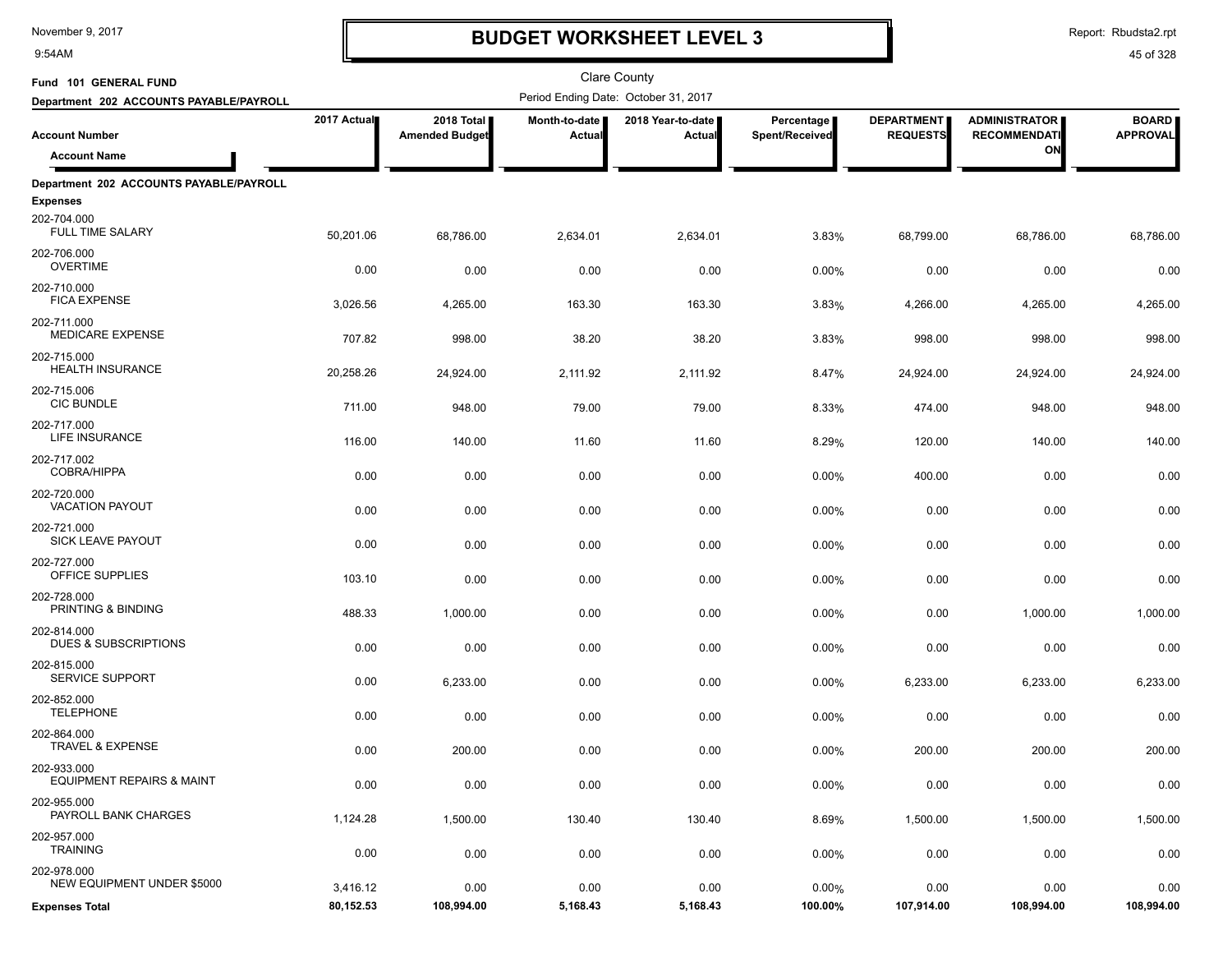9:54AM

# **BUDGET WORKSHEET LEVEL 3**

Report: Rbudsta2.rpt

| Fund 101 GENERAL FUND                                |              |                                       |                           | <b>Clare County</b>                  |                                       |                                      |                                                   |                                 |
|------------------------------------------------------|--------------|---------------------------------------|---------------------------|--------------------------------------|---------------------------------------|--------------------------------------|---------------------------------------------------|---------------------------------|
| Department 202 ACCOUNTS PAYABLE/PAYROLL              |              | Period Ending Date: October 31, 2017  |                           |                                      |                                       |                                      |                                                   |                                 |
| <b>Account Number</b><br><b>Account Name</b>         | 2017 Actual∎ | 2018 Total <b>I</b><br>Amended Budget | Month-to-date I<br>Actual | 2018 Year-to-date ∎<br><b>Actual</b> | Percentage  <br><b>Spent/Received</b> | <b>DEPARTMENT</b><br><b>REQUESTS</b> | <b>ADMINISTRATOR</b><br><b>RECOMMENDATI</b><br>ΟN | <b>BOARD</b><br><b>APPROVAL</b> |
| <b>ACCOUNTS PAYABLE/PAYROLL Dept</b><br><b>Total</b> | 80,152.53    | 108,994.00                            | 5,168.43                  | 5,168.43                             | 100.00%                               | 107,914.00                           | 108.994.00                                        | 108.994.00                      |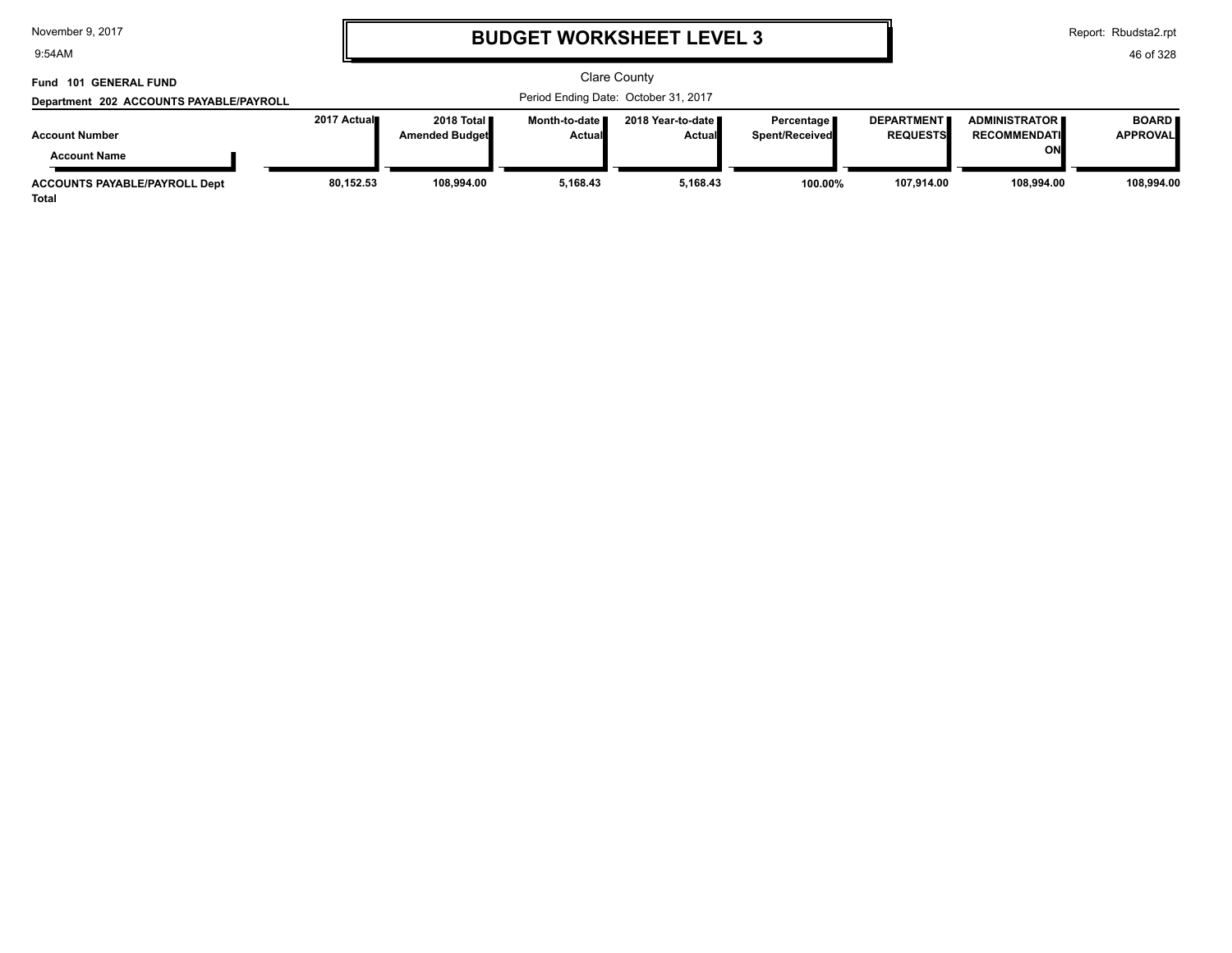9:54AM

## **BUDGET WORKSHEET LEVEL 3**

Report: Rbudsta2.rpt

| Fund 101 GENERAL FUND                          |             |                                     |                         | Clare County                         |                              |                                      |                                             |                                 |
|------------------------------------------------|-------------|-------------------------------------|-------------------------|--------------------------------------|------------------------------|--------------------------------------|---------------------------------------------|---------------------------------|
| Department 215 COUNTY CLERK                    |             |                                     |                         | Period Ending Date: October 31, 2017 |                              |                                      |                                             |                                 |
| <b>Account Number</b>                          | 2017 Actual | 2018 Total<br><b>Amended Budget</b> | Month-to-date<br>Actual | 2018 Year-to-date<br>Actual          | Percentage<br>Spent/Received | <b>DEPARTMENT</b><br><b>REQUESTS</b> | <b>ADMINISTRATOR</b><br><b>RECOMMENDATI</b> | <b>BOARD</b><br><b>APPROVAL</b> |
| <b>Account Name</b>                            |             |                                     |                         |                                      |                              |                                      | ON                                          |                                 |
| Department 215 COUNTY CLERK                    |             |                                     |                         |                                      |                              |                                      |                                             |                                 |
| <b>Expenses</b><br>215-702.000<br>SALARY       | 20,451.76   | 20,853.00                           | 802.03                  | 802.03                               | 3.85%                        | 20,853.00                            | 20,853.00                                   | 20,853.00                       |
| 215-702.001<br>CHIEF DEPUTY SALARY             | 31,270.20   | 31,932.00                           | 1,215.78                | 1,215.78                             | 3.81%                        | 33,138.00                            | 31,932.00                                   | 31,932.00                       |
| 215-704.000<br><b>FULL TIME SALARIES</b>       | 123, 158.47 | 117,132.00                          | 4,448.08                | 4,448.08                             | 3.80%                        | 113,777.00                           | 117,132.00                                  | 117,132.00                      |
| 215-705.000<br>PART TIME                       | 11,940.75   | 0.00                                | 0.00                    | 0.00                                 | 0.00%                        | 0.00                                 | 0.00                                        | 0.00                            |
| 215-706.000<br><b>OVERTIME</b>                 | 1,286.48    | 3,000.00                            | 115.71                  | 115.71                               | 3.86%                        | 4,000.00                             | 3,000.00                                    | 3,000.00                        |
| 215-710.000<br><b>FICA EXPENSE</b>             | 11,727.23   | 10,628.00                           | 407.02                  | 407.02                               | 3.83%                        | 9,880.00                             | 10,628.00                                   | 10,628.00                       |
| 215-711.000<br>MEDICARE EXPENSE<br>215-715.000 | 2,742.70    | 2,486.00                            | 95.19                   | 95.19                                | 3.83%                        | 22,433.00                            | 2,486.00                                    | 2,486.00                        |
| <b>HEALTH INSURANCE</b><br>215-715.001         | 59,231.98   | 49,333.00                           | 5,678.26                | 5,678.26                             | 11.51%                       | 49,333.00                            | 49,333.00                                   | 49,333.00                       |
| <b>BENNY CARD</b><br>215-715.002               | 0.00        | 0.00                                | 0.00                    | 0.00                                 | 0.00%                        | 3,204.00                             | 0.00                                        | 0.00                            |
| <b>HRA</b><br>215-715.006                      | 0.00        | 0.00                                | 0.00                    | 0.00                                 | 0.00%                        | 0.00                                 | 0.00                                        | 0.00                            |
| <b>CIC BUNDLE</b><br>215-717.000               | 2,883.54    | 2,370.00                            | 250.17                  | 250.17                               | 10.56%                       | 2,055.00                             | 2,370.00                                    | 2,370.00                        |
| LIFE INSURANCE<br>215-717.002                  | 430.10      | 360.00                              | 59.66                   | 59.66                                | 16.57%                       | 299.00                               | 360.00                                      | 360.00                          |
| COBRA/HIPPA<br>215-717.004                     | 0.00        | 0.00                                | 0.00                    | 0.00                                 | 0.00%                        | 0.00                                 | 0.00                                        | 0.00                            |
| SECTION 125 PLAN<br>215-717.006                | 0.00        | 0.00                                | 0.00                    | 0.00                                 | 0.00%                        | 0.00                                 | 0.00                                        | 0.00                            |
| SECTION 125-SCRIPT<br>215-717.008              | 0.00        | 0.00                                | 0.00                    | 0.00                                 | 0.00%                        | 0.00                                 | 0.00                                        | 0.00                            |
| <b>SCRIPT REIMBURSEMENT</b><br>215-719.000     | 0.00        | 0.00                                | 0.00                    | 0.00                                 | 0.00%                        | 0.00                                 | 0.00                                        | 0.00                            |
| LONGEVITY                                      | 0.00        | 0.00                                | 0.00                    | 0.00                                 | 0.00%                        | 0.00                                 | 0.00                                        | 0.00                            |
| 215-720.000<br><b>VACATIONS</b>                | 3,423.14    | 0.00                                | 0.00                    | 0.00                                 | 0.00%                        | 0.00                                 | 0.00                                        | 0.00                            |
| 215-721.000<br><b>SICK LEAVE</b>               | 1,059.94    | 0.00                                | 0.00                    | 0.00                                 | 0.00%                        | 0.00                                 | 0.00                                        | 0.00                            |
| 215-722.000<br><b>HOLIDAY</b>                  | 0.00        | 0.00                                | 0.00                    | 0.00                                 | 0.00%                        | 0.00                                 | 0.00                                        | 0.00                            |
| 215-727.000<br>OFFICE SUPPLIES                 | 2,510.11    | 3,000.00                            | 0.00                    | 0.00                                 | 8.20%                        | 4,000.00                             | 3,000.00                                    | 3,000.00                        |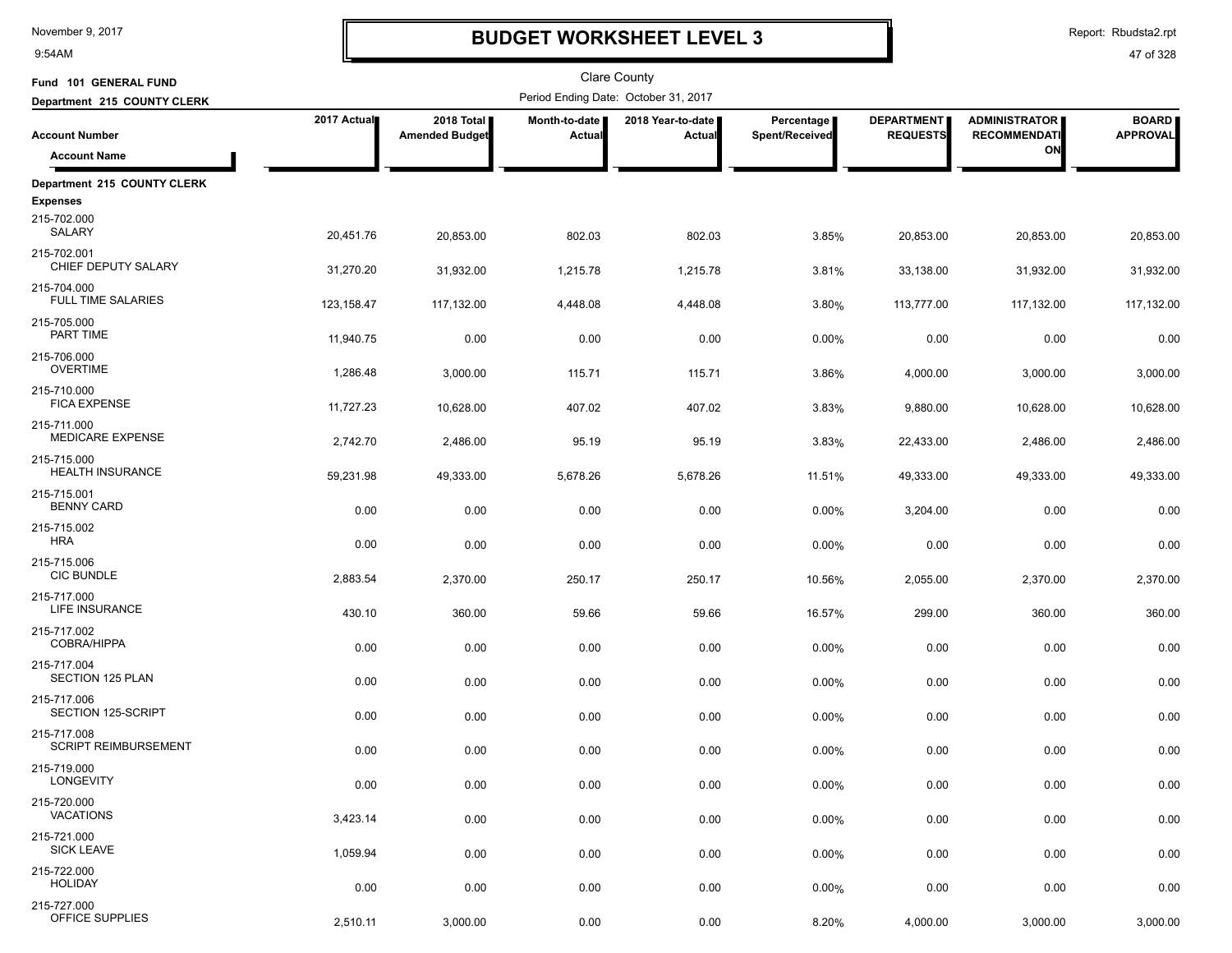9:54AM

## **BUDGET WORKSHEET LEVEL 3**

Report: Rbudsta2.rpt

| Fund 101 GENERAL FUND                       |             |                                     |                         | Clare County                         |                              |                                      |                                             |                                 |
|---------------------------------------------|-------------|-------------------------------------|-------------------------|--------------------------------------|------------------------------|--------------------------------------|---------------------------------------------|---------------------------------|
| Department 215 COUNTY CLERK                 |             |                                     |                         | Period Ending Date: October 31, 2017 |                              |                                      |                                             |                                 |
| <b>Account Number</b>                       | 2017 Actual | 2018 Total<br><b>Amended Budget</b> | Month-to-date<br>Actual | 2018 Year-to-date<br>Actual          | Percentage<br>Spent/Received | <b>DEPARTMENT</b><br><b>REQUESTS</b> | <b>ADMINISTRATOR</b><br><b>RECOMMENDATI</b> | <b>BOARD</b><br><b>APPROVAL</b> |
| <b>Account Name</b>                         |             |                                     |                         |                                      |                              |                                      | ON                                          |                                 |
| 215-727.001<br>SUPPLIES - FAX PAPER         | 0.00        | 0.00                                | 0.00                    | 0.00                                 | 0.00%                        | 0.00                                 | 0.00                                        | 0.00                            |
| 215-728.000<br>PRINTING & BINDING           | 1,605.92    | 1,900.00                            | 0.00                    | 0.00                                 | 3.40%                        | 2,900.00                             | 1,900.00                                    | 1,900.00                        |
| 215-801.000<br><b>CONTRACTED SERVICE</b>    | 0.00        | 0.00                                | 0.00                    | 0.00                                 | 0.00%                        | 0.00                                 | 0.00                                        | 0.00                            |
| 215-814.000<br>DUES AND SUBSCRIPTIONS       | 385.00      | 370.00                              | 0.00                    | 0.00                                 | 0.00%                        | 355.00                               | 370.00                                      | 370.00                          |
| 215-815.000<br><b>SERVICE SUPPORT</b>       | 9,692.23    | 3,461.00                            | 0.00                    | 0.00                                 | 0.00%                        | 3,461.00                             | 3,461.00                                    | 3,461.00                        |
| 215-851.000<br><b>MAINTENANCE CONTRACTS</b> | 4,303.75    | 4,694.00                            | 975.00                  | 975.00                               | 20.77%                       | 4,694.00                             | 4,694.00                                    | 4,694.00                        |
| 215-851.001<br><b>INSERTER MAINTENANCE</b>  | 0.00        | 0.00                                | 0.00                    | 0.00                                 | 0.00%                        | 0.00                                 | 0.00                                        | 0.00                            |
| 215-852.000<br><b>TELEPHONE</b>             | 1,923.55    | 1,710.00                            | 12.05                   | 12.05                                | 0.70%                        | 1,710.00                             | 1,710.00                                    | 1,710.00                        |
| 215-852.001<br>TELEPHONE - FAX              | 0.00        | 0.00                                | 0.00                    | 0.00                                 | 0.00%                        | 0.00                                 | 0.00                                        | 0.00                            |
| 215-852.006<br><b>TELECOMMUNICATIONS</b>    | 0.00        | 0.00                                | 0.00                    | 0.00                                 | 0.00%                        | 0.00                                 | 0.00                                        | 0.00                            |
| 215-864.000<br><b>TRAVEL &amp; EXPENSE</b>  | 1,435.55    | 2,000.00                            | 0.00                    | 0.00                                 | 0.00%                        | 3,000.00                             | 2,000.00                                    | 2,000.00                        |
| 215-933.000<br>OFFICE EQUIP REPAIRS & MAINT | 0.00        | 500.00                              | 0.00                    | 0.00                                 | 0.00%                        | 500.00                               | 500.00                                      | 500.00                          |
| 215-956.000<br><b>MISCELLANEOUS</b>         | 0.00        | 0.00                                | 0.00                    | 0.00                                 | 0.00%                        | 0.00                                 | 0.00                                        | 0.00                            |
| 215-956.001<br>PAYROLL BANK CHARGES         | 413.48      | 0.00                                | 0.00                    | 0.00                                 | 0.00%                        | 0.00                                 | 0.00                                        | 0.00                            |
| 215-957.000<br><b>COMPUTER TRAINING</b>     | 0.00        | 0.00                                | 0.00                    | 0.00                                 | 0.00%                        | 0.00                                 | 0.00                                        | 0.00                            |
| 215-959.000<br>PETTY CASH REPLACEMENT       | 0.00        | 0.00                                | 0.00                    | 0.00                                 | 0.00%                        | 0.00                                 | 0.00                                        | 0.00                            |
| 215-978.000<br><b>NEW EQUIPMENT</b>         | 2,678.00    | 0.00                                | 0.00                    | 0.00                                 | 0.00%                        | 2,500.00                             | 0.00                                        | 0.00                            |
| <b>Expenses Total</b>                       | 294,553.88  | 255,729.00                          | 14,058.95               | 14,058.95                            | 100.00%                      | 282,092.00                           | 255,729.00                                  | 255,729.00                      |
| <b>COUNTY CLERK Dept Total</b>              | 294.553.88  | 255.729.00                          | 14.058.95               | 14.058.95                            | 100.00%                      | 282.092.00                           | 255.729.00                                  | 255,729.00                      |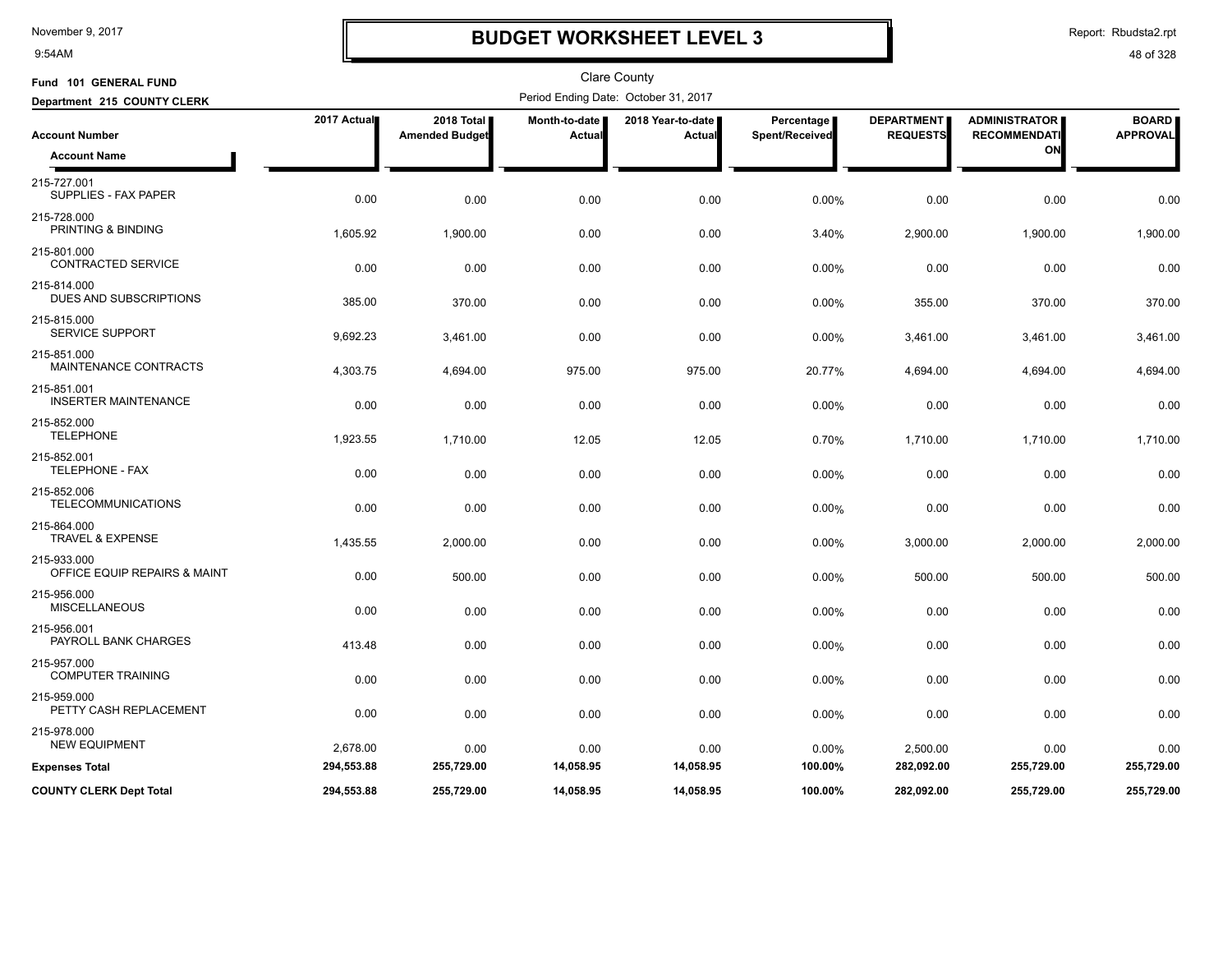9:54AM

### **BUDGET WORKSHEET LEVEL 3**

Report: Rbudsta2.rpt

| Fund 101 GENERAL FUND                                     |             |                                     |                         | Clare County                         |                              |                                      |                                             |                                 |
|-----------------------------------------------------------|-------------|-------------------------------------|-------------------------|--------------------------------------|------------------------------|--------------------------------------|---------------------------------------------|---------------------------------|
| Department 225 EQUALIZATION                               |             |                                     |                         | Period Ending Date: October 31, 2017 |                              |                                      |                                             |                                 |
| <b>Account Number</b>                                     | 2017 Actual | 2018 Total<br><b>Amended Budget</b> | Month-to-date<br>Actual | 2018 Year-to-date<br><b>Actual</b>   | Percentage<br>Spent/Received | <b>DEPARTMENT</b><br><b>REQUESTS</b> | <b>ADMINISTRATOR</b><br><b>RECOMMENDATI</b> | <b>BOARD</b><br><b>APPROVAL</b> |
| <b>Account Name</b>                                       |             |                                     |                         |                                      |                              |                                      | ON                                          |                                 |
| Department 225 EQUALIZATION                               |             |                                     |                         |                                      |                              |                                      |                                             |                                 |
| <b>Expenses</b><br>225-702.000<br><b>DIRECTORS SALARY</b> | 0.00        | 0.00                                | 0.00                    | 0.00                                 | 0.00%                        | 0.00                                 | 0.00                                        | 0.00                            |
| 225-703.000<br><b>ASST - DIRECTOR SALARY</b>              | 0.00        | 0.00                                | 0.00                    | 0.00                                 | 0.00%                        | 0.00                                 | 0.00                                        | 0.00                            |
| 225-704.000<br><b>FULL TIME SALARIES</b>                  | 64,681.77   | 68,898.00                           | 2,597.12                | 2,597.12                             | 3.77%                        | 66,288.00                            | 68,898.00                                   | 68,898.00                       |
| 225-705.000<br>PART TIME SALARIES                         | 0.00        | 0.00                                | 0.00                    | 0.00                                 | 0.00%                        | 0.00                                 | 0.00                                        | 0.00                            |
| 225-706.000<br><b>OVERTIME</b>                            | 0.00        | 0.00                                | 0.00                    | 0.00                                 | 0.00%                        | 0.00                                 | 0.00                                        | 0.00                            |
| 225-710.000<br><b>FICA EXPENSE</b>                        | 3,934.24    | 4,062.00                            | 161.02                  | 161.02                               | 3.96%                        | 3,968.00                             | 4,062.00                                    | 4,062.00                        |
| 225-711.000<br>MEDICARE EXPENSE                           | 920.10      | 950.00                              | 37.65                   | 37.65                                | 3.96%                        | 930.00                               | 950.00                                      | 950.00                          |
| 225-715.000<br><b>HEALTH INSURANCE</b><br>225-715.001     | 15,302.56   | 15,252.00                           | 1,330.47                | 1,330.47                             | 8.72%                        | 15,243.00                            | 15,252.00                                   | 15,252.00                       |
| <b>BENNY CARD</b><br>225-715.002                          | 0.00        | 0.00                                | 0.00                    | 0.00                                 | 0.00%                        | 0.00                                 | 0.00                                        | 0.00                            |
| <b>HRA</b><br>225-715.006                                 | 0.00        | 0.00                                | 0.00                    | 0.00                                 | 0.00%                        | 0.00                                 | 0.00                                        | 0.00                            |
| <b>CIC BUNDLE</b><br>225-717.000                          | 948.00      | 948.00                              | 79.00                   | 79.00                                | 8.33%                        | 948.00                               | 948.00                                      | 948.00                          |
| LIFE INSURANCE<br>225-717.002                             | 139.20      | 140.00                              | 11.60                   | 11.60                                | 8.29%                        | 140.00                               | 140.00                                      | 140.00                          |
| COBRA/HIPPA<br>225-717.004                                | 0.00        | 0.00                                | 0.00                    | 0.00                                 | 0.00%                        | 0.00                                 | 0.00                                        | 0.00                            |
| SECTION 125 PLAN<br>225-717.006                           | 0.00        | 0.00                                | 0.00                    | 0.00                                 | 0.00%                        | 0.00                                 | 0.00                                        | 0.00                            |
| SECTION 125-SCRIPT<br>225-717.008                         | 0.00        | 0.00                                | 0.00                    | 0.00                                 | 0.00%                        | 0.00                                 | 0.00                                        | 0.00                            |
| <b>SCRIPT REIMBURSEMENT</b><br>225-719.000                | 0.00        | 0.00                                | 0.00                    | 0.00                                 | 0.00%                        | 0.00                                 | 0.00                                        | 0.00                            |
| LONGEVITY                                                 | 0.00        | 0.00                                | 0.00                    | 0.00                                 | 0.00%                        | 0.00                                 | 0.00                                        | 0.00                            |
| 225-720.000<br><b>VACATION</b>                            | 0.00        | 0.00                                | 0.00                    | 0.00                                 | 0.00%                        | 0.00                                 | 0.00                                        | 0.00                            |
| 225-721.000<br><b>SICK LEAVE</b>                          | 0.00        | 0.00                                | 0.00                    | 0.00                                 | 0.00%                        | 0.00                                 | 0.00                                        | 0.00                            |
| 225-722.000<br><b>HOLIDAY</b>                             | 0.00        | 0.00                                | 0.00                    | 0.00                                 | 0.00%                        | 0.00                                 | 0.00                                        | 0.00                            |
| 225-727.000<br>OFFICE SUPPLIES                            | 5,136.21    | 5,450.00                            | 0.00                    | 0.00                                 | 9.64%                        | 6,000.00                             | 5,450.00                                    | 5,450.00                        |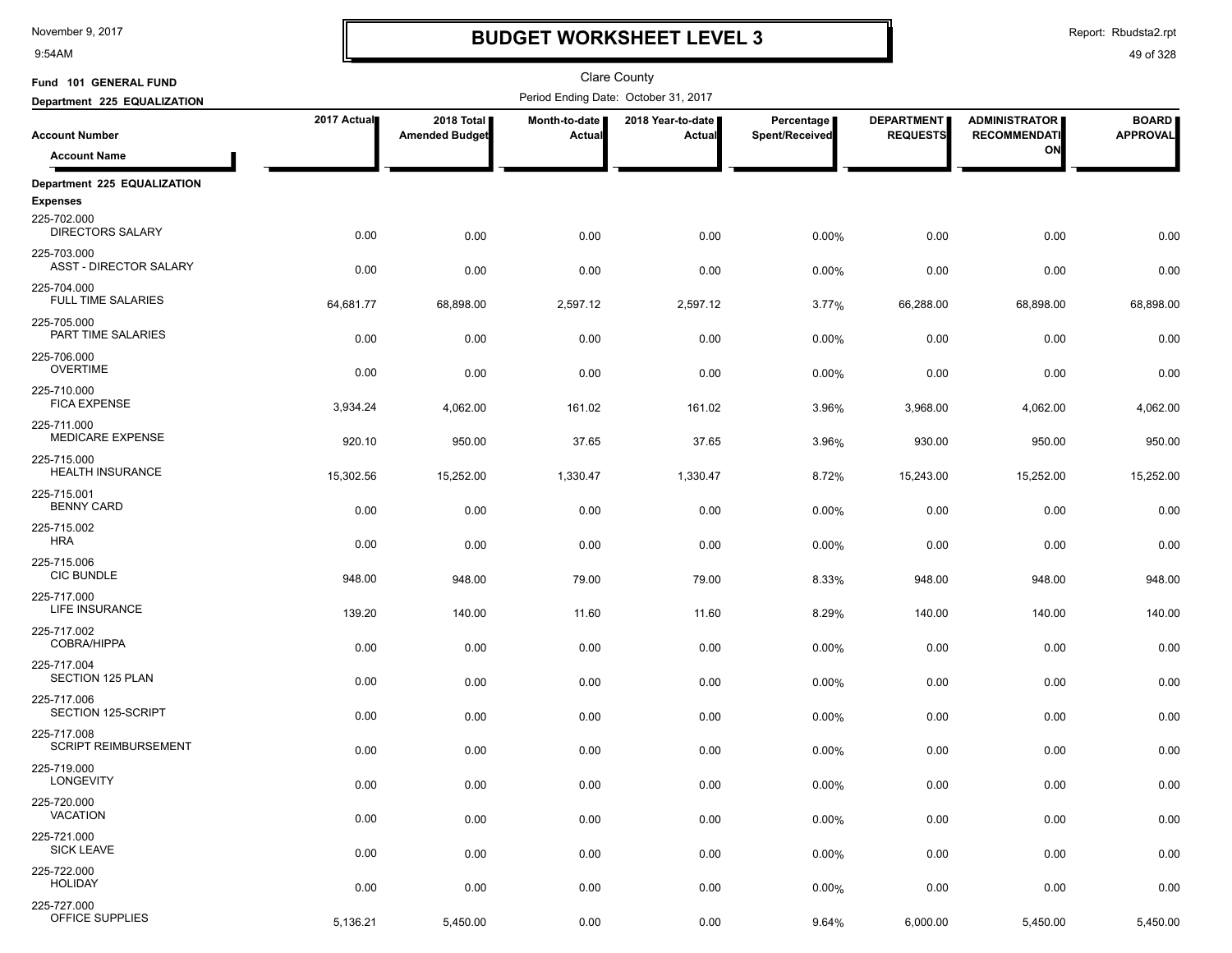9:54AM

## **BUDGET WORKSHEET LEVEL 3**

Report: Rbudsta2.rpt

| Fund 101 GENERAL FUND                              |             |                                     |                                | <b>Clare County</b>                  |                                     |                                      |                                                   |                                 |
|----------------------------------------------------|-------------|-------------------------------------|--------------------------------|--------------------------------------|-------------------------------------|--------------------------------------|---------------------------------------------------|---------------------------------|
| Department 225 EQUALIZATION                        |             |                                     |                                | Period Ending Date: October 31, 2017 |                                     |                                      |                                                   |                                 |
| <b>Account Number</b><br><b>Account Name</b>       | 2017 Actual | 2018 Total<br><b>Amended Budget</b> | Month-to-date<br><b>Actual</b> | 2018 Year-to-date<br>Actual          | <b>Percentage</b><br>Spent/Received | <b>DEPARTMENT</b><br><b>REQUESTS</b> | <b>ADMINISTRATOR</b><br><b>RECOMMENDATI</b><br>ON | <b>BOARD</b><br><b>APPROVAL</b> |
| 225-728.000<br>PRINTING & BINDING                  | 295.00      | 400.00                              | 0.00                           | 0.00                                 | 0.00%                               | 400.00                               | 400.00                                            | 400.00                          |
| 225-732.000<br><b>POSTAGE</b>                      | 0.00        | 0.00                                | 0.00                           | 0.00                                 | 0.00%                               | 0.00                                 | 0.00                                              | 0.00                            |
| 225-801.000<br><b>CONTRACT SERVICES REIMBURSED</b> | 0.00        | 0.00                                | 0.00                           | 0.00                                 | 0.00%                               | 0.00                                 | 0.00                                              | 0.00                            |
| 225-802.000<br>CONTRACTED SERVICE                  | 50,360.00   | 54,000.00                           | 0.00                           | 0.00                                 | 0.00%                               | 54,000.00                            | 54,000.00                                         | 54,000.00                       |
| 225-814.000<br><b>DUES &amp; SUBSCRIPTIONS</b>     | 140.00      | 300.00                              | 0.00                           | 0.00                                 | 0.00%                               | 300.00                               | 300.00                                            | 300.00                          |
| 225-815.000<br><b>SERVICE SUPPORT</b>              | 3,828.00    | 4,250.00                            | 0.00                           | 0.00                                 | 0.00%                               | 4,250.00                             | 4,250.00                                          | 4,250.00                        |
| 225-851.000<br>MAINTENANCE CONTRACTS               | 2,184.78    | 2,200.00                            | 0.00                           | 0.00                                 | 0.00%                               | 2,200.00                             | 2,200.00                                          | 2,200.00                        |
| 225-852.000<br><b>TELEPHONE</b>                    | 470.06      | 450.00                              | 3.01                           | 3.01                                 | 0.67%                               | 450.00                               | 450.00                                            | 450.00                          |
| 225-852.006<br><b>TELECOMMUNICATIONS</b>           | 0.00        | 0.00                                | 0.00                           | 0.00                                 | 0.00%                               | 0.00                                 | 0.00                                              | 0.00                            |
| 225-863.000<br><b>FREIGHT</b>                      | 0.00        | 0.00                                | 0.00                           | 0.00                                 | 0.00%                               | 0.00                                 | 0.00                                              | 0.00                            |
| 225-864.000<br><b>TRAVEL &amp; EXPENSE</b>         | 800.41      | 1,800.00                            | 0.00                           | 0.00                                 | 0.00%                               | 1,800.00                             | 1,800.00                                          | 1,800.00                        |
| 225-900.000<br><b>ADVERTISING</b>                  | 146.36      | 150.00                              | 0.00                           | 0.00                                 | 0.00%                               | 150.00                               | 150.00                                            | 150.00                          |
| 225-957.000<br><b>TRAINING</b>                     | 0.00        | 600.00                              | 0.00                           | 0.00                                 | 0.00%                               | 600.00                               | 600.00                                            | 600.00                          |
| 225-978.000<br><b>NEW EQUIPMENT</b>                | 0.00        | 0.00                                | 0.00                           | 0.00                                 | 0.00%                               | 0.00                                 | 0.00                                              | 0.00                            |
| 225-979.000<br><b>NEW BOOKS</b>                    | 0.00        | 0.00                                | 0.00                           | 0.00                                 | 0.00%                               | 0.00                                 | 0.00                                              | 0.00                            |
| <b>Expenses Total</b>                              | 149,286.69  | 159,850.00                          | 4,219.87                       | 4,219.87                             | 100.00%                             | 157,667.00                           | 159,850.00                                        | 159,850.00                      |
| <b>EQUALIZATION Dept Total</b>                     | 149,286.69  | 159,850.00                          | 4,219.87                       | 4,219.87                             | 100.00%                             | 157,667.00                           | 159,850.00                                        | 159,850.00                      |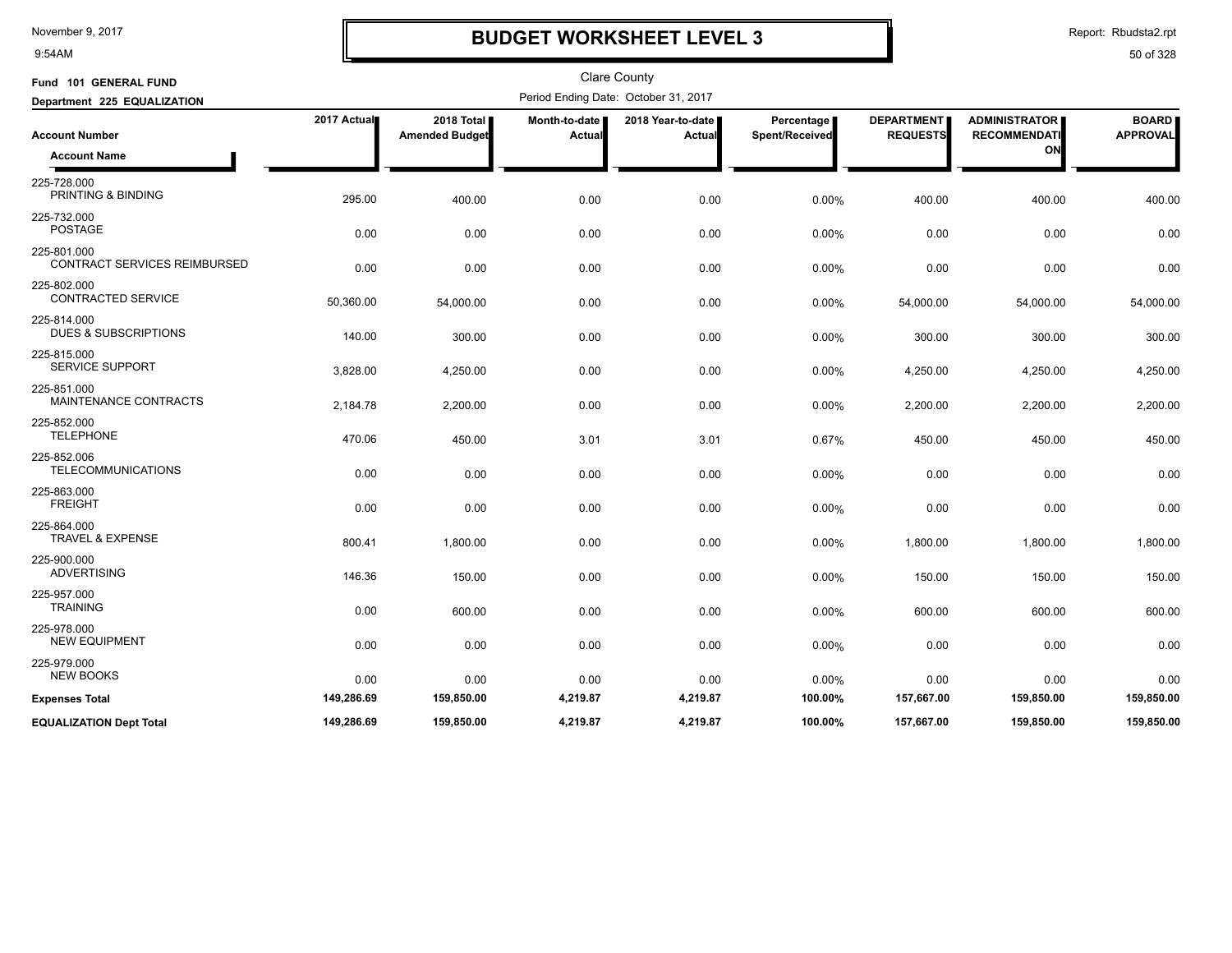9:54AM

# **BUDGET WORKSHEET LEVEL 3**

Report: Rbudsta2.rpt

| Fund 101 GENERAL FUND                  |             |                                     |                         | <b>Clare County</b>                  |                              |                                      |                                             |                                 |
|----------------------------------------|-------------|-------------------------------------|-------------------------|--------------------------------------|------------------------------|--------------------------------------|---------------------------------------------|---------------------------------|
| Department 229 PROSECUTOR              |             |                                     |                         | Period Ending Date: October 31, 2017 |                              |                                      |                                             |                                 |
| <b>Account Number</b>                  | 2017 Actual | 2018 Total<br><b>Amended Budget</b> | Month-to-date<br>Actual | 2018 Year-to-date<br>Actual          | Percentage<br>Spent/Received | <b>DEPARTMENT</b><br><b>REQUESTS</b> | <b>ADMINISTRATOR</b><br><b>RECOMMENDATI</b> | <b>BOARD</b><br><b>APPROVAL</b> |
| <b>Account Name</b>                    |             |                                     |                         |                                      |                              |                                      | ON                                          |                                 |
| Department 229 PROSECUTOR              |             |                                     |                         |                                      |                              |                                      |                                             |                                 |
| <b>Expenses</b>                        |             |                                     |                         |                                      |                              |                                      |                                             |                                 |
| 229-702.000<br>SALARY                  | 89,124.62   | 89,125.00                           | 3,427.87                | 3,427.87                             | 3.85%                        | 89,124.62                            | 89,125.00                                   | 89,125.00                       |
| 229-703.000<br><b>ASST SALARY</b>      | 48,020.59   | 91,380.00                           | 3,514.61                | 3,514.61                             | 3.85%                        | 91,379.90                            | 91,380.00                                   | 91,380.00                       |
| 229-703.001<br>CHIEF ASSISTANT SALARY  | 65,735.85   | 65,485.00                           | 2,518.62                | 2,518.62                             | 3.85%                        | 65,484.12                            | 65,485.00                                   | 65,485.00                       |
| 229-704.000<br>SECRETARY SALARY        | 126,347.58  | 131,867.00                          | 5,040.71                | 5,040.71                             | 3.82%                        | 131,195.14                           | 131,867.00                                  | 131,867.00                      |
| 229-705.000<br>PART TIME               | 24,224.63   | 0.00                                | 0.00                    | 0.00                                 | 0.00%                        | 0.00                                 | 0.00                                        | 0.00                            |
| 229-705.001<br>TEMPORARY-PART TIME     | 0.00        | 0.00                                | 0.00                    | 0.00                                 | 0.00%                        | 0.00                                 | 0.00                                        | 0.00                            |
| 229-705.002<br><b>CRIME VICTIM</b>     | 0.00        | 0.00                                | 0.00                    | 0.00                                 | 0.00%                        | 0.00                                 | 0.00                                        | 0.00                            |
| 229-706.000<br><b>OVERTIME</b>         | 0.00        | 300.00                              | 0.00                    | 0.00                                 | 0.00%                        | 300.00                               | 300.00                                      | 300.00                          |
| 229-710.000<br><b>FICA EXPENSE</b>     |             |                                     |                         |                                      |                              |                                      |                                             |                                 |
| 229-711.000<br><b>MEDICARE EXPENSE</b> | 21,792.84   | 23,384.00                           | 855.23                  | 855.23                               | 3.66%                        | 21,902.09                            | 23,384.00                                   | 23,384.00                       |
| 229-715.000                            | 5,096.71    | 5,469.00                            | 200.01                  | 200.01                               | 3.66%                        | 6,952.47                             | 5,469.00                                    | 5,469.00                        |
| <b>HEALTH INSURANCE</b>                | 69,994.21   | 79,116.00                           | 7,028.46                | 7,028.46                             | 8.88%                        | 84,229.08                            | 79,116.00                                   | 79,116.00                       |
| 229-715.001<br><b>BENNY CARD</b>       | 0.00        | 0.00                                | 0.00                    | 0.00                                 | 0.00%                        | 0.00                                 | 0.00                                        | 0.00                            |
| 229-715.002<br><b>HRA</b>              | 0.00        | 0.00                                | 0.00                    | 0.00                                 | 0.00%                        | 0.00                                 | 0.00                                        | 0.00                            |
| 229-715.006<br><b>CIC BUNDLE</b>       | 3,120.50    | 3,318.00                            | 276.50                  | 276.50                               | 8.33%                        | 3,792.00                             | 3,318.00                                    | 3,318.00                        |
| 229-717.000<br>LIFE INSURANCE          | 513.00      | 588.00                              | 44.00                   | 44.00                                | 7.48%                        | 588.00                               | 588.00                                      | 588.00                          |
| 229-717.002<br><b>COBRA/HIPPA</b>      | 0.00        | 0.00                                | 0.00                    | 0.00                                 | 0.00%                        | 0.00                                 | 0.00                                        | 0.00                            |
| 229-717.004<br>SECTION 125 PLAN        | 0.00        | 0.00                                | 0.00                    | 0.00                                 | 0.00%                        | 0.00                                 | 0.00                                        | 0.00                            |
| 229-720.000<br><b>VACATIONS</b>        | 8,870.86    | 0.00                                | 0.00                    | 0.00                                 | 0.00%                        | 0.00                                 | 0.00                                        | 0.00                            |
| 229-721.000<br><b>SICK LEAVE</b>       | 4,108.87    | 0.00                                | 0.00                    | 0.00                                 | 0.00%                        | 0.00                                 | 0.00                                        | 0.00                            |
| 229-727.000<br>OFFICE SUPPLIES         | 3,998.82    | 2,500.00                            | 0.00                    | 0.00                                 | 0.02%                        | 2,500.00                             | 2,500.00                                    | 2,500.00                        |
| 229-727.003<br>OFFICE SUPPLIES         | 0.00        | 0.00                                | 0.00                    | 0.00                                 | 0.00%                        | 0.00                                 | 0.00                                        | 0.00                            |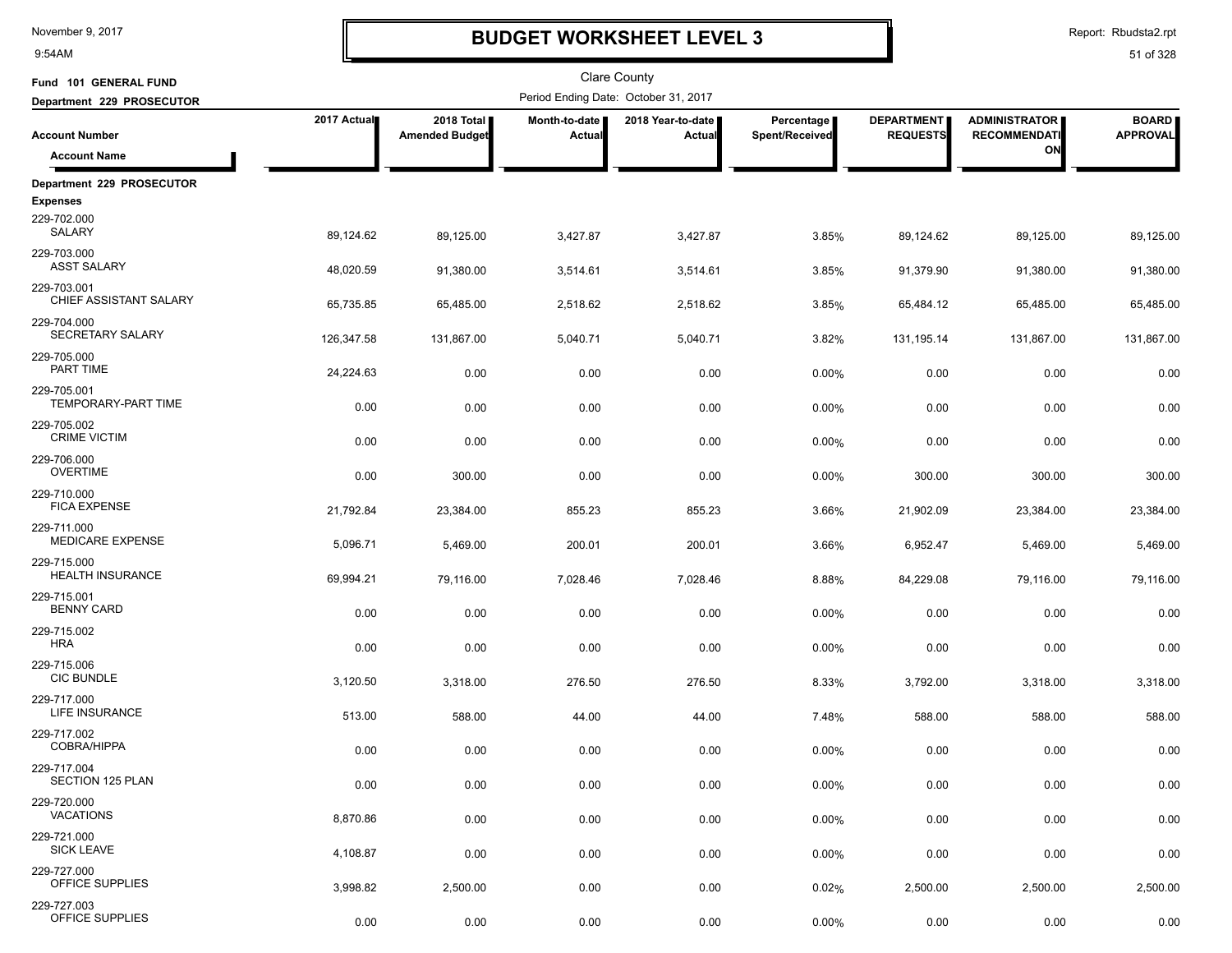9:54AM

## **BUDGET WORKSHEET LEVEL 3**

Report: Rbudsta2.rpt

| Fund 101 GENERAL FUND                          |             |                                     |                         | Clare County                         |                              |                                      |                                             |                                 |
|------------------------------------------------|-------------|-------------------------------------|-------------------------|--------------------------------------|------------------------------|--------------------------------------|---------------------------------------------|---------------------------------|
| Department 229 PROSECUTOR                      |             |                                     |                         | Period Ending Date: October 31, 2017 |                              |                                      |                                             |                                 |
| <b>Account Number</b>                          | 2017 Actual | 2018 Total<br><b>Amended Budget</b> | Month-to-date<br>Actual | 2018 Year-to-date<br>Actual          | Percentage<br>Spent/Received | <b>DEPARTMENT</b><br><b>REQUESTS</b> | <b>ADMINISTRATOR</b><br><b>RECOMMENDATI</b> | <b>BOARD</b><br><b>APPROVAL</b> |
| <b>Account Name</b>                            |             |                                     |                         |                                      |                              |                                      | ON                                          |                                 |
| 229-728.000<br>PRINTING & BINDING              | 0.00        | 0.00                                | 0.00                    | 0.00                                 | 0.00%                        | 0.00                                 | 0.00                                        | 0.00                            |
| 229-728.001<br><b>CRIME VICTIM'S RIGHTS</b>    | 109.38      | 300.00                              | 0.00                    | 0.00                                 | 0.00%                        | 300.00                               | 300.00                                      | 300.00                          |
| 229-728.002<br><b>SUBPOENA</b>                 | 875.00      | 0.00                                | 0.00                    | 0.00                                 | 0.00%                        | 0.00                                 | 0.00                                        | 0.00                            |
| 229-732.000<br><b>POSTAGE</b>                  | 1,673.79    | 2,400.00                            | 48.00                   | 48.00                                | 2.00%                        | 2,400.00                             | 2,400.00                                    | 2,400.00                        |
| 229-801.000<br><b>CONTRACT SERVICES</b>        | 7,926.80    | 8,500.00                            | 0.00                    | 0.00                                 | 0.00%                        | 8,500.00                             | 8,500.00                                    | 8,500.00                        |
| 229-810.000<br>SPECIAL PROSECUTOR FEES         | 0.00        | 0.00                                | 0.00                    | 0.00                                 | 0.00%                        | 0.00                                 | 0.00                                        | 0.00                            |
| 229-813.000<br><b>WITNESS FEES</b>             | 2,542.00    | 2,900.00                            | 0.00                    | 0.00                                 | 0.00%                        | 2,900.00                             | 2,900.00                                    | 2,900.00                        |
| 229-814.000<br><b>DUES &amp; SUBSCRIPTIONS</b> | 6,026.00    | 6,100.00                            | 6,026.00                | 6,026.00                             | 98.79%                       | 6,100.00                             | 6,100.00                                    | 6,100.00                        |
| 229-815.000<br><b>SERVICE FEES</b>             | 282.00      | 500.00                              | 0.00                    | 0.00                                 | 12.00%                       | 500.00                               | 500.00                                      | 500.00                          |
| 229-851.000<br>EQUIPMENT MAINTENANCE CONTRACT  | 0.00        | 0.00                                | 0.00                    | 0.00                                 | 0.00%                        | 0.00                                 | 0.00                                        | 0.00                            |
| 229-852.000<br><b>TELEPHONE</b>                | 945.33      | 3,000.00                            | 0.00                    | 0.00                                 | 0.00%                        | 3,000.00                             | 3,000.00                                    | 3,000.00                        |
| 229-852.006<br><b>TELECOMMUNICATIONS</b>       | 201.23      | 200.00                              | 7.03                    | 7.03                                 | 3.52%                        | 200.00                               | 200.00                                      | 200.00                          |
| 229-864.000<br>TRAVEL & EXPENSE                | 3,590.52    | 4,000.00                            | 0.00                    | 0.00                                 | 0.00%                        | 4,000.00                             | 4,000.00                                    | 4,000.00                        |
| 229-956.000<br>MISCELLANEOUS-DRUG FORFEITURE   | 0.00        | 2,500.00                            | 0.00                    | 0.00                                 | 0.00%                        | 2,500.00                             | 2,500.00                                    | 2,500.00                        |
| 229-978.000<br><b>NEW EQUIPMENT</b>            | 0.00        | 0.00                                | 0.00                    | 0.00                                 | 0.00%                        | 0.00                                 | 0.00                                        | 0.00                            |
| 229-982.000<br><b>NEW LAW BOOKS</b>            | 5,419.85    | 6,600.00                            | 108.50                  | 108.50                               | 1.64%                        | 6,600.00                             | 6,600.00                                    | 6,600.00                        |
| <b>Expenses Total</b>                          | 500,540.98  | 529,532.00                          | 29,095.54               | 29,095.54                            | 100.00%                      | 534,447.42                           | 529,532.00                                  | 529,532.00                      |
| <b>PROSECUTOR Dept Total</b>                   | 500,540.98  | 529,532.00                          | 29,095.54               | 29,095.54                            | 100.00%                      | 534,447.42                           | 529,532.00                                  | 529,532.00                      |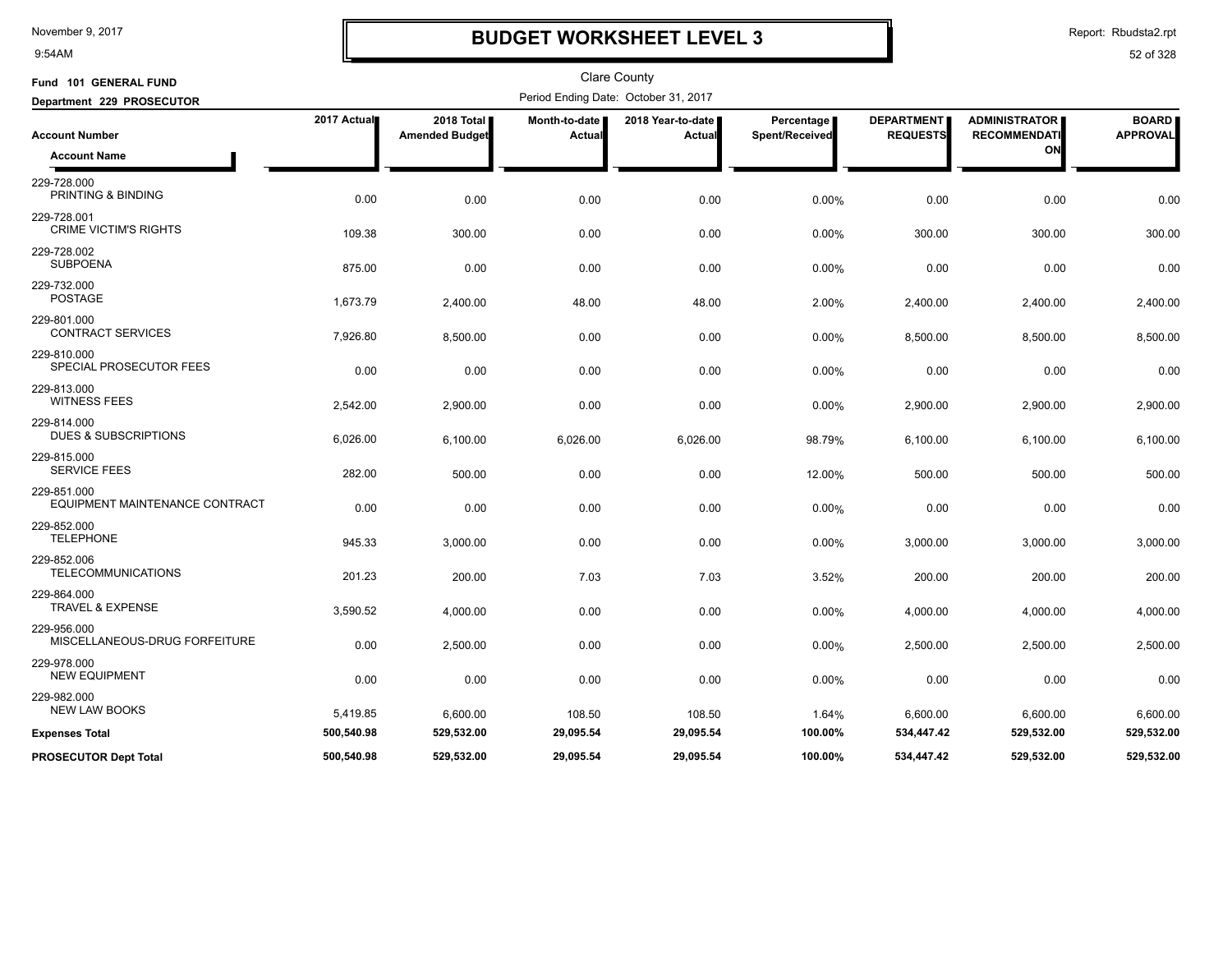9:54AM

# **BUDGET WORKSHEET LEVEL 3**

Report: Rbudsta2.rpt

| Fund 101 GENERAL FUND                       |             |                                     |                         | <b>Clare County</b>                  |                              |                                      |                                             |                                 |
|---------------------------------------------|-------------|-------------------------------------|-------------------------|--------------------------------------|------------------------------|--------------------------------------|---------------------------------------------|---------------------------------|
| Department 230 PROSECUTOR - CVR             |             |                                     |                         | Period Ending Date: October 31, 2017 |                              |                                      |                                             |                                 |
| <b>Account Number</b>                       | 2017 Actual | 2018 Total<br><b>Amended Budget</b> | Month-to-date<br>Actual | 2018 Year-to-date<br><b>Actual</b>   | Percentage<br>Spent/Received | <b>DEPARTMENT</b><br><b>REQUESTS</b> | <b>ADMINISTRATOR</b><br><b>RECOMMENDATI</b> | <b>BOARD</b><br><b>APPROVAL</b> |
| <b>Account Name</b>                         |             |                                     |                         |                                      |                              |                                      | ON                                          |                                 |
| Department 230 PROSECUTOR - CVR             |             |                                     |                         |                                      |                              |                                      |                                             |                                 |
| <b>Expenses</b>                             |             |                                     |                         |                                      |                              |                                      |                                             |                                 |
| 230-704.000<br><b>CVR FULL TIME</b>         | 27,196.68   | 29,159.00                           | 1,121.48                | 1,121.48                             | 3.85%                        | 29,158.35                            | 29,159.00                                   | 29,159.00                       |
| 230-705.000<br><b>CVR - PART TIME</b>       | 0.00        | 0.00                                | 0.00                    | 0.00                                 | 0.00%                        | 0.00                                 | 0.00                                        | 0.00                            |
| 230-710.000<br><b>FICA EXPENSE</b>          | 1,666.04    | 1,808.00                            | 69.54                   | 69.54                                | 3.85%                        | 1,807.82                             | 1,808.00                                    | 1,808.00                        |
| 230-711.000<br><b>MEDICARE EXPENSE</b>      | 389.65      | 423.00                              | 16.26                   | 16.26                                | 3.84%                        | 522.78                               | 423.00                                      | 423.00                          |
| 230-727.000<br>OFFICE SUPPLIES              | 2,514.65    | 1,984.00                            | 0.00                    | 0.00                                 | 0.00%                        | 1,983.05                             | 1,984.00                                    | 1,984.00                        |
| 230-728.000<br>PRINTING & BINDING           | 786.50      | 2,500.00                            | 0.00                    | 0.00                                 | 0.00%                        | 2,500.00                             | 2,500.00                                    | 2,500.00                        |
| 230-732.000<br><b>POSTAGE</b>               | 2,543.85    | 2,500.00                            | 0.00                    | 0.00                                 | 0.00%                        | 2,500.00                             | 2,500.00                                    | 2,500.00                        |
| 230-851.000<br><b>EQUIPMENT MAINTENANCE</b> | 0.00        | 0.00                                | 0.00                    | 0.00                                 | 0.00%                        | 0.00                                 | 0.00                                        | 0.00                            |
| 230-864.000<br><b>TRAVEL &amp; EXPENSE</b>  | 855.44      | 1,000.00                            | 0.00                    | 0.00                                 | 0.00%                        | 1,000.00                             | 1,000.00                                    | 1,000.00                        |
| 230-978.000<br><b>NEW EQUIPMENT</b>         | 1,446.93    | 0.00                                | 0.00                    | 0.00                                 | 0.00%                        | 0.00                                 | 0.00                                        | 0.00                            |
| <b>Expenses Total</b>                       | 37,399.74   | 39,374.00                           | 1,207.28                | 1,207.28                             | 100.00%                      | 39,472.00                            | 39,374.00                                   | 39,374.00                       |
| PROSECUTOR - CVR Dept Total                 | 37,399.74   | 39,374.00                           | 1,207.28                | 1,207.28                             | 100.00%                      | 39,472.00                            | 39,374.00                                   | 39,374.00                       |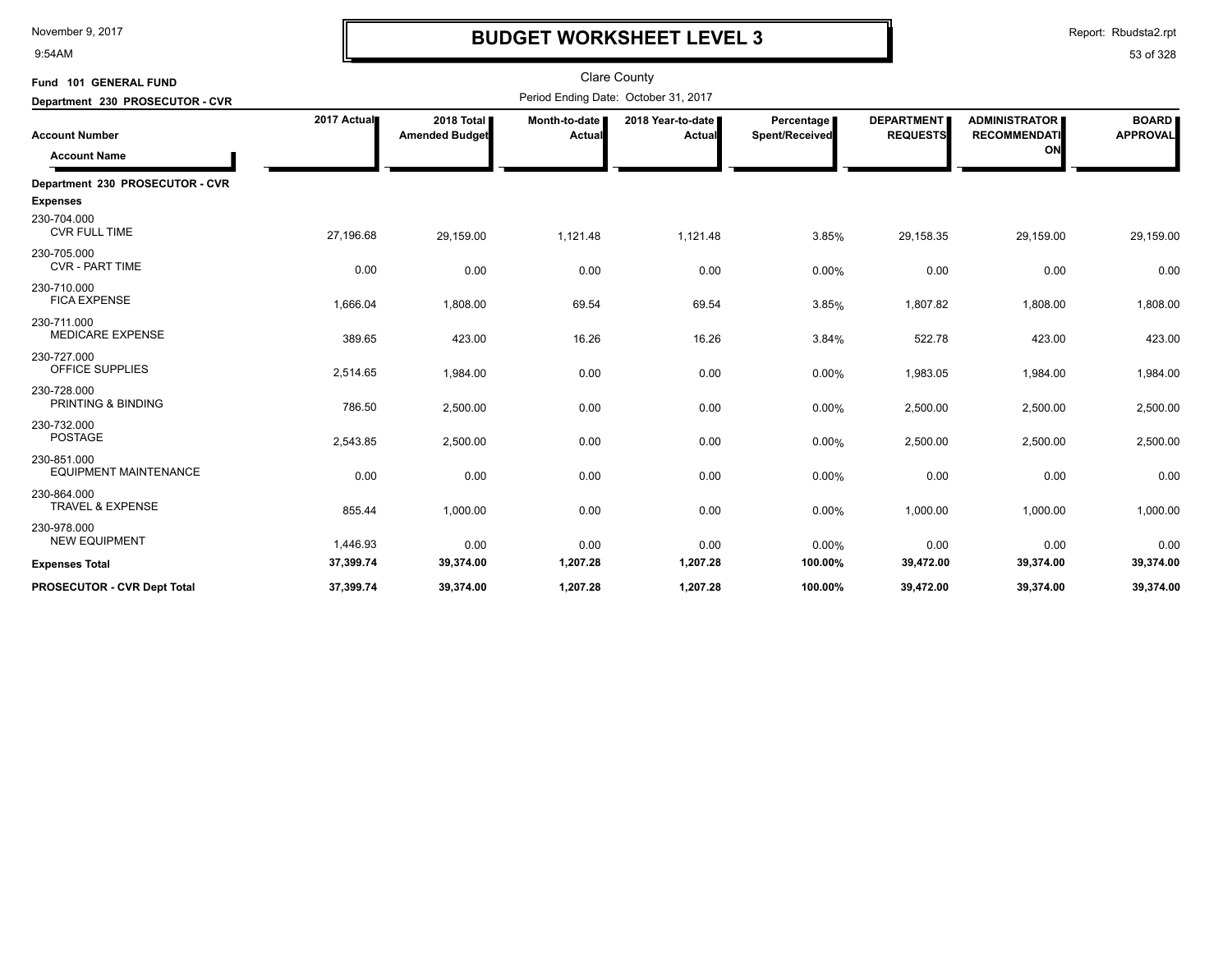9:54AM

## **BUDGET WORKSHEET LEVEL 3**

Report: Rbudsta2.rpt

| Fund 101 GENERAL FUND                      |             |                                     |                         | Clare County                         |                              |                                      |                                             |                                 |
|--------------------------------------------|-------------|-------------------------------------|-------------------------|--------------------------------------|------------------------------|--------------------------------------|---------------------------------------------|---------------------------------|
| Department 236 REGISTER OF DEEDS           |             |                                     |                         | Period Ending Date: October 31, 2017 |                              |                                      |                                             |                                 |
| <b>Account Number</b>                      | 2017 Actual | 2018 Total<br><b>Amended Budget</b> | Month-to-date<br>Actual | 2018 Year-to-date<br>Actual          | Percentage<br>Spent/Received | <b>DEPARTMENT</b><br><b>REQUESTS</b> | <b>ADMINISTRATOR</b><br><b>RECOMMENDATI</b> | <b>BOARD</b><br><b>APPROVAL</b> |
| <b>Account Name</b>                        |             |                                     |                         |                                      |                              |                                      | ON                                          |                                 |
| Department 236 REGISTER OF DEEDS           |             |                                     |                         |                                      |                              |                                      |                                             |                                 |
| <b>Expenses</b>                            |             |                                     |                         |                                      |                              |                                      |                                             |                                 |
| 236-702.000<br>SALARY                      | 20,451.00   | 20,853.00                           | 802.00                  | 802.00                               | 3.85%                        | 20,853.00                            | 20,853.00                                   | 20,853.00                       |
| 236-702.001<br>CHIEF DEPUTY SALARY         | 27,920.37   | 33,138.00                           | 0.00                    | 0.00                                 | 0.00%                        | 33,138.00                            | 33,138.00                                   | 33,138.00                       |
| 236-704.000<br><b>FULL TIME SALARIES</b>   | 46,596.35   | 46,683.00                           | 1,795.39                | 1,795.39                             | 3.85%                        | 46,683.00                            | 46,683.00                                   | 46,683.00                       |
| 236-705.000<br>PART TIME SALARY            | 5,699.84    | 0.00                                | 0.00                    | 0.00                                 | 0.00%                        | 0.00                                 | 0.00                                        | 0.00                            |
| 236-706.000<br><b>OVERTIME</b>             | 565.55      | 600.00                              | 27.93                   | 27.93                                | 4.66%                        | 600.00                               | 600.00                                      | 600.00                          |
| 236-710.000<br><b>FICA EXPENSE</b>         | 6,073.49    | 6,279.00                            | 158.50                  | 158.50                               | 2.52%                        | 6,279.00                             | 6,279.00                                    | 6,279.00                        |
| 236-711.000<br>MEDICARE EXPENSE            | 1,420.53    | 1,460.00                            | 37.08                   | 37.08                                | 2.54%                        | 1,469.00                             | 1,460.00                                    | 1,460.00                        |
| 236-715.000<br><b>HEALTH INSURANCE</b>     | 37,362.24   | 34,970.00                           | 4,163.75                | 4,163.75                             | 11.91%                       | 10,745.00                            | 34,970.00                                   | 34,970.00                       |
| 236-715.001<br><b>BENNY CARD</b>           | 0.00        | 0.00                                | 0.00                    | 0.00                                 | 0.00%                        | 0.00                                 | 0.00                                        | 0.00                            |
| 236-715.002<br><b>HRA</b>                  | 0.00        | 0.00                                | 0.00                    | 0.00                                 | 0.00%                        | 0.00                                 | 0.00                                        | 0.00                            |
| 236-715.006<br><b>CIC BUNDLE</b>           | 1,343.04    | 1,185.00                            | 111.92                  | 111.92                               | 9.44%                        | 474.00                               | 1,185.00                                    | 1,185.00                        |
| 236-717.000<br>LIFE INSURANCE              | 119.45      | 170.00                              | 10.37                   | 10.37                                | 6.10%                        | 70.00                                | 170.00                                      | 170.00                          |
| 236-717.002<br>COBRA/HIPPA                 | 0.00        | 0.00                                | 0.00                    | 0.00                                 | 0.00%                        | 0.00                                 | 0.00                                        | 0.00                            |
| 236-717.004<br>SECTION 125 PLAN            | 0.00        | 0.00                                | 0.00                    | 0.00                                 | 0.00%                        | 0.00                                 | 0.00                                        | 0.00                            |
| 236-717.006<br>SECTION 125-SCRIPT          | 0.00        | 0.00                                | 0.00                    | 0.00                                 | 0.00%                        | 0.00                                 | 0.00                                        | 0.00                            |
| 236-717.008<br><b>SCRIPT REIMBURSEMENT</b> | 0.00        | 0.00                                | 0.00                    | 0.00                                 | 0.00%                        | 0.00                                 | 0.00                                        | 0.00                            |
| 236-719.000<br>LONGEVITY                   | 0.00        | 0.00                                | 0.00                    | 0.00                                 | 0.00%                        | 0.00                                 | 0.00                                        | 0.00                            |
| 236-720.000<br><b>VACATION</b>             | 0.00        | 0.00                                | 0.00                    | 0.00                                 | 0.00%                        | 0.00                                 | 0.00                                        | 0.00                            |
| 236-721.000<br><b>SICK LEAVE</b>           | 0.00        | 0.00                                | 0.00                    | 0.00                                 | 0.00%                        | 0.00                                 | 0.00                                        | 0.00                            |
| 236-722.000<br><b>HOLIDAY</b>              | 0.00        | 0.00                                | 0.00                    | 0.00                                 | 0.00%                        | 0.00                                 | 0.00                                        | 0.00                            |
| 236-727.000<br>OFFICE SUPPLIES             | 311.67      | 500.00                              | 0.00                    | 0.00                                 | 0.00%                        | 750.00                               | 500.00                                      | 500.00                          |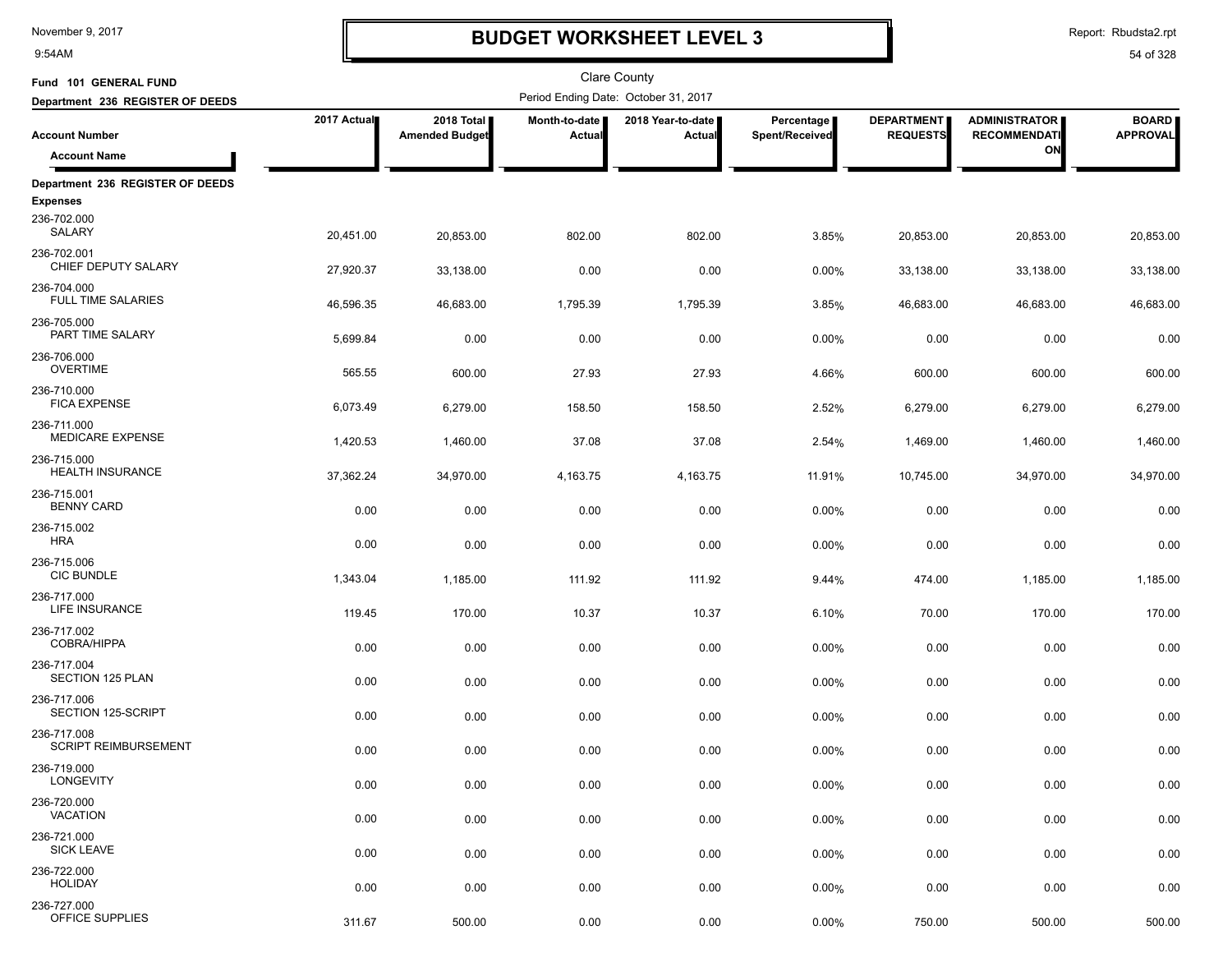9:54AM

## **BUDGET WORKSHEET LEVEL 3**

Report: Rbudsta2.rpt

| Fund 101 GENERAL FUND                                 |             |                                     |                         | <b>Clare County</b>                  |                              |                                      |                                             |                                 |
|-------------------------------------------------------|-------------|-------------------------------------|-------------------------|--------------------------------------|------------------------------|--------------------------------------|---------------------------------------------|---------------------------------|
| Department 236 REGISTER OF DEEDS                      |             |                                     |                         | Period Ending Date: October 31, 2017 |                              |                                      |                                             |                                 |
| <b>Account Number</b>                                 | 2017 Actual | 2018 Total<br><b>Amended Budget</b> | Month-to-date<br>Actual | 2018 Year-to-date  <br>Actual        | Percentage<br>Spent/Received | <b>DEPARTMENT</b><br><b>REQUESTS</b> | <b>ADMINISTRATOR</b><br><b>RECOMMENDATI</b> | <b>BOARD</b><br><b>APPROVAL</b> |
| <b>Account Name</b>                                   |             |                                     |                         |                                      |                              |                                      | ON                                          |                                 |
| 236-728.000<br><b>PRINTING &amp; BINDING</b>          | 512.30      | 1,000.00                            | 0.00                    | 0.00                                 | 0.00%                        | 1,000.00                             | 1,000.00                                    | 1,000.00                        |
| 236-750.000<br>PHOTO SUPPLIES & FILMING               | 0.00        | 0.00                                | 0.00                    | 0.00                                 | 0.00%                        | 0.00                                 | 0.00                                        | 0.00                            |
| 236-814.000<br><b>DUES &amp; SUBSCRIPTIONS</b>        | 325.00      | 325.00                              | 0.00                    | 0.00                                 | 0.00%                        | 325.00                               | 325.00                                      | 325.00                          |
| 236-851.000<br>MAINTENANCE CONTRACTS                  | 43,848.87   | 47,000.00                           | 0.00                    | 0.00                                 | 0.00%                        | 51,100.00                            | 47,000.00                                   | 47,000.00                       |
| 236-852.006<br><b>TELECOMMUNICATIONS</b>              | 0.00        | 0.00                                | 0.00                    | 0.00                                 | 0.00%                        | 0.00                                 | 0.00                                        | 0.00                            |
| 236-863.000<br><b>FREIGHT</b>                         | 0.00        | 0.00                                | 0.00                    | 0.00                                 | 0.00%                        | 0.00                                 | 0.00                                        | 0.00                            |
| 236-864.000<br><b>TRAVEL &amp; EXPENSE</b>            | 761.18      | 1,200.00                            | 0.00                    | 0.00                                 | 23.74%                       | 1,500.00                             | 1,200.00                                    | 1,200.00                        |
| 236-933.000<br><b>EQUIP REPAIRS &amp; MAINTENANCE</b> | 0.00        | 0.00                                | 0.00                    | 0.00                                 | 0.00%                        | 0.00                                 | 0.00                                        | 0.00                            |
| 236-957.000<br><b>REG OF DEEDS TRAINING</b>           | 392.02      | 400.00                              | 0.00                    | 0.00                                 | 0.00%                        | 400.00                               | 400.00                                      | 400.00                          |
| 236-964.000<br><b>REFUNDS</b>                         | 0.00        | 0.00                                | 0.00                    | 0.00                                 | 0.00%                        | 0.00                                 | 0.00                                        | 0.00                            |
| 236-978.000<br><b>NEW EQUIPMENT</b>                   | 0.00        | 0.00                                | 0.00                    | 0.00                                 | 0.00%                        | 0.00                                 | 0.00                                        | 0.00                            |
| <b>Expenses Total</b>                                 | 193,702.90  | 195,763.00                          | 7,106.94                | 7,106.94                             | 100.00%                      | 175,386.00                           | 195,763.00                                  | 195,763.00                      |
| <b>REGISTER OF DEEDS Dept Total</b>                   | 193,702.90  | 195,763.00                          | 7,106.94                | 7,106.94                             | 100.00%                      | 175,386.00                           | 195,763.00                                  | 195,763.00                      |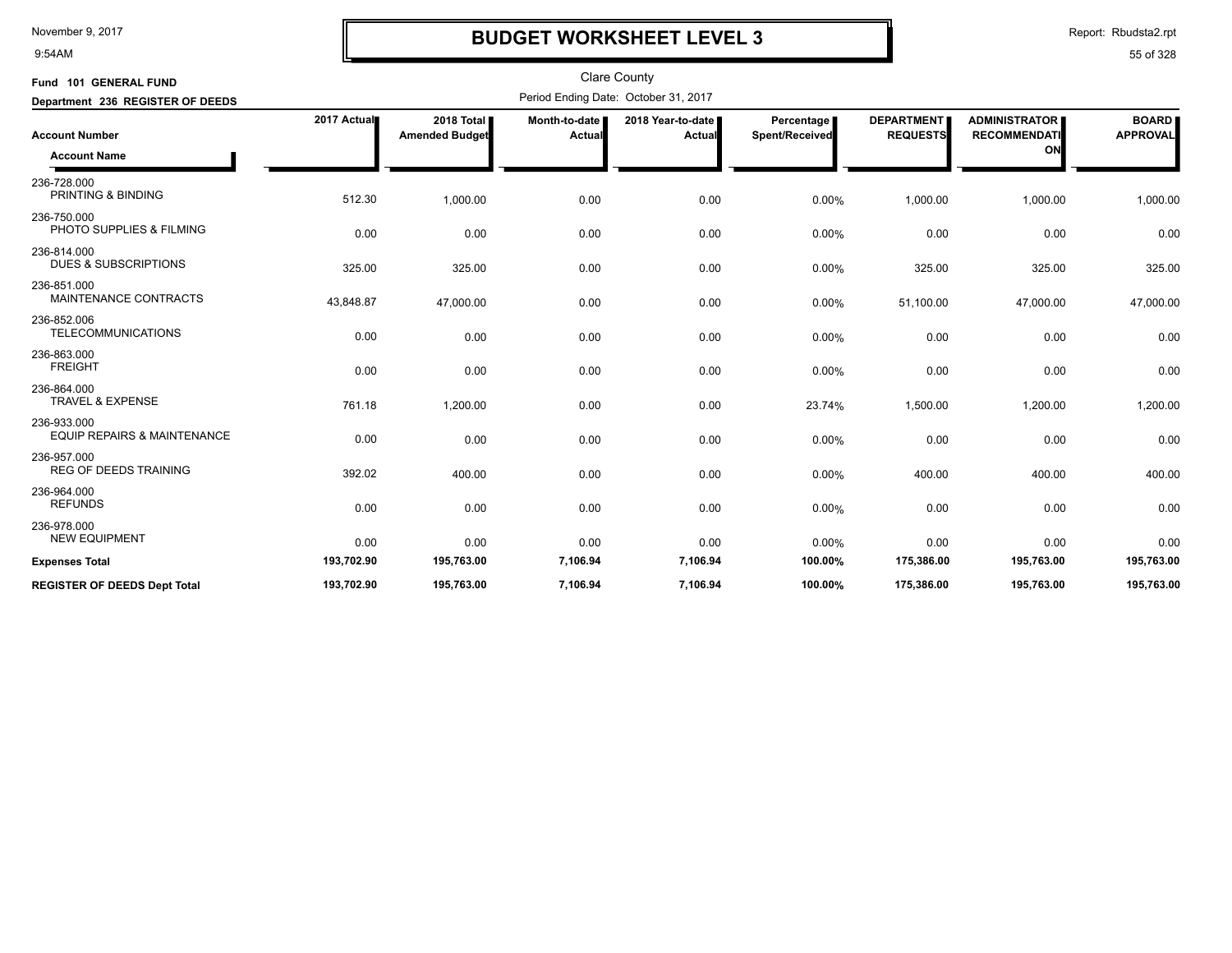9:54AM

## **BUDGET WORKSHEET LEVEL 3**

Clare County

Report: Rbudsta2.rpt

| Fund 101 GENERAL FUND                      |             |                                     |                           | <b>Clare County</b>                  |                              |                                      |                                             |                                 |
|--------------------------------------------|-------------|-------------------------------------|---------------------------|--------------------------------------|------------------------------|--------------------------------------|---------------------------------------------|---------------------------------|
| Department 241 ABSTRACT DEPARTMENT         |             |                                     |                           | Period Ending Date: October 31, 2017 |                              |                                      |                                             |                                 |
| <b>Account Number</b>                      | 2017 Actual | 2018 Total<br><b>Amended Budget</b> | Month-to-date  <br>Actual | 2018 Year-to-date<br><b>Actual</b>   | Percentage<br>Spent/Received | <b>DEPARTMENT</b><br><b>REQUESTS</b> | <b>ADMINISTRATOR</b><br><b>RECOMMENDATI</b> | <b>BOARD</b><br><b>APPROVAL</b> |
| <b>Account Name</b>                        |             |                                     |                           |                                      |                              |                                      | ON                                          |                                 |
| Department 241 ABSTRACT DEPARTMENT         |             |                                     |                           |                                      |                              |                                      |                                             |                                 |
| <b>Expenses</b><br>241-702.000<br>SALARY   | 20,451.00   | 20,853.00                           | 802.00                    | 802.00                               | 3.85%                        | 0.00                                 | 20,853.00                                   | 20,853.00                       |
| 241-704.000<br><b>FULL TIME SALARIES</b>   | 15,560.10   | 15,561.00                           | 598.47                    | 598.47                               | 3.85%                        | 20,853.00                            | 15,561.00                                   | 15,561.00                       |
| 241-705.000<br>PART TIME                   | 0.00        | 0.00                                | 0.00                      | 0.00                                 | 0.00%                        | 15,561.00                            | 0.00                                        | 0.00                            |
| 241-706.000<br><b>OVERTIME</b>             | 0.00        | 0.00                                | 0.00                      | 0.00                                 | 0.00%                        | 0.00                                 | 0.00                                        | 0.00                            |
| 241-710.000<br><b>FICA EXPENSE</b>         | 2,169.41    | 2,258.00                            | 85.80                     | 85.80                                | 3.80%                        | 2,258.00                             | 2,258.00                                    | 2,258.00                        |
| 241-711.000<br>MEDICARE EXPENSE            | 507.22      | 528.00                              | 20.05                     | 20.05                                | 3.80%                        | 528.00                               | 528.00                                      | 528.00                          |
| 241-715.000<br><b>HEALTH INSURANCE</b>     | 10,652.75   | 10,619.00                           | 978.27                    | 978.27                               | 9.21%                        | 10,619.00                            | 10,619.00                                   | 10,619.00                       |
| 241-715.001<br><b>BENNY CARD</b>           | 0.00        | 0.00                                | 0.00                      | 0.00                                 | 0.00%                        | 0.00                                 | 0.00                                        | 0.00                            |
| 241-715.002<br><b>HRA</b>                  | 0.00        | 0.00                                | 0.00                      | 0.00                                 | 0.00%                        | 0.00                                 | 0.00                                        | 0.00                            |
| 241-715.006<br><b>CIC BUNDLE</b>           | 394.92      | 395.00                              | 32.91                     | 32.91                                | 8.33%                        | 382.00                               | 395.00                                      | 395.00                          |
| 241-717.000<br>LIFE INSURANCE              | 49.85       | 60.00                               | 4.57                      | 4.57                                 | 7.62%                        | 60.00                                | 60.00                                       | 60.00                           |
| 241-717.002<br>COBRA/HIPPA                 | 0.00        | 0.00                                | 0.00                      | 0.00                                 | 0.00%                        | 0.00                                 | 0.00                                        | 0.00                            |
| 241-717.004<br>SECTION 125 PLAN            | 0.00        | 0.00                                | 0.00                      | 0.00                                 | 0.00%                        | 0.00                                 | 0.00                                        | 0.00                            |
| 241-717.006<br>SECTION 125-SCRIPT          | 0.00        | 0.00                                | 0.00                      | 0.00                                 | 0.00%                        | 0.00                                 | 0.00                                        | 0.00                            |
| 241-717.008<br><b>SCRIPT REIMBURSEMENT</b> | 0.00        | 0.00                                | 0.00                      | 0.00                                 | 0.00%                        | 0.00                                 | 0.00                                        | 0.00                            |
| 241-719.000<br>LONGEVITY                   | 0.00        | 0.00                                | 0.00                      | 0.00                                 | 0.00%                        | 0.00                                 | 0.00                                        | 0.00                            |
| 241-720.000<br><b>VACATIONS</b>            | 0.00        | 0.00                                | 0.00                      | 0.00                                 | 0.00%                        | 0.00                                 | 0.00                                        | 0.00                            |
| 241-721.000<br><b>SICK LEAVE</b>           | 0.00        | 0.00                                | 0.00                      | 0.00                                 | 0.00%                        | 0.00                                 | 0.00                                        | 0.00                            |
| 241-722.000<br><b>HOLIDAY</b>              | 0.00        | 0.00                                | 0.00                      | 0.00                                 | 0.00%                        | 0.00                                 | 0.00                                        | 0.00                            |
| 241-727.000<br>OFFICE SUPPLIES             | 0.00        | 0.00                                | 0.00                      | 0.00                                 | 0.00%                        | 0.00                                 | 0.00                                        | 0.00                            |
| 241-728.000<br>PRINTING & BINDING          | 0.00        | 0.00                                | 0.00                      | 0.00                                 | $0.00\%$                     | 0.00                                 | 0.00                                        | 0.00                            |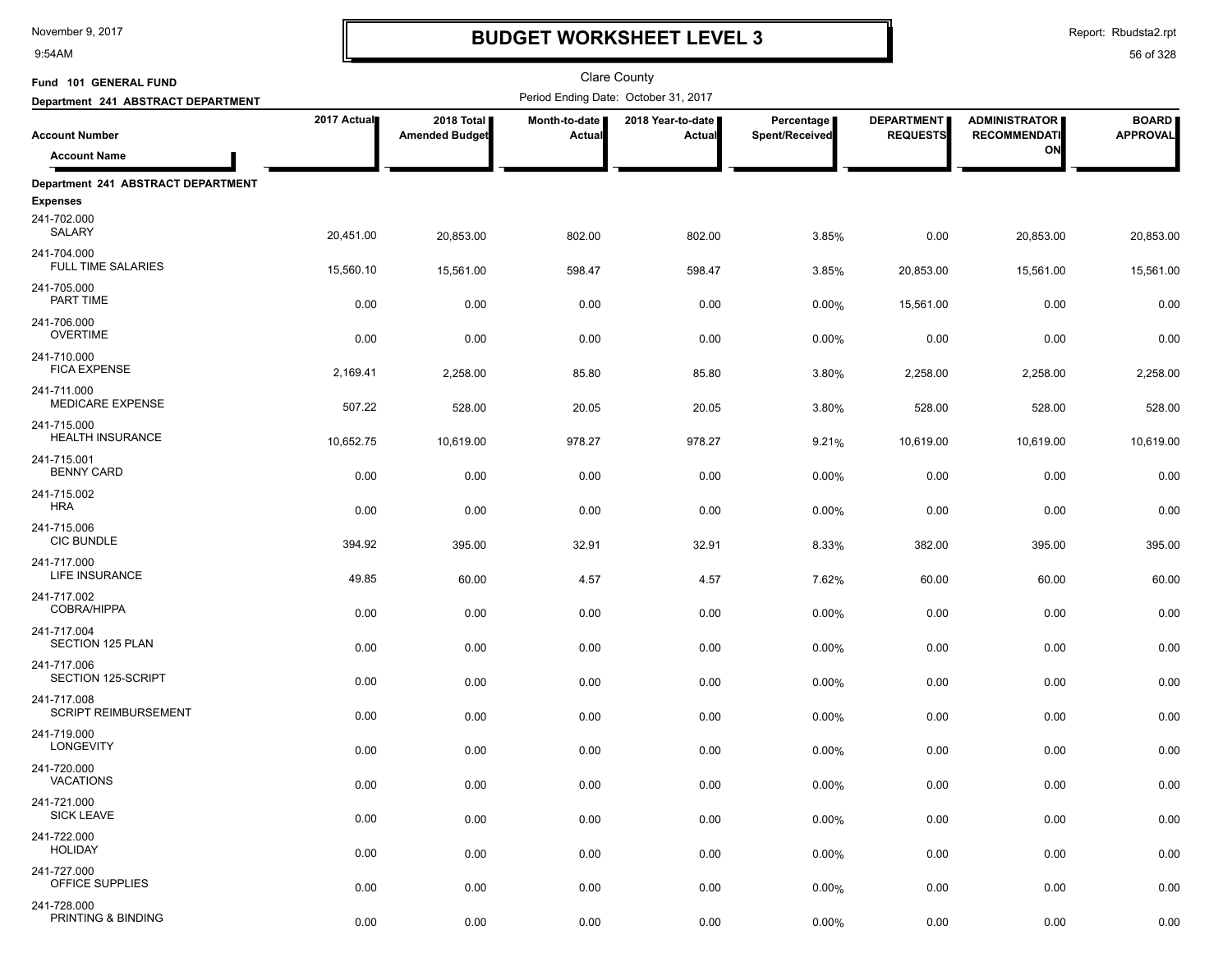9:54AM

## **BUDGET WORKSHEET LEVEL 3**

Report: Rbudsta2.rpt

| Fund 101 GENERAL FUND<br>Department 241 ABSTRACT DEPARTMENT    |                        |                                     |                                |                                    |                              |                                      |                                                   |                                 |
|----------------------------------------------------------------|------------------------|-------------------------------------|--------------------------------|------------------------------------|------------------------------|--------------------------------------|---------------------------------------------------|---------------------------------|
| <b>Account Number</b><br><b>Account Name</b>                   | 2017 Actual            | 2018 Total<br><b>Amended Budget</b> | Month-to-date<br><b>Actual</b> | 2018 Year-to-date<br><b>Actual</b> | Percentage<br>Spent/Received | <b>DEPARTMENT</b><br><b>REQUESTS</b> | <b>ADMINISTRATOR</b><br><b>RECOMMENDATI</b><br>ON | <b>BOARD</b><br><b>APPROVAL</b> |
| 241-750.000<br>PHOTO SUPPLIES                                  | 0.00                   | 0.00                                | 0.00                           | 0.00                               | $0.00\%$                     | 0.00                                 | 0.00                                              | 0.00                            |
| 241-851.000<br>EQUIP MAINTENANCE & CONTRACTS                   | 0.00                   | 0.00                                | 0.00                           | 0.00                               | $0.00\%$                     | 0.00                                 | 0.00                                              | 0.00                            |
| 241-933.000<br><b>EQUIP REPAIRS &amp; MAINTANCE</b>            | 0.00                   | 0.00                                | 0.00                           | 0.00                               | $0.00\%$                     | 0.00                                 | 0.00                                              | 0.00                            |
| 241-956.000<br><b>MISCELLANEOUS</b>                            | 0.00                   | 0.00                                | 0.00                           | 0.00                               | $0.00\%$                     | 0.00                                 | 0.00                                              | 0.00                            |
| 241-978.000<br><b>NEW EQUIPMENT</b>                            | 0.00                   | 0.00                                | 0.00                           | 0.00                               | $0.00\%$                     | 0.00                                 | 0.00                                              | 0.00                            |
| <b>Expenses Total</b><br><b>ABSTRACT DEPARTMENT Dept Total</b> | 49,785.25<br>49,785.25 | 50,274.00<br>50,274.00              | 2,522.07<br>2,522.07           | 2,522.07<br>2,522.07               | 100.00%<br>100.00%           | 50,261.00<br>50,261.00               | 50,274.00<br>50,274.00                            | 50,274.00<br>50,274.00          |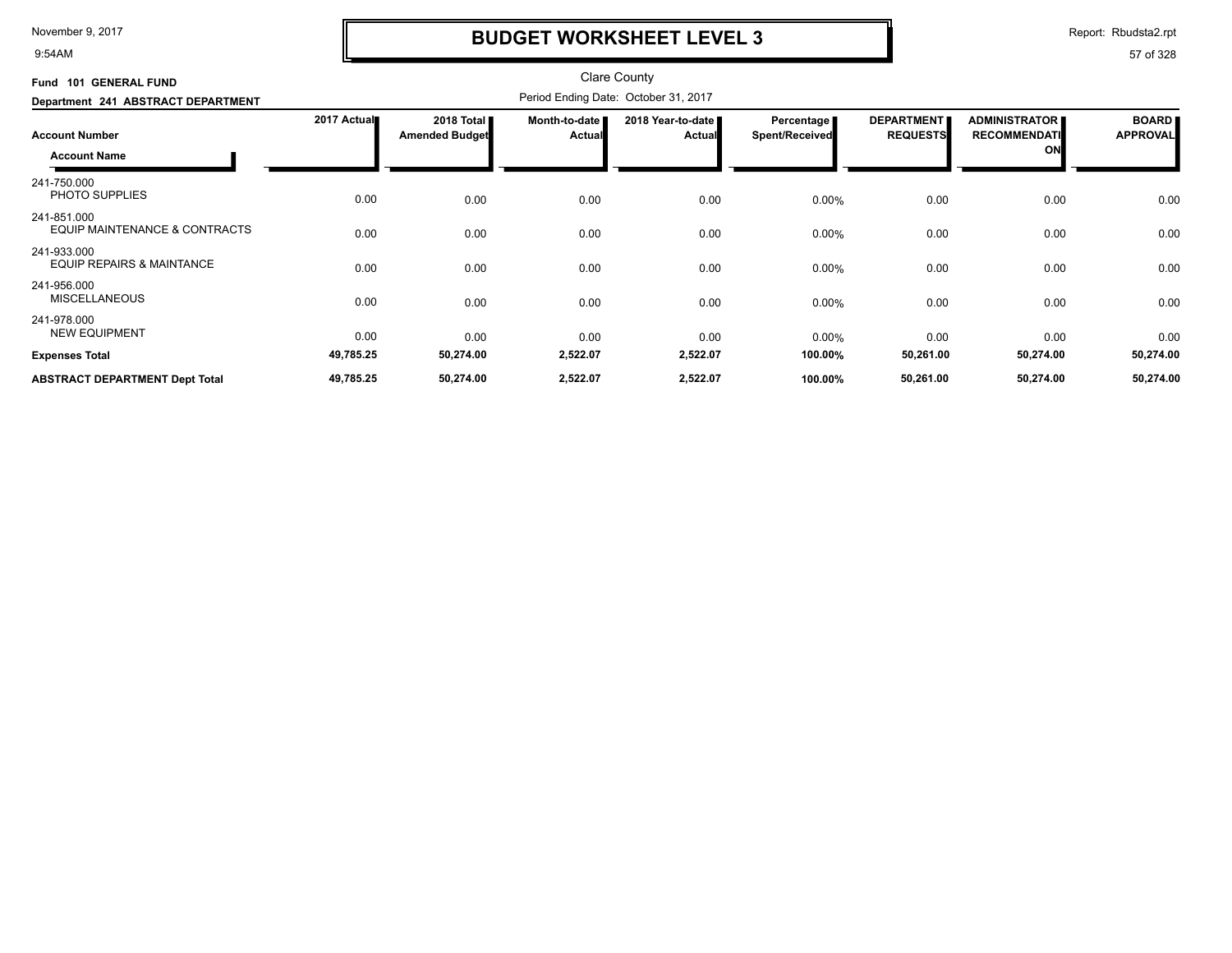9:54AM

## **BUDGET WORKSHEET LEVEL 3**

| Fund 101 GENERAL FUND                        |             |                                     |                           | <b>Clare County</b>                  |                              |                                      |                                                   |                                 |
|----------------------------------------------|-------------|-------------------------------------|---------------------------|--------------------------------------|------------------------------|--------------------------------------|---------------------------------------------------|---------------------------------|
| Department 242 SURVEYOR                      |             |                                     |                           | Period Ending Date: October 31, 2017 |                              |                                      |                                                   |                                 |
| <b>Account Number</b><br><b>Account Name</b> | 2017 Actual | 2018 Total<br><b>Amended Budget</b> | Month-to-date  <br>Actual | 2018 Year-to-date<br>Actual          | Percentage<br>Spent/Received | <b>DEPARTMENT</b><br><b>REQUESTS</b> | <b>ADMINISTRATOR</b><br><b>RECOMMENDATI</b><br>ON | <b>BOARD</b><br><b>APPROVAL</b> |
| Department 242 SURVEYOR                      |             |                                     |                           |                                      |                              |                                      |                                                   |                                 |
| <b>Expenses</b>                              |             |                                     |                           |                                      |                              |                                      |                                                   |                                 |
| 242-705.000<br>PART TIME                     | 3,508.95    | 3,919.00                            | 150.72                    | 150.72                               | 3.85%                        | 3,919.00                             | 3,919.00                                          | 3,919.00                        |
| 242-710.000<br><b>FICA EXPENSE</b>           | 217.56      | 243.00                              | 9.35                      | 9.35                                 | 3.85%                        | 243.00                               | 243.00                                            | 243.00                          |
| 242-711.000<br><b>MEDICARE EXPENSE</b>       | 50.88       | 57.00                               | 2.18                      | 2.18                                 | 3.82%                        | 57.00                                | 57.00                                             | 57.00                           |
| 242-727.000<br>OFFICE SUPPLIES               | 0.00        | 100.00                              | 0.00                      | 0.00                                 | 0.00%                        | 100.00                               | 100.00                                            | 100.00                          |
| 242-728.000<br>PRINTING & BINDING            | 0.00        | 0.00                                | 0.00                      | 0.00                                 | 0.00%                        | 0.00                                 | 0.00                                              | 0.00                            |
| 242-750.000<br>PHOTO SUPPLIES                | 0.00        | 0.00                                | 0.00                      | 0.00                                 | 0.00%                        | 0.00                                 | 0.00                                              | 0.00                            |
| 242-815.000<br><b>RECORDING FEES</b>         | 66.00       | 75.00                               | 0.00                      | 0.00                                 | 0.00%                        | 75.00                                | 75.00                                             | 75.00                           |
| 242-851.000<br><b>TYPEWRITER MAINT</b>       | 0.00        | 0.00                                | 0.00                      | 0.00                                 | 0.00%                        | 0.00                                 | 0.00                                              | 0.00                            |
| 242-852.000<br><b>TELEPHONE</b>              | 0.00        | 0.00                                | 0.00                      | 0.00                                 | 0.00%                        | 0.00                                 | 0.00                                              | 0.00                            |
| 242-852.006<br><b>TELECOMMUNICATIONS</b>     | 0.00        | 0.00                                | 0.00                      | 0.00                                 | 0.00%                        | 0.00                                 | 0.00                                              | 0.00                            |
| 242-978.000<br><b>NEW EQUIPMENT</b>          | 0.00        | 0.00                                | 0.00                      | 0.00                                 | 0.00%                        | 0.00                                 | 0.00                                              | 0.00                            |
| <b>Expenses Total</b>                        | 3,843.39    | 4,394.00                            | 162.25                    | 162.25                               | 100.00%                      | 4,394.00                             | 4,394.00                                          | 4,394.00                        |
| <b>SURVEYOR Dept Total</b>                   | 3,843.39    | 4,394.00                            | 162.25                    | 162.25                               | 100.00%                      | 4,394.00                             | 4,394.00                                          | 4,394.00                        |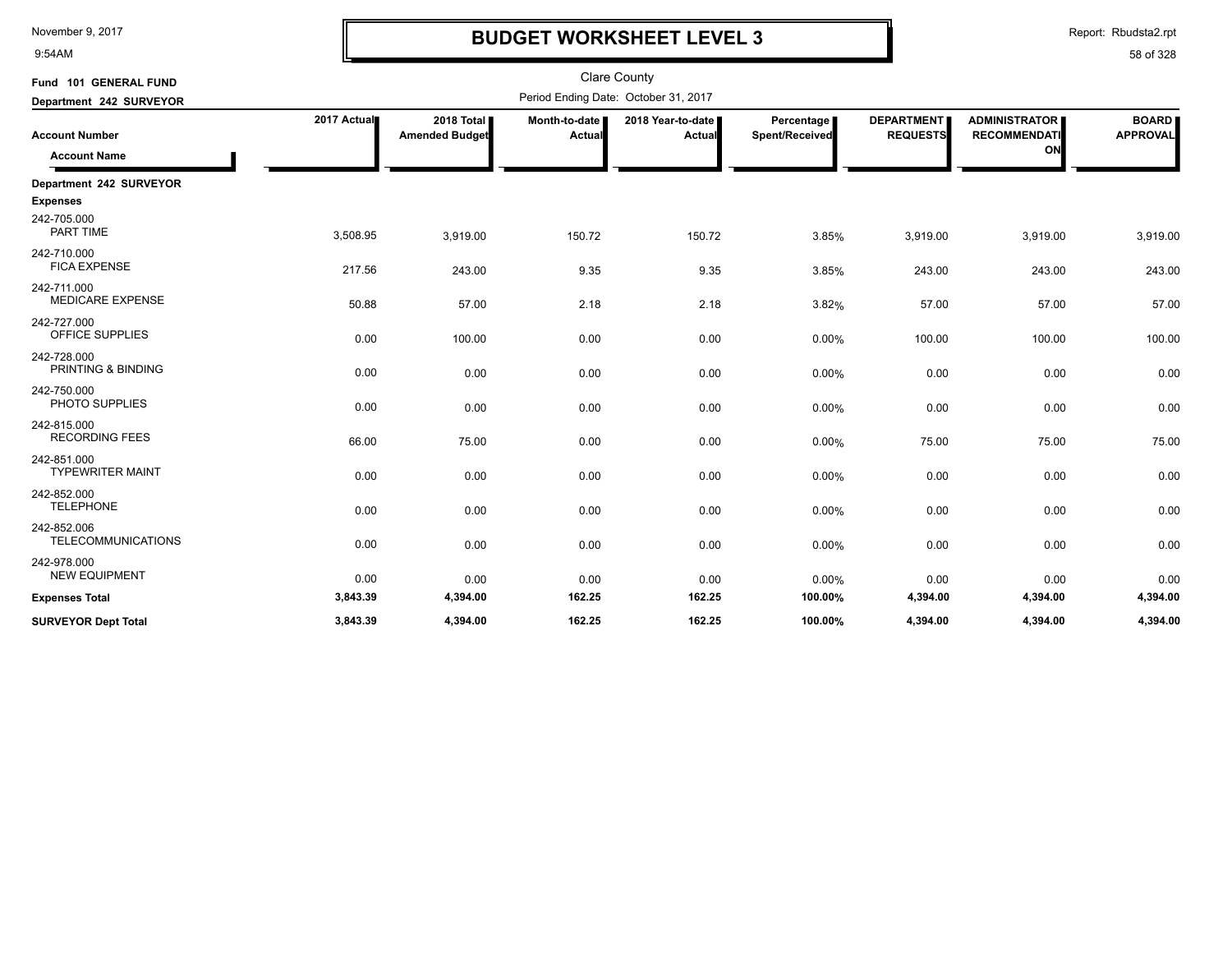9:54AM

## **BUDGET WORKSHEET LEVEL 3**

Report: Rbudsta2.rpt

| Fund 101 GENERAL FUND                        |             |                                     |                         | <b>Clare County</b>                  |                              |                                      |                                                   |                                 |
|----------------------------------------------|-------------|-------------------------------------|-------------------------|--------------------------------------|------------------------------|--------------------------------------|---------------------------------------------------|---------------------------------|
| Department 245 REMONUMENTATION               |             |                                     |                         | Period Ending Date: October 31, 2017 |                              |                                      |                                                   |                                 |
| <b>Account Number</b><br><b>Account Name</b> | 2017 Actual | 2018 Total<br><b>Amended Budget</b> | Month-to-date<br>Actual | 2018 Year-to-date<br>Actual          | Percentage<br>Spent/Received | <b>DEPARTMENT</b><br><b>REQUESTS</b> | <b>ADMINISTRATOR</b><br><b>RECOMMENDATI</b><br>ON | <b>BOARD</b><br><b>APPROVAL</b> |
| Department 245 REMONUMENTATION               |             |                                     |                         |                                      |                              |                                      |                                                   |                                 |
| <b>Expenses</b>                              |             |                                     |                         |                                      |                              |                                      |                                                   |                                 |
| 245-705.000<br><b>PART TIME</b>              | 0.00        | 0.00                                | 0.00                    | 0.00                                 | 0.00%                        | 3,919.00                             | 0.00                                              | 0.00                            |
| 245-707.000<br>PER DIEM                      | 0.00        | 0.00                                | 0.00                    | 0.00                                 | 0.00%                        | 0.00                                 | 0.00                                              | 0.00                            |
| 245-710.000<br><b>FICA EXPENSE</b>           | 0.00        | 0.00                                | 0.00                    | 0.00                                 | 0.00%                        | 243.00                               | 0.00                                              | 0.00                            |
| 245-711.000<br><b>MEDICARE EXPENSE</b>       | 0.00        | 0.00                                | 0.00                    | 0.00                                 | 0.00%                        | 57.00                                | 0.00                                              | 0.00                            |
| 245-727.000<br><b>SUPPLIES</b>               | 0.00        | 0.00                                | 0.00                    | 0.00                                 | 0.00%                        | 100.00                               | 0.00                                              | 0.00                            |
| 245-728.000<br>PRINTING & BINDING            | 0.00        | 0.00                                | 0.00                    | 0.00                                 | 0.00%                        | 0.00                                 | 0.00                                              | 0.00                            |
| 245-810.000<br>PROFESSIONAL CONSULTATION     | 40,779.00   | 52,200.00                           | 0.00                    | 0.00                                 | 0.00%                        | 40,000.00                            | 52,200.00                                         | 52,200.00                       |
| 245-815.000<br><b>REMON - RECORDING FEES</b> | 0.00        | 0.00                                | 0.00                    | 0.00                                 | 0.00%                        | 75.00                                | 0.00                                              | 0.00                            |
| 245-851.000<br><b>TYPEWRITER MAINT</b>       | 0.00        | 0.00                                | 0.00                    | 0.00                                 | 0.00%                        | 0.00                                 | 0.00                                              | 0.00                            |
| 245-852.000<br><b>TELEPHONE</b>              | 0.00        | 0.00                                | 0.00                    | 0.00                                 | 0.00%                        | 0.00                                 | 0.00                                              | 0.00                            |
| 245-864.000<br><b>TRAVEL</b>                 | 0.00        | 0.00                                | 0.00                    | 0.00                                 | 0.00%                        | 0.00                                 | 0.00                                              | 0.00                            |
| <b>Expenses Total</b>                        | 40,779.00   | 52,200.00                           | 0.00                    | 0.00                                 | 0.00%                        | 44,394.00                            | 52,200.00                                         | 52,200.00                       |
| <b>REMONUMENTATION Dept Total</b>            | 40,779.00   | 52,200.00                           | 0.00                    | 0.00                                 | 0.00%                        | 44,394.00                            | 52,200.00                                         | 52,200.00                       |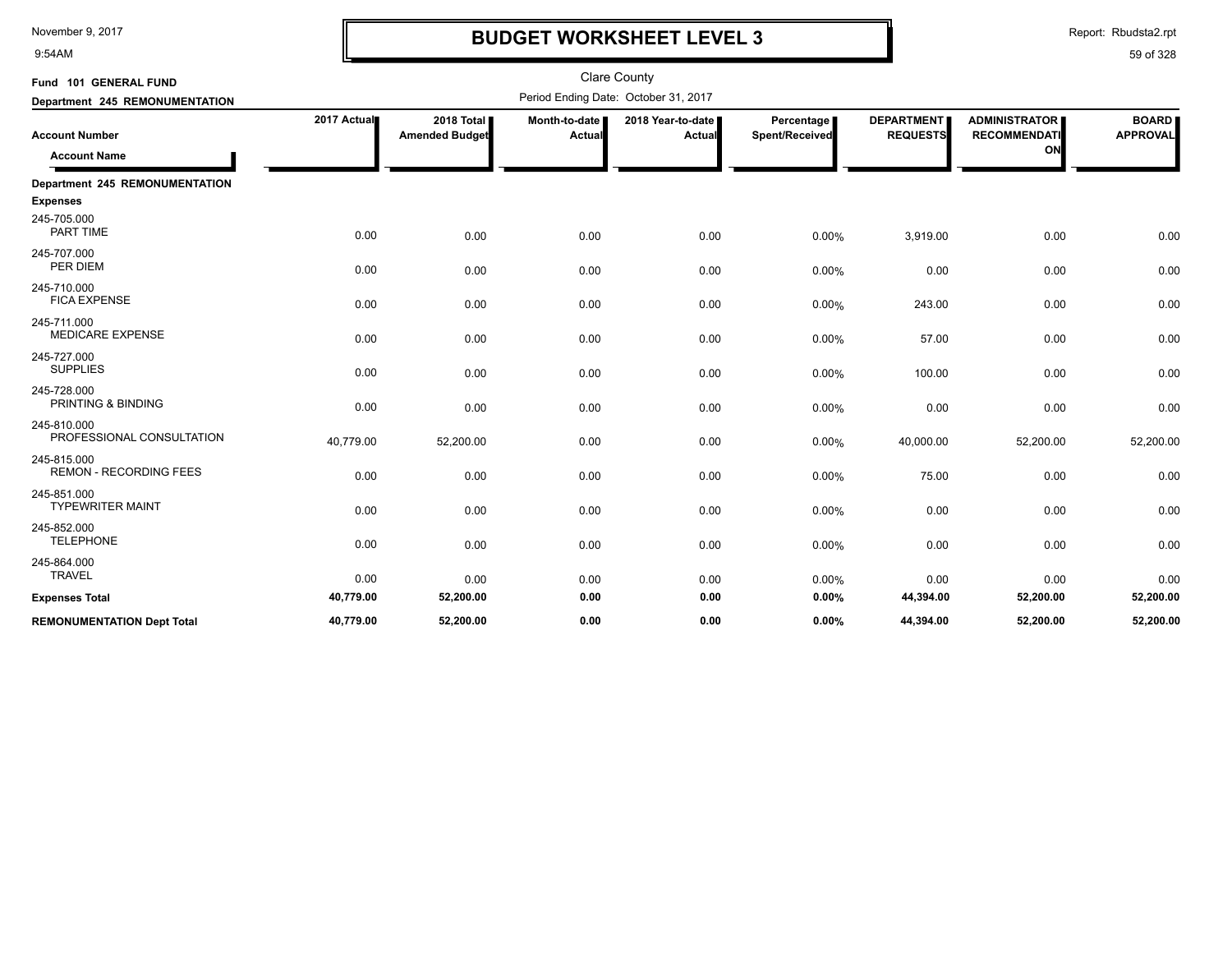9:54AM

## **BUDGET WORKSHEET LEVEL 3**

Report: Rbudsta2.rpt

| Fund 101 GENERAL FUND                      |             |                                     |                         | Clare County                         |                              |                                      |                                             |                                 |
|--------------------------------------------|-------------|-------------------------------------|-------------------------|--------------------------------------|------------------------------|--------------------------------------|---------------------------------------------|---------------------------------|
| Department 253 COUNTY TREASURER            |             |                                     |                         | Period Ending Date: October 31, 2017 |                              |                                      |                                             |                                 |
| <b>Account Number</b>                      | 2017 Actual | 2018 Total<br><b>Amended Budget</b> | Month-to-date<br>Actual | 2018 Year-to-date<br>Actual          | Percentage<br>Spent/Received | <b>DEPARTMENT</b><br><b>REQUESTS</b> | <b>ADMINISTRATOR</b><br><b>RECOMMENDATI</b> | <b>BOARD</b><br><b>APPROVAL</b> |
| <b>Account Name</b>                        |             |                                     |                         |                                      |                              |                                      | ON                                          |                                 |
| Department 253 COUNTY TREASURER            |             |                                     |                         |                                      |                              |                                      |                                             |                                 |
| <b>Expenses</b>                            |             |                                     |                         |                                      |                              |                                      |                                             |                                 |
| 253-702.000<br>SALARY                      | 54,759.38   | 54,760.00                           | 2,106.13                | 2,106.13                             | 3.85%                        | 54,760.00                            | 54,760.00                                   | 54,760.00                       |
| 253-702.001<br>CHIEF DEPUTY SALARY         | 37, 167. 44 | 35,792.00                           | 1,376.58                | 1,376.58                             | 3.85%                        | 35,791.00                            | 35,792.00                                   | 35,792.00                       |
| 253-704.000<br><b>FULL TIME SALARIES</b>   | 47,397.42   | 79,728.00                           | 1,801.36                | 1,801.36                             | 2.26%                        | 80,793.00                            | 79,728.00                                   | 79,728.00                       |
| 253-704.001<br>TEMPORARY/FULL TIME         | 0.00        | 0.00                                | 0.00                    | 0.00                                 | 0.00%                        | 0.00                                 | 0.00                                        | 0.00                            |
| 253-705.000<br>PART TIME                   | 6,654.29    | 0.00                                | 0.00                    | 0.00                                 | 0.00%                        | 0.00                                 | 0.00                                        | 0.00                            |
| 253-705.001<br>TEMPORARY PART TIME         | 6,687.89    | 0.00                                | 0.00                    | 0.00                                 | 0.00%                        | 0.00                                 | 0.00                                        | 0.00                            |
| 253-706.000<br><b>OVERTIME</b>             | 26.89       | 300.00                              | 0.00                    | 0.00                                 | 0.00%                        | 300.00                               | 300.00                                      | 300.00                          |
| 253-710.000<br><b>FICA EXPENSE</b>         | 8,732.75    | 10,576.00                           | 294.96                  | 294.96                               | 2.79%                        | 10.624.00                            | 10,576.00                                   | 10,576.00                       |
| 253-711.000<br><b>MEDICARE EXPENSE</b>     | 2,042.35    | 2,474.00                            | 68.97                   | 68.97                                | 2.79%                        | 2,485.00                             | 2,474.00                                    | 2,474.00                        |
| 253-715.000<br><b>HEALTH INSURANCE</b>     | 43,443.29   | 50,300.00                           | 5,260.63                | 5,260.63                             | 10.46%                       | 50,300.00                            | 50,300.00                                   | 50,300.00                       |
| 253-715.001<br><b>BENNY CARD</b>           | 0.00        | 0.00                                | 0.00                    | 0.00                                 | 0.00%                        | 0.00                                 | 0.00                                        | 0.00                            |
| 253-715.002<br><b>HRA</b>                  | 0.00        | 0.00                                | 0.00                    | 0.00                                 | 0.00%                        | 0.00                                 | 0.00                                        | 0.00                            |
| 253-715.006<br><b>CIC BUNDLE</b>           | 1,896.00    | 2,370.00                            | 158.00                  | 158.00                               | 6.67%                        | 2,370.00                             | 2,370.00                                    | 2,370.00                        |
| 253-717.000<br>LIFE INSURANCE              | 181.80      | 250.00                              | 10.80                   | 10.80                                | 4.32%                        | 250.00                               | 250.00                                      | 250.00                          |
| 253-717.002<br>COBRA/HIPPA                 | 0.00        | 0.00                                | 0.00                    | 0.00                                 | 0.00%                        | 0.00                                 | 0.00                                        | 0.00                            |
| 253-717.004<br><b>SECTION 125 PLAN</b>     | 0.00        | 0.00                                | 0.00                    | 0.00                                 | 0.00%                        | 0.00                                 | 0.00                                        | 0.00                            |
| 253-717.006<br>SECTION 125-SCRIPT          | 0.00        | 0.00                                | 0.00                    | 0.00                                 | 0.00%                        | 0.00                                 | 0.00                                        | 0.00                            |
| 253-717.008<br><b>SCRIPT REIMBURSEMENT</b> | 0.00        | 0.00                                | 0.00                    | 0.00                                 | 0.00%                        | 0.00                                 | 0.00                                        | 0.00                            |
| 253-719.000<br><b>LONGEVITY</b>            | 0.00        | 0.00                                | 0.00                    | 0.00                                 | 0.00%                        | 0.00                                 | 0.00                                        | 0.00                            |
| 253-720.000<br><b>VACATIONS</b>            | 0.00        | 0.00                                | 0.00                    | 0.00                                 | 0.00%                        | 0.00                                 | 0.00                                        | 0.00                            |
| 253-721.000<br><b>SICK LEAVE</b>           | 0.00        | 0.00                                | 0.00                    | 0.00                                 | 0.00%                        | 0.00                                 | 0.00                                        | 0.00                            |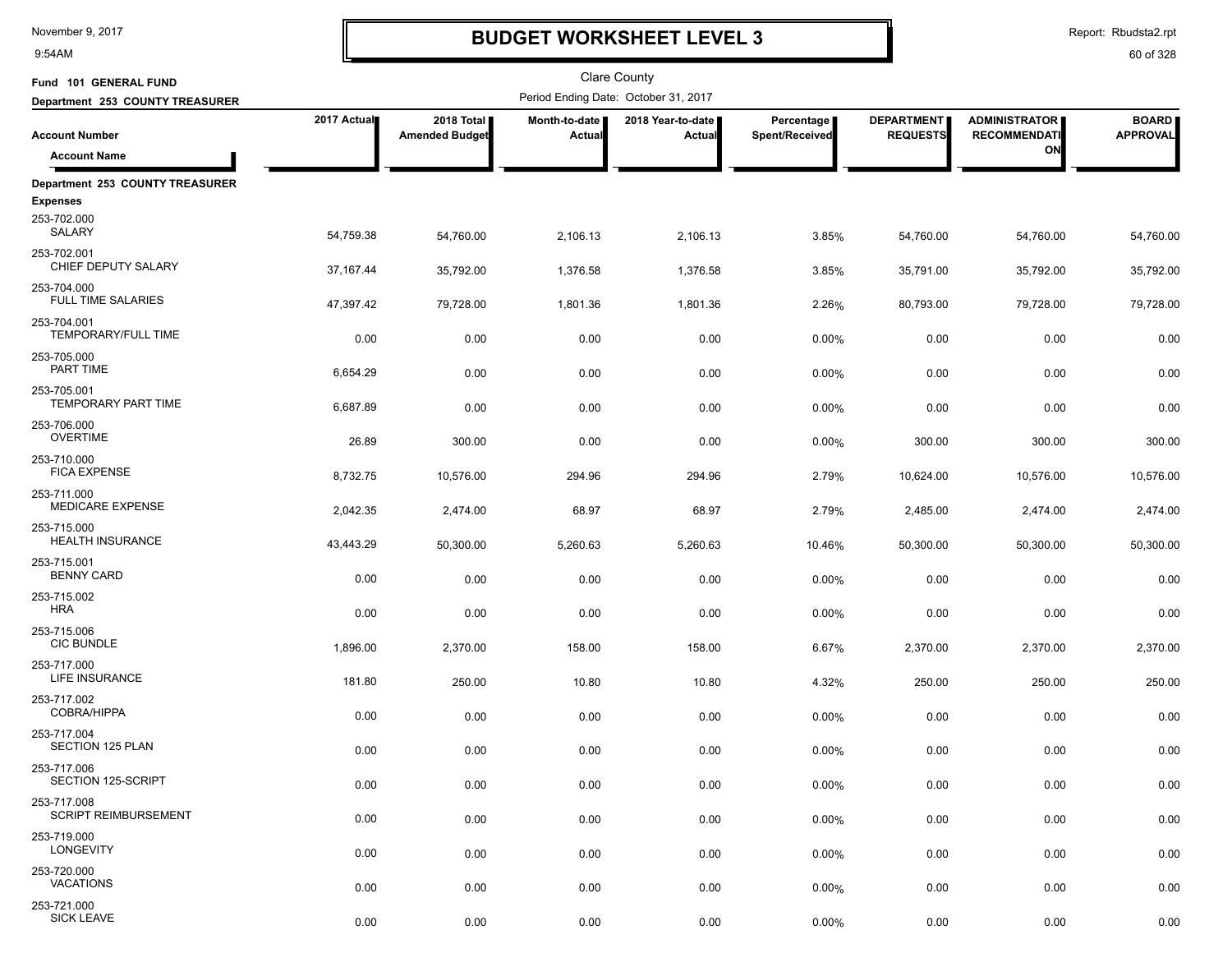9:54AM

## **BUDGET WORKSHEET LEVEL 3**

Report: Rbudsta2.rpt

| Fund 101 GENERAL FUND                               |             |                                     |                         | <b>Clare County</b>                  |                              |                                      |                                             |                                 |
|-----------------------------------------------------|-------------|-------------------------------------|-------------------------|--------------------------------------|------------------------------|--------------------------------------|---------------------------------------------|---------------------------------|
| Department 253 COUNTY TREASURER                     |             |                                     |                         | Period Ending Date: October 31, 2017 |                              |                                      |                                             |                                 |
| <b>Account Number</b>                               | 2017 Actual | 2018 Total<br><b>Amended Budget</b> | Month-to-date<br>Actual | 2018 Year-to-date<br>Actual          | Percentage<br>Spent/Received | <b>DEPARTMENT</b><br><b>REQUESTS</b> | <b>ADMINISTRATOR</b><br><b>RECOMMENDATI</b> | <b>BOARD</b><br><b>APPROVAL</b> |
| <b>Account Name</b>                                 |             |                                     |                         |                                      |                              |                                      | ON                                          |                                 |
| 253-722.000<br><b>HOLIDAY</b>                       | 0.00        | 0.00                                | 0.00                    | 0.00                                 | 0.00%                        | 0.00                                 | 0.00                                        | 0.00                            |
| 253-727.000<br>OFFICE SUPPLIES                      | 0.00        | 0.00                                | 0.00                    | 0.00                                 | 0.00%                        | 0.00                                 | 0.00                                        | 0.00                            |
| 253-728.000<br>PRINTING & BINDING                   | 479.69      | 1,200.00                            | 337.55                  | 337.55                               | 28.13%                       | 1,500.00                             | 1,200.00                                    | 1,200.00                        |
| 253-814.000<br><b>DUES &amp; SUBSCRIPTIONS</b>      | 50.00       | 200.00                              | 0.00                    | 0.00                                 | 0.00%                        | 200.00                               | 200.00                                      | 200.00                          |
| 253-815.000<br>SERVICE SUPPORT                      | 10,826.17   | 12,000.00                           | 0.00                    | 0.00                                 | 0.00%                        | 12,000.00                            | 12,000.00                                   | 12,000.00                       |
| 253-851.000<br><b>EQUIP REPAIRS &amp; CONTRACTS</b> | 0.00        | 0.00                                | 0.00                    | 0.00                                 | 0.00%                        | 700.00                               | 0.00                                        | 0.00                            |
| 253-852.000<br><b>TELEPHONE</b>                     | 650.54      | 700.00                              | 6.02                    | 6.02                                 | 0.86%                        | 0.00                                 | 700.00                                      | 700.00                          |
| 253-852.006<br><b>TELECOMMUNICATIONS</b>            | 0.00        | 0.00                                | 0.00                    | 0.00                                 | 0.00%                        | 0.00                                 | 0.00                                        | 0.00                            |
| 253-863.000<br><b>FREIGHT</b>                       | 0.00        | 0.00                                | 0.00                    | 0.00                                 | 0.00%                        | 0.00                                 | 0.00                                        | 0.00                            |
| 253-864.000<br><b>TRAVEL &amp; EXPENSE</b>          | 782.19      | 1,500.00                            | 0.00                    | 0.00                                 | 0.00%                        | 1,500.00                             | 1,500.00                                    | 1,500.00                        |
| 253-900.000<br><b>ADVERTISING</b>                   | 460.00      | 500.00                              | 0.00                    | 0.00                                 | 0.00%                        | 500.00                               | 500.00                                      | 500.00                          |
| 253-901.000<br>PRINT TOWNSHIP TAX BILLS             | 0.00        | 0.00                                | 0.00                    | 0.00                                 | 0.00%                        | 0.00                                 | 0.00                                        | 0.00                            |
| 253-915.000<br><b>BONDS</b>                         | 4,413.00    | 5,000.00                            | 0.00                    | 0.00                                 | 0.00%                        | 5,000.00                             | 5,000.00                                    | 5,000.00                        |
| 253-940.000<br><b>STORAGE FEE</b>                   | 634.80      | 800.00                              | 0.00                    | 0.00                                 | 0.00%                        | 800.00                               | 800.00                                      | 800.00                          |
| 253-955.000<br><b>BANK CHARGES</b>                  | 1,163.28    | 1,000.00                            | 0.00                    | 0.00                                 | 0.00%                        | 1,000.00                             | 1,000.00                                    | 1,000.00                        |
| 253-956.000<br>MISC-EXPENSE                         | 0.00        | 0.00                                | 0.00                    | 0.00                                 | 0.00%                        | 0.00                                 | 0.00                                        | 0.00                            |
| 253-961.000<br>PRINTING MAY TAX SALE                | 0.00        | 0.00                                | 0.00                    | 0.00                                 | 0.00%                        | 0.00                                 | 0.00                                        | 0.00                            |
| 253-962.000<br>DEL-TAX APPEALS ADJUSTMENT           | 0.00        | 0.00                                | 0.00                    | 0.00                                 | 0.00%                        | 0.00                                 | 0.00                                        | 0.00                            |
| 253-978.000<br>NEW EQUIPMENT UNDER \$5000           | 0.00        | 0.00                                | 0.00                    | 0.00                                 | 0.00%                        | 0.00                                 | 0.00                                        | 0.00                            |
| <b>Expenses Total</b>                               | 228,449.17  | 259,450.00                          | 11,421.00               | 11,421.00                            | 100.00%                      | 260,873.00                           | 259,450.00                                  | 259,450.00                      |
| <b>COUNTY TREASURER Dept Total</b>                  | 228,449.17  | 259,450.00                          | 11,421.00               | 11,421.00                            | 100.00%                      | 260,873.00                           | 259,450.00                                  | 259,450.00                      |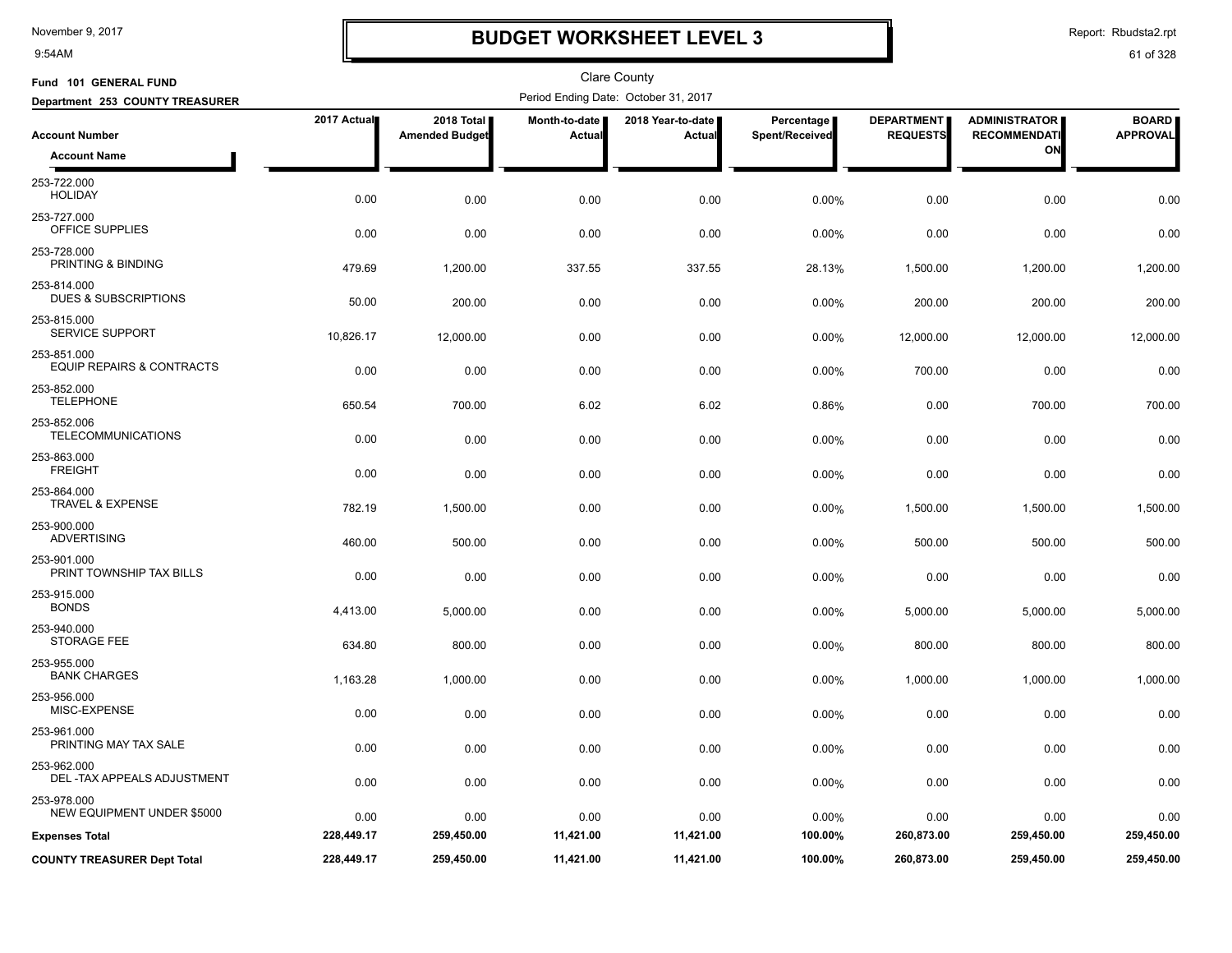9:54AM

# **BUDGET WORKSHEET LEVEL 3**

Report: Rbudsta2.rpt

| Fund 101 GENERAL FUND                        |             |                                     |                         | <b>Clare County</b>                  |                              |                                      |                                             |                                 |
|----------------------------------------------|-------------|-------------------------------------|-------------------------|--------------------------------------|------------------------------|--------------------------------------|---------------------------------------------|---------------------------------|
| Department 257 COOPERATIVE EXTENSION         |             |                                     |                         | Period Ending Date: October 31, 2017 |                              |                                      |                                             |                                 |
| <b>Account Number</b>                        | 2017 Actual | 2018 Total<br><b>Amended Budget</b> | Month-to-date<br>Actual | 2018 Year-to-date  <br>Actual        | Percentage<br>Spent/Received | <b>DEPARTMENT</b><br><b>REQUESTS</b> | <b>ADMINISTRATOR</b><br><b>RECOMMENDATI</b> | <b>BOARD</b><br><b>APPROVAL</b> |
| <b>Account Name</b>                          |             |                                     |                         |                                      |                              |                                      | ON                                          |                                 |
| Department 257 COOPERATIVE EXTENSION         |             |                                     |                         |                                      |                              |                                      |                                             |                                 |
| <b>Expenses</b>                              |             |                                     |                         |                                      |                              |                                      |                                             |                                 |
| 257-704.000<br><b>FULL TIME SALARIES</b>     | 0.00        | 0.00                                | 0.00                    | 0.00                                 | 0.00%                        | 0.00                                 | 0.00                                        | 0.00                            |
| 257-705.000<br>PART TIME SALARY              | 0.00        | 0.00                                | 0.00                    | 0.00                                 | 0.00%                        | 0.00                                 | 0.00                                        | 0.00                            |
| 257-706.000<br><b>OVERTIME</b>               | 0.00        | 0.00                                | 0.00                    | 0.00                                 | 0.00%                        | 0.00                                 | 0.00                                        | 0.00                            |
| 257-710.000<br><b>FICA EXPENSE</b>           | 0.00        | 0.00                                | 0.00                    | 0.00                                 | 0.00%                        | 0.00                                 | 0.00                                        | 0.00                            |
| 257-711.000<br><b>MEDICARE EXPENSE</b>       | 0.00        | 0.00                                | 0.00                    | 0.00                                 | 0.00%                        | 0.00                                 | 0.00                                        | 0.00                            |
| 257-712.000<br>4-H DIRECTOR 60% SALARY - MSU | 0.00        | 0.00                                | 0.00                    | 0.00                                 | 0.00%                        | 0.00                                 | 0.00                                        | 0.00                            |
| 257-712.001<br><b>AGRIC. AGENT</b>           | 0.00        | 0.00                                | 0.00                    | 0.00                                 | 0.00%                        | 0.00                                 | 0.00                                        | 0.00                            |
| 257-712.002<br>MSUE PRG ASSOC 4-H            | 0.00        | 0.00                                | 0.00                    | 0.00                                 | 0.00%                        | 0.00                                 | 0.00                                        | 0.00                            |
| 257-715.000<br><b>HEALTH INSURANCE</b>       | 0.00        | 0.00                                | 0.00                    | 0.00                                 | 0.00%                        | 0.00                                 | 0.00                                        | 0.00                            |
| 257-715.001<br><b>BENNY CARD</b>             | 0.00        | 0.00                                | 0.00                    | 0.00                                 | 0.00%                        | 0.00                                 | 0.00                                        | 0.00                            |
| 257-715.002<br><b>HRA</b>                    | 0.00        | 0.00                                | 0.00                    | 0.00                                 | 0.00%                        | 0.00                                 | 0.00                                        | 0.00                            |
| 257-715.006<br><b>CIC BUNDLE</b>             | 0.00        | 0.00                                | 0.00                    | 0.00                                 | 0.00%                        | 0.00                                 | 0.00                                        | 0.00                            |
| 257-717.000<br>LIFE INSURANCE                | 0.00        | 0.00                                | 0.00                    | 0.00                                 | 0.00%                        | 0.00                                 | 0.00                                        | 0.00                            |
| 257-717.002<br><b>COBRA/HIPPA</b>            | 0.00        | 0.00                                | 0.00                    | 0.00                                 | 0.00%                        | 0.00                                 | 0.00                                        | 0.00                            |
| 257-717.004<br>SECTION 125 PLAN              | 0.00        | 0.00                                | 0.00                    | 0.00                                 | 0.00%                        | 0.00                                 | 0.00                                        | 0.00                            |
| 257-717.006<br>SECTION 125-SCRIPT            | 0.00        | 0.00                                | 0.00                    | 0.00                                 | 0.00%                        | 0.00                                 | 0.00                                        | 0.00                            |
| 257-717.008<br><b>SCRIPT REIMBURSEMENT</b>   | 0.00        | 0.00                                | 0.00                    | 0.00                                 | 0.00%                        | 0.00                                 | 0.00                                        | 0.00                            |
| 257-719.000<br>LONGEVITY                     | 0.00        | 0.00                                | 0.00                    | 0.00                                 | 0.00%                        | 0.00                                 | 0.00                                        | 0.00                            |
| 257-720.000<br><b>VACATIONS</b>              | 0.00        | 0.00                                | 0.00                    | 0.00                                 | 0.00%                        | 0.00                                 | 0.00                                        | 0.00                            |
| 257-721.000<br><b>SICK LEAVE</b>             | 0.00        | 0.00                                | 0.00                    | 0.00                                 | 0.00%                        | 0.00                                 | 0.00                                        | 0.00                            |
| 257-722.000<br><b>HOLIDAY</b>                | 0.00        | 0.00                                | 0.00                    | 0.00                                 | 0.00%                        | 0.00                                 | 0.00                                        | 0.00                            |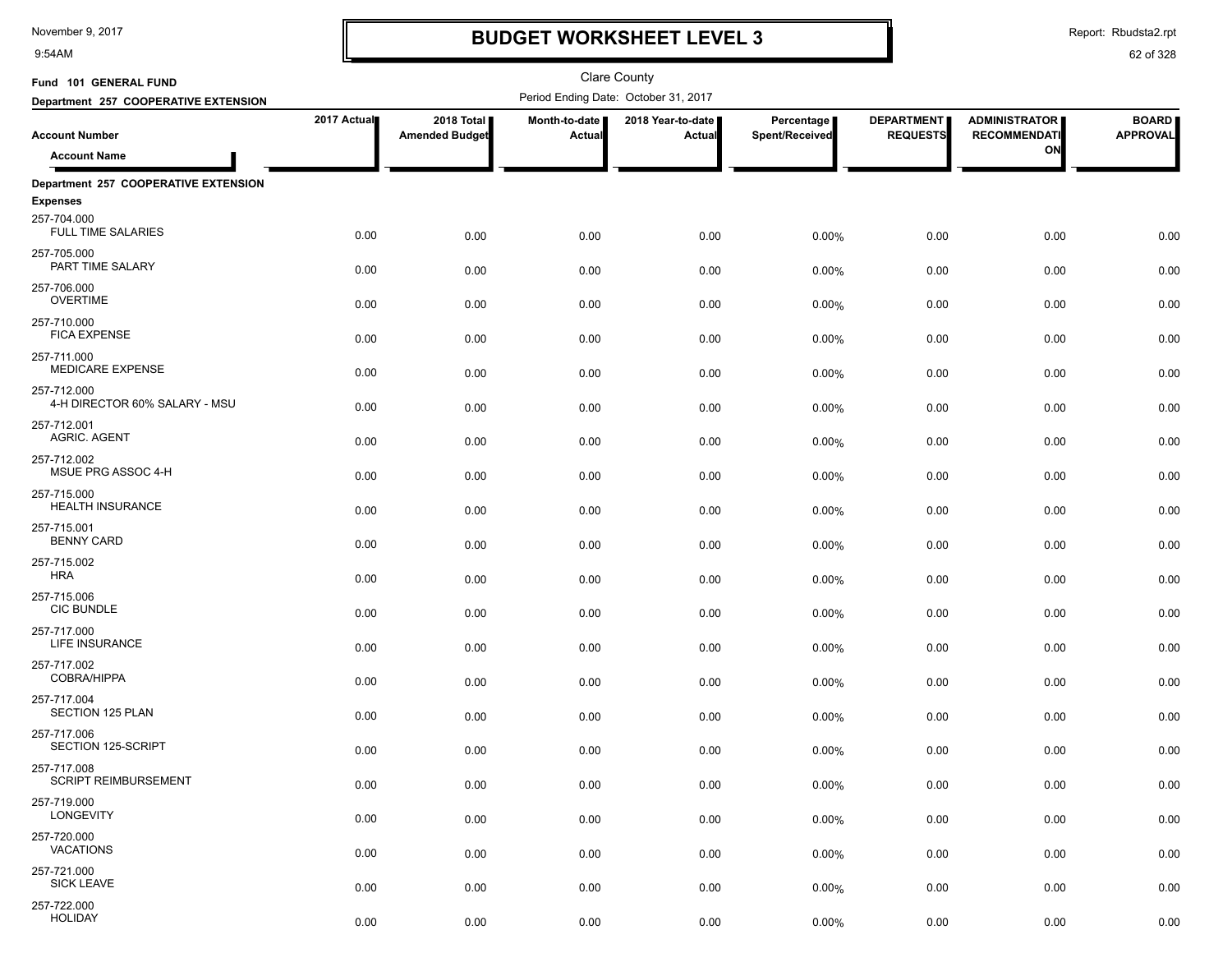9:54AM

## **BUDGET WORKSHEET LEVEL 3**

Report: Rbudsta2.rpt

| Fund 101 GENERAL FUND                         |             |                                     |                         | <b>Clare County</b>                  |                              |                                      |                                             |                                 |
|-----------------------------------------------|-------------|-------------------------------------|-------------------------|--------------------------------------|------------------------------|--------------------------------------|---------------------------------------------|---------------------------------|
| Department 257 COOPERATIVE EXTENSION          |             |                                     |                         | Period Ending Date: October 31, 2017 |                              |                                      |                                             |                                 |
| <b>Account Number</b>                         | 2017 Actual | 2018 Total<br><b>Amended Budget</b> | Month-to-date<br>Actual | 2018 Year-to-date<br>Actual          | Percentage<br>Spent/Received | <b>DEPARTMENT</b><br><b>REQUESTS</b> | <b>ADMINISTRATOR</b><br><b>RECOMMENDATI</b> | <b>BOARD</b><br><b>APPROVAL</b> |
| <b>Account Name</b>                           |             |                                     |                         |                                      |                              |                                      | ON                                          |                                 |
| 257-727.000<br>OFFICE SUPPLIES                | 0.00        | 0.00                                | 0.00                    | 0.00                                 | 0.00%                        | 0.00                                 | 0.00                                        | 0.00                            |
| 257-728.000<br>PRINTING & BINDING             | 0.00        | 0.00                                | 0.00                    | 0.00                                 | 0.00%                        | 0.00                                 | 0.00                                        | 0.00                            |
| 257-732.000<br><b>POSTAGE</b>                 | 0.00        | 0.00                                | 0.00                    | 0.00                                 | 0.00%                        | 0.00                                 | 0.00                                        | 0.00                            |
| 257-750.000<br>PHOTO SUPPLIES                 | 0.00        | 0.00                                | 0.00                    | 0.00                                 | 0.00%                        | 0.00                                 | 0.00                                        | 0.00                            |
| 257-802.000<br><b>CONTRACTED SERVICE</b>      | 58,577.00   | 58,577.00                           | 0.00                    | 0.00                                 | 0.00%                        | 58,577.00                            | 58,577.00                                   | 58,577.00                       |
| 257-814.000<br><b>DUES &amp; SUBSCRIPTION</b> | 0.00        | 0.00                                | 0.00                    | 0.00                                 | 0.00%                        | 0.00                                 | 0.00                                        | 0.00                            |
| 257-852.000<br><b>TELEPHONE</b>               | 825.81      | 800.00                              | 3.01                    | 3.01                                 | 0.38%                        | 800.00                               | 800.00                                      | 800.00                          |
| 257-852.006<br><b>TELECOMMUNICATIONS</b>      | 0.00        | 0.00                                | 0.00                    | 0.00                                 | 0.00%                        | 0.00                                 | 0.00                                        | 0.00                            |
| 257-864.000<br><b>TRAVEL &amp; EXPENSE</b>    | 0.00        | 0.00                                | 0.00                    | 0.00                                 | 0.00%                        | 0.00                                 | 0.00                                        | 0.00                            |
| 257-933.000<br>OFFICE EQUIP REPAIRS & MAINT   | 0.00        | 0.00                                | 0.00                    | 0.00                                 | 0.00%                        | 0.00                                 | 0.00                                        | 0.00                            |
| 257-978.000<br><b>NEW EQUIPMENT</b>           | 0.00        | 0.00                                | 0.00                    | 0.00                                 | 0.00%                        | 0.00                                 | 0.00                                        | 0.00                            |
| <b>Expenses Total</b>                         | 59,402.81   | 59,377.00                           | 3.01                    | 3.01                                 | 100.00%                      | 59,377.00                            | 59,377.00                                   | 59,377.00                       |
| <b>COOPERATIVE EXTENSION Dept Total</b>       | 59,402.81   | 59,377.00                           | 3.01                    | 3.01                                 | 100.00%                      | 59,377.00                            | 59,377.00                                   | 59,377.00                       |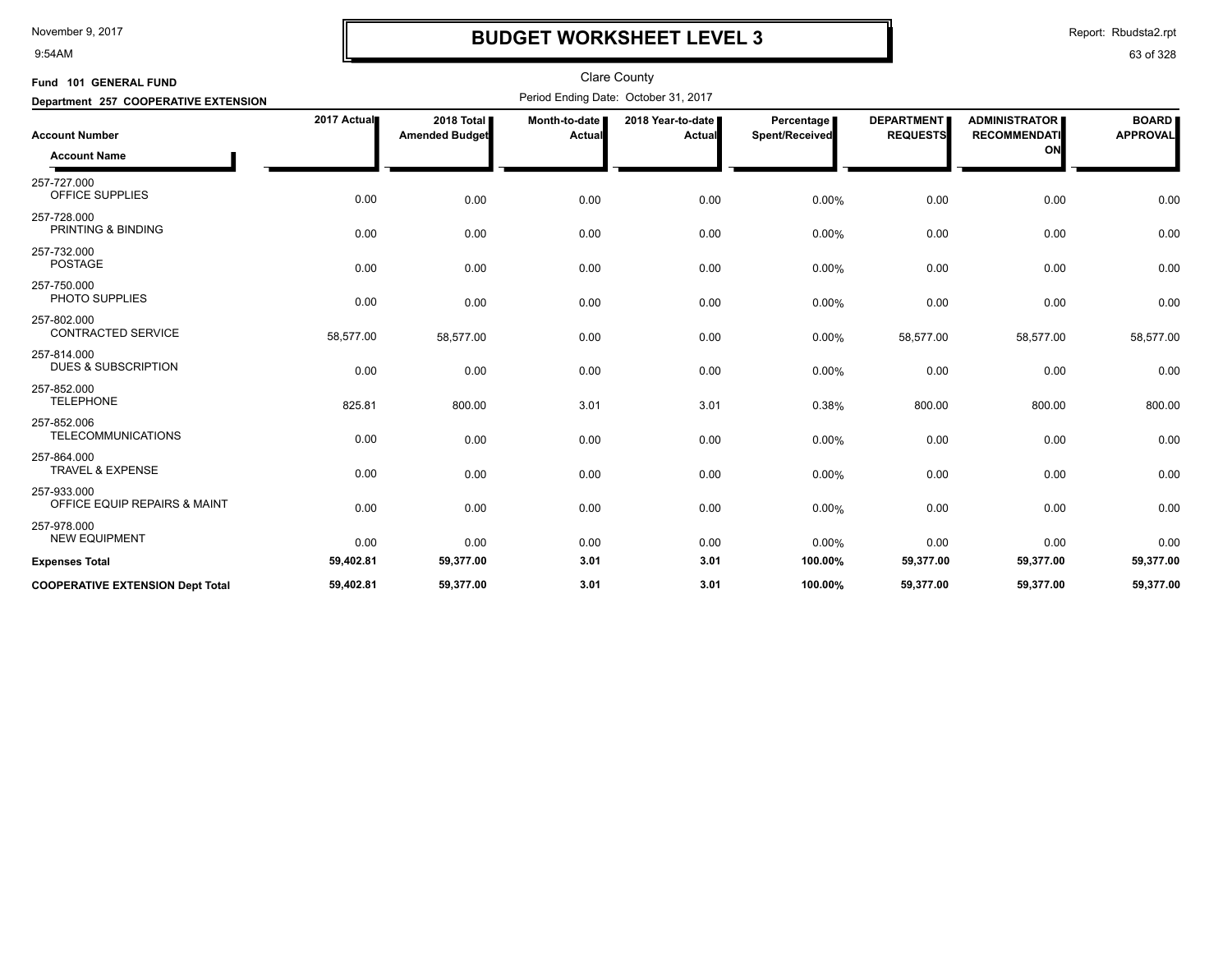9:54AM

## **BUDGET WORKSHEET LEVEL 3**

Report: Rbudsta2.rpt

| Fund 101 GENERAL FUND                          |             |                                     |                         | Clare County                         |                              |                                      |                                             |                                 |
|------------------------------------------------|-------------|-------------------------------------|-------------------------|--------------------------------------|------------------------------|--------------------------------------|---------------------------------------------|---------------------------------|
| Department 259 COMPUTERS                       |             |                                     |                         | Period Ending Date: October 31, 2017 |                              |                                      |                                             |                                 |
| <b>Account Number</b>                          | 2017 Actual | 2018 Total<br><b>Amended Budget</b> | Month-to-date<br>Actual | 2018 Year-to-date<br>Actual          | Percentage<br>Spent/Received | <b>DEPARTMENT</b><br><b>REQUESTS</b> | <b>ADMINISTRATOR</b><br><b>RECOMMENDATI</b> | <b>BOARD</b><br><b>APPROVAL</b> |
| <b>Account Name</b>                            |             |                                     |                         |                                      |                              |                                      | ON                                          |                                 |
| Department 259 COMPUTERS                       |             |                                     |                         |                                      |                              |                                      |                                             |                                 |
| <b>Expenses</b><br>259-702.000<br>SALARY       | 47,759.87   | 77,250.00                           | 2,971.15                | 2,971.15                             | 3.85%                        | 52,000.00                            | 77,250.00                                   | 77,250.00                       |
| 259-710.000<br><b>FICA EXPENSE</b>             | 2,860.15    | 4,790.00                            | 180.44                  | 180.44                               | 3.77%                        | 3,224.00                             | 4,790.00                                    | 4,790.00                        |
| 259-711.000<br><b>MEDICARE EXPENSE</b>         | 668.91      | 1,120.00                            | 42.19                   | 42.19                                | 3.77%                        | 754.00                               | 1,120.00                                    | 1,120.00                        |
| 259-715.000<br><b>HEALTH INSURANCE</b>         | 13,503.29   | 26,902.00                           | 2,334.65                | 2,334.65                             | 8.68%                        | 13,451.00                            | 26,902.00                                   | 26,902.00                       |
| 259-715.001<br><b>BENNY CARD</b>               | 0.00        | 0.00                                | 0.00                    | 0.00                                 | 0.00%                        | 0.00                                 | 0.00                                        | 0.00                            |
| 259-715.002<br><b>HRA</b>                      | 0.00        | 0.00                                | 0.00                    | 0.00                                 | 0.00%                        | 0.00                                 | 0.00                                        | 0.00                            |
| 259-715.006<br><b>CIC BUNDLE</b>               | 474.00      | 960.00                              | 39.50                   | 39.50                                | 4.11%                        | 480.00                               | 960.00                                      | 960.00                          |
| 259-717.000<br>LIFE INSURANCE                  | 50.00       | 120.00                              | 5.00                    | 5.00                                 | 4.17%                        | 60.00                                | 120.00                                      | 120.00                          |
| 259-717.002<br><b>COBRA/HIPPA</b>              | 0.00        | 0.00                                | 0.00                    | 0.00                                 | 0.00%                        | 0.00                                 | 0.00                                        | 0.00                            |
| 259-717.004<br>SECTION 125 PLAN                | 0.00        | 0.00                                | 0.00                    | 0.00                                 | 0.00%                        | 0.00                                 | 0.00                                        | 0.00                            |
| 259-717.006<br>SECTION 125-SCRIPT              | 0.00        | 0.00                                | 0.00                    | 0.00                                 | 0.00%                        | 0.00                                 | 0.00                                        | 0.00                            |
| 259-717.008<br><b>SCRIPT REIMBURSEMENT</b>     | 0.00        | 0.00                                | 0.00                    | 0.00                                 | 0.00%                        | 0.00                                 | 0.00                                        | 0.00                            |
| 259-720.000<br><b>VACATION PAYOUT</b>          | 0.00        | 0.00                                | 0.00                    | 0.00                                 | 0.00%                        | 0.00                                 | 0.00                                        | 0.00                            |
| 259-721.000<br><b>SICK LEAVE</b>               | 0.00        | 0.00                                | 0.00                    | 0.00                                 | 0.00%                        | 0.00                                 | 0.00                                        | 0.00                            |
| 259-727.000<br>OFFICE SUPPLIES                 | 1,000.00    | 1,000.00                            | 0.00                    | 0.00                                 | 0.00%                        | 1,000.00                             | 1,000.00                                    | 1,000.00                        |
| 259-801.000<br><b>CONTRACTED SERVICES</b>      | 42,709.60   | 6,000.00                            | 0.00                    | 0.00                                 | 0.00%                        | 50,000.00                            | 6,000.00                                    | 6,000.00                        |
| 259-801.001<br>CONTRACTED SERVICE WEBSITE      | 2,305.00    | 500.00                              | 0.00                    | 0.00                                 | 0.00%                        | 500.00                               | 500.00                                      | 500.00                          |
| 259-814.000<br><b>DUES &amp; SUBSCRIPTIONS</b> | 0.00        | 0.00                                | 0.00                    | 0.00                                 | 0.00%                        | 0.00                                 | 0.00                                        | 0.00                            |
| 259-815.000<br>SERVICE-SUPPORT FEES            | 16,549.20   | 20,000.00                           | 0.00                    | 0.00                                 | 0.00%                        | 20,000.00                            | 20,000.00                                   | 20,000.00                       |
| 259-815.001<br>EFT FEES                        | 0.00        | 0.00                                | 0.00                    | 0.00                                 | 0.00%                        | 0.00                                 | 0.00                                        | 0.00                            |
| 259-851.000<br><b>MAINTENANCE</b>              | 7,443.18    | 1,000.00                            | 0.00                    | 0.00                                 | 0.00%                        | 1,000.00                             | 1,000.00                                    | 1,000.00                        |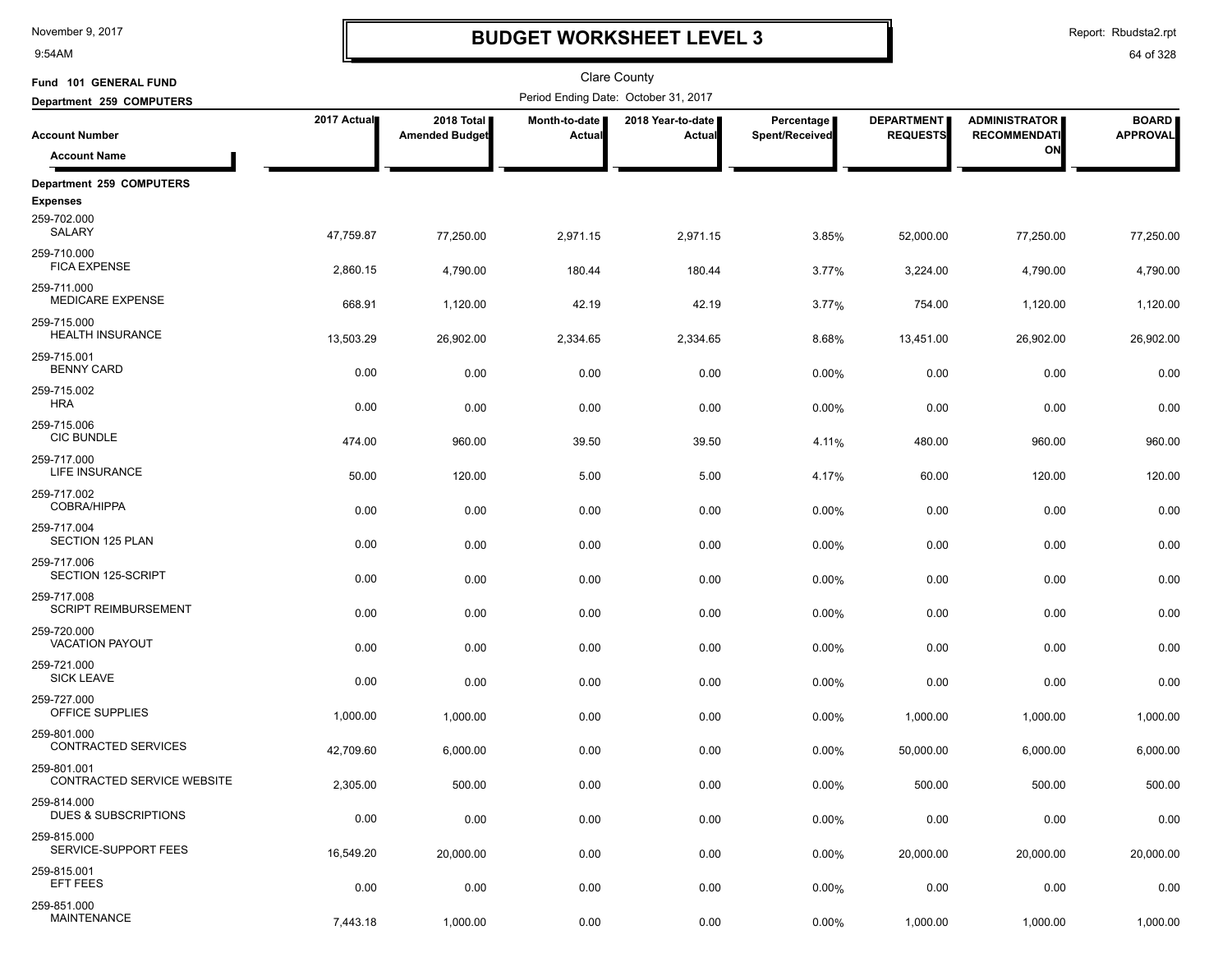9:54AM

## **BUDGET WORKSHEET LEVEL 3**

Report: Rbudsta2.rpt

| Fund 101 GENERAL FUND<br>Department 259 COMPUTERS |             | Clare County<br>Period Ending Date: October 31, 2017 |                         |                                    |                                     |                                      |                                                   |                                 |  |
|---------------------------------------------------|-------------|------------------------------------------------------|-------------------------|------------------------------------|-------------------------------------|--------------------------------------|---------------------------------------------------|---------------------------------|--|
| <b>Account Number</b>                             | 2017 Actual | 2018 Total<br><b>Amended Budget</b>                  | Month-to-date<br>Actual | 2018 Year-to-date<br><b>Actual</b> | <b>Percentage</b><br>Spent/Received | <b>DEPARTMENT</b><br><b>REQUESTS</b> | <b>ADMINISTRATOR</b><br><b>RECOMMENDATI</b><br>ON | <b>BOARD</b><br><b>APPROVAL</b> |  |
| <b>Account Name</b>                               |             |                                                      |                         |                                    |                                     |                                      |                                                   |                                 |  |
| 259-852.000<br><b>TELEPHONE</b>                   | 1,151.07    | 1,500.00                                             | 81.22                   | 81.22                              | 5.41%                               | 1,500.00                             | 1,500.00                                          | 1,500.00                        |  |
| 259-852.006<br><b>TELECOMMUNICATIONS</b>          | 0.00        | 0.00                                                 | 0.00                    | 0.00                               | 0.00%                               | 0.00                                 | 0.00                                              | 0.00                            |  |
| 259-863.000<br><b>FREIGHT</b>                     | 25.52       | 300.00                                               | 0.00                    | 0.00                               | $0.00\%$                            | 300.00                               | 300.00                                            | 300.00                          |  |
| 259-864.000<br><b>TRAVEL &amp; EXPENSE</b>        | 598.09      | 1,000.00                                             | 0.00                    | 0.00                               | $0.00\%$                            | 1,500.00                             | 1,000.00                                          | 1,000.00                        |  |
| 259-957.000<br><b>COMPUTER TRAINING</b>           | 2,283.18    | 2,500.00                                             | 0.00                    | 0.00                               | 0.00%                               | 2,500.00                             | 2,500.00                                          | 2,500.00                        |  |
| 259-978.000<br><b>NEW EQUIPMENT</b>               | 3,786.96    | 1,500.00                                             | 0.00                    | 0.00                               | $0.00\%$                            | 1,500.00                             | 1,500.00                                          | 1,500.00                        |  |
| <b>Expenses Total</b>                             | 143,168.02  | 146,442.00                                           | 5,654.15                | 5,654.15                           | 100.00%                             | 149,769.00                           | 146,442.00                                        | 146,442.00                      |  |
| <b>COMPUTERS Dept Total</b>                       | 143,168.02  | 146,442.00                                           | 5,654.15                | 5,654.15                           | 100.00%                             | 149,769.00                           | 146,442.00                                        | 146,442.00                      |  |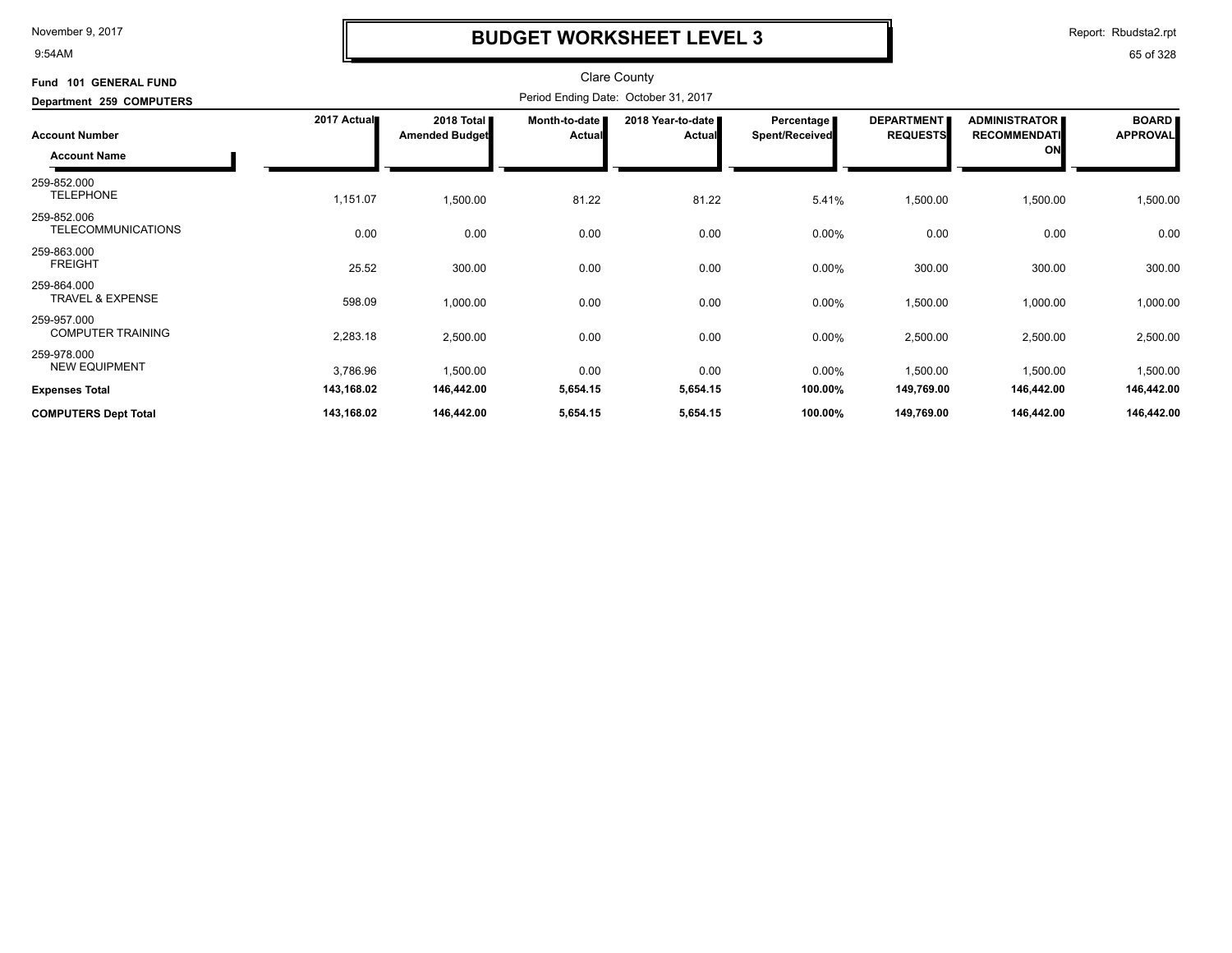9:54AM

## **BUDGET WORKSHEET LEVEL 3**

Report: Rbudsta2.rpt

| Fund 101 GENERAL FUND<br>Department 260 BROADBAND NETWORK GROUP | <b>Clare County</b><br>Period Ending Date: October 31, 2017 |                                               |                         |                                    |                                     |                                      |                                                   |                                 |
|-----------------------------------------------------------------|-------------------------------------------------------------|-----------------------------------------------|-------------------------|------------------------------------|-------------------------------------|--------------------------------------|---------------------------------------------------|---------------------------------|
| <b>Account Number</b><br><b>Account Name</b>                    | 2017 Actual                                                 | 2018 Total <b>II</b><br><b>Amended Budget</b> | Month-to-date<br>Actual | 2018 Year-to-date<br><b>Actual</b> | Percentage<br><b>Spent/Received</b> | <b>DEPARTMENT</b><br><b>REQUESTS</b> | <b>ADMINISTRATOR</b><br><b>RECOMMENDATI</b><br>ON | <b>BOARD</b><br><b>APPROVAL</b> |
| Department 260 BROADBAND NETWORK GROUP                          |                                                             |                                               |                         |                                    |                                     |                                      |                                                   |                                 |
| <b>Expenses</b>                                                 |                                                             |                                               |                         |                                    |                                     |                                      |                                                   |                                 |
| 260-727.000<br><b>SUPPLIES</b>                                  | 299.34                                                      | 0.00                                          | 0.00                    | 0.00                               | 0.00%                               | 0.00                                 | 0.00                                              | 0.00                            |
| 260-728.000<br>PRINTING & BINDING                               | 0.00                                                        | 0.00                                          | 0.00                    | 0.00                               | 0.00%                               | 0.00                                 | 0.00                                              | 0.00                            |
| 260-864.000<br><b>TRAVEL &amp; EXPENSE</b>                      | 0.00                                                        | 0.00                                          | 0.00                    | 0.00                               | 0.00%                               | 0.00                                 | 0.00                                              | 0.00                            |
| <b>Expenses Total</b>                                           | 299.34                                                      | 0.00                                          | 0.00                    | 0.00                               | 0.00%                               | 0.00                                 | 0.00                                              |                                 |
| <b>BROADBAND NETWORK GROUP Dept</b><br><b>Total</b>             | 299.34                                                      | 0.00                                          | 0.00                    | 0.00                               | 0.00%                               | 0.00                                 | 0.00                                              | 0.00                            |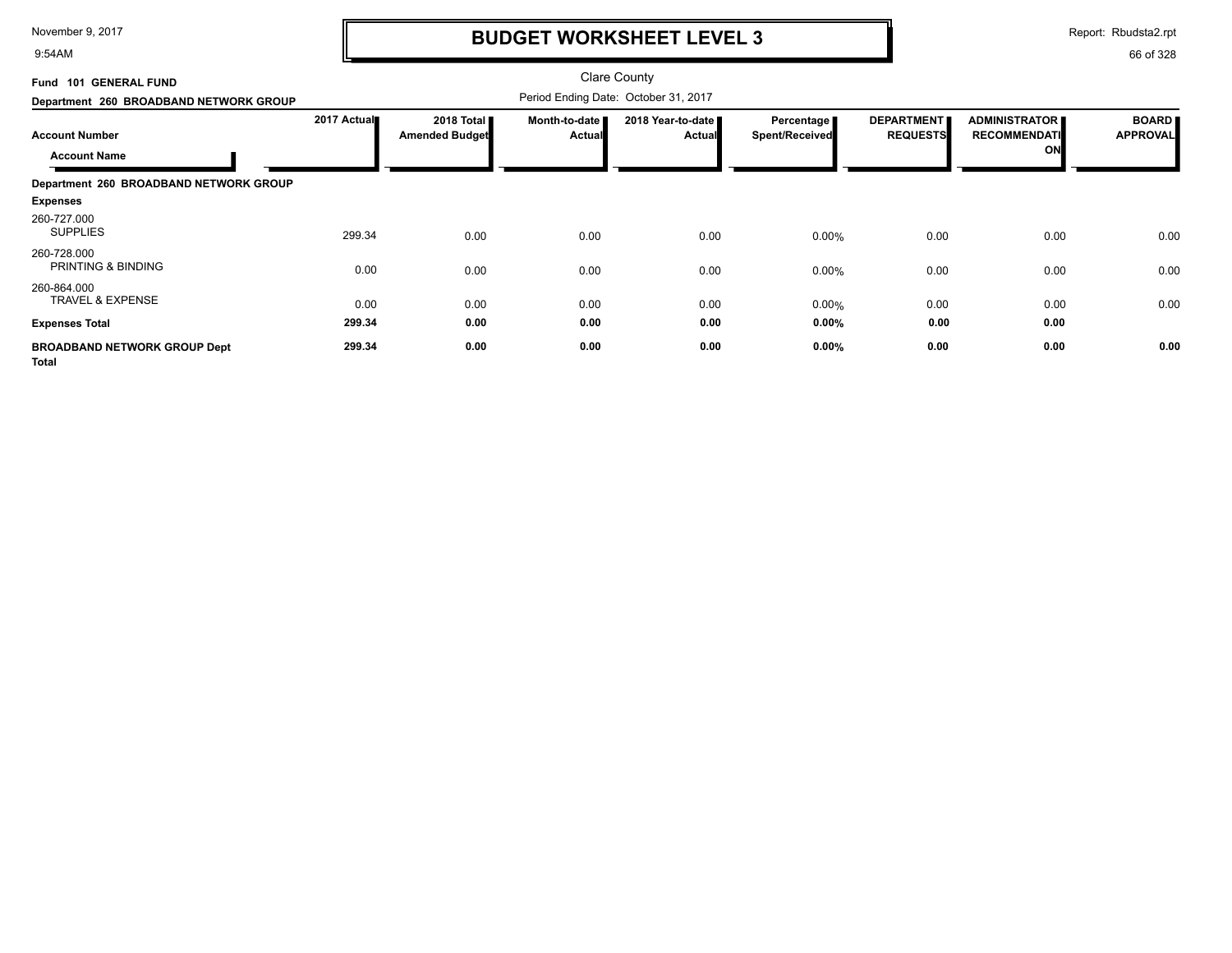9:54AM

## **BUDGET WORKSHEET LEVEL 3**

Report: Rbudsta2.rpt

| Fund 101 GENERAL FUND                        |             |                                     |                                | <b>Clare County</b>                  |                              |                                      |                                                   |                                 |
|----------------------------------------------|-------------|-------------------------------------|--------------------------------|--------------------------------------|------------------------------|--------------------------------------|---------------------------------------------------|---------------------------------|
| Department 261 BUILDING AUTHORITY            |             |                                     |                                | Period Ending Date: October 31, 2017 |                              |                                      |                                                   |                                 |
| <b>Account Number</b><br><b>Account Name</b> | 2017 Actual | 2018 Total<br><b>Amended Budget</b> | Month-to-date<br><b>Actual</b> | 2018 Year-to-date<br>Actual          | Percentage<br>Spent/Received | <b>DEPARTMENT</b><br><b>REQUESTS</b> | <b>ADMINISTRATOR</b><br><b>RECOMMENDATI</b><br>ON | <b>BOARD</b><br><b>APPROVAL</b> |
| Department 261 BUILDING AUTHORITY            |             |                                     |                                |                                      |                              |                                      |                                                   |                                 |
| <b>Expenses</b>                              |             |                                     |                                |                                      |                              |                                      |                                                   |                                 |
| 261-707.000<br>PER DIEM                      | 0.00        | 0.00                                | 0.00                           | 0.00                                 | $0.00\%$                     | 0.00                                 | 0.00                                              | 0.00                            |
| 261-707.001<br><b>BOND SERVICE-TREASURER</b> | 0.00        | 0.00                                | 0.00                           | 0.00                                 | $0.00\%$                     | 0.00                                 | 0.00                                              | 0.00                            |
| 261-710.000<br><b>FICA EXPENSE</b>           | 0.00        | 0.00                                | 0.00                           | 0.00                                 | $0.00\%$                     | 0.00                                 | 0.00                                              | 0.00                            |
| 261-711.000<br><b>MEDICARE EXPENSE</b>       | 0.00        | 0.00                                | 0.00                           | 0.00                                 | $0.00\%$                     | 0.00                                 | 0.00                                              | 0.00                            |
| 261-728.000<br>PRINTING & BINDING            | 0.00        | 0.00                                | 0.00                           | 0.00                                 | 0.00%                        | 0.00                                 | 0.00                                              | 0.00                            |
| 261-864.000<br><b>TRAVEL &amp; EXPENSE</b>   | 0.00        | 0.00                                | 0.00                           | 0.00                                 | $0.00\%$                     | 0.00                                 | 0.00                                              | 0.00                            |
| <b>Expenses Total</b>                        | 0.00        | 0.00                                | 0.00                           | 0.00                                 | $0.00\%$                     | 0.00                                 | 0.00                                              |                                 |
| <b>BUILDING AUTHORITY Dept Total</b>         | 0.00        | 0.00                                | 0.00                           | 0.00                                 | $0.00\%$                     | 0.00                                 | 0.00                                              | 0.00                            |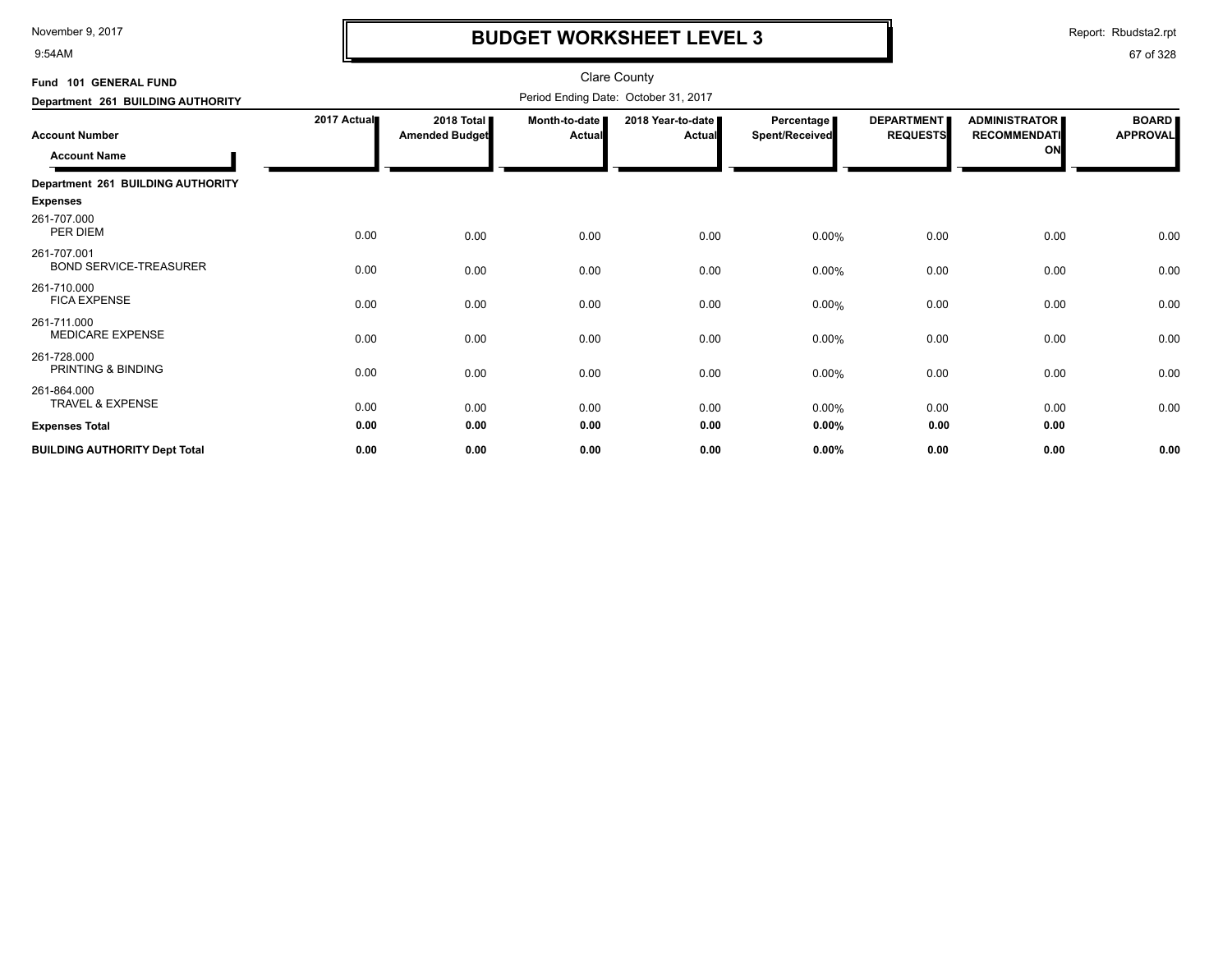9:54AM

# **BUDGET WORKSHEET LEVEL 3**

Report: Rbudsta2.rpt

| Fund 101 GENERAL FUND                      |             |                                     |                         | Clare County                         |                              |                                      |                                             |                                 |
|--------------------------------------------|-------------|-------------------------------------|-------------------------|--------------------------------------|------------------------------|--------------------------------------|---------------------------------------------|---------------------------------|
| Department 265 COURTHOUSE & GROUNDS        |             |                                     |                         | Period Ending Date: October 31, 2017 |                              |                                      |                                             |                                 |
| <b>Account Number</b>                      | 2017 Actual | 2018 Total<br><b>Amended Budget</b> | Month-to-date<br>Actual | 2018 Year-to-date<br>Actual          | Percentage<br>Spent/Received | <b>DEPARTMENT</b><br><b>REQUESTS</b> | <b>ADMINISTRATOR</b><br><b>RECOMMENDATI</b> | <b>BOARD</b><br><b>APPROVAL</b> |
| <b>Account Name</b>                        |             |                                     |                         |                                      |                              |                                      | ON                                          |                                 |
| Department 265 COURTHOUSE & GROUNDS        |             |                                     |                         |                                      |                              |                                      |                                             |                                 |
| <b>Expenses</b>                            |             |                                     |                         |                                      |                              |                                      |                                             |                                 |
| 265-704.000<br><b>FULL TIME SALARIES</b>   | 0.00        | 0.00                                | 0.00                    | 0.00                                 | 0.00%                        | 0.00                                 | 0.00                                        | 0.00                            |
| 265-705.000<br>PART TIME SALARIES          | 5,789.78    | 5,861.00                            | 225.42                  | 225.42                               | 3.85%                        | 5,861.00                             | 5,861.00                                    | 5,861.00                        |
| 265-705.001<br><b>TEMP-PART TIME</b>       | 0.00        | 0.00                                | 0.00                    | 0.00                                 | 0.00%                        | 0.00                                 | 0.00                                        | 0.00                            |
| 265-705.002<br>P/T ENERGY GRANT            | 0.00        | 0.00                                | 0.00                    | 0.00                                 | 0.00%                        | 0.00                                 | 0.00                                        | 0.00                            |
| 265-706.000<br><b>OVERTIME</b>             | 0.00        | 0.00                                | 0.00                    | 0.00                                 | 0.00%                        | 0.00                                 | 0.00                                        | 0.00                            |
| 265-707.000<br>PER DIEM- SPECIAL PROJECTS  | 0.00        | 0.00                                | 0.00                    | 0.00                                 | 0.00%                        | 0.00                                 | 0.00                                        | 0.00                            |
| 265-710.000<br><b>FICA EXPENSE</b>         | 351.10      | 364.00                              | 13.98                   | 13.98                                | 3.84%                        | 364.00                               | 364.00                                      | 364.00                          |
| 265-711.000<br>MEDICARE EXPENSE            | 82.19       | 85.00                               | 3.27                    | 3.27                                 | 3.85%                        | 85.00                                | 85.00                                       | 85.00                           |
| 265-715.000<br><b>HEALTH INSURANCE</b>     | 0.00        | 0.00                                | 0.00                    | 0.00                                 | 0.00%                        | 0.00                                 | 0.00                                        | 0.00                            |
| 265-715.001<br><b>BENNY CARD</b>           | 0.00        | 0.00                                | 0.00                    | 0.00                                 | 0.00%                        | 0.00                                 | 0.00                                        | 0.00                            |
| 265-715.002<br><b>HRA</b>                  | 0.00        | 0.00                                | 0.00                    | 0.00                                 | 0.00%                        | 0.00                                 | 0.00                                        | 0.00                            |
| 265-717.000<br>LIFE INSURANCE              | 0.00        | 0.00                                | 0.00                    | 0.00                                 | 0.00%                        | 0.00                                 | 0.00                                        | 0.00                            |
| 265-717.002<br>COBRA/HIPPA                 | 0.00        | 0.00                                | 0.00                    | 0.00                                 | 0.00%                        | 0.00                                 | 0.00                                        | 0.00                            |
| 265-717.004<br>SECTION 125 PLAN            | 0.00        | 0.00                                | 0.00                    | 0.00                                 | 0.00%                        | 0.00                                 | 0.00                                        | 0.00                            |
| 265-717.006<br>SECTION 125-SCRIPT          | 0.00        | 0.00                                | 0.00                    | 0.00                                 | 0.00%                        | 0.00                                 | 0.00                                        | 0.00                            |
| 265-717.008<br><b>SCRIPT REIMBURSEMENT</b> | 0.00        | 0.00                                | 0.00                    | 0.00                                 | 0.00%                        | 0.00                                 | 0.00                                        | 0.00                            |
| 265-719.000<br><b>LONGEVITY</b>            | 0.00        | 0.00                                | 0.00                    | 0.00                                 | 0.00%                        | 0.00                                 | 0.00                                        | 0.00                            |
| 265-720.000<br><b>VACATIONS</b>            | 0.00        | 0.00                                | 0.00                    | 0.00                                 | 0.00%                        | 0.00                                 | 0.00                                        | 0.00                            |
| 265-721.000<br><b>SICK LEAVE</b>           | 0.00        | 0.00                                | 0.00                    | 0.00                                 | 0.00%                        | 0.00                                 | 0.00                                        | 0.00                            |
| 265-728.000<br>PRINTING & BINDING          | 196.25      | 0.00                                | 0.00                    | 0.00                                 | 0.00%                        | 0.00                                 | 0.00                                        | 0.00                            |
| 265-745.000<br>FIRE FIGHTING EQUIPMENT     | 0.00        | 0.00                                | 0.00                    | 0.00                                 | 0.00%                        | 0.00                                 | 0.00                                        | 0.00                            |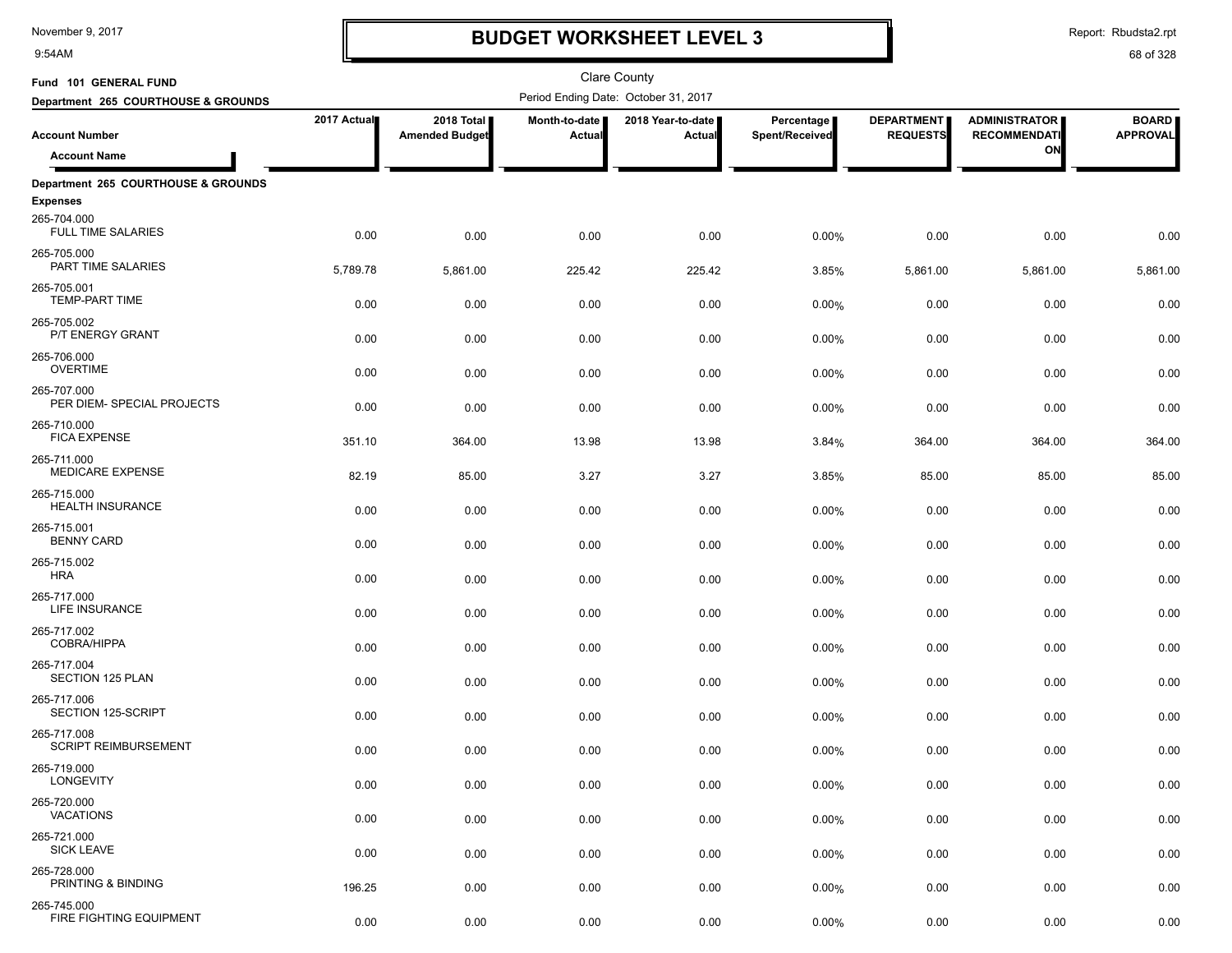9:54AM

# **BUDGET WORKSHEET LEVEL 3**

Report: Rbudsta2.rpt

| Fund 101 GENERAL FUND                                    |             |                                     |                         | <b>Clare County</b>                  |                                |                                      |                                             |                                 |
|----------------------------------------------------------|-------------|-------------------------------------|-------------------------|--------------------------------------|--------------------------------|--------------------------------------|---------------------------------------------|---------------------------------|
| Department 265 COURTHOUSE & GROUNDS                      |             |                                     |                         | Period Ending Date: October 31, 2017 |                                |                                      |                                             |                                 |
| <b>Account Number</b>                                    | 2017 Actual | 2018 Total<br><b>Amended Budget</b> | Month-to-date<br>Actual | 2018 Year-to-date<br>Actual          | Percentage  <br>Spent/Received | <b>DEPARTMENT</b><br><b>REQUESTS</b> | <b>ADMINISTRATOR</b><br><b>RECOMMENDATI</b> | <b>BOARD</b><br><b>APPROVAL</b> |
| <b>Account Name</b>                                      |             |                                     |                         |                                      |                                |                                      | ON                                          |                                 |
| 265-746.000<br><b>GAS OIL &amp; GREASE</b>               | 320.02      | 500.00                              | 0.00                    | 0.00                                 | 0.00%                          | 500.00                               | 500.00                                      | 500.00                          |
| 265-749.000<br><b>JANITORIAL SUPPLIES</b>                | 7,400.64    | 7,500.00                            | 0.00                    | 0.00                                 | 16.22%                         | 7,500.00                             | 7,500.00                                    | 7,500.00                        |
| 265-749.001<br><b>JANITORIAL SERVICE</b>                 | 86,660.08   | 79,994.00                           | 6,666.16                | 6,666.16                             | 8.33%                          | 79,994.00                            | 79,994.00                                   | 79,994.00                       |
| 265-749.002<br><b>TOOLS &amp; EQUIPMENT</b>              | 398.21      | 400.00                              | 0.00                    | 0.00                                 | $0.00\%$                       | 400.00                               | 400.00                                      | 400.00                          |
| 265-752.000<br><b>FOOD &amp; PROVISIONS</b>              | 1,089.22    | 600.00                              | 0.00                    | 0.00                                 | 69.67%                         | 600.00                               | 600.00                                      | 600.00                          |
| 265-852.000<br>TELEPHONE/TELEPHONE MAINTENANC            | 17,132.67   | 7,520.00                            | 0.00                    | 0.00                                 | 0.00%                          | 9,520.00                             | 7,520.00                                    | 7,520.00                        |
| 265-852.006<br><b>TELECOMMUNICATIONS</b>                 | 0.00        | 0.00                                | 0.00                    | 0.00                                 | 0.00%                          | 0.00                                 | 0.00                                        | 0.00                            |
| 265-862.000<br>VEHICLE REPAIRS & MAINTENANCE             | 678.29      | 0.00                                | 0.00                    | 0.00                                 | 100.00%                        | 200.00                               | 0.00                                        | 0.00                            |
| 265-863.000<br><b>FREIGHT</b>                            | 3,664.01    | 0.00                                | 0.00                    | 0.00                                 | 0.00%                          | 0.00                                 | 0.00                                        | 0.00                            |
| 265-864.000<br><b>TRAVEL</b>                             | 0.00        | 0.00                                | 0.00                    | 0.00                                 | 0.00%                          | 0.00                                 | 0.00                                        | 0.00                            |
| 265-914.000<br><b>LIABILITY INS-TRUSTEES</b>             | 0.00        | 240.00                              | 0.00                    | 0.00                                 | 0.00%                          | 240.00                               | 240.00                                      | 240.00                          |
| 265-921.000<br>LIGHTS-CONSUMERS                          | 42,124.37   | 37,500.00                           | 0.00                    | 0.00                                 | 0.00%                          | 35,000.00                            | 37,500.00                                   | 37,500.00                       |
| 265-922.000<br><b>HEATING-MI CON GAS CO</b>              | 8,359.23    | 10,000.00                           | 0.00                    | 0.00                                 | 0.00%                          | 12,000.00                            | 10,000.00                                   | 10,000.00                       |
| 265-923.000<br><b>SEWER &amp; WATER</b>                  | 5,955.90    | 5,979.17                            | 0.00                    | 0.00                                 | $0.00\%$                       | 6,000.00                             | 6,000.00                                    | 6,000.00                        |
| 265-931.000<br><b>BUILDING REPAIRS &amp; MAINTENANCE</b> | 20,331.33   | 16,000.00                           | 188.80                  | 188.80                               | 18.16%                         | 16,000.00                            | 16,000.00                                   | 16,000.00                       |
| 265-931.001<br>MAINTENANCE - HONEYWELL                   | 0.00        | 0.00                                | 0.00                    | 0.00                                 | 0.00%                          | 0.00                                 | 0.00                                        | 0.00                            |
| 265-931.002<br><b>HVAC MAINT &amp; REPAIRS</b>           | 17,158.30   | 5,000.00                            | 0.00                    | 0.00                                 | $0.00\%$                       | 5,000.00                             | 5,000.00                                    | 5,000.00                        |
| 265-933.000<br>EQUIP REPAIRS & MAINT & GENERATOF         | 383.94      | 1,000.00                            | 0.00                    | 0.00                                 | 0.00%                          | 1,000.00                             | 1,000.00                                    | 1,000.00                        |
| 265-933.001<br><b>TYPEWRITER MAINTENANCE</b>             | 0.00        | 0.00                                | 0.00                    | 0.00                                 | 0.00%                          | 0.00                                 | 0.00                                        | 0.00                            |
| 265-935.000<br><b>GROUND CARE &amp; MAINTENANCE</b>      | 12,424.94   | 12,000.00                           | 140.00                  | 140.00                               | 1.68%                          | 12,000.00                            | 12,000.00                                   | 12,000.00                       |
| 265-956.000<br>MISC                                      | 0.00        | 0.00                                | 0.00                    | 0.00                                 | 0.00%                          | 0.00                                 | 0.00                                        | 0.00                            |
| 265-958.000<br>POP - MACHINE                             | 0.00        | 0.00                                | 0.00                    | 0.00                                 | 0.00%                          | 0.00                                 | 0.00                                        | 0.00                            |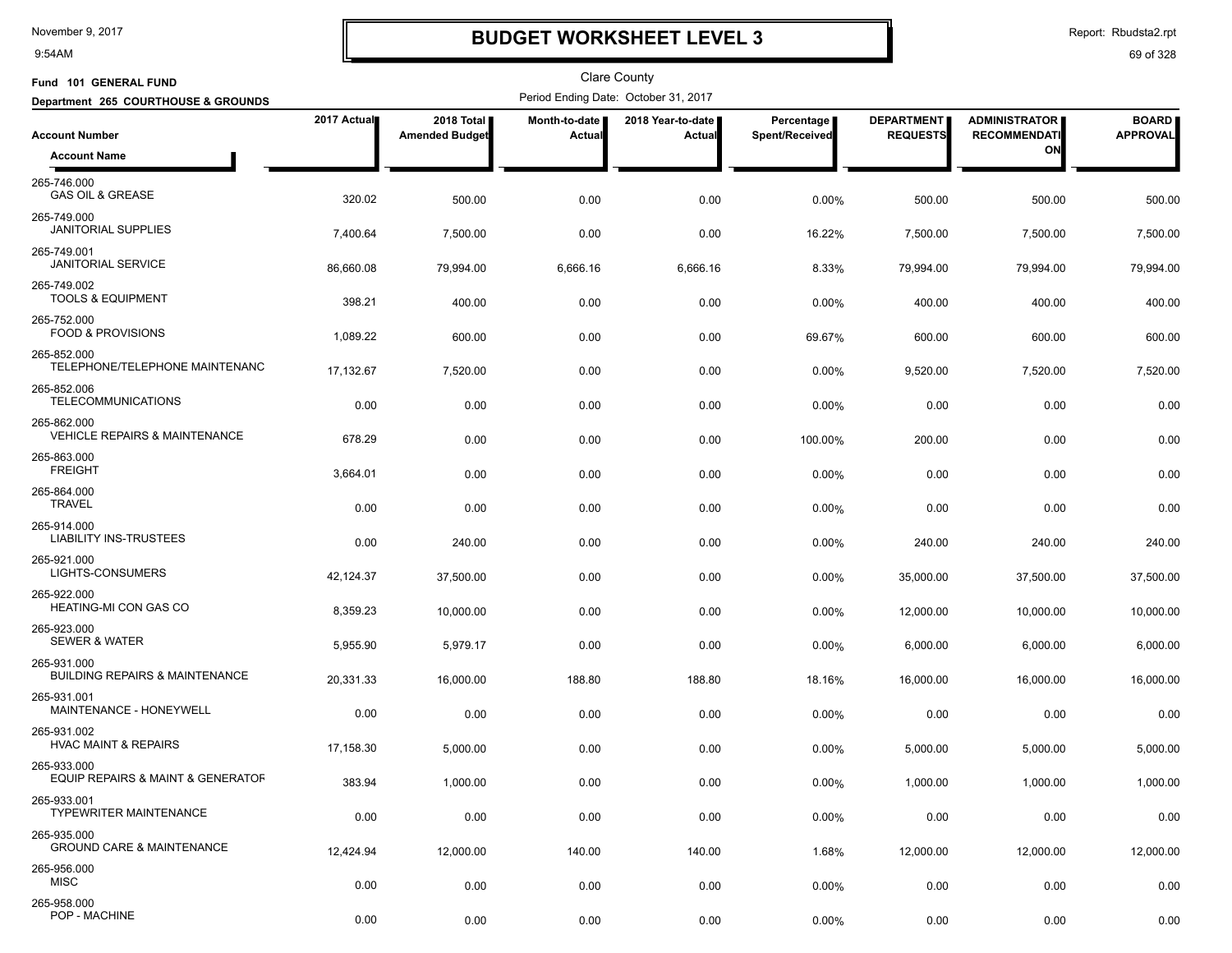9:54AM

### **BUDGET WORKSHEET LEVEL 3**

Report: Rbudsta2.rpt

| <b>GENERAL FUND</b><br><b>Fund 101</b>       |             |                                     |                                | <b>Clare County</b>                  |                              |                                      |                                                      |                                 |
|----------------------------------------------|-------------|-------------------------------------|--------------------------------|--------------------------------------|------------------------------|--------------------------------------|------------------------------------------------------|---------------------------------|
| Department 265 COURTHOUSE & GROUNDS          |             |                                     |                                | Period Ending Date: October 31, 2017 |                              |                                      |                                                      |                                 |
| <b>Account Number</b><br><b>Account Name</b> | 2017 Actual | 2018 Total<br><b>Amended Budget</b> | Month-to-date<br><b>Actual</b> | 2018 Year-to-date<br><b>Actual</b>   | Percentage<br>Spent/Received | <b>DEPARTMENT</b><br><b>REQUESTS</b> | <b>ADMINISTRATOR II</b><br><b>RECOMMENDATI</b><br>ON | <b>BOARD</b><br><b>APPROVAL</b> |
| 265-978.000<br><b>RAP GRANT</b>              | 296.99      | 0.00                                | 0.00                           | 0.00                                 | 0.00%                        | 0.00                                 | 0.00                                                 | 0.00                            |
| 265-978.001<br><b>NEW EQUIPMENT UNDER</b>    | 1.839.00    | 0.00                                | 0.00                           | 0.00                                 | 0.00%                        | 0.00                                 | 0.00                                                 | 0.00                            |
| <b>Expenses Total</b>                        | 232,636.46  | 190,543.17                          | 7,237.63                       | 7,237.63                             | 100.00%                      | 192,264.00                           | 190.564.00                                           | 190,564.00                      |
| <b>COURTHOUSE &amp; GROUNDS Dept Total</b>   | 232,636.46  | 190,543.17                          | 7,237.63                       | 7,237.63                             | 100.00%                      | 192.264.00                           | 190,564.00                                           | 190,564.00                      |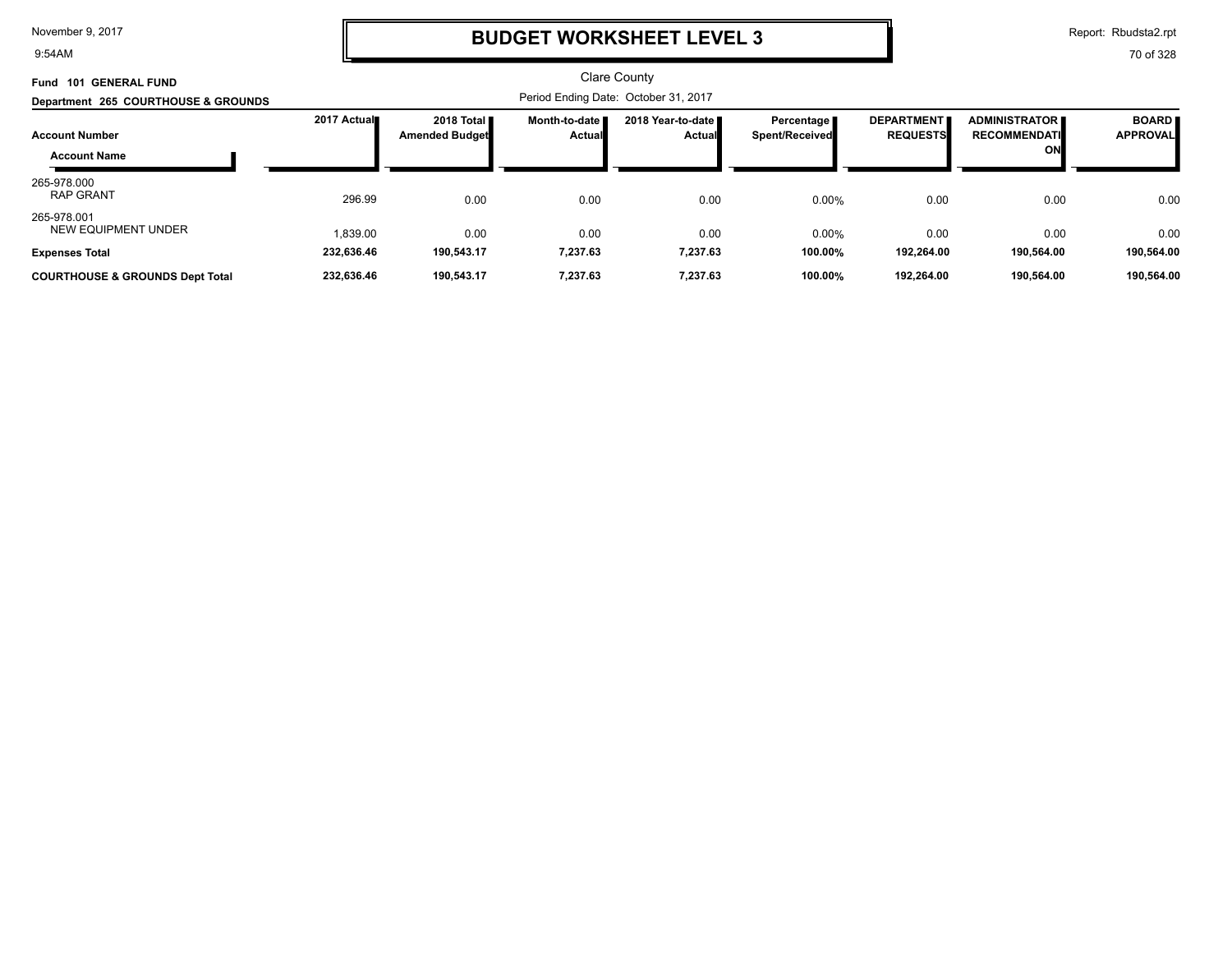9:54AM

# **BUDGET WORKSHEET LEVEL 3**

Report: Rbudsta2.rpt

| Fund 101 GENERAL FUND                      |             |                                     |                         | <b>Clare County</b>                  |                              |                                      |                                             |                                 |
|--------------------------------------------|-------------|-------------------------------------|-------------------------|--------------------------------------|------------------------------|--------------------------------------|---------------------------------------------|---------------------------------|
| Department 275 DRAIN COMMISSIONER          |             |                                     |                         | Period Ending Date: October 31, 2017 |                              |                                      |                                             |                                 |
| <b>Account Number</b>                      | 2017 Actual | 2018 Total<br><b>Amended Budget</b> | Month-to-date<br>Actual | 2018 Year-to-date<br>Actual          | Percentage<br>Spent/Received | <b>DEPARTMENT</b><br><b>REQUESTS</b> | <b>ADMINISTRATOR</b><br><b>RECOMMENDATI</b> | <b>BOARD</b><br><b>APPROVAL</b> |
| <b>Account Name</b>                        |             |                                     |                         |                                      |                              |                                      | ON                                          |                                 |
| Department 275 DRAIN COMMISSIONER          |             |                                     |                         |                                      |                              |                                      |                                             |                                 |
| <b>Expenses</b>                            |             |                                     |                         |                                      |                              |                                      |                                             |                                 |
| 275-702.000<br>SALARY                      | 34,337.94   | 34,338.00                           | 1,320.69                | 1,320.69                             | 3.85%                        | 34,338.00                            | 34,338.00                                   | 34,338.00                       |
| 275-704.000<br>SECRETARY SALARY            | 31,120.06   | 31,122.00                           | 1,196.93                | 1,196.93                             | 3.85%                        | 31,122.00                            | 31,122.00                                   | 31,122.00                       |
| 275-705.000<br>PART TIME                   | 0.00        | 0.00                                | 0.00                    | 0.00                                 | 0.00%                        | 0.00                                 | 0.00                                        | 0.00                            |
| 275-705.001<br>TEMPORARY-PART TIME         | 0.00        | 0.00                                | 0.00                    | 0.00                                 | 0.00%                        | 0.00                                 | 0.00                                        | 0.00                            |
| 275-706.000<br><b>OVERTIME</b>             | 0.00        | 0.00                                | 0.00                    | 0.00                                 | 0.00%                        | 0.00                                 | 0.00                                        | 0.00                            |
| 275-707.000<br>PER DIEM                    | 0.00        | 0.00                                | 0.00                    | 0.00                                 | 0.00%                        | 0.00                                 | 0.00                                        | 0.00                            |
| 275-710.000<br><b>FICA</b>                 | 3,879.29    | 4,059.00                            | 146.50                  | 146.50                               | 3.61%                        | 4,059.00                             | 4,059.00                                    | 4,059.00                        |
| 275-711.000<br>MEDICARE EXPENSE            | 907.25      | 950.00                              | 34.26                   | 34.26                                | 3.61%                        | 950.00                               | 950.00                                      | 950.00                          |
| 275-715.000<br>HEALTH INSURANCE            | 9,698.94    | 9,788.00                            | 727.59                  | 727.59                               | 7.43%                        | 9,788.00                             | 9,788.00                                    | 9,788.00                        |
| 275-715.001<br><b>BENNY CARD</b>           | 0.00        | 0.00                                | 0.00                    | 0.00                                 | 0.00%                        | 0.00                                 | 0.00                                        | 0.00                            |
| 275-715.002<br><b>HRA</b>                  | 0.00        | 0.00                                | 0.00                    | 0.00                                 | 0.00%                        | 0.00                                 | 0.00                                        | 0.00                            |
| 275-715.006<br><b>CIC BUNDLE</b>           | 948.00      | 948.00                              | 79.00                   | 79.00                                | 8.33%                        | 948.00                               | 948.00                                      | 948.00                          |
| 275-717.000<br>LIFE INSURANCE              | 134.60      | 130.00                              | 10.80                   | 10.80                                | 8.31%                        | 130.00                               | 130.00                                      | 130.00                          |
| 275-717.002<br>COBRA/HIPPA                 | 0.00        | 0.00                                | 0.00                    | 0.00                                 | 0.00%                        | 0.00                                 | 0.00                                        | 0.00                            |
| 275-717.004<br>SECTION 125 PLAN            | 0.00        | 0.00                                | 0.00                    | 0.00                                 | 0.00%                        | 0.00                                 | 0.00                                        | 0.00                            |
| 275-717.006<br>SECTION 125-SCRIPT          | 0.00        | 0.00                                | 0.00                    | 0.00                                 | 0.00%                        | 0.00                                 | 0.00                                        | 0.00                            |
| 275-717.008<br><b>SCRIPT REIMBURSEMENT</b> | 0.00        | 0.00                                | 0.00                    | 0.00                                 | 0.00%                        | 0.00                                 | 0.00                                        | 0.00                            |
| 275-719.000<br>LONGEVITY                   | 0.00        | 0.00                                | 0.00                    | 0.00                                 | 0.00%                        | 0.00                                 | 0.00                                        | 0.00                            |
| 275-720.000<br><b>VACATIONS</b>            | 0.00        | 0.00                                | 0.00                    | 0.00                                 | 0.00%                        | 0.00                                 | 0.00                                        | 0.00                            |
| 275-721.000<br><b>SICK LEAVE</b>           | 0.00        | 0.00                                | 0.00                    | 0.00                                 | 0.00%                        | 0.00                                 | 0.00                                        | 0.00                            |
| 275-722.000<br><b>HOLIDAY</b>              | 0.00        | 0.00                                | 0.00                    | 0.00                                 | 0.00%                        | 0.00                                 | 0.00                                        | 0.00                            |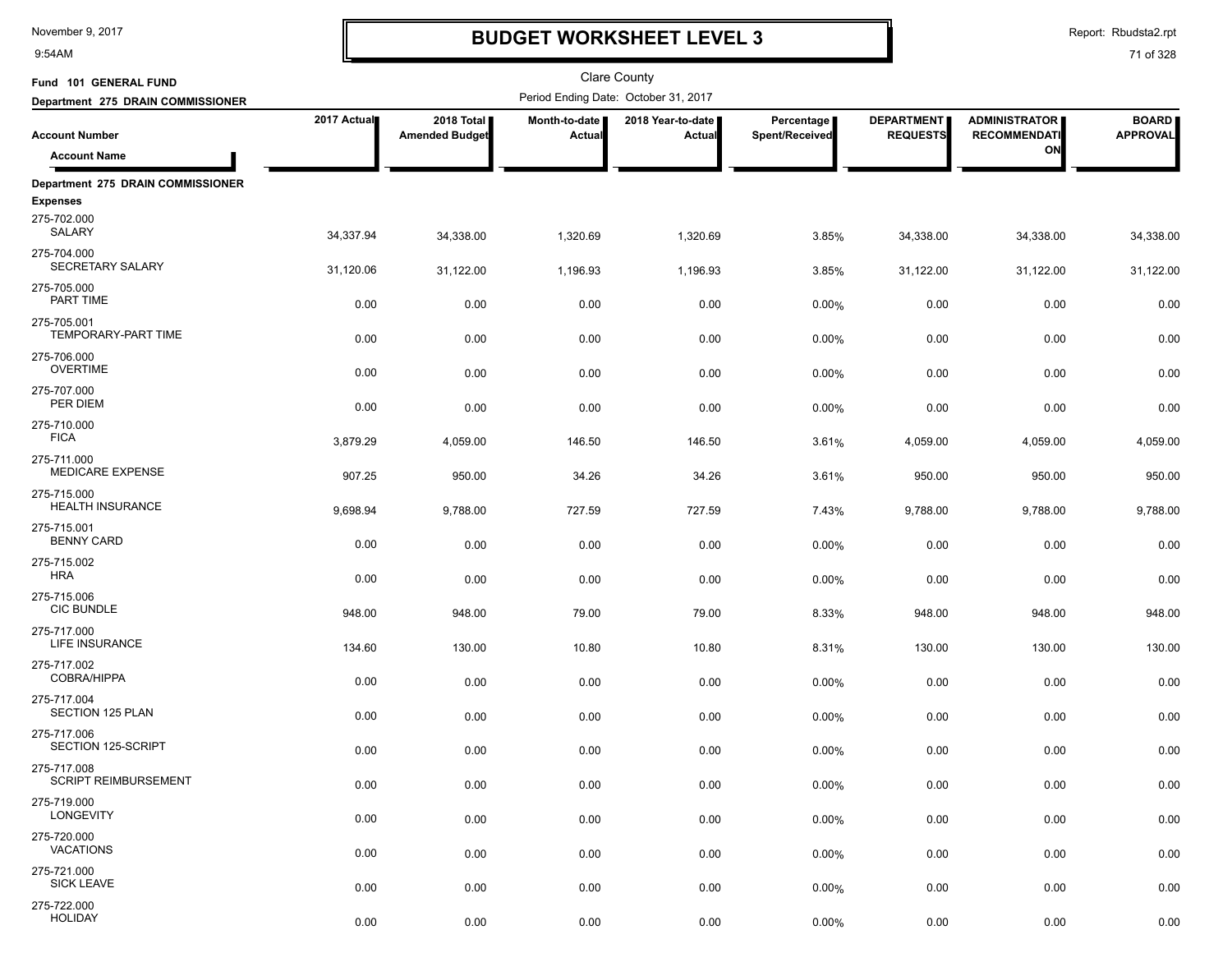9:54AM

## **BUDGET WORKSHEET LEVEL 3**

Report: Rbudsta2.rpt

| Fund 101 GENERAL FUND                                   |             |                                     |                         | <b>Clare County</b>                  |                              |                                      |                                             |                                 |
|---------------------------------------------------------|-------------|-------------------------------------|-------------------------|--------------------------------------|------------------------------|--------------------------------------|---------------------------------------------|---------------------------------|
| Department 275 DRAIN COMMISSIONER                       |             |                                     |                         | Period Ending Date: October 31, 2017 |                              |                                      |                                             |                                 |
| <b>Account Number</b>                                   | 2017 Actual | 2018 Total<br><b>Amended Budget</b> | Month-to-date<br>Actual | 2018 Year-to-date  <br><b>Actual</b> | Percentage<br>Spent/Received | <b>DEPARTMENT</b><br><b>REQUESTS</b> | <b>ADMINISTRATOR</b><br><b>RECOMMENDATI</b> | <b>BOARD</b><br><b>APPROVAL</b> |
| <b>Account Name</b>                                     |             |                                     |                         |                                      |                              |                                      | ON                                          |                                 |
| 275-723.000<br><b>AMBULANCE</b>                         | 0.00        | 0.00                                | 0.00                    | 0.00                                 | 0.00%                        | 0.00                                 | 0.00                                        | 0.00                            |
| 275-727.000<br>OFFICE SUPPLIES                          | 94.34       | 500.00                              | 0.00                    | 0.00                                 | 0.00%                        | 500.00                               | 500.00                                      | 500.00                          |
| 275-728.000<br>PRINTING & BINDING                       | 0.00        | 0.00                                | 0.00                    | 0.00                                 | 0.00%                        | 0.00                                 | 0.00                                        | 0.00                            |
| 275-746.000<br><b>GAS OIL &amp; GREASE</b>              | 0.00        | 0.00                                | 0.00                    | 0.00                                 | 0.00%                        | 0.00                                 | 0.00                                        | 0.00                            |
| 275-748.000<br>DRY CLEANING                             | 0.00        | 0.00                                | 0.00                    | 0.00                                 | 0.00%                        | 0.00                                 | 0.00                                        | 0.00                            |
| 275-814.000<br><b>DUES &amp; SUBSCRIPTIONS</b>          | 250.00      | 334.00                              | 0.00                    | 0.00                                 | 0.00%                        | 400.00                               | 334.00                                      | 334.00                          |
| 275-815.000<br><b>SERVICE FEES</b>                      | 1,527.00    | 1,527.00                            | 0.00                    | 0.00                                 | 0.00%                        | 1,700.00                             | 1,527.00                                    | 1,527.00                        |
| 275-852.000<br><b>TELEPHONE</b>                         | 262.95      | 350.00                              | 0.00                    | 0.00                                 | 0.00%                        | 400.00                               | 350.00                                      | 350.00                          |
| 275-852.006<br><b>TELECOMMUNICATIONS</b>                | 50.74       | 70.00                               | 2.01                    | 2.01                                 | 2.87%                        | 70.00                                | 70.00                                       | 70.00                           |
| 275-862.000<br><b>VEHICLE REPAIRS &amp; MAINTENANCE</b> | 0.00        | 0.00                                | 0.00                    | 0.00                                 | 0.00%                        | 0.00                                 | 0.00                                        | 0.00                            |
| 275-864.000<br><b>TRAVEL &amp; EXPENSE</b>              | 4,413.67    | 4,500.00                            | 240.75                  | 240.75                               | 5.35%                        | 5,000.00                             | 4,500.00                                    | 4,500.00                        |
| 275-933.000<br><b>EQUIP REPAIRS &amp; MAINTENANCE</b>   | 0.00        | 0.00                                | 0.00                    | 0.00                                 | 0.00%                        | 0.00                                 | 0.00                                        | 0.00                            |
| 275-957.000<br><b>TRAINING</b>                          | 0.00        | 0.00                                | 0.00                    | 0.00                                 | 0.00%                        | 0.00                                 | 0.00                                        | 0.00                            |
| 275-978.000<br><b>NEW EQUIPMENT</b>                     | 0.00        | 0.00                                | 0.00                    | 0.00                                 | 0.00%                        | 0.00                                 | 0.00                                        | 0.00                            |
| <b>Expenses Total</b>                                   | 87,624.78   | 88,616.00                           | 3,758.53                | 3,758.53                             | 100.00%                      | 89,405.00                            | 88,616.00                                   | 88,616.00                       |
| <b>DRAIN COMMISSIONER Dept Total</b>                    | 87,624.78   | 88.616.00                           | 3,758.53                | 3,758.53                             | 100.00%                      | 89.405.00                            | 88.616.00                                   | 88,616.00                       |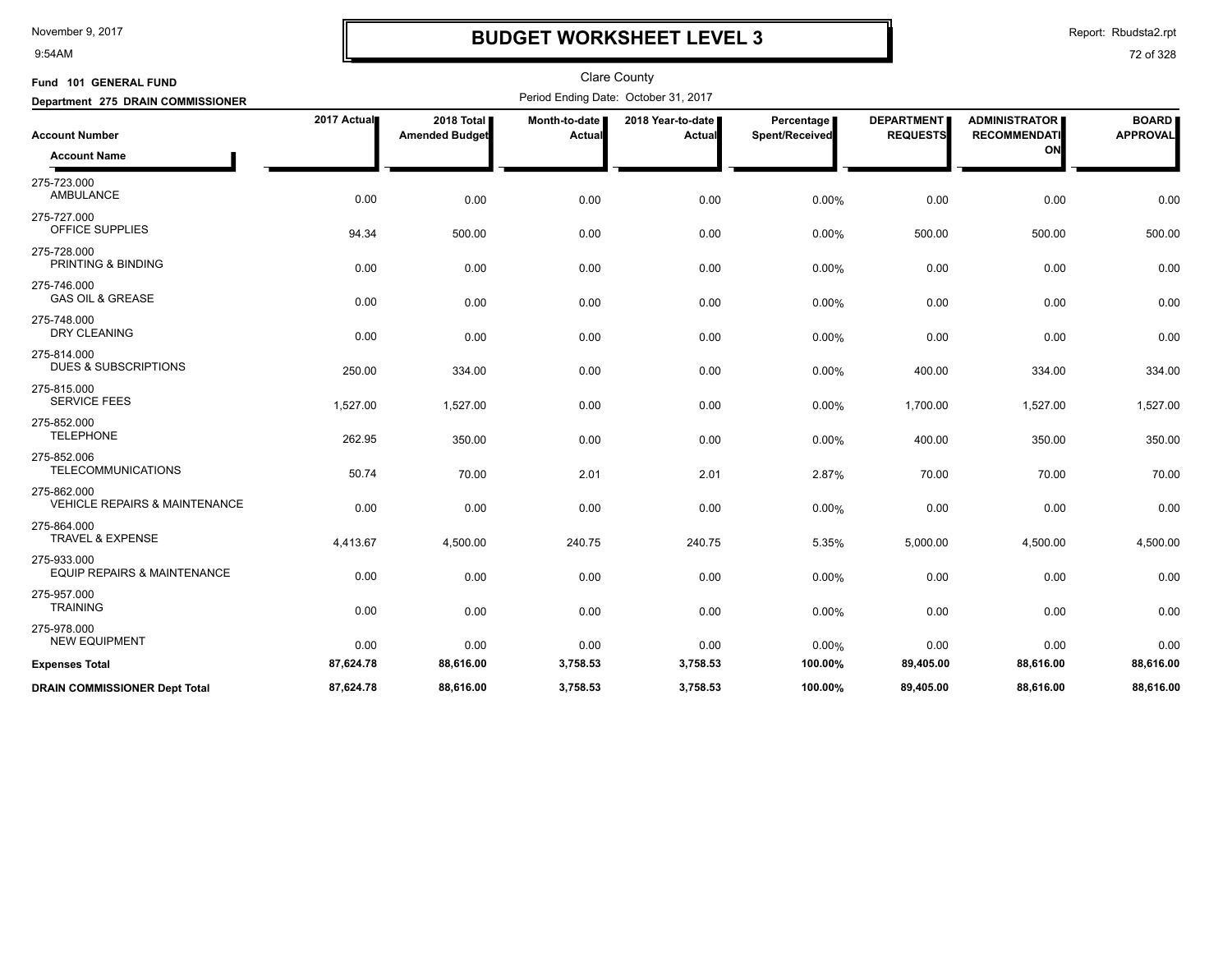9:54AM

## **BUDGET WORKSHEET LEVEL 3**

Report: Rbudsta2.rpt

| <b>GENERAL FUND</b><br>Fund 101              |             |                                               |                                  | <b>Clare County</b>                  |                                     |                                      |                                                   |                                 |
|----------------------------------------------|-------------|-----------------------------------------------|----------------------------------|--------------------------------------|-------------------------------------|--------------------------------------|---------------------------------------------------|---------------------------------|
| Department 280 SOIL CONSERVATION             |             |                                               |                                  | Period Ending Date: October 31, 2017 |                                     |                                      |                                                   |                                 |
| <b>Account Number</b><br><b>Account Name</b> | 2017 Actual | 2018 Total <b>II</b><br><b>Amended Budget</b> | Month-to-date I<br><b>Actual</b> | 2018 Year-to-date<br><b>Actual</b>   | Percentage<br><b>Spent/Received</b> | <b>DEPARTMENT</b><br><b>REQUESTS</b> | <b>ADMINISTRATOR</b><br><b>RECOMMENDATI</b><br>ON | <b>BOARD</b><br><b>APPROVAL</b> |
| Department 280 SOIL CONSERVATION             |             |                                               |                                  |                                      |                                     |                                      |                                                   |                                 |
| <b>Expenses</b>                              |             |                                               |                                  |                                      |                                     |                                      |                                                   |                                 |
| 280-998.000<br>APPROPRIATION TRANSFER OUT    | 3,000.00    | 3,000.00                                      | 0.00                             | 0.00                                 | 0.00%                               | 3,000.00                             | 3,000.00                                          | 3,000.00                        |
| 280-998.001<br>RC&D DUES                     | 0.00        | 0.00                                          | 0.00                             | 0.00                                 | $0.00\%$                            | 0.00                                 | 0.00                                              | 0.00                            |
| <b>Expenses Total</b>                        | 3,000.00    | 3,000.00                                      | 0.00                             | 0.00                                 | $0.00\%$                            | 3,000.00                             | 3,000.00                                          | 3,000.00                        |
| <b>SOIL CONSERVATION Dept Total</b>          | 3,000.00    | 3,000.00                                      | 0.00                             | 0.00                                 | 0.00%                               | 3,000.00                             | 3,000.00                                          | 3,000.00                        |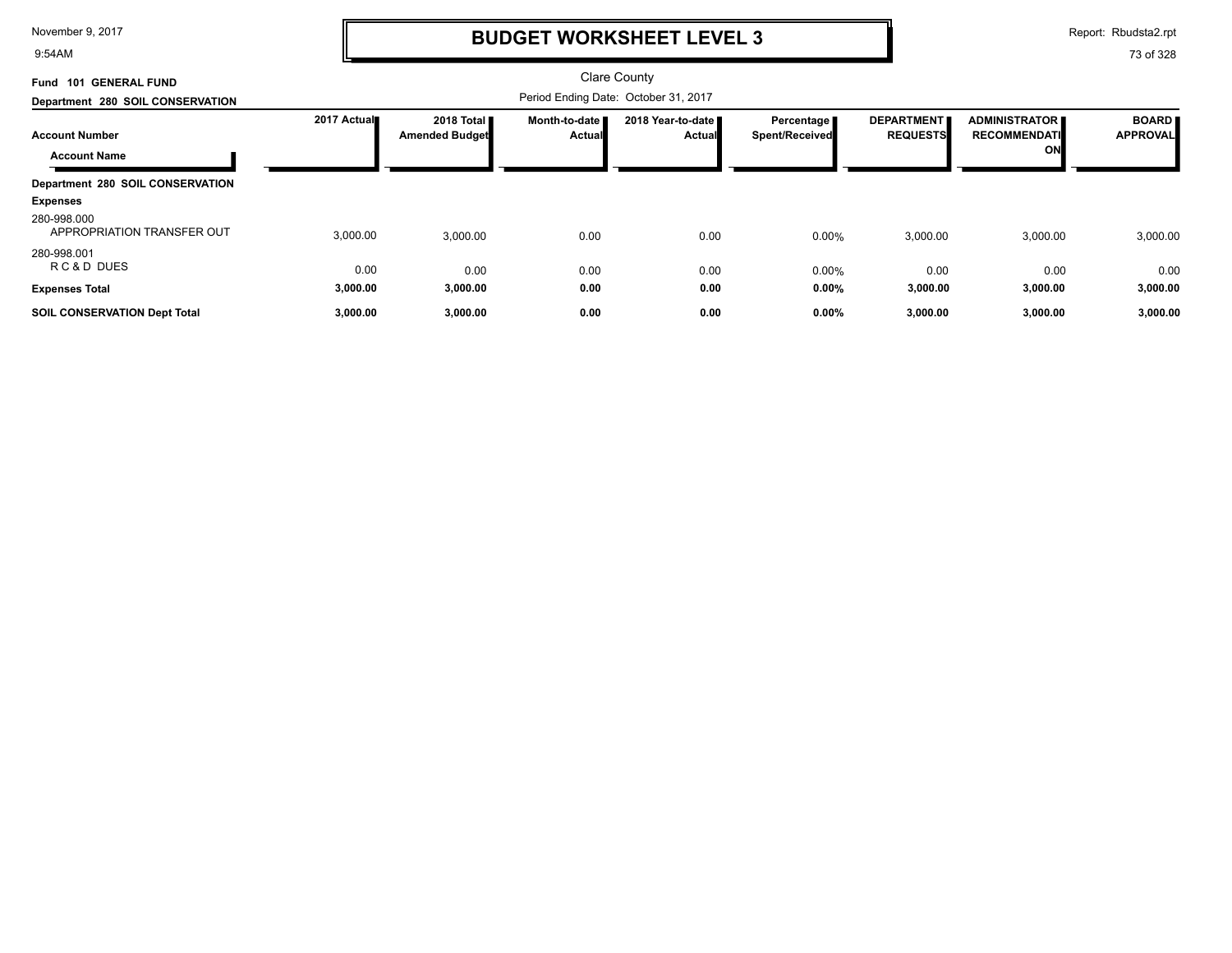9:54AM

## **BUDGET WORKSHEET LEVEL 3**

Report: Rbudsta2.rpt

| Fund 101 GENERAL FUND                                |             |                                     |                                | <b>Clare County</b>                  |                              |                                      |                                             |                                 |
|------------------------------------------------------|-------------|-------------------------------------|--------------------------------|--------------------------------------|------------------------------|--------------------------------------|---------------------------------------------|---------------------------------|
| Department 282 SOIL EROSION & SED-ENVIRON AFF        |             |                                     |                                | Period Ending Date: October 31, 2017 |                              |                                      |                                             |                                 |
| <b>Account Number</b>                                | 2017 Actual | 2018 Total<br><b>Amended Budget</b> | Month-to-date<br><b>Actual</b> | 2018 Year-to-date<br>Actual          | Percentage<br>Spent/Received | <b>DEPARTMENT</b><br><b>REQUESTS</b> | <b>ADMINISTRATOR</b><br><b>RECOMMENDATI</b> | <b>BOARD</b><br><b>APPROVAL</b> |
| <b>Account Name</b>                                  |             |                                     |                                |                                      |                              |                                      | ON                                          |                                 |
| Department 282 SOIL EROSION & SED-ENVIRON AFF        |             |                                     |                                |                                      |                              |                                      |                                             |                                 |
| <b>Expenses</b>                                      |             |                                     |                                |                                      |                              |                                      |                                             |                                 |
| 282-702.000<br>SALARY                                | 0.00        | 0.00                                | 0.00                           | 0.00                                 | 0.00%                        | 0.00                                 | 0.00                                        | 0.00                            |
| 282-704.001<br><b>LANDFILL MONITOR</b>               | 0.00        | 0.00                                | 0.00                           | 0.00                                 | 0.00%                        | 0.00                                 | 0.00                                        | 0.00                            |
| 282-705.000<br>PART TIME SOIL EROSION AGENT          | 0.00        | 0.00                                | 0.00                           | 0.00                                 | $0.00\%$                     | 0.00                                 | 0.00                                        | 0.00                            |
| 282-706.000<br><b>OVERTIME</b>                       | 0.00        | 0.00                                | 0.00                           | 0.00                                 | 0.00%                        | 0.00                                 | 0.00                                        | 0.00                            |
| 282-710.000<br><b>FICA EXPENSE</b>                   | 0.00        | 0.00                                | 0.00                           | 0.00                                 | 0.00%                        | 0.00                                 | 0.00                                        | 0.00                            |
| 282-711.000<br><b>MEDICARE EXPENSE</b>               | 0.00        | 0.00                                | 0.00                           | 0.00                                 | 0.00%                        | 0.00                                 | 0.00                                        | 0.00                            |
| 282-715.000<br><b>HEALTH INSURANCE</b>               | 0.00        | 0.00                                | 0.00                           | 0.00                                 | 0.00%                        | 0.00                                 | 0.00                                        | 0.00                            |
| 282-717.000<br>LIFE EXPENSE                          | 0.00        | 0.00                                | 0.00                           | 0.00                                 | 0.00%                        | 0.00                                 | 0.00                                        | 0.00                            |
| 282-717.002<br>COBRA/HIPPA                           | 0.00        | 0.00                                | 0.00                           | 0.00                                 | $0.00\%$                     | 0.00                                 | 0.00                                        | 0.00                            |
| 282-717.004<br>SECTION 125 PLAN                      | 0.00        | 0.00                                | 0.00                           | 0.00                                 | 0.00%                        | 0.00                                 | 0.00                                        | 0.00                            |
| 282-717.006<br>SECTION 125-SCRIPT                    | 0.00        | 0.00                                | 0.00                           | 0.00                                 | 0.00%                        | 0.00                                 | 0.00                                        | 0.00                            |
| 282-717.008<br><b>SCRIPT REIMBURSEMENT</b>           | 0.00        | 0.00                                | 0.00                           | 0.00                                 | 0.00%                        | 0.00                                 | 0.00                                        | 0.00                            |
| 282-721.000<br><b>SICK LEAVE</b>                     | 0.00        | 0.00                                | 0.00                           | 0.00                                 | 0.00%                        | 0.00                                 | 0.00                                        | 0.00                            |
| 282-727.000<br>OFFICE SUPPLIES                       | 0.00        | 0.00                                | 0.00                           | 0.00                                 | 0.00%                        | 0.00                                 | 0.00                                        | 0.00                            |
| 282-728.000<br>PRINTING & BINDING                    | 0.00        | 0.00                                | 0.00                           | 0.00                                 | 0.00%                        | 0.00                                 | 0.00                                        | 0.00                            |
| 282-732.000<br><b>POSTAGE</b>                        | 0.00        | 0.00                                | 0.00                           | 0.00                                 | 0.00%                        | 0.00                                 | 0.00                                        | 0.00                            |
| 282-746.000<br><b>GAS OIL &amp; GREASE</b>           | 0.00        | 0.00                                | 0.00                           | 0.00                                 | 0.00%                        | 0.00                                 | 0.00                                        | 0.00                            |
| 282-801.000<br>CONTRACTED SERVICES                   | 0.00        | 21,000.00                           | 0.00                           | 0.00                                 | 0.00%                        | 21,000.00                            | 21,000.00                                   | 21,000.00                       |
| 282-814.000<br>DUES AND SUBSCRIPTIONS                | 18,210.00   | 0.00                                | 0.00                           | 0.00                                 | $0.00\%$                     | 0.00                                 | 0.00                                        | 0.00                            |
| 282-851.000<br><b>COMPUTOR EQUIPMENT MAINTENANCE</b> | 0.00        | 0.00                                | 0.00                           | 0.00                                 | 0.00%                        | 0.00                                 | 0.00                                        | 0.00                            |
| 282-852.000<br><b>TELEPHONE</b>                      | 0.00        | 0.00                                | 0.00                           | 0.00                                 | 0.00%                        | 0.00                                 | 0.00                                        | 0.00                            |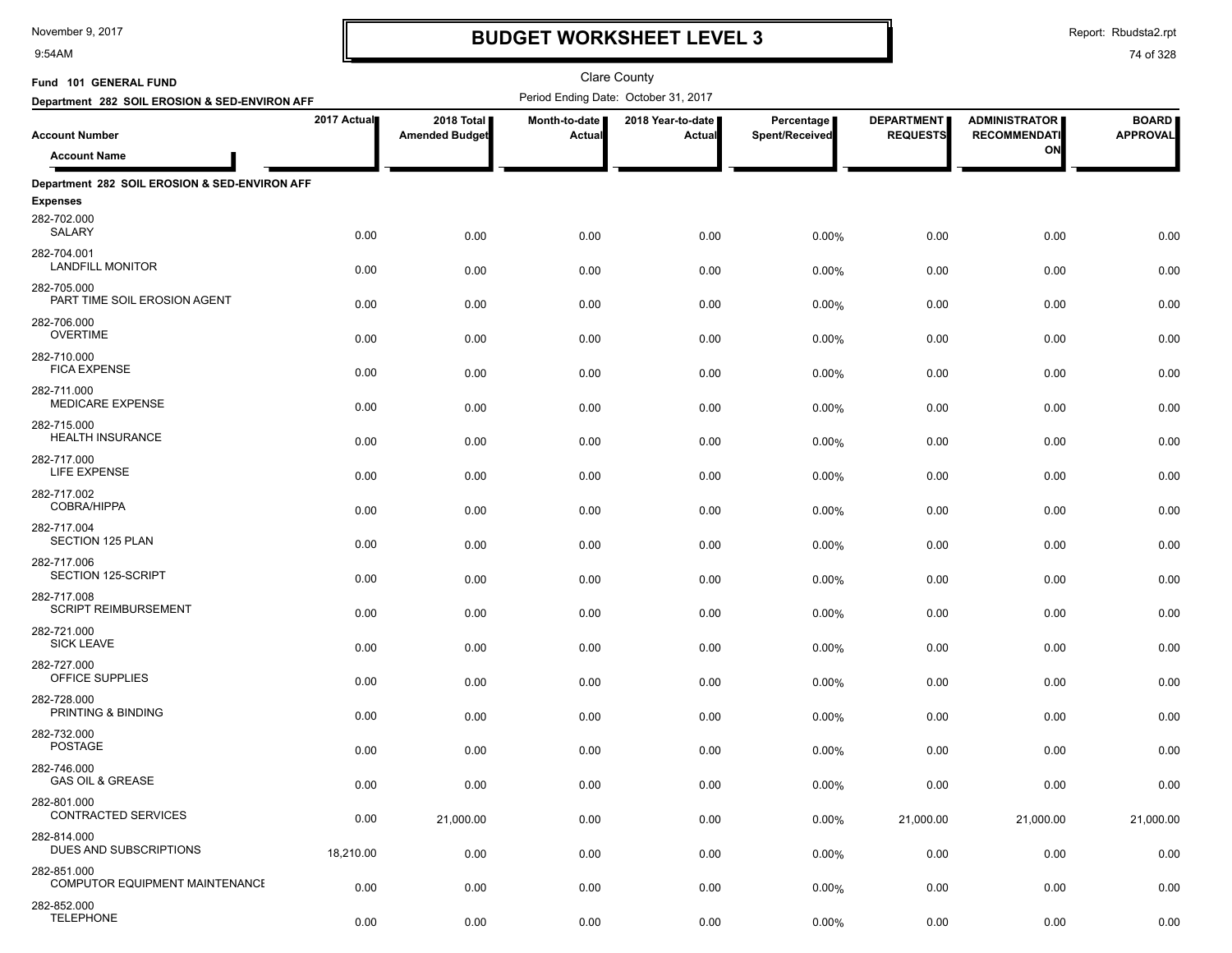9:54AM

# **BUDGET WORKSHEET LEVEL 3**

Report: Rbudsta2.rpt

| Fund 101 GENERAL FUND                                          |             |                                       |                                | <b>Clare County</b>                  |                                     |                                      |                                                   |                                 |
|----------------------------------------------------------------|-------------|---------------------------------------|--------------------------------|--------------------------------------|-------------------------------------|--------------------------------------|---------------------------------------------------|---------------------------------|
| Department 282 SOIL EROSION & SED-ENVIRON AFF                  |             |                                       |                                | Period Ending Date: October 31, 2017 |                                     |                                      |                                                   |                                 |
| <b>Account Number</b><br><b>Account Name</b>                   | 2017 Actual | 2018 Total I<br><b>Amended Budget</b> | Month-to-date<br><b>Actual</b> | 2018 Year-to-date<br>Actual          | <b>Percentage</b><br>Spent/Received | <b>DEPARTMENT</b><br><b>REQUESTS</b> | <b>ADMINISTRATOR</b><br><b>RECOMMENDATI</b><br>ON | <b>BOARD</b><br><b>APPROVAL</b> |
| 282-862.000<br><b>VEHICLE REPAIRS &amp; MAINTENANCE</b>        | 0.00        | 0.00                                  | 0.00                           | 0.00                                 | 0.00%                               | 0.00                                 | 0.00                                              | 0.00                            |
| 282-864.000<br><b>TRAVEL &amp; EXPENSE</b>                     | 0.00        | 0.00                                  | 0.00                           | 0.00                                 | 0.00%                               | 0.00                                 | 0.00                                              | 0.00                            |
| 282-865.000<br><b>RECYCLING EXPENSES</b>                       | 0.00        | 0.00                                  | 0.00                           | 0.00                                 | 0.00%                               | 0.00                                 | 0.00                                              | 0.00                            |
| 282-900.000<br><b>ADVERTISING</b>                              | 0.00        | 0.00                                  | 0.00                           | 0.00                                 | 0.00%                               | 0.00                                 | 0.00                                              | 0.00                            |
| 282-957.000<br><b>TRAINING &amp; CONFERENCE</b>                | 0.00        | 0.00                                  | 0.00                           | 0.00                                 | 0.00%                               | 0.00                                 | 0.00                                              | 0.00                            |
| 282-978.000<br><b>OFFICE EQUIPMENT</b>                         | 0.00        | 0.00                                  | 0.00                           | 0.00                                 | 0.00%                               | 0.00                                 | 0.00                                              | 0.00                            |
| 282-978.001<br><b>FIELD EQUIPMENT</b>                          | 0.00        | 0.00                                  | 0.00                           | 0.00                                 | 0.00%                               | 0.00                                 | 0.00                                              | 0.00                            |
| 282-998.000<br>APPROPRIATION TRANSFER OUT                      | 0.00        | 0.00                                  | 0.00                           | 0.00                                 | 0.00%                               | 0.00                                 | 0.00                                              | 0.00                            |
| <b>Expenses Total</b>                                          | 18,210.00   | 21,000.00                             | 0.00                           | 0.00                                 | 0.00%                               | 21,000.00                            | 21,000.00                                         | 21,000.00                       |
| <b>SOIL EROSION &amp; SED-ENVIRON AFF</b><br><b>Dept Total</b> | 18,210.00   | 21,000.00                             | 0.00                           | 0.00                                 | 0.00%                               | 21,000.00                            | 21,000.00                                         | 21,000.00                       |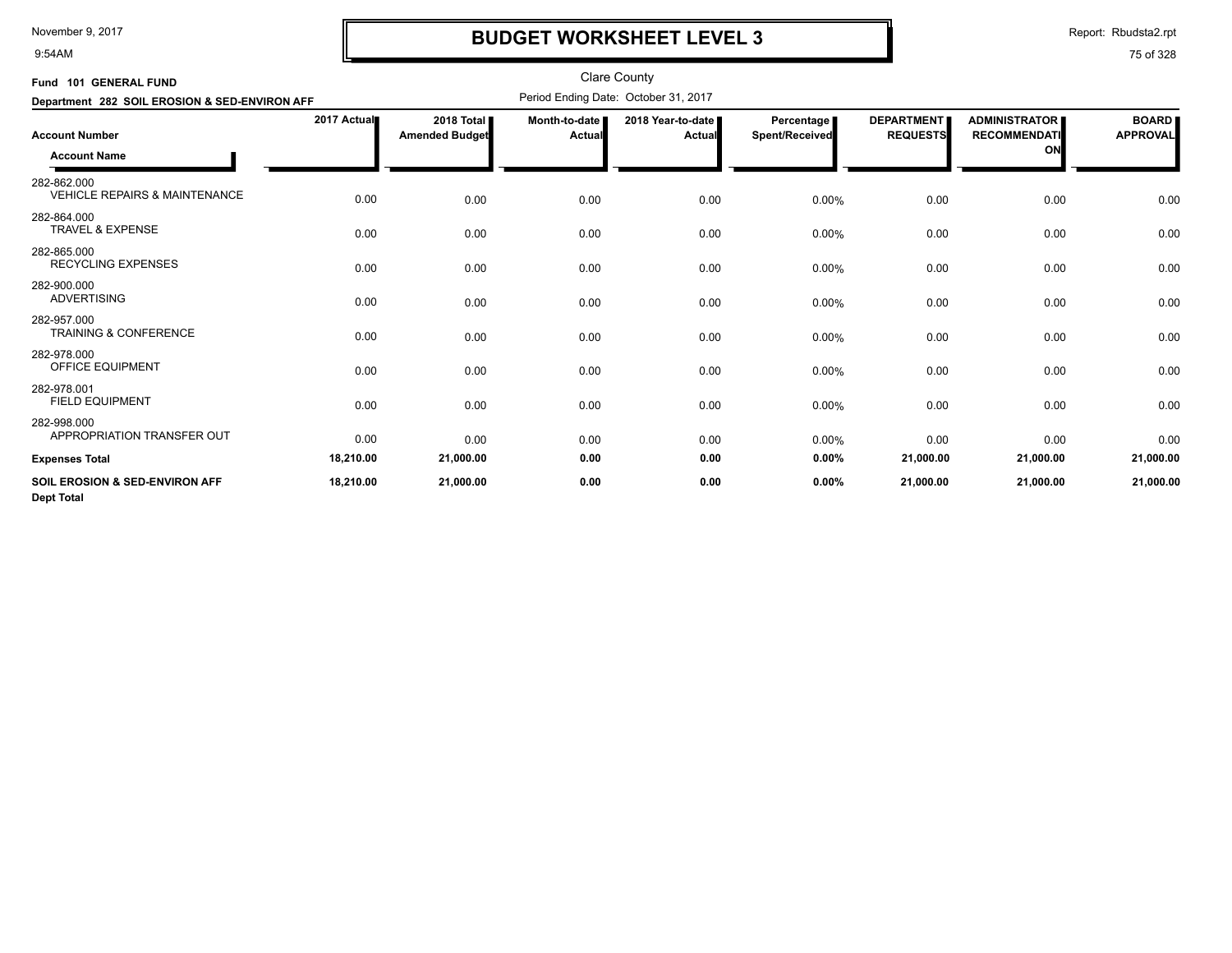9:54AM

# **BUDGET WORKSHEET LEVEL 3**

Report: Rbudsta2.rpt

| Fund 101 GENERAL FUND                        |             |                                               |                                  | <b>Clare County</b>                  |                              |                                      |                                             |                                 |
|----------------------------------------------|-------------|-----------------------------------------------|----------------------------------|--------------------------------------|------------------------------|--------------------------------------|---------------------------------------------|---------------------------------|
| Department 290 APPORTIONMENT                 |             |                                               |                                  |                                      |                              |                                      |                                             |                                 |
| <b>Account Number</b>                        | 2017 Actual | 2018 Total <b>II</b><br><b>Amended Budget</b> | Month-to-date I<br><b>Actual</b> | 2018 Year-to-date ■<br><b>Actual</b> | Percentage<br>Spent/Received | <b>DEPARTMENT</b><br><b>REQUESTS</b> | <b>ADMINISTRATOR</b><br><b>RECOMMENDATI</b> | <b>BOARD</b><br><b>APPROVAL</b> |
| <b>Account Name</b>                          |             |                                               |                                  |                                      |                              |                                      | ON                                          |                                 |
| Department 290 APPORTIONMENT                 |             |                                               |                                  |                                      |                              |                                      |                                             |                                 |
| <b>Expenses</b>                              |             |                                               |                                  |                                      |                              |                                      |                                             |                                 |
| 290-728.000<br><b>PRINTING &amp; BINDING</b> | 0.00        | 0.00                                          | 0.00                             | 0.00                                 | $0.00\%$                     | 0.00                                 | 0.00                                        | 0.00                            |
| <b>Expenses Total</b>                        | 0.00        | 0.00                                          | 0.00                             | 0.00                                 | $0.00\%$                     | 0.00                                 | 0.00                                        |                                 |
| <b>APPORTIONMENT Dept Total</b>              | 0.00        | 0.00                                          | 0.00                             | 0.00                                 | $0.00\%$                     | 0.00                                 | 0.00                                        | 0.00                            |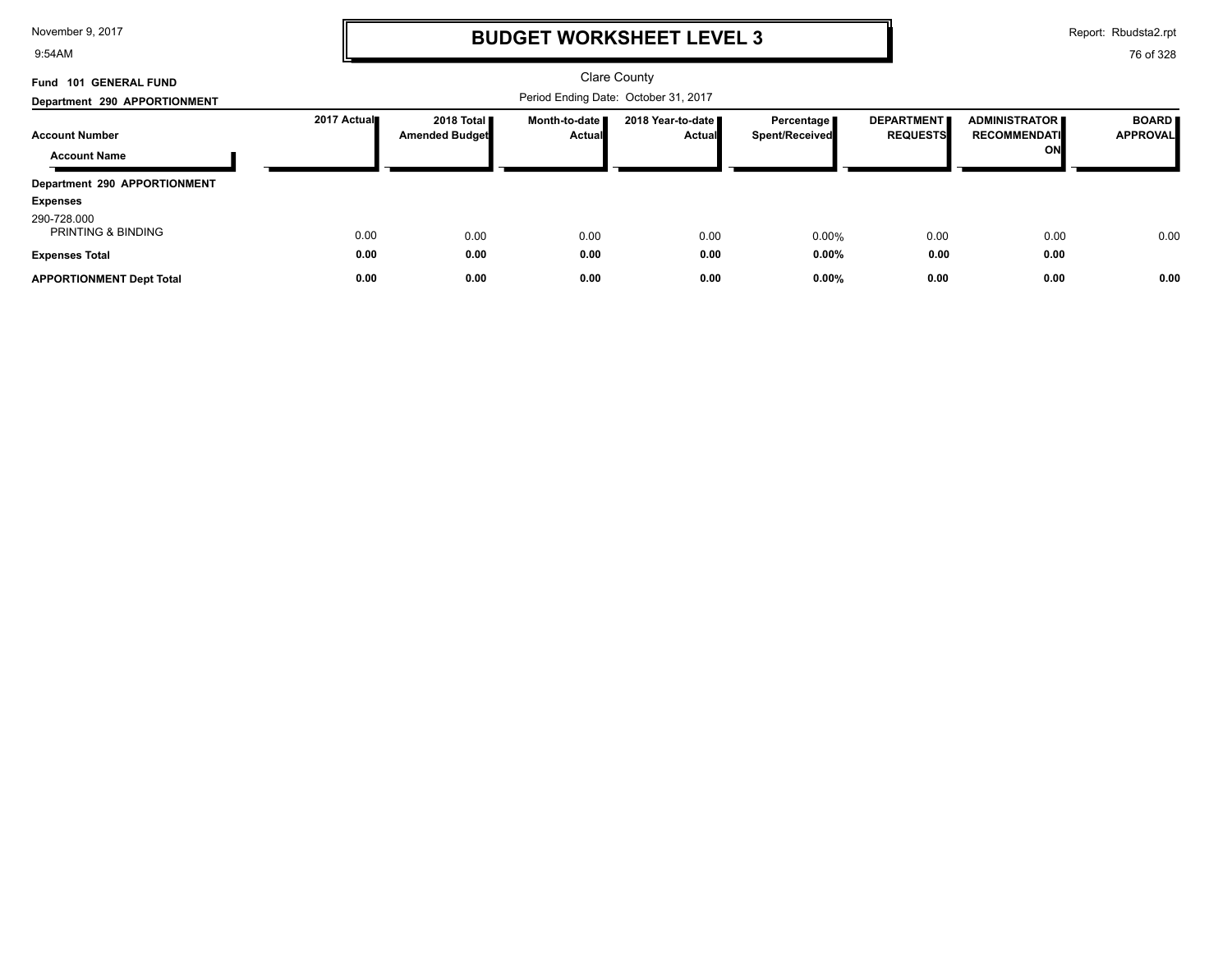9:54AM

# **BUDGET WORKSHEET LEVEL 3**

Report: Rbudsta2.rpt

| Fund 101 GENERAL FUND                        | <b>Clare County</b> |                                     |                                |                                      |                              |                                      |                                                   |                                 |  |
|----------------------------------------------|---------------------|-------------------------------------|--------------------------------|--------------------------------------|------------------------------|--------------------------------------|---------------------------------------------------|---------------------------------|--|
| Department 294 DUPLICATING DEPARTMENT        |                     |                                     |                                | Period Ending Date: October 31, 2017 |                              |                                      |                                                   |                                 |  |
| <b>Account Number</b><br><b>Account Name</b> | 2017 Actual         | 2018 Total<br><b>Amended Budget</b> | Month-to-date<br><b>Actual</b> | 2018 Year-to-date<br>Actual          | Percentage<br>Spent/Received | <b>DEPARTMENT</b><br><b>REQUESTS</b> | <b>ADMINISTRATOR</b><br><b>RECOMMENDATI</b><br>ON | <b>BOARD</b><br><b>APPROVAL</b> |  |
| Department 294 DUPLICATING DEPARTMENT        |                     |                                     |                                |                                      |                              |                                      |                                                   |                                 |  |
| <b>Expenses</b>                              |                     |                                     |                                |                                      |                              |                                      |                                                   |                                 |  |
| 294-707.000<br>PER DIEM                      | 0.00                | 0.00                                | 0.00                           | 0.00                                 | 0.00%                        | 0.00                                 | 0.00                                              | 0.00                            |  |
| 294-710.000<br><b>FICA EXPENSE</b>           | 0.00                | 0.00                                | 0.00                           | 0.00                                 | 0.00%                        | 0.00                                 | 0.00                                              | 0.00                            |  |
| 294-711.000<br><b>MEDICARE EXPENSE</b>       | 0.00                | 0.00                                | 0.00                           | 0.00                                 | 0.00%                        | 0.00                                 | 0.00                                              | 0.00                            |  |
| 294-727.000<br><b>SUPPLIES</b>               | 9,137.20            | 12,000.00                           | 0.00                           | 0.00                                 | 8.72%                        | 12,000.00                            | 12,000.00                                         | 12,000.00                       |  |
| 294-932.000<br><b>USAGE</b>                  | 0.00                | 0.00                                | 0.00                           | 0.00                                 | 0.00%                        | 0.00                                 | 0.00                                              | 0.00                            |  |
| 294-933.000<br>MAINTENANCE CONTRACTS         | 37,065.82           | 36,000.00                           | 2,992.62                       | 2,992.62                             | 8.31%                        | 25,000.00                            | 36,000.00                                         | 36,000.00                       |  |
| 294-933.001<br><b>COPIER LEASE</b>           | 0.00                | 0.00                                | 0.00                           | 0.00                                 | 0.00%                        | 0.00                                 | 0.00                                              | 0.00                            |  |
| 294-933.002<br><b>INTEREST-LEASED COPIER</b> | 0.00                | 0.00                                | 0.00                           | 0.00                                 | 0.00%                        | 0.00                                 | 0.00                                              | 0.00                            |  |
| 294-978.000<br><b>NEW EQUIPMENT</b>          | 0.00                | 0.00                                | 0.00                           | 0.00                                 | 0.00%                        | 0.00                                 | 0.00                                              | 0.00                            |  |
| <b>Expenses Total</b>                        | 46,203.02           | 48,000.00                           | 2,992.62                       | 2,992.62                             | 100.00%                      | 37,000.00                            | 48,000.00                                         | 48,000.00                       |  |
| <b>DUPLICATING DEPARTMENT Dept Total</b>     | 46,203.02           | 48,000.00                           | 2,992.62                       | 2,992.62                             | 100.00%                      | 37,000.00                            | 48,000.00                                         | 48,000.00                       |  |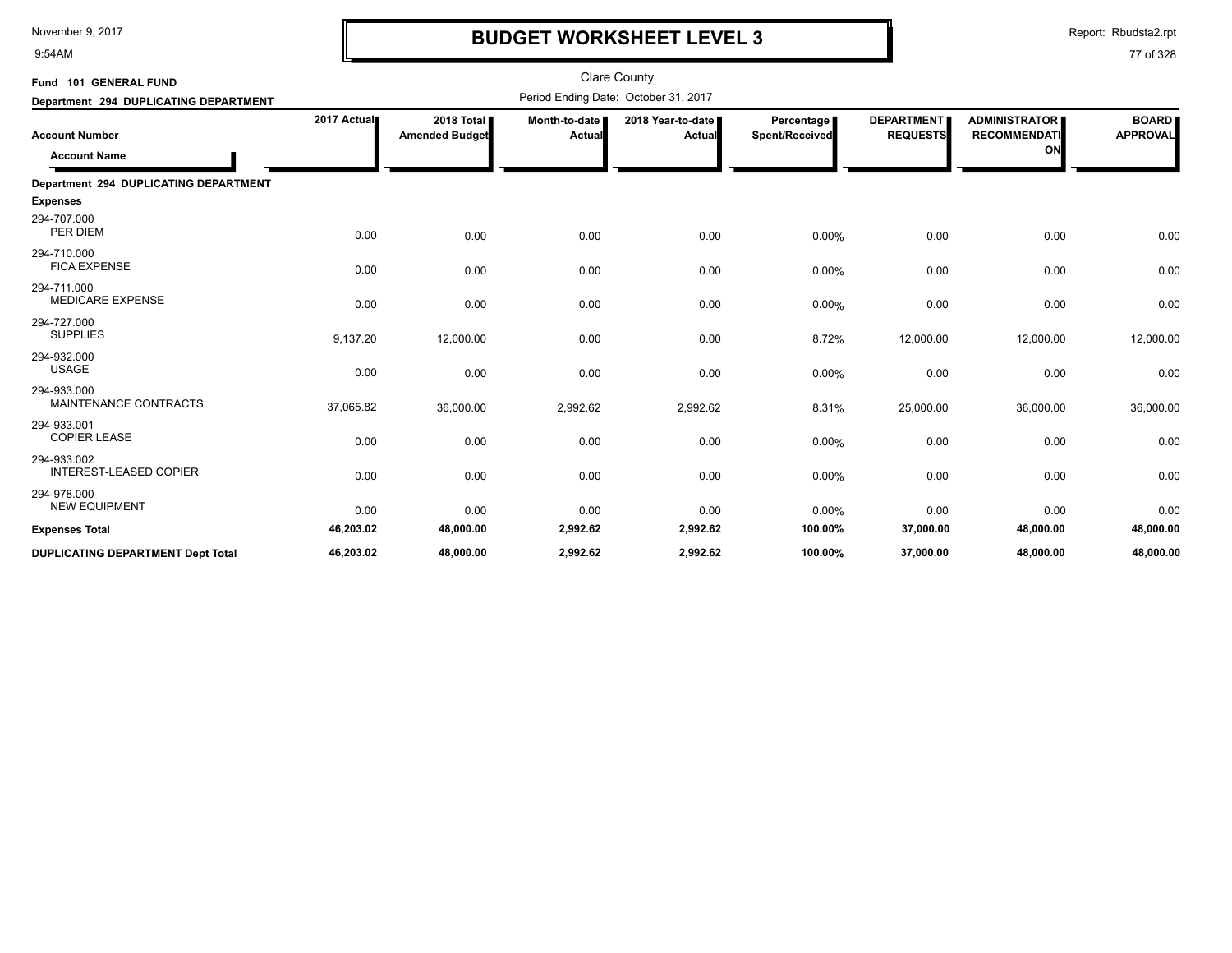9:54AM

## **BUDGET WORKSHEET LEVEL 3**

Report: Rbudsta2.rpt

| Fund 101 GENERAL FUND                                 |             |                                     |                         | <b>Clare County</b>                  |                              |                                      |                                                   |                                 |
|-------------------------------------------------------|-------------|-------------------------------------|-------------------------|--------------------------------------|------------------------------|--------------------------------------|---------------------------------------------------|---------------------------------|
| Department 295 MAILING DEPARTMENT                     |             |                                     |                         | Period Ending Date: October 31, 2017 |                              |                                      |                                                   |                                 |
| <b>Account Number</b><br><b>Account Name</b>          | 2017 Actual | 2018 Total<br><b>Amended Budget</b> | Month-to-date<br>Actual | 2018 Year-to-date<br>Actual          | Percentage<br>Spent/Received | <b>DEPARTMENT</b><br><b>REQUESTS</b> | <b>ADMINISTRATOR</b><br><b>RECOMMENDATI</b><br>ON | <b>BOARD</b><br><b>APPROVAL</b> |
| Department 295 MAILING DEPARTMENT                     |             |                                     |                         |                                      |                              |                                      |                                                   |                                 |
| <b>Expenses</b>                                       |             |                                     |                         |                                      |                              |                                      |                                                   |                                 |
| 295-710.000<br><b>FICA EXPENSE</b>                    | 0.00        | 0.00                                | 0.00                    | 0.00                                 | 0.00%                        | 0.00                                 | 0.00                                              | 0.00                            |
| 295-711.000<br><b>MEDICARE EXPENSE</b>                | 0.00        | 0.00                                | 0.00                    | 0.00                                 | 0.00%                        | 0.00                                 | 0.00                                              | 0.00                            |
| 295-727.000<br><b>SUPPLIES</b>                        | 760.70      | 700.00                              | 0.00                    | 0.00                                 | 0.00%                        | 1,200.00                             | 700.00                                            | 700.00                          |
| 295-732.000<br><b>POSTAGE</b>                         | 45,228.00   | 62,000.00                           | 30,000.00               | 30,000.00                            | 48.39%                       | 65,000.00                            | 62,000.00                                         | 62,000.00                       |
| 295-851.000<br>MAINTENANCE CONTRACTS                  | 637.50      | 860.00                              | 0.00                    | 0.00                                 | 0.00%                        | 960.00                               | 860.00                                            | 860.00                          |
| 295-933.000<br><b>EQUIP REPAIRS &amp; MAINTENANCE</b> | 1,018.96    | 0.00                                | 530.50                  | 530.50                               | 100.00%                      | 0.00                                 | 0.00                                              | 0.00                            |
| 295-945.000<br><b>RENTAL CONTRACT</b>                 | 8,415.18    | 5,611.00                            | 0.00                    | 0.00                                 | 0.00%                        | 5,611.00                             | 5,611.00                                          | 5,611.00                        |
| 295-978.000<br><b>NEW EQUIPMENT</b>                   | 0.00        | 0.00                                | 0.00                    | 0.00                                 | 0.00%                        | 0.00                                 | 0.00                                              | 0.00                            |
| <b>Expenses Total</b>                                 | 56,060.34   | 69,171.00                           | 30,530.50               | 30,530.50                            | 100.00%                      | 72,771.00                            | 69,171.00                                         | 69,171.00                       |
| <b>MAILING DEPARTMENT Dept Total</b>                  | 56,060.34   | 69,171.00                           | 30,530.50               | 30,530.50                            | 100.00%                      | 72,771.00                            | 69,171.00                                         | 69,171.00                       |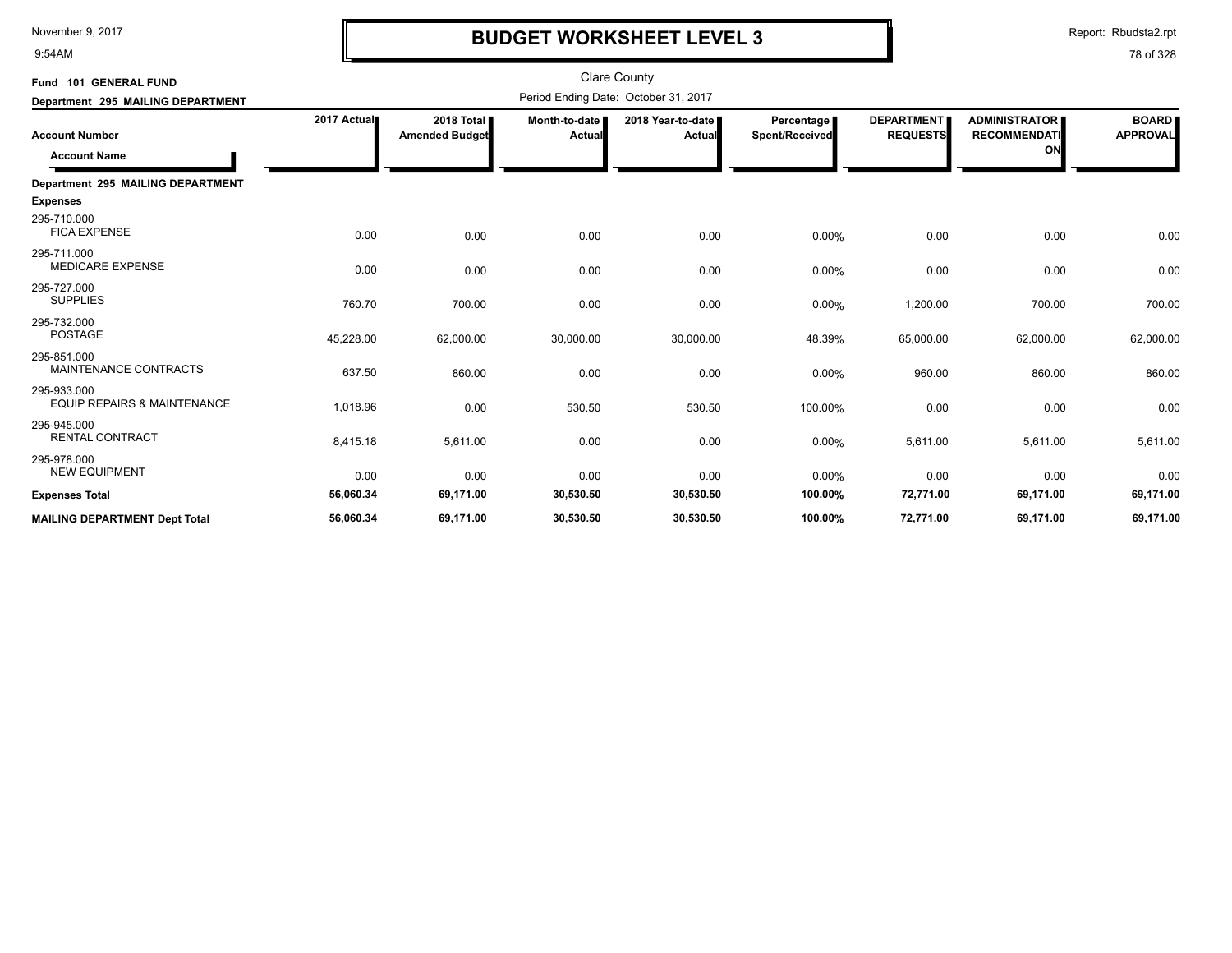9:54AM

# **BUDGET WORKSHEET LEVEL 3**

Report: Rbudsta2.rpt

| <b>GENERAL FUND</b><br><b>Fund 101</b>       |             |                                     |                           | Clare County                         |                              |                                      |                                                   |                                 |
|----------------------------------------------|-------------|-------------------------------------|---------------------------|--------------------------------------|------------------------------|--------------------------------------|---------------------------------------------------|---------------------------------|
| Department 296 COUNTY AUDIT                  |             |                                     |                           |                                      |                              |                                      |                                                   |                                 |
| <b>Account Number</b><br><b>Account Name</b> | 2017 Actual | 2018 Total<br><b>Amended Budget</b> | Month-to-date  <br>Actual | 2018 Year-to-date ■<br><b>Actual</b> | Percentage<br>Spent/Received | <b>DEPARTMENT</b><br><b>REQUESTS</b> | <b>ADMINISTRATOR</b><br><b>RECOMMENDATI</b><br>ON | <b>BOARD</b><br><b>APPROVAL</b> |
| Department 296 COUNTY AUDIT                  |             |                                     |                           |                                      |                              |                                      |                                                   |                                 |
| <b>Expenses</b>                              |             |                                     |                           |                                      |                              |                                      |                                                   |                                 |
| 296-805.000<br><b>COUNTY AUDIT</b>           | 50,600.00   | 50,600.00                           | 0.00                      | 0.00                                 | 0.00%                        | 50,600.00                            | 50,600.00                                         | 50,600.00                       |
| 296-805.001<br>SPECIAL AUDIT PROSECUTOR FUND | 0.00        | 0.00                                | 0.00                      | 0.00                                 | 0.00%                        | 0.00                                 | 0.00                                              | 0.00                            |
| 296-805.002<br>AUDIT ADDITIONAL EXPENSE      | 0.00        | 0.00                                | 0.00                      | 0.00                                 | 0.00%                        | 0.00                                 | 0.00                                              | 0.00                            |
| <b>Expenses Total</b>                        | 50,600.00   | 50,600.00                           | 0.00                      | 0.00                                 | 0.00%                        | 50,600.00                            | 50,600.00                                         | 50,600.00                       |
| <b>COUNTY AUDIT Dept Total</b>               | 50,600.00   | 50,600.00                           | 0.00                      | 0.00                                 | 0.00%                        | 50,600.00                            | 50,600.00                                         | 50,600.00                       |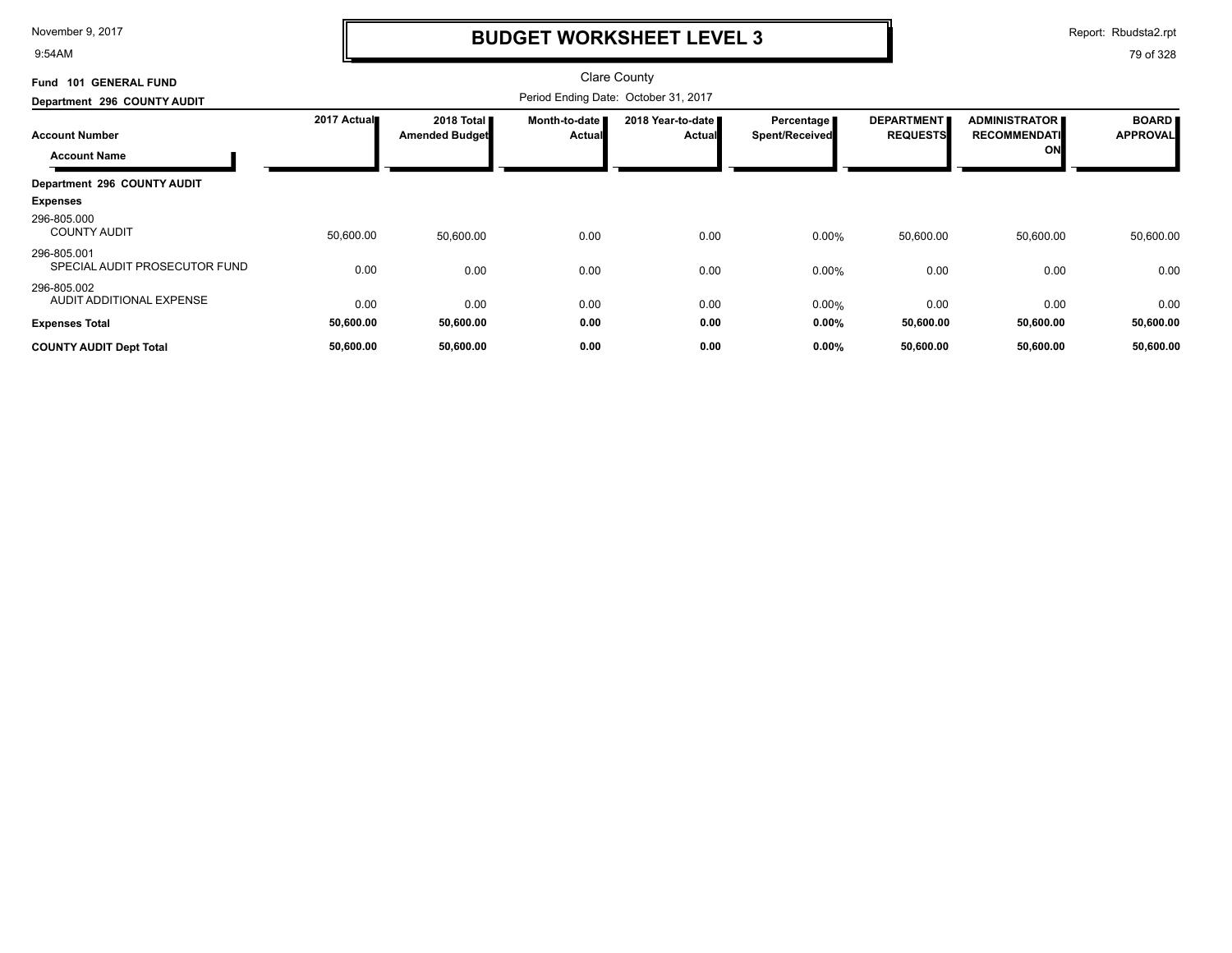9:54AM

## **BUDGET WORKSHEET LEVEL 3**

Report: Rbudsta2.rpt

| Fund 101 GENERAL FUND                      |             |                                     |                         | Clare County                         |                                     |                                      |                                             |                                 |
|--------------------------------------------|-------------|-------------------------------------|-------------------------|--------------------------------------|-------------------------------------|--------------------------------------|---------------------------------------------|---------------------------------|
| Department 297 PLAT BOARD                  |             |                                     |                         | Period Ending Date: October 31, 2017 |                                     |                                      |                                             |                                 |
| <b>Account Number</b>                      | 2017 Actual | 2018 Total<br><b>Amended Budget</b> | Month-to-date<br>Actual | 2018 Year-to-date<br><b>Actual</b>   | Percentage<br><b>Spent/Received</b> | <b>DEPARTMENT</b><br><b>REQUESTS</b> | <b>ADMINISTRATOR</b><br><b>RECOMMENDATI</b> | <b>BOARD</b><br><b>APPROVAL</b> |
| <b>Account Name</b>                        |             |                                     |                         |                                      |                                     |                                      | ON                                          |                                 |
| Department 297 PLAT BOARD                  |             |                                     |                         |                                      |                                     |                                      |                                             |                                 |
| <b>Expenses</b>                            |             |                                     |                         |                                      |                                     |                                      |                                             |                                 |
| 297-707.000<br>PER DIEM                    | 0.00        | 0.00                                | 0.00                    | 0.00                                 | $0.00\%$                            | 100.00                               | 0.00                                        | 0.00                            |
| 297-710.000<br><b>FICA EXPENSE</b>         | 0.00        | 0.00                                | 0.00                    | 0.00                                 | 0.00%                               | 7.00                                 | 0.00                                        | 0.00                            |
| 297-711.000<br><b>MEDICARE EXPENSE</b>     | 0.00        | 0.00                                | 0.00                    | 0.00                                 | 0.00%                               | 2.00                                 | 0.00                                        | 0.00                            |
| 297-864.000<br><b>TRAVEL &amp; EXPENSE</b> | 0.00        | 0.00                                | 0.00                    | 0.00                                 | 0.00%                               | 50.00                                | 0.00                                        | 0.00                            |
| <b>Expenses Total</b>                      | 0.00        | 0.00                                | 0.00                    | 0.00                                 | $0.00\%$                            | 159.00                               | 0.00                                        |                                 |
| PLAT BOARD Dept Total                      | 0.00        | 0.00                                | 0.00                    | 0.00                                 | 0.00%                               | 159.00                               | 0.00                                        | 0.00                            |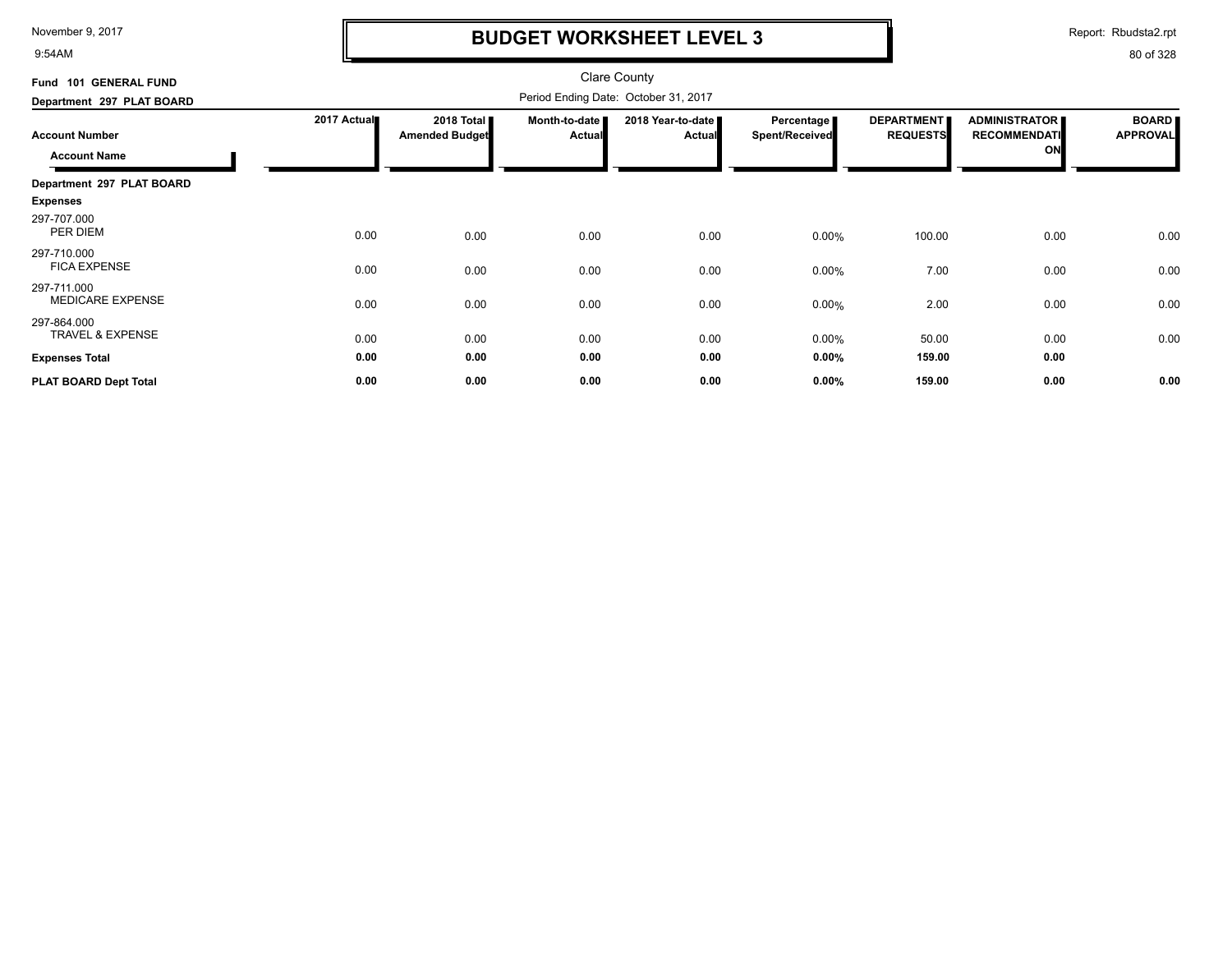9:54AM

## **BUDGET WORKSHEET LEVEL 3**

Report: Rbudsta2.rpt

| Fund 101 GENERAL FUND                      |             |                                     |                         | <b>Clare County</b>                  |                              |                                      |                                             |                                 |
|--------------------------------------------|-------------|-------------------------------------|-------------------------|--------------------------------------|------------------------------|--------------------------------------|---------------------------------------------|---------------------------------|
| Department 301 SHERIFF                     |             |                                     |                         | Period Ending Date: October 31, 2017 |                              |                                      |                                             |                                 |
| <b>Account Number</b>                      | 2017 Actual | 2018 Total<br><b>Amended Budget</b> | Month-to-date<br>Actual | 2018 Year-to-date<br>Actual          | Percentage<br>Spent/Received | <b>DEPARTMENT</b><br><b>REQUESTS</b> | <b>ADMINISTRATOR</b><br><b>RECOMMENDATI</b> | <b>BOARD</b><br><b>APPROVAL</b> |
| <b>Account Name</b>                        |             |                                     |                         |                                      |                              |                                      | ON                                          |                                 |
| Department 301 SHERIFF<br><b>Expenses</b>  |             |                                     |                         |                                      |                              |                                      |                                             |                                 |
| 301-702.000<br>SHERIFF SALARY              | 65,000.00   | 65,000.00                           | 2,500.00                | 2,500.00                             | 3.85%                        | 65,000.00                            | 65,000.00                                   | 65,000.00                       |
| 301-703.000<br>UNDERSHERIFF SALARY         | 58,935.50   | 58,936.00                           | 2,266.75                | 2,266.75                             | 3.85%                        | 61,000.00                            | 58,936.00                                   | 58,936.00                       |
| 301-704.000<br><b>FULL TIME SALARIES</b>   | 962,175.56  | 1,016,081.00                        | 37,946.41               | 37,946.41                            | 3.73%                        | 1,016,081.00                         | 1,016,081.00                                | 1,016,081.00                    |
| 301-704.001<br>FULL TIME 911 SALARIES      | 0.00        | 0.00                                | 0.00                    | 0.00                                 | 0.00%                        | 0.00                                 | 0.00                                        | 0.00                            |
| 301-705.000<br>PART TIME SALARIES          | 18,615.16   | 21,000.00                           | 0.00                    | 0.00                                 | 0.00%                        | 21,000.00                            | 21,000.00                                   | 21,000.00                       |
| 301-705.001<br>PART TIME - LIQ             | 0.00        | 0.00                                | 0.00                    | 0.00                                 | 0.00%                        | 0.00                                 | 0.00                                        | 0.00                            |
| 301-706.000<br><b>OVERTIME</b>             | 53,874.01   | 45,000.00                           | 617.42                  | 617.42                               | 1.37%                        | 52,000.00                            | 45,000.00                                   | 45,000.00                       |
| 301-706.001<br>OVERTIME-SAFE & SOBER GRANT | 0.00        | 0.00                                | 0.00                    | 0.00                                 | 0.00%                        | 0.00                                 | 0.00                                        | 0.00                            |
| 301-706.002<br><b>OVERTIME-CID</b>         | 4,162.94    | 5,000.00                            | 0.00                    | 0.00                                 | 0.00%                        | 5,000.00                             | 5,000.00                                    | 5,000.00                        |
| 301-706.003<br>PART TIME OVERTIME          | 517.91      | 400.00                              | 0.00                    | 0.00                                 | 0.00%                        | 400.00                               | 400.00                                      | 400.00                          |
| 301-706.313<br><b>GARNISHMENT</b>          | 0.00        | 0.00                                | 0.00                    | 0.00                                 | 0.00%                        | 0.00                                 | 0.00                                        | 0.00                            |
| 301-710.000<br><b>FICA EXPENSE</b>         | 72,938.56   | 73,806.00                           | 2,690.06                | 2,690.06                             | 3.64%                        | 78,293.00                            | 73,806.00                                   | 73,806.00                       |
| 301-711.000<br><b>MEDICARE EXPENSE</b>     | 17,059.63   | 17,261.00                           | 629.16                  | 629.16                               | 3.64%                        | 18,308.00                            | 17,261.00                                   | 17,261.00                       |
| 301-713.000<br>STAND-BY PAY                | 0.00        | 0.00                                | 0.00                    | 0.00                                 | 0.00%                        | 0.00                                 | 0.00                                        | 0.00                            |
| 301-715.000<br>HEALTH INSURANCE            | 192,016.33  | 185,160.00                          | 17,097.92               | 17,097.92                            | 9.23%                        | 207,700.00                           | 185,160.00                                  | 185,160.00                      |
| 301-715.001<br><b>BENNY CARD</b>           | 0.00        | 0.00                                | 0.00                    | 0.00                                 | 0.00%                        | 0.00                                 | 0.00                                        | 0.00                            |
| 301-715.002<br><b>HRA</b>                  | 0.00        | 0.00                                | 0.00                    | 0.00                                 | 0.00%                        | 0.00                                 | 0.00                                        | 0.00                            |
| 301-715.006<br><b>CIC BUNDLE</b>           | 8,769.00    | 9,480.00                            | 829.50                  | 829.50                               | 8.75%                        | 9,480.00                             | 9,480.00                                    | 9,480.00                        |
| 301-717.000<br>LIFE INSURANCE              | 1,410.00    | 1,440.00                            | 115.00                  | 115.00                               | 7.99%                        | 1,440.00                             | 1,440.00                                    | 1,440.00                        |
| 301-717.002<br><b>COBRA/HIPPA</b>          | 0.00        | 0.00                                | 0.00                    | 0.00                                 | 0.00%                        | 0.00                                 | 0.00                                        | 0.00                            |
| 301-717.004<br>SECTION 125 PLAN            | 0.00        | 0.00                                | 0.00                    | 0.00                                 | 0.00%                        | 0.00                                 | 0.00                                        | 0.00                            |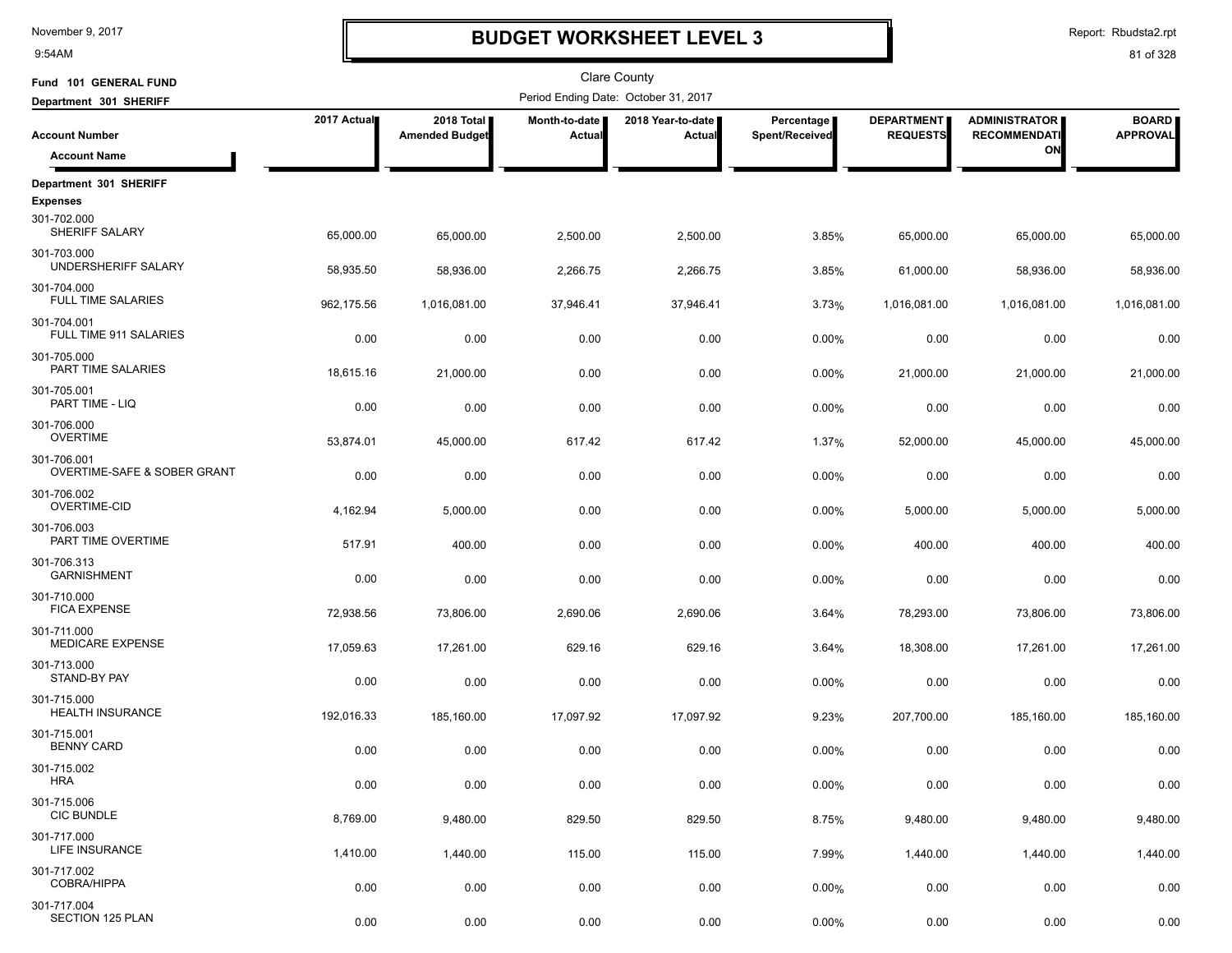9:54AM

## **BUDGET WORKSHEET LEVEL 3**

Report: Rbudsta2.rpt

| Fund 101 GENERAL FUND                                   |             |                                     |                         | Clare County                         |                              |                                      |                                             |                                 |
|---------------------------------------------------------|-------------|-------------------------------------|-------------------------|--------------------------------------|------------------------------|--------------------------------------|---------------------------------------------|---------------------------------|
| Department 301 SHERIFF                                  |             |                                     |                         | Period Ending Date: October 31, 2017 |                              |                                      |                                             |                                 |
| <b>Account Number</b>                                   | 2017 Actual | 2018 Total<br><b>Amended Budget</b> | Month-to-date<br>Actual | 2018 Year-to-date<br>Actual          | Percentage<br>Spent/Received | <b>DEPARTMENT</b><br><b>REQUESTS</b> | <b>ADMINISTRATOR</b><br><b>RECOMMENDATI</b> | <b>BOARD</b><br><b>APPROVAL</b> |
| <b>Account Name</b>                                     |             |                                     |                         |                                      |                              |                                      | ON                                          |                                 |
| 301-717.006<br>SECTION 125-SCRIPT                       | 0.00        | 0.00                                | 0.00                    | 0.00                                 | 0.00%                        | 0.00                                 | 0.00                                        | 0.00                            |
| 301-717.008<br><b>SCRIPT REIMBURSEMENT</b>              | 0.00        | 0.00                                | 0.00                    | 0.00                                 | 0.00%                        | 0.00                                 | 0.00                                        | 0.00                            |
| 301-719.000<br><b>LONGEVITY</b>                         | 2,800.00    | 2,800.00                            | 0.00                    | 0.00                                 | 0.00%                        | 2,800.00                             | 2,800.00                                    | 2,800.00                        |
| 301-720.000<br><b>VACATIONS</b>                         | 0.00        | 5,000.00                            | 839.52                  | 839.52                               | 16.79%                       | 5,000.00                             | 5,000.00                                    | 5,000.00                        |
| 301-721.000<br><b>SICK LEAVE</b>                        | 8,122.90    | 10,304.00                           | 0.00                    | 0.00                                 | 0.00%                        | 10,304.00                            | 10,304.00                                   | 10,304.00                       |
| 301-722.000<br><b>HOLIDAYS</b>                          | 29,650.31   | 29,100.00                           | 0.00                    | 0.00                                 | 0.00%                        | 29,100.00                            | 29,100.00                                   | 29,100.00                       |
| 301-723.000<br><b>EMPLOYEES AMBULANCE SERVICE</b>       | 0.00        | 0.00                                | 0.00                    | 0.00                                 | 0.00%                        | 0.00                                 | 0.00                                        | 0.00                            |
| 301-725.000<br><b>GUN ALLOWANCE</b>                     | 0.00        | 0.00                                | 0.00                    | 0.00                                 | 0.00%                        | 0.00                                 | 0.00                                        | 0.00                            |
| 301-727.000<br>OFFICE SUPPLIES                          | 4,046.04    | 3,600.00                            | 4.00                    | 4.00                                 | 14.96%                       | 3,600.00                             | 3,600.00                                    | 3,600.00                        |
| 301-728.000<br>PRINTING & BINDING                       | 1,195.00    | 800.00                              | 0.00                    | 0.00                                 | 0.00%                        | 800.00                               | 800.00                                      | 800.00                          |
| 301-728.001<br>PRINTING & BINDING-CITATIONS             | 0.00        | 880.00                              | 0.00                    | 0.00                                 | 0.00%                        | 880.00                               | 880.00                                      | 880.00                          |
| 301-729.000<br><b>AMMUNITION</b>                        | 4,286.88    | 4,400.00                            | 0.00                    | 0.00                                 | 0.00%                        | 4,400.00                             | 4,400.00                                    | 4,400.00                        |
| 301-741.000<br>OTHER SUPPLIES & BREATHALIZER            | 2,856.50    | 2,991.00                            | 0.00                    | 0.00                                 | 7.11%                        | 2,785.00                             | 2,785.00                                    | 2,785.00                        |
| 301-741.001<br><b>OUIL BLOOD DRAWS</b>                  | 0.00        | 0.00                                | 0.00                    | 0.00                                 | 0.00%                        | 0.00                                 | 0.00                                        | 0.00                            |
| 301-745.000<br><b>CCTC BLDG-FIRE FIGHTING EQUIPMENT</b> | 0.00        | 0.00                                | 0.00                    | 0.00                                 | 0.00%                        | 0.00                                 | 0.00                                        | 0.00                            |
| 301-746.000<br><b>GAS OIL &amp; GREASE</b>              | 78,271.88   | 70,000.00                           | 2,192.04                | 2,192.04                             | 3.22%                        | 70,000.00                            | 70,000.00                                   | 70,000.00                       |
| 301-747.000<br><b>UNIFORMS</b>                          | 7,259.79    | 9,000.00                            | 0.00                    | 0.00                                 | 1.39%                        | 9,000.00                             | 9,000.00                                    | 9,000.00                        |
| 301-747.001<br>PLAIN CLOTHES ALLOWANCE                  | 2,320.41    | 2,000.00                            | 0.00                    | 0.00                                 | 4.00%                        | 2,000.00                             | 2,000.00                                    | 2,000.00                        |
| 301-747.002<br><b>BULLET PROOF VESTS</b>                | 4,305.00    | 4,130.00                            | 0.00                    | 0.00                                 | 0.00%                        | 4,130.00                             | 4,130.00                                    | 4,130.00                        |
| 301-747.003<br>VICTIM SERVICE UNIT GRANT                | 0.00        | 300.00                              | 0.00                    | 0.00                                 | 0.00%                        | 300.00                               | 300.00                                      | 300.00                          |
| 301-748.000<br>LAUNDRY & DRY CLEANING                   | 0.00        | 0.00                                | 0.00                    | 0.00                                 | 0.00%                        | 0.00                                 | 0.00                                        | 0.00                            |
| 301-748.001<br>DELETE PLAIN CLOTHES ALLOWANCE           | 0.00        | 0.00                                | 0.00                    | 0.00                                 | 0.00%                        | 0.00                                 | 0.00                                        | 0.00                            |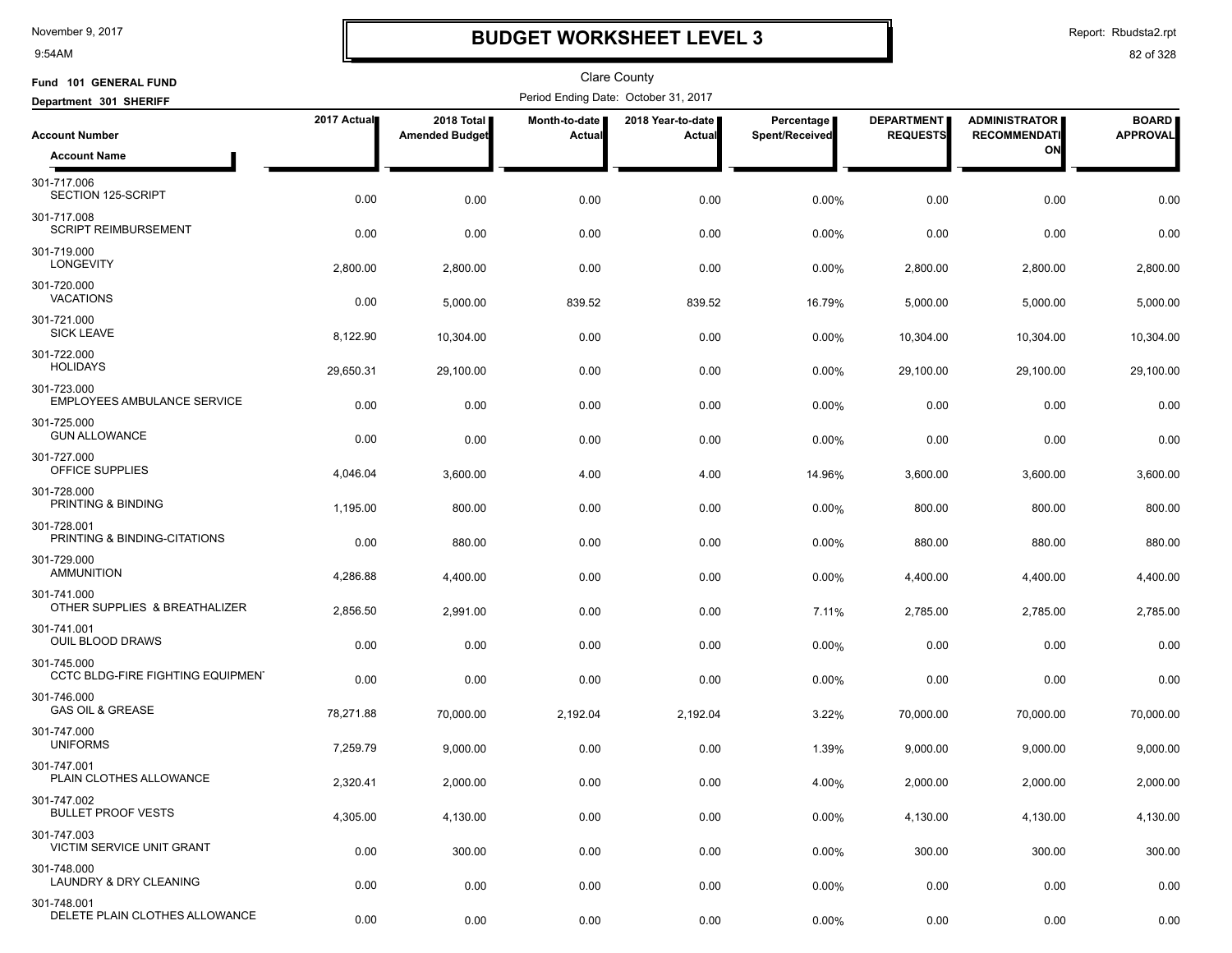9:54AM

# **BUDGET WORKSHEET LEVEL 3**

Report: Rbudsta2.rpt

| Fund 101 GENERAL FUND                                   |             |                                     |                         | <b>Clare County</b>                  |                              |                                      |                                             |                                 |
|---------------------------------------------------------|-------------|-------------------------------------|-------------------------|--------------------------------------|------------------------------|--------------------------------------|---------------------------------------------|---------------------------------|
| Department 301 SHERIFF                                  |             |                                     |                         | Period Ending Date: October 31, 2017 |                              |                                      |                                             |                                 |
| <b>Account Number</b>                                   | 2017 Actual | 2018 Total<br><b>Amended Budget</b> | Month-to-date<br>Actual | 2018 Year-to-date<br>Actual          | Percentage<br>Spent/Received | <b>DEPARTMENT</b><br><b>REQUESTS</b> | <b>ADMINISTRATOR</b><br><b>RECOMMENDATI</b> | <b>BOARD</b><br><b>APPROVAL</b> |
| <b>Account Name</b>                                     |             |                                     |                         |                                      |                              |                                      | ON                                          |                                 |
| 301-749.000<br><b>CCTC BLDG-JANITORIAL SUPPLIES</b>     | 0.00        | 0.00                                | 0.00                    | 0.00                                 | 0.00%                        | 0.00                                 | 0.00                                        | 0.00                            |
| 301-750.000<br>PHOTO SUPPLIES & REPAIR                  | 0.00        | 0.00                                | 0.00                    | 0.00                                 | 0.00%                        | 0.00                                 | 0.00                                        | 0.00                            |
| 301-752.000<br>K-9 CARE AND MAINTANCE                   | 740.20      | 1,000.00                            | 64.00                   | 64.00                                | 6.40%                        | 1,000.00                             | 1,000.00                                    | 1,000.00                        |
| 301-752.001<br>K9 RESTRICTED DONATIONS                  | 1,266.90    | 0.00                                | 0.00                    | 0.00                                 | 0.00%                        | 0.00                                 | 0.00                                        | 0.00                            |
| 301-752.002<br>DONATIONS - NEIGHBORHOOD WATCH           | 358.70      | 4,322.00                            | 0.00                    | 0.00                                 | 0.00%                        | 4,322.00                             | 4,322.00                                    | 4,322.00                        |
| 301-801.000<br><b>CONTRACTED SERVICES</b>               | 600.00      | 850.00                              | 600.00                  | 600.00                               | 70.59%                       | 850.00                               | 850.00                                      | 850.00                          |
| 301-801.001<br><b>SHERIFF RESTRICTED</b>                | 0.00        | 0.00                                | 0.00                    | 0.00                                 | 0.00%                        | 0.00                                 | 0.00                                        | 0.00                            |
| 301-801.003<br>WATSON K-9 SHERIFF RESTRICTED            | 0.00        | 0.00                                | 0.00                    | 0.00                                 | 0.00%                        | 0.00                                 | 0.00                                        | 0.00                            |
| 301-814.000<br><b>DUES &amp; SUBSCRIPTIONS</b>          | 1,142.30    | 1,350.00                            | 0.00                    | 0.00                                 | 0.00%                        | 1,350.00                             | 1,350.00                                    | 1,350.00                        |
| 301-835.001<br>HEALTH SERVICES EMPLOYEES                | 921.20      | 1,000.00                            | 0.00                    | 0.00                                 | 0.00%                        | 1,000.00                             | 1,000.00                                    | 1,000.00                        |
| 301-835.002<br><b>OUIL BLOOD DRAWS</b>                  | 739.29      | 1,200.00                            | 0.00                    | 0.00                                 | 0.00%                        | 1,200.00                             | 1,200.00                                    | 1,200.00                        |
| 301-851.000<br>MAINT CONTRACTS - PRO COMM               | 0.00        | 0.00                                | 0.00                    | 0.00                                 | 0.00%                        | 0.00                                 | 0.00                                        | 0.00                            |
| 301-851.001<br>MAINT CONTRACTS - COMPUTER               | 30,315.90   | 32,000.00                           | 6,536.55                | 6,536.55                             | 20.43%                       | 35,700.00                            | 32,000.00                                   | 32,000.00                       |
| 301-852.000<br><b>TELEPHONE</b>                         | 22,284.36   | 20,826.00                           | 1,432.89                | 1,432.89                             | 6.88%                        | 22,200.00                            | 20,826.00                                   | 20,826.00                       |
| 301-852.006<br><b>TELECOMMUNICATIONS</b>                | 0.00        | 250.00                              | 0.00                    | 0.00                                 | 0.00%                        | 250.00                               | 250.00                                      | 250.00                          |
| 301-862.000<br><b>VEHICLE REPAIRS &amp; MAINTENANCE</b> | 20,992.52   | 22,500.00                           | 3,225.12                | 3,225.12                             | 17.85%                       | 25,000.00                            | 22,500.00                                   | 22,500.00                       |
| 301-862.001<br><b>VEHICLE-EQUIPMENT</b>                 | 523.24      | 2,775.00                            | 0.00                    | 0.00                                 | 2.54%                        | 2,775.00                             | 2,775.00                                    | 2,775.00                        |
| 301-862.002<br>TOWING/DECALS                            | 3,427.00    | 2,500.00                            | 212.00                  | 212.00                               | 32.37%                       | 2,500.00                             | 2,500.00                                    | 2,500.00                        |
| 301-863.000<br><b>FREIGHT</b>                           | 603.02      | 1,000.00                            | 0.00                    | 0.00                                 | 3.45%                        | 1,000.00                             | 1,000.00                                    | 1,000.00                        |
| 301-864.000<br><b>TRAVEL &amp; EXPENSE</b>              | 90.22       | 250.00                              | 0.00                    | 0.00                                 | 0.00%                        | 250.00                               | 250.00                                      | 250.00                          |
| 301-864.001<br><b>EXTRADITION</b>                       | 2,419.47    | 2,000.00                            | 0.00                    | 0.00                                 | 0.00%                        | 3,000.00                             | 2,000.00                                    | 2,000.00                        |
| 301-914.000<br>SHERIFF LIABILITY/LOSS PAID              | 0.00        | 0.00                                | 0.00                    | 0.00                                 | 0.00%                        | 0.00                                 | 0.00                                        | 0.00                            |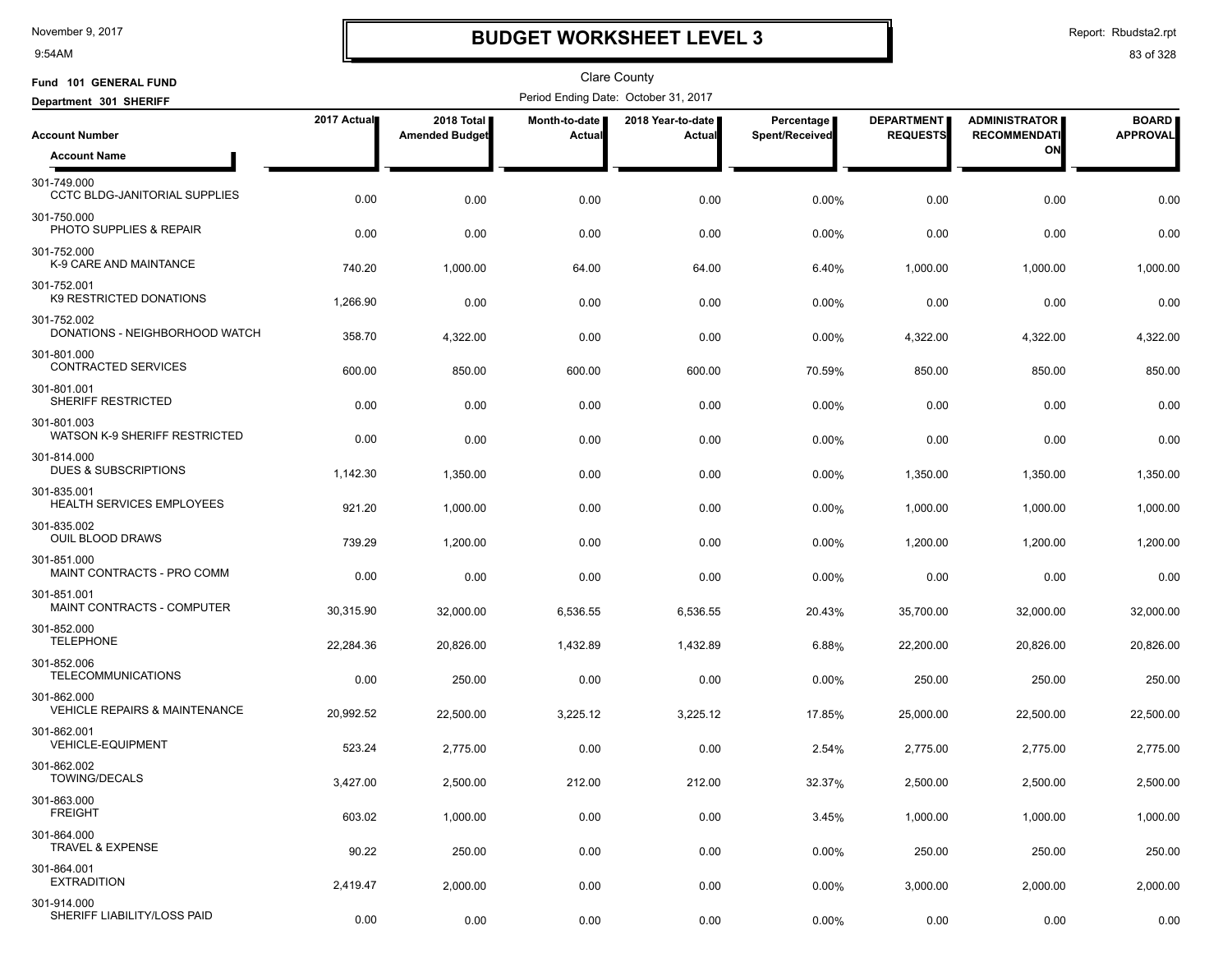9:54AM

# **BUDGET WORKSHEET LEVEL 3**

Report: Rbudsta2.rpt

| Fund 101 GENERAL FUND                                    |              |                                     |                         | <b>Clare County</b>                  |                              |                                      |                                             |                                 |
|----------------------------------------------------------|--------------|-------------------------------------|-------------------------|--------------------------------------|------------------------------|--------------------------------------|---------------------------------------------|---------------------------------|
| Department 301 SHERIFF                                   |              |                                     |                         | Period Ending Date: October 31, 2017 |                              |                                      |                                             |                                 |
| <b>Account Number</b>                                    | 2017 Actual  | 2018 Total<br><b>Amended Budget</b> | Month-to-date<br>Actual | 2018 Year-to-date<br><b>Actual</b>   | Percentage<br>Spent/Received | <b>DEPARTMENT</b><br><b>REQUESTS</b> | <b>ADMINISTRATOR</b><br><b>RECOMMENDATI</b> | <b>BOARD</b><br><b>APPROVAL</b> |
| <b>Account Name</b>                                      |              |                                     |                         |                                      |                              |                                      | ON                                          |                                 |
| 301-921.000<br><b>CCTC BLDG-UTILITIES</b>                | 0.00         | 0.00                                | 0.00                    | 0.00                                 | 0.00%                        | 0.00                                 | 0.00                                        | 0.00                            |
| 301-931.000<br><b>CCTC BLDG-BLDG REPAIRS &amp; MAINT</b> | 0.00         | 0.00                                | 0.00                    | 0.00                                 | 0.00%                        | 0.00                                 | 0.00                                        | 0.00                            |
| 301-932.000<br>OFFICE EQUIP MAINT                        | 0.00         | 250.00                              | 0.00                    | 0.00                                 | 0.00%                        | 250.00                               | 250.00                                      | 250.00                          |
| 301-932.001<br>OFFICE EQUIP MAINT - LEIN                 | 6,117.60     | 5,700.00                            | 0.00                    | 0.00                                 | 0.00%                        | 5,700.00                             | 5,700.00                                    | 5,700.00                        |
| 301-933.000<br><b>EQUIP REPAIRS &amp; MAINT</b>          | 5,888.20     | 7,000.00                            | 273.75                  | 273.75                               | 14.16%                       | 7,500.00                             | 7,000.00                                    | 7,000.00                        |
| 301-955.000<br><b>BANK CHARGES</b>                       | 0.00         | 0.00                                | 0.00                    | 0.00                                 | 0.00%                        | 0.00                                 | 0.00                                        | 0.00                            |
| 301-956.000<br><b>MISCELLANEOUS</b>                      | 0.00         | 0.00                                | 0.00                    | 0.00                                 | 0.00%                        | 0.00                                 | 0.00                                        | 0.00                            |
| 301-956.001<br><b>TASK FORCE</b>                         | 0.00         | 0.00                                | 0.00                    | 0.00                                 | 0.00%                        | 0.00                                 | 0.00                                        | 0.00                            |
| 301-956.002<br><b>BANK SERVICE FEES</b>                  | 0.00         | 200.00                              | 0.00                    | 0.00                                 | 0.00%                        | 200.00                               | 200.00                                      | 200.00                          |
| 301-957.000<br>SCHOOLING & TRAINING-STATE                | 4,490.33     | 6,000.00                            | 0.00                    | 0.00                                 | 26.34%                       | 9,434.00                             | 6,000.00                                    | 6,000.00                        |
| 301-957.001<br><b>SCHOOLING &amp; TRAINING-COUNTY</b>    | 8,107.53     | 8,500.00                            | 0.00                    | 0.00                                 | 0.00%                        | 8,500.00                             | 8,500.00                                    | 8,500.00                        |
| 301-957.002<br><b>RAP</b>                                | 0.00         | 0.00                                | 0.00                    | 0.00                                 | 0.00%                        | 0.00                                 | 0.00                                        | 0.00                            |
| 301-957.003<br><b>HUNTER SAFETY</b>                      | 0.00         | 0.00                                | 0.00                    | 0.00                                 | 0.00%                        | 0.00                                 | 0.00                                        | 0.00                            |
| 301-967.003<br>SPECIAL PROJECTS/POWELL/WENTWO            | 0.00         | 0.00                                | 0.00                    | 0.00                                 | 0.00%                        | 0.00                                 | 0.00                                        | 0.00                            |
| 301-967.004<br>SPEC PROJECTS/ ARSON                      | 0.00         | 0.00                                | 0.00                    | 0.00                                 | 0.00%                        | 0.00                                 | 0.00                                        | 0.00                            |
| 301-967.005<br>SPECIAL PROJECT-CARSTEN                   | 0.00         | 0.00                                | 0.00                    | 0.00                                 | 0.00%                        | 0.00                                 | 0.00                                        | 0.00                            |
| 301-978.000<br><b>NEW EQUIPMENT</b>                      | 13,958.57    | 0.00                                | 0.00                    | 0.00                                 | 0.00%                        | 21,563.00                            | 0.00                                        | 0.00                            |
| 301-978.302<br><b>NEW EQUIPMENT CARS</b>                 | 0.00         | 0.00                                | 0.00                    | 0.00                                 | 0.00%                        | 0.00                                 | 0.00                                        | 0.00                            |
| <b>Expenses Total</b>                                    | 1,725,575.86 | 1,765,342.00                        | 80,072.09               | 80,072.09                            | 100.00%                      | 1,836,345.00                         | 1,765,136.00                                | 1,765,136.00                    |
| <b>SHERIFF Dept Total</b>                                | 1,725,575.86 | 1,765,342.00                        | 80,072.09               | 80,072.09                            | 100.00%                      | 1,836,345.00                         | 1,765,136.00                                | 1,765,136.00                    |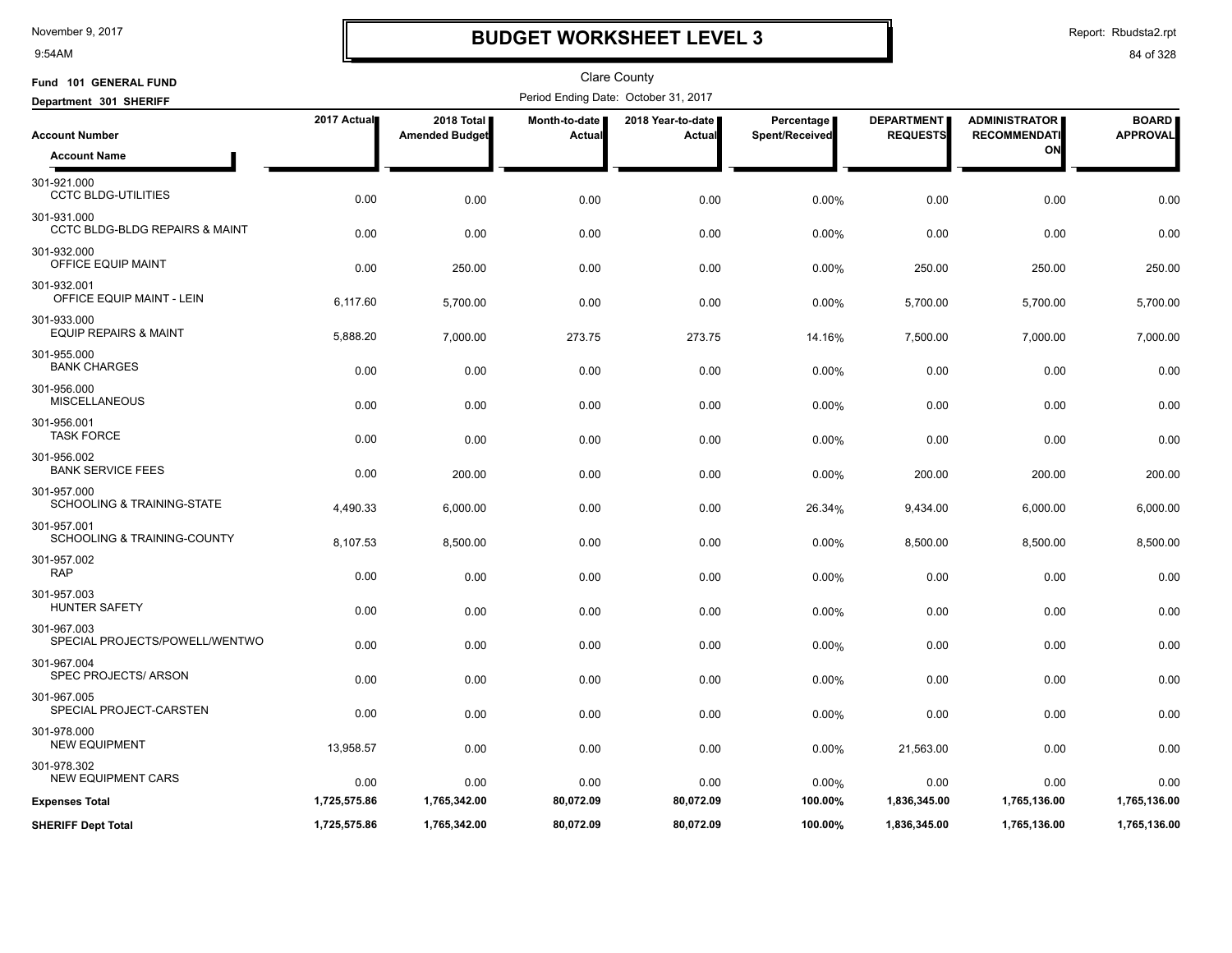9:54AM

# **BUDGET WORKSHEET LEVEL 3**

| Fund 101 GENERAL FUND                           |             |                                     |                                | Clare County                         |                              |                                      |                                             |                                 |
|-------------------------------------------------|-------------|-------------------------------------|--------------------------------|--------------------------------------|------------------------------|--------------------------------------|---------------------------------------------|---------------------------------|
| Department 314 BAYONET                          |             |                                     |                                | Period Ending Date: October 31, 2017 |                              |                                      |                                             |                                 |
| <b>Account Number</b>                           | 2017 Actual | 2018 Total<br><b>Amended Budget</b> | Month-to-date<br><b>Actual</b> | 2018 Year-to-date<br>Actual          | Percentage<br>Spent/Received | <b>DEPARTMENT</b><br><b>REQUESTS</b> | <b>ADMINISTRATOR</b><br><b>RECOMMENDATI</b> | <b>BOARD</b><br><b>APPROVAL</b> |
| <b>Account Name</b>                             |             |                                     |                                |                                      |                              |                                      | ON                                          |                                 |
| Department 314 BAYONET                          |             |                                     |                                |                                      |                              |                                      |                                             |                                 |
| <b>Expenses</b>                                 |             |                                     |                                |                                      |                              |                                      |                                             |                                 |
| 314-704.000<br>FULL TIME SALARY'S               | 10,243.20   | 9.731.00                            | 1,707.20                       | 1,707.20                             | 17.54%                       | 9,731.00                             | 9,731.00                                    | 9,731.00                        |
| 314-704.100<br>FT SALARYS-MED MARI OVERSIGHT GR | 1,109.68    | 0.00                                | 0.00                           | 0.00                                 | 0.00%                        | 0.00                                 | 0.00                                        | 0.00                            |
| 314-706.000<br><b>OVERTIME</b>                  | 499.36      | 500.00                              | 0.00                           | 0.00                                 | 0.00%                        | 500.00                               | 500.00                                      | 500.00                          |
| 314-706.100<br>OT - MED MARI OVERSIGHT GRANT    | 0.00        | 0.00                                | 0.00                           | 0.00                                 | 0.00%                        | 0.00                                 | 0.00                                        | 0.00                            |
| 314-710.000<br><b>FICA-EXPENSE</b>              | 646.32      | 635.00                              | 0.00                           | 0.00                                 | 0.00%                        | 635.00                               | 635.00                                      | 635.00                          |
| 314-710.100<br>FICA-MED MARI OVERSIGHT GRANT    | 67.12       | 0.00                                | 105.84                         | 105.84                               | 100.00%                      | 0.00                                 | 0.00                                        | 0.00                            |
| 314-711.000<br>MEDICARE EXPENSE                 | 149.74      | 149.00                              | 0.00                           | 0.00                                 | 0.00%                        | 149.00                               | 149.00                                      | 149.00                          |
| 314-711.100<br>MEDICARE-MED MARI OVRST GRANT    | 15.70       | 0.00                                | 24.75                          | 24.75                                | 100.00%                      | 0.00                                 | 0.00                                        | 0.00                            |
| 314-715.000<br>HEALTH INSURANCE                 | 12,816.89   | 13,451.00                           | 1,173.94                       | 1,173.94                             | 8.73%                        | 13,451.00                            | 13,451.00                                   | 13,451.00                       |
| 314-715.001<br><b>BENNY CARD</b>                |             |                                     |                                |                                      |                              |                                      |                                             |                                 |
| 314-715.002                                     | 0.00        | 0.00                                | 0.00                           | 0.00                                 | 0.00%                        | 0.00                                 | 0.00                                        | 0.00                            |
| <b>HRA</b>                                      | 0.00        | 0.00                                | 0.00                           | 0.00                                 | 0.00%                        | 0.00                                 | 0.00                                        | 0.00                            |
| 314-715.006<br>CIC BUNDLE                       | 466.64      | 474.00                              | 39.50                          | 39.50                                | 8.33%                        | 474.00                               | 474.00                                      | 474.00                          |
| 314-715.100<br>HEALTH INSURANCE-MED             | 207.04      | 0.00                                | 0.00                           | 0.00                                 | 0.00%                        | 0.00                                 | 0.00                                        | 0.00                            |
| 314-715.106<br><b>CIC BUNDLE</b>                | 7.36        | 0.00                                | 0.00                           | 0.00                                 | 0.00%                        | 0.00                                 | 0.00                                        | 0.00                            |
| 314-716.000<br><b>DELETE</b>                    | 0.00        | 0.00                                | 0.00                           | 0.00                                 | 0.00%                        | 0.00                                 | 0.00                                        | 0.00                            |
| 314-717.000<br>LIFE INSURANCE                   | 59.08       | 60.00                               | 5.00                           | 5.00                                 | 8.33%                        | 60.00                                | 60.00                                       | 60.00                           |
| 314-717.002<br>COBRA/HIPPA                      | 0.00        | 0.00                                | 0.00                           | 0.00                                 | 0.00%                        | 0.00                                 | 0.00                                        | 0.00                            |
| 314-717.003<br>COBRA/HIPPA                      | 0.00        | 0.00                                | 0.00                           | 0.00                                 | 0.00%                        | 0.00                                 | 0.00                                        | 0.00                            |
| 314-717.006<br><b>SECTION 125 SCRIPT</b>        | 0.00        | 0.00                                | 0.00                           | 0.00                                 | 0.00%                        | 0.00                                 | 0.00                                        | 0.00                            |
| 314-717.008<br><b>SCRIPT REIMBURSEMENT</b>      | 0.00        | 0.00                                | 0.00                           | 0.00                                 | 0.00%                        | 0.00                                 | 0.00                                        | 0.00                            |
| 314-717.100<br>LIFE INSURANCE - MED             | 0.92        | 0.00                                | 0.00                           | 0.00                                 | 0.00%                        | 0.00                                 | 0.00                                        | 0.00                            |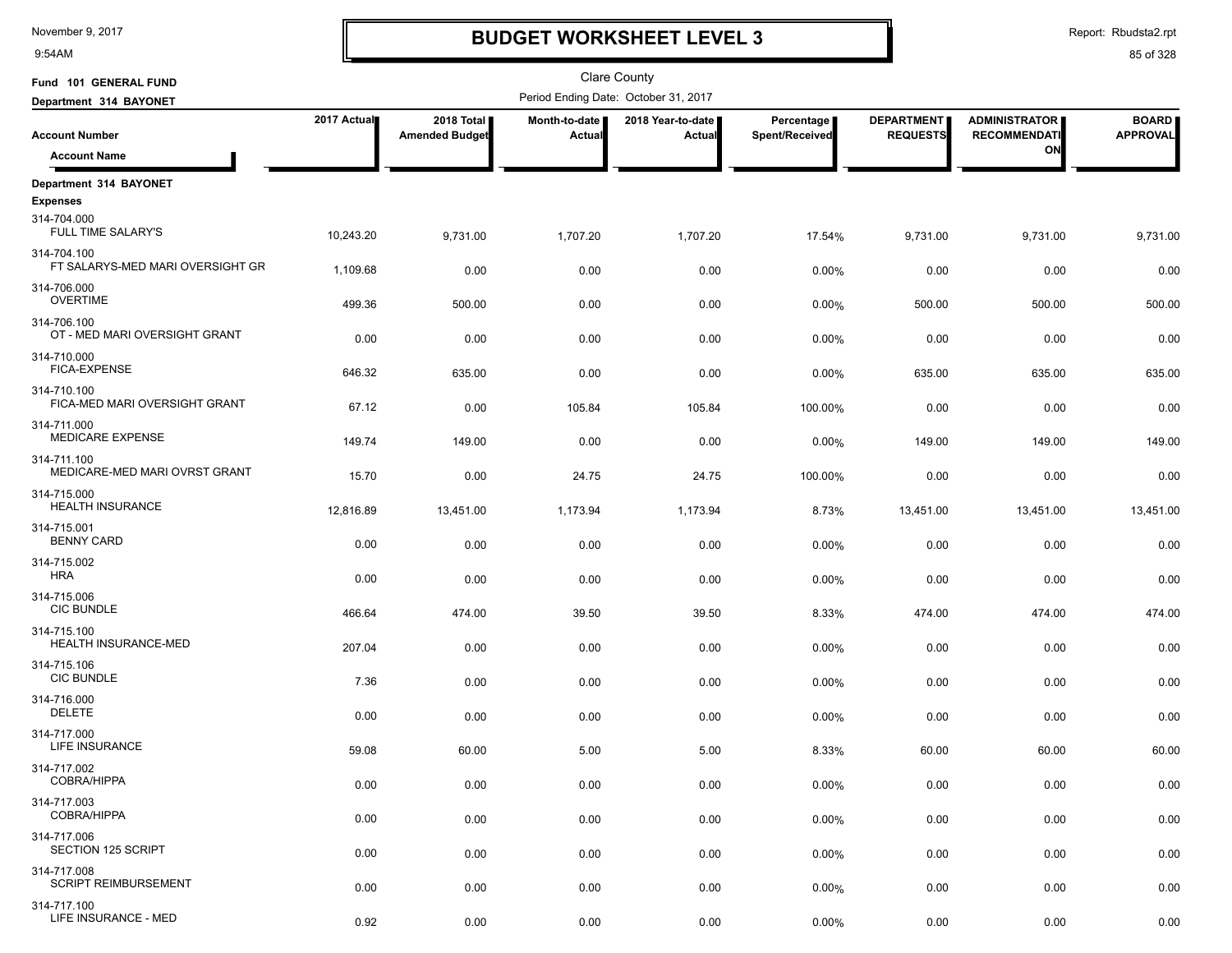9:54AM

# **BUDGET WORKSHEET LEVEL 3**

Report: Rbudsta2.rpt

| Fund 101 GENERAL FUND                           |             |                                               |                           | Clare County                         |                              |                                      |                                                   |                                 |
|-------------------------------------------------|-------------|-----------------------------------------------|---------------------------|--------------------------------------|------------------------------|--------------------------------------|---------------------------------------------------|---------------------------------|
| Department 314 BAYONET                          |             |                                               |                           | Period Ending Date: October 31, 2017 |                              |                                      |                                                   |                                 |
| <b>Account Number</b><br><b>Account Name</b>    | 2017 Actual | 2018 Total <b>II</b><br><b>Amended Budget</b> | Month-to-date  <br>Actual | 2018 Year-to-date<br>Actual          | Percentage<br>Spent/Received | <b>DEPARTMENT</b><br><b>REQUESTS</b> | <b>ADMINISTRATOR</b><br><b>RECOMMENDATI</b><br>ON | <b>BOARD</b><br><b>APPROVAL</b> |
| 314-718.000<br><b>COUNTY PORTION RETIREMENT</b> | 0.00        | 0.00                                          | 0.00                      | 0.00                                 | 0.00%                        | 0.00                                 | 0.00                                              | 0.00                            |
| 314-722.000<br><b>HOLIDAYS</b>                  | 0.00        | 0.00                                          | 0.00                      | 0.00                                 | 0.00%                        | 0.00                                 | 0.00                                              | 0.00                            |
| 314-723.000<br>COUNTY PORTION UNEMPLOYMENT      | 0.00        | 0.00                                          | 0.00                      | 0.00                                 | 0.00%                        | 0.00                                 | 0.00                                              | 0.00                            |
| 314-723.001<br><b>EMPLOYEES AMBUL SERVICE</b>   | 0.00        | 0.00                                          | 0.00                      | 0.00                                 | $0.00\%$                     | 0.00                                 | 0.00                                              | 0.00                            |
| 314-724.000<br><b>WORKMANS COMP</b>             | 0.00        | 0.00                                          | 0.00                      | 0.00                                 | 0.00%                        | 0.00                                 | 0.00                                              | 0.00                            |
| 314-725.000<br><b>GUN ALLOWANCE</b>             | 0.00        | 0.00                                          | 0.00                      | 0.00                                 | 0.00%                        | 0.00                                 | 0.00                                              | 0.00                            |
| 314-748.000<br><b>DRY CLEANING</b>              | 0.00        | 0.00                                          | 0.00                      | 0.00                                 | 0.00%                        | 0.00                                 | 0.00                                              | 0.00                            |
| 314-978.100<br>NEW EQUIP-MED MARI OVRST GRANT   | 1,529.92    | 0.00                                          | 0.00                      | 0.00                                 | 0.00%                        | 0.00                                 | 0.00                                              | 0.00                            |
| <b>Expenses Total</b>                           | 27,818.97   | 25,000.00                                     | 3,056.23                  | 3,056.23                             | 100.00%                      | 25,000.00                            | 25,000.00                                         | 25,000.00                       |
| <b>BAYONET Dept Total</b>                       | 27,818.97   | 25,000.00                                     | 3,056.23                  | 3,056.23                             | 100.00%                      | 25,000.00                            | 25,000.00                                         | 25.000.00                       |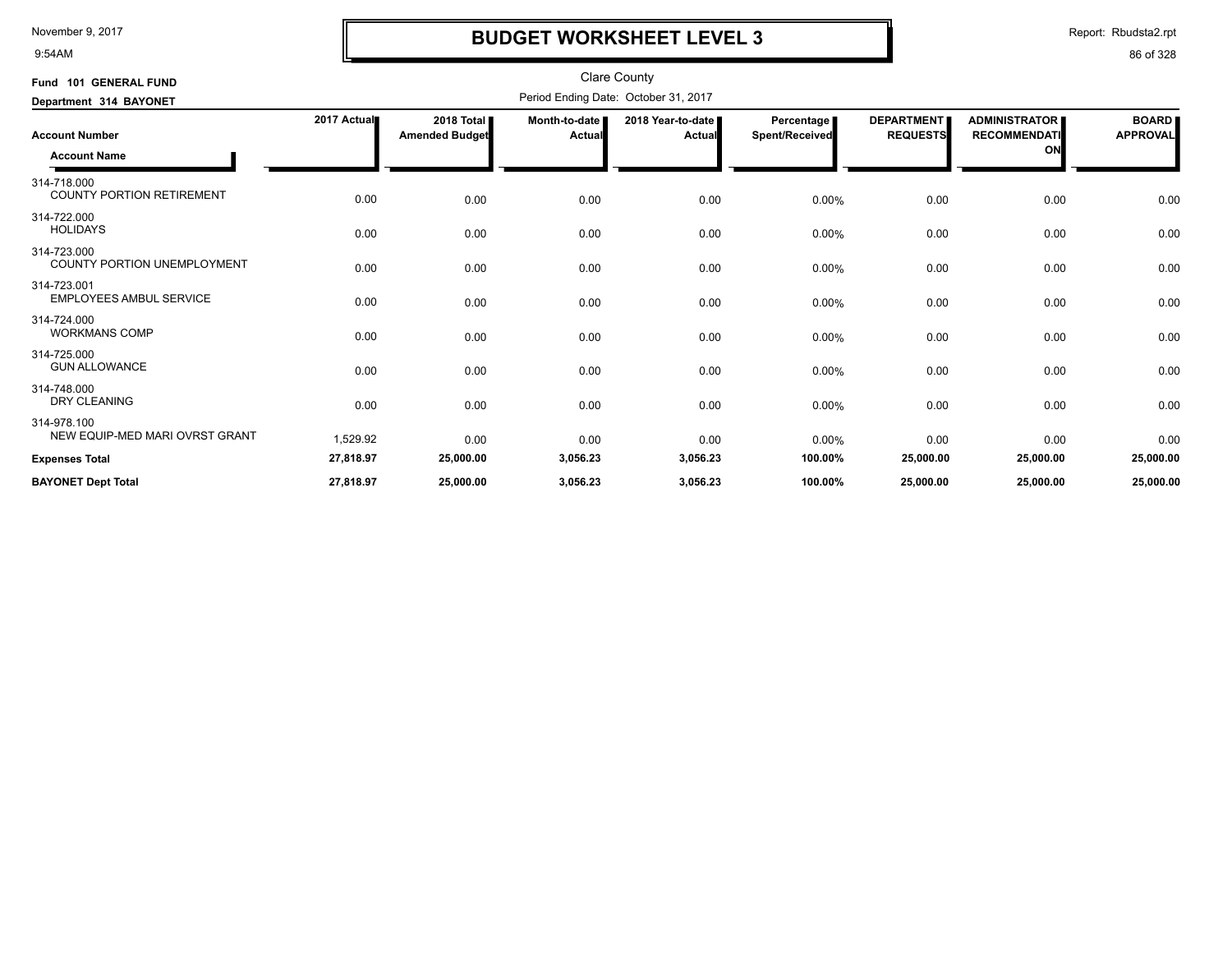9:54AM

# **BUDGET WORKSHEET LEVEL 3**

Report: Rbudsta2.rpt

| Fund 101 GENERAL FUND    |             |                                               |                                  | Clare County                       |                              |                                      |                                                   |                                 |  |
|--------------------------|-------------|-----------------------------------------------|----------------------------------|------------------------------------|------------------------------|--------------------------------------|---------------------------------------------------|---------------------------------|--|
| Department 315 DELETE    |             | Period Ending Date: October 31, 2017          |                                  |                                    |                              |                                      |                                                   |                                 |  |
| <b>Account Number</b>    | 2017 Actual | 2018 Total <b>II</b><br><b>Amended Budget</b> | Month-to-date I<br><b>Actual</b> | 2018 Year-to-date<br><b>Actual</b> | Percentage<br>Spent/Received | <b>DEPARTMENT</b><br><b>REQUESTS</b> | <b>ADMINISTRATOR</b><br><b>RECOMMENDATI</b><br>ON | <b>BOARD</b><br><b>APPROVAL</b> |  |
| <b>Account Name</b>      |             |                                               |                                  |                                    |                              |                                      |                                                   |                                 |  |
| Department 315 DELETE    |             |                                               |                                  |                                    |                              |                                      |                                                   |                                 |  |
| <b>Expenses</b>          |             |                                               |                                  |                                    |                              |                                      |                                                   |                                 |  |
| 315-715.000<br>DELETE    | 0.00        | 0.00                                          | 0.00                             | 0.00                               | $0.00\%$                     | 0.00                                 | 0.00                                              | 0.00                            |  |
| <b>Expenses Total</b>    | 0.00        | 0.00                                          | 0.00                             | 0.00                               | $0.00\%$                     | 0.00                                 | 0.00                                              |                                 |  |
| <b>DELETE Dept Total</b> | 0.00        | 0.00                                          | 0.00                             | 0.00                               | 0.00%                        | 0.00                                 | 0.00                                              | 0.00                            |  |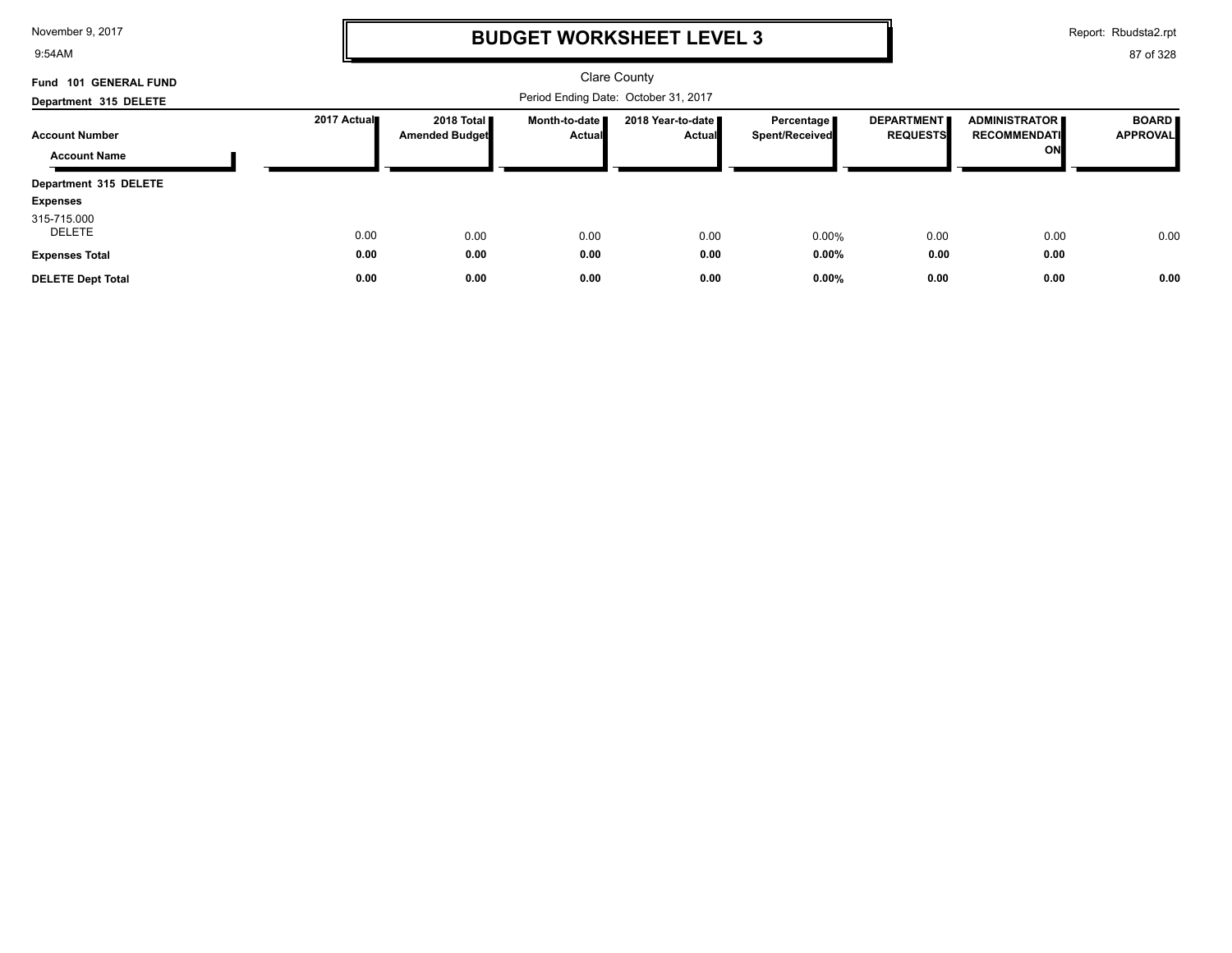9:54AM

# **BUDGET WORKSHEET LEVEL 3**

Report: Rbudsta2.rpt

| Fund 101 GENERAL FUND                          |             |                                     |                         | <b>Clare County</b>                  |                              |                                      |                                                   |                                 |
|------------------------------------------------|-------------|-------------------------------------|-------------------------|--------------------------------------|------------------------------|--------------------------------------|---------------------------------------------------|---------------------------------|
| Department 316 WEIGHTMASTER                    |             |                                     |                         | Period Ending Date: October 31, 2017 |                              |                                      |                                                   |                                 |
| <b>Account Number</b><br><b>Account Name</b>   | 2017 Actual | 2018 Total<br><b>Amended Budget</b> | Month-to-date<br>Actual | 2018 Year-to-date  <br>Actual        | Percentage<br>Spent/Received | <b>DEPARTMENT</b><br><b>REQUESTS</b> | <b>ADMINISTRATOR</b><br><b>RECOMMENDATI</b><br>ON | <b>BOARD</b><br><b>APPROVAL</b> |
| Department 316 WEIGHTMASTER<br><b>Expenses</b> |             |                                     |                         |                                      |                              |                                      |                                                   |                                 |
| 316-705.000<br>SALARY-PART TIME-ROAD           | 6,069.47    | 13,933.00                           | 213.40                  | 213.40                               | 1.53%                        | 13,933.00                            | 13,933.00                                         | 13,933.00                       |
| 316-705.051<br>SALARY-PART TIME-CLARE CITY     | 0.00        | 0.00                                | 0.00                    | 0.00                                 | $0.00\%$                     | 0.00                                 | 0.00                                              | 0.00                            |
| 316-706.000<br>SALARY-OVERTIME                 | 0.00        | 0.00                                | 0.00                    | 0.00                                 | 0.00%                        | 0.00                                 | 0.00                                              | 0.00                            |
| 316-710.000<br>FICA EXPENSE-ROAD               | 364.28      | 864.00                              | 12.85                   | 12.85                                | 1.49%                        | 864.00                               | 864.00                                            | 864.00                          |
| 316-710.051<br>FICA EXPENSE-CLARE CITY         | 0.00        | 0.00                                | 0.00                    | 0.00                                 | 0.00%                        | 0.00                                 | 0.00                                              | 0.00                            |
| 316-711.000<br>MEDICARE EXPENSE-ROAD           | 85.18       | 203.00                              | 3.00                    | 3.00                                 | 1.48%                        | 203.00                               | 203.00                                            | 203.00                          |
| 316-711.051<br>MEDICARE EXPENSE-CLARE CITY     | 0.00        | 0.00                                | 0.00                    | 0.00                                 | 0.00%                        | 0.00                                 | 0.00                                              | 0.00                            |
| 316-718.000<br>CO PORTION UNEMPLOYMENT         | 0.00        | 0.00                                | 0.00                    | 0.00                                 | 0.00%                        | 0.00                                 | 0.00                                              | 0.00                            |
| 316-723.000<br><b>UNEMPLOYMENT</b>             | 0.00        | 0.00                                | 0.00                    | 0.00                                 | 0.00%                        | 0.00                                 | 0.00                                              | 0.00                            |
| 316-724.000<br><b>WORK COMP</b>                | 0.00        | 0.00                                | 0.00                    | 0.00                                 | 0.00%                        | 0.00                                 | 0.00                                              | 0.00                            |
| <b>Expenses Total</b>                          | 6,518.93    | 15,000.00                           | 229.25                  | 229.25                               | 100.00%                      | 15,000.00                            | 15,000.00                                         | 15,000.00                       |
| <b>WEIGHTMASTER Dept Total</b>                 | 6,518.93    | 15,000.00                           | 229.25                  | 229.25                               | 100.00%                      | 15,000.00                            | 15,000.00                                         | 15,000.00                       |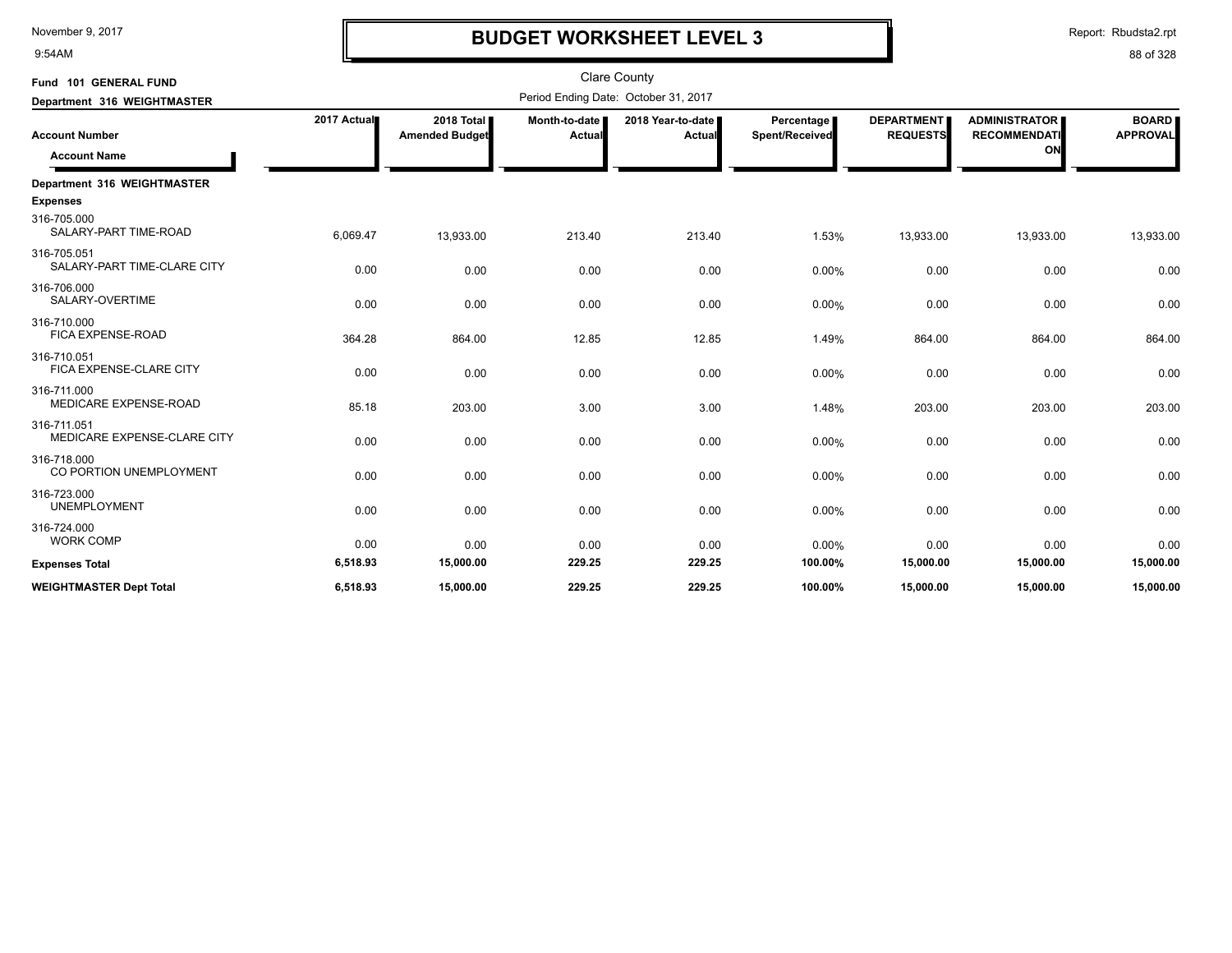9:54AM

# **BUDGET WORKSHEET LEVEL 3**

Report: Rbudsta2.rpt

| Fund 101 GENERAL FUND                         |             |                                     |                                | <b>Clare County</b>                  |                                     |                                      |                                                   |                                 |
|-----------------------------------------------|-------------|-------------------------------------|--------------------------------|--------------------------------------|-------------------------------------|--------------------------------------|---------------------------------------------------|---------------------------------|
| Department 317 DOJ -EDWARD BYRNE GRANT        |             |                                     |                                | Period Ending Date: October 31, 2017 |                                     |                                      |                                                   |                                 |
| <b>Account Number</b><br><b>Account Name</b>  | 2017 Actual | 2018 Total<br><b>Amended Budget</b> | Month-to-date<br><b>Actual</b> | 2018 Year-to-date<br><b>Actual</b>   | Percentage<br><b>Spent/Received</b> | <b>DEPARTMENT</b><br><b>REQUESTS</b> | <b>ADMINISTRATOR</b><br><b>RECOMMENDATI</b><br>ON | <b>BOARD</b><br><b>APPROVAL</b> |
| Department 317 DOJ -EDWARD BYRNE GRANT        |             |                                     |                                |                                      |                                     |                                      |                                                   |                                 |
| <b>Expenses</b>                               |             |                                     |                                |                                      |                                     |                                      |                                                   |                                 |
| 317-851.000<br>MAINTENANCE CONTRACT           | 0.00        | 0.00                                | 0.00                           | 0.00                                 | 0.00%                               | 0.00                                 | 0.00                                              | 0.00                            |
| 317-921.000<br><b>UTILITIES</b>               | 0.00        | 0.00                                | 0.00                           | 0.00                                 | 0.00%                               | 0.00                                 | 0.00                                              | 0.00                            |
| 317-957.000<br><b>SCHOOL &amp; TRAINING</b>   | 0.00        | 0.00                                | 0.00                           | 0.00                                 | 0.00%                               | 0.00                                 | 0.00                                              | 0.00                            |
| 317-978.000<br><b>NEW EQUIPMENT</b>           | 0.00        | 0.00                                | 0.00                           | 0.00                                 | 0.00%                               | 0.00                                 | 0.00                                              | 0.00                            |
| <b>Expenses Total</b>                         | 0.00        | 0.00                                | 0.00                           | 0.00                                 | $0.00\%$                            | 0.00                                 | 0.00                                              |                                 |
| DOJ - EDWARD BYRNE GRANT Dept<br><b>Total</b> | 0.00        | 0.00                                | 0.00                           | 0.00                                 | $0.00\%$                            | 0.00                                 | 0.00                                              | 0.00                            |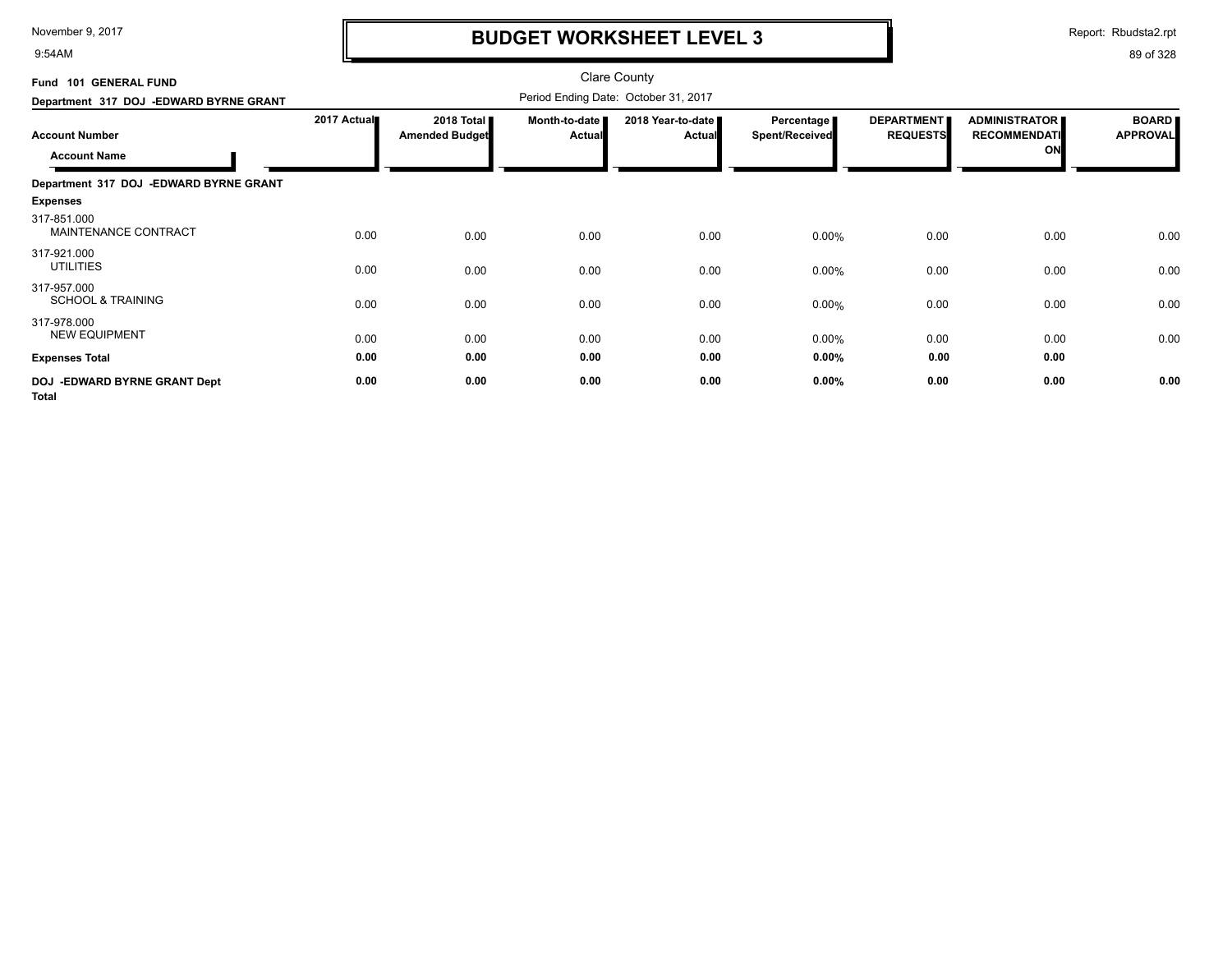9:54AM

## **BUDGET WORKSHEET LEVEL 3**

Report: Rbudsta2.rpt

| Fund 101 GENERAL FUND<br>Department 318 BENCH WARRANT ENFORCEMENT |             | <b>Clare County</b><br>Period Ending Date: October 31, 2017 |                         |                                    |                                     |                                      |                                                   |                                 |
|-------------------------------------------------------------------|-------------|-------------------------------------------------------------|-------------------------|------------------------------------|-------------------------------------|--------------------------------------|---------------------------------------------------|---------------------------------|
| <b>Account Number</b><br><b>Account Name</b>                      | 2017 Actual | 2018 Total <b>II</b><br><b>Amended Budget</b>               | Month-to-date<br>Actual | 2018 Year-to-date<br><b>Actual</b> | Percentage<br><b>Spent/Received</b> | <b>DEPARTMENT</b><br><b>REQUESTS</b> | <b>ADMINISTRATOR</b><br><b>RECOMMENDATI</b><br>ON | <b>BOARD</b><br><b>APPROVAL</b> |
| Department 318 BENCH WARRANT ENFORCEMENT                          |             |                                                             |                         |                                    |                                     |                                      |                                                   |                                 |
| <b>Expenses</b>                                                   |             |                                                             |                         |                                    |                                     |                                      |                                                   |                                 |
| 318-705.000<br>PART-TIME SALARIES                                 | 0.00        | 0.00                                                        | 0.00                    | 0.00                               | 0.00%                               | 0.00                                 | 0.00                                              | 0.00                            |
| 318-710.000<br><b>FICA EXPENSE</b>                                | 0.00        | 0.00                                                        | 0.00                    | 0.00                               | 0.00%                               | 0.00                                 | 0.00                                              | 0.00                            |
| 318-711.000<br><b>MEDICARE EXPENSE</b>                            | 0.00        | 0.00                                                        | 0.00                    | 0.00                               | 0.00%                               | 0.00                                 | 0.00                                              | 0.00                            |
| <b>Expenses Total</b>                                             | 0.00        | 0.00                                                        | 0.00                    | 0.00                               | 0.00%                               | 0.00                                 | 0.00                                              |                                 |
| <b>BENCH WARRANT ENFORCEMENT Dept</b><br><b>Total</b>             | 0.00        | 0.00                                                        | 0.00                    | 0.00                               | 0.00%                               | 0.00                                 | 0.00                                              | 0.00                            |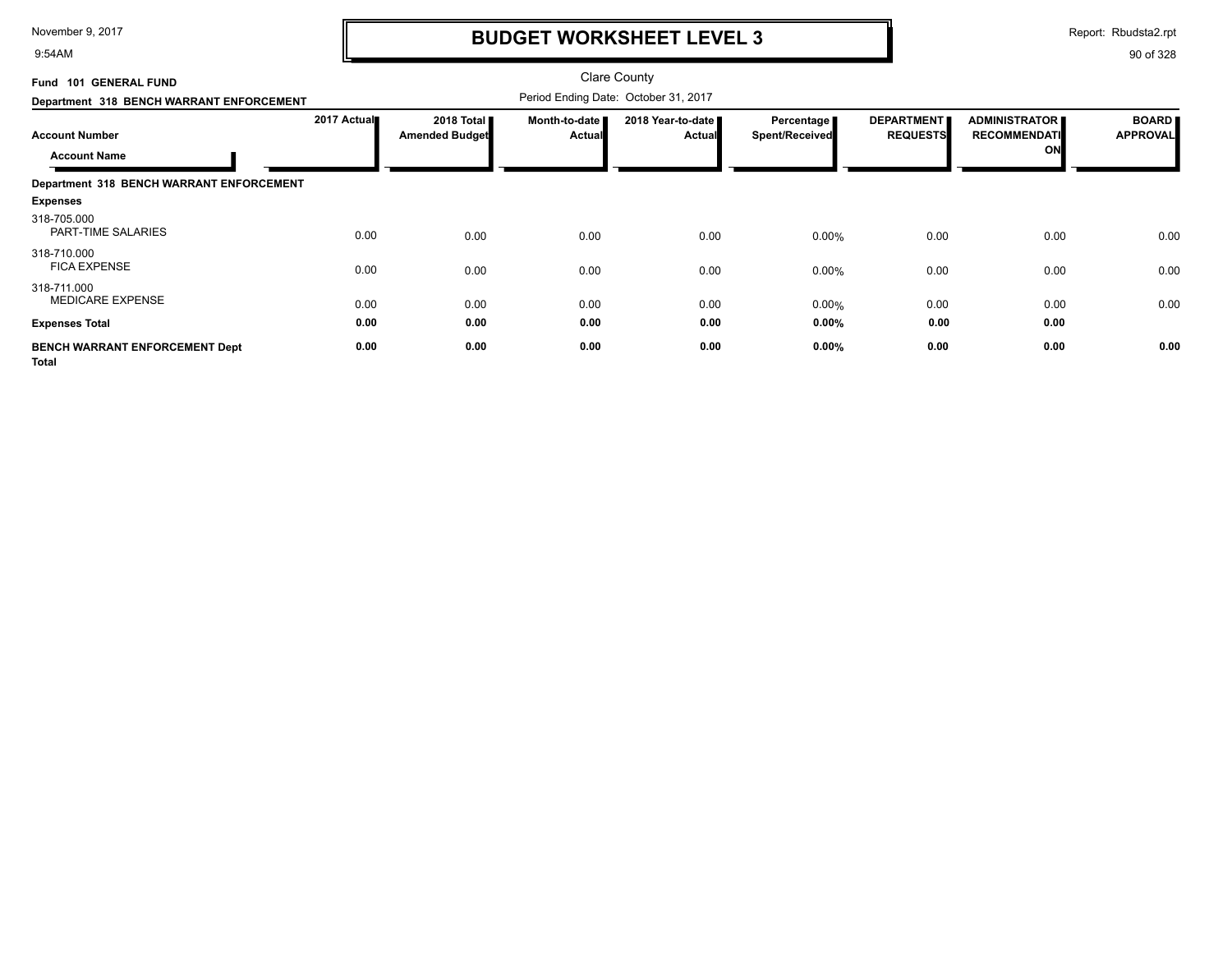9:54AM

## **BUDGET WORKSHEET LEVEL 3**

Report: Rbudsta2.rpt

| Fund 101 GENERAL FUND                               |             |                                     |                         | <b>Clare County</b>                  |                              |                                      |                                             |                                 |
|-----------------------------------------------------|-------------|-------------------------------------|-------------------------|--------------------------------------|------------------------------|--------------------------------------|---------------------------------------------|---------------------------------|
| Department 321 SCHOOL SAFETY GRANT                  |             |                                     |                         | Period Ending Date: October 31, 2017 |                              |                                      |                                             |                                 |
| <b>Account Number</b>                               | 2017 Actual | 2018 Total<br><b>Amended Budget</b> | Month-to-date<br>Actual | 2018 Year-to-date<br>Actual          | Percentage<br>Spent/Received | <b>DEPARTMENT</b><br><b>REQUESTS</b> | <b>ADMINISTRATOR</b><br><b>RECOMMENDATI</b> | <b>BOARD</b><br><b>APPROVAL</b> |
| <b>Account Name</b>                                 |             |                                     |                         |                                      |                              |                                      | ON                                          |                                 |
| Department 321 SCHOOL SAFETY GRANT                  |             |                                     |                         |                                      |                              |                                      |                                             |                                 |
| <b>Expenses</b><br>321-704.000<br>SALARY - HARRISON | 21,990.87   | 20,625.00                           | 1,707.20                | 1,707.20                             | 8.28%                        | 20,625.00                            | 20,625.00                                   | 20,625.00                       |
| 321-704.001<br>SALARY - FARWELL                     | 0.00        | 0.00                                | 0.00                    | 0.00                                 | 0.00%                        | 0.00                                 | 0.00                                        | 0.00                            |
| 321-705.000<br>SALARY-PART TIME                     | 0.00        | 0.00                                | 0.00                    | 0.00                                 | $0.00\%$                     | 0.00                                 | 0.00                                        | 0.00                            |
| 321-706.000<br><b>OVERTIME</b>                      | 0.00        | 0.00                                | 0.00                    | 0.00                                 | 0.00%                        | 0.00                                 | 0.00                                        | 0.00                            |
| 321-710.000<br>FICA EXPENSE - HARRISON              | 1,450.12    | 1,326.00                            | 105.85                  | 105.85                               | 7.98%                        | 1,326.00                             | 1,326.00                                    | 1,326.00                        |
| 321-710.001<br>FICA EXPENSE - FARWELL               | 0.00        | 0.00                                | 0.00                    | 0.00                                 | 0.00%                        | 0.00                                 | 0.00                                        | 0.00                            |
| 321-711.000<br>MEDICARE EXPENSE - HARRISON          | 339.15      | 310.00                              | 24.75                   | 24.75                                | 7.98%                        | 310.00                               | 310.00                                      | 310.00                          |
| 321-711.001<br><b>MEDICARE EXPENSE - FARWELL</b>    | 0.00        | 0.00                                | 0.00                    | 0.00                                 | 0.00%                        | 0.00                                 | 0.00                                        | 0.00                            |
| 321-715.000<br>HEALTH INSURANCE - HARRISON          | 13,503.29   | 13,451.00                           | 1,173.94                | 1,173.94                             | 8.73%                        | 13,451.00                            | 13,451.00                                   | 13,451.00                       |
| 321-715.001<br><b>HEALTH INSURANCE - FARWELL</b>    | 0.00        | 0.00                                | 0.00                    | 0.00                                 | 0.00%                        | 0.00                                 | 0.00                                        | 0.00                            |
| 321-715.002<br><b>BENNY CARD-HARRISON</b>           | 0.00        | 0.00                                | 0.00                    | 0.00                                 | 0.00%                        | 0.00                                 | 0.00                                        | 0.00                            |
| 321-715.003<br><b>BENNY CARD-FARWELL</b>            | 0.00        | 0.00                                | 0.00                    | 0.00                                 | 0.00%                        | 0.00                                 | 0.00                                        | 0.00                            |
| 321-715.004<br><b>HRA-HARRISON</b>                  | 0.00        | 0.00                                | 0.00                    | 0.00                                 | 0.00%                        | 0.00                                 | 0.00                                        | 0.00                            |
| 321-715.005<br><b>HRA-FARWELL</b>                   | 0.00        | 0.00                                | 0.00                    | 0.00                                 | 0.00%                        | 0.00                                 | 0.00                                        | 0.00                            |
| 321-715.006<br><b>CIC BUNDLE</b><br>321-715.007     | 474.00      | 474.00                              | 39.50                   | 39.50                                | 8.33%                        | 474.00                               | 474.00                                      | 474.00                          |
| <b>CIC BUNDLE</b>                                   | 0.00        | 0.00                                | 0.00                    | 0.00                                 | 0.00%                        | 0.00                                 | 0.00                                        | 0.00                            |
| 321-717.000<br>LIFE INSURANCE-HARRISON              | 60.00       | 60.00                               | 5.00                    | 5.00                                 | 8.33%                        | 60.00                                | 60.00                                       | 60.00                           |
| 321-717.001<br>LIFE INSURANCE-FARWELL               | 0.00        | 0.00                                | 0.00                    | 0.00                                 | 0.00%                        | 0.00                                 | 0.00                                        | 0.00                            |
| 321-717.002<br>COBRA/HIPPA-HARRISON                 | 0.00        | 0.00                                | 0.00                    | 0.00                                 | 0.00%                        | 0.00                                 | 0.00                                        | 0.00                            |
| 321-717.003<br>COBRA/HIPPA-FARWELL                  | 0.00        | 0.00                                | 0.00                    | 0.00                                 | 0.00%                        | 0.00                                 | 0.00                                        | 0.00                            |
| 321-717.004<br>SECTION 125 PLAN-HARRISON            | 0.00        | 0.00                                | 0.00                    | 0.00                                 | $0.00\%$                     | 0.00                                 | 0.00                                        | 0.00                            |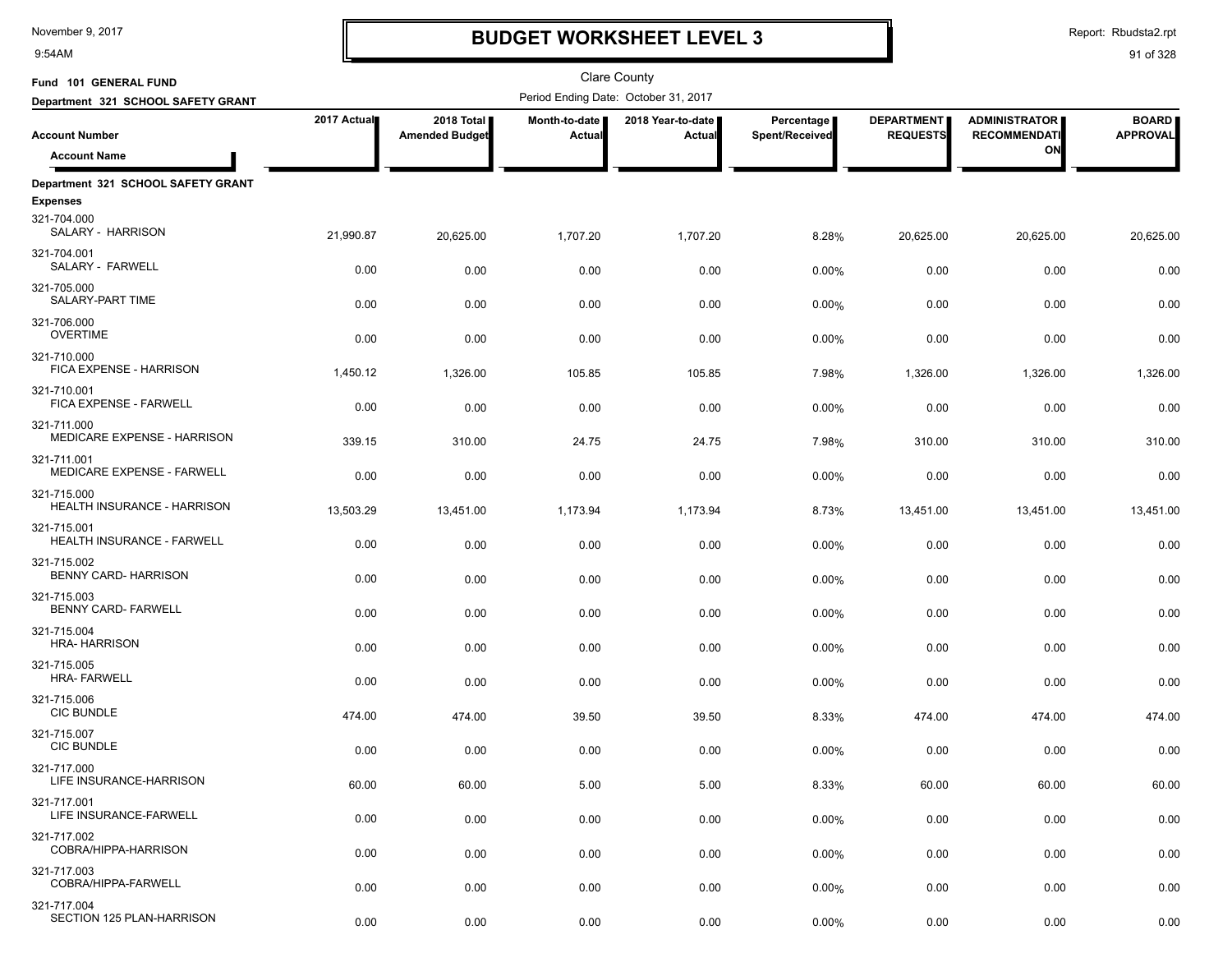9:54AM

# **BUDGET WORKSHEET LEVEL 3**

Report: Rbudsta2.rpt

| Fund 101 GENERAL FUND                        |             |                                     |                         | <b>Clare County</b>                  |                              |                                      |                                             |                                 |
|----------------------------------------------|-------------|-------------------------------------|-------------------------|--------------------------------------|------------------------------|--------------------------------------|---------------------------------------------|---------------------------------|
| Department 321 SCHOOL SAFETY GRANT           |             |                                     |                         | Period Ending Date: October 31, 2017 |                              |                                      |                                             |                                 |
| <b>Account Number</b>                        | 2017 Actual | 2018 Total<br><b>Amended Budget</b> | Month-to-date<br>Actual | 2018 Year-to-date<br>Actual          | Percentage<br>Spent/Received | <b>DEPARTMENT</b><br><b>REQUESTS</b> | <b>ADMINISTRATOR</b><br><b>RECOMMENDATI</b> | <b>BOARD</b><br><b>APPROVAL</b> |
| <b>Account Name</b>                          |             |                                     |                         |                                      |                              |                                      | ON                                          |                                 |
| 321-717.005<br>SECTION 125 PLAN-FARWELL      | 0.00        | 0.00                                | 0.00                    | 0.00                                 | 0.00%                        | 0.00                                 | 0.00                                        | 0.00                            |
| 321-717.006<br>SECTION 125-SCRIPT/HARRISON   | 0.00        | 0.00                                | 0.00                    | 0.00                                 | 0.00%                        | 0.00                                 | 0.00                                        | 0.00                            |
| 321-717.007<br>SECTION 125-SCRIPT/FARWELL    | 0.00        | 0.00                                | 0.00                    | 0.00                                 | 0.00%                        | 0.00                                 | 0.00                                        | 0.00                            |
| 321-717.008<br>SCRIPT REIMBURSEMENT/HARRISON | 0.00        | 0.00                                | 0.00                    | 0.00                                 | 0.00%                        | 0.00                                 | 0.00                                        | 0.00                            |
| 321-717.009<br>SCRIPT REIMBURSEMENT/FARWELL  | 0.00        | 0.00                                | 0.00                    | 0.00                                 | 0.00%                        | 0.00                                 | 0.00                                        | 0.00                            |
| 321-718.000<br>CO PORTION RETIREMT-HARRISON  | 0.00        | 0.00                                | 0.00                    | 0.00                                 | 0.00%                        | 0.00                                 | 0.00                                        | 0.00                            |
| 321-718.001<br>CO PORTION RETIREMT-FARWELL   | 0.00        | 0.00                                | 0.00                    | 0.00                                 | 0.00%                        | 0.00                                 | 0.00                                        | 0.00                            |
| 321-719.000<br>LONGEVITY - HARRISON          | 0.00        | 0.00                                | 0.00                    | 0.00                                 | 0.00%                        | 0.00                                 | 0.00                                        | 0.00                            |
| 321-719.001<br>LONGEVITY - FARWELL           | 0.00        | 0.00                                | 0.00                    | 0.00                                 | 0.00%                        | 0.00                                 | 0.00                                        | 0.00                            |
| 321-721.000<br>SICK LEAVE- HARRISON          | 0.00        | 0.00                                | 0.00                    | 0.00                                 | 0.00%                        | 0.00                                 | 0.00                                        | 0.00                            |
| 321-721.001<br>SICK LEAVE- FARWELL           | 0.00        | 0.00                                | 0.00                    | 0.00                                 | 0.00%                        | 0.00                                 | 0.00                                        | 0.00                            |
| 321-722.000<br>HOLIDAYS-HARRISON             | 768.24      | 754.00                              | 0.00                    | 0.00                                 | 0.00%                        | 754.00                               | 754.00                                      | 754.00                          |
| 321-722.001<br>HOLIDAYS-FARWELL              | 0.00        | 0.00                                | 0.00                    | 0.00                                 | 0.00%                        | 0.00                                 | 0.00                                        | 0.00                            |
| 321-723.000<br>UNEMPLOYMENT - HARRISON       | 0.00        | 0.00                                | 0.00                    | 0.00                                 | 0.00%                        | 0.00                                 | 0.00                                        | 0.00                            |
| 321-723.001<br>UNEMPLOYMENT - FARWELL        | 0.00        | 0.00                                | 0.00                    | 0.00                                 | 0.00%                        | 0.00                                 | 0.00                                        | 0.00                            |
| 321-724.000<br>WORKMAN'S COMP-HARRISON       | 0.00        | 0.00                                | 0.00                    | 0.00                                 | 0.00%                        | 0.00                                 | 0.00                                        | 0.00                            |
| 321-724.001<br><b>WORKMAN'S COMP-FARWELL</b> | 0.00        | 0.00                                | 0.00                    | 0.00                                 | 0.00%                        | 0.00                                 | 0.00                                        | 0.00                            |
| 321-725.000<br>GUN ALLOWANCE-HARRISON        | 0.00        | 0.00                                | 0.00                    | 0.00                                 | 0.00%                        | 0.00                                 | 0.00                                        | 0.00                            |
| 321-725.001<br>GUN ALLOWANCE-FARWELL         | 0.00        | 0.00                                | 0.00                    | 0.00                                 | 0.00%                        | 0.00                                 | 0.00                                        | 0.00                            |
| 321-726.000<br>AMBULANCE - HARRISON          | 0.00        | 0.00                                | 0.00                    | 0.00                                 | 0.00%                        | 0.00                                 | 0.00                                        | 0.00                            |
| 321-726.001<br>AMBULANCE - FARWELL           | 0.00        | 0.00                                | 0.00                    | 0.00                                 | 0.00%                        | 0.00                                 | 0.00                                        | 0.00                            |
| 321-748.000<br>LAUNDRY-HARRISON              | 0.00        | 0.00                                | 0.00                    | 0.00                                 | 0.00%                        | 0.00                                 | 0.00                                        | 0.00                            |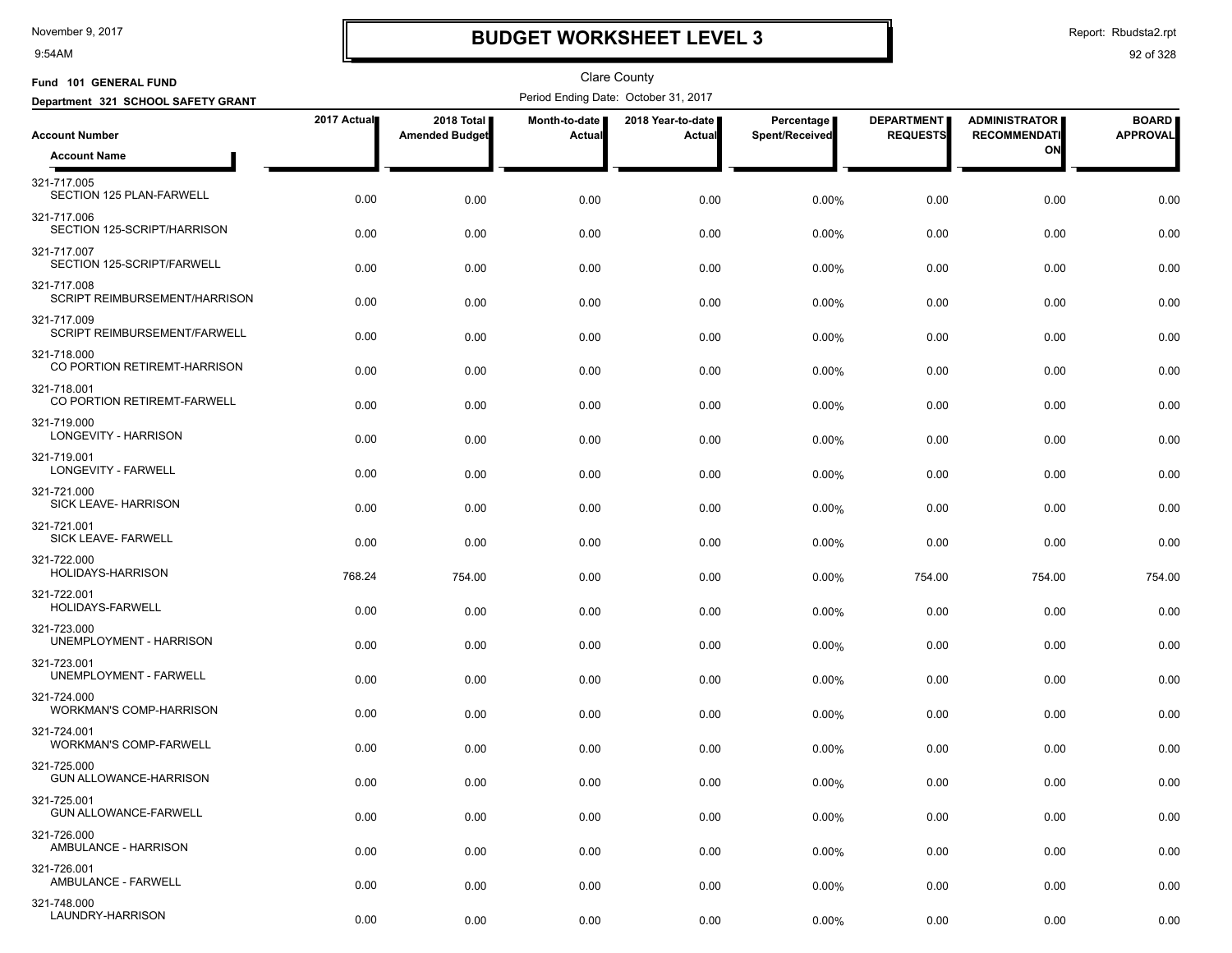9:54AM

## **BUDGET WORKSHEET LEVEL 3**

Report: Rbudsta2.rpt

| <b>GENERAL FUND</b><br>Fund 101       |             |                                      |                         | <b>Clare County</b>                |                                       |                                      |                                                   |                                 |  |
|---------------------------------------|-------------|--------------------------------------|-------------------------|------------------------------------|---------------------------------------|--------------------------------------|---------------------------------------------------|---------------------------------|--|
| Department 321 SCHOOL SAFETY GRANT    |             | Period Ending Date: October 31, 2017 |                         |                                    |                                       |                                      |                                                   |                                 |  |
| <b>Account Number</b>                 | 2017 Actual | 2018 Total<br><b>Amended Budget</b>  | Month-to-date<br>Actual | 2018 Year-to-date<br><b>Actual</b> | Percentage I<br><b>Spent/Received</b> | <b>DEPARTMENT</b><br><b>REQUESTS</b> | <b>ADMINISTRATOR</b><br><b>RECOMMENDATI</b><br>ON | <b>BOARD</b><br><b>APPROVAL</b> |  |
| <b>Account Name</b>                   |             |                                      |                         |                                    |                                       |                                      |                                                   |                                 |  |
| 321-748.001<br>LAUNDRY-FARWELL        | 0.00        | 0.00                                 | 0.00                    | 0.00                               | 0.00%                                 | 0.00                                 | 0.00                                              | 0.00                            |  |
| 321-880.000<br><b>CLARE LIAISON</b>   | 0.00        | 0.00                                 | 0.00                    | 0.00                               | 0.00%                                 | 0.00                                 | 0.00                                              | 0.00                            |  |
| 321-978.000<br>DELETE                 | 0.00        | 0.00                                 | 0.00                    | 0.00                               | 0.00%                                 | 0.00                                 | 0.00                                              | 0.00                            |  |
| <b>Expenses Total</b>                 | 38,585.67   | 37,000.00                            | 3,056.24                | 3,056.24                           | 100.00%                               | 37,000.00                            | 37,000.00                                         | 37,000.00                       |  |
| <b>SCHOOL SAFETY GRANT Dept Total</b> | 38,585.67   | 37,000.00                            | 3,056.24                | 3,056.24                           | 100.00%                               | 37,000.00                            | 37,000.00                                         | 37,000.00                       |  |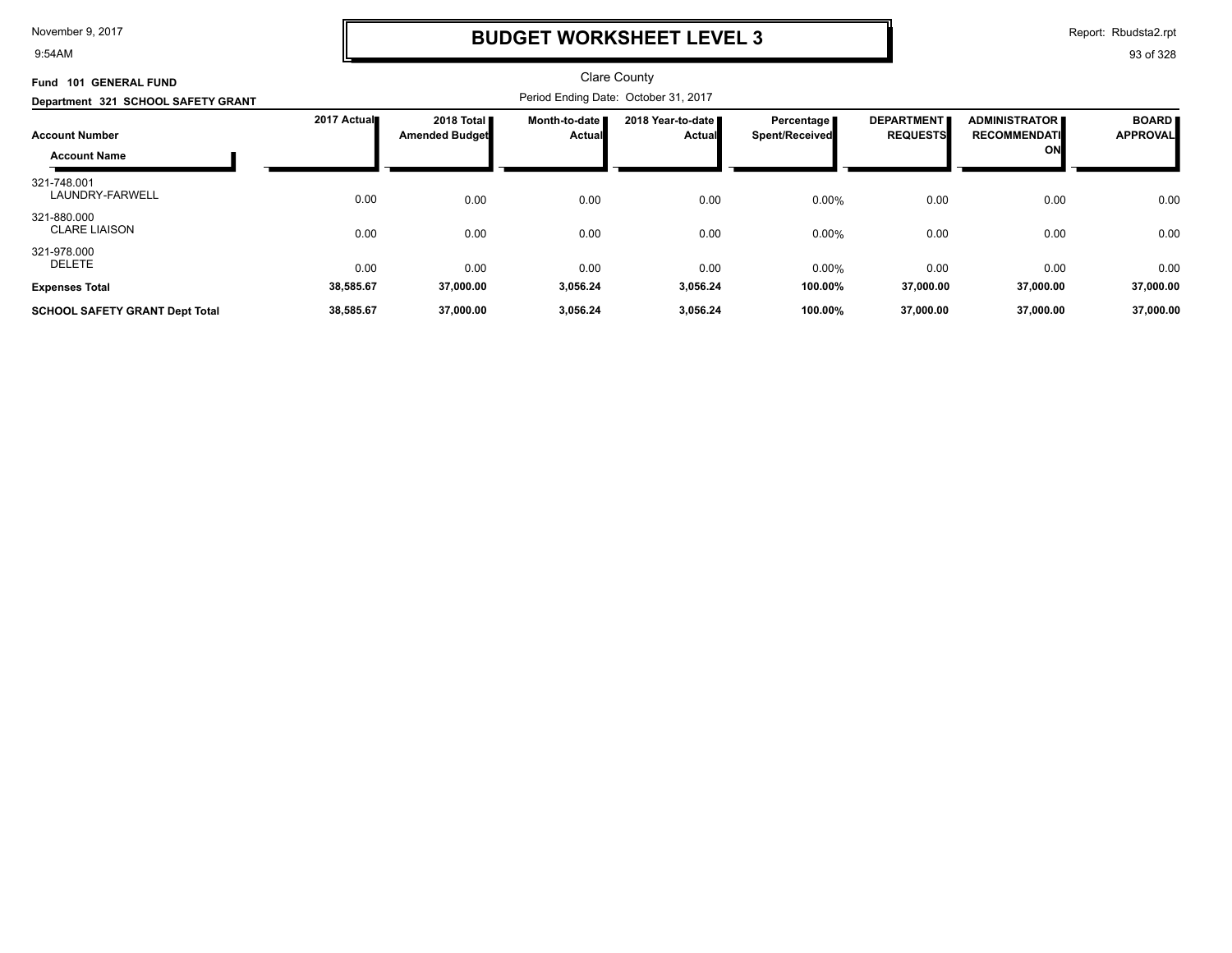9:54AM

# **BUDGET WORKSHEET LEVEL 3**

Report: Rbudsta2.rpt

| Fund 101 GENERAL FUND                      |             |                                     |                         | <b>Clare County</b>                  |                              |                                      |                                             |                                 |
|--------------------------------------------|-------------|-------------------------------------|-------------------------|--------------------------------------|------------------------------|--------------------------------------|---------------------------------------------|---------------------------------|
| Department 322 HARRISON CITY CONTRACT      |             |                                     |                         | Period Ending Date: October 31, 2017 |                              |                                      |                                             |                                 |
| <b>Account Number</b>                      | 2017 Actual | 2018 Total<br><b>Amended Budget</b> | Month-to-date<br>Actual | 2018 Year-to-date<br>Actual          | Percentage<br>Spent/Received | <b>DEPARTMENT</b><br><b>REQUESTS</b> | <b>ADMINISTRATOR</b><br><b>RECOMMENDATI</b> | <b>BOARD</b><br><b>APPROVAL</b> |
| <b>Account Name</b>                        |             |                                     |                         |                                      |                              |                                      | ON                                          |                                 |
| Department 322 HARRISON CITY CONTRACT      |             |                                     |                         |                                      |                              |                                      |                                             |                                 |
| <b>Expenses</b>                            |             |                                     |                         |                                      |                              |                                      |                                             |                                 |
| 322-704.000<br>SALARY                      | 73,345.68   | 74,622.00                           | 2,848.80                | 2,848.80                             | 3.82%                        | 74,622.00                            | 74,622.00                                   | 74,622.00                       |
| 322-705.000<br>PART TIME                   | 9,031.70    | 9,870.00                            | 534.00                  | 534.00                               | 5.41%                        | 9,870.00                             | 9,870.00                                    | 9,870.00                        |
| 322-706.000<br><b>OVERTIME</b>             | 11,159.99   | 10,000.00                           | 537.48                  | 537.48                               | 5.37%                        | 10,000.00                            | 10,000.00                                   | 10,000.00                       |
| 322-710.000<br><b>FICA EXPENSE</b>         | 5,977.44    | 6,141.00                            | 242.90                  | 242.90                               | 3.96%                        | 6,141.00                             | 6,141.00                                    | 6,141.00                        |
| 322-711.000<br><b>MEDICARE EXPENSE</b>     | 1,397.92    | 1,437.00                            | 56.81                   | 56.81                                | 3.95%                        | 1,437.00                             | 1,437.00                                    | 1,437.00                        |
| 322-715.000<br><b>HEALTH INSURANCE</b>     | 18,465.98   | 16,655.00                           | 340.00                  | 340.00                               | 2.04%                        | 16,655.00                            | 16,655.00                                   | 16,655.00                       |
| 322-715.001<br><b>BENNY CARD</b>           | 0.00        | 0.00                                | 0.00                    | 0.00                                 | 0.00%                        | 0.00                                 | 0.00                                        | 0.00                            |
| 322-715.002<br><b>HRA</b>                  | 0.00        | 0.00                                | 0.00                    | 0.00                                 | 0.00%                        | 0.00                                 | 0.00                                        | 0.00                            |
| 322-715.006<br><b>CIC BUNDLE</b>           | 948.00      | 484.00                              | 0.00                    | 0.00                                 | 0.00%                        | 484.00                               | 484.00                                      | 484.00                          |
| 322-717.000<br><b>LIFE INSURANCE</b>       | 120.00      | 120.00                              | 5.00                    | 5.00                                 | 4.17%                        | 120.00                               | 120.00                                      | 120.00                          |
| 322-717.002<br>COBRA/HIPPA                 | 0.00        | 0.00                                | 0.00                    | 0.00                                 | 0.00%                        | 0.00                                 | 0.00                                        | 0.00                            |
| 322-717.004<br>SECTION 125 PLAN            | 0.00        | 0.00                                | 0.00                    | 0.00                                 | 0.00%                        | 0.00                                 | 0.00                                        | 0.00                            |
| 322-717.006<br>SECTION 125-SCRIPT          | 0.00        | 0.00                                | 0.00                    | 0.00                                 | 0.00%                        | 0.00                                 | 0.00                                        | 0.00                            |
| 322-717.008<br><b>SCRIPT REIMBURSEMENT</b> | 0.00        | 0.00                                | 0.00                    | 0.00                                 | 0.00%                        | 0.00                                 | 0.00                                        | 0.00                            |
| 322-718.000<br>CO PORTION RETIREMENT       | 0.00        | 0.00                                | 0.00                    | 0.00                                 | 0.00%                        | 0.00                                 | 0.00                                        | 0.00                            |
| 322-721.000<br><b>SICK LEAVE</b>           | 0.00        | 0.00                                | 0.00                    | 0.00                                 | 0.00%                        | 0.00                                 | 0.00                                        | 0.00                            |
| 322-722.000<br><b>HOLIDAYS</b>             | 5,339.76    | 4,550.00                            | 0.00                    | 0.00                                 | 0.00%                        | 4,550.00                             | 4,550.00                                    | 4,550.00                        |
| 322-723.000<br><b>UNEMPLYMENT</b>          | 0.00        | 0.00                                | 0.00                    | 0.00                                 | 0.00%                        | 0.00                                 | 0.00                                        | 0.00                            |
| 322-724.000<br><b>WORKMAN'S COMP</b>       | 0.00        | 0.00                                | 0.00                    | 0.00                                 | 0.00%                        | 0.00                                 | 0.00                                        | 0.00                            |
| 322-725.000<br><b>GUN ALLOWANCE</b>        | 0.00        | 0.00                                | 0.00                    | 0.00                                 | 0.00%                        | 0.00                                 | 0.00                                        | 0.00                            |
| 322-726.000<br>AMBULANCE                   | 0.00        | 0.00                                | 0.00                    | 0.00                                 | 0.00%                        | 0.00                                 | 0.00                                        | 0.00                            |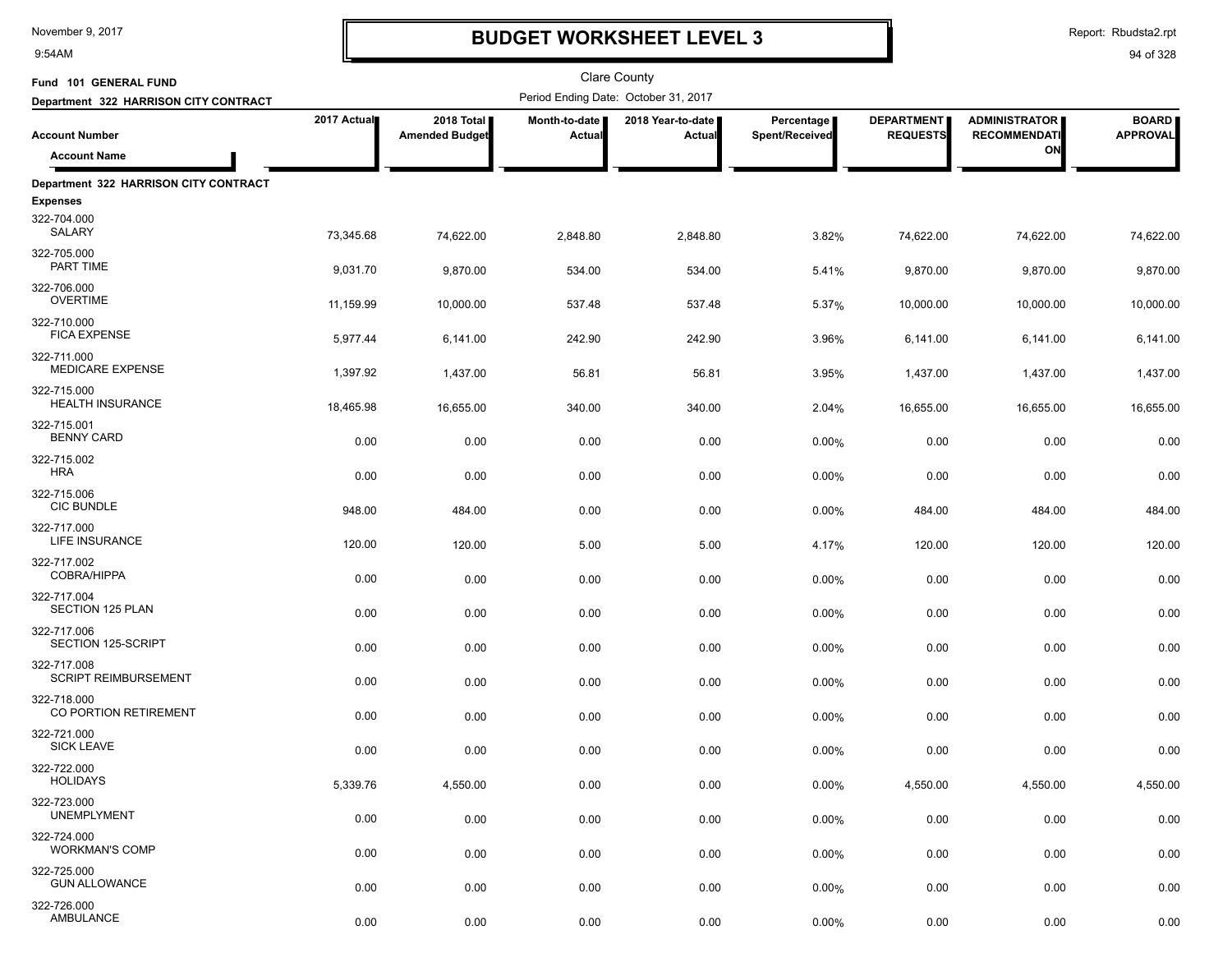9:54AM

# **BUDGET WORKSHEET LEVEL 3**

Report: Rbudsta2.rpt

| Fund 101 GENERAL FUND<br>Department 322 HARRISON CITY CONTRACT | <b>Clare County</b><br>Period Ending Date: October 31, 2017 |                                     |                                |                                    |                              |                                      |                                                   |                                 |
|----------------------------------------------------------------|-------------------------------------------------------------|-------------------------------------|--------------------------------|------------------------------------|------------------------------|--------------------------------------|---------------------------------------------------|---------------------------------|
| <b>Account Number</b><br><b>Account Name</b>                   | 2017 Actual                                                 | 2018 Total<br><b>Amended Budget</b> | Month-to-date<br><b>Actual</b> | 2018 Year-to-date<br><b>Actual</b> | Percentage<br>Spent/Received | <b>DEPARTMENT</b><br><b>REQUESTS</b> | <b>ADMINISTRATOR</b><br><b>RECOMMENDATI</b><br>ON | <b>BOARD</b><br><b>APPROVAL</b> |
| 322-747.000<br><b>UNIFORMS</b>                                 | 636.95                                                      | 1,000.00                            | 0.00                           | 0.00                               | 0.00%                        | 1,000.00                             | 1,000.00                                          | 1,000.00                        |
| 322-748.000<br><b>LAUNDRY</b>                                  | 0.00                                                        | 0.00                                | 0.00                           | 0.00                               | $0.00\%$                     | 0.00                                 | 0.00                                              | 0.00                            |
| 322-862.000<br><b>VEHICLE REPAIRS</b>                          | 6,389.55                                                    | 6,000.00                            | 139.45                         | 139.45                             | 2.32%                        | 6,000.00                             | 6,000.00                                          | 6,000.00                        |
| 322-862.001<br><b>VEHICLE EQUIPMENT</b>                        | 1,996.21                                                    | 2,500.00                            | 0.00                           | 0.00                               | 0.00%                        | 2,500.00                             | 2,500.00                                          | 2,500.00                        |
| 322-978.000<br><b>NEW EQUIPMENT</b>                            | 938.10                                                      | 5,000.00                            | 0.00                           | 0.00                               | 0.00%                        | 5,000.00                             | 5,000.00                                          | 5,000.00                        |
| 322-981.000<br><b>VEHICLE REPLACEMENT</b>                      | 0.00                                                        | 0.00                                | 0.00                           | 0.00                               | 0.00%                        | 0.00                                 | 0.00                                              | 0.00                            |
| <b>Expenses Total</b>                                          | 135,747.28                                                  | 138,379.00                          | 4,704.44                       | 4,704.44                           | 100.00%                      | 138,379.00                           | 138,379.00                                        | 138,379.00                      |
| <b>HARRISON CITY CONTRACT Dept Total</b>                       | 135,747.28                                                  | 138,379.00                          | 4,704.44                       | 4,704.44                           | 100.00%                      | 138,379.00                           | 138,379.00                                        | 138,379.00                      |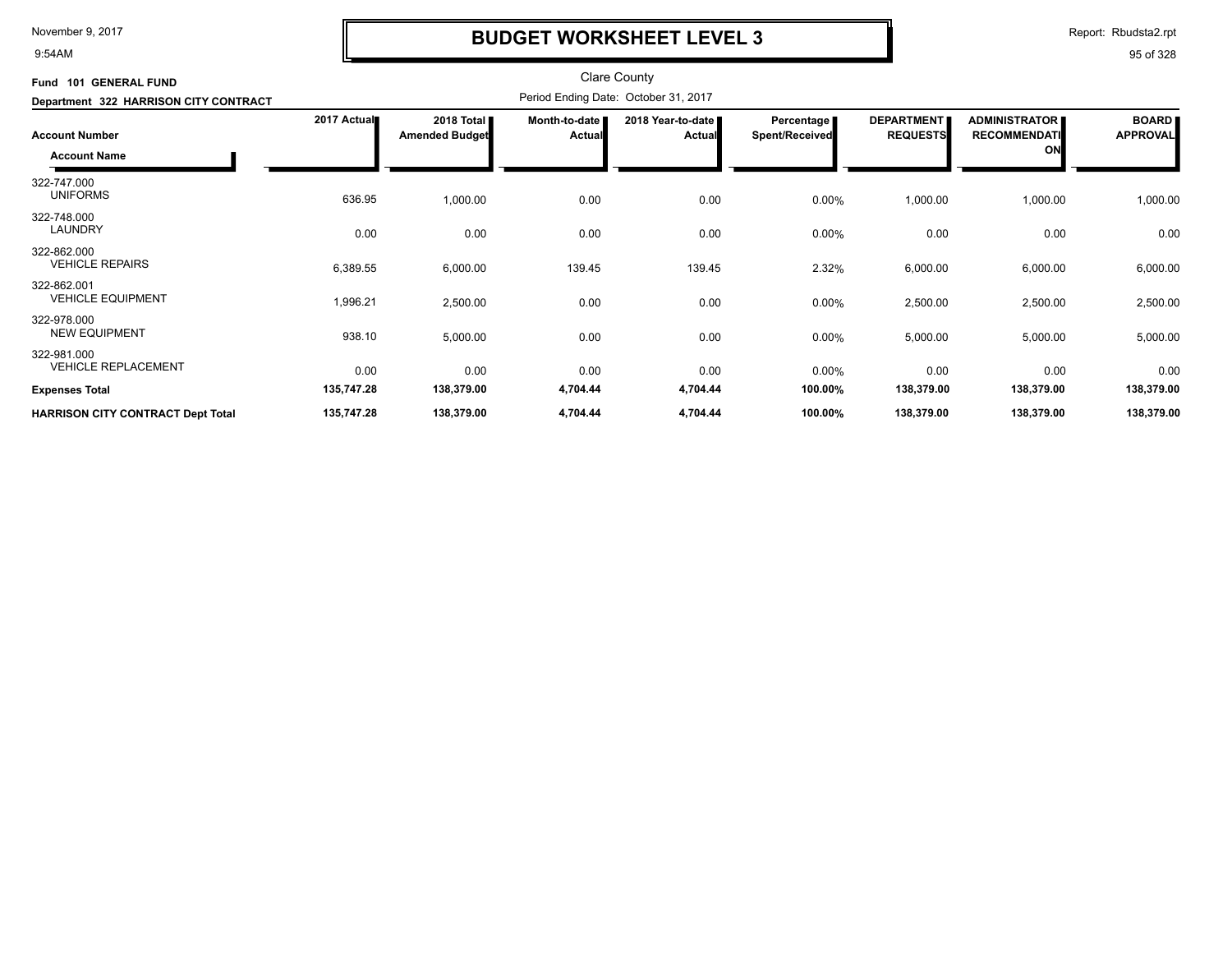9:54AM

## **BUDGET WORKSHEET LEVEL 3**

Report: Rbudsta2.rpt

| Fund 101 GENERAL FUND                      |             |                                     |                         | <b>Clare County</b>                  |                              |                                      |                                             |                                 |
|--------------------------------------------|-------------|-------------------------------------|-------------------------|--------------------------------------|------------------------------|--------------------------------------|---------------------------------------------|---------------------------------|
| Department 323 LINCOLN TOWNSHIP CONTRACT   |             |                                     |                         | Period Ending Date: October 31, 2017 |                              |                                      |                                             |                                 |
| <b>Account Number</b>                      | 2017 Actual | 2018 Total<br><b>Amended Budget</b> | Month-to-date<br>Actual | 2018 Year-to-date  <br>Actual        | Percentage<br>Spent/Received | <b>DEPARTMENT</b><br><b>REQUESTS</b> | <b>ADMINISTRATOR</b><br><b>RECOMMENDATI</b> | <b>BOARD</b><br><b>APPROVAL</b> |
| <b>Account Name</b>                        |             |                                     |                         |                                      |                              |                                      | ON                                          |                                 |
| Department 323 LINCOLN TOWNSHIP CONTRACT   |             |                                     |                         |                                      |                              |                                      |                                             |                                 |
| <b>Expenses</b>                            |             |                                     |                         |                                      |                              |                                      |                                             |                                 |
| 323-704.000<br>SALARY                      | 72,693.52   | 77.028.00                           | 2,419.50                | 2,419.50                             | 3.14%                        | 77,028.00                            | 77,028.00                                   | 77,028.00                       |
| 323-705.000<br>PART TIME-LINCOLN TWP       | 0.00        | 0.00                                | 0.00                    | 0.00                                 | 0.00%                        | 0.00                                 | 0.00                                        | 0.00                            |
| 323-706.000<br><b>OVERTIME</b>             | 5,469.07    | 5,600.00                            | 0.00                    | 0.00                                 | 0.00%                        | 5,600.00                             | 5,600.00                                    | 5,600.00                        |
| 323-710.000<br><b>FICA EXPENSE</b>         | 5,206.59    | 5,412.00                            | 171.10                  | 171.10                               | 3.16%                        | 5,412.00                             | 5,412.00                                    | 5,412.00                        |
| 323-711.000<br><b>MEDICARE EXPENSE</b>     | 1,217.73    | 1,266.00                            | 40.01                   | 40.01                                | 3.16%                        | 1,266.00                             | 1,266.00                                    | 1,266.00                        |
| 323-715.000<br><b>HEALTH INSURANCE</b>     | 16,707.29   | 8,520.00                            | 727.59                  | 727.59                               | 8.54%                        | 8,520.00                             | 8,520.00                                    | 8,520.00                        |
| 323-715.001<br><b>BENNY CARD</b>           | 0.00        | 0.00                                | 0.00                    | 0.00                                 | 0.00%                        | 0.00                                 | 0.00                                        | 0.00                            |
| 323-715.002<br><b>HRA</b>                  | 0.00        | 0.00                                | 0.00                    | 0.00                                 | 0.00%                        | 0.00                                 | 0.00                                        | 0.00                            |
| 323-715.006<br><b>CIC BUNDLE</b>           | 474.00      | 948.00                              | 39.50                   | 39.50                                | 4.17%                        | 948.00                               | 948.00                                      | 948.00                          |
| 323-717.000<br>LIFE INSURANCE              | 60.00       | 120.00                              | 20.00                   | 20.00                                | 16.67%                       | 120.00                               | 120.00                                      | 120.00                          |
| 323-717.002<br><b>COBRA/HIPPA</b>          | 0.00        | 0.00                                | 0.00                    | 0.00                                 | 0.00%                        | 0.00                                 | 0.00                                        | 0.00                            |
| 323-717.004<br>SECTION 125 PLAN            | 0.00        | 0.00                                | 0.00                    | 0.00                                 | 0.00%                        | 0.00                                 | 0.00                                        | 0.00                            |
| 323-717.006<br>SECTION 125-SCRIPT          | 0.00        | 0.00                                | 0.00                    | 0.00                                 | 0.00%                        | 0.00                                 | 0.00                                        | 0.00                            |
| 323-717.008<br><b>SCRIPT REIMBURSEMENT</b> | 0.00        | 0.00                                | 0.00                    | 0.00                                 | 0.00%                        | 0.00                                 | 0.00                                        | 0.00                            |
| 323-718.000<br>CO. PORTION RETIREMENT      | 0.00        | 0.00                                | 0.00                    | 0.00                                 | 0.00%                        | 0.00                                 | 0.00                                        | 0.00                            |
| 323-719.000<br><b>LONGEVITY</b>            | 0.00        | 0.00                                | 0.00                    | 0.00                                 | 0.00%                        | 0.00                                 | 0.00                                        | 0.00                            |
| 323-721.000<br><b>SICK LEAVE</b>           | 0.00        | 0.00                                | 0.00                    | 0.00                                 | 0.00%                        | 0.00                                 | 0.00                                        | 0.00                            |
| 323-722.000<br><b>HOLIDAYS</b>             | 3,576.64    | 4,650.00                            | 0.00                    | 0.00                                 | 0.00%                        | 4,650.00                             | 4,650.00                                    | 4,650.00                        |
| 323-723.000<br><b>UNEMPLOYMENT</b>         | 0.00        | 0.00                                | 0.00                    | 0.00                                 | 0.00%                        | 0.00                                 | 0.00                                        | 0.00                            |
| 323-724.000<br><b>WORKMAN'S COMP</b>       | 0.00        | 0.00                                | 0.00                    | 0.00                                 | 0.00%                        | 0.00                                 | 0.00                                        | 0.00                            |
| 323-725.000<br><b>GUN ALLOWANCE</b>        | 0.00        | 0.00                                | 0.00                    | 0.00                                 | $0.00\%$                     | 0.00                                 | 0.00                                        | 0.00                            |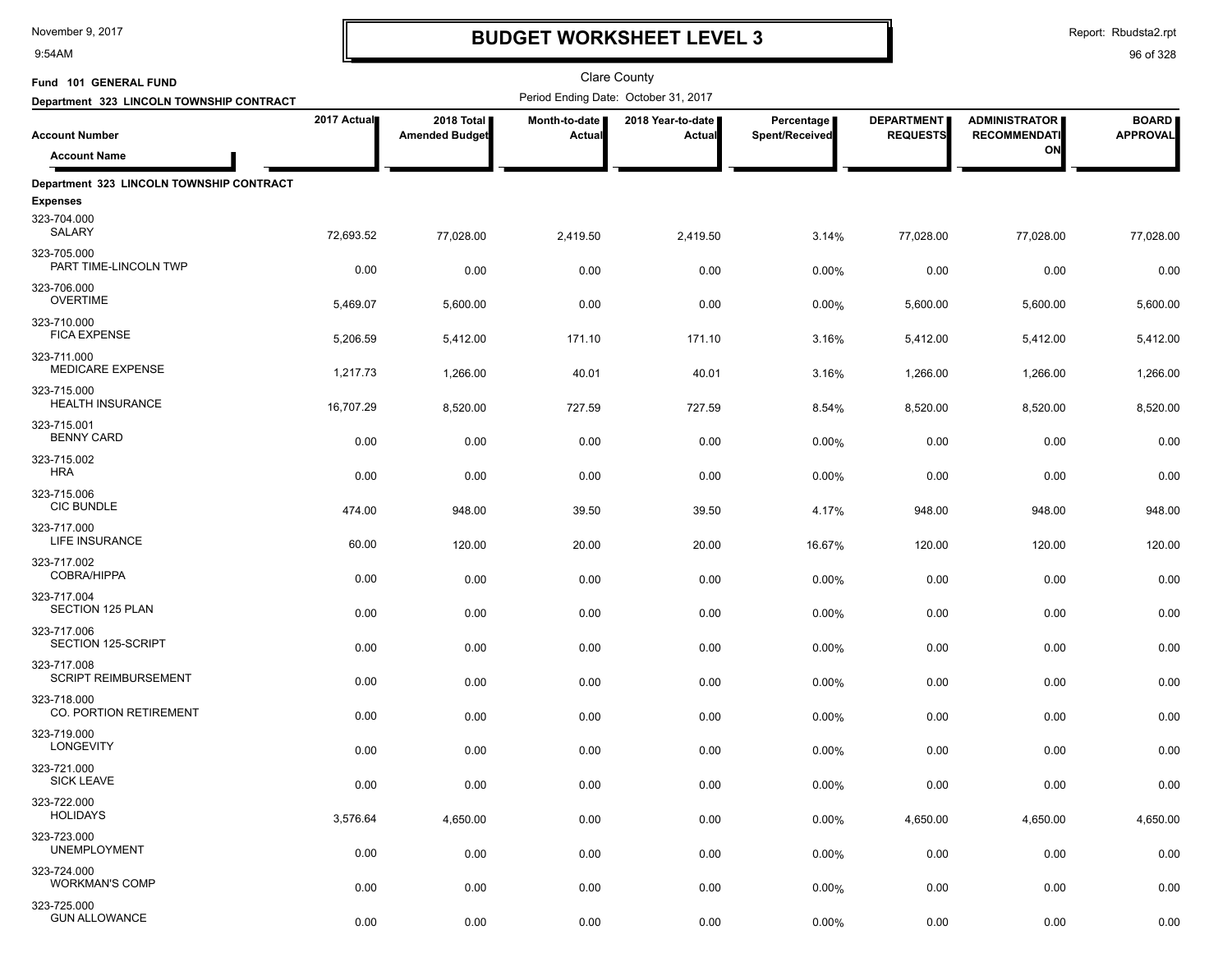9:54AM

# **BUDGET WORKSHEET LEVEL 3**

Report: Rbudsta2.rpt

| Fund 101 GENERAL FUND                                 |             |                                     |                           | <b>Clare County</b>                  |                              |                                      |                                                   |                                 |
|-------------------------------------------------------|-------------|-------------------------------------|---------------------------|--------------------------------------|------------------------------|--------------------------------------|---------------------------------------------------|---------------------------------|
| Department 323 LINCOLN TOWNSHIP CONTRACT              |             |                                     |                           | Period Ending Date: October 31, 2017 |                              |                                      |                                                   |                                 |
| <b>Account Number</b><br><b>Account Name</b>          | 2017 Actual | 2018 Total<br><b>Amended Budget</b> | Month-to-date I<br>Actual | 2018 Year-to-date<br><b>Actual</b>   | Percentage<br>Spent/Received | <b>DEPARTMENT</b><br><b>REQUESTS</b> | <b>ADMINISTRATOR</b><br><b>RECOMMENDATI</b><br>ON | <b>BOARD</b><br><b>APPROVAL</b> |
| 323-726.000<br>AMBULANCE                              | 0.00        | 0.00                                | 0.00                      | 0.00                                 | 0.00%                        | 0.00                                 | 0.00                                              | 0.00                            |
| 323-748.000<br><b>LAUNDRY</b>                         | 0.00        | 0.00                                | 0.00                      | 0.00                                 | 0.00%                        | 0.00                                 | 0.00                                              | 0.00                            |
| 323-862.000<br><b>VEHICLE REPAIRS &amp; MAINT</b>     | 9,602.60    | 8,656.00                            | 250.44                    | 250.44                               | 2.89%                        | 8,656.00                             | 8,656.00                                          | 8,656.00                        |
| 323-978.000<br><b>NEW EQUIPMENT</b>                   | 0.00        | 0.00                                | 0.00                      | 0.00                                 | 0.00%                        | 0.00                                 | 0.00                                              | 0.00                            |
| 323-981.000<br><b>VEHICLE REPLACEMENT</b>             | 0.00        | 0.00                                | 0.00                      | 0.00                                 | 0.00%                        | 0.00                                 | 0.00                                              | 0.00                            |
| <b>Expenses Total</b>                                 | 115,007.44  | 112,200.00                          | 3,668.14                  | 3,668.14                             | 100.00%                      | 112,200.00                           | 112,200.00                                        | 112,200.00                      |
| <b>LINCOLN TOWNSHIP CONTRACT Dept</b><br><b>Total</b> | 115,007.44  | 112,200.00                          | 3,668.14                  | 3,668.14                             | 100.00%                      | 112,200.00                           | 112,200.00                                        | 112,200.00                      |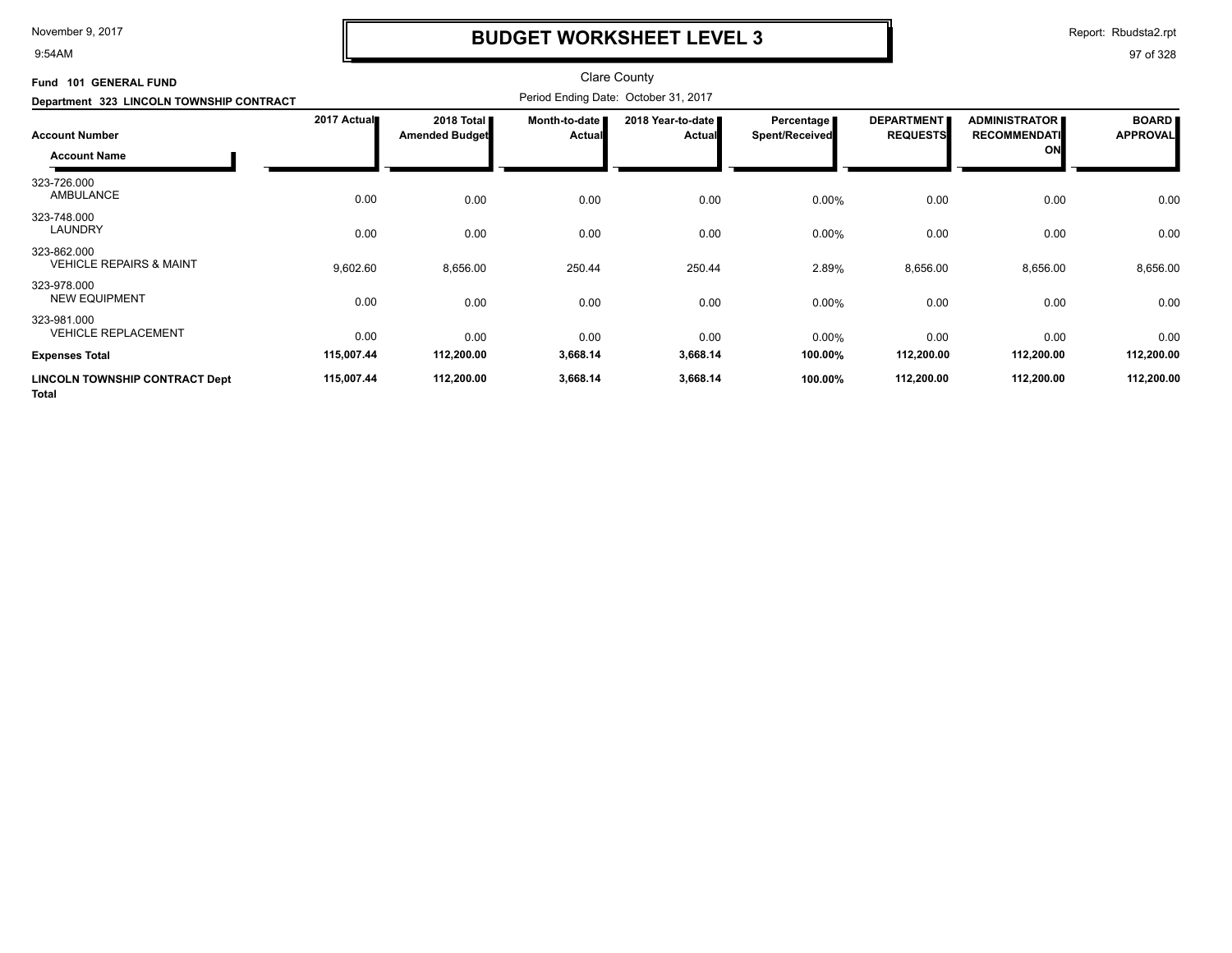9:54AM

# **BUDGET WORKSHEET LEVEL 3**

Report: Rbudsta2.rpt

| Fund 101 GENERAL FUND                            |             |                                     |                        | <b>Clare County</b>                  |                              |                                      |                                             |                                 |
|--------------------------------------------------|-------------|-------------------------------------|------------------------|--------------------------------------|------------------------------|--------------------------------------|---------------------------------------------|---------------------------------|
| Department 324 SURREY TWP/FARWELL CONTRACT       |             |                                     |                        | Period Ending Date: October 31, 2017 |                              |                                      |                                             |                                 |
| <b>Account Number</b>                            | 2017 Actual | 2018 Total<br><b>Amended Budget</b> | Month-to-date<br>Actua | 2018 Year-to-date<br><b>Actual</b>   | Percentage<br>Spent/Received | <b>DEPARTMENT</b><br><b>REQUESTS</b> | <b>ADMINISTRATOR</b><br><b>RECOMMENDATI</b> | <b>BOARD</b><br><b>APPROVAL</b> |
| <b>Account Name</b>                              |             |                                     |                        |                                      |                              |                                      | ON                                          |                                 |
| Department 324 SURREY TWP/FARWELL CONTRACT       |             |                                     |                        |                                      |                              |                                      |                                             |                                 |
| <b>Expenses</b>                                  |             |                                     |                        |                                      |                              |                                      |                                             |                                 |
| 324-704.000<br><b>FULL TIME SALARY</b>           | 0.00        | 0.00                                | 0.00                   | 0.00                                 | 0.00%                        | 0.00                                 | 0.00                                        | 0.00                            |
| 324-705.000<br>PART TIME SALARY                  | 0.00        | 0.00                                | 0.00                   | 0.00                                 | 0.00%                        | 0.00                                 | 0.00                                        | 0.00                            |
| 324-706.000<br><b>OVERTIME</b>                   | 0.00        | 0.00                                | 0.00                   | 0.00                                 | 0.00%                        | 0.00                                 | 0.00                                        | 0.00                            |
| 324-710.000<br><b>FICA EXPENSE</b>               | 0.00        | 0.00                                | 0.00                   | 0.00                                 | 0.00%                        | 0.00                                 | 0.00                                        | 0.00                            |
| 324-711.000<br><b>MEDICARE EXPENSE</b>           | 0.00        | 0.00                                | 0.00                   | 0.00                                 | 0.00%                        | 0.00                                 | 0.00                                        | 0.00                            |
| 324-715.000<br><b>HEALTH INSURANCE</b>           | 0.00        | 0.00                                | 0.00                   | 0.00                                 | 0.00%                        | 0.00                                 | 0.00                                        | 0.00                            |
| 324-715.001<br><b>BENNY CARD</b>                 | 0.00        | 0.00                                | 0.00                   | 0.00                                 | 0.00%                        | 0.00                                 | 0.00                                        | 0.00                            |
| 324-715.002<br><b>HRA</b>                        | 0.00        | 0.00                                | 0.00                   | 0.00                                 | 0.00%                        | 0.00                                 | 0.00                                        | 0.00                            |
| 324-715.006<br><b>CIC BUNDLE</b>                 | 0.00        | 0.00                                | 0.00                   | 0.00                                 | 0.00%                        | 0.00                                 | 0.00                                        | 0.00                            |
| 324-717.000<br><b>LIFE INSURANCE</b>             | 0.00        | 0.00                                | 0.00                   | 0.00                                 | 0.00%                        | 0.00                                 | 0.00                                        | 0.00                            |
| 324-717.002<br>COBRA/HIPPA                       | 0.00        | 0.00                                | 0.00                   | 0.00                                 | 0.00%                        | 0.00                                 | 0.00                                        | 0.00                            |
| 324-718.000<br>CO PORTION RETIREMENT             | 0.00        | 0.00                                | 0.00                   | 0.00                                 | 0.00%                        | 0.00                                 | 0.00                                        | 0.00                            |
| 324-720.000<br><b>VACATIONS</b>                  | 0.00        | 0.00                                | 0.00                   | 0.00                                 | 0.00%                        | 0.00                                 | 0.00                                        | 0.00                            |
| 324-721.000<br><b>SICK LEAVE</b>                 | 0.00        | 0.00                                | 0.00                   | 0.00                                 | 0.00%                        | 0.00                                 | 0.00                                        | 0.00                            |
| 324-722.000<br><b>HOLIDAYS</b>                   | 0.00        | 0.00                                | 0.00                   | 0.00                                 | 0.00%                        | 0.00                                 | 0.00                                        | 0.00                            |
| 324-723.000<br><b>UNEMPLOYMENT</b>               | 0.00        | 0.00                                | 0.00                   | 0.00                                 | 0.00%                        | 0.00                                 | 0.00                                        | 0.00                            |
| 324-724.000<br><b>WORKERS COMP</b>               | 0.00        | 0.00                                | 0.00                   | 0.00                                 | 0.00%                        | 0.00                                 | 0.00                                        | 0.00                            |
| 324-978.000<br><b>NEW EQUIPMENT</b>              | 0.00        | 0.00                                | 0.00                   | 0.00                                 | 0.00%                        | 0.00                                 | 0.00                                        | 0.00                            |
| <b>Expenses Total</b>                            | 0.00        | 0.00                                | 0.00                   | 0.00                                 | 0.00%                        | 0.00                                 | 0.00                                        |                                 |
| SURREY TWP/FARWELL CONTRACT<br><b>Dept Total</b> | 0.00        | 0.00                                | 0.00                   | 0.00                                 | 0.00%                        | 0.00                                 | 0.00                                        | 0.00                            |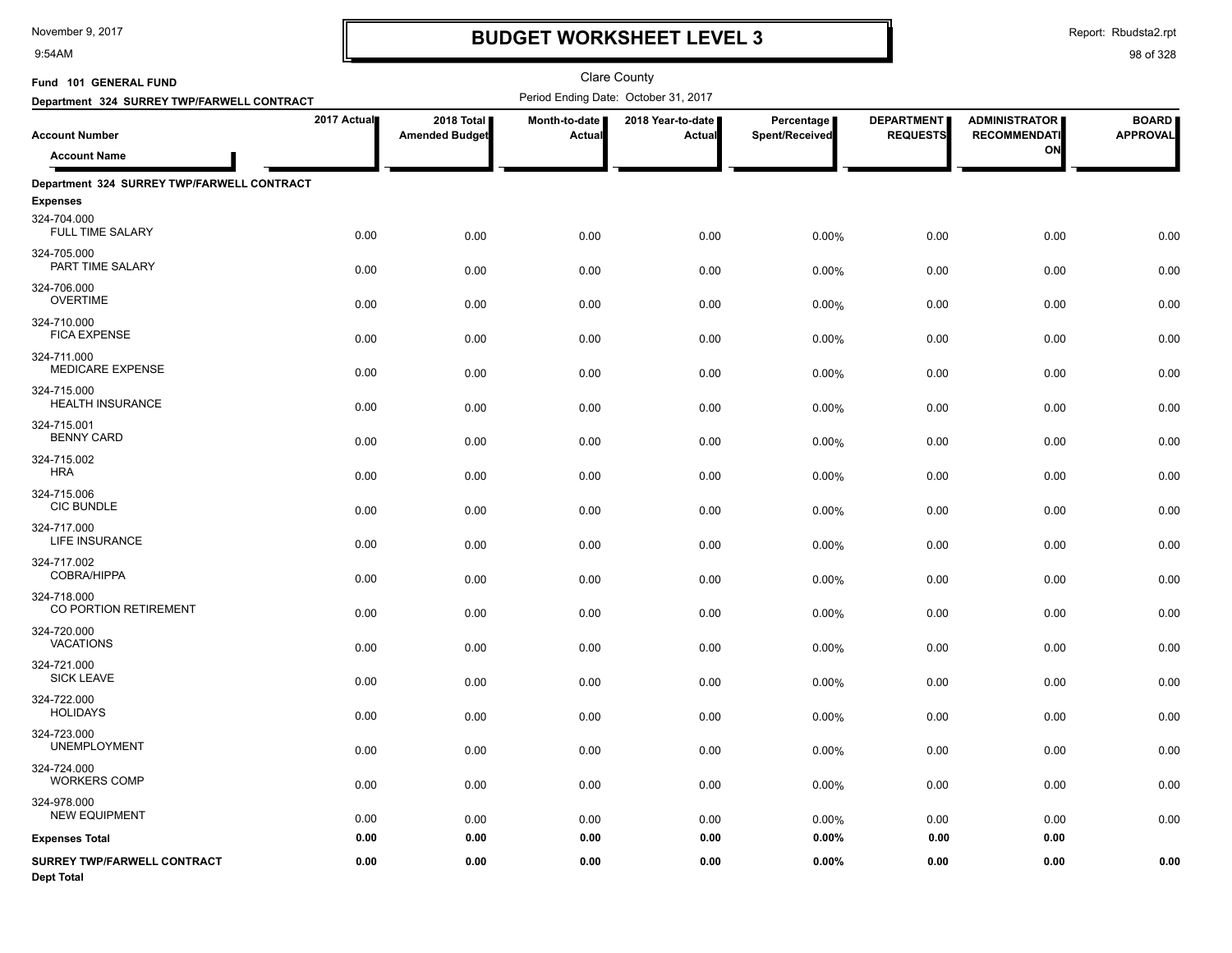9:54AM

## **BUDGET WORKSHEET LEVEL 3**

Report: Rbudsta2.rpt

| Fund 101 GENERAL FUND                        |             |                                               |                                | <b>Clare County</b>                  |                                     |                                      |                                                   |                                 |
|----------------------------------------------|-------------|-----------------------------------------------|--------------------------------|--------------------------------------|-------------------------------------|--------------------------------------|---------------------------------------------------|---------------------------------|
| Department 325 REDDING TOWNSHIP              |             |                                               |                                |                                      |                                     |                                      |                                                   |                                 |
| <b>Account Number</b><br><b>Account Name</b> | 2017 Actual | 2018 Total <b>II</b><br><b>Amended Budget</b> | Month-to-date<br><b>Actual</b> | 2018 Year-to-date ■<br><b>Actual</b> | <b>Percentage</b><br>Spent/Received | <b>DEPARTMENT</b><br><b>REQUESTS</b> | <b>ADMINISTRATOR</b><br><b>RECOMMENDATI</b><br>ON | <b>BOARD</b><br><b>APPROVAL</b> |
| Department 325 REDDING TOWNSHIP              |             |                                               |                                |                                      |                                     |                                      |                                                   |                                 |
| <b>Expenses</b>                              |             |                                               |                                |                                      |                                     |                                      |                                                   |                                 |
| 325-705.000<br>PART TIME SALARY              | 0.00        | 0.00                                          | 0.00                           | 0.00                                 | 0.00%                               | 0.00                                 | 0.00                                              | 0.00                            |
| 325-710.000<br><b>FICA</b>                   | 0.00        | 0.00                                          | 0.00                           | 0.00                                 | 0.00%                               | 0.00                                 | 0.00                                              | 0.00                            |
| 325-711.000<br><b>MEDICARE</b>               | 0.00        | 0.00                                          | 0.00                           | 0.00                                 | 0.00%                               | 0.00                                 | 0.00                                              | 0.00                            |
| <b>Expenses Total</b>                        | 0.00        | 0.00                                          | 0.00                           | 0.00                                 | 0.00%                               | 0.00                                 | 0.00                                              |                                 |
| <b>REDDING TOWNSHIP Dept Total</b>           | 0.00        | 0.00                                          | 0.00                           | 0.00                                 | 0.00%                               | 0.00                                 | 0.00                                              | 0.00                            |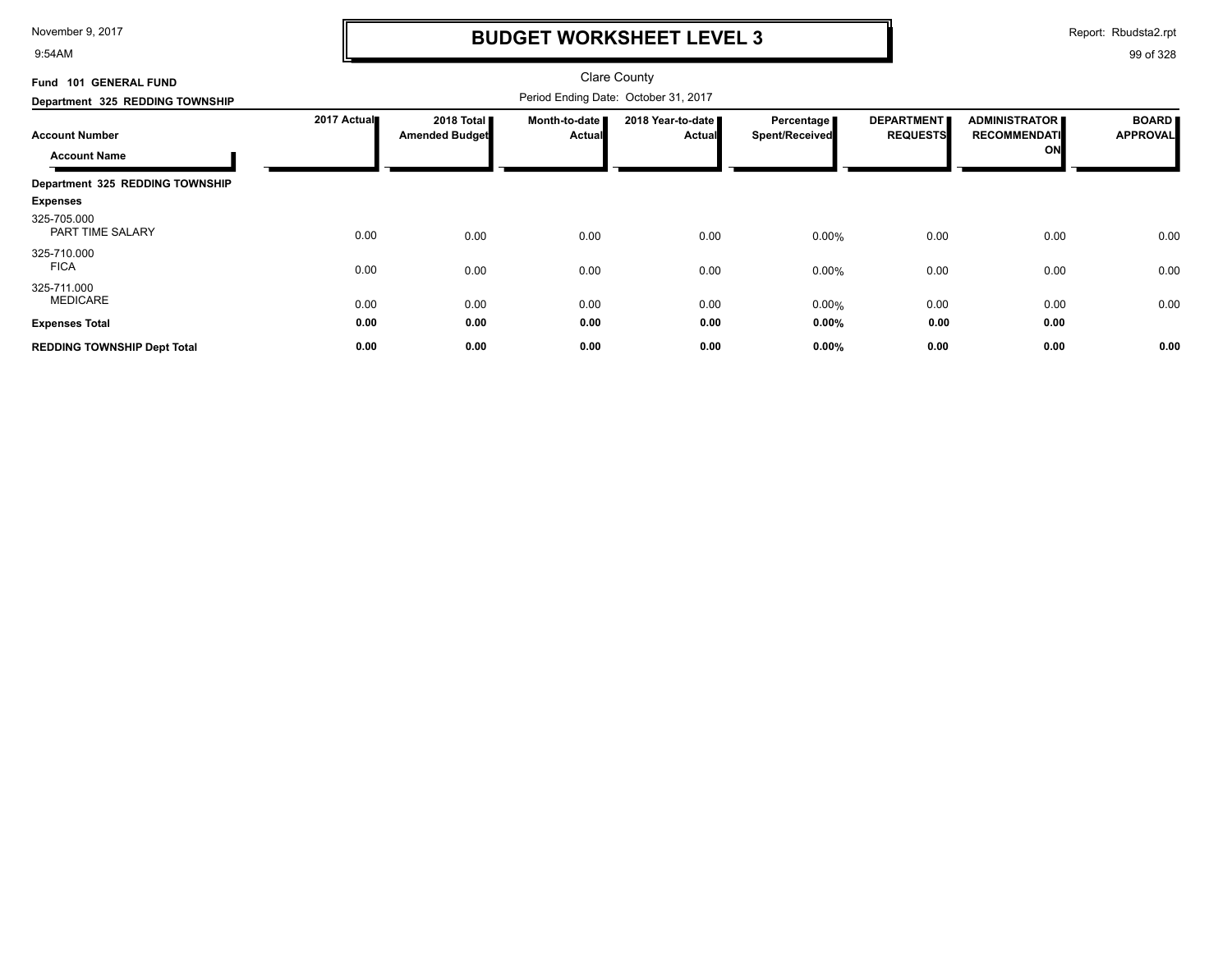9:54AM

# **BUDGET WORKSHEET LEVEL 3**

Report: Rbudsta2.rpt

| Fund 101 GENERAL FUND                        |             |                                     |                                | <b>Clare County</b>                  |                              |                                      |                                                   |                                 |
|----------------------------------------------|-------------|-------------------------------------|--------------------------------|--------------------------------------|------------------------------|--------------------------------------|---------------------------------------------------|---------------------------------|
| Department 326 GRANT TOWNSHIP                |             |                                     |                                | Period Ending Date: October 31, 2017 |                              |                                      |                                                   |                                 |
| <b>Account Number</b><br><b>Account Name</b> | 2017 Actual | 2018 Total<br><b>Amended Budget</b> | Month-to-date<br><b>Actual</b> | 2018 Year-to-date  <br><b>Actual</b> | Percentage<br>Spent/Received | <b>DEPARTMENT</b><br><b>REQUESTS</b> | <b>ADMINISTRATOR</b><br><b>RECOMMENDATI</b><br>ON | <b>BOARD</b><br><b>APPROVAL</b> |
| Department 326 GRANT TOWNSHIP                |             |                                     |                                |                                      |                              |                                      |                                                   |                                 |
| <b>Expenses</b>                              |             |                                     |                                |                                      |                              |                                      |                                                   |                                 |
| 326-704.000<br><b>FULL TIME SALARY</b>       | 0.00        | 0.00                                | 0.00                           | 0.00                                 | 0.00%                        | 0.00                                 | 0.00                                              | 0.00                            |
| 326-705.000<br>PART TIME SALARY              | 0.00        | 0.00                                | 0.00                           | 0.00                                 | 0.00%                        | 0.00                                 | 0.00                                              | 0.00                            |
| 326-706.000<br><b>OVERTIME</b>               | 0.00        | 0.00                                | 0.00                           | 0.00                                 | 0.00%                        | 0.00                                 | 0.00                                              | 0.00                            |
| 326-710.000<br><b>FICA EXPENSE</b>           | 0.00        | 0.00                                | 0.00                           | 0.00                                 | 0.00%                        | 0.00                                 | 0.00                                              | 0.00                            |
| 326-711.000<br><b>MEDICARE EXPENSE</b>       | 0.00        | 0.00                                | 0.00                           | 0.00                                 | 0.00%                        | 0.00                                 | 0.00                                              | 0.00                            |
| 326-723.000<br><b>UNEMPLOYMENT</b>           | 0.00        | 0.00                                | 0.00                           | 0.00                                 | 0.00%                        | 0.00                                 | 0.00                                              | 0.00                            |
| 326-724.000<br><b>WORKMANS COMP</b>          | 0.00        | 0.00                                | 0.00                           | 0.00                                 | 0.00%                        | 0.00                                 | 0.00                                              | 0.00                            |
| <b>Expenses Total</b>                        | 0.00        | 0.00                                | 0.00                           | 0.00                                 | 0.00%                        | 0.00                                 | 0.00                                              |                                 |
| <b>GRANT TOWNSHIP Dept Total</b>             | 0.00        | 0.00                                | 0.00                           | 0.00                                 | 0.00%                        | 0.00                                 | 0.00                                              | 0.00                            |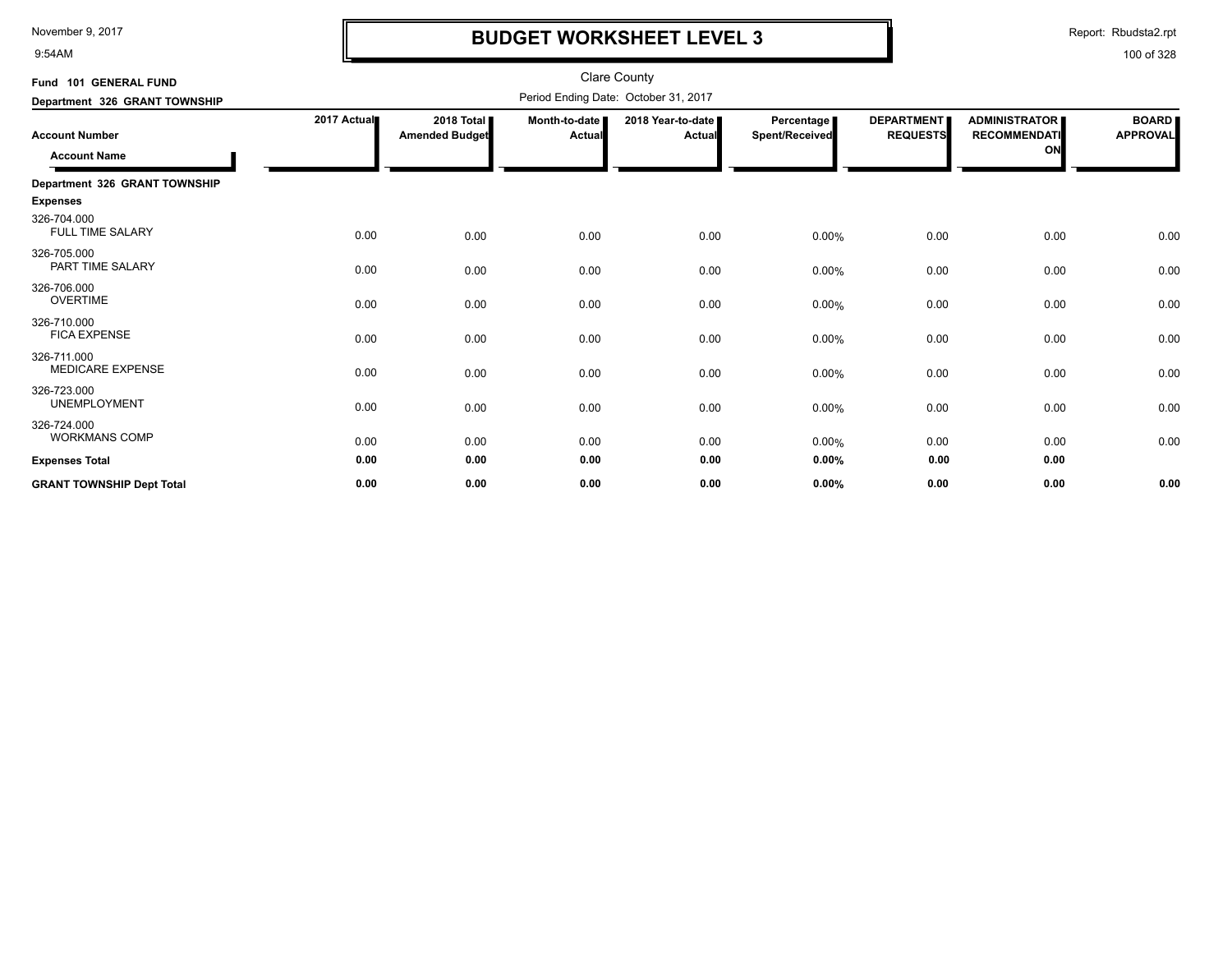9:54AM

## **BUDGET WORKSHEET LEVEL 3**

Report: Rbudsta2.rpt

| Fund 101 GENERAL FUND                              |             |                                     |                                | <b>Clare County</b>                  |                                     |                                      |                                                   |                                 |
|----------------------------------------------------|-------------|-------------------------------------|--------------------------------|--------------------------------------|-------------------------------------|--------------------------------------|---------------------------------------------------|---------------------------------|
| Department 327 MMCC SECURITY CONTRACT              |             |                                     |                                | Period Ending Date: October 31, 2017 |                                     |                                      |                                                   |                                 |
| <b>Account Number</b><br><b>Account Name</b>       | 2017 Actual | 2018 Total<br><b>Amended Budget</b> | Month-to-date<br><b>Actual</b> | 2018 Year-to-date<br>Actual          | <b>Percentage</b><br>Spent/Received | <b>DEPARTMENT</b><br><b>REQUESTS</b> | <b>ADMINISTRATOR</b><br><b>RECOMMENDATI</b><br>ON | <b>BOARD</b><br><b>APPROVAL</b> |
| Department 327 MMCC SECURITY CONTRACT              |             |                                     |                                |                                      |                                     |                                      |                                                   |                                 |
| <b>Expenses</b>                                    |             |                                     |                                |                                      |                                     |                                      |                                                   |                                 |
| 327-705.000<br>PART TIME SALARIES                  | 0.00        | 0.00                                | 0.00                           | 0.00                                 | $0.00\%$                            | 0.00                                 | 0.00                                              | 0.00                            |
| 327-710.000<br><b>FICA</b>                         | 0.00        | 0.00                                | 0.00                           | 0.00                                 | 0.00%                               | 0.00                                 | 0.00                                              | 0.00                            |
| 327-711.000<br><b>MEDICARE</b>                     | 0.00        | 0.00                                | 0.00                           | 0.00                                 | 0.00%                               | 0.00                                 | 0.00                                              | 0.00                            |
| 327-718.000<br>CO PORTION RETIREMENT               | 0.00        | 0.00                                | 0.00                           | 0.00                                 | $0.00\%$                            | 0.00                                 | 0.00                                              | 0.00                            |
| 327-723.000<br><b>UNEMPLOYMENT</b>                 | 0.00        | 0.00                                | 0.00                           | 0.00                                 | 0.00%                               | 0.00                                 | 0.00                                              | 0.00                            |
| 327-724.000<br><b>WORKERS COMP</b>                 | 0.00        | 0.00                                | 0.00                           | 0.00                                 | $0.00\%$                            | 0.00                                 | 0.00                                              | 0.00                            |
| <b>Expenses Total</b>                              | 0.00        | 0.00                                | 0.00                           | 0.00                                 | 0.00%                               | 0.00                                 | 0.00                                              |                                 |
| <b>MMCC SECURITY CONTRACT Dept</b><br><b>Total</b> | 0.00        | 0.00                                | 0.00                           | 0.00                                 | 0.00%                               | 0.00                                 | 0.00                                              | 0.00                            |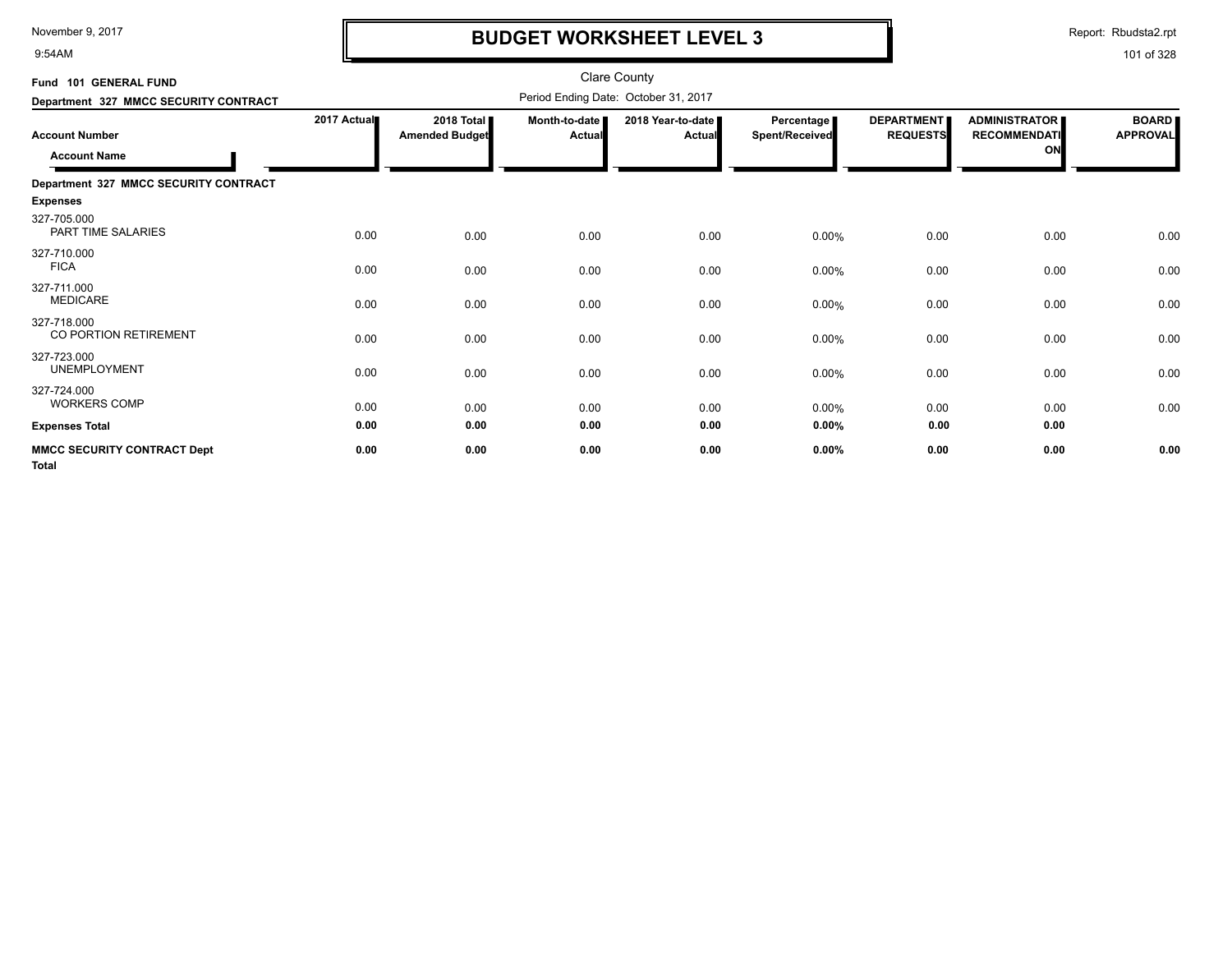9:54AM

## **BUDGET WORKSHEET LEVEL 3**

Clare County

Report: Rbudsta2.rpt

| Fund 101 GENERAL FUND                        |             |                                     |                         | <b>Clare County</b>                  |                                     |                                      |                                             |                                 |
|----------------------------------------------|-------------|-------------------------------------|-------------------------|--------------------------------------|-------------------------------------|--------------------------------------|---------------------------------------------|---------------------------------|
| Department 328 HAYES TWP LAW ENFORCEMENT     |             |                                     |                         | Period Ending Date: October 31, 2017 |                                     |                                      |                                             |                                 |
| <b>Account Number</b>                        | 2017 Actual | 2018 Total<br><b>Amended Budget</b> | Month-to-date<br>Actual | 2018 Year-to-date<br>Actual          | Percentage<br><b>Spent/Received</b> | <b>DEPARTMENT</b><br><b>REQUESTS</b> | <b>ADMINISTRATOR</b><br><b>RECOMMENDATI</b> | <b>BOARD</b><br><b>APPROVAL</b> |
| <b>Account Name</b>                          |             |                                     |                         |                                      |                                     |                                      | ON                                          |                                 |
| Department 328 HAYES TWP LAW ENFORCEMENT     |             |                                     |                         |                                      |                                     |                                      |                                             |                                 |
| <b>Expenses</b>                              |             |                                     |                         |                                      |                                     |                                      |                                             |                                 |
| 328-704.000<br>SALARY                        | 14,048.80   | 0.00                                | 0.00                    | 0.00                                 | 0.00%                               | 0.00                                 | 0.00                                        | 0.00                            |
| 328-705.000<br>P/T HAYES TWP CONTRACT        | 0.00        | 0.00                                | 0.00                    | 0.00                                 | 0.00%                               | 0.00                                 | 0.00                                        | 0.00                            |
| 328-706.000<br><b>OVERTIME</b>               | 819.96      | 0.00                                | 0.00                    | 0.00                                 | 0.00%                               | 0.00                                 | 0.00                                        | 0.00                            |
| 328-706.003<br>P/T OT HAYES TWP CONTRACT     | 0.00        | 0.00                                | 0.00                    | 0.00                                 | 0.00%                               | 0.00                                 | 0.00                                        | 0.00                            |
| 328-710.000<br>FICA-HAYES TWP CONTRACT       | 1,026.12    | 0.00                                | 0.00                    | 0.00                                 | 0.00%                               | 0.00                                 | 0.00                                        | 0.00                            |
| 328-711.000<br>MEDICARE-HAYES TWP CONTRACT   | 239.99      | 0.00                                | 0.00                    | 0.00                                 | 0.00%                               | 0.00                                 | 0.00                                        | 0.00                            |
| 328-715.000<br><b>HEALTH INSURANCE</b>       | 4,515.07    | 0.00                                | 1,117.12                | 1,117.12                             | 100.00%                             | 0.00                                 | 0.00                                        | 0.00                            |
| 328-715.001<br><b>BENNY CARD</b>             | 0.00        | 0.00                                | 0.00                    | 0.00                                 | 0.00%                               | 0.00                                 | 0.00                                        | 0.00                            |
| 328-715.002<br><b>HRA</b>                    | 0.00        | 0.00                                | 0.00                    | 0.00                                 | $0.00\%$                            | 0.00                                 | 0.00                                        | 0.00                            |
| 328-715.006<br><b>CIC BUNDLE</b>             | 474.00      | 0.00                                | 39.50                   | 39.50                                | 100.00%                             | 0.00                                 | 0.00                                        | 0.00                            |
| 328-717.000<br><b>LIFE INSURANCE</b>         | 60.00       | 0.00                                | 0.00                    | 0.00                                 | 0.00%                               | 0.00                                 | 0.00                                        | 0.00                            |
| 328-717.002<br>COBRA/HIPPA                   | 0.00        | 0.00                                | 0.00                    | 0.00                                 | 0.00%                               | 0.00                                 | 0.00                                        | 0.00                            |
| 328-718.000<br>RETIREMENT-HAYES TWP CONTRACT | 0.00        | 0.00                                | 0.00                    | 0.00                                 | 0.00%                               | 0.00                                 | 0.00                                        | 0.00                            |
| 328-720.000<br><b>VACATION</b>               | 0.00        | 0.00                                | 0.00                    | 0.00                                 | 0.00%                               | 0.00                                 | 0.00                                        | 0.00                            |
| 328-721.000<br><b>SICK LEAVE</b>             | 0.00        | 0.00                                | 0.00                    | 0.00                                 | 0.00%                               | 0.00                                 | 0.00                                        | 0.00                            |
| 328-722.000<br><b>HOLIDAYS</b>               | 1,696.53    | 0.00                                | 0.00                    | 0.00                                 | 0.00%                               | 0.00                                 | 0.00                                        | 0.00                            |
| 328-723.000<br>UNEMPLOYMENT-HAYES TWP CONTRA | 0.00        | 0.00                                | 0.00                    | 0.00                                 | 0.00%                               | 0.00                                 | 0.00                                        | 0.00                            |
| 328-724.000<br>WORK COMP-HAYES TWP CONTRACT  | 0.00        | 0.00                                | 0.00                    | 0.00                                 | 0.00%                               | 0.00                                 | 0.00                                        | 0.00                            |
| 328-978.000<br><b>NEW EQUIPMENT</b>          | 7.35        | 0.00                                | 0.00                    | 0.00                                 | 0.00%                               | 0.00                                 | 0.00                                        | 0.00                            |
| <b>Expenses Total</b>                        | 22,887.82   | 0.00                                | 1,156.62                | 1,156.62                             | 100.00%                             | 0.00                                 | 0.00                                        |                                 |
| HAYES TWP LAW ENFORCEMENT Dept<br>Total      | 22,887.82   | 0.00                                | 1,156.62                | 1,156.62                             | 100.00%                             | 0.00                                 | 0.00                                        | 0.00                            |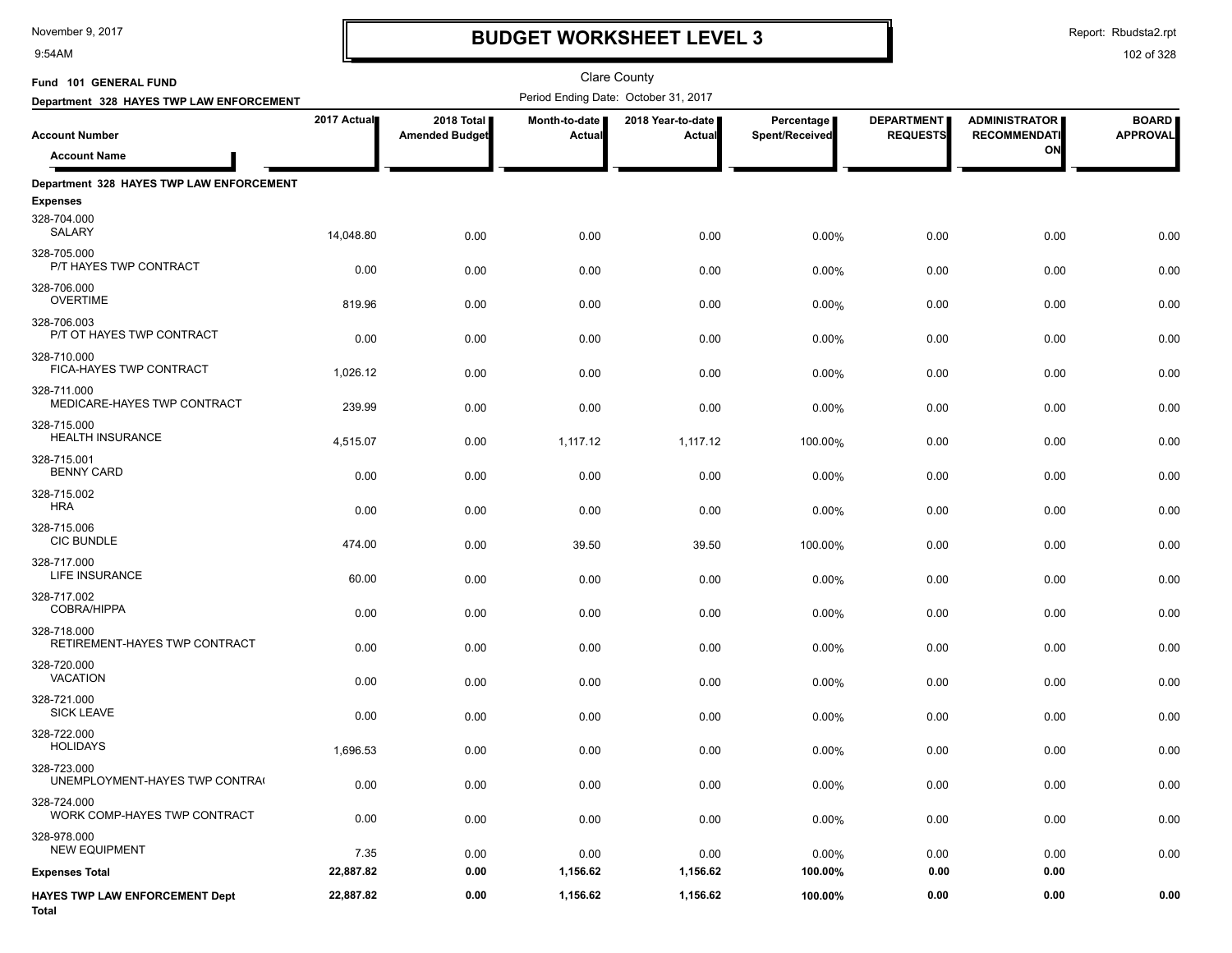9:54AM

## **BUDGET WORKSHEET LEVEL 3**

Report: Rbudsta2.rpt

| Fund 101 GENERAL FUND<br>Department 329 GARFIELD TOWNSHIP |             |                                     |                         | <b>Clare County</b><br>Period Ending Date: October 31, 2017 |                              |                                      |                                                   |                                 |
|-----------------------------------------------------------|-------------|-------------------------------------|-------------------------|-------------------------------------------------------------|------------------------------|--------------------------------------|---------------------------------------------------|---------------------------------|
| <b>Account Number</b><br><b>Account Name</b>              | 2017 Actual | 2018 Total<br><b>Amended Budget</b> | Month-to-date<br>Actual | 2018 Year-to-date  <br>Actual                               | Percentage<br>Spent/Received | <b>DEPARTMENT</b><br><b>REQUESTS</b> | <b>ADMINISTRATOR</b><br><b>RECOMMENDATI</b><br>ON | <b>BOARD</b><br><b>APPROVAL</b> |
| Department 329 GARFIELD TOWNSHIP<br><b>Expenses</b>       |             |                                     |                         |                                                             |                              |                                      |                                                   |                                 |
| 329-704.000<br><b>FULL TIME SALARIES</b>                  | 16,212.03   | 22,293.00                           | 546.58                  | 546.58                                                      | 2.45%                        | 22,293.00                            | 22,293.00                                         | 22,293.00                       |
| 329-705.000<br>PART TIME SALARY                           | 0.00        | 0.00                                | 0.00                    | 0.00                                                        | 0.00%                        | 0.00                                 | 0.00                                              | 0.00                            |
| 329-710.000<br><b>FICA EXPENSE</b>                        | 1,001.55    | 1,383.00                            | 33.88                   | 33.88                                                       | 2.45%                        | 1,383.00                             | 1,383.00                                          | 1,383.00                        |
| 329-711.000<br><b>MEDICARE EXPENSE</b>                    | 234.22      | 324.00                              | 7.93                    | 7.93                                                        | 2.45%                        | 324.00                               | 324.00                                            | 324.00                          |
| 329-715.000<br><b>HEALTH INSURANCE</b>                    | 0.00        | 0.00                                | 0.00                    | 0.00                                                        | 0.00%                        | 0.00                                 | 0.00                                              | 0.00                            |
| 329-715.006<br><b>CIC BUNDLE</b>                          | 0.00        | 0.00                                | 0.00                    | 0.00                                                        | 0.00%                        | 0.00                                 | 0.00                                              | 0.00                            |
| 329-717.000<br>LIFE INSURANCE                             | 0.00        | 0.00                                | 0.00                    | 0.00                                                        | 0.00%                        | 0.00                                 | 0.00                                              | 0.00                            |
| 329-718.000<br>CO PORTION RETIREMENT                      | 0.00        | 0.00                                | 0.00                    | 0.00                                                        | 0.00%                        | 0.00                                 | 0.00                                              | 0.00                            |
| 329-723.000<br><b>UNEMPLOYMENT</b>                        | 0.00        | 0.00                                | 0.00                    | 0.00                                                        | 0.00%                        | 0.00                                 | 0.00                                              | 0.00                            |
| 329-724.000<br><b>WORK COMP</b>                           | 0.00        | 0.00                                | 0.00                    | 0.00                                                        | 0.00%                        | 0.00                                 | 0.00                                              | 0.00                            |
| <b>Expenses Total</b>                                     | 17,447.80   | 24,000.00                           | 588.39                  | 588.39                                                      | 100.00%                      | 24,000.00                            | 24,000.00                                         | 24,000.00                       |
| <b>GARFIELD TOWNSHIP Dept Total</b>                       | 17,447.80   | 24,000.00                           | 588.39                  | 588.39                                                      | 100.00%                      | 24,000.00                            | 24,000.00                                         | 24,000.00                       |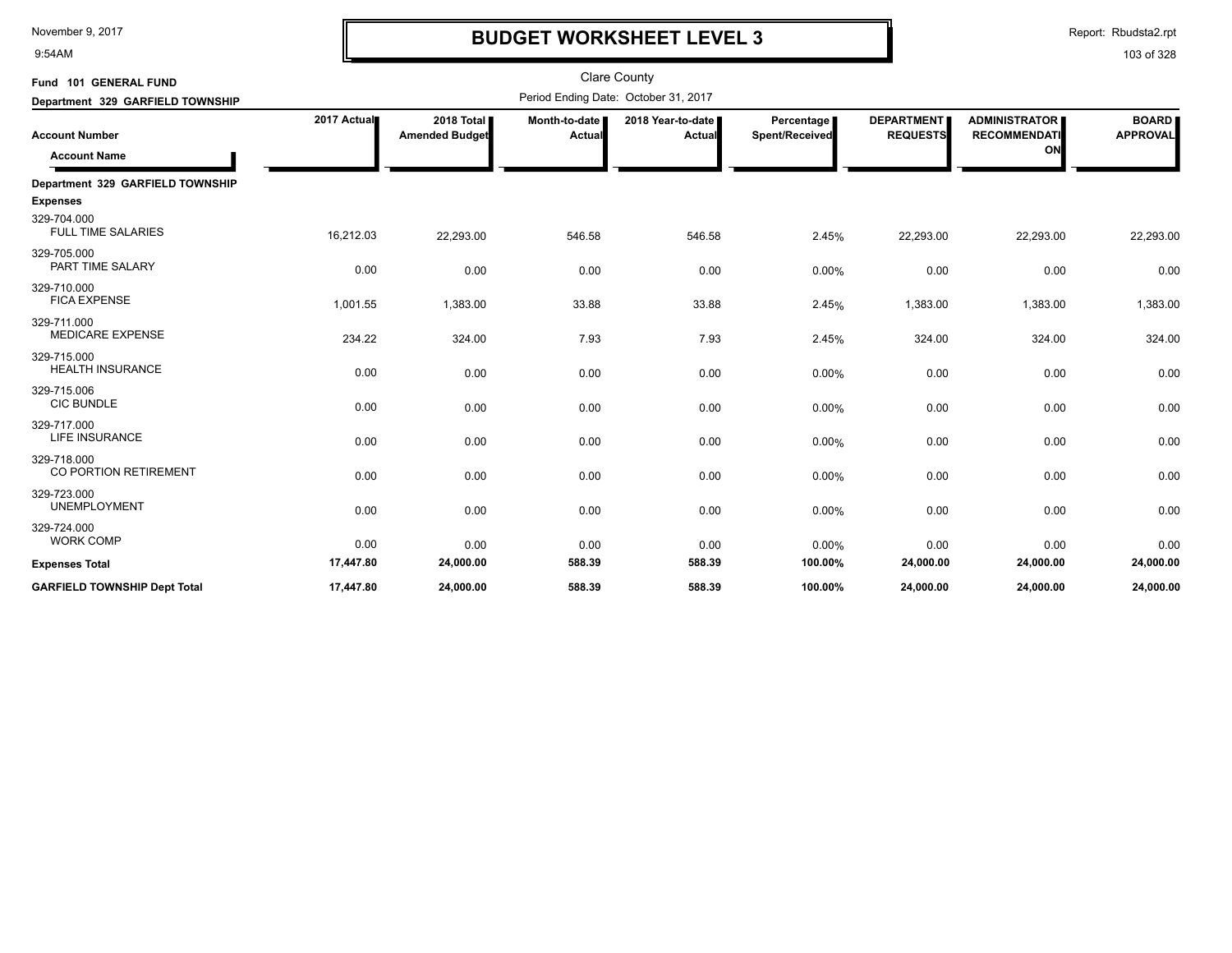9:54AM

## **BUDGET WORKSHEET LEVEL 3**

Report: Rbudsta2.rpt

| Fund 101 GENERAL FUND                                     |             |                                     |                           | <b>Clare County</b>                  |                                     |                                      |                                                   |                                 |
|-----------------------------------------------------------|-------------|-------------------------------------|---------------------------|--------------------------------------|-------------------------------------|--------------------------------------|---------------------------------------------------|---------------------------------|
| Department 330 GREENWOOD TWP LAW ENFORCEMENT              |             |                                     |                           | Period Ending Date: October 31, 2017 |                                     |                                      |                                                   |                                 |
| <b>Account Number</b><br><b>Account Name</b>              | 2017 Actual | 2018 Total<br><b>Amended Budget</b> | Month-to-date I<br>Actual | 2018 Year-to-date<br><b>Actual</b>   | <b>Percentage</b><br>Spent/Received | <b>DEPARTMENT</b><br><b>REQUESTS</b> | <b>ADMINISTRATOR</b><br><b>RECOMMENDATI</b><br>ON | <b>BOARD</b><br><b>APPROVAL</b> |
| Department 330 GREENWOOD TWP LAW ENFORCEMENT              |             |                                     |                           |                                      |                                     |                                      |                                                   |                                 |
| <b>Expenses</b>                                           |             |                                     |                           |                                      |                                     |                                      |                                                   |                                 |
| 330-704.000<br><b>FULL TIME SALARIES</b>                  | 4,075.95    | 2,753.00                            | 0.00                      | 0.00                                 | 0.00%                               | 2,753.00                             | 2,753.00                                          | 2,753.00                        |
| 330-705.000<br>PART TIME SALARY                           | 0.00        | 0.00                                | 0.00                      | 0.00                                 | 0.00%                               | 0.00                                 | 0.00                                              | 0.00                            |
| 330-706.000<br><b>OVERTIME</b>                            | 128.04      | 481.00                              | 0.00                      | 0.00                                 | 0.00%                               | 481.00                               | 481.00                                            | 481.00                          |
| 330-710.000<br><b>FICA EXPENSE</b>                        | 258.85      | 213.00                              | 0.01                      | 0.01                                 | 0.00%                               | 213.00                               | 213.00                                            | 213.00                          |
| 330-711.000<br><b>MEDICARE EXPENSE</b>                    | 60.50       | 50.00                               | 0.00                      | 0.00                                 | 0.00%                               | 50.00                                | 50.00                                             | 50.00                           |
| 330-715.000<br><b>HEALTH INSURANCE</b>                    | 0.00        | 845.00                              | 0.00                      | 0.00                                 | 0.00%                               | 845.00                               | 845.00                                            | 845.00                          |
| 330-715.006<br><b>CIC BUNDLE</b>                          | 0.00        | 460.00                              | 0.00                      | 0.00                                 | 0.00%                               | 460.00                               | 460.00                                            | 460.00                          |
| 330-717.000<br><b>LIFE INSURANCE</b>                      | 0.00        | 4.00                                | 0.00                      | 0.00                                 | 0.00%                               | 4.00                                 | 4.00                                              | 4.00                            |
| 330-722.000<br><b>HOLIDAYS</b>                            | 34.09       | 194.00                              | 0.00                      | 0.00                                 | 0.00%                               | 194.00                               | 194.00                                            | 194.00                          |
| <b>Expenses Total</b>                                     | 4,557.43    | 5,000.00                            | 0.01                      | 0.01                                 | 100.00%                             | 5,000.00                             | 5,000.00                                          | 5,000.00                        |
| <b>GREENWOOD TWP LAW</b><br><b>ENFORCEMENT Dept Total</b> | 4,557.43    | 5,000.00                            | 0.01                      | 0.01                                 | 100.00%                             | 5,000.00                             | 5,000.00                                          | 5,000.00                        |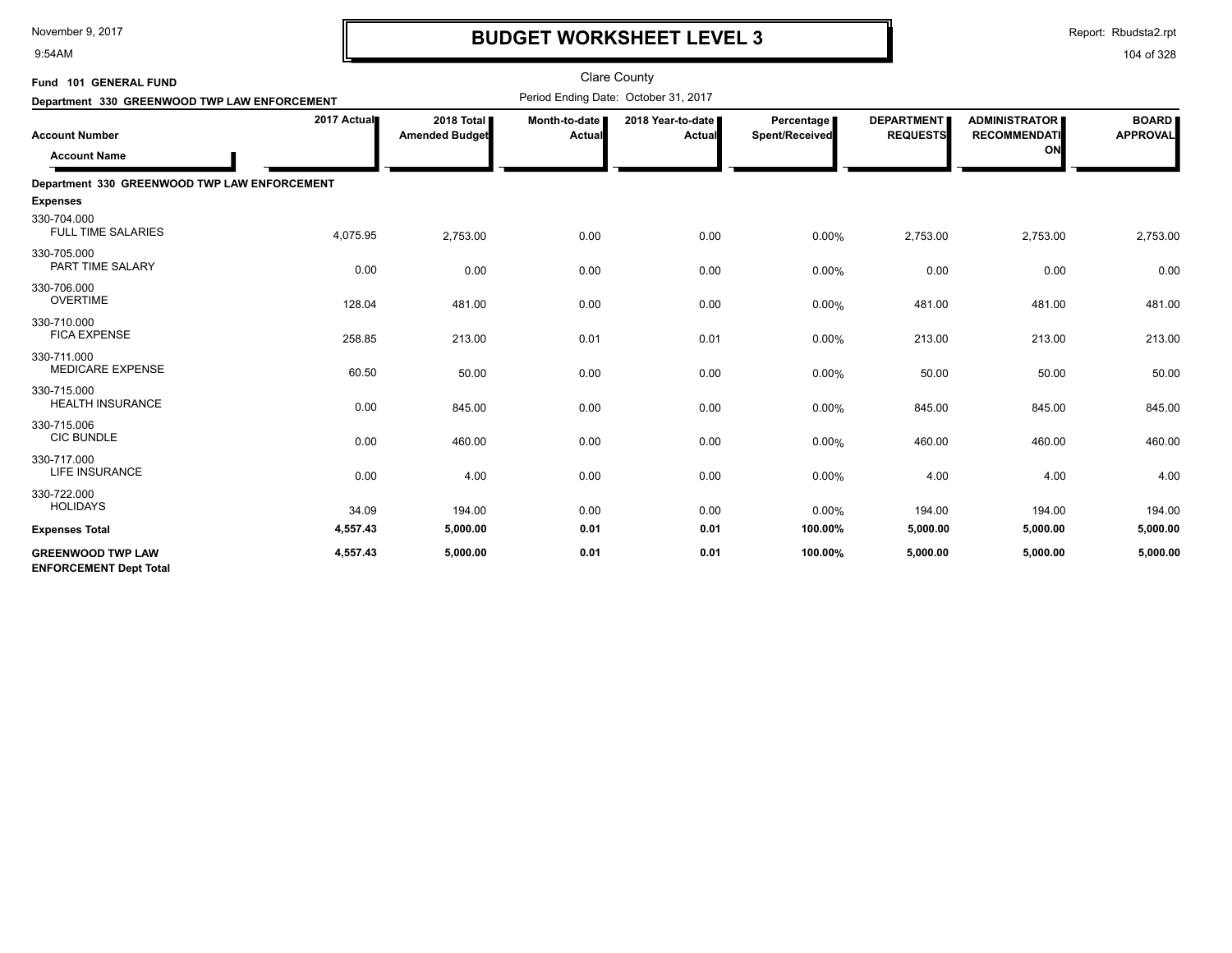9:54AM

## **BUDGET WORKSHEET LEVEL 3**

Report: Rbudsta2.rpt

| Fund 101 GENERAL FUND                       |             |                                     |                         | <b>Clare County</b>                  |                              |                                      |                                                   |                                 |
|---------------------------------------------|-------------|-------------------------------------|-------------------------|--------------------------------------|------------------------------|--------------------------------------|---------------------------------------------------|---------------------------------|
| Department 331 MARINE SAFETY                |             |                                     |                         | Period Ending Date: October 31, 2017 |                              |                                      |                                                   |                                 |
| <b>Account Number</b>                       | 2017 Actual | 2018 Total<br><b>Amended Budget</b> | Month-to-date<br>Actual | 2018 Year-to-date  <br>Actual        | Percentage<br>Spent/Received | <b>DEPARTMENT</b><br><b>REQUESTS</b> | <b>ADMINISTRATOR</b><br><b>RECOMMENDATI</b><br>ON | <b>BOARD</b><br><b>APPROVAL</b> |
| <b>Account Name</b>                         |             |                                     |                         |                                      |                              |                                      |                                                   |                                 |
| Department 331 MARINE SAFETY                |             |                                     |                         |                                      |                              |                                      |                                                   |                                 |
| <b>Expenses</b>                             |             |                                     |                         |                                      |                              |                                      |                                                   |                                 |
| 331-704.000<br>SALARY-LAW ENFORCEMENT       | 5,694.15    | 5,315.00                            | 0.00                    | 0.00                                 | 0.00%                        | 5,315.00                             | 5,315.00                                          | 5,315.00                        |
| 331-705.000<br>SALARY-EDUCATION             | 426.64      | 750.00                              | 0.00                    | 0.00                                 | 0.00%                        | 750.00                               | 750.00                                            | 750.00                          |
| 331-706.000<br>SALARY-LIVERY-S&R-B&R        | 45.66       | 250.00                              | 0.00                    | 0.00                                 | 0.00%                        | 250.00                               | 250.00                                            | 250.00                          |
| 331-710.000<br><b>FICA EXPENSE</b>          | 381.96      | 392.00                              | $-0.01$                 | $-0.01$                              | 0.00%                        | 392.00                               | 392.00                                            | 392.00                          |
| 331-711.000<br><b>MEDICARE EXPENSE</b>      | 89.32       | 93.00                               | 0.00                    | 0.00                                 | 0.00%                        | 93.00                                | 93.00                                             | 93.00                           |
| 331-727.000<br><b>SUPPLIES</b>              | 0.00        | 0.00                                | 0.00                    | 0.00                                 | $0.00\%$                     | 0.00                                 | 0.00                                              | 0.00                            |
| 331-801.001<br>MARINE SAFETY DIVE TEAM REST | 0.00        | 0.00                                | 0.00                    | 0.00                                 | 0.00%                        | 0.00                                 | 0.00                                              | 0.00                            |
| 331-862.000<br><b>VEHICLE EXPENSES</b>      | 0.00        | 0.00                                | 0.00                    | 0.00                                 | 0.00%                        | 0.00                                 | 0.00                                              | 0.00                            |
| 331-862.001<br>CCS&M                        | 871.32      | 1,600.00                            | 0.00                    | 0.00                                 | 0.00%                        | 1,600.00                             | 1,600.00                                          | 1,600.00                        |
| 331-978.000<br><b>NEW EQUIPMENT</b>         | 0.00        | 0.00                                | 0.00                    | 0.00                                 | 0.00%                        | 0.00                                 | 0.00                                              | 0.00                            |
| <b>Expenses Total</b>                       | 7,509.05    | 8,400.00                            | $-0.01$                 | $-0.01$                              | 100.00%                      | 8,400.00                             | 8,400.00                                          | 8,400.00                        |
| <b>MARINE SAFETY Dept Total</b>             | 7,509.05    | 8.400.00                            | $-0.01$                 | $-0.01$                              | 100.00%                      | 8.400.00                             | 8,400.00                                          | 8,400.00                        |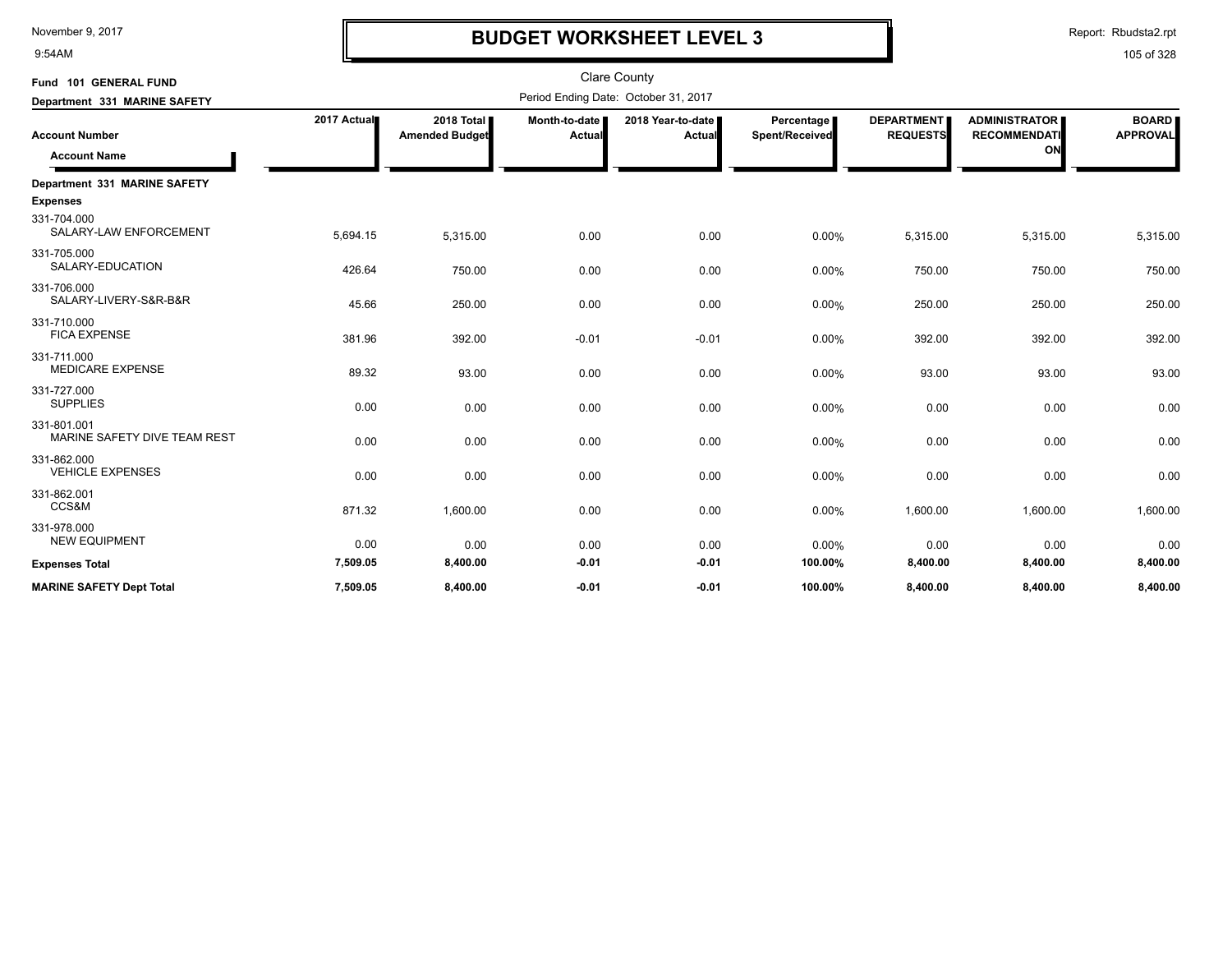9:54AM

## **BUDGET WORKSHEET LEVEL 3**

Report: Rbudsta2.rpt

| Fund 101 GENERAL FUND                           |             |                                     |                                | Clare County                         |                              |                                      |                                             |                                 |
|-------------------------------------------------|-------------|-------------------------------------|--------------------------------|--------------------------------------|------------------------------|--------------------------------------|---------------------------------------------|---------------------------------|
| Department 333 SECONDARY ROAD PATROL GRANT      |             |                                     |                                | Period Ending Date: October 31, 2017 |                              |                                      |                                             |                                 |
| <b>Account Number</b>                           | 2017 Actual | 2018 Total<br><b>Amended Budget</b> | Month-to-date<br><b>Actual</b> | 2018 Year-to-date  <br>Actual        | Percentage<br>Spent/Received | <b>DEPARTMENT</b><br><b>REQUESTS</b> | <b>ADMINISTRATOR</b><br><b>RECOMMENDATI</b> | <b>BOARD</b><br><b>APPROVAL</b> |
| <b>Account Name</b>                             |             |                                     |                                |                                      |                              |                                      | ON                                          |                                 |
| Department 333 SECONDARY ROAD PATROL GRANT      |             |                                     |                                |                                      |                              |                                      |                                             |                                 |
| <b>Expenses</b>                                 |             |                                     |                                |                                      |                              |                                      |                                             |                                 |
| 333-704.000<br>SALARY                           | 34,069.48   | 44,644.00                           | 1,493.80                       | 1,493.80                             | 3.35%                        | 44,644.00                            | 44,644.00                                   | 44,644.00                       |
| 333-705.000<br>PART TIME                        | 0.00        | 0.00                                | 0.00                           | 0.00                                 | 0.00%                        | 0.00                                 | 0.00                                        | 0.00                            |
| 333-706.000<br><b>OVERTIME</b>                  | 2,391.38    | 1,800.00                            | 160.05                         | 160.05                               | 8.89%                        | 1,800.00                             | 1,800.00                                    | 1,800.00                        |
| 333-710.000<br><b>FICA EXPENSE</b>              | 2,298.65    | 2,988.00                            | 100.63                         | 100.63                               | 3.37%                        | 2,988.00                             | 2,988.00                                    | 2,988.00                        |
| 333-711.000<br><b>MEDICARE EXPENSE</b>          | 537.58      | 699.00                              | 23.55                          | 23.55                                | 3.37%                        | 699.00                               | 699.00                                      | 699.00                          |
| 333-715.000<br><b>HEALTH INSURANCE</b>          | 12,019.63   | 13,451.00                           | 56.82                          | 56.82                                | 0.42%                        | 13,451.00                            | 13,451.00                                   | 13,451.00                       |
| 333-715.001<br><b>BENNY CARD</b>                | 0.00        | 0.00                                | 0.00                           | 0.00                                 | 0.00%                        | 0.00                                 | 0.00                                        | 0.00                            |
| 333-715.002<br><b>HRA</b>                       | 0.00        | 0.00                                | 0.00                           | 0.00                                 | 0.00%                        | 0.00                                 | 0.00                                        | 0.00                            |
| 333-715.006<br><b>CIC BUNDLE</b><br>333-717.000 | 474.00      | 474.00                              | 39.50                          | 39.50                                | 8.33%                        | 474.00                               | 474.00                                      | 474.00                          |
| LIFE INSURANCE<br>333-717.002                   | 60.00       | 60.00                               | 5.00                           | 5.00                                 | 8.33%                        | 60.00                                | 60.00                                       | 60.00                           |
| <b>COBRA/HIPPA</b><br>333-717.004               | 0.00        | 0.00                                | 0.00                           | 0.00                                 | 0.00%                        | 0.00                                 | 0.00                                        | 0.00                            |
| <b>SECTION 125 PLAN</b><br>333-717.006          | 0.00        | 0.00                                | 0.00                           | 0.00                                 | 0.00%                        | 0.00                                 | 0.00                                        | 0.00                            |
| SECTION 125-SCRIPT<br>333-717.008               | 0.00        | 0.00                                | 0.00                           | 0.00                                 | 0.00%                        | 0.00                                 | 0.00                                        | 0.00                            |
| <b>SCRIPT REIMBURSEMENT</b><br>333-718.000      | 0.00        | 0.00                                | 0.00                           | 0.00                                 | 0.00%                        | 0.00                                 | 0.00                                        | 0.00                            |
| CO PORTION RETIREMENT<br>333-719.000            | 0.00        | 0.00                                | 0.00                           | 0.00                                 | 0.00%                        | 0.00                                 | 0.00                                        | 0.00                            |
| <b>LONGEVITY</b><br>333-720.000                 | 0.00        | 0.00                                | 0.00                           | 0.00                                 | 0.00%                        | 0.00                                 | 0.00                                        | 0.00                            |
| <b>VACATIONS</b>                                | 0.00        | 0.00                                | 0.00                           | 0.00                                 | 0.00%                        | 0.00                                 | 0.00                                        | 0.00                            |
| 333-721.000<br><b>SICK LEAVE</b>                | 0.00        | 0.00                                | 0.00                           | 0.00                                 | 0.00%                        | 0.00                                 | 0.00                                        | 0.00                            |
| 333-722.000<br><b>HOLIDAYS</b>                  | 1,892.40    | 1,750.00                            | 0.00                           | 0.00                                 | 0.00%                        | 1,750.00                             | 1,750.00                                    | 1,750.00                        |
| 333-723.000<br><b>UNEMPLOYMENT</b>              | 0.00        | 0.00                                | 0.00                           | 0.00                                 | 0.00%                        | 0.00                                 | 0.00                                        | 0.00                            |
| 333-724.000<br><b>WORKMAN'S COMP</b>            | 0.00        | 0.00                                | 0.00                           | 0.00                                 | 0.00%                        | 0.00                                 | 0.00                                        | 0.00                            |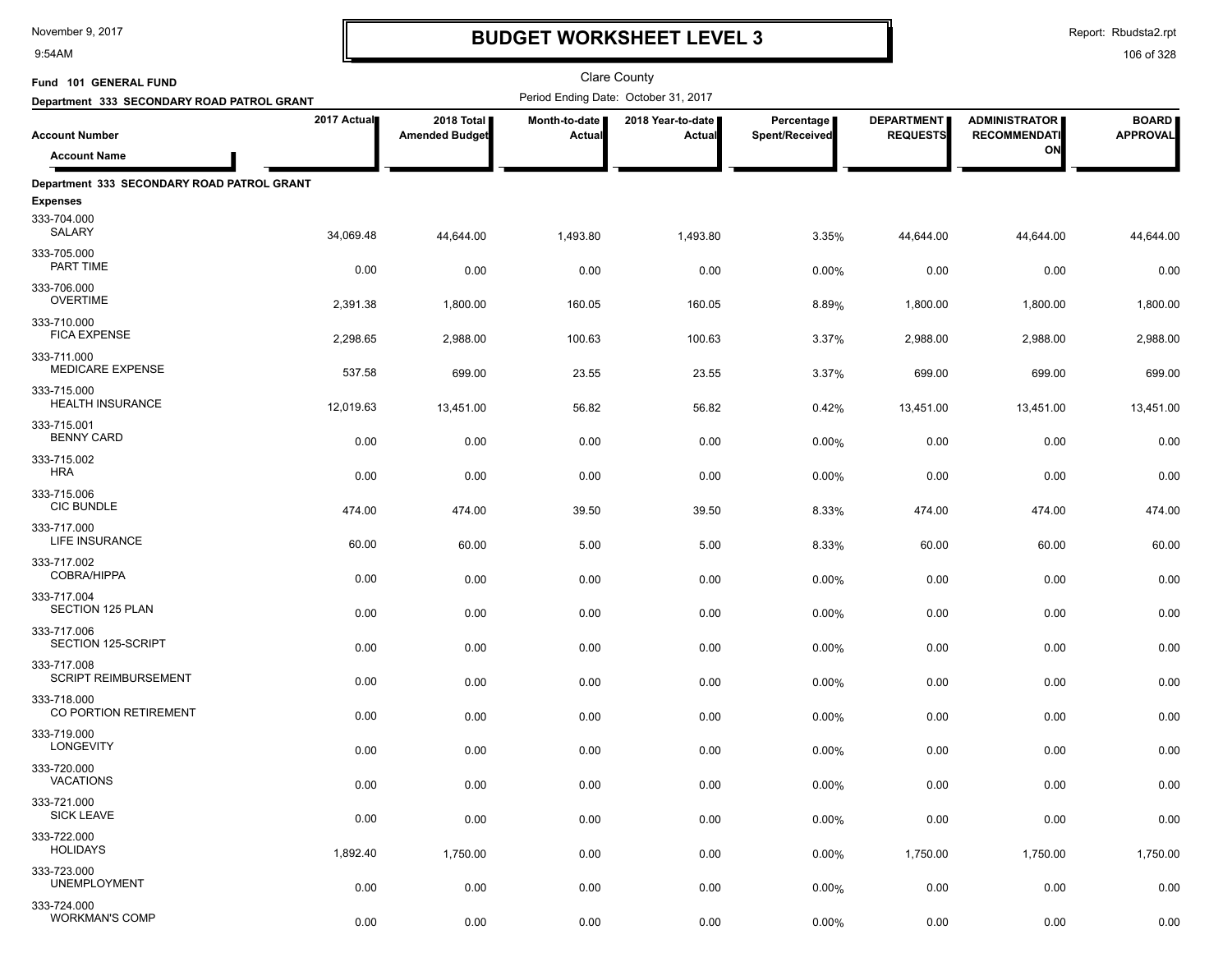9:54AM

# **BUDGET WORKSHEET LEVEL 3**

Report: Rbudsta2.rpt

| Fund 101 GENERAL FUND                                   |             |                                     |                                      | <b>Clare County</b>         |                              |                                      |                                                   |                                 |
|---------------------------------------------------------|-------------|-------------------------------------|--------------------------------------|-----------------------------|------------------------------|--------------------------------------|---------------------------------------------------|---------------------------------|
| Department 333 SECONDARY ROAD PATROL GRANT              |             |                                     | Period Ending Date: October 31, 2017 |                             |                              |                                      |                                                   |                                 |
| <b>Account Number</b><br><b>Account Name</b>            | 2017 Actual | 2018 Total<br><b>Amended Budget</b> | Month-to-date<br>Actual              | 2018 Year-to-date<br>Actual | Percentage<br>Spent/Received | <b>DEPARTMENT</b><br><b>REQUESTS</b> | <b>ADMINISTRATOR</b><br><b>RECOMMENDATI</b><br>ON | <b>BOARD</b><br><b>APPROVAL</b> |
| 333-725.000<br><b>GUN ALLOWANCE</b>                     | 0.00        | 0.00                                | 0.00                                 | 0.00                        | $0.00\%$                     | 0.00                                 | 0.00                                              | 0.00                            |
| 333-726.000<br>AMBULANCE                                | 0.00        | 0.00                                | 0.00                                 | 0.00                        | 0.00%                        | 0.00                                 | 0.00                                              | 0.00                            |
| 333-727.000<br><b>SUPPLIES</b>                          | 0.00        | 0.00                                | 0.00                                 | 0.00                        | $0.00\%$                     | 0.00                                 | 0.00                                              | 0.00                            |
| 333-746.000<br><b>GAS OIL &amp; GREASE</b>              | 3,661.44    | 3,500.00                            | 115.33                               | 115.33                      | 3.30%                        | 3,500.00                             | 3,500.00                                          | 3,500.00                        |
| 333-748.000<br><b>CLEANING ALLOWANCE</b>                | 0.00        | 0.00                                | 0.00                                 | 0.00                        | 0.00%                        | 0.00                                 | 0.00                                              | 0.00                            |
| 333-862.000<br><b>VEHICLE REPAIRS &amp; MAINTENANCE</b> | 1,250.34    | 2,000.00                            | 428.00                               | 428.00                      | 21.40%                       | 2,000.00                             | 2,000.00                                          | 2,000.00                        |
| 333-978.000<br><b>NEW EQUIPMENT</b>                     | 0.00        | 0.00                                | 0.00                                 | 0.00                        | 0.00%                        | 0.00                                 | 0.00                                              | 0.00                            |
| 333-981.000<br><b>VEHICLE REPLACEMENTS</b>              | 0.00        | 0.00                                | 0.00                                 | 0.00                        | 0.00%                        | 0.00                                 | 0.00                                              | 0.00                            |
| <b>Expenses Total</b>                                   | 58,654.90   | 71,366.00                           | 2,422.68                             | 2,422.68                    | 100.00%                      | 71,366.00                            | 71,366.00                                         | 71,366.00                       |
| <b>SECONDARY ROAD PATROL GRANT</b><br><b>Dept Total</b> | 58,654.90   | 71,366.00                           | 2,422.68                             | 2,422.68                    | 100.00%                      | 71,366.00                            | 71,366.00                                         | 71,366.00                       |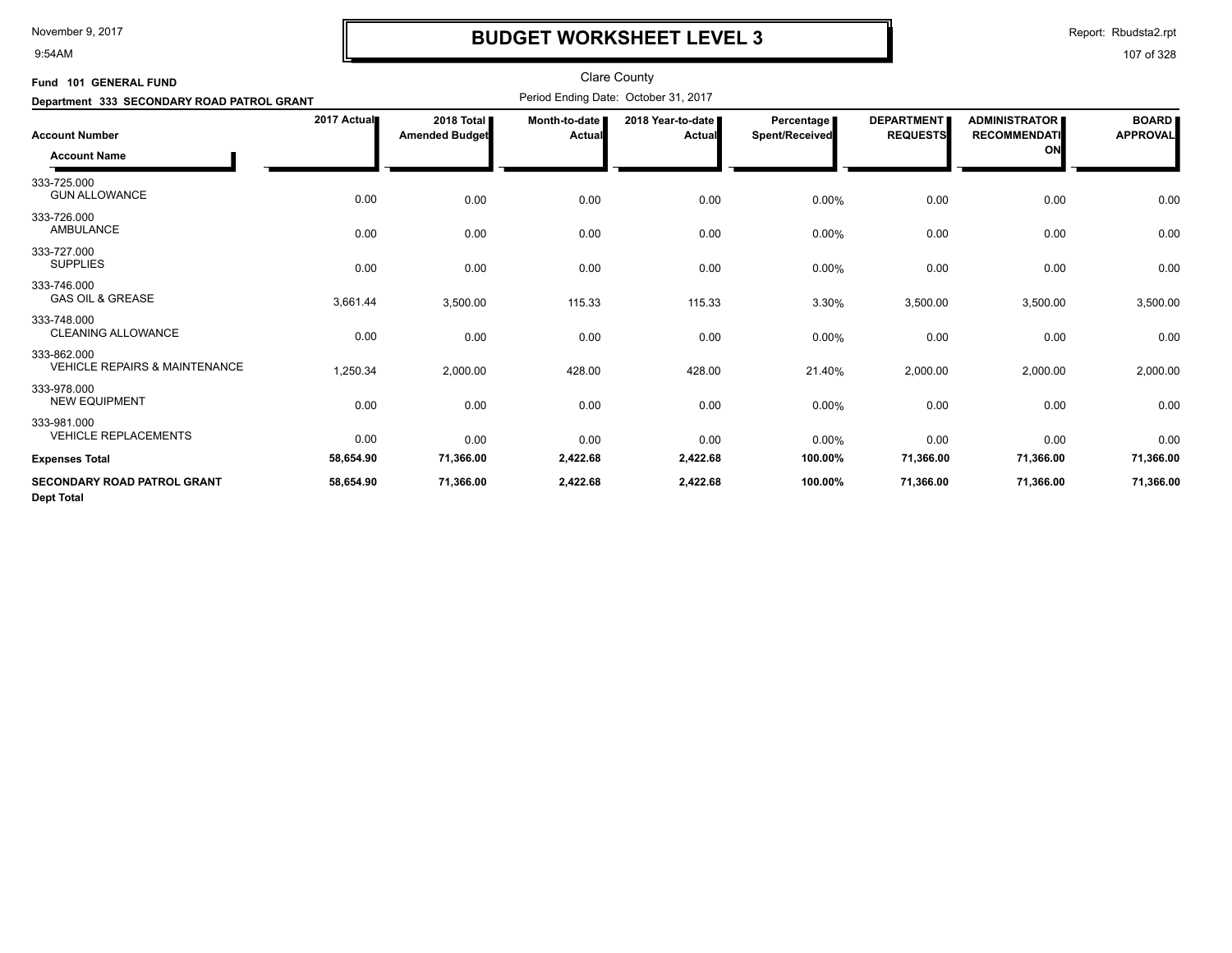9:54AM

## **BUDGET WORKSHEET LEVEL 3**

Report: Rbudsta2.rpt

| Fund 101 GENERAL FUND<br>Department 334 SPECIAL DIVE EQUIPMENT GRANT |             |                                     |                                |                                                                            |                                     |                                      |                                                   |                                 |
|----------------------------------------------------------------------|-------------|-------------------------------------|--------------------------------|----------------------------------------------------------------------------|-------------------------------------|--------------------------------------|---------------------------------------------------|---------------------------------|
| <b>Account Number</b><br><b>Account Name</b>                         | 2017 Actual | 2018 Total<br><b>Amended Budget</b> | Month-to-date<br><b>Actual</b> | Period Ending Date: October 31, 2017<br>2018 Year-to-date<br><b>Actual</b> | Percentage<br><b>Spent/Received</b> | <b>DEPARTMENT</b><br><b>REQUESTS</b> | <b>ADMINISTRATOR</b><br><b>RECOMMENDATI</b><br>ON | <b>BOARD</b><br><b>APPROVAL</b> |
| Department 334 SPECIAL DIVE EQUIPMENT GRANT                          |             |                                     |                                |                                                                            |                                     |                                      |                                                   |                                 |
| <b>Expenses</b>                                                      |             |                                     |                                |                                                                            |                                     |                                      |                                                   |                                 |
| 334-710.000<br><b>FICA EXPENSE</b>                                   | 0.00        | 0.00                                | 0.00                           | 0.00                                                                       | 0.00%                               | 0.00                                 | 0.00                                              | 0.00                            |
| 334-711.000<br><b>MEDICARE EXPENSE</b>                               | 0.00        | 0.00                                | 0.00                           | 0.00                                                                       | 0.00%                               | 0.00                                 | 0.00                                              | 0.00                            |
| 334-978.000<br>NEW EQUIPMENT-SPECIAL DIVE                            | 0.00        | 0.00                                | 0.00                           | 0.00                                                                       | 0.00%                               | 0.00                                 | 0.00                                              | 0.00                            |
| <b>Expenses Total</b>                                                | 0.00        | 0.00                                | 0.00                           | 0.00                                                                       | $0.00\%$                            | 0.00                                 | 0.00                                              |                                 |
| <b>SPECIAL DIVE EQUIPMENT GRANT</b><br><b>Dept Total</b>             | 0.00        | 0.00                                | 0.00                           | 0.00                                                                       | 0.00%                               | 0.00                                 | 0.00                                              | 0.00                            |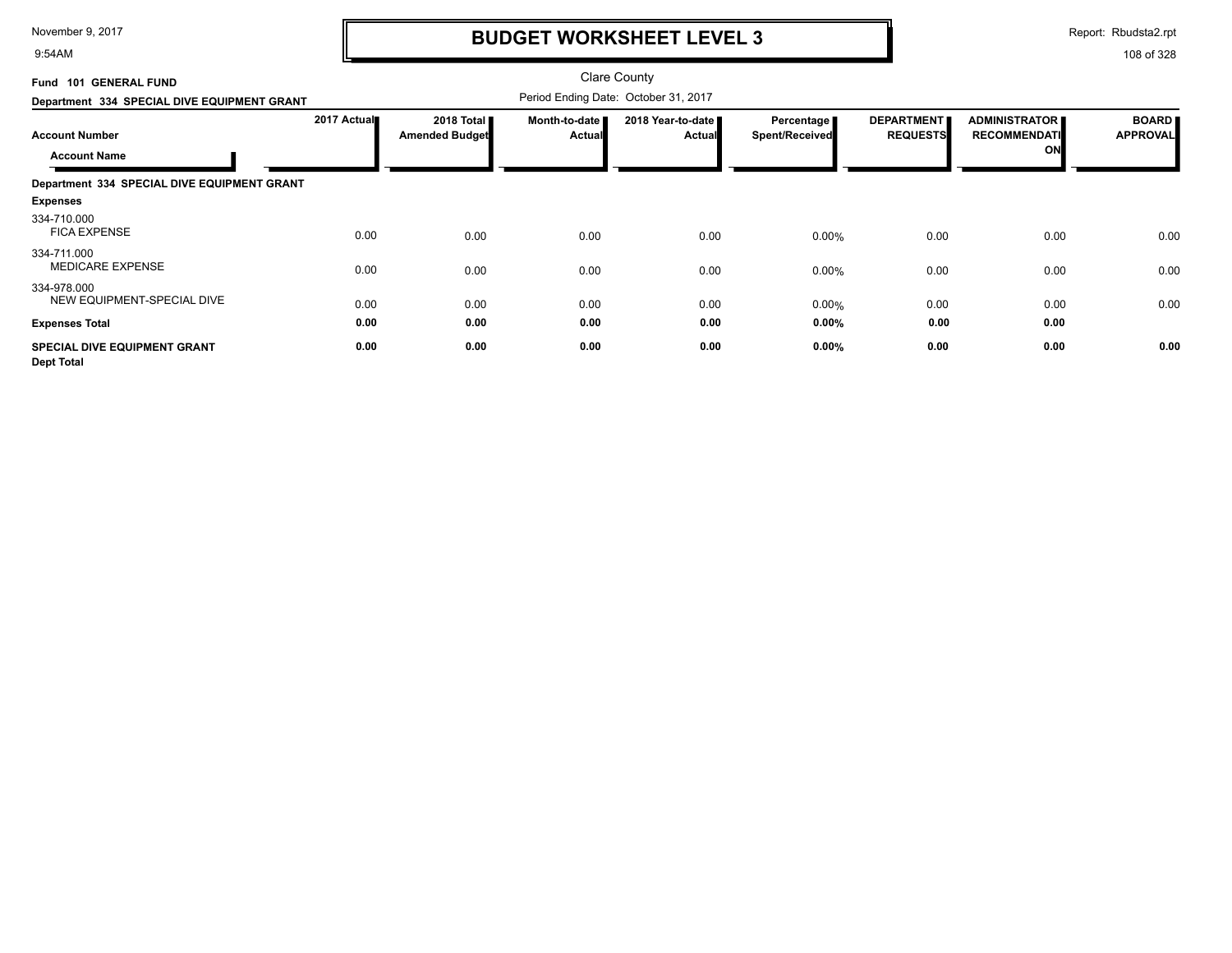9:54AM

## **BUDGET WORKSHEET LEVEL 3**

Report: Rbudsta2.rpt

| Fund 101 GENERAL FUND                               |             |                                     |                         | <b>Clare County</b>                  |                                            |                                      |                                                   |                                 |
|-----------------------------------------------------|-------------|-------------------------------------|-------------------------|--------------------------------------|--------------------------------------------|--------------------------------------|---------------------------------------------------|---------------------------------|
| Department 335 OFFICE OF HIGHWAY SAFETY GRANT       |             |                                     |                         | Period Ending Date: October 31, 2017 |                                            |                                      |                                                   |                                 |
| <b>Account Number</b><br><b>Account Name</b>        | 2017 Actual | 2018 Total<br><b>Amended Budget</b> | Month-to-date<br>Actual | 2018 Year-to-date<br><b>Actual</b>   | <b>Percentage</b><br><b>Spent/Received</b> | <b>DEPARTMENT</b><br><b>REQUESTS</b> | <b>ADMINISTRATOR</b><br><b>RECOMMENDATI</b><br>ON | <b>BOARD</b><br><b>APPROVAL</b> |
| Department 335 OFFICE OF HIGHWAY SAFETY GRANT       |             |                                     |                         |                                      |                                            |                                      |                                                   |                                 |
| <b>Expenses</b>                                     |             |                                     |                         |                                      |                                            |                                      |                                                   |                                 |
| 335-706.000<br><b>OVERTIME</b>                      | 0.00        | 0.00                                | 0.00                    | 0.00                                 | 0.00%                                      | 0.00                                 | 0.00                                              | 0.00                            |
| 335-710.000<br><b>FICA EXPENSE</b>                  | 0.00        | 0.00                                | 0.00                    | 0.00                                 | 0.00%                                      | 0.00                                 | 0.00                                              | 0.00                            |
| 335-711.000<br><b>MEDICARE EXPENSE</b>              | 0.00        | 0.00                                | 0.00                    | 0.00                                 | 0.00%                                      | 0.00                                 | 0.00                                              | 0.00                            |
| 335-880.000<br>COMMUNITY PROMOTION-CAR SEATS        | 0.00        | 0.00                                | 0.00                    | 0.00                                 | 0.00%                                      | 0.00                                 | 0.00                                              | 0.00                            |
| <b>Expenses Total</b>                               | 0.00        | 0.00                                | 0.00                    | 0.00                                 | 0.00%                                      | 0.00                                 | 0.00                                              |                                 |
| OFFICE OF HIGHWAY SAFETY GRANT<br><b>Dept Total</b> | 0.00        | 0.00                                | 0.00                    | 0.00                                 | 0.00%                                      | 0.00                                 | 0.00                                              | 0.00                            |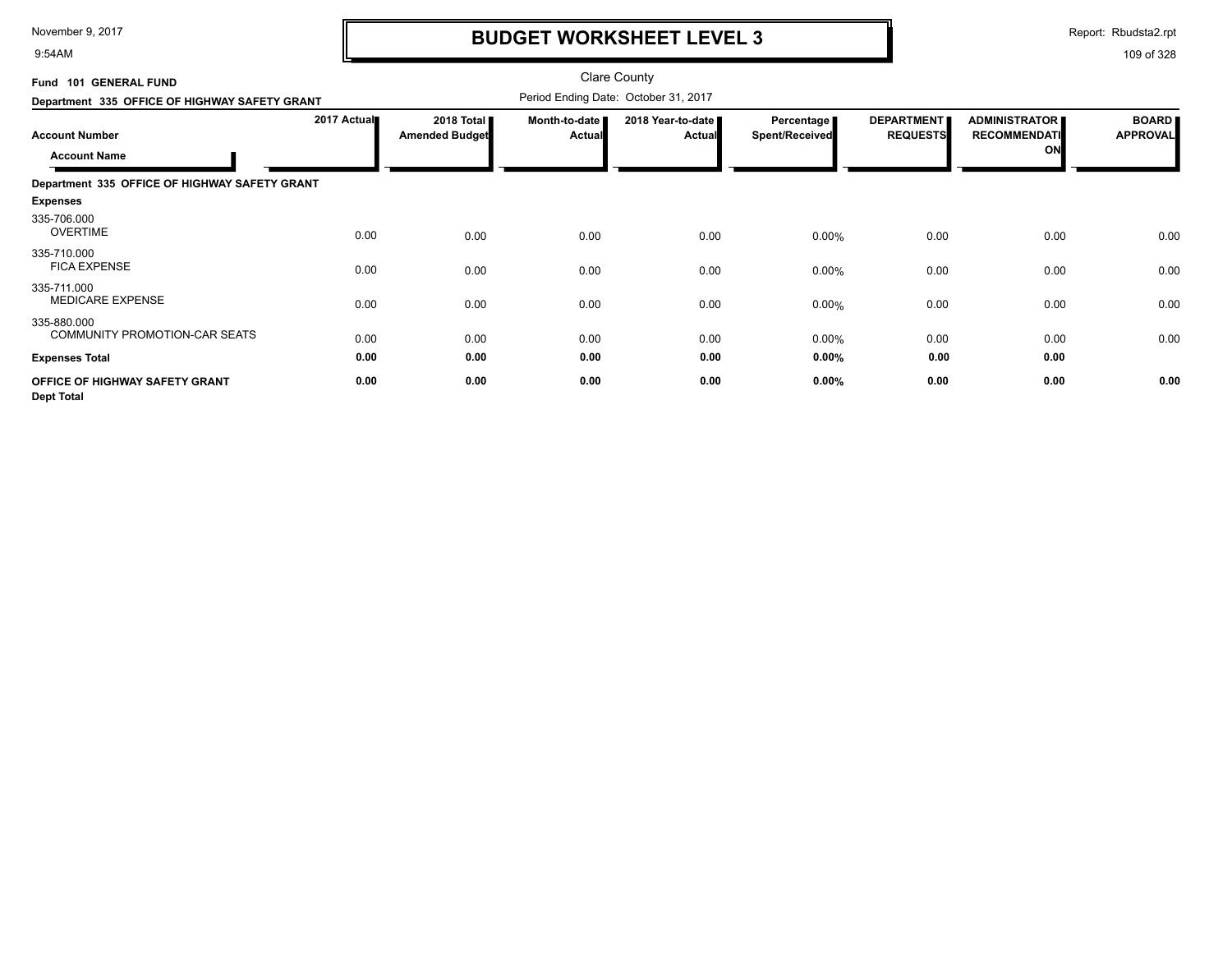9:54AM

## **BUDGET WORKSHEET LEVEL 3**

Report: Rbudsta2.rpt

| <b>GENERAL FUND</b><br>Fund 101     |             |                                     |                           | <b>Clare County</b>                  |                                            |                                      |                                                   |                                 |
|-------------------------------------|-------------|-------------------------------------|---------------------------|--------------------------------------|--------------------------------------------|--------------------------------------|---------------------------------------------------|---------------------------------|
| Department 346 OR V GRANT           |             |                                     |                           | Period Ending Date: October 31, 2017 |                                            |                                      |                                                   |                                 |
| <b>Account Number</b>               | 2017 Actual | 2018 Total<br><b>Amended Budget</b> | Month-to-date  <br>Actual | 2018 Year-to-date<br>Actual          | <b>Percentage</b><br><b>Spent/Received</b> | <b>DEPARTMENT</b><br><b>REQUESTS</b> | <b>ADMINISTRATOR</b><br><b>RECOMMENDATI</b><br>ON | <b>BOARD</b><br><b>APPROVAL</b> |
| <b>Account Name</b>                 |             |                                     |                           |                                      |                                            |                                      |                                                   |                                 |
| Department 346 O R V GRANT          |             |                                     |                           |                                      |                                            |                                      |                                                   |                                 |
| <b>Expenses</b>                     |             |                                     |                           |                                      |                                            |                                      |                                                   |                                 |
| 346-705.000<br>PART TIME            | 9,591.36    | 7,064.00                            | 0.00                      | 0.00                                 | 0.00%                                      | 7,064.00                             | 7,064.00                                          | 7,064.00                        |
| 346-710.000<br><b>FICA EXPENSE</b>  | 594.64      | 438.00                              | $-0.01$                   | $-0.01$                              | 0.00%                                      | 438.00                               | 438.00                                            | 438.00                          |
| 346-711.000<br>MEDICARE EXPENSE     | 139.06      | 103.00                              | 0.00                      | 0.00                                 | 0.00%                                      | 103.00                               | 103.00                                            | 103.00                          |
| 346-862.001<br>CCS & M              | 352.82      | 3,200.00                            | 0.00                      | 0.00                                 | 0.00%                                      | 3,200.00                             | 3,200.00                                          | 3,200.00                        |
| 346-978.000<br><b>NEW EQUIPMENT</b> | 0.00        | 0.00                                | 0.00                      | 0.00                                 | 0.00%                                      | 0.00                                 | 0.00                                              | 0.00                            |
| <b>Expenses Total</b>               | 10,677.88   | 10,805.00                           | $-0.01$                   | $-0.01$                              | 100.00%                                    | 10,805.00                            | 10,805.00                                         | 10,805.00                       |
| OR V GRANT Dept Total               | 10,677.88   | 10,805.00                           | $-0.01$                   | $-0.01$                              | 100.00%                                    | 10,805.00                            | 10,805.00                                         | 10,805.00                       |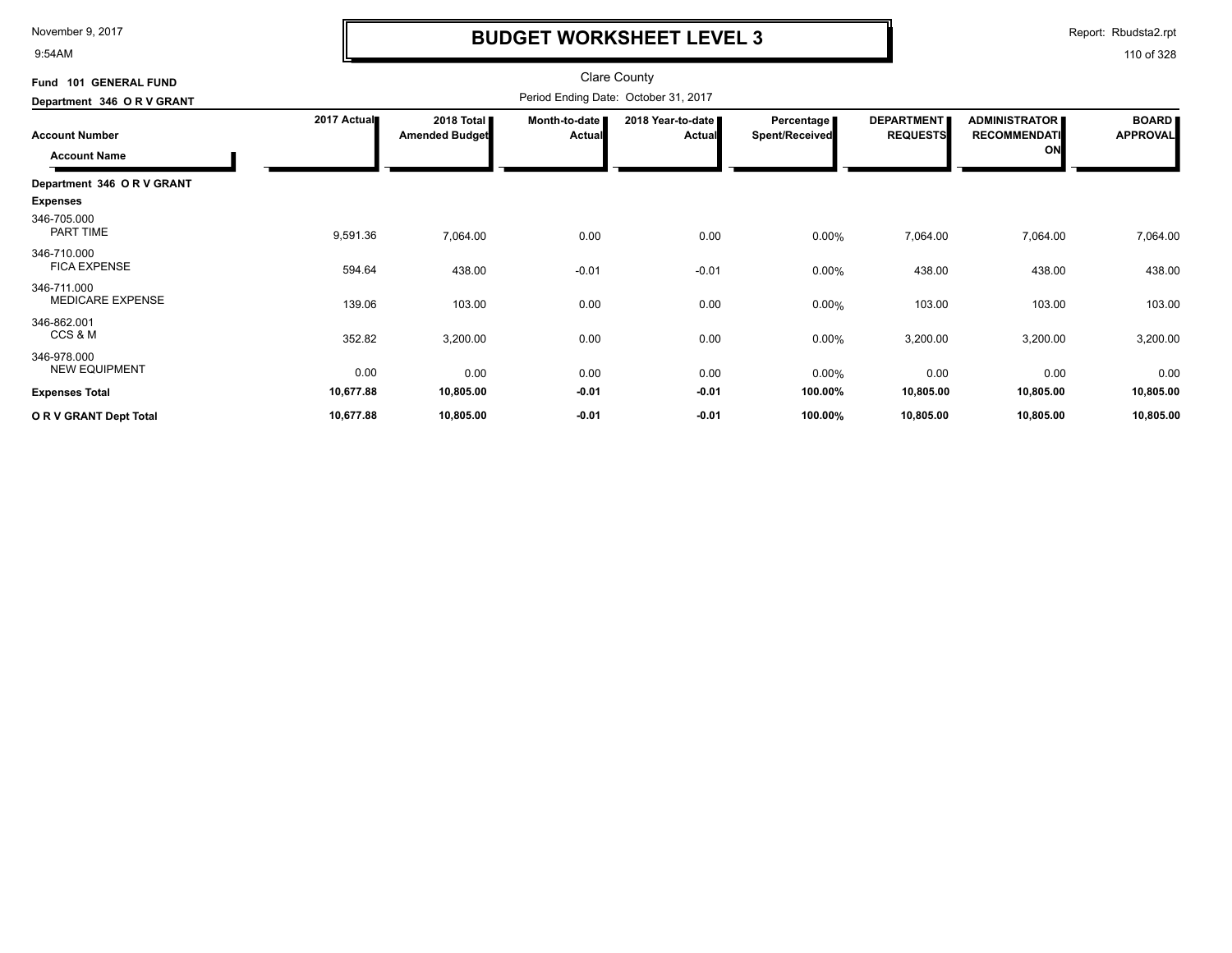9:54AM

## **BUDGET WORKSHEET LEVEL 3**

Report: Rbudsta2.rpt

| Fund 101 GENERAL FUND                        |             |                                     |                                  | <b>Clare County</b>                  |                              |                                      |                                                   |                                 |
|----------------------------------------------|-------------|-------------------------------------|----------------------------------|--------------------------------------|------------------------------|--------------------------------------|---------------------------------------------------|---------------------------------|
| Department 347 SNOWMOBILE GRANT              |             |                                     |                                  | Period Ending Date: October 31, 2017 |                              |                                      |                                                   |                                 |
| <b>Account Number</b><br><b>Account Name</b> | 2017 Actual | 2018 Total<br><b>Amended Budget</b> | Month-to-date I<br><b>Actual</b> | 2018 Year-to-date<br>Actual          | Percentage<br>Spent/Received | <b>DEPARTMENT</b><br><b>REQUESTS</b> | <b>ADMINISTRATOR</b><br><b>RECOMMENDATI</b><br>ON | <b>BOARD</b><br><b>APPROVAL</b> |
| Department 347 SNOWMOBILE GRANT              |             |                                     |                                  |                                      |                              |                                      |                                                   |                                 |
| <b>Expenses</b>                              |             |                                     |                                  |                                      |                              |                                      |                                                   |                                 |
| 347-705.000<br>PART TIME                     | 2,699.52    | 2,812.00                            | 0.00                             | 0.00                                 | 0.00%                        | 2,812.00                             | 2,812.00                                          | 2,812.00                        |
| 347-710.000<br><b>FICA EXPENSE</b>           | 167.36      | 175.00                              | 0.00                             | 0.00                                 | 0.00%                        | 175.00                               | 175.00                                            | 175.00                          |
| 347-711.000<br><b>MEDICARE EXPENSE</b>       | 39.14       | 42.00                               | 0.00                             | 0.00                                 | 0.00%                        | 42.00                                | 42.00                                             | 42.00                           |
| 347-862.001<br>CCS & M                       | 270.31      | 500.00                              | 0.00                             | 0.00                                 | 8.85%                        | 500.00                               | 500.00                                            | 500.00                          |
| 347-978.000<br><b>NEW EQUIPMENT</b>          | 0.00        | 0.00                                | 0.00                             | 0.00                                 | 0.00%                        | 0.00                                 | 0.00                                              | 0.00                            |
| <b>Expenses Total</b>                        | 3,176.33    | 3,529.00                            | 0.00                             | 0.00                                 | 0.00%                        | 3,529.00                             | 3,529.00                                          | 3,529.00                        |
| SNOWMOBILE GRANT Dept Total                  | 3,176.33    | 3,529.00                            | 0.00                             | 0.00                                 | 0.00%                        | 3,529.00                             | 3,529.00                                          | 3,529.00                        |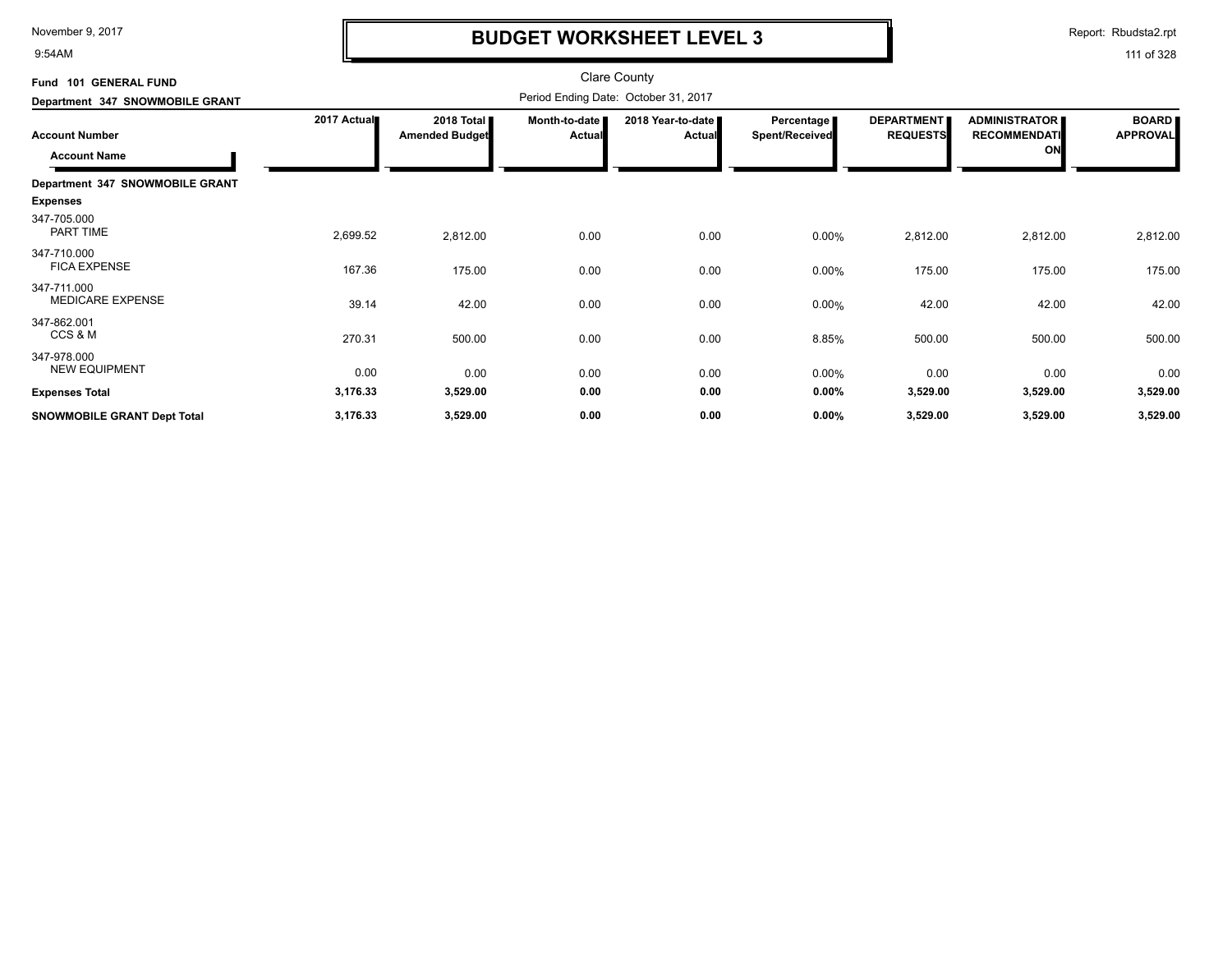9:54AM

### **BUDGET WORKSHEET LEVEL 3**

Report: Rbudsta2.rpt

| Fund 101 GENERAL FUND                                       |             |                                     |                         | Clare County                         |                              |                                      |                                             |                                 |
|-------------------------------------------------------------|-------------|-------------------------------------|-------------------------|--------------------------------------|------------------------------|--------------------------------------|---------------------------------------------|---------------------------------|
| Department 348 911 SERVICES                                 |             |                                     |                         | Period Ending Date: October 31, 2017 |                              |                                      |                                             |                                 |
| <b>Account Number</b>                                       | 2017 Actual | 2018 Total<br><b>Amended Budget</b> | Month-to-date<br>Actual | 2018 Year-to-date<br>Actual          | Percentage<br>Spent/Received | <b>DEPARTMENT</b><br><b>REQUESTS</b> | <b>ADMINISTRATOR</b><br><b>RECOMMENDATI</b> | <b>BOARD</b><br><b>APPROVAL</b> |
| <b>Account Name</b>                                         |             |                                     |                         |                                      |                              |                                      | ON                                          |                                 |
| Department 348 911 SERVICES                                 |             |                                     |                         |                                      |                              |                                      |                                             |                                 |
| <b>Expenses</b><br>348-704.000<br><b>FULL TIME SALARIES</b> | 0.00        | 0.00                                | 0.00                    | 0.00                                 | 0.00%                        | 0.00                                 | 0.00                                        | 0.00                            |
| 348-705.000<br>PART TIME                                    | 0.00        | 0.00                                | 0.00                    | 0.00                                 | 0.00%                        | 0.00                                 | 0.00                                        | 0.00                            |
| 348-706.000<br><b>OVERTIME</b>                              | 0.00        | 0.00                                | 0.00                    | 0.00                                 | 0.00%                        | 0.00                                 | 0.00                                        | 0.00                            |
| 348-710.000<br><b>FICA EXPENSE</b>                          | 0.00        | 0.00                                | 0.00                    | 0.00                                 | 0.00%                        | 0.00                                 | 0.00                                        | 0.00                            |
| 348-711.000<br>MEDICARE EXPENSE                             | 0.00        | 0.00                                | 0.00                    | 0.00                                 | 0.00%                        | 0.00                                 | 0.00                                        | 0.00                            |
| 348-715.000<br><b>FRINGES</b>                               | 0.00        | 0.00                                | 0.00                    | 0.00                                 | 0.00%                        | 0.00                                 | 0.00                                        | 0.00                            |
| 348-719.000<br>LONGEVITY                                    | 0.00        | 0.00                                | 0.00                    | 0.00                                 | 0.00%                        | 0.00                                 | 0.00                                        | 0.00                            |
| 348-720.000<br><b>VACATIONS</b>                             | 0.00        | 0.00                                | 0.00                    | 0.00                                 | 0.00%                        | 0.00                                 | 0.00                                        | 0.00                            |
| 348-721.000<br><b>SICK LEAVE</b>                            | 0.00        | 0.00                                | 0.00                    | 0.00                                 | 0.00%                        | 0.00                                 | 0.00                                        | 0.00                            |
| 348-722.000<br><b>HOLIDAYS</b>                              | 0.00        | 0.00                                | 0.00                    | 0.00                                 | 0.00%                        | 0.00                                 | 0.00                                        | 0.00                            |
| 348-723.000<br>EMPLOYEES AMBULANCE SERVICE                  | 0.00        | 0.00                                | 0.00                    | 0.00                                 | 0.00%                        | 0.00                                 | 0.00                                        | 0.00                            |
| 348-725.000<br><b>GUN ALLOWANCE</b>                         | 0.00        | 0.00                                | 0.00                    | 0.00                                 | 0.00%                        | 0.00                                 | 0.00                                        | 0.00                            |
| 348-727.000<br>OFFICE SUPPLIES                              | 0.00        | 0.00                                | 0.00                    | 0.00                                 | 0.00%                        | 0.00                                 | 0.00                                        | 0.00                            |
| 348-741.001<br>911 TAPES                                    | 0.00        | 0.00                                | 0.00                    | 0.00                                 | 0.00%                        | 0.00                                 | 0.00                                        | 0.00                            |
| 348-748.000<br>LAUNDRY & DRY CLEANING                       | 0.00        | 0.00                                | 0.00                    | 0.00                                 | 0.00%                        | 0.00                                 | 0.00                                        | 0.00                            |
| 348-851.000<br>MAINT CONTRACTS - PRO COMM                   | 0.00        | 0.00                                | 0.00                    | 0.00                                 | 0.00%                        | 0.00                                 | 0.00                                        | 0.00                            |
| 348-851.001<br>MAINT CONTRACTS - COMPUTER                   | 0.00        | 0.00                                | 0.00                    | 0.00                                 | 0.00%                        | 0.00                                 | 0.00                                        | 0.00                            |
| 348-851.002<br><b>MAINT CONTRACTS - 911</b>                 | 0.00        | 0.00                                | 0.00                    | 0.00                                 | 0.00%                        | 0.00                                 | 0.00                                        | 0.00                            |
| 348-852.000<br><b>TELEPHONE</b>                             | 0.00        | 0.00                                | 0.00                    | 0.00                                 | 0.00%                        | 0.00                                 | 0.00                                        | 0.00                            |
| 348-932.000<br>OFFICE EQUIP MAINT                           | 0.00        | 0.00                                | 0.00                    | 0.00                                 | 0.00%                        | 0.00                                 | 0.00                                        | 0.00                            |
| 348-932.001<br>OFFICE EQUIP MAINT-LEIN MACH                 | 0.00        | 0.00                                | 0.00                    | 0.00                                 | 0.00%                        | 0.00                                 | 0.00                                        | 0.00                            |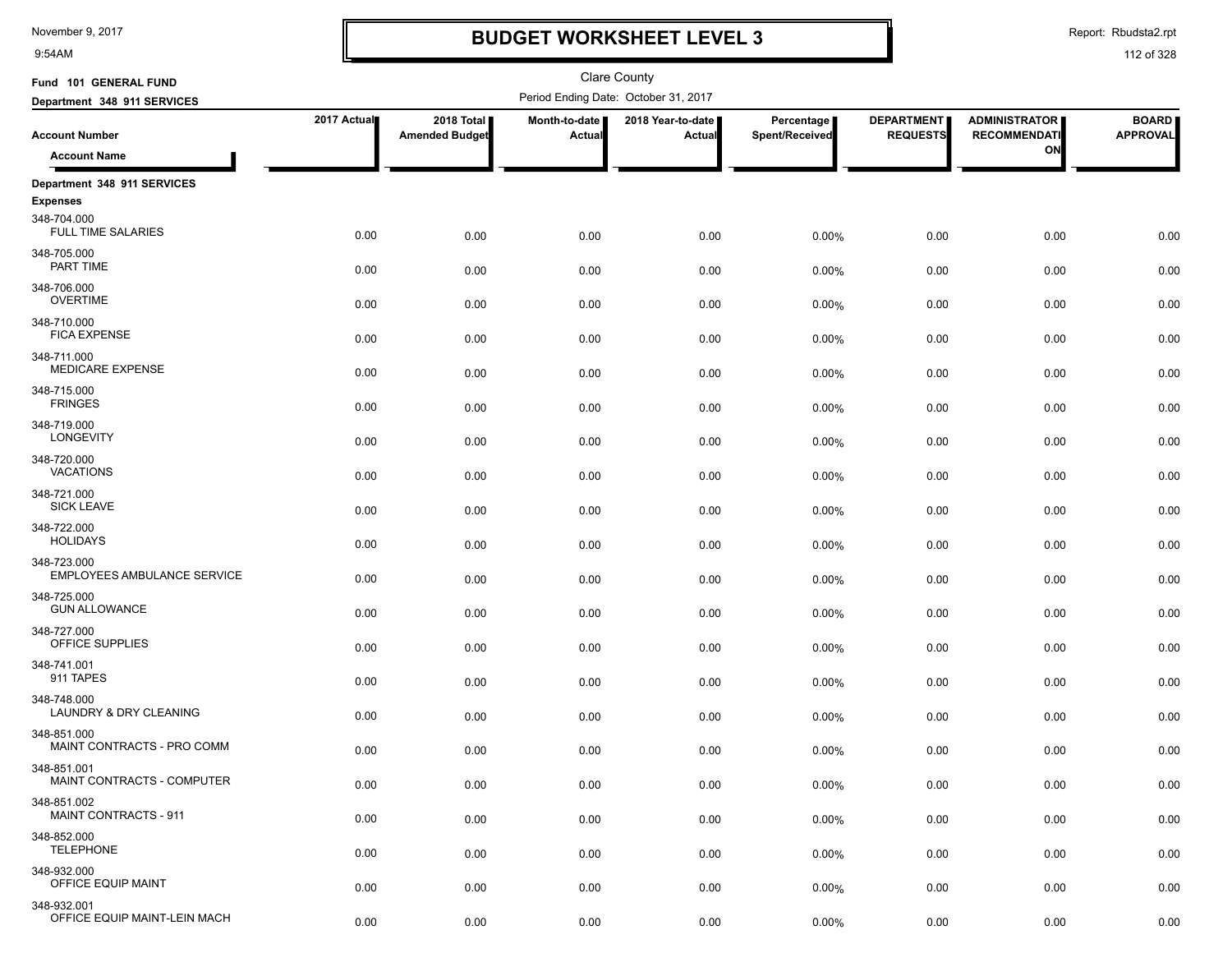9:54AM

### **BUDGET WORKSHEET LEVEL 3**

Report: Rbudsta2.rpt

| <b>GENERAL FUND</b><br>Fund<br>101                                             |              |                                               |                           | <b>Clare County</b>                  |                              |                                      |                                                   |                                 |
|--------------------------------------------------------------------------------|--------------|-----------------------------------------------|---------------------------|--------------------------------------|------------------------------|--------------------------------------|---------------------------------------------------|---------------------------------|
| Department 348 911 SERVICES                                                    |              | Period Ending Date: October 31, 2017          |                           |                                      |                              |                                      |                                                   |                                 |
| <b>Account Number</b><br><b>Account Name</b>                                   | 2017 Actual  | 2018 Total <b>II</b><br><b>Amended Budget</b> | Month-to-date I<br>Actual | 2018 Year-to-date ■<br><b>Actual</b> | Percentage<br>Spent/Received | <b>DEPARTMENT</b><br><b>REQUESTS</b> | <b>ADMINISTRATOR</b><br><b>RECOMMENDATI</b><br>ON | <b>BOARD</b><br><b>APPROVAL</b> |
| 348-957.001<br><b>SCHOOLING &amp; TRAINING-COUNTY</b><br><b>Expenses Total</b> | 0.00<br>0.00 | 0.00<br>0.00                                  | 0.00<br>0.00              | 0.00<br>0.00                         | 0.00%<br>$0.00\%$            | 0.00<br>0.00                         | 0.00<br>0.00                                      | 0.00                            |
| 911 SERVICES Dept Total                                                        | 0.00         | 0.00                                          | 0.00                      | 0.00                                 | $0.00\%$                     | 0.00                                 | 0.00                                              | 0.00                            |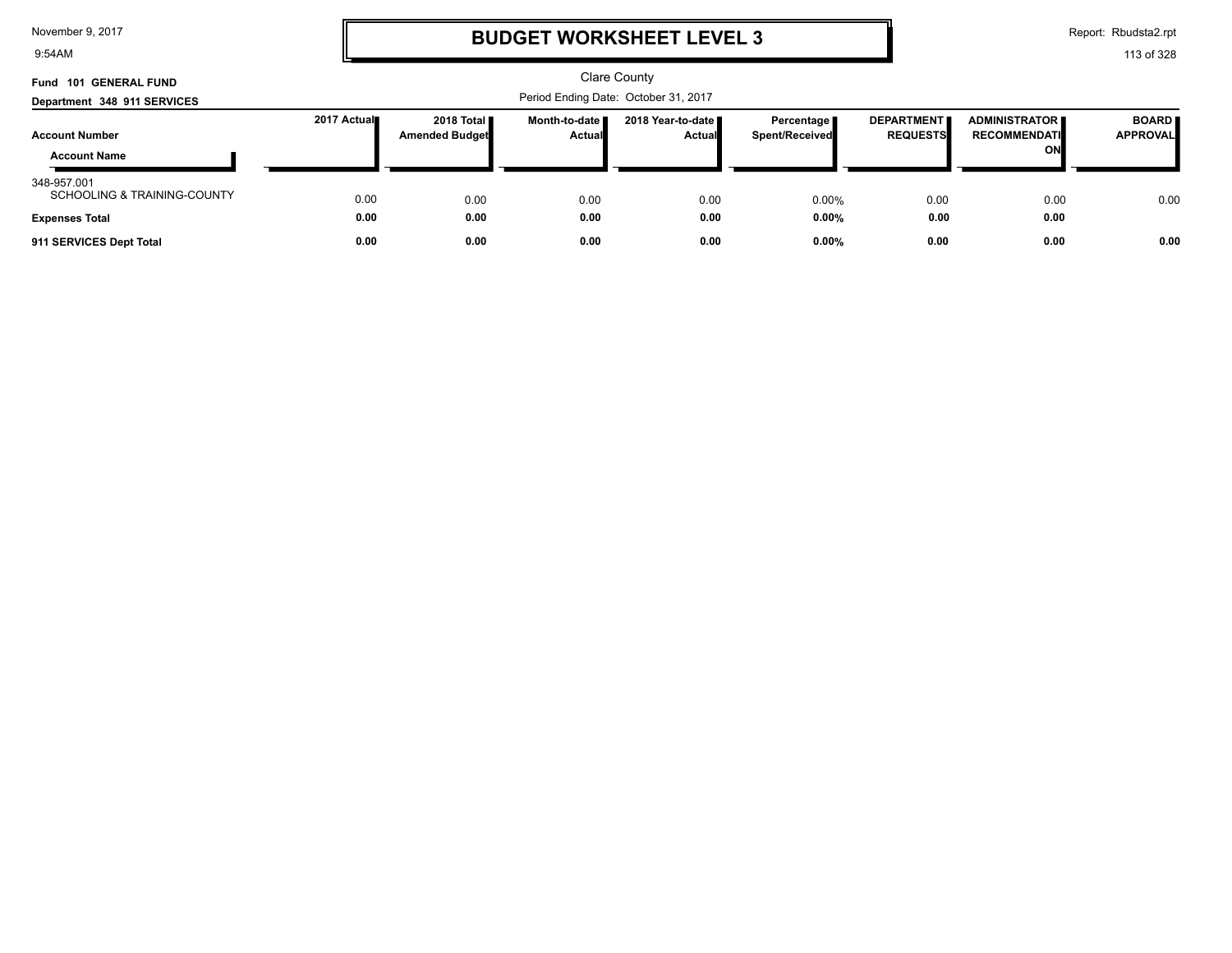9:54AM

## **BUDGET WORKSHEET LEVEL 3**

Report: Rbudsta2.rpt

| Fund 101 GENERAL FUND                           |             |                                     |                         | <b>Clare County</b>                  |                                     |                                      |                                                   |                                 |
|-------------------------------------------------|-------------|-------------------------------------|-------------------------|--------------------------------------|-------------------------------------|--------------------------------------|---------------------------------------------------|---------------------------------|
| Department 349 ORV SAFETY EDUCATION GRANT       |             |                                     |                         | Period Ending Date: October 31, 2017 |                                     |                                      |                                                   |                                 |
| <b>Account Number</b><br><b>Account Name</b>    | 2017 Actual | 2018 Total<br><b>Amended Budget</b> | Month-to-date<br>Actual | 2018 Year-to-date<br><b>Actual</b>   | Percentage<br><b>Spent/Received</b> | <b>DEPARTMENT</b><br><b>REQUESTS</b> | <b>ADMINISTRATOR</b><br><b>RECOMMENDATI</b><br>ON | <b>BOARD</b><br><b>APPROVAL</b> |
| Department 349 ORV SAFETY EDUCATION GRANT       |             |                                     |                         |                                      |                                     |                                      |                                                   |                                 |
| <b>Expenses</b>                                 |             |                                     |                         |                                      |                                     |                                      |                                                   |                                 |
| 349-705.000<br>PART TIME SALARIES               | 0.00        | 0.00                                | 0.00                    | 0.00                                 | 0.00%                               | 0.00                                 | 0.00                                              | 0.00                            |
| 349-710.000<br><b>FICA EXPENSE</b>              | 0.00        | 0.00                                | 0.00                    | 0.00                                 | 0.00%                               | 0.00                                 | 0.00                                              | 0.00                            |
| 349-711.000<br><b>MEDICARE EXPENSE</b>          | 0.00        | 0.00                                | 0.00                    | 0.00                                 | 0.00%                               | 0.00                                 | 0.00                                              | 0.00                            |
| 349-727.000<br><b>SUPPLIES</b>                  | 0.00        | 0.00                                | 0.00                    | 0.00                                 | 0.00%                               | 0.00                                 | 0.00                                              | 0.00                            |
| 349-978.000<br><b>NEW EQUIPMENT</b>             | 0.00        | 0.00                                | 0.00                    | 0.00                                 | 0.00%                               | 0.00                                 | 0.00                                              | 0.00                            |
| <b>Expenses Total</b>                           | 0.00        | 0.00                                | 0.00                    | 0.00                                 | 0.00%                               | 0.00                                 | 0.00                                              |                                 |
| ORV SAFETY EDUCATION GRANT Dept<br><b>Total</b> | 0.00        | 0.00                                | 0.00                    | 0.00                                 | 0.00%                               | 0.00                                 | 0.00                                              | 0.00                            |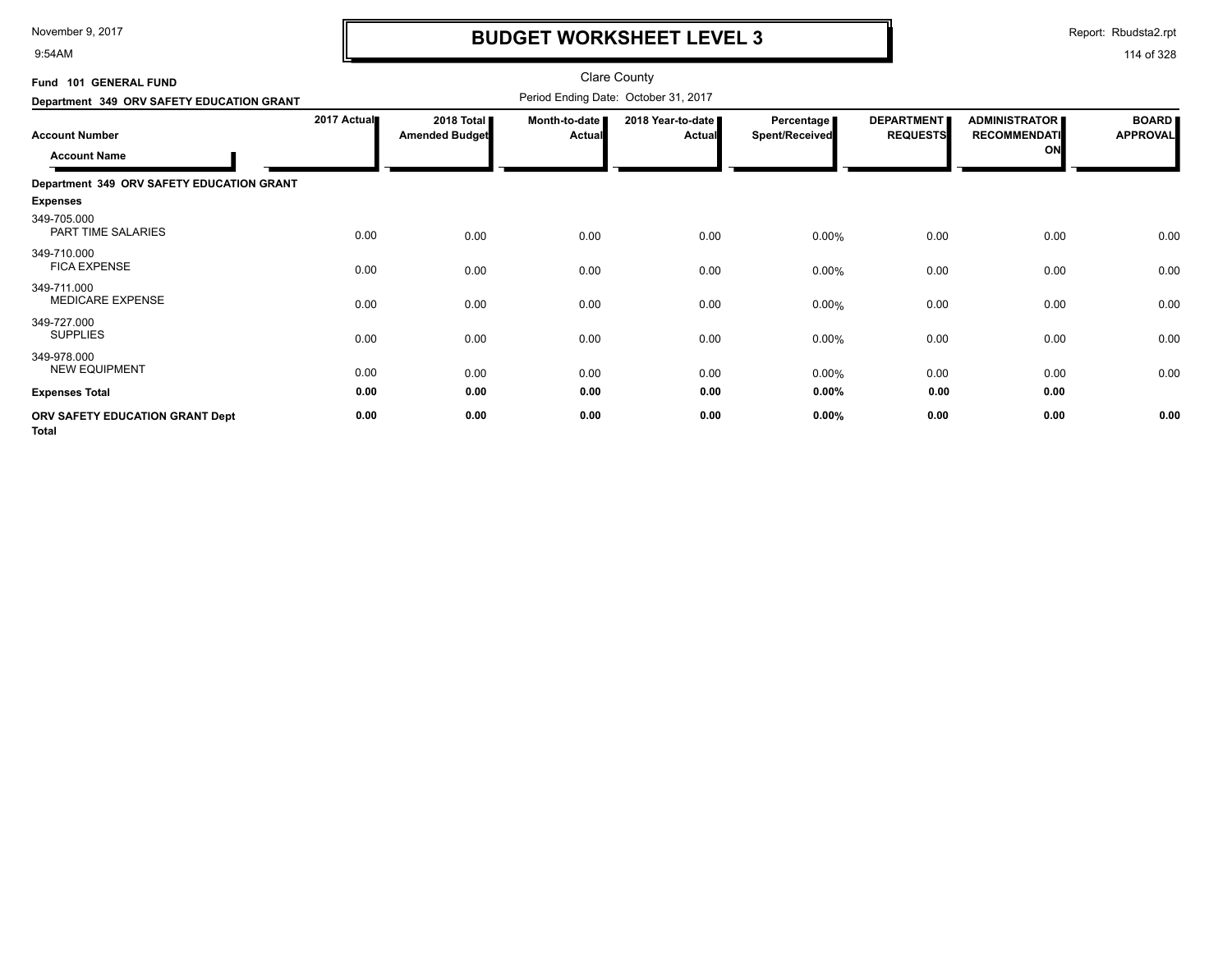9:54AM

## **BUDGET WORKSHEET LEVEL 3**

Report: Rbudsta2.rpt

| <b>GENERAL FUND</b><br>Fund 101           |             |                                       |                                      | <b>Clare County</b>                  |                                       |                                      |                                             |                                 |
|-------------------------------------------|-------------|---------------------------------------|--------------------------------------|--------------------------------------|---------------------------------------|--------------------------------------|---------------------------------------------|---------------------------------|
| Department 350 SIREN PROJECT GRANT        |             |                                       | Period Ending Date: October 31, 2017 |                                      |                                       |                                      |                                             |                                 |
| <b>Account Number</b>                     | 2017 Actual | 2018 Total I<br><b>Amended Budget</b> | Month-to-date ■<br><b>Actual</b>     | 2018 Year-to-date ■<br><b>Actual</b> | Percentage  <br><b>Spent/Received</b> | <b>DEPARTMENT</b><br><b>REQUESTS</b> | <b>ADMINISTRATOR</b><br><b>RECOMMENDATI</b> | <b>BOARD</b><br><b>APPROVAL</b> |
| <b>Account Name</b>                       |             |                                       |                                      |                                      |                                       |                                      | ON                                          |                                 |
| Department 350 SIREN PROJECT GRANT        |             |                                       |                                      |                                      |                                       |                                      |                                             |                                 |
| <b>Expenses</b>                           |             |                                       |                                      |                                      |                                       |                                      |                                             |                                 |
| 350-701.000<br><b>EXPENDITURE CONTROL</b> | 0.00        | 0.00                                  | 0.00                                 | 0.00                                 | 0.00%                                 | 0.00                                 | 0.00                                        | 0.00                            |
| <b>Expenses Total</b>                     | 0.00        | 0.00                                  | 0.00                                 | 0.00                                 | 0.00%                                 | 0.00                                 | 0.00                                        |                                 |
| <b>SIREN PROJECT GRANT Dept Total</b>     | 0.00        | 0.00                                  | 0.00                                 | 0.00                                 | 0.00%                                 | 0.00                                 | 0.00                                        | 0.00                            |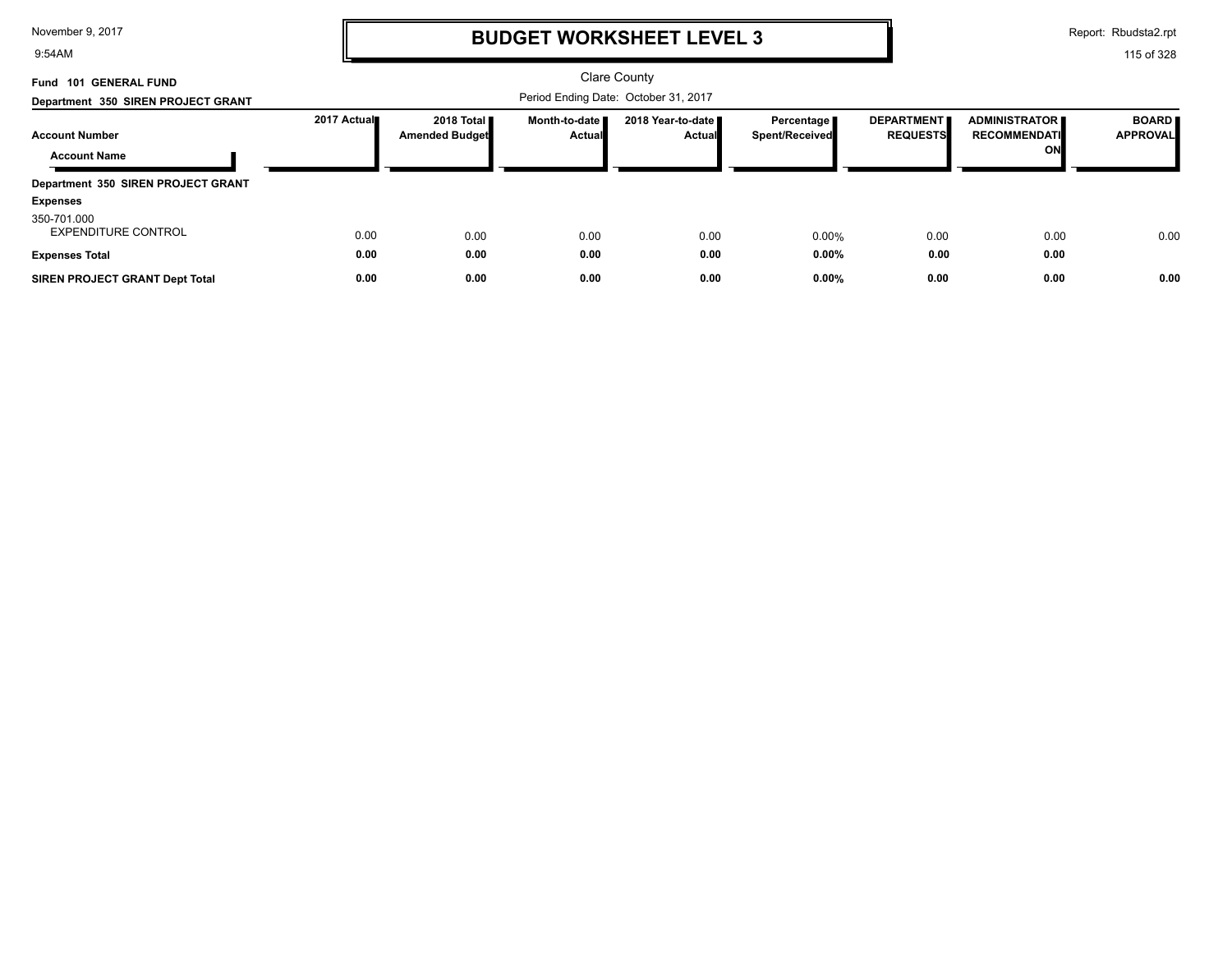9:54AM

## **BUDGET WORKSHEET LEVEL 3**

Report: Rbudsta2.rpt

| Fund 101 GENERAL FUND                                |             |                                     |                         | <b>Clare County</b>                  |                              |                                      |                                             |                                 |
|------------------------------------------------------|-------------|-------------------------------------|-------------------------|--------------------------------------|------------------------------|--------------------------------------|---------------------------------------------|---------------------------------|
| Department 351 JAIL & CORRECTIONS                    |             |                                     |                         | Period Ending Date: October 31, 2017 |                              |                                      |                                             |                                 |
| <b>Account Number</b>                                | 2017 Actual | 2018 Total<br><b>Amended Budget</b> | Month-to-date<br>Actual | 2018 Year-to-date<br>Actual          | Percentage<br>Spent/Received | <b>DEPARTMENT</b><br><b>REQUESTS</b> | <b>ADMINISTRATOR</b><br><b>RECOMMENDATI</b> | <b>BOARD</b><br><b>APPROVAL</b> |
| <b>Account Name</b>                                  |             |                                     |                         |                                      |                              |                                      | ON                                          |                                 |
| Department 351 JAIL & CORRECTIONS<br><b>Expenses</b> |             |                                     |                         |                                      |                              |                                      |                                             |                                 |
| 351-704.000<br><b>FULL TIME SALARIES</b>             | 899,185.59  | 916,376.00                          | 34,684.81               | 34,684.81                            | 3.78%                        | 916,376.00                           | 916,376.00                                  | 916,376.00                      |
| 351-704.001<br>FULL TIME BAILIFF                     | 0.00        | 0.00                                | 0.00                    | 0.00                                 | 0.00%                        | 0.00                                 | 0.00                                        | 0.00                            |
| 351-705.000<br>PART TIME SALARIES                    | 96,114.54   | 105,165.00                          | 2,629.12                | 2,629.12                             | 2.50%                        | 105,165.00                           | 105,165.00                                  | 105,165.00                      |
| 351-705.001<br>PART TIME - BAILIFF                   | 0.00        | 0.00                                | 0.00                    | 0.00                                 | 0.00%                        | 0.00                                 | 0.00                                        | 0.00                            |
| 351-706.000<br><b>OVERTIME</b>                       | 43,679.70   | 32,500.00                           | 1,917.77                | 1,917.77                             | 5.90%                        | 32,500.00                            | 32,500.00                                   | 32,500.00                       |
| 351-706.003<br>PART TIME OVERTIME                    | 3,037.86    | 2,500.00                            | 0.00                    | 0.00                                 | 0.00%                        | 2,500.00                             | 2,500.00                                    | 2,500.00                        |
| 351-707.000<br><b>CONTRACT SERVICES</b>              | 15,947.81   | 30,000.00                           | 3,415.00                | 3,415.00                             | 11.38%                       | 30,000.00                            | 30,000.00                                   | 30,000.00                       |
| 351-707.001<br><b>INMATE REIMBURSEMENT</b>           | 168.17      | 100.00                              | 0.00                    | 0.00                                 | 0.00%                        | 100.00                               | 100.00                                      | 100.00                          |
| 351-710.000<br><b>FICA EXPENSE</b>                   | 66,767.72   | 68,358.00                           | 2,503.21                | 2,503.21                             | 3.66%                        | 68,358.00                            | 68,358.00                                   | 68,358.00                       |
| 351-711.000<br><b>MEDICARE EXPENSE</b>               | 15,615.04   | 15,987.00                           | 585.39                  | 585.39                               | 3.66%                        | 15,987.00                            | 15,987.00                                   | 15,987.00                       |
| 351-713.000<br>STAND-BY PAY                          | 0.00        | 0.00                                | 0.00                    | 0.00                                 | 0.00%                        | 0.00                                 | 0.00                                        | 0.00                            |
| 351-715.000<br><b>HEALTH INSURANCE</b>               | 253,474.83  | 232,366.00                          | 22,320.99               | 22,320.99                            | 9.61%                        | 247,943.00                           | 232,366.00                                  | 232,366.00                      |
| 351-715.001<br><b>BENNY CARD</b>                     | 0.00        | 0.00                                | 0.00                    | 0.00                                 | 0.00%                        | 0.00                                 | 0.00                                        | 0.00                            |
| 351-715.002<br><b>HRA</b>                            | 0.00        | 0.00                                | 0.00                    | 0.00                                 | 0.00%                        | 0.00                                 | 0.00                                        | 0.00                            |
| 351-715.006<br><b>CIC BUNDLE</b>                     | 9,401.00    | 9,480.00                            | 750.50                  | 750.50                               | 7.92%                        | 9,480.00                             | 9,480.00                                    | 9,480.00                        |
| 351-717.000<br>LIFE INSURANCE                        | 1,440.00    | 1,440.00                            | 120.00                  | 120.00                               | 8.33%                        | 1,440.00                             | 1,440.00                                    | 1,440.00                        |
| 351-717.002<br>COBRA/HIPPA                           | 0.00        | 0.00                                | 0.00                    | 0.00                                 | 0.00%                        | 0.00                                 | 0.00                                        | 0.00                            |
| 351-717.004<br><b>SECTION 125 PLAN</b>               | 0.00        | 0.00                                | 0.00                    | 0.00                                 | 0.00%                        | 0.00                                 | 0.00                                        | 0.00                            |
| 351-717.006<br>SECTION 125-SCRIPT                    | 0.00        | 0.00                                | 0.00                    | 0.00                                 | 0.00%                        | 0.00                                 | 0.00                                        | 0.00                            |
| 351-717.008<br><b>SCRIPT REIMBURSEMENT</b>           | 0.00        | 0.00                                | 0.00                    | 0.00                                 | 0.00%                        | 0.00                                 | 0.00                                        | 0.00                            |
| 351-719.000<br>LONGEVITY                             | 0.00        | 0.00                                | 0.00                    | 0.00                                 | 0.00%                        | 0.00                                 | 0.00                                        | 0.00                            |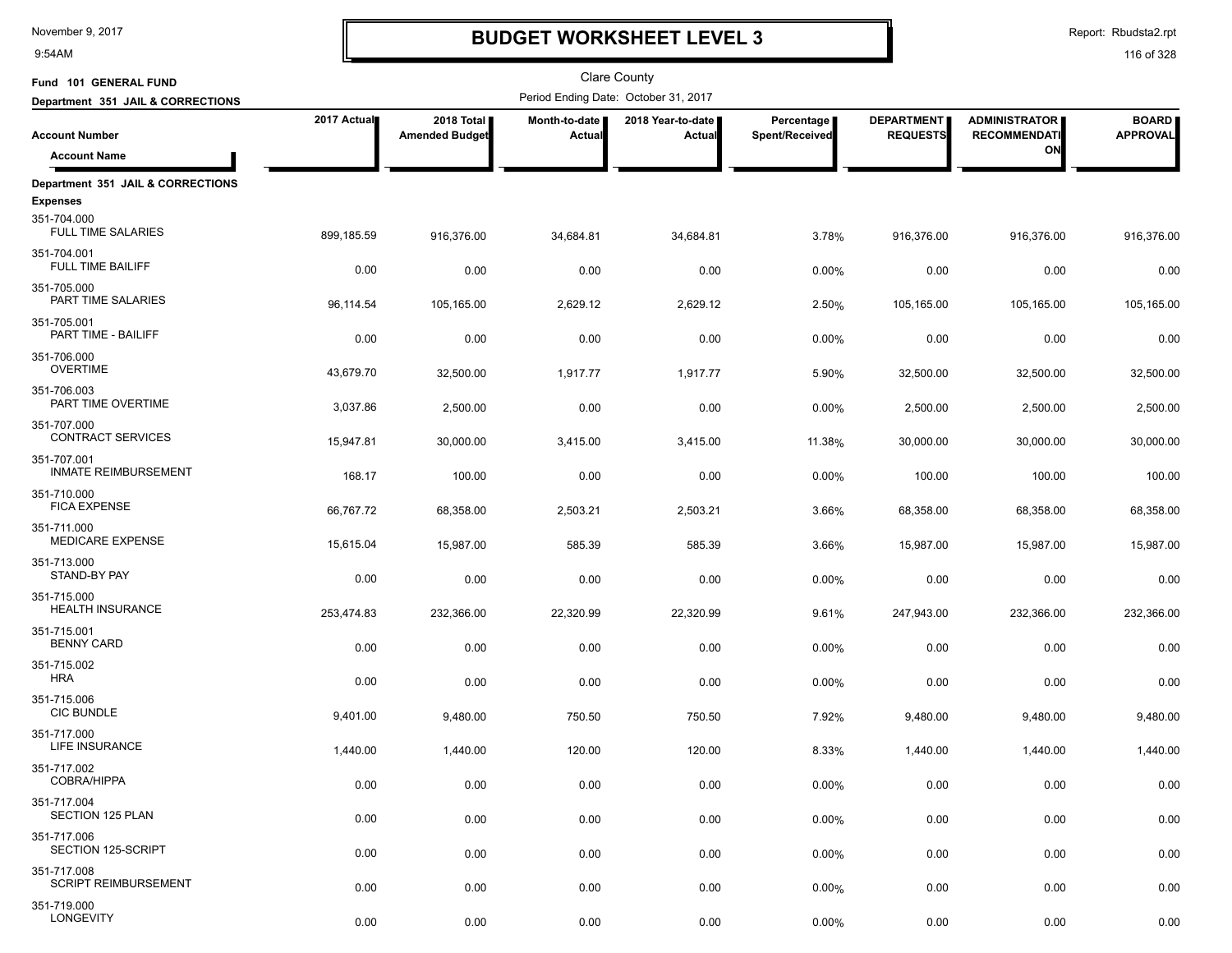9:54AM

## **BUDGET WORKSHEET LEVEL 3**

Report: Rbudsta2.rpt

| Fund 101 GENERAL FUND                             |             |                                     |                         | <b>Clare County</b>                  |                              |                                      |                                             |                                 |
|---------------------------------------------------|-------------|-------------------------------------|-------------------------|--------------------------------------|------------------------------|--------------------------------------|---------------------------------------------|---------------------------------|
| Department 351 JAIL & CORRECTIONS                 |             |                                     |                         | Period Ending Date: October 31, 2017 |                              |                                      |                                             |                                 |
| <b>Account Number</b>                             | 2017 Actual | 2018 Total<br><b>Amended Budget</b> | Month-to-date<br>Actual | 2018 Year-to-date  <br>Actual        | Percentage<br>Spent/Received | <b>DEPARTMENT</b><br><b>REQUESTS</b> | <b>ADMINISTRATOR</b><br><b>RECOMMENDATI</b> | <b>BOARD</b><br><b>APPROVAL</b> |
| <b>Account Name</b>                               |             |                                     |                         |                                      |                              |                                      | ON                                          |                                 |
| 351-720.000<br><b>VACATIONS</b>                   | 5,250.38    | 5,000.00                            | 0.00                    | 0.00                                 | 0.00%                        | 5,000.00                             | 5,000.00                                    | 5,000.00                        |
| 351-721.000<br><b>SICK LEAVE</b>                  | 9,083.48    | 5,493.00                            | 545.45                  | 545.45                               | 9.93%                        | 5,493.00                             | 5,493.00                                    | 5,493.00                        |
| 351-722.000<br><b>HOLIDAYS</b>                    | 39,547.43   | 40,500.00                           | 0.00                    | 0.00                                 | 0.00%                        | 40,500.00                            | 40,500.00                                   | 40,500.00                       |
| 351-723.000<br><b>EMPLOYEES AMBULANCE SERVICE</b> | 0.00        | 0.00                                | 0.00                    | 0.00                                 | 0.00%                        | 0.00                                 | 0.00                                        | 0.00                            |
| 351-725.000<br><b>GUN ALLOWANCE</b>               | 0.00        | 0.00                                | 0.00                    | 0.00                                 | 0.00%                        | 0.00                                 | 0.00                                        | 0.00                            |
| 351-727.000<br>OFFICE SUPPLIES                    | 777.94      | 1,600.00                            | 0.00                    | 0.00                                 | 16.81%                       | 1,600.00                             | 1,600.00                                    | 1,600.00                        |
| 351-729.000<br><b>AMMUNITION</b>                  | 0.00        | 0.00                                | 0.00                    | 0.00                                 | 0.00%                        | 0.00                                 | 0.00                                        | 0.00                            |
| 351-742.000<br>CLOTHING & BEDDING - PRISONERS     | 0.00        | 0.00                                | 0.00                    | 0.00                                 | 0.00%                        | 0.00                                 | 0.00                                        | 0.00                            |
| 351-743.000<br>PHONE CARDS                        | 0.00        | 0.00                                | 0.00                    | 0.00                                 | 0.00%                        | 0.00                                 | 0.00                                        | 0.00                            |
| 351-745.000<br><b>FIRE FIGHTING EQUIP</b>         | 968.24      | 1,400.00                            | 0.00                    | 0.00                                 | 0.00%                        | 1,400.00                             | 1,400.00                                    | 1,400.00                        |
| 351-746.000<br><b>GAS OIL &amp; GREASE</b>        | 0.00        | 0.00                                | 0.00                    | 0.00                                 | 0.00%                        | 0.00                                 | 0.00                                        | 0.00                            |
| 351-747.000<br>UNIFORMS & ACCESSORIES             | 7,980.61    | 9,000.00                            | 239.50                  | 239.50                               | 20.88%                       | 9,500.00                             | 9,000.00                                    | 9,000.00                        |
| 351-747.001<br><b>COMMISSORY STARTER KITS</b>     | 0.00        | 0.00                                | 0.00                    | 0.00                                 | 0.00%                        | 0.00                                 | 0.00                                        | 0.00                            |
| 351-748.000<br>DRY CLEANING                       | 0.00        | 0.00                                | 0.00                    | 0.00                                 | 0.00%                        | 0.00                                 | 0.00                                        | 0.00                            |
| 351-749.000<br><b>JANITORIAL SUPPLIES</b>         | 6,239.22    | 9,000.00                            | 0.00                    | 0.00                                 | 3.88%                        | 10,900.00                            | 9,000.00                                    | 9,000.00                        |
| 351-749.001<br>DISHWASHING SUPPLIES/CHEMICALS     | 1,918.96    | 2,000.00                            | 0.00                    | 0.00                                 | 3.40%                        | 2,000.00                             | 2,000.00                                    | 2,000.00                        |
| 351-751.000<br><b>KITCHEN SUPPLIES</b>            | 1,972.66    | 2,300.00                            | 0.00                    | 0.00                                 | 2.58%                        | 2,300.00                             | 2,300.00                                    | 2,300.00                        |
| 351-760.000<br><b>MEDICAL SUPPLIES</b>            | 258.35      | 300.00                              | 0.00                    | 0.00                                 | 0.00%                        | 300.00                               | 300.00                                      | 300.00                          |
| 351-803.000<br>PRISONERS MEALS                    | 307,108.67  | 304,500.00                          | 12,387.94               | 12,387.94                            | 4.07%                        | 304,500.00                           | 304,500.00                                  | 304,500.00                      |
| 351-835.000<br><b>HEALTH SERVICES COUNTIES</b>    | 189,048.77  | 211,379.00                          | 32,494.88               | 32,494.88                            | 15.37%                       | 211,379.00                           | 211,379.00                                  | 211,379.00                      |
| 351-835.001<br><b>HEALTH SERVICES - RENTERS</b>   | 0.00        | 0.00                                | 0.00                    | 0.00                                 | 0.00%                        | 0.00                                 | 0.00                                        | 0.00                            |
| 351-835.002<br>HEALTH SERVICE-EMPLOYEES           | 1,230.34    | 1,500.00                            | 0.00                    | 0.00                                 | 0.00%                        | 1,500.00                             | 1,500.00                                    | 1,500.00                        |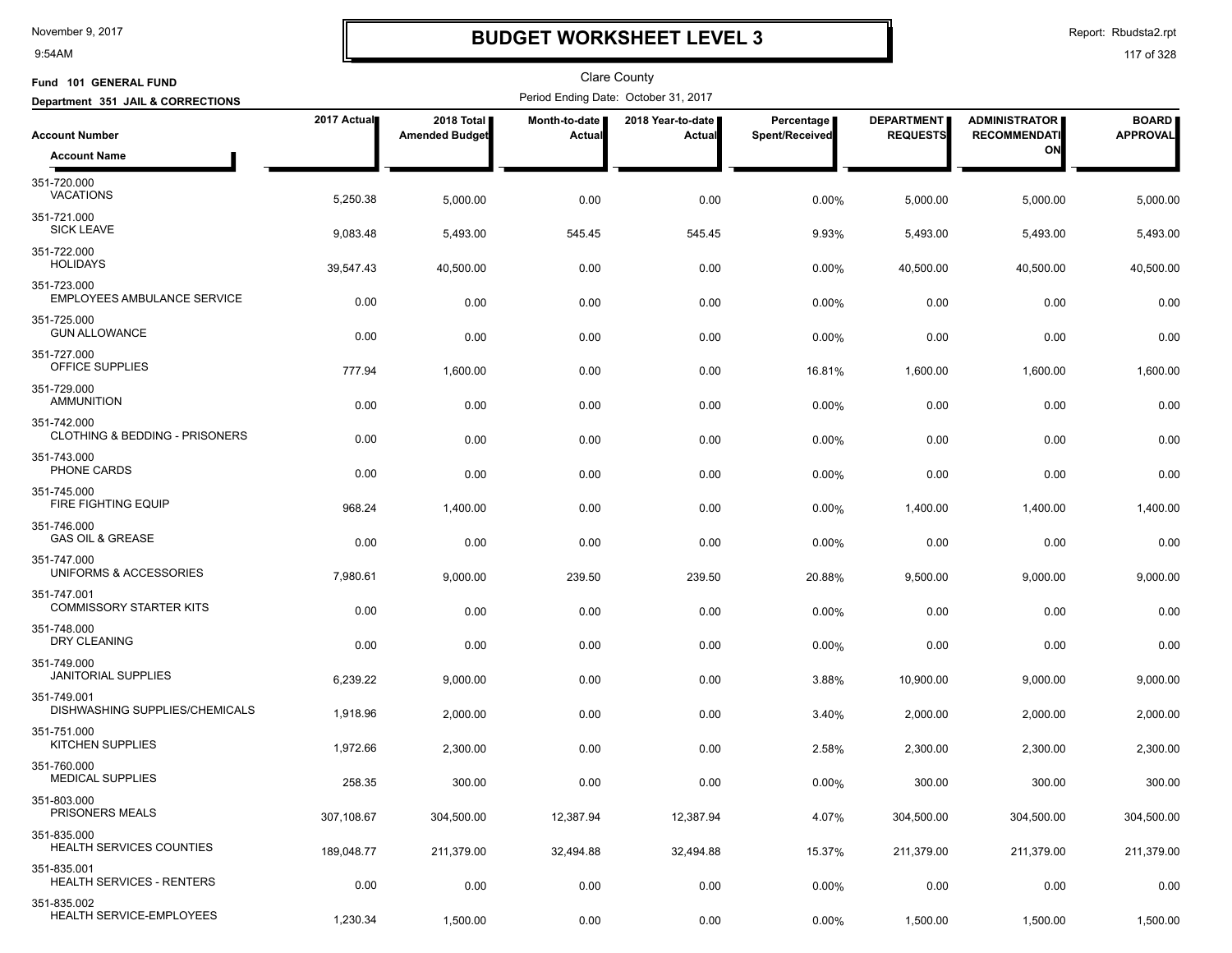9:54AM

## **BUDGET WORKSHEET LEVEL 3**

Report: Rbudsta2.rpt

| Fund 101 GENERAL FUND                                   |              |                                     |                         | <b>Clare County</b>                  |                              |                                      |                                             |                                 |
|---------------------------------------------------------|--------------|-------------------------------------|-------------------------|--------------------------------------|------------------------------|--------------------------------------|---------------------------------------------|---------------------------------|
| Department 351 JAIL & CORRECTIONS                       |              |                                     |                         | Period Ending Date: October 31, 2017 |                              |                                      |                                             |                                 |
| <b>Account Number</b>                                   | 2017 Actual  | 2018 Total<br><b>Amended Budget</b> | Month-to-date<br>Actual | 2018 Year-to-date<br>Actual          | Percentage<br>Spent/Received | <b>DEPARTMENT</b><br><b>REQUESTS</b> | <b>ADMINISTRATOR</b><br><b>RECOMMENDATI</b> | <b>BOARD</b><br><b>APPROVAL</b> |
| <b>Account Name</b>                                     |              |                                     |                         |                                      |                              |                                      | ON                                          |                                 |
| 351-835.003<br>OUIL BLOOD DRAWS                         | 0.00         | 0.00                                | 0.00                    | 0.00                                 | 0.00%                        | 0.00                                 | 0.00                                        | 0.00                            |
| 351-835.004<br>DR / NURSE - IN COUNTY                   | 0.00         | 0.00                                | 0.00                    | 0.00                                 | 0.00%                        | 0.00                                 | 0.00                                        | 0.00                            |
| 351-835.005<br>NURSE - OUT COUNTY                       | 0.00         | 0.00                                | 0.00                    | 0.00                                 | 0.00%                        | 0.00                                 | 0.00                                        | 0.00                            |
| 351-835.006<br><b>DRUG SCREENING</b>                    | 240.00       | 425.00                              | 0.00                    | 0.00                                 | $0.00\%$                     | 425.00                               | 425.00                                      | 425.00                          |
| 351-851.000<br>MAINTANCE CONTRACT - RADIO REPAIF        | 2,470.89     | 2,500.00                            | 0.00                    | 0.00                                 | 0.00%                        | 2,500.00                             | 2,500.00                                    | 2,500.00                        |
| 351-851.001<br><b>COMPUTER MAINT</b>                    | 4,783.49     | 10,700.00                           | 1,966.00                | 1,966.00                             | 18.37%                       | 10,700.00                            | 10,700.00                                   | 10,700.00                       |
| 351-863.000<br><b>FREIGHT</b>                           | 425.71       | 550.00                              | 0.00                    | 0.00                                 | 13.65%                       | 550.00                               | 550.00                                      | 550.00                          |
| 351-864.000<br><b>TRAVEL &amp; EXPENSE</b>              | 2,775.66     | 2,500.00                            | 1.80                    | 1.80                                 | 0.07%                        | 2,500.00                             | 2,500.00                                    | 2,500.00                        |
| 351-875.000<br><b>SUPPLIES &amp; PARTS</b>              | 3,137.29     | 3,500.00                            | 15.25                   | 15.25                                | 10.45%                       | 3,500.00                             | 3,500.00                                    | 3,500.00                        |
| 351-875.001<br><b>COMPUTER MAINTENANCE</b>              | 0.00         | 0.00                                | 0.00                    | 0.00                                 | 0.00%                        | 0.00                                 | 0.00                                        | 0.00                            |
| 351-921.000<br><b>UTILITIES</b>                         | 172,747.02   | 170,000.00                          | 0.00                    | 0.00                                 | $0.00\%$                     | 175,000.00                           | 170,000.00                                  | 170,000.00                      |
| 351-931.000<br><b>BUILDING REPAIR &amp; MAINTENANCE</b> | 12,967.89    | 12,886.86                           | 510.60                  | 510.60                               | 76.04%                       | 15,000.00                            | 15,000.00                                   | 15,000.00                       |
| 351-931.002<br><b>HVAC MAINT AND REPAIRS</b>            | 9,250.50     | 10,000.00                           | 0.00                    | 0.00                                 | 0.00%                        | 11,000.00                            | 10,000.00                                   | 10,000.00                       |
| 351-932.000<br><b>LEIN MACHINE</b>                      | 0.00         | 0.00                                | 0.00                    | 0.00                                 | 0.00%                        | 0.00                                 | 0.00                                        | 0.00                            |
| 351-932.001<br>OFFICE EQUIPMENT MAINT-LEIN              | 1,588.75     | 2,000.00                            | 0.00                    | 0.00                                 | 0.00%                        | 2,000.00                             | 2,000.00                                    | 2,000.00                        |
| 351-933.000<br><b>EQUIP MAINT</b>                       | 1,669.86     | 4,213.14                            | 0.00                    | 0.00                                 | 50.16%                       | 2,100.00                             | 2,100.00                                    | 2,100.00                        |
| 351-935.000<br><b>GROUND CARE &amp; MAINTENANCE</b>     | 5,899.35     | 7,000.00                            | 143.99                  | 143.99                               | 2.06%                        | 7,000.00                             | 7,000.00                                    | 7,000.00                        |
| 351-956.001<br><b>MISCELLANEOUS</b>                     | 0.00         | 0.00                                | 0.00                    | 0.00                                 | 0.00%                        | 0.00                                 | 0.00                                        | 0.00                            |
| 351-957.000<br><b>EMPLOYEES TRAINING &amp; IMPROV</b>   | 9,985.87     | 8,000.00                            | 1,494.86                | 1,494.86                             | 30.31%                       | 8,000.00                             | 8,000.00                                    | 8,000.00                        |
| 351-957.002<br><b>RAP GRANT</b>                         | 0.00         | 0.00                                | 0.00                    | 0.00                                 | 0.00%                        | 0.00                                 | 0.00                                        | 0.00                            |
| 351-978.000<br><b>NEW EQUIPMENT</b>                     | 42,186.54    | 0.00                                | 0.00                    | 0.00                                 | 0.00%                        | 47,273.00                            | 0.00                                        | 0.00                            |
| <b>Expenses Total</b>                                   | 2,246,346.13 | 2,242,519.00                        | 118,727.06              | 118,727.06                           | 100.00%                      | 2,313,769.00                         | 2,242,519.00                                | 2,242,519.00                    |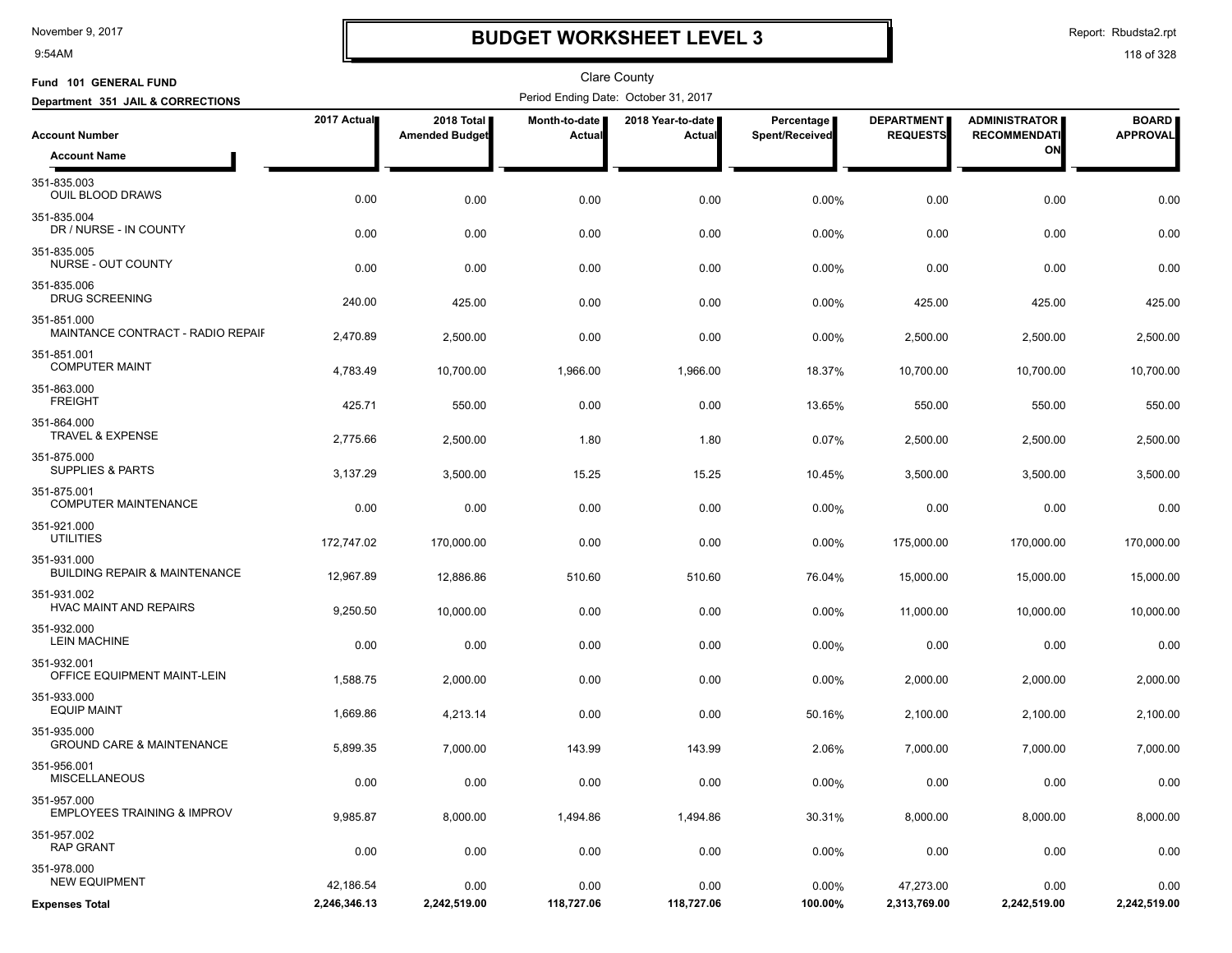9:54AM

# **BUDGET WORKSHEET LEVEL 3**

Report: Rbudsta2.rpt

| Fund 101 GENERAL FUND                    | Clare County |                                       |                                  |                                      |                                     |                                      |                                             |                                 |
|------------------------------------------|--------------|---------------------------------------|----------------------------------|--------------------------------------|-------------------------------------|--------------------------------------|---------------------------------------------|---------------------------------|
| Department 351 JAIL & CORRECTIONS        |              |                                       |                                  | Period Ending Date: October 31, 2017 |                                     |                                      |                                             |                                 |
| <b>Account Number</b>                    | 2017 Actual  | 2018 Total ■<br><b>Amended Budget</b> | Month-to-date ■<br><b>Actual</b> | 2018 Year-to-date ∎<br><b>Actual</b> | Percentage<br><b>Spent/Received</b> | <b>DEPARTMENT</b><br><b>REQUESTS</b> | <b>ADMINISTRATOR</b><br><b>RECOMMENDATI</b> | <b>BOARD</b><br><b>APPROVAL</b> |
| <b>Account Name</b>                      |              |                                       |                                  |                                      |                                     |                                      | ON                                          |                                 |
| <b>JAIL &amp; CORRECTIONS Dept Total</b> | 2,246,346.13 | 2,242,519.00                          | 118.727.06                       | 118.727.06                           | 100.00%                             | 2,313,769.00                         | 2.242.519.00                                | 2,242,519.00                    |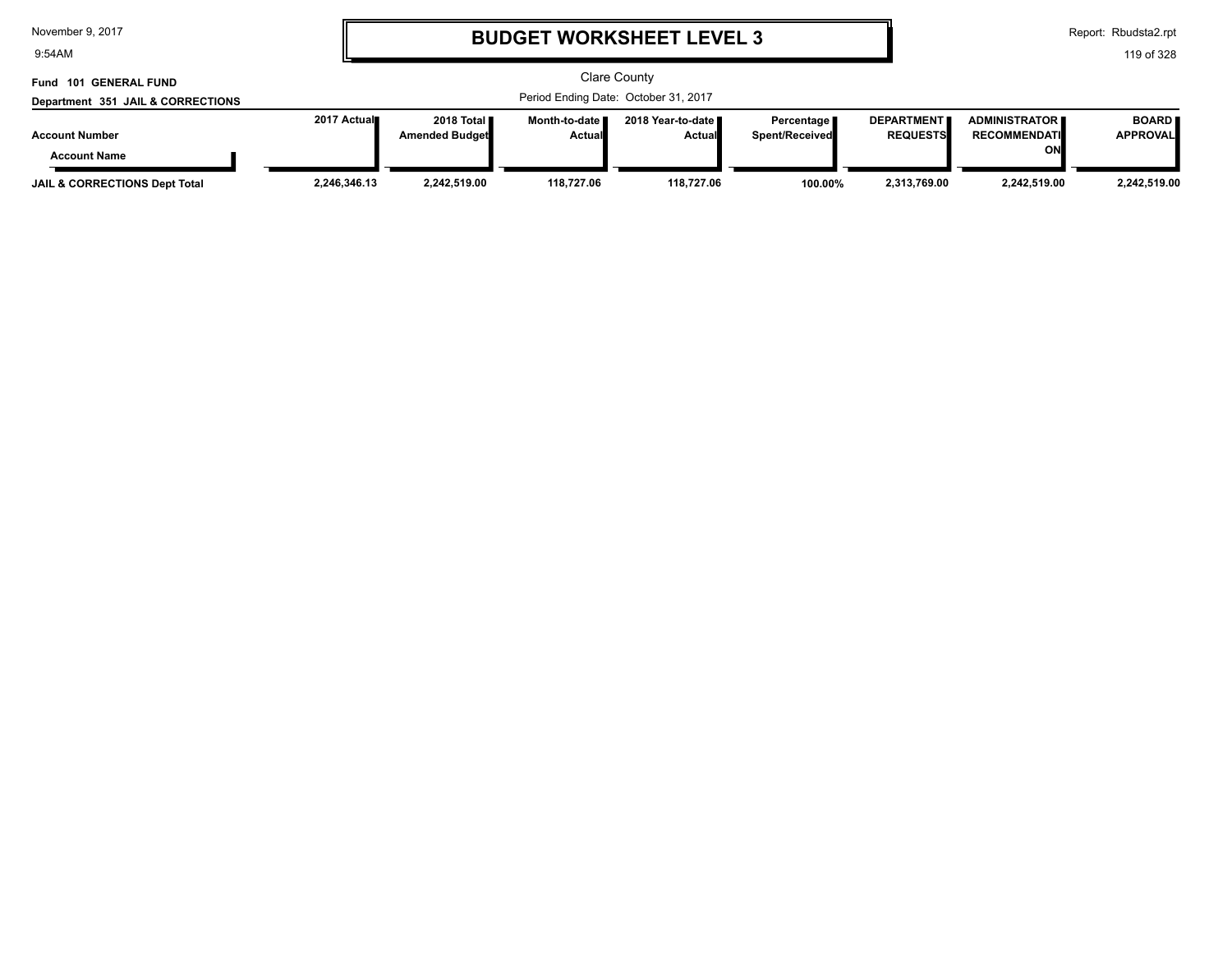9:54AM

## **BUDGET WORKSHEET LEVEL 3**

Clare County

Report: Rbudsta2.rpt

| Fund 101 GENERAL FUND                         |             |                                     |                           | <b>Clare County</b>                  |                              |                                      |                                             |                                 |
|-----------------------------------------------|-------------|-------------------------------------|---------------------------|--------------------------------------|------------------------------|--------------------------------------|---------------------------------------------|---------------------------------|
| Department 352 COURT SECURITY                 |             |                                     |                           | Period Ending Date: October 31, 2017 |                              |                                      |                                             |                                 |
| <b>Account Number</b>                         | 2017 Actual | 2018 Total<br><b>Amended Budget</b> | Month-to-date I<br>Actual | 2018 Year-to-date<br><b>Actual</b>   | Percentage<br>Spent/Received | <b>DEPARTMENT</b><br><b>REQUESTS</b> | <b>ADMINISTRATOR</b><br><b>RECOMMENDATI</b> | <b>BOARD</b><br><b>APPROVAL</b> |
| <b>Account Name</b>                           |             |                                     |                           |                                      |                              |                                      | ON                                          |                                 |
| Department 352 COURT SECURITY                 |             |                                     |                           |                                      |                              |                                      |                                             |                                 |
| <b>Expenses</b>                               |             |                                     |                           |                                      |                              |                                      |                                             |                                 |
| 352-704.000<br><b>SGT CRT SECURITY COORD</b>  | 38,979.20   | 40,269.00                           | 1,548.80                  | 1,548.80                             | 3.85%                        | 40,502.00                            | 40,269.00                                   | 40,269.00                       |
| 352-705.000<br>PT COURT SECURITY              | 0.00        | 0.00                                | 0.00                      | 0.00                                 | 0.00%                        | 0.00                                 | 0.00                                        | 0.00                            |
| 352-705.001<br>PT CIRCUIT/PROBATE CRT BAILIFF | 34,031.66   | 35,000.00                           | 1,527.20                  | 1,527.20                             | 4.36%                        | 35,000.00                            | 35,000.00                                   | 35,000.00                       |
| 352-705.002<br>PT SECURITY TRANSPORT USM      | 17,596.95   | 16,200.00                           | 867.54                    | 867.54                               | 5.36%                        | 16,200.00                            | 16,200.00                                   | 16,200.00                       |
| 352-705.003<br>PT SECURITY TRANSPORT OTHER    | 6,010.76    | 5,000.00                            | 426.16                    | 426.16                               | 8.52%                        | 5,000.00                             | 5,000.00                                    | 5,000.00                        |
| 352-705.004<br>PT SECURITY FOC                | 4,078.36    | 3,800.00                            | 91.39                     | 91.39                                | 2.41%                        | 3,800.00                             | 3,800.00                                    | 3,800.00                        |
| 352-705.005<br>PT SECURITY PA                 | 0.00        | 0.00                                | 0.00                      | 0.00                                 | 0.00%                        | 0.00                                 | 0.00                                        | 0.00                            |
| 352-705.006<br>PT SECURITY OTHER              | 36,366.95   | 35,500.00                           | 2,006.32                  | 2,006.32                             | 5.65%                        | 35,500.00                            | 35,500.00                                   | 35,500.00                       |
| 352-705.007<br><b>DISTRICT COURT BAILIFF</b>  | 27,513.90   | 27,500.00                           | 710.11                    | 710.11                               | 2.58%                        | 27,500.00                            | 27,500.00                                   | 27,500.00                       |
| 352-705.008<br><b>INMATE TRANSPORT DRIVER</b> | 0.00        | 0.00                                | 0.00                      | 0.00                                 | 0.00%                        | 0.00                                 | 0.00                                        | 0.00                            |
| 352-706.000<br><b>OVERTIME</b>                | 0.00        | 0.00                                | 0.00                      | 0.00                                 | 0.00%                        | 0.00                                 | 0.00                                        | 0.00                            |
| 352-710.000<br><b>FICA</b>                    | 9,848.39    | 10,123.00                           | 422.00                    | 422.00                               | 4.17%                        | 10,138.00                            | 10,123.00                                   | 10,123.00                       |
| 352-711.000<br><b>MEDICARE</b>                | 2,303.29    | 2,368.00                            | 98.70                     | 98.70                                | 4.17%                        | 2,371.00                             | 2,368.00                                    | 2,368.00                        |
| 352-715.000<br><b>HEALTH INSURANCE</b>        | 9,613.04    | 9,614.00                            | 800.83                    | 800.83                               | 8.33%                        | 9,614.00                             | 9,614.00                                    | 9,614.00                        |
| 352-715.006<br><b>CIC BUNDLE</b>              | 474.00      | 474.00                              | 39.50                     | 39.50                                | 8.33%                        | 474.00                               | 474.00                                      | 474.00                          |
| 352-716.006<br><b>CIC BUNDLE</b>              | 0.00        | 0.00                                | 0.00                      | 0.00                                 | 0.00%                        | 0.00                                 | 0.00                                        | 0.00                            |
| 352-717.000<br>LIFE INSURANCE                 | 60.00       | 60.00                               | 5.00                      | 5.00                                 | 8.33%                        | 60.00                                | 60.00                                       | 60.00                           |
| 352-717.002<br><b>COBRA/HIPPA</b>             | 0.00        | 0.00                                | 0.00                      | 0.00                                 | 0.00%                        | 0.00                                 | 0.00                                        | 0.00                            |
| 352-718.000<br><b>RETIREMENT</b>              | 0.00        | 0.00                                | 0.00                      | 0.00                                 | 0.00%                        | 0.00                                 | 0.00                                        | 0.00                            |
| 352-723.000<br><b>UNEMPLOYMENT</b>            | 0.00        | 0.00                                | 0.00                      | 0.00                                 | 0.00%                        | 0.00                                 | 0.00                                        | 0.00                            |
| 352-723.001<br>AMBULANCE                      | 0.00        | 0.00                                | 0.00                      | 0.00                                 | 0.00%                        | 0.00                                 | 0.00                                        | 0.00                            |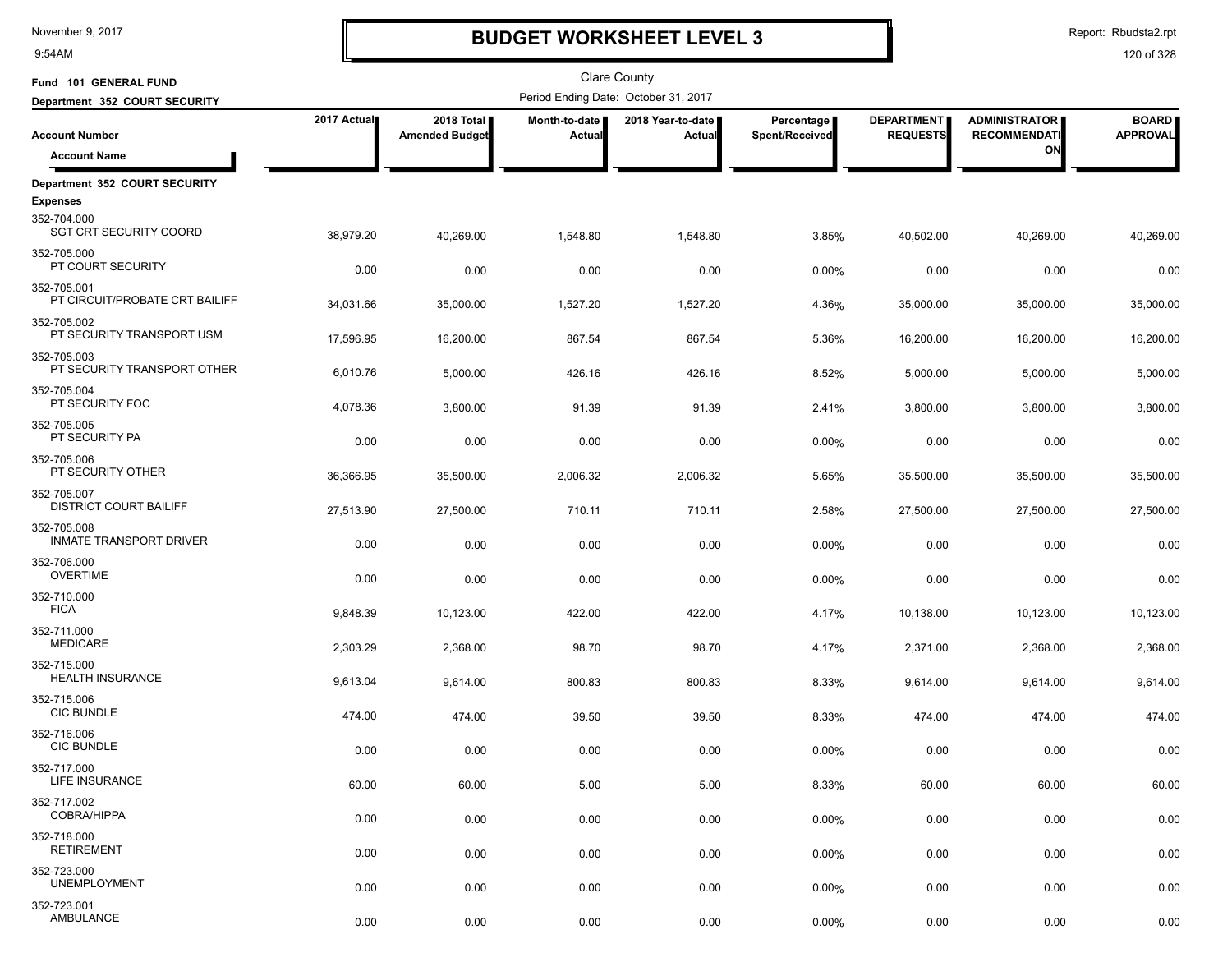9:54AM

### **BUDGET WORKSHEET LEVEL 3**

Report: Rbudsta2.rpt

| <b>GENERAL FUND</b><br><b>Fund 101</b>       |             |                                     |                         | <b>Clare County</b>                  |                              |                                      |                                            |                                 |
|----------------------------------------------|-------------|-------------------------------------|-------------------------|--------------------------------------|------------------------------|--------------------------------------|--------------------------------------------|---------------------------------|
| Department 352 COURT SECURITY                |             |                                     |                         | Period Ending Date: October 31, 2017 |                              |                                      |                                            |                                 |
| <b>Account Number</b><br><b>Account Name</b> | 2017 Actual | 2018 Total<br><b>Amended Budget</b> | Month-to-date<br>Actual | 2018 Year-to-date<br><b>Actual</b>   | Percentage<br>Spent/Received | <b>DEPARTMENT</b><br><b>REQUESTS</b> | ADMINISTRATOR<br><b>RECOMMENDATI</b><br>ON | <b>BOARD</b><br><b>APPROVAL</b> |
| 352-724.000<br><b>WORKERS COMP</b>           | 0.00        | 0.00                                | 0.00                    | 0.00                                 | 0.00%                        | 0.00                                 | 0.00                                       | 0.00                            |
| 352-747.000<br>UNIFORMS & ACCESSORIES        | 829.56      | 1,500.00                            | 0.00                    | 0.00                                 | 0.00%                        | 2,000.00                             | 1,500.00                                   | 1,500.00                        |
| 352-748.000<br><b>DRY CLEANING</b>           | 0.00        | 0.00                                | 0.00                    | 0.00                                 | 0.00%                        | 0.00                                 | 0.00                                       | 0.00                            |
| 352-978.000<br><b>NEW EQUIPMENT</b>          | 0.00        | 0.00                                | 0.00                    | 0.00                                 | 0.00%                        | 0.00                                 | 0.00                                       | 0.00                            |
| <b>Expenses Total</b>                        | 187,706.06  | 187,408.00                          | 8,543.55                | 8,543.55                             | 100.00%                      | 188,159.00                           | 187,408.00                                 | 187,408.00                      |
| <b>COURT SECURITY Dept Total</b>             | 187,706.06  | 187,408.00                          | 8,543.55                | 8,543.55                             | 100.00%                      | 188,159.00                           | 187,408.00                                 | 187,408.00                      |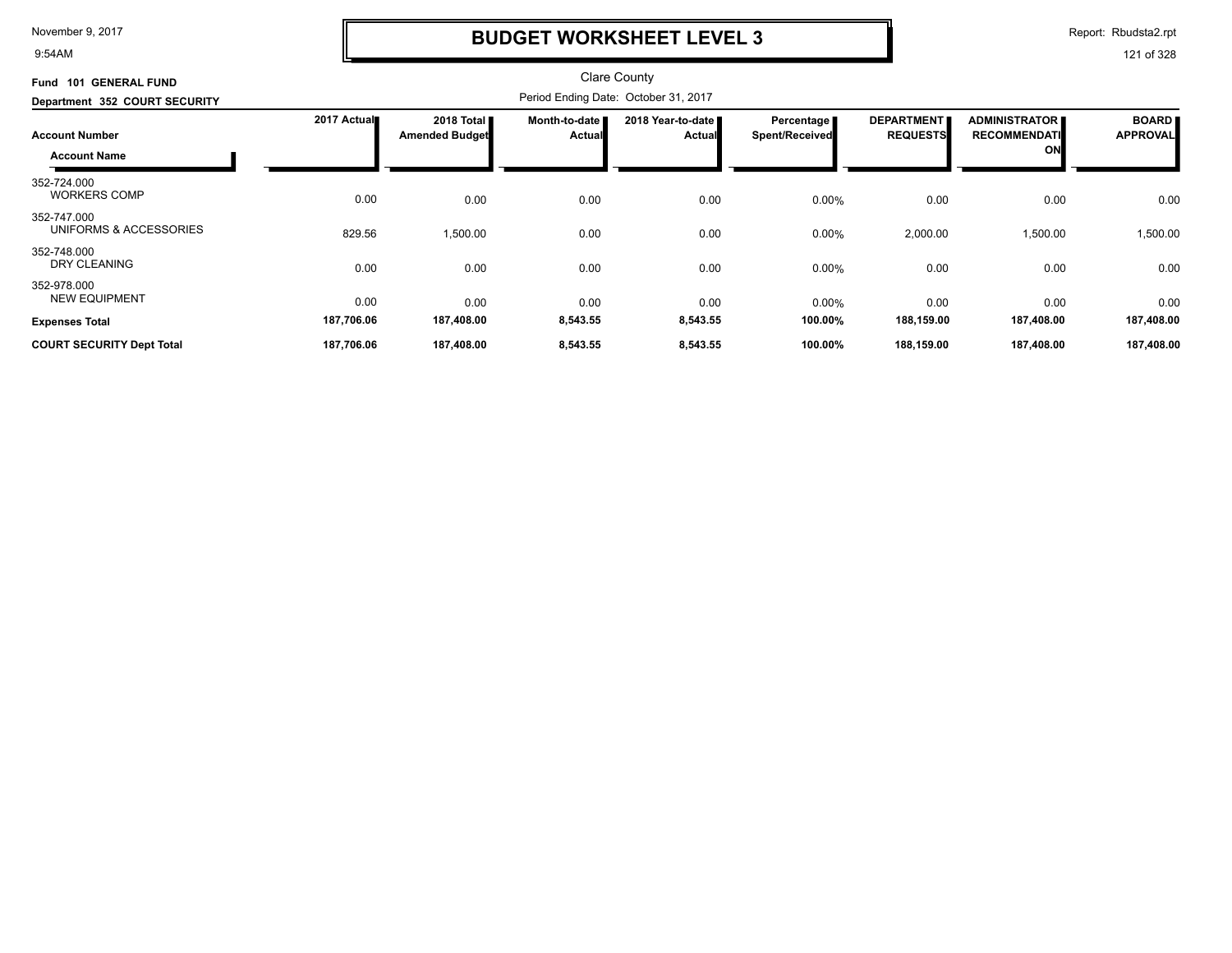9:54AM

# **BUDGET WORKSHEET LEVEL 3**

Report: Rbudsta2.rpt

| Fund 101 GENERAL FUND                          |             |                                     |                         | Clare County                         |                              |                                      |                                             |                                 |
|------------------------------------------------|-------------|-------------------------------------|-------------------------|--------------------------------------|------------------------------|--------------------------------------|---------------------------------------------|---------------------------------|
| Department 371 BUILDING INSPECTOR              |             |                                     |                         | Period Ending Date: October 31, 2017 |                              |                                      |                                             |                                 |
| <b>Account Number</b>                          | 2017 Actual | 2018 Total<br><b>Amended Budget</b> | Month-to-date<br>Actual | 2018 Year-to-date<br>Actual          | Percentage<br>Spent/Received | <b>DEPARTMENT</b><br><b>REQUESTS</b> | <b>ADMINISTRATOR</b><br><b>RECOMMENDATI</b> | <b>BOARD</b><br><b>APPROVAL</b> |
| <b>Account Name</b>                            |             |                                     |                         |                                      |                              |                                      | ON                                          |                                 |
| Department 371 BUILDING INSPECTOR              |             |                                     |                         |                                      |                              |                                      |                                             |                                 |
| <b>Expenses</b>                                |             |                                     |                         |                                      |                              |                                      |                                             |                                 |
| 371-702.000<br><b>BLDG INSPECTOR SALARY</b>    | 0.00        | 0.00                                | 0.00                    | 0.00                                 | 0.00%                        | 0.00                                 | 0.00                                        | 0.00                            |
| 371-704.000<br><b>SECRETARY SALARY</b>         | 0.00        | 0.00                                | 0.00                    | 0.00                                 | 0.00%                        | 0.00                                 | 0.00                                        | 0.00                            |
| 371-705.000<br>PART TIME SALARIES              | 0.00        | 0.00                                | 0.00                    | 0.00                                 | 0.00%                        | 0.00                                 | 0.00                                        | 0.00                            |
| 371-706.000<br><b>OVERTIME</b>                 | 0.00        | 0.00                                | 0.00                    | 0.00                                 | 0.00%                        | 0.00                                 | 0.00                                        | 0.00                            |
| 371-707.000<br>APPEALS BOARD PER DIEM          | 0.00        | 0.00                                | 0.00                    | 0.00                                 | 0.00%                        | 0.00                                 | 0.00                                        | 0.00                            |
| 371-710.000<br><b>FICA EXPENSE</b>             | 0.00        | 0.00                                | 0.00                    | 0.00                                 | 0.00%                        | 0.00                                 | 0.00                                        | 0.00                            |
| 371-711.000<br><b>MEDICARE EXPENSE</b>         | 0.00        | 0.00                                | 0.00                    | 0.00                                 | 0.00%                        | 0.00                                 | 0.00                                        | 0.00                            |
| 371-715.000<br><b>HEALTH INSURANCE</b>         | 0.00        | 0.00                                | 0.00                    | 0.00                                 | 0.00%                        | 0.00                                 | 0.00                                        | 0.00                            |
| 371-717.000<br>LIFE INSURANCE                  | 0.00        | 0.00                                | 0.00                    | 0.00                                 | 0.00%                        | 0.00                                 | 0.00                                        | 0.00                            |
| 371-717.002<br>COBRA/HIPPA                     | 0.00        | 0.00                                | 0.00                    | 0.00                                 | 0.00%                        | 0.00                                 | 0.00                                        | 0.00                            |
| 371-717.004<br>SECTION 125 PLAN                | 0.00        | 0.00                                | 0.00                    | 0.00                                 | 0.00%                        | 0.00                                 | 0.00                                        | 0.00                            |
| 371-719.000<br><b>LONGEVITY</b>                | 0.00        | 0.00                                | 0.00                    | 0.00                                 | 0.00%                        | 0.00                                 | 0.00                                        | 0.00                            |
| 371-720.000<br><b>VACATIONS</b>                | 0.00        | 0.00                                | 0.00                    | 0.00                                 | 0.00%                        | 0.00                                 | 0.00                                        | 0.00                            |
| 371-721.000<br><b>SICK LEAVE</b>               | 0.00        | 0.00                                | 0.00                    | 0.00                                 | 0.00%                        | 0.00                                 | 0.00                                        | 0.00                            |
| 371-722.000<br><b>HOLIDAY</b>                  | 0.00        | 0.00                                | 0.00                    | 0.00                                 | 0.00%                        | 0.00                                 | 0.00                                        | 0.00                            |
| 371-727.000<br>OFFICE SUPPLIES                 | 0.00        | 0.00                                | 0.00                    | 0.00                                 | 0.00%                        | 0.00                                 | 0.00                                        | 0.00                            |
| 371-728.000<br>PRINTING & BINDING              | 0.00        | 0.00                                | 0.00                    | 0.00                                 | 0.00%                        | 0.00                                 | 0.00                                        | 0.00                            |
| 371-746.000<br><b>GAS OIL &amp; GREASE</b>     | 0.00        | 0.00                                | 0.00                    | 0.00                                 | 0.00%                        | 0.00                                 | 0.00                                        | 0.00                            |
| 371-807.000<br>PROFESSIONAL CONSULATION        | 0.00        | 0.00                                | 0.00                    | 0.00                                 | 0.00%                        | 0.00                                 | 0.00                                        | 0.00                            |
| 371-814.000<br><b>DUES &amp; SUBSCRIPTIONS</b> | 0.00        | 0.00                                | 0.00                    | 0.00                                 | 0.00%                        | 0.00                                 | 0.00                                        | 0.00                            |
| 371-852.000<br><b>TELEPHONE</b>                | 0.00        | 0.00                                | 0.00                    | 0.00                                 | 0.00%                        | 0.00                                 | 0.00                                        | 0.00                            |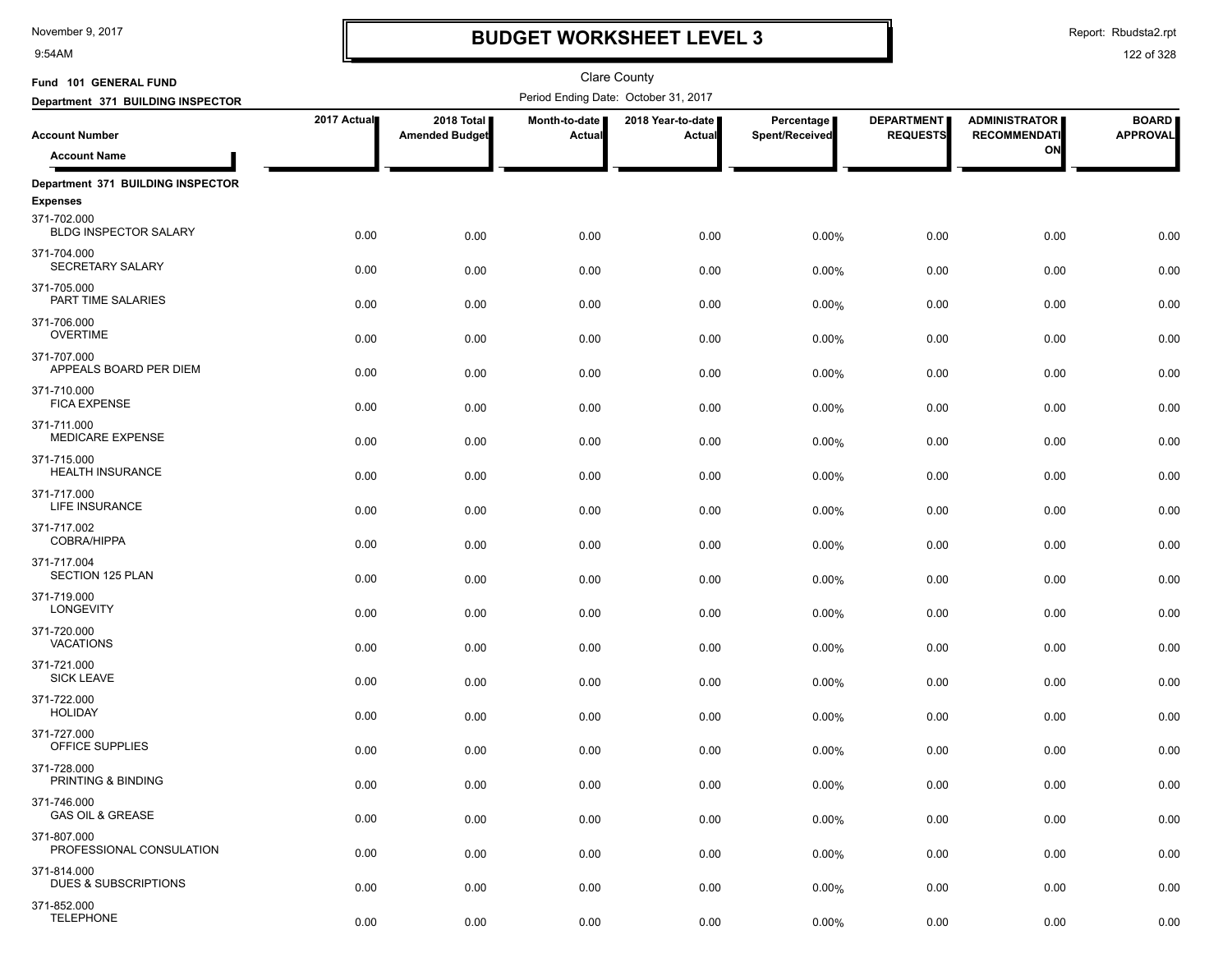9:54AM

## **BUDGET WORKSHEET LEVEL 3**

Report: Rbudsta2.rpt

| Fund 101 GENERAL FUND                             |             |                                     |                         | <b>Clare County</b>                  |                                            |                                      |                                                   |                                 |
|---------------------------------------------------|-------------|-------------------------------------|-------------------------|--------------------------------------|--------------------------------------------|--------------------------------------|---------------------------------------------------|---------------------------------|
| Department 371 BUILDING INSPECTOR                 |             |                                     |                         | Period Ending Date: October 31, 2017 |                                            |                                      |                                                   |                                 |
| <b>Account Number</b><br><b>Account Name</b>      | 2017 Actual | 2018 Total<br><b>Amended Budget</b> | Month-to-date<br>Actual | 2018 Year-to-date<br><b>Actual</b>   | <b>Percentage</b><br><b>Spent/Received</b> | <b>DEPARTMENT</b><br><b>REQUESTS</b> | <b>ADMINISTRATOR</b><br><b>RECOMMENDATI</b><br>ON | <b>BOARD</b><br><b>APPROVAL</b> |
| 371-852.006<br><b>TELECOMMUNICATIONS</b>          | 0.00        | 0.00                                | 0.00                    | 0.00                                 | 0.00%                                      | 0.00                                 | 0.00                                              | 0.00                            |
| 371-862.000<br><b>VEHICLE REPAIRS &amp; MAINT</b> | 0.00        | 0.00                                | 0.00                    | 0.00                                 | 0.00%                                      | 0.00                                 | 0.00                                              | 0.00                            |
| 371-864.000<br><b>TRAVEL &amp; EXPENSE</b>        | 0.00        | 0.00                                | 0.00                    | 0.00                                 | 0.00%                                      | 0.00                                 | 0.00                                              | 0.00                            |
| 371-900.000<br><b>ADVERTISING</b>                 | 0.00        | 0.00                                | 0.00                    | 0.00                                 | 0.00%                                      | 0.00                                 | 0.00                                              | 0.00                            |
| 371-933.000<br>EQUIP REPAIRS & MAINTENANCE        | 0.00        | 0.00                                | 0.00                    | 0.00                                 | 0.00%                                      | 0.00                                 | 0.00                                              | 0.00                            |
| 371-957.000<br><b>EMPLOYEES TRAINING</b>          | 0.00        | 0.00                                | 0.00                    | 0.00                                 | 0.00%                                      | 0.00                                 | 0.00                                              | 0.00                            |
| <b>Expenses Total</b>                             | 0.00        | 0.00                                | 0.00                    | 0.00                                 | 0.00%                                      | 0.00                                 | 0.00                                              |                                 |
| <b>BUILDING INSPECTOR Dept Total</b>              | 0.00        | 0.00                                | 0.00                    | 0.00                                 | 0.00%                                      | 0.00                                 | 0.00                                              | 0.00                            |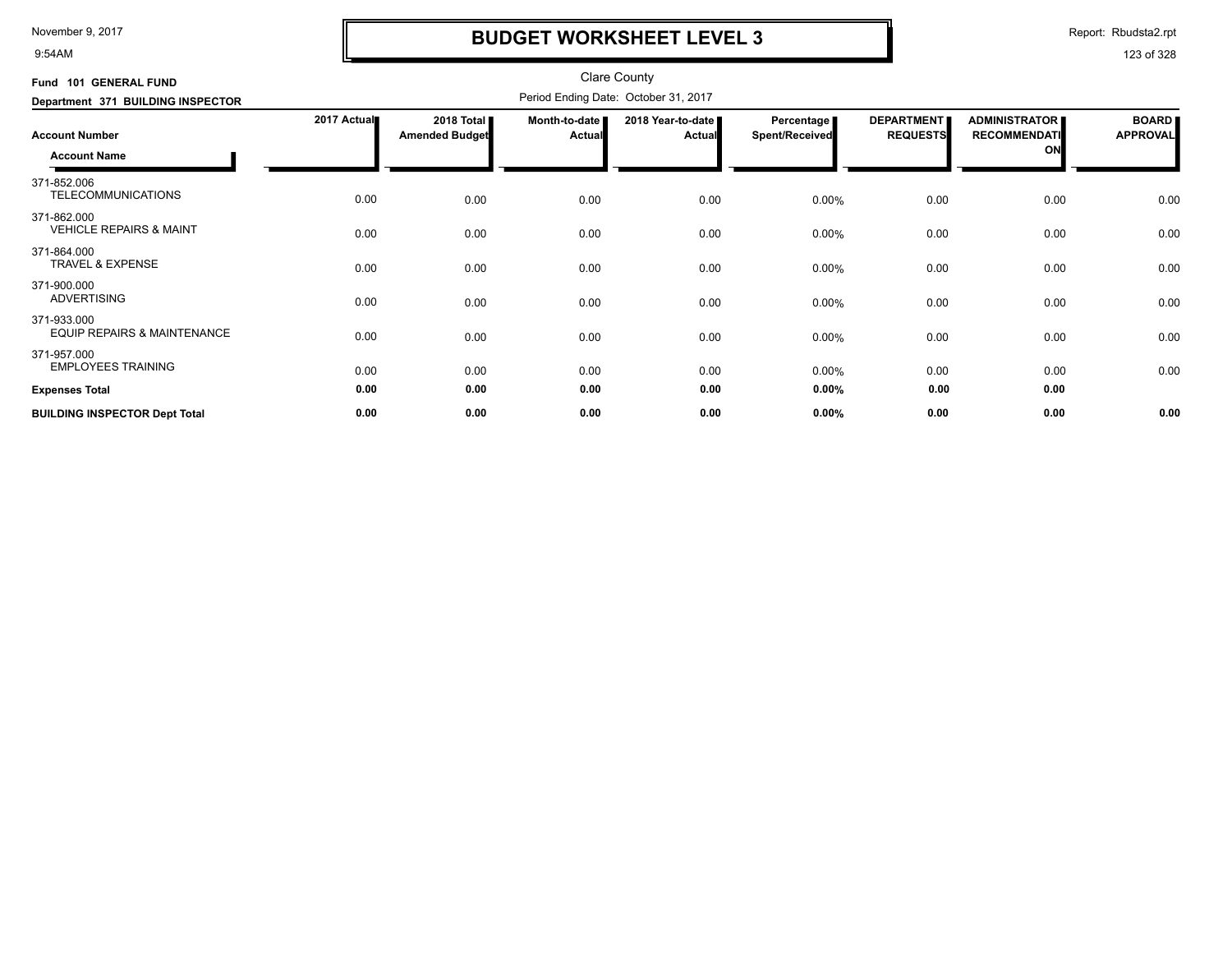9:54AM

# **BUDGET WORKSHEET LEVEL 3**

Report: Rbudsta2.rpt

| Fund 101 GENERAL FUND                          |             |                                     |                                | <b>Clare County</b>                  |                              |                                      |                                             |                                 |
|------------------------------------------------|-------------|-------------------------------------|--------------------------------|--------------------------------------|------------------------------|--------------------------------------|---------------------------------------------|---------------------------------|
| Department 372 ELECTRICAL INSPECTOR            |             |                                     |                                | Period Ending Date: October 31, 2017 |                              |                                      |                                             |                                 |
| <b>Account Number</b>                          | 2017 Actual | 2018 Total<br><b>Amended Budget</b> | Month-to-date<br><b>Actual</b> | 2018 Year-to-date<br>Actual          | Percentage<br>Spent/Received | <b>DEPARTMENT</b><br><b>REQUESTS</b> | <b>ADMINISTRATOR</b><br><b>RECOMMENDATI</b> | <b>BOARD</b><br><b>APPROVAL</b> |
| <b>Account Name</b>                            |             |                                     |                                |                                      |                              |                                      | ON                                          |                                 |
| Department 372 ELECTRICAL INSPECTOR            |             |                                     |                                |                                      |                              |                                      |                                             |                                 |
| <b>Expenses</b>                                |             |                                     |                                |                                      |                              |                                      |                                             |                                 |
| 372-702.000<br>ELECTRICAL INSPECTOR SALARY     | 0.00        | 0.00                                | 0.00                           | 0.00                                 | 0.00%                        | 0.00                                 | 0.00                                        | 0.00                            |
| 372-704.000<br>SECRETARY SALARY                | 0.00        | 0.00                                | 0.00                           | 0.00                                 | 0.00%                        | 0.00                                 | 0.00                                        | 0.00                            |
| 372-705.000<br>PART TIME SALARIES              | 0.00        | 0.00                                | 0.00                           | 0.00                                 | 0.00%                        | 0.00                                 | 0.00                                        | 0.00                            |
| 372-710.000<br><b>FICA EXPENSE</b>             | 0.00        | 0.00                                | 0.00                           | 0.00                                 | 0.00%                        | 0.00                                 | 0.00                                        | 0.00                            |
| 372-711.000<br><b>MEDICARE EXPENSE</b>         | 0.00        | 0.00                                | 0.00                           | 0.00                                 | 0.00%                        | 0.00                                 | 0.00                                        | 0.00                            |
| 372-715.000<br><b>HEALTH INSURANCE</b>         | 0.00        | 0.00                                | 0.00                           | 0.00                                 | 0.00%                        | 0.00                                 | 0.00                                        | 0.00                            |
| 372-717.000<br>LIFE INSURANCE                  | 0.00        | 0.00                                | 0.00                           | 0.00                                 | 0.00%                        | 0.00                                 | 0.00                                        | 0.00                            |
| 372-717.002<br><b>COBRA/HIPPA</b>              | 0.00        | 0.00                                | 0.00                           | 0.00                                 | 0.00%                        | 0.00                                 | 0.00                                        | 0.00                            |
| 372-717.004<br>SECTION 125 PLAN                | 0.00        | 0.00                                | 0.00                           | 0.00                                 | 0.00%                        | 0.00                                 | 0.00                                        | 0.00                            |
| 372-717.006<br>SECTION 125-SCRIPT              | 0.00        | 0.00                                | 0.00                           | 0.00                                 | 0.00%                        | 0.00                                 | 0.00                                        | 0.00                            |
| 372-717.008<br><b>SCRIPT REIMBURSEMENT</b>     | 0.00        | 0.00                                | 0.00                           | 0.00                                 | 0.00%                        | 0.00                                 | 0.00                                        | 0.00                            |
| 372-720.000<br><b>VACATIONS</b>                | 0.00        | 0.00                                | 0.00                           | 0.00                                 | 0.00%                        | 0.00                                 | 0.00                                        | 0.00                            |
| 372-721.000<br><b>SICK LEAVE</b>               | 0.00        | 0.00                                | 0.00                           | 0.00                                 | 0.00%                        | 0.00                                 | 0.00                                        | 0.00                            |
| 372-722.000<br><b>HOLIDAY</b>                  | 0.00        | 0.00                                | 0.00                           | 0.00                                 | 0.00%                        | 0.00                                 | 0.00                                        | 0.00                            |
| 372-727.000<br>OFFICE SUPPLIES                 | 0.00        | 0.00                                | 0.00                           | 0.00                                 | 0.00%                        | 0.00                                 | 0.00                                        | 0.00                            |
| 372-728.000<br>PRINTING & BINDING              | 0.00        | 0.00                                | 0.00                           | 0.00                                 | 0.00%                        | 0.00                                 | 0.00                                        | 0.00                            |
| 372-746.000<br><b>GAS OIL &amp; GREASE</b>     | 0.00        | 0.00                                | 0.00                           | 0.00                                 | 0.00%                        | 0.00                                 | 0.00                                        | 0.00                            |
| 372-807.000<br>PROFESSIONAL CONSULATION        | 0.00        | 0.00                                | 0.00                           | 0.00                                 | 0.00%                        | 0.00                                 | 0.00                                        | 0.00                            |
| 372-814.000<br><b>DUES &amp; SUBSCRIPTIONS</b> | 0.00        | 0.00                                | 0.00                           | 0.00                                 | 0.00%                        | 0.00                                 | 0.00                                        | 0.00                            |
| 372-852.000<br><b>TELEPHONE</b>                | 0.00        | 0.00                                | 0.00                           | 0.00                                 | 0.00%                        | 0.00                                 | 0.00                                        | 0.00                            |
| 372-852.006<br><b>TELECOMMUNICATIONS</b>       | 0.00        | 0.00                                | 0.00                           | 0.00                                 | 0.00%                        | 0.00                                 | 0.00                                        | 0.00                            |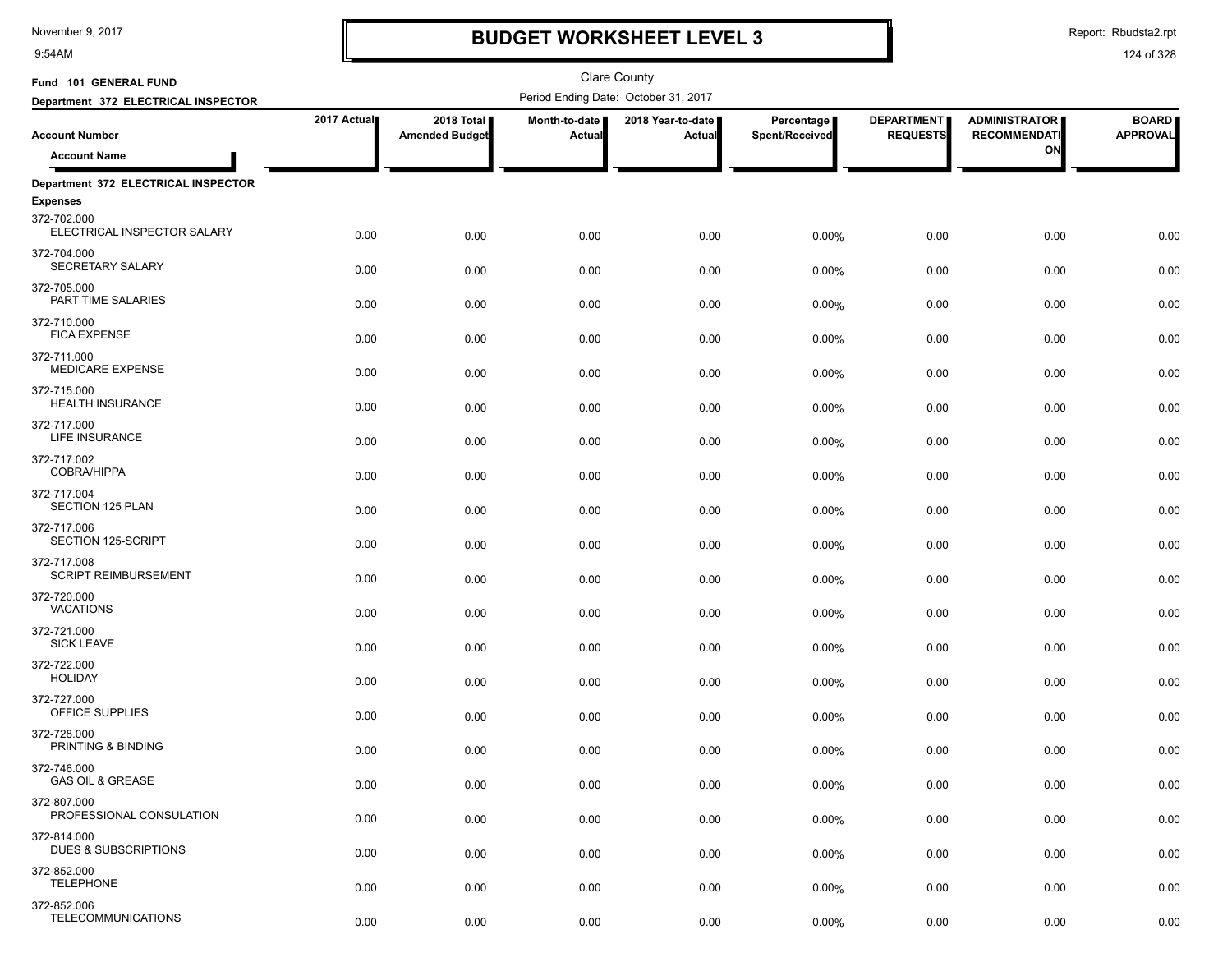9:54AM

## **BUDGET WORKSHEET LEVEL 3**

Report: Rbudsta2.rpt

| Fund 101 GENERAL FUND                                 |             |                                     |                                | <b>Clare County</b>                  |                                     |                                      |                                                   |                                 |
|-------------------------------------------------------|-------------|-------------------------------------|--------------------------------|--------------------------------------|-------------------------------------|--------------------------------------|---------------------------------------------------|---------------------------------|
| Department 372 ELECTRICAL INSPECTOR                   |             |                                     |                                | Period Ending Date: October 31, 2017 |                                     |                                      |                                                   |                                 |
| <b>Account Number</b><br><b>Account Name</b>          | 2017 Actual | 2018 Total<br><b>Amended Budget</b> | Month-to-date<br><b>Actual</b> | 2018 Year-to-date<br><b>Actual</b>   | <b>Percentage</b><br>Spent/Received | <b>DEPARTMENT</b><br><b>REQUESTS</b> | <b>ADMINISTRATOR</b><br><b>RECOMMENDATI</b><br>ON | <b>BOARD</b><br><b>APPROVAL</b> |
| 372-862.000<br><b>VEHICLE REPAIRS &amp; MAINT</b>     | 0.00        | 0.00                                | 0.00                           | 0.00                                 | 0.00%                               | 0.00                                 | 0.00                                              | 0.00                            |
| 372-864.000<br><b>TRAVEL &amp; EXPENSE</b>            | 0.00        | 0.00                                | 0.00                           | 0.00                                 | 0.00%                               | 0.00                                 | 0.00                                              | 0.00                            |
| 372-933.000<br><b>EQUIP REPAIRS &amp; MAINTENANCE</b> | 0.00        | 0.00                                | 0.00                           | 0.00                                 | 0.00%                               | 0.00                                 | 0.00                                              | 0.00                            |
| 372-956.000<br><b>MISCELLANEOUS</b>                   | 0.00        | 0.00                                | 0.00                           | 0.00                                 | 0.00%                               | 0.00                                 | 0.00                                              | 0.00                            |
| 372-957.000<br><b>EMPLOYEES TRAINING</b>              | 0.00        | 0.00                                | 0.00                           | 0.00                                 | 0.00%                               | 0.00                                 | 0.00                                              | 0.00                            |
| <b>Expenses Total</b>                                 | 0.00        | 0.00                                | 0.00                           | 0.00                                 | 0.00%                               | 0.00                                 | 0.00                                              |                                 |
| <b>ELECTRICAL INSPECTOR Dept Total</b>                | 0.00        | 0.00                                | 0.00                           | 0.00                                 | 0.00%                               | 0.00                                 | 0.00                                              | 0.00                            |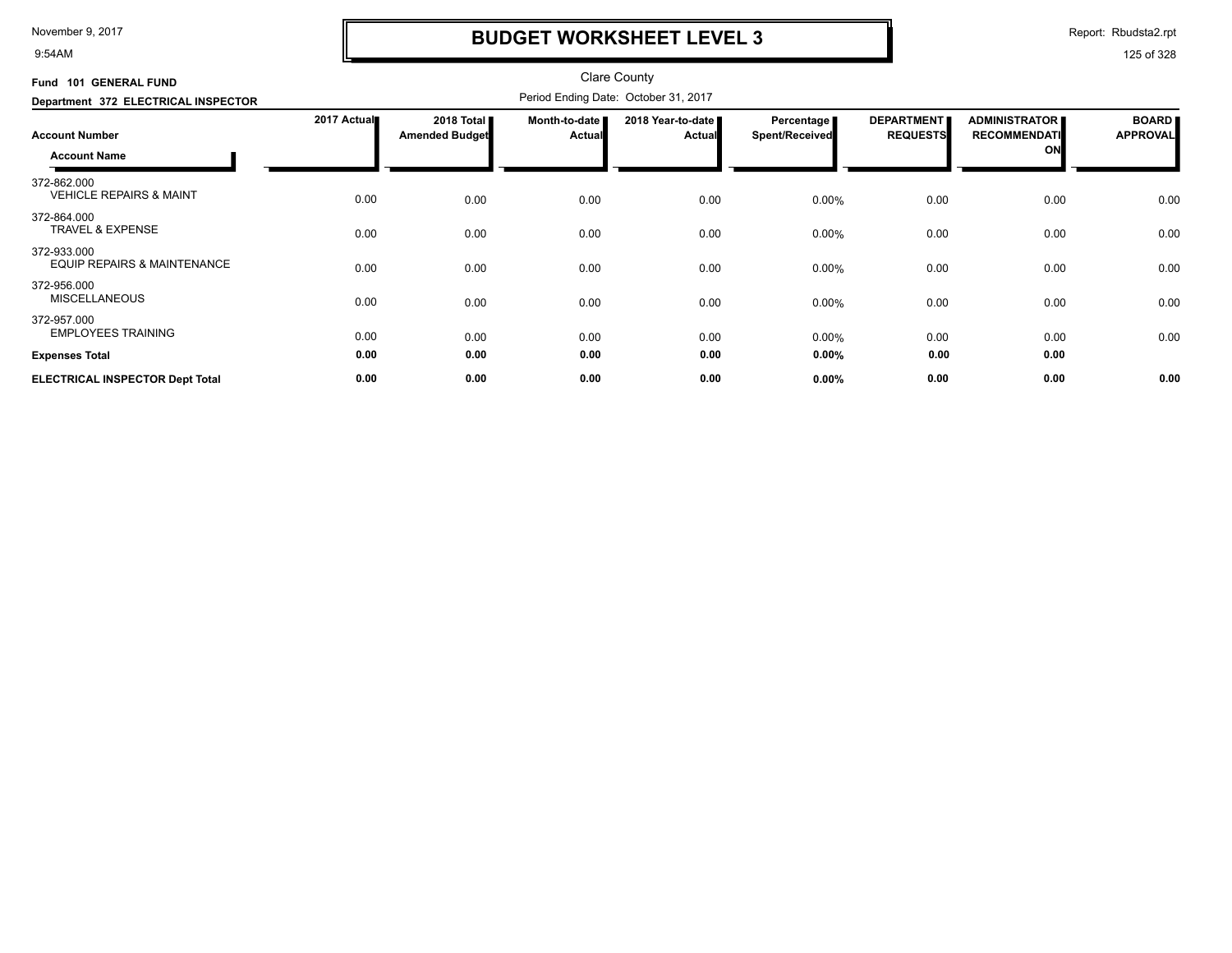9:54AM

## **BUDGET WORKSHEET LEVEL 3**

Report: Rbudsta2.rpt

| Fund 101 GENERAL FUND                          |             |                                     |                         | <b>Clare County</b>                  |                              |                                      |                                             |                                 |
|------------------------------------------------|-------------|-------------------------------------|-------------------------|--------------------------------------|------------------------------|--------------------------------------|---------------------------------------------|---------------------------------|
| Department 400 PLANNING COMMISSION             |             |                                     |                         | Period Ending Date: October 31, 2017 |                              |                                      |                                             |                                 |
| <b>Account Number</b>                          | 2017 Actual | 2018 Total<br><b>Amended Budget</b> | Month-to-date<br>Actual | 2018 Year-to-date  <br>Actual        | Percentage<br>Spent/Received | <b>DEPARTMENT</b><br><b>REQUESTS</b> | <b>ADMINISTRATOR</b><br><b>RECOMMENDATI</b> | <b>BOARD</b><br><b>APPROVAL</b> |
| <b>Account Name</b>                            |             |                                     |                         |                                      |                              |                                      | ON                                          |                                 |
| Department 400 PLANNING COMMISSION             |             |                                     |                         |                                      |                              |                                      |                                             |                                 |
| <b>Expenses</b>                                |             |                                     |                         |                                      |                              |                                      |                                             |                                 |
| 400-707.000<br>PER DIEM                        | 0.00        | 0.00                                | 0.00                    | 0.00                                 | 0.00%                        | 0.00                                 | 0.00                                        | 0.00                            |
| 400-707.001<br>PLAN COMM PER DIEM/AG PRESERV   | 0.00        | 0.00                                | 0.00                    | 0.00                                 | 0.00%                        | 0.00                                 | 0.00                                        | 0.00                            |
| 400-710.000<br><b>FICA EXPENSE</b>             | 0.00        | 0.00                                | 0.00                    | 0.00                                 | 0.00%                        | 0.00                                 | 0.00                                        | 0.00                            |
| 400-711.000<br><b>MEDICARE EXPENSE</b>         | 0.00        | 0.00                                | 0.00                    | 0.00                                 | $0.00\%$                     | 0.00                                 | 0.00                                        | 0.00                            |
| 400-727.000<br>OFFICE SUPPLIES                 | 0.00        | 0.00                                | 0.00                    | 0.00                                 | 0.00%                        | 0.00                                 | 0.00                                        | 0.00                            |
| 400-728.000<br>PRINTING & BINDING              | 0.00        | 0.00                                | 0.00                    | 0.00                                 | 0.00%                        | 0.00                                 | 0.00                                        | 0.00                            |
| 400-732.000<br><b>POSTAGE</b>                  | 0.00        | 0.00                                | 0.00                    | 0.00                                 | 0.00%                        | 0.00                                 | 0.00                                        | 0.00                            |
| 400-807.000<br><b>CONSULTANT FEES</b>          | 0.00        | 0.00                                | 0.00                    | 0.00                                 | $0.00\%$                     | 0.00                                 | 0.00                                        | 0.00                            |
| 400-814.000<br><b>DUES &amp; SUBSCRIPTIONS</b> | 350.00      | 0.00                                | 0.00                    | 0.00                                 | 0.00%                        | 0.00                                 | 0.00                                        | 0.00                            |
| 400-814.001<br><b>DUES - ECMPDR</b>            | 0.00        | 0.00                                | 0.00                    | 0.00                                 | $0.00\%$                     | 0.00                                 | 0.00                                        | 0.00                            |
| 400-814.002<br>PRESERVATION REPRESENTATIVE DUE | 0.00        | 0.00                                | 0.00                    | 0.00                                 | 0.00%                        | 0.00                                 | 0.00                                        | 0.00                            |
| 400-852.000<br><b>TELEPHONE</b>                | 0.00        | 0.00                                | 0.00                    | 0.00                                 | 0.00%                        | 0.00                                 | 0.00                                        | 0.00                            |
| 400-864.000<br><b>TRAVEL &amp; EXPENSE</b>     | 0.00        | 0.00                                | 0.00                    | 0.00                                 | $0.00\%$                     | 0.00                                 | 0.00                                        | 0.00                            |
| 400-957.000<br><b>TRAINING</b>                 | 0.00        | 0.00                                | 0.00                    | 0.00                                 | 0.00%                        | 0.00                                 | 0.00                                        | 0.00                            |
| 400-978.000<br><b>NEW EQUIPMENT</b>            | 0.00        | 0.00                                | 0.00                    | 0.00                                 | 0.00%                        | 0.00                                 | 0.00                                        | 0.00                            |
| <b>Expenses Total</b>                          | 350.00      | 0.00                                | 0.00                    | 0.00                                 | 0.00%                        | 0.00                                 | 0.00                                        |                                 |
| <b>PLANNING COMMISSION Dept Total</b>          | 350.00      | 0.00                                | 0.00                    | 0.00                                 | $0.00\%$                     | 0.00                                 | 0.00                                        | 0.00                            |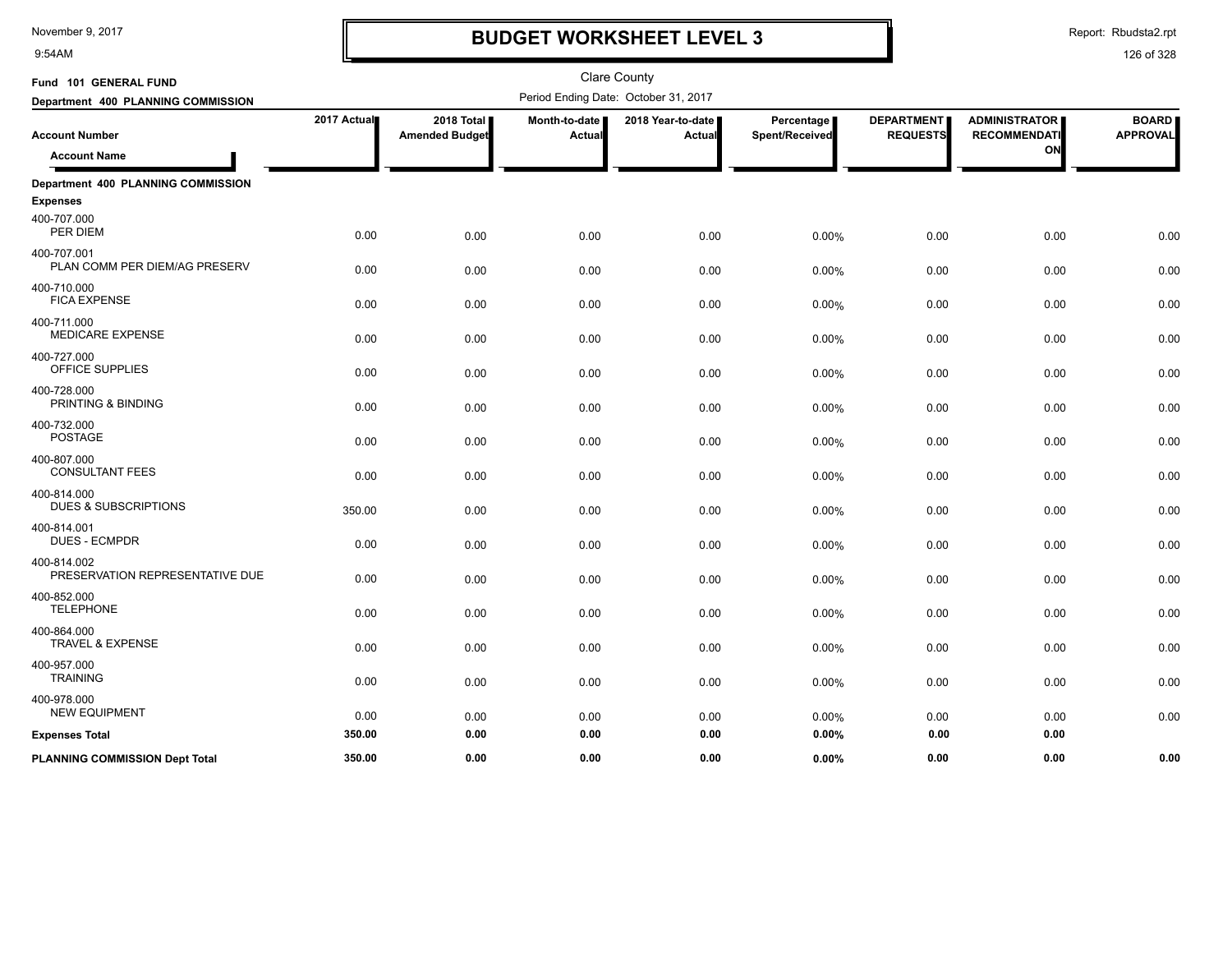9:54AM

## **BUDGET WORKSHEET LEVEL 3**

Report: Rbudsta2.rpt

| Fund 101 GENERAL FUND                                     |             |                                     |                         | <b>Clare County</b>                  |                              |                                      |                                                   |                                 |
|-----------------------------------------------------------|-------------|-------------------------------------|-------------------------|--------------------------------------|------------------------------|--------------------------------------|---------------------------------------------------|---------------------------------|
| Department 412 LOCAL EMERGENCY PLANNING COMM              |             |                                     |                         | Period Ending Date: October 31, 2017 |                              |                                      |                                                   |                                 |
| <b>Account Number</b><br><b>Account Name</b>              | 2017 Actual | 2018 Total<br><b>Amended Budget</b> | Month-to-date<br>Actual | 2018 Year-to-date<br>Actual          | Percentage<br>Spent/Received | <b>DEPARTMENT</b><br><b>REQUESTS</b> | <b>ADMINISTRATOR</b><br><b>RECOMMENDATI</b><br>ON | <b>BOARD</b><br><b>APPROVAL</b> |
| Department 412 LOCAL EMERGENCY PLANNING COMM              |             |                                     |                         |                                      |                              |                                      |                                                   |                                 |
| <b>Expenses</b>                                           |             |                                     |                         |                                      |                              |                                      |                                                   |                                 |
| 412-707.000<br><b>LOCAL EMERG PLANNING PER DIEM</b>       | 0.00        | 0.00                                | 0.00                    | 0.00                                 | 0.00%                        | 0.00                                 | 0.00                                              | 0.00                            |
| 412-727.000<br>OFFICE SUPPLIES                            | 0.00        | 0.00                                | 0.00                    | 0.00                                 | 0.00%                        | 0.00                                 | 0.00                                              | 0.00                            |
| 412-728.000<br>PRINTING & BINDING                         | 0.00        | 0.00                                | 0.00                    | 0.00                                 | 0.00%                        | 0.00                                 | 0.00                                              | 0.00                            |
| 412-852.000<br><b>TELEPHONE</b>                           | 0.00        | 0.00                                | 0.00                    | 0.00                                 | 0.00%                        | 0.00                                 | 0.00                                              | 0.00                            |
| 412-864.000<br><b>TRAVEL &amp; EXPENSE</b>                | 0.00        | 0.00                                | 0.00                    | 0.00                                 | 0.00%                        | 0.00                                 | 0.00                                              | 0.00                            |
| 412-933.000<br><b>EQUIPMENT MAINT</b>                     | 0.00        | 0.00                                | 0.00                    | 0.00                                 | 0.00%                        | 0.00                                 | 0.00                                              | 0.00                            |
| 412-957.000<br><b>TRAINING</b>                            | 0.00        | 0.00                                | 0.00                    | 0.00                                 | 0.00%                        | 0.00                                 | 0.00                                              | 0.00                            |
| 412-978.000<br><b>EQUIPMENT</b>                           | 0.00        | 0.00                                | 0.00                    | 0.00                                 | 0.00%                        | 0.00                                 | 0.00                                              | 0.00                            |
| <b>Expenses Total</b>                                     | 0.00        | 0.00                                | 0.00                    | 0.00                                 | 0.00%                        | 0.00                                 | 0.00                                              |                                 |
| <b>LOCAL EMERGENCY PLANNING COMM</b><br><b>Dept Total</b> | 0.00        | 0.00                                | 0.00                    | 0.00                                 | 0.00%                        | 0.00                                 | 0.00                                              | 0.00                            |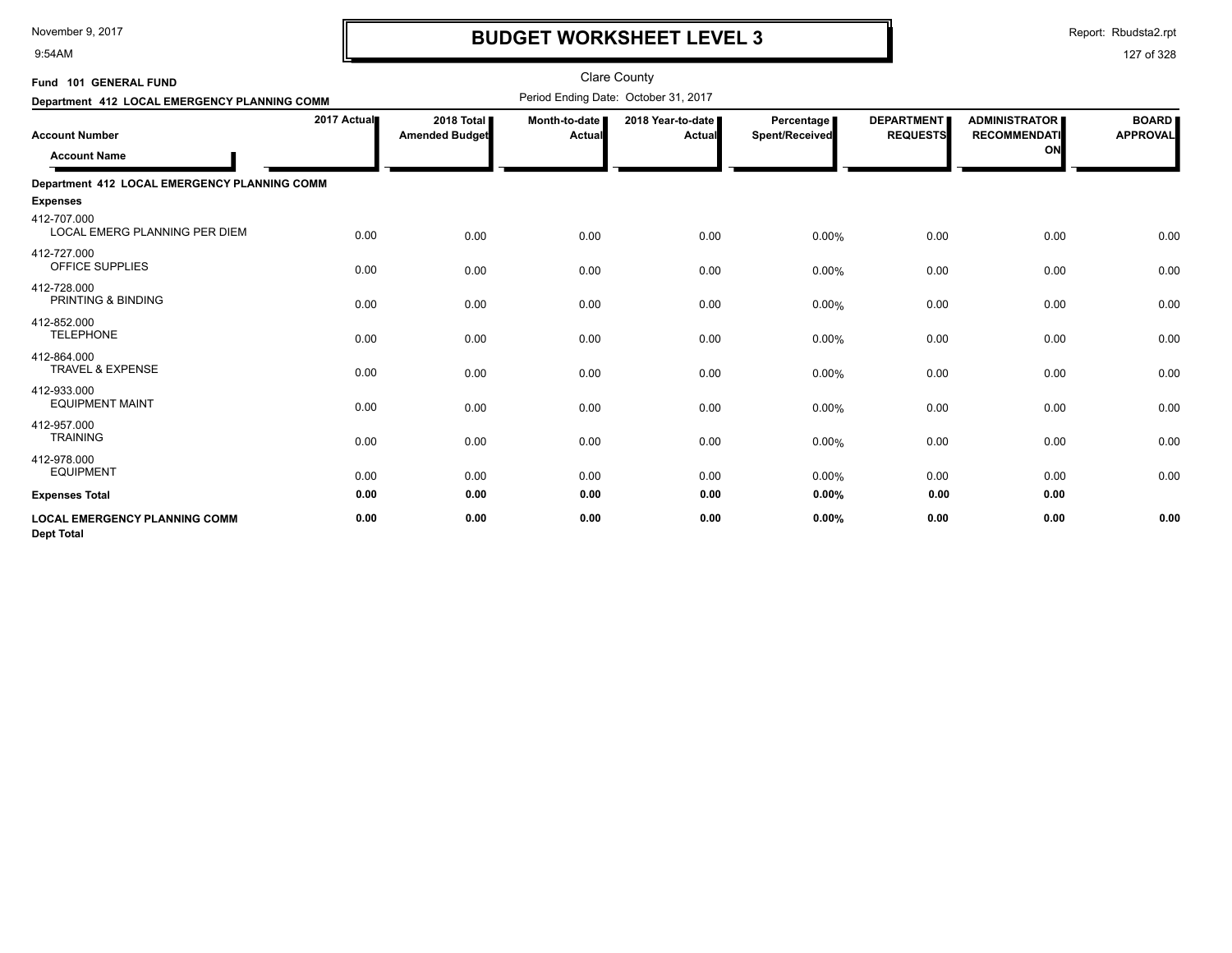9:54AM

### **BUDGET WORKSHEET LEVEL 3**

Report: Rbudsta2.rpt

| Fund 101 GENERAL FUND                      |             |                                              |                           | <b>Clare County</b>                  |                                       |                                      |                                      |                                 |
|--------------------------------------------|-------------|----------------------------------------------|---------------------------|--------------------------------------|---------------------------------------|--------------------------------------|--------------------------------------|---------------------------------|
| Department 414 BOUNDARY COMMISSION         |             |                                              |                           | Period Ending Date: October 31, 2017 |                                       |                                      |                                      |                                 |
| <b>Account Number</b>                      | 2017 Actual | 2018 Total <b>I</b><br><b>Amended Budget</b> | Month-to-date I<br>Actual | 2018 Year-to-date ■<br><b>Actual</b> | Percentage I<br><b>Spent/Received</b> | <b>DEPARTMENT</b><br><b>REQUESTS</b> | ADMINISTRATOR<br><b>RECOMMENDATI</b> | <b>BOARD</b><br><b>APPROVAL</b> |
| <b>Account Name</b>                        |             |                                              |                           |                                      |                                       |                                      | ON                                   |                                 |
| Department 414 BOUNDARY COMMISSION         |             |                                              |                           |                                      |                                       |                                      |                                      |                                 |
| <b>Expenses</b>                            |             |                                              |                           |                                      |                                       |                                      |                                      |                                 |
| 414-707.000<br>PER DIEM                    | 0.00        | 0.00                                         | 0.00                      | 0.00                                 | 0.00%                                 | 0.00                                 | 0.00                                 | 0.00                            |
| 414-864.000<br><b>TRAVEL &amp; EXPENSE</b> | 0.00        | 0.00                                         | 0.00                      | 0.00                                 | 0.00%                                 | 0.00                                 | 0.00                                 | 0.00                            |
| <b>Expenses Total</b>                      | 0.00        | 0.00                                         | 0.00                      | 0.00                                 | $0.00\%$                              | 0.00                                 | 0.00                                 |                                 |
| <b>BOUNDARY COMMISSION Dept Total</b>      | 0.00        | 0.00                                         | 0.00                      | 0.00                                 | 0.00%                                 | 0.00                                 | 0.00                                 | 0.00                            |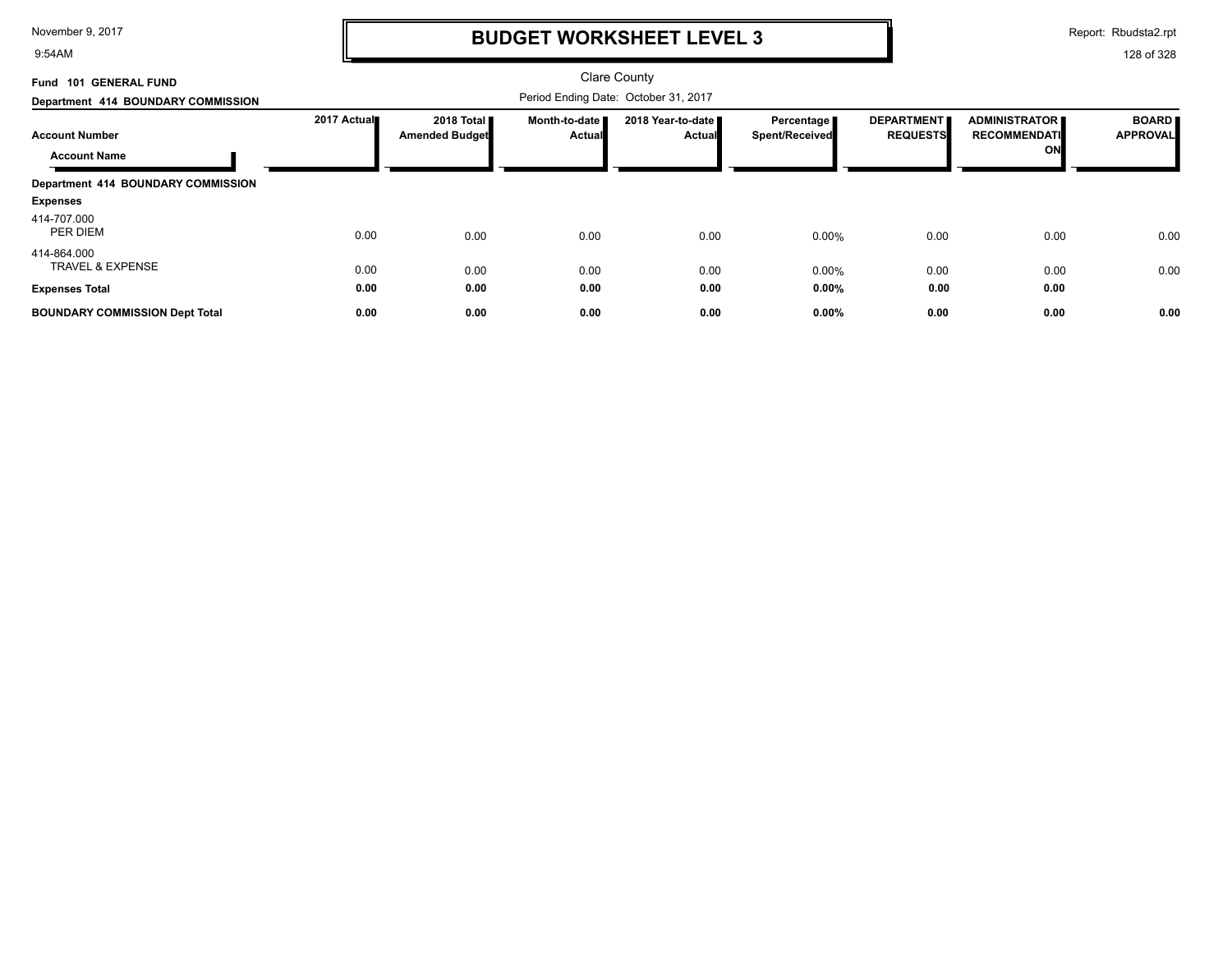9:54AM

## **BUDGET WORKSHEET LEVEL 3**

Report: Rbudsta2.rpt

| Fund 101 GENERAL FUND                          |             |                                     |                                | Clare County                         |                              |                                      |                                             |                                 |
|------------------------------------------------|-------------|-------------------------------------|--------------------------------|--------------------------------------|------------------------------|--------------------------------------|---------------------------------------------|---------------------------------|
| Department 426 EMERGENCY PREPARDNESS           |             |                                     |                                | Period Ending Date: October 31, 2017 |                              |                                      |                                             |                                 |
| <b>Account Number</b>                          | 2017 Actual | 2018 Total<br><b>Amended Budget</b> | Month-to-date<br><b>Actual</b> | 2018 Year-to-date  <br>Actual        | Percentage<br>Spent/Received | <b>DEPARTMENT</b><br><b>REQUESTS</b> | <b>ADMINISTRATOR</b><br><b>RECOMMENDATI</b> | <b>BOARD</b><br><b>APPROVAL</b> |
| <b>Account Name</b>                            |             |                                     |                                |                                      |                              |                                      | ON                                          |                                 |
| <b>Department 426 EMERGENCY PREPARDNESS</b>    |             |                                     |                                |                                      |                              |                                      |                                             |                                 |
| <b>Expenses</b>                                |             |                                     |                                |                                      |                              |                                      |                                             |                                 |
| 426-702.000<br>SALARY                          | 42,799.90   | 42,800.00                           | 1,646.15                       | 1,646.15                             | 3.85%                        | 42,800.00                            | 42,800.00                                   | 42,800.00                       |
| 426-705.000<br>PART TIME                       | 0.00        | 0.00                                | 0.00                           | 0.00                                 | 0.00%                        | 0.00                                 | 0.00                                        | 0.00                            |
| 426-710.000<br><b>FICA EXPENSE</b>             | 2,599.94    | 2,654.00                            | 102.06                         | 102.06                               | 3.85%                        | 2,654.00                             | 2,654.00                                    | 2,654.00                        |
| 426-711.000<br><b>MEDICARE EXPENSE</b>         | 608.05      | 621.00                              | 23.87                          | 23.87                                | 3.84%                        | 621.00                               | 621.00                                      | 621.00                          |
| 426-715.000<br><b>HEALTH INSURANCE</b>         | 10,787.49   | 10,726.00                           | 937.98                         | 937.98                               | 8.74%                        | 10,726.00                            | 10,726.00                                   | 10,726.00                       |
| 426-715.006<br><b>CIC BUNDLE</b>               | 474.00      | 474.00                              | 39.50                          | 39.50                                | 8.33%                        | 474.00                               | 474.00                                      | 474.00                          |
| 426-717.000<br>LIFE INSURANCE                  | 60.00       | 60.00                               | 5.00                           | 5.00                                 | 8.33%                        | 60.00                                | 60.00                                       | 60.00                           |
| 426-717.002<br><b>COBRA/HIPPA</b>              | 0.00        | 0.00                                | 0.00                           | 0.00                                 | 0.00%                        | 0.00                                 | 0.00                                        | 0.00                            |
| 426-717.006<br>SECTION 125-SCRIPT              | 0.00        | 0.00                                | 0.00                           | 0.00                                 | 0.00%                        | 0.00                                 | 0.00                                        | 0.00                            |
| 426-717.008<br><b>SCRIPT REIMBURSEMENT</b>     | 0.00        | 0.00                                | 0.00                           | 0.00                                 | 0.00%                        | 0.00                                 | 0.00                                        | 0.00                            |
| 426-722.000<br><b>HOLIDAYS</b>                 | 0.00        | 0.00                                | 0.00                           | 0.00                                 | 0.00%                        | 0.00                                 | 0.00                                        | 0.00                            |
| 426-723.000<br><b>UNEMPLOYMENT</b>             | 0.00        | 0.00                                | 0.00                           | 0.00                                 | 0.00%                        | 0.00                                 | 0.00                                        | 0.00                            |
| 426-727.000<br>OFFICE SUPPLIES                 | 595.89      | 750.00                              | 0.00                           | 0.00                                 | 0.00%                        | 750.00                               | 750.00                                      | 750.00                          |
| 426-728.000<br>SUPPLIES WMSDC - AUDIT ADJ ONLY | 30,030.56   | 24,684.00                           | 0.00                           | 0.00                                 | 60.30%                       | 24,684.00                            | 18,851.00                                   | 18,851.00                       |
| 426-732.000<br><b>POSTAGE</b>                  | 22.01       | 250.00                              | 0.00                           | 0.00                                 | 0.00%                        | 250.00                               | 250.00                                      | 250.00                          |
| 426-746.000<br><b>GAS OIL &amp; GREASE</b>     | 0.00        | 100.00                              | 0.00                           | 0.00                                 | 0.00%                        | 100.00                               | 100.00                                      | 100.00                          |
| 426-748.000<br>LAUNDRY                         | 0.00        | 0.00                                | 0.00                           | 0.00                                 | 0.00%                        | 0.00                                 | 0.00                                        | 0.00                            |
| 426-804.000<br><b>EXPENSE OF SALE</b>          | 0.00        | 0.00                                | 0.00                           | 0.00                                 | 0.00%                        | 0.00                                 | 0.00                                        | 0.00                            |
| 426-814.000<br>DUES & SUBSCRIPTIONS-MEETINGS   | 23.88       | 300.00                              | 0.00                           | 0.00                                 | 0.00%                        | 500.00                               | 300.00                                      | 300.00                          |
| 426-851.000<br>EQUIP MAINTENANCE & CONTRACTS   | 175.88      | 500.00                              | 0.00                           | 0.00                                 | 0.00%                        | 500.00                               | 500.00                                      | 500.00                          |
| 426-852.000<br><b>TELEPHONE</b>                | 5.03        | 100.00                              | 0.00                           | 0.00                                 | 0.00%                        | 100.00                               | 100.00                                      | 100.00                          |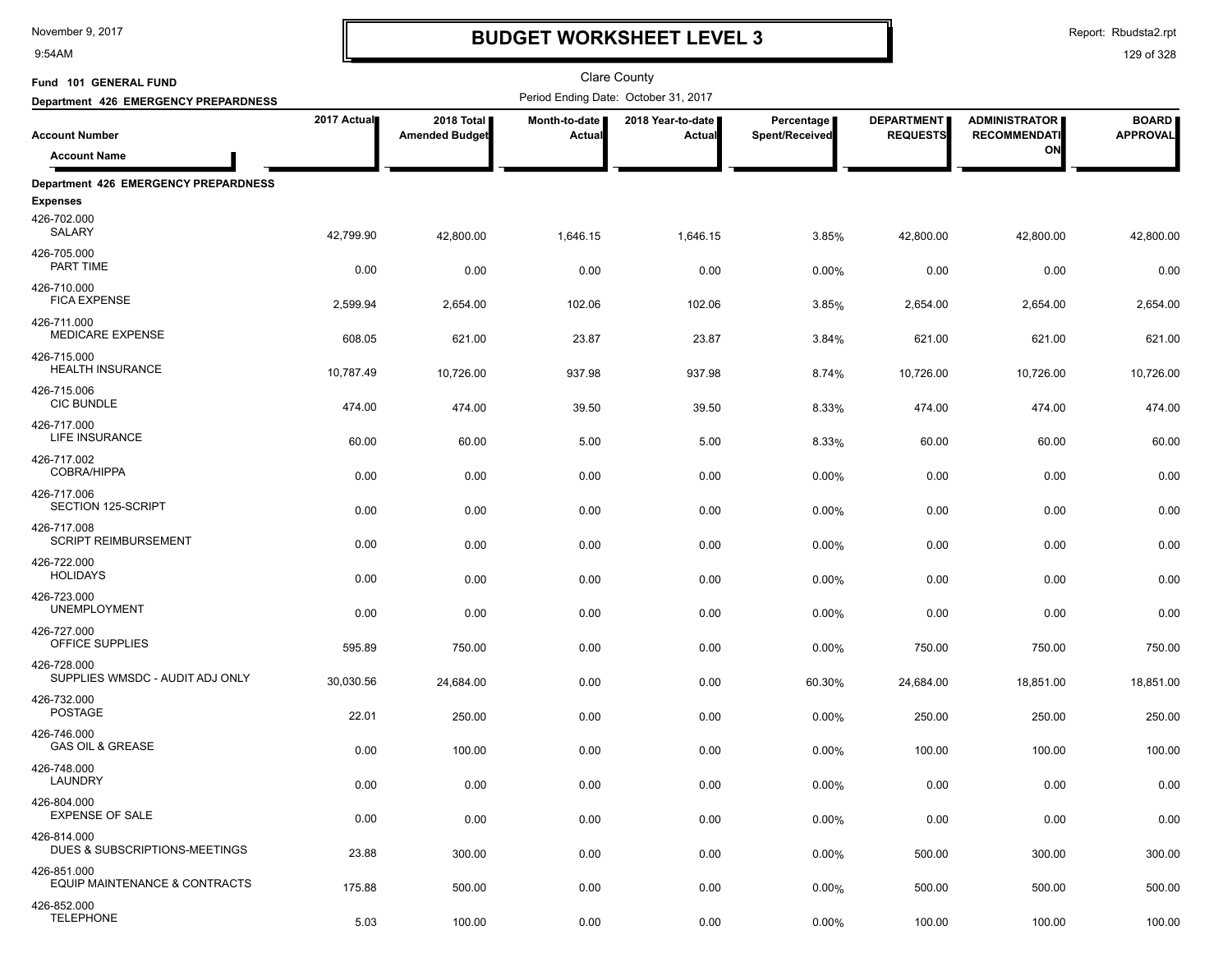9:54AM

## **BUDGET WORKSHEET LEVEL 3**

Report: Rbudsta2.rpt

| <b>GENERAL FUND</b><br><b>Fund 101</b>       |             |                                              |                           | <b>Clare County</b>                  |                                     |                                      |                                                   |                                 |
|----------------------------------------------|-------------|----------------------------------------------|---------------------------|--------------------------------------|-------------------------------------|--------------------------------------|---------------------------------------------------|---------------------------------|
| Department 426 EMERGENCY PREPARDNESS         |             |                                              |                           | Period Ending Date: October 31, 2017 |                                     |                                      |                                                   |                                 |
| <b>Account Number</b><br><b>Account Name</b> | 2017 Actual | 2018 Total <b>I</b><br><b>Amended Budget</b> | Month-to-date  <br>Actual | 2018 Year-to-date<br><b>Actual</b>   | Percentage<br><b>Spent/Received</b> | <b>DEPARTMENT</b><br><b>REQUESTS</b> | <b>ADMINISTRATOR</b><br><b>RECOMMENDATI</b><br>ON | <b>BOARD</b><br><b>APPROVAL</b> |
| 426-852.006<br><b>TELECOMMUNICATIONS</b>     | 0.00        | 0.00                                         | 0.00                      | 0.00                                 | 0.00%                               | 0.00                                 | 0.00                                              | 0.00                            |
| 426-864.000<br><b>TRAVEL &amp; EXPENSE</b>   | 2,024.57    | 2,000.00                                     | 72.97                     | 72.97                                | 3.65%                               | 2,000.00                             | 2,000.00                                          | 2,000.00                        |
| 426-899.000<br><b>DISASTER FUND</b>          | 0.00        | 0.00                                         | 0.00                      | 0.00                                 | $0.00\%$                            | 0.00                                 | 0.00                                              | 0.00                            |
| 426-933.000<br><b>EQUIPMENT MAINTENANCE</b>  | 1,152.49    | 1,300.00                                     | 1.00                      | 1.00                                 | 0.08%                               | 1,500.00                             | 1,300.00                                          | 1,300.00                        |
| 426-957.000<br><b>TRAINING</b>               | 228.85      | 500.00                                       | 0.00                      | 0.00                                 | 0.00%                               | 500.00                               | 500.00                                            | 500.00                          |
| 426-978.000<br><b>NEW EQUIPMENT</b>          | 0.00        | 0.00                                         | 0.00                      | 0.00                                 | 0.00%                               | 0.00                                 | 0.00                                              | 0.00                            |
| <b>Expenses Total</b>                        | 91,588.54   | 87,819.00                                    | 2,828.53                  | 2,828.53                             | 100.00%                             | 88,219.00                            | 81,986.00                                         | 81,986.00                       |
| <b>EMERGENCY PREPARDNESS Dept Total</b>      | 91,588.54   | 87,819.00                                    | 2,828.53                  | 2,828.53                             | 100.00%                             | 88,219.00                            | 81,986.00                                         | 81,986.00                       |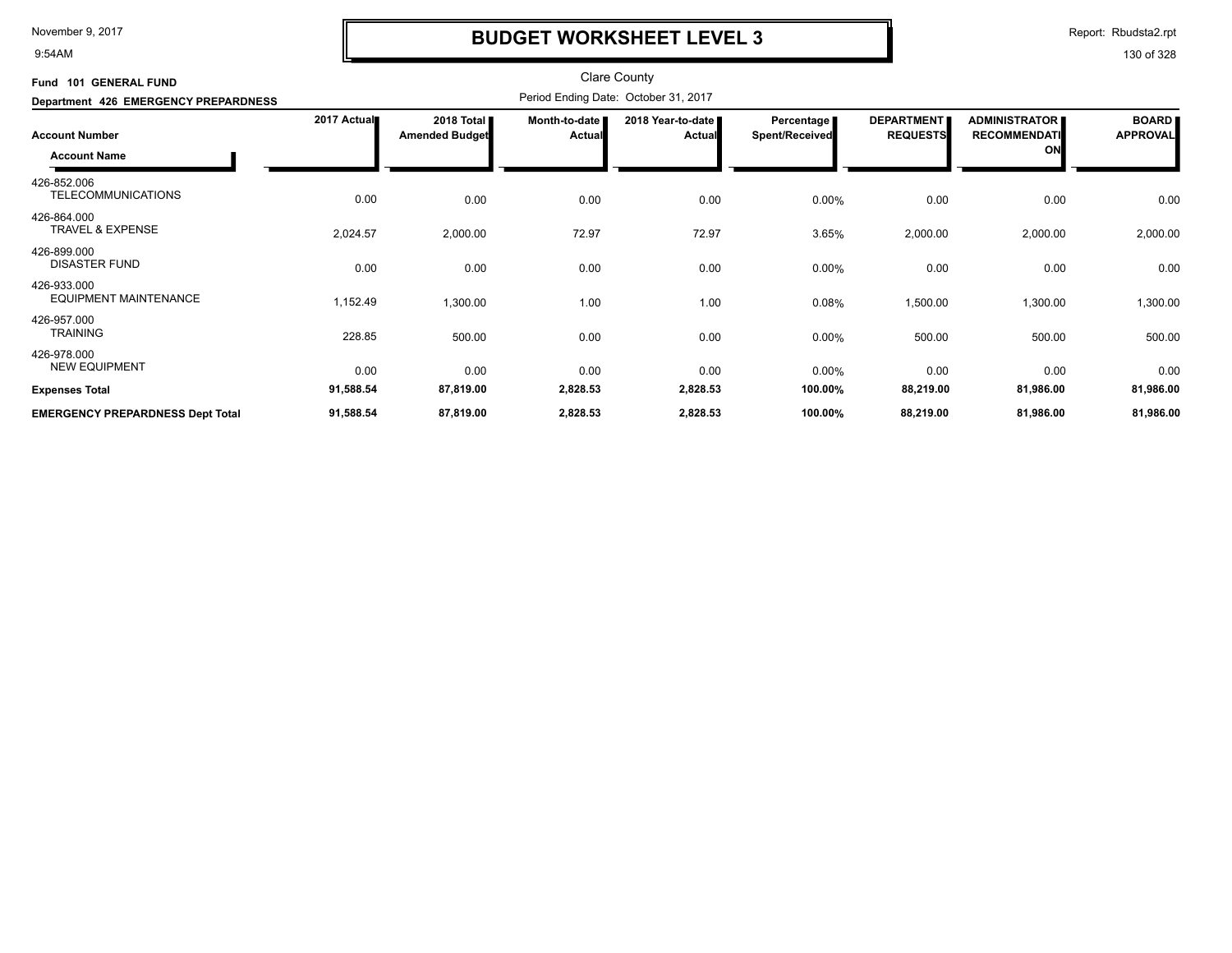9:54AM

## **BUDGET WORKSHEET LEVEL 3**

Report: Rbudsta2.rpt

| Fund 101 GENERAL FUND                      |             |                                     |                         | <b>Clare County</b>                  |                              |                                      |                                             |                                 |
|--------------------------------------------|-------------|-------------------------------------|-------------------------|--------------------------------------|------------------------------|--------------------------------------|---------------------------------------------|---------------------------------|
| Department 430 ANIMAL CONTROL              |             |                                     |                         | Period Ending Date: October 31, 2017 |                              |                                      |                                             |                                 |
| <b>Account Number</b>                      | 2017 Actual | 2018 Total<br><b>Amended Budget</b> | Month-to-date<br>Actual | 2018 Year-to-date<br>Actual          | Percentage<br>Spent/Received | <b>DEPARTMENT</b><br><b>REQUESTS</b> | <b>ADMINISTRATOR</b><br><b>RECOMMENDATI</b> | <b>BOARD</b><br><b>APPROVAL</b> |
| <b>Account Name</b>                        |             |                                     |                         |                                      |                              |                                      | ON                                          |                                 |
| Department 430 ANIMAL CONTROL              |             |                                     |                         |                                      |                              |                                      |                                             |                                 |
| <b>Expenses</b>                            |             |                                     |                         |                                      |                              |                                      |                                             |                                 |
| 430-702.000<br>SALARY                      | 33,257.99   | 35,309.00                           | 1,296.16                | 1,296.16                             | 3.67%                        | 35,309.00                            | 35,309.00                                   | 35,309.00                       |
| 430-704.000<br>DEPARTMENT MANANGER         | 28,517.08   | 30,478.00                           | 1,121.48                | 1,121.48                             | 3.68%                        | 30,478.00                            | 30,478.00                                   | 30,478.00                       |
| 430-705.000<br>PART TIME                   | 84,358.72   | 94,989.00                           | 3,217.92                | 3,217.92                             | 3.39%                        | 110,946.00                           | 94,989.00                                   | 94,989.00                       |
| 430-706.000<br><b>OVERTIME</b>             | 2,974.37    | 2,500.00                            | 91.96                   | 91.96                                | 3.68%                        | 2,500.00                             | 2,500.00                                    | 2,500.00                        |
| 430-710.000<br><b>FICA EXPENSE</b>         | 9,084.84    | 10,123.00                           | 348.63                  | 348.63                               | 3.44%                        | 10,957.00                            | 10,123.00                                   | 10,123.00                       |
| 430-711.000<br><b>MEDICARE EXPENSE</b>     | 2,124.69    | 2,368.00                            | 81.52                   | 81.52                                | 3.44%                        | 2,563.00                             | 2,368.00                                    | 2,368.00                        |
| 430-715.000<br>HEALTH INSURANCE            | 21,574.98   | 21,490.00                           | 1,875.96                | 1,875.96                             | 8.73%                        | 1,881.00                             | 21,490.00                                   | 21,490.00                       |
| 430-715.001<br><b>BENNY CARD</b>           | 0.00        | 0.00                                | 0.00                    | 0.00                                 | 0.00%                        | 0.00                                 | 0.00                                        | 0.00                            |
| 430-715.002<br><b>HRA</b>                  | 0.00        | 0.00                                | 0.00                    | 0.00                                 | 0.00%                        | 0.00                                 | 0.00                                        | 0.00                            |
| 430-715.006<br><b>CIC BUNDLE</b>           | 948.00      | 948.00                              | 79.00                   | 79.00                                | 8.33%                        | 948.00                               | 948.00                                      | 948.00                          |
| 430-717.000<br>LIFE INSURANCE              | 139.20      | 140.00                              | 11.60                   | 11.60                                | 8.29%                        | 140.00                               | 140.00                                      | 140.00                          |
| 430-717.002<br><b>COBRA/HIPPA</b>          | 0.00        | 0.00                                | 0.00                    | 0.00                                 | 0.00%                        | 0.00                                 | 0.00                                        | 0.00                            |
| 430-717.004<br>SECTION 125 PLAN            | 0.00        | 0.00                                | 0.00                    | 0.00                                 | 0.00%                        | 0.00                                 | 0.00                                        | 0.00                            |
| 430-717.006<br>SECTION 125-SCRIPT          | 0.00        | 0.00                                | 0.00                    | 0.00                                 | 0.00%                        | 0.00                                 | 0.00                                        | 0.00                            |
| 430-717.008<br><b>SCRIPT REIMBURSEMENT</b> | 0.00        | 0.00                                | 0.00                    | 0.00                                 | 0.00%                        | 0.00                                 | 0.00                                        | 0.00                            |
| 430-719.000<br><b>LONGEVITY</b>            | 0.00        | 0.00                                | 0.00                    | 0.00                                 | 0.00%                        | 0.00                                 | 0.00                                        | 0.00                            |
| 430-720.000<br>VACATION                    | 0.00        | 0.00                                | 0.00                    | 0.00                                 | 0.00%                        | 0.00                                 | 0.00                                        | 0.00                            |
| 430-721.000<br><b>SICK LEAVE</b>           | 0.00        | 0.00                                | 0.00                    | 0.00                                 | 0.00%                        | 0.00                                 | 0.00                                        | 0.00                            |
| 430-722.000<br><b>HOLIDAY</b>              | 0.00        | 0.00                                | 0.00                    | 0.00                                 | 0.00%                        | 0.00                                 | 0.00                                        | 0.00                            |
| 430-727.000<br>ANIMAL FOOD, ETC            | 0.00        | 0.00                                | 0.00                    | 0.00                                 | 0.00%                        | 0.00                                 | 0.00                                        | 0.00                            |
| 430-727.001<br>OFFICE SUPPLIES             | 742.16      | 950.00                              | 0.00                    | 0.00                                 | 0.00%                        | 950.00                               | 950.00                                      | 950.00                          |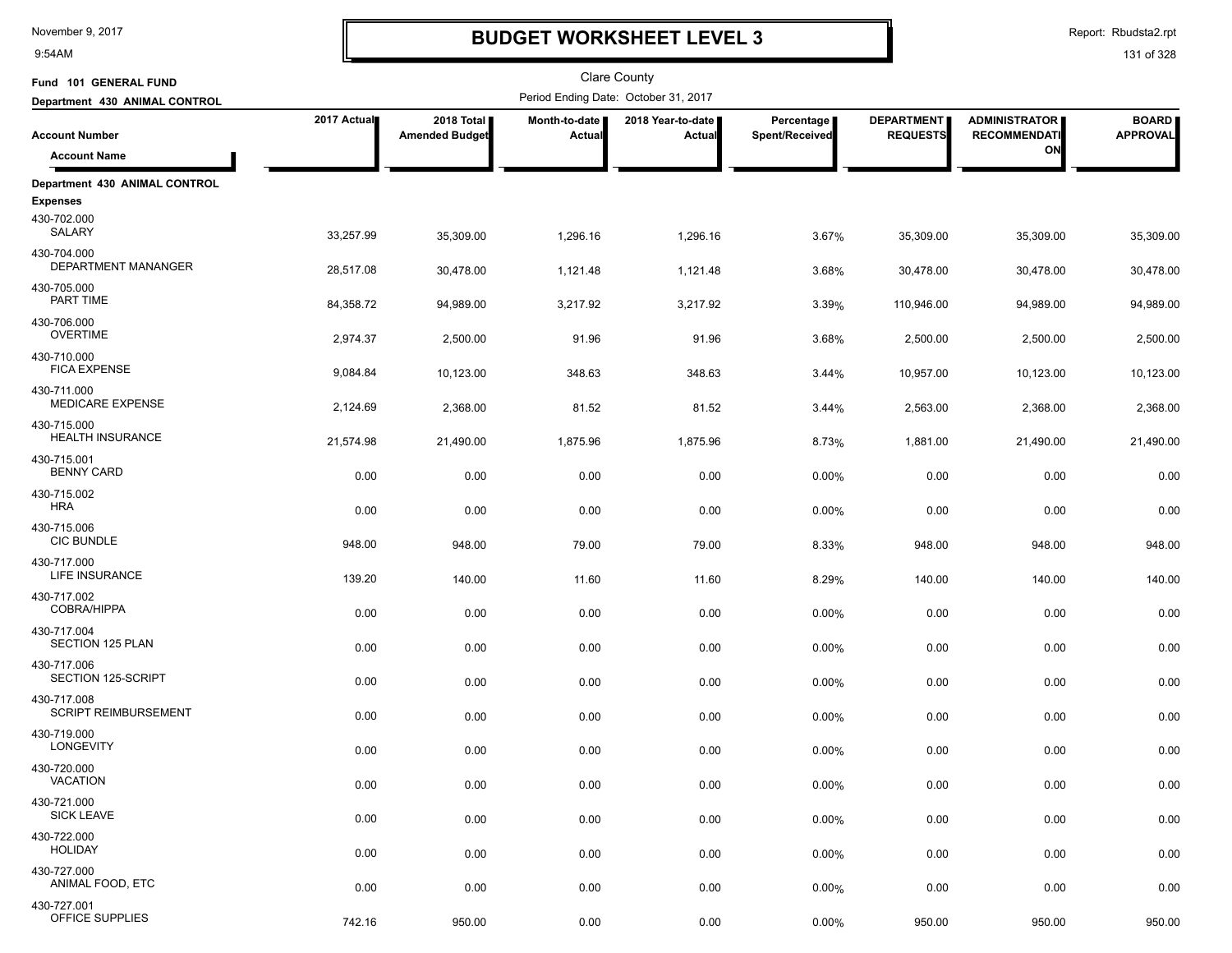9:54AM

### **BUDGET WORKSHEET LEVEL 3**

Clare County

Report: Rbudsta2.rpt

| Fund 101 GENERAL FUND                           |             |                                     |                         | <b>Clare County</b>                  |                              |                                      |                                             |                                 |
|-------------------------------------------------|-------------|-------------------------------------|-------------------------|--------------------------------------|------------------------------|--------------------------------------|---------------------------------------------|---------------------------------|
| Department 430 ANIMAL CONTROL                   |             |                                     |                         | Period Ending Date: October 31, 2017 |                              |                                      |                                             |                                 |
| <b>Account Number</b>                           | 2017 Actual | 2018 Total<br><b>Amended Budget</b> | Month-to-date<br>Actual | 2018 Year-to-date<br>Actual          | Percentage<br>Spent/Received | <b>DEPARTMENT</b><br><b>REQUESTS</b> | <b>ADMINISTRATOR</b><br><b>RECOMMENDATI</b> | <b>BOARD</b><br><b>APPROVAL</b> |
| <b>Account Name</b>                             |             |                                     |                         |                                      |                              |                                      | ON                                          |                                 |
| 430-727.002<br><b>VETS SUPPLIES</b>             | 834.05      | 1,000.00                            | 0.00                    | 0.00                                 | 0.00%                        | 1,000.00                             | 1,000.00                                    | 1,000.00                        |
| 430-728.000<br>PRINTING & BINDING               | 279.53      | 475.00                              | 0.00                    | 0.00                                 | 0.00%                        | 650.00                               | 475.00                                      | 475.00                          |
| 430-732.000<br><b>POSTAGE</b>                   | 314.26      | 300.00                              | 0.00                    | 0.00                                 | 0.00%                        | 300.00                               | 300.00                                      | 300.00                          |
| 430-746.000<br><b>GAS OIL &amp; GREASE</b>      | 6,713.91    | 6,500.00                            | 0.00                    | 0.00                                 | 0.00%                        | 6,500.00                             | 6,500.00                                    | 6,500.00                        |
| 430-747.000<br><b>UNIFORMS</b>                  | 362.35      | 400.00                              | 0.00                    | 0.00                                 | 17.50%                       | 400.00                               | 400.00                                      | 400.00                          |
| 430-748.000<br>DRY CLEANING                     | 0.00        | 0.00                                | 0.00                    | 0.00                                 | 0.00%                        | 0.00                                 | 0.00                                        | 0.00                            |
| 430-749.000<br><b>JANITORIAL SUPPLIES</b>       | 1,184.97    | 3,500.00                            | 0.00                    | 0.00                                 | 0.00%                        | 4,500.00                             | 3,500.00                                    | 3,500.00                        |
| 430-749.001<br>ANIMAL CONTROL-DOG CENSUS SUPPL  | 0.00        | 0.00                                | 0.00                    | 0.00                                 | 0.00%                        | 0.00                                 | 0.00                                        | 0.00                            |
| 430-801.000<br><b>TITLE V GRANT CONTRACT</b>    | 0.00        | 0.00                                | 0.00                    | 0.00                                 | 0.00%                        | 0.00                                 | 0.00                                        | 0.00                            |
| 430-801.001<br>RESTRICTED-DONATIONS             | 10,313.74   | 20,000.00                           | 0.00                    | 0.00                                 | 5.55%                        | 20,000.00                            | 20,000.00                                   | 20,000.00                       |
| 430-801.002<br><b>RESTRICTED SPAY/NEUTER</b>    | 3,765.00    | 4,000.00                            | 0.00                    | 0.00                                 | 0.00%                        | 4,000.00                             | 4,000.00                                    | 4,000.00                        |
| 430-801.003<br>RESTRICTED RAB/VAC.LIC DEPOSIT   | 800.00      | 700.00                              | 0.00                    | 0.00                                 | 0.00%                        | 700.00                               | 700.00                                      | 700.00                          |
| 430-801.004<br>CONTRACTED SERVICES              | 0.00        | 310.00                              | 0.00                    | 0.00                                 | 0.00%                        | 310.00                               | 310.00                                      | 310.00                          |
| 430-801.005<br>RESTRICTED - MDARD GRANT 2015    | 0.00        | 0.00                                | 0.00                    | 0.00                                 | 0.00%                        | 0.00                                 | 0.00                                        | 0.00                            |
| 430-801.006<br>RESTRICTED-SPAY/NEUTER CONTRIBUT | 940.00      | 3,060.00                            | 0.00                    | 0.00                                 | 0.00%                        | 3,060.00                             | 3,060.00                                    | 3,060.00                        |
| 430-801.007<br>RESTRICTED-PETCO GRANT           | 5,966.08    | 5,000.00                            | 0.00                    | 0.00                                 | 10.00%                       | 5,000.00                             | 5,000.00                                    | 5,000.00                        |
| 430-814.000<br>DUES & SUBSCRIPTION              | 1,652.50    | 1,000.00                            | 0.00                    | 0.00                                 | 0.00%                        | 250.00                               | 1,000.00                                    | 1,000.00                        |
| 430-819.000<br>LICENSE COLLECTION FEES          | 0.00        | 0.00                                | 0.00                    | 0.00                                 | 0.00%                        | 0.00                                 | 0.00                                        | 0.00                            |
| 430-819.001<br><b>ADOPTION FEE REFUND</b>       | 280.00      | 120.00                              | 0.00                    | 0.00                                 | 0.00%                        | 120.00                               | 120.00                                      | 120.00                          |
| 430-835.002<br><b>EMPLOYEE PHYSICALS</b>        | 0.00        | 0.00                                | 0.00                    | 0.00                                 | 0.00%                        | 0.00                                 | 0.00                                        | 0.00                            |
| 430-852.000<br><b>TELEPHONE</b>                 | 2,351.32    | 2,500.00                            | 0.00                    | 0.00                                 | 0.00%                        | 2,500.00                             | 2,500.00                                    | 2,500.00                        |
| 430-852.006<br><b>TELECOMMUNICATIONS</b>        | 0.00        | 0.00                                | 0.00                    | 0.00                                 | 0.00%                        | 0.00                                 | 0.00                                        | 0.00                            |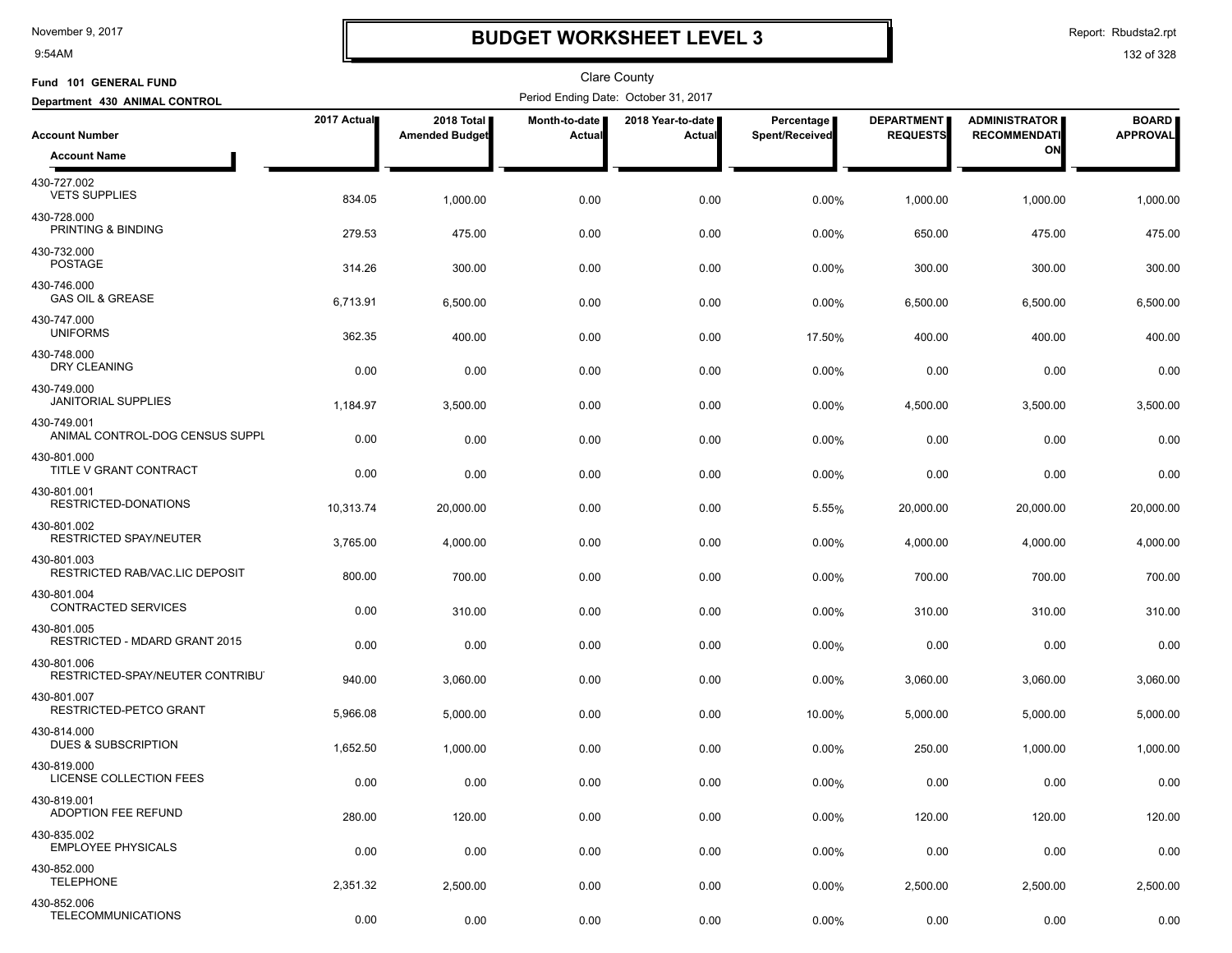9:54AM

## **BUDGET WORKSHEET LEVEL 3**

Report: Rbudsta2.rpt

| Fund 101 GENERAL FUND                                   |             |                                     |                         | <b>Clare County</b>                  |                                     |                                      |                                                   |                                 |
|---------------------------------------------------------|-------------|-------------------------------------|-------------------------|--------------------------------------|-------------------------------------|--------------------------------------|---------------------------------------------------|---------------------------------|
| Department 430 ANIMAL CONTROL                           |             |                                     |                         | Period Ending Date: October 31, 2017 |                                     |                                      |                                                   |                                 |
| <b>Account Number</b>                                   | 2017 Actual | 2018 Total<br><b>Amended Budget</b> | Month-to-date<br>Actual | 2018 Year-to-date<br>Actual          | <b>Percentage</b><br>Spent/Received | <b>DEPARTMENT</b><br><b>REQUESTS</b> | <b>ADMINISTRATOR</b><br><b>RECOMMENDATI</b><br>ON | <b>BOARD</b><br><b>APPROVAL</b> |
| <b>Account Name</b>                                     |             |                                     |                         |                                      |                                     |                                      |                                                   |                                 |
| 430-862.000<br><b>VEHICLE REPAIRS &amp; MAINTENANCE</b> | 2,144.92    | 1,500.00                            | 0.00                    | 0.00                                 | 0.00%                               | 1,500.00                             | 1,500.00                                          | 1,500.00                        |
| 430-864.000<br><b>TRAVEL &amp; CONFERENCE</b>           | 851.91      | 650.00                              | 0.00                    | 0.00                                 | 0.00%                               | 650.00                               | 650.00                                            | 650.00                          |
| 430-914.000<br><b>LIABILITY INS-TRUSTEE</b>             | 0.00        | 0.00                                | 0.00                    | 0.00                                 | 0.00%                               | 0.00                                 | 0.00                                              | 0.00                            |
| 430-921.000<br><b>UTILITIES</b>                         | 12,018.85   | 11,250.00                           | 0.00                    | 0.00                                 | 0.00%                               | 12,250.00                            | 11,250.00                                         | 11,250.00                       |
| 430-933.000<br><b>EQUIP REPAIRS &amp; MAINTENANCE</b>   | 2,738.00    | 1,500.00                            | 0.00                    | 0.00                                 | 0.00%                               | 1,500.00                             | 1,500.00                                          | 1,500.00                        |
| 430-933.001<br>SHELTER REPAIR-MAINTENANCE               | 2,580.01    | 2,300.00                            | 0.00                    | 0.00                                 | 0.00%                               | 2,500.00                             | 2,300.00                                          | 2,300.00                        |
| 430-935.000<br><b>GROUND CARE-RUBBISH REMOVAL</b>       | 787.00      | 1,100.00                            | 0.00                    | 0.00                                 | 15.91%                              | 1,500.00                             | 1,100.00                                          | 1,100.00                        |
| 430-957.000<br><b>TRAINING</b>                          | 1,005.00    | 800.00                              | 0.00                    | 0.00                                 | 0.00%                               | 800.00                               | 800.00                                            | 800.00                          |
| 430-961.000<br>DOG DAMAGE                               | 0.00        | 0.00                                | 0.00                    | 0.00                                 | 0.00%                               | 200.00                               | 0.00                                              | 0.00                            |
| 430-978.000<br><b>NEW EQUIPMENT</b>                     | 2,583.08    | 0.00                                | 0.00                    | 0.00                                 | 0.00%                               | 2,000.00                             | 0.00                                              | 0.00                            |
| <b>Expenses Total</b>                                   | 244,188.51  | 267,260.00                          | 8,124.23                | 8,124.23                             | 100.00%                             | 268,862.00                           | 267,260.00                                        | 267,260.00                      |
| <b>ANIMAL CONTROL Dept Total</b>                        | 244,188.51  | 267,260.00                          | 8,124.23                | 8,124.23                             | 100.00%                             | 268,862.00                           | 267,260.00                                        | 267,260.00                      |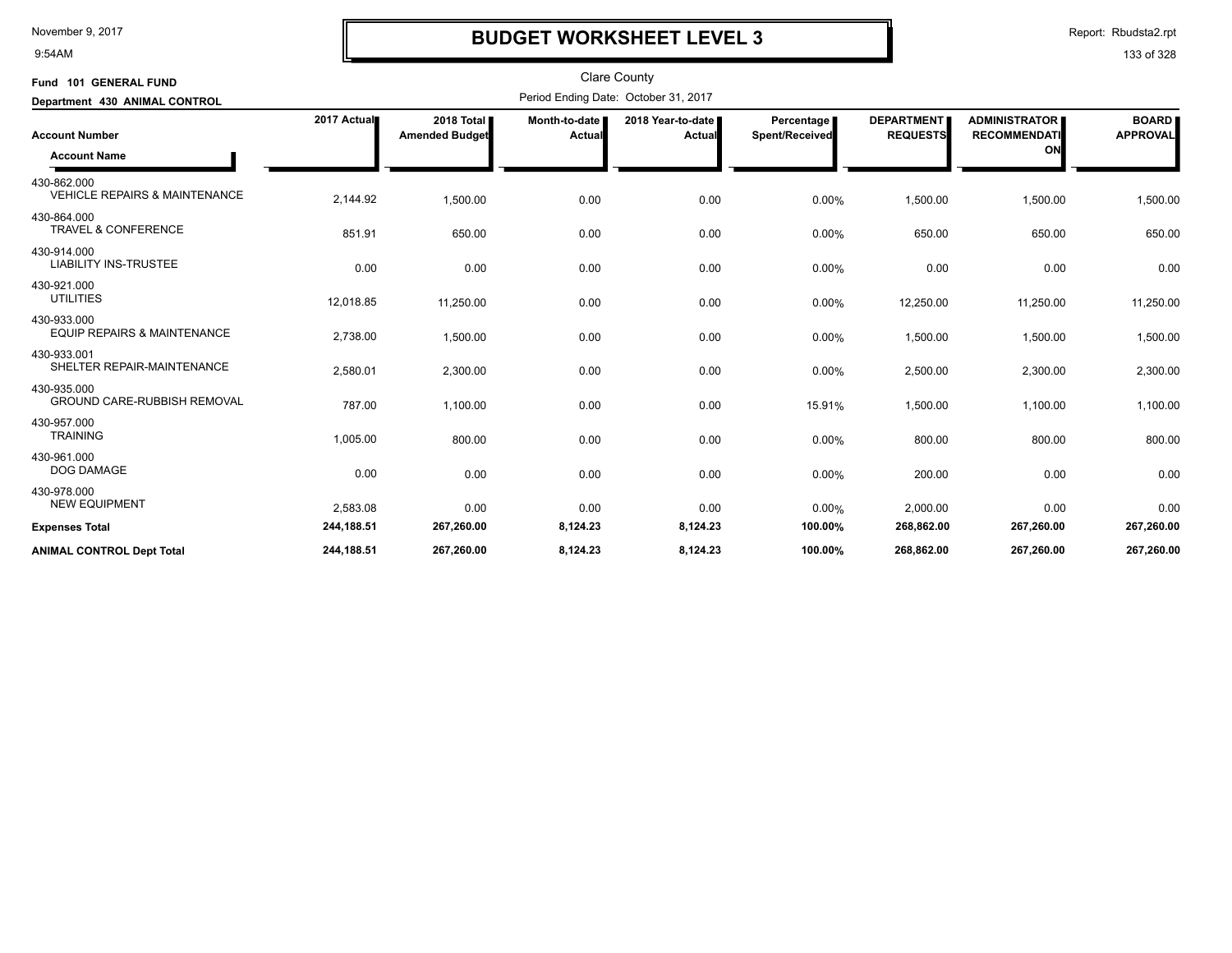9:54AM

## **BUDGET WORKSHEET LEVEL 3**

Report: Rbudsta2.rpt

| Fund 101 GENERAL FUND                           |             |                                     |                           | <b>Clare County</b>                  |                              |                                      |                                                   |                                 |
|-------------------------------------------------|-------------|-------------------------------------|---------------------------|--------------------------------------|------------------------------|--------------------------------------|---------------------------------------------------|---------------------------------|
| Department 441 DEPT OF PUBLIC WORKS-ADMIN       |             |                                     |                           | Period Ending Date: October 31, 2017 |                              |                                      |                                                   |                                 |
| <b>Account Number</b><br><b>Account Name</b>    | 2017 Actual | 2018 Total<br><b>Amended Budget</b> | Month-to-date  <br>Actual | 2018 Year-to-date<br>Actual          | Percentage<br>Spent/Received | <b>DEPARTMENT</b><br><b>REQUESTS</b> | <b>ADMINISTRATOR</b><br><b>RECOMMENDATI</b><br>ON | <b>BOARD</b><br><b>APPROVAL</b> |
| Department 441 DEPT OF PUBLIC WORKS-ADMIN       |             |                                     |                           |                                      |                              |                                      |                                                   |                                 |
| <b>Expenses</b>                                 |             |                                     |                           |                                      |                              |                                      |                                                   |                                 |
| 441-704.000<br><b>LANDFILL MONITOR</b>          | 0.00        | 0.00                                | 0.00                      | 0.00                                 | 0.00%                        | 0.00                                 | 0.00                                              | 0.00                            |
| 441-707.000<br>PER DIEM                         | 0.00        | 0.00                                | 0.00                      | 0.00                                 | 0.00%                        | 0.00                                 | 0.00                                              | 0.00                            |
| 441-710.000<br><b>FICA EXPENSE</b>              | 0.00        | 0.00                                | 0.00                      | 0.00                                 | 0.00%                        | 0.00                                 | 0.00                                              | 0.00                            |
| 441-711.000<br><b>MEDICARE EXPENSE</b>          | 0.00        | 0.00                                | 0.00                      | 0.00                                 | 0.00%                        | 0.00                                 | 0.00                                              | 0.00                            |
| 441-727.000<br>OFFICE SUPPLIES                  | 0.00        | 0.00                                | 0.00                      | 0.00                                 | 0.00%                        | 0.00                                 | 0.00                                              | 0.00                            |
| 441-728.000<br>PRINTING & BINDING               | 0.00        | 0.00                                | 0.00                      | 0.00                                 | 0.00%                        | 0.00                                 | 0.00                                              | 0.00                            |
| 441-746.000<br><b>GAS OIL &amp; GREASE</b>      | 0.00        | 0.00                                | 0.00                      | 0.00                                 | 0.00%                        | 0.00                                 | 0.00                                              | 0.00                            |
| 441-814.000<br><b>DUES &amp; SUBSCRIPTIONS</b>  | 0.00        | 0.00                                | 0.00                      | 0.00                                 | 0.00%                        | 0.00                                 | 0.00                                              | 0.00                            |
| 441-852.000<br><b>TELEPHONE</b>                 | 0.00        | 0.00                                | 0.00                      | 0.00                                 | 0.00%                        | 0.00                                 | 0.00                                              | 0.00                            |
| 441-864.000<br><b>TRAVEL &amp; EXPENSES</b>     | 0.00        | 0.00                                | 0.00                      | 0.00                                 | 0.00%                        | 0.00                                 | 0.00                                              | 0.00                            |
| <b>Expenses Total</b>                           | 0.00        | 0.00                                | 0.00                      | 0.00                                 | 0.00%                        | 0.00                                 | 0.00                                              |                                 |
| DEPT OF PUBLIC WORKS-ADMIN Dept<br><b>Total</b> | 0.00        | 0.00                                | 0.00                      | 0.00                                 | 0.00%                        | 0.00                                 | 0.00                                              | 0.00                            |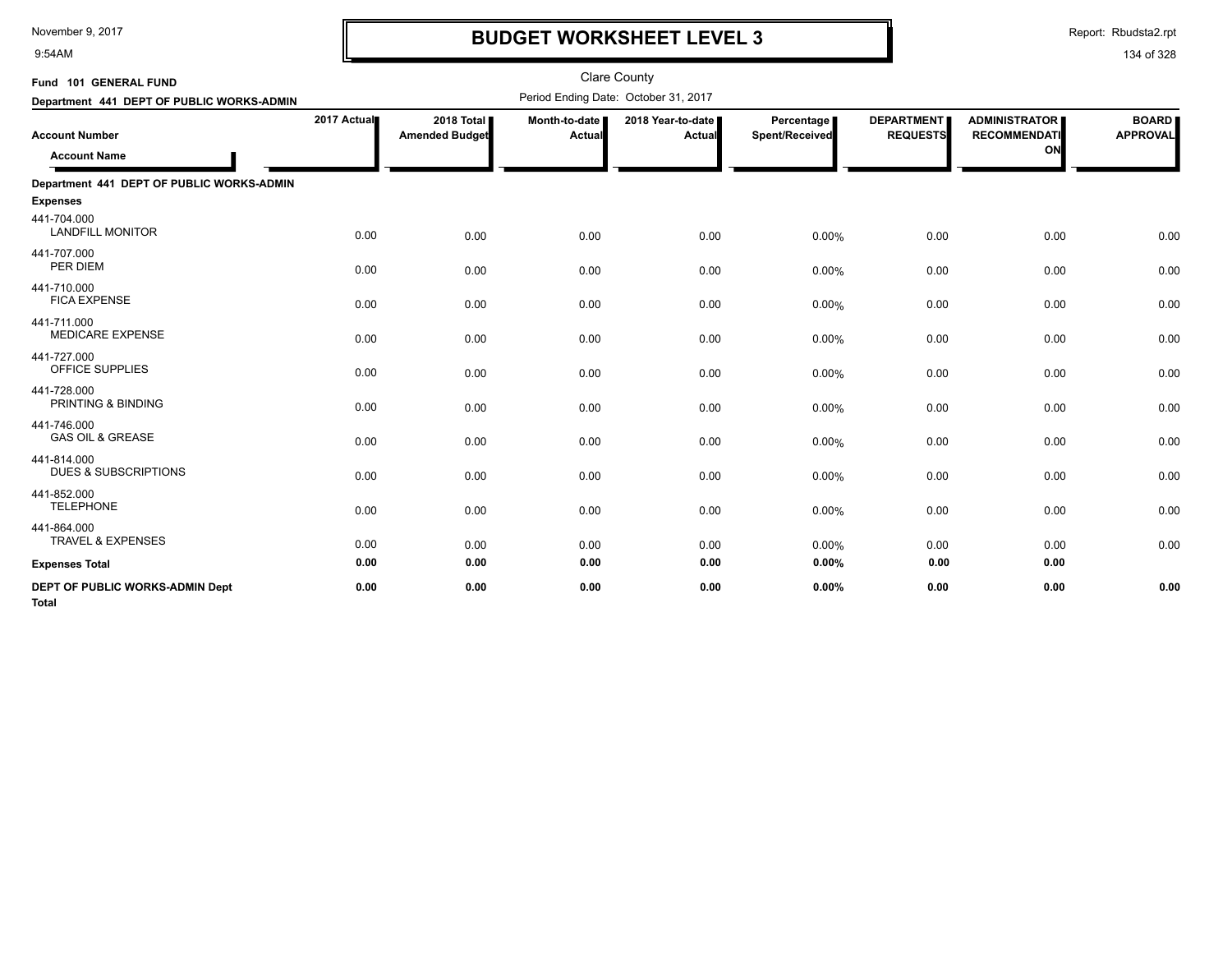9:54AM

## **BUDGET WORKSHEET LEVEL 3**

Report: Rbudsta2.rpt

| Fund 101 GENERAL FUND                          |             |                                     |                         | Clare County                         |                              |                                      |                                             |                                 |
|------------------------------------------------|-------------|-------------------------------------|-------------------------|--------------------------------------|------------------------------|--------------------------------------|---------------------------------------------|---------------------------------|
| Department 442 SOLID WASTE                     |             |                                     |                         | Period Ending Date: October 31, 2017 |                              |                                      |                                             |                                 |
| <b>Account Number</b>                          | 2017 Actual | 2018 Total<br><b>Amended Budget</b> | Month-to-date<br>Actual | 2018 Year-to-date<br>Actual          | Percentage<br>Spent/Received | <b>DEPARTMENT</b><br><b>REQUESTS</b> | <b>ADMINISTRATOR</b><br><b>RECOMMENDATI</b> | <b>BOARD</b><br><b>APPROVAL</b> |
| <b>Account Name</b>                            |             |                                     |                         |                                      |                              |                                      | ON                                          |                                 |
| Department 442 SOLID WASTE                     |             |                                     |                         |                                      |                              |                                      |                                             |                                 |
| <b>Expenses</b>                                |             |                                     |                         |                                      |                              |                                      |                                             |                                 |
| 442-702.000<br>SALARY                          | 0.00        | 0.00                                | 0.00                    | 0.00                                 | 0.00%                        | 0.00                                 | 0.00                                        | 0.00                            |
| 442-705.000<br>PART TIME                       | 0.00        | 0.00                                | 0.00                    | 0.00                                 | 0.00%                        | 0.00                                 | 0.00                                        | 0.00                            |
| 442-706.000<br><b>OVERTIME</b>                 | 0.00        | 0.00                                | 0.00                    | 0.00                                 | 0.00%                        | 0.00                                 | 0.00                                        | 0.00                            |
| 442-707.000<br>PER DIEM                        | 0.00        | 0.00                                | 0.00                    | 0.00                                 | 0.00%                        | 0.00                                 | 0.00                                        | 0.00                            |
| 442-710.000<br><b>FICA EXPENSE</b>             | 0.00        | 0.00                                | 0.00                    | 0.00                                 | 0.00%                        | 0.00                                 | 0.00                                        | 0.00                            |
| 442-711.000<br><b>MEDICARE EXPENSE</b>         | 0.00        | 0.00                                | 0.00                    | 0.00                                 | 0.00%                        | 0.00                                 | 0.00                                        | 0.00                            |
| 442-715.001<br>OTHER FRINGES - GRANT           | 0.00        | 0.00                                | 0.00                    | 0.00                                 | 0.00%                        | 0.00                                 | 0.00                                        | 0.00                            |
| 442-718.000<br>CO PORTION RETIREMENT           | 0.00        | 0.00                                | 0.00                    | 0.00                                 | 0.00%                        | 0.00                                 | 0.00                                        | 0.00                            |
| 442-727.000<br>SUPPLIES & POSTAGE              | 0.00        | 0.00                                | 0.00                    | 0.00                                 | 0.00%                        | 0.00                                 | 0.00                                        | 0.00                            |
| 442-728.000<br>PRINTING & BINDING              | 0.00        | 0.00                                | 0.00                    | 0.00                                 | 0.00%                        | 0.00                                 | 0.00                                        | 0.00                            |
| 442-729.000<br><b>INSURANCE</b>                | 0.00        | 0.00                                | 0.00                    | 0.00                                 | 0.00%                        | 0.00                                 | 0.00                                        | 0.00                            |
| 442-732.000<br><b>POSTAGE</b>                  | 0.00        | 0.00                                | 0.00                    | 0.00                                 | 0.00%                        | 0.00                                 | 0.00                                        | 0.00                            |
| 442-802.010<br><b>RECYCLING PROGRAM</b>        | 0.00        | 0.00                                | 0.00                    | 0.00                                 | 0.00%                        | 0.00                                 | 0.00                                        | 0.00                            |
| 442-802.020<br><b>HHW PROGRAM</b>              | 0.00        | 0.00                                | 0.00                    | 0.00                                 | 0.00%                        | 0.00                                 | 0.00                                        | 0.00                            |
| 442-802.030<br><b>ELECTRONICS</b>              | 0.00        | 0.00                                | 0.00                    | 0.00                                 | 0.00%                        | 0.00                                 | 0.00                                        | 0.00                            |
| 442-802.040<br><b>TIRE RECYCLING</b>           | 0.00        | 0.00                                | 0.00                    | 0.00                                 | 0.00%                        | 0.00                                 | 0.00                                        | 0.00                            |
| 442-802.050<br><b>BLIGHT PROGRAM</b>           | 0.00        | 0.00                                | 0.00                    | 0.00                                 | 0.00%                        | 0.00                                 | 0.00                                        | 0.00                            |
| 442-807.000<br>CONSULTANT                      | 0.00        | 0.00                                | 0.00                    | 0.00                                 | 0.00%                        | 0.00                                 | 0.00                                        | 0.00                            |
| 442-814.000<br><b>DUES &amp; SUBSCRIPTIONS</b> | 0.00        | 0.00                                | 0.00                    | 0.00                                 | 0.00%                        | 0.00                                 | 0.00                                        | 0.00                            |
| 442-852.000<br><b>TELEPHONE</b>                | 0.00        | 0.00                                | 0.00                    | 0.00                                 | 0.00%                        | 0.00                                 | 0.00                                        | 0.00                            |
| 442-852.006<br>TELECOMMUNICATIONS              | 0.00        | 0.00                                | 0.00                    | 0.00                                 | 0.00%                        | 0.00                                 | 0.00                                        | 0.00                            |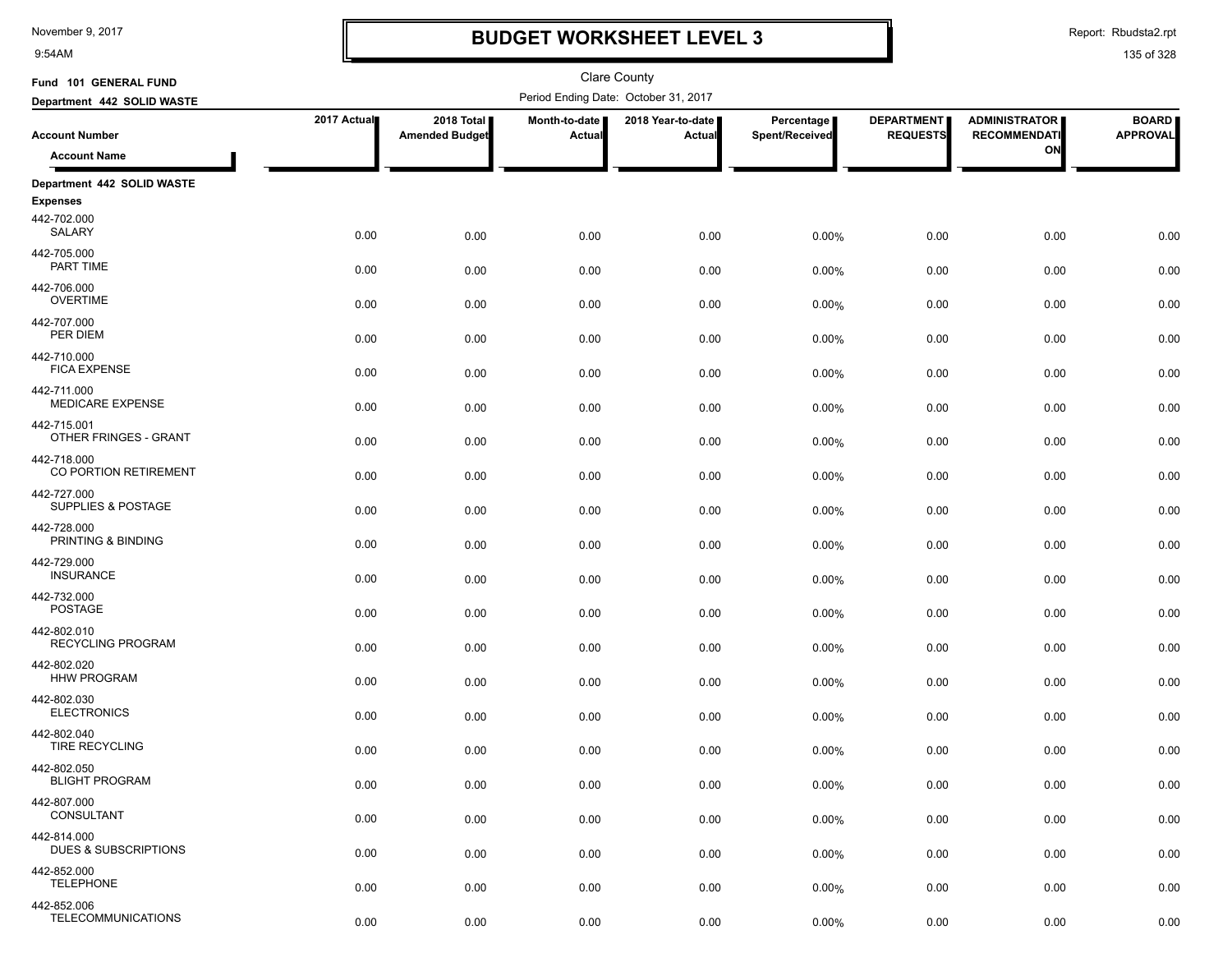9:54AM

## **BUDGET WORKSHEET LEVEL 3**

Report: Rbudsta2.rpt

| Fund 101 GENERAL FUND                      |             |                              |                         | <b>Clare County</b>                  |                                     |                                      |                                             |                                 |
|--------------------------------------------|-------------|------------------------------|-------------------------|--------------------------------------|-------------------------------------|--------------------------------------|---------------------------------------------|---------------------------------|
| Department 442 SOLID WASTE                 |             |                              |                         | Period Ending Date: October 31, 2017 |                                     |                                      |                                             |                                 |
| <b>Account Number</b>                      | 2017 Actual | 2018 Total<br>Amended Budget | Month-to-date<br>Actual | 2018 Year-to-date<br><b>Actual</b>   | Percentage<br><b>Spent/Received</b> | <b>DEPARTMENT</b><br><b>REQUESTS</b> | <b>ADMINISTRATOR</b><br><b>RECOMMENDATI</b> | <b>BOARD</b><br><b>APPROVAL</b> |
| <b>Account Name</b>                        |             |                              |                         |                                      |                                     |                                      | ON                                          |                                 |
| 442-864.000<br><b>TRAVEL &amp; EXPENSE</b> | 0.00        | 0.00                         | 0.00                    | 0.00                                 | 0.00%                               | 0.00                                 | 0.00                                        | 0.00                            |
| 442-864.010<br>PUBLIC ED & PROMOTION       | 0.00        | 0.00                         | 0.00                    | 0.00                                 | 0.00%                               | 0.00                                 | 0.00                                        | 0.00                            |
| 442-921.000<br><b>UTILITIES</b>            | 0.00        | 0.00                         | 0.00                    | 0.00                                 | $0.00\%$                            | 0.00                                 | 0.00                                        | 0.00                            |
| 442-957.000<br>SOLID WASTE TRAINING        | 0.00        | 0.00                         | 0.00                    | 0.00                                 | 0.00%                               | 0.00                                 | 0.00                                        | 0.00                            |
| 442-978.000<br><b>NEW EQUIPMENT</b>        | 0.00        | 0.00                         | 0.00                    | 0.00                                 | 0.00%                               | 0.00                                 | 0.00                                        | 0.00                            |
| <b>Expenses Total</b>                      | 0.00        | 0.00                         | 0.00                    | 0.00                                 | $0.00\%$                            | 0.00                                 | 0.00                                        |                                 |
| <b>SOLID WASTE Dept Total</b>              | 0.00        | 0.00                         | 0.00                    | 0.00                                 | $0.00\%$                            | 0.00                                 | 0.00                                        | 0.00                            |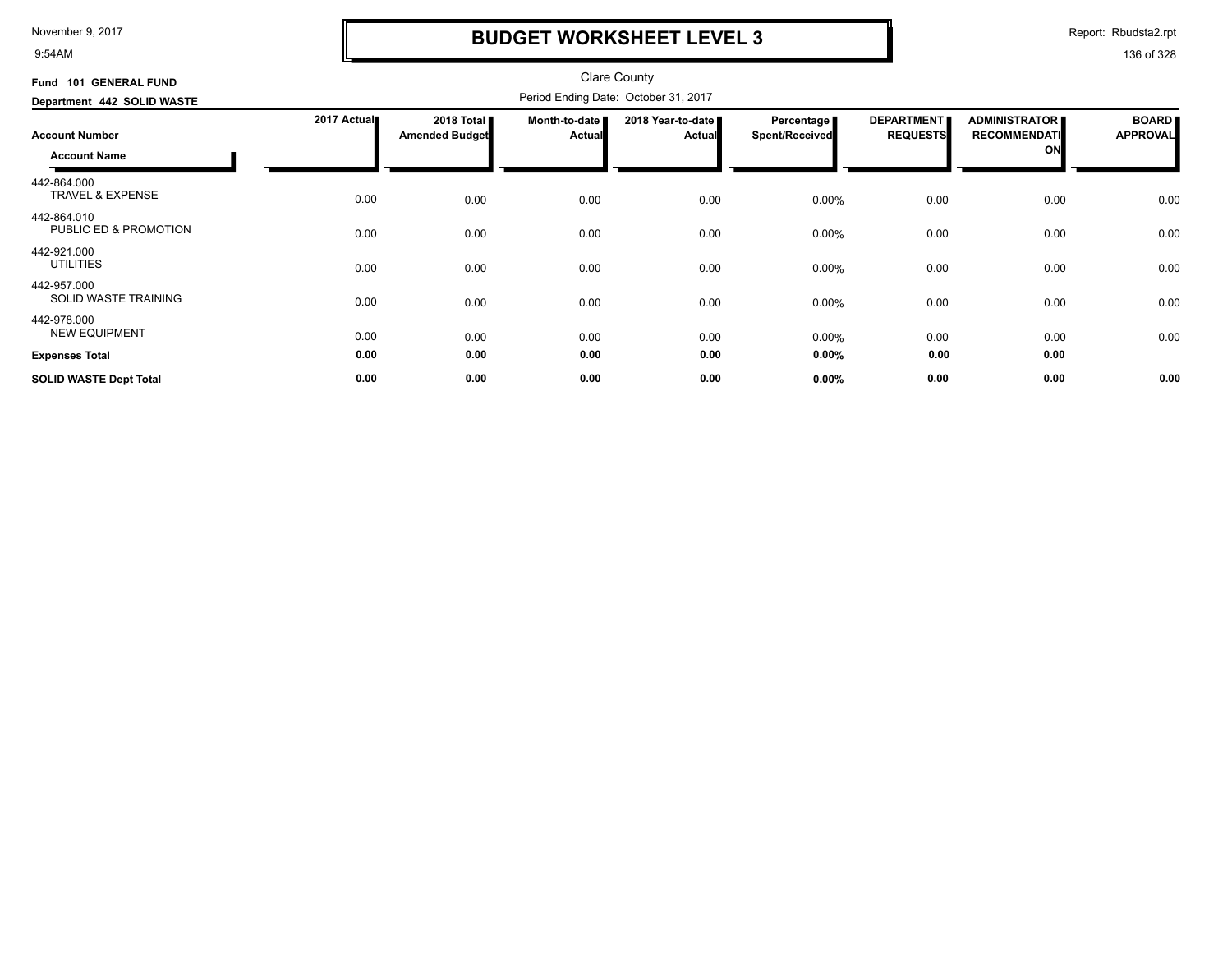9:54AM

## **BUDGET WORKSHEET LEVEL 3**

Clare County

Report: Rbudsta2.rpt

| Fund 101 GENERAL FUND                       |             |                                     |                           | <b>Clare County</b>                  |                              |                                      |                                             |                                 |
|---------------------------------------------|-------------|-------------------------------------|---------------------------|--------------------------------------|------------------------------|--------------------------------------|---------------------------------------------|---------------------------------|
| Department 445 DRAIN PUBLIC BENEFIT         |             |                                     |                           | Period Ending Date: October 31, 2017 |                              |                                      |                                             |                                 |
| <b>Account Number</b>                       | 2017 Actual | 2018 Total<br><b>Amended Budget</b> | Month-to-date  <br>Actual | 2018 Year-to-date  <br><b>Actual</b> | Percentage<br>Spent/Received | <b>DEPARTMENT</b><br><b>REQUESTS</b> | <b>ADMINISTRATOR</b><br><b>RECOMMENDATI</b> | <b>BOARD</b><br><b>APPROVAL</b> |
| <b>Account Name</b>                         |             |                                     |                           |                                      |                              |                                      | ON                                          |                                 |
| Department 445 DRAIN PUBLIC BENEFIT         |             |                                     |                           |                                      |                              |                                      |                                             |                                 |
| <b>Expenses</b>                             |             |                                     |                           |                                      |                              |                                      |                                             |                                 |
| 445-955.000<br>CO DRAIN AT LARGE ASSESSMENT | 0.00        | 0.00                                | 0.00                      | 0.00                                 | 0.00%                        | 0.00                                 | 0.00                                        | 0.00                            |
| 445-955.001<br><b>WITBECK DRAIN</b>         | 0.00        | 0.00                                | 0.00                      | 0.00                                 | 0.00%                        | 0.00                                 | 0.00                                        | 0.00                            |
| 445-955.002<br><b>LOOMIS DRAIN</b>          | 0.00        | 20.83                               | 20.83                     | 20.83                                | 100.00%                      | 0.00                                 | 0.00                                        | 0.00                            |
| 445-955.003<br><b>GOLDEN ACRES DRAIN</b>    | 0.00        | 0.00                                | 0.00                      | 0.00                                 | 0.00%                        | 0.00                                 | 0.00                                        | 0.00                            |
| 445-955.004<br><b>WARNER DRAIN</b>          | 0.00        | 0.00                                | 0.00                      | 0.00                                 | 0.00%                        | 0.00                                 | 0.00                                        | 0.00                            |
| 445-955.005<br><b>CUT-OFF DRAIN</b>         | 202.00      | 0.00                                | 0.00                      | 0.00                                 | 0.00%                        | 0.00                                 | 0.00                                        | 0.00                            |
| 445-955.006<br><b>MC CRAY DRAIN</b>         | 0.00        | 0.00                                | 0.00                      | 0.00                                 | 0.00%                        | 0.00                                 | 0.00                                        | 0.00                            |
| 445-955.007<br><b>BERTHA LAKE</b>           | 0.00        | 0.00                                | 0.00                      | 0.00                                 | 0.00%                        | 0.00                                 | 0.00                                        | 0.00                            |
| 445-955.008<br><b>FARWELL DRAIN</b>         | 0.00        | 0.00                                | 0.00                      | 0.00                                 | 0.00%                        | 0.00                                 | 0.00                                        | 0.00                            |
| 445-955.009<br><b>LLOYD DRAIN</b>           | 0.00        | 0.00                                | 0.00                      | 0.00                                 | 0.00%                        | 0.00                                 | 0.00                                        | 0.00                            |
| 445-955.010<br><b>ROSS DRAIN</b>            | 0.00        | 0.00                                | 0.00                      | 0.00                                 | 0.00%                        | 0.00                                 | 0.00                                        | 0.00                            |
| 445-955.011<br><b>HICKOCK DRAIN</b>         | 0.00        | 0.00                                | 0.00                      | 0.00                                 | 0.00%                        | 0.00                                 | 0.00                                        | 0.00                            |
| 445-955.012<br>GILMORE JOINT DRAIN          | 0.00        | 0.00                                | 0.00                      | 0.00                                 | 0.00%                        | 0.00                                 | 0.00                                        | 0.00                            |
| 445-955.013<br>WALKER INTER COUNTY DRAIN    | 0.00        | 0.00                                | 0.00                      | 0.00                                 | 0.00%                        | 0.00                                 | 0.00                                        | 0.00                            |
| 445-955.014<br>LITTLE TOBACCO DRAIN         | 0.00        | 0.00                                | 0.00                      | 0.00                                 | 0.00%                        | 0.00                                 | 0.00                                        | 0.00                            |
| 445-955.015<br><b>LEITNER DRAIN</b>         | 0.00        | 0.00                                | 0.00                      | 0.00                                 | 0.00%                        | 0.00                                 | 0.00                                        | 0.00                            |
| 445-955.016<br><b>MC GIVERN DRAIN</b>       | 0.00        | 0.00                                | 0.00                      | 0.00                                 | 0.00%                        | 0.00                                 | 0.00                                        | 0.00                            |
| 445-955.017<br>STATE TRUNKLINE DRAIN        | 0.00        | 0.00                                | 0.00                      | 0.00                                 | 0.00%                        | 0.00                                 | 0.00                                        | 0.00                            |
| 445-955.018<br><b>WHISKEY CREEK DRAIN</b>   | 0.00        | 0.00                                | 0.00                      | 0.00                                 | 0.00%                        | 0.00                                 | 0.00                                        | 0.00                            |
| 445-955.019<br><b>BAILEY LAKE DRAIN</b>     | 0.00        | 0.00                                | 0.00                      | 0.00                                 | 0.00%                        | 0.00                                 | 0.00                                        | 0.00                            |
| 445-955.020<br>ELM CREEK DRAIN              | 0.00        | 0.00                                | 0.00                      | 0.00                                 | 0.00%                        | 0.00                                 | 0.00                                        | 0.00                            |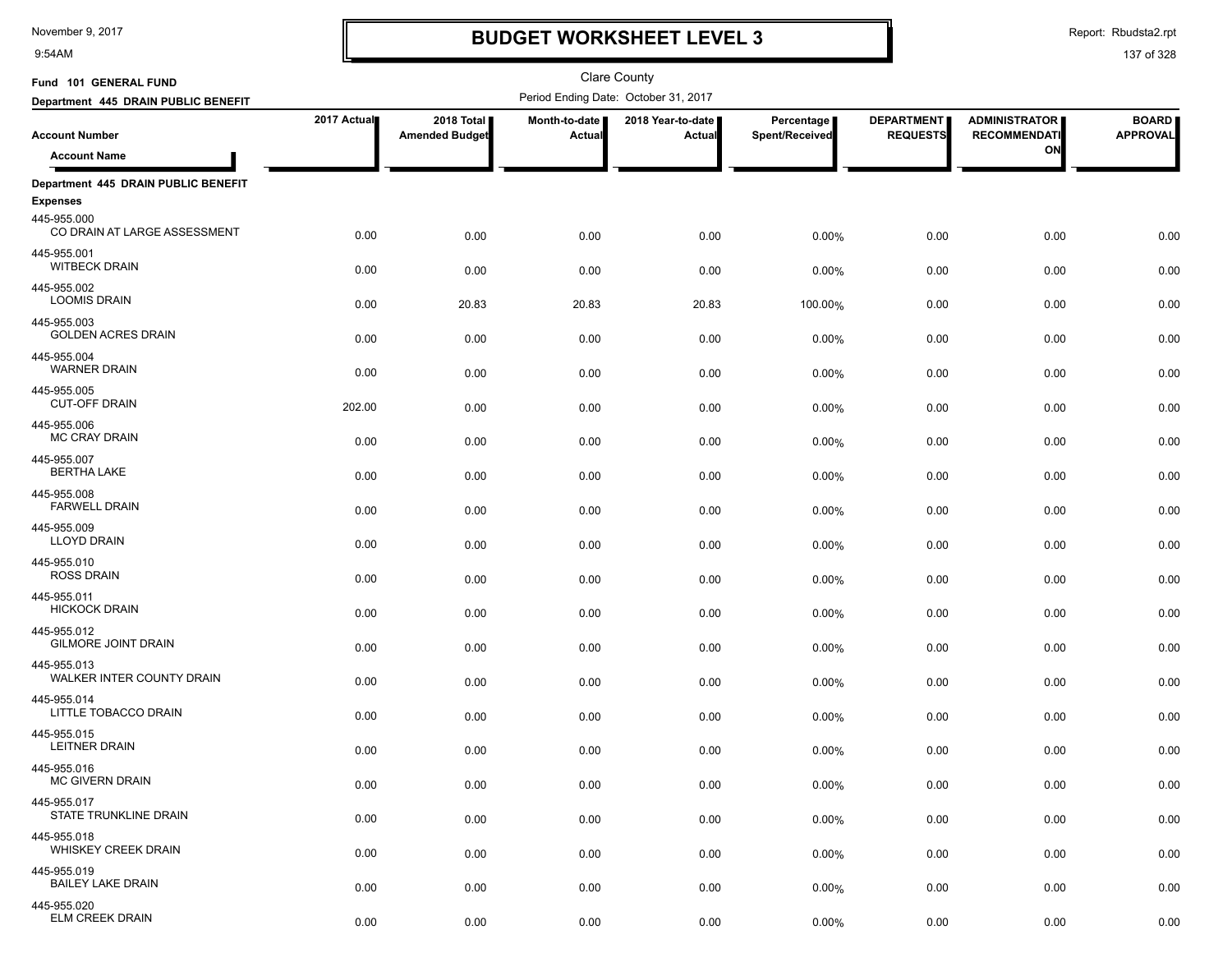9:54AM

## **BUDGET WORKSHEET LEVEL 3**

Report: Rbudsta2.rpt

| Fund 101 GENERAL FUND                        |             |                                     |                                | <b>Clare County</b>                  |                                            |                                      |                                                   |                                 |
|----------------------------------------------|-------------|-------------------------------------|--------------------------------|--------------------------------------|--------------------------------------------|--------------------------------------|---------------------------------------------------|---------------------------------|
| Department 445 DRAIN PUBLIC BENEFIT          |             |                                     |                                | Period Ending Date: October 31, 2017 |                                            |                                      |                                                   |                                 |
| <b>Account Number</b><br><b>Account Name</b> | 2017 Actual | 2018 Total<br><b>Amended Budget</b> | Month-to-date<br><b>Actual</b> | 2018 Year-to-date<br><b>Actual</b>   | <b>Percentage</b><br><b>Spent/Received</b> | <b>DEPARTMENT</b><br><b>REQUESTS</b> | <b>ADMINISTRATOR</b><br><b>RECOMMENDATI</b><br>ON | <b>BOARD</b><br><b>APPROVAL</b> |
| 445-955.021<br><b>HOWE DRAIN</b>             | 0.00        | 0.00                                | 0.00                           | 0.00                                 | 0.00%                                      | 0.00                                 | 0.00                                              | 0.00                            |
| 445-955.022<br><b>HARVEY DRAIN</b>           | 0.00        | 0.00                                | 0.00                           | 0.00                                 | 0.00%                                      | 0.00                                 | 0.00                                              | 0.00                            |
| 445-955.023<br><b>COATS DRAIN</b>            | 0.00        | 0.00                                | 0.00                           | 0.00                                 | 0.00%                                      | 0.00                                 | 0.00                                              | 0.00                            |
| 445-955.024<br><b>COOK DRAIN</b>             | 0.00        | 0.00                                | 0.00                           | 0.00                                 | 0.00%                                      | 0.00                                 | 0.00                                              | 0.00                            |
| 445-955.025<br>TONKIN JOINT DRAIN            | 0.00        | 0.00                                | 0.00                           | 0.00                                 | 0.00%                                      | 0.00                                 | 0.00                                              | 0.00                            |
| 445-955.026<br><b>TONKIN BRANCH DRAIN</b>    | 0.00        | 0.00                                | 0.00                           | 0.00                                 | 0.00%                                      | 0.00                                 | 0.00                                              | 0.00                            |
| 445-955.027<br><b>JORDAN DRAIN</b>           | 0.00        | 1,010.00                            | 1,000.00                       | 1,000.00                             | 99.01%                                     | 1,010.00                             | 1,010.00                                          | 1,010.00                        |
| <b>Expenses Total</b>                        | 202.00      | 1,030.83                            | 1,020.83                       | 1,020.83                             | 100.00%                                    | 1,010.00                             | 1,010.00                                          | 1,010.00                        |
| <b>DRAIN PUBLIC BENEFIT Dept Total</b>       | 202.00      | 1,030.83                            | 1,020.83                       | 1,020.83                             | 100.00%                                    | 1,010.00                             | 1,010.00                                          | 1,010.00                        |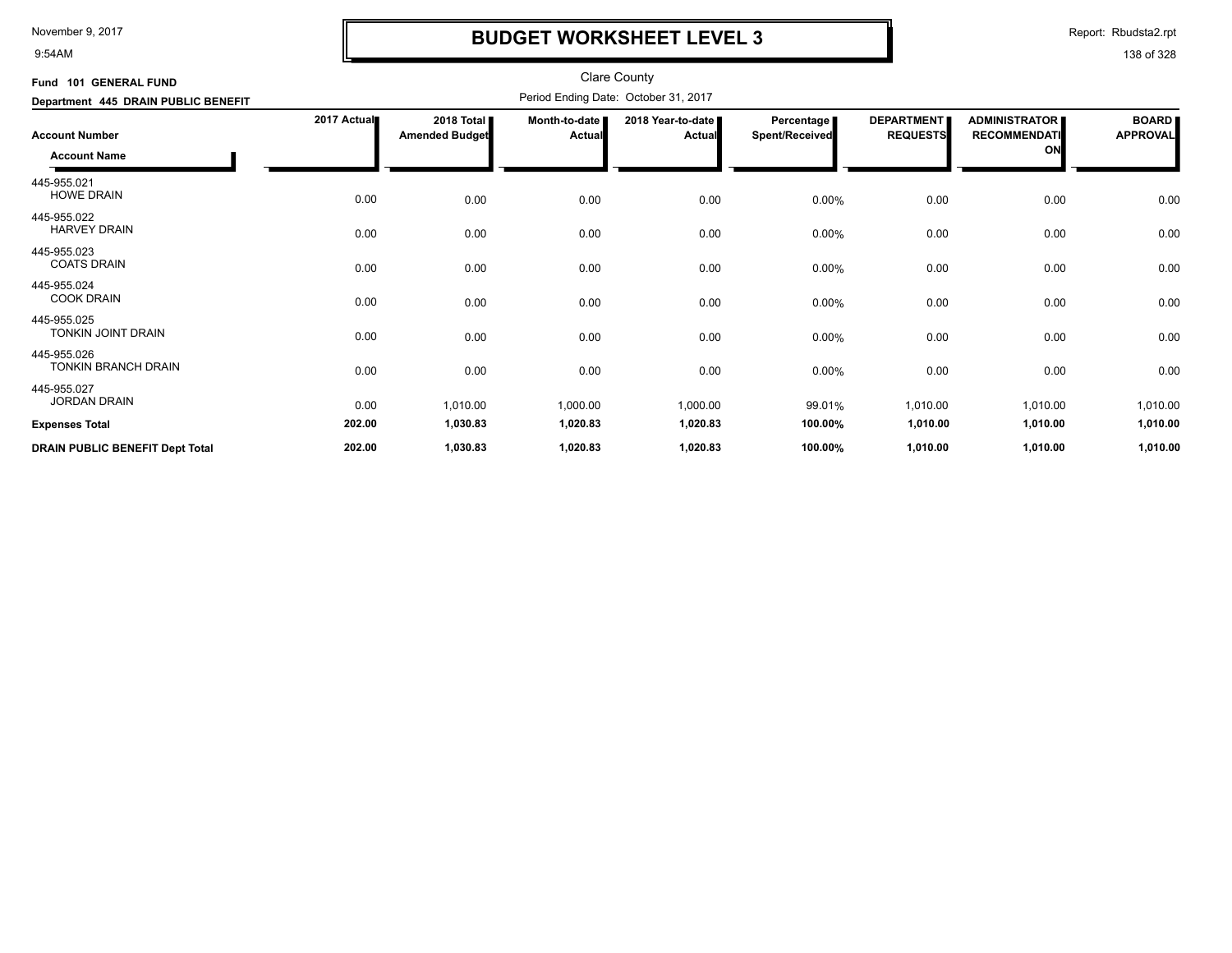9:54AM

## **BUDGET WORKSHEET LEVEL 3**

Report: Rbudsta2.rpt

| <b>101 GENERAL FUND</b><br>Fund                  |             |                                     |                           | <b>Clare County</b>                  |                                |                                      |                                             |                                 |
|--------------------------------------------------|-------------|-------------------------------------|---------------------------|--------------------------------------|--------------------------------|--------------------------------------|---------------------------------------------|---------------------------------|
| Department 601 CENTRAL MI DIST HEALTH DEPT       |             |                                     |                           | Period Ending Date: October 31, 2017 |                                |                                      |                                             |                                 |
| <b>Account Number</b>                            | 2017 Actual | 2018 Total<br><b>Amended Budget</b> | Month-to-date I<br>Actual | 2018 Year-to-date<br><b>Actual</b>   | Percentage I<br>Spent/Received | <b>DEPARTMENT</b><br><b>REQUESTS</b> | <b>ADMINISTRATOR</b><br><b>RECOMMENDATI</b> | <b>BOARD</b><br><b>APPROVAL</b> |
| <b>Account Name</b>                              |             |                                     |                           |                                      |                                |                                      | ON                                          |                                 |
| Department 601 CENTRAL MI DIST HEALTH DEPT       |             |                                     |                           |                                      |                                |                                      |                                             |                                 |
| <b>Expenses</b>                                  |             |                                     |                           |                                      |                                |                                      |                                             |                                 |
| 601-998.000<br>APPROPRIATION TRANSFER OUT        | 227.827.00  | 227.796.00                          | 0.00                      | 0.00                                 | 0.00%                          | 227,796.00                           | 227.796.00                                  | 227,796.00                      |
| 601-998.001<br><b>CIGARETTE TAX</b>              | 0.00        | 0.00                                | 0.00                      | 0.00                                 | 0.00%                          | 0.00                                 | 0.00                                        | 0.00                            |
| <b>Expenses Total</b>                            | 227,827.00  | 227,796.00                          | 0.00                      | 0.00                                 | 0.00%                          | 227,796.00                           | 227,796.00                                  | 227,796.00                      |
| <b>CENTRAL MI DIST HEALTH DEPT Dept</b><br>Total | 227,827.00  | 227,796.00                          | 0.00                      | 0.00                                 | 0.00%                          | 227,796.00                           | 227,796.00                                  | 227,796.00                      |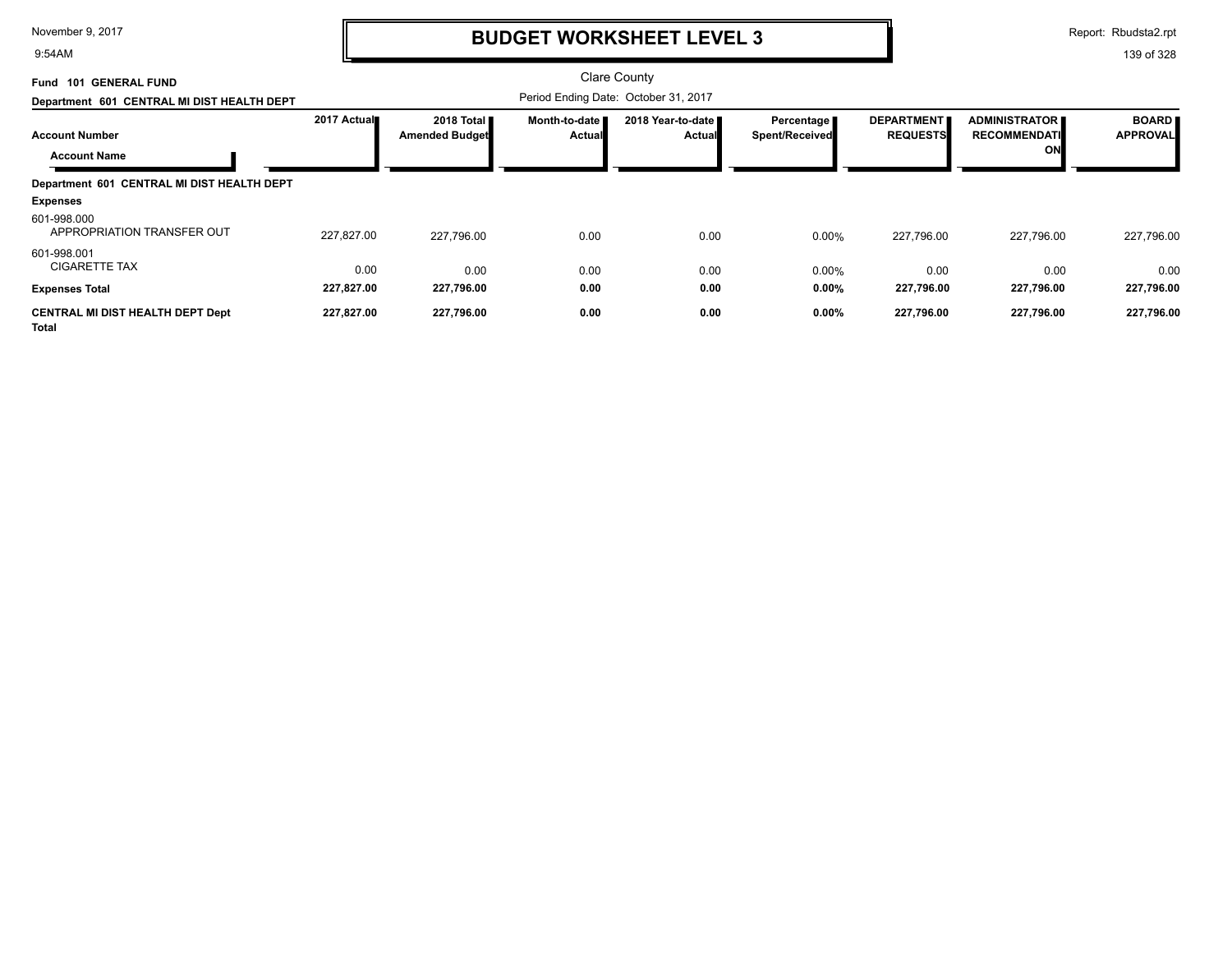9:54AM

## **BUDGET WORKSHEET LEVEL 3**

Report: Rbudsta2.rpt

| Fund 101 GENERAL FUND                  |             |                                               |                                  | <b>Clare County</b>                  |                              |                                      |                                             |                                 |
|----------------------------------------|-------------|-----------------------------------------------|----------------------------------|--------------------------------------|------------------------------|--------------------------------------|---------------------------------------------|---------------------------------|
| Department 605 CONTAGIOUS DISEASES     |             |                                               |                                  | Period Ending Date: October 31, 2017 |                              |                                      |                                             |                                 |
| <b>Account Number</b>                  | 2017 Actual | 2018 Total <b>II</b><br><b>Amended Budget</b> | Month-to-date  <br><b>Actual</b> | 2018 Year-to-date<br><b>Actual</b>   | Percentage<br>Spent/Received | <b>DEPARTMENT</b><br><b>REQUESTS</b> | <b>ADMINISTRATOR</b><br><b>RECOMMENDATI</b> | <b>BOARD</b><br><b>APPROVAL</b> |
| <b>Account Name</b>                    |             |                                               |                                  |                                      |                              |                                      | ON                                          |                                 |
| Department 605 CONTAGIOUS DISEASES     |             |                                               |                                  |                                      |                              |                                      |                                             |                                 |
| <b>Expenses</b>                        |             |                                               |                                  |                                      |                              |                                      |                                             |                                 |
| 605-760.000<br><b>MEDICAL SUPPLIES</b> | 0.00        | 0.00                                          | 0.00                             | 0.00                                 | 0.00%                        | 0.00                                 | 0.00                                        | 0.00                            |
| 605-761.000<br>PRESCRIPTION DRUGS      | 0.00        | 0.00                                          | 0.00                             | 0.00                                 | 0.00%                        | 0.00                                 | 0.00                                        | 0.00                            |
| 605-834.000<br><b>OUTPATIENT CARE</b>  | 0.00        | 0.00                                          | 0.00                             | 0.00                                 | 0.00%                        | 0.00                                 | 0.00                                        | 0.00                            |
| 605-835.000<br><b>HEALTH SERVICES</b>  | 50.00       | 400.00                                        | 0.00                             | 0.00                                 | 0.00%                        | 400.00                               | 400.00                                      | 400.00                          |
| <b>Expenses Total</b>                  | 50.00       | 400.00                                        | 0.00                             | 0.00                                 | 0.00%                        | 400.00                               | 400.00                                      | 400.00                          |
| <b>CONTAGIOUS DISEASES Dept Total</b>  | 50.00       | 400.00                                        | 0.00                             | 0.00                                 | 0.00%                        | 400.00                               | 400.00                                      | 400.00                          |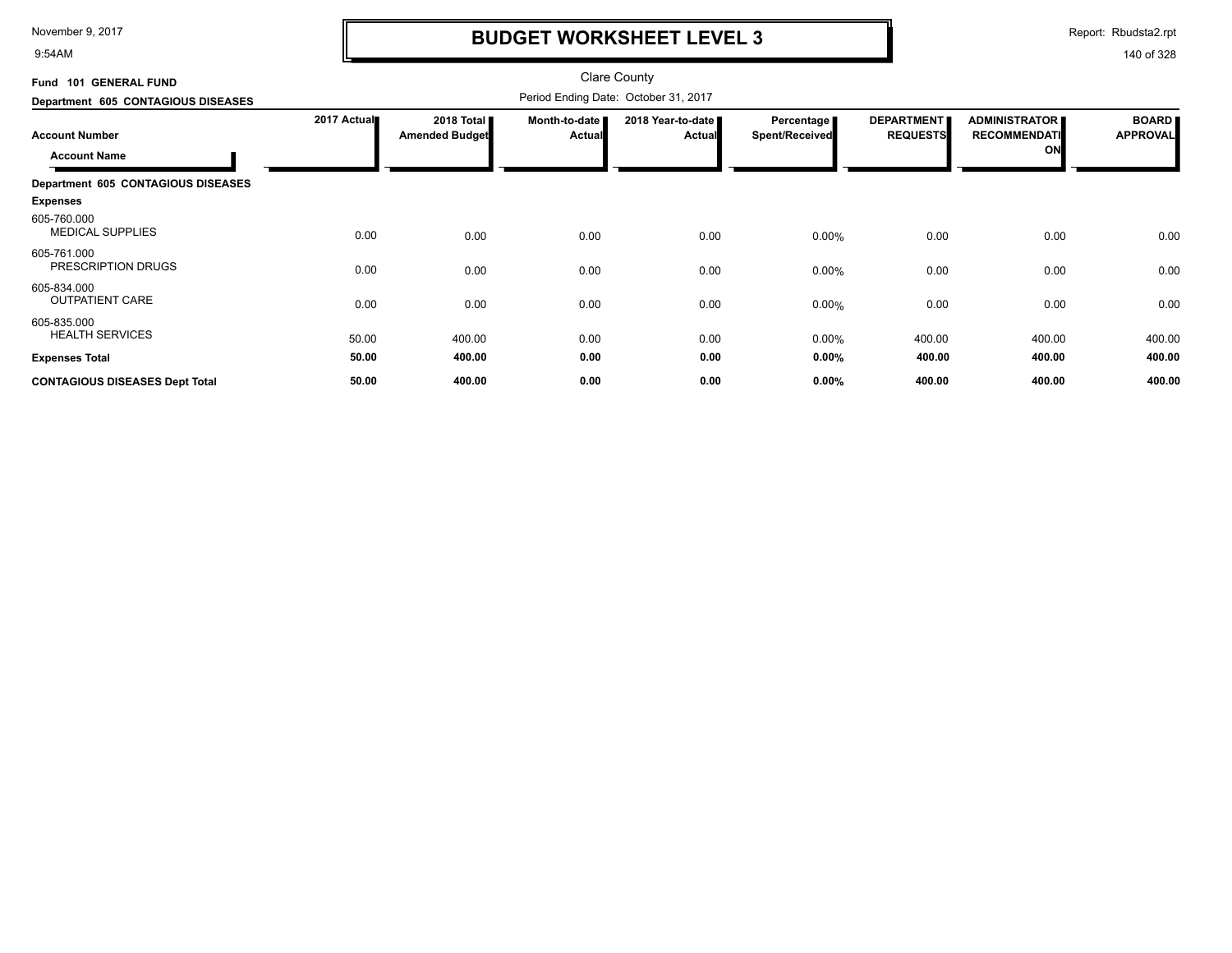9:54AM

## **BUDGET WORKSHEET LEVEL 3**

Report: Rbudsta2.rpt

| Fund 101 GENERAL FUND                       |             |                                     |                           | <b>Clare County</b>                  |                                     |                                      |                                             |                                 |
|---------------------------------------------|-------------|-------------------------------------|---------------------------|--------------------------------------|-------------------------------------|--------------------------------------|---------------------------------------------|---------------------------------|
| Department 631 SUBSTANCE ABUSE              |             |                                     |                           | Period Ending Date: October 31, 2017 |                                     |                                      |                                             |                                 |
| <b>Account Number</b>                       | 2017 Actual | 2018 Total<br><b>Amended Budget</b> | Month-to-date  <br>Actual | 2018 Year-to-date ■<br><b>Actual</b> | Percentage<br><b>Spent/Received</b> | <b>DEPARTMENT</b><br><b>REQUESTS</b> | <b>ADMINISTRATOR</b><br><b>RECOMMENDATI</b> | <b>BOARD</b><br><b>APPROVAL</b> |
| <b>Account Name</b>                         |             |                                     |                           |                                      |                                     |                                      | ON                                          |                                 |
| Department 631 SUBSTANCE ABUSE              |             |                                     |                           |                                      |                                     |                                      |                                             |                                 |
| <b>Expenses</b>                             |             |                                     |                           |                                      |                                     |                                      |                                             |                                 |
| 631-998.000<br>APPROPRIATION TRANSFER OUT   | 0.00        | 0.00                                | 0.00                      | 0.00                                 | $0.00\%$                            | 0.00                                 | 0.00                                        | 0.00                            |
| 631-998.001<br><b>CONVENTION TAX</b>        | 47,668.00   | 49,652.00                           | 0.00                      | 0.00                                 | $0.00\%$                            | 49,652.00                            | 49,652.00                                   | 49,652.00                       |
| 631-998.002<br><b>CIGARETTE TAX</b>         | 0.00        | 0.00                                | 0.00                      | 0.00                                 | 0.00%                               | 0.00                                 | 0.00                                        | 0.00                            |
| 631-998.003<br>SUBSTANCE ABUSE ED COUNCLING | 0.00        | 0.00                                | 0.00                      | 0.00                                 | 0.00%                               | 0.00                                 | 0.00                                        | 0.00                            |
| <b>Expenses Total</b>                       | 47,668.00   | 49,652.00                           | 0.00                      | 0.00                                 | $0.00\%$                            | 49,652.00                            | 49,652.00                                   | 49,652.00                       |
| <b>SUBSTANCE ABUSE Dept Total</b>           | 47,668.00   | 49,652.00                           | 0.00                      | 0.00                                 | $0.00\%$                            | 49,652.00                            | 49,652.00                                   | 49,652.00                       |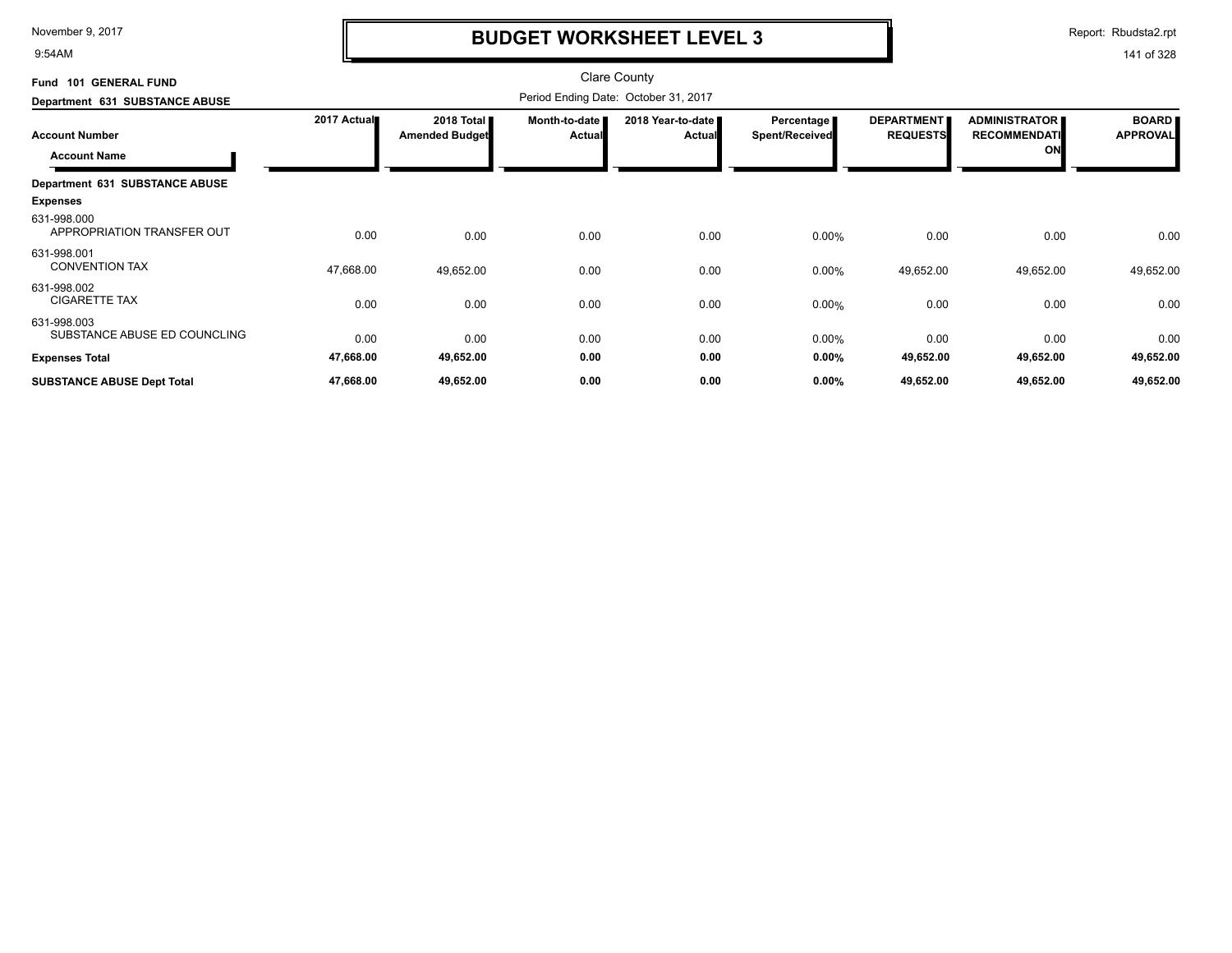9:54AM

## **BUDGET WORKSHEET LEVEL 3**

Report: Rbudsta2.rpt

| Fund 101 GENERAL FUND                     |             |                                     |                                | <b>Clare County</b>                  |                                     |                                      |                                             |                                 |
|-------------------------------------------|-------------|-------------------------------------|--------------------------------|--------------------------------------|-------------------------------------|--------------------------------------|---------------------------------------------|---------------------------------|
| Department 632 ANTI-DRUG ABUSE GRANT      |             |                                     |                                | Period Ending Date: October 31, 2017 |                                     |                                      |                                             |                                 |
| <b>Account Number</b>                     | 2017 Actual | 2018 Total<br><b>Amended Budget</b> | Month-to-date<br><b>Actual</b> | 2018 Year-to-date<br><b>Actual</b>   | <b>Percentage</b><br>Spent/Received | <b>DEPARTMENT</b><br><b>REQUESTS</b> | <b>ADMINISTRATOR</b><br><b>RECOMMENDATI</b> | <b>BOARD</b><br><b>APPROVAL</b> |
| <b>Account Name</b>                       |             |                                     |                                |                                      |                                     |                                      | ON                                          |                                 |
| Department 632 ANTI-DRUG ABUSE GRANT      |             |                                     |                                |                                      |                                     |                                      |                                             |                                 |
| <b>Expenses</b>                           |             |                                     |                                |                                      |                                     |                                      |                                             |                                 |
| 632-704.000<br><b>SALARY</b>              | 0.00        | 0.00                                | 0.00                           | 0.00                                 | $0.00\%$                            | 0.00                                 | 0.00                                        | 0.00                            |
| 632-705.000<br>PART TIME                  | 0.00        | 0.00                                | 0.00                           | 0.00                                 | $0.00\%$                            | 0.00                                 | 0.00                                        | 0.00                            |
| 632-727.000<br><b>OFFICE SUPPLIES</b>     | 0.00        | 0.00                                | 0.00                           | 0.00                                 | 0.00%                               | 0.00                                 | 0.00                                        | 0.00                            |
| 632-807.000<br>CONSULTANT-HUMAN AID - PBS | 0.00        | 0.00                                | 0.00                           | 0.00                                 | 0.00%                               | 0.00                                 | 0.00                                        | 0.00                            |
| <b>Expenses Total</b>                     | 0.00        | 0.00                                | 0.00                           | 0.00                                 | 0.00%                               | 0.00                                 | 0.00                                        |                                 |
| <b>ANTI-DRUG ABUSE GRANT Dept Total</b>   | 0.00        | 0.00                                | 0.00                           | 0.00                                 | 0.00%                               | 0.00                                 | 0.00                                        | 0.00                            |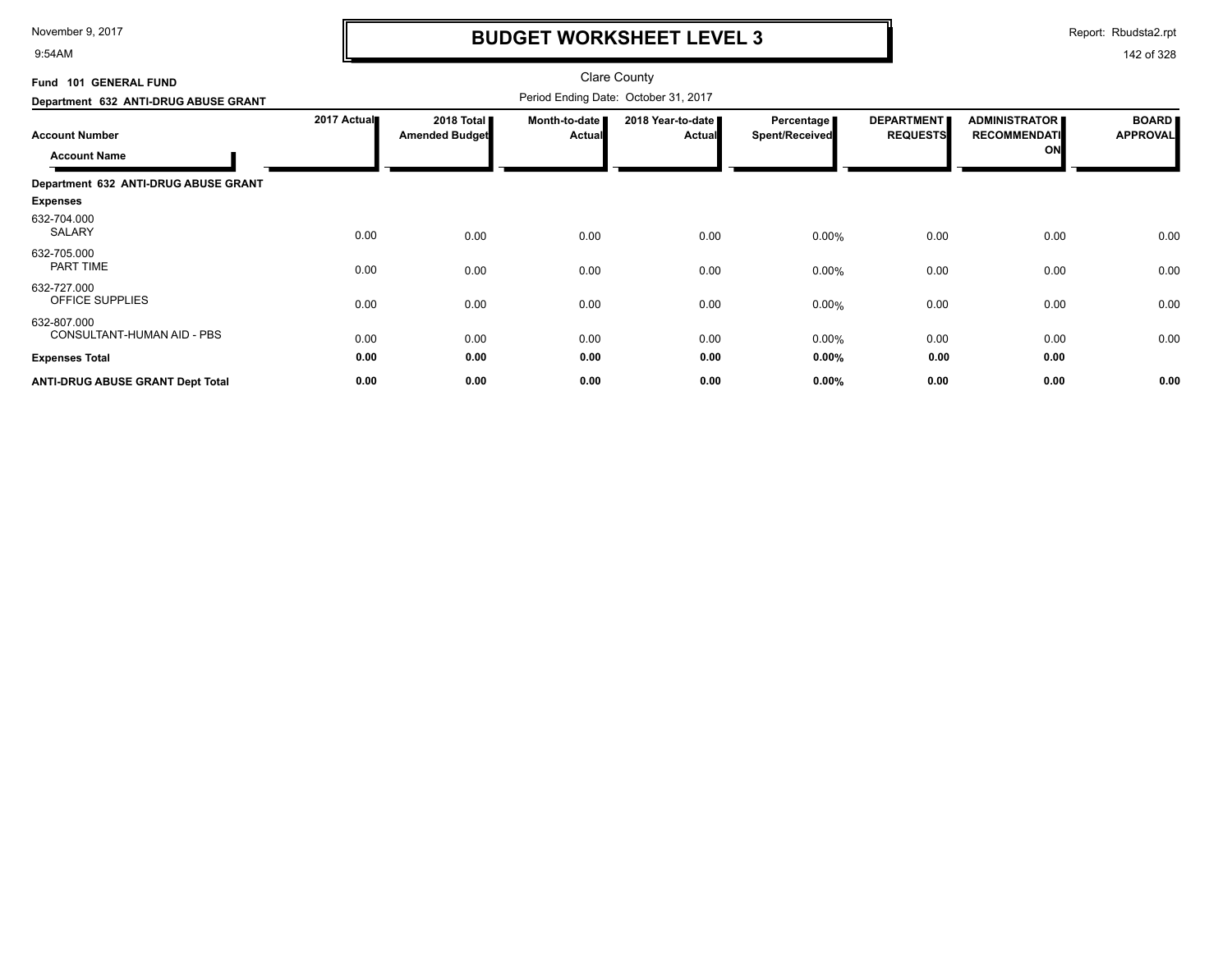9:54AM

## **BUDGET WORKSHEET LEVEL 3**

Report: Rbudsta2.rpt

| Fund 101 GENERAL FUND                              |             |                                     |                         | <b>Clare County</b>                  |                              |                                      |                                                   |                                 |
|----------------------------------------------------|-------------|-------------------------------------|-------------------------|--------------------------------------|------------------------------|--------------------------------------|---------------------------------------------------|---------------------------------|
| Department 648 MEDICAL EXAMINER                    |             |                                     |                         | Period Ending Date: October 31, 2017 |                              |                                      |                                                   |                                 |
| <b>Account Number</b><br><b>Account Name</b>       | 2017 Actual | 2018 Total<br><b>Amended Budget</b> | Month-to-date<br>Actual | 2018 Year-to-date<br>Actual          | Percentage<br>Spent/Received | <b>DEPARTMENT</b><br><b>REQUESTS</b> | <b>ADMINISTRATOR</b><br><b>RECOMMENDATI</b><br>ON | <b>BOARD</b><br><b>APPROVAL</b> |
| Department 648 MEDICAL EXAMINER<br><b>Expenses</b> |             |                                     |                         |                                      |                              |                                      |                                                   |                                 |
| 648-707.000<br>PER DIEM                            | 0.00        | 2,500.00                            | 0.00                    | 0.00                                 | 0.00%                        | 2,500.00                             | 2,500.00                                          | 2,500.00                        |
| 648-727.000<br><b>SUPPLIES</b>                     | 0.00        | 0.00                                | 0.00                    | 0.00                                 | 0.00%                        | 0.00                                 | 0.00                                              | 0.00                            |
| 648-728.000<br>PRINTING & BINDING                  | 0.00        | 0.00                                | 0.00                    | 0.00                                 | 0.00%                        | 0.00                                 | 0.00                                              | 0.00                            |
| 648-732.000<br><b>POSTAGE</b>                      | 0.00        | 0.00                                | 0.00                    | 0.00                                 | 0.00%                        | 0.00                                 | 0.00                                              | 0.00                            |
| 648-801.000<br><b>CONTRACTED SERVICES</b>          | 7,867.68    | 7,868.00                            | 0.00                    | 0.00                                 | 0.00%                        | 7,868.00                             | 7,868.00                                          | 7,868.00                        |
| 648-801.001<br><b>MED ADMIN SERVICES</b>           | 15,921.36   | 15,922.00                           | 0.00                    | 0.00                                 | 0.00%                        | 15,922.00                            | 15,922.00                                         | 15,922.00                       |
| 648-814.000<br><b>DUES &amp; SUBSCRIPTIONS</b>     | 0.00        | 0.00                                | 0.00                    | 0.00                                 | 0.00%                        | 0.00                                 | 0.00                                              | 0.00                            |
| 648-835.000<br><b>SERVICE &amp; INVESTIGATIONS</b> | 14,323.40   | 12,938.00                           | 0.00                    | 0.00                                 | 0.00%                        | 12,938.00                            | 12,938.00                                         | 12,938.00                       |
| 648-837.000<br><b>AUTOPSIES</b>                    | 24,343.44   | 17,300.00                           | 0.00                    | 0.00                                 | 0.00%                        | 17,300.00                            | 17,300.00                                         | 17,300.00                       |
| 648-852.000<br><b>TELEPHONE</b>                    | 0.00        | 0.00                                | 0.00                    | 0.00                                 | 0.00%                        | 0.00                                 | 0.00                                              | 0.00                            |
| 648-864.000<br>MILEAGE/TRAVEL                      | 2,496.78    | 3,085.00                            | 0.00                    | 0.00                                 | 0.00%                        | 3,085.00                             | 3,085.00                                          | 3,085.00                        |
| 648-914.000<br><b>LIABILITY INSURANCE</b>          | 678.65      | 700.00                              | 0.00                    | 0.00                                 | 0.00%                        | 700.00                               | 700.00                                            | 700.00                          |
| 648-957.000<br><b>TRAINING</b>                     | 1,516.97    | 3,160.00                            | 0.00                    | 0.00                                 | 0.00%                        | 3,160.00                             | 3,160.00                                          | 3,160.00                        |
| <b>Expenses Total</b>                              | 67,148.28   | 63,473.00                           | 0.00                    | 0.00                                 | 0.00%                        | 63,473.00                            | 63,473.00                                         | 63,473.00                       |
| <b>MEDICAL EXAMINER Dept Total</b>                 | 67.148.28   | 63.473.00                           | 0.00                    | 0.00                                 | 0.00%                        | 63,473.00                            | 63.473.00                                         | 63,473.00                       |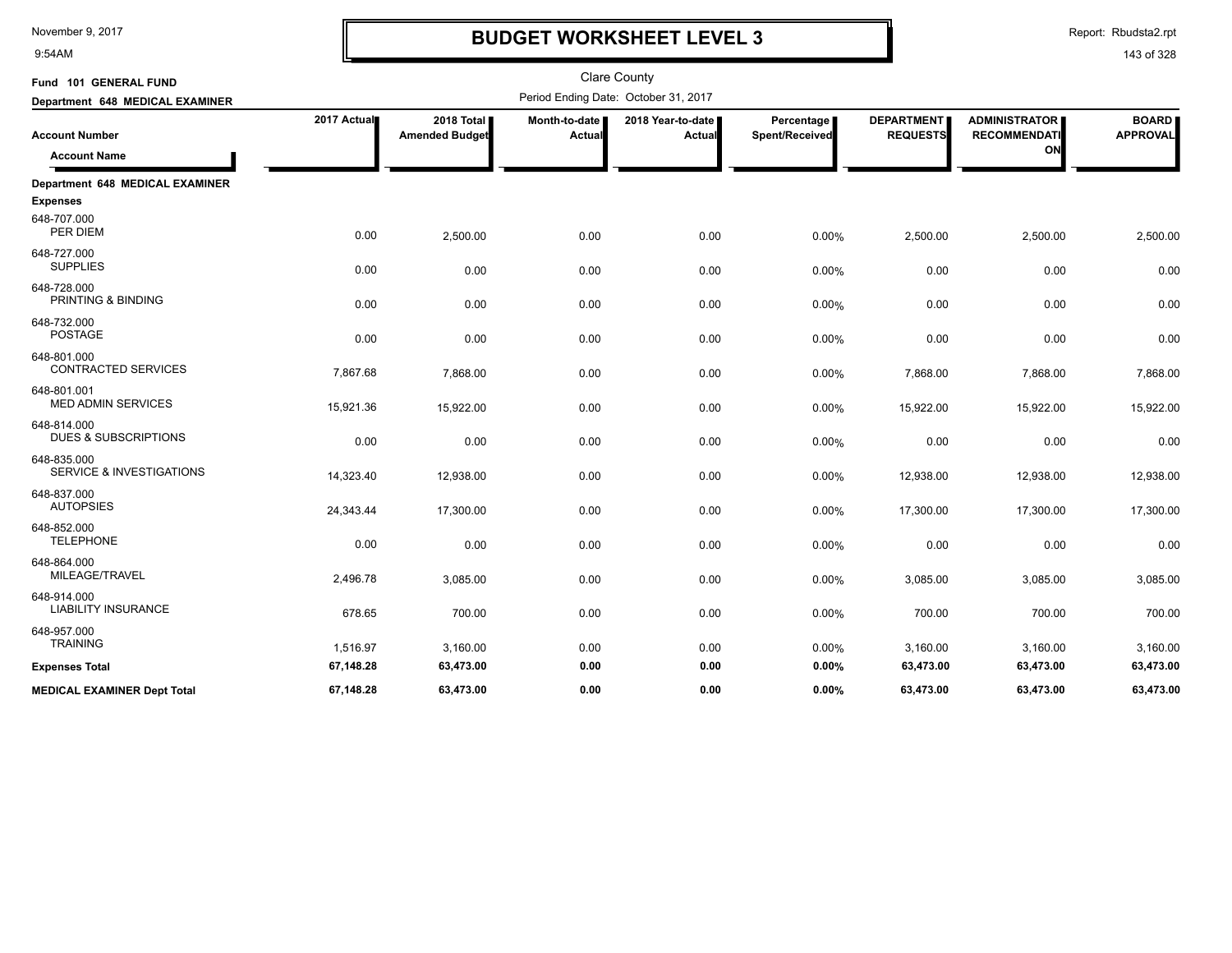9:54AM

## **BUDGET WORKSHEET LEVEL 3**

Report: Rbudsta2.rpt

| <b>101 GENERAL FUND</b><br>Fund<br>Department 649 CENTRAL MI COMM. MENTAL HEALTH |                          |                                     |                                  | Clare County<br>Period Ending Date: October 31, 2017 |                                     |                                      |                                                   |                                 |
|----------------------------------------------------------------------------------|--------------------------|-------------------------------------|----------------------------------|------------------------------------------------------|-------------------------------------|--------------------------------------|---------------------------------------------------|---------------------------------|
| <b>Account Number</b><br><b>Account Name</b>                                     | 2017 Actual              | 2018 Total<br><b>Amended Budget</b> | Month-to-date I<br><b>Actual</b> | 2018 Year-to-date<br>Actual                          | Percentage<br><b>Spent/Received</b> | <b>DEPARTMENT</b><br><b>REQUESTS</b> | <b>ADMINISTRATOR</b><br><b>RECOMMENDATI</b><br>ON | <b>BOARD</b><br><b>APPROVAL</b> |
| Department 649 CENTRAL MI COMM. MENTAL HEALTH                                    |                          |                                     |                                  |                                                      |                                     |                                      |                                                   |                                 |
| <b>Expenses</b>                                                                  |                          |                                     |                                  |                                                      |                                     |                                      |                                                   |                                 |
| 649-998.000<br>APPROPRIATION TRANSFER OUT<br><b>Expenses Total</b>               | 139.000.00<br>139,000.00 | 139,000.00<br>139,000.00            | 34.750.00<br>34,750.00           | 34,750.00<br>34,750.00                               | 25.00%<br>100.00%                   | 139,000.00<br>139,000.00             | 139,000.00<br>139,000.00                          | 139,000.00<br>139,000.00        |
| <b>CENTRAL MI COMM. MENTAL HEALTH</b><br><b>Dept Total</b>                       | 139,000.00               | 139.000.00                          | 34.750.00                        | 34,750.00                                            | 100.00%                             | 139.000.00                           | 139.000.00                                        | 139.000.00                      |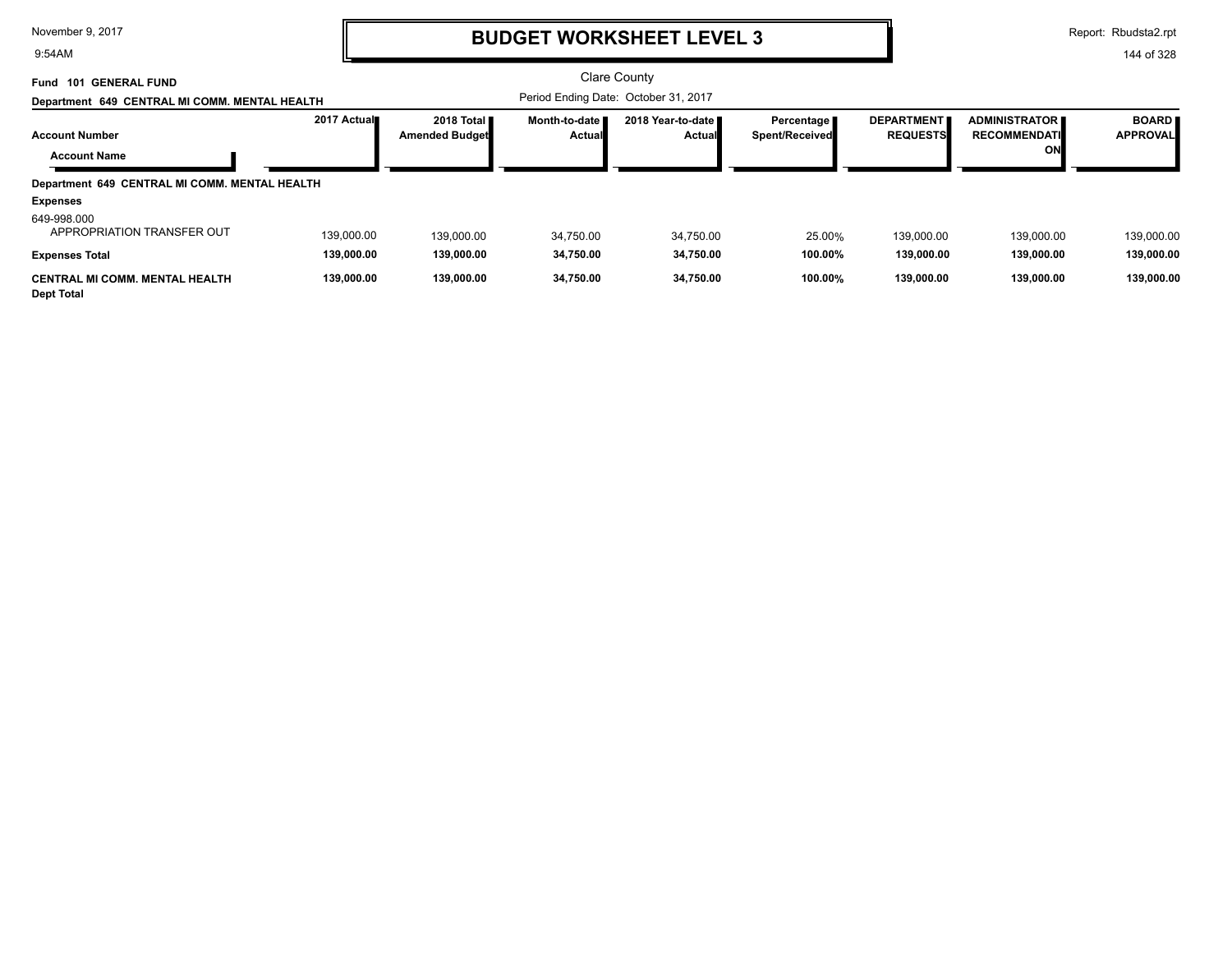9:54AM

# **BUDGET WORKSHEET LEVEL 3**

Report: Rbudsta2.rpt

| Fund 101 GENERAL FUND                                  |             |                                     |                                  | <b>Clare County</b>                  |                                     |                                      |                                                   |                                 |
|--------------------------------------------------------|-------------|-------------------------------------|----------------------------------|--------------------------------------|-------------------------------------|--------------------------------------|---------------------------------------------------|---------------------------------|
| Department 651 CLARE CO AMBULANCE SERVICE              |             |                                     |                                  | Period Ending Date: October 31, 2017 |                                     |                                      |                                                   |                                 |
| <b>Account Number</b><br><b>Account Name</b>           | 2017 Actual | 2018 Total<br><b>Amended Budget</b> | Month-to-date I<br><b>Actual</b> | 2018 Year-to-date<br><b>Actual</b>   | Percentage<br><b>Spent/Received</b> | <b>DEPARTMENT</b><br><b>REQUESTS</b> | <b>ADMINISTRATOR</b><br><b>RECOMMENDATI</b><br>ON | <b>BOARD</b><br><b>APPROVAL</b> |
| Department 651 CLARE CO AMBULANCE SERVICE              |             |                                     |                                  |                                      |                                     |                                      |                                                   |                                 |
| <b>Expenses</b>                                        |             |                                     |                                  |                                      |                                     |                                      |                                                   |                                 |
| 651-998.000<br><b>CLARE COUNTY AMBULANCE</b>           | 0.00        | 0.00                                | 0.00                             | 0.00                                 | 0.00%                               | 0.00                                 | 0.00                                              | 0.00                            |
| 651-998.001<br>UNITED RESCUE AMBULANCE                 | 0.00        | 0.00                                | 0.00                             | 0.00                                 | 0.00%                               | 0.00                                 | 0.00                                              | 0.00                            |
| <b>Expenses Total</b>                                  | 0.00        | 0.00                                | 0.00                             | 0.00                                 | 0.00%                               | 0.00                                 | 0.00                                              |                                 |
| <b>CLARE CO AMBULANCE SERVICE Dept</b><br><b>Total</b> | 0.00        | 0.00                                | 0.00                             | 0.00                                 | 0.00%                               | 0.00                                 | 0.00                                              | 0.00                            |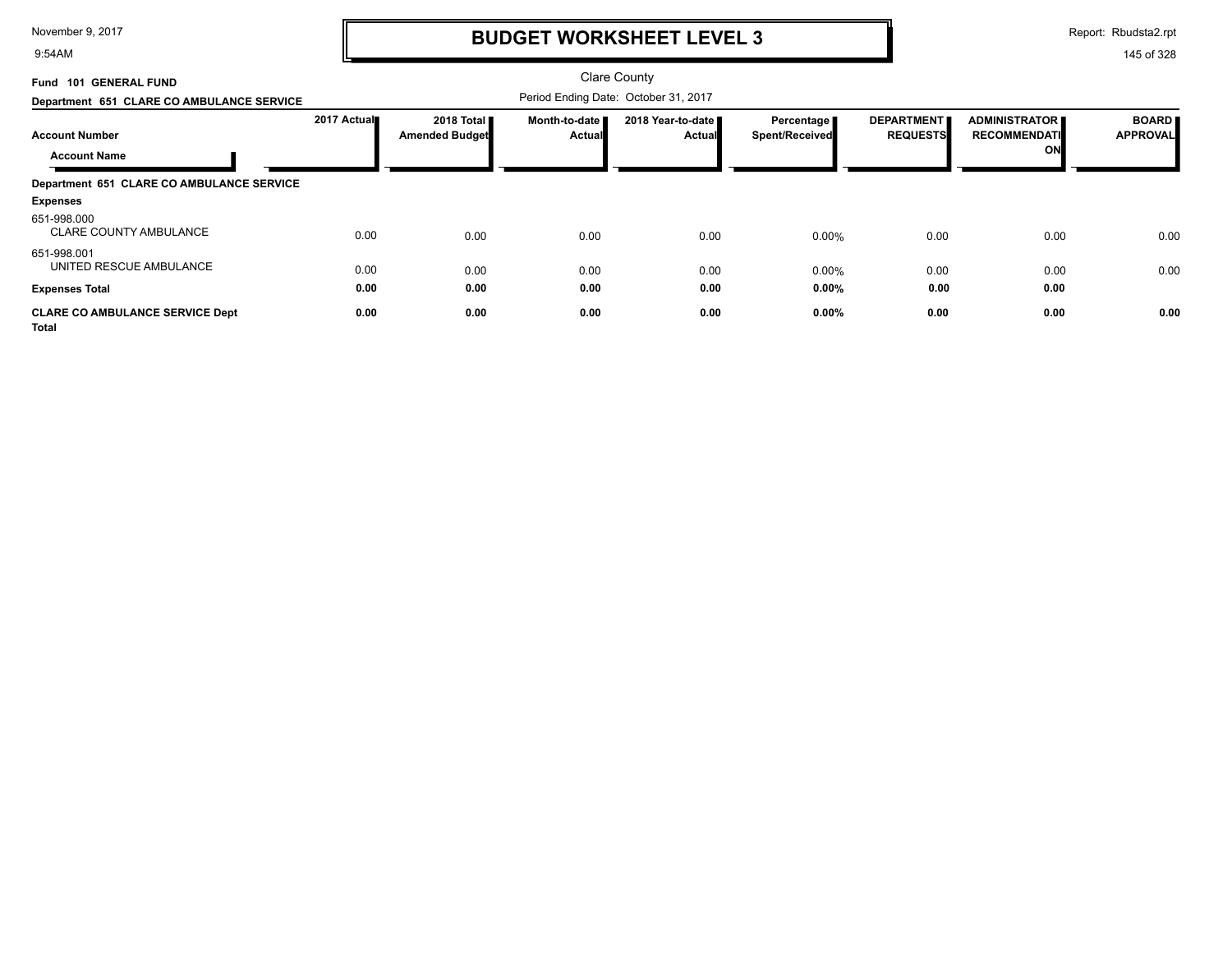9:54AM

# **BUDGET WORKSHEET LEVEL 3**

Report: Rbudsta2.rpt

| Fund 101 GENERAL FUND<br>Department 666 JUVENILE INCENTIVE BLOCK GRANT              |              |                              | <b>Clare County</b><br>Period Ending Date: October 31, 2017 |                             |                                     |                                      |                                                   |                                 |
|-------------------------------------------------------------------------------------|--------------|------------------------------|-------------------------------------------------------------|-----------------------------|-------------------------------------|--------------------------------------|---------------------------------------------------|---------------------------------|
| <b>Account Number</b><br><b>Account Name</b>                                        | 2017 Actual  | 2018 Total<br>Amended Budget | Month-to-date<br><b>Actual</b>                              | 2018 Year-to-date<br>Actual | Percentage<br><b>Spent/Received</b> | <b>DEPARTMENT</b><br><b>REQUESTS</b> | <b>ADMINISTRATOR</b><br><b>RECOMMENDATI</b><br>ON | <b>BOARD</b><br><b>APPROVAL</b> |
| Department 666 JUVENILE INCENTIVE BLOCK GRANT<br><b>Expenses</b>                    |              |                              |                                                             |                             |                                     |                                      |                                                   |                                 |
| 666-727.000<br><b>SUPPLIES</b>                                                      | 0.00         | 0.00                         | 0.00                                                        | 0.00                        | 0.00%                               | 0.00                                 | 0.00                                              | 0.00                            |
| 666-801.000<br>HUMAN AID CONTRACT                                                   | 0.00         | 0.00                         | 0.00                                                        | 0.00                        | 0.00%                               | 0.00                                 | 0.00                                              | 0.00                            |
| 666-864.000<br><b>TRAVEL</b>                                                        | 0.00         | 0.00                         | 0.00                                                        | 0.00                        | 0.00%                               | 0.00                                 | 0.00                                              | 0.00                            |
| <b>Expenses Total</b><br><b>JUVENILE INCENTIVE BLOCK GRANT</b><br><b>Dept Total</b> | 0.00<br>0.00 | 0.00<br>0.00                 | 0.00<br>0.00                                                | 0.00<br>0.00                | $0.00\%$<br>0.00%                   | 0.00<br>0.00                         | 0.00<br>0.00                                      | 0.00                            |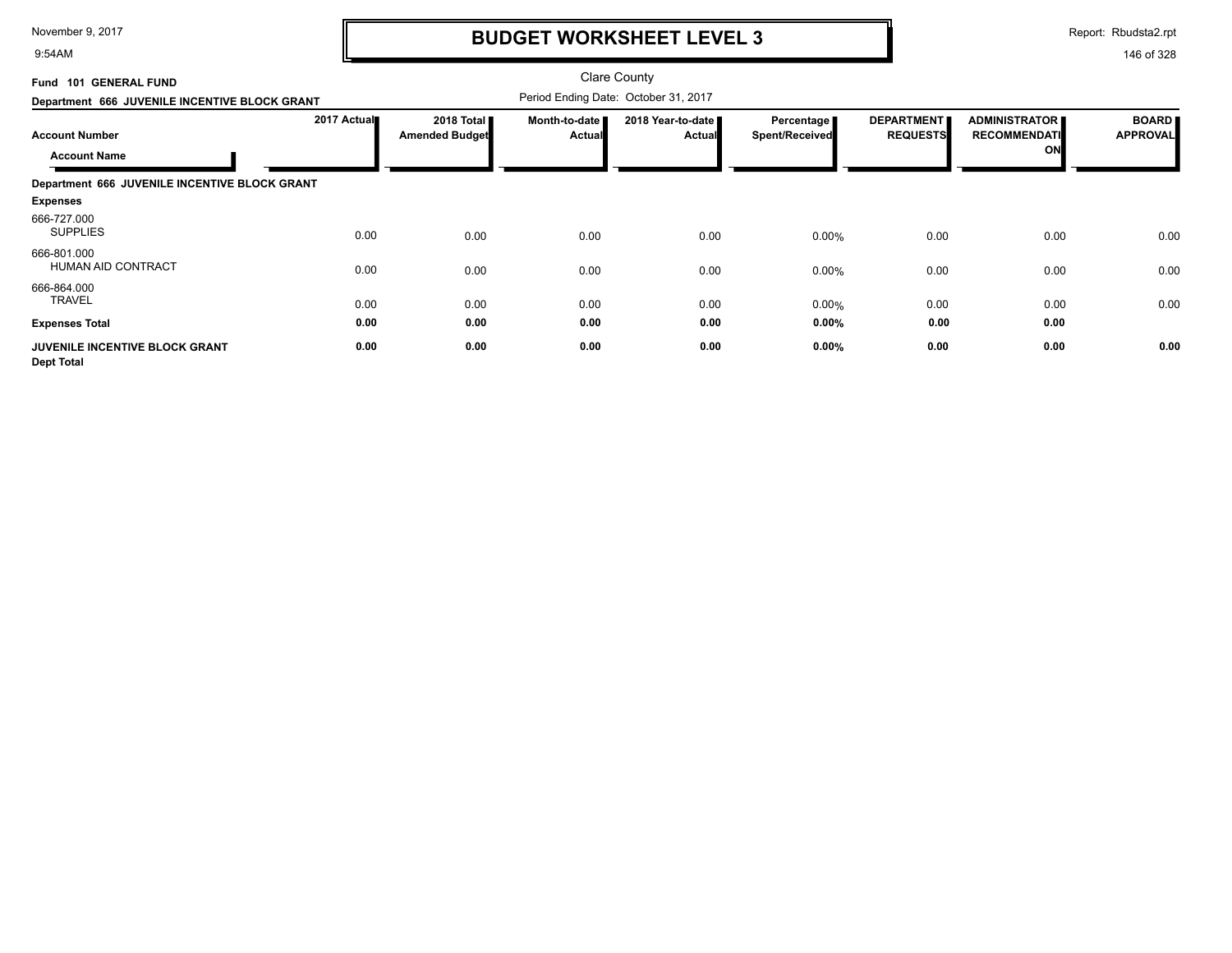9:54AM

### **BUDGET WORKSHEET LEVEL 3**

Report: Rbudsta2.rpt

| <b>GENERAL FUND</b><br>101<br>Fund           |             |                                     |                           | <b>Clare County</b>                  |                                     |                                      |                                                   |                                 |
|----------------------------------------------|-------------|-------------------------------------|---------------------------|--------------------------------------|-------------------------------------|--------------------------------------|---------------------------------------------------|---------------------------------|
| Department 681 VETERANS BURIALS              |             |                                     |                           | Period Ending Date: October 31, 2017 |                                     |                                      |                                                   |                                 |
| <b>Account Number</b><br><b>Account Name</b> | 2017 Actual | 2018 Total<br><b>Amended Budget</b> | Month-to-date  <br>Actual | 2018 Year-to-date<br><b>Actual</b>   | Percentage<br><b>Spent/Received</b> | <b>DEPARTMENT</b><br><b>REQUESTS</b> | <b>ADMINISTRATOR</b><br><b>RECOMMENDATI</b><br>ON | <b>BOARD</b><br><b>APPROVAL</b> |
| <b>Department 681 VETERANS BURIALS</b>       |             |                                     |                           |                                      |                                     |                                      |                                                   |                                 |
| <b>Expenses</b>                              |             |                                     |                           |                                      |                                     |                                      |                                                   |                                 |
| 681-833.000<br><b>BURIALS</b>                | 8,400.00    | 10,000.00                           | 0.00                      | 0.00                                 | 0.00%                               | 10,000.00                            | 10,000.00                                         | 10,000.00                       |
| 681-834.000<br><b>HEADSTONE SETTING FEE</b>  | 475.00      | 800.00                              | 0.00                      | 0.00                                 | 12.50%                              | 800.00                               | 800.00                                            | 800.00                          |
| 681-978.000<br><b>NEW EQUIPMENT</b>          | 0.00        | 0.00                                | 0.00                      | 0.00                                 | 0.00%                               | 0.00                                 | 0.00                                              | 0.00                            |
| <b>Expenses Total</b>                        | 8,875.00    | 10,800.00                           | 0.00                      | 0.00                                 | 0.00%                               | 10,800.00                            | 10,800.00                                         | 10,800.00                       |
| <b>VETERANS BURIALS Dept Total</b>           | 8,875.00    | 10,800.00                           | 0.00                      | 0.00                                 | 0.00%                               | 10,800.00                            | 10,800.00                                         | 10,800.00                       |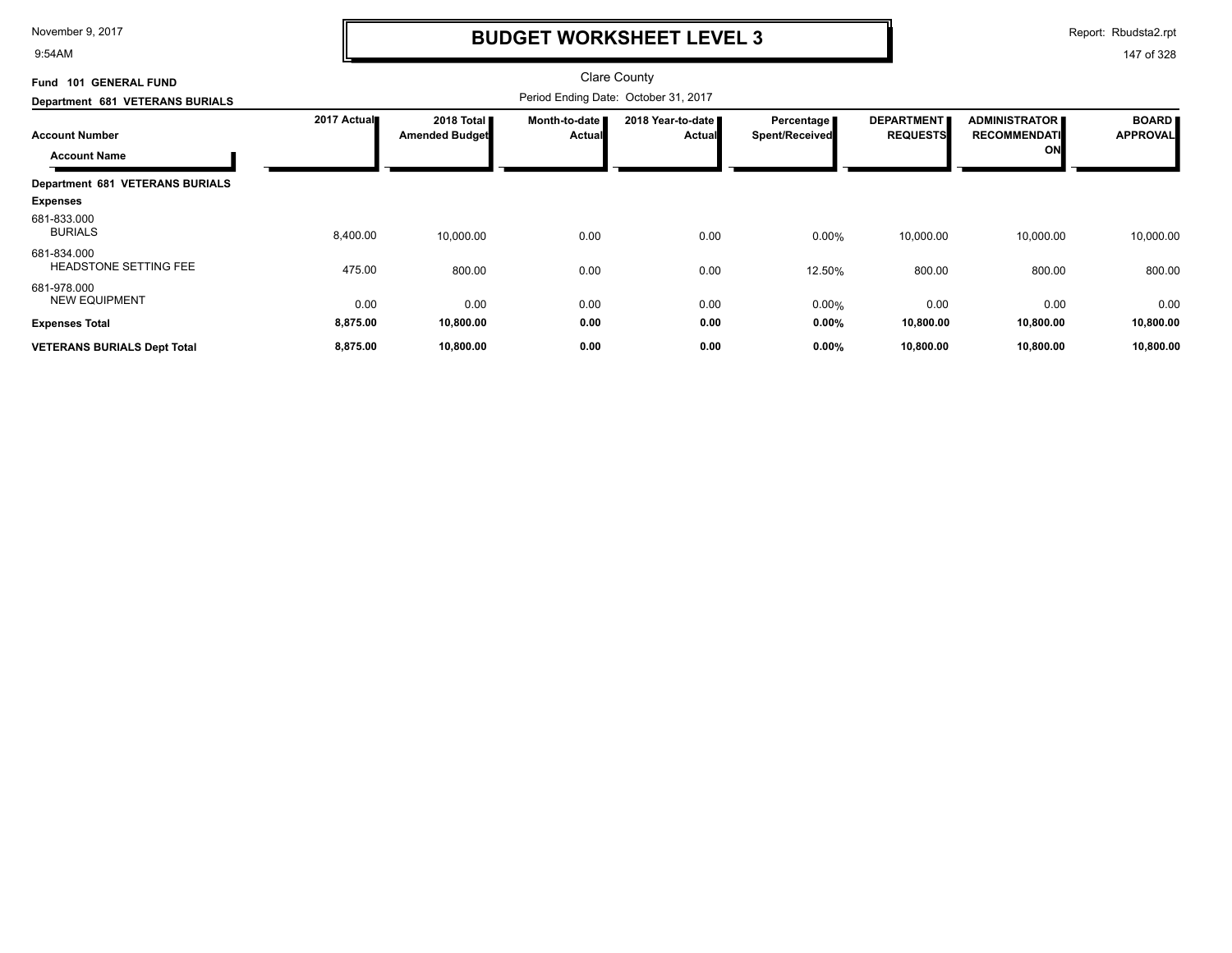9:54AM

### **BUDGET WORKSHEET LEVEL 3**

Report: Rbudsta2.rpt

| Fund 101 GENERAL FUND                                     |             |                                     |                         | <b>Clare County</b>                  |                              |                                      |                                             |                                 |
|-----------------------------------------------------------|-------------|-------------------------------------|-------------------------|--------------------------------------|------------------------------|--------------------------------------|---------------------------------------------|---------------------------------|
| Department 682 VETERANS AFFAIRS                           |             |                                     |                         | Period Ending Date: October 31, 2017 |                              |                                      |                                             |                                 |
| <b>Account Number</b>                                     | 2017 Actual | 2018 Total<br><b>Amended Budget</b> | Month-to-date<br>Actual | 2018 Year-to-date<br>Actual          | Percentage<br>Spent/Received | <b>DEPARTMENT</b><br><b>REQUESTS</b> | <b>ADMINISTRATOR</b><br><b>RECOMMENDATI</b> | <b>BOARD</b><br><b>APPROVAL</b> |
| <b>Account Name</b>                                       |             |                                     |                         |                                      |                              |                                      | ON                                          |                                 |
|                                                           |             |                                     |                         |                                      |                              |                                      |                                             |                                 |
| <b>Department 682 VETERANS AFFAIRS</b><br><b>Expenses</b> |             |                                     |                         |                                      |                              |                                      |                                             |                                 |
| 682-702.000<br><b>DIRECTOR SALARY</b>                     | 34,533.16   | 35,783.00                           | 1,376.56                | 1,376.56                             | 3.85%                        | 35,783.00                            | 35,783.00                                   | 35,783.00                       |
| 682-704.000<br><b>ASSISTANT SALARY</b>                    | 0.00        | 0.00                                | 0.00                    | 0.00                                 | 0.00%                        | 0.00                                 | 0.00                                        | 0.00                            |
| 682-705.000<br>PART TIME                                  | 14,402.27   | 11,619.00                           | 454.83                  | 454.83                               | 3.91%                        | 10,886.00                            | 11,619.00                                   | 11,619.00                       |
| 682-706.000<br><b>VETERANS OVERTIME</b>                   | 6,768.07    | 3,818.00                            | 137.65                  | 137.65                               | 3.61%                        | 6,700.00                             | 3,818.00                                    | 3,818.00                        |
| 682-707.000<br>PER DIEM/VETERANS COMMITTEE                | 0.00        | 0.00                                | 0.00                    | 0.00                                 | 0.00%                        | 0.00                                 | 0.00                                        | 0.00                            |
| 682-710.000<br><b>FICA EXPENSE</b>                        | 3,386.54    | 3,762.00                            | 122.08                  | 122.08                               | 3.25%                        | 3,762.00                             | 3,762.00                                    | 3,762.00                        |
| 682-711.000<br>MEDICARE EXPENSE                           | 792.03      | 722.00                              | 28.54                   | 28.54                                | 3.95%                        | 722.00                               | 722.00                                      | 722.00                          |
| 682-715.000<br><b>HEALTH INSURANCE</b>                    | 13,503.29   | 12,763.00                           | 1,173.94                | 1,173.94                             | 9.20%                        | 12,763.00                            | 12,763.00                                   | 12,763.00                       |
| 682-715.001<br><b>BENNY CARD</b>                          | 0.00        | 0.00                                | 0.00                    | 0.00                                 | 0.00%                        | 0.00                                 | 0.00                                        | 0.00                            |
| 682-715.002<br><b>HRA</b>                                 | 0.00        | 0.00                                | 0.00                    | 0.00                                 | 0.00%                        | 0.00                                 | 0.00                                        | 0.00                            |
| 682-715.006<br><b>CIC BUNDLE</b>                          | 474.00      | 474.00                              | 39.50                   | 39.50                                | 8.33%                        | 474.00                               | 474.00                                      | 474.00                          |
| 682-717.000<br>LIFE INSURANCE                             | 69.60       | 70.00                               | 5.80                    | 5.80                                 | 8.29%                        | 70.00                                | 70.00                                       | 70.00                           |
| 682-717.002<br>COBRA/HIPPA<br>682-717.004                 | 0.00        | 0.00                                | 0.00                    | 0.00                                 | 0.00%                        | 0.00                                 | 0.00                                        | 0.00                            |
| SECTION 125 PLAN<br>682-717.006                           | 0.00        | 0.00                                | 0.00                    | 0.00                                 | 0.00%                        | 0.00                                 | 0.00                                        | 0.00                            |
| SECTION 125-SCRIPT<br>682-717.008                         | 0.00        | 0.00                                | 0.00                    | 0.00                                 | 0.00%                        | 0.00                                 | 0.00                                        | 0.00                            |
| <b>SCRIPT REIMBURSEMENT</b>                               | 0.00        | 0.00                                | 0.00                    | 0.00                                 | 0.00%                        | 0.00                                 | 0.00                                        | 0.00                            |
| 682-719.000<br>LONGEVITY                                  | 0.00        | 0.00                                | 0.00                    | 0.00                                 | 0.00%                        | 0.00                                 | 0.00                                        | 0.00                            |
| 682-720.000<br><b>VACATIONS</b>                           | 0.00        | 0.00                                | 0.00                    | 0.00                                 | 0.00%                        | 0.00                                 | 0.00                                        | 0.00                            |
| 682-721.000<br><b>SICK LEAVE</b>                          | 0.00        | 0.00                                | 0.00                    | 0.00                                 | 0.00%                        | 0.00                                 | 0.00                                        | 0.00                            |
| 682-722.000<br><b>HOLIDAY</b>                             | 0.00        | 0.00                                | 0.00                    | 0.00                                 | 0.00%                        | 0.00                                 | 0.00                                        | 0.00                            |
| 682-727.000<br>OFFICE SUPPLIES                            | 525.03      | 1,000.00                            | 0.00                    | 0.00                                 | 0.00%                        | 1,000.00                             | 1,000.00                                    | 1,000.00                        |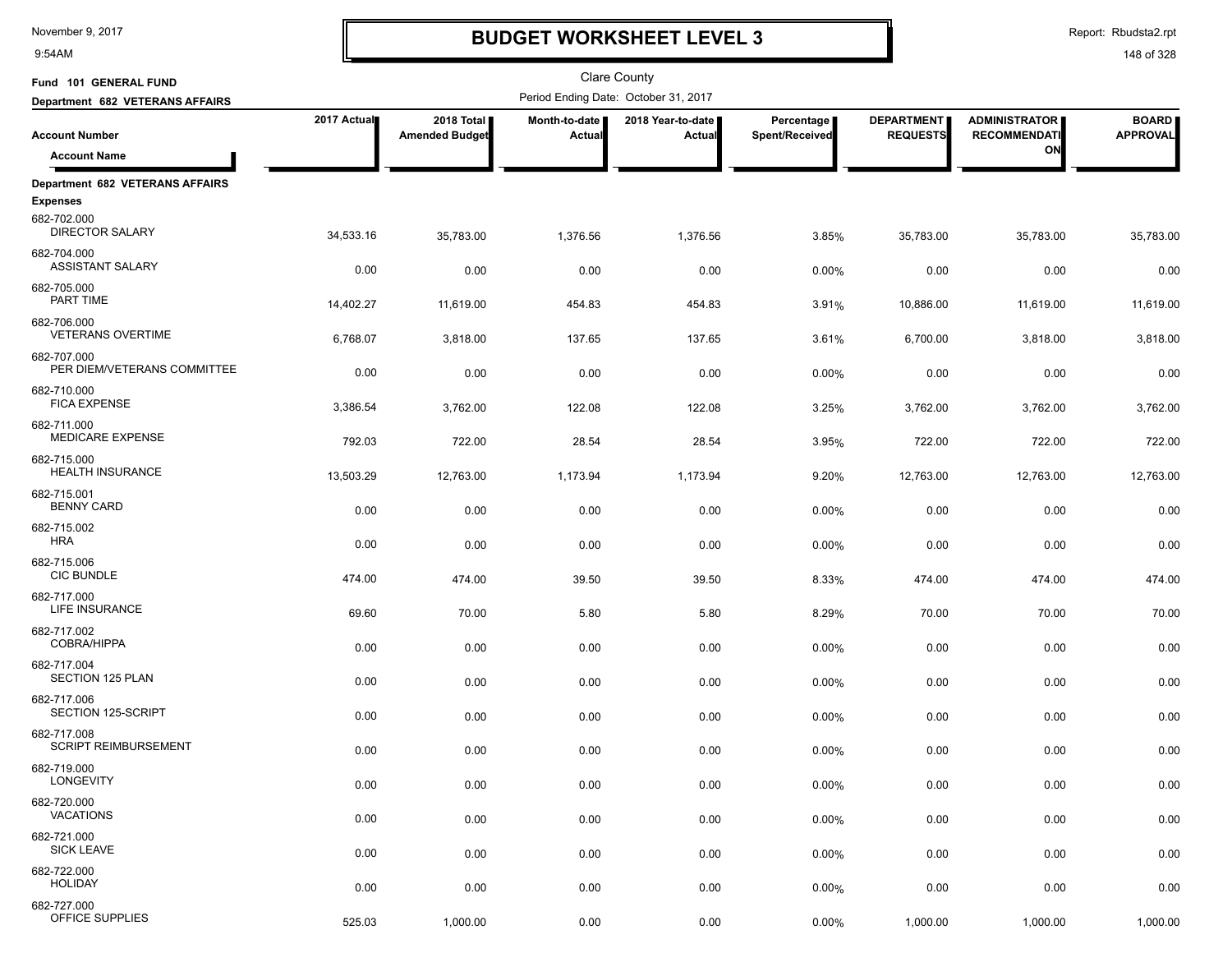9:54AM

# **BUDGET WORKSHEET LEVEL 3**

Report: Rbudsta2.rpt

| Fund 101 GENERAL FUND                                 |             |                                     |                           | <b>Clare County</b>                  |                                     |                                      |                                              |                                 |
|-------------------------------------------------------|-------------|-------------------------------------|---------------------------|--------------------------------------|-------------------------------------|--------------------------------------|----------------------------------------------|---------------------------------|
| Department 682 VETERANS AFFAIRS                       |             |                                     |                           | Period Ending Date: October 31, 2017 |                                     |                                      |                                              |                                 |
| <b>Account Number</b>                                 | 2017 Actual | 2018 Total<br><b>Amended Budget</b> | Month-to-date  <br>Actual | 2018 Year-to-date<br>Actual          | <b>Percentage</b><br>Spent/Received | <b>DEPARTMENT</b><br><b>REQUESTS</b> | <b>ADMINISTRATORI</b><br><b>RECOMMENDATI</b> | <b>BOARD</b><br><b>APPROVAL</b> |
| <b>Account Name</b>                                   |             |                                     |                           |                                      |                                     |                                      | ON                                           |                                 |
| 682-814.000<br><b>DUES &amp; SUBSCRIPTIONS</b>        | 93.61       | 250.00                              | 1.00                      | 1.00                                 | 0.40%                               | 250.00                               | 250.00                                       | 250.00                          |
| 682-815.000<br>SERVICES/SUPPORT FEES                  | 198.90      | 300.00                              | 0.00                      | 0.00                                 | 0.00%                               | 300.00                               | 300.00                                       | 300.00                          |
| 682-852.000<br><b>TELEPHONE</b>                       | 131.48      | 150.00                              | 0.00                      | 0.00                                 | $0.00\%$                            | 150.00                               | 150.00                                       | 150.00                          |
| 682-852.006<br><b>TELECOMMUNICATIONS</b>              | 0.00        | 0.00                                | 0.00                      | 0.00                                 | 0.00%                               | 0.00                                 | 0.00                                         | 0.00                            |
| 682-864.000<br>TRAVEL & EXPENSE                       | 4,742.02    | 5,000.00                            | 55.00                     | 55.00                                | 1.10%                               | 6,000.00                             | 5,000.00                                     | 5,000.00                        |
| 682-933.000<br><b>EQUIP REPAIRS &amp; MAINTENANCE</b> | 0.00        | 0.00                                | 0.00                      | 0.00                                 | 0.00%                               | 0.00                                 | 0.00                                         | 0.00                            |
| 682-978.000<br><b>NEW EQUIPMENT</b>                   | 737.05      | 0.00                                | 0.00                      | 0.00                                 | 0.00%                               | 0.00                                 | 0.00                                         | 0.00                            |
| <b>Expenses Total</b>                                 | 80,357.05   | 75,711.00                           | 3,394.90                  | 3,394.90                             | 100.00%                             | 78,860.00                            | 75,711.00                                    | 75,711.00                       |
| <b>VETERANS AFFAIRS Dept Total</b>                    | 80,357.05   | 75,711.00                           | 3,394.90                  | 3,394.90                             | 100.00%                             | 78,860.00                            | 75,711.00                                    | 75,711.00                       |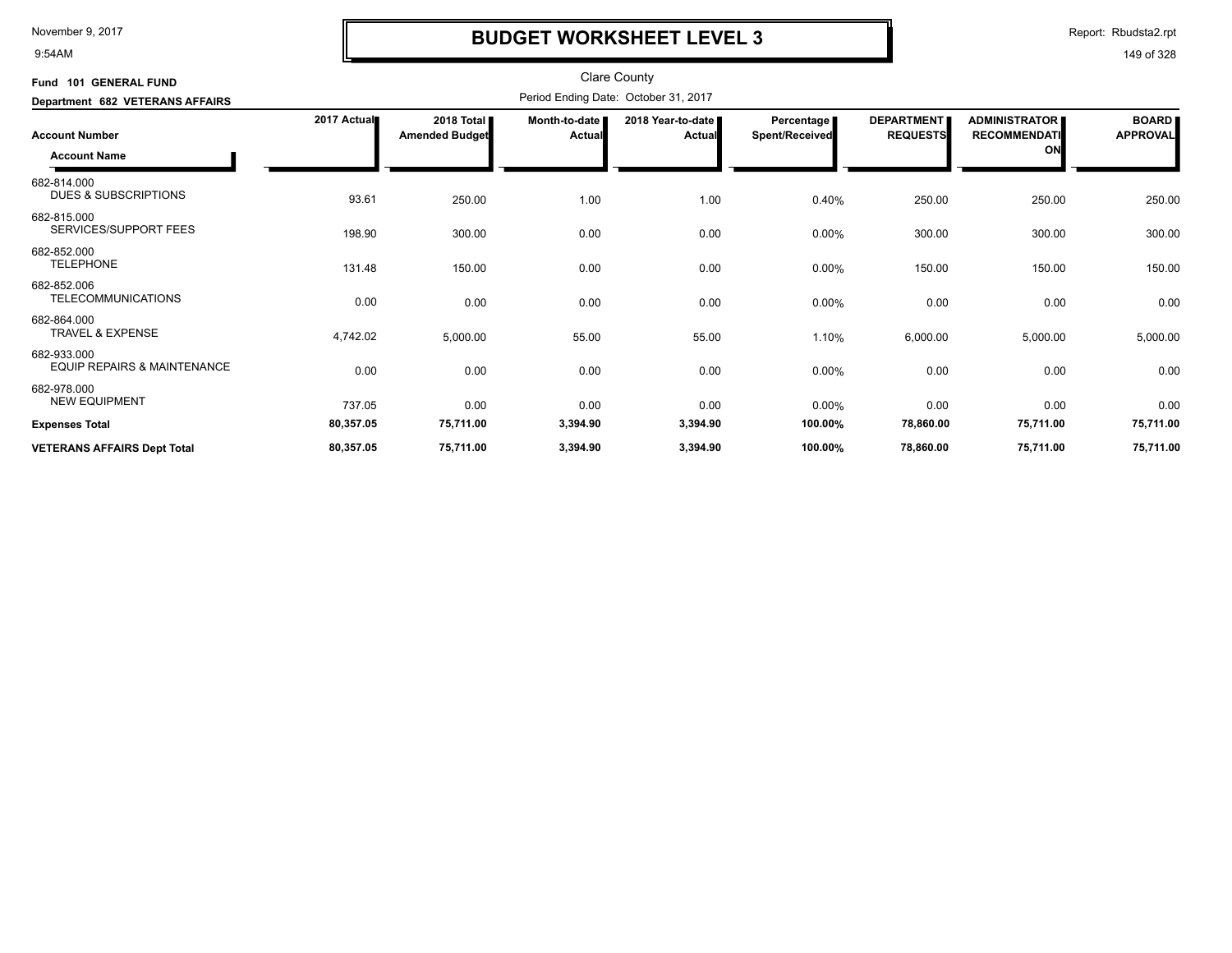9:54AM

# **BUDGET WORKSHEET LEVEL 3**

Report: Rbudsta2.rpt

| Fund 101 GENERAL FUND                           |             |                                       |                         | <b>Clare County</b>                  |                              |                                      |                                                   |                                 |
|-------------------------------------------------|-------------|---------------------------------------|-------------------------|--------------------------------------|------------------------------|--------------------------------------|---------------------------------------------------|---------------------------------|
| Department 710 AMERICAN DISABILITY ACT          |             |                                       |                         | Period Ending Date: October 31, 2017 |                              |                                      |                                                   |                                 |
| <b>Account Number</b><br><b>Account Name</b>    | 2017 Actual | 2018 Total I<br><b>Amended Budget</b> | Month-to-date<br>Actual | 2018 Year-to-date<br><b>Actual</b>   | Percentage<br>Spent/Received | <b>DEPARTMENT</b><br><b>REQUESTS</b> | <b>ADMINISTRATOR</b><br><b>RECOMMENDATI</b><br>ON | <b>BOARD</b><br><b>APPROVAL</b> |
| Department 710 AMERICAN DISABILITY ACT          |             |                                       |                         |                                      |                              |                                      |                                                   |                                 |
| Expenses                                        |             |                                       |                         |                                      |                              |                                      |                                                   |                                 |
| 710-705.000<br><b>PART TIME</b>                 | 0.00        | 0.00                                  | 0.00                    | 0.00                                 | 0.00%                        | 0.00                                 | 0.00                                              | 0.00                            |
| 710-710.000<br><b>FICA EXPENSE</b>              | 0.00        | 0.00                                  | 0.00                    | 0.00                                 | 0.00%                        | 0.00                                 | 0.00                                              | 0.00                            |
| 710-711.000<br><b>MEDICARE EXPENSE</b>          | 0.00        | 0.00                                  | 0.00                    | 0.00                                 | 0.00%                        | 0.00                                 | 0.00                                              | 0.00                            |
| 710-727.000<br>OFFICE SUPPLIES                  | 0.00        | 0.00                                  | 0.00                    | 0.00                                 | 0.00%                        | 0.00                                 | 0.00                                              | 0.00                            |
| 710-801.000<br><b>STUDY EXPENDITURES</b>        | 0.00        | 0.00                                  | 0.00                    | 0.00                                 | 0.00%                        | 0.00                                 | 0.00                                              | 0.00                            |
| 710-864.000<br><b>TRAVEL &amp; EXPENSE</b>      | 0.00        | 0.00                                  | 0.00                    | 0.00                                 | 0.00%                        | 0.00                                 | 0.00                                              | 0.00                            |
| 710-900.000<br><b>PUBLICATION</b>               | 0.00        | 0.00                                  | 0.00                    | 0.00                                 | 0.00%                        | 0.00                                 | 0.00                                              | 0.00                            |
| 710-931.000<br><b>BUILDING REPAIRS</b>          | 0.00        | 0.00                                  | 0.00                    | 0.00                                 | 0.00%                        | 0.00                                 | 0.00                                              | 0.00                            |
| 710-933.000<br><b>EQUIP REPAIRS &amp; MAINT</b> | 0.00        | 0.00                                  | 0.00                    | 0.00                                 | 0.00%                        | 0.00                                 | 0.00                                              | 0.00                            |
| <b>Expenses Total</b>                           | 0.00        | 0.00                                  | 0.00                    | 0.00                                 | $0.00\%$                     | 0.00                                 | 0.00                                              |                                 |
| <b>AMERICAN DISABILITY ACT Dept Total</b>       | 0.00        | 0.00                                  | 0.00                    | 0.00                                 | $0.00\%$                     | 0.00                                 | 0.00                                              | 0.00                            |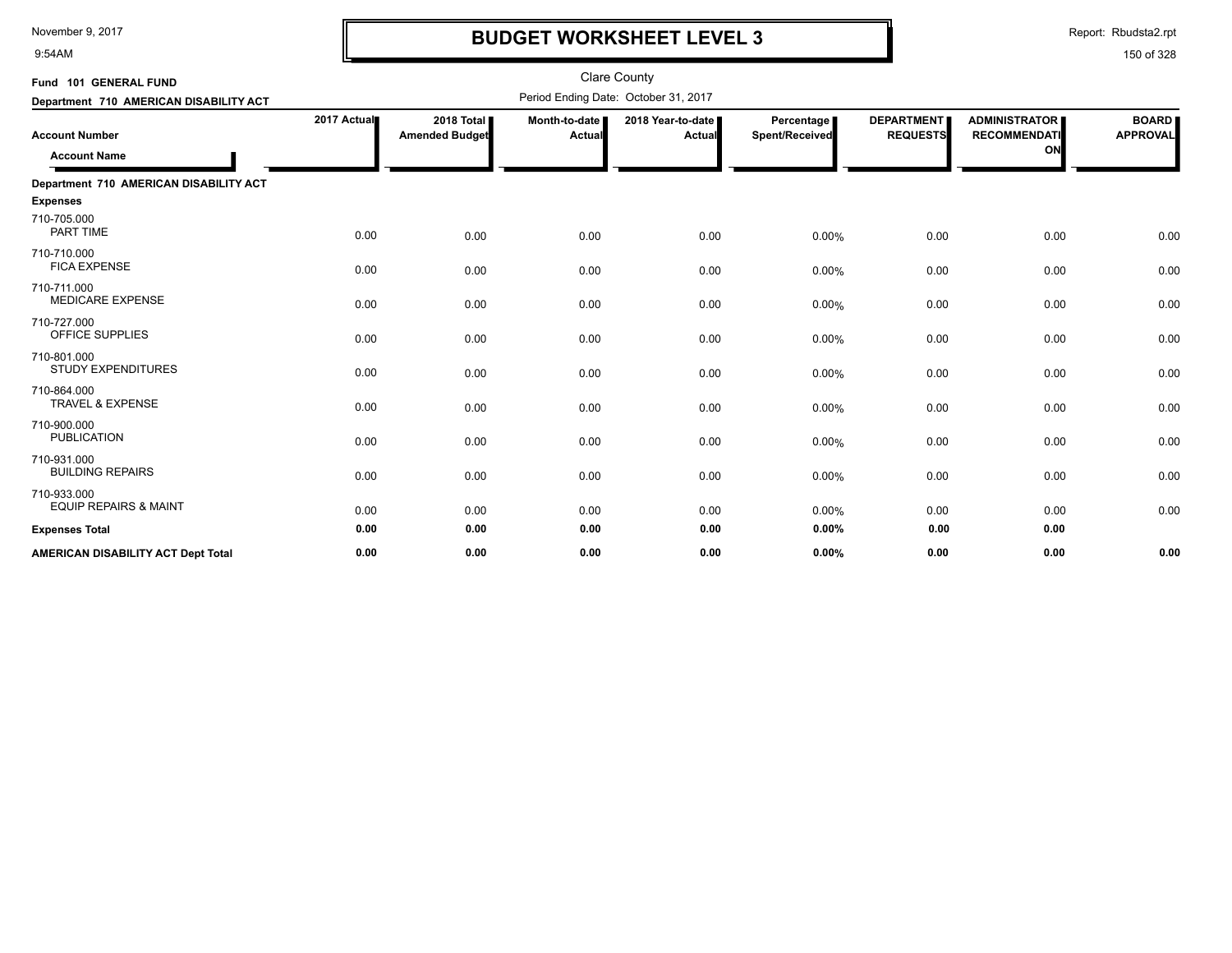9:54AM

# **BUDGET WORKSHEET LEVEL 3**

Report: Rbudsta2.rpt

| <b>101 GENERAL FUND</b><br>Fund<br>Department 723 CLARE CO BOUNDARY COMMISSION |             |                                     |                                | <b>Clare County</b><br>Period Ending Date: October 31, 2017 |                              |                                      |                                                   |                                 |
|--------------------------------------------------------------------------------|-------------|-------------------------------------|--------------------------------|-------------------------------------------------------------|------------------------------|--------------------------------------|---------------------------------------------------|---------------------------------|
| <b>Account Number</b>                                                          | 2017 Actual | 2018 Total<br><b>Amended Budget</b> | Month-to-date<br><b>Actual</b> | 2018 Year-to-date<br><b>Actual</b>                          | Percentage<br>Spent/Received | <b>DEPARTMENT</b><br><b>REQUESTS</b> | <b>ADMINISTRATOR</b><br><b>RECOMMENDATI</b><br>ON | <b>BOARD</b><br><b>APPROVAL</b> |
| <b>Account Name</b><br>Department 723 CLARE CO BOUNDARY COMMISSION             |             |                                     |                                |                                                             |                              |                                      |                                                   |                                 |
| <b>Expenses</b>                                                                |             |                                     |                                |                                                             |                              |                                      |                                                   |                                 |
| 723-864.000<br><b>BOUNDRY COMMISSION</b>                                       | 0.00        | 0.00                                | 0.00                           | 0.00                                                        | 0.00%                        | 0.00                                 | 0.00                                              | 0.00                            |
| <b>Expenses Total</b>                                                          | 0.00        | 0.00                                | 0.00                           | 0.00                                                        | 0.00%                        | 0.00                                 | 0.00                                              |                                 |
| <b>CLARE CO BOUNDARY COMMISSION</b><br><b>Dept Total</b>                       | 0.00        | 0.00                                | 0.00                           | 0.00                                                        | 0.00%                        | 0.00                                 | 0.00                                              | 0.00                            |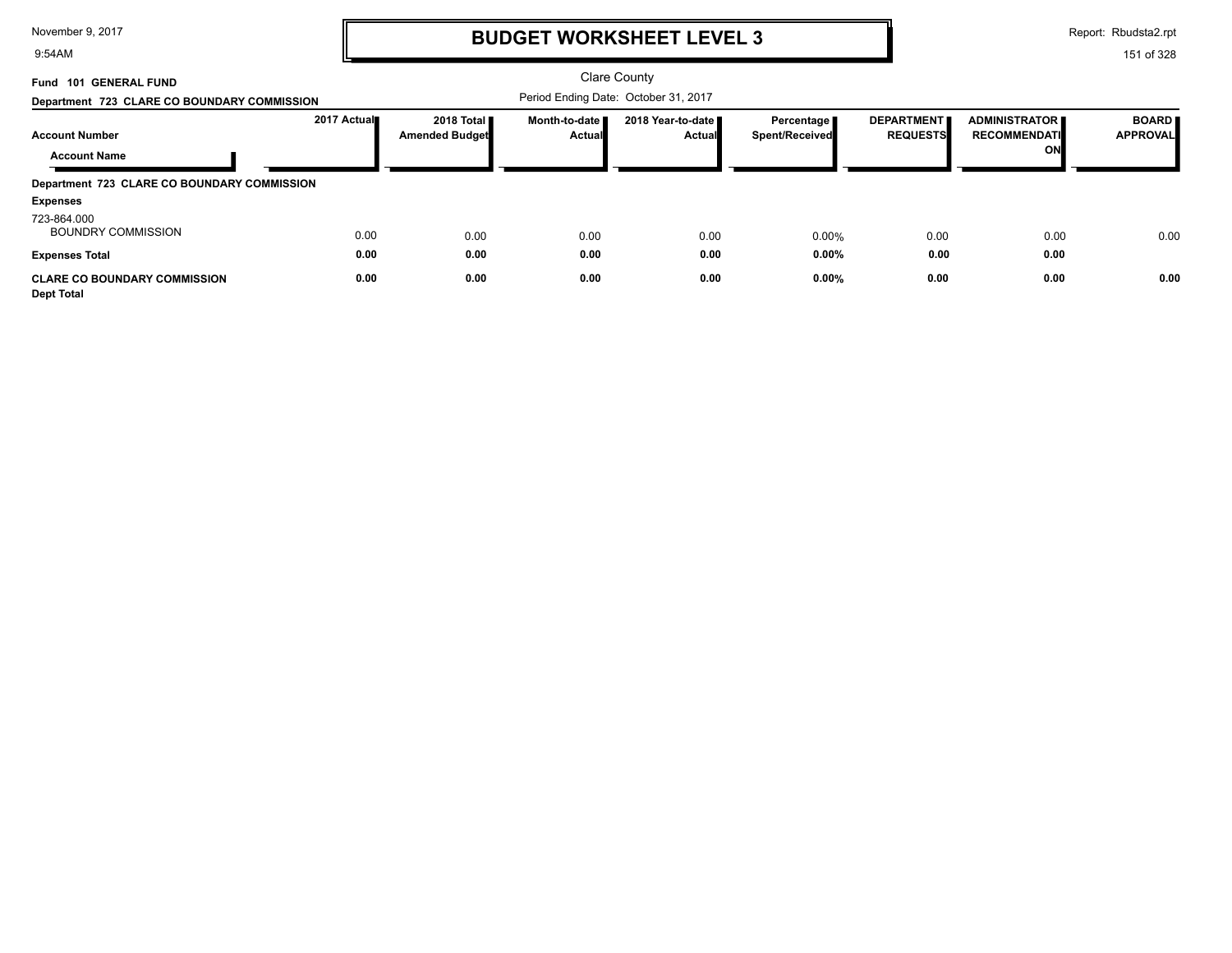9:54AM

# **BUDGET WORKSHEET LEVEL 3**

Report: Rbudsta2.rpt

| <b>101 GENERAL FUND</b><br>Fund<br>Department 728 MIDDLE MICHIGAN DEVELOPMENT AP        |              |                                     |                                | <b>Clare County</b><br>Period Ending Date: October 31, 2017 |                              |                                      |                                                   |                                 |
|-----------------------------------------------------------------------------------------|--------------|-------------------------------------|--------------------------------|-------------------------------------------------------------|------------------------------|--------------------------------------|---------------------------------------------------|---------------------------------|
| <b>Account Number</b>                                                                   | 2017 Actual  | 2018 Total<br><b>Amended Budget</b> | Month-to-date<br><b>Actual</b> | 2018 Year-to-date<br><b>Actual</b>                          | Percentage<br>Spent/Received | <b>DEPARTMENT</b><br><b>REQUESTS</b> | <b>ADMINISTRATOR</b><br><b>RECOMMENDATI</b><br>ON | <b>BOARD</b><br><b>APPROVAL</b> |
| <b>Account Name</b><br>Department 728 MIDDLE MICHIGAN DEVELOPMENT AP<br><b>Expenses</b> |              |                                     |                                |                                                             |                              |                                      |                                                   |                                 |
| 728-956.000<br>ECON DEV - MMDC APPROP<br><b>Expenses Total</b>                          | 0.00<br>0.00 | 0.00<br>0.00                        | 0.00<br>0.00                   | 0.00<br>0.00                                                | 0.00%<br>0.00%               | 0.00<br>0.00                         | 0.00<br>0.00                                      | 0.00                            |
| <b>MIDDLE MICHIGAN DEVELOPMENT AP</b><br><b>Dept Total</b>                              | 0.00         | 0.00                                | 0.00                           | 0.00                                                        | 0.00%                        | 0.00                                 | 0.00                                              | 0.00                            |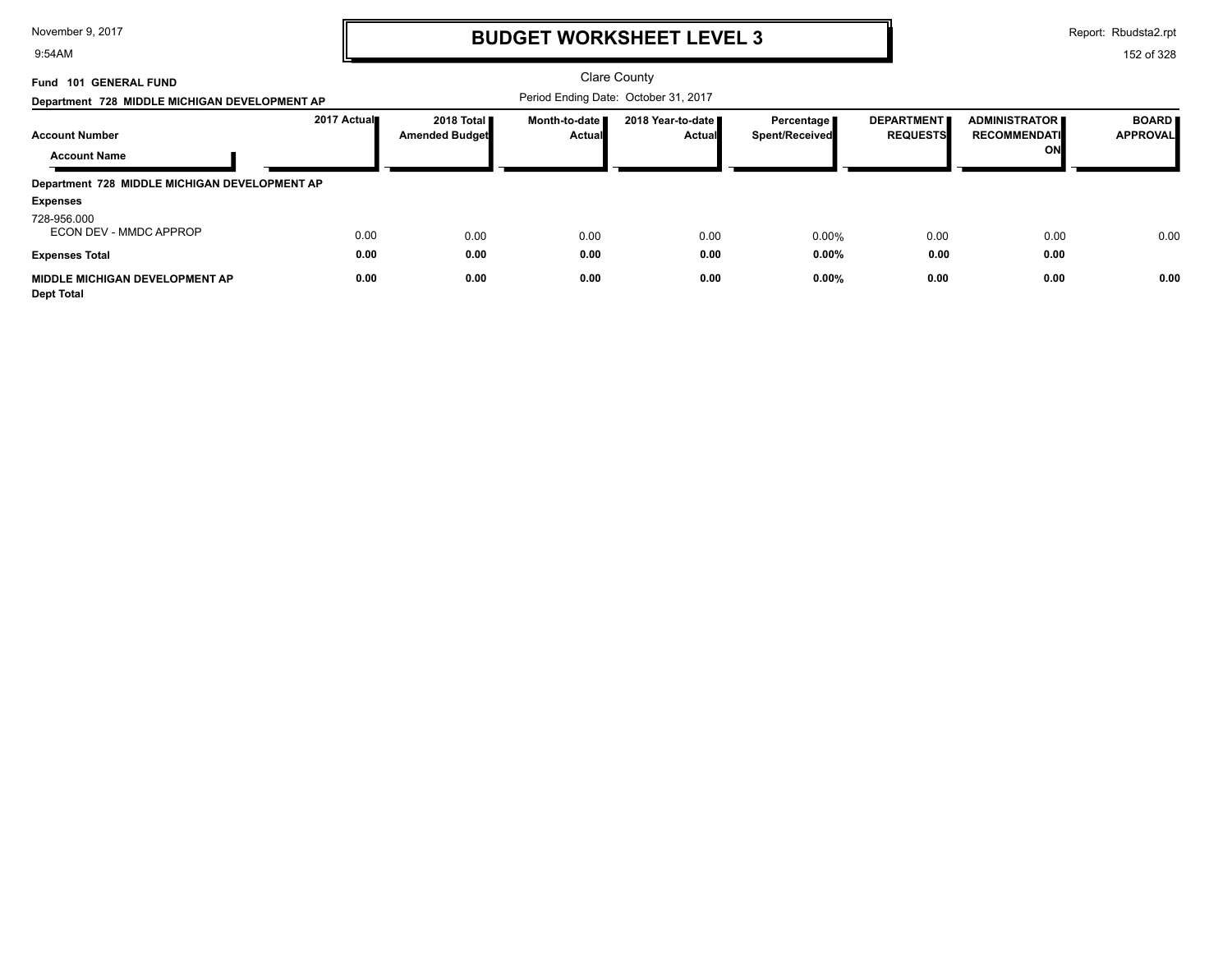9:54AM

### **BUDGET WORKSHEET LEVEL 3**

Report: Rbudsta2.rpt

| Fund 101 GENERAL FUND                            |             |                                       |                                | Clare County                         |                                            |                                      |                                                   |                                 |
|--------------------------------------------------|-------------|---------------------------------------|--------------------------------|--------------------------------------|--------------------------------------------|--------------------------------------|---------------------------------------------------|---------------------------------|
| Department 729 ECON DEV-COMM SERV DIRECTOR       |             |                                       |                                | Period Ending Date: October 31, 2017 |                                            |                                      |                                                   |                                 |
| <b>Account Number</b><br><b>Account Name</b>     | 2017 Actual | 2018 Total ■<br><b>Amended Budget</b> | Month-to-date<br><b>Actual</b> | 2018 Year-to-date<br><b>Actual</b>   | <b>Percentage</b><br><b>Spent/Received</b> | <b>DEPARTMENT</b><br><b>REQUESTS</b> | <b>ADMINISTRATOR</b><br><b>RECOMMENDATI</b><br>ON | <b>BOARD</b><br><b>APPROVAL</b> |
|                                                  |             |                                       |                                |                                      |                                            |                                      |                                                   |                                 |
| Department 729 ECON DEV-COMM SERV DIRECTOR       |             |                                       |                                |                                      |                                            |                                      |                                                   |                                 |
| <b>Expenses</b>                                  |             |                                       |                                |                                      |                                            |                                      |                                                   |                                 |
| 729-702.000<br>SALARY                            | 13,998.40   | 13,000.00                             | 538.40                         | 538.40                               | 4.14%                                      | 13,000.00                            | 13,000.00                                         | 13,000.00                       |
| 729-710.000<br><b>FICA EXPENSE</b>               | 855.14      | 810.00                                | 33.38                          | 33.38                                | 4.12%                                      | 810.00                               | 810.00                                            | 810.00                          |
| 729-711.000<br><b>MEDICARE EXPENSE</b>           | 199.94      | 190.00                                | 7.81                           | 7.81                                 | 4.11%                                      | 190.00                               | 190.00                                            | 190.00                          |
| <b>Expenses Total</b>                            | 15,053.48   | 14,000.00                             | 579.59                         | 579.59                               | 100.00%                                    | 14,000.00                            | 14,000.00                                         | 14,000.00                       |
| <b>ECON DEV-COMM SERV DIRECTOR</b><br>Dept Total | 15,053.48   | 14,000.00                             | 579.59                         | 579.59                               | 100.00%                                    | 14,000.00                            | 14,000.00                                         | 14,000.00                       |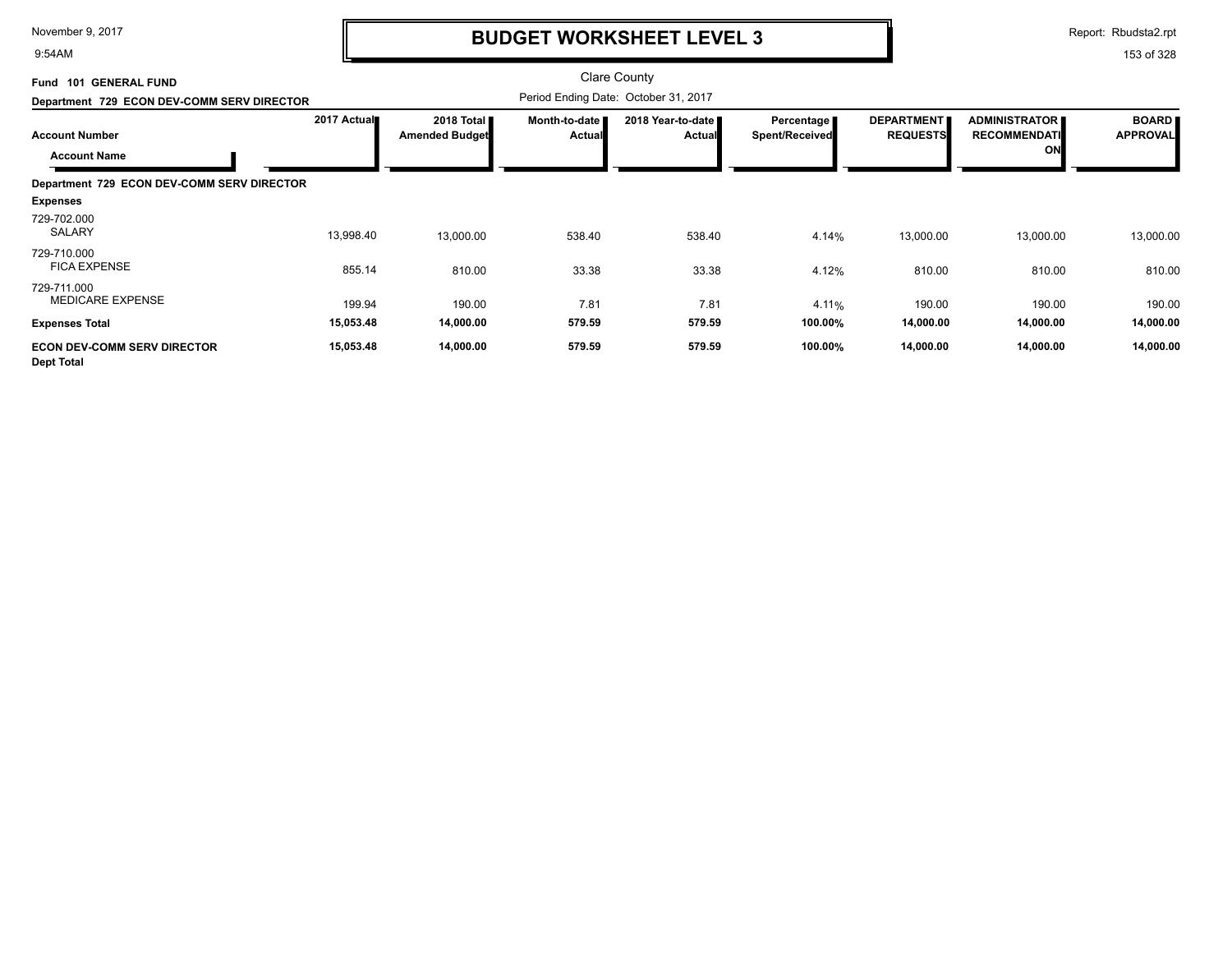9:54AM

# **BUDGET WORKSHEET LEVEL 3**

Report: Rbudsta2.rpt

| <b>101 GENERAL FUND</b><br>Fund<br>Department 730 CLARE CO CONV & VISITORS BUREA |             |                                     |                                | Clare County<br>Period Ending Date: October 31, 2017 |                              |                                      |                                             |                                 |
|----------------------------------------------------------------------------------|-------------|-------------------------------------|--------------------------------|------------------------------------------------------|------------------------------|--------------------------------------|---------------------------------------------|---------------------------------|
| <b>Account Number</b>                                                            | 2017 Actual | 2018 Total<br><b>Amended Budget</b> | Month-to-date<br><b>Actual</b> | 2018 Year-to-date<br><b>Actual</b>                   | Percentage<br>Spent/Received | <b>DEPARTMENT</b><br><b>REQUESTS</b> | <b>ADMINISTRATOR</b><br><b>RECOMMENDATI</b> | <b>BOARD</b><br><b>APPROVAL</b> |
| <b>Account Name</b>                                                              |             |                                     |                                |                                                      |                              |                                      | ON                                          |                                 |
| Department 730 CLARE CO CONV & VISITORS BUREA                                    |             |                                     |                                |                                                      |                              |                                      |                                             |                                 |
| <b>Expenses</b>                                                                  |             |                                     |                                |                                                      |                              |                                      |                                             |                                 |
| 730-998.000<br>APPROPRIATION TRANSFER OUT                                        | 0.00        | 0.00                                | 0.00                           | 0.00                                                 | 0.00%                        | 0.00                                 | 0.00                                        | 0.00                            |
| <b>Expenses Total</b>                                                            | 0.00        | 0.00                                | 0.00                           | 0.00                                                 | 0.00%                        | 0.00                                 | 0.00                                        |                                 |
| <b>CLARE CO CONV &amp; VISITORS BUREA</b><br><b>Dept Total</b>                   | 0.00        | 0.00                                | 0.00                           | 0.00                                                 | 0.00%                        | 0.00                                 | 0.00                                        | 0.00                            |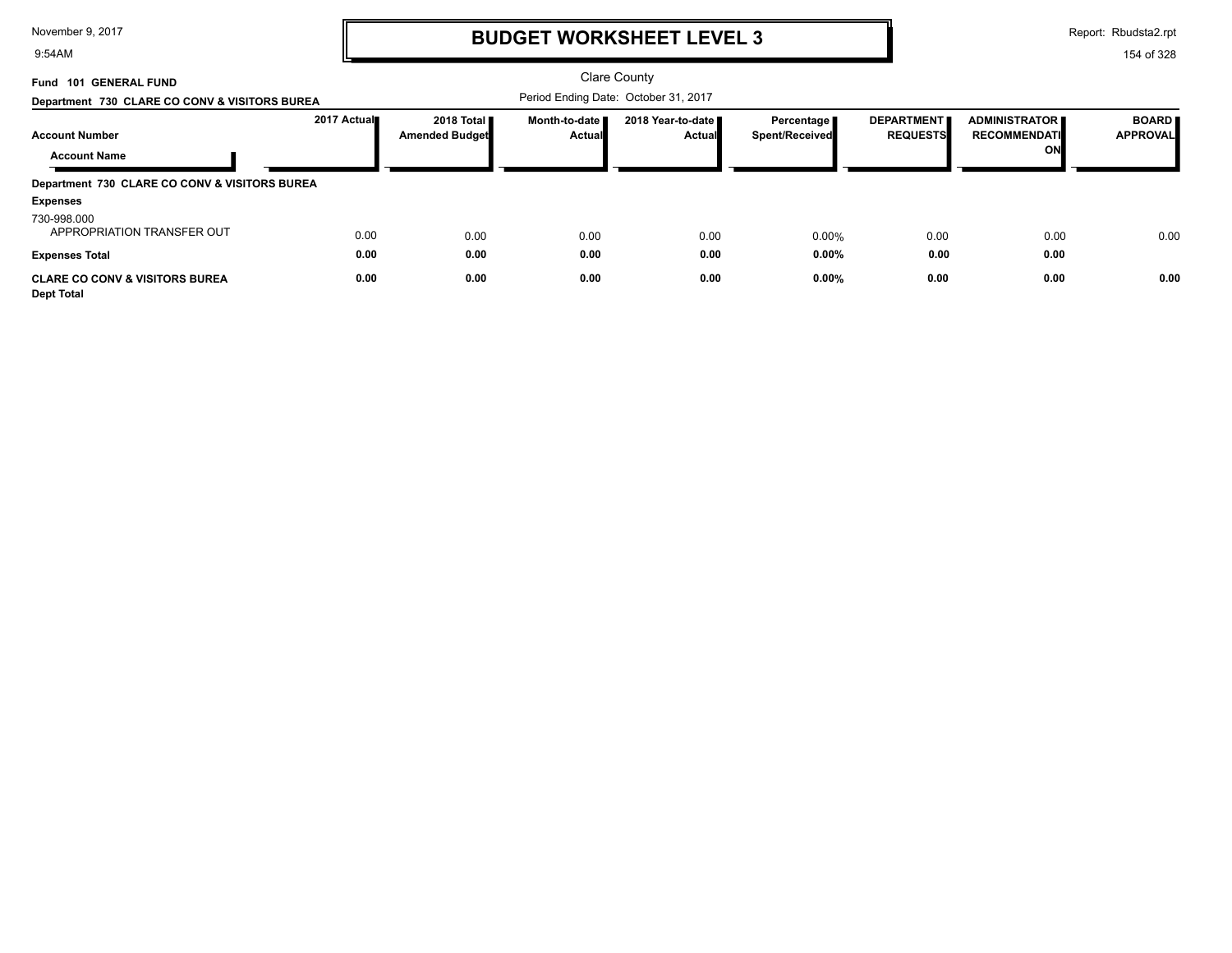9:54AM

# **BUDGET WORKSHEET LEVEL 3**

Report: Rbudsta2.rpt

| <b>101 GENERAL FUND</b><br>Fund<br>Department 747 COMMUNITY ACTION TEEN PROGRAM |              |                                       |                         | <b>Clare County</b><br>Period Ending Date: October 31, 2017 |                                              |                                      |                                                   |                                 |
|---------------------------------------------------------------------------------|--------------|---------------------------------------|-------------------------|-------------------------------------------------------------|----------------------------------------------|--------------------------------------|---------------------------------------------------|---------------------------------|
| <b>Account Number</b><br><b>Account Name</b>                                    | 2017 Actual  | 2018 Total I<br><b>Amended Budget</b> | Month-to-date<br>Actual | 2018 Year-to-date<br><b>Actual</b>                          | Percentage <b>P</b><br><b>Spent/Received</b> | <b>DEPARTMENT</b><br><b>REQUESTS</b> | <b>ADMINISTRATOR</b><br><b>RECOMMENDATI</b><br>ON | <b>BOARD</b><br><b>APPROVAL</b> |
| Department 747 COMMUNITY ACTION TEEN PROGRAM<br><b>Expenses</b>                 |              |                                       |                         |                                                             |                                              |                                      |                                                   |                                 |
| 747-998.000<br>APPROPRIATION TRANSFER OUT<br><b>Expenses Total</b>              | 0.00<br>0.00 | 0.00<br>0.00                          | 0.00<br>0.00            | 0.00<br>0.00                                                | 0.00%<br>0.00%                               | 0.00<br>0.00                         | 0.00<br>0.00                                      | 0.00                            |
| <b>COMMUNITY ACTION TEEN PROGRAM</b><br><b>Dept Total</b>                       | 0.00         | 0.00                                  | 0.00                    | 0.00                                                        | 0.00%                                        | 0.00                                 | 0.00                                              | 0.00                            |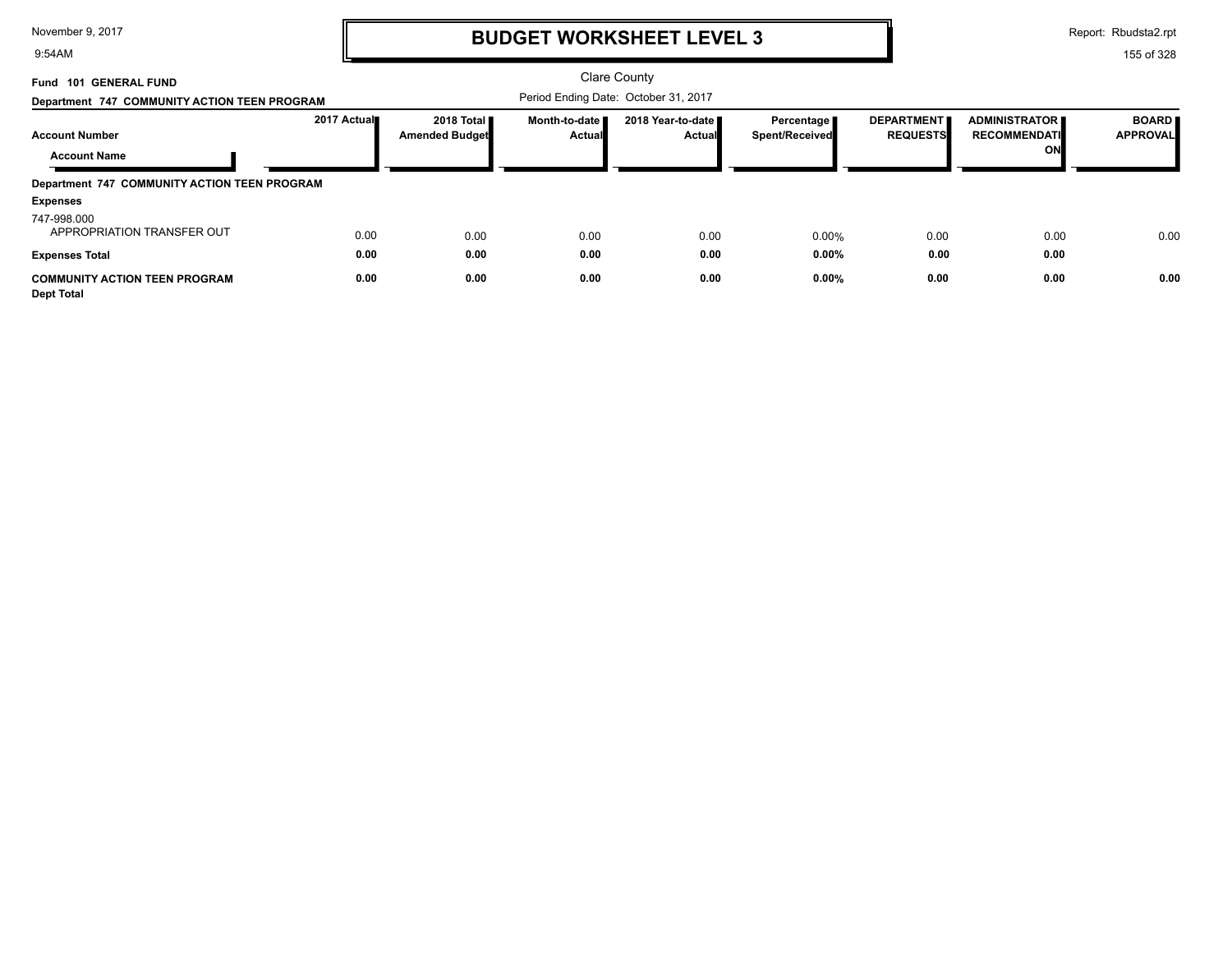9:54AM

# **BUDGET WORKSHEET LEVEL 3**

Report: Rbudsta2.rpt

| Fund 101 GENERAL FUND                             |             |                                     |                         | <b>Clare County</b>                  |                              |                                      |                                             |                                 |
|---------------------------------------------------|-------------|-------------------------------------|-------------------------|--------------------------------------|------------------------------|--------------------------------------|---------------------------------------------|---------------------------------|
| Department 751 PARKS & RECREATION                 |             |                                     |                         | Period Ending Date: October 31, 2017 |                              |                                      |                                             |                                 |
| <b>Account Number</b>                             | 2017 Actual | 2018 Total<br><b>Amended Budget</b> | Month-to-date<br>Actual | 2018 Year-to-date<br><b>Actual</b>   | Percentage<br>Spent/Received | <b>DEPARTMENT</b><br><b>REQUESTS</b> | <b>ADMINISTRATOR</b><br><b>RECOMMENDATI</b> | <b>BOARD</b><br><b>APPROVAL</b> |
| <b>Account Name</b>                               |             |                                     |                         |                                      |                              |                                      | ON                                          |                                 |
| Department 751 PARKS & RECREATION                 |             |                                     |                         |                                      |                              |                                      |                                             |                                 |
| <b>Expenses</b>                                   |             |                                     |                         |                                      |                              |                                      |                                             |                                 |
| 751-705.000<br>PART TIME SALARY                   | 12,178.80   | 11,783.00                           | 435.20                  | 435.20                               | 3.69%                        | 11,783.00                            | 11,783.00                                   | 11,783.00                       |
| 751-707.000<br>PER DIEM                           | 146.44      | 345.00                              | 0.00                    | 0.00                                 | 0.00%                        | 345.00                               | 345.00                                      | 345.00                          |
| 751-710.000<br><b>FICA EXPENSE</b>                | 767.34      | 731.00                              | 26.98                   | 26.98                                | 3.69%                        | 731.00                               | 731.00                                      | 731.00                          |
| 751-711.000                                       |             |                                     |                         |                                      |                              |                                      |                                             |                                 |
| <b>MEDICARE EXPENSE</b>                           | 179.46      | 171.00                              | 6.31                    | 6.31                                 | 3.69%                        | 171.00                               | 171.00                                      | 171.00                          |
| 751-727.000<br>OFFICE SUPPLIES                    | 0.00        | 0.00                                | 0.00                    | 0.00                                 | 0.00%                        | 0.00                                 | 0.00                                        | 0.00                            |
| 751-728.000<br>PRINTING & BINDING                 | 0.00        | 0.00                                | 0.00                    | 0.00                                 | 0.00%                        | 0.00                                 | 0.00                                        | 0.00                            |
| 751-732.000<br><b>POSTAGE</b>                     | 0.00        | 100.00                              | 0.00                    | 0.00                                 | 0.00%                        | 100.00                               | 100.00                                      | 100.00                          |
| 751-746.000<br>GAS, OIL & GREASE                  | 0.00        | 0.00                                | 0.00                    | 0.00                                 | 0.00%                        | 0.00                                 | 0.00                                        | 0.00                            |
| 751-814.000                                       |             |                                     |                         |                                      |                              |                                      |                                             |                                 |
| <b>DUES</b>                                       | 0.00        | 0.00                                | 0.00                    | 0.00                                 | 0.00%                        | 0.00                                 | 0.00                                        | 0.00                            |
| 751-851.000<br><b>CONTRACTUAL SERVICES</b>        | 0.00        | 0.00                                | 0.00                    | 0.00                                 | 0.00%                        | 0.00                                 | 0.00                                        | 0.00                            |
| 751-852.000<br><b>TELEPHONE</b>                   | 157.20      | 170.00                              | 1.00                    | 1.00                                 | 0.59%                        | 170.00                               | 170.00                                      | 170.00                          |
| 751-864.000<br>TRAVEL &                           | 300.29      | 600.00                              | 0.00                    | 0.00                                 | 0.00%                        | 600.00                               | 600.00                                      | 600.00                          |
| 751-914.000<br><b>LIAB INS TRUSTEES</b>           | 0.00        | 0.00                                | 0.00                    | 0.00                                 | 0.00%                        | 0.00                                 | 0.00                                        | 0.00                            |
| 751-967.002<br><b>MAPPING &amp; MARKED SUPPLY</b> | 0.00        | 0.00                                | 0.00                    | 0.00                                 |                              | 0.00                                 |                                             | 0.00                            |
|                                                   |             |                                     |                         |                                      | 0.00%                        |                                      | 0.00                                        |                                 |
| 751-967.003<br>ROADSIDE PARK/SUPPLIES             | 0.00        | 0.00                                | 0.00                    | 0.00                                 | 0.00%                        | 0.00                                 | 0.00                                        | 0.00                            |
| 751-967.005<br>ROVING LEADERS/SUPPLIES            | 0.00        | 0.00                                | 0.00                    | 0.00                                 | 0.00%                        | 0.00                                 | 0.00                                        | 0.00                            |
| 751-978.000                                       |             |                                     |                         |                                      |                              |                                      |                                             |                                 |
| <b>NEW EQUIPMENT UNDER</b>                        | 3,287.40    | 0.00                                | 0.00                    | 0.00                                 | 0.00%                        | 0.00                                 | 0.00                                        | 0.00                            |
| <b>Expenses Total</b>                             | 17,016.93   | 13,900.00                           | 469.49                  | 469.49                               | 100.00%                      | 13,900.00                            | 13,900.00                                   | 13,900.00                       |
| <b>PARKS &amp; RECREATION Dept Total</b>          | 17,016.93   | 13,900.00                           | 469.49                  | 469.49                               | 100.00%                      | 13,900.00                            | 13,900.00                                   | 13,900.00                       |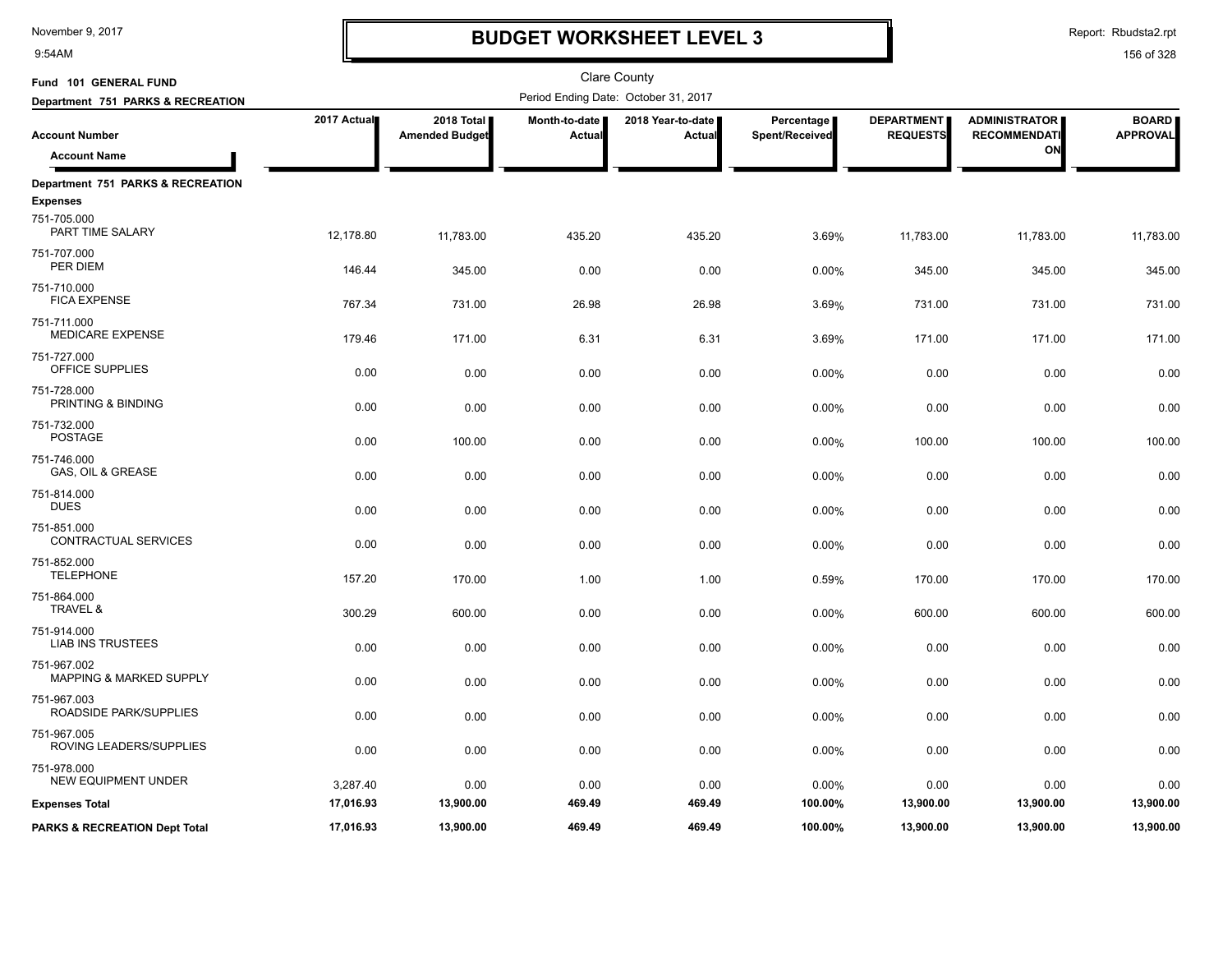9:54AM

# **BUDGET WORKSHEET LEVEL 3**

Report: Rbudsta2.rpt

| Fund 101 GENERAL FUND                             |             |                                     |                         | <b>Clare County</b>                  |                              |                                      |                                             |                                 |
|---------------------------------------------------|-------------|-------------------------------------|-------------------------|--------------------------------------|------------------------------|--------------------------------------|---------------------------------------------|---------------------------------|
| Department 851 INSURANCE & BONDS                  |             |                                     |                         | Period Ending Date: October 31, 2017 |                              |                                      |                                             |                                 |
| <b>Account Number</b>                             | 2017 Actual | 2018 Total<br><b>Amended Budget</b> | Month-to-date<br>Actual | 2018 Year-to-date<br>Actual          | Percentage<br>Spent/Received | <b>DEPARTMENT</b><br><b>REQUESTS</b> | <b>ADMINISTRATOR</b><br><b>RECOMMENDATI</b> | <b>BOARD</b><br><b>APPROVAL</b> |
| <b>Account Name</b>                               |             |                                     |                         |                                      |                              |                                      | ON                                          |                                 |
| Department 851 INSURANCE & BONDS                  |             |                                     |                         |                                      |                              |                                      |                                             |                                 |
| <b>Expenses</b>                                   |             |                                     |                         |                                      |                              |                                      |                                             |                                 |
| 851-710.000<br><b>FICA EXPENSE</b>                | 0.00        | 0.00                                | 0.00                    | 0.00                                 | 0.00%                        | 0.00                                 | 0.00                                        | 0.00                            |
| 851-711.000<br><b>MEDICARE EXPENSE</b>            | 0.00        | 0.00                                | 0.00                    | 0.00                                 | 0.00%                        | 0.00                                 | 0.00                                        | 0.00                            |
| 851-713.000<br>SECTION 125 FLEX REIMBURSEMENT     | 0.00        | 0.00                                | 0.00                    | 0.00                                 | 0.00%                        | 0.00                                 | 0.00                                        | 0.00                            |
| 851-716.000<br><b>HEALTH INSURANCE</b>            | 0.00        | 0.00                                | 0.00                    | 0.00                                 | 0.00%                        | 0.00                                 | 0.00                                        | 0.00                            |
| 851-716.001<br><b>HEALTH INS-COBRA</b>            | 25,579.76   | 15,000.00                           | 3,467.72                | 3,467.72                             | 23.12%                       | 15,000.00                            | 15,000.00                                   | 15,000.00                       |
| 851-716.002<br>HEALTH INS-SERVICE FEES/PCORI FEE: | 258.23      | 350.00                              | 0.00                    | 0.00                                 | 0.00%                        | 350.00                               | 350.00                                      | 350.00                          |
| 851-716.003<br><b>HEALTH INS-PREMIUMS</b>         | 0.00        | 0.00                                | 0.00                    | 0.00                                 | 0.00%                        | 0.00                                 | 0.00                                        | 0.00                            |
| 851-716.004<br><b>HEALTH INSURANCE - RETIREES</b> | 24,985.56   | 20,028.00                           | 1,583.92                | 1,583.92                             | 7.91%                        | 28,000.00                            | 20,028.00                                   | 20,028.00                       |
| 851-716.005<br>HEALTH INS - RX REIMBURSEMENT      | 360.00      | 1,000.00                            | 0.00                    | 0.00                                 | 0.00%                        | 1,000.00                             | 1,000.00                                    | 1,000.00                        |
| 851-716.006<br>FLEX REIMBURSEMENT                 | 12,161.68   | 12,000.00                           | 134.63                  | 134.63                               | 1.12%                        | 12,000.00                            | 12,000.00                                   | 12,000.00                       |
| 851-716.007<br><b>HEALTH ACH REIMBURSEMENT</b>    | 344,401.50  | 241,667.00                          | 510.53                  | 510.53                               | 0.21%                        | 300,000.00                           | 250,000.00                                  | 247,500.00                      |
| 851-716.008<br>SMART CARD REIMBURSEMENT           | 5,229.02    | 5,000.00                            | 250.90                  | 250.90                               | 5.02%                        | 7,000.00                             | 5,000.00                                    | 5,000.00                        |
| 851-716.009<br><b>ADMIN FEES</b>                  | 869.48      | 1,000.00                            | 1,018.21                | 1,018.21                             | 101.82%                      | 1,000.00                             | 1,000.00                                    | 1,000.00                        |
| 851-716.010<br><b>A2CT PROGRAM</b>                | 130.00      | 400.00                              | 10.00                   | 10.00                                | 2.50%                        | 400.00                               | 400.00                                      | 400.00                          |
| 851-716.011<br><b>WELLNESS PROGRAM</b>            | 150.00      | 750.00                              | 514.60                  | 514.60                               | 68.61%                       | 1,000.00                             | 750.00                                      | 750.00                          |
| 851-717.000<br>LIFE INSURANCE                     | 0.00        | 0.00                                | 0.00                    | 0.00                                 | 0.00%                        | 0.00                                 | 0.00                                        | 0.00                            |
| 851-718.000<br>COUNTY PORTION-RETIREMENT          | 612,329.45  | 691,033.00                          | 54, 147. 15             | 54,147.15                            | 7.84%                        | 697,950.00                           | 691,033.00                                  | 691,033.00                      |
| 851-719.000<br>COUNTY PORTION-FICA                | 0.00        | 0.00                                | 0.00                    | 0.00                                 | 0.00%                        | 0.00                                 | 0.00                                        | 0.00                            |
| 851-723.000<br>COUNTY PORTION UNEMPLOY COMP       | $-1,163.94$ | 8,000.00                            | 0.00                    | 0.00                                 | 0.00%                        | 8,000.00                             | 8,000.00                                    | 8,000.00                        |
| 851-724.000<br><b>WORKMANS COMPENSATION</b>       | 48,634.04   | 54,141.00                           | 13,535.00               | 13,535.00                            | 25.00%                       | 54,141.00                            | 54,141.00                                   | 54,141.00                       |
| 851-727.000<br><b>SUPPLIES</b>                    | 0.00        | 0.00                                | 0.00                    | 0.00                                 | 0.00%                        | 0.00                                 | 0.00                                        | 0.00                            |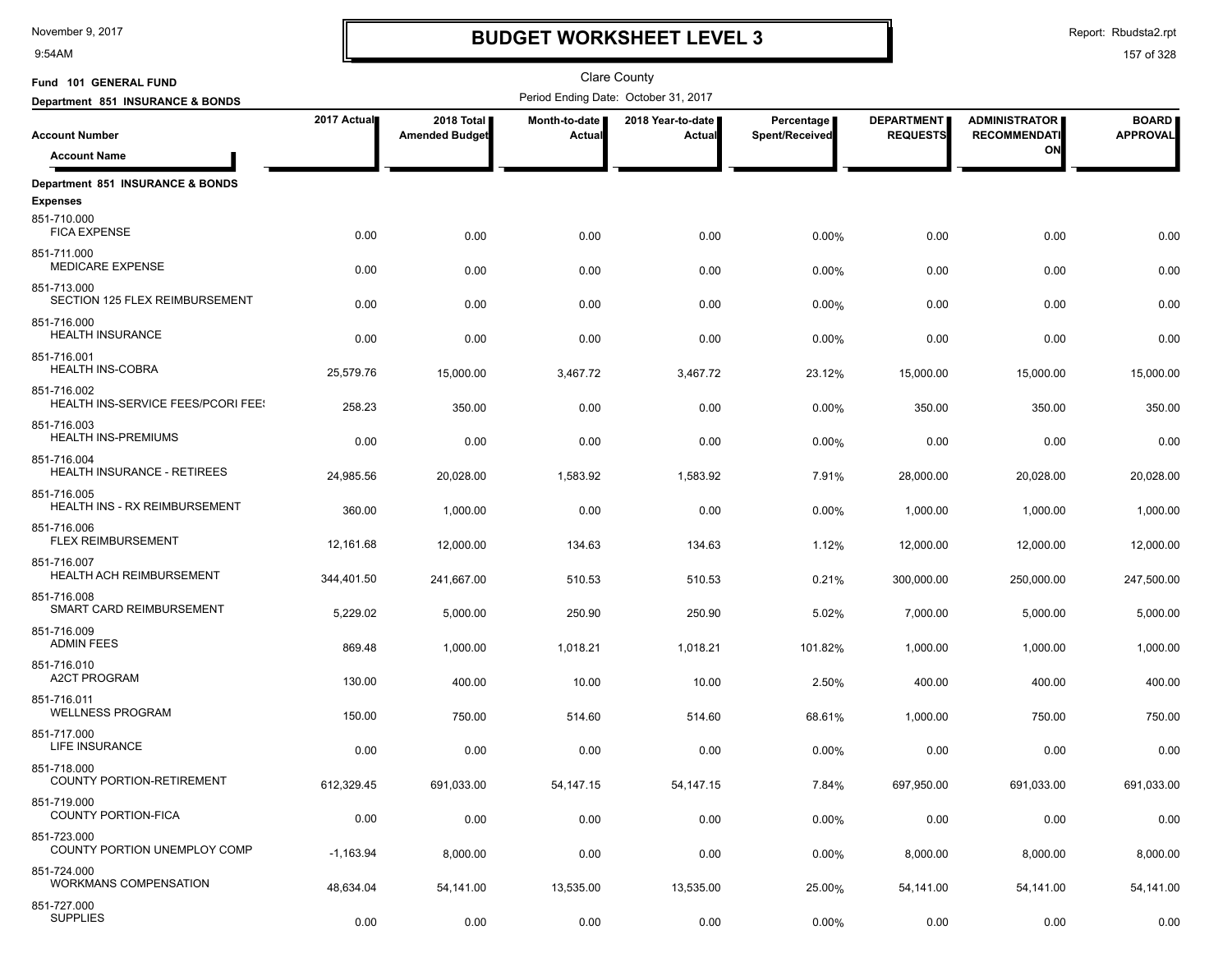9:54AM

# **BUDGET WORKSHEET LEVEL 3**

Report: Rbudsta2.rpt

| Fund 101 GENERAL FUND                        |              |                                     |                         | <b>Clare County</b>                  |                              |                                      |                                                   |                                 |
|----------------------------------------------|--------------|-------------------------------------|-------------------------|--------------------------------------|------------------------------|--------------------------------------|---------------------------------------------------|---------------------------------|
| Department 851 INSURANCE & BONDS             |              |                                     |                         | Period Ending Date: October 31, 2017 |                              |                                      |                                                   |                                 |
| <b>Account Number</b><br><b>Account Name</b> | 2017 Actual  | 2018 Total<br><b>Amended Budget</b> | Month-to-date<br>Actual | 2018 Year-to-date<br><b>Actual</b>   | Percentage<br>Spent/Received | <b>DEPARTMENT</b><br><b>REQUESTS</b> | <b>ADMINISTRATOR</b><br><b>RECOMMENDATI</b><br>ON | <b>BOARD</b><br><b>APPROVAL</b> |
| 851-728.000<br>PRINTING & BINDING            | 0.00         | 0.00                                | 0.00                    | 0.00                                 | 0.00%                        | 0.00                                 | 0.00                                              | 0.00                            |
| 851-732.000<br><b>POSTAGE</b>                | 0.00         | 0.00                                | 0.00                    | 0.00                                 | 0.00%                        | 0.00                                 | 0.00                                              | 0.00                            |
| 851-864.000<br>LUNCH & MILEAGE TO MEETINGS   | 1,379.78     | 1,500.00                            | 0.00                    | 0.00                                 | 0.00%                        | 1,500.00                             | 1,500.00                                          | 1,500.00                        |
| 851-914.000<br><b>LIABILITY</b>              | 131,222.00   | 155,992.00                          | 42,000.00               | 42,000.00                            | 26.92%                       | 155,992.00                           | 155,992.00                                        | 155,992.00                      |
| 851-914.001<br>RISK CONTROL BOARD EXPENSE    | 0.00         | 0.00                                | 0.00                    | 0.00                                 | 0.00%                        | 0.00                                 | 0.00                                              | 0.00                            |
| 851-956.000<br><b>MISCELLANEOUS</b>          | 0.00         | 0.00                                | 0.00                    | 0.00                                 | 0.00%                        | 0.00                                 | 0.00                                              | 0.00                            |
| 851-978.000<br><b>NEW EQUIPMENT</b>          | 0.00         | 0.00                                | 0.00                    | 0.00                                 | 0.00%                        | 0.00                                 | 0.00                                              | 0.00                            |
| <b>Expenses Total</b>                        | 1,206,526.56 | 1,207,861.00                        | 117,172.66              | 117,172.66                           | 100.00%                      | 1,283,333.00                         | 1,216,194.00                                      | 1,213,694.00                    |
| <b>INSURANCE &amp; BONDS Dept Total</b>      | 1,206,526.56 | 1,207,861.00                        | 117,172.66              | 117,172.66                           | 100.00%                      | 1,283,333.00                         | 1,216,194.00                                      | 1,213,694.00                    |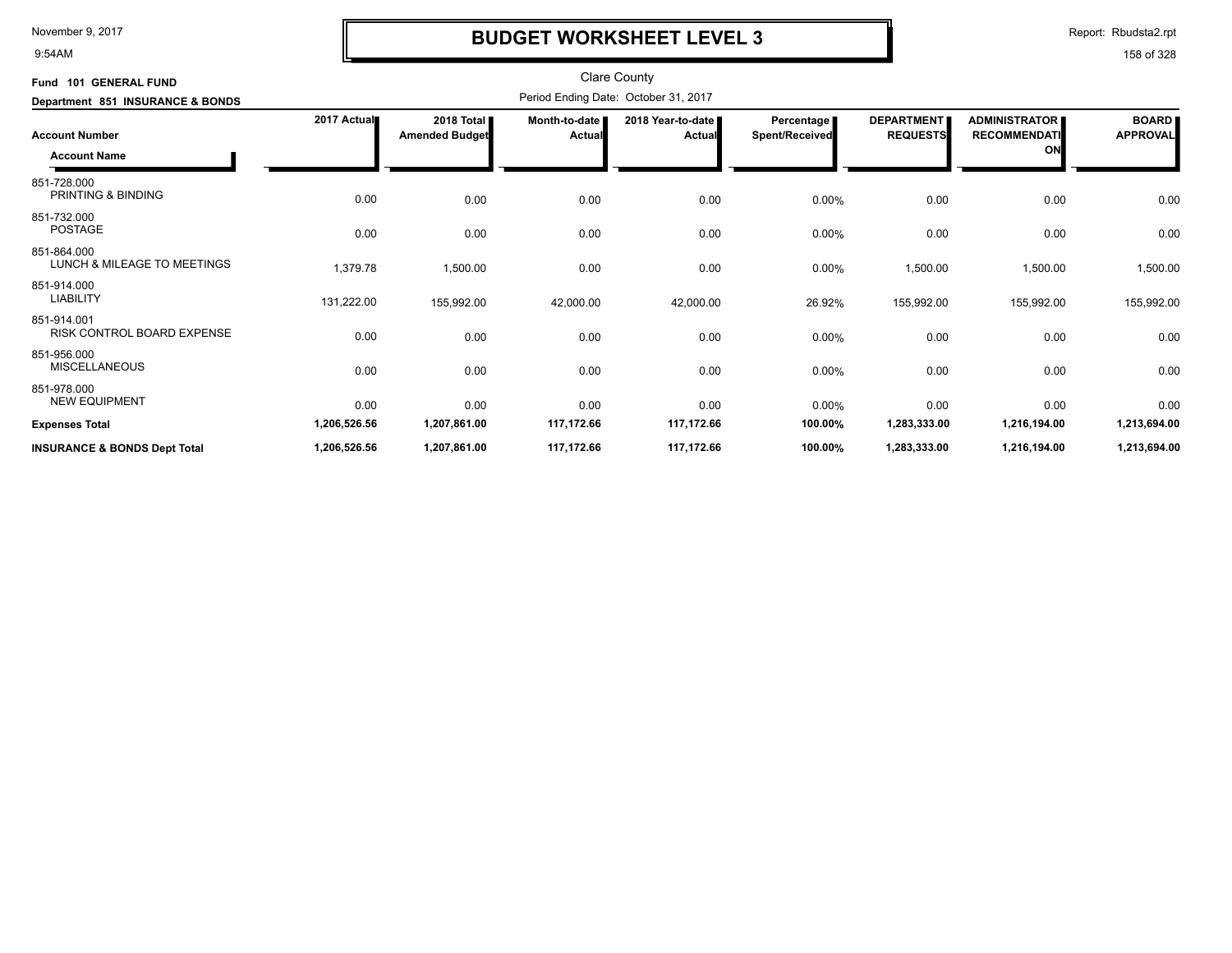9:54AM

# **BUDGET WORKSHEET LEVEL 3**

Report: Rbudsta2.rpt

| Fund 101 GENERAL FUND                           |             |                                     |                         | <b>Clare County</b>                  |                                     |                                      |                                                   |                                 |
|-------------------------------------------------|-------------|-------------------------------------|-------------------------|--------------------------------------|-------------------------------------|--------------------------------------|---------------------------------------------------|---------------------------------|
| Department 885 COUNTY OUTSIDE COUNSEL           |             |                                     |                         | Period Ending Date: October 31, 2017 |                                     |                                      |                                                   |                                 |
| <b>Account Number</b><br><b>Account Name</b>    | 2017 Actual | 2018 Total<br><b>Amended Budget</b> | Month-to-date<br>Actual | 2018 Year-to-date<br><b>Actual</b>   | Percentage<br><b>Spent/Received</b> | <b>DEPARTMENT</b><br><b>REQUESTS</b> | <b>ADMINISTRATOR</b><br><b>RECOMMENDATI</b><br>ON | <b>BOARD</b><br><b>APPROVAL</b> |
| Department 885 COUNTY OUTSIDE COUNSEL           |             |                                     |                         |                                      |                                     |                                      |                                                   |                                 |
| <b>Expenses</b>                                 |             |                                     |                         |                                      |                                     |                                      |                                                   |                                 |
| 885-829.000<br><b>ARBITRATOR FEES</b>           | 0.00        | 1,000.00                            | 0.00                    | 0.00                                 | 0.00%                               | 1,000.00                             | 1,000.00                                          | 1,000.00                        |
| 885-830.000<br><b>ATTORNEY FEES</b>             | 32,056.19   | 40,000.00                           | 0.00                    | 0.00                                 | 0.00%                               | 40,000.00                            | 40,000.00                                         | 40,000.00                       |
| 885-830.001<br>ATTY-UNION NEGOTIATIONS          | 4,100.00    | 0.00                                | 0.00                    | 0.00                                 | 0.00%                               | 0.00                                 | 0.00                                              | 0.00                            |
| 885-830.002<br>CO OUTSIDE COUNSEL-CRT NEGOTIATI | 0.00        | 0.00                                | 0.00                    | 0.00                                 | 0.00%                               | 0.00                                 | 0.00                                              | 0.00                            |
| 885-956.000<br><b>MISCELLANEOUS</b>             | 0.00        | 0.00                                | 0.00                    | 0.00                                 | 0.00%                               | 0.00                                 | 0.00                                              | 0.00                            |
| 885-963.000<br>LITIGATION JUDGEMENTS FEES       | 0.00        | 0.00                                | 0.00                    | 0.00                                 | $0.00\%$                            | 0.00                                 | 0.00                                              | 0.00                            |
| <b>Expenses Total</b>                           | 36,156.19   | 41,000.00                           | 0.00                    | 0.00                                 | 0.00%                               | 41,000.00                            | 41,000.00                                         | 41,000.00                       |
| <b>COUNTY OUTSIDE COUNSEL Dept Total</b>        | 36,156.19   | 41,000.00                           | 0.00                    | 0.00                                 | 0.00%                               | 41,000.00                            | 41,000.00                                         | 41,000.00                       |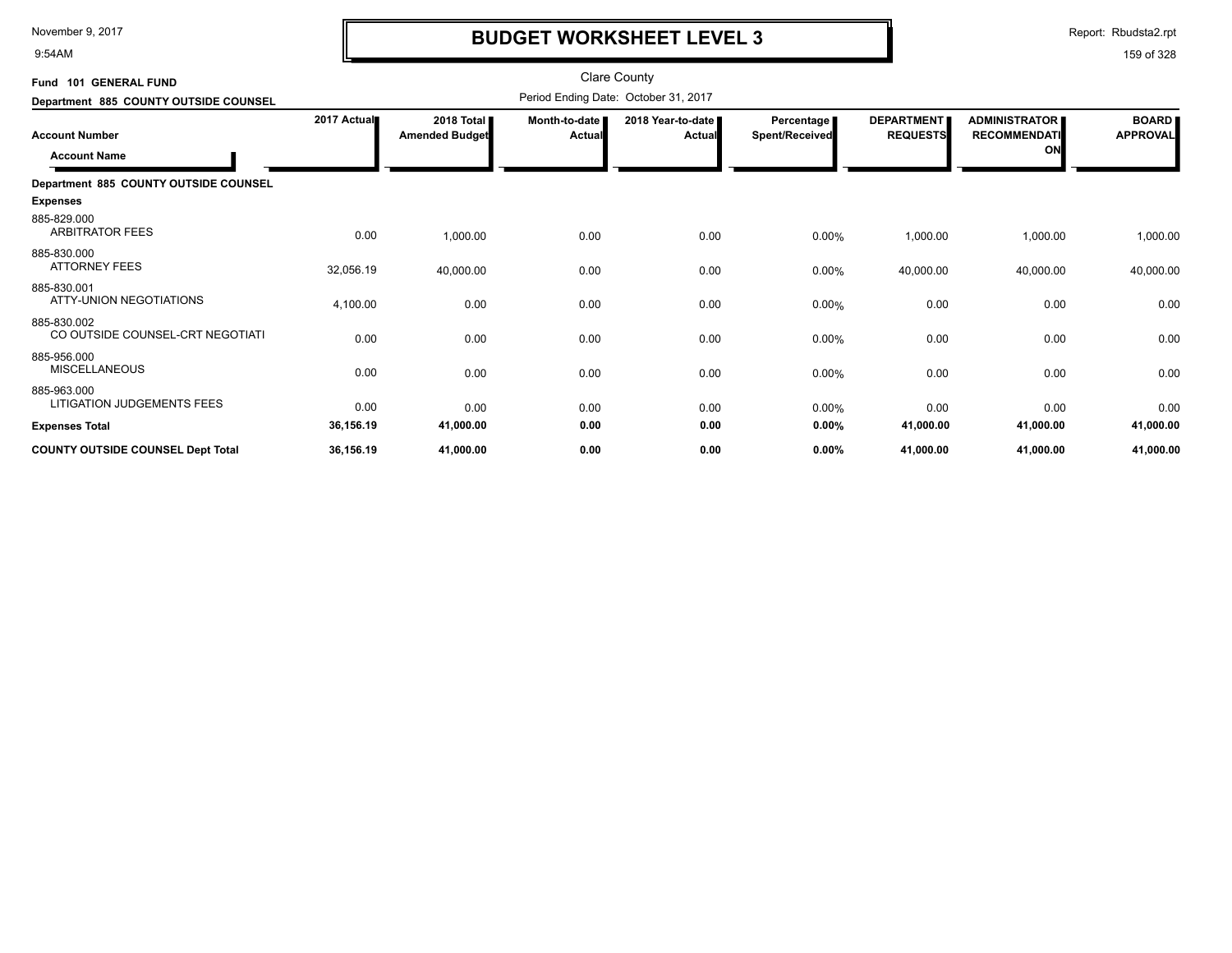9:54AM

# **BUDGET WORKSHEET LEVEL 3**

Report: Rbudsta2.rpt

| <b>GENERAL FUND</b><br>Fund<br>101            |             |                                     |                                      | <b>Clare County</b>                  |                                     |                                      |                                                     |                                 |
|-----------------------------------------------|-------------|-------------------------------------|--------------------------------------|--------------------------------------|-------------------------------------|--------------------------------------|-----------------------------------------------------|---------------------------------|
| Department 890 CONTINGENCY                    |             |                                     | Period Ending Date: October 31, 2017 |                                      |                                     |                                      |                                                     |                                 |
| <b>Account Number</b><br><b>Account Name</b>  | 2017 Actual | 2018 Total<br><b>Amended Budget</b> | Month-to-date I<br><b>Actual</b>     | 2018 Year-to-date ■<br><b>Actual</b> | Percentage<br><b>Spent/Received</b> | <b>DEPARTMENT</b><br><b>REQUESTS</b> | <b>ADMINISTRATOR I</b><br><b>RECOMMENDATI</b><br>ON | <b>BOARD</b><br><b>APPROVAL</b> |
| Department 890 CONTINGENCY<br><b>Expenses</b> |             |                                     |                                      |                                      |                                     |                                      |                                                     |                                 |
| 890-956.299<br>UNDISTRIBUTED BUDGETED AMOUNTS | 0.00        | 100,000.00                          | 0.00                                 | 0.00                                 | 0.00%                               | 200,000.00                           | 100,000.00                                          | 100,000.00                      |
| <b>Expenses Total</b>                         | 0.00        | 100,000.00                          | 0.00                                 | 0.00                                 | 0.00%                               | 200,000.00                           | 100.000.00                                          | 100,000.00                      |
| <b>CONTINGENCY Dept Total</b>                 | 0.00        | 100.000.00                          | 0.00                                 | 0.00                                 | 0.00%                               | 200.000.00                           | 100.000.00                                          | 100.000.00                      |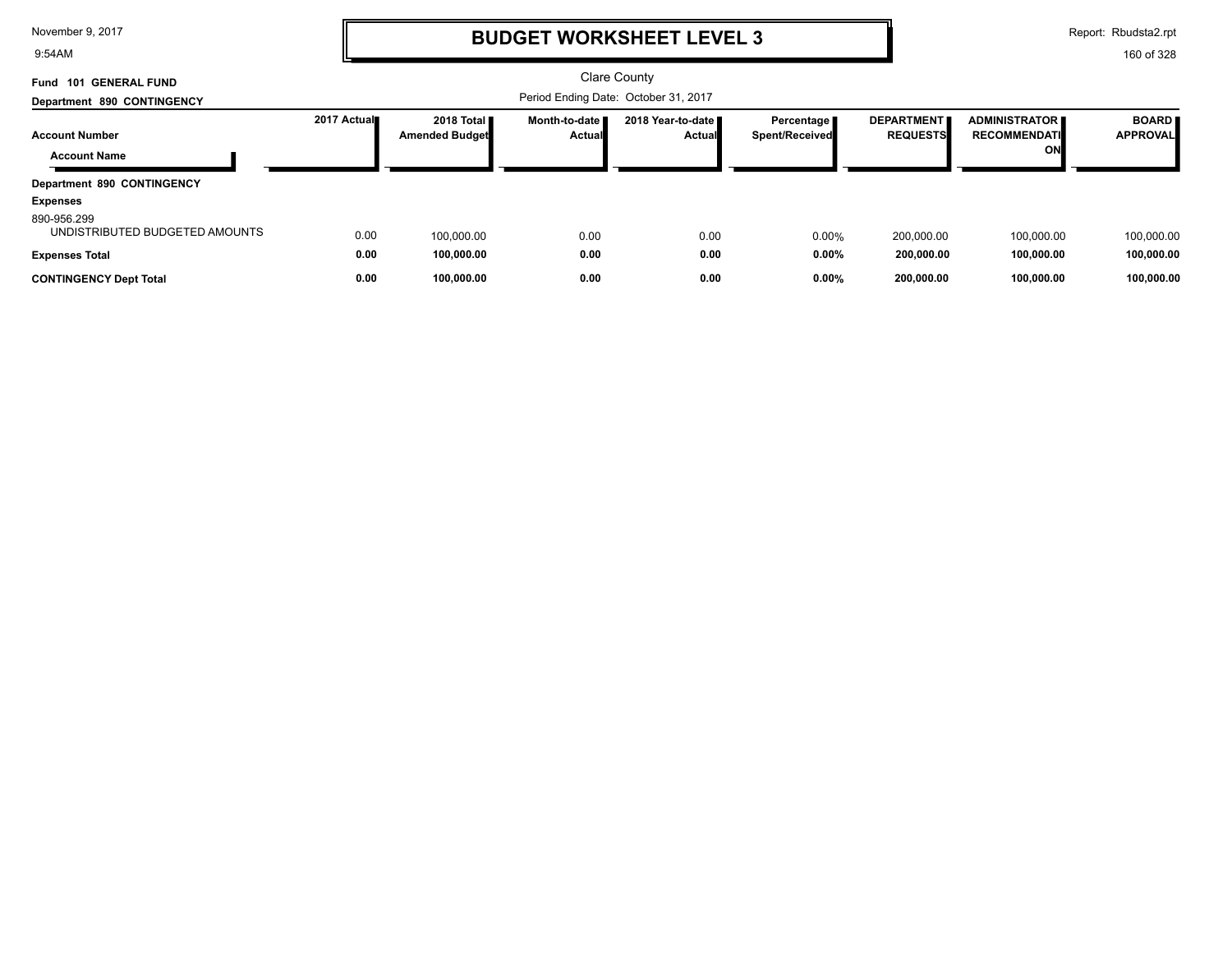9:54AM

### **BUDGET WORKSHEET LEVEL 3**

Report: Rbudsta2.rpt

| <b>GENERAL FUND</b><br><b>Fund 101</b>       |             |                                     |                                | <b>Clare County</b>                  |                                       |                                      |                                                   |                                 |
|----------------------------------------------|-------------|-------------------------------------|--------------------------------|--------------------------------------|---------------------------------------|--------------------------------------|---------------------------------------------------|---------------------------------|
| Department 895 COST STUDY CONTRACTS          |             |                                     |                                | Period Ending Date: October 31, 2017 |                                       |                                      |                                                   |                                 |
| <b>Account Number</b><br><b>Account Name</b> | 2017 Actual | 2018 Total<br><b>Amended Budget</b> | Month-to-date<br><b>Actual</b> | 2018 Year-to-date<br><b>Actual</b>   | Percentage  <br><b>Spent/Received</b> | <b>DEPARTMENT</b><br><b>REQUESTS</b> | <b>ADMINISTRATOR</b><br><b>RECOMMENDATI</b><br>ON | <b>BOARD</b><br><b>APPROVAL</b> |
| Department 895 COST STUDY CONTRACTS          |             |                                     |                                |                                      |                                       |                                      |                                                   |                                 |
| <b>Expenses</b>                              |             |                                     |                                |                                      |                                       |                                      |                                                   |                                 |
| 895-801.000<br><b>STUDY EXPENDITURES</b>     | 6,500.00    | 8,000.00                            | 0.00                           | 0.00                                 | 0.00%                                 | 8,000.00                             | 8,000.00                                          | 8,000.00                        |
| 895-801.001<br><b>USER FEE STUDY</b>         | 0.00        | 0.00                                | 0.00                           | 0.00                                 | 0.00%                                 | 0.00                                 | 0.00                                              | 0.00                            |
| 895-801.002<br><b>COPIER CONSULTANT</b>      | 0.00        | 0.00                                | 0.00                           | 0.00                                 | 0.00%                                 | 0.00                                 | 0.00                                              | 0.00                            |
| <b>Expenses Total</b>                        | 6,500.00    | 8,000.00                            | 0.00                           | 0.00                                 | 0.00%                                 | 8,000.00                             | 8,000.00                                          | 8,000.00                        |
| <b>COST STUDY CONTRACTS Dept Total</b>       | 6,500.00    | 8,000.00                            | 0.00                           | 0.00                                 | 0.00%                                 | 8,000.00                             | 8,000.00                                          | 8,000.00                        |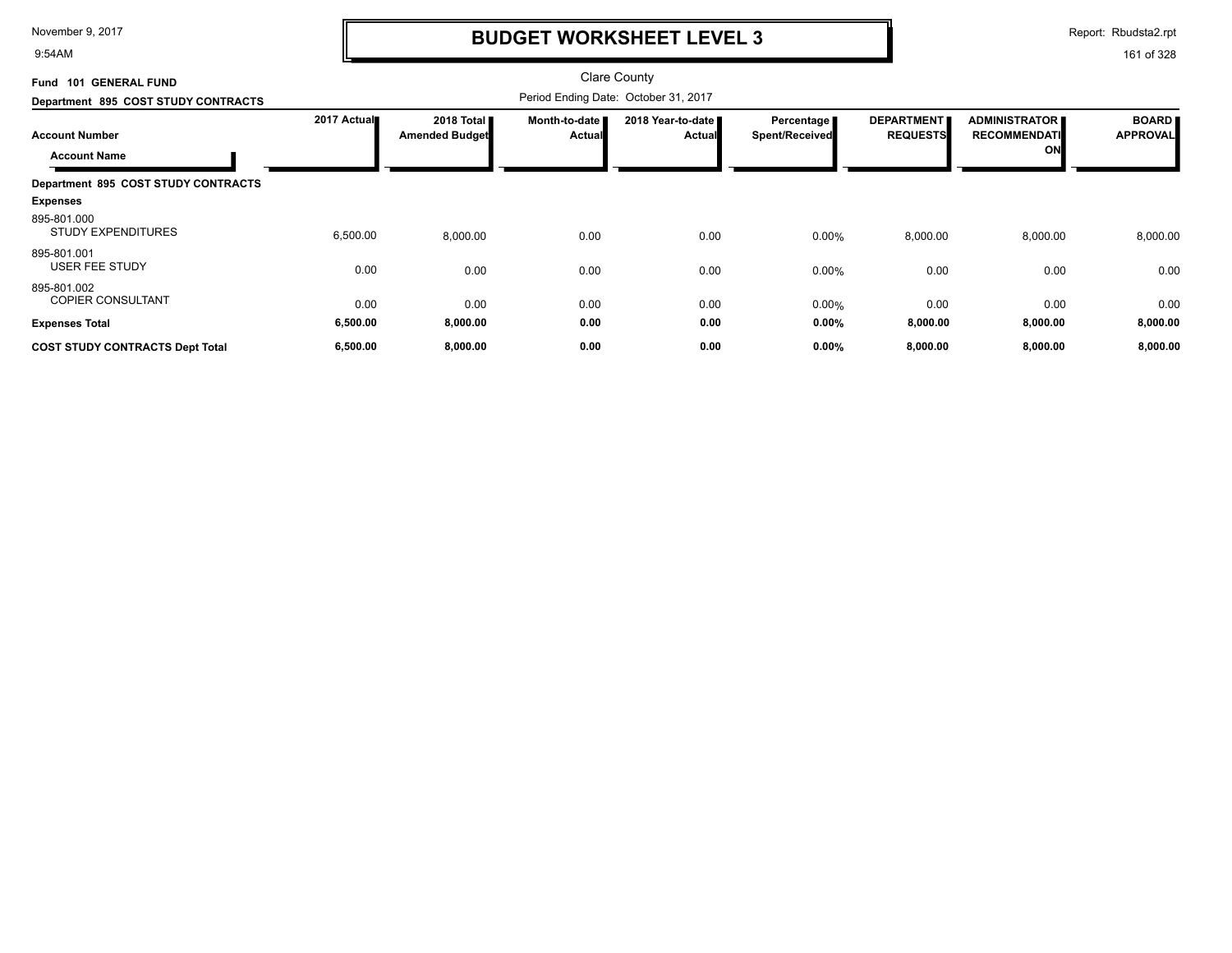9:54AM

# **BUDGET WORKSHEET LEVEL 3**

Report: Rbudsta2.rpt

| <b>GENERAL FUND</b><br><b>Fund 101</b> |             |                                     |                                      | Clare County                         |                                |                                      |                                             |                                 |
|----------------------------------------|-------------|-------------------------------------|--------------------------------------|--------------------------------------|--------------------------------|--------------------------------------|---------------------------------------------|---------------------------------|
| Department 899 TAX APPEALS ADJUSTMENT  |             |                                     | Period Ending Date: October 31, 2017 |                                      |                                |                                      |                                             |                                 |
| <b>Account Number</b>                  | 2017 Actual | 2018 Total<br><b>Amended Budget</b> | Month-to-date I<br>Actual            | 2018 Year-to-date ■<br><b>Actual</b> | Percentage I<br>Spent/Received | <b>DEPARTMENT</b><br><b>REQUESTS</b> | <b>ADMINISTRATOR</b><br><b>RECOMMENDATI</b> | <b>BOARD</b><br><b>APPROVAL</b> |
| <b>Account Name</b>                    |             |                                     |                                      |                                      |                                |                                      | ON                                          |                                 |
| Department 899 TAX APPEALS ADJUSTMENT  |             |                                     |                                      |                                      |                                |                                      |                                             |                                 |
| <b>Expenses</b>                        |             |                                     |                                      |                                      |                                |                                      |                                             |                                 |
| 899-962.000<br>TAX APPEALS ADJUSTMENT  | 9.987.69    | 2,500.00                            | 0.00                                 | 0.00                                 | $0.00\%$                       | 0.00                                 | 0.00                                        | 2,500.00                        |
| <b>Expenses Total</b>                  | 9,987.69    | 2,500.00                            | 0.00                                 | 0.00                                 | $0.00\%$                       | 0.00                                 | 0.00                                        | 2,500.00                        |
| TAX APPEALS ADJUSTMENT Dept Total      | 9,987.69    | 2.500.00                            | 0.00                                 | 0.00                                 | $0.00\%$                       | 0.00                                 | 0.00                                        | 2,500.00                        |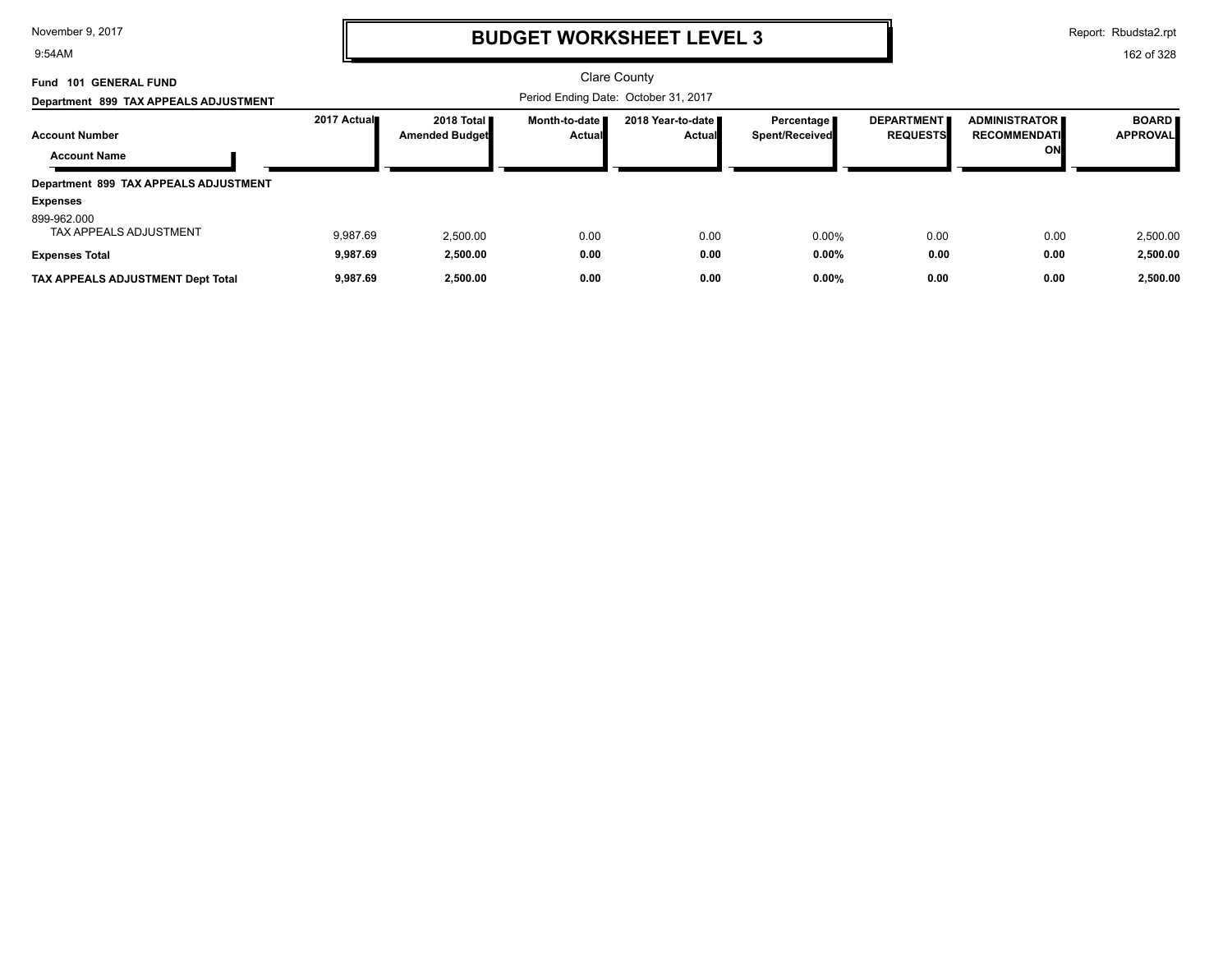9:54AM

# **BUDGET WORKSHEET LEVEL 3**

Clare County

Report: Rbudsta2.rpt

| Fund 101 GENERAL FUND                            |             |                                     |                         | <b>Clare County</b>                  |                              |                                      |                                             |                                 |
|--------------------------------------------------|-------------|-------------------------------------|-------------------------|--------------------------------------|------------------------------|--------------------------------------|---------------------------------------------|---------------------------------|
| Department 901 NEW EQUIPMENT-CAPITAL OUTLAY      |             |                                     |                         | Period Ending Date: October 31, 2017 |                              |                                      |                                             |                                 |
| <b>Account Number</b>                            | 2017 Actual | 2018 Total<br><b>Amended Budget</b> | Month-to-date<br>Actual | 2018 Year-to-date  <br>Actual        | Percentage<br>Spent/Received | <b>DEPARTMENT</b><br><b>REQUESTS</b> | <b>ADMINISTRATOR</b><br><b>RECOMMENDATI</b> | <b>BOARD</b><br><b>APPROVAL</b> |
| <b>Account Name</b>                              |             |                                     |                         |                                      |                              |                                      | ΟN                                          |                                 |
|                                                  |             |                                     |                         |                                      |                              |                                      |                                             |                                 |
| Department 901 NEW EQUIPMENT-CAPITAL OUTLAY      |             |                                     |                         |                                      |                              |                                      |                                             |                                 |
| <b>Expenses</b><br>901-978.101                   |             |                                     |                         |                                      |                              |                                      |                                             |                                 |
| NEW EQUIPMENT - COMMISSIONERS                    | 0.00        | 0.00                                | 0.00                    | 0.00                                 | 0.00%                        | 0.00                                 | 0.00                                        | 0.00                            |
| 901-978.131<br>NEW EQUIPMENT-CIRCUIT COURT       | 0.00        | 0.00                                | 0.00                    | 0.00                                 | 0.00%                        | 0.00                                 | 0.00                                        | 0.00                            |
| 901-978.133<br>NEW EQUIPMENT-CIR CT REPORTER     | 0.00        | 0.00                                | 0.00                    | 0.00                                 | 0.00%                        | 0.00                                 | 0.00                                        | 0.00                            |
| 901-978.136<br>NEW EQUIPMENT - DISTRICT COURT    | 0.00        | 0.00                                | 0.00                    | 0.00                                 | 0.00%                        | 0.00                                 | 0.00                                        | 0.00                            |
| 901-978.148<br>NEW EQUIPMENT - PROBATE COURT     | 0.00        | 15,085.00                           | 0.00                    | 0.00                                 | 0.00%                        | 0.00                                 | 15,085.00                                   | 15,085.00                       |
| 901-978.151<br>NEW EQUIPMENT- CORRECTIONS        | 0.00        | 0.00                                | 0.00                    | 0.00                                 | 0.00%                        | 0.00                                 | 0.00                                        | 0.00                            |
| 901-978.152<br>NEW EQUIPMENT-PROBATE JUVENILE    | 0.00        | 0.00                                | 0.00                    | 0.00                                 | 0.00%                        | 0.00                                 | 0.00                                        | 0.00                            |
| 901-978.166<br>NEW EQUIPMENT-FAMILY COUNSEL      | 0.00        | 0.00                                | 0.00                    | 0.00                                 | 0.00%                        | 0.00                                 | 0.00                                        | 0.00                            |
| 901-978.172<br>NEW EQUIPMENT - ADMINISTRATOR     | 0.00        | 0.00                                | 0.00                    | 0.00                                 | 0.00%                        | 0.00                                 | 0.00                                        | 0.00                            |
| 901-978.191<br><b>NEW EQUIPMENT - ELECTIONS</b>  | 0.00        | 0.00                                | 0.00                    | 0.00                                 | 0.00%                        | 0.00                                 | 0.00                                        | 0.00                            |
| 901-978.215<br>NEW EQUIPMENT - COUNTY CLERK      | 1,502.52    | 0.00                                | 0.00                    | 0.00                                 | 0.00%                        | 0.00                                 | 0.00                                        | 0.00                            |
| 901-978.225<br>NEW EQUIPMENT - EQUALIZATION      | 0.00        | 0.00                                | 0.00                    | 0.00                                 | 0.00%                        | 0.00                                 | 0.00                                        | 0.00                            |
| 901-978.229<br>NEW EQUIPMENT - PROSECUTOR        | 0.00        | 0.00                                | 0.00                    | 0.00                                 | 0.00%                        | 0.00                                 | 0.00                                        | 0.00                            |
| 901-978.236<br>NEW EQUIPMENT - REGISTER DEEDS    | 0.00        | 0.00                                | 0.00                    | 0.00                                 | 0.00%                        | 0.00                                 | 0.00                                        | 0.00                            |
| 901-978.241<br>NEW EQUIPMENT - ABSTRACT DEPT     | 0.00        | 0.00                                | 0.00                    | 0.00                                 | 0.00%                        | 0.00                                 | 0.00                                        | 0.00                            |
| 901-978.242<br><b>NEW EQUIPMENT - SURVEYOR</b>   | 0.00        | 0.00                                | 0.00                    | 0.00                                 | 0.00%                        | 0.00                                 | 0.00                                        | 0.00                            |
| 901-978.253<br><b>NEW EQUIPMENT - TREASURER</b>  | 40,799.85   | 90,865.00                           | 0.00                    | 0.00                                 | 1.90%                        | 90,865.00                            | 90,865.00                                   | 90,865.00                       |
| 901-978.257<br>NEW EQUIPMENT - COOP EXTENSION    | 0.00        | 0.00                                | 0.00                    | 0.00                                 | 0.00%                        | 0.00                                 | 0.00                                        | 0.00                            |
| 901-978.259<br>NEW EQUIPMENT - COMPUTERS         | 0.00        | 35,000.00                           | 0.00                    | 0.00                                 | 96.72%                       | 0.00                                 | 35,000.00                                   | 35,000.00                       |
| 901-978.265<br><b>NEW EQUIPMENT - COURTHOUSE</b> | 36,551.00   | 0.00                                | 0.00                    | 0.00                                 | 0.00%                        | 0.00                                 | 0.00                                        | 0.00                            |
| 901-978.266<br>NEW EQUIPMENT - RAP GRANT         | 0.00        | 0.00                                | 0.00                    | 0.00                                 | 0.00%                        | 0.00                                 | 0.00                                        | 0.00                            |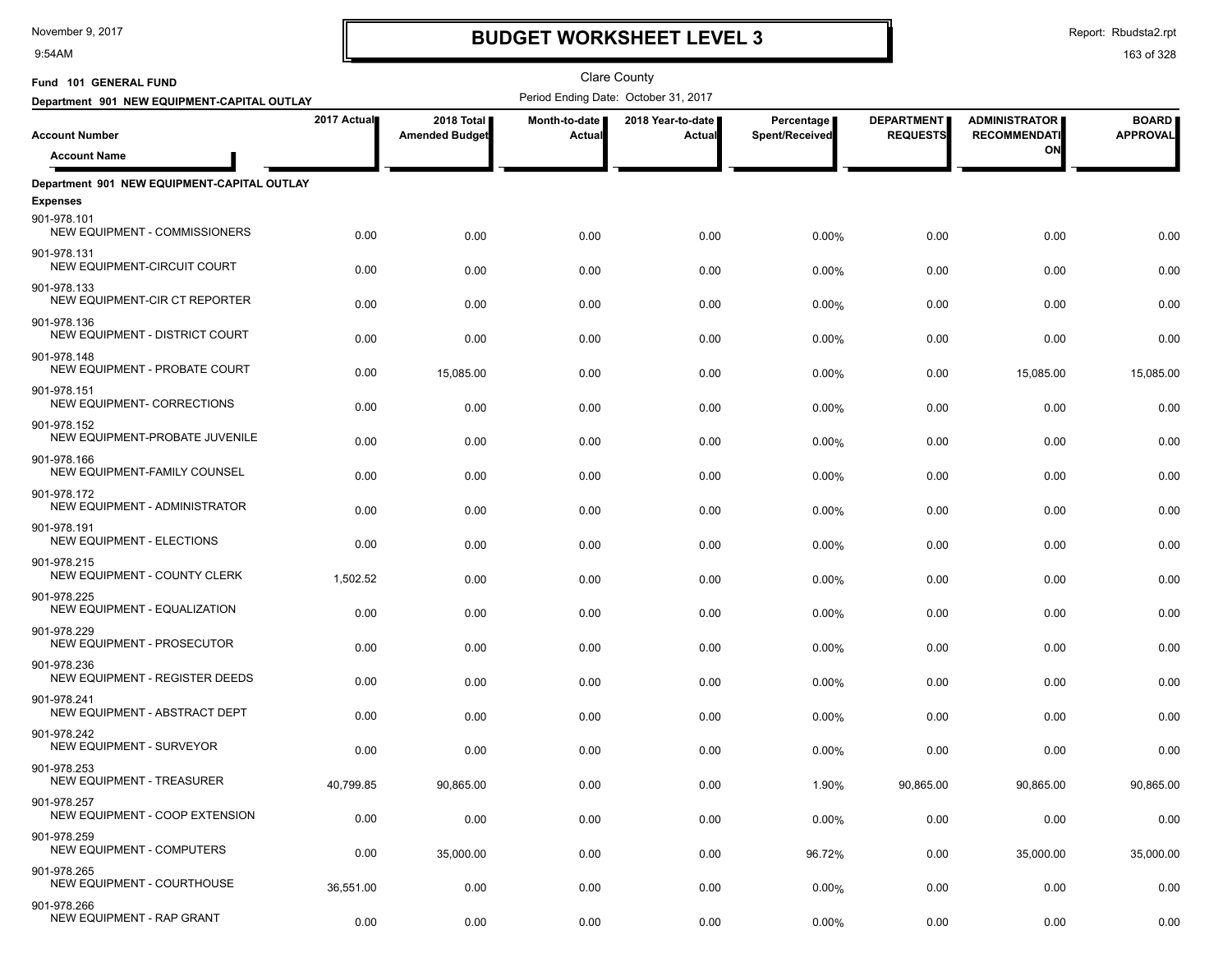9:54AM

# **BUDGET WORKSHEET LEVEL 3**

Report: Rbudsta2.rpt

| Fund 101 GENERAL FUND                               |             |                                     |                         | <b>Clare County</b>                  |                              |                                      |                                             |                                 |
|-----------------------------------------------------|-------------|-------------------------------------|-------------------------|--------------------------------------|------------------------------|--------------------------------------|---------------------------------------------|---------------------------------|
| Department 901 NEW EQUIPMENT-CAPITAL OUTLAY         |             |                                     |                         | Period Ending Date: October 31, 2017 |                              |                                      |                                             |                                 |
| <b>Account Number</b>                               | 2017 Actual | 2018 Total<br><b>Amended Budget</b> | Month-to-date<br>Actual | 2018 Year-to-date<br>Actual          | Percentage<br>Spent/Received | <b>DEPARTMENT</b><br><b>REQUESTS</b> | <b>ADMINISTRATOR</b><br><b>RECOMMENDATI</b> | <b>BOARD</b><br><b>APPROVAL</b> |
| <b>Account Name</b>                                 |             |                                     |                         |                                      |                              |                                      | ΟN                                          |                                 |
| 901-978.275<br>NEW EQUIPMENT - DRAIN COMM           | 0.00        | 0.00                                | 0.00                    | 0.00                                 | 0.00%                        | 0.00                                 | 0.00                                        | 0.00                            |
| 901-978.282<br>SOIL EROSION/SED/ENV AFFAIRS         | 0.00        | 0.00                                | 0.00                    | 0.00                                 | 0.00%                        | 0.00                                 | 0.00                                        | 0.00                            |
| 901-978.291<br>NEW EQUIPMENT-PROBATE C/CARE         | 0.00        | 0.00                                | 0.00                    | 0.00                                 | $0.00\%$                     | 0.00                                 | 0.00                                        | 0.00                            |
| 901-978.294<br>NEW EQUIPMENT - DUPLICATING          | 0.00        | 0.00                                | 0.00                    | 0.00                                 | $0.00\%$                     | 0.00                                 | 0.00                                        | 0.00                            |
| 901-978.295<br>NEW EQUIPMENT - MAILING DEPT         | 0.00        | 0.00                                | 0.00                    | 0.00                                 | 0.00%                        | 0.00                                 | 0.00                                        | 0.00                            |
| 901-978.301<br><b>NEW EQUIPMENT - SHERIFF</b>       | 0.00        | 21,563.00                           | 0.00                    | 0.00                                 | 0.00%                        | 0.00                                 | 21,563.00                                   | 21,563.00                       |
| 901-978.302<br>NEW EQUIPMENT-CCSD-CAR               | 70,217.86   | 0.00                                | 0.00                    | 0.00                                 | $0.00\%$                     | 0.00                                 | 0.00                                        | 0.00                            |
| 901-978.303<br>NEW EQUIPMENT - CCSD COMPUTERS       | 0.00        | 0.00                                | 0.00                    | 0.00                                 | 0.00%                        | 0.00                                 | 0.00                                        | 0.00                            |
| 901-978.311<br>NEW EQUIPMT-DEFIB/SHERIFF RESTRIC    | 0.00        | 0.00                                | 0.00                    | 0.00                                 | 0.00%                        | 0.00                                 | 0.00                                        | 0.00                            |
| 901-978.317<br><b>NEW EQUIPMENT-BYRNE</b>           | 0.00        | 0.00                                | 0.00                    | 0.00                                 | $0.00\%$                     | 0.00                                 | 0.00                                        | 0.00                            |
| 901-978.322<br><b>NEW EQUIPMENT HARRISON</b>        | 0.00        | 0.00                                | 0.00                    | 0.00                                 | 0.00%                        | 0.00                                 | 0.00                                        | 0.00                            |
| 901-978.323<br>NEW EQUIPMENT-CCSD/LINCOLN TWP       | 0.00        | 0.00                                | 0.00                    | 0.00                                 | 0.00%                        | 0.00                                 | 0.00                                        | 0.00                            |
| 901-978.328<br><b>NEW EQUIPMENT-HAYES</b>           | 0.00        | 0.00                                | 0.00                    | 0.00                                 | 0.00%                        | 0.00                                 | 0.00                                        | 0.00                            |
| 901-978.331<br><b>NEW EQUIPMENT - MARINE</b>        | 0.00        | 0.00                                | 0.00                    | 0.00                                 | 0.00%                        | 0.00                                 | 0.00                                        | 0.00                            |
| 901-978.333<br>NEW EQUIPMENT - CCSD-SRP             | 0.00        | 0.00                                | 0.00                    | 0.00                                 | 0.00%                        | 0.00                                 | 0.00                                        | 0.00                            |
| 901-978.334<br>NEW EQUIPMENT-DIVE EQUIP GRANT       | 0.00        | 0.00                                | 0.00                    | 0.00                                 | $0.00\%$                     | 0.00                                 | 0.00                                        | 0.00                            |
| 901-978.335<br>NEW EQUIPMENT-DNR EQUIP GRANT        | 0.00        | 0.00                                | 0.00                    | 0.00                                 | $0.00\%$                     | 0.00                                 | 0.00                                        | 0.00                            |
| 901-978.351<br>NEW EQUIPMENT - JAIL                 | 0.00        | 0.00                                | 0.00                    | 0.00                                 | 0.00%                        | 0.00                                 | 0.00                                        | 0.00                            |
| 901-978.371<br>NEW EQUIPMENT - BUILDING DEPT        | 0.00        | 0.00                                | 0.00                    | 0.00                                 | 0.00%                        | 0.00                                 | 0.00                                        | 0.00                            |
| 901-978.372<br>NEW EQUIPMENT-ELECTRICAL DEPT        | 0.00        | 0.00                                | 0.00                    | 0.00                                 | 0.00%                        | 0.00                                 | 0.00                                        | 0.00                            |
| 901-978.426<br>NEW EQUIPMENT-EMG MGT-CIVIL DEFE     | 0.00        | 0.00                                | 0.00                    | 0.00                                 | 0.00%                        | 0.00                                 | 0.00                                        | 0.00                            |
| 901-978.427<br><b>EMERG SERV EQUIPMT RESTRICTED</b> | 0.00        | 0.00                                | 0.00                    | 0.00                                 | 0.00%                        | 0.00                                 | 0.00                                        | 0.00                            |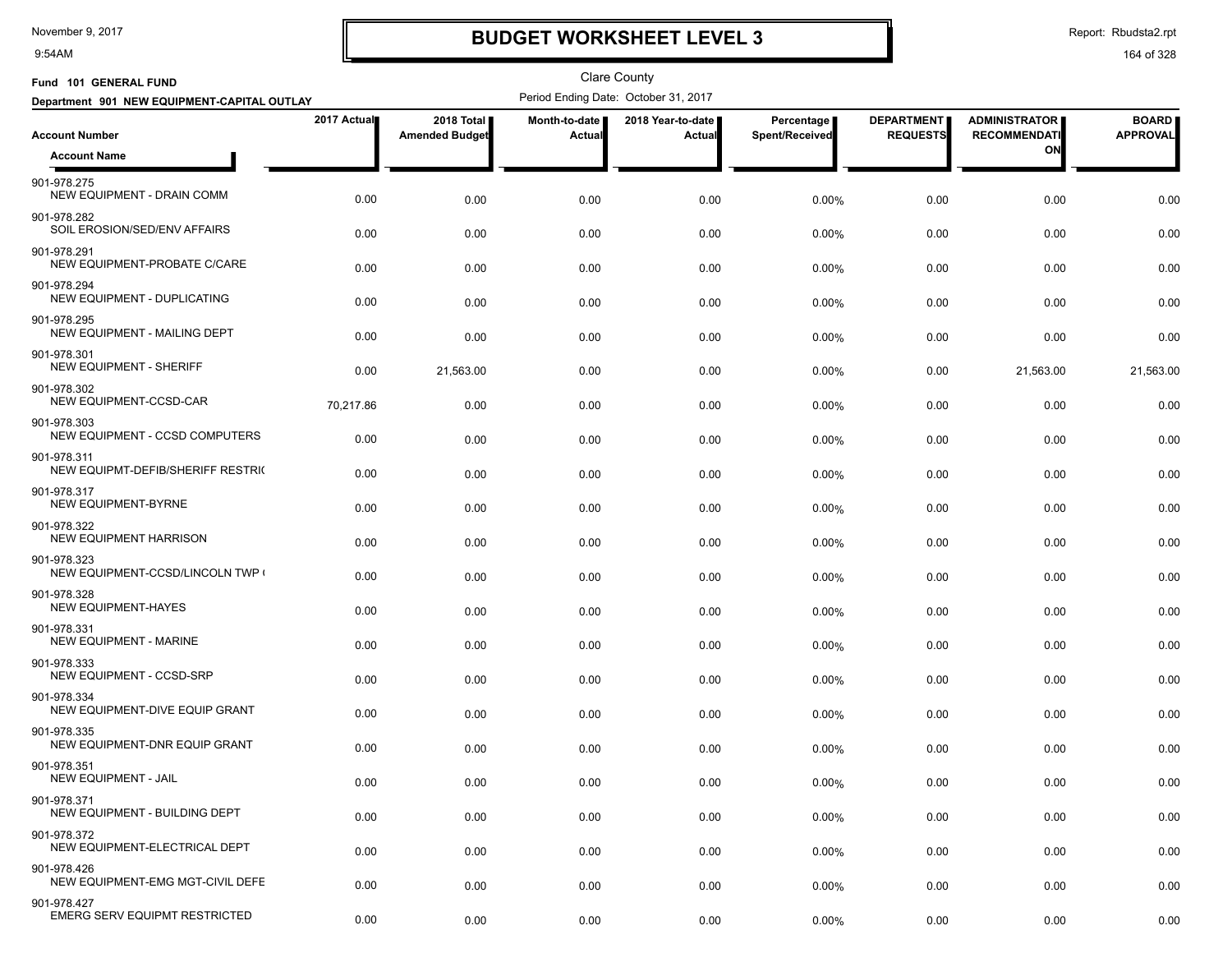9:54AM

# **BUDGET WORKSHEET LEVEL 3**

Report: Rbudsta2.rpt

| Fund 101 GENERAL FUND                             |             |                                     |                         | <b>Clare County</b>                  |                                     |                                      |                                                   |                                 |
|---------------------------------------------------|-------------|-------------------------------------|-------------------------|--------------------------------------|-------------------------------------|--------------------------------------|---------------------------------------------------|---------------------------------|
| Department 901 NEW EQUIPMENT-CAPITAL OUTLAY       |             |                                     |                         | Period Ending Date: October 31, 2017 |                                     |                                      |                                                   |                                 |
| <b>Account Number</b><br><b>Account Name</b>      | 2017 Actual | 2018 Total<br><b>Amended Budget</b> | Month-to-date<br>Actual | 2018 Year-to-date<br><b>Actual</b>   | Percentage<br><b>Spent/Received</b> | <b>DEPARTMENT</b><br><b>REQUESTS</b> | <b>ADMINISTRATOR</b><br><b>RECOMMENDATI</b><br>ON | <b>BOARD</b><br><b>APPROVAL</b> |
| 901-978.430<br>NEW EQUIPMENT - ANIMAL CONTROL     | 0.00        | 0.00                                | 0.00                    | 0.00                                 | 0.00%                               | 0.00                                 | 0.00                                              | 0.00                            |
| 901-978.441<br>NEW EQUIPMENT-DPW/SOLID WASTE      | 0.00        | 0.00                                | 0.00                    | 0.00                                 | 0.00%                               | 0.00                                 | 0.00                                              | 0.00                            |
| 901-978.442<br>NEW EQUIPMENT-SOLID WASTE          | 0.00        | 0.00                                | 0.00                    | 0.00                                 | 0.00%                               | 0.00                                 | 0.00                                              | 0.00                            |
| 901-978.682<br>NEW EQUIPMENT - VETERAN AFFAIR     | 0.00        | 0.00                                | 0.00                    | 0.00                                 | 0.00%                               | 0.00                                 | 0.00                                              | 0.00                            |
| 901-978.851<br><b>NEW EQUIPMENT-INS BONDS</b>     | 0.00        | 0.00                                | 0.00                    | 0.00                                 | 0.00%                               | 0.00                                 | 0.00                                              | 0.00                            |
| <b>Expenses Total</b>                             | 149,071.23  | 162,513.00                          | 0.00                    | 0.00                                 | 0.00%                               | 90,865.00                            | 162,513.00                                        | 162,513.00                      |
| <b>NEW EQUIPMENT-CAPITAL OUTLAY</b><br>Dept Total | 149,071.23  | 162,513.00                          | 0.00                    | 0.00                                 | 0.00%                               | 90,865.00                            | 162,513.00                                        | 162,513.00                      |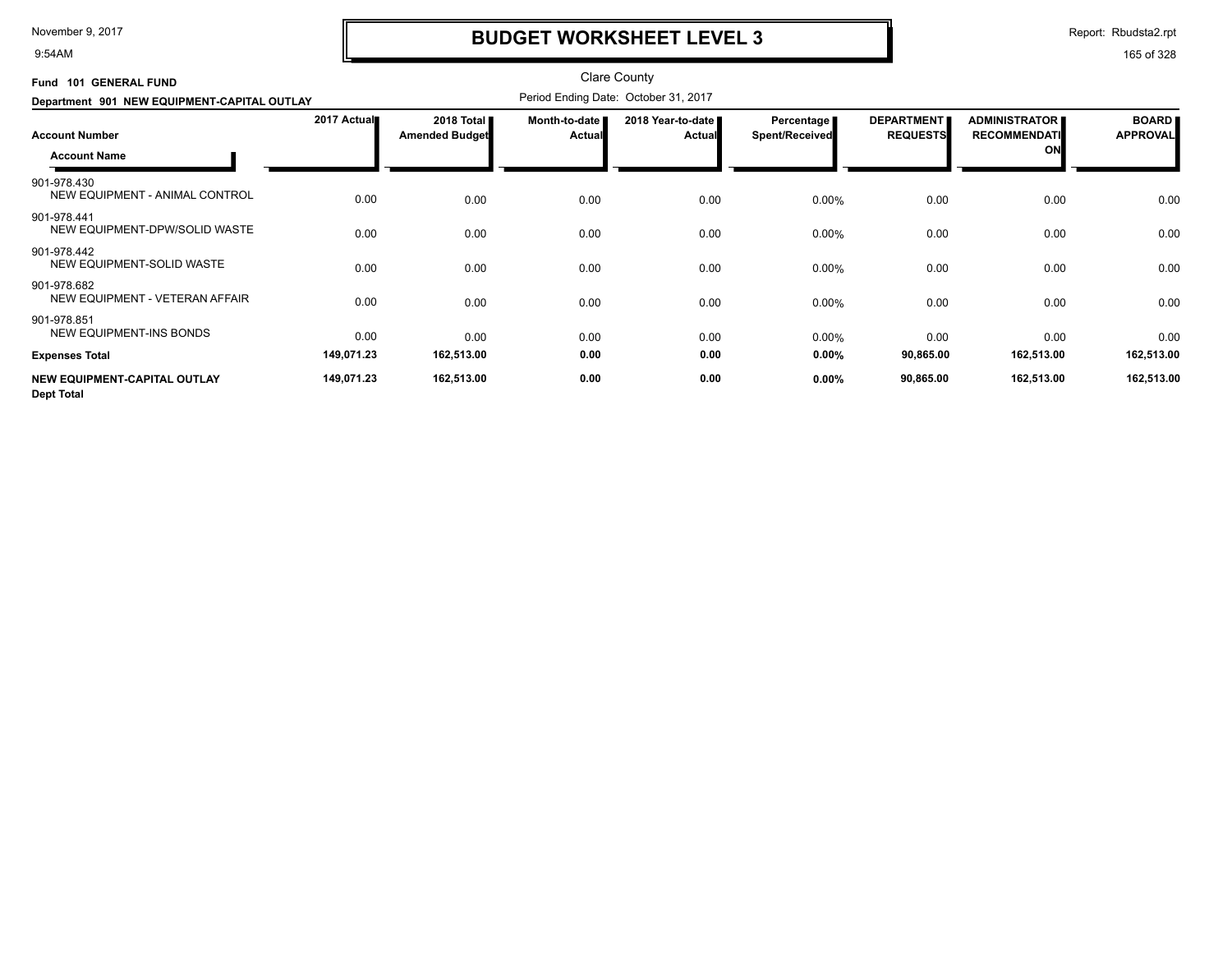9:54AM

# **BUDGET WORKSHEET LEVEL 3**

Report: Rbudsta2.rpt

| Fund 101 GENERAL FUND                         |             |                                     |                           | Clare County                         |                              |                                      |                                                   |                                 |
|-----------------------------------------------|-------------|-------------------------------------|---------------------------|--------------------------------------|------------------------------|--------------------------------------|---------------------------------------------------|---------------------------------|
| Department 905 COUNTY DEBT SERVICE            |             |                                     |                           | Period Ending Date: October 31, 2017 |                              |                                      |                                                   |                                 |
| <b>Account Number</b><br><b>Account Name</b>  | 2017 Actual | 2018 Total<br><b>Amended Budget</b> | Month-to-date  <br>Actual | 2018 Year-to-date<br>Actual          | Percentage<br>Spent/Received | <b>DEPARTMENT</b><br><b>REQUESTS</b> | <b>ADMINISTRATOR</b><br><b>RECOMMENDATI</b><br>ON | <b>BOARD</b><br><b>APPROVAL</b> |
| Department 905 COUNTY DEBT SERVICE            |             |                                     |                           |                                      |                              |                                      |                                                   |                                 |
| <b>Expenses</b>                               |             |                                     |                           |                                      |                              |                                      |                                                   |                                 |
| 905-991.000<br><b>PRINCIPAL</b>               | 66,581.90   | 67,453.00                           | 119,082.67                | 119,082.67                           | 176.54%                      | 67,453.00                            | 67,453.00                                         | 67,453.00                       |
| 905-991.302<br>PRINCIPAL-CCSD CAR LEASE       | 117,706.07  | 113,630.00                          | 0.00                      | 0.00                                 | 0.00%                        | 113,630.00                           | 113,630.00                                        | 113,630.00                      |
| 905-991.351<br>PRINCIPAL-JAIL CAMERA LEASE    | 3,856.46    | 3,987.00                            | 328.10                    | 328.10                               | 8.23%                        | 3,987.00                             | 3,987.00                                          | 3,987.00                        |
| 905-995.000<br><b>INTEREST</b>                | 11,784.45   | 0.00                                | 10,292.45                 | 10,292.45                            | 100.00%                      | 0.00                                 | 0.00                                              | 0.00                            |
| 905-995.302<br><b>INTEREST-CCSD CAR LEASE</b> | 5,393.92    | 9,471.00                            | 0.00                      | 0.00                                 | 0.00%                        | 9,471.00                             | 9,471.00                                          | 9,471.00                        |
| 905-995.351<br>INTEREST-JAIL CAMERA LEASE     | 541.90      | 412.00                              | 38.43                     | 38.43                                | 9.33%                        | 412.00                               | 412.00                                            | 412.00                          |
| 905-996.000<br><b>FEES DUE</b>                | 0.00        | 0.00                                | 0.00                      | 0.00                                 | 0.00%                        | 0.00                                 | 0.00                                              | 0.00                            |
| <b>Expenses Total</b>                         | 205,864.70  | 194,953.00                          | 129,741.65                | 129,741.65                           | 100.00%                      | 194,953.00                           | 194,953.00                                        | 194,953.00                      |
| <b>COUNTY DEBT SERVICE Dept Total</b>         | 205,864.70  | 194,953.00                          | 129,741.65                | 129,741.65                           | 100.00%                      | 194,953.00                           | 194,953.00                                        | 194,953.00                      |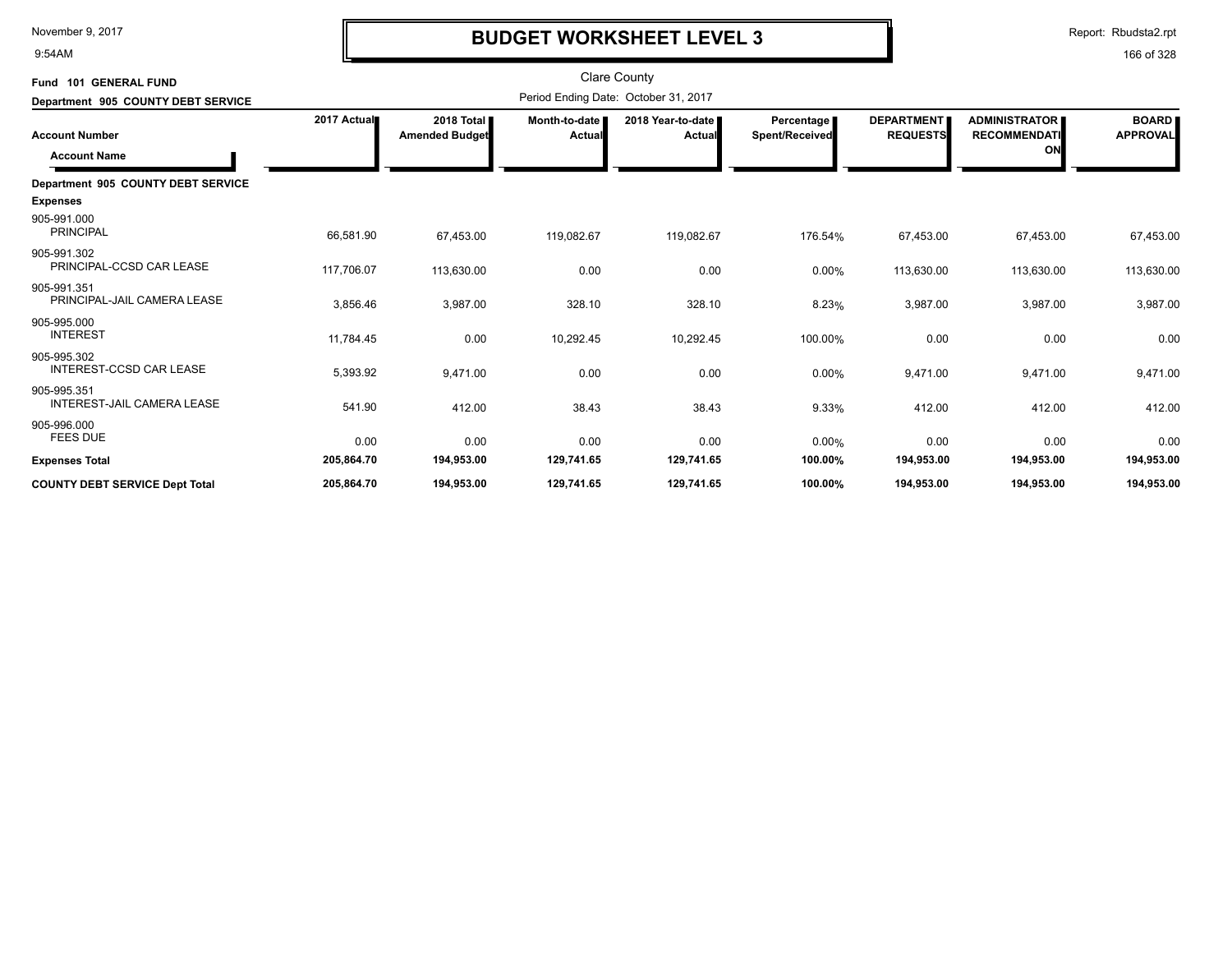9:54AM

# **BUDGET WORKSHEET LEVEL 3**

Report: Rbudsta2.rpt

| Fund 101 GENERAL FUND                                                               |                         |                                     |                         | <b>Clare County</b>                  |                              |                                      |                                                   |                                 |
|-------------------------------------------------------------------------------------|-------------------------|-------------------------------------|-------------------------|--------------------------------------|------------------------------|--------------------------------------|---------------------------------------------------|---------------------------------|
| Department 990 APPROPIATIONS TRANSFERS OUT                                          |                         |                                     |                         | Period Ending Date: October 31, 2017 |                              |                                      |                                                   |                                 |
| <b>Account Number</b><br><b>Account Name</b>                                        | 2017 Actual             | 2018 Total<br><b>Amended Budget</b> | Month-to-date<br>Actual | 2018 Year-to-date  <br>Actual        | Percentage<br>Spent/Received | <b>DEPARTMENT</b><br><b>REQUESTS</b> | <b>ADMINISTRATOR</b><br><b>RECOMMENDATI</b><br>ON | <b>BOARD</b><br><b>APPROVAL</b> |
| <b>Department 990 APPROPIATIONS TRANSFERS OUT</b><br><b>Expenses</b><br>990-998.215 |                         |                                     |                         |                                      |                              |                                      |                                                   |                                 |
| FRIEND OF COURT FUND APPROP<br>990-998.268<br>APPROP CG RECOVERY CT                 | 1,000.00<br>5,000.00    | 38,745.00<br>5,000.00               | 0.00<br>0.00            | 0.00<br>0.00                         | 0.00%<br>0.00%               | 0.00<br>0.00                         | 38,745.00<br>5,000.00                             | 38,745.00<br>5,000.00           |
| 990-998.290<br>SOCIAL WELFARE FUND APPROP                                           | 0.00                    | 0.00                                | 0.00                    | 0.00                                 | 0.00%                        | 0.00                                 | 0.00                                              | 0.00                            |
| 990-998.291<br>CHILD CARE PROBATE FUND APPROP<br>990-998.292                        | 300,000.00              | 200,000.00                          | 0.00                    | 0.00                                 | 0.00%                        | 0.00                                 | 200,000.00                                        | 200,000.00                      |
| CHILD CARE DSS FUND APPROP<br>990-998.293                                           | 103,786.47              | 115,000.00                          | 0.00                    | 0.00                                 | 0.00%                        | 0.00                                 | 115,000.00                                        | 115,000.00                      |
| SAILOR & SOLDIER RELIEF APPR.<br>990-998.295                                        | 10,000.00               | 10,000.00                           | 0.00                    | 0.00                                 | 0.00%                        | 10,000.00                            | 10,000.00                                         | 10,000.00                       |
| AIRPORT FUND APPROPRIATION<br>990-998.296<br>FREEDOM PARK APPROPRIATION             | 10,000.00               | 10.000.00                           | 0.00                    | 0.00                                 | 0.00%                        | 0.00                                 | 10,000.00                                         | 10,000.00                       |
| 990-998.366<br>COURTHOUSE RENOV DEBT APPROPRI                                       | 20,000.00<br>102,001.76 | 0.00<br>115,750.00                  | 0.00<br>57,745.00       | 0.00<br>57,745.00                    | 0.00%<br>49.89%              | 0.00<br>115,750.00                   | 0.00<br>115,750.00                                | 0.00<br>115,750.00              |
| 990-998.370<br>CLARE CO BLDG AUTH REFUNDING BOI                                     | 101,746.75              | 106,094.00                          | 0.00                    | 0.00                                 | 0.00%                        | 106,094.00                           | 106,094.00                                        | 106,094.00                      |
| 990-998.380<br>BROWNFIELD DEBT FUND APPROPRIAT<br>990-998.385                       | 0.00                    | 0.00                                | 0.00                    | 0.00                                 | 0.00%                        | 0.00                                 | 0.00                                              | 0.00                            |
| USDA LOAN DEBT FUND-ROOF BOND<br>990-998.519                                        | 0.00                    | 0.00                                | 0.00                    | 0.00                                 | 0.00%                        | 0.00                                 | 0.00                                              | 0.00                            |
| APPROP TRANS OUT TAX ANTIC NOTE<br><b>Expenses Total</b>                            | 4,977.50<br>658,512.48  | 6,000.00<br>606,589.00              | 0.00<br>57,745.00       | 0.00<br>57,745.00                    | 0.00%<br>100.00%             | 6,000.00<br>237,844.00               | 6,000.00<br>606,589.00                            | 6,000.00<br>606,589.00          |
| <b>APPROPIATIONS TRANSFERS OUT</b><br><b>Dept Total</b>                             | 658,512.48              | 606,589.00                          | 57,745.00               | 57,745.00                            | 100.00%                      | 237,844.00                           | 606,589.00                                        | 606,589.00                      |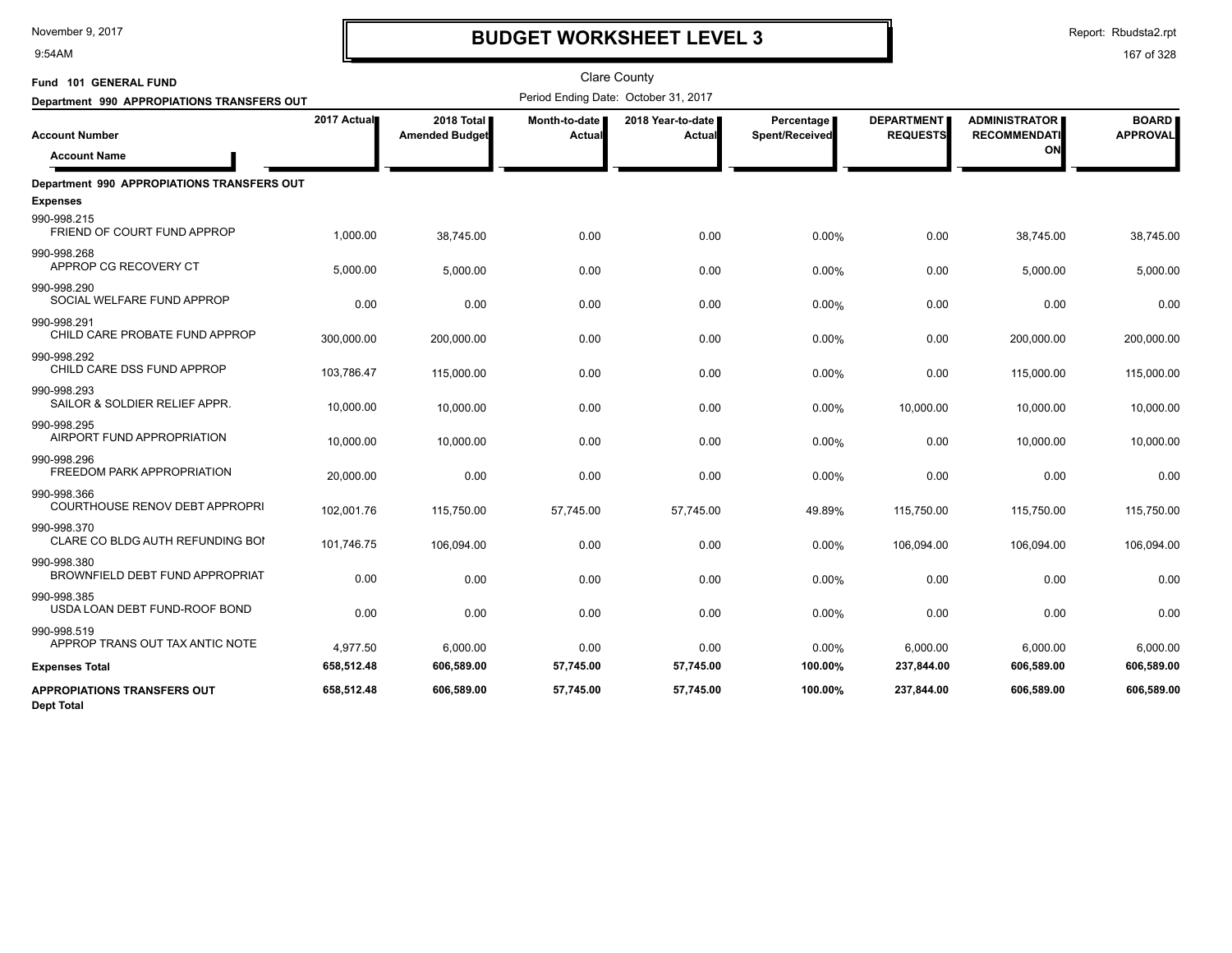9:54AM

## **BUDGET WORKSHEET LEVEL 3**

Report: Rbudsta2.rpt

| <b>GENERAL FUND</b><br>101<br>Fund           |               |                                               |                                  | <b>Clare County</b>                  |                                     |                                      |                                                   |                                 |
|----------------------------------------------|---------------|-----------------------------------------------|----------------------------------|--------------------------------------|-------------------------------------|--------------------------------------|---------------------------------------------------|---------------------------------|
| Department 997 ENDING FUND BALANCE           |               |                                               |                                  |                                      |                                     |                                      |                                                   |                                 |
| <b>Account Number</b><br><b>Account Name</b> | 2017 Actual   | 2018 Total <b>II</b><br><b>Amended Budget</b> | Month-to-date I<br><b>Actual</b> | 2018 Year-to-date I<br><b>Actual</b> | Percentage<br><b>Spent/Received</b> | <b>DEPARTMENT</b><br><b>REQUESTS</b> | <b>ADMINISTRATOR</b><br><b>RECOMMENDATI</b><br>ON | <b>BOARD</b><br><b>APPROVAL</b> |
| Department 997 ENDING FUND BALANCE           |               |                                               |                                  |                                      |                                     |                                      |                                                   |                                 |
| <b>Expenses</b>                              |               |                                               |                                  |                                      |                                     |                                      |                                                   |                                 |
| 997-998.900<br><b>ENDING FUND BALANCE</b>    | 0.00          | 1,500,000.00                                  | 0.00                             | 0.00                                 | 0.00%                               | 0.00                                 | 1,500,000.00                                      | 1,500,000.00                    |
| <b>Expenses Total</b>                        | 0.00          | 1,500,000.00                                  | 0.00                             | 0.00                                 | 0.00%                               | 0.00                                 | 1,500,000.00                                      | 1,500,000.00                    |
| <b>ENDING FUND BALANCE Dept Total</b>        | 0.00          | 1,500,000.00                                  | 0.00                             | 0.00                                 | 0.00%                               | 0.00                                 | 1,500,000.00                                      | 1,500,000.00                    |
| <b>Revenues Total</b>                        | 11,875,492.39 | 13,618,314.00                                 | 232,335.39                       | 232,335.39                           | 1.71%                               | 11,301,656.00                        | 13,618,108.00                                     | 13,618,108.00                   |
| <b>Expenses Fund Total</b>                   | 12,027,371.91 | 13,618,314.00                                 | 750,035.97                       | 750,035.97                           | 100.00%                             | 11,996,430.44                        | 13,618,108.00                                     | 13,618,108.00                   |
| Net (Rev/Exp)                                | -151,879.52   | 0.00                                          | -517,700.58                      | -517,700.58                          |                                     | -694,774.44                          | 0.00                                              | 0.00                            |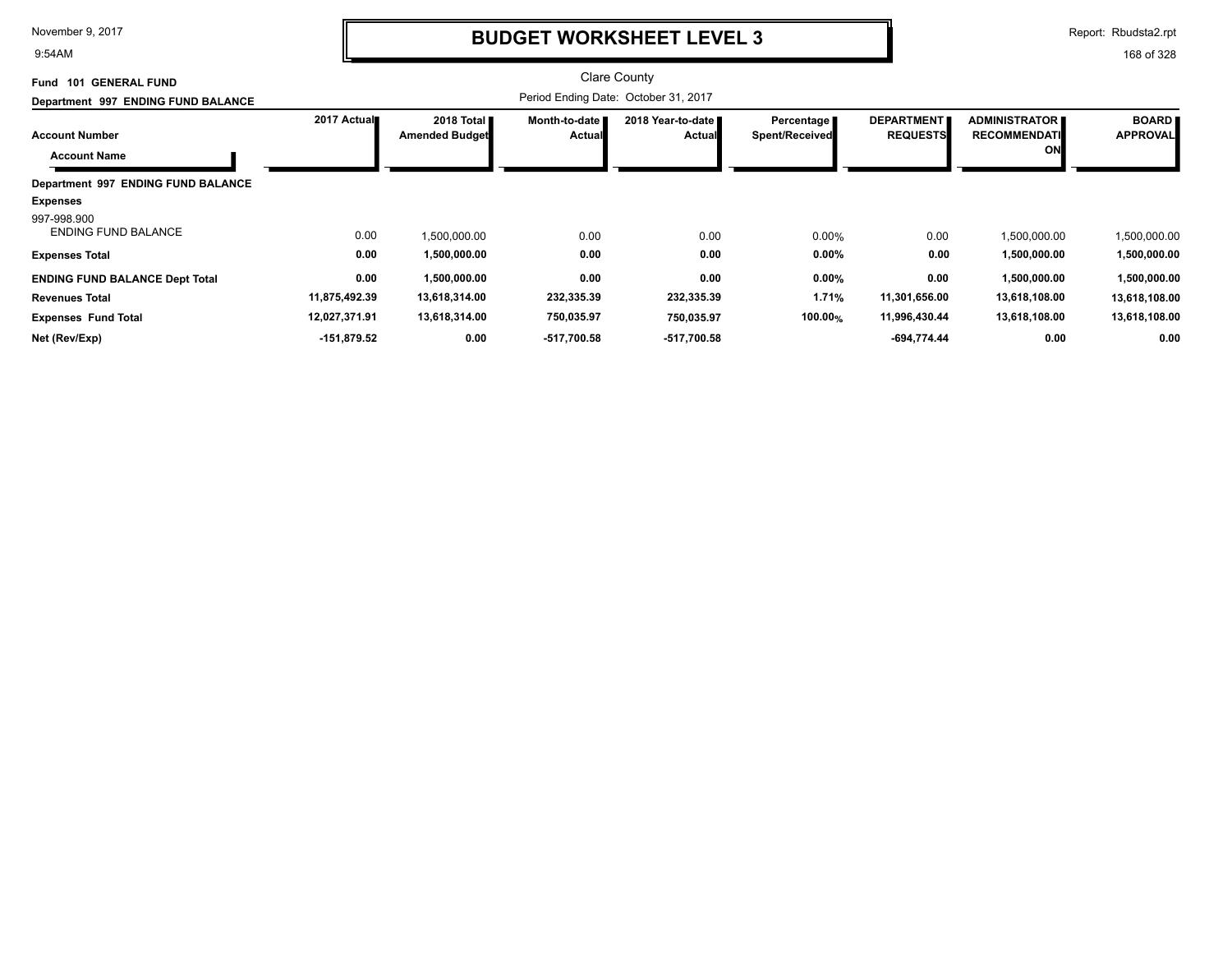9:54AM

# **BUDGET WORKSHEET LEVEL 3**

Report: Rbudsta2.rpt

| Fund 201 COUNTY ROAD FUND                                                  |               |                                     |                         | <b>Clare County</b>                  |                                     |                                      |                                                   |                                 |
|----------------------------------------------------------------------------|---------------|-------------------------------------|-------------------------|--------------------------------------|-------------------------------------|--------------------------------------|---------------------------------------------------|---------------------------------|
| <b>Department</b>                                                          |               |                                     |                         | Period Ending Date: October 31, 2017 |                                     |                                      |                                                   |                                 |
| <b>Account Number</b><br><b>Account Name</b>                               | 2017 Actual   | 2018 Total<br><b>Amended Budget</b> | Month-to-date<br>Actual | 2018 Year-to-date  <br>Actual        | <b>Percentage</b><br>Spent/Received | <b>DEPARTMENT</b><br><b>REQUESTS</b> | <b>ADMINISTRATOR</b><br><b>RECOMMENDATI</b><br>ON | <b>BOARD</b><br><b>APPROVAL</b> |
| Fund 201 COUNTY ROAD FUND                                                  |               |                                     |                         |                                      |                                     |                                      |                                                   |                                 |
| 2018<br><b>Fiscal Year</b>                                                 |               |                                     |                         |                                      |                                     |                                      |                                                   |                                 |
| Department 000<br><b>Revenues</b><br>000-401.000<br><b>REVENUE CONTROL</b> |               |                                     |                         |                                      |                                     |                                      |                                                   |                                 |
|                                                                            | 7,603,506.24  | 7,000,000.00                        | 70,389.76               | 70,389.76                            | 1.01%                               | 7,000,000.00                         | 7,000,000.00                                      | 7,000,000.00                    |
| 000-519.000<br><b>USDA GRANT</b>                                           | 0.00          | 0.00                                | 0.00                    | 0.00                                 | 0.00%                               | 0.00                                 | 0.00                                              | 0.00                            |
| 000-698.000<br><b>NOTE PROCEEDS</b>                                        | 0.00          | 0.00                                | 0.00                    | 0.00                                 | 0.00%                               | 0.00                                 | 0.00                                              | 0.00                            |
| 000-699.900<br><b>BEGINNING FUND BALANCE</b>                               | 0.00          | 0.00                                | 0.00                    | 0.00                                 | 0.00%                               | 0.00                                 | 0.00                                              | 0.00                            |
| <b>Revenues Total</b>                                                      | 7,603,506.24  | 7,000,000.00                        | 70,389.76               | 70,389.76                            | 1.01%                               | 7,000,000.00                         | 7,000,000.00                                      | 7,000,000.00                    |
| <b>Expenses</b><br>000-701.000<br><b>EXPENDITURE CONTROL</b>               | 8,248,853.41  | 7,000,000.00                        | 814,266.75              | 814,266.75                           | 11.63%                              | 7,000,000.00                         | 7,000,000.00                                      | 7,000,000.00                    |
| 000-998.900<br><b>ENDING FUND BALANCE</b>                                  | 0.00          | 0.00                                | 0.00                    | 0.00                                 | 0.00%                               | 0.00                                 | 0.00                                              | 0.00                            |
| <b>Expenses Total</b>                                                      | 8,248,853.41  | 7,000,000.00                        | 814,266.75              | 814,266.75                           | 100.00%                             | 7,000,000.00                         | 7,000,000.00                                      | 7,000,000.00                    |
| <b>Dept Total</b>                                                          | $-645,347.17$ | 0.00                                | -743,876.99             | -743,876.99                          | 100.00%                             | 0.00                                 | 0.00                                              | 0.00                            |
| <b>Revenues Total</b>                                                      | 7,603,506.24  | 7,000,000.00                        | 70,389.76               | 70,389.76                            | 1.01%                               | 7,000,000.00                         | 7,000,000.00                                      | 7,000,000.00                    |
| <b>Expenses Fund Total</b>                                                 | 8,248,853.41  | 7,000,000.00                        | 814,266.75              | 814,266.75                           | 100.00%                             | 7,000,000.00                         | 7,000,000.00                                      | 7,000,000.00                    |
| Net (Rev/Exp)                                                              | $-645.347.17$ | 0.00                                | -743,876.99             | -743,876.99                          |                                     | 0.00                                 | 0.00                                              | 0.00                            |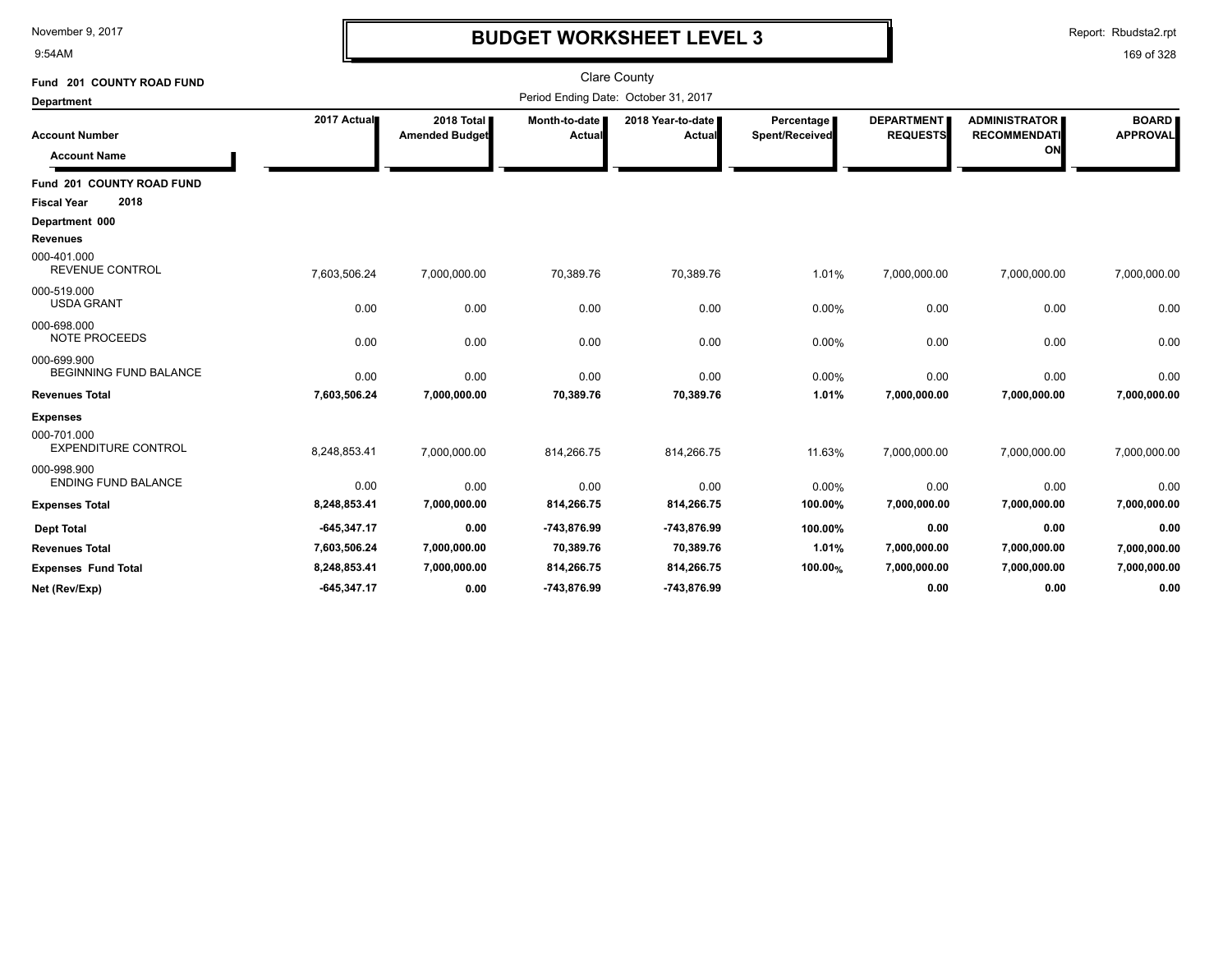9:54AM

# **BUDGET WORKSHEET LEVEL 3**

Report: Rbudsta2.rpt

| Fund 208 PARKS AND RECREATION                                                     |              |                                     |                         | Clare County                         |                              |                                      |                                             |                                 |
|-----------------------------------------------------------------------------------|--------------|-------------------------------------|-------------------------|--------------------------------------|------------------------------|--------------------------------------|---------------------------------------------|---------------------------------|
| <b>Department</b>                                                                 |              |                                     |                         | Period Ending Date: October 31, 2017 |                              |                                      |                                             |                                 |
| <b>Account Number</b>                                                             | 2017 Actual  | 2018 Total<br><b>Amended Budget</b> | Month-to-date<br>Actual | 2018 Year-to-date<br>Actual          | Percentage<br>Spent/Received | <b>DEPARTMENT</b><br><b>REQUESTS</b> | <b>ADMINISTRATOR</b><br><b>RECOMMENDATI</b> | <b>BOARD</b><br><b>APPROVAL</b> |
| <b>Account Name</b>                                                               |              |                                     |                         |                                      |                              |                                      | ON                                          |                                 |
| Fund 208 PARKS AND RECREATION<br>2018<br><b>Fiscal Year</b>                       |              |                                     |                         |                                      |                              |                                      |                                             |                                 |
| Department 000                                                                    |              |                                     |                         |                                      |                              |                                      |                                             |                                 |
| Revenues<br>000-339.000<br>DEFERRED REVENUE                                       | 0.00         | 0.00                                | 0.00                    | 0.00                                 | 0.00%                        | 0.00                                 | 0.00                                        | 0.00                            |
| 000-401.000<br><b>PROGRAMS</b>                                                    | 0.00         | 0.00                                | 0.00                    | 0.00                                 | 0.00%                        | 0.00                                 | 0.00                                        | 0.00                            |
| 000-519.000<br><b>USDA FED GRANT</b>                                              | 0.00         | 0.00                                | 0.00                    | 0.00                                 | 0.00%                        | 0.00                                 | 0.00                                        | 0.00                            |
| 000-520.000<br><b>GERSTACHER GRANT</b>                                            | 0.00         | 0.00                                | 0.00                    | 0.00                                 | 0.00%                        | 0.00                                 | 0.00                                        | 0.00                            |
| 000-521.000<br>ROAD COMMISSION ALLOCATION                                         | 0.00         | 0.00                                | 0.00                    | 0.00                                 | 0.00%                        | 0.00                                 | 0.00                                        | 0.00                            |
| 000-523.000<br>SAGINAW BAY WIN GRANT                                              | 0.00         | 0.00                                | 0.00                    | 0.00                                 | 0.00%                        | 0.00                                 | 0.00                                        | 0.00                            |
| 000-524.000<br>HERBERT GRACE DOW GRANT                                            | 0.00         | 0.00                                | 0.00                    | 0.00                                 | 0.00%                        | 0.00                                 | 0.00                                        | 0.00                            |
| 000-525.000<br>MIDLAND COMMUNITY FOUNDATION                                       | 0.00         | 0.00                                | 0.00                    | 0.00                                 | 0.00%                        | 0.00                                 | 0.00                                        | 0.00                            |
| 000-674.000<br>CLARE CO COMM FOUNDATION GRANT<br>000-675.000                      | 0.00         | 0.00                                | 0.00                    | 0.00                                 | 0.00%                        | 0.00                                 | 0.00                                        | 0.00                            |
| CONTRIBUTIONS- PRIVATE SOURCES<br>000-675.001                                     | 0.00         | 0.00                                | 0.00                    | 0.00                                 | 0.00%                        | 0.00                                 | 0.00                                        | 0.00                            |
| <b>MARKETING</b><br>000-675.002                                                   | 0.00         | 0.00                                | 0.00                    | 0.00                                 | 0.00%                        | 0.00                                 | 0.00                                        | 0.00                            |
| MAPPING & MARKED TOUR (SIGNAGE)<br>000-675.003                                    | 0.00         | 0.00                                | 0.00                    | 0.00                                 | 0.00%                        | 0.00                                 | 0.00                                        | 0.00                            |
| <b>ROADSIDE PARK</b><br>000-675.004                                               | 0.00         | 0.00                                | 0.00                    | 0.00                                 | 0.00%                        | 0.00                                 | 0.00                                        | 0.00                            |
| PATHWAY PIKE LAKE<br>000-675.005                                                  | 0.00         | 0.00                                | 0.00                    | 0.00                                 | 0.00%                        | 0.00                                 | 0.00                                        | 0.00                            |
| <b>ROVING LEADER</b><br>000-675.006                                               | 0.00         | 0.00                                | 0.00                    | 0.00                                 | 0.00%                        | 0.00                                 | 0.00                                        | 0.00                            |
| SUSTAINABILITY PLAN/MASTER PLAN U<br>000-676.000<br>PARKS & REC REIMBURSMENT MISC | 0.00         | 0.00                                | 0.00                    | 0.00                                 | 0.00%                        | 0.00                                 | 0.00                                        | 0.00                            |
| 000-699.101<br>PARKS & REC APPROP TRANSFER IN                                     | 0.00         | 0.00                                | 0.00                    | 0.00                                 | 0.00%                        | 0.00                                 | 0.00                                        | 0.00                            |
| 000-699.900<br><b>BEGINNING FUND BALANCE</b>                                      | 0.00<br>0.00 | 0.00<br>0.00                        | 0.00<br>0.00            | 0.00<br>0.00                         | 0.00%<br>0.00%               | 0.00<br>0.00                         | 0.00<br>0.00                                | 0.00<br>0.00                    |
| <b>Revenues Total</b>                                                             | 0.00         | 0.00                                | 0.00                    | 0.00                                 | $0.00\%$                     | 0.00                                 | 0.00                                        | 0.00                            |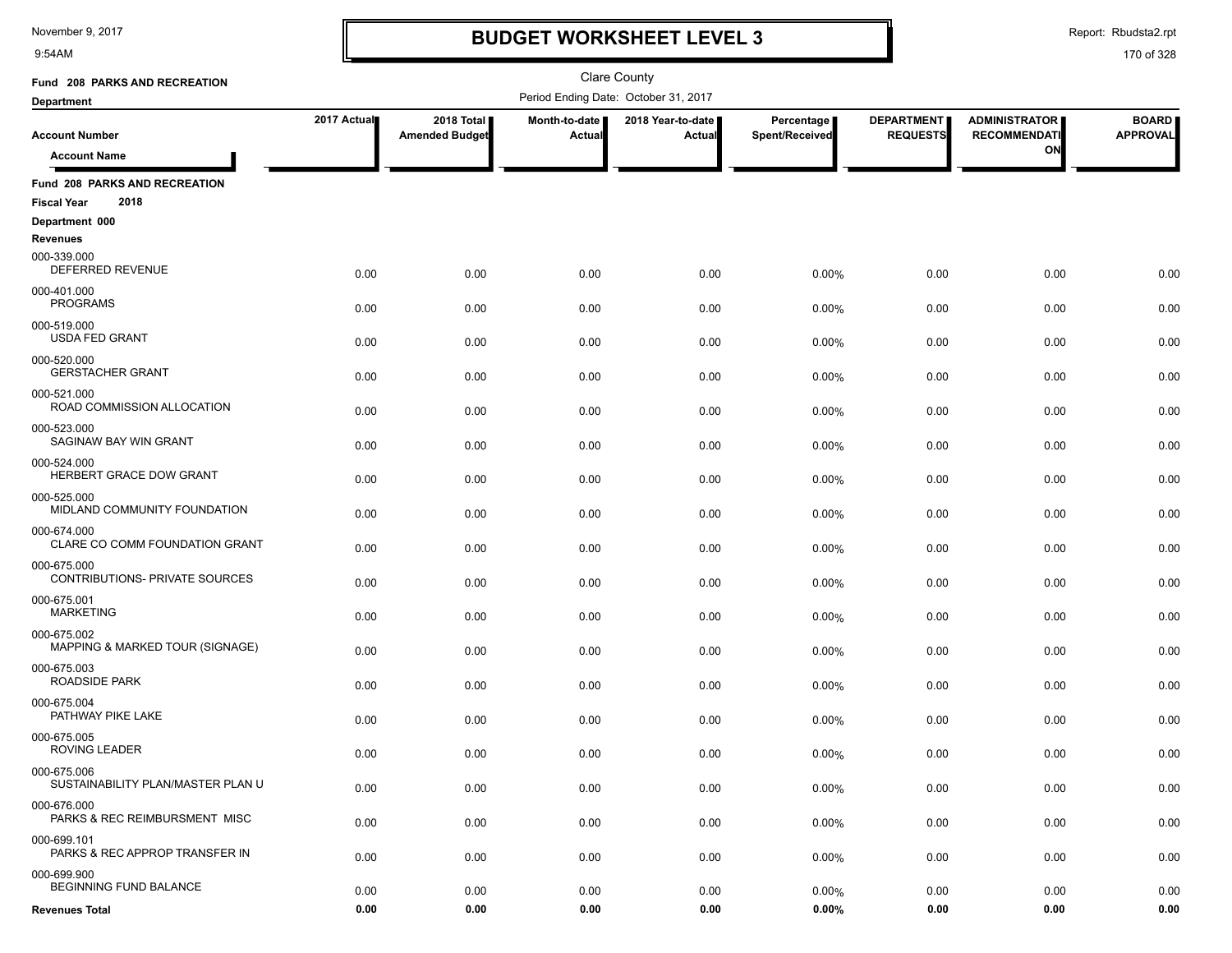9:54AM

# **BUDGET WORKSHEET LEVEL 3**

Report: Rbudsta2.rpt

| Fund 208 PARKS AND RECREATION                |             |                                     |                         | <b>Clare County</b>                  |                              |                                      |                                                   |                                 |
|----------------------------------------------|-------------|-------------------------------------|-------------------------|--------------------------------------|------------------------------|--------------------------------------|---------------------------------------------------|---------------------------------|
| <b>Department</b>                            |             |                                     |                         | Period Ending Date: October 31, 2017 |                              |                                      |                                                   |                                 |
| <b>Account Number</b><br><b>Account Name</b> | 2017 Actual | 2018 Total<br><b>Amended Budget</b> | Month-to-date<br>Actual | 2018 Year-to-date<br>Actual          | Percentage<br>Spent/Received | <b>DEPARTMENT</b><br><b>REQUESTS</b> | <b>ADMINISTRATOR</b><br><b>RECOMMENDATI</b><br>ON | <b>BOARD</b><br><b>APPROVAL</b> |
|                                              |             |                                     |                         |                                      |                              |                                      |                                                   |                                 |
| <b>Expenses</b><br>000-707.000<br>PER DIEM   | 0.00        | 0.00                                | 0.00                    | 0.00                                 | 0.00%                        | 0.00                                 | 0.00                                              | 0.00                            |
| 000-727.000<br>OFFICE SUPPLIES               | 0.00        | 0.00                                | 0.00                    | 0.00                                 | 0.00%                        | 0.00                                 | 0.00                                              | 0.00                            |
| 000-728.000<br>PRINTING & BINDING            | 0.00        | 0.00                                | 0.00                    | 0.00                                 | 0.00%                        | 0.00                                 | 0.00                                              | 0.00                            |
| 000-732.000<br><b>POSTAGE</b>                | 0.00        | 0.00                                | 0.00                    | 0.00                                 | 0.00%                        | 0.00                                 | 0.00                                              | 0.00                            |
| 000-814.000<br><b>DUES</b>                   | 0.00        | 0.00                                | 0.00                    | 0.00                                 | 0.00%                        | 0.00                                 | 0.00                                              | 0.00                            |
| 000-851.000<br>CONTRACTUAL SERVICES          | 0.00        | 0.00                                | 0.00                    | 0.00                                 | 0.00%                        | 0.00                                 | 0.00                                              | 0.00                            |
| 000-851.001<br>PROGRAM CONTRACTUAL           | 0.00        | 0.00                                | 0.00                    | 0.00                                 | 0.00%                        | 0.00                                 | 0.00                                              | 0.00                            |
| 000-852.000<br><b>TELEPHONE</b>              | 0.00        | 0.00                                | 0.00                    | 0.00                                 | 0.00%                        | 0.00                                 | 0.00                                              | 0.00                            |
| 000-852.006<br><b>TELECOMMUNICATIONS</b>     | 0.00        | 0.00                                | 0.00                    | 0.00                                 | 0.00%                        | 0.00                                 | 0.00                                              | 0.00                            |
| 000-864.000<br><b>TRAVEL &amp; EXPENSE</b>   | 0.00        | 0.00                                | 0.00                    | 0.00                                 | 0.00%                        | 0.00                                 | 0.00                                              | 0.00                            |
| 000-957.000<br><b>TRAINING</b>               | 0.00        | 0.00                                | 0.00                    | 0.00                                 | 0.00%                        | 0.00                                 | 0.00                                              | 0.00                            |
| 000-967.000<br>PARKS SIGNAGE                 | 0.00        | 0.00                                | 0.00                    | 0.00                                 | 0.00%                        | 0.00                                 | 0.00                                              | 0.00                            |
| 000-978.000<br><b>NEW EQUIPMENT</b>          | 0.00        | 0.00                                | 0.00                    | 0.00                                 | 0.00%                        | 0.00                                 | 0.00                                              | 0.00                            |
| 000-978.001<br><b>NEW EQUIPMENT UNDER</b>    | 0.00        | 0.00                                | 0.00                    | 0.00                                 | 0.00%                        | 0.00                                 | 0.00                                              | 0.00                            |
| 000-998.101<br>APPROP TRANSFER OUT           | 0.00        | 0.00                                | 0.00                    | 0.00                                 | 0.00%                        | 0.00                                 | 0.00                                              | 0.00                            |
| 000-998.900<br><b>ENDING FUND BALANCE</b>    | 0.00        | 0.00                                | 0.00                    | 0.00                                 | 0.00%                        | 0.00                                 | 0.00                                              | 0.00                            |
| <b>Expenses Total</b>                        | 0.00        | 0.00                                | 0.00                    | 0.00                                 | 0.00%                        | 0.00                                 | 0.00                                              |                                 |
| <b>Dept Total</b>                            | 0.00        | 0.00                                | 0.00                    | 0.00                                 | 0.00%                        | 0.00                                 | 0.00                                              | 0.00                            |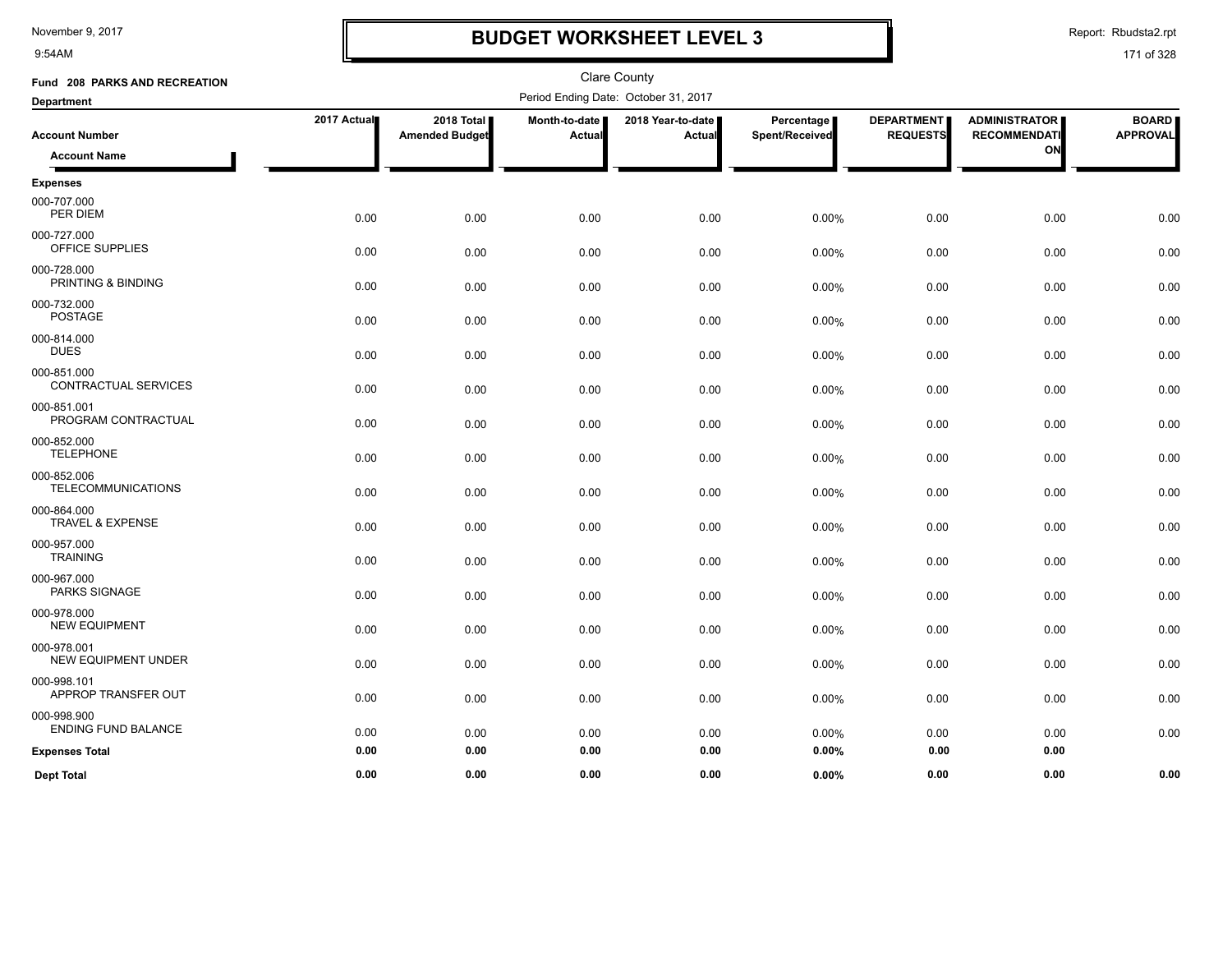9:54AM

# **BUDGET WORKSHEET LEVEL 3**

Report: Rbudsta2.rpt

| Fund 208 PARKS AND RECREATION                 |             |                       |                 | Clare County                         |                       |                   |                      |                 |
|-----------------------------------------------|-------------|-----------------------|-----------------|--------------------------------------|-----------------------|-------------------|----------------------|-----------------|
| Department 662 PARKS & RECREATION             |             |                       |                 | Period Ending Date: October 31, 2017 |                       |                   |                      |                 |
|                                               | 2017 Actual | 2018 Total            | Month-to-date I | 2018 Year-to-date ■                  | Percentage            | <b>DEPARTMENT</b> | <b>ADMINISTRATOR</b> | <b>BOARD</b>    |
| <b>Account Number</b>                         |             | <b>Amended Budget</b> | Actual          | <b>Actual</b>                        | <b>Spent/Received</b> | <b>REQUESTS</b>   | <b>RECOMMENDATI</b>  | <b>APPROVAL</b> |
| <b>Account Name</b>                           |             |                       |                 |                                      |                       |                   | ON                   |                 |
| Department 662 PARKS & RECREATION             |             |                       |                 |                                      |                       |                   |                      |                 |
| <b>Revenues</b>                               |             |                       |                 |                                      |                       |                   |                      |                 |
| 662-699.101<br>PARKS & REC APPROP TRANSFER IN | 0.00        | 0.00                  | 0.00            | 0.00                                 | 0.00%                 | 0.00              | 0.00                 | 0.00            |
| <b>Revenues Total</b>                         | 0.00        | 0.00                  | 0.00            | 0.00                                 | 0.00%                 | 0.00              | 0.00                 | 0.00            |
| <b>PARKS &amp; RECREATION Dept Total</b>      | 0.00        | 0.00                  | 0.00            | 0.00                                 | 0.00%                 | 0.00              | 0.00                 | 0.00            |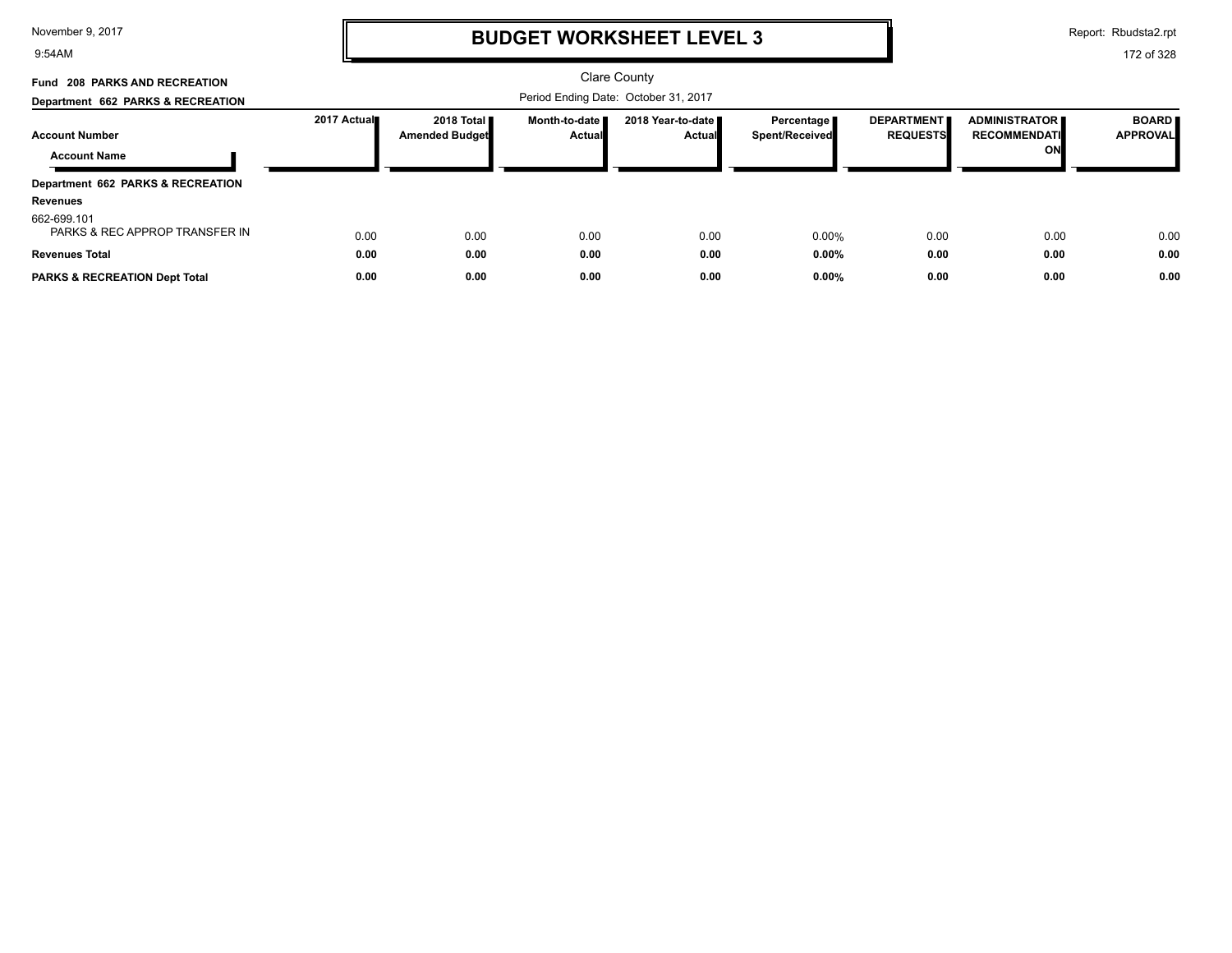9:54AM

# **BUDGET WORKSHEET LEVEL 3**

Report: Rbudsta2.rpt

| Fund 208 PARKS AND RECREATION                    |             |                                     |                                | <b>Clare County</b>                  |                              |                                      |                                             |                                 |
|--------------------------------------------------|-------------|-------------------------------------|--------------------------------|--------------------------------------|------------------------------|--------------------------------------|---------------------------------------------|---------------------------------|
| Department 751 PARKS PROJECTS                    |             |                                     |                                | Period Ending Date: October 31, 2017 |                              |                                      |                                             |                                 |
| <b>Account Number</b>                            | 2017 Actual | 2018 Total<br><b>Amended Budget</b> | Month-to-date<br><b>Actual</b> | 2018 Year-to-date<br>Actual          | Percentage<br>Spent/Received | <b>DEPARTMENT</b><br><b>REQUESTS</b> | <b>ADMINISTRATOR</b><br><b>RECOMMENDATI</b> | <b>BOARD</b><br><b>APPROVAL</b> |
| <b>Account Name</b>                              |             |                                     |                                |                                      |                              |                                      | ON                                          |                                 |
| Department 751 PARKS PROJECTS<br><b>Expenses</b> |             |                                     |                                |                                      |                              |                                      |                                             |                                 |
| 751-705.000<br>PART TIME                         | 0.00        | 0.00                                | 0.00                           | 0.00                                 | 0.00%                        | 0.00                                 | 0.00                                        | 0.00                            |
| 751-710.000<br><b>FICA EXPENSE</b>               | 0.00        | 0.00                                | 0.00                           | 0.00                                 | 0.00%                        | 0.00                                 | 0.00                                        | 0.00                            |
| 751-711.000<br><b>MEDICARE EXPENSE</b>           | 0.00        | 0.00                                | 0.00                           | 0.00                                 | $0.00\%$                     | 0.00                                 | 0.00                                        | 0.00                            |
| 751-727.000<br>PROGRAM SUPPLIES                  | 0.00        | 0.00                                | 0.00                           | 0.00                                 | 0.00%                        | 0.00                                 | 0.00                                        | 0.00                            |
| 751-746.000<br><b>GAS OIL &amp; GREASE</b>       | 0.00        | 0.00                                | 0.00                           | 0.00                                 | 0.00%                        | 0.00                                 | 0.00                                        | 0.00                            |
| 751-914.000<br><b>LIAB INS-TRUSTEES</b>          | 0.00        | 0.00                                | 0.00                           | 0.00                                 | 0.00%                        | 0.00                                 | 0.00                                        | 0.00                            |
| 751-967.000<br>OTHER PROJECTS                    | 0.00        | 0.00                                | 0.00                           | 0.00                                 | 0.00%                        | 0.00                                 | 0.00                                        | 0.00                            |
| 751-967.001<br>MARKETING/CONTRACTUAL             | 0.00        | 0.00                                | 0.00                           | 0.00                                 | 0.00%                        | 0.00                                 | 0.00                                        | 0.00                            |
| 751-967.002<br>MAPPING & MARKED TOUR/SUPPLIES    | 0.00        | 0.00                                | 0.00                           | 0.00                                 | $0.00\%$                     | 0.00                                 | 0.00                                        | 0.00                            |
| 751-967.003<br>ROADSIDE PARK/SUPPLIES            | 0.00        | 0.00                                | 0.00                           | 0.00                                 | 0.00%                        | 0.00                                 | 0.00                                        | 0.00                            |
| 751-967.004<br>PIKE LAKE PATHWAY/SUPPLIES        | 0.00        | 0.00                                | 0.00                           | 0.00                                 | 0.00%                        | 0.00                                 | 0.00                                        | 0.00                            |
| 751-967.005<br>ROVING LEADER/SUPPLIES            | 0.00        | 0.00                                | 0.00                           | 0.00                                 | 0.00%                        | 0.00                                 | 0.00                                        | 0.00                            |
| 751-967.006<br>SUSTAIN PLAN/MASTER PLAN UPDATE   | 0.00        | 0.00                                | 0.00                           | 0.00                                 | 0.00%                        | 0.00                                 | 0.00                                        | 0.00                            |
| 751-967.011<br>MARKETING/CONTRACTUAL             | 0.00        | 0.00                                | 0.00                           | 0.00                                 | 0.00%                        | 0.00                                 | 0.00                                        | 0.00                            |
| 751-967.012<br>MAPPING/MARKED TOUR/CONTRACTUA    | 0.00        | 0.00                                | 0.00                           | 0.00                                 | 0.00%                        | 0.00                                 | 0.00                                        | 0.00                            |
| 751-967.013<br>ROADSIDE PARK/CONTRACTUAL         | 0.00        | 0.00                                | 0.00                           | 0.00                                 | 0.00%                        | 0.00                                 | 0.00                                        | 0.00                            |
| 751-967.014<br>PIKE LAKE PATHWAY/CONTRACTUAL     | 0.00        | 0.00                                | 0.00                           | 0.00                                 | 0.00%                        | 0.00                                 | 0.00                                        | $0.00\,$                        |
| 751-967.015<br>ROVING RECREATION/CONTRACTUAL     | 0.00        | 0.00                                | 0.00                           | 0.00                                 | 0.00%                        | 0.00                                 | 0.00                                        | 0.00                            |
| <b>Expenses Total</b>                            | 0.00        | 0.00                                | 0.00                           | 0.00                                 | $0.00\%$                     | 0.00                                 | 0.00                                        |                                 |
| <b>PARKS PROJECTS Dept Total</b>                 | 0.00        | 0.00                                | 0.00                           | 0.00                                 | $0.00\%$                     | 0.00                                 | 0.00                                        | 0.00                            |
| <b>Revenues Total</b>                            | 0.00        | 0.00                                | 0.00                           | 0.00                                 | $0.00\%$                     | 0.00                                 | 0.00                                        | 0.00                            |
| <b>Expenses Fund Total</b>                       | 0.00        | 0.00                                | 0.00                           | 0.00                                 | 0.00%                        | 0.00                                 | 0.00                                        | 0.00                            |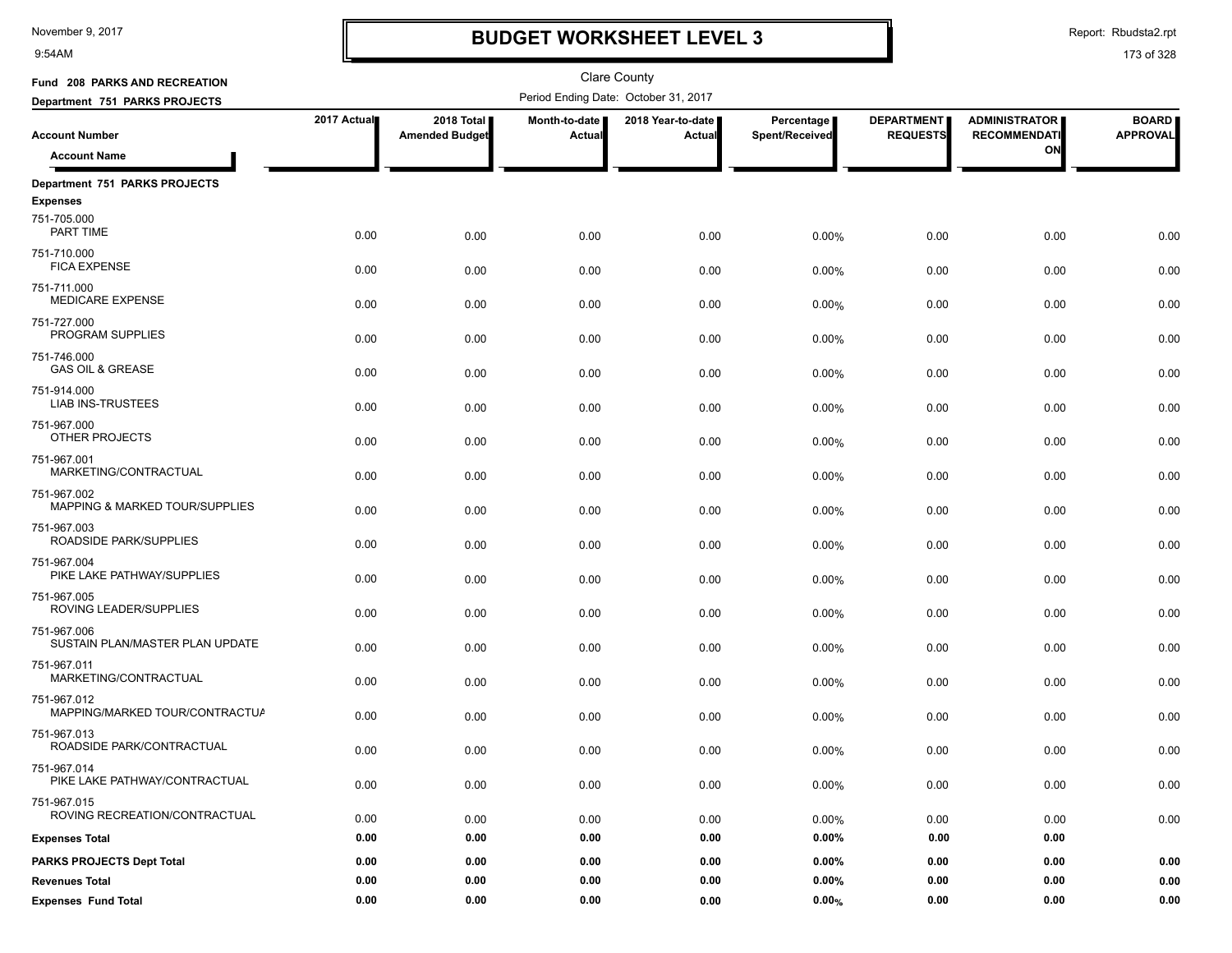| November 9, 2017 |  |  |  |
|------------------|--|--|--|
|------------------|--|--|--|

9:54AM

### **BUDGET WORKSHEET LEVEL 3**

Report: Rbudsta2.rpt

### 174 of 328

#### Clare County Period Ending Date: October 31, 2017 **Account Number Department 751 PARKS PROJECTS Fund 208 PARKS AND RECREATION 2017 Actual 2018 Total Amended Budget Month-to-date Actual 2018 Year-to-date Actual Percentage Spent/Received DEPARTMENT REQUESTS ADMINISTRATOR RECOMMENDATI ON BOARD APPROVAL Account Name Net (Rev/Exp) 0.00 0.00 0.00 0.00 0.00 0.00 0.00**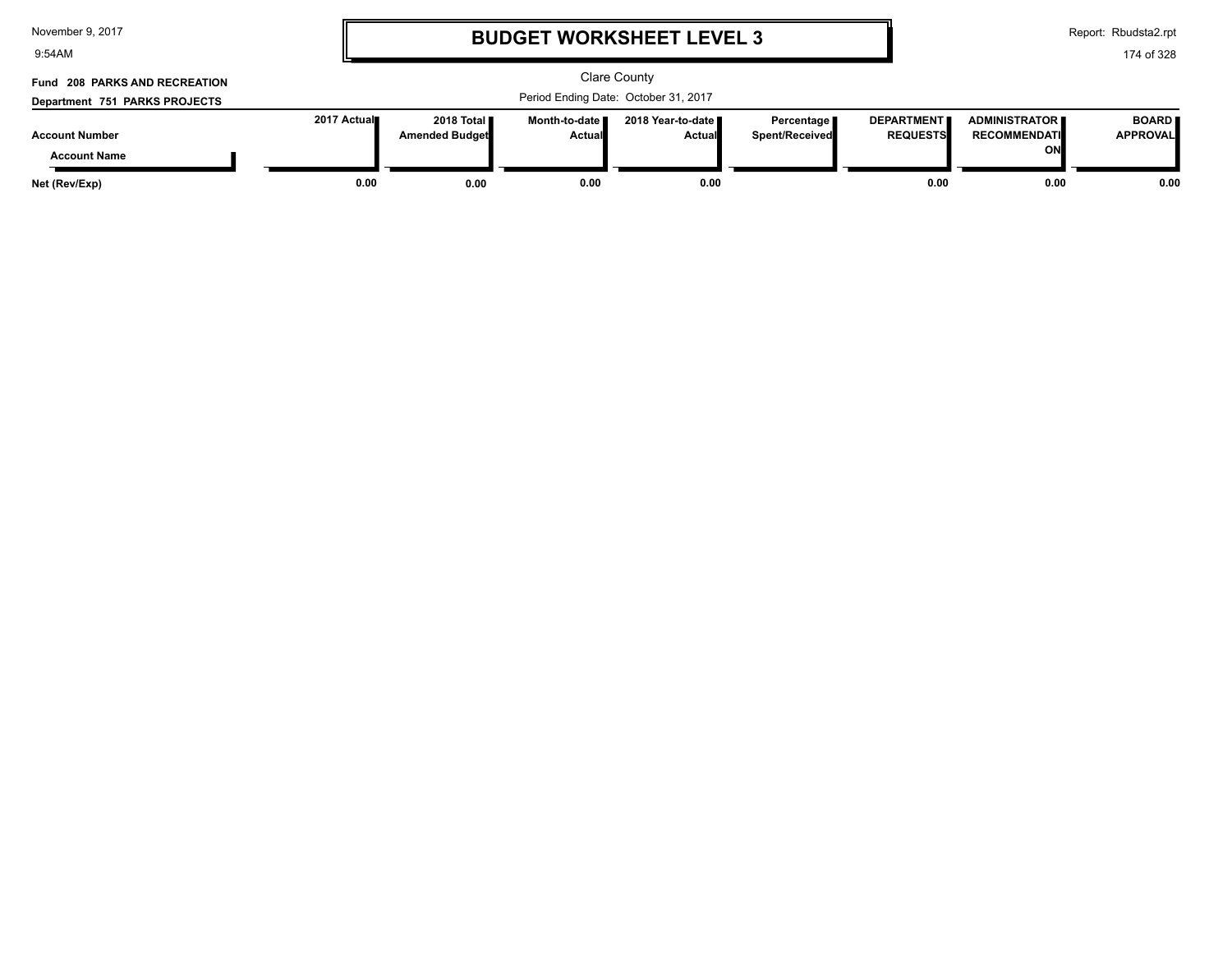9:54AM

# **BUDGET WORKSHEET LEVEL 3**

Report: Rbudsta2.rpt

| Fund 211 DEPARTMENT OF CORRECTIONS FUND                               |             |                                     |                                | <b>Clare County</b>                  |                              |                                      |                                             |                                 |
|-----------------------------------------------------------------------|-------------|-------------------------------------|--------------------------------|--------------------------------------|------------------------------|--------------------------------------|---------------------------------------------|---------------------------------|
| <b>Department</b>                                                     |             |                                     |                                | Period Ending Date: October 31, 2017 |                              |                                      |                                             |                                 |
| <b>Account Number</b>                                                 | 2017 Actual | 2018 Total<br><b>Amended Budget</b> | Month-to-date<br><b>Actual</b> | 2018 Year-to-date<br>Actual          | Percentage<br>Spent/Received | <b>DEPARTMENT</b><br><b>REQUESTS</b> | <b>ADMINISTRATOR</b><br><b>RECOMMENDATI</b> | <b>BOARD</b><br><b>APPROVAL</b> |
| <b>Account Name</b>                                                   |             |                                     |                                |                                      |                              |                                      | ON                                          |                                 |
| Fund 211 DEPARTMENT OF CORRECTIONS FUND<br>2018<br><b>Fiscal Year</b> |             |                                     |                                |                                      |                              |                                      |                                             |                                 |
| Department 000                                                        |             |                                     |                                |                                      |                              |                                      |                                             |                                 |
| <b>Revenues</b>                                                       |             |                                     |                                |                                      |                              |                                      |                                             |                                 |
| 000-681.000<br>DELETE- REG 7B PROJECT LEARN                           | 0.00        | 0.00                                | 0.00                           | 0.00                                 | 0.00%                        | 0.00                                 | 0.00                                        | 0.00                            |
| 000-687.000<br><b>REFUNDS &amp; REBATES</b>                           | 0.00        | 0.00                                | 0.00                           | 0.00                                 | 0.00%                        | 0.00                                 | 0.00                                        | 0.00                            |
| 000-699.101<br><b>APPROPRIATION</b>                                   | 0.00        | 0.00                                | 0.00                           | 0.00                                 | 0.00%                        | 0.00                                 | 0.00                                        | 0.00                            |
| 000-699.900<br>BEGINNING FUND BALANCE                                 | 0.00        | 0.00                                | 0.00                           | 0.00                                 | 0.00%                        | 0.00                                 | 0.00                                        | 0.00                            |
| <b>Revenues Total</b>                                                 | 0.00        | 0.00                                | 0.00                           | 0.00                                 | 0.00%                        | 0.00                                 | 0.00                                        | 0.00                            |
| <b>Expenses</b>                                                       |             |                                     |                                |                                      |                              |                                      |                                             |                                 |
| 000-702.000<br><b>LEAD INSTRUCTOR</b>                                 | 0.00        | 0.00                                | 0.00                           | 0.00                                 | 0.00%                        | 0.00                                 | 0.00                                        | 0.00                            |
| 000-703.000<br><b>CAREER COUNSELOR</b>                                | 0.00        | 0.00                                | 0.00                           | 0.00                                 | 0.00%                        | 0.00                                 | 0.00                                        | 0.00                            |
| 000-704.000<br><b>INSTRUCTOR</b>                                      | 0.00        | 0.00                                | 0.00                           | 0.00                                 | 0.00%                        | 0.00                                 | 0.00                                        | 0.00                            |
| 000-705.000<br>PART TIME SALARY                                       | 0.00        | 0.00                                | 0.00                           | 0.00                                 | 0.00%                        | 0.00                                 | 0.00                                        | 0.00                            |
| 000-705.001<br><b>VOLUNTEER (EXP)</b>                                 | 0.00        | 0.00                                | 0.00                           | 0.00                                 | 0.00%                        | 0.00                                 | 0.00                                        | 0.00                            |
| 000-708.000<br>PROJECT LEARN                                          | 0.00        | 0.00                                | 0.00                           | 0.00                                 | 0.00%                        | 0.00                                 | 0.00                                        | 0.00                            |
| 000-710.000<br><b>FICA EXPENSE</b>                                    | 0.00        | 0.00                                | 0.00                           | 0.00                                 | 0.00%                        | 0.00                                 | 0.00                                        | 0.00                            |
| 000-711.000<br>MEDICARE EXPENSE                                       | 0.00        | 0.00                                | 0.00                           | 0.00                                 | 0.00%                        | 0.00                                 | 0.00                                        | 0.00                            |
| 000-727.000<br>OFFICE SUPPLIES                                        | 0.00        | 0.00                                | 0.00                           | 0.00                                 | 0.00%                        | 0.00                                 | 0.00                                        | 0.00                            |
| 000-732.000<br><b>POSTAGE</b>                                         | 0.00        | 0.00                                | 0.00                           | 0.00                                 | 0.00%                        | 0.00                                 | 0.00                                        | 0.00                            |
| 000-801.000<br><b>CONTRACT SERVICE</b>                                | 0.00        |                                     |                                |                                      |                              |                                      |                                             |                                 |
| 000-814.000<br><b>DUES &amp; SUBSCRIPTIONS</b>                        |             | 0.00                                | 0.00                           | 0.00                                 | 0.00%                        | 0.00                                 | 0.00                                        | 0.00                            |
| 000-851.000                                                           | 0.00        | 0.00                                | 0.00                           | 0.00                                 | 0.00%                        | 0.00                                 | 0.00                                        | 0.00                            |
| EQUIPMT MAINT/CONTRAC/XEROX                                           | 0.00        | 0.00                                | 0.00                           | 0.00                                 | 0.00%                        | 0.00                                 | 0.00                                        | 0.00                            |
| 000-852.000<br><b>TELEPHONE</b>                                       | 0.00        | 0.00                                | 0.00                           | 0.00                                 | 0.00%                        | 0.00                                 | 0.00                                        | 0.00                            |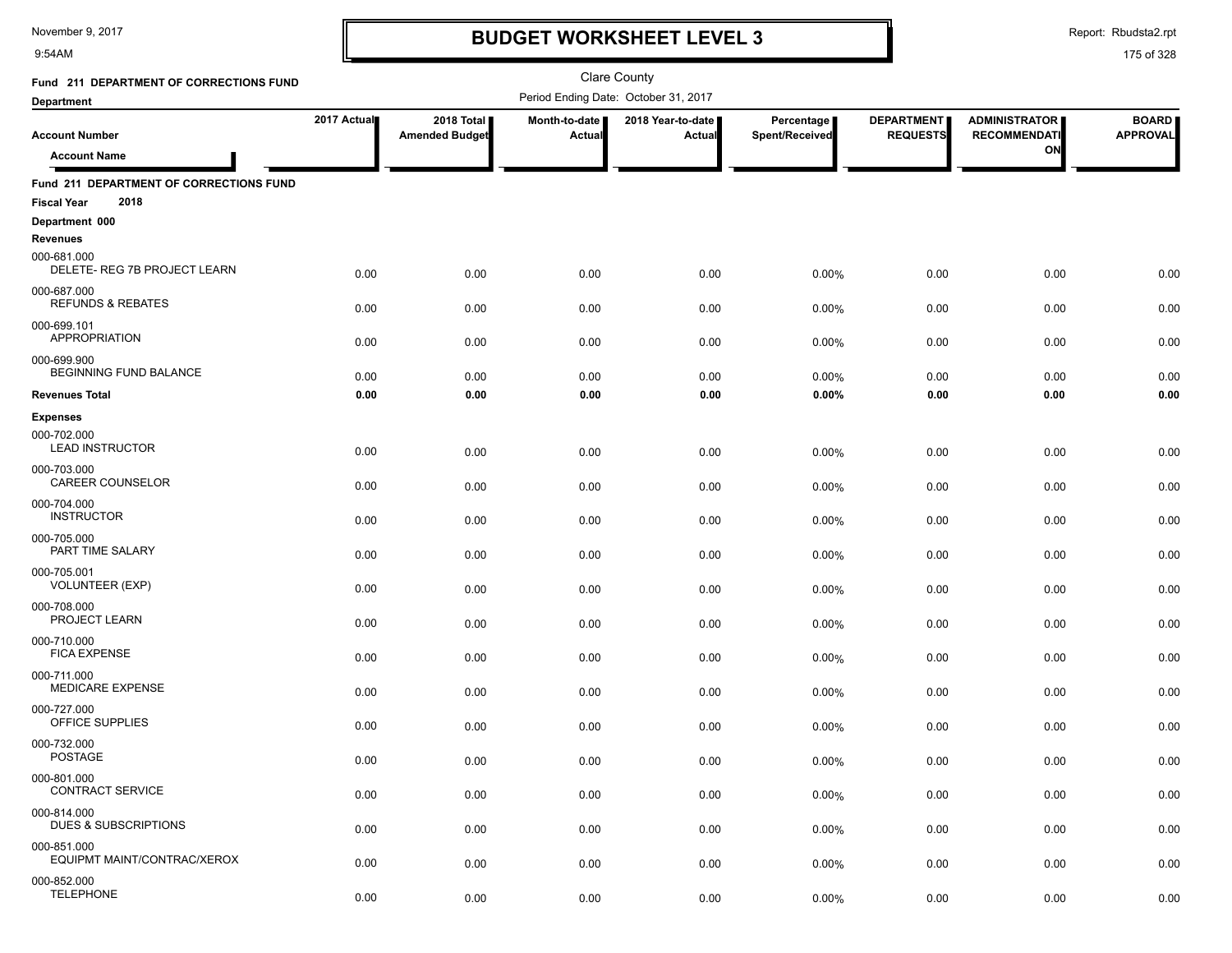9:54AM

# **BUDGET WORKSHEET LEVEL 3**

Report: Rbudsta2.rpt

| Fund 211 DEPARTMENT OF CORRECTIONS FUND             |             |                                     |                         | <b>Clare County</b>                  |                              |                                      |                                             |                                 |
|-----------------------------------------------------|-------------|-------------------------------------|-------------------------|--------------------------------------|------------------------------|--------------------------------------|---------------------------------------------|---------------------------------|
| <b>Department</b>                                   |             |                                     |                         | Period Ending Date: October 31, 2017 |                              |                                      |                                             |                                 |
| <b>Account Number</b>                               | 2017 Actual | 2018 Total<br><b>Amended Budget</b> | Month-to-date<br>Actual | 2018 Year-to-date<br>Actual          | Percentage<br>Spent/Received | <b>DEPARTMENT</b><br><b>REQUESTS</b> | <b>ADMINISTRATOR</b><br><b>RECOMMENDATI</b> | <b>BOARD</b><br><b>APPROVAL</b> |
| <b>Account Name</b>                                 |             |                                     |                         |                                      |                              |                                      | ON                                          |                                 |
| 000-864.000<br><b>TRAVEL &amp; EXPENSE</b>          | 0.00        | 0.00                                | 0.00                    | 0.00                                 | 0.00%                        | 0.00                                 | 0.00                                        | 0.00                            |
| 000-921.000<br><b>UTILITIES</b>                     | 0.00        | 0.00                                | 0.00                    | 0.00                                 | 0.00%                        | 0.00                                 | 0.00                                        | 0.00                            |
| 000-932.000<br>OFFICE EQUIP MAINT/LIEN MACH         | 0.00        | 0.00                                | 0.00                    | 0.00                                 | 0.00%                        | 0.00                                 | 0.00                                        | 0.00                            |
| 000-933.000<br><b>EQUIPMENT REPAIRS &amp; MAINT</b> | 0.00        | 0.00                                | 0.00                    | 0.00                                 | 0.00%                        | 0.00                                 | 0.00                                        | 0.00                            |
| 000-940.000<br><b>RENT</b>                          | 0.00        | 0.00                                | 0.00                    | 0.00                                 | 0.00%                        | 0.00                                 | 0.00                                        | 0.00                            |
| 000-978.000<br><b>NEW EQUIPMENT</b>                 | 0.00        | 0.00                                | 0.00                    | 0.00                                 | 0.00%                        | 0.00                                 | 0.00                                        | 0.00                            |
| 000-998.000<br>OTHER USES                           | 0.00        | 0.00                                | 0.00                    | 0.00                                 | 0.00%                        | 0.00                                 | 0.00                                        | 0.00                            |
| 000-998.101<br>APPROPRIATION TRANSFER OUT           | 0.00        | 0.00                                | 0.00                    | 0.00                                 | 0.00%                        | 0.00                                 | 0.00                                        | 0.00                            |
| 000-998.900<br><b>ENDING FUND BALANCE</b>           | 0.00        | 0.00                                | 0.00                    | 0.00                                 | $0.00\%$                     | 0.00                                 | 0.00                                        | 0.00                            |
| <b>Expenses Total</b>                               | 0.00        | 0.00                                | 0.00                    | 0.00                                 | 0.00%                        | 0.00                                 | 0.00                                        |                                 |
| <b>Dept Total</b>                                   | 0.00        | 0.00                                | 0.00                    | 0.00                                 | 0.00%                        | 0.00                                 | 0.00                                        | 0.00                            |
| <b>Revenues Total</b>                               | 0.00        | 0.00                                | 0.00                    | 0.00                                 | $0.00\%$                     | 0.00                                 | 0.00                                        | 0.00                            |
| <b>Expenses Fund Total</b>                          | 0.00        | 0.00                                | 0.00                    | 0.00                                 | 0.00%                        | 0.00                                 | 0.00                                        | 0.00                            |
| Net (Rev/Exp)                                       | 0.00        | 0.00                                | 0.00                    | 0.00                                 |                              | 0.00                                 | 0.00                                        | 0.00                            |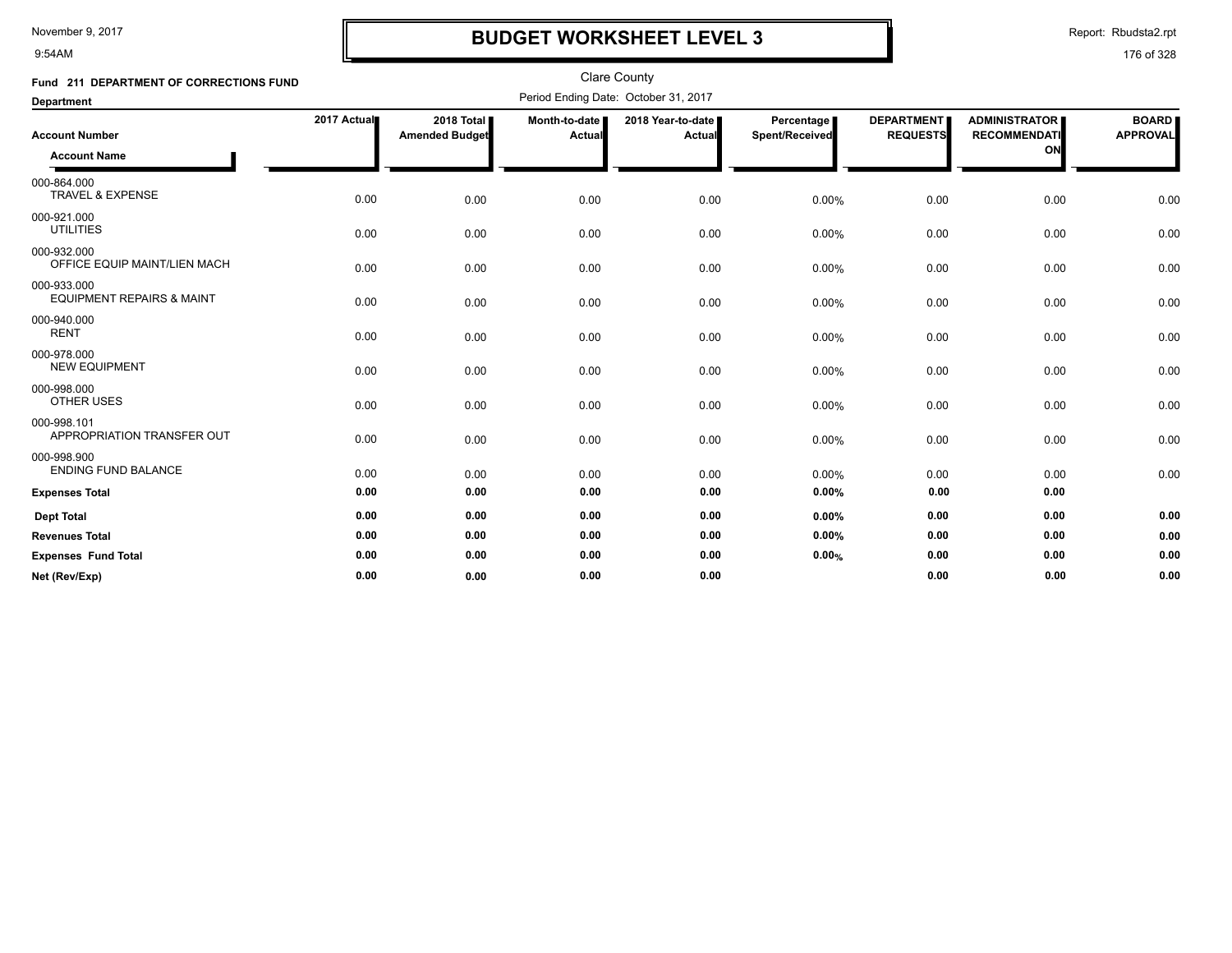9:54AM

# **BUDGET WORKSHEET LEVEL 3**

Report: Rbudsta2.rpt

| Fund 214 F OF THE CT MEDICAL GRANT                               |              |                                     |                         | <b>Clare County</b>                  |                              |                                      |                                                   |                                 |
|------------------------------------------------------------------|--------------|-------------------------------------|-------------------------|--------------------------------------|------------------------------|--------------------------------------|---------------------------------------------------|---------------------------------|
| <b>Department</b>                                                |              |                                     |                         | Period Ending Date: October 31, 2017 |                              |                                      |                                                   |                                 |
| <b>Account Number</b><br><b>Account Name</b>                     | 2017 Actual  | 2018 Total<br><b>Amended Budget</b> | Month-to-date<br>Actual | 2018 Year-to-date<br>Actual          | Percentage<br>Spent/Received | <b>DEPARTMENT</b><br><b>REQUESTS</b> | <b>ADMINISTRATOR</b><br><b>RECOMMENDATI</b><br>ON | <b>BOARD</b><br><b>APPROVAL</b> |
| Fund 214 F OF THE CT MEDICAL GRANT<br>2018<br><b>Fiscal Year</b> |              |                                     |                         |                                      |                              |                                      |                                                   |                                 |
| Department 000                                                   |              |                                     |                         |                                      |                              |                                      |                                                   |                                 |
| <b>Revenues</b>                                                  |              |                                     |                         |                                      |                              |                                      |                                                   |                                 |
| 000-521.000<br>MEDICAL ENFORC GRANT - FEDERAL                    | 0.00         | 0.00                                | 0.00                    | 0.00                                 | 0.00%                        | 0.00                                 | 0.00                                              | 0.00                            |
| 000-555.000<br>MEDICAL SUPPORT ENFORC - GRANT                    | 0.00         | 0.00                                | 0.00                    | 0.00                                 | 0.00%                        | 0.00                                 | 0.00                                              | 0.00                            |
| 000-699.101<br>APPROPRIATION TRANSFER IN                         | 0.00         | 0.00                                | 0.00                    | 0.00                                 | 0.00%                        | 0.00                                 | 0.00                                              | 0.00                            |
| 000-699.900<br><b>BEGINNING FUND BALANCE</b>                     |              |                                     |                         |                                      |                              |                                      |                                                   |                                 |
| <b>Revenues Total</b>                                            | 0.00<br>0.00 | 0.00<br>0.00                        | 0.00<br>0.00            | 0.00<br>0.00                         | 0.00%<br>0.00%               | 0.00<br>0.00                         | 0.00<br>0.00                                      | 0.00<br>0.00                    |
| <b>Expenses</b>                                                  |              |                                     |                         |                                      |                              |                                      |                                                   |                                 |
| 000-705.001<br>PART TIME SUBCONTRACT                             | 0.00         | 0.00                                | 0.00                    | 0.00                                 | 0.00%                        | 0.00                                 | 0.00                                              | 0.00                            |
| 000-706.000<br><b>OVERTIME</b>                                   | 0.00         | 0.00                                | 0.00                    | 0.00                                 | 0.00%                        | 0.00                                 | 0.00                                              | 0.00                            |
| 000-710.000<br><b>FICA EXPENSE</b>                               | 0.00         | 0.00                                | 0.00                    | 0.00                                 | 0.00%                        | 0.00                                 | 0.00                                              | 0.00                            |
| 000-711.000<br><b>MEDICARE EXPENSE</b>                           | 0.00         | 0.00                                | 0.00                    | 0.00                                 | 0.00%                        | 0.00                                 | 0.00                                              | 0.00                            |
| 000-727.000<br>OFFICE SUPPLIES                                   | 0.00         | 0.00                                | 0.00                    | 0.00                                 | 0.00%                        | 0.00                                 | 0.00                                              | 0.00                            |
| 000-732.000<br>POSTAGE                                           | 0.00         | 0.00                                | 0.00                    | 0.00                                 | 0.00%                        | 0.00                                 | 0.00                                              | 0.00                            |
| 000-852.000<br><b>TELEPHONE</b>                                  | 0.00         | 0.00                                | 0.00                    | 0.00                                 | 0.00%                        | 0.00                                 | 0.00                                              | 0.00                            |
| 000-967.000<br>SUB-CONTRACTUAL PAYMENTS-GRANT                    | 0.00         | 0.00                                | 0.00                    | 0.00                                 | 0.00%                        | 0.00                                 | 0.00                                              | 0.00                            |
| 000-978.215<br><b>TRANSFER OUT</b>                               | 0.00         | 0.00                                | 0.00                    | 0.00                                 | 0.00%                        | 0.00                                 | 0.00                                              | 0.00                            |
| 000-998.101<br>APPROPRIATION TRANSFER OUT                        | 0.00         | 0.00                                | 0.00                    | 0.00                                 | 0.00%                        | 0.00                                 | 0.00                                              | 0.00                            |
| 000-998.900<br><b>ENDING FUND BALANCE</b>                        | 0.00         | 0.00                                | 0.00                    | 0.00                                 | 0.00%                        | 0.00                                 | 0.00                                              | 0.00                            |
| <b>Expenses Total</b>                                            | 0.00         | 0.00                                | 0.00                    | 0.00                                 | 0.00%                        | 0.00                                 | 0.00                                              |                                 |
| <b>Dept Total</b>                                                | 0.00         | 0.00                                | 0.00                    | 0.00                                 | 0.00%                        | 0.00                                 | 0.00                                              | 0.00                            |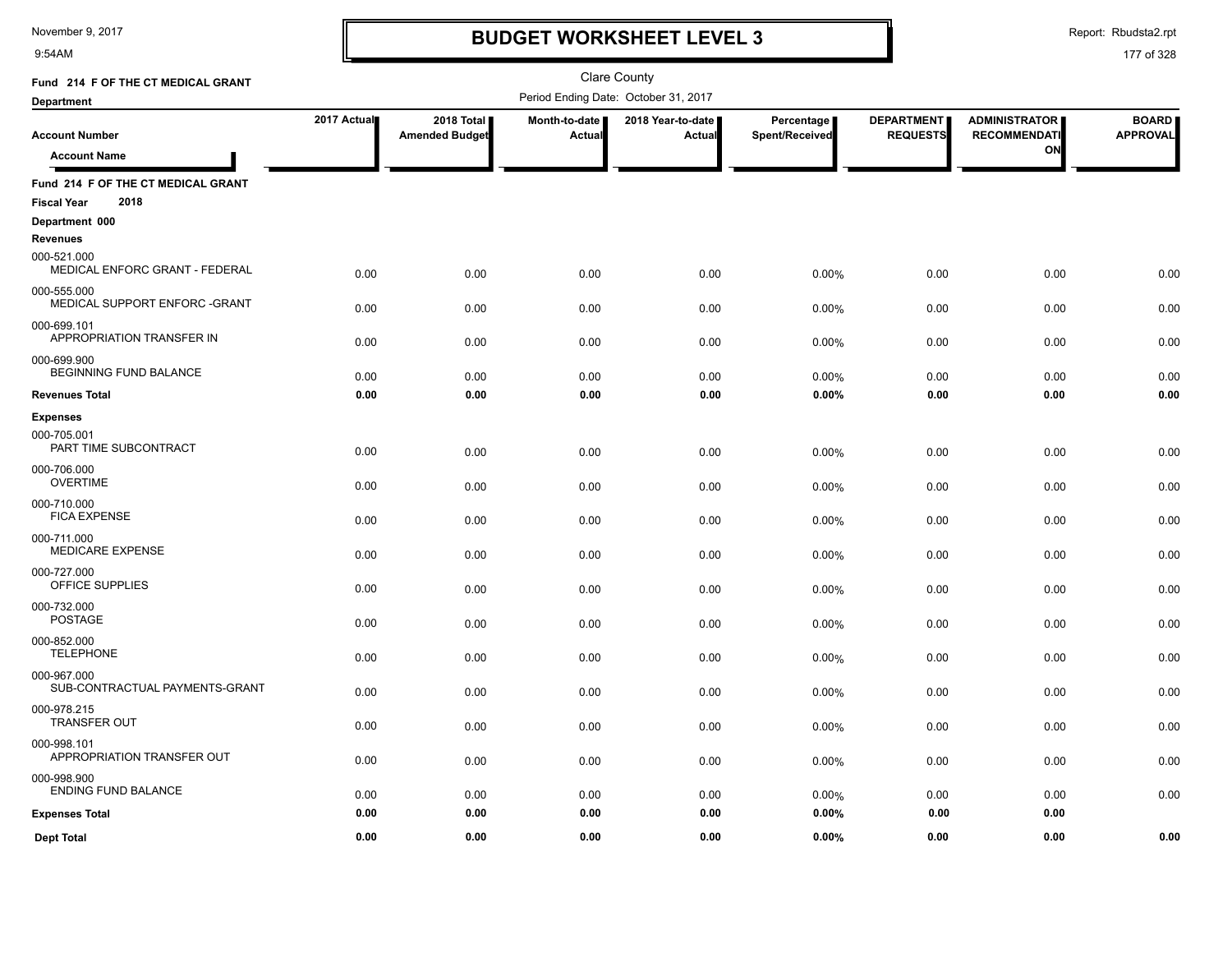9:54AM

# **BUDGET WORKSHEET LEVEL 3**

Report: Rbudsta2.rpt

| Fund 214 F OF THE CT MEDICAL GRANT |             |                                     |                                | <b>Clare County</b>                |                                     |                                      |                                                   |                                 |
|------------------------------------|-------------|-------------------------------------|--------------------------------|------------------------------------|-------------------------------------|--------------------------------------|---------------------------------------------------|---------------------------------|
| <b>Department</b>                  |             |                                     |                                |                                    |                                     |                                      |                                                   |                                 |
| <b>Account Number</b>              | 2017 Actual | 2018 Total<br><b>Amended Budget</b> | Month-to-date<br><b>Actual</b> | 2018 Year-to-date<br><b>Actual</b> | Percentage<br><b>Spent/Received</b> | <b>DEPARTMENT</b><br><b>REQUESTS</b> | <b>ADMINISTRATOR</b><br><b>RECOMMENDATI</b><br>ON | <b>BOARD</b><br><b>APPROVAL</b> |
| <b>Account Name</b>                |             |                                     |                                |                                    |                                     |                                      |                                                   |                                 |
| Department 014                     |             |                                     |                                |                                    |                                     |                                      |                                                   |                                 |
| <b>Expenses</b>                    |             |                                     |                                |                                    |                                     |                                      |                                                   |                                 |
| 014-710.000<br>DO NOT USE FICA     | 0.00        | 0.00                                | 0.00                           | 0.00                               | 0.00%                               | 0.00                                 | 0.00                                              | 0.00                            |
| 014-711.000<br>DO NOT USE MEDICARE | 0.00        | 0.00                                | 0.00                           | 0.00                               | 0.00%                               | 0.00                                 | 0.00                                              | 0.00                            |
| <b>Expenses Total</b>              | 0.00        | 0.00                                | 0.00                           | 0.00                               | 0.00%                               | 0.00                                 | 0.00                                              |                                 |
| <b>Dept Total</b>                  | 0.00        | 0.00                                | 0.00                           | 0.00                               | 0.00%                               | 0.00                                 | 0.00                                              | 0.00                            |
| <b>Revenues Total</b>              | 0.00        | 0.00                                | 0.00                           | 0.00                               | 0.00%                               | 0.00                                 | 0.00                                              | 0.00                            |
| <b>Expenses Fund Total</b>         | 0.00        | 0.00                                | 0.00                           | 0.00                               | 0.00%                               | 0.00                                 | 0.00                                              | 0.00                            |
| Net (Rev/Exp)                      | 0.00        | 0.00                                | 0.00                           | 0.00                               |                                     | 0.00                                 | 0.00                                              | 0.00                            |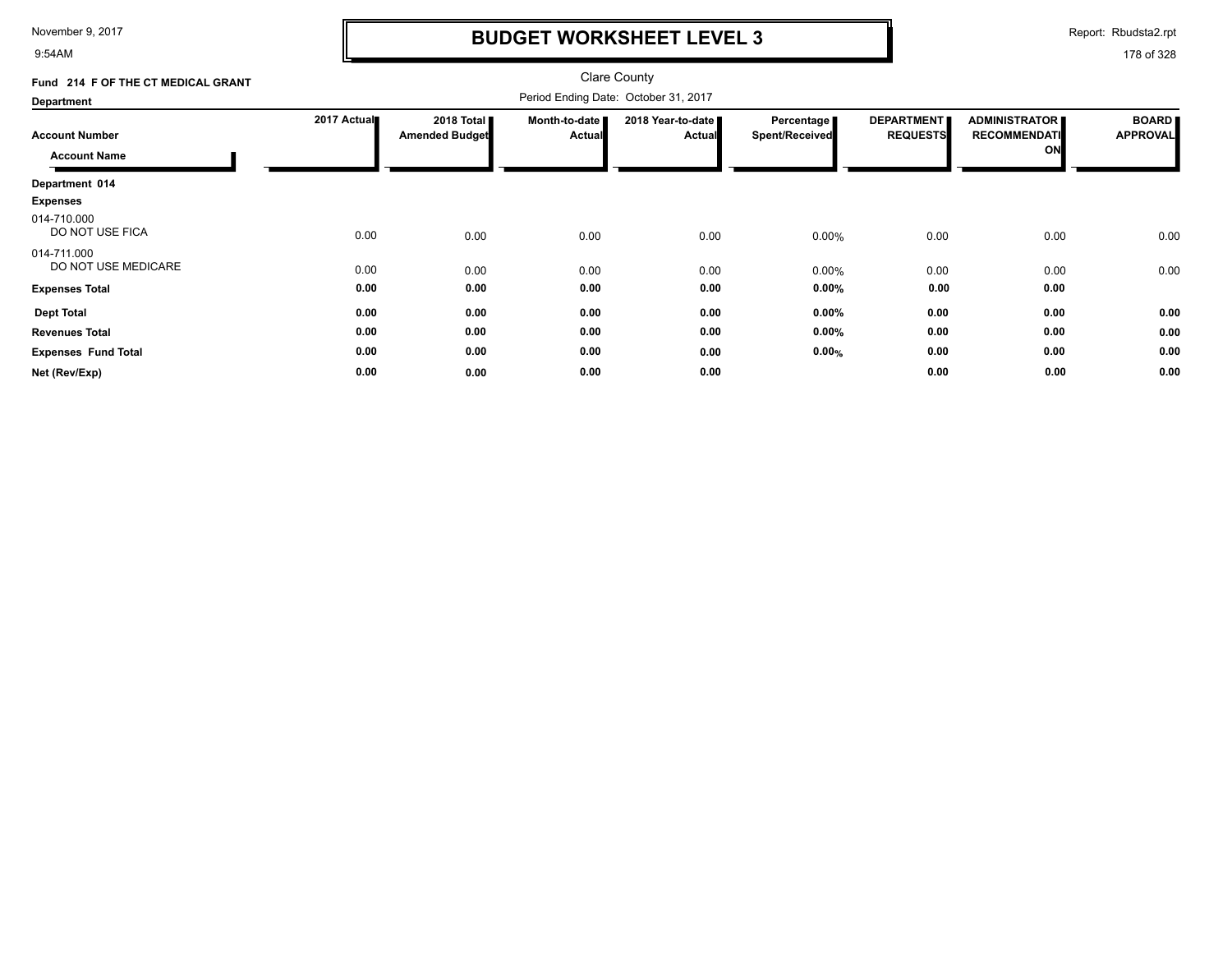9:54AM

# **BUDGET WORKSHEET LEVEL 3**

Report: Rbudsta2.rpt

| Fund 215 FRIEND OF THE COURT FUND              |             |                                     |                         | <b>Clare County</b>                  |                              |                                      |                                             |                                 |
|------------------------------------------------|-------------|-------------------------------------|-------------------------|--------------------------------------|------------------------------|--------------------------------------|---------------------------------------------|---------------------------------|
| <b>Department</b>                              |             |                                     |                         | Period Ending Date: October 31, 2017 |                              |                                      |                                             |                                 |
| <b>Account Number</b>                          | 2017 Actual | 2018 Total<br><b>Amended Budget</b> | Month-to-date<br>Actual | 2018 Year-to-date<br>Actual          | Percentage<br>Spent/Received | <b>DEPARTMENT</b><br><b>REQUESTS</b> | <b>ADMINISTRATOR</b><br><b>RECOMMENDATI</b> | <b>BOARD</b><br><b>APPROVAL</b> |
| <b>Account Name</b>                            |             |                                     |                         |                                      |                              |                                      | ON                                          |                                 |
| Fund 215 FRIEND OF THE COURT FUND              |             |                                     |                         |                                      |                              |                                      |                                             |                                 |
| 2018<br><b>Fiscal Year</b>                     |             |                                     |                         |                                      |                              |                                      |                                             |                                 |
| Department 000<br><b>Revenues</b>              |             |                                     |                         |                                      |                              |                                      |                                             |                                 |
| 000-520.000<br>FEDERAL GRANTS-INCENTIVE-FOC    | 36,614.00   | 34,280.00                           | 0.00                    | 0.00                                 | 0.00%                        | 34,280.00                            | 34,280.00                                   | 34,280.00                       |
| 000-521.000<br>CRP - FRIEND OF COURT - FED     | 202,164.80  | 230,420.00                          | 0.00                    | 0.00                                 | 0.00%                        | 230,420.00                           | 230,420.00                                  | 230,420.00                      |
| 000-523.000<br>FED-MEDICAL INCENTIVE REFUND    | 9,287.70    | 10,550.00                           | 0.00                    | 0.00                                 | 0.00%                        | 10,550.00                            | 10,550.00                                   | 10,550.00                       |
| 000-555.000<br>MEDICAL INCENTIVE PMTS          | 0.00        | 0.00                                | 0.00                    | 0.00                                 | 0.00%                        | 0.00                                 | 0.00                                        | 0.00                            |
| 000-561.000<br>CRP - FRIEND OF COURT - STATE   | 0.00        | 0.00                                | 0.00                    | 0.00                                 | 0.00%                        | 0.00                                 | 0.00                                        | 0.00                            |
| 000-562.000<br><b>GFGP STATE REVENUE</b>       | 18,272.56   | 21,500.00                           | 0.00                    | 0.00                                 | 0.00%                        | 21,500.00                            | 21,500.00                                   | 21,500.00                       |
| 000-563.000<br>STATE GRANTS-INCENTIVE-FOC 3%   | 0.00        | 0.00                                | 0.00                    | 0.00                                 | 0.00%                        | 0.00                                 | 0.00                                        | 0.00                            |
| 000-600.000<br>SERVICES-CONTEMPT FEES          | 0.00        | 0.00                                | 0.00                    | 0.00                                 | 0.00%                        | 0.00                                 | 0.00                                        | 0.00                            |
| 000-604.000<br>JUDGEMENT FEES/NON IV-D         | 9,120.00    | 8,700.00                            | 560.00                  | 560.00                               | 6.44%                        | 8,700.00                             | 8,700.00                                    | 8,700.00                        |
| 000-604.001<br>FOC SUPPT/IV-D                  | 720.00      | 1,000.00                            | 120.00                  | 120.00                               | 12.00%                       | 1,000.00                             | 1,000.00                                    | 1,000.00                        |
| 000-604.002<br>BENCH WARRNT ENFORCEMENT        | 0.00        | 0.00                                | 0.00                    | 0.00                                 | 0.00%                        | 0.00                                 | 0.00                                        | 0.00                            |
| 000-604.627<br><b>CHARES FOR SERVICES</b>      | 0.00        |                                     |                         |                                      |                              |                                      |                                             | 0.00                            |
| 000-607.000<br>FEES-DL CLEARANCE FEE           |             | 0.00                                | 0.00                    | 0.00                                 | 0.00%                        | 0.00                                 | 0.00                                        |                                 |
| 000-608.000<br><b>SERVICES</b>                 | 0.00        | 0.00                                | 0.00                    | 0.00                                 | 0.00%                        | 0.00                                 | 0.00                                        | 0.00                            |
| 000-608.001<br>SERVICE FEES-CO NOTICES         | 18,666.72   | 19,500.00                           | 1,078.56                | 1,078.56                             | 5.53%                        | 19,500.00                            | 19,500.00                                   | 19,500.00                       |
|                                                | 0.00        | 0.00                                | 0.00                    | 0.00                                 | 0.00%                        | 0.00                                 | 0.00                                        | 0.00                            |
| 000-608.148<br>SERVICES - PROBATE              | 0.00        | 0.00                                | 0.00                    | 0.00                                 | 0.00%                        | 0.00                                 | 0.00                                        | 0.00                            |
| 000-613.000<br>PROBATE CT 25% CHILD CARE COLL  | 0.00        | 0.00                                | 0.00                    | 0.00                                 | 0.00%                        | 0.00                                 | 0.00                                        | 0.00                            |
| 000-626.000<br>20%STATE PROCESS FEE CO PORTION | 2,549.25    | 2,500.00                            | 139.78                  | 139.78                               | 5.59%                        | 2,500.00                             | 2,500.00                                    | 2,500.00                        |
| 000-627.000<br><b>RECORD COPYING</b>           | 162.50      | 150.00                              | 0.00                    | 0.00                                 | 0.00%                        | 150.00                               | 150.00                                      | 150.00                          |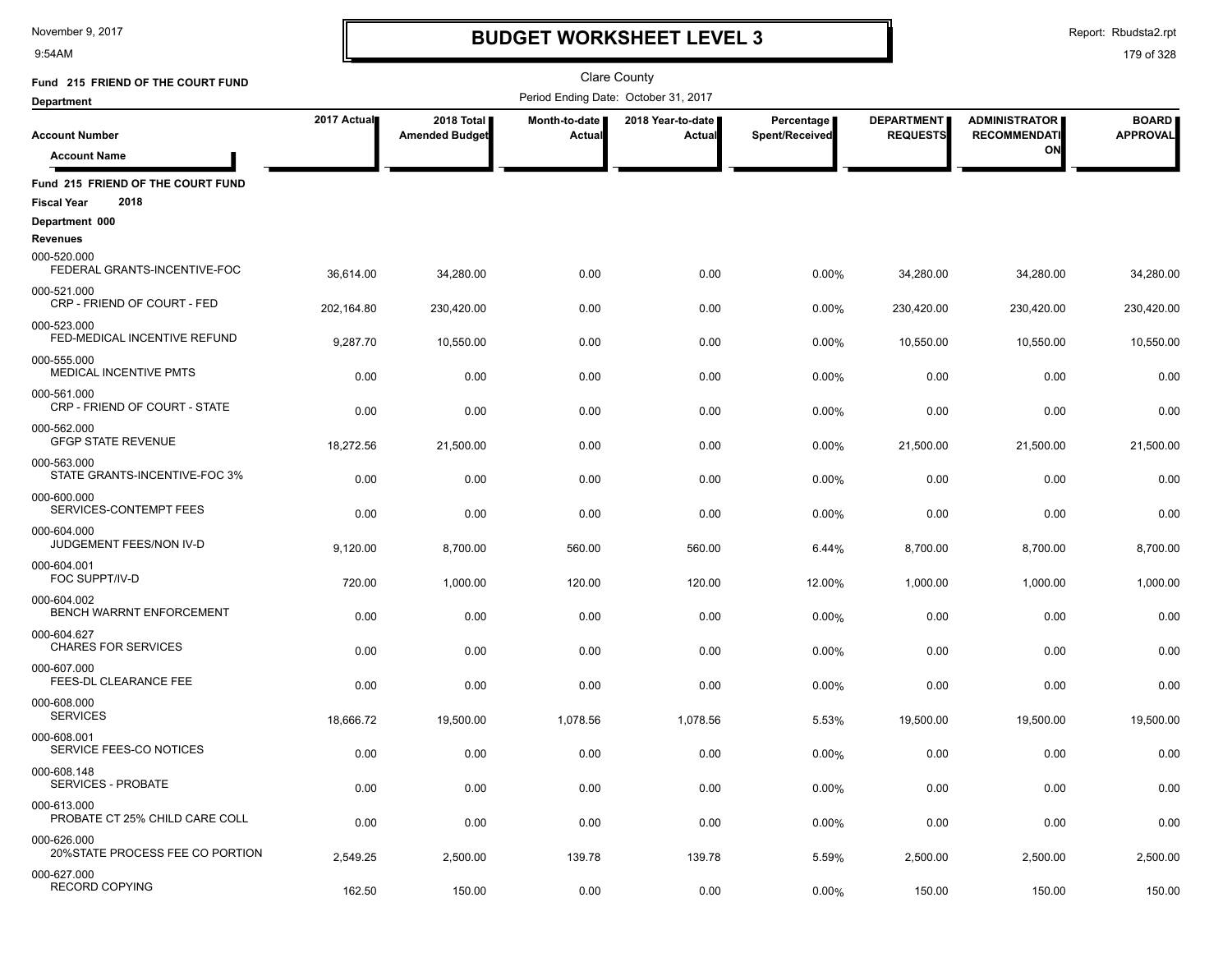9:54AM

# **BUDGET WORKSHEET LEVEL 3**

Report: Rbudsta2.rpt

| Fund 215 FRIEND OF THE COURT FUND           |             |                                     |                                | Clare County                         |                              |                                      |                                                   |                                 |
|---------------------------------------------|-------------|-------------------------------------|--------------------------------|--------------------------------------|------------------------------|--------------------------------------|---------------------------------------------------|---------------------------------|
| <b>Department</b>                           |             |                                     |                                | Period Ending Date: October 31, 2017 |                              |                                      |                                                   |                                 |
| <b>Account Number</b>                       | 2017 Actual | 2018 Total<br><b>Amended Budget</b> | Month-to-date<br><b>Actual</b> | 2018 Year-to-date<br>Actual          | Percentage<br>Spent/Received | <b>DEPARTMENT</b><br><b>REQUESTS</b> | <b>ADMINISTRATOR</b><br><b>RECOMMENDATI</b><br>ON | <b>BOARD</b><br><b>APPROVAL</b> |
| <b>Account Name</b>                         |             |                                     |                                |                                      |                              |                                      |                                                   |                                 |
| 000-665.000<br><b>INTEREST EARNED</b>       | 0.00        | 0.00                                | 0.00                           | 0.00                                 | 0.00%                        | 0.00                                 | 0.00                                              | 0.00                            |
| 000-676.000<br>REIMBURSEMENT-MISC           | 0.00        | 0.00                                | 0.00                           | 0.00                                 | 0.00%                        | 0.00                                 | 0.00                                              | 0.00                            |
| 000-676.001<br>REIMBURSEMENT-STATE OVERTIME | 0.00        | 0.00                                | 0.00                           | 0.00                                 | 0.00%                        | 0.00                                 | 0.00                                              | 0.00                            |
| 000-680.000<br>FOC - REIMB FROM GLADWIN CO  | 60,956.74   | 58,671.00                           | 0.00                           | 0.00                                 | 0.00%                        | 58,671.00                            | 58,671.00                                         | 58,671.00                       |
| 000-699.101<br>APPROPRIATION TRANSFER IN    | 1,000.00    | 38,745.00                           | 0.00                           | 0.00                                 | 0.00%                        | 38,745.00                            | 38,745.00                                         | 38,745.00                       |
| 000-699.900<br>BEGINNING FUND BALANCE       | 0.00        | 29,918.00                           | 0.00                           | 0.00                                 | 0.00%                        | 0.00                                 | 29,918.00                                         | 29,918.00                       |
| <b>Revenues Total</b>                       | 359,514.27  | 455,934.00                          | 1,898.34                       | 1,898.34                             | 0.42%                        | 426,016.00                           | 455,934.00                                        | 455,934.00                      |
| <b>Expenses</b>                             |             |                                     |                                |                                      |                              |                                      |                                                   |                                 |
| 000-702.000<br>SALARY                       | 104,999.96  | 105,000.00                          | 4,038.46                       | 4,038.46                             | 3.85%                        | 105,000.00                           | 105,000.00                                        | 105,000.00                      |
| 000-704.000<br><b>SECY SALARIES</b>         | 172,239.90  | 179,007.00                          | 6,612.75                       | 6,612.75                             | 3.69%                        | 179,007.00                           | 179,007.00                                        | 179,007.00                      |
| 000-705.000<br>PART TIME                    | 0.00        | 0.00                                | 0.00                           | 0.00                                 | 0.00%                        | 0.00                                 | 0.00                                              | 0.00                            |
| 000-706.000<br><b>OVERTIME</b>              | 0.00        | 0.00                                | 0.00                           | 0.00                                 | 0.00%                        | 0.00                                 | 0.00                                              | 0.00                            |
| 000-706.001<br><b>OVERTIME - GRANT</b>      | 0.00        | 0.00                                | 0.00                           | 0.00                                 | 0.00%                        | 0.00                                 | 0.00                                              | 0.00                            |
| 000-710.000<br><b>FICA EXPENSE</b>          | 16,654.01   | 17,609.00                           | 650.58                         | 650.58                               | 3.69%                        | 17,609.00                            | 17,609.00                                         | 17,609.00                       |
| 000-711.000<br><b>MEDICARE EXPENSE</b>      | 3,947.40    | 4,500.00                            | 152.16                         | 152.16                               | 3.38%                        | 4,500.00                             | 4,500.00                                          | 4,500.00                        |
| 000-715.000<br><b>HEALTH INSURANCE</b>      | 76,666.95   | 81,000.00                           | 6,217.99                       | 6,217.99                             | 7.68%                        | 81,000.00                            | 81,000.00                                         | 81,000.00                       |
| 000-715.001<br><b>BENNY CARD</b>            | 0.00        | 0.00                                | 0.00                           | 0.00                                 | 0.00%                        | 0.00                                 | 0.00                                              | 0.00                            |
| 000-715.002<br><b>HRA</b>                   | 0.00        | 0.00                                | 0.00                           | 0.00                                 | 0.00%                        | 0.00                                 | 0.00                                              | 0.00                            |
| 000-715.006<br><b>CIC BUNDLE</b>            |             |                                     |                                |                                      |                              |                                      |                                                   |                                 |
| 000-716.005<br>HEALTH INS RX REIMBURSEMENT  | 2,291.00    | 2,400.00                            | 197.50                         | 197.50                               | 8.23%                        | 2,400.00                             | 2,400.00                                          | 2,400.00                        |
| 000-716.006                                 | 0.00        | 0.00                                | 0.00                           | 0.00                                 | 0.00%                        | 0.00                                 | 0.00                                              | 0.00                            |
| FLEX REIMBURSEMENT                          | 23.23       | 0.00                                | 698.20                         | 698.20                               | 100.00%                      | 0.00                                 | 0.00                                              | 0.00                            |
| 000-716.007<br>HEALTH ACH REIMBURSEMENT     | 25,068.89   | 10,000.00                           | 240.00                         | 240.00                               | 2.40%                        | 10,000.00                            | 10,000.00                                         | 10,000.00                       |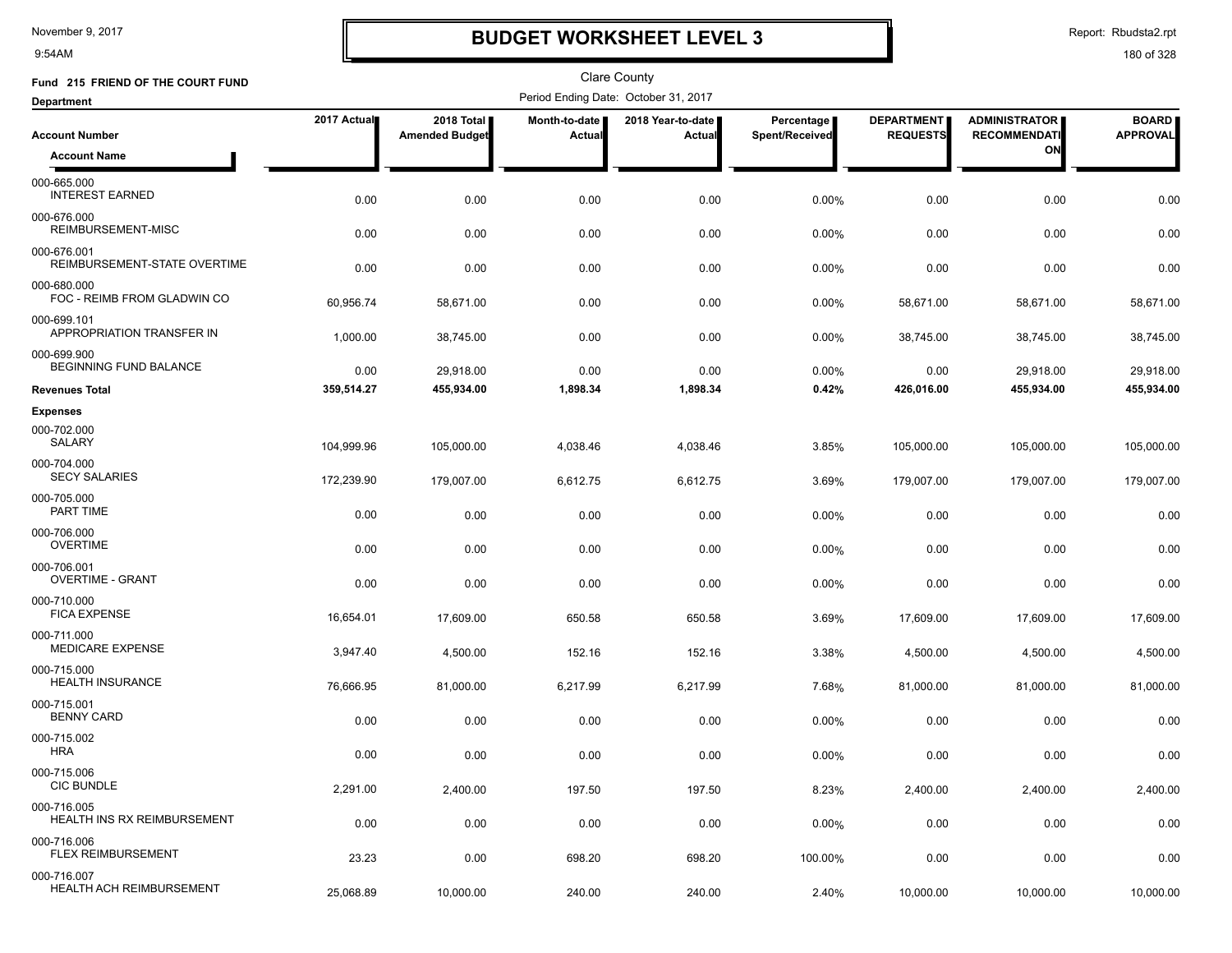9:54AM

### **BUDGET WORKSHEET LEVEL 3**

Report: Rbudsta2.rpt

| Fund 215 FRIEND OF THE COURT FUND           |             |                                     |                         | <b>Clare County</b>                  |                              |                                      |                                             |                                 |
|---------------------------------------------|-------------|-------------------------------------|-------------------------|--------------------------------------|------------------------------|--------------------------------------|---------------------------------------------|---------------------------------|
| <b>Department</b>                           |             |                                     |                         | Period Ending Date: October 31, 2017 |                              |                                      |                                             |                                 |
| <b>Account Number</b>                       | 2017 Actual | 2018 Total<br><b>Amended Budget</b> | Month-to-date<br>Actual | 2018 Year-to-date  <br>Actual        | Percentage<br>Spent/Received | <b>DEPARTMENT</b><br><b>REQUESTS</b> | <b>ADMINISTRATOR</b><br><b>RECOMMENDATI</b> | <b>BOARD</b><br><b>APPROVAL</b> |
| <b>Account Name</b>                         |             |                                     |                         |                                      |                              |                                      | ON                                          |                                 |
| 000-716.008<br>SMART CARD REIMBURSEMENT     | 37.10       | 400.00                              | 50.00                   | 50.00                                | 12.50%                       | 400.00                               | 400.00                                      | 400.00                          |
| 000-716.009<br><b>ADMIN FEES</b>            | 15.50       | 4,000.00                            | 1.48                    | 1.48                                 | 0.04%                        | 4,000.00                             | 4,000.00                                    | 4,000.00                        |
| 000-717.000<br><b>LIFE INSURANCE</b>        | 280.00      | 300.00                              | 25.00                   | 25.00                                | 8.33%                        | 300.00                               | 300.00                                      | 300.00                          |
| 000-717.002<br><b>COBRA/HIPPA</b>           | 0.00        | 0.00                                | 0.00                    | 0.00                                 | 0.00%                        | 0.00                                 | 0.00                                        | 0.00                            |
| 000-717.004<br><b>SECTION 125 PLAN</b>      | 0.00        | 0.00                                | 0.00                    | 0.00                                 | 0.00%                        | 0.00                                 | 0.00                                        | 0.00                            |
| 000-717.006<br>SECTION 125-SCRIPT           | 0.00        | 0.00                                | 0.00                    | 0.00                                 | 0.00%                        | 0.00                                 | 0.00                                        | 0.00                            |
| 000-717.008<br><b>SCRIPT REIMBURSEMENT</b>  | 0.00        | 0.00                                | 0.00                    | 0.00                                 | 0.00%                        | 0.00                                 | 0.00                                        | 0.00                            |
| 000-718.000<br>CO PORTION RETIREMENT        | 0.00        | 0.00                                | 0.00                    | 0.00                                 | 0.00%                        | 0.00                                 | 0.00                                        | 0.00                            |
| 000-719.000<br>LONGEVITY                    | 0.00        | 0.00                                | 0.00                    | 0.00                                 | 0.00%                        | 0.00                                 | 0.00                                        | 0.00                            |
| 000-720.000<br><b>VACATIONS</b>             | 0.00        | 0.00                                | 0.00                    | 0.00                                 | 0.00%                        | 0.00                                 | 0.00                                        | 0.00                            |
| 000-721.000<br><b>SICK LEAVE</b>            | 0.00        | 0.00                                | 0.00                    | 0.00                                 | 0.00%                        | 0.00                                 | 0.00                                        | 0.00                            |
| 000-722.000<br><b>HOLIDAYS</b>              | 0.00        | 0.00                                | 0.00                    | 0.00                                 | 0.00%                        | 0.00                                 | 0.00                                        | 0.00                            |
| 000-724.000<br><b>WORKMANS COMP</b>         | 0.00        | 0.00                                | 0.00                    | 0.00                                 | 0.00%                        | 0.00                                 | 0.00                                        | 0.00                            |
| 000-727.000<br>OFFICE SUPPLIES              | 2,607.44    | 3,000.00                            | 0.00                    | 0.00                                 | 6.12%                        | 3,000.00                             | 3,000.00                                    | 3,000.00                        |
| 000-728.000<br>PRINTING & BINDING           | 150.45      | 500.00                              | 0.00                    | 0.00                                 | 0.00%                        | 500.00                               | 500.00                                      | 500.00                          |
| 000-732.000<br><b>POSTAGE</b>               | 4,279.76    | 4,800.00                            | 0.00                    | 0.00                                 | 0.00%                        | 4,800.00                             | 4,800.00                                    | 4,800.00                        |
| 000-801.000<br><b>CONTRACT SERVICES</b>     | 5,085.00    | 5,500.00                            | 0.00                    | 0.00                                 | 0.00%                        | 5,500.00                             | 5,500.00                                    | 5,500.00                        |
| 000-801.001<br>CONTRACT SERV-TECH SUPPT     | 0.00        | 0.00                                | 0.00                    | 0.00                                 | 0.00%                        | 0.00                                 | 0.00                                        | 0.00                            |
| 000-807.000<br>CONSULTANT & INVESTIGATIONS  | 0.00        | 0.00                                | 0.00                    | 0.00                                 | 0.00%                        | 0.00                                 | 0.00                                        | 0.00                            |
| 000-808.000<br>CIRCUIT COURT - TECH SUPPORT | 0.00        | 0.00                                | 0.00                    | 0.00                                 | $0.00\%$                     | 0.00                                 | 0.00                                        | 0.00                            |
| 000-814.000<br>DUES & SUBSCRIPTIONS         | 510.00      | 800.00                              | 0.00                    | 0.00                                 | 0.00%                        | 800.00                               | 800.00                                      | 800.00                          |
| 000-852.000<br><b>TELEPHONE</b>             | 788.85      | 900.00                              | 0.00                    | 0.00                                 | 0.00%                        | 900.00                               | 900.00                                      | 900.00                          |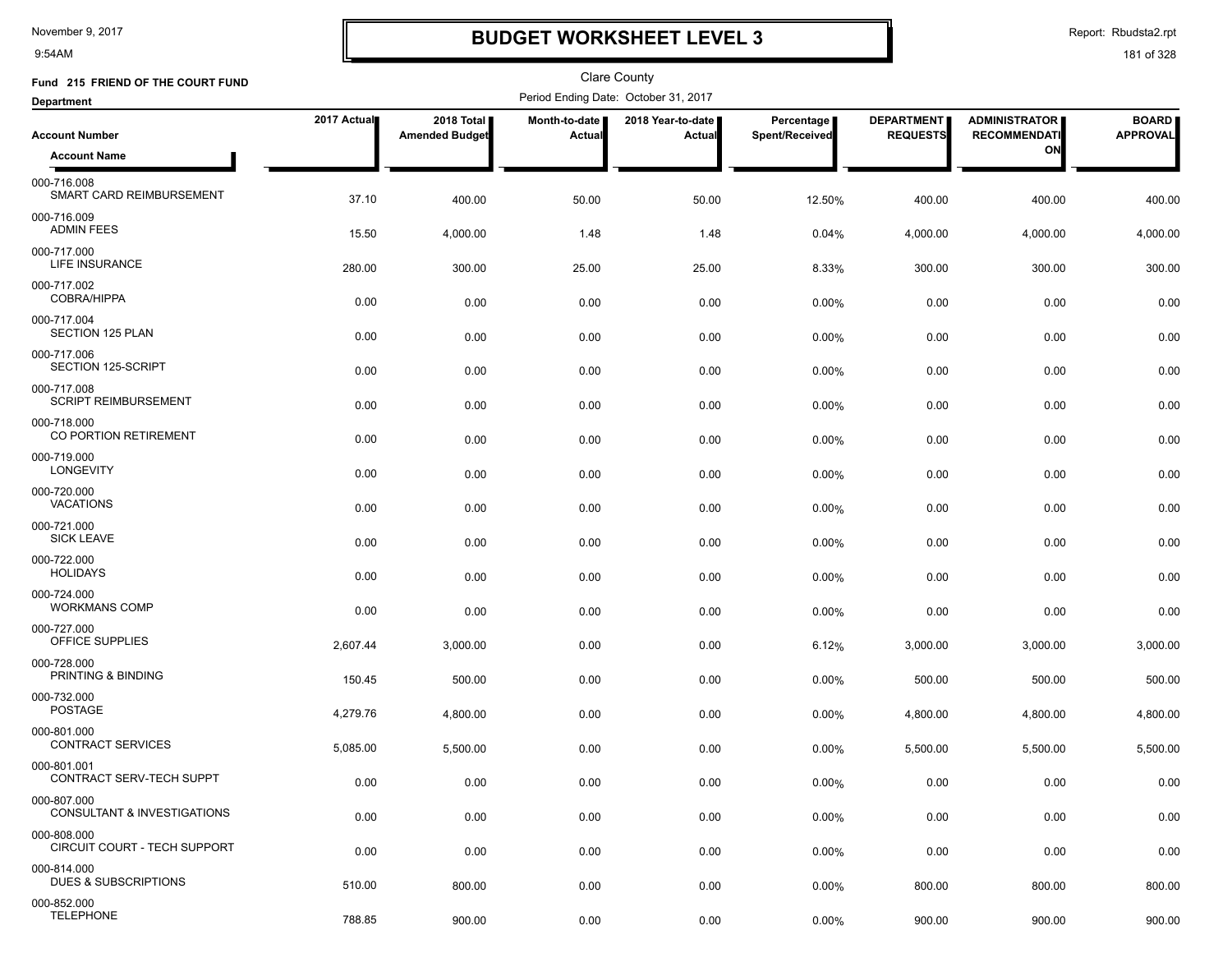9:54AM

## **BUDGET WORKSHEET LEVEL 3**

Report: Rbudsta2.rpt

| Fund 215 FRIEND OF THE COURT FUND                      |              |                                     |                         | <b>Clare County</b>                  |                              |                                      |                                             |                                 |
|--------------------------------------------------------|--------------|-------------------------------------|-------------------------|--------------------------------------|------------------------------|--------------------------------------|---------------------------------------------|---------------------------------|
| <b>Department</b>                                      |              |                                     |                         | Period Ending Date: October 31, 2017 |                              |                                      |                                             |                                 |
| <b>Account Number</b>                                  | 2017 Actual  | 2018 Total<br><b>Amended Budget</b> | Month-to-date<br>Actual | 2018 Year-to-date<br>Actual          | Percentage<br>Spent/Received | <b>DEPARTMENT</b><br><b>REQUESTS</b> | <b>ADMINISTRATOR</b><br><b>RECOMMENDATI</b> | <b>BOARD</b><br><b>APPROVAL</b> |
| <b>Account Name</b>                                    |              |                                     |                         |                                      |                              |                                      | ON                                          |                                 |
| 000-852.006<br><b>TELECOMMUNICATIONS</b>               | 150.43       | 300.00                              | 6.02                    | 6.02                                 | 2.01%                        | 300.00                               | 300.00                                      | 300.00                          |
| 000-864.000<br><b>CONVENTION &amp; SEMINAR EXPENSE</b> | 529.68       | 500.00                              | 0.00                    | 0.00                                 | 0.00%                        | 500.00                               | 500.00                                      | 500.00                          |
| 000-921.000<br><b>UTILITIES</b>                        | 0.00         | 0.00                                | 0.00                    | 0.00                                 | 0.00%                        | 0.00                                 | 0.00                                        | 0.00                            |
| 000-931.000<br><b>BUILDING REPAIRS</b>                 | 0.00         | 0.00                                | 0.00                    | 0.00                                 | 0.00%                        | 0.00                                 | 0.00                                        | 0.00                            |
| 000-933.000<br><b>EQUIP REPAIRS &amp; MAINTENANCE</b>  | 607.60       | 800.00                              | 0.00                    | 0.00                                 | 0.00%                        | 800.00                               | 800.00                                      | 800.00                          |
| 000-940.000<br>CENTRAL SERVICES REIMB CO               | 0.00         | 0.00                                | 0.00                    | 0.00                                 | 0.00%                        | 0.00                                 | 0.00                                        | 0.00                            |
| 000-942.000<br><b>LEASING CFC</b>                      | 0.00         | 0.00                                | 0.00                    | 0.00                                 | 0.00%                        | 0.00                                 | 0.00                                        | 0.00                            |
| 000-955.000<br><b>BANK CHARGES</b>                     | 0.00         | 200.00                              | 0.00                    | 0.00                                 | 0.00%                        | 200.00                               | 200.00                                      | 200.00                          |
| 000-956.000<br><b>MISCELLANEOUS</b>                    | 0.00         | 0.00                                | 0.00                    | 0.00                                 | 0.00%                        | 0.00                                 | 0.00                                        | 0.00                            |
| 000-956.001<br><b>BANK ACCOUNT CLOSE-OUT</b>           | 0.00         | 0.00                                | 0.00                    | 0.00                                 | 0.00%                        | 0.00                                 | 0.00                                        | 0.00                            |
| 000-956.002<br><b>CASH FLOW</b>                        | 0.00         | 0.00                                | 0.00                    | 0.00                                 | 0.00%                        | 0.00                                 | 0.00                                        | 0.00                            |
| 000-967.001<br>SUB-CONTRACTUAL PAYMENTS-GRANT          | 0.00         | 0.00                                | 0.00                    | 0.00                                 | 0.00%                        | 0.00                                 | 0.00                                        | 0.00                            |
| 000-978.000<br><b>NEW EQUIPMENT</b>                    | 2,427.99     | 3,000.00                            | 0.00                    | 0.00                                 | 0.00%                        | 3,000.00                             | 3,000.00                                    | 3,000.00                        |
| 000-978.001<br><b>NEW EQUIPMENT UNDER</b>              | 0.00         | 1,500.00                            | 0.00                    | 0.00                                 | 0.00%                        | 1,500.00                             | 1,500.00                                    | 1,500.00                        |
| 000-998.101<br>APPROPRIATION TRANSFER OUT              | 0.00         | 0.00                                | 0.00                    | 0.00                                 | 0.00%                        | 0.00                                 | 0.00                                        | 0.00                            |
| 000-998.900<br><b>ENDING FUND BALANCE</b>              | 0.00         | 29,918.00                           | 0.00                    | 0.00                                 | 0.00%                        | 0.00                                 | 29,918.00                                   | 29,918.00                       |
| <b>Expenses Total</b>                                  | 419,361.14   | 455,934.00                          | 18,890.14               | 18,890.14                            | 100.00%                      | 426,016.00                           | 455,934.00                                  | 455,934.00                      |
| <b>Dept Total</b>                                      | -59,846.87   | 0.00                                | $-16,991.80$            | $-16,991.80$                         | 100.00%                      | 0.00                                 | 0.00                                        | 0.00                            |
| <b>Revenues Total</b>                                  | 359,514.27   | 455,934.00                          | 1,898.34                | 1,898.34                             | 0.42%                        | 426,016.00                           | 455,934.00                                  | 455,934.00                      |
| <b>Expenses Fund Total</b>                             | 419,361.14   | 455,934.00                          | 18,890.14               | 18,890.14                            | 100.00%                      | 426,016.00                           | 455,934.00                                  | 455,934.00                      |
| Net (Rev/Exp)                                          | $-59,846.87$ | 0.00                                | $-16,991.80$            | $-16,991.80$                         |                              | 0.00                                 | 0.00                                        | 0.00                            |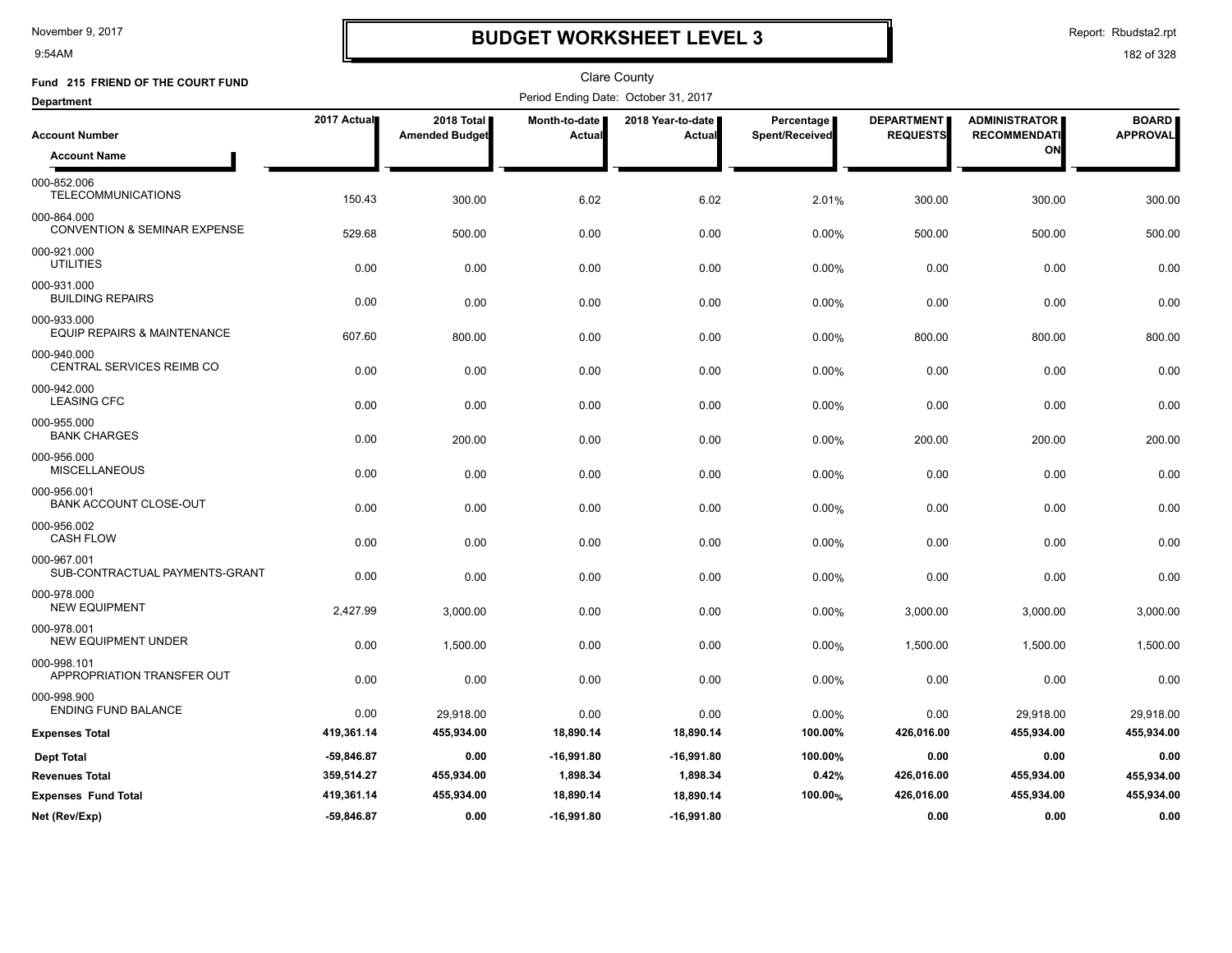9:54AM

### **BUDGET WORKSHEET LEVEL 3**

Clare County

Report: Rbudsta2.rpt

| Fund 239 GYPSY MOTH FUND                               |             |                                     |                           | <b>Clare County</b>                  |                                     |                                      |                                             |                                 |
|--------------------------------------------------------|-------------|-------------------------------------|---------------------------|--------------------------------------|-------------------------------------|--------------------------------------|---------------------------------------------|---------------------------------|
| <b>Department</b>                                      |             |                                     |                           | Period Ending Date: October 31, 2017 |                                     |                                      |                                             |                                 |
| <b>Account Number</b>                                  | 2017 Actual | 2018 Total<br><b>Amended Budget</b> | Month-to-date  <br>Actual | 2018 Year-to-date<br>Actual          | <b>Percentage</b><br>Spent/Received | <b>DEPARTMENT</b><br><b>REQUESTS</b> | <b>ADMINISTRATOR</b><br><b>RECOMMENDATI</b> | <b>BOARD</b><br><b>APPROVAL</b> |
| <b>Account Name</b>                                    |             |                                     |                           |                                      |                                     |                                      | ON                                          |                                 |
|                                                        |             |                                     |                           |                                      |                                     |                                      |                                             |                                 |
| Fund 239 GYPSY MOTH FUND<br>2018<br><b>Fiscal Year</b> |             |                                     |                           |                                      |                                     |                                      |                                             |                                 |
| Department 000                                         |             |                                     |                           |                                      |                                     |                                      |                                             |                                 |
| <b>Revenues</b>                                        |             |                                     |                           |                                      |                                     |                                      |                                             |                                 |
| 000-402.000<br><b>CURRENT TAXES</b>                    | 0.00        | 0.00                                | 0.00                      | 0.00                                 | 0.00%                               | 0.00                                 | 0.00                                        | 0.00                            |
| 000-403.000<br><b>TAXES OR OTHER</b>                   | 0.00        | 0.00                                | 0.00                      | 0.00                                 | 0.00%                               | 0.00                                 | 0.00                                        | 0.00                            |
| 000-420.000<br>DELQ PERSONAL PROPERTY                  | 0.00        | 0.00                                | 0.00                      | 0.00                                 | 0.00%                               | 0.00                                 | 0.00                                        | 0.00                            |
| 000-424.000<br>TAX REVERTED LAND                       | 0.00        | 0.00                                | 0.00                      | 0.00                                 | 0.00%                               | 0.00                                 | 0.00                                        | 0.00                            |
| 000-429.000<br><b>COMMERCIAL FOREST</b>                | 0.00        | 0.00                                | 0.00                      | 0.00                                 | 0.00%                               | 0.00                                 | 0.00                                        | 0.00                            |
| 000-437.000<br><b>INDUSTRIAL FACILITY TAX</b>          | 0.00        | 0.00                                | 0.00                      | 0.00                                 | 0.00%                               | 0.00                                 | 0.00                                        | 0.00                            |
| 000-444.000<br>HARRISON HOUSING - LIEU OF TAXES        | 0.00        | 0.00                                | 0.00                      | 0.00                                 | 0.00%                               | 0.00                                 | 0.00                                        | 0.00                            |
| 000-444.001<br>CLARE CITY - LIEU OF TAXES              | 0.00        | 0.00                                | 0.00                      | 0.00                                 | 0.00%                               | 0.00                                 | 0.00                                        | 0.00                            |
| 000-503.000<br><b>FEDERAL GRANTS</b>                   | 0.00        | 0.00                                | 0.00                      | 0.00                                 | 0.00%                               | 0.00                                 | 0.00                                        | 0.00                            |
| 000-564.000<br>DELETE - STATE GRANTS                   | 0.00        | 0.00                                | 0.00                      | 0.00                                 | 0.00%                               | 0.00                                 | 0.00                                        | 0.00                            |
| 000-630.000<br><b>SUPPRESSION FEES</b>                 | 0.00        | 0.00                                | 0.00                      | 0.00                                 | 0.00%                               | 0.00                                 | 0.00                                        | 0.00                            |
| 000-665.000<br><b>INTEREST EARNED</b>                  | 1,512.43    | 4,000.00                            | 0.00                      | 0.00                                 | 0.00%                               | 4,000.00                             | 4,000.00                                    | 4,000.00                        |
| 000-676.000<br>REIMBURSEMENT-MISC                      | 0.00        | 0.00                                | 0.00                      | 0.00                                 | 0.00%                               | 0.00                                 | 0.00                                        | 0.00                            |
| 000-699.101<br>APPROPIATION TRANSFER IN G.F.           | 0.00        | 0.00                                | 0.00                      | 0.00                                 | 0.00%                               | 0.00                                 | 0.00                                        | 0.00                            |
| 000-699.900<br>BEGINNING FUND BALANCE                  | 0.00        | 848,898.00                          | 0.00                      | 0.00                                 | 0.00%                               | 0.00                                 | 848,898.00                                  | 848,898.00                      |
| <b>Revenues Total</b>                                  | 1,512.43    | 852,898.00                          | $\bf 0.00$                | $\bf 0.00$                           | $0.00\%$                            | 4,000.00                             | 852,898.00                                  | 852,898.00                      |
| <b>Expenses</b>                                        |             |                                     |                           |                                      |                                     |                                      |                                             |                                 |
| 000-702.000<br>SALARY                                  | 0.00        | 0.00                                | 0.00                      | 0.00                                 | 0.00%                               | 0.00                                 | 0.00                                        | 0.00                            |
| 000-704.000<br>SECRETARY SALARY                        | 0.00        | 0.00                                | 0.00                      | 0.00                                 | 0.00%                               | 0.00                                 | 0.00                                        | 0.00                            |
| 000-705.000<br>PART TIME                               | 0.00        | 0.00                                | 0.00                      | 0.00                                 | 0.00%                               | 0.00                                 | 0.00                                        | 0.00                            |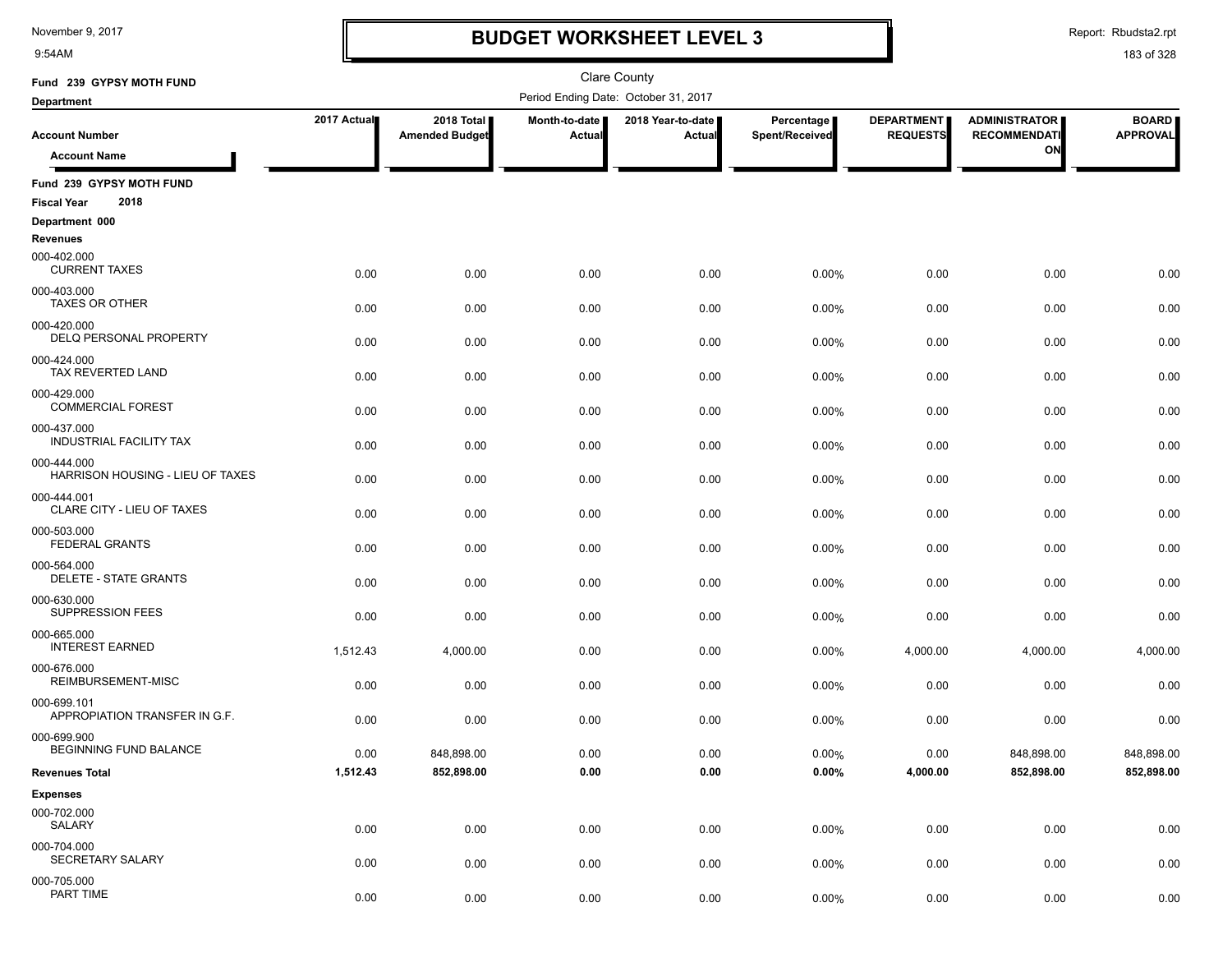9:54AM

### **BUDGET WORKSHEET LEVEL 3**

Report: Rbudsta2.rpt

| Fund 239 GYPSY MOTH FUND                                  |             |                                     |                         | <b>Clare County</b>                  |                              |                                      |                                             |                                 |
|-----------------------------------------------------------|-------------|-------------------------------------|-------------------------|--------------------------------------|------------------------------|--------------------------------------|---------------------------------------------|---------------------------------|
| <b>Department</b>                                         |             |                                     |                         | Period Ending Date: October 31, 2017 |                              |                                      |                                             |                                 |
| <b>Account Number</b>                                     | 2017 Actual | 2018 Total<br><b>Amended Budget</b> | Month-to-date<br>Actual | 2018 Year-to-date<br>Actual          | Percentage<br>Spent/Received | <b>DEPARTMENT</b><br><b>REQUESTS</b> | <b>ADMINISTRATOR</b><br><b>RECOMMENDATI</b> | <b>BOARD</b><br><b>APPROVAL</b> |
| <b>Account Name</b>                                       |             |                                     |                         |                                      |                              |                                      | ON                                          |                                 |
| 000-705.001<br>PART TIME EGG MASS COUNTERS                | 9,298.15    | 17,926.00                           | 2,225.30                | 2,225.30                             | 12.41%                       | 17,926.00                            | 17,926.00                                   | 17,926.00                       |
| 000-705.002<br>PART TIME PROPERTY MARKERS                 | 0.00        | 0.00                                | 0.00                    | 0.00                                 | 0.00%                        | 0.00                                 | 0.00                                        | 0.00                            |
| 000-706.000<br><b>OVERTIME</b>                            | 0.00        | 0.00                                | 0.00                    | 0.00                                 | 0.00%                        | 0.00                                 | 0.00                                        | 0.00                            |
| 000-710.000<br><b>FICA EXPENSE</b>                        | 576.50      | 1,000.00                            | 137.95                  | 137.95                               | 13.80%                       | 1,000.00                             | 1,000.00                                    | 1,000.00                        |
| 000-711.000<br><b>MEDICARE EXPENSE</b>                    | 134.82      | 250.00                              | 32.27                   | 32.27                                | 12.91%                       | 250.00                               | 250.00                                      | 250.00                          |
| 000-712.000<br>COORDINATOR - GRANT - MSU                  | 0.00        | 0.00                                | 0.00                    | 0.00                                 | 0.00%                        | 0.00                                 | 0.00                                        | 0.00                            |
| 000-715.000<br><b>HEALTH INSURANCE</b>                    | 0.00        | 0.00                                | 0.00                    | 0.00                                 | 0.00%                        | 0.00                                 | 0.00                                        | 0.00                            |
| 000-715.001<br><b>BENNY CARD</b>                          | 0.00        | 0.00                                | 0.00                    | 0.00                                 | 0.00%                        | 0.00                                 | 0.00                                        | 0.00                            |
| 000-715.002<br><b>HRA</b>                                 | 0.00        | 0.00                                | 0.00                    | 0.00                                 | 0.00%                        | 0.00                                 | 0.00                                        | 0.00                            |
| 000-717.000<br>LIFE INSURANCE                             | 0.00        | 0.00                                | 0.00                    | 0.00                                 | 0.00%                        | 0.00                                 | 0.00                                        | 0.00                            |
| 000-717.002<br><b>COBRA/HIPPA</b><br>000-717.004          | 0.00        | 0.00                                | 0.00                    | 0.00                                 | 0.00%                        | 0.00                                 | 0.00                                        | 0.00                            |
| SECTION 125 PLAN<br>000-717.006                           | 0.00        | 0.00                                | 0.00                    | 0.00                                 | 0.00%                        | 0.00                                 | 0.00                                        | 0.00                            |
| SECTION 125-SCRIPT                                        | 0.00        | 0.00                                | 0.00                    | 0.00                                 | 0.00%                        | 0.00                                 | 0.00                                        | 0.00                            |
| 000-717.008<br><b>SCRIPT REIMBURSEMENT</b><br>000-718.000 | 0.00        | 0.00                                | 0.00                    | 0.00                                 | 0.00%                        | 0.00                                 | 0.00                                        | 0.00                            |
| CO PORTION RETIREMENT<br>000-720.000                      | 0.00        | 0.00                                | 0.00                    | 0.00                                 | 0.00%                        | 0.00                                 | 0.00                                        | 0.00                            |
| VACATIONS<br>000-721.000                                  | 0.00        | 0.00                                | 0.00                    | 0.00                                 | 0.00%                        | 0.00                                 | 0.00                                        | 0.00                            |
| <b>SICK LEAVE</b><br>000-723.000                          | 0.00        | 0.00                                | 0.00                    | 0.00                                 | $0.00\%$                     | 0.00                                 | 0.00                                        | 0.00                            |
| <b>UNEMPLOYMENT</b>                                       | 0.00        | 0.00                                | 0.00                    | 0.00                                 | 0.00%                        | 0.00                                 | 0.00                                        | 0.00                            |
| 000-724.000<br><b>WORKMANS COMP</b>                       | 0.00        | 0.00                                | 0.00                    | 0.00                                 | $0.00\%$                     | 0.00                                 | 0.00                                        | 0.00                            |
| 000-727.000<br>OFFICE SUPPLIES                            | 0.00        | 0.00                                | 0.00                    | 0.00                                 | 0.00%                        | 0.00                                 | 0.00                                        | 0.00                            |
| 000-728.000<br>PRINTING & BINDING                         | 0.00        | 0.00                                | 0.00                    | 0.00                                 | 0.00%                        | 0.00                                 | 0.00                                        | 0.00                            |
| 000-732.000<br>POSTAGE                                    | 0.00        | 0.00                                | 0.00                    | 0.00                                 | 0.00%                        | 0.00                                 | 0.00                                        | 0.00                            |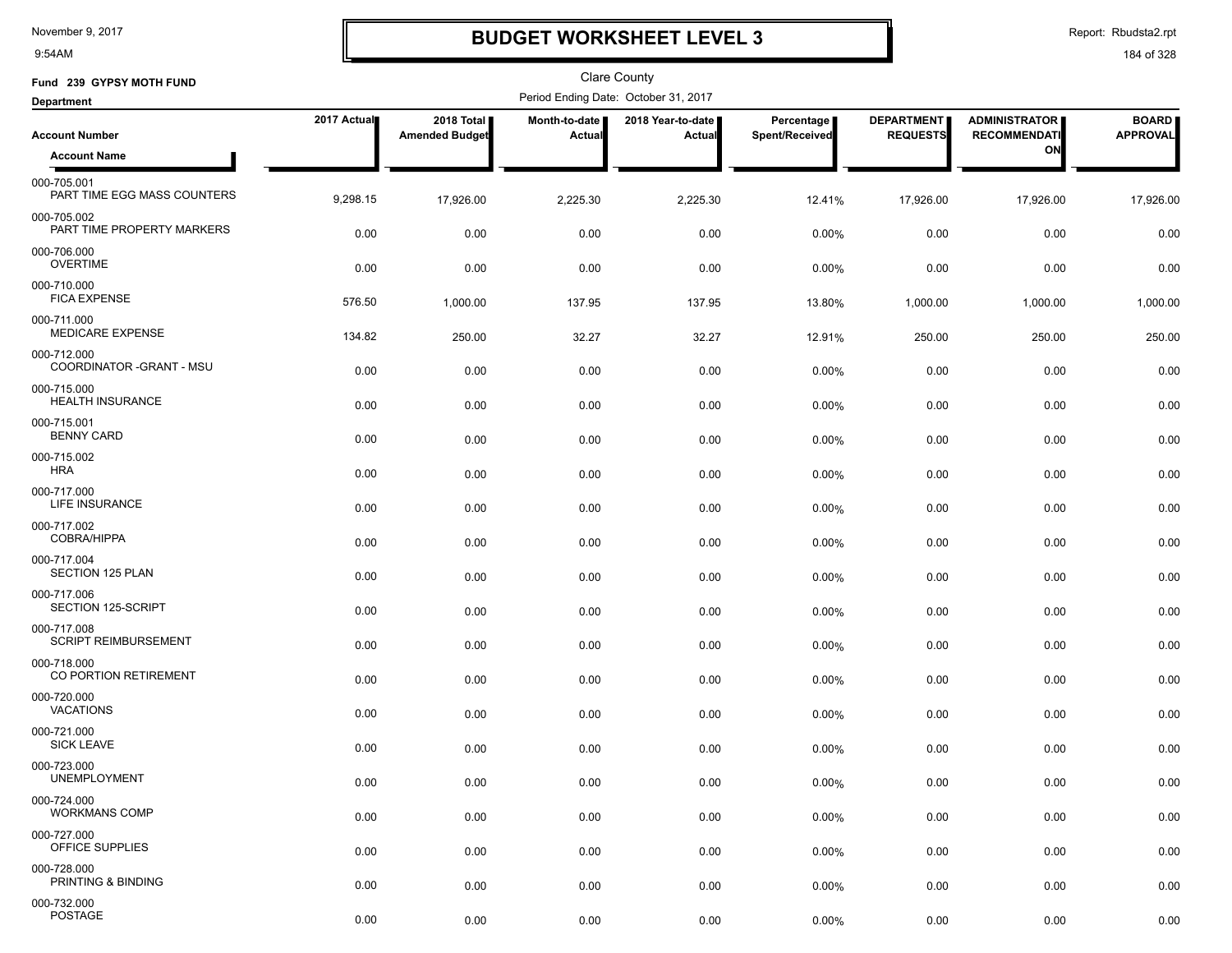9:54AM

### **BUDGET WORKSHEET LEVEL 3**

Report: Rbudsta2.rpt

| Fund 239 GYPSY MOTH FUND                              |              |                                     |                         | Clare County                         |                              |                                      |                                             |                                 |
|-------------------------------------------------------|--------------|-------------------------------------|-------------------------|--------------------------------------|------------------------------|--------------------------------------|---------------------------------------------|---------------------------------|
| <b>Department</b>                                     |              |                                     |                         | Period Ending Date: October 31, 2017 |                              |                                      |                                             |                                 |
| <b>Account Number</b>                                 | 2017 Actual  | 2018 Total<br><b>Amended Budget</b> | Month-to-date<br>Actual | 2018 Year-to-date<br>Actual          | Percentage<br>Spent/Received | <b>DEPARTMENT</b><br><b>REQUESTS</b> | <b>ADMINISTRATOR</b><br><b>RECOMMENDATI</b> | <b>BOARD</b><br><b>APPROVAL</b> |
| <b>Account Name</b>                                   |              |                                     |                         |                                      |                              |                                      | ON                                          |                                 |
| 000-746.000<br><b>GAS OIL &amp; GREASE</b>            | 0.00         | 0.00                                | 0.00                    | 0.00                                 | 0.00%                        | 0.00                                 | 0.00                                        | 0.00                            |
| 000-801.000<br>SPRAYING EXPENSE/CONTRACT              | 0.00         | 0.00                                | 0.00                    | 0.00                                 | 0.00%                        | 0.00                                 | 0.00                                        | 0.00                            |
| 000-810.000<br><b>CONSULTING FEES</b>                 | 14,000.00    | 14,000.00                           | 0.00                    | 0.00                                 | 0.00%                        | 14,000.00                            | 14,000.00                                   | 14,000.00                       |
| 000-814.000<br><b>DUES &amp; SUBSCRIPTIONS</b>        | 0.00         | 0.00                                | 0.00                    | 0.00                                 | 0.00%                        | 0.00                                 | 0.00                                        | 0.00                            |
| 000-851.000<br><b>COMPUTER EQUIPMENT MAINT</b>        | 0.00         | 0.00                                | 0.00                    | 0.00                                 | 0.00%                        | 0.00                                 | 0.00                                        | 0.00                            |
| 000-852.000<br><b>TELEPHONE</b>                       | 131.48       | 0.00                                | 0.00                    | 0.00                                 | 0.00%                        | 0.00                                 | 0.00                                        | 0.00                            |
| 000-852.006<br><b>TELECOMMUNICATIONS</b>              | 0.00         | 0.00                                | 0.00                    | 0.00                                 | 0.00%                        | 0.00                                 | 0.00                                        | 0.00                            |
| 000-862.000<br><b>VEHICLE REPAIRS &amp; MAINTANCE</b> | 0.00         | 0.00                                | 0.00                    | 0.00                                 | 0.00%                        | 0.00                                 | 0.00                                        | 0.00                            |
| 000-864.000<br><b>TRAVEL &amp; EXPENSE</b>            | 2,109.13     | 3,000.00                            | 609.16                  | 609.16                               | 20.31%                       | 3,000.00                             | 3,000.00                                    | 3,000.00                        |
| 000-900.000<br><b>ADVERTISING</b>                     | 0.00         | 0.00                                | 0.00                    | 0.00                                 | 0.00%                        | 0.00                                 | 0.00                                        | 0.00                            |
| 000-957.000<br>TRAINING-CONFERENCE                    | 0.00         | 0.00                                | 0.00                    | 0.00                                 | 0.00%                        | 0.00                                 | 0.00                                        | 0.00                            |
| 000-962.000<br><b>TAX APPEALS ADJUSTMENT</b>          | $-0.32$      | 0.00                                | 0.00                    | 0.00                                 | 0.00%                        | 0.00                                 | 0.00                                        | 0.00                            |
| 000-978.000<br><b>NEW EQUIPMENT</b>                   | 0.00         | 0.00                                | 0.00                    | 0.00                                 | 0.00%                        | 0.00                                 | 0.00                                        | 0.00                            |
| 000-978.001<br><b>FIELD EQUIPMENT</b>                 | 0.00         | 0.00                                | 0.00                    | 0.00                                 | 0.00%                        | 0.00                                 | 0.00                                        | 0.00                            |
| 000-998.101<br>APPROP TRANSFER OUT-GEN FUND           | 0.00         | 0.00                                | 0.00                    | 0.00                                 | 0.00%                        | 0.00                                 | 0.00                                        | 0.00                            |
| 000-998.900<br><b>ENDING FUND BALANCE</b>             | 0.00         | 816,722.00                          | 0.00                    | 0.00                                 | 0.00%                        | 0.00                                 | 816,722.00                                  | 816,722.00                      |
| <b>Expenses Total</b>                                 | 26,249.76    | 852,898.00                          | 3,004.68                | 3,004.68                             | 100.00%                      | 36,176.00                            | 852,898.00                                  | 852,898.00                      |
| <b>Dept Total</b>                                     | $-24,737.33$ | 0.00                                | $-3,004.68$             | $-3,004.68$                          | 100.00%                      | -32,176.00                           | 0.00                                        | 0.00                            |
| <b>Revenues Total</b>                                 | 1,512.43     | 852,898.00                          | 0.00                    | 0.00                                 | 0.00%                        | 4,000.00                             | 852,898.00                                  | 852,898.00                      |
| <b>Expenses Fund Total</b>                            | 26,249.76    | 852,898.00                          | 3,004.68                | 3,004.68                             | 100.00%                      | 36,176.00                            | 852,898.00                                  | 852,898.00                      |
| Net (Rev/Exp)                                         | $-24,737.33$ | 0.00                                | $-3,004.68$             | $-3,004.68$                          |                              | $-32,176.00$                         | 0.00                                        | 0.00                            |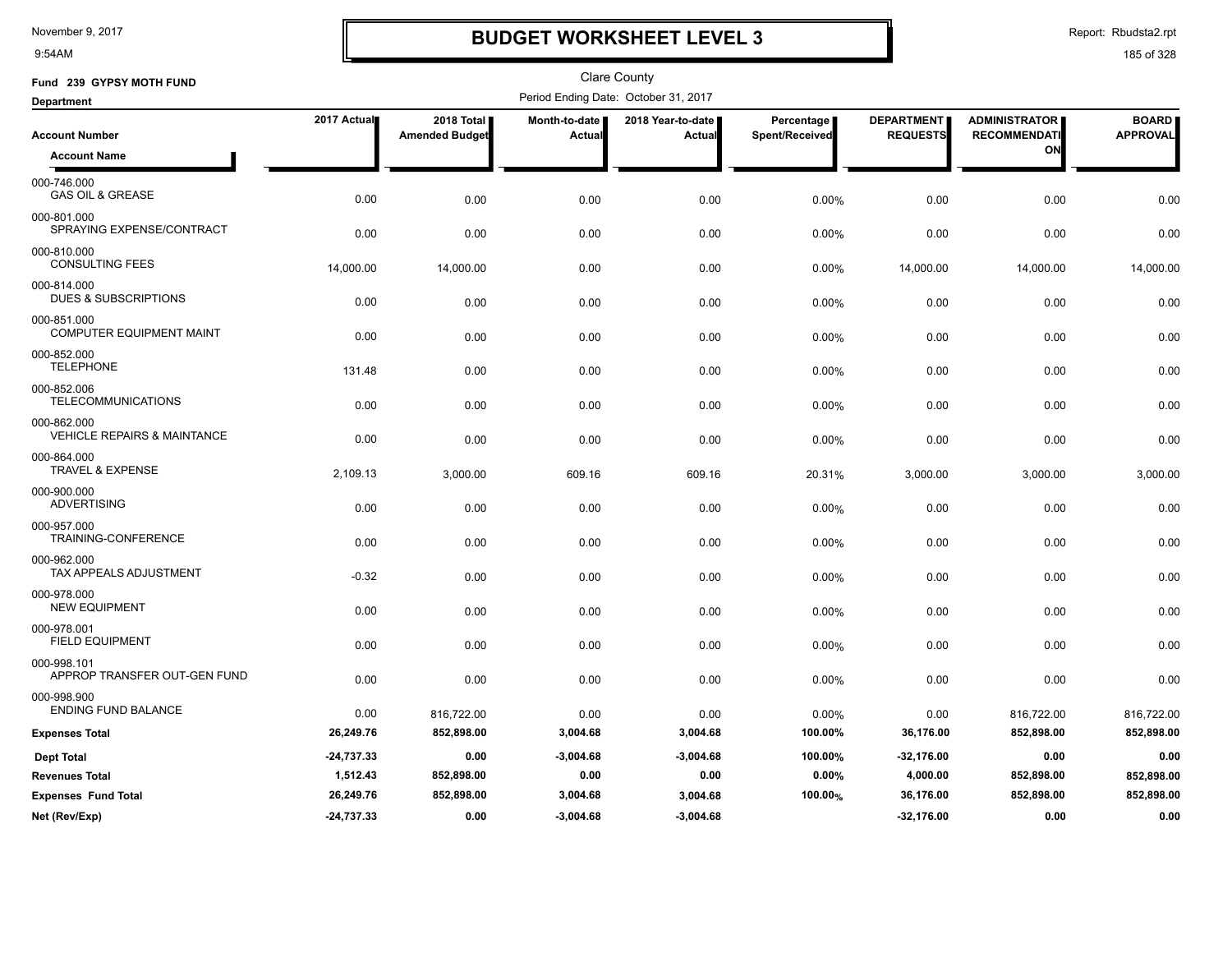9:54AM

# **BUDGET WORKSHEET LEVEL 3**

Report: Rbudsta2.rpt

| Fund 244 MIDDLE MICH DEVELOPMENT CORP         |             |                                     |                         | <b>Clare County</b>                  |                              |                                      |                                                   |                                 |
|-----------------------------------------------|-------------|-------------------------------------|-------------------------|--------------------------------------|------------------------------|--------------------------------------|---------------------------------------------------|---------------------------------|
| <b>Department</b>                             |             |                                     |                         | Period Ending Date: October 31, 2017 |                              |                                      |                                                   |                                 |
| <b>Account Number</b><br><b>Account Name</b>  | 2017 Actual | 2018 Total<br><b>Amended Budget</b> | Month-to-date<br>Actual | 2018 Year-to-date<br>Actual          | Percentage<br>Spent/Received | <b>DEPARTMENT</b><br><b>REQUESTS</b> | <b>ADMINISTRATOR</b><br><b>RECOMMENDATI</b><br>ON | <b>BOARD</b><br><b>APPROVAL</b> |
| Fund 244 MIDDLE MICH DEVELOPMENT CORP         |             |                                     |                         |                                      |                              |                                      |                                                   |                                 |
| 2018<br><b>Fiscal Year</b>                    |             |                                     |                         |                                      |                              |                                      |                                                   |                                 |
| Department 000                                |             |                                     |                         |                                      |                              |                                      |                                                   |                                 |
| <b>Revenues</b>                               |             |                                     |                         |                                      |                              |                                      |                                                   |                                 |
| 000-401.000<br><b>REVENUE CONTROL</b>         | 0.00        | 0.00                                | 0.00                    | 0.00                                 | 0.00%                        | 0.00                                 | 0.00                                              | 0.00                            |
| 000-584.000<br>PAYMENT FROM UNITS             | 0.00        | 0.00                                | 0.00                    | 0.00                                 | 0.00%                        | 0.00                                 | 0.00                                              | 0.00                            |
| 000-699.101<br>OPERATING TRANSFER IN          | 0.00        | 0.00                                | 0.00                    | 0.00                                 | 0.00%                        | 0.00                                 | 0.00                                              | 0.00                            |
| 000-699.900<br><b>BEGINNING FUND BALANCE</b>  | 0.00        | 0.00                                | 0.00                    | 0.00                                 | 0.00%                        | 0.00                                 | 0.00                                              | 0.00                            |
| <b>Revenues Total</b>                         | 0.00        | 0.00                                | 0.00                    | 0.00                                 | 0.00%                        | 0.00                                 | 0.00                                              | 0.00                            |
| <b>Expenses</b>                               |             |                                     |                         |                                      |                              |                                      |                                                   |                                 |
| 000-701.000<br><b>EXPENDITURE CONTROL</b>     | 0.00        | 0.00                                | 0.00                    | 0.00                                 | 0.00%                        | 0.00                                 | 0.00                                              | 0.00                            |
| 000-998.101<br>APPROP TRANSFER OUT - GEN FUND | 0.00        | 0.00                                | 0.00                    | 0.00                                 | 0.00%                        | 0.00                                 | 0.00                                              | 0.00                            |
| 000-998.900<br><b>ENDING FUND BALANCE</b>     | 0.00        | 0.00                                | 0.00                    | 0.00                                 | 0.00%                        | 0.00                                 | 0.00                                              | 0.00                            |
| <b>Expenses Total</b>                         | 0.00        | 0.00                                | 0.00                    | 0.00                                 | 0.00%                        | 0.00                                 | 0.00                                              |                                 |
| <b>Dept Total</b>                             | 0.00        | 0.00                                | 0.00                    | 0.00                                 | 0.00%                        | 0.00                                 | 0.00                                              | 0.00                            |
| <b>Revenues Total</b>                         | 0.00        | 0.00                                | 0.00                    | 0.00                                 | 0.00%                        | 0.00                                 | 0.00                                              | 0.00                            |
| <b>Expenses Fund Total</b>                    | 0.00        | 0.00                                | 0.00                    | 0.00                                 | 0.00%                        | 0.00                                 | 0.00                                              | 0.00                            |
| Net (Rev/Exp)                                 | 0.00        | 0.00                                | 0.00                    | 0.00                                 |                              | 0.00                                 | 0.00                                              | 0.00                            |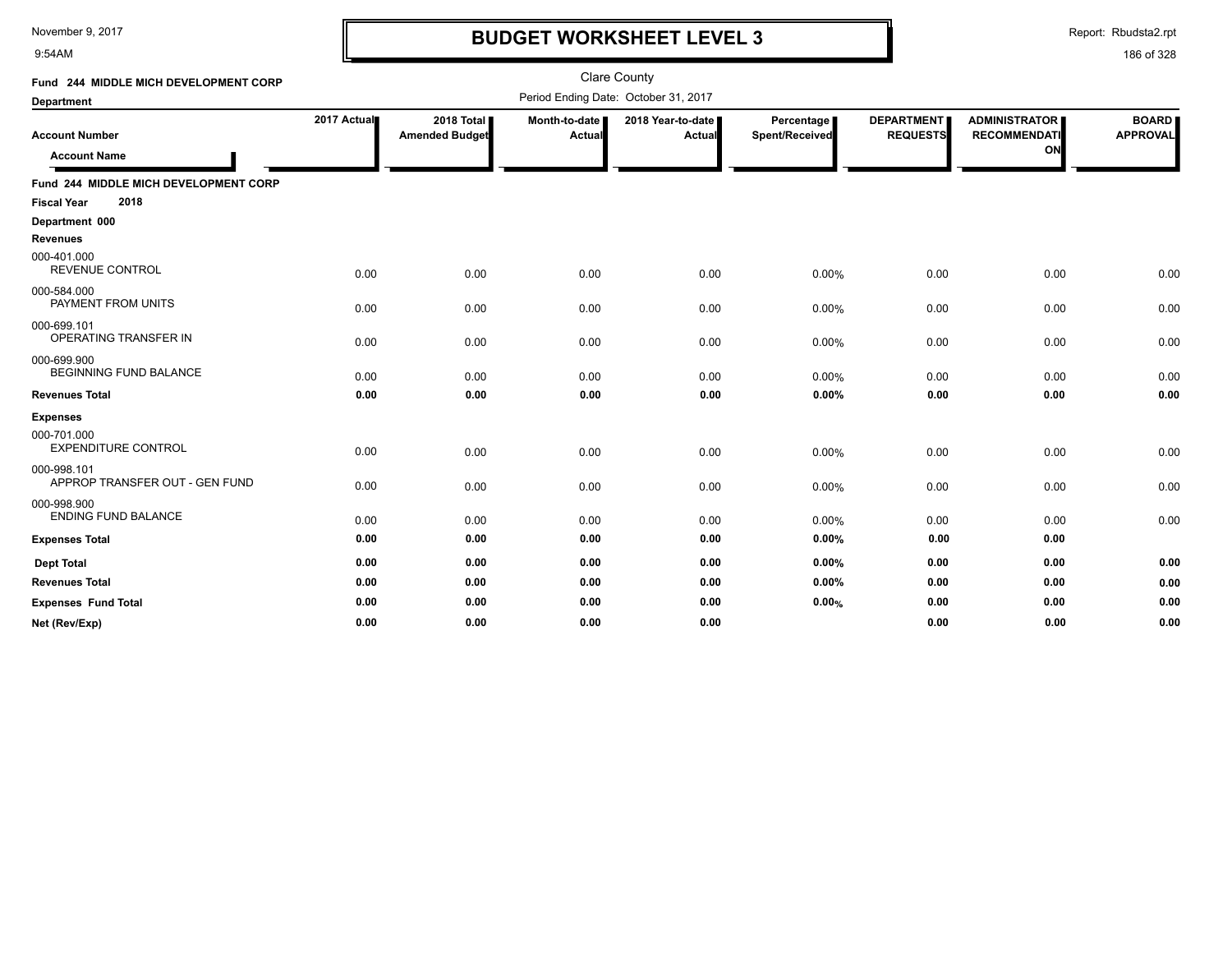9:54AM

### **BUDGET WORKSHEET LEVEL 3**

Report: Rbudsta2.rpt

| Fund 245 PUBLIC-BUILDING & IMPROVEMENT                               |             |                                     |                         | <b>Clare County</b>                  |                              |                                      |                                             |                                 |
|----------------------------------------------------------------------|-------------|-------------------------------------|-------------------------|--------------------------------------|------------------------------|--------------------------------------|---------------------------------------------|---------------------------------|
| <b>Department</b>                                                    |             |                                     |                         | Period Ending Date: October 31, 2017 |                              |                                      |                                             |                                 |
| <b>Account Number</b>                                                | 2017 Actual | 2018 Total<br><b>Amended Budget</b> | Month-to-date<br>Actual | 2018 Year-to-date<br>Actual          | Percentage<br>Spent/Received | <b>DEPARTMENT</b><br><b>REQUESTS</b> | <b>ADMINISTRATOR</b><br><b>RECOMMENDATI</b> | <b>BOARD</b><br><b>APPROVAL</b> |
| <b>Account Name</b>                                                  |             |                                     |                         |                                      |                              |                                      | ON                                          |                                 |
| Fund 245 PUBLIC-BUILDING & IMPROVEMENT<br>2018<br><b>Fiscal Year</b> |             |                                     |                         |                                      |                              |                                      |                                             |                                 |
| Department 000                                                       |             |                                     |                         |                                      |                              |                                      |                                             |                                 |
| <b>Revenues</b>                                                      |             |                                     |                         |                                      |                              |                                      |                                             |                                 |
| 000-401.000<br><b>CIGARETTE TAX</b>                                  | 0.00        | 0.00                                | 0.00                    | 0.00                                 | 0.00%                        | 0.00                                 | 0.00                                        | 0.00                            |
| 000-519.000<br><b>USDA GRANT</b>                                     | 0.00        | 0.00                                | 0.00                    | 0.00                                 | 0.00%                        | 0.00                                 | 0.00                                        | 0.00                            |
| 000-575.000<br><b>REBUILD MICHIGAN GRANT</b>                         | 0.00        | 0.00                                | 0.00                    | 0.00                                 | 0.00%                        | 0.00                                 | 0.00                                        | 0.00                            |
| 000-665.000<br><b>INTEREST EARNED</b>                                | 0.00        | 0.00                                | 0.00                    | 0.00                                 | 0.00%                        | 0.00                                 | 0.00                                        | 0.00                            |
| 000-673.000<br><b>SALE OF LAND</b>                                   | 0.00        | 0.00                                | 0.00                    | 0.00                                 | 0.00%                        | 0.00                                 | 0.00                                        | 0.00                            |
| 000-676.000<br><b>REIMBURSEMENT</b>                                  | 0.00        | 0.00                                | 0.00                    | 0.00                                 | 0.00%                        | 0.00                                 | 0.00                                        | 0.00                            |
| 000-698.000<br>USDA LOAN                                             | 0.00        | 0.00                                | 0.00                    | 0.00                                 | 0.00%                        | 0.00                                 | 0.00                                        | 0.00                            |
| 000-699.101<br>APPROPIATION TRANSFER IN G.F.                         | 0.00        | 0.00                                | 0.00                    | 0.00                                 | 0.00%                        | 0.00                                 | 0.00                                        | 0.00                            |
| 000-699.469<br>APPROP TRANSFER IN BLDG AUTH REN                      | 0.00        | 0.00                                | 0.00                    | 0.00                                 | 0.00%                        | 0.00                                 | 0.00                                        | 0.00                            |
| 000-699.518<br>TRANSFER IN- TAX FORECLOSURE                          | 0.00        | 0.00                                | 0.00                    | 0.00                                 | 0.00%                        | 0.00                                 | 0.00                                        | 0.00                            |
| 000-699.616<br>DELETE APPROPRIATION TRANSFER IN                      | 0.00        | 0.00                                | 0.00                    | 0.00                                 | 0.00%                        | 0.00                                 | 0.00                                        | 0.00                            |
| 000-699.900<br>BEGINNING FUND BALANCE                                | 0.00        | 0.00                                | 0.00                    | 0.00                                 | 0.00%                        | 0.00                                 | 0.00                                        | 0.00                            |
| <b>Revenues Total</b>                                                | 0.00        | 0.00                                | 0.00                    | 0.00                                 | 0.00%                        | 0.00                                 | 0.00                                        | 0.00                            |
| <b>Expenses</b>                                                      |             |                                     |                         |                                      |                              |                                      |                                             |                                 |
| 000-710.000<br><b>FICA EXPENSE</b>                                   | 0.00        | 0.00                                | 0.00                    | 0.00                                 | 0.00%                        | 0.00                                 | 0.00                                        | 0.00                            |
| 000-711.000<br><b>MEDICARE EXPENSE</b>                               | 0.00        | 0.00                                | 0.00                    | 0.00                                 | 0.00%                        | 0.00                                 | 0.00                                        | 0.00                            |
| 000-801.000<br>CONTRACT ENGINEER SERVICES                            | 0.00        | 0.00                                | 0.00                    | 0.00                                 | 0.00%                        | 0.00                                 | 0.00                                        | 0.00                            |
| 000-801.001<br>ROOF CONTRACTOR                                       | 0.00        | 0.00                                | 0.00                    | 0.00                                 | 0.00%                        | 0.00                                 | 0.00                                        | 0.00                            |
| 000-923.003<br>JAIL ROOF HVAC                                        | 0.00        | 0.00                                | 0.00                    | 0.00                                 | 0.00%                        | 0.00                                 | 0.00                                        | 0.00                            |
| 000-930.000<br>EXP CONTROL-COURTHOUSE REPAIRS                        | 0.00        | 0.00                                | 0.00                    | 0.00                                 | 0.00%                        | 0.00                                 | 0.00                                        | 0.00                            |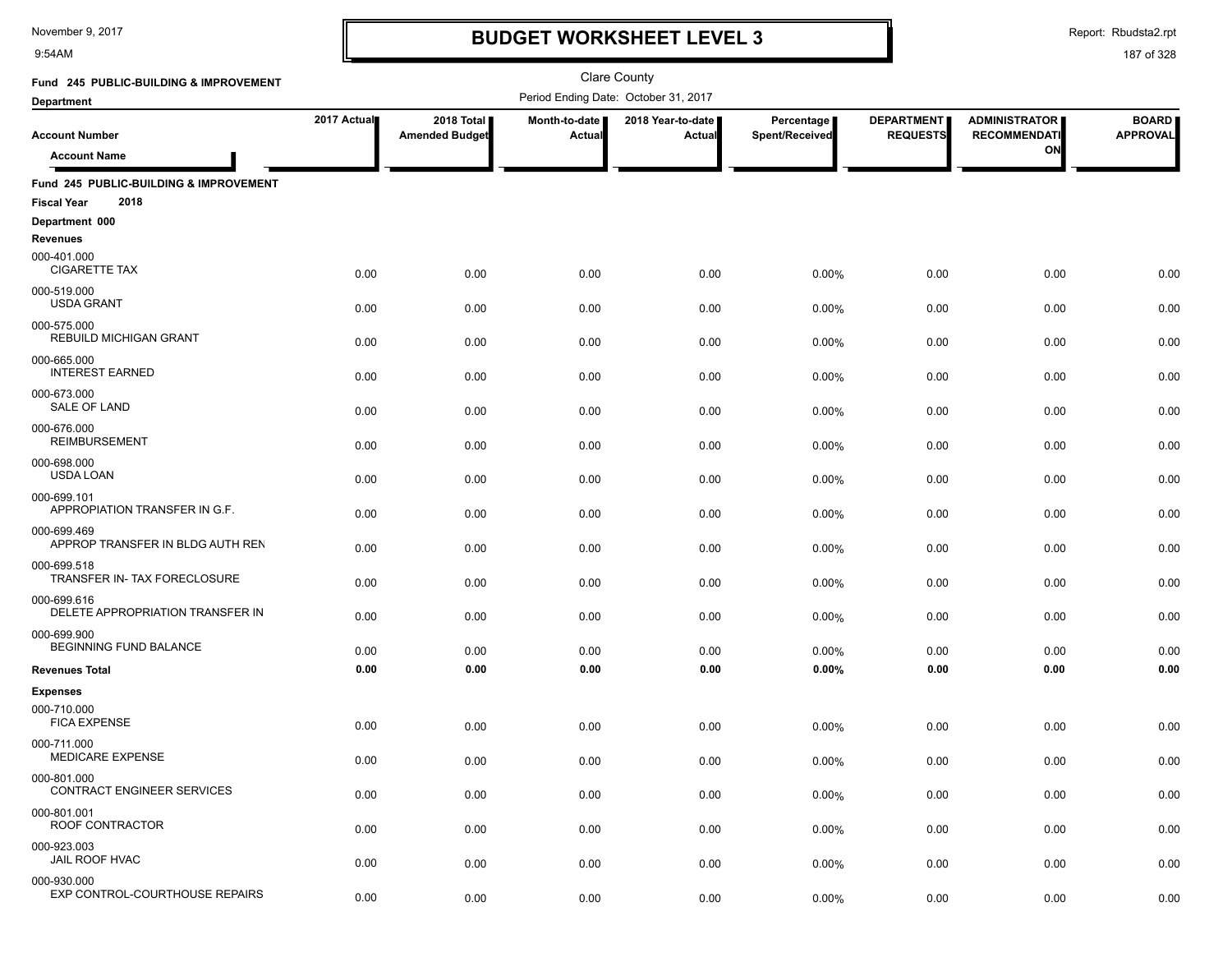9:54AM

## **BUDGET WORKSHEET LEVEL 3**

Report: Rbudsta2.rpt

| Fund 245 PUBLIC-BUILDING & IMPROVEMENT               |             |                                     | <b>Clare County</b><br>Period Ending Date: October 31, 2017 |                             |                              |                                      |                                             |                                 |  |
|------------------------------------------------------|-------------|-------------------------------------|-------------------------------------------------------------|-----------------------------|------------------------------|--------------------------------------|---------------------------------------------|---------------------------------|--|
| <b>Department</b>                                    |             |                                     |                                                             |                             |                              |                                      |                                             |                                 |  |
| <b>Account Number</b>                                | 2017 Actual | 2018 Total<br><b>Amended Budget</b> | Month-to-date<br>Actual                                     | 2018 Year-to-date<br>Actual | Percentage<br>Spent/Received | <b>DEPARTMENT</b><br><b>REQUESTS</b> | <b>ADMINISTRATOR</b><br><b>RECOMMENDATI</b> | <b>BOARD</b><br><b>APPROVAL</b> |  |
| <b>Account Name</b>                                  |             |                                     |                                                             |                             |                              |                                      | ON                                          |                                 |  |
| 000-930.001<br>EXP CONTROL-ANIMAL CONTROL            | 0.00        | 0.00                                | 0.00                                                        | 0.00                        | 0.00%                        | 0.00                                 | 0.00                                        | 0.00                            |  |
| 000-930.002<br>EXP CONTROL-SHERIFF DEPT              | 0.00        | 0.00                                | 0.00                                                        | 0.00                        | 0.00%                        | 0.00                                 | 0.00                                        | 0.00                            |  |
| 000-930.003<br><b>EXP CONTROL-DEMOLITION</b>         | 0.00        | 0.00                                | 0.00                                                        | 0.00                        | 0.00%                        | 0.00                                 | 0.00                                        | 0.00                            |  |
| 000-932.000<br><b>CRTHOUSE EMERG POWER STUDY</b>     | 0.00        | 0.00                                | 0.00                                                        | 0.00                        | 0.00%                        | 0.00                                 | 0.00                                        | 0.00                            |  |
| 000-932.003<br><b>JAIL ROOF HVAC</b>                 | 0.00        | 0.00                                | 0.00                                                        | 0.00                        | 0.00%                        | 0.00                                 | 0.00                                        | 0.00                            |  |
| 000-971.000<br><b>LAND PURCHASE</b>                  | 0.00        | 0.00                                | 0.00                                                        | 0.00                        | 0.00%                        | 0.00                                 | 0.00                                        | 0.00                            |  |
| 000-975.000<br><b>BUILDINGS &amp; BLDG ADDITIONS</b> | 0.00        | 0.00                                | 0.00                                                        | 0.00                        | 0.00%                        | 0.00                                 | 0.00                                        | 0.00                            |  |
| 000-975.001<br>2ND FLOOR RENOVATION                  | 0.00        | 0.00                                | 0.00                                                        | 0.00                        | 0.00%                        | 0.00                                 | 0.00                                        | 0.00                            |  |
| 000-975.002<br>HEALTH DEPT. RENOVATION               | 0.00        | 0.00                                | 0.00                                                        | 0.00                        | 0.00%                        | 0.00                                 | 0.00                                        | 0.00                            |  |
| 000-975.285<br><b>BLDG IMPROVEMENTS - USDA LOAN</b>  | 0.00        | 0.00                                | 0.00                                                        | 0.00                        | 0.00%                        | 0.00                                 | 0.00                                        | 0.00                            |  |
| 000-978.000<br><b>NEW EQUIPMENT</b>                  | 0.00        | 0.00                                | 0.00                                                        | 0.00                        | 0.00%                        | 0.00                                 | 0.00                                        | 0.00                            |  |
| 000-978.001<br><b>NEW EQUIPMENT UNDER</b>            | 0.00        | 0.00                                | 0.00                                                        | 0.00                        | 0.00%                        | 0.00                                 | 0.00                                        | 0.00                            |  |
| 000-998.101<br>APPROP TRANSFER OUT-GEN FUND          | 0.00        | 0.00                                | 0.00                                                        | 0.00                        | 0.00%                        | 0.00                                 | 0.00                                        | 0.00                            |  |
| 000-998.285<br>APPROPRIATION TRANSFER OUT            | 0.00        | 0.00                                | 0.00                                                        | 0.00                        | 0.00%                        | 0.00                                 | 0.00                                        | 0.00                            |  |
| 000-998.469<br>APPROP TRANSFER OUT-469 FUND          | 0.00        | 0.00                                | 0.00                                                        | 0.00                        | 0.00%                        | 0.00                                 | 0.00                                        | 0.00                            |  |
| 000-998.900<br><b>ENDING FUND BALANCE</b>            | 0.00        | 0.00                                | 0.00                                                        | 0.00                        | 0.00%                        | 0.00                                 | 0.00                                        | 0.00                            |  |
| <b>Expenses Total</b>                                | 0.00        | 0.00                                | 0.00                                                        | 0.00                        | 0.00%                        | 0.00                                 | 0.00                                        |                                 |  |
| <b>Dept Total</b>                                    | 0.00        | 0.00                                | 0.00                                                        | 0.00                        | 0.00%                        | 0.00                                 | 0.00                                        | 0.00                            |  |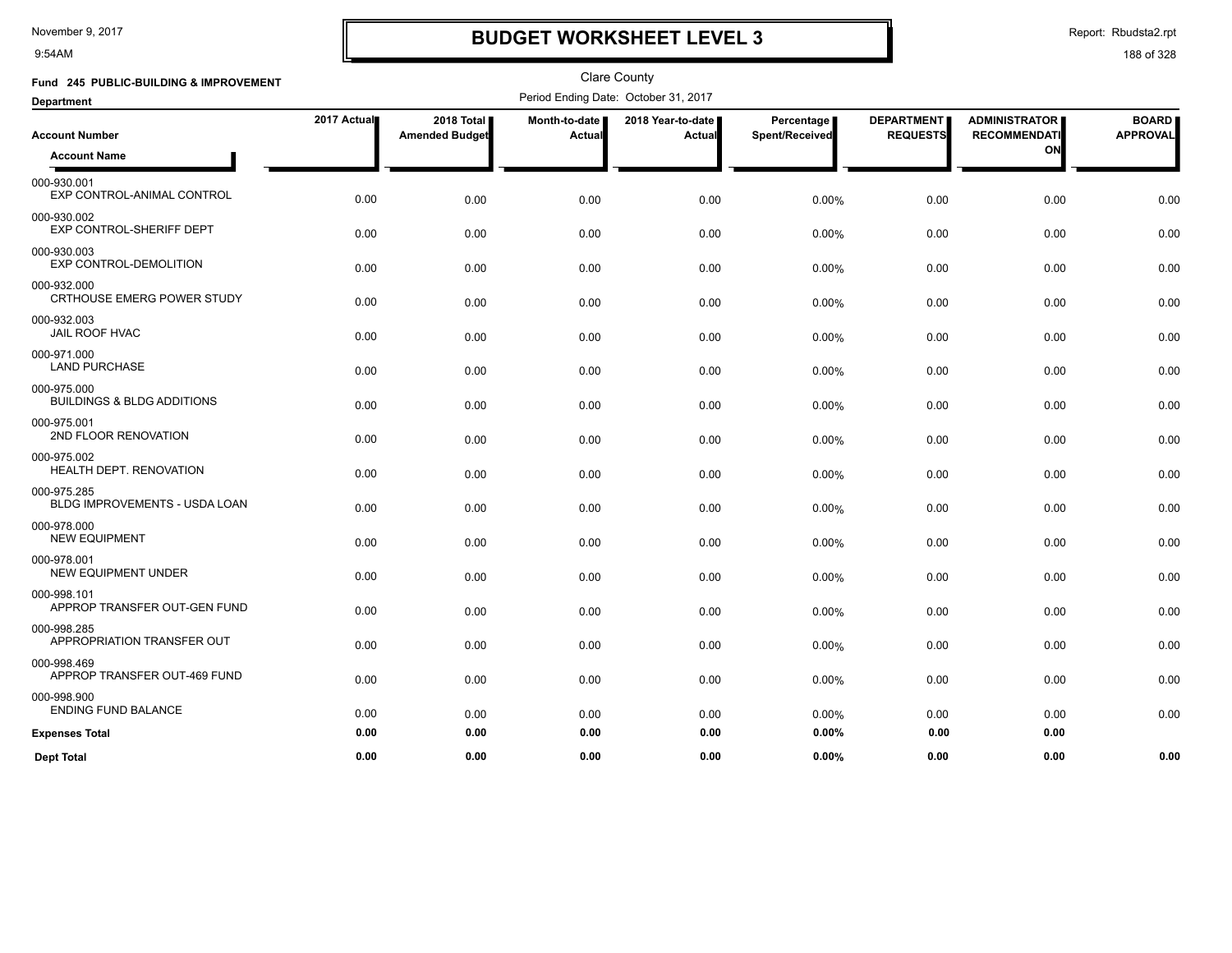9:54AM

## **BUDGET WORKSHEET LEVEL 3**

Report: Rbudsta2.rpt

| Fund 245 PUBLIC-BUILDING & IMPROVEMENT       |             |                                     |                         | <b>Clare County</b>                  |                              |                                      |                                                   |                                 |
|----------------------------------------------|-------------|-------------------------------------|-------------------------|--------------------------------------|------------------------------|--------------------------------------|---------------------------------------------------|---------------------------------|
| <b>Department</b>                            |             |                                     |                         | Period Ending Date: October 31, 2017 |                              |                                      |                                                   |                                 |
| <b>Account Number</b><br><b>Account Name</b> | 2017 Actual | 2018 Total<br><b>Amended Budget</b> | Month-to-date<br>Actual | 2018 Year-to-date<br><b>Actual</b>   | Percentage<br>Spent/Received | <b>DEPARTMENT</b><br><b>REQUESTS</b> | <b>ADMINISTRATOR</b><br><b>RECOMMENDATI</b><br>ON | <b>BOARD</b><br><b>APPROVAL</b> |
| Department 265                               |             |                                     |                         |                                      |                              |                                      |                                                   |                                 |
| <b>Expenses</b>                              |             |                                     |                         |                                      |                              |                                      |                                                   |                                 |
| 265-702.000<br>CONTRACT ENGINEER SERVICES    | 0.00        | 0.00                                | 0.00                    | 0.00                                 | $0.00\%$                     | 0.00                                 | 0.00                                              | 0.00                            |
| 265-702.001<br>ROOF CONTRACTOR               | 0.00        | 0.00                                | 0.00                    | 0.00                                 | 0.00%                        | 0.00                                 | 0.00                                              | 0.00                            |
| <b>Expenses Total</b>                        | 0.00        | 0.00                                | 0.00                    | 0.00                                 | $0.00\%$                     | 0.00                                 | 0.00                                              |                                 |
| <b>Dept Total</b>                            | 0.00        | 0.00                                | 0.00                    | 0.00                                 | $0.00\%$                     | 0.00                                 | 0.00                                              | 0.00                            |
| <b>Revenues Total</b>                        | 0.00        | 0.00                                | 0.00                    | 0.00                                 | $0.00\%$                     | 0.00                                 | 0.00                                              | 0.00                            |
| <b>Expenses Fund Total</b>                   | 0.00        | 0.00                                | 0.00                    | 0.00                                 | 0.00%                        | 0.00                                 | 0.00                                              | 0.00                            |
| Net (Rev/Exp)                                | 0.00        | 0.00                                | 0.00                    | 0.00                                 |                              | 0.00                                 | 0.00                                              | 0.00                            |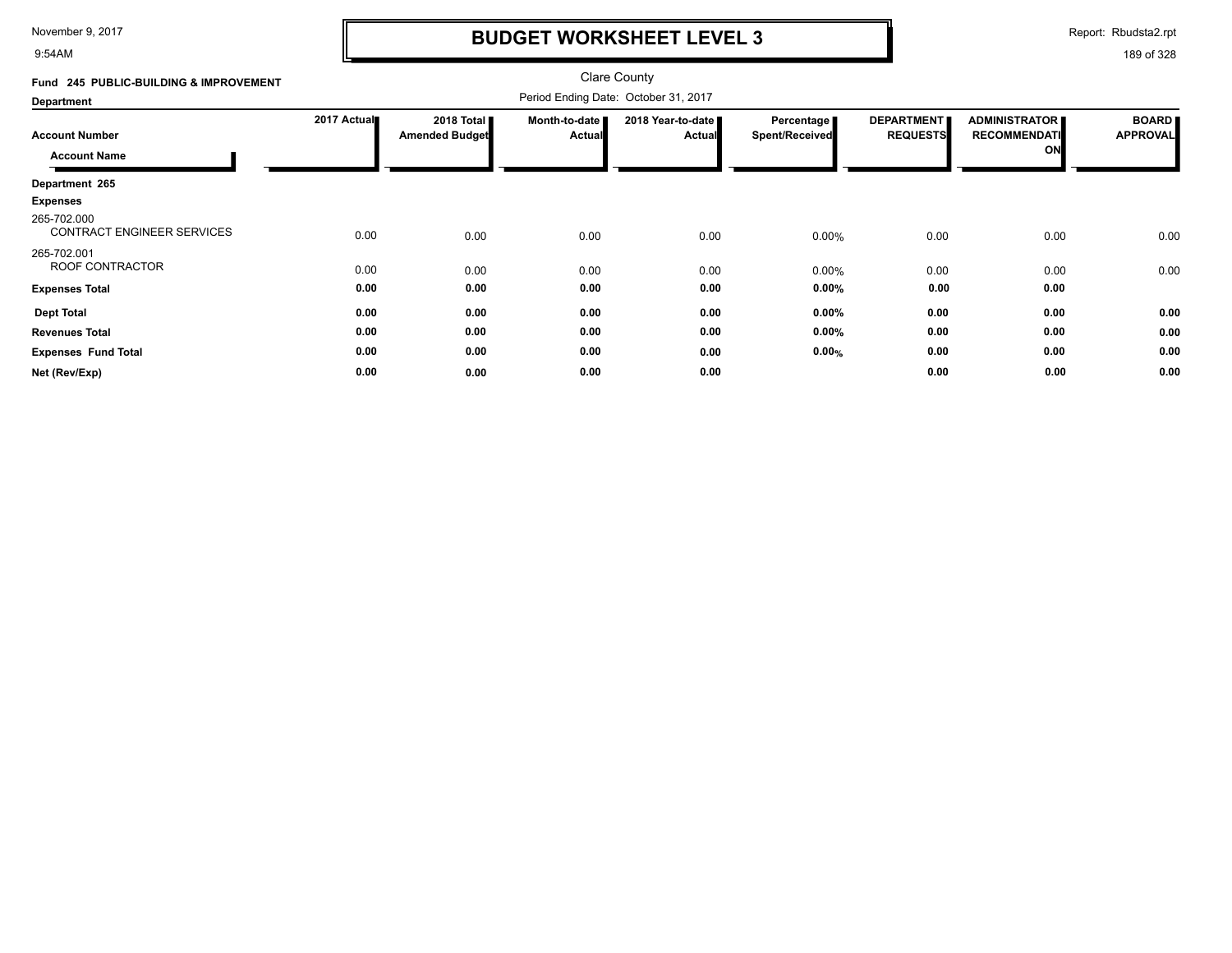9:54AM

## **BUDGET WORKSHEET LEVEL 3**

Report: Rbudsta2.rpt

| Fund 249 BUILDING DEPARTMENT FUND            |             |                                     |                         | <b>Clare County</b>                  |                              |                               |                                             |                                 |
|----------------------------------------------|-------------|-------------------------------------|-------------------------|--------------------------------------|------------------------------|-------------------------------|---------------------------------------------|---------------------------------|
| <b>Department</b>                            |             |                                     |                         | Period Ending Date: October 31, 2017 |                              |                               |                                             |                                 |
| <b>Account Number</b>                        | 2017 Actual | 2018 Total<br><b>Amended Budget</b> | Month-to-date<br>Actual | 2018 Year-to-date  <br>Actual        | Percentage<br>Spent/Received | DEPARTMENT<br><b>REQUESTS</b> | <b>ADMINISTRATOR</b><br><b>RECOMMENDATI</b> | <b>BOARD</b><br><b>APPROVAL</b> |
| <b>Account Name</b>                          |             |                                     |                         |                                      |                              |                               | ON                                          |                                 |
| Fund 249 BUILDING DEPARTMENT FUND            |             |                                     |                         |                                      |                              |                               |                                             |                                 |
| 2018<br><b>Fiscal Year</b>                   |             |                                     |                         |                                      |                              |                               |                                             |                                 |
| Department 000<br><b>Revenues</b>            |             |                                     |                         |                                      |                              |                               |                                             |                                 |
| 000-480.000<br><b>BUILDING PERMITS</b>       | 143,570.26  | 143,440.00                          | 9,565.46                | 9,565.46                             | 6.67%                        | 143,440.00                    | 143,440.00                                  | 143,440.00                      |
| 000-481.000<br><b>ELECTRIC PERMITS</b>       | 51,010.00   | 45,000.00                           | 4,366.00                | 4,366.00                             | 9.70%                        | 45,000.00                     | 45,000.00                                   | 45,000.00                       |
| 000-482.000<br><b>MECHANICAL PERMITS</b>     | 34,634.00   | 28,000.00                           | 2,324.00                | 2,324.00                             | 8.30%                        | 28,000.00                     | 28,000.00                                   | 28,000.00                       |
| 000-483.000<br>PLUMBING PERMITS              | 17,365.00   | 15,000.00                           | 3,022.00                | 3,022.00                             | 20.15%                       | 15,000.00                     | 15,000.00                                   | 15,000.00                       |
| 000-601.000<br><b>FOIA FEES</b>              | 0.00        | 0.00                                | 0.00                    | 0.00                                 | 0.00%                        | 0.00                          | 0.00                                        | 0.00                            |
| 000-607.000<br><b>ADDRESS FEES</b>           | 1,830.00    | 0.00                                | 300.00                  | 300.00                               | 100.00%                      | 0.00                          | 0.00                                        | 0.00                            |
| 000-642.000<br><b>CODE BOOK SALES</b>        | 0.00        | 0.00                                | 0.00                    | 0.00                                 | 0.00%                        | 0.00                          | 0.00                                        | 0.00                            |
| 000-673.000<br>SALE OF FIXED ASSETS          | 0.00        | 0.00                                | 0.00                    | 0.00                                 | 0.00%                        | 0.00                          | 0.00                                        | 0.00                            |
| 000-694.000<br><b>CASH OVER &amp; SHORT</b>  | 0.00        | 0.00                                | 0.00                    | 0.00                                 | 0.00%                        | 0.00                          | 0.00                                        | 0.00                            |
| 000-699.101<br>OPERATING TRANSFER IN         | 0.00        | 0.00                                | 0.00                    | 0.00                                 | 0.00%                        | 0.00                          | 0.00                                        | 0.00                            |
| 000-699.900<br><b>BEGINNING FUND BALANCE</b> | 0.00        | 82,908.00                           | 0.00                    | 0.00                                 | 0.00%                        | 0.00                          | 82,908.00                                   | 82,908.00                       |
| <b>Revenues Total</b>                        | 248,409.26  | 314,348.00                          | 19,577.46               | 19,577.46                            | 6.23%                        | 231,440.00                    | 314,348.00                                  | 314,348.00                      |
| <b>Expenses</b>                              |             |                                     |                         |                                      |                              |                               |                                             |                                 |
| 000-998.900<br><b>ENDING FUND BALANCE</b>    | 0.00        | 82,908.00                           | 0.00                    | 0.00                                 | 0.00%                        | 0.00                          | 82,908.00                                   | 82,908.00                       |
| <b>Expenses Total</b>                        | 0.00        | 82,908.00                           | 0.00                    | 0.00                                 | 0.00%                        | 0.00                          | 82,908.00                                   | 82,908.00                       |
| <b>Dept Total</b>                            | 248,409.26  | 231,440.00                          | 19,577.46               | 19,577.46                            | 100.00%                      | 231,440.00                    | 231,440.00                                  | 231,440.00                      |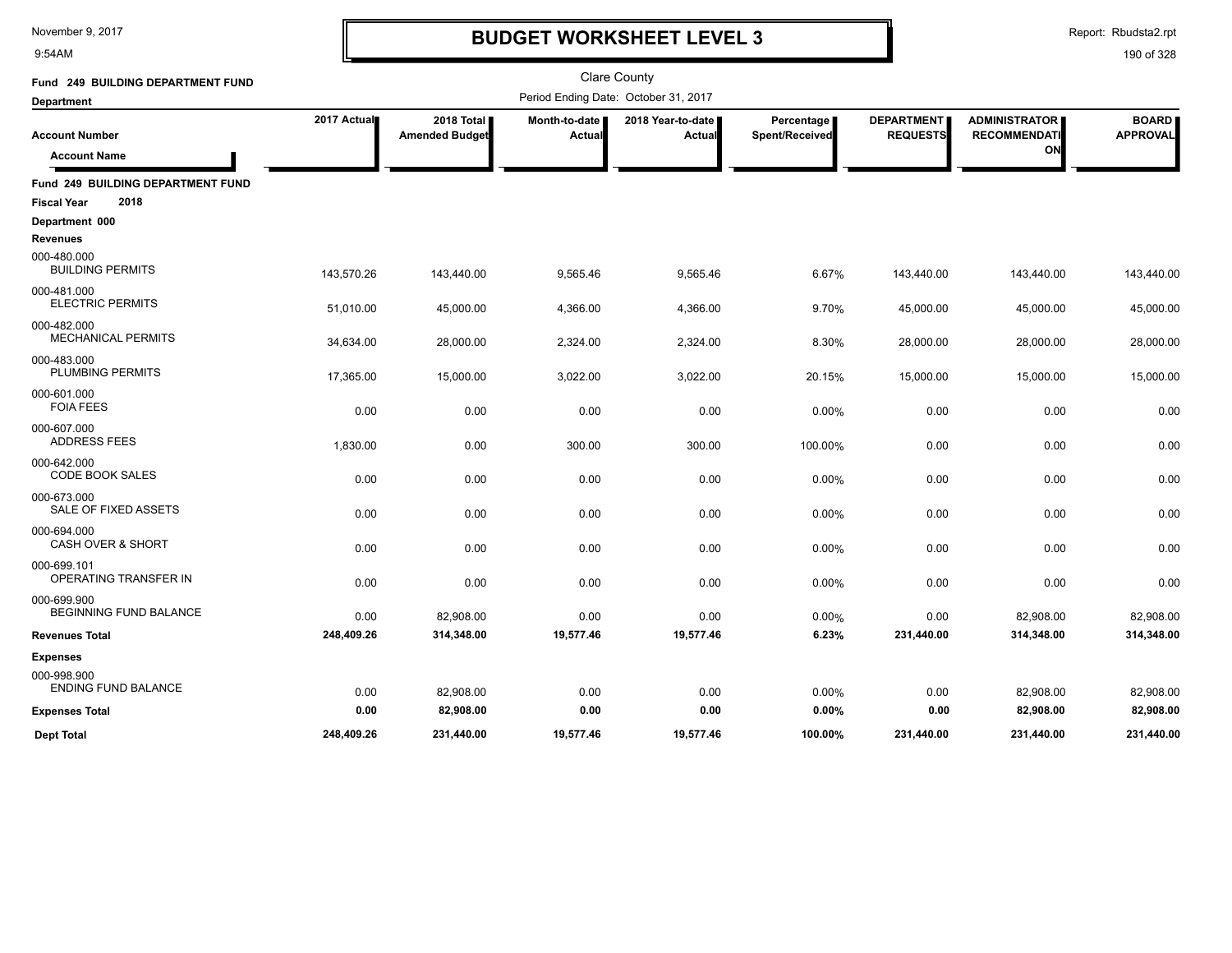9:54AM

# **BUDGET WORKSHEET LEVEL 3**

| Fund 249 BUILDING DEPARTMENT FUND              |             |                                     |                         | <b>Clare County</b>                  |                              |                                      |                                             |                                 |
|------------------------------------------------|-------------|-------------------------------------|-------------------------|--------------------------------------|------------------------------|--------------------------------------|---------------------------------------------|---------------------------------|
| Department 371 BUILDING INSPECTOR              |             |                                     |                         | Period Ending Date: October 31, 2017 |                              |                                      |                                             |                                 |
| <b>Account Number</b>                          | 2017 Actual | 2018 Total<br><b>Amended Budget</b> | Month-to-date<br>Actual | 2018 Year-to-date<br>Actual          | Percentage<br>Spent/Received | <b>DEPARTMENT</b><br><b>REQUESTS</b> | <b>ADMINISTRATOR</b><br><b>RECOMMENDATI</b> | <b>BOARD</b><br><b>APPROVAL</b> |
| <b>Account Name</b>                            |             |                                     |                         |                                      |                              |                                      | ON                                          |                                 |
| Department 371 BUILDING INSPECTOR              |             |                                     |                         |                                      |                              |                                      |                                             |                                 |
| <b>Expenses</b>                                |             |                                     |                         |                                      |                              |                                      |                                             |                                 |
| 371-702.000<br><b>BLDG INSPECTOR SALARY</b>    | 31,241.68   | 32,000.00                           | 1,202.22                | 1,202.22                             | 3.76%                        | 32,000.00                            | 32,000.00                                   | 32,000.00                       |
| 371-704.000<br>SECRETARY SALARY                | 21,161.65   | 26,000.00                           | 813.91                  | 813.91                               | 3.13%                        | 26,000.00                            | 26,000.00                                   | 26,000.00                       |
| 371-704.001<br><b>DIRECTORS SALARY</b>         | 4,989.40    | 6,000.00                            | 191.90                  | 191.90                               | 3.20%                        | 6,000.00                             | 6,000.00                                    | 6,000.00                        |
| 371-705.000<br>PART TIME SALARIES              | 0.00        | 0.00                                | 0.00                    | 0.00                                 | $0.00\%$                     | 0.00                                 | 0.00                                        | 0.00                            |
| 371-706.000<br><b>OVERTIME</b>                 | 0.00        | 0.00                                | 0.00                    | 0.00                                 | 0.00%                        | 0.00                                 | 0.00                                        | 0.00                            |
| 371-707.000<br>APPEALS BOARD PER DIEM          | 125.00      | 500.00                              | 0.00                    | 0.00                                 | 0.00%                        | 500.00                               | 500.00                                      | 500.00                          |
| 371-710.000<br><b>FICA EXPENSE</b>             | 3,461.60    | 3,600.00                            | 134.08                  | 134.08                               | 3.72%                        | 3,600.00                             | 3,600.00                                    | 3,600.00                        |
| 371-711.000<br>MEDICARE EXPENSE                | 809.53      | 840.00                              | 31.34                   | 31.34                                | 3.73%                        | 840.00                               | 840.00                                      | 840.00                          |
| 371-715.000<br><b>HEALTH INSURANCE</b>         | 24,166.44   | 25,000.00                           | 2,111.92                | 2,111.92                             | 8.45%                        | 25,000.00                            | 25,000.00                                   | 25,000.00                       |
| 371-715.001<br><b>BENNY CARD</b>               | 0.00        | 0.00                                | 0.00                    | 0.00                                 | $0.00\%$                     | 0.00                                 | 0.00                                        | 0.00                            |
| 371-715.002<br><b>HRA</b>                      | 0.00        | 0.00                                | 0.00                    | 0.00                                 | 0.00%                        | 0.00                                 | 0.00                                        | 0.00                            |
| 371-715.004<br><b>SECTION 125 PLAN</b>         | 0.00        | 0.00                                | 0.00                    | 0.00                                 | 0.00%                        | 0.00                                 | 0.00                                        | 0.00                            |
| 371-715.006<br><b>CIC BUNDLE</b>               | 948.00      | 1,500.00                            | 79.00                   | 79.00                                | 5.27%                        | 1,500.00                             | 1,500.00                                    | 1,500.00                        |
| 371-716.000<br>DO NOT USE SMART CARD REIMBURSE | 0.00        | 0.00                                | 0.00                    | 0.00                                 | 0.00%                        | 0.00                                 | 0.00                                        | 0.00                            |
| 371-716.005<br>HEALTH INS RX REIMBURSEMENT     | 0.00        | 15,000.00                           | 0.00                    | 0.00                                 | 0.00%                        | 15,000.00                            | 15,000.00                                   | 15,000.00                       |
| 371-716.007<br>HEALTH ACH REIMBURSEMENT        | 7,706.50    | 0.00                                | 0.00                    | 0.00                                 | 0.00%                        | 0.00                                 | 0.00                                        | 0.00                            |
| 371-716.008<br>SMART CARD REIMBURSEMENT        | 0.00        | 0.00                                | 0.00                    | 0.00                                 | 0.00%                        | 0.00                                 | 0.00                                        | 0.00                            |
| 371-716.009<br><b>ADMIN FEES</b>               | 7.00        | 1,000.00                            | 0.65                    | 0.65                                 | 0.07%                        | 1,000.00                             | 1,000.00                                    | 1,000.00                        |
| 371-717.000<br>LIFE INSURANCE                  | 124.60      | 200.00                              | 10.80                   | 10.80                                | 5.40%                        | 200.00                               | 200.00                                      | 200.00                          |
| 371-717.002<br>COBRA/HIPPA                     | 0.00        | 0.00                                | 0.00                    | 0.00                                 | 0.00%                        | 0.00                                 | 0.00                                        | 0.00                            |
| 371-717.004<br><b>SECTION 125 PLAN</b>         | 0.00        | 0.00                                | 0.00                    | 0.00                                 | $0.00\%$                     | 0.00                                 | 0.00                                        | 0.00                            |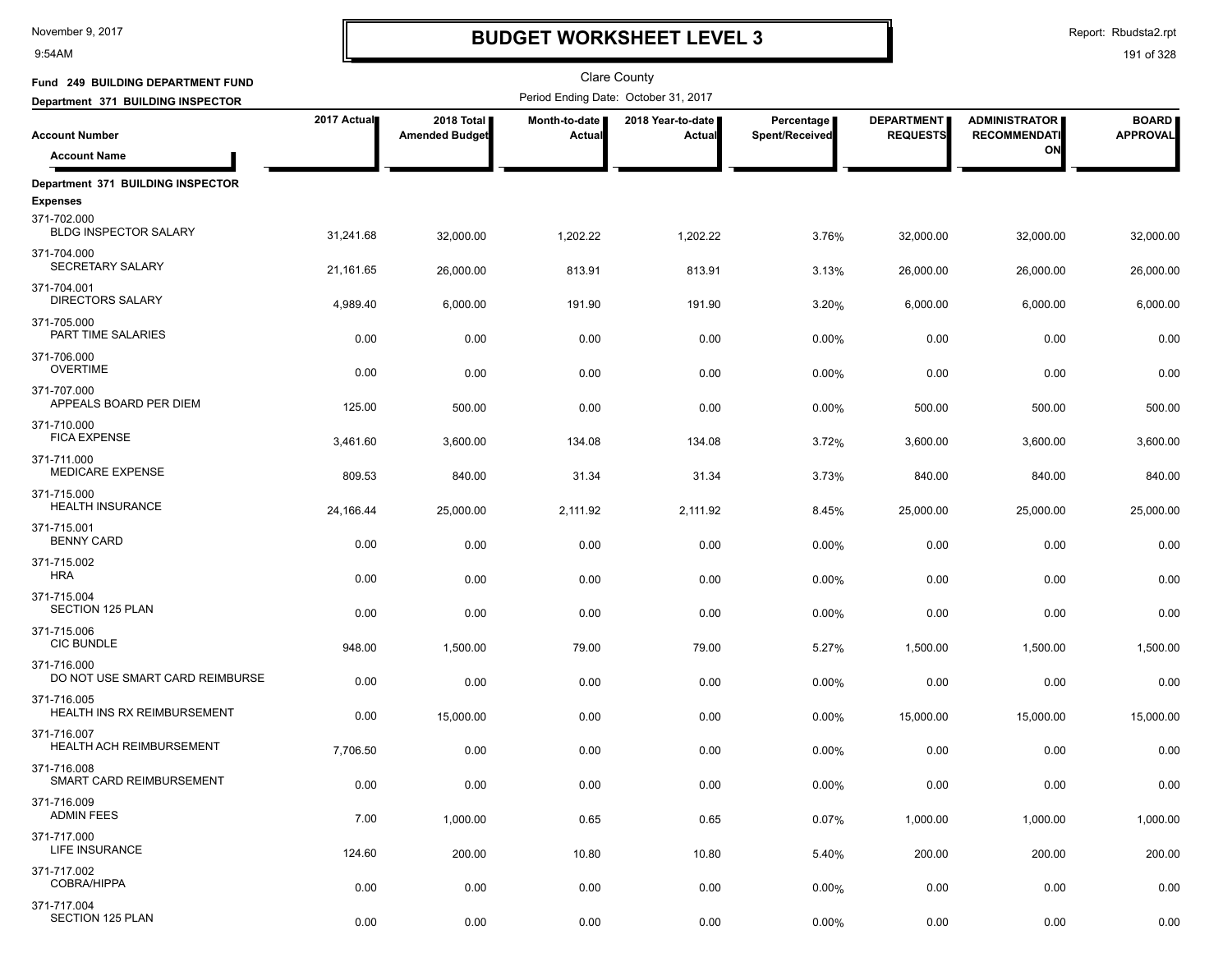9:54AM

### **BUDGET WORKSHEET LEVEL 3**

Report: Rbudsta2.rpt

| Fund 249 BUILDING DEPARTMENT FUND                     |             |                                     |                         | <b>Clare County</b>                  |                              |                                      |                                             |                                 |
|-------------------------------------------------------|-------------|-------------------------------------|-------------------------|--------------------------------------|------------------------------|--------------------------------------|---------------------------------------------|---------------------------------|
| Department 371 BUILDING INSPECTOR                     |             |                                     |                         | Period Ending Date: October 31, 2017 |                              |                                      |                                             |                                 |
| <b>Account Number</b>                                 | 2017 Actual | 2018 Total<br><b>Amended Budget</b> | Month-to-date<br>Actual | 2018 Year-to-date  <br>Actual        | Percentage<br>Spent/Received | <b>DEPARTMENT</b><br><b>REQUESTS</b> | <b>ADMINISTRATOR</b><br><b>RECOMMENDATI</b> | <b>BOARD</b><br><b>APPROVAL</b> |
| <b>Account Name</b>                                   |             |                                     |                         |                                      |                              |                                      | ON                                          |                                 |
| 371-717.006<br>SECTION 125-SCRIPT                     | 0.00        | 0.00                                | 0.00                    | 0.00                                 | 0.00%                        | 0.00                                 | 0.00                                        | 0.00                            |
| 371-717.008<br>SCRIPT REIMBURSEMENT                   | 0.00        | 0.00                                | 0.00                    | 0.00                                 | 0.00%                        | 0.00                                 | 0.00                                        | 0.00                            |
| 371-718.000<br><b>RETIREMENT</b>                      | 8,156.34    | 7,700.00                            | 0.00                    | 0.00                                 | 0.00%                        | 7,700.00                             | 7,700.00                                    | 7,700.00                        |
| 371-720.000<br><b>VACATIONS</b>                       | 0.00        | 0.00                                | 0.00                    | 0.00                                 | 0.00%                        | 0.00                                 | 0.00                                        | 0.00                            |
| 371-721.000<br><b>SICK LEAVE</b>                      | 0.00        | 0.00                                | 0.00                    | 0.00                                 | 0.00%                        | 0.00                                 | 0.00                                        | 0.00                            |
| 371-722.000<br><b>HOLIDAY</b>                         | 0.00        | 0.00                                | 0.00                    | 0.00                                 | 0.00%                        | 0.00                                 | 0.00                                        | 0.00                            |
| 371-723.000<br><b>UNEMPLOYMENT</b>                    | 0.00        | 0.00                                | 0.00                    | 0.00                                 | 0.00%                        | 0.00                                 | 0.00                                        | 0.00                            |
| 371-724.000<br><b>WORKERS COMP</b>                    | 306.42      | 1,000.00                            | 0.00                    | 0.00                                 | 0.00%                        | 1,000.00                             | 1,000.00                                    | 1,000.00                        |
| 371-727.000<br>OFFICE SUPPLIES                        | 2,045.07    | 1,500.00                            | 213.72                  | 213.72                               | 20.78%                       | 1,500.00                             | 1,500.00                                    | 1,500.00                        |
| 371-728.000<br>PRINTING & BINDING                     | 0.00        | 0.00                                | 0.00                    | 0.00                                 | 0.00%                        | 0.00                                 | 0.00                                        | 0.00                            |
| 371-732.000<br><b>POSTAGE</b>                         | 0.00        | 500.00                              | 0.00                    | 0.00                                 | 0.00%                        | 500.00                               | 500.00                                      | 500.00                          |
| 371-746.000<br><b>GAS OIL &amp; GREASE</b>            | 2,129.24    | 1,500.00                            | 0.00                    | 0.00                                 | 2.24%                        | 1,500.00                             | 1,500.00                                    | 1,500.00                        |
| 371-801.000<br><b>CONTRACTED SERVICE</b>              | 10,495.55   | 1,500.00                            | 0.00                    | 0.00                                 | 111.19%                      | 1,500.00                             | 1,500.00                                    | 1,500.00                        |
| 371-807.000<br>PROFESSIONAL CONSULTATION              | 0.00        | 0.00                                | 0.00                    | 0.00                                 | 0.00%                        | 0.00                                 | 0.00                                        | 0.00                            |
| 371-814.000<br>DUES & SUBSCRIPTIONS                   | 400.00      | 1,000.00                            | 0.00                    | 0.00                                 | 0.00%                        | 1,000.00                             | 1,000.00                                    | 1,000.00                        |
| 371-851.000<br>MAINTENANCE CONTRACTS                  | 0.00        | 0.00                                | 0.00                    | 0.00                                 | 0.00%                        | 0.00                                 | 0.00                                        | 0.00                            |
| 371-852.000<br><b>TELEPHONE</b>                       | 770.84      | 800.00                              | 52.17                   | 52.17                                | 6.52%                        | 800.00                               | 800.00                                      | 800.00                          |
| 371-852.006<br><b>TELECOMMUNICATIONS</b>              | 0.00        | 800.00                              | 0.00                    | 0.00                                 | 0.00%                        | 800.00                               | 800.00                                      | 800.00                          |
| 371-862.000<br><b>VEHICLE REPAIRS &amp; MAINTANCE</b> | 984.46      | 2,000.00                            | 0.00                    | 0.00                                 | 0.00%                        | 2,000.00                             | 2,000.00                                    | 2,000.00                        |
| 371-864.000<br><b>TRAVEL &amp; EXPENSE</b>            | 350.78      | 1,000.00                            | 0.00                    | 0.00                                 | $0.00\%$                     | 1,000.00                             | 1,000.00                                    | 1,000.00                        |
| 371-900.000<br><b>ADVERTISING</b>                     | 1,324.99    | 1,000.00                            | 0.00                    | 0.00                                 | 0.00%                        | 1,000.00                             | 1,000.00                                    | 1,000.00                        |
| 371-933.000<br>EQUIP REPAIRS & MAINTENANCE            | 0.00        | 0.00                                | 0.00                    | 0.00                                 | 0.00%                        | 0.00                                 | 0.00                                        | 0.00                            |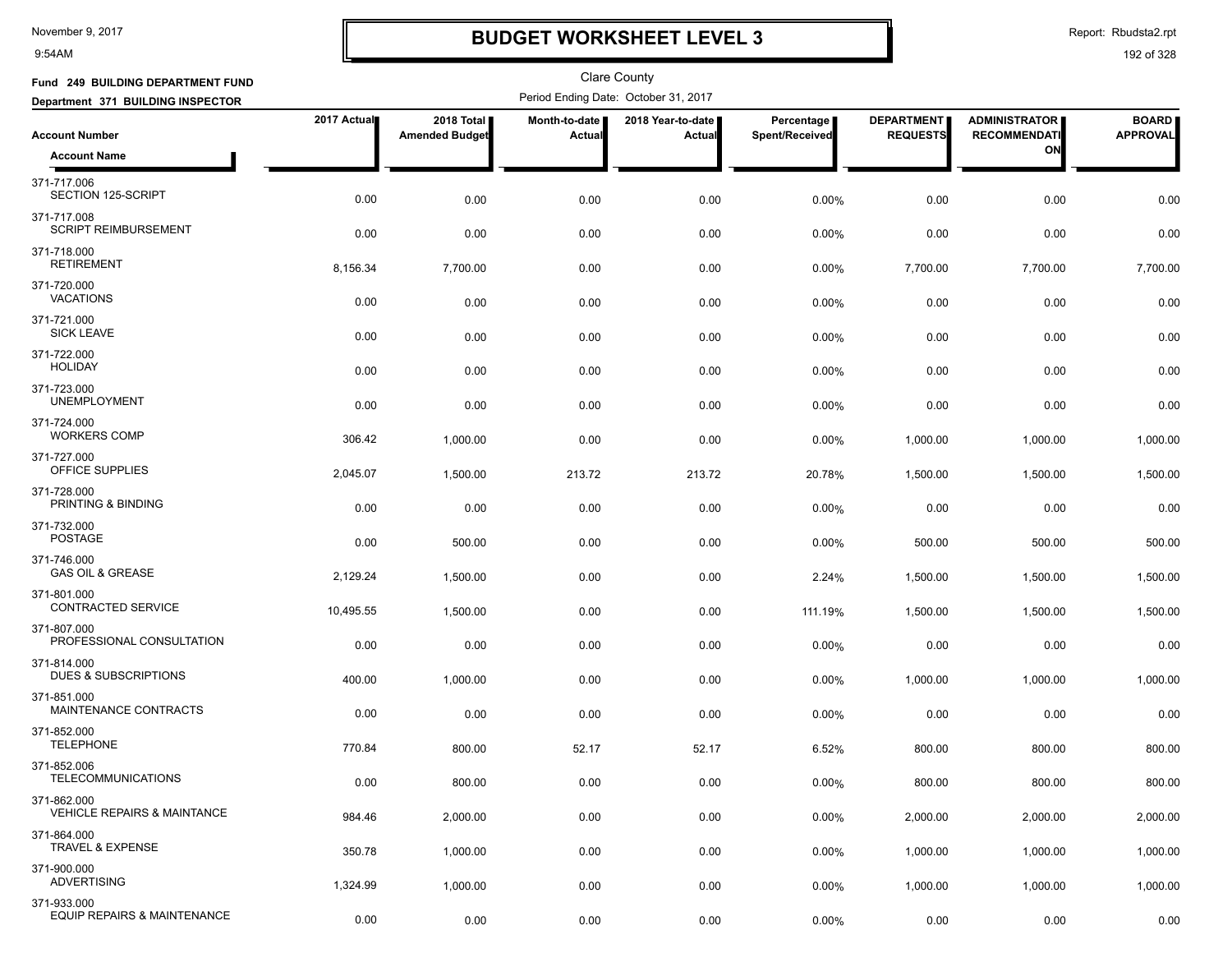9:54AM

### **BUDGET WORKSHEET LEVEL 3**

Report: Rbudsta2.rpt

| Fund 249 BUILDING DEPARTMENT FUND            |             |                                              |                                | <b>Clare County</b>                  |                                       |                                      |                                                           |                                 |
|----------------------------------------------|-------------|----------------------------------------------|--------------------------------|--------------------------------------|---------------------------------------|--------------------------------------|-----------------------------------------------------------|---------------------------------|
| Department 371 BUILDING INSPECTOR            |             |                                              |                                | Period Ending Date: October 31, 2017 |                                       |                                      |                                                           |                                 |
| <b>Account Number</b><br><b>Account Name</b> | 2017 Actual | 2018 Total <b>I</b><br><b>Amended Budget</b> | Month-to-date<br><b>Actual</b> | 2018 Year-to-date<br>Actual          | Percentage  <br><b>Spent/Received</b> | <b>DEPARTMENT</b><br><b>REQUESTS</b> | <b>ADMINISTRATOR</b><br><b>RECOMMENDATI</b><br><b>ONL</b> | <b>BOARD</b><br><b>APPROVAL</b> |
| 371-957.000<br><b>EMPLOYEES TRAINING</b>     | 0.00        | 1,000.00                                     | 0.00                           | 0.00                                 | 0.00%                                 | 1,000.00                             | 1,000.00                                                  | 1,000.00                        |
| 371-965.000<br><b>BUILDING OVERHEAD</b>      | 0.00        | 0.00                                         | 0.00                           | 0.00                                 | 0.00%                                 | 0.00                                 | 0.00                                                      | 0.00                            |
| 371-978.000<br><b>NEW EQUIPMENT</b>          | 20,415.00   | 30,000.00                                    | 0.00                           | 0.00                                 | 0.00%                                 | 30,000.00                            | 30,000.00                                                 | 30,000.00                       |
| 371-978.001<br><b>NEW EQUIPMENT UNDER</b>    | 0.00        | 0.00                                         | 0.00                           | 0.00                                 | 0.00%                                 | 0.00                                 | 0.00                                                      | 0.00                            |
| <b>Expenses Total</b>                        | 142,120.09  | 162,940.00                                   | 4,841.71                       | 4,841.71                             | 100.00%                               | 162,940.00                           | 162,940.00                                                | 162,940.00                      |
| <b>BUILDING INSPECTOR Dept Total</b>         | 142,120.09  | 162,940.00                                   | 4,841.71                       | 4,841.71                             | 100.00%                               | 162,940.00                           | 162,940.00                                                | 162,940.00                      |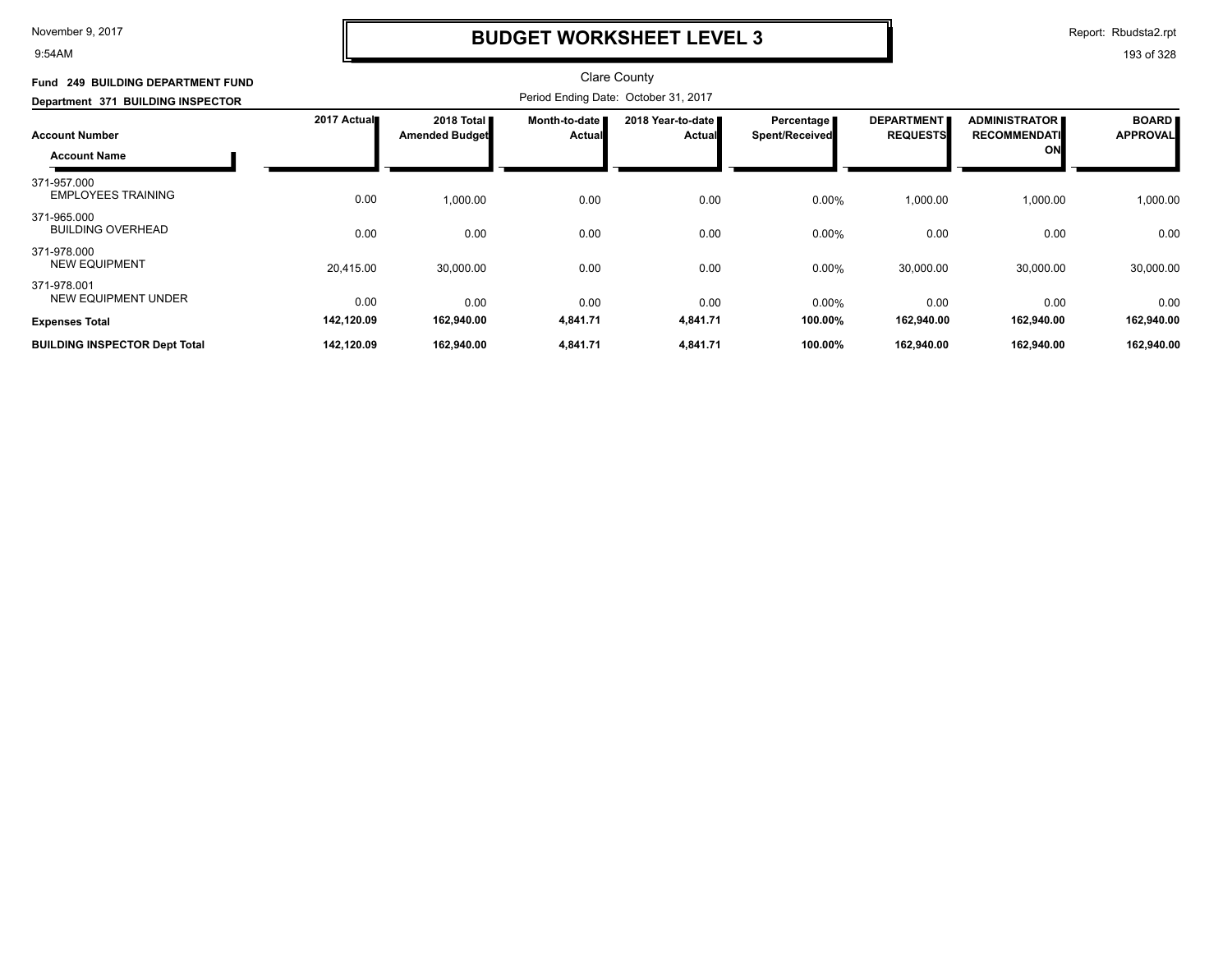9:54AM

### **BUDGET WORKSHEET LEVEL 3**

Clare County

Report: Rbudsta2.rpt

| Fund 249 BUILDING DEPARTMENT FUND          |             |                                     |                           | <b>Clare County</b>                  |                              |                                      |                                             |                                 |
|--------------------------------------------|-------------|-------------------------------------|---------------------------|--------------------------------------|------------------------------|--------------------------------------|---------------------------------------------|---------------------------------|
| Department 372 ELECTRICAL INSPECTOR        |             |                                     |                           | Period Ending Date: October 31, 2017 |                              |                                      |                                             |                                 |
| <b>Account Number</b>                      | 2017 Actual | 2018 Total<br><b>Amended Budget</b> | Month-to-date  <br>Actual | 2018 Year-to-date<br><b>Actual</b>   | Percentage<br>Spent/Received | <b>DEPARTMENT</b><br><b>REQUESTS</b> | <b>ADMINISTRATOR</b><br><b>RECOMMENDATI</b> | <b>BOARD</b><br><b>APPROVAL</b> |
| <b>Account Name</b>                        |             |                                     |                           |                                      |                              |                                      | ON                                          |                                 |
| Department 372 ELECTRICAL INSPECTOR        |             |                                     |                           |                                      |                              |                                      |                                             |                                 |
| <b>Expenses</b>                            |             |                                     |                           |                                      |                              |                                      |                                             |                                 |
| 372-702.000<br>ELECTRICAL INSPECTOR SALARY | 0.00        | 0.00                                | 0.00                      | 0.00                                 | 0.00%                        | 0.00                                 | 0.00                                        | 0.00                            |
| 372-702.001<br><b>FULL TIME SALARY</b>     | 4,553.32    | 10,000.00                           | 175.26                    | 175.26                               | 1.75%                        | 10,000.00                            | 10,000.00                                   | 10,000.00                       |
| 372-704.000<br>SECRETARY SALARY            | 0.00        | 15,000.00                           | 0.00                      | 0.00                                 | 0.00%                        | 15,000.00                            | 15,000.00                                   | 15,000.00                       |
| 372-704.001<br><b>DIRECTORS SALARY</b>     | 4,989.40    | 6,000.00                            | 191.90                    | 191.90                               | 3.20%                        | 6,000.00                             | 6,000.00                                    | 6,000.00                        |
| 372-705.000<br>PART TIME SALARIES          | 21,940.00   | 0.00                                | 1,300.00                  | 1,300.00                             | 100.00%                      | 0.00                                 | 0.00                                        | 0.00                            |
| 372-706.000<br><b>OVERTIME</b>             | 0.00        | 0.00                                | 0.00                      | 0.00                                 | 0.00%                        | 0.00                                 | 0.00                                        | 0.00                            |
| 372-710.000<br><b>FICA EXPENSE</b>         | 1,941.06    | 600.00                              | 103.38                    | 103.38                               | 17.23%                       | 600.00                               | 600.00                                      | 600.00                          |
| 372-711.000<br><b>MEDICARE EXPENSE</b>     | 453.95      | 150.00                              | 24.16                     | 24.16                                | 16.11%                       | 150.00                               | 150.00                                      | 150.00                          |
| 372-715.000<br><b>HEALTH INSURANCE</b>     | 0.00        | 0.00                                | 0.00                      | 0.00                                 | 0.00%                        | 0.00                                 | 0.00                                        | 0.00                            |
| 372-715.001<br><b>BENNY CARD</b>           | 0.00        | 0.00                                | 0.00                      | 0.00                                 | 0.00%                        | 0.00                                 | 0.00                                        | 0.00                            |
| 372-715.002<br><b>HRA</b>                  | 0.00        | 0.00                                | 0.00                      | 0.00                                 | 0.00%                        | 0.00                                 | 0.00                                        | 0.00                            |
| 372-715.006<br><b>CIC BUNDLE</b>           | 0.00        | 0.00                                | 0.00                      | 0.00                                 | 0.00%                        | 0.00                                 | 0.00                                        | 0.00                            |
| 372-716.005<br>HEALTH INS RX REIMBURSEMENT | 0.00        | 0.00                                | 0.00                      | 0.00                                 | 0.00%                        | 0.00                                 | 0.00                                        | 0.00                            |
| 372-716.007<br>HEALTH ACH REIMBURSEMENT    | 0.00        | 0.00                                | 0.00                      | 0.00                                 | 0.00%                        | 0.00                                 | 0.00                                        | 0.00                            |
| 372-716.008<br>SMART CARD REIMBURSEMENT    | 0.00        | 0.00                                | 0.00                      | 0.00                                 | 0.00%                        | 0.00                                 | 0.00                                        | 0.00                            |
| 372-716.009<br><b>ADMIN FEES</b>           | 0.00        | 0.00                                | 0.00                      | 0.00                                 | 0.00%                        | 0.00                                 | 0.00                                        | 0.00                            |
| 372-717.000<br>LIFE INSURANCE              | 0.00        | 0.00                                | 0.00                      | 0.00                                 | 0.00%                        | 0.00                                 | 0.00                                        | 0.00                            |
| 372-717.002<br>COBRA/HIPPA                 | 0.00        | 0.00                                | 0.00                      | 0.00                                 | 0.00%                        | 0.00                                 | 0.00                                        | 0.00                            |
| 372-717.004<br><b>SECTION 125 PLAN</b>     | 0.00        | 0.00                                | 0.00                      | 0.00                                 | 0.00%                        | 0.00                                 | 0.00                                        | 0.00                            |
| 372-717.006<br>SECTION 125-SCRIPT          | 0.00        | 0.00                                | 0.00                      | 0.00                                 | 0.00%                        | 0.00                                 | 0.00                                        | 0.00                            |
| 372-717.008<br><b>SCRIPT REIMBURSEMENT</b> | 0.00        | 0.00                                | 0.00                      | 0.00                                 | 0.00%                        | 0.00                                 | 0.00                                        | 0.00                            |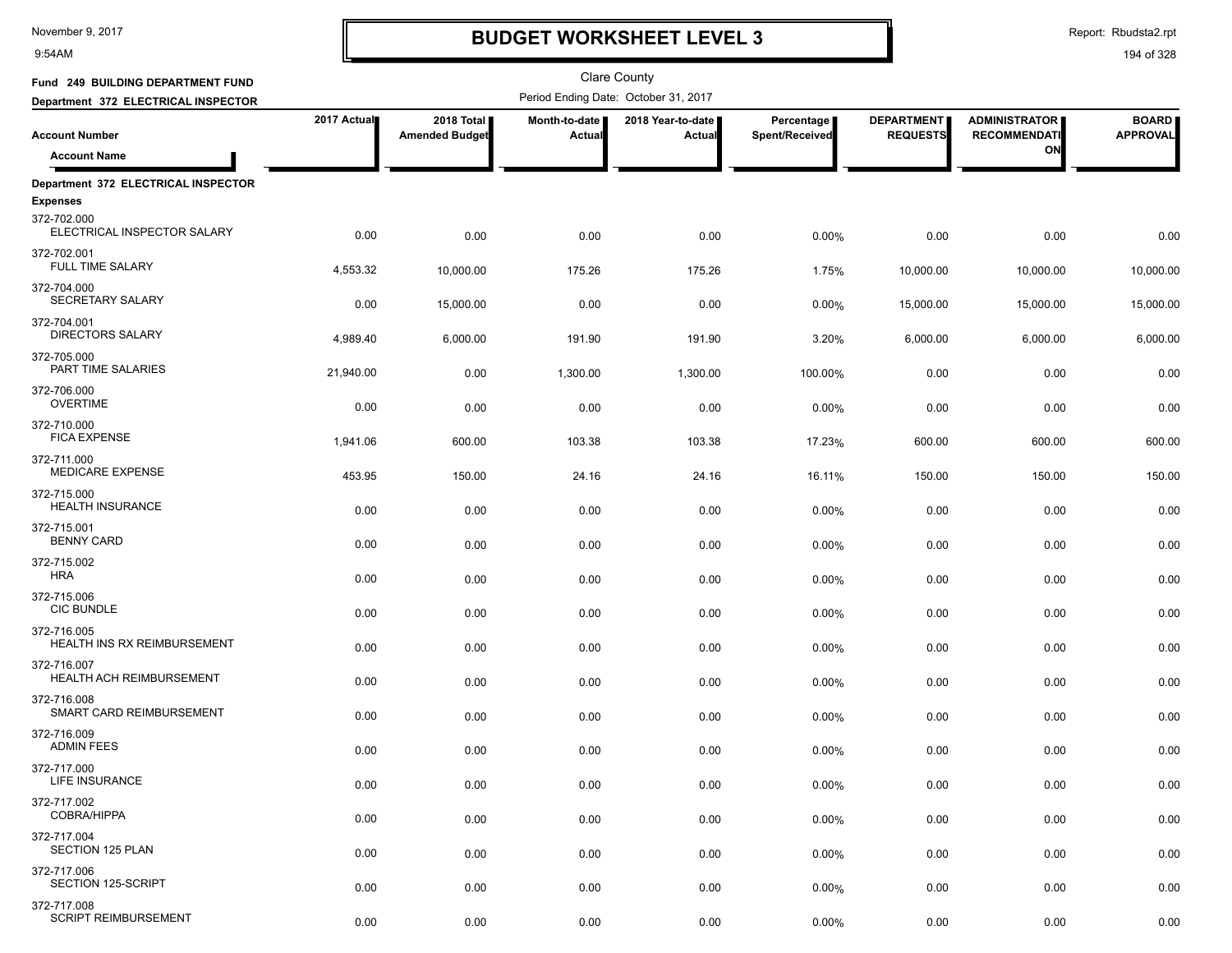9:54AM

## **BUDGET WORKSHEET LEVEL 3**

Report: Rbudsta2.rpt

| Fund 249 BUILDING DEPARTMENT FUND                       |             |                                     |                                | <b>Clare County</b>                  |                              |                                      |                                             |                                 |
|---------------------------------------------------------|-------------|-------------------------------------|--------------------------------|--------------------------------------|------------------------------|--------------------------------------|---------------------------------------------|---------------------------------|
| Department 372 ELECTRICAL INSPECTOR                     |             |                                     |                                | Period Ending Date: October 31, 2017 |                              |                                      |                                             |                                 |
| <b>Account Number</b>                                   | 2017 Actual | 2018 Total<br><b>Amended Budget</b> | Month-to-date<br><b>Actual</b> | 2018 Year-to-date  <br>Actual        | Percentage<br>Spent/Received | <b>DEPARTMENT</b><br><b>REQUESTS</b> | <b>ADMINISTRATOR</b><br><b>RECOMMENDATI</b> | <b>BOARD</b><br><b>APPROVAL</b> |
| <b>Account Name</b>                                     |             |                                     |                                |                                      |                              |                                      | ON                                          |                                 |
| 372-718.000<br><b>RETIREMENT</b>                        | 946.01      | 0.00                                | 0.00                           | 0.00                                 | 0.00%                        | 0.00                                 | 0.00                                        | 0.00                            |
| 372-720.000<br><b>VACATIONS</b>                         | 0.00        | 0.00                                | 0.00                           | 0.00                                 | 0.00%                        | 0.00                                 | 0.00                                        | 0.00                            |
| 372-721.000<br><b>SICK LEAVE</b>                        | 0.00        | 0.00                                | 0.00                           | 0.00                                 | 0.00%                        | 0.00                                 | 0.00                                        | 0.00                            |
| 372-722.000<br><b>HOLIDAY</b>                           | 0.00        | 0.00                                | 0.00                           | 0.00                                 | 0.00%                        | 0.00                                 | 0.00                                        | 0.00                            |
| 372-723.000<br><b>UNEMPLOYMENT</b>                      | 0.00        | 0.00                                | 0.00                           | 0.00                                 | 0.00%                        | 0.00                                 | 0.00                                        | 0.00                            |
| 372-724.000<br><b>WORKERS COMP</b>                      | 35.66       | 0.00                                | 0.00                           | 0.00                                 | 0.00%                        | 0.00                                 | 0.00                                        | 0.00                            |
| 372-727.000<br>OFFICE SUPPLIES                          | 88.90       | 300.00                              | 0.00                           | 0.00                                 | 0.00%                        | 300.00                               | 300.00                                      | 300.00                          |
| 372-728.000<br>PRINTING & BINDING                       | 0.00        | 0.00                                | 0.00                           | 0.00                                 | 0.00%                        | 0.00                                 | 0.00                                        | 0.00                            |
| 372-732.000<br><b>POSTAGE</b>                           | 0.00        | 0.00                                | 0.00                           | 0.00                                 | 0.00%                        | 0.00                                 | 0.00                                        | 0.00                            |
| 372-746.000<br><b>GAS OIL &amp; GREASE</b>              | 1,789.48    | 1,400.00                            | 0.00                           | 0.00                                 | 0.00%                        | 1,400.00                             | 1,400.00                                    | 1,400.00                        |
| 372-801.000<br><b>CONTRACTED SERVICE</b>                | 9,132.77    | 11,000.00                           | 110.00                         | 110.00                               | 1.00%                        | 11,000.00                            | 11,000.00                                   | 11,000.00                       |
| 372-807.000<br>PROFESSIONAL CONSULATION                 | 0.00        | 0.00                                | 0.00                           | 0.00                                 | 0.00%                        | 0.00                                 | 0.00                                        | 0.00                            |
| 372-814.000<br><b>DUES &amp; SUBSCRIPTIONS</b>          | 0.00        | 0.00                                | 0.00                           | 0.00                                 | 0.00%                        | 0.00                                 | 0.00                                        | 0.00                            |
| 372-851.000<br>MAINTENANCE CONTRACTS                    | 0.00        | 0.00                                | 0.00                           | 0.00                                 | 0.00%                        | 0.00                                 | 0.00                                        | 0.00                            |
| 372-852.000<br><b>TELEPHONE</b>                         | 157.20      | 100.00                              | 1.00                           | 1.00                                 | 1.00%                        | 100.00                               | 100.00                                      | 100.00                          |
| 372-852.006<br><b>TELECOMMUNICATIONS</b>                | 0.00        | 0.00                                | 0.00                           | 0.00                                 | 0.00%                        | 0.00                                 | 0.00                                        | 0.00                            |
| 372-862.000<br><b>VEHICLE REPAIRS &amp; MAINTENANCE</b> | 0.00        | 1,500.00                            | 0.00                           | 0.00                                 | 0.00%                        | 1,500.00                             | 1,500.00                                    | 1,500.00                        |
| 372-864.000<br>TRAVEL & EXPENSE                         | 0.00        | 0.00                                | 0.00                           | 0.00                                 | 0.00%                        | 0.00                                 | 0.00                                        | 0.00                            |
| 372-900.000<br>ELECTRICAL-ADVERTISING EXPENSE           | 0.00        | 0.00                                | 0.00                           | 0.00                                 | 0.00%                        | 0.00                                 | 0.00                                        | 0.00                            |
| 372-933.000<br>EQUIP REPAIRS & MAINTENANCE              | 0.00        | 0.00                                | 0.00                           | 0.00                                 | $0.00\%$                     | 0.00                                 | 0.00                                        | 0.00                            |
| 372-956.000<br><b>MISCELLANEOUS</b>                     | 0.00        | 0.00                                | 0.00                           | 0.00                                 | 0.00%                        | 0.00                                 | 0.00                                        | 0.00                            |
| 372-957.000<br><b>EMPLOYEES TRAINING</b>                | 0.00        | 0.00                                | 0.00                           | 0.00                                 | 0.00%                        | 0.00                                 | 0.00                                        | 0.00                            |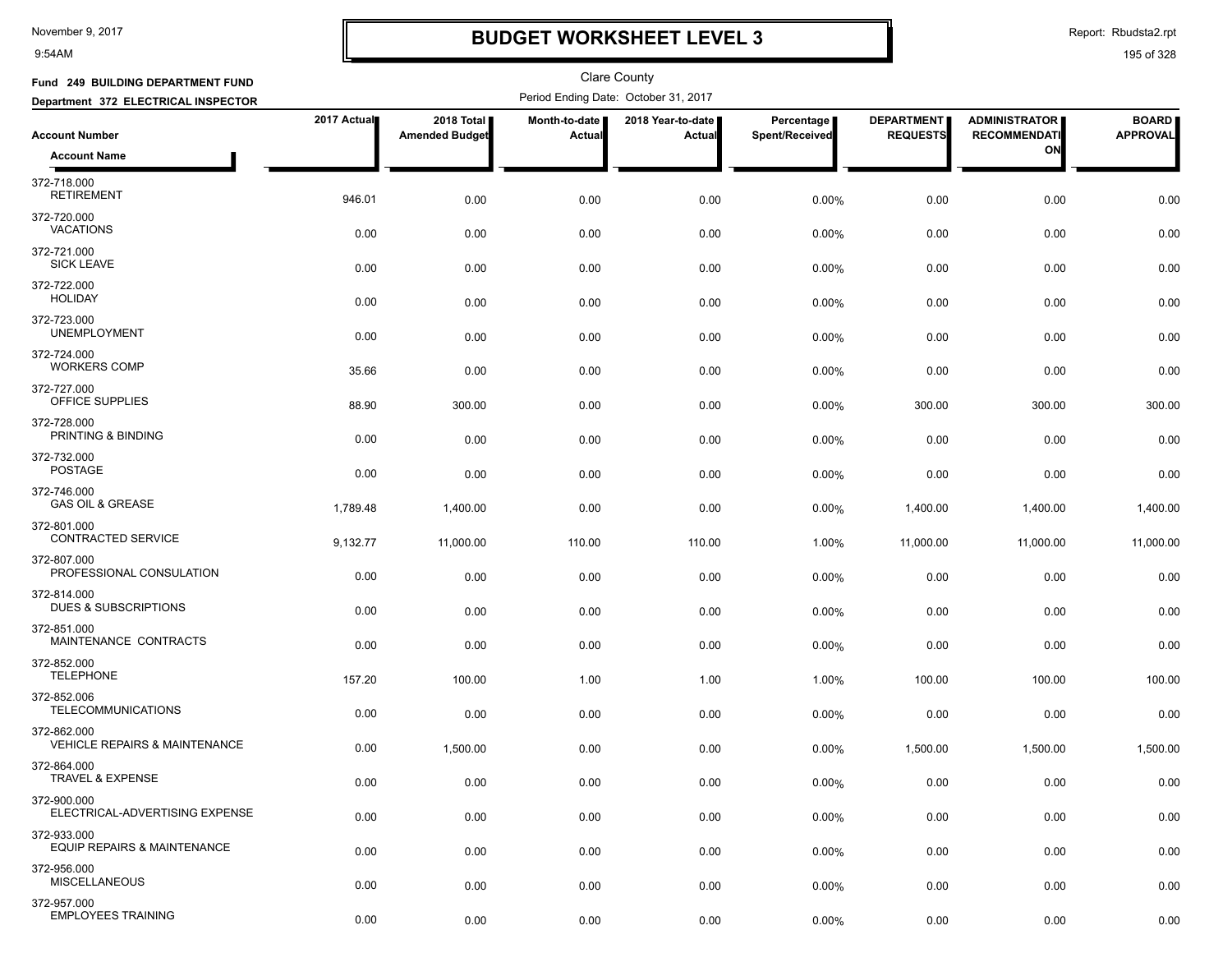9:54AM

### **BUDGET WORKSHEET LEVEL 3**

Report: Rbudsta2.rpt

| 2017 Actual | 2018 Total <b>II</b><br><b>Amended Budget</b> | <b>Month-to-date I</b><br><b>Actual</b> | 2018 Year-to-date ■<br><b>Actual</b> | Percentage<br><b>Spent/Received</b>                                                 | <b>DEPARTMENT</b><br><b>REQUESTS</b> | <b>ADMINISTRATOR</b><br><b>RECOMMENDATI</b><br>ON | <b>BOARD</b><br><b>APPROVAL</b> |
|-------------|-----------------------------------------------|-----------------------------------------|--------------------------------------|-------------------------------------------------------------------------------------|--------------------------------------|---------------------------------------------------|---------------------------------|
| 0.00        | 0.00                                          | 0.00                                    | 0.00                                 | 0.00%                                                                               | 0.00                                 | 0.00                                              | 0.00                            |
| 0.00        | 0.00                                          | 0.00                                    | 0.00                                 | 0.00%                                                                               | 0.00                                 | 0.00                                              | 0.00                            |
| 0.00        | 0.00                                          | 0.00                                    | 0.00                                 | 0.00%                                                                               | 0.00                                 | 0.00                                              | 0.00                            |
|             |                                               |                                         |                                      |                                                                                     |                                      |                                                   | 46,050.00<br>46,050.00          |
|             | 46,027.75<br>46,027.75                        | 46,050.00<br>46,050.00                  | 1,905.70<br>1,905.70                 | <b>Clare County</b><br>Period Ending Date: October 31, 2017<br>1,905.70<br>1,905.70 | 100.00%<br>100.00%                   | 46,050.00<br>46,050.00                            | 46,050.00<br>46,050.00          |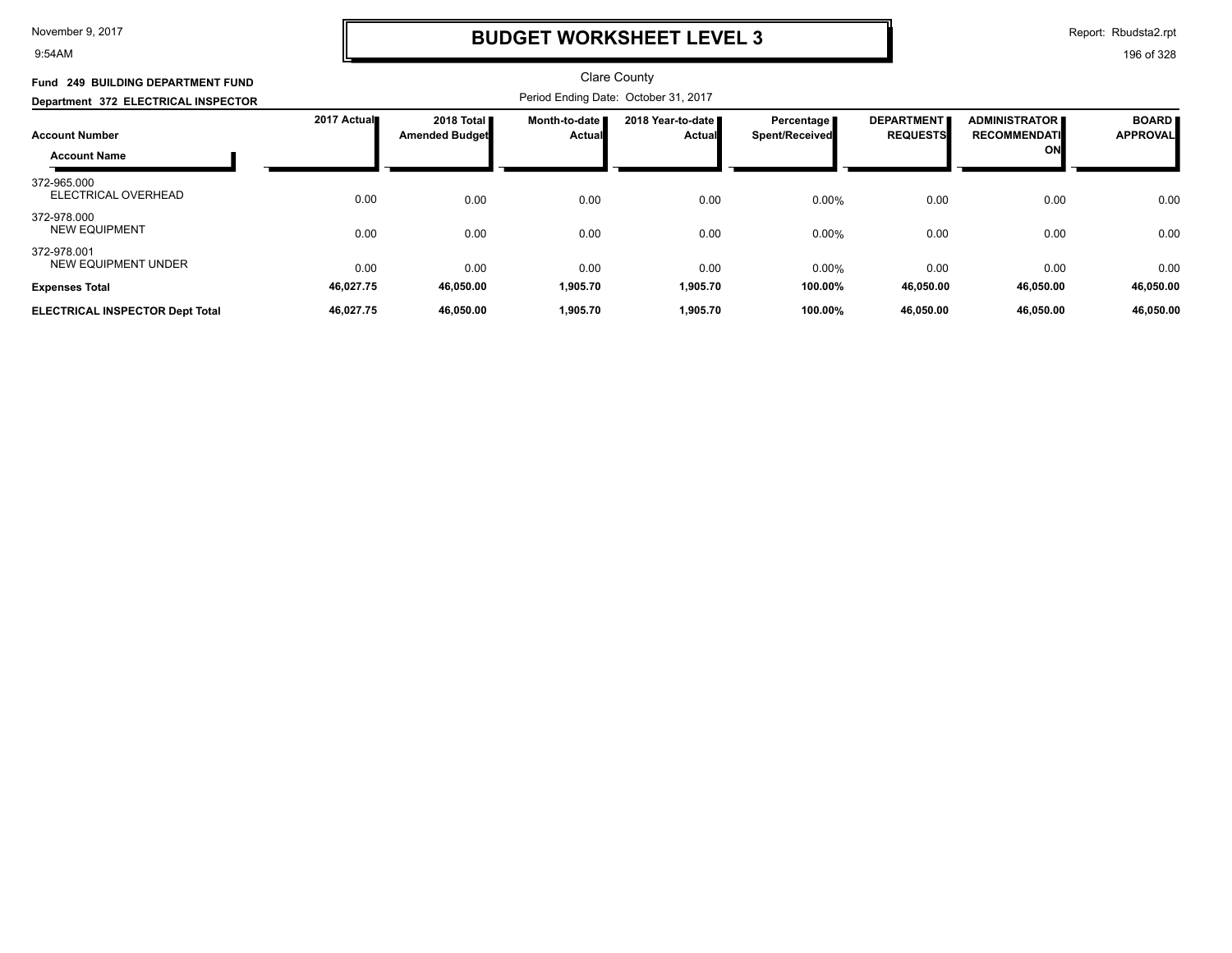9:54AM

# **BUDGET WORKSHEET LEVEL 3**

Report: Rbudsta2.rpt

| Fund 249 BUILDING DEPARTMENT FUND       |             |                                     |                         | <b>Clare County</b>                  |                              |                                      |                                             |                                 |
|-----------------------------------------|-------------|-------------------------------------|-------------------------|--------------------------------------|------------------------------|--------------------------------------|---------------------------------------------|---------------------------------|
| Department 373 MECHANICAL INSPECTOR     |             |                                     |                         | Period Ending Date: October 31, 2017 |                              |                                      |                                             |                                 |
| <b>Account Number</b>                   | 2017 Actual | 2018 Total<br><b>Amended Budget</b> | Month-to-date<br>Actual | 2018 Year-to-date  <br>Actual        | Percentage<br>Spent/Received | <b>DEPARTMENT</b><br><b>REQUESTS</b> | <b>ADMINISTRATOR</b><br><b>RECOMMENDATI</b> | <b>BOARD</b><br><b>APPROVAL</b> |
| <b>Account Name</b>                     |             |                                     |                         |                                      |                              |                                      | ON                                          |                                 |
| Department 373 MECHANICAL INSPECTOR     |             |                                     |                         |                                      |                              |                                      |                                             |                                 |
| <b>Expenses</b>                         |             |                                     |                         |                                      |                              |                                      |                                             |                                 |
| 373-702.000<br><b>DIRECTORS SALARY</b>  | 0.00        | 3,000.00                            | 0.00                    | 0.00                                 | 0.00%                        | 3,000.00                             | 3,000.00                                    | 3,000.00                        |
| 373-702.001<br><b>FULL TIME SALARY</b>  | 3,252.99    | 5,000.00                            | 125.11                  | 125.11                               | 2.50%                        | 5,000.00                             | 5,000.00                                    | 5,000.00                        |
| 373-704.000<br>SECRETARY SALARY         | 0.00        | 0.00                                | 0.00                    | 0.00                                 | 0.00%                        | 0.00                                 | 0.00                                        | 0.00                            |
| 373-705.000<br>PART TIME SALARIES       | 0.00        | 0.00                                | 0.00                    | 0.00                                 | 0.00%                        | 0.00                                 | 0.00                                        | 0.00                            |
| 373-706.000<br><b>OVERTIME</b>          | 0.00        | 0.00                                | 0.00                    | 0.00                                 | 0.00%                        | 0.00                                 | 0.00                                        | 0.00                            |
| 373-707.000<br>APPEALS BOARD PER DIEM   | 0.00        | 0.00                                | 0.00                    | 0.00                                 | 0.00%                        | 0.00                                 | 0.00                                        | 0.00                            |
| 373-710.000<br><b>FICA EXPENSE</b>      | 197.23      | 500.00                              | 7.76                    | 7.76                                 | 1.55%                        | 500.00                               | 500.00                                      | 500.00                          |
| 373-711.000<br>MEDICARE EXPENSE         | 46.03       | 150.00                              | 1.81                    | 1.81                                 | 1.21%                        | 150.00                               | 150.00                                      | 150.00                          |
| 373-715.000<br>HEALTH INSURANCE         | 0.00        | 0.00                                | 0.00                    | 0.00                                 | 0.00%                        | 0.00                                 | 0.00                                        | 0.00                            |
| 373-715.001<br><b>BENNY CARD</b>        | 0.00        | 0.00                                | 0.00                    | 0.00                                 | 0.00%                        | 0.00                                 | 0.00                                        | 0.00                            |
| 373-715.002<br><b>HRA</b>               | 0.00        | 0.00                                | 0.00                    | 0.00                                 | 0.00%                        | 0.00                                 | 0.00                                        | 0.00                            |
| 373-715.004<br><b>SECTION 125 PLAN</b>  | 0.00        | 0.00                                | 0.00                    | 0.00                                 | 0.00%                        | 0.00                                 | 0.00                                        | 0.00                            |
| 373-715.006<br><b>CIC BUNDLE</b>        | 0.00        | 0.00                                | 0.00                    | 0.00                                 | 0.00%                        | 0.00                                 | 0.00                                        | 0.00                            |
| 373-716.005<br>HEALTH INS RX REIMB      | 0.00        | 0.00                                | 0.00                    | 0.00                                 | 0.00%                        | 0.00                                 | 0.00                                        | 0.00                            |
| 373-716.007<br>HEALTH ACH REIMBURSEMENT | 0.00        | 0.00                                | 0.00                    | 0.00                                 | 0.00%                        | 0.00                                 | 0.00                                        | 0.00                            |
| 373-716.008<br>SMART CARD REIMBURSEMENT | 0.00        | 0.00                                | 0.00                    | 0.00                                 | 0.00%                        | 0.00                                 | 0.00                                        | 0.00                            |
| 373-716.009<br><b>ADMIN FEES</b>        | 0.00        | 0.00                                | 0.00                    | 0.00                                 | 0.00%                        | 0.00                                 | 0.00                                        | 0.00                            |
| 373-717.000<br><b>LIFE INSURANCE</b>    | 0.00        | 0.00                                | 0.00                    | 0.00                                 | 0.00%                        | 0.00                                 | 0.00                                        | 0.00                            |
| 373-717.002<br><b>COBRA/HIPPA</b>       | 0.00        | 0.00                                | 0.00                    | 0.00                                 | 0.00%                        | 0.00                                 | 0.00                                        | 0.00                            |
| 373-717.004<br>SECTION 125 PLAN         | 0.00        | 0.00                                | 0.00                    | 0.00                                 | 0.00%                        | 0.00                                 | 0.00                                        | 0.00                            |
| 373-717.006<br>SECTION 125 SCRIPT       | 0.00        | 0.00                                | 0.00                    | 0.00                                 | 0.00%                        | 0.00                                 | 0.00                                        | 0.00                            |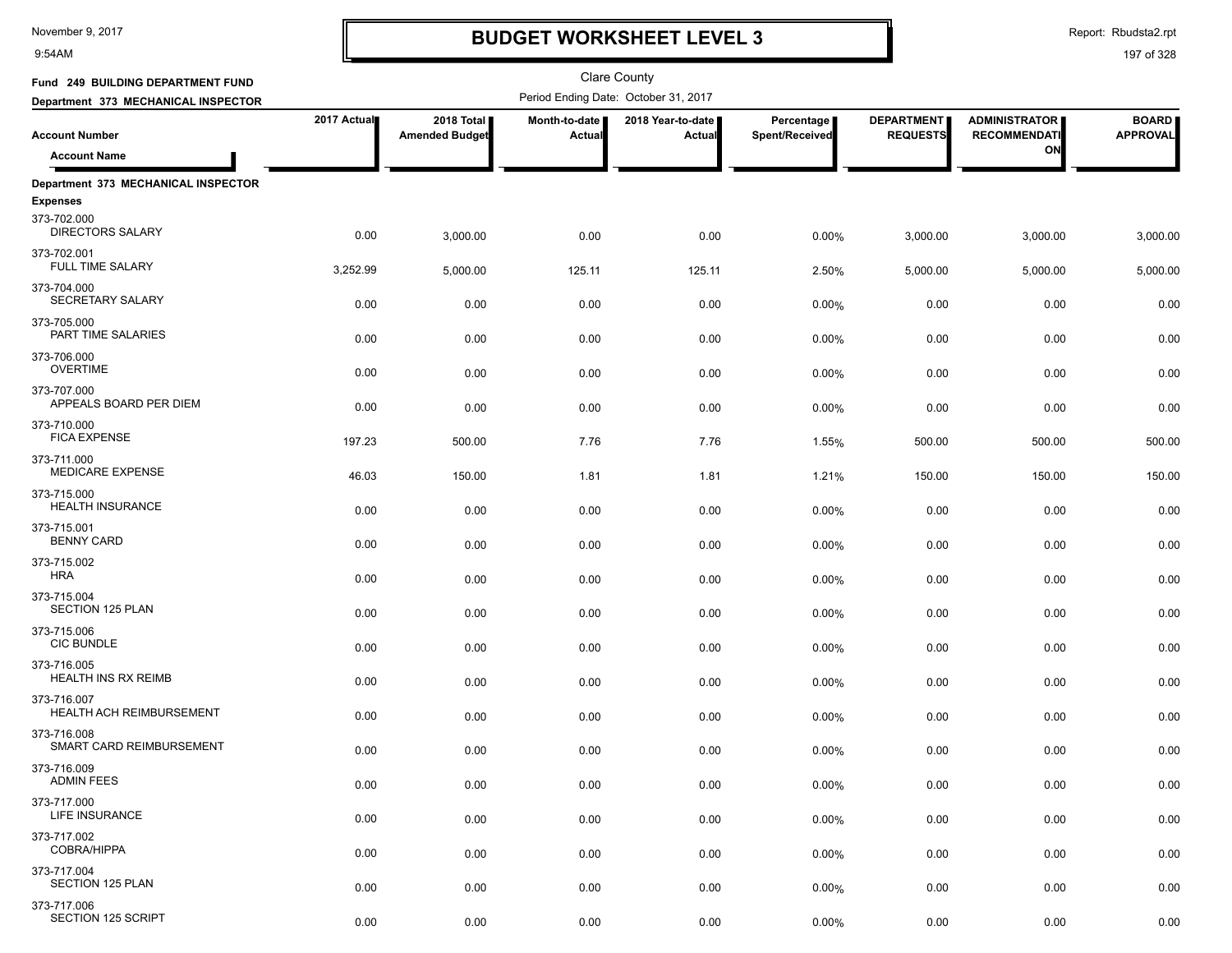9:54AM

## **BUDGET WORKSHEET LEVEL 3**

Report: Rbudsta2.rpt

| Fund 249 BUILDING DEPARTMENT FUND                       |             |                                     |                         | <b>Clare County</b>                  |                              |                                      |                                             |                                 |
|---------------------------------------------------------|-------------|-------------------------------------|-------------------------|--------------------------------------|------------------------------|--------------------------------------|---------------------------------------------|---------------------------------|
| Department 373 MECHANICAL INSPECTOR                     |             |                                     |                         | Period Ending Date: October 31, 2017 |                              |                                      |                                             |                                 |
| <b>Account Number</b>                                   | 2017 Actual | 2018 Total<br><b>Amended Budget</b> | Month-to-date<br>Actual | 2018 Year-to-date<br>Actual          | Percentage<br>Spent/Received | <b>DEPARTMENT</b><br><b>REQUESTS</b> | <b>ADMINISTRATOR</b><br><b>RECOMMENDATI</b> | <b>BOARD</b><br><b>APPROVAL</b> |
| <b>Account Name</b>                                     |             |                                     |                         |                                      |                              |                                      | ON                                          |                                 |
| 373-717.008<br><b>SCRIPT REIMBURSEMENT</b>              | 0.00        | 0.00                                | 0.00                    | 0.00                                 | 0.00%                        | 0.00                                 | 0.00                                        | 0.00                            |
| 373-718.000<br><b>RETIREMENT</b>                        | 946.01      | 0.00                                | 0.00                    | 0.00                                 | 0.00%                        | 0.00                                 | 0.00                                        | 0.00                            |
| 373-720.000<br><b>VACATIONS</b>                         | 0.00        | 0.00                                | 0.00                    | 0.00                                 | 0.00%                        | 0.00                                 | 0.00                                        | 0.00                            |
| 373-721.000<br><b>SICK LEAVE</b>                        | 0.00        | 0.00                                | 0.00                    | 0.00                                 | $0.00\%$                     | 0.00                                 | 0.00                                        | 0.00                            |
| 373-722.000<br><b>HOLIDAY</b>                           | 0.00        | 0.00                                | 0.00                    | 0.00                                 | 0.00%                        | 0.00                                 | 0.00                                        | 0.00                            |
| 373-723.000<br><b>UNEMPLOYMENT</b>                      | 0.00        | 0.00                                | 0.00                    | 0.00                                 | 0.00%                        | 0.00                                 | 0.00                                        | 0.00                            |
| 373-724.000<br><b>WORKERS COMP</b>                      | 35.66       | 0.00                                | 0.00                    | 0.00                                 | 0.00%                        | 0.00                                 | 0.00                                        | 0.00                            |
| 373-727.000<br>OFFICE SUPPLIES                          | 0.00        | 300.00                              | 0.00                    | 0.00                                 | 0.00%                        | 300.00                               | 300.00                                      | 300.00                          |
| 373-728.000<br>PRINTING & BINDING                       | 0.00        | 0.00                                | 0.00                    | 0.00                                 | 0.00%                        | 0.00                                 | 0.00                                        | 0.00                            |
| 373-732.000<br><b>POSTAGE</b>                           | 0.00        | 0.00                                | 0.00                    | 0.00                                 | $0.00\%$                     | 0.00                                 | 0.00                                        | 0.00                            |
| 373-746.000<br><b>GAS OIL &amp; GREASE</b>              | 922.45      | 500.00                              | 0.00                    | 0.00                                 | 0.00%                        | 500.00                               | 500.00                                      | 500.00                          |
| 373-801.000<br>CONTRACTED SERVICES                      | 17,288.75   | 13,000.00                           | 0.00                    | 0.00                                 | 0.00%                        | 13,000.00                            | 13,000.00                                   | 13,000.00                       |
| 373-807.000<br>PROFESSIONAL CONSULTATION                | 0.00        | 0.00                                | 0.00                    | 0.00                                 | 0.00%                        | 0.00                                 | 0.00                                        | 0.00                            |
| 373-814.000<br>DUES & SUBSCRIPTIONS                     | 0.00        | 0.00                                | 0.00                    | 0.00                                 | 0.00%                        | 0.00                                 | 0.00                                        | 0.00                            |
| 373-851.000<br>MAINTENANCE CONTRACTS                    | 0.00        | 0.00                                | 0.00                    | 0.00                                 | 0.00%                        | 0.00                                 | 0.00                                        | 0.00                            |
| 373-852.000<br><b>TELEPHONE</b>                         | 0.00        | 0.00                                | 0.00                    | 0.00                                 | $0.00\%$                     | 0.00                                 | 0.00                                        | 0.00                            |
| 373-852.006<br><b>TELECOMMUNICATIONS</b>                | 0.00        | 0.00                                | 0.00                    | 0.00                                 | 0.00%                        | 0.00                                 | 0.00                                        | 0.00                            |
| 373-862.000<br><b>VEHICLE REPAIRS &amp; MAINTENANCE</b> | 0.00        | 0.00                                | 0.00                    | 0.00                                 | 0.00%                        | 0.00                                 | 0.00                                        | 0.00                            |
| 373-864.000<br>TRAVEL & EXPENSE                         | 0.00        | 0.00                                | 0.00                    | 0.00                                 | 0.00%                        | 0.00                                 | 0.00                                        | 0.00                            |
| 373-900.000<br><b>ADVERTISING</b>                       | 0.00        | 0.00                                | 0.00                    | 0.00                                 | 0.00%                        | 0.00                                 | 0.00                                        | 0.00                            |
| 373-933.000<br>EQUIP REPAIRS & MAINTENANCE              | 0.00        | 0.00                                | 0.00                    | 0.00                                 | 0.00%                        | 0.00                                 | 0.00                                        | 0.00                            |
| 373-957.000<br><b>EMPLOYEES TRAINING</b>                | 0.00        | 0.00                                | 0.00                    | 0.00                                 | 0.00%                        | 0.00                                 | 0.00                                        | 0.00                            |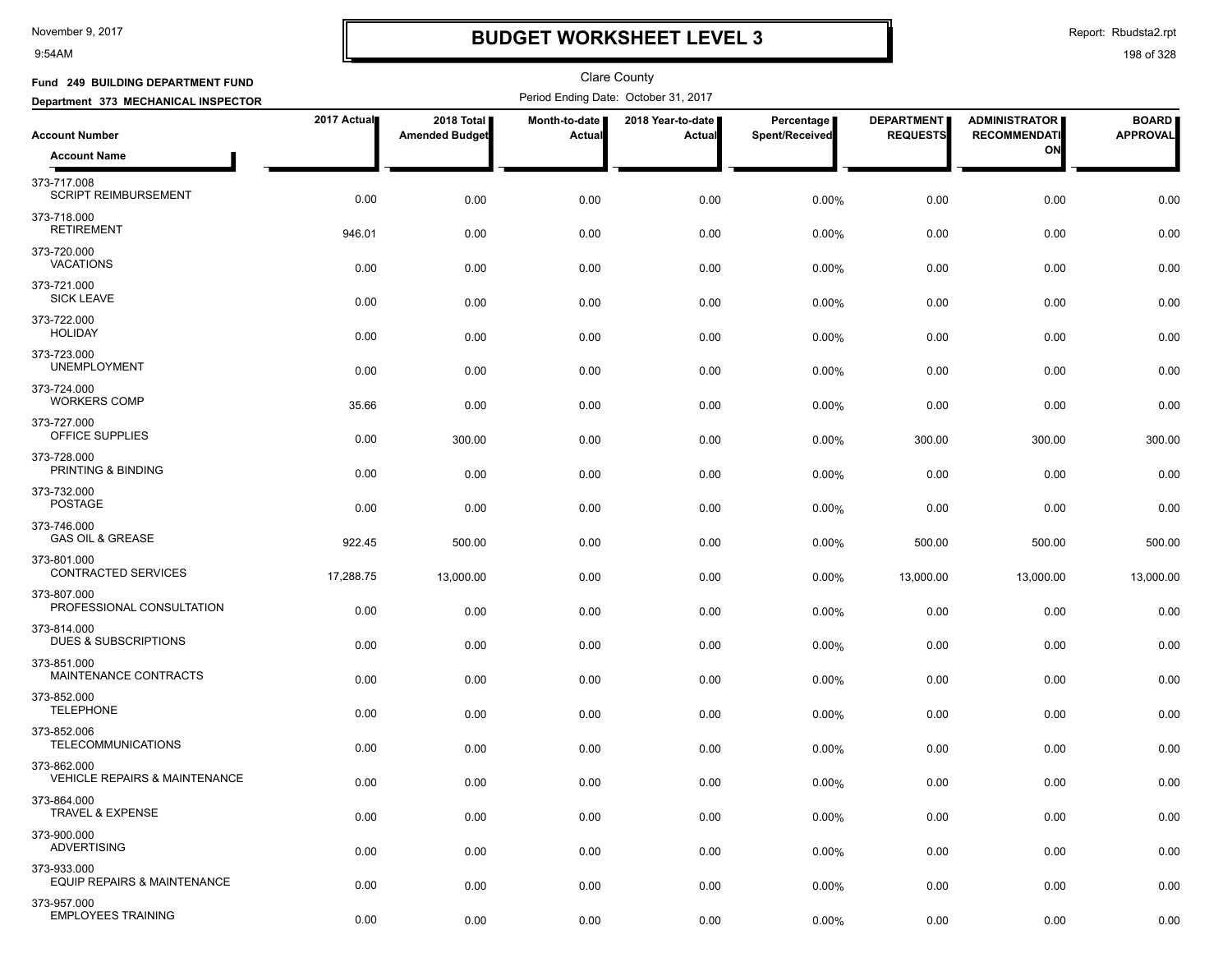9:54AM

## **BUDGET WORKSHEET LEVEL 3**

Report: Rbudsta2.rpt

| Fund 249 BUILDING DEPARTMENT FUND                                                   |             |                                               |                                  | <b>Clare County</b><br>Period Ending Date: October 31, 2017 |                                     |                                      |                                                   |                                 |
|-------------------------------------------------------------------------------------|-------------|-----------------------------------------------|----------------------------------|-------------------------------------------------------------|-------------------------------------|--------------------------------------|---------------------------------------------------|---------------------------------|
| Department 373 MECHANICAL INSPECTOR<br><b>Account Number</b><br><b>Account Name</b> | 2017 Actual | 2018 Total <b>II</b><br><b>Amended Budget</b> | Month-to-date  <br><b>Actual</b> | 2018 Year-to-date<br>Actual                                 | Percentage<br><b>Spent/Received</b> | <b>DEPARTMENT</b><br><b>REQUESTS</b> | <b>ADMINISTRATOR</b><br><b>RECOMMENDATI</b><br>ON | <b>BOARD</b><br><b>APPROVAL</b> |
| 373-965.000<br><b>BUILDING OVERHEAD</b>                                             | 0.00        | 0.00                                          | 0.00                             | 0.00                                                        | 0.00%                               | 0.00                                 | 0.00                                              | 0.00                            |
| 373-978.000<br><b>NEW EQUIPMENT</b>                                                 | 0.00        | 0.00                                          | 0.00                             | 0.00                                                        | 0.00%                               | 0.00                                 | 0.00                                              | 0.00                            |
| 373-978.001<br><b>NEW EQUIPMENT UNDER</b>                                           | 0.00        | 0.00                                          | 0.00                             | 0.00                                                        | 0.00%                               | 0.00                                 | 0.00                                              | 0.00                            |
| <b>Expenses Total</b>                                                               | 22,689.12   | 22,450.00                                     | 134.68                           | 134.68                                                      | 100.00%                             | 22,450.00                            | 22,450.00                                         | 22,450.00                       |
| <b>MECHANICAL INSPECTOR Dept Total</b>                                              | 22,689.12   | 22,450.00                                     | 134.68                           | 134.68                                                      | 100.00%                             | 22,450.00                            | 22,450.00                                         | 22,450.00                       |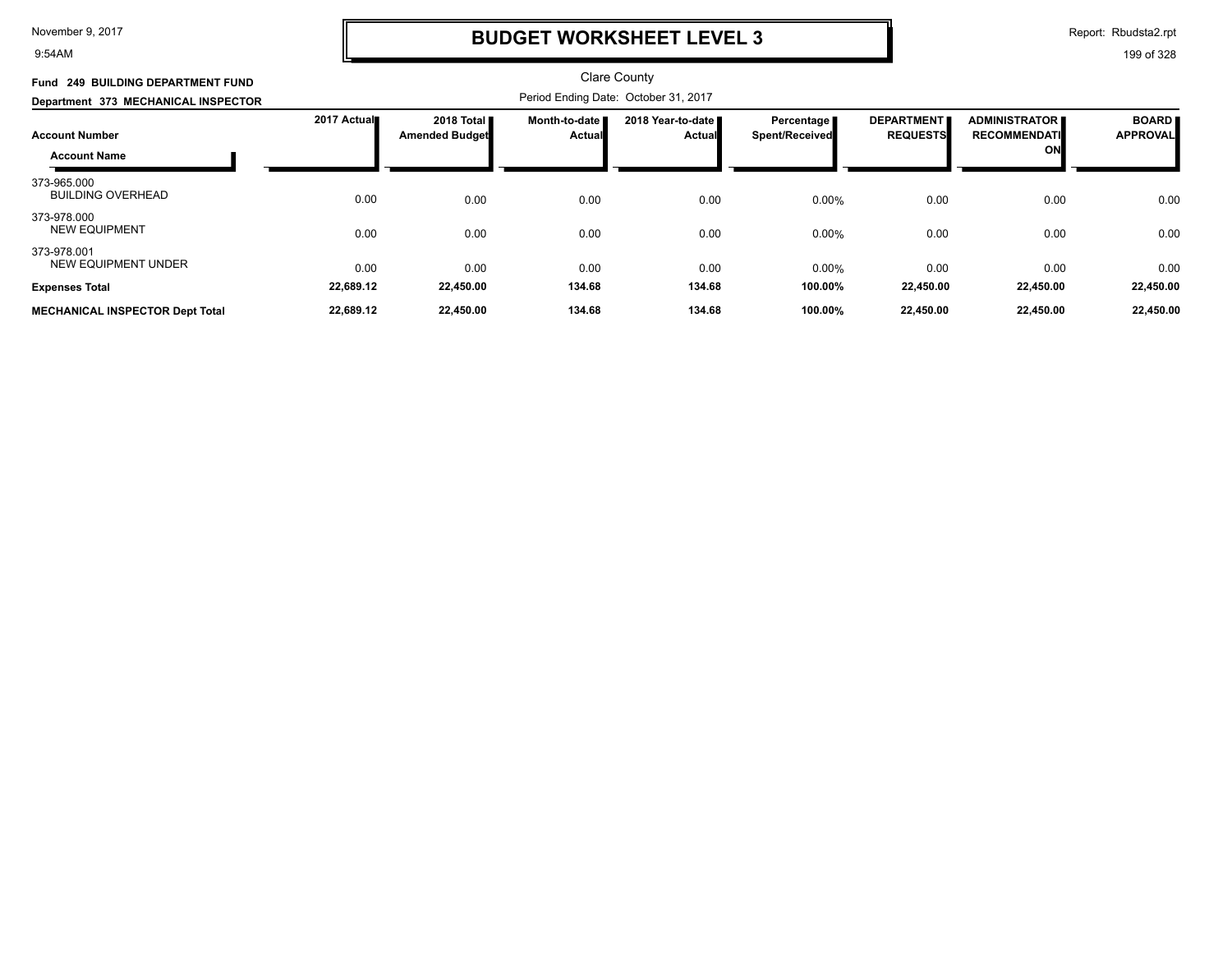9:54AM

## **BUDGET WORKSHEET LEVEL 3**

Report: Rbudsta2.rpt

| Fund 249 BUILDING DEPARTMENT FUND                      |             |                                     |                                | <b>Clare County</b>                  |                              |                                      |                                             |                                 |
|--------------------------------------------------------|-------------|-------------------------------------|--------------------------------|--------------------------------------|------------------------------|--------------------------------------|---------------------------------------------|---------------------------------|
| Department 374 PLUMBING INSPECTOR                      |             |                                     |                                | Period Ending Date: October 31, 2017 |                              |                                      |                                             |                                 |
| <b>Account Number</b>                                  | 2017 Actual | 2018 Total<br><b>Amended Budget</b> | Month-to-date<br><b>Actual</b> | 2018 Year-to-date  <br>Actual        | Percentage<br>Spent/Received | <b>DEPARTMENT</b><br><b>REQUESTS</b> | <b>ADMINISTRATOR</b><br><b>RECOMMENDATI</b> | <b>BOARD</b><br><b>APPROVAL</b> |
| <b>Account Name</b>                                    |             |                                     |                                |                                      |                              |                                      | ON                                          |                                 |
| Department 374 PLUMBING INSPECTOR                      |             |                                     |                                |                                      |                              |                                      |                                             |                                 |
| <b>Expenses</b>                                        |             |                                     |                                |                                      |                              |                                      |                                             |                                 |
| 374-702.000<br>DIRECTORS SALARY                        | 0.00        | 0.00                                | 0.00                           | 0.00                                 | 0.00%                        | 0.00                                 | 0.00                                        | 0.00                            |
| 374-704.000<br>SECRETARY SALARY                        | 0.00        | 0.00                                | 0.00                           | 0.00                                 | 0.00%                        | 0.00                                 | 0.00                                        | 0.00                            |
| 374-705.000<br>PART TIME SALARIES                      | 0.00        | 0.00                                | 0.00                           | 0.00                                 | 0.00%                        | 0.00                                 | 0.00                                        | 0.00                            |
| 374-706.000<br><b>OVERTIME</b>                         | 0.00        | 0.00                                | 0.00                           | 0.00                                 | 0.00%                        | 0.00                                 | 0.00                                        | 0.00                            |
| 374-710.000<br><b>FICA EXPENSE</b>                     | 0.00        | 0.00                                | 0.00                           | 0.00                                 | 0.00%                        | 0.00                                 | 0.00                                        | 0.00                            |
| 374-711.000<br><b>MEDICARE EXPENSE</b>                 | 0.00        | 0.00                                | 0.00                           | 0.00                                 | 0.00%                        | 0.00                                 | 0.00                                        | 0.00                            |
| 374-715.000<br>HEALTH INSURANCE                        | 0.00        | 0.00                                | 0.00                           | 0.00                                 | 0.00%                        | 0.00                                 | 0.00                                        | 0.00                            |
| 374-716.005<br>HEALTH INS RX REIMBURSEMENT             | 0.00        | 0.00                                | 0.00                           | 0.00                                 | 0.00%                        | 0.00                                 | 0.00                                        | 0.00                            |
| 374-716.007<br>HEALTH ACH REIMBURSEMENT                | 0.00        | 0.00                                | 0.00                           | 0.00                                 | 0.00%                        | 0.00                                 | 0.00                                        | 0.00                            |
| 374-716.008<br>SMART CARD REIMBURSEMENT<br>374-716.009 | 0.00        | 0.00                                | 0.00                           | 0.00                                 | 0.00%                        | 0.00                                 | 0.00                                        | 0.00                            |
| <b>ADMIN FEES</b><br>374-717.000                       | 0.00        | 0.00                                | 0.00                           | 0.00                                 | 0.00%                        | 0.00                                 | 0.00                                        | 0.00                            |
| <b>LIFE INSURANCE</b><br>374-717.002                   | 0.00        | 0.00                                | 0.00                           | 0.00                                 | 0.00%                        | 0.00                                 | 0.00                                        | 0.00                            |
| COBRA/HIPPA<br>374-717.004                             | 0.00        | 0.00                                | 0.00                           | 0.00                                 | 0.00%                        | 0.00                                 | 0.00                                        | 0.00                            |
| SECTION 125 PLAN<br>374-717.006                        | 0.00        | 0.00                                | 0.00                           | 0.00                                 | 0.00%                        | 0.00                                 | 0.00                                        | 0.00                            |
| SECTION 125 SCRIPT<br>374-717.008                      | 0.00        | 0.00                                | 0.00                           | 0.00                                 | 0.00%                        | 0.00                                 | 0.00                                        | 0.00                            |
| <b>SCRIPT REIMBURSEMENT</b><br>374-718.000             | 0.00        | 0.00                                | 0.00                           | 0.00                                 | 0.00%                        | 0.00                                 | 0.00                                        | 0.00                            |
| <b>RETIREMENT</b>                                      | 0.00        | 0.00                                | 0.00                           | 0.00                                 | 0.00%                        | 0.00                                 | 0.00                                        | 0.00                            |
| 374-720.000<br><b>VACATIONS</b>                        | 0.00        | 0.00                                | 0.00                           | 0.00                                 | 0.00%                        | 0.00                                 | 0.00                                        | 0.00                            |
| 374-721.000<br><b>SICK LEAVE</b>                       | 0.00        | 0.00                                | 0.00                           | 0.00                                 | 0.00%                        | 0.00                                 | 0.00                                        | 0.00                            |
| 374-722.000<br><b>HOLIDAY</b>                          | 0.00        | 0.00                                | 0.00                           | 0.00                                 | 0.00%                        | 0.00                                 | 0.00                                        | 0.00                            |
| 374-723.000<br><b>UNEMPLOYMENT</b>                     | 0.00        | 0.00                                | 0.00                           | 0.00                                 | $0.00\%$                     | 0.00                                 | 0.00                                        | 0.00                            |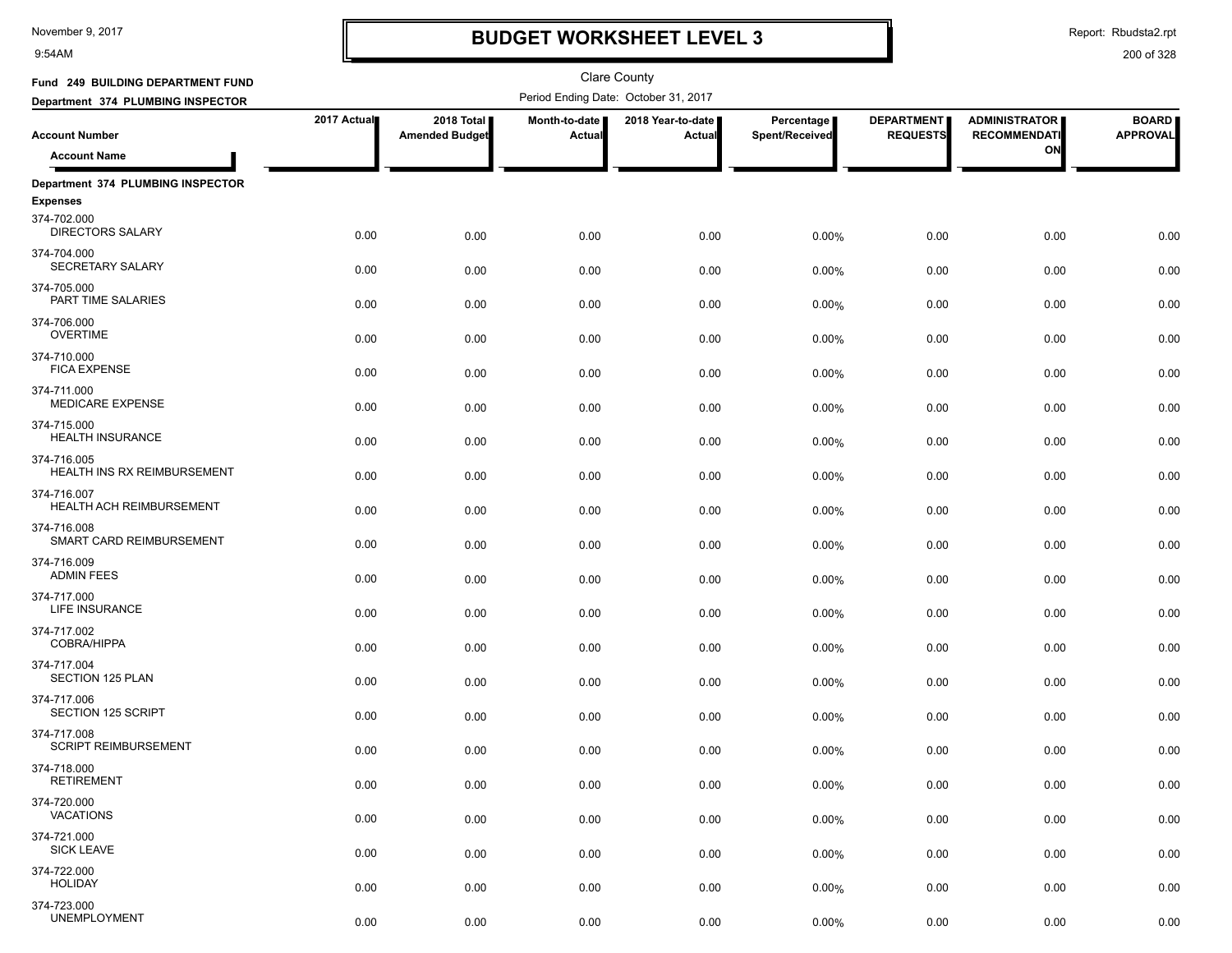9:54AM

## **BUDGET WORKSHEET LEVEL 3**

Report: Rbudsta2.rpt

| Fund 249 BUILDING DEPARTMENT FUND                       |             |                                     |                         | <b>Clare County</b>                  |                              |                                      |                                             |                                 |
|---------------------------------------------------------|-------------|-------------------------------------|-------------------------|--------------------------------------|------------------------------|--------------------------------------|---------------------------------------------|---------------------------------|
| Department 374 PLUMBING INSPECTOR                       |             |                                     |                         | Period Ending Date: October 31, 2017 |                              |                                      |                                             |                                 |
| <b>Account Number</b>                                   | 2017 Actual | 2018 Total<br><b>Amended Budget</b> | Month-to-date<br>Actual | 2018 Year-to-date<br>Actual          | Percentage<br>Spent/Received | <b>DEPARTMENT</b><br><b>REQUESTS</b> | <b>ADMINISTRATOR</b><br><b>RECOMMENDATI</b> | <b>BOARD</b><br><b>APPROVAL</b> |
| <b>Account Name</b>                                     |             |                                     |                         |                                      |                              |                                      | ON                                          |                                 |
| 374-724.000<br><b>WORKERS COMP</b>                      | 0.00        | 0.00                                | 0.00                    | 0.00                                 | 0.00%                        | 0.00                                 | 0.00                                        | 0.00                            |
| 374-727.000<br>OFFICE SUPPLIES                          | 0.00        | 0.00                                | 0.00                    | 0.00                                 | 0.00%                        | 0.00                                 | 0.00                                        | 0.00                            |
| 374-728.000<br>PRINTING & BINDING                       | 0.00        | 0.00                                | 0.00                    | 0.00                                 | 0.00%                        | 0.00                                 | 0.00                                        | 0.00                            |
| 374-732.000<br><b>POSTAGE</b>                           | 0.00        | 0.00                                | 0.00                    | 0.00                                 | $0.00\%$                     | 0.00                                 | 0.00                                        | 0.00                            |
| 374-746.000<br><b>GAS OIL &amp; GREASE</b>              | 490.59      | 0.00                                | 0.00                    | 0.00                                 | 0.00%                        | 0.00                                 | 0.00                                        | 0.00                            |
| 374-801.000<br>CONTRACTED SERVICES                      | 10,673.75   | 0.00                                | 0.00                    | 0.00                                 | 0.00%                        | 0.00                                 | 0.00                                        | 0.00                            |
| 374-807.000<br>PROFESSIONAL CONSULTATION                | 0.00        | 0.00                                | 0.00                    | 0.00                                 | $0.00\%$                     | 0.00                                 | 0.00                                        | 0.00                            |
| 374-814.000<br><b>DUES &amp; SUBSCRIPTIONS</b>          | 0.00        | 0.00                                | 0.00                    | 0.00                                 | 0.00%                        | 0.00                                 | 0.00                                        | 0.00                            |
| 374-851.000<br>MAINTENANCE CONTRACTS                    | 0.00        | 0.00                                | 0.00                    | 0.00                                 | 0.00%                        | 0.00                                 | 0.00                                        | 0.00                            |
| 374-852.000<br><b>TELEPHONE</b>                         | 0.00        | 0.00                                | 0.00                    | 0.00                                 | 0.00%                        | 0.00                                 | 0.00                                        | 0.00                            |
| 374-852.006<br><b>TELECOMMUNICATIONS</b>                | 0.00        | 0.00                                | 0.00                    | 0.00                                 | 0.00%                        | 0.00                                 | 0.00                                        | 0.00                            |
| 374-862.000<br><b>VEHICLE REPAIRS &amp; MAINTENANCE</b> | 0.00        | 0.00                                | 0.00                    | 0.00                                 | 0.00%                        | 0.00                                 | 0.00                                        | 0.00                            |
| 374-864.000<br><b>TRAVEL &amp; EXPENSE</b>              | 0.00        | 0.00                                | 0.00                    | 0.00                                 | 0.00%                        | 0.00                                 | 0.00                                        | 0.00                            |
| 374-900.000<br>PLUMBING-ADVERTISING EXPENSE             | 0.00        | 0.00                                | 0.00                    | 0.00                                 | 0.00%                        | 0.00                                 | 0.00                                        | 0.00                            |
| 374-933.000<br>EQUIP REPAIRS & MAINTENANCE              | 0.00        | 0.00                                | 0.00                    | 0.00                                 | 0.00%                        | 0.00                                 | 0.00                                        | 0.00                            |
| 374-956.000<br><b>MISCELLANEOUS</b>                     | 0.00        | 0.00                                | 0.00                    | 0.00                                 | 0.00%                        | 0.00                                 | 0.00                                        | 0.00                            |
| 374-957.000<br><b>EMPLOYEES TRAINING</b>                | 0.00        | 0.00                                | 0.00                    | 0.00                                 | $0.00\%$                     | 0.00                                 | 0.00                                        | 0.00                            |
| 374-965.000<br>ELECTRICAL OVERHEAD                      | 0.00        | 0.00                                | 0.00                    | 0.00                                 | 0.00%                        | 0.00                                 | 0.00                                        | $0.00\,$                        |
| 374-978.000<br><b>NEW EQUIPMENT</b>                     | 0.00        | 0.00                                | 0.00                    | 0.00                                 | 0.00%                        | 0.00                                 | 0.00                                        | 0.00                            |
| 374-978.001<br>NEW EQUIPMENT UNDER                      | 0.00        | 0.00                                | 0.00                    | 0.00                                 | 0.00%                        | 0.00                                 | 0.00                                        | 0.00                            |
| <b>Expenses Total</b>                                   | 11,164.34   | 0.00                                | 0.00                    | 0.00                                 | $0.00\%$                     | 0.00                                 | 0.00                                        |                                 |
| PLUMBING INSPECTOR Dept Total                           | 11,164.34   | 0.00                                | 0.00                    | 0.00                                 | $0.00\%$                     | 0.00                                 | 0.00                                        | 0.00                            |
| <b>Revenues Total</b>                                   | 248,409.26  | 314,348.00                          | 19,577.46               | 19,577.46                            | 6.23%                        | 231,440.00                           | 314,348.00                                  | 314,348.00                      |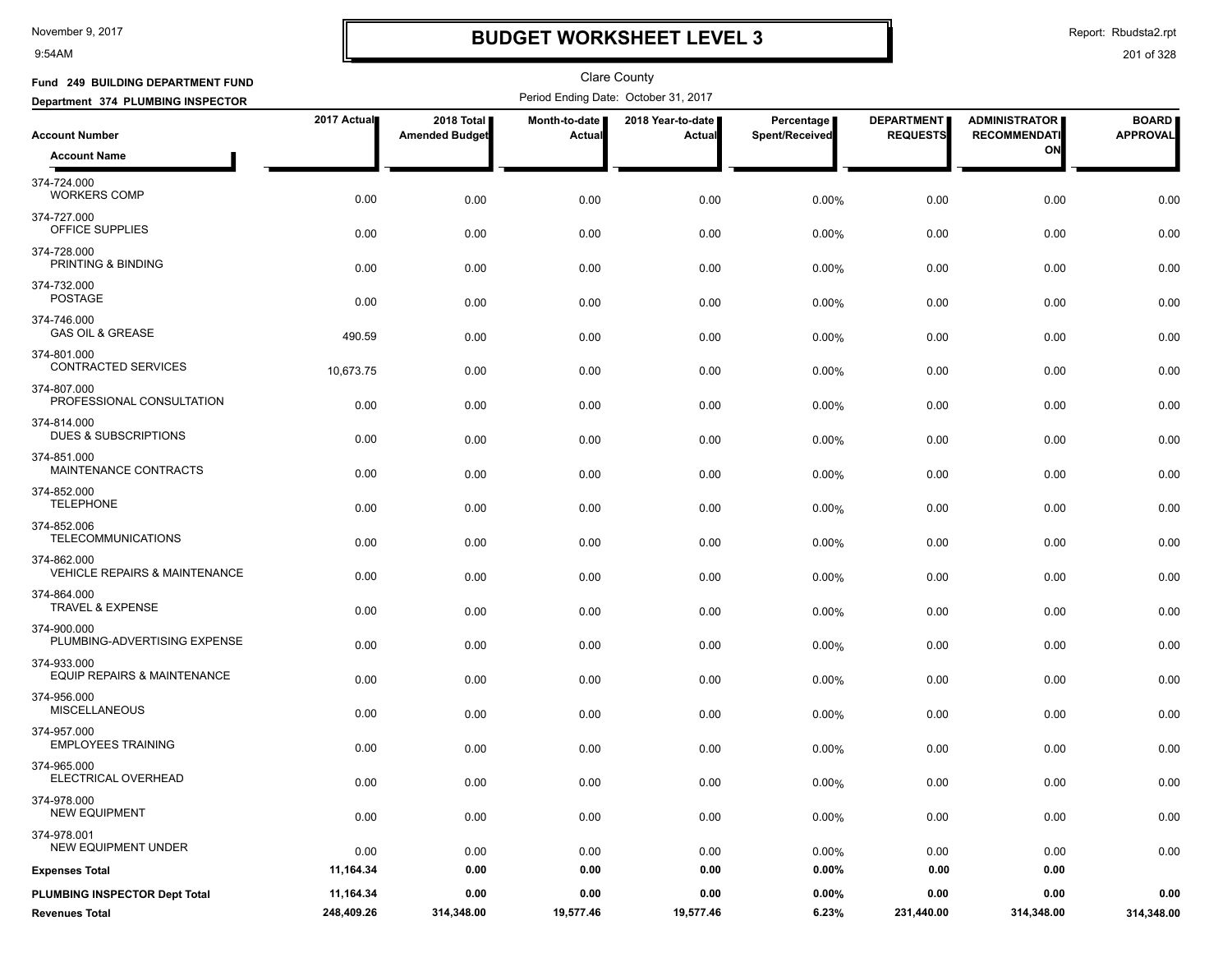9:54AM

# **BUDGET WORKSHEET LEVEL 3**

Report: Rbudsta2.rpt

| Fund 249 BUILDING DEPARTMENT FUND |             |                                               |                                  | <b>Clare County</b>                   |                                     |                                      |                                               |                                 |
|-----------------------------------|-------------|-----------------------------------------------|----------------------------------|---------------------------------------|-------------------------------------|--------------------------------------|-----------------------------------------------|---------------------------------|
| Department 374 PLUMBING INSPECTOR |             |                                               |                                  | Period Ending Date: October 31, 2017  |                                     |                                      |                                               |                                 |
| <b>Account Number</b>             | 2017 Actual | 2018 Total <b>II</b><br><b>Amended Budget</b> | Month-to-date ∎<br><b>Actual</b> | 2018 Year-to-date II<br><b>Actual</b> | Percentage<br><b>Spent/Received</b> | <b>DEPARTMENT</b><br><b>REQUESTS</b> | <b>ADMINISTRATOR E</b><br><b>RECOMMENDATI</b> | <b>BOARD</b><br><b>APPROVAL</b> |
| <b>Account Name</b>               |             |                                               |                                  |                                       |                                     |                                      | ON                                            |                                 |
| <b>Expenses Fund Total</b>        | 222,001.30  | 314,348.00                                    | 6.882.09                         | 6,882.09                              | 100.00%                             | 231,440.00                           | 314.348.00                                    | 314,348.00                      |
| Net (Rev/Exp)                     | 26,407.96   | 0.00                                          | 12.695.37                        | 12,695.37                             |                                     | 0.00                                 | 0.00                                          | 0.00                            |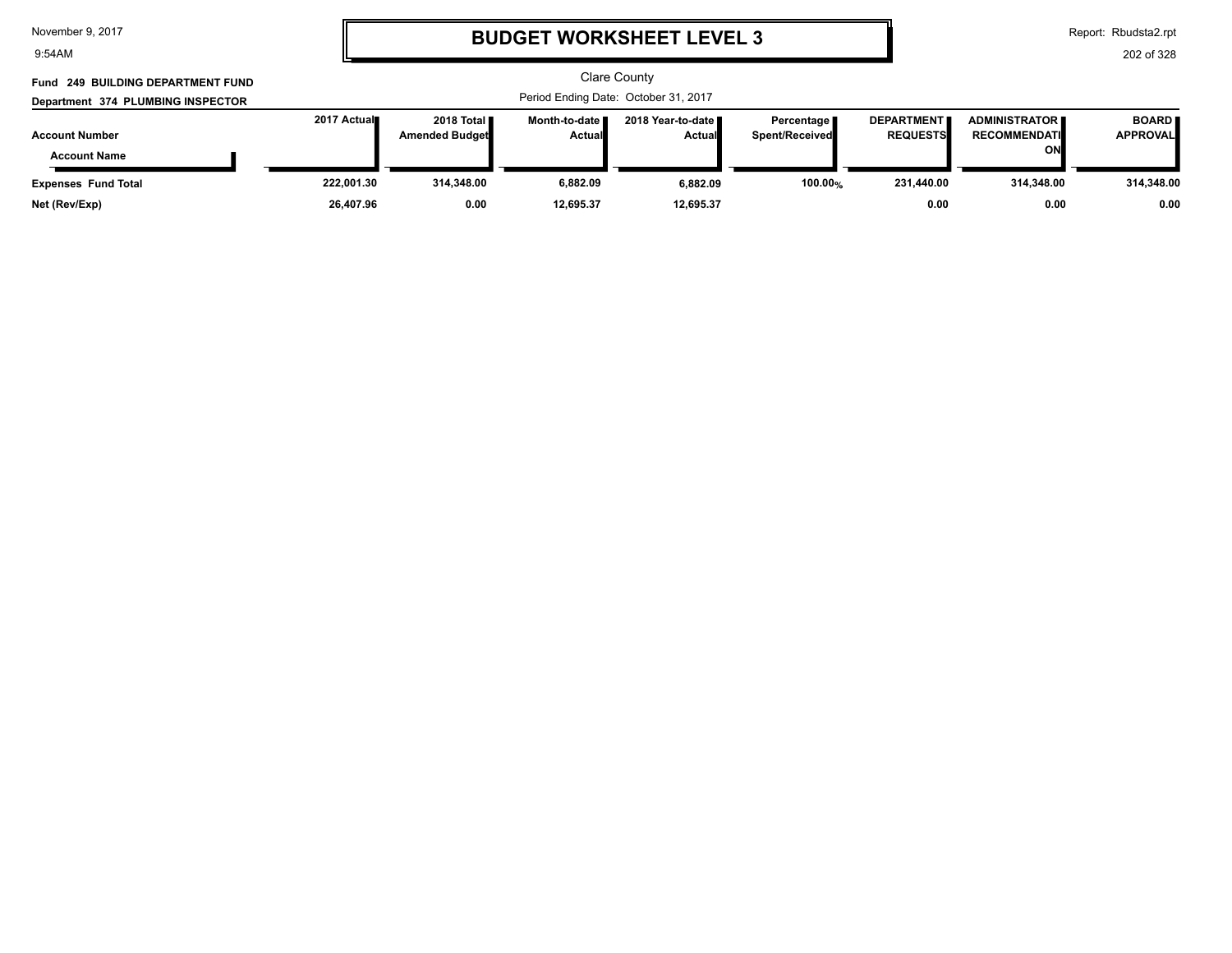9:54AM

### **BUDGET WORKSHEET LEVEL 3**

Report: Rbudsta2.rpt

| Fund 256 REGISTER OF DEEDS AUTOMATION F                               |             |                                     |                         | <b>Clare County</b>                  |                              |                                      |                                             |                                 |
|-----------------------------------------------------------------------|-------------|-------------------------------------|-------------------------|--------------------------------------|------------------------------|--------------------------------------|---------------------------------------------|---------------------------------|
| Department 000 REGISTER OF DEEDS                                      |             |                                     |                         | Period Ending Date: October 31, 2017 |                              |                                      |                                             |                                 |
| <b>Account Number</b>                                                 | 2017 Actual | 2018 Total<br><b>Amended Budget</b> | Month-to-date<br>Actual | 2018 Year-to-date<br>Actual          | Percentage<br>Spent/Received | <b>DEPARTMENT</b><br><b>REQUESTS</b> | <b>ADMINISTRATOR</b><br><b>RECOMMENDATI</b> | <b>BOARD</b><br><b>APPROVAL</b> |
| <b>Account Name</b>                                                   |             |                                     |                         |                                      |                              |                                      | ON                                          |                                 |
| Fund 256 REGISTER OF DEEDS AUTOMATION F<br>2018<br><b>Fiscal Year</b> |             |                                     |                         |                                      |                              |                                      |                                             |                                 |
| Department 000 REGISTER OF DEEDS<br>Revenues                          |             |                                     |                         |                                      |                              |                                      |                                             |                                 |
| 000-400.000<br>REVENUE CONTROL                                        | 0.00        | 49,500.00                           | 0.00                    | 0.00                                 | 0.00%                        | 0.00                                 | 49,500.00                                   | 49,500.00                       |
| 000-610.000<br><b>RECORDING FEES</b>                                  | 47,355.00   | 2,000.00                            | 4,185.00                | 4,185.00                             | 209.25%                      | 0.00                                 | 2,000.00                                    | 2,000.00                        |
| 000-665.000<br><b>INTEREST</b>                                        | 1,741.48    | 390,353.00                          | 0.00                    | 0.00                                 | 0.00%                        | 0.00                                 | 390,353.00                                  | 390,353.00                      |
| 000-699.900<br>BEGINNING FUND BALANCE                                 | 0.00        | 0.00                                | 0.00                    | 0.00                                 | 0.00%                        | 0.00                                 | 0.00                                        | 0.00                            |
| <b>Revenues Total</b>                                                 | 49,096.48   | 441,853.00                          | 4,185.00                | 4,185.00                             | 0.95%                        | 0.00                                 | 441,853.00                                  | 441,853.00                      |
| <b>Expenses</b><br>000-700.000<br><b>EXPENSE CONTROL</b>              | 0.00        | 0.00                                | 0.00                    | 0.00                                 | 0.00%                        | 0.00                                 | 0.00                                        | 0.00                            |
| 000-704.000<br><b>SALARY</b>                                          | 0.00        | 0.00                                | 0.00                    | 0.00                                 | 0.00%                        | 0.00                                 | 0.00                                        | 0.00                            |
| 000-706.000<br><b>OVERTIME</b>                                        | 0.00        | 0.00                                | 0.00                    | 0.00                                 | 0.00%                        | 0.00                                 | 0.00                                        | 0.00                            |
| 000-710.000<br><b>FICA EXPENSE</b>                                    | 0.00        | 0.00                                | 0.00                    | 0.00                                 | 0.00%                        | 0.00                                 | 0.00                                        | 0.00                            |
| 000-711.000<br><b>MEDICARE EXPENSE</b>                                | 0.00        | 0.00                                | 0.00                    | 0.00                                 | 0.00%                        | 0.00                                 | 0.00                                        | 0.00                            |
| 000-718.000<br><b>RETIREMENT</b>                                      | 0.00        | 0.00                                | 0.00                    | 0.00                                 | 0.00%                        | 0.00                                 | 0.00                                        | 0.00                            |
| 000-723.000<br><b>UNEMPLOYMENT</b>                                    | 0.00        | 0.00                                | 0.00                    | 0.00                                 | 0.00%                        | 0.00                                 | 0.00                                        | 0.00                            |
| 000-724.000<br><b>WORKERS COMP</b>                                    | 0.00        | 0.00                                | 0.00                    | 0.00                                 | 0.00%                        | 0.00                                 | 0.00                                        | 0.00                            |
| 000-727.000<br><b>SUPPLIES</b>                                        | 844.31      | 5,000.00                            | 0.00                    | 0.00                                 | 0.00%                        | 5,000.00                             | 5,000.00                                    | 5,000.00                        |
| 000-801.000<br>CONTRACTUAL SERVICES                                   | 5,442.00    | 150,000.00                          | 0.00                    | 0.00                                 | 0.00%                        | 150,000.00                           | 150,000.00                                  | 150,000.00                      |
| 000-864.000<br><b>TRAVEL &amp; EXPENSE</b>                            | 0.00        | 250.00                              | 0.00                    | 0.00                                 | 0.00%                        | 250.00                               | 250.00                                      | 250.00                          |
| 000-957.000<br><b>TRAINING</b>                                        | 749.06      | 7,500.00                            | 0.00                    | 0.00                                 | 0.00%                        | 7,500.00                             | 7,500.00                                    | 7,500.00                        |
| 000-978.000<br>OFFICE EQUIPMENT                                       | 6,471.87    | 20,000.00                           | 0.00                    | 0.00                                 | 0.00%                        | 20,000.00                            | 20,000.00                                   | 20,000.00                       |
| 000-978.001<br><b>NEW EQUIPMENT UNDER</b>                             | 2,017.92    | 0.00                                | 0.00                    | 0.00                                 | 0.00%                        | 0.00                                 | 0.00                                        | 0.00                            |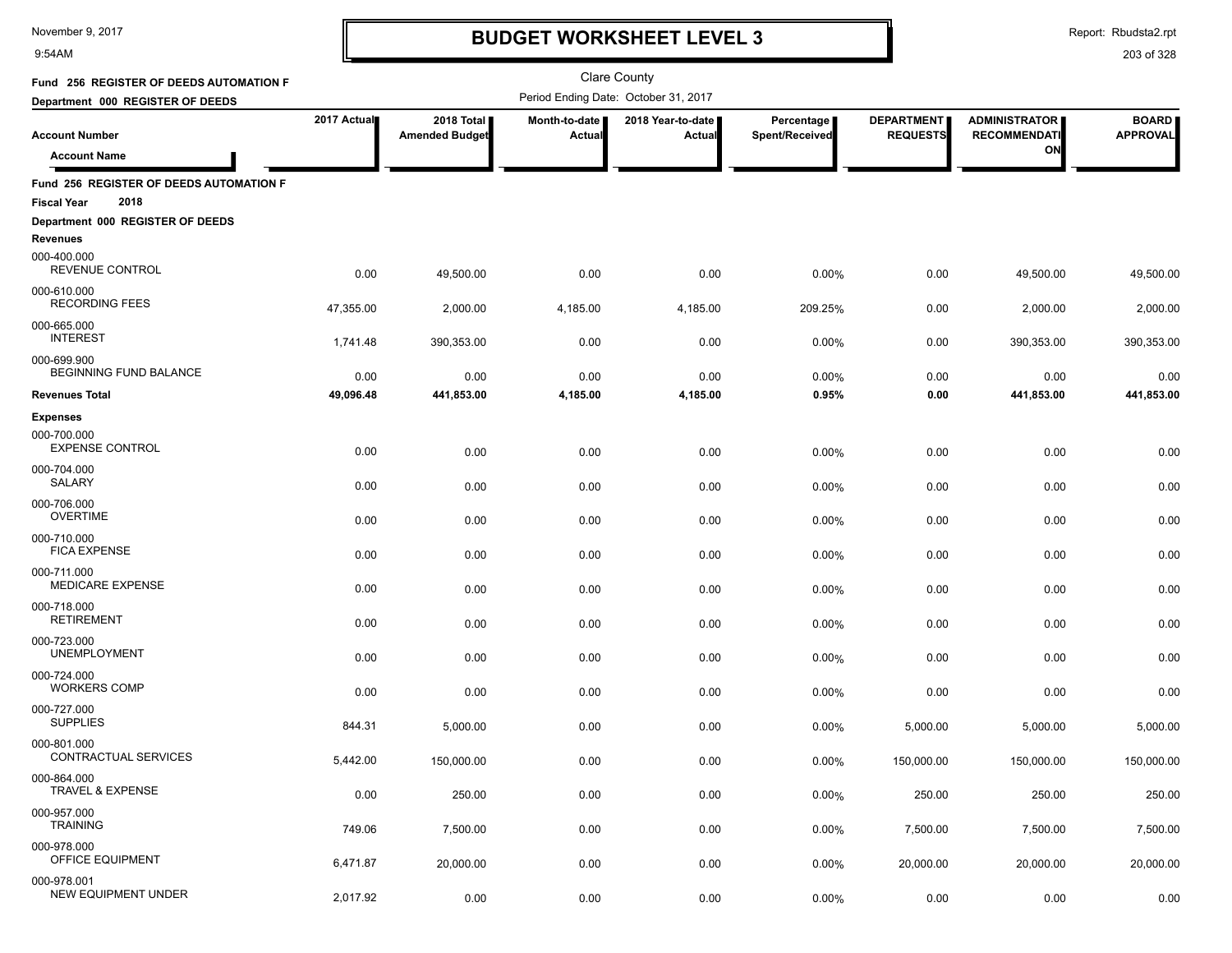9:54AM

### **BUDGET WORKSHEET LEVEL 3**

Report: Rbudsta2.rpt

| Fund 256 REGISTER OF DEEDS AUTOMATION F   |             |                                               |                                         | Clare County                         |                              |                                      |                                             |                                 |
|-------------------------------------------|-------------|-----------------------------------------------|-----------------------------------------|--------------------------------------|------------------------------|--------------------------------------|---------------------------------------------|---------------------------------|
| Department 000 REGISTER OF DEEDS          |             |                                               |                                         | Period Ending Date: October 31, 2017 |                              |                                      |                                             |                                 |
| <b>Account Number</b>                     | 2017 Actual | 2018 Total <b>II</b><br><b>Amended Budget</b> | <b>Month-to-date I</b><br><b>Actual</b> | 2018 Year-to-date ■<br><b>Actual</b> | Percentage<br>Spent/Received | <b>DEPARTMENT</b><br><b>REQUESTS</b> | <b>ADMINISTRATOR</b><br><b>RECOMMENDATI</b> | <b>BOARD</b><br><b>APPROVAL</b> |
| <b>Account Name</b>                       |             |                                               |                                         |                                      |                              |                                      | ON                                          |                                 |
| 000-998.900<br><b>ENDING FUND BALANCE</b> | 0.00        | 259.103.00                                    | 0.00                                    | 0.00                                 | 0.00%                        | 0.00                                 | 259.103.00                                  | 259,103.00                      |
| <b>Expenses Total</b>                     | 15,525.16   | 441,853.00                                    | 0.00                                    | 0.00                                 | $0.00\%$                     | 182,750.00                           | 441,853.00                                  | 441,853.00                      |
| <b>REGISTER OF DEEDS Dept Total</b>       | 33,571.32   | 0.00                                          | 4,185.00                                | 4,185.00                             | 100.00%                      | $-182,750.00$                        | 0.00                                        | 0.00                            |
| <b>Revenues Total</b>                     | 49,096.48   | 441,853.00                                    | 4,185.00                                | 4,185.00                             | 0.95%                        | 0.00                                 | 441,853.00                                  | 441,853.00                      |
| <b>Expenses Fund Total</b>                | 15,525.16   | 441,853.00                                    | 0.00                                    | 0.00                                 | 0.00%                        | 182,750.00                           | 441,853.00                                  | 441,853.00                      |
| Net (Rev/Exp)                             | 33,571.32   | 0.00                                          | 4,185.00                                | 4,185.00                             |                              | $-182,750.00$                        | 0.00                                        | 0.00                            |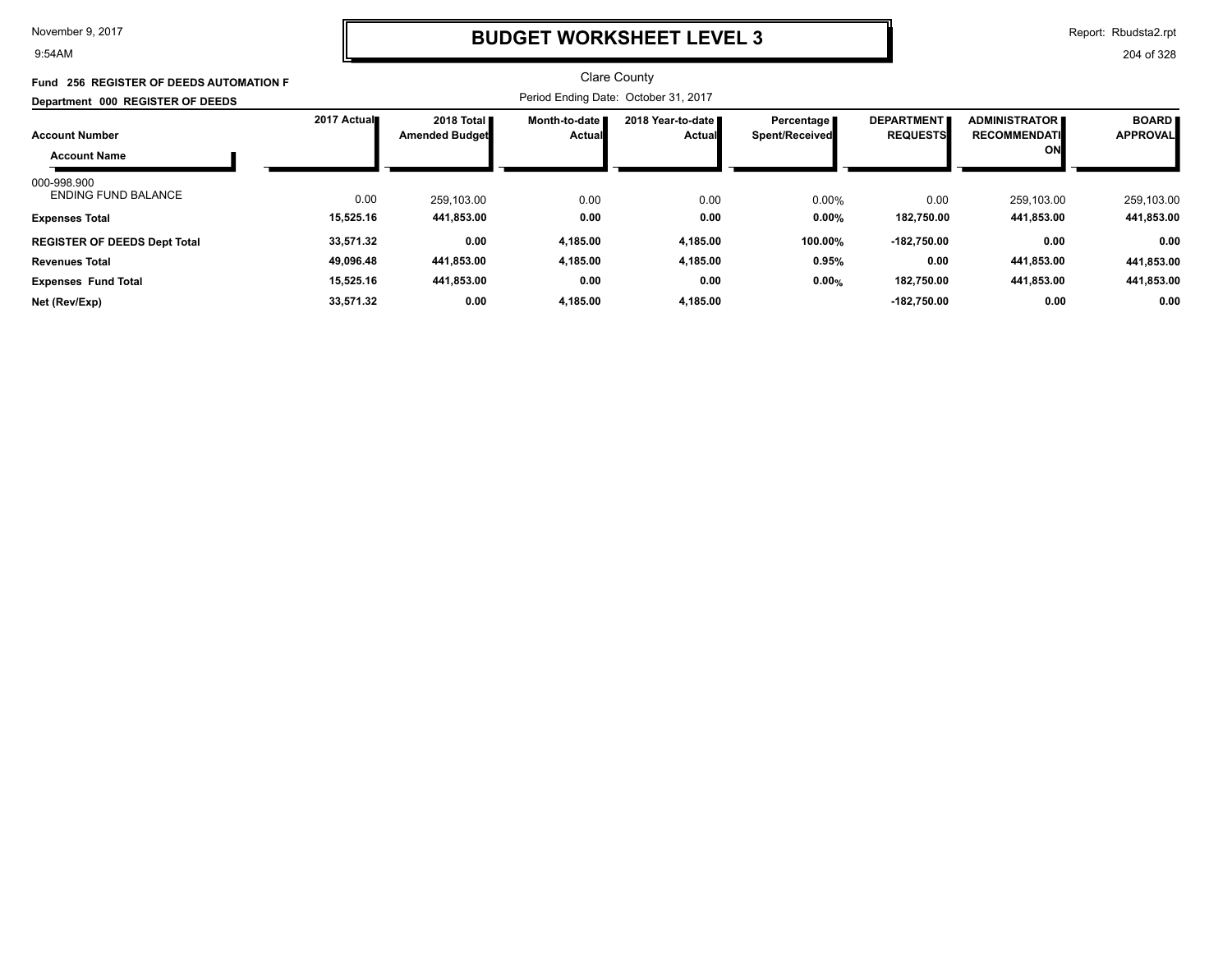9:54AM

### **BUDGET WORKSHEET LEVEL 3**

Report: Rbudsta2.rpt

| Fund 261 911 SERVICE FUND                      |             |                                     |                         | <b>Clare County</b>                  |                              |                                      |                                             |                                 |
|------------------------------------------------|-------------|-------------------------------------|-------------------------|--------------------------------------|------------------------------|--------------------------------------|---------------------------------------------|---------------------------------|
| <b>Department</b>                              |             |                                     |                         | Period Ending Date: October 31, 2017 |                              |                                      |                                             |                                 |
| <b>Account Number</b>                          | 2017 Actual | 2018 Total<br><b>Amended Budget</b> | Month-to-date<br>Actual | 2018 Year-to-date<br>Actual          | Percentage<br>Spent/Received | <b>DEPARTMENT</b><br><b>REQUESTS</b> | <b>ADMINISTRATOR</b><br><b>RECOMMENDATI</b> | <b>BOARD</b><br><b>APPROVAL</b> |
| <b>Account Name</b>                            |             |                                     |                         |                                      |                              |                                      | ON                                          |                                 |
| Fund 261 911 SERVICE FUND                      |             |                                     |                         |                                      |                              |                                      |                                             |                                 |
| 2018<br><b>Fiscal Year</b>                     |             |                                     |                         |                                      |                              |                                      |                                             |                                 |
| Department 000<br>Revenues                     |             |                                     |                         |                                      |                              |                                      |                                             |                                 |
| 000-402.000<br><b>CURRENT TAXES</b>            | 351,768.19  | 352,000.00                          | 0.00                    | 0.00                                 | 0.00%                        | 352,000.00                           | 352,000.00                                  | 352,000.00                      |
| 000-420.000<br>UNPAID PERSONAL PROPERTY        | 409.80      | 285.00                              | 45.51                   | 45.51                                | 15.97%                       | 285.00                               | 285.00                                      | 285.00                          |
| 000-429.000<br><b>COMMERCIAL FOREST</b>        | 2.91        | 6.00                                | 0.00                    | 0.00                                 | 0.00%                        | 6.00                                 | 6.00                                        | 6.00                            |
| 000-437.000<br>INDUSTRIAL FACILITY TAX         | 915.80      | 1,200.00                            | 0.00                    | 0.00                                 | 0.00%                        | 1,200.00                             | 1,200.00                                    | 1,200.00                        |
| 000-444.000<br>HARRISON-IN LIEU OF TAXES       | 588.82      | 600.00                              | 0.00                    | 0.00                                 | 0.00%                        | 600.00                               | 600.00                                      | 600.00                          |
| 000-444.001<br><b>CLARE - PILOT</b>            | 149.31      | 151.00                              | 0.00                    | 0.00                                 | 0.00%                        | 151.00                               | 151.00                                      | 151.00                          |
| 000-444.002<br>SURREY TWP - PILOT              | 78.13       | 79.00                               | 0.00                    | 0.00                                 | 0.00%                        | 79.00                                | 79.00                                       | 79.00                           |
| 000-501.000<br>FEDERAL GRANT - PSIC            | 0.00        | 0.00                                | 0.00                    | 0.00                                 | 0.00%                        | 0.00                                 | 0.00                                        | 0.00                            |
| 000-507.000<br><b>REGION 6 FED EQUIP GRANT</b> | 0.00        | 0.00                                | 0.00                    | 0.00                                 | 0.00%                        | 0.00                                 | 0.00                                        | 0.00                            |
| 000-539.000<br><b>STATE GRANT</b>              | 0.00        | 0.00                                | 0.00                    | 0.00                                 | 0.00%                        | 0.00                                 | 0.00                                        | 0.00                            |
| 000-543.000<br>911 PSAP TRAINING               | 5,944.00    | 10,100.00                           | 0.00                    | 0.00                                 | 0.00%                        | 10,100.00                            | 10,100.00                                   | 10,100.00                       |
| 000-545.000<br>STATE SURCHARGE TIER 1          | 159,052.00  | 158,848.00                          | 0.00                    | 0.00                                 | 0.00%                        | 158,848.00                           | 158,848.00                                  | 158,848.00                      |
| 000-573.000<br>LOCAL COMM STABILIZATION FUNDS  | 9,629.12    | 0.00                                | 0.00                    | 0.00                                 | 0.00%                        | 0.00                                 | 0.00                                        | 0.00                            |
| 000-601.000<br><b>FOIA SERVICES</b>            | 0.00        | 0.00                                | 0.00                    | 0.00                                 | 0.00%                        | 0.00                                 | 0.00                                        | 0.00                            |
| 000-662.000<br>SHORT TERM TAX COLLECTION       | 0.00        | 0.00                                | 0.00                    | 0.00                                 | 0.00%                        | 0.00                                 | 0.00                                        | 0.00                            |
| 000-665.000<br><b>INTEREST EARNED</b>          | 0.00        | 0.00                                | 0.00                    | 0.00                                 | 0.00%                        | 0.00                                 | 0.00                                        | 0.00                            |
| 000-673.000<br>SALE OF FIXED ASSETS            | 0.00        | 0.00                                | 0.00                    | 0.00                                 | 0.00%                        | 0.00                                 | 0.00                                        | 0.00                            |
| 000-676.001<br>LEIN REIMBURSEMENT SHERIFF      | 0.00        | 0.00                                | 0.00                    | 0.00                                 | 0.00%                        | 0.00                                 | 0.00                                        | 0.00                            |
| 000-676.851<br><b>INSURANCE REIMBURSEMENT</b>  | 0.00        | 0.00                                | 0.00                    | 0.00                                 | 0.00%                        | 0.00                                 | 0.00                                        | 0.00                            |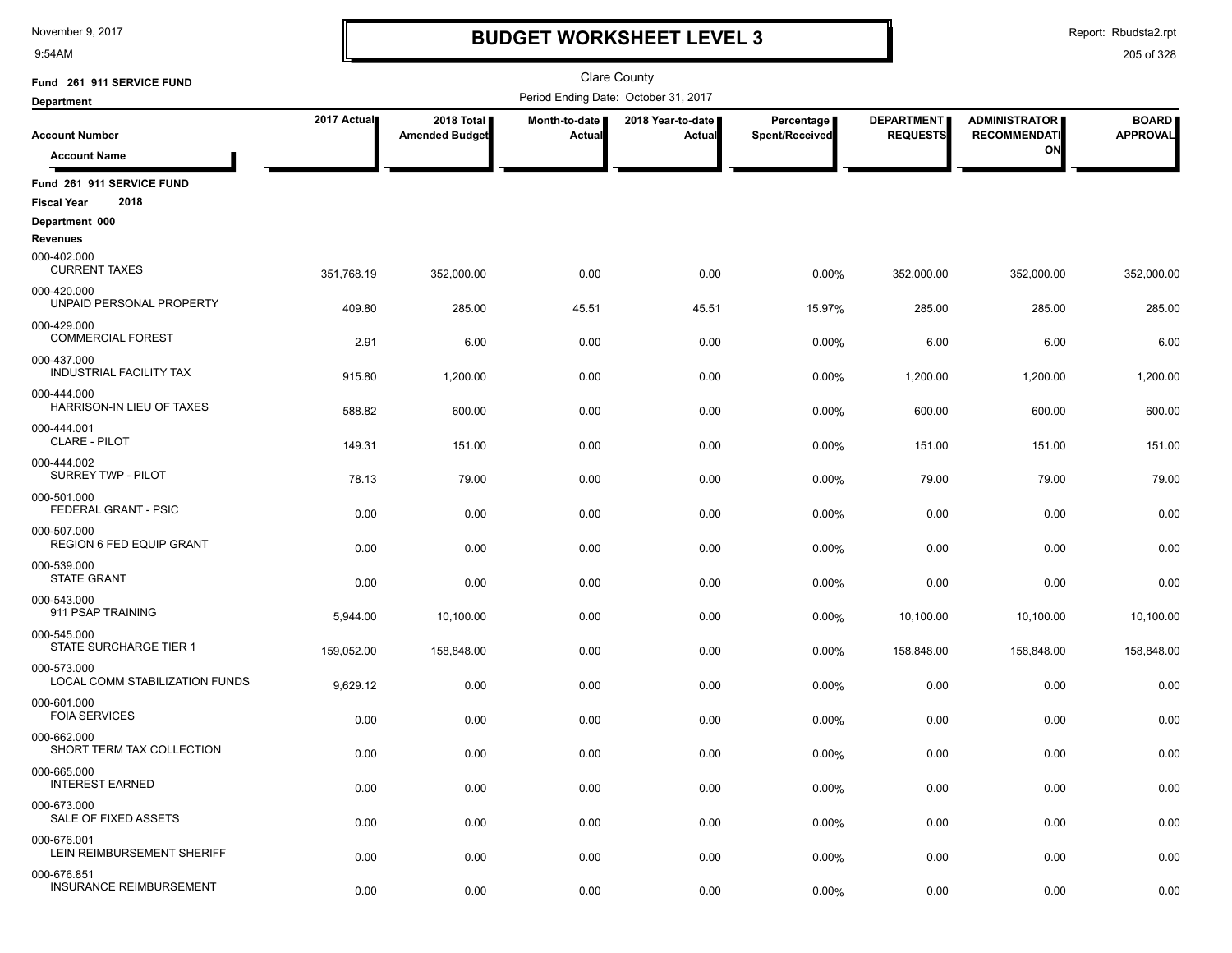9:54AM

### **BUDGET WORKSHEET LEVEL 3**

Report: Rbudsta2.rpt

| Fund 261 911 SERVICE FUND                      |             |                                     |                         | Clare County                         |                              |                                      |                                             |                                 |
|------------------------------------------------|-------------|-------------------------------------|-------------------------|--------------------------------------|------------------------------|--------------------------------------|---------------------------------------------|---------------------------------|
| <b>Department</b>                              |             |                                     |                         | Period Ending Date: October 31, 2017 |                              |                                      |                                             |                                 |
| <b>Account Number</b>                          | 2017 Actual | 2018 Total<br><b>Amended Budget</b> | Month-to-date<br>Actual | 2018 Year-to-date  <br>Actual        | Percentage<br>Spent/Received | <b>DEPARTMENT</b><br><b>REQUESTS</b> | <b>ADMINISTRATOR</b><br><b>RECOMMENDATI</b> | <b>BOARD</b><br><b>APPROVAL</b> |
| <b>Account Name</b>                            |             |                                     |                         |                                      |                              |                                      | ON                                          |                                 |
| 000-676.885<br><b>LITIGATION REIMBURSEMENT</b> | 0.00        | 0.00                                | 0.00                    | 0.00                                 | 0.00%                        | 0.00                                 | 0.00                                        | 0.00                            |
| 000-685.000<br>REIMBURSEMENTS - MISCELLANEOUS  | 0.00        | 0.00                                | 0.00                    | 0.00                                 | 0.00%                        | 0.00                                 | 0.00                                        | 0.00                            |
| 000-690.000<br>OPERATIONAL SURCHARGE TIER 2    | 212,845.30  | 276,704.00                          | 0.00                    | 0.00                                 | $0.00\%$                     | 276,704.00                           | 276,704.00                                  | 276,704.00                      |
| 000-690.001<br>DELETE WIRELESS 911             | 0.00        | 0.00                                | 0.00                    | 0.00                                 | $0.00\%$                     | 0.00                                 | 0.00                                        | 0.00                            |
| 000-698.000<br>INSTALLMENT PURCHASE/LEASE PROC | 0.00        | 0.00                                | 0.00                    | 0.00                                 | 0.00%                        | 0.00                                 | 0.00                                        | 0.00                            |
| 000-699.101<br><b>COUNTY APPROPRIATION</b>     | 0.00        | 0.00                                | 0.00                    | 0.00                                 | 0.00%                        | 0.00                                 | 0.00                                        | 0.00                            |
| 000-699.466<br><b>TRANSFER FROM 466 FUND</b>   | 0.00        | 0.00                                | 0.00                    | 0.00                                 | 0.00%                        | 0.00                                 | 0.00                                        | 0.00                            |
| 000-699.900<br>BEGINNING FUND BALANCE          | 0.00        | 0.00                                | 0.00                    | 0.00                                 | $0.00\%$                     | 0.00                                 | 0.00                                        | 0.00                            |
| <b>Revenues Total</b>                          | 741,383.38  | 799,973.00                          | 45.51                   | 45.51                                | 0.01%                        | 799,973.00                           | 799,973.00                                  | 799,973.00                      |
| <b>Expenses</b>                                |             |                                     |                         |                                      |                              |                                      |                                             |                                 |
| 000-702.000<br><b>SALARY</b>                   | 40,087.60   | 43,096.00                           | 1,277.20                | 1.277.20                             | 2.96%                        | 43,096.00                            | 43,096.00                                   | 43,096.00                       |
| 000-704.000<br><b>FULL TIME SALARIES</b>       | 167,389.29  | 151,138.00                          | 0.00                    | 0.00                                 | $0.00\%$                     | 185,000.00                           | 151,138.00                                  | 151,138.00                      |
| 000-704.001<br>PSAP FULL TIME                  | 4,624.69    | 4,000.00                            | 711.36                  | 711.36                               | 17.78%                       | 4,000.00                             | 4,000.00                                    | 4,000.00                        |
| 000-704.002<br>SURCHARGE FULL TIME             | 194,665.75  | 185,000.00                          | 12,314.64               | 12,314.64                            | 6.66%                        | 185,000.00                           | 185,000.00                                  | 185,000.00                      |
| 000-705.000<br>PART TIME                       | 0.00        | 10,000.00                           | 0.00                    | 0.00                                 | 0.00%                        | 10,000.00                            | 10,000.00                                   | 10,000.00                       |
| 000-705.001<br><b>PSAP PART TIME</b>           | 125.21      | 2,000.00                            | 0.00                    | 0.00                                 | 0.00%                        | 2,000.00                             | 2,000.00                                    | 2,000.00                        |
| 000-705.002<br>SURCHARGE PART TIME             | 6,879.96    | 10,000.00                           | 0.00                    | 0.00                                 | $0.00\%$                     | 10,000.00                            | 10,000.00                                   | 10,000.00                       |
| 000-706.000<br><b>OVERTIME</b>                 | 13,682.30   | 15,000.00                           | 0.00                    | 0.00                                 | $0.00\%$                     | 15,000.00                            | 15,000.00                                   | 15,000.00                       |
| 000-706.001<br>SURCHARGE FT OVERTIME           | 24,929.74   | 25,000.00                           | 1,808.76                | 1,808.76                             | 7.24%                        | 25,000.00                            | 25,000.00                                   | 25,000.00                       |
| 000-706.002<br>SURCHARGE PT OVERTIME           | 0.00        | 2,000.00                            | 0.00                    | 0.00                                 | 0.00%                        | 2,000.00                             | 2,000.00                                    | 2,000.00                        |
| 000-706.003<br>PART TIME OVERTIME              | 0.00        | 2,000.00                            | 0.00                    | 0.00                                 | 0.00%                        | 2,000.00                             | 2,000.00                                    | 2,000.00                        |
| 000-706.004<br>PSAP FT OVERTIME                | 2,452.11    | 2,500.00                            | 0.00                    | 0.00                                 | 0.00%                        | 2,500.00                             | 2,500.00                                    | 2,500.00                        |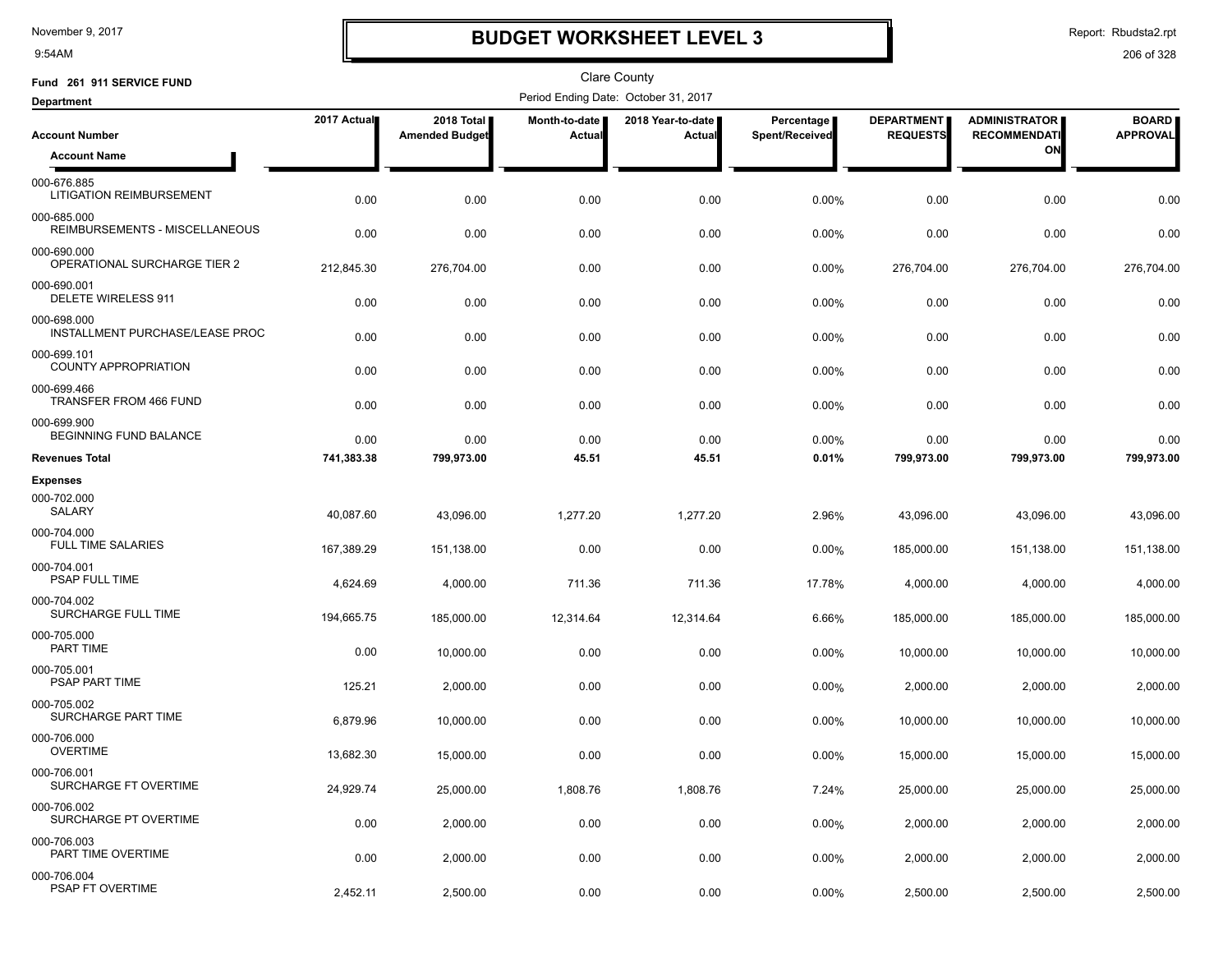9:54AM

### **BUDGET WORKSHEET LEVEL 3**

Report: Rbudsta2.rpt

| Fund 261 911 SERVICE FUND                      |             |                                     |                                | <b>Clare County</b>                  |                              |                                      |                                             |                                 |
|------------------------------------------------|-------------|-------------------------------------|--------------------------------|--------------------------------------|------------------------------|--------------------------------------|---------------------------------------------|---------------------------------|
| <b>Department</b>                              |             |                                     |                                | Period Ending Date: October 31, 2017 |                              |                                      |                                             |                                 |
| <b>Account Number</b>                          | 2017 Actual | 2018 Total<br><b>Amended Budget</b> | Month-to-date<br><b>Actual</b> | 2018 Year-to-date  <br>Actual        | Percentage<br>Spent/Received | <b>DEPARTMENT</b><br><b>REQUESTS</b> | <b>ADMINISTRATOR</b><br><b>RECOMMENDATI</b> | <b>BOARD</b><br><b>APPROVAL</b> |
| <b>Account Name</b>                            |             |                                     |                                |                                      |                              |                                      | ON                                          |                                 |
| 000-706.005<br>PSAP PT OVERTIME                | 0.00        | 1,000.00                            | 0.00                           | 0.00                                 | 0.00%                        | 1,000.00                             | 1,000.00                                    | 1,000.00                        |
| 000-707.000<br>PER DIEM                        | 0.00        | 0.00                                | 0.00                           | 0.00                                 | 0.00%                        | 0.00                                 | 0.00                                        | 0.00                            |
| 000-710.000<br><b>FICA EXPENSE</b>             | 29,122.83   | 26,603.00                           | 1,015.23                       | 1,015.23                             | 3.82%                        | 28,703.00                            | 26,603.00                                   | 26,603.00                       |
| 000-711.000<br><b>MEDICARE EXPENSE</b>         | 6,810.97    | 6,222.00                            | 237.43                         | 237.43                               | 3.82%                        | 6,713.00                             | 6,222.00                                    | 6,222.00                        |
| 000-713.000<br><b>STAND BY PAY</b>             | 0.00        | 0.00                                | 0.00                           | 0.00                                 | 0.00%                        | 0.00                                 | 0.00                                        | 0.00                            |
| 000-715.000<br><b>HEALTH INSURANCE</b>         | 134,423.23  | 118,890.00                          | 11,607.48                      | 11,607.48                            | 9.76%                        | 132,296.00                           | 118,890.00                                  | 118,890.00                      |
| 000-715.001<br><b>BENNY CARD</b>               | 0.00        | 0.00                                | 0.00                           | 0.00                                 | 0.00%                        | 0.00                                 | 0.00                                        | 0.00                            |
| 000-715.002<br><b>HRA</b>                      | 0.00        | 0.00                                | 0.00                           | 0.00                                 | 0.00%                        | 0.00                                 | 0.00                                        | 0.00                            |
| 000-715.006<br><b>CIC BUNDLE</b>               | 4,740.00    | 4,740.00                            | 395.00                         | 395.00                               | 8.33%                        | 4,740.00                             | 4,740.00                                    | 4,740.00                        |
| 000-716.005<br>HEALTH INS RX REIMBURSEMENT     | 0.00        | 0.00                                | 0.00                           | 0.00                                 | 0.00%                        | 0.00                                 | 0.00                                        | 0.00                            |
| 000-716.006<br><b>FSA</b>                      | 179.00      | 0.00                                | 0.00                           | 0.00                                 | 0.00%                        | 0.00                                 | 0.00                                        | 0.00                            |
| 000-716.007<br><b>HEALTH ACH REIMBURSEMENT</b> | 27,071.23   | 18,000.00                           | 473.13                         | 473.13                               | 2.63%                        | 18,000.00                            | 18,000.00                                   | 18,000.00                       |
| 000-716.008<br>SMART CARD REIMBURSEMENT        | 0.00        | 400.00                              | 0.00                           | 0.00                                 | 0.00%                        | 400.00                               | 400.00                                      | 400.00                          |
| 000-716.009<br><b>ADMIN FEES</b>               | 37.34       | 500.00                              | 3.41                           | 3.41                                 | 0.68%                        | 500.00                               | 500.00                                      | 500.00                          |
| 000-717.000<br>LIFE INSURANCE                  | 660.00      | 660.00                              | 55.00                          | 55.00                                | 8.33%                        | 660.00                               | 660.00                                      | 660.00                          |
| 000-717.002<br><b>COBRA/HIPPA</b>              | 0.00        | 0.00                                | 0.00                           | 0.00                                 | 0.00%                        | 0.00                                 | 0.00                                        | 0.00                            |
| 000-717.004<br><b>SECTION 125 PLAN</b>         | 0.00        | 0.00                                | 0.00                           | 0.00                                 | 0.00%                        | 0.00                                 | 0.00                                        | 0.00                            |
| 000-717.006<br>SECTION 125-SCRIPT              | 0.00        | 0.00                                | 0.00                           | 0.00                                 | 0.00%                        | 0.00                                 | 0.00                                        | 0.00                            |
| 000-717.008<br><b>SCRIPT REIMBURSEMENT</b>     | 0.00        | 0.00                                | 0.00                           | 0.00                                 | 0.00%                        | 0.00                                 | 0.00                                        | 0.00                            |
| 000-718.000<br>CENTRAL DISPATCH-RETIREMENT     | 45,093.19   | 43,387.00                           | 0.00                           | 0.00                                 | 0.00%                        | 43,518.00                            | 43,387.00                                   | 43,387.00                       |
| 000-719.000<br><b>LONGEVITY</b>                | 0.00        | 0.00                                | 0.00                           | 0.00                                 | 0.00%                        | 0.00                                 | 0.00                                        | 0.00                            |
| 000-720.000<br><b>VACATIONS</b>                | 474.48      | 2,000.00                            | 0.00                           | 0.00                                 | 0.00%                        | 2,000.00                             | 2,000.00                                    | 2,000.00                        |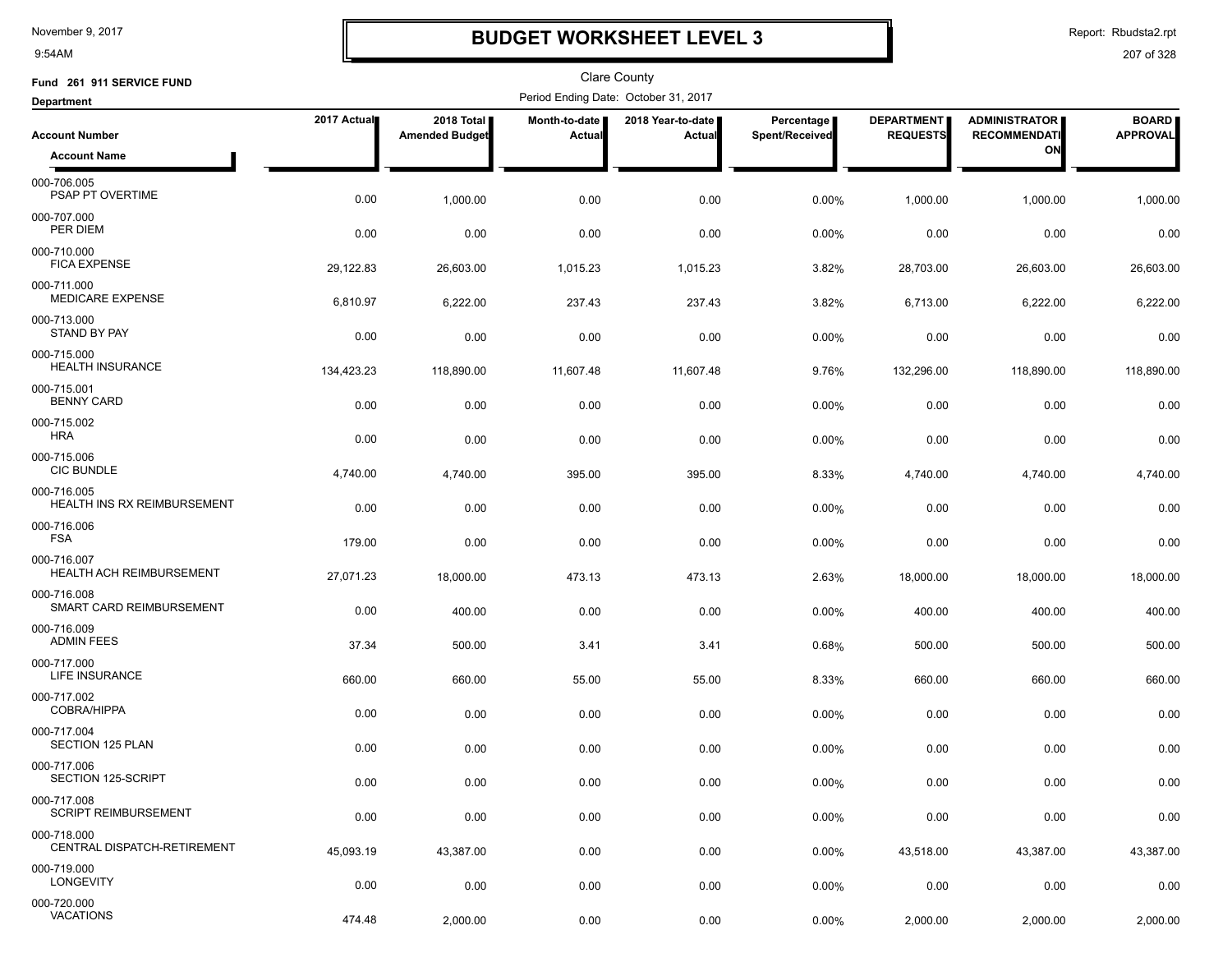9:54AM

### **BUDGET WORKSHEET LEVEL 3**

Report: Rbudsta2.rpt

| Fund 261 911 SERVICE FUND                         |             |                                     |                                | <b>Clare County</b>                  |                              |                                      |                                             |                                 |
|---------------------------------------------------|-------------|-------------------------------------|--------------------------------|--------------------------------------|------------------------------|--------------------------------------|---------------------------------------------|---------------------------------|
| <b>Department</b>                                 |             |                                     |                                | Period Ending Date: October 31, 2017 |                              |                                      |                                             |                                 |
| <b>Account Number</b>                             | 2017 Actual | 2018 Total<br><b>Amended Budget</b> | Month-to-date<br><b>Actual</b> | 2018 Year-to-date<br>Actual          | Percentage<br>Spent/Received | <b>DEPARTMENT</b><br><b>REQUESTS</b> | <b>ADMINISTRATOR</b><br><b>RECOMMENDATI</b> | <b>BOARD</b><br><b>APPROVAL</b> |
| <b>Account Name</b>                               |             |                                     |                                |                                      |                              |                                      | ON                                          |                                 |
| 000-721.000<br><b>SICK LEAVE</b>                  | 1,143.71    | 1,817.00                            | 0.00                           | 0.00                                 | 0.00%                        | 1,817.00                             | 1,817.00                                    | 1,817.00                        |
| 000-722.000<br><b>HOLIDAYS</b>                    | 20,959.00   | 20.647.00                           | 0.00                           | 0.00                                 | 0.00%                        | 20,647.00                            | 20,647.00                                   | 20,647.00                       |
| 000-723.000<br><b>EMPLOYEES AMBULANCE SERVICE</b> | 0.00        | 0.00                                | 0.00                           | 0.00                                 | 0.00%                        | 0.00                                 | 0.00                                        | 0.00                            |
| 000-723.001<br>CENTRAL DISP UNEMPLOYMENT          | 0.00        | 5,556.00                            | 0.00                           | 0.00                                 | 0.00%                        | 5,556.00                             | 5,556.00                                    | 5,556.00                        |
| 000-724.000<br>CENTRAL DISP WORK COMP             | 1,367.58    | 2,084.00                            | 0.00                           | 0.00                                 | 0.00%                        | 2,084.00                             | 2,084.00                                    | 2,084.00                        |
| 000-725.000<br>DELETE-GUN ALLOWANCE               | 0.00        | 0.00                                | 0.00                           | 0.00                                 | 0.00%                        | 0.00                                 | 0.00                                        | 0.00                            |
| 000-727.000<br>OFFICE SUPPLIES                    | 174.12      | 1,000.00                            | 0.00                           | 0.00                                 | 0.00%                        | 1,000.00                             | 1,000.00                                    | 1,000.00                        |
| 000-728.000<br>PRINTING & BINDING                 | 63.81       | 300.00                              | 0.00                           | 0.00                                 | 0.00%                        | 300.00                               | 300.00                                      | 300.00                          |
| 000-732.000<br><b>POSTAGE</b>                     | 0.00        | 0.00                                | 0.00                           | 0.00                                 | 0.00%                        | 0.00                                 | 0.00                                        | 0.00                            |
| 000-741.001<br>DELETE-911 TAPES                   | 0.00        | 0.00                                | 0.00                           | 0.00                                 | 0.00%                        | 0.00                                 | 0.00                                        | 0.00                            |
| 000-747.000<br><b>UNIFORMS</b>                    | 350.25      | 1,000.00                            | 0.00                           | 0.00                                 | 0.00%                        | 1,000.00                             | 1,000.00                                    | 1,000.00                        |
| 000-748.000<br>LAUNDRY & DRY CLEANING             | 0.00        | 0.00                                | 0.00                           | 0.00                                 | 0.00%                        | 0.00                                 | 0.00                                        | 0.00                            |
| 000-807.000<br><b>CONSULTANT FEES</b>             | 0.00        | 0.00                                | 0.00                           | 0.00                                 | 0.00%                        | 0.00                                 | 0.00                                        | 0.00                            |
| 000-814.000<br><b>DUES &amp; SUBSCRIPTIONS</b>    | 268.92      | 10,200.00                           | 0.00                           | 0.00                                 | $0.00\%$                     | 10,200.00                            | 10,200.00                                   | 10,200.00                       |
| 000-835.001<br>HEALTH SERVICES - EMPLOYEES        | 600.00      | 600.00                              | 0.00                           | 0.00                                 | 0.00%                        | 600.00                               | 600.00                                      | 600.00                          |
| 000-851.000<br>MAINT CONTRACTS - RADIOS/TOWERS    | 6,719.77    | 5,000.00                            | 0.00                           | 0.00                                 | 0.00%                        | 5,000.00                             | 5,000.00                                    | 5,000.00                        |
| 000-851.001<br>MAINT CONTRACTS - COMPUTER         | 4,479.19    | 6,000.00                            | 0.00                           | 0.00                                 | $0.00\%$                     | 6,000.00                             | 6,000.00                                    | 6,000.00                        |
| 000-851.002<br>MAINT CONTRACTS - PHONES           | 0.00        | 0.00                                | 0.00                           | 0.00                                 | 0.00%                        | 0.00                                 | 0.00                                        | 0.00                            |
| 000-852.000<br><b>TELEPHONE</b>                   | 7,059.28    | 6,500.00                            | 101.26                         | 101.26                               | 1.56%                        | 6,500.00                             | 6,500.00                                    | 6,500.00                        |
| 000-852.001<br><b>WIRELESS SURCHARGE</b>          | 0.00        | 0.00                                | 0.00                           | 0.00                                 | 0.00%                        | 0.00                                 | 0.00                                        | 0.00                            |
| 000-852.002<br>LANDLINE SURCHARGE EXPENSE         | 0.00        | 0.00                                | 0.00                           | 0.00                                 | 0.00%                        | 0.00                                 | 0.00                                        | 0.00                            |
| 000-852.006<br><b>TELECOMMUNICATIONS</b>          | 0.00        | 0.00                                | 0.00                           | 0.00                                 | 0.00%                        | 0.00                                 | 0.00                                        | 0.00                            |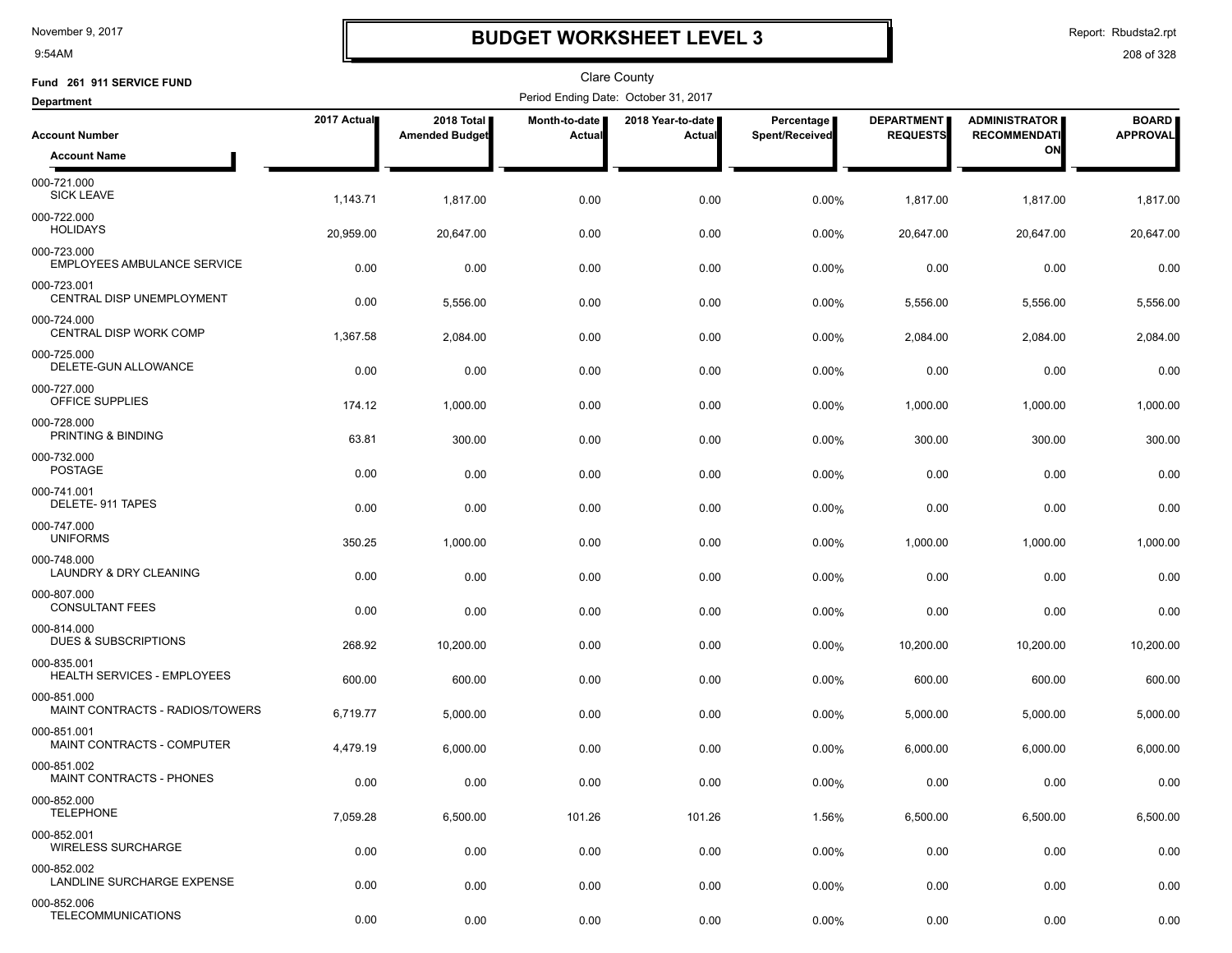9:54AM

## **BUDGET WORKSHEET LEVEL 3**

Report: Rbudsta2.rpt

| Fund 261 911 SERVICE FUND                                |              |                                     |                         | Clare County                         |                              |                                      |                                             |                                 |
|----------------------------------------------------------|--------------|-------------------------------------|-------------------------|--------------------------------------|------------------------------|--------------------------------------|---------------------------------------------|---------------------------------|
| <b>Department</b>                                        |              |                                     |                         | Period Ending Date: October 31, 2017 |                              |                                      |                                             |                                 |
| <b>Account Number</b>                                    | 2017 Actual  | 2018 Total<br><b>Amended Budget</b> | Month-to-date<br>Actual | 2018 Year-to-date<br>Actual          | Percentage<br>Spent/Received | <b>DEPARTMENT</b><br><b>REQUESTS</b> | <b>ADMINISTRATOR</b><br><b>RECOMMENDATI</b> | <b>BOARD</b><br><b>APPROVAL</b> |
| <b>Account Name</b>                                      |              |                                     |                         |                                      |                              |                                      | ON                                          |                                 |
| 000-864.000<br>TRAVEL & EXPENSE                          | 10.00        | 500.00                              | 0.00                    | 0.00                                 | 0.00%                        | 500.00                               | 500.00                                      | 500.00                          |
| 000-885.000<br>LITIGATION / ATTORNEY FEES                | 0.00         | 0.00                                | 0.00                    | 0.00                                 | 0.00%                        | 0.00                                 | 0.00                                        | 0.00                            |
| 000-921.000<br><b>UTILITIES</b>                          | 2,850.78     | 3,500.00                            | 144.94                  | 144.94                               | 4.14%                        | 3,500.00                             | 3,500.00                                    | 3,500.00                        |
| 000-931.000<br><b>BUILDING REPAIRS &amp; MAINTENANCE</b> | 1,022.97     | 1,500.00                            | 866.38                  | 866.38                               | 57.76%                       | 1,500.00                             | 1,500.00                                    | 1,500.00                        |
| 000-932.000<br>OFFICE EQUIP MAINT                        | 0.00         | 0.00                                | 0.00                    | 0.00                                 | 0.00%                        | 0.00                                 | 0.00                                        | 0.00                            |
| 000-932.001<br>OFFICE EQUIP MAINT-LEIN/CORE              | 0.00         | 0.00                                | 0.00                    | 0.00                                 | 0.00%                        | 0.00                                 | 0.00                                        | 0.00                            |
| 000-955.000<br><b>BANK CHARGES</b>                       | 0.00         | 0.00                                | 0.00                    | 0.00                                 | 0.00%                        | 0.00                                 | 0.00                                        | 0.00                            |
| 000-957.001<br>SCHOOLING & TRAINING-COUNTY               | 1,374.22     | 5,000.00                            | 0.00                    | 0.00                                 | 7.90%                        | 5,000.00                             | 5,000.00                                    | 5,000.00                        |
| 000-957.002<br><b>PSAP TRAINING</b>                      | 6,793.10     | 9,500.00                            | 500.00                  | 500.00                               | 5.26%                        | 9,500.00                             | 9,500.00                                    | 9,500.00                        |
| 000-961.000<br>SHORT TERM TAX BOND EXPENSE               | 58.47        | 100.00                              | 0.00                    | 0.00                                 | 0.00%                        | 100.00                               | 100.00                                      | 100.00                          |
| 000-962.000<br>TAX APPEALS ADJUSTMENT                    | 734.53       | 150.00                              | 0.00                    | 0.00                                 | 0.00%                        | 150.00                               | 150.00                                      | 150.00                          |
| 000-978.000<br><b>NEW EQUIPMENT</b>                      | 24,567.55    | 21,000.00                           | 0.00                    | 0.00                                 | 0.00%                        | 21,000.00                            | 21,000.00                                   | 21,000.00                       |
| 000-978.001<br>C DISP FD-GIS MAPPING                     | 0.00         | 1,200.00                            | 0.00                    | 0.00                                 | 0.00%                        | 1,200.00                             | 1,200.00                                    | 1,200.00                        |
| 000-978.002<br>NEW EQUIPMENT-GRANT EXPENDITURI           | 0.00         | 0.00                                | 0.00                    | 0.00                                 | $0.00\%$                     | 0.00                                 | 0.00                                        | 0.00                            |
| 000-978.003<br>NEW EQUIPMENT UNDER \$5000                | 3,977.92     | 7,500.00                            | 0.00                    | 0.00                                 | 0.00%                        | 7,500.00                             | 7,500.00                                    | 7,500.00                        |
| 000-991.000<br><b>PRINCIPAL</b>                          | 12,804.53    | 13,362.00                           | 0.00                    | 0.00                                 | 0.00%                        | 13,361.52                            | 13,362.00                                   | 13,362.00                       |
| 000-995.000<br><b>INTEREST</b>                           | 2,377.62     | 1,821.00                            | 0.00                    | 0.00                                 | 0.00%                        | 1,820.63                             | 1,821.00                                    | 1,821.00                        |
| 000-998.101<br>APPROP TRANSFER OUT-GEN FUND              | 0.00         | 0.00                                | 0.00                    | 0.00                                 | 0.00%                        | 0.00                                 | 0.00                                        | 0.00                            |
| 000-998.677<br>APPROP TRANSFER OUT-HEALTH BENI           | 0.00         | 0.00                                | 0.00                    | 0.00                                 | 0.00%                        | 0.00                                 | 0.00                                        | 0.00                            |
| 000-998.900<br><b>ENDING FUND BALANCE</b>                | 0.00         | 0.00                                | 0.00                    | 0.00                                 | $0.00\%$                     | 0.00                                 | 0.00                                        | 0.00                            |
| <b>Expenses Total</b>                                    | 803,206.24   | 799,973.00                          | 31,511.22               | 31,511.22                            | 100.00%                      | 849,962.15                           | 799,973.00                                  | 799,973.00                      |
| <b>Dept Total</b>                                        | $-61,822.86$ | 0.00                                | -31,465.71              | $-31,465.71$                         | 100.00%                      | $-49,989.15$                         | 0.00                                        | 0.00                            |
| <b>Revenues Total</b>                                    | 741,383.38   | 799,973.00                          | 45.51                   | 45.51                                | 0.01%                        | 799,973.00                           | 799,973.00                                  | 799,973.00                      |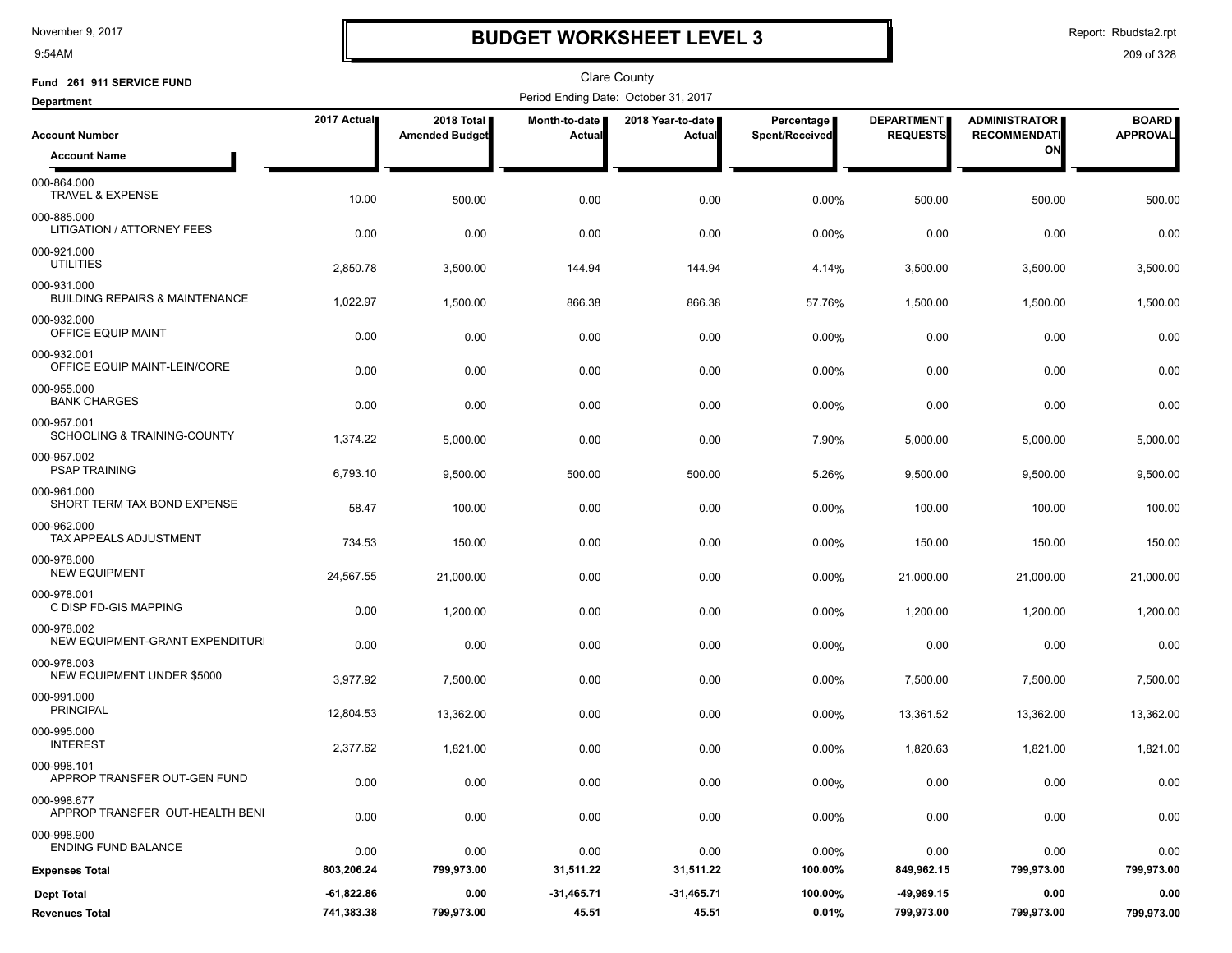9:54AM

# **BUDGET WORKSHEET LEVEL 3**

Report: Rbudsta2.rpt

| Fund 261 911 SERVICE FUND<br>Department      |             |                                       |                                  | Clare County<br>Period Ending Date: October 31, 2017 |                                     |                                      |                                                   |                                 |
|----------------------------------------------|-------------|---------------------------------------|----------------------------------|------------------------------------------------------|-------------------------------------|--------------------------------------|---------------------------------------------------|---------------------------------|
| <b>Account Number</b><br><b>Account Name</b> | 2017 Actual | 2018 Total ■<br><b>Amended Budget</b> | Month-to-date ■<br><b>Actual</b> | 2018 Year-to-date ∎<br><b>Actual</b>                 | Percentage<br><b>Spent/Received</b> | <b>DEPARTMENT</b><br><b>REQUESTS</b> | <b>ADMINISTRATOR</b><br><b>RECOMMENDATI</b><br>ON | <b>BOARD</b><br><b>APPROVAL</b> |
| <b>Expenses Fund Total</b>                   | 803.206.24  | 799.973.00                            | 31,511.22                        | 31,511.22                                            | 100.00%                             | 849.962.15                           | 799.973.00                                        | 799,973.00                      |
| Net (Rev/Exp)                                | -61,822.86  | 0.00                                  | $-31,465.71$                     | $-31,465.71$                                         |                                     | -49.989.15                           | 0.00                                              | 0.00                            |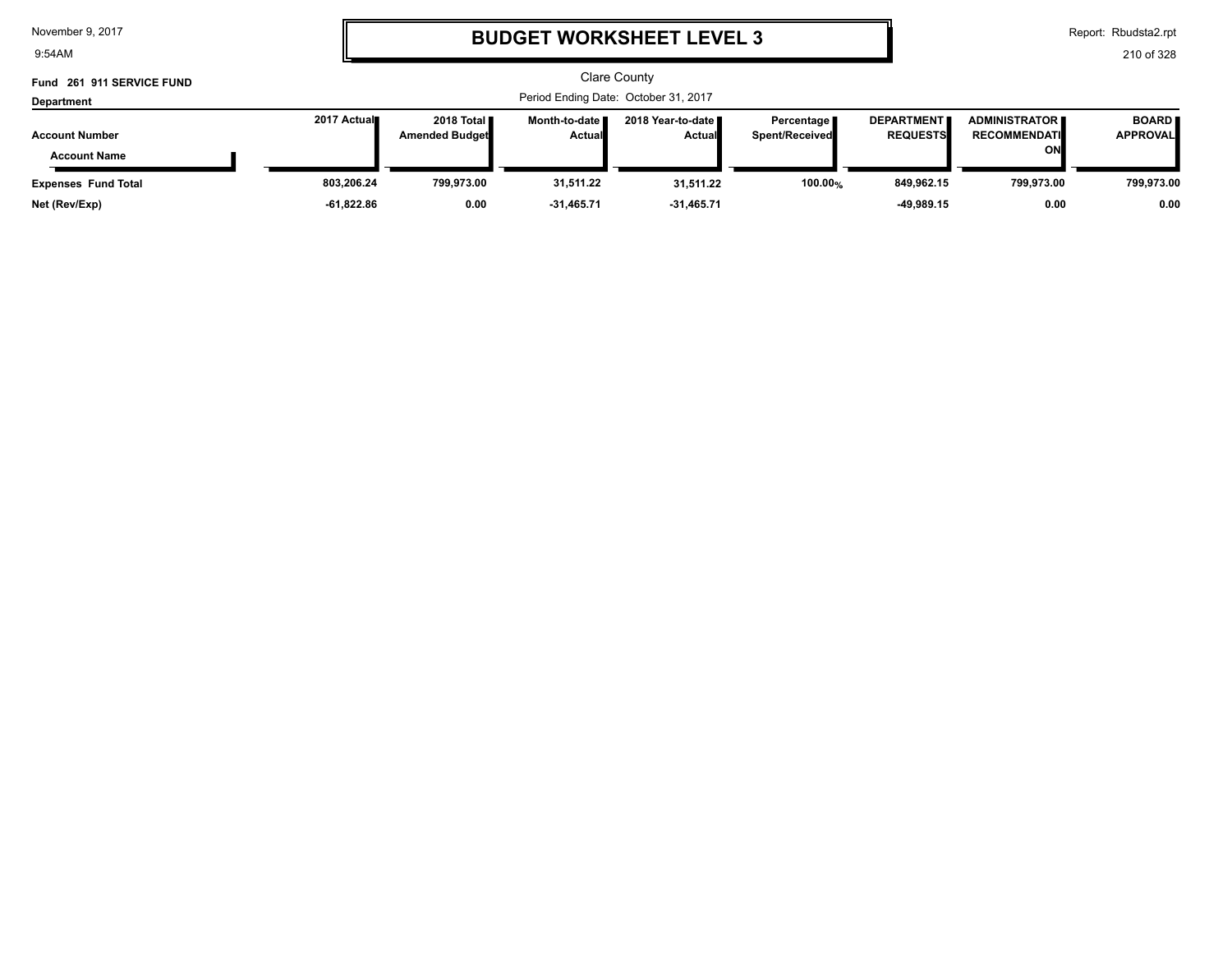9:54AM

## **BUDGET WORKSHEET LEVEL 3**

Report: Rbudsta2.rpt

| Fund 262 VICTIM ASSISTANCE FUND                    |             |                                     |                         | <b>Clare County</b>                  |                              |                                      |                                                   |                                 |
|----------------------------------------------------|-------------|-------------------------------------|-------------------------|--------------------------------------|------------------------------|--------------------------------------|---------------------------------------------------|---------------------------------|
| <b>Department</b>                                  |             |                                     |                         | Period Ending Date: October 31, 2017 |                              |                                      |                                                   |                                 |
| <b>Account Number</b><br><b>Account Name</b>       | 2017 Actual | 2018 Total<br><b>Amended Budget</b> | Month-to-date<br>Actual | 2018 Year-to-date  <br>Actual        | Percentage<br>Spent/Received | <b>DEPARTMENT</b><br><b>REQUESTS</b> | <b>ADMINISTRATOR</b><br><b>RECOMMENDATI</b><br>ON | <b>BOARD</b><br><b>APPROVAL</b> |
| <b>Fund 262 VICTIM ASSISTANCE FUND</b>             |             |                                     |                         |                                      |                              |                                      |                                                   |                                 |
| 2018<br><b>Fiscal Year</b>                         |             |                                     |                         |                                      |                              |                                      |                                                   |                                 |
| Department 000                                     |             |                                     |                         |                                      |                              |                                      |                                                   |                                 |
| <b>Revenues</b>                                    |             |                                     |                         |                                      |                              |                                      |                                                   |                                 |
| 000-543.000<br>STATE GRANT-VICTIM ASSISTANCE       | 0.00        | 0.00                                | 0.00                    | 0.00                                 | 0.00%                        | 0.00                                 | 0.00                                              | 0.00                            |
| 000-675.000<br><b>CONTRIB FROM PRIVATE SOURCES</b> | 0.00        | 0.00                                | 0.00                    | 0.00                                 | 0.00%                        | 0.00                                 | 0.00                                              | 0.00                            |
| 000-699.900<br><b>BEGINNING FUND BALANCE</b>       | 0.00        | 0.00                                | 0.00                    | 0.00                                 | 0.00%                        | 0.00                                 | 0.00                                              | 0.00                            |
| <b>Revenues Total</b>                              | 0.00        | 0.00                                | 0.00                    | 0.00                                 | 0.00%                        | 0.00                                 | 0.00                                              | 0.00                            |
| <b>Expenses</b>                                    |             |                                     |                         |                                      |                              |                                      |                                                   |                                 |
| 000-710.000<br><b>FICA EXPENSE</b>                 | 0.00        | 0.00                                | 0.00                    | 0.00                                 | 0.00%                        | 0.00                                 | 0.00                                              | 0.00                            |
| 000-711.000<br><b>MEDICARE EXPENSE</b>             | 0.00        | 0.00                                | 0.00                    | 0.00                                 | 0.00%                        | 0.00                                 | 0.00                                              | 0.00                            |
| 000-729.000<br><b>SUPPLIES</b>                     | 0.00        | 0.00                                | 0.00                    | 0.00                                 | 0.00%                        | 0.00                                 | 0.00                                              | 0.00                            |
| 000-852.000<br>PAGER MAINTENANCE                   | 0.00        | 0.00                                | 0.00                    | 0.00                                 | 0.00%                        | 0.00                                 | 0.00                                              | 0.00                            |
| 000-978.000<br>NEW EQUIPMENT-PAGERS                | 0.00        | 0.00                                | 0.00                    | 0.00                                 | 0.00%                        | 0.00                                 | 0.00                                              | 0.00                            |
| 000-998.900<br><b>ENDING FUND BALANCE</b>          | 0.00        | 0.00                                | 0.00                    | 0.00                                 | 0.00%                        | 0.00                                 | 0.00                                              | 0.00                            |
| <b>Expenses Total</b>                              | 0.00        | 0.00                                | 0.00                    | 0.00                                 | 0.00%                        | 0.00                                 | 0.00                                              |                                 |
| <b>Dept Total</b>                                  | 0.00        | 0.00                                | 0.00                    | 0.00                                 | 0.00%                        | 0.00                                 | 0.00                                              | 0.00                            |
| <b>Revenues Total</b>                              | 0.00        | 0.00                                | 0.00                    | 0.00                                 | 0.00%                        | 0.00                                 | 0.00                                              | 0.00                            |
| <b>Expenses Fund Total</b>                         | 0.00        | 0.00                                | 0.00                    | 0.00                                 | 0.00%                        | 0.00                                 | 0.00                                              | 0.00                            |
| Net (Rev/Exp)                                      | 0.00        | 0.00                                | 0.00                    | 0.00                                 |                              | 0.00                                 | 0.00                                              | 0.00                            |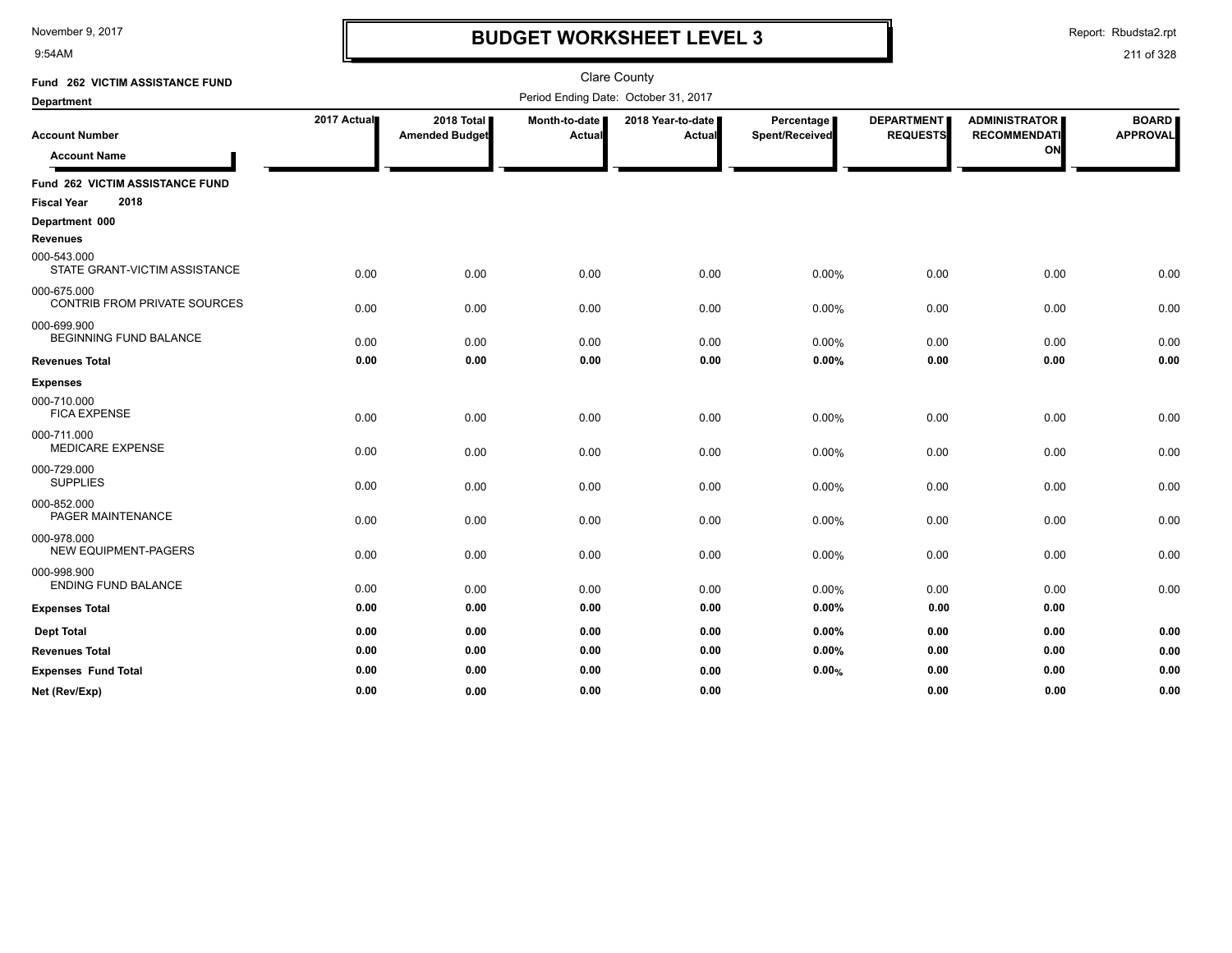9:54AM

### **BUDGET WORKSHEET LEVEL 3**

Report: Rbudsta2.rpt

| Fund 263 CONCEALED PISTOL LICENSING          |             |                                     |                         | <b>Clare County</b><br>Period Ending Date: October 31, 2017 |                              |                                      |                                                   |                                 |
|----------------------------------------------|-------------|-------------------------------------|-------------------------|-------------------------------------------------------------|------------------------------|--------------------------------------|---------------------------------------------------|---------------------------------|
| <b>Department</b>                            |             |                                     |                         |                                                             |                              |                                      |                                                   |                                 |
| Account Number<br><b>Account Name</b>        | 2017 Actual | 2018 Total<br><b>Amended Budget</b> | Month-to-date<br>Actual | 2018 Year-to-date<br><b>Actual</b>                          | Percentage<br>Spent/Received | <b>DEPARTMENT</b><br><b>REQUESTS</b> | <b>ADMINISTRATOR</b><br><b>RECOMMENDATI</b><br>ON | <b>BOARD</b><br><b>APPROVAL</b> |
| <b>Fund 263 CONCEALED PISTOL LICENSING</b>   |             |                                     |                         |                                                             |                              |                                      |                                                   |                                 |
| 2018<br><b>Fiscal Year</b>                   |             |                                     |                         |                                                             |                              |                                      |                                                   |                                 |
| Department 000                               |             |                                     |                         |                                                             |                              |                                      |                                                   |                                 |
| <b>Revenues</b>                              |             |                                     |                         |                                                             |                              |                                      |                                                   |                                 |
| 000-622.000<br><b>FEES</b>                   | 21,100.00   | 20,000.00                           | 2,384.00                | 2,384.00                                                    | 11.92%                       | 0.00                                 | 20,000.00                                         | 20,000.00                       |
| 000-699.900<br><b>BEGINNING FUND BALANCE</b> | 0.00        | 36,515.00                           | 0.00                    | 0.00                                                        | 0.00%                        | 0.00                                 | 36,515.00                                         | 36,515.00                       |
| <b>Revenues Total</b>                        | 21,100.00   | 56,515.00                           | 2,384.00                | 2,384.00                                                    | 4.22%                        | 0.00                                 | 56,515.00                                         | 56,515.00                       |
| <b>Expenses</b>                              |             |                                     |                         |                                                             |                              |                                      |                                                   |                                 |
| 000-727.000<br>OFFICE SUPPLIES               | 165.82      | 1,500.00                            | 0.00                    | 0.00                                                        | 0.00%                        | 1,500.00                             | 1,500.00                                          | 1,500.00                        |
| 000-732.000<br><b>POSTAGE</b>                | 0.00        | 0.00                                | 0.00                    | 0.00                                                        | 0.00%                        | 0.00                                 | 0.00                                              | 0.00                            |
| 000-780.000<br>OFFICE EQUIP UNDER \$5000     | 0.00        | 2,500.00                            | 0.00                    | 0.00                                                        | 0.00%                        | 2,500.00                             | 2,500.00                                          | 2,500.00                        |
| 000-864.000<br>TRAVEL & EXPENSE              | 249.25      | 500.00                              | 0.00                    | 0.00                                                        | 0.00%                        | 500.00                               | 500.00                                            | 500.00                          |
| 000-957.000<br><b>TRAINING</b>               | 1,100.00    | 500.00                              | 0.00                    | 0.00                                                        | 0.00%                        | 500.00                               | 500.00                                            | 500.00                          |
| 000-978.000<br><b>NEW EQUIP CPL</b>          | 4,136.00    | 1,000.00                            | 101.26                  | 101.26                                                      | 31.23%                       | 1,000.00                             | 1,000.00                                          | 1,000.00                        |
| 000-998.900<br><b>ENDING FUND BALANCE</b>    | 0.00        | 50,515.00                           | 0.00                    | 0.00                                                        | 0.00%                        | 0.00                                 | 50,515.00                                         | 50,515.00                       |
| <b>Expenses Total</b>                        | 5,651.07    | 56,515.00                           | 101.26                  | 101.26                                                      | 100.00%                      | 6,000.00                             | 56,515.00                                         | 56,515.00                       |
| <b>Dept Total</b>                            | 15,448.93   | 0.00                                | 2,282.74                | 2,282.74                                                    | 100.00%                      | $-6,000.00$                          | 0.00                                              | 0.00                            |
| <b>Revenues Total</b>                        | 21,100.00   | 56,515.00                           | 2,384.00                | 2,384.00                                                    | 4.22%                        | 0.00                                 | 56,515.00                                         | 56,515.00                       |
| <b>Expenses Fund Total</b>                   | 5,651.07    | 56,515.00                           | 101.26                  | 101.26                                                      | 100.00%                      | 6,000.00                             | 56,515.00                                         | 56,515.00                       |
| Net (Rev/Exp)                                | 15,448.93   | 0.00                                | 2,282.74                | 2,282.74                                                    |                              | $-6,000.00$                          | 0.00                                              | 0.00                            |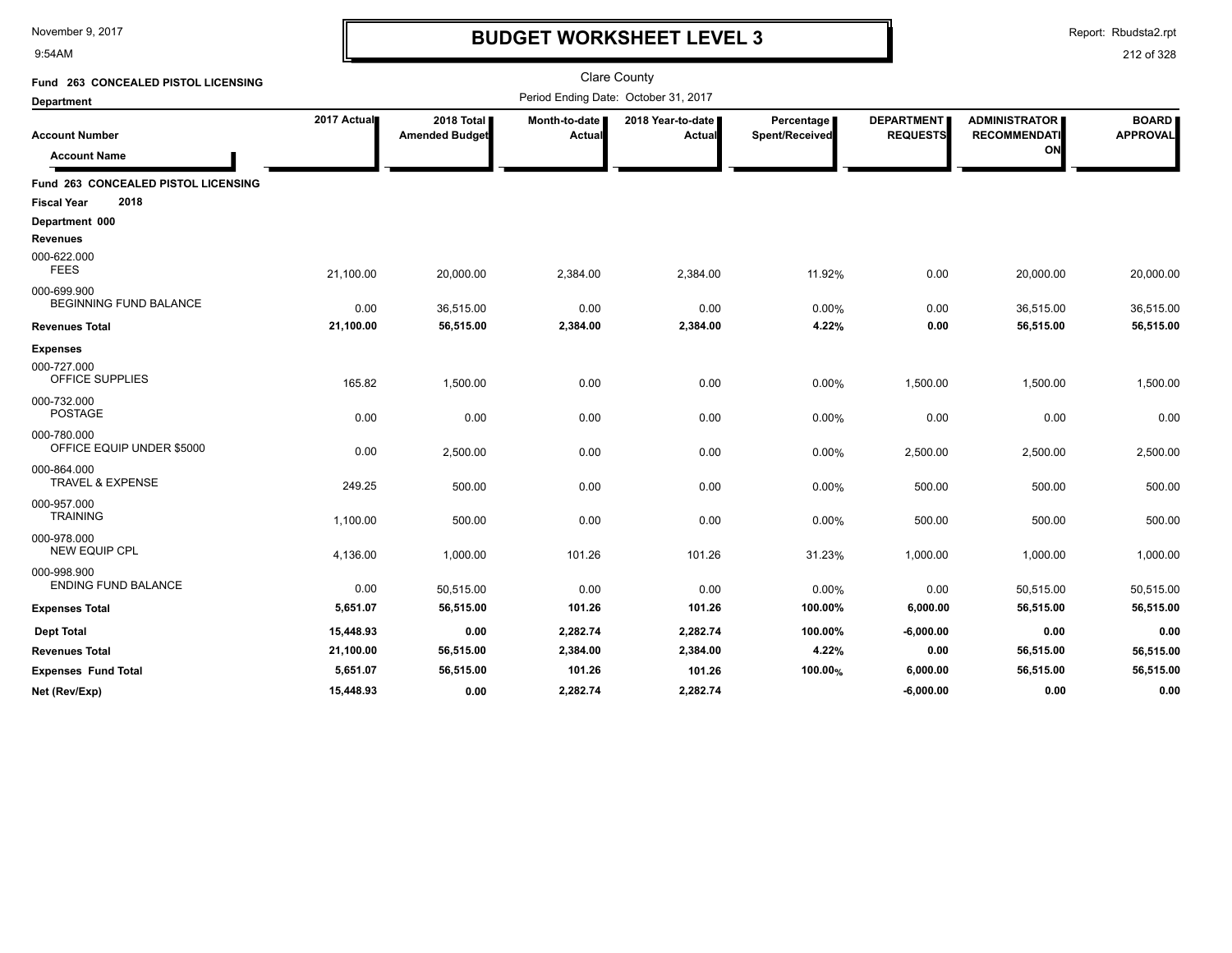9:54AM

## **BUDGET WORKSHEET LEVEL 3**

Report: Rbudsta2.rpt

| Fund 264 LOCAL CORR OFFICERS TRAINING                               |             |                                     |                         | <b>Clare County</b>                  |                              |                               |                                                   |                                 |
|---------------------------------------------------------------------|-------------|-------------------------------------|-------------------------|--------------------------------------|------------------------------|-------------------------------|---------------------------------------------------|---------------------------------|
| <b>Department</b>                                                   |             |                                     |                         | Period Ending Date: October 31, 2017 |                              |                               |                                                   |                                 |
| <b>Account Number</b><br><b>Account Name</b>                        | 2017 Actual | 2018 Total<br><b>Amended Budget</b> | Month-to-date<br>Actual | 2018 Year-to-date I<br>Actual        | Percentage<br>Spent/Received | DEPARTMENT<br><b>REQUESTS</b> | <b>ADMINISTRATOR</b><br><b>RECOMMENDATI</b><br>ON | <b>BOARD</b><br><b>APPROVAL</b> |
| Fund 264 LOCAL CORR OFFICERS TRAINING<br>2018<br><b>Fiscal Year</b> |             |                                     |                         |                                      |                              |                               |                                                   |                                 |
| Department 000<br><b>Revenues</b>                                   |             |                                     |                         |                                      |                              |                               |                                                   |                                 |
| 000-607.000<br><b>BOOKING FEES</b>                                  | 7,050.00    | 5,500.00                            | 480.00                  | 480.00                               | 8.73%                        | 5,500.00                      | 5,500.00                                          | 5,500.00                        |
| 000-699.900<br><b>BEGINNING FUND BALANCE</b>                        | 0.00        | 18,950.00                           | 0.00                    | 0.00                                 | 0.00%                        | 0.00                          | 18,950.00                                         | 18,950.00                       |
| <b>Revenues Total</b>                                               | 7,050.00    | 24,450.00                           | 480.00                  | 480.00                               | 1.96%                        | 5,500.00                      | 24,450.00                                         | 24,450.00                       |
| <b>Expenses</b>                                                     |             |                                     |                         |                                      |                              |                               |                                                   |                                 |
| 000-700.000<br><b>EXPENSE CONTROL</b>                               | 0.00        | 0.00                                | 0.00                    | 0.00                                 | 0.00%                        | 0.00                          | 0.00                                              | 0.00                            |
| 000-702.000<br><b>TRAINING SALARIES</b>                             | 2,295.84    | 2,500.00                            | 0.00                    | 0.00                                 | 0.00%                        | 2,500.00                      | 2,500.00                                          | 2,500.00                        |
| 000-710.000<br><b>FICA EXPENSE</b>                                  | 139.84      | 200.00                              | $-0.15$                 | $-0.15$                              | $-0.08%$                     | 200.00                        | 200.00                                            | 200.00                          |
| 000-711.000<br><b>MEDICARE EXPENSE</b>                              | 32.69       | 50.00                               | $-0.03$                 | $-0.03$                              | $-0.06%$                     | 50.00                         | 50.00                                             | 50.00                           |
| 000-864.000<br><b>TRAVEL &amp; EXPENSE</b>                          | 0.00        | 600.00                              | 0.00                    | 0.00                                 | 0.00%                        | 600.00                        | 600.00                                            | 600.00                          |
| 000-957.000<br><b>TRAINING</b>                                      | 911.00      | 2,150.00                            | 0.00                    | 0.00                                 | 0.00%                        | 2,150.00                      | 2,150.00                                          | 2,150.00                        |
| 000-998.900<br><b>ENDING FUND BALANCE</b>                           | 0.00        | 18,950.00                           | 0.00                    | 0.00                                 | 0.00%                        | 0.00                          | 18,950.00                                         | 18,950.00                       |
| <b>Expenses Total</b>                                               | 3,379.37    | 24,450.00                           | $-0.18$                 | $-0.18$                              | 100.00%                      | 5,500.00                      | 24,450.00                                         | 24,450.00                       |
| <b>Dept Total</b>                                                   | 3,670.63    | 0.00                                | 480.18                  | 480.18                               | 100.00%                      | 0.00                          | 0.00                                              | 0.00                            |
| <b>Revenues Total</b>                                               | 7,050.00    | 24,450.00                           | 480.00                  | 480.00                               | 1.96%                        | 5,500.00                      | 24,450.00                                         | 24,450.00                       |
| <b>Expenses Fund Total</b>                                          | 3,379.37    | 24,450.00                           | $-0.18$                 | $-0.18$                              | 100.00%                      | 5,500.00                      | 24,450.00                                         | 24,450.00                       |
| Net (Rev/Exp)                                                       | 3,670.63    | 0.00                                | 480.18                  | 480.18                               |                              | 0.00                          | 0.00                                              | 0.00                            |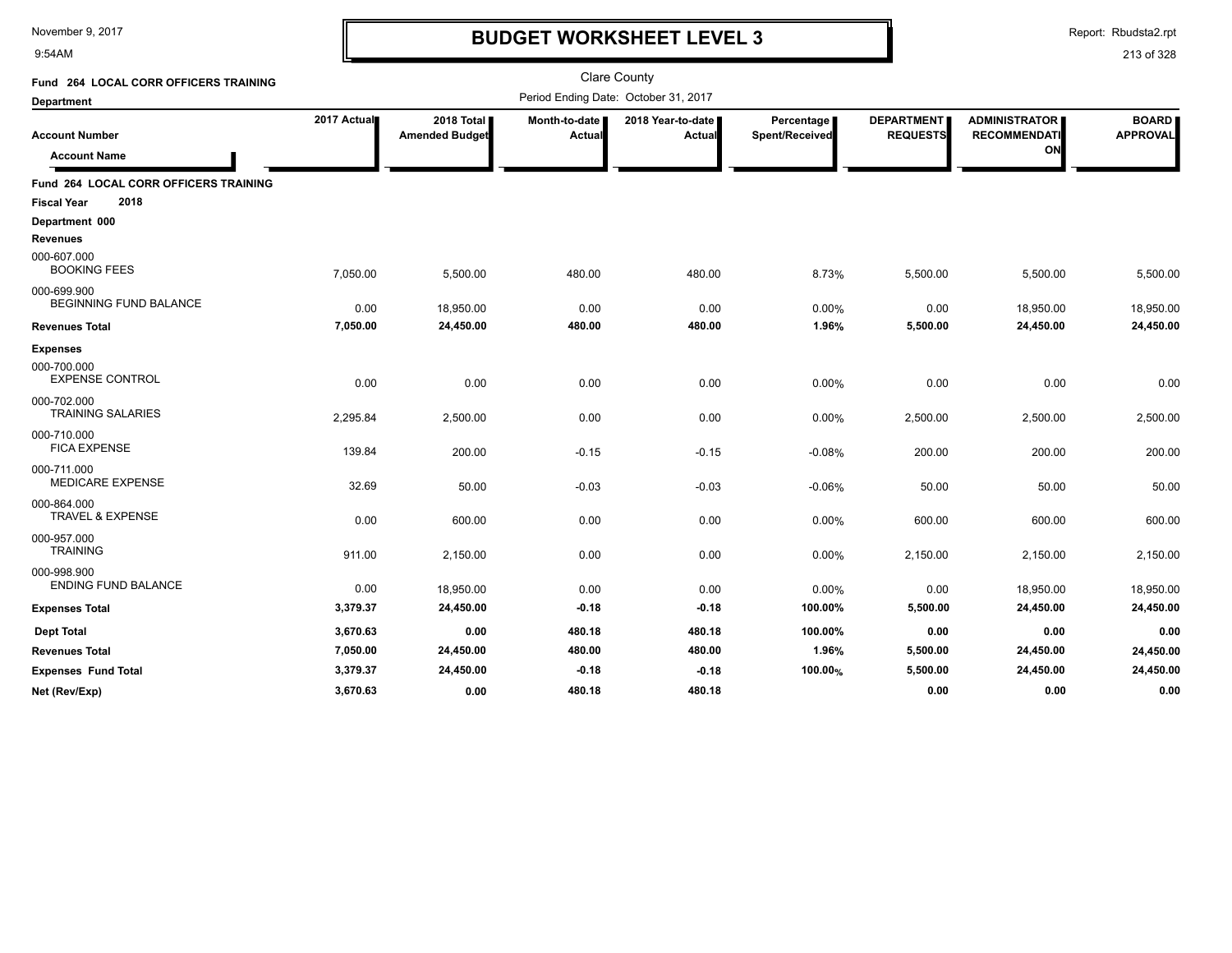9:54AM

## **BUDGET WORKSHEET LEVEL 3**

Report: Rbudsta2.rpt

| Fund 265 DRUG LAW ENFORCEMENT FUND                               |             |                                     |                         | Clare County                         |                              |                                      |                                             |                                 |
|------------------------------------------------------------------|-------------|-------------------------------------|-------------------------|--------------------------------------|------------------------------|--------------------------------------|---------------------------------------------|---------------------------------|
| <b>Department</b>                                                |             |                                     |                         | Period Ending Date: October 31, 2017 |                              |                                      |                                             |                                 |
| <b>Account Number</b>                                            | 2017 Actual | 2018 Total<br><b>Amended Budget</b> | Month-to-date<br>Actual | 2018 Year-to-date  <br><b>Actual</b> | Percentage<br>Spent/Received | <b>DEPARTMENT</b><br><b>REQUESTS</b> | <b>ADMINISTRATOR</b><br><b>RECOMMENDATI</b> | <b>BOARD</b><br><b>APPROVAL</b> |
| <b>Account Name</b>                                              |             |                                     |                         |                                      |                              |                                      | ON                                          |                                 |
| Fund 265 DRUG LAW ENFORCEMENT FUND<br>2018<br><b>Fiscal Year</b> |             |                                     |                         |                                      |                              |                                      |                                             |                                 |
| Department 000                                                   |             |                                     |                         |                                      |                              |                                      |                                             |                                 |
| <b>Revenues</b>                                                  |             |                                     |                         |                                      |                              |                                      |                                             |                                 |
| 000-642.000<br>CONFISCATED PROPERTY                              | 0.00        | 0.00                                | 0.00                    | 0.00                                 | 0.00%                        | 0.00                                 | 0.00                                        | 0.00                            |
| 000-643.229<br>DELETE-FORFEITURES PROS ATTY                      | 0.00        | 0.00                                | 0.00                    | 0.00                                 | 0.00%                        | 0.00                                 | 0.00                                        | 0.00                            |
| 000-643.301<br><b>DRUG FORFEITURES</b>                           | 3,923.00    | 4,500.00                            | 658.00                  | 658.00                               | 14.62%                       | 4,500.00                             | 4,500.00                                    | 4,500.00                        |
| 000-646.000<br>SALE OF CONFISCATED PROPERTY                      | 1,867.17    | 2,500.00                            | 0.00                    | 0.00                                 | 0.00%                        | 2,500.00                             | 2,500.00                                    | 2,500.00                        |
| 000-656.000<br><b>FORFEITURE BUY BACK</b>                        | 0.00        | 0.00                                | 0.00                    | 0.00                                 | 0.00%                        | 0.00                                 | 0.00                                        | 0.00                            |
| 000-673.000<br>SALE OF FIXED ASSETS                              | 0.00        | 0.00                                | 0.00                    | 0.00                                 | 0.00%                        | 0.00                                 | 0.00                                        | 0.00                            |
| 000-674.301<br>MMRMA RAP GRANT REIMB                             | 0.00        | 0.00                                | 0.00                    | 0.00                                 | 0.00%                        | 0.00                                 | 0.00                                        | 0.00                            |
| 000-676.000<br>REIMBURSEMENTS-TOWING/STORAGE                     | 250.00      | 250.00                              | 0.00                    | 0.00                                 | 0.00%                        | 250.00                               | 250.00                                      | 250.00                          |
| 000-699.101<br>APPROPIATION TRANSFER IN G.F.                     | 0.00        | 0.00                                | 0.00                    | 0.00                                 | 0.00%                        | 0.00                                 | 0.00                                        | 0.00                            |
| 000-699.900                                                      |             |                                     |                         |                                      |                              |                                      |                                             |                                 |
| BEGINNING FUND BALANCE                                           | 0.00        | 1,145.00                            | 0.00                    | 0.00                                 | 0.00%                        | 0.00                                 | 1,145.00                                    | 1,145.00                        |
| <b>Revenues Total</b>                                            | 6,040.17    | 8,395.00                            | 658.00                  | 658.00                               | 7.84%                        | 7,250.00                             | 8,395.00                                    | 8,395.00                        |
| <b>Expenses</b>                                                  |             |                                     |                         |                                      |                              |                                      |                                             |                                 |
| 000-710.000<br><b>FICA EXPENSE</b>                               | 0.00        | 0.00                                | 0.00                    | 0.00                                 | 0.00%                        | 0.00                                 | 0.00                                        | 0.00                            |
| 000-711.000<br><b>MEDICARE EXPENSE</b>                           | 0.00        | 0.00                                | 0.00                    | 0.00                                 | 0.00%                        | 0.00                                 | 0.00                                        | 0.00                            |
| 000-727.229<br>DELETE - SUPPLIES PROS ATTY                       | 0.00        | 0.00                                | 0.00                    | 0.00                                 | 0.00%                        | 0.00                                 | 0.00                                        | 0.00                            |
| 000-727.301<br>SUPPLIES CCSD                                     | 0.00        | 0.00                                | 0.00                    | 0.00                                 | 0.00%                        | 0.00                                 | 0.00                                        | 0.00                            |
| 000-804.000<br><b>EXPENSE OF FORFEITURE SALE</b>                 | 62.10       | 500.00                              | 0.00                    | 0.00                                 | 12.18%                       | 500.00                               | 500.00                                      | 500.00                          |
| 000-815.000<br>PROSECUTOR EXPENSE                                | 547.02      | 725.00                              | 65.80                   | 65.80                                | 9.08%                        | 725.00                               | 725.00                                      | 725.00                          |
| 000-860.000<br>TOWING/STORAGE EXPENSE                            | 603.00      | 750.00                              | 0.00                    | 0.00                                 | 0.00%                        | 750.00                               | 750.00                                      | 750.00                          |
| 000-965.000<br><b>INFORMANTS</b>                                 | 0.00        | 0.00                                | 0.00                    | 0.00                                 | 0.00%                        | 0.00                                 | 0.00                                        | 0.00                            |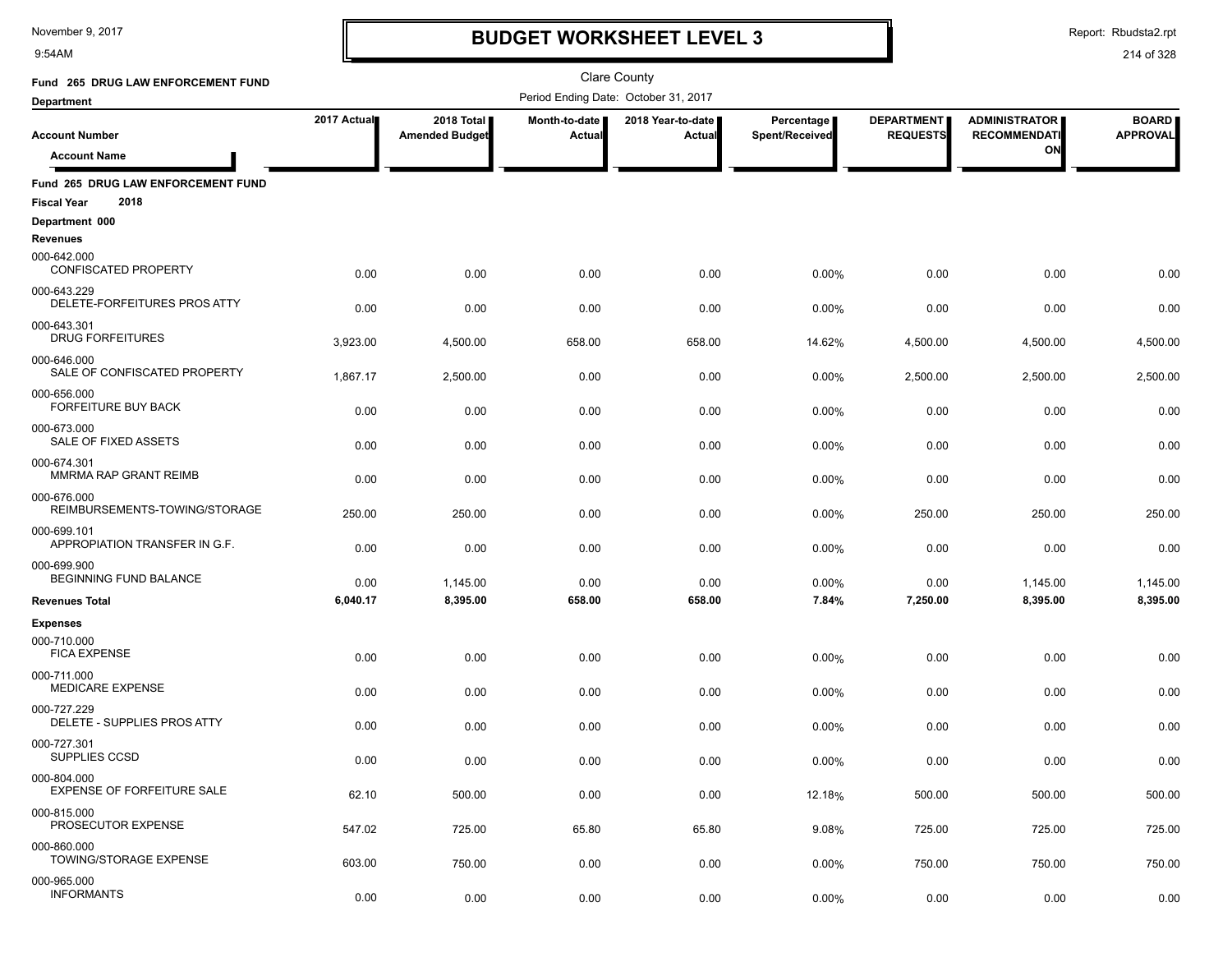9:54AM

## **BUDGET WORKSHEET LEVEL 3**

Report: Rbudsta2.rpt

| Fund 265 DRUG LAW ENFORCEMENT FUND              |             |                                     |                         | <b>Clare County</b>                  |                              |                                      |                                                   |                                 |
|-------------------------------------------------|-------------|-------------------------------------|-------------------------|--------------------------------------|------------------------------|--------------------------------------|---------------------------------------------------|---------------------------------|
| <b>Department</b>                               |             |                                     |                         | Period Ending Date: October 31, 2017 |                              |                                      |                                                   |                                 |
| <b>Account Number</b><br><b>Account Name</b>    | 2017 Actual | 2018 Total<br><b>Amended Budget</b> | Month-to-date<br>Actual | 2018 Year-to-date  <br>Actual        | Percentage<br>Spent/Received | <b>DEPARTMENT</b><br><b>REQUESTS</b> | <b>ADMINISTRATOR</b><br><b>RECOMMENDATI</b><br>ON | <b>BOARD</b><br><b>APPROVAL</b> |
| 000-978.000<br><b>NEW EQUIPMENT</b>             | 0.00        | 0.00                                | 0.00                    | 0.00                                 | 0.00%                        | 0.00                                 | 0.00                                              | 0.00                            |
| 000-978.001<br><b>NEW EQUIPMENT UNDER</b>       | 2,693.17    | 5,275.00                            | 0.00                    | 0.00                                 | 0.00%                        | 5,275.00                             | 5,275.00                                          | 5,275.00                        |
| 000-978.229<br>DELETE - NEW EQUIPMENT PROS ATTY | 0.00        | 0.00                                | 0.00                    | 0.00                                 | 0.00%                        | 0.00                                 | 0.00                                              | 0.00                            |
| 000-978.301<br><b>NEW EQUIPMENT CCSD</b>        | 0.00        | 0.00                                | 0.00                    | 0.00                                 | 0.00%                        | 0.00                                 | 0.00                                              | 0.00                            |
| 000-998.101<br>APPROP TRANSFER OUT-GEN FUND     | 2,409.50    | 206.00                              | 0.00                    | 0.00                                 | 0.00%                        | 0.00                                 | 0.00                                              | 0.00                            |
| 000-998.900<br><b>ENDING FUND BALANCE</b>       | 0.00        | 939.00                              | 0.00                    | 0.00                                 | 0.00%                        | 0.00                                 | 1,145.00                                          | 1,145.00                        |
| <b>Expenses Total</b>                           | 6,314.79    | 8,395.00                            | 65.80                   | 65.80                                | 100.00%                      | 7,250.00                             | 8,395.00                                          | 8,395.00                        |
| <b>Dept Total</b>                               | $-274.62$   | 0.00                                | 592.20                  | 592.20                               | 100.00%                      | 0.00                                 | 0.00                                              | 0.00                            |
| <b>Revenues Total</b>                           | 6,040.17    | 8,395.00                            | 658.00                  | 658.00                               | 7.84%                        | 7,250.00                             | 8,395.00                                          | 8,395.00                        |
| <b>Expenses Fund Total</b>                      | 6,314.79    | 8,395.00                            | 65.80                   | 65.80                                | 100.00%                      | 7,250.00                             | 8,395.00                                          | 8,395.00                        |
| Net (Rev/Exp)                                   | $-274.62$   | 0.00                                | 592.20                  | 592.20                               |                              | 0.00                                 | 0.00                                              | 0.00                            |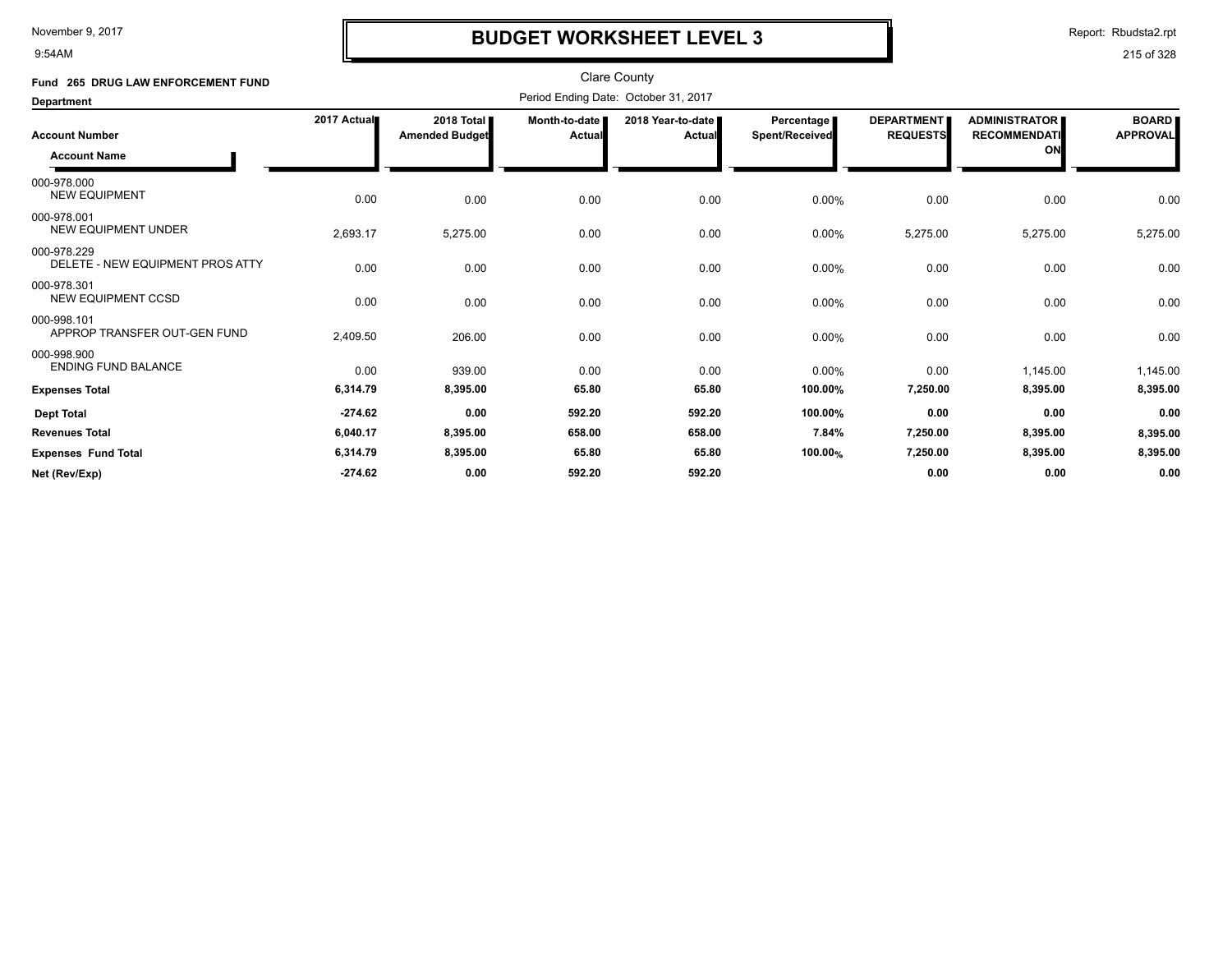9:54AM

## **BUDGET WORKSHEET LEVEL 3**

Report: Rbudsta2.rpt

| Fund 266 ORV ORDINANCE FUND                    |             |                                     |                         | <b>Clare County</b>                  |                              |                                      |                                             |                                 |
|------------------------------------------------|-------------|-------------------------------------|-------------------------|--------------------------------------|------------------------------|--------------------------------------|---------------------------------------------|---------------------------------|
| <b>Department</b>                              |             |                                     |                         | Period Ending Date: October 31, 2017 |                              |                                      |                                             |                                 |
| <b>Account Number</b>                          | 2017 Actual | 2018 Total<br><b>Amended Budget</b> | Month-to-date<br>Actual | 2018 Year-to-date<br><b>Actual</b>   | Percentage<br>Spent/Received | <b>DEPARTMENT</b><br><b>REQUESTS</b> | <b>ADMINISTRATOR</b><br><b>RECOMMENDATI</b> | <b>BOARD</b><br><b>APPROVAL</b> |
| <b>Account Name</b>                            |             |                                     |                         |                                      |                              |                                      | ON                                          |                                 |
| Fund 266 ORV ORDINANCE FUND                    |             |                                     |                         |                                      |                              |                                      |                                             |                                 |
| 2018<br><b>Fiscal Year</b>                     |             |                                     |                         |                                      |                              |                                      |                                             |                                 |
| Department 000                                 |             |                                     |                         |                                      |                              |                                      |                                             |                                 |
| <b>Revenues</b>                                |             |                                     |                         |                                      |                              |                                      |                                             |                                 |
| 000-655.000<br>ORDINANCE FINES                 | 4,182.50    | 1,650.00                            | 0.00                    | 0.00                                 | 0.00%                        | 1,650.00                             | 1,650.00                                    | 1,650.00                        |
| 000-676.000<br><b>REIMBURSEMENTS</b>           | 0.00        | 0.00                                | 0.00                    | 0.00                                 | 0.00%                        | 0.00                                 | 0.00                                        | 0.00                            |
| 000-699.900<br>BEGINNING FUND BALANCE          | 0.00        | 7,740.00                            | 0.00                    | 0.00                                 | 0.00%                        | 0.00                                 | 7,740.00                                    | 7,740.00                        |
| <b>Revenues Total</b>                          | 4,182.50    | 9,390.00                            | 0.00                    | 0.00                                 | 0.00%                        | 1,650.00                             | 9,390.00                                    | 9,390.00                        |
| <b>Expenses</b>                                |             |                                     |                         |                                      |                              |                                      |                                             |                                 |
| 000-705.000<br>PART TIME SALARIES              | 0.00        | 0.00                                | 0.00                    | 0.00                                 | 0.00%                        | 0.00                                 | 0.00                                        | 0.00                            |
| 000-706.000<br><b>OVERTIME</b>                 | 0.00        | 0.00                                | 0.00                    | 0.00                                 | 0.00%                        | 0.00                                 | 0.00                                        | 0.00                            |
| 000-710.000<br><b>FICA EXPENSE</b>             | 0.00        | 0.00                                | 0.00                    | 0.00                                 | 0.00%                        | 0.00                                 | 0.00                                        | 0.00                            |
| 000-711.000<br>MEDICARE EXPENSE                | 0.00        | 0.00                                | 0.00                    | 0.00                                 | 0.00%                        | 0.00                                 | 0.00                                        | 0.00                            |
| 000-746.000<br>GAS, OIL, GREASE                | 0.00        | 0.00                                | 0.00                    | 0.00                                 | 0.00%                        | 0.00                                 | 0.00                                        | 0.00                            |
| 000-815.000<br>ROAD COMMISSION EXPENSE         | 2,091.25    | 900.00                              | 0.00                    | 0.00                                 | 0.00%                        | 900.00                               | 900.00                                      | 900.00                          |
| 000-862.000<br><b>REPAIR &amp; MAINTENANCE</b> | 0.00        | 0.00                                | 0.00                    | 0.00                                 | 0.00%                        | 0.00                                 | 0.00                                        | 0.00                            |
| 000-978.000<br><b>NEW EQUIPMENT</b>            | 0.00        | 0.00                                | 0.00                    | 0.00                                 | 0.00%                        | 0.00                                 | 0.00                                        | 0.00                            |
| 000-978.001<br><b>NEW EQUIPMENT UNDER</b>      | 0.00        | 0.00                                | 0.00                    | 0.00                                 | 0.00%                        | 0.00                                 | 0.00                                        | 0.00                            |
| 000-998.101<br>APPROP TRANSFER OUT GF          | 0.00        | 0.00                                | 0.00                    | 0.00                                 | 0.00%                        | 0.00                                 | 0.00                                        | 0.00                            |
| 000-998.900<br><b>ENDING FUND BALANCE</b>      | 0.00        | 8,490.00                            | 0.00                    | 0.00                                 | 0.00%                        | 0.00                                 | 8,490.00                                    | 8,490.00                        |
| <b>Expenses Total</b>                          | 2,091.25    | 9,390.00                            | 0.00                    | 0.00                                 | 0.00%                        | 900.00                               | 9,390.00                                    | 9,390.00                        |
| <b>Dept Total</b>                              | 2,091.25    | 0.00                                | 0.00                    | 0.00                                 | 0.00%                        | 750.00                               | 0.00                                        | 0.00                            |
| <b>Revenues Total</b>                          | 4,182.50    | 9,390.00                            | 0.00                    | 0.00                                 | 0.00%                        | 1,650.00                             | 9,390.00                                    | 9,390.00                        |
| <b>Expenses Fund Total</b>                     | 2,091.25    | 9,390.00                            | 0.00                    | 0.00                                 | 0.00%                        | 900.00                               | 9,390.00                                    | 9,390.00                        |
| Net (Rev/Exp)                                  | 2,091.25    | 0.00                                | 0.00                    | 0.00                                 |                              | 750.00                               | 0.00                                        | 0.00                            |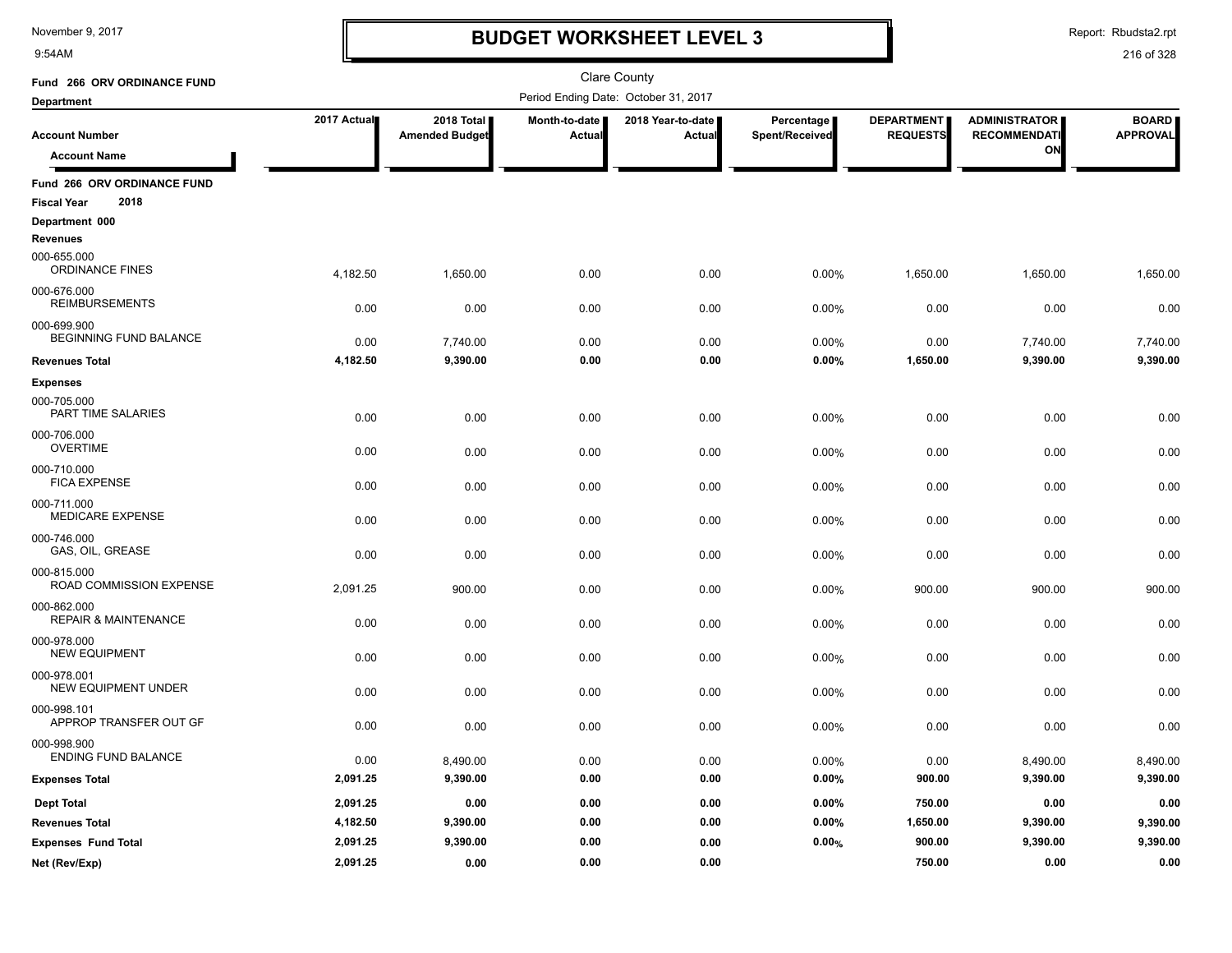9:54AM

# **BUDGET WORKSHEET LEVEL 3**

Report: Rbudsta2.rpt

| Fund 267 OWI FORFEITURE FUND                               |             |                                     |                                | <b>Clare County</b>                  |                              |                                      |                                             |                                 |
|------------------------------------------------------------|-------------|-------------------------------------|--------------------------------|--------------------------------------|------------------------------|--------------------------------------|---------------------------------------------|---------------------------------|
| <b>Department</b>                                          |             |                                     |                                | Period Ending Date: October 31, 2017 |                              |                                      |                                             |                                 |
| <b>Account Number</b>                                      | 2017 Actual | 2018 Total<br><b>Amended Budget</b> | Month-to-date<br><b>Actual</b> | 2018 Year-to-date<br>Actual          | Percentage<br>Spent/Received | <b>DEPARTMENT</b><br><b>REQUESTS</b> | <b>ADMINISTRATOR</b><br><b>RECOMMENDATI</b> | <b>BOARD</b><br><b>APPROVAL</b> |
| <b>Account Name</b>                                        |             |                                     |                                |                                      |                              |                                      | ON                                          |                                 |
| Fund 267 OWI FORFEITURE FUND<br>2018<br><b>Fiscal Year</b> |             |                                     |                                |                                      |                              |                                      |                                             |                                 |
| Department 000                                             |             |                                     |                                |                                      |                              |                                      |                                             |                                 |
| Revenues<br>000-580.000<br><b>RAP GRANT</b>                | 0.00        | 0.00                                | 0.00                           | 0.00                                 | 0.00%                        | 0.00                                 | 0.00                                        | 0.00                            |
| 000-608.301<br>STORAGE FEES - CCSD                         | 0.00        | 500.00                              | 0.00                           | 0.00                                 | 0.00%                        | 500.00                               | 500.00                                      | 500.00                          |
| 000-655.000<br>SALE OF FORFEITED VEHICLES                  | 4,480.00    | 3,000.00                            | 0.00                           | 0.00                                 | 0.00%                        | 3,000.00                             | 3,000.00                                    | 3,000.00                        |
| 000-656.000<br>FORFEITURE BUYBACKS                         | 13,325.00   | 17,000.00                           | 1,650.00                       | 1,650.00                             | 9.71%                        | 17,000.00                            | 17,000.00                                   | 17,000.00                       |
| 000-676.000<br>REIMBURSEMENT - TOWING FEES                 | 1,928.00    | 2,500.00                            | 136.00                         | 136.00                               | 5.44%                        | 2,500.00                             | 2,500.00                                    | 2,500.00                        |
| 000-699.900<br>BEGINNING FUND BALANCE                      | 0.00        | 25,000.00                           | 0.00                           | 0.00                                 | 0.00%                        | 25,000.00                            | 25,000.00                                   | 25,000.00                       |
| <b>Revenues Total</b>                                      | 19,733.00   | 48,000.00                           | 1,786.00                       | 1,786.00                             | 3.72%                        | 48,000.00                            | 48,000.00                                   | 48,000.00                       |
| <b>Expenses</b>                                            |             |                                     |                                |                                      |                              |                                      |                                             |                                 |
| 000-727.229<br>SUPPLIES - PA                               | 0.00        | 750.00                              | 0.00                           | 0.00                                 | 0.00%                        | 750.00                               | 750.00                                      | 750.00                          |
| 000-727.301<br>SUPPLIES - CCSD                             | 0.00        | 0.00                                | 0.00                           | 0.00                                 | 0.00%                        | 0.00                                 | 0.00                                        | 0.00                            |
| 000-801.000<br>CONTRACTED SERVICES                         | 7,478.66    | 5,050.00                            | 0.00                           | 0.00                                 | 0.00%                        | 5,050.00                             | 5,050.00                                    | 5,050.00                        |
| 000-804.000<br><b>EXPENSE OF FORFEITURE &amp; SALE</b>     | 125.00      | 200.00                              | 0.00                           | 0.00                                 | 27.92%                       | 200.00                               | 200.00                                      | 200.00                          |
| 000-815.000<br>CITY POLICE DEPT EXPENSE                    | 0.00        | 0.00                                | 0.00                           | 0.00                                 | 0.00%                        | 0.00                                 | 0.00                                        | 0.00                            |
| 000-815.001<br><b>CRIME VICTIM'S EXPENSE</b>               | 200.72      | 1,000.00                            | 0.00                           | 0.00                                 | 0.00%                        | 1,000.00                             | 1,000.00                                    | 1,000.00                        |
| 000-860.000<br>TOWING/STORAGE EXPENSE                      | 2,583.00    | 5,000.00                            | 266.00                         | 266.00                               | 5.32%                        | 5,000.00                             | 5,000.00                                    | 5,000.00                        |
| 000-864.229<br><b>TRAVEL &amp; EXPENSE</b>                 | 0.00        | 500.00                              | 0.00                           | 0.00                                 | 0.00%                        | 500.00                               | 500.00                                      | 500.00                          |
| 000-864.301<br><b>TRAVEL &amp; EXPENSE</b>                 | 0.00        | 0.00                                | 0.00                           | 0.00                                 | 0.00%                        | 0.00                                 | 0.00                                        | 0.00                            |
| 000-900.000<br><b>ADVERTISING</b>                          | 0.00        | 0.00                                | 0.00                           | 0.00                                 | 0.00%                        | 0.00                                 | 0.00                                        | 0.00                            |
| 000-967.229<br>NEW EQUIPMENT PA UNDER \$5000               | 0.00        | 500.00                              | 0.00                           | 0.00                                 | 0.00%                        | 500.00                               | 500.00                                      | 500.00                          |
| 000-967.301<br>NEW EQUIPMENT CCSD UNDER \$5000             | 0.00        | 0.00                                | 0.00                           | 0.00                                 | 0.00%                        | 0.00                                 | 0.00                                        | 0.00                            |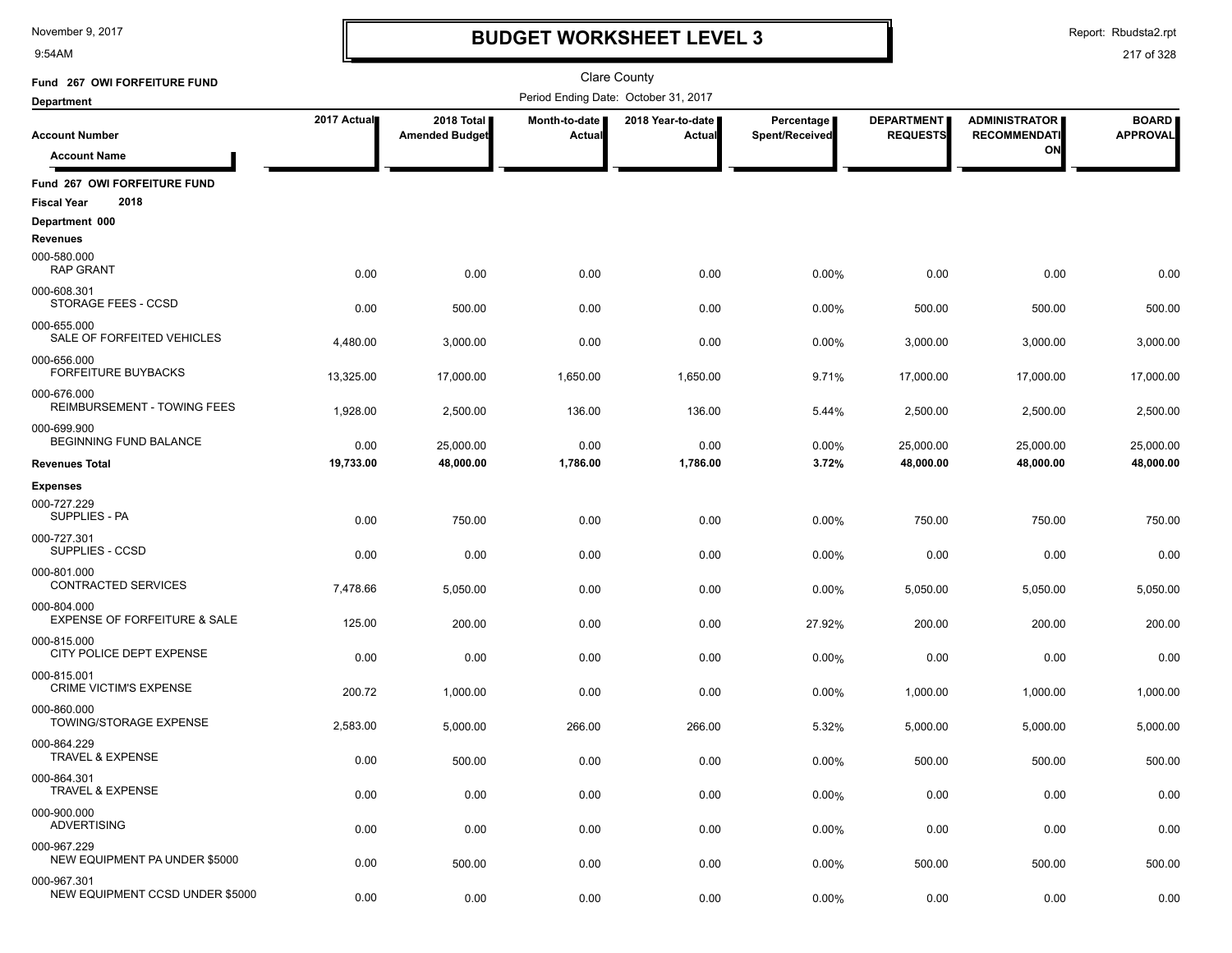9:54AM

### **BUDGET WORKSHEET LEVEL 3**

Report: Rbudsta2.rpt

| Fund 267 OWI FORFEITURE FUND                     |             |                                     |                                | <b>Clare County</b>                  |                                     |                                      |                                             |                                 |
|--------------------------------------------------|-------------|-------------------------------------|--------------------------------|--------------------------------------|-------------------------------------|--------------------------------------|---------------------------------------------|---------------------------------|
| Department                                       |             |                                     |                                | Period Ending Date: October 31, 2017 |                                     |                                      |                                             |                                 |
| <b>Account Number</b>                            | 2017 Actual | 2018 Total<br><b>Amended Budget</b> | Month-to-date<br><b>Actual</b> | 2018 Year-to-date<br><b>Actual</b>   | Percentage<br><b>Spent/Received</b> | <b>DEPARTMENT</b><br><b>REQUESTS</b> | <b>ADMINISTRATOR</b><br><b>RECOMMENDATI</b> | <b>BOARD</b><br><b>APPROVAL</b> |
| <b>Account Name</b>                              |             |                                     |                                |                                      |                                     |                                      | ON                                          |                                 |
| 000-978.229<br>NEW EQUIP PA PROJECT OVER \$5000  | 5,345.81    | 5,000.00                            | 0.00                           | 0.00                                 | 0.00%                               | 5,000.00                             | 5,000.00                                    | 5,000.00                        |
| 000-978.301<br>NEW EQUIP CCSD PROJECT OVER \$500 | 0.00        | 5,000.00                            | 0.00                           | 0.00                                 | 0.00%                               | 5,000.00                             | 5,000.00                                    | 5,000.00                        |
| 000-998.900<br><b>ENDING FUND BALANCE</b>        | 0.00        | 25,000.00                           | 0.00                           | 0.00                                 | $0.00\%$                            | 25,000.00                            | 25,000.00                                   | 25,000.00                       |
| 000-999.000<br><b>TRANSFER OUT</b>               | 0.00        | 0.00                                | 0.00                           | 0.00                                 | $0.00\%$                            | 0.00                                 | 0.00                                        | 0.00                            |
| <b>Expenses Total</b>                            | 15,733.19   | 48,000.00                           | 266.00                         | 266.00                               | 100.00%                             | 48,000.00                            | 48,000.00                                   | 48,000.00                       |
| <b>Dept Total</b>                                | 3,999.81    | 0.00                                | 1,520.00                       | 1,520.00                             | 100.00%                             | 0.00                                 | 0.00                                        | 0.00                            |
| <b>Revenues Total</b>                            | 19,733.00   | 48,000.00                           | 1,786.00                       | 1,786.00                             | 3.72%                               | 48,000.00                            | 48,000.00                                   | 48,000.00                       |
| <b>Expenses Fund Total</b>                       | 15,733.19   | 48,000.00                           | 266.00                         | 266.00                               | 100.00%                             | 48,000.00                            | 48,000.00                                   | 48,000.00                       |
| Net (Rev/Exp)                                    | 3,999.81    | 0.00                                | 1,520.00                       | 1,520.00                             |                                     | 0.00                                 | 0.00                                        | 0.00                            |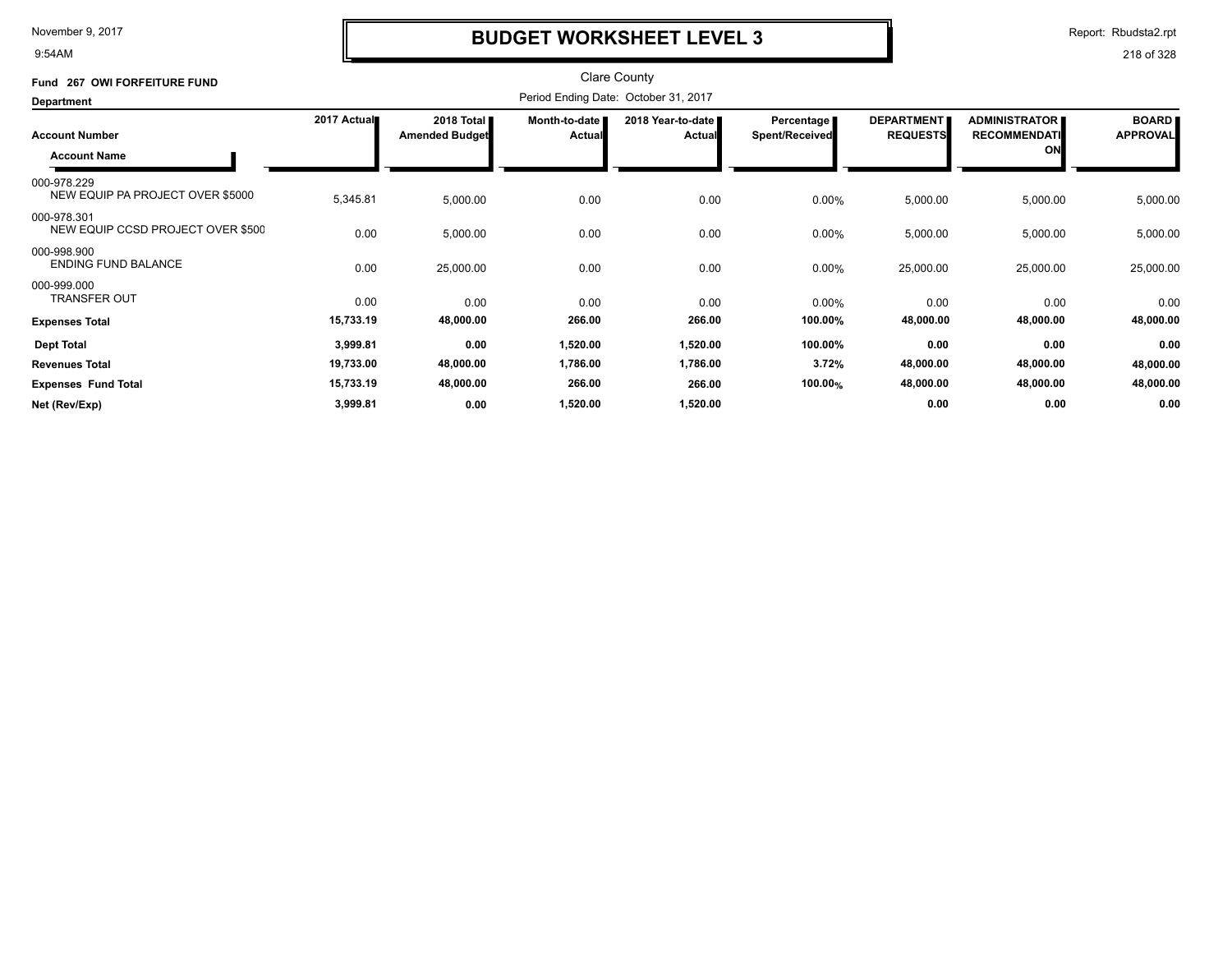9:54AM

### **BUDGET WORKSHEET LEVEL 3**

Report: Rbudsta2.rpt

| Fund 268 CLARE-GLADWIN RECOVERY COURT                               |             |                                     |                         | <b>Clare County</b>                  |                              |                                      |                                             |                                 |
|---------------------------------------------------------------------|-------------|-------------------------------------|-------------------------|--------------------------------------|------------------------------|--------------------------------------|---------------------------------------------|---------------------------------|
| <b>Department</b>                                                   |             |                                     |                         | Period Ending Date: October 31, 2017 |                              |                                      |                                             |                                 |
| <b>Account Number</b>                                               | 2017 Actual | 2018 Total<br><b>Amended Budget</b> | Month-to-date<br>Actual | 2018 Year-to-date<br>Actual          | Percentage<br>Spent/Received | <b>DEPARTMENT</b><br><b>REQUESTS</b> | <b>ADMINISTRATOR</b><br><b>RECOMMENDATI</b> | <b>BOARD</b><br><b>APPROVAL</b> |
| <b>Account Name</b>                                                 |             |                                     |                         |                                      |                              |                                      | ON                                          |                                 |
| Fund 268 CLARE-GLADWIN RECOVERY COURT<br>2018<br><b>Fiscal Year</b> |             |                                     |                         |                                      |                              |                                      |                                             |                                 |
| Department 000<br><b>Revenues</b>                                   |             |                                     |                         |                                      |                              |                                      |                                             |                                 |
| 000-547.001<br><b>MDCGP GRANT</b>                                   | 46,529.02   | 101,068.00                          | 0.00                    | 0.00                                 | 0.00%                        | 101,068.00                           | 101,068.00                                  | 101,068.00                      |
| 000-602.002<br>SUPPLEMENTAL PART COSTS - CLARE                      | 4,268.99    | 2,500.00                            | 25.00                   | 25.00                                | 1.00%                        | 2,500.00                             | 2,500.00                                    | 2,500.00                        |
| 000-602.003<br>SUPPLEMENTAL PART COSTS - GLADWI                     | 1,930.00    | 2,500.00                            | 0.00                    | 0.00                                 | 0.00%                        | 2,500.00                             | 2,500.00                                    | 2,500.00                        |
| 000-608.002<br>CIVIL FILING FEES - CLARE                            | 0.00        | 0.00                                | 0.00                    | 0.00                                 | 0.00%                        | 0.00                                 | 0.00                                        | 0.00                            |
| 000-608.003<br>CIVIL FILING FEES - GLADWIN                          | 0.00        | 0.00                                | 0.00                    | 0.00                                 | 0.00%                        | 0.00                                 | 0.00                                        | 0.00                            |
| 000-674.002<br>COMM DONATIONS - CLARE                               | 1,065.00    | 0.00                                | 0.00                    | 0.00                                 | 0.00%                        | 0.00                                 | 0.00                                        | 0.00                            |
| 000-674.003<br>COMM DONATIONS - GLADWIN                             | 0.00        | 0.00                                | 0.00                    | 0.00                                 | 0.00%                        | 0.00                                 | 0.00                                        | 0.00                            |
| 000-676.002<br>REIMBURSEMENT - CLARE                                | 0.00        | 0.00                                | 0.00                    | 0.00                                 | 0.00%                        | 0.00                                 | 0.00                                        | 0.00                            |
| 000-676.003<br>REIMBURSEMENT - GLADWIN                              | 0.00        | 0.00                                | 0.00                    | 0.00                                 | 0.00%                        | 0.00                                 | 0.00                                        | 0.00                            |
| 000-699.000<br>APPROPRIATION - GLADWIN                              | 0.00        | 5,037.50                            | 0.00                    | 0.00                                 | 0.00%                        | 5,037.50                             | 5,037.50                                    | 5,037.50                        |
| 000-699.002<br>APPROPRIATION - CLARE COUNTY                         | 5,000.00    | 5,037.50                            | 0.00                    | 0.00                                 | 0.00%                        | 5,037.50                             | 5,037.50                                    | 5,037.50                        |
| 000-699.003<br>APPROPRIATION - GLADWIN                              | 5,000.00    | 0.00                                | 0.00                    | 0.00                                 | 0.00%                        | 0.00                                 | 0.00                                        | 0.00                            |
| 000-699.101<br>APPROPRIATION CLARE                                  | 0.00        | 0.00                                | 0.00                    | 0.00                                 | 0.00%                        | 0.00                                 | 0.00                                        | 0.00                            |
| 000-699.900<br>BEGINNING FUND BALANCE                               | 0.00        | 0.00                                | 0.00                    | 0.00                                 | 0.00%                        | 0.00                                 | 0.00                                        | 0.00                            |
| <b>Revenues Total</b>                                               | 63,793.01   | 116,143.00                          | 25.00                   | 25.00                                | 0.02%                        | 116,143.00                           | 116,143.00                                  | 116,143.00                      |
| <b>Expenses</b>                                                     |             |                                     |                         |                                      |                              |                                      |                                             |                                 |
| 000-705.000<br>SALARIES - PART TIME                                 | 0.00        | 0.00                                | 0.00                    | 0.00                                 | 0.00%                        | 0.00                                 | 0.00                                        | 0.00                            |
| 000-705.001<br>PT SALARIES - GRANT                                  | 36,400.00   | 56,550.00                           | 1,505.00                | 1,505.00                             | 2.66%                        | 56,550.00                            | 56,550.00                                   | 56,550.00                       |
| 000-705.002<br>PT SALARIES - CLARE                                  | 0.00        | 1,000.00                            | 0.00                    | 0.00                                 | 0.00%                        | 1,000.00                             | 1,000.00                                    | 1,000.00                        |
| 000-705.003<br>PT SALARIES - GLADWIN                                | 0.00        | 1,000.00                            | 0.00                    | 0.00                                 | 0.00%                        | 1,000.00                             | 1,000.00                                    | 1,000.00                        |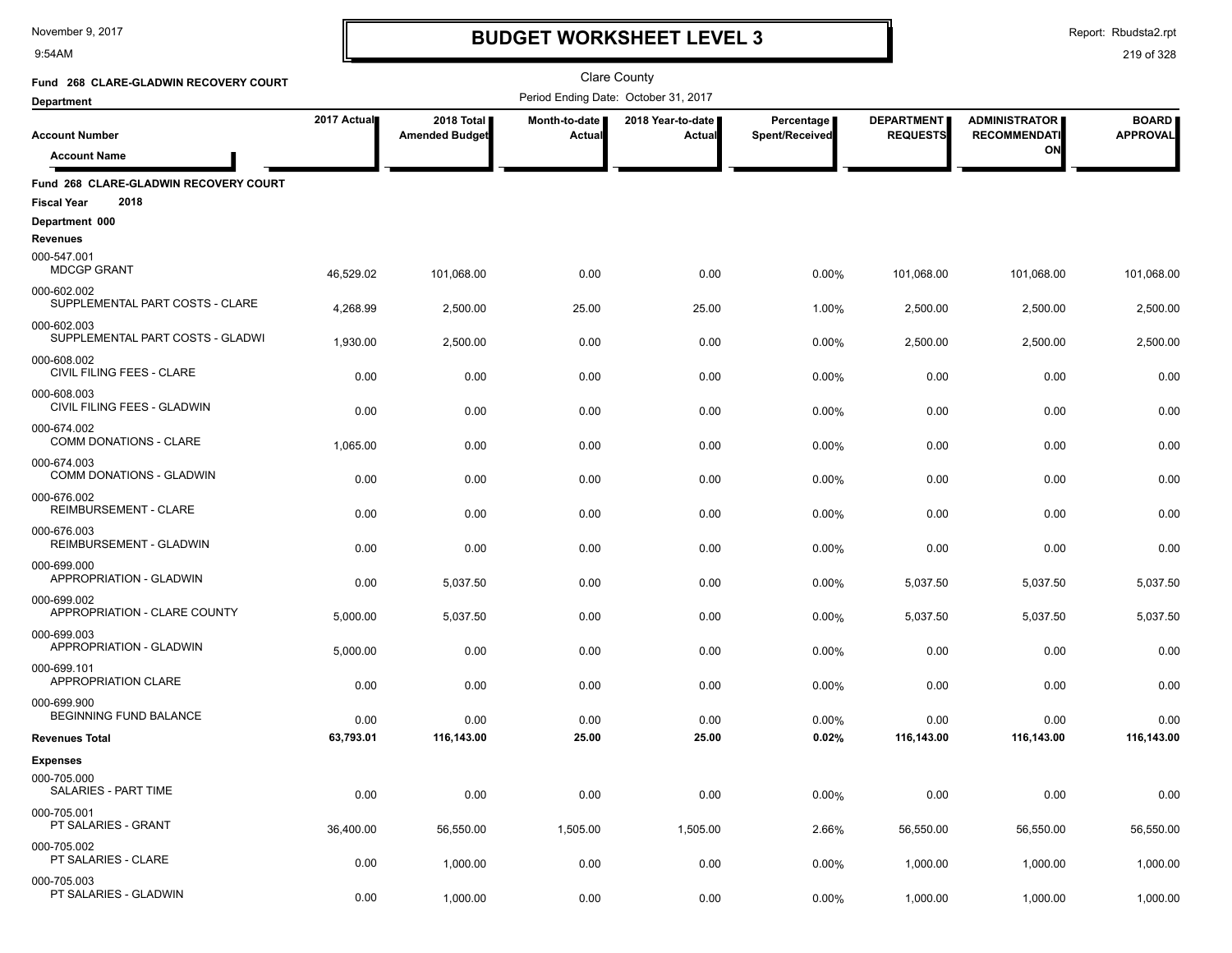9:54AM

# **BUDGET WORKSHEET LEVEL 3**

Report: Rbudsta2.rpt

| Fund 268 CLARE-GLADWIN RECOVERY COURT             |             |                                     |                                | <b>Clare County</b>                  |                              |                                      |                                             |                                 |
|---------------------------------------------------|-------------|-------------------------------------|--------------------------------|--------------------------------------|------------------------------|--------------------------------------|---------------------------------------------|---------------------------------|
| <b>Department</b>                                 |             |                                     |                                | Period Ending Date: October 31, 2017 |                              |                                      |                                             |                                 |
| <b>Account Number</b>                             | 2017 Actual | 2018 Total<br><b>Amended Budget</b> | <b>Month-to-date</b><br>Actual | 2018 Year-to-date  <br>Actual        | Percentage<br>Spent/Received | <b>DEPARTMENT</b><br><b>REQUESTS</b> | <b>ADMINISTRATOR</b><br><b>RECOMMENDATI</b> | <b>BOARD</b><br><b>APPROVAL</b> |
| <b>Account Name</b>                               |             |                                     |                                |                                      |                              |                                      | ON                                          |                                 |
| 000-710.000<br><b>FICA EXPENSE</b>                | 2,234.43    | 3,581.00                            | 93.31                          | 93.31                                | 2.61%                        | 3,581.00                             | 3,581.00                                    | 3,581.00                        |
| 000-710.001<br>FICA EXP - GRANT                   | 0.00        | 0.00                                | 0.00                           | 0.00                                 | 0.00%                        | 0.00                                 | 0.00                                        | 0.00                            |
| 000-710.002<br>FICA EXP - CLARE                   | 0.00        | 65.00                               | 0.00                           | 0.00                                 | 0.00%                        | 65.00                                | 65.00                                       | 65.00                           |
| 000-710.003<br>FICA EXP - GLADWIN                 | 0.00        | 65.00                               | 0.00                           | 0.00                                 | 0.00%                        | 65.00                                | 65.00                                       | 65.00                           |
| 000-711.000<br><b>MEDICARE</b>                    | 522.57      | 820.00                              | 21.82                          | 21.82                                | 2.66%                        | 820.00                               | 820.00                                      | 820.00                          |
| 000-711.001<br><b>MEDICARE EXP - GRANT</b>        | 0.00        | 0.00                                | 0.00                           | 0.00                                 | 0.00%                        | 0.00                                 | 0.00                                        | 0.00                            |
| 000-711.002<br>MEDICARE EXP - CLARE               | 0.00        | 15.00                               | 0.00                           | 0.00                                 | 0.00%                        | 15.00                                | 15.00                                       | 15.00                           |
| 000-711.003<br>MEDICARE EXP - GLADWIN             | 0.00        | 15.00                               | 0.00                           | 0.00                                 | 0.00%                        | 15.00                                | 15.00                                       | 15.00                           |
| 000-715.000<br><b>HEALTH INSURANCE</b>            | 4,889.85    | 6,282.00                            | 392.49                         | 392.49                               | 6.25%                        | 6,282.00                             | 6,282.00                                    | 6,282.00                        |
| 000-715.006<br><b>CIC BUNDLE</b>                  | 474.00      | 474.00                              | 39.50                          | 39.50                                | 8.33%                        | 474.00                               | 474.00                                      | 474.00                          |
| 000-716.005<br><b>HEALTH INS RX REIMBURSEMENT</b> | 0.00        | 0.00                                | 0.00                           | 0.00                                 | 0.00%                        | 0.00                                 | 0.00                                        | 0.00                            |
| 000-716.006<br><b>FLEX REIMBURSEMENT</b>          | 0.00        | 0.00                                | 0.00                           | 0.00                                 | 0.00%                        | 0.00                                 | 0.00                                        | 0.00                            |
| 000-716.007<br><b>HELATH ACH REIMBURSEMENT</b>    | 5,608.07    | 722.00                              | 0.00                           | 0.00                                 | 0.00%                        | 722.00                               | 722.00                                      | 722.00                          |
| 000-716.008<br>SMART CARD REIMBURSEMENT           | 0.00        | 0.00                                | 0.00                           | 0.00                                 | 0.00%                        | 0.00                                 | 0.00                                        | 0.00                            |
| 000-716.009<br><b>ADMIN FEES</b>                  | 1.50        | 2.00                                | 0.13                           | 0.13                                 | 6.50%                        | 2.00                                 | 2.00                                        | 2.00                            |
| 000-724.000<br><b>WORKMANS COMP</b>               | 143.27      | 250.00                              | 0.00                           | 0.00                                 | 0.00%                        | 250.00                               | 250.00                                      | 250.00                          |
| 000-724.001<br><b>WORKERS COMP/GRANT</b>          | 0.00        | 0.00                                | 0.00                           | 0.00                                 | 0.00%                        | 0.00                                 | 0.00                                        | 0.00                            |
| 000-724.002<br><b>WORKERS COMP - CLARE</b>        | 0.00        | 25.00                               | 0.00                           | 0.00                                 | 0.00%                        | 25.00                                | 25.00                                       | 25.00                           |
| 000-724.003<br><b>WORKERS COMP - GLADWIN</b>      | 0.00        | 25.00                               | 0.00                           | 0.00                                 | 0.00%                        | 25.00                                | 25.00                                       | 25.00                           |
| 000-727.001<br><b>SUPPLIES - GRANT</b>            | 272.19      | 2,100.00                            | 0.00                           | 0.00                                 | 4.40%                        | 2,100.00                             | 2,100.00                                    | 2,100.00                        |
| 000-727.002<br>SUPPLIES - CLARE                   | 153.69      | 750.00                              | 0.00                           | 0.00                                 | 0.00%                        | 750.00                               | 750.00                                      | 750.00                          |
| 000-727.003<br>SUPPLIES - GLADWIN                 | 276.44      | 750.00                              | 0.00                           | 0.00                                 | 0.00%                        | 750.00                               | 750.00                                      | 750.00                          |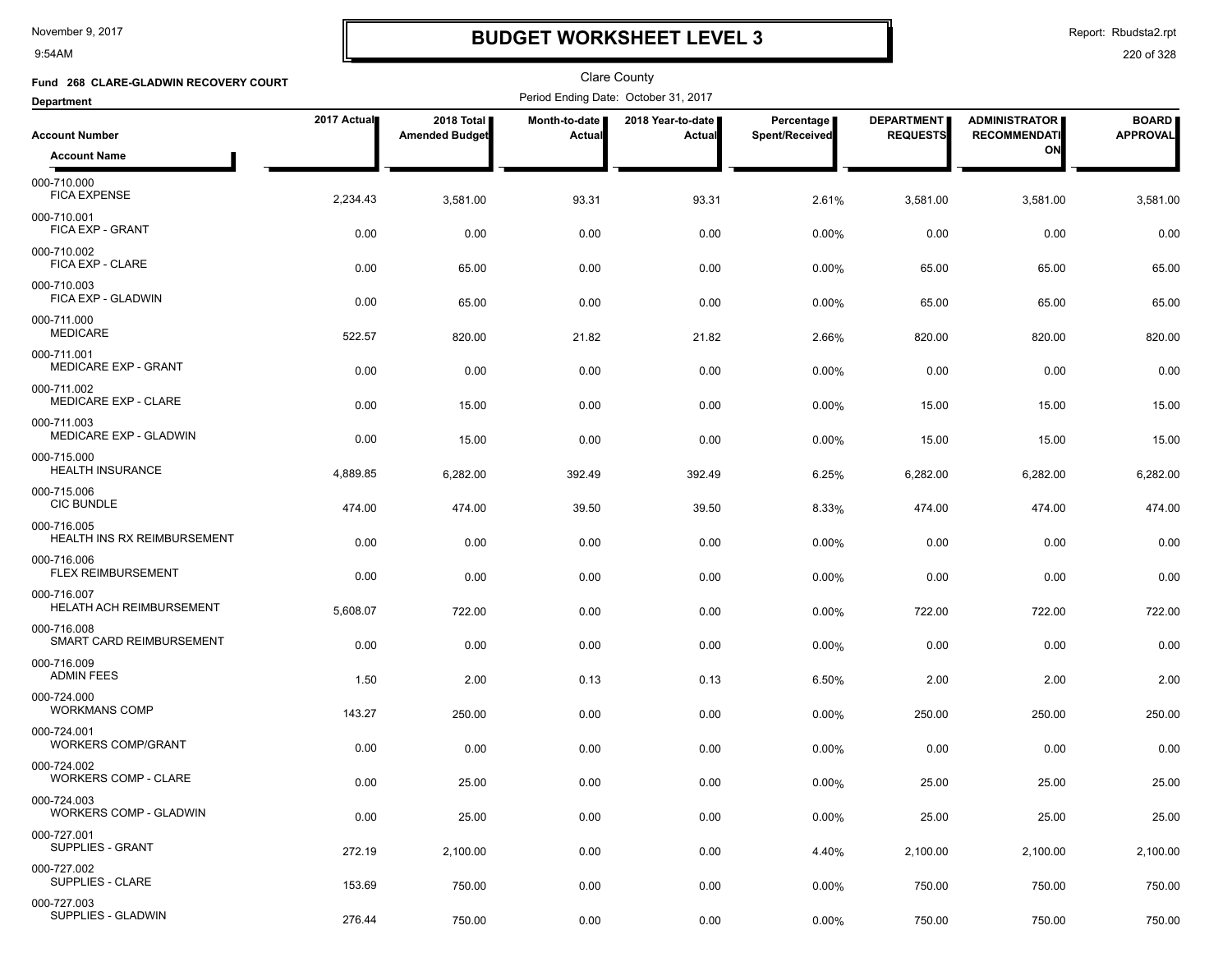9:54AM

# **BUDGET WORKSHEET LEVEL 3**

Report: Rbudsta2.rpt

| Fund 268 CLARE-GLADWIN RECOVERY COURT            |              |                                     |                                | <b>Clare County</b>                  |                              |                                      |                                             |                                 |
|--------------------------------------------------|--------------|-------------------------------------|--------------------------------|--------------------------------------|------------------------------|--------------------------------------|---------------------------------------------|---------------------------------|
| <b>Department</b>                                |              |                                     |                                | Period Ending Date: October 31, 2017 |                              |                                      |                                             |                                 |
| <b>Account Number</b>                            | 2017 Actual  | 2018 Total<br><b>Amended Budget</b> | <b>Month-to-date</b><br>Actual | 2018 Year-to-date<br>Actual          | Percentage<br>Spent/Received | <b>DEPARTMENT</b><br><b>REQUESTS</b> | <b>ADMINISTRATOR</b><br><b>RECOMMENDATI</b> | <b>BOARD</b><br><b>APPROVAL</b> |
| <b>Account Name</b>                              |              |                                     |                                |                                      |                              |                                      | ΟN                                          |                                 |
| 000-730.001<br>OPERATING SUPPLIES                | 5,945.95     | 6,550.00                            | 62.05                          | 62.05                                | 0.95%                        | 6,550.00                             | 6,550.00                                    | 6,550.00                        |
| 000-730.002<br>OPERATING SUPPLIES - CLARE        | 689.47       | 775.00                              | 0.00                           | 0.00                                 | 2.05%                        | 775.00                               | 775.00                                      | 775.00                          |
| 000-730.003<br>OPERATING SUPPLIES - GLADWIN      | 1,000.63     | 775.00                              | 0.00                           | 0.00                                 | $0.00\%$                     | 775.00                               | 775.00                                      | 775.00                          |
| 000-801.001<br>CONTRACTUAL SERVICES - GRANT      | 17,070.20    | 23,600.00                           | 0.00                           | 0.00                                 | 22.47%                       | 23,600.00                            | 23,600.00                                   | 23,600.00                       |
| 000-801.002<br>CONTRACTUAL SERVICES - CLARE      | 277.63       | 500.00                              | 9.75                           | 9.75                                 | 1.95%                        | 500.00                               | 500.00                                      | 500.00                          |
| 000-801.003<br>CONTRACTUAL SERVICES - GLADWIN    | 913.37       | 500.00                              | 0.00                           | 0.00                                 | 32.00%                       | 500.00                               | 500.00                                      | 500.00                          |
| 000-864.001<br>TRAVEL EXP - GRANT                | 2,216.25     | 3,930.00                            | 60.00                          | 60.00                                | 3.82%                        | 3,930.00                             | 3,930.00                                    | 3,930.00                        |
| 000-864.002<br>TRAVEL EXP - CLARE                | 2,590.07     | 1,511.00                            | 145.77                         | 145.77                               | 9.65%                        | 1,511.00                             | 1,511.00                                    | 1,511.00                        |
| 000-864.003<br>TRAVEL EXP - GLADWIN              | 1,057.64     | 1,511.00                            | 0.00                           | 0.00                                 | 0.00%                        | 1,511.00                             | 1,511.00                                    | 1,511.00                        |
| 000-880.000<br>COMM PROMOTION - IN-KIND DONATION | 1,065.00     | 0.00                                | 0.00                           | 0.00                                 | 0.00%                        | 0.00                                 | 0.00                                        | 0.00                            |
| 000-977.001<br>NEW EQUIP UNDER \$5000 GRANT      | 0.00         | 0.00                                | 0.00                           | 0.00                                 | 0.00%                        | 0.00                                 | 0.00                                        | 0.00                            |
| 000-977.002<br>NEW EQUIP UNDER \$5000 CLARE      | 271.15       | 600.00                              | 0.00                           | 0.00                                 | 0.00%                        | 600.00                               | 600.00                                      | 600.00                          |
| 000-977.003<br>NEW EQUIP UNDER \$5000 GLADWIN    | 271.14       | 600.00                              | 0.00                           | 0.00                                 | 0.00%                        | 600.00                               | 600.00                                      | 600.00                          |
| 000-978.001<br>NEW EQUIP OVER \$5000 - GRANT     | 0.00         | 0.00                                | 0.00                           | 0.00                                 | 0.00%                        | 0.00                                 | 0.00                                        | 0.00                            |
| 000-978.002<br>NEW EQUIP OVER \$5000 - CLARE     | 0.00         | 0.00                                | 0.00                           | 0.00                                 | 0.00%                        | 0.00                                 | 0.00                                        | 0.00                            |
| 000-978.003<br>NEW EQUIP OVER \$5000 - GLADWIN   | 0.00         | 0.00                                | 0.00                           | 0.00                                 | $0.00\%$                     | 0.00                                 | 0.00                                        | 0.00                            |
| 000-991.000<br><b>PRINCIPAL</b>                  | 319.48       | 400.00                              | 35.05                          | 35.05                                | 8.76%                        | 400.00                               | 400.00                                      | 400.00                          |
| 000-995.000<br><b>INTEREST</b>                   | 323.16       | 400.00                              | 29.27                          | 29.27                                | 7.32%                        | 400.00                               | 400.00                                      | 400.00                          |
| 000-998.900<br><b>ENDING FUND BALANCE</b>        | 0.00         | 0.00                                | 0.00                           | 0.00                                 | 0.00%                        | 0.00                                 | 0.00                                        | 0.00                            |
| <b>Expenses Total</b>                            | 84,987.15    | 116,143.00                          | 2,394.14                       | 2,394.14                             | 100.00%                      | 116,143.00                           | 116,143.00                                  | 116,143.00                      |
| <b>Dept Total</b>                                | $-21,194.14$ | 0.00                                | $-2,369.14$                    | $-2,369.14$                          | 100.00%                      | 0.00                                 | 0.00                                        | 0.00                            |
| <b>Revenues Total</b>                            | 63,793.01    | 116,143.00                          | 25.00                          | 25.00                                | 0.02%                        | 116,143.00                           | 116,143.00                                  | 116,143.00                      |
| <b>Expenses Fund Total</b>                       | 84,987.15    | 116,143.00                          | 2,394.14                       | 2,394.14                             | 100.00%                      | 116,143.00                           | 116,143.00                                  | 116,143.00                      |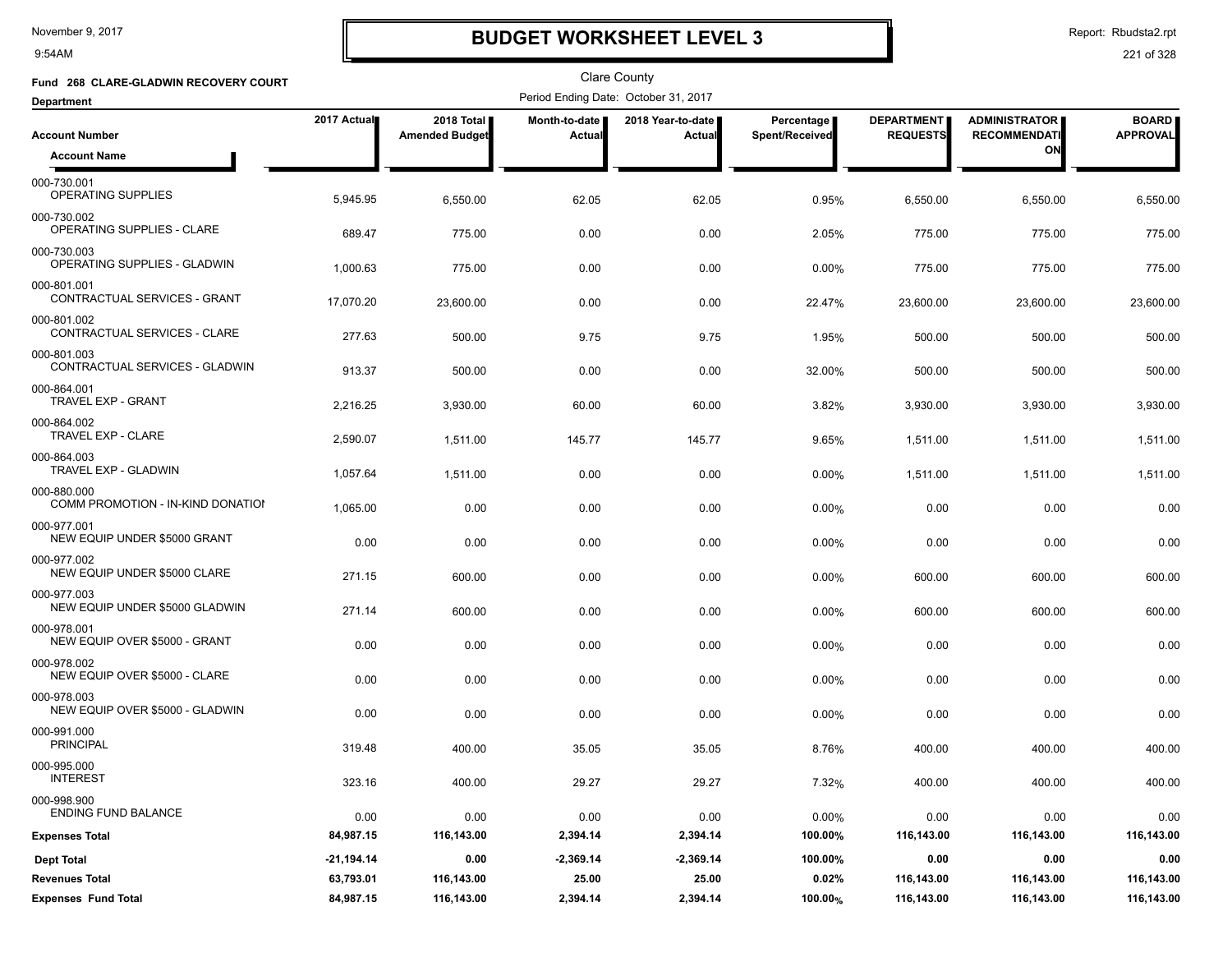9:54AM

### **BUDGET WORKSHEET LEVEL 3**

Report: Rbudsta2.rpt

#### 222 of 328

#### Clare County Period Ending Date: October 31, 2017 **Account Number Department Fund 268 CLARE-GLADWIN RECOVERY COURT 2017 Actual 2018 Total Amended Budget Month-to-date Actual 2018 Year-to-date Actual Percentage Spent/Received DEPARTMENT REQUESTS ADMINISTRATOR RECOMMENDATI ON BOARD APPROVAL Account Name Net (Rev/Exp) -21,194.14 0.00 -2,369.14 -2,369.14 0.00 0.00 0.00**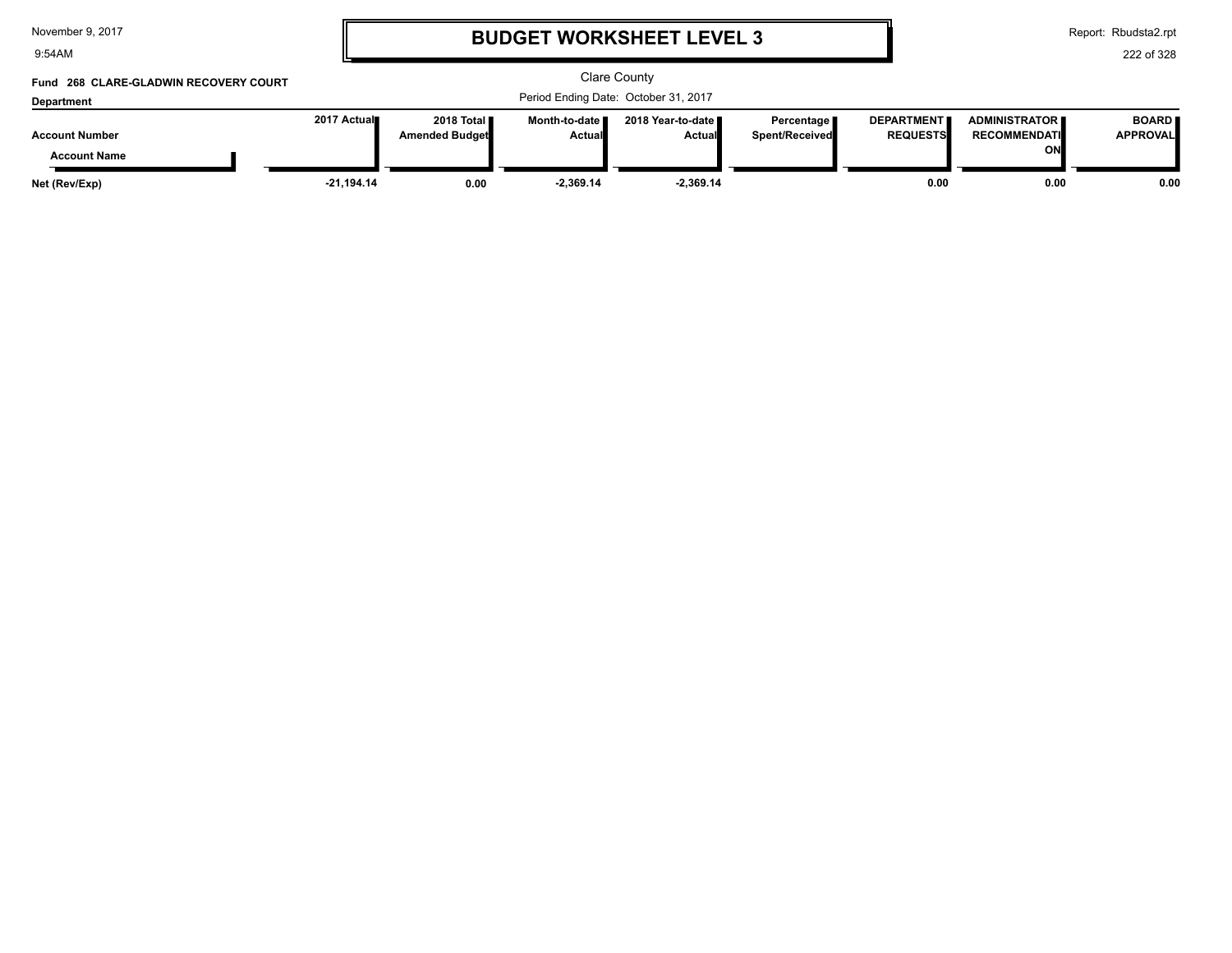9:54AM

### **BUDGET WORKSHEET LEVEL 3**

Report: Rbudsta2.rpt

| Fund 269 LAW LIBRARY FUND                    |             |                                     |                           | <b>Clare County</b>                  |                              |                                      |                                                   |                                 |
|----------------------------------------------|-------------|-------------------------------------|---------------------------|--------------------------------------|------------------------------|--------------------------------------|---------------------------------------------------|---------------------------------|
| <b>Department</b>                            |             |                                     |                           | Period Ending Date: October 31, 2017 |                              |                                      |                                                   |                                 |
| <b>Account Number</b><br><b>Account Name</b> | 2017 Actual | 2018 Total<br><b>Amended Budget</b> | Month-to-date  <br>Actual | 2018 Year-to-date  <br>Actual        | Percentage<br>Spent/Received | <b>DEPARTMENT</b><br><b>REQUESTS</b> | <b>ADMINISTRATOR</b><br><b>RECOMMENDATI</b><br>ON | <b>BOARD</b><br><b>APPROVAL</b> |
| Fund 269 LAW LIBRARY FUND                    |             |                                     |                           |                                      |                              |                                      |                                                   |                                 |
| 2018<br><b>Fiscal Year</b>                   |             |                                     |                           |                                      |                              |                                      |                                                   |                                 |
| Department 000<br><b>Revenues</b>            |             |                                     |                           |                                      |                              |                                      |                                                   |                                 |
| 000-660.000<br><b>PENAL FINES</b>            | 5,250.00    | 0.00                                | 0.00                      | 0.00                                 | 0.00%                        | 0.00                                 | 0.00                                              | 0.00                            |
| 000-676.000<br><b>REIMBURSEMENTS</b>         | 0.00        | 0.00                                | 0.00                      | 0.00                                 | 0.00%                        | 0.00                                 | 0.00                                              | 0.00                            |
| 000-699.101<br><b>OPERATING TRANSFER IN</b>  | 0.00        | 0.00                                | 0.00                      | 0.00                                 | 0.00%                        | 0.00                                 | 0.00                                              | 0.00                            |
| 000-699.900<br><b>BEGINNING FUND BALANCE</b> | 0.00        | 8,054.00                            | 0.00                      | 0.00                                 | 0.00%                        | 8,054.00                             | 8,054.00                                          | 8,054.00                        |
| <b>Revenues Total</b>                        | 5,250.00    | 8,054.00                            | 0.00                      | 0.00                                 | 0.00%                        | 8,054.00                             | 8,054.00                                          | 8,054.00                        |
| <b>Expenses</b>                              |             |                                     |                           |                                      |                              |                                      |                                                   |                                 |
| 000-701.000<br><b>EXPENDITURE CONTROL</b>    | 4,719.02    | 5,000.00                            | 0.00                      | 0.00                                 | 0.00%                        | 5,000.00                             | 5,000.00                                          | 5,000.00                        |
| 000-815.000<br><b>SERVICE FEES</b>           | 0.00        | 0.00                                | 0.00                      | 0.00                                 | 0.00%                        | 0.00                                 | 0.00                                              | 0.00                            |
| 000-982.000<br><b>NEW BOOKS</b>              | 0.00        | 0.00                                | 0.00                      | 0.00                                 | 0.00%                        | 0.00                                 | 0.00                                              | 0.00                            |
| 000-998.900<br><b>ENDING FUND BALANCE</b>    | 0.00        | 3,054.00                            | 0.00                      | 0.00                                 | 0.00%                        | 0.00                                 | 3,054.00                                          | 3,054.00                        |
| <b>Expenses Total</b>                        | 4,719.02    | 8,054.00                            | 0.00                      | 0.00                                 | 0.00%                        | 5,000.00                             | 8,054.00                                          | 8,054.00                        |
| <b>Dept Total</b>                            | 530.98      | 0.00                                | 0.00                      | 0.00                                 | 0.00%                        | 3,054.00                             | 0.00                                              | 0.00                            |
| <b>Revenues Total</b>                        | 5,250.00    | 8,054.00                            | 0.00                      | 0.00                                 | 0.00%                        | 8,054.00                             | 8,054.00                                          | 8,054.00                        |
| <b>Expenses Fund Total</b>                   | 4,719.02    | 8,054.00                            | 0.00                      | 0.00                                 | 0.00%                        | 5,000.00                             | 8,054.00                                          | 8,054.00                        |
| Net (Rev/Exp)                                | 530.98      | 0.00                                | 0.00                      | 0.00                                 |                              | 3.054.00                             | 0.00                                              | 0.00                            |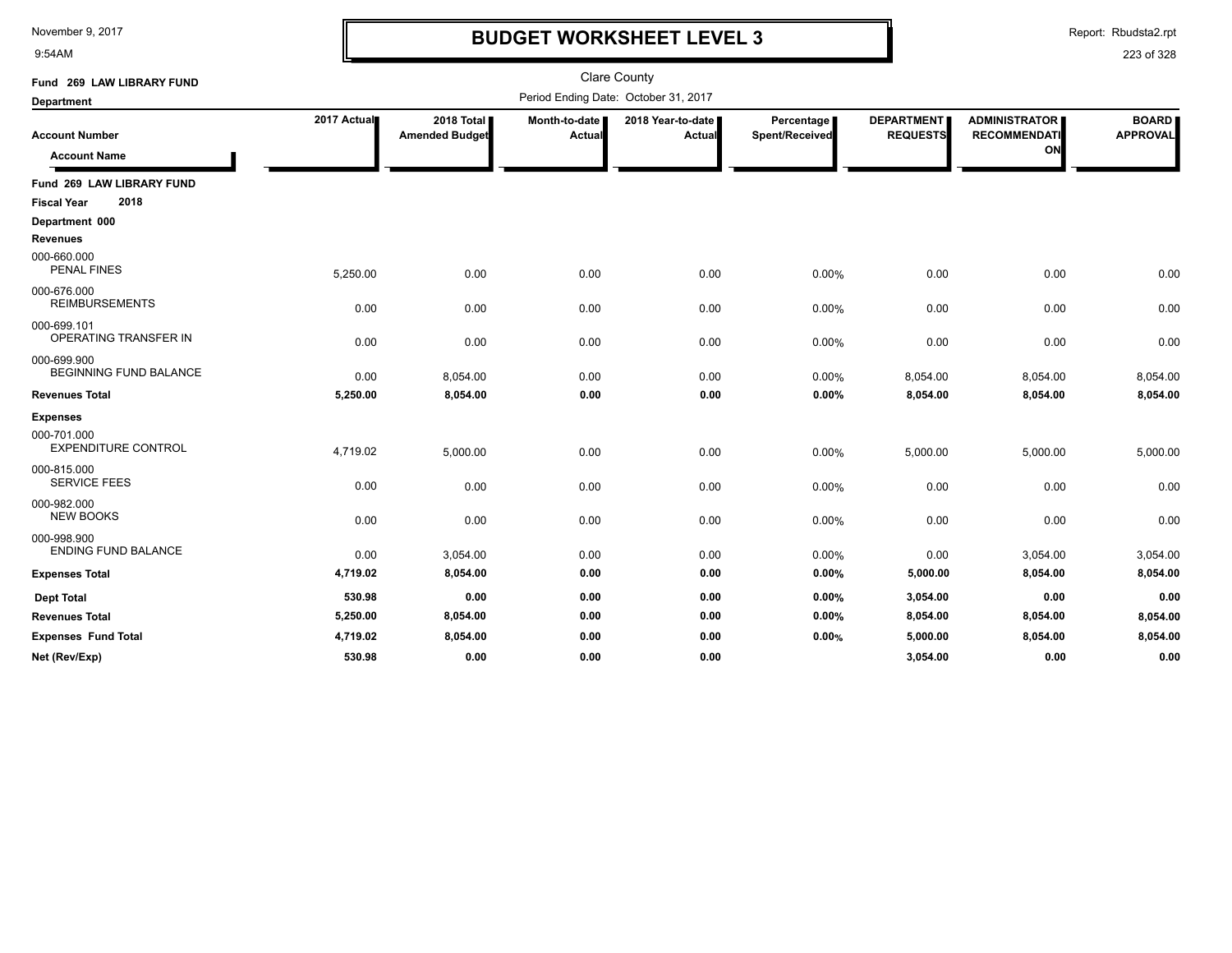9:54AM

# **BUDGET WORKSHEET LEVEL 3**

Report: Rbudsta2.rpt

| Fund 274 COMM DEV-GENERAL                               |             |                                     |                         | Clare County                         |                              |                                      |                                             |                                 |
|---------------------------------------------------------|-------------|-------------------------------------|-------------------------|--------------------------------------|------------------------------|--------------------------------------|---------------------------------------------|---------------------------------|
| <b>Department</b>                                       |             |                                     |                         | Period Ending Date: October 31, 2017 |                              |                                      |                                             |                                 |
| <b>Account Number</b>                                   | 2017 Actual | 2018 Total<br><b>Amended Budget</b> | Month-to-date<br>Actual | 2018 Year-to-date<br>Actual          | Percentage<br>Spent/Received | <b>DEPARTMENT</b><br><b>REQUESTS</b> | <b>ADMINISTRATOR</b><br><b>RECOMMENDATI</b> | <b>BOARD</b><br><b>APPROVAL</b> |
| <b>Account Name</b>                                     |             |                                     |                         |                                      |                              |                                      | ON                                          |                                 |
| Fund 274 COMM DEV-GENERAL<br>2018<br><b>Fiscal Year</b> |             |                                     |                         |                                      |                              |                                      |                                             |                                 |
| Department 000                                          |             |                                     |                         |                                      |                              |                                      |                                             |                                 |
| <b>Revenues</b>                                         |             |                                     |                         |                                      |                              |                                      |                                             |                                 |
| 000-401.000<br>REVENUE CONTROL (DON'T USE)              | 0.00        | 0.00                                | 0.00                    | 0.00                                 | 0.00%                        | 0.00                                 | 0.00                                        | 0.00                            |
| 000-519.000<br>FEDERAL GRANT- CONTRACTOR TRAIN          | 0.00        | 0.00                                | 0.00                    | 0.00                                 | 0.00%                        | 0.00                                 | 0.00                                        | 0.00                            |
| 000-652.000<br>ADMINISTRATION REVENUE                   | 62,776.00   | 29,922.00                           | 0.00                    | 0.00                                 | 0.00%                        | 29,922.00                            | 29,922.00                                   | 29,922.00                       |
| 000-665.000<br><b>BANK INTEREST</b>                     | 0.00        | 0.00                                | 0.00                    | 0.00                                 | 0.00%                        | 0.00                                 | 0.00                                        | 0.00                            |
| 000-665.001<br><b>LOAN INTEREST</b>                     | 0.00        | 0.00                                | 0.00                    | 0.00                                 | 0.00%                        | 0.00                                 | 0.00                                        | 0.00                            |
| 000-674.001<br>DONATION-EC-RD NAMING & ADDRESS          | 0.00        | 0.00                                | 0.00                    | 0.00                                 | 0.00%                        | 0.00                                 | 0.00                                        | 0.00                            |
| 000-674.150<br>CONTRIBUTION-HUD HOME PROFIT             | 0.00        | 0.00                                | 0.00                    | 0.00                                 | 0.00%                        | 0.00                                 | 0.00                                        | 0.00                            |
| 000-676.001<br>PRINCIPAL-BUSINESS LOAN                  | 0.00        | 0.00                                | 0.00                    | 0.00                                 | 0.00%                        | 0.00                                 | 0.00                                        | 0.00                            |
| 000-676.002<br>PRINCIPAL-PERSONAL LOAN                  | 0.00        | 0.00                                | 0.00                    | 0.00                                 | 0.00%                        | 0.00                                 | 0.00                                        | 0.00                            |
| 000-690.000<br><b>MISCELLANEOUS</b>                     | 0.00        | 0.00                                | 0.00                    | 0.00                                 | 0.00%                        | 0.00                                 | 0.00                                        | 0.00                            |
| 000-699.101<br><b>APPROPRIATION</b>                     | 0.00        | 0.00                                | 0.00                    | 0.00                                 | 0.00%                        | 0.00                                 | 0.00                                        | 0.00                            |
| 000-699.900<br>BEGINNING FUND BALANCE                   | 0.00        | 46,444.00                           | 0.00                    | 0.00                                 | 0.00%                        | 0.00                                 | 46,444.00                                   | 46,444.00                       |
| <b>Revenues Total</b>                                   | 62,776.00   | 76,366.00                           | 0.00                    | 0.00                                 | 0.00%                        | 29,922.00                            | 76,366.00                                   | 76,366.00                       |
| <b>Expenses</b>                                         |             |                                     |                         |                                      |                              |                                      |                                             |                                 |
| 000-701.000<br>EXPENDITURE CONTROL (DON'T USE)          | 0.00        | 0.00                                | 0.00                    | 0.00                                 | 0.00%                        | 0.00                                 | 0.00                                        | 0.00                            |
| 000-702.000<br><b>SALARY</b>                            | 6,945.89    | 7.000.00                            | 253.85                  | 253.85                               | 3.63%                        | 7,000.00                             | 7.000.00                                    | 7,000.00                        |
| 000-704.000<br><b>ASSISTANT SALARY</b>                  | 10,226.71   | 12,104.00                           | 389.86                  | 389.86                               | 3.22%                        | 12,104.00                            | 12,104.00                                   | 12,104.00                       |
| 000-706.000<br><b>OVERTIME</b>                          | 0.00        | 0.00                                | 0.00                    | 0.00                                 | 0.00%                        | 0.00                                 | 0.00                                        | 0.00                            |
| 000-710.000<br><b>FICA</b>                              | 1,030.49    | 879.00                              | 39.06                   | 39.06                                | 4.44%                        | 879.00                               | 879.00                                      | 879.00                          |
| 000-711.000<br><b>MEDICARE</b>                          | 241.01      | 239.00                              | 9.15                    | 9.15                                 | 3.83%                        | 239.00                               | 239.00                                      | 239.00                          |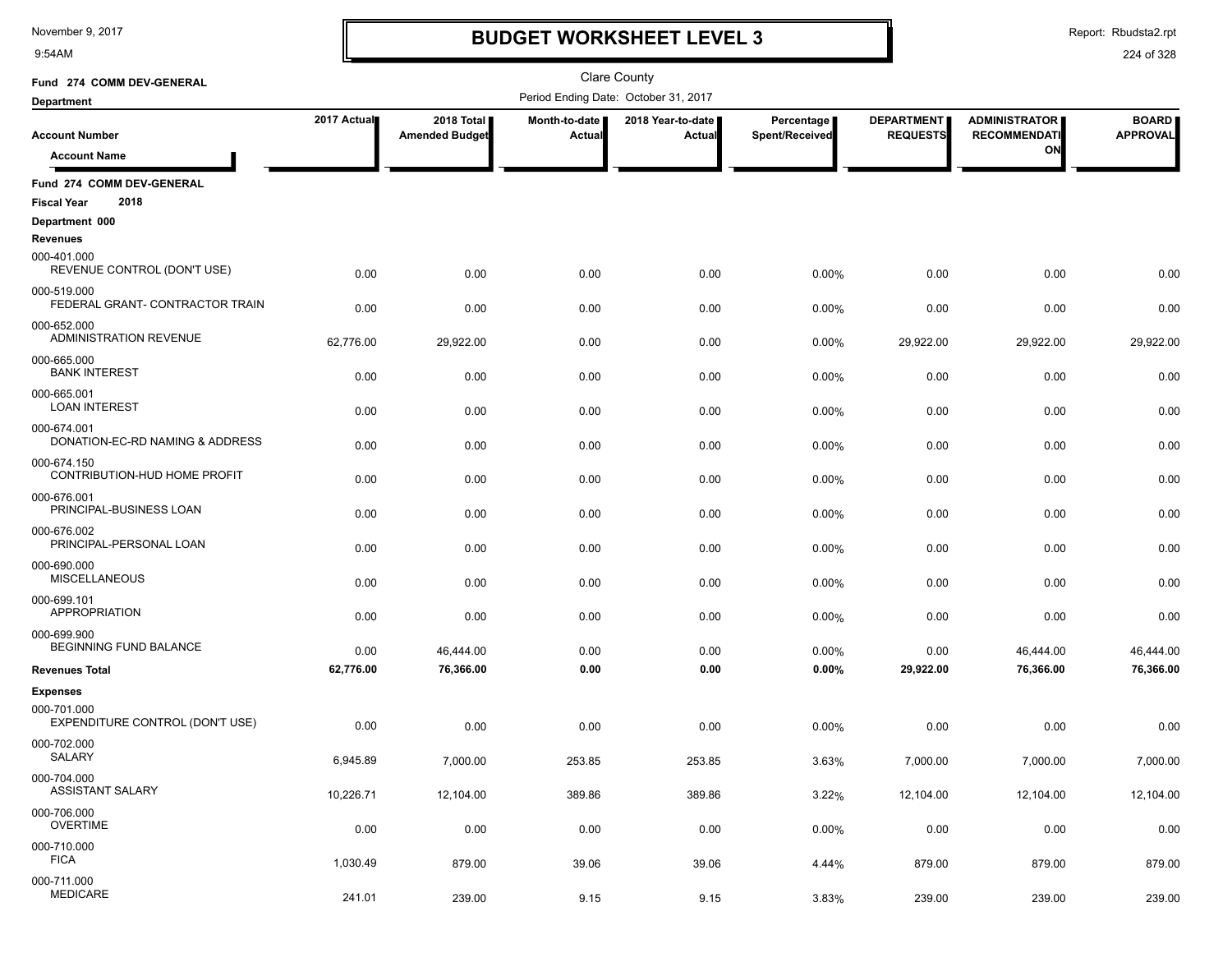9:54AM

## **BUDGET WORKSHEET LEVEL 3**

Report: Rbudsta2.rpt

| Fund 274 COMM DEV-GENERAL                      |             |                                     |                         | <b>Clare County</b>                  |                              |                                      |                                             |                                 |
|------------------------------------------------|-------------|-------------------------------------|-------------------------|--------------------------------------|------------------------------|--------------------------------------|---------------------------------------------|---------------------------------|
| <b>Department</b>                              |             |                                     |                         | Period Ending Date: October 31, 2017 |                              |                                      |                                             |                                 |
| <b>Account Number</b>                          | 2017 Actual | 2018 Total<br><b>Amended Budget</b> | Month-to-date<br>Actual | 2018 Year-to-date  <br>Actual        | Percentage<br>Spent/Received | <b>DEPARTMENT</b><br><b>REQUESTS</b> | <b>ADMINISTRATOR</b><br><b>RECOMMENDATI</b> | <b>BOARD</b><br><b>APPROVAL</b> |
| <b>Account Name</b>                            |             |                                     |                         |                                      |                              |                                      | ON                                          |                                 |
| 000-715.000<br><b>HEALTH INSURANCE</b>         | 0.00        | 0.00                                | 0.00                    | 0.00                                 | 0.00%                        | 0.00                                 | 0.00                                        | 0.00                            |
| 000-715.001<br><b>BENNY CARD</b>               | 0.00        | 0.00                                | 0.00                    | 0.00                                 | 0.00%                        | 0.00                                 | 0.00                                        | 0.00                            |
| 000-715.002<br><b>HRA</b>                      | 0.00        | 0.00                                | 0.00                    | 0.00                                 | 0.00%                        | 0.00                                 | 0.00                                        | 0.00                            |
| 000-715.006<br><b>CIC BUNDLE</b>               | 0.00        | 0.00                                | 0.00                    | 0.00                                 | 0.00%                        | 0.00                                 | 0.00                                        | 0.00                            |
| 000-716.005<br>HEALTH INS RX REIMBURSEMENT     | 0.00        | 0.00                                | 0.00                    | 0.00                                 | 0.00%                        | 0.00                                 | 0.00                                        | 0.00                            |
| 000-716.007<br><b>HEALTH ACH REIMBURSEMENT</b> | 0.00        | 0.00                                | 0.00                    | 0.00                                 | 0.00%                        | 0.00                                 | 0.00                                        | 0.00                            |
| 000-716.008<br>SMART CARD REIMBURSEMENT        | 0.00        | 0.00                                | 0.00                    | 0.00                                 | 0.00%                        | 0.00                                 | 0.00                                        | 0.00                            |
| 000-716.009<br><b>ADMIN FEES</b>               | 0.00        | 0.00                                | 0.00                    | 0.00                                 | 0.00%                        | 0.00                                 | 0.00                                        | 0.00                            |
| 000-717.000<br><b>LIFE INSURANCE</b>           | 0.00        | 0.00                                | 0.00                    | 0.00                                 | 0.00%                        | 0.00                                 | 0.00                                        | 0.00                            |
| 000-717.002<br><b>COBRA/HIPPA</b>              | 0.00        | 0.00                                | 0.00                    | 0.00                                 | 0.00%                        | 0.00                                 | 0.00                                        | 0.00                            |
| 000-717.004<br><b>SECTION 125 PLAN</b>         | 0.00        | 0.00                                | 0.00                    | 0.00                                 | 0.00%                        | 0.00                                 | 0.00                                        | 0.00                            |
| 000-717.006<br>SECTION 125 SCRIPT              | 0.00        | 0.00                                | 0.00                    | 0.00                                 | 0.00%                        | 0.00                                 | 0.00                                        | 0.00                            |
| 000-717.008<br><b>SCRIPT REIMBURSEMENT</b>     | 0.00        | 0.00                                | 0.00                    | 0.00                                 | 0.00%                        | 0.00                                 | 0.00                                        | 0.00                            |
| 000-718.000<br>CO PORTION RETIREMENT           | 2,658.07    | 0.00                                | 0.00                    | 0.00                                 | 0.00%                        | 0.00                                 | 0.00                                        | 0.00                            |
| 000-720.000<br><b>VACATION</b>                 | 0.00        | 0.00                                | 0.00                    | 0.00                                 | 0.00%                        | 0.00                                 | 0.00                                        | 0.00                            |
| 000-721.000<br><b>SICK LEAVE</b>               | 0.00        | 0.00                                | 0.00                    | 0.00                                 | 0.00%                        | 0.00                                 | 0.00                                        | 0.00                            |
| 000-724.000<br><b>WORKMANS COMP</b>            | 65.75       | 0.00                                | 0.00                    | 0.00                                 | 0.00%                        | 0.00                                 | 0.00                                        | 0.00                            |
| 000-727.000<br><b>SUPPLIES</b>                 | 557.00      | 500.00                              | 0.00                    | 0.00                                 | 0.00%                        | 500.00                               | 500.00                                      | 500.00                          |
| 000-728.000<br>PRINTING & BINDING              | 0.00        | 0.00                                | 0.00                    | 0.00                                 | $0.00\%$                     | 0.00                                 | 0.00                                        | 0.00                            |
| 000-732.000<br>POSTAGE                         | 0.00        | 0.00                                | 0.00                    | 0.00                                 | 0.00%                        | 0.00                                 | 0.00                                        | 0.00                            |
| 000-746.000<br><b>GAS OIL &amp; GREASE</b>     | 0.00        | 0.00                                | 0.00                    | 0.00                                 | 0.00%                        | 0.00                                 | 0.00                                        | 0.00                            |
| 000-801.000<br><b>CONTRACTED SERVICES</b>      | 12,500.00   | 5,000.00                            | 0.00                    | 0.00                                 | 0.00%                        | 5,000.00                             | 5,000.00                                    | 5,000.00                        |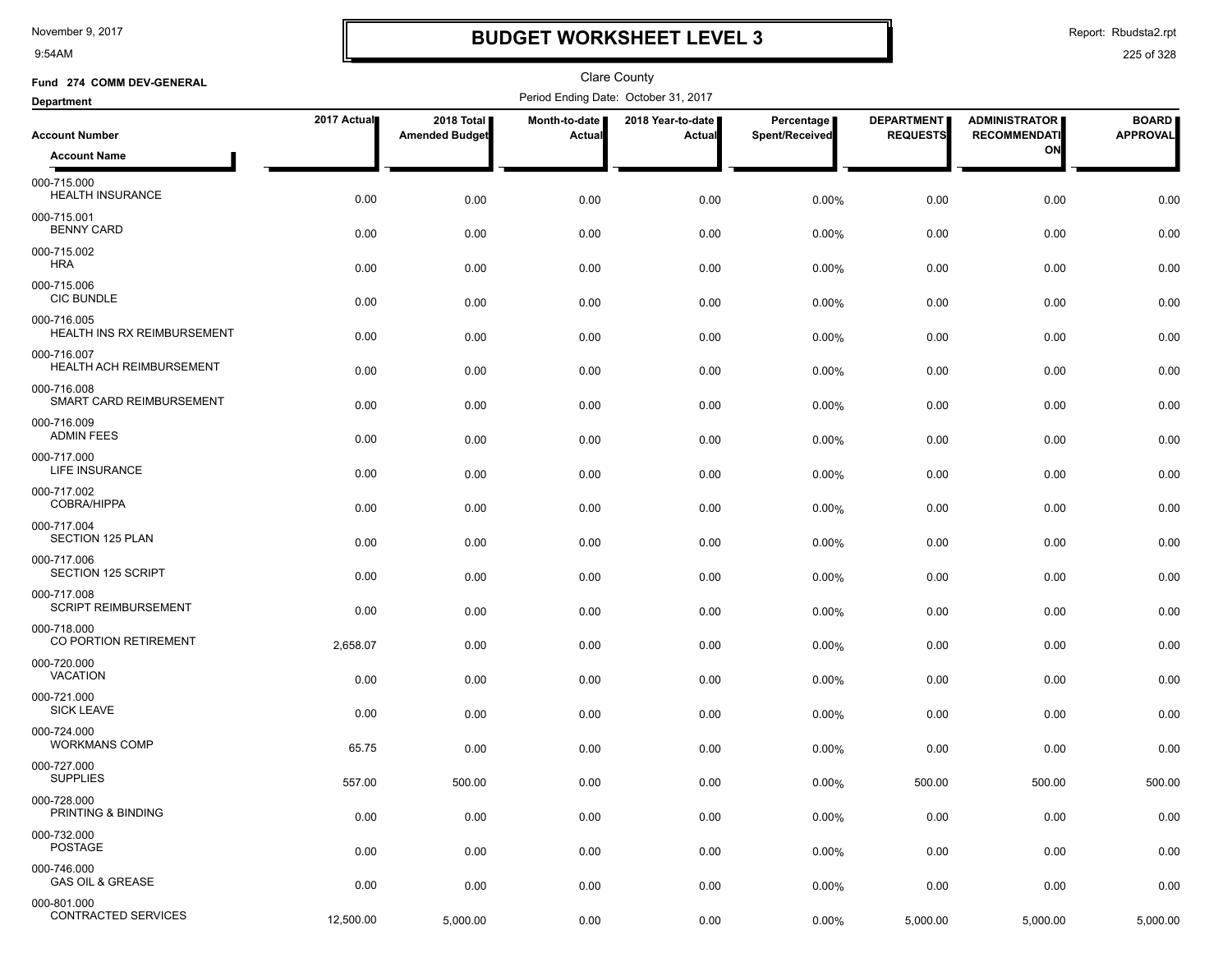9:54AM

# **BUDGET WORKSHEET LEVEL 3**

Report: Rbudsta2.rpt

| Fund 274 COMM DEV-GENERAL                       |             |                                     |                         | <b>Clare County</b>                  |                              |                                      |                                             |                                 |
|-------------------------------------------------|-------------|-------------------------------------|-------------------------|--------------------------------------|------------------------------|--------------------------------------|---------------------------------------------|---------------------------------|
| <b>Department</b>                               |             |                                     |                         | Period Ending Date: October 31, 2017 |                              |                                      |                                             |                                 |
| <b>Account Number</b>                           | 2017 Actual | 2018 Total<br><b>Amended Budget</b> | Month-to-date<br>Actual | 2018 Year-to-date<br>Actual          | Percentage<br>Spent/Received | <b>DEPARTMENT</b><br><b>REQUESTS</b> | <b>ADMINISTRATOR</b><br><b>RECOMMENDATI</b> | <b>BOARD</b><br><b>APPROVAL</b> |
| <b>Account Name</b>                             |             |                                     |                         |                                      |                              |                                      | ON                                          |                                 |
| 000-802.000<br>HOMEOWNER ASSITANCE UTILITES/TA> | 0.00        | 0.00                                | 0.00                    | 0.00                                 | 0.00%                        | 0.00                                 | 0.00                                        | 0.00                            |
| 000-810.000<br><b>CONSULTING FEES</b>           | 0.00        | 0.00                                | 0.00                    | 0.00                                 | 0.00%                        | 0.00                                 | 0.00                                        | 0.00                            |
| 000-814.000<br><b>DUES &amp; SUBSCRIPTIONS</b>  | 0.00        | 0.00                                | 0.00                    | 0.00                                 | 0.00%                        | 0.00                                 | 0.00                                        | 0.00                            |
| 000-851.000<br><b>COMPUTER EQUIPMT MAINT</b>    | 0.00        | 0.00                                | 0.00                    | 0.00                                 | 0.00%                        | 0.00                                 | 0.00                                        | 0.00                            |
| 000-852.000<br><b>TELEPHONE</b>                 | 131.48      | 150.00                              | 0.00                    | 0.00                                 | 0.00%                        | 150.00                               | 150.00                                      | 150.00                          |
| 000-852.006<br><b>TELECOMMUNICATIONS</b>        | 25.72       | 50.00                               | 1.00                    | 1.00                                 | 2.00%                        | 50.00                                | 50.00                                       | 50.00                           |
| 000-864.000<br><b>TRAVEL &amp; EXPENSE</b>      | 3,061.74    | 1,500.00                            | 0.00                    | 0.00                                 | 0.00%                        | 1,500.00                             | 1,500.00                                    | 1,500.00                        |
| 000-880.000<br>COMMUNITY PROMOTION-CO MATCH     | 0.00        | 0.00                                | 0.00                    | 0.00                                 | 0.00%                        | 0.00                                 | 0.00                                        | 0.00                            |
| 000-900.000<br><b>ADVERTISING</b>               | 545.00      | 1,500.00                            | 0.00                    | 0.00                                 | 0.00%                        | 1,500.00                             | 1,500.00                                    | 1,500.00                        |
| 000-931.000<br>REPAIRS/MAINTENANCE              | 0.00        | 0.00                                | 0.00                    | 0.00                                 | 0.00%                        | 0.00                                 | 0.00                                        | 0.00                            |
| 000-933.000<br>OFFICE EQUIPMT REPAIRS & MAINT   | 0.00        | 0.00                                | 0.00                    | 0.00                                 | 0.00%                        | 0.00                                 | 0.00                                        | 0.00                            |
| 000-955.000<br><b>BANK CHARGES</b>              | 0.00        | 0.00                                | 0.00                    | 0.00                                 | 0.00%                        | 0.00                                 | 0.00                                        | 0.00                            |
| 000-957.000<br>TRAINING/CONFERENCE              | 813.40      | 1,000.00                            | 0.00                    | 0.00                                 | 0.00%                        | 1,000.00                             | 1,000.00                                    | 1,000.00                        |
| 000-960.000<br>LAND CONTRACT EXPENSE            | 0.00        | 0.00                                | 0.00                    | 0.00                                 | 0.00%                        | 0.00                                 | 0.00                                        | 0.00                            |
| 000-978.000<br><b>NEW EQUIPMENT</b>             | 0.00        | 0.00                                | 0.00                    | 0.00                                 | 0.00%                        | 0.00                                 | 0.00                                        | 0.00                            |
| 000-978.001<br>NEW EQUIPMENT UNDER              | 472.00      | 0.00                                | 0.00                    | 0.00                                 | 0.00%                        | 0.00                                 | 0.00                                        | 0.00                            |
| 000-998.101<br><b>TRANSFER OUT GEN FUND</b>     | 0.00        | 14,000.00                           | 0.00                    | 0.00                                 | 0.00%                        | 0.00                                 | 14,000.00                                   | 14,000.00                       |
| 000-998.900<br><b>ENDING FUND BALANCE</b>       | 0.00        | 32,444.00                           | 0.00                    | 0.00                                 | 0.00%                        | 0.00                                 | 32,444.00                                   | 32,444.00                       |
| <b>Expenses Total</b>                           | 39,274.26   | 76,366.00                           | 692.92                  | 692.92                               | 100.00%                      | 29,922.00                            | 76,366.00                                   | 76,366.00                       |
| <b>Dept Total</b>                               | 23,501.74   | 0.00                                | $-692.92$               | $-692.92$                            | 100.00%                      | 0.00                                 | 0.00                                        | 0.00                            |
| <b>Revenues Total</b>                           | 62,776.00   | 76,366.00                           | 0.00                    | 0.00                                 | 0.00%                        | 29,922.00                            | 76,366.00                                   | 76,366.00                       |
| <b>Expenses Fund Total</b>                      | 39,274.26   | 76,366.00                           | 692.92                  | 692.92                               | 100.00%                      | 29,922.00                            | 76,366.00                                   | 76,366.00                       |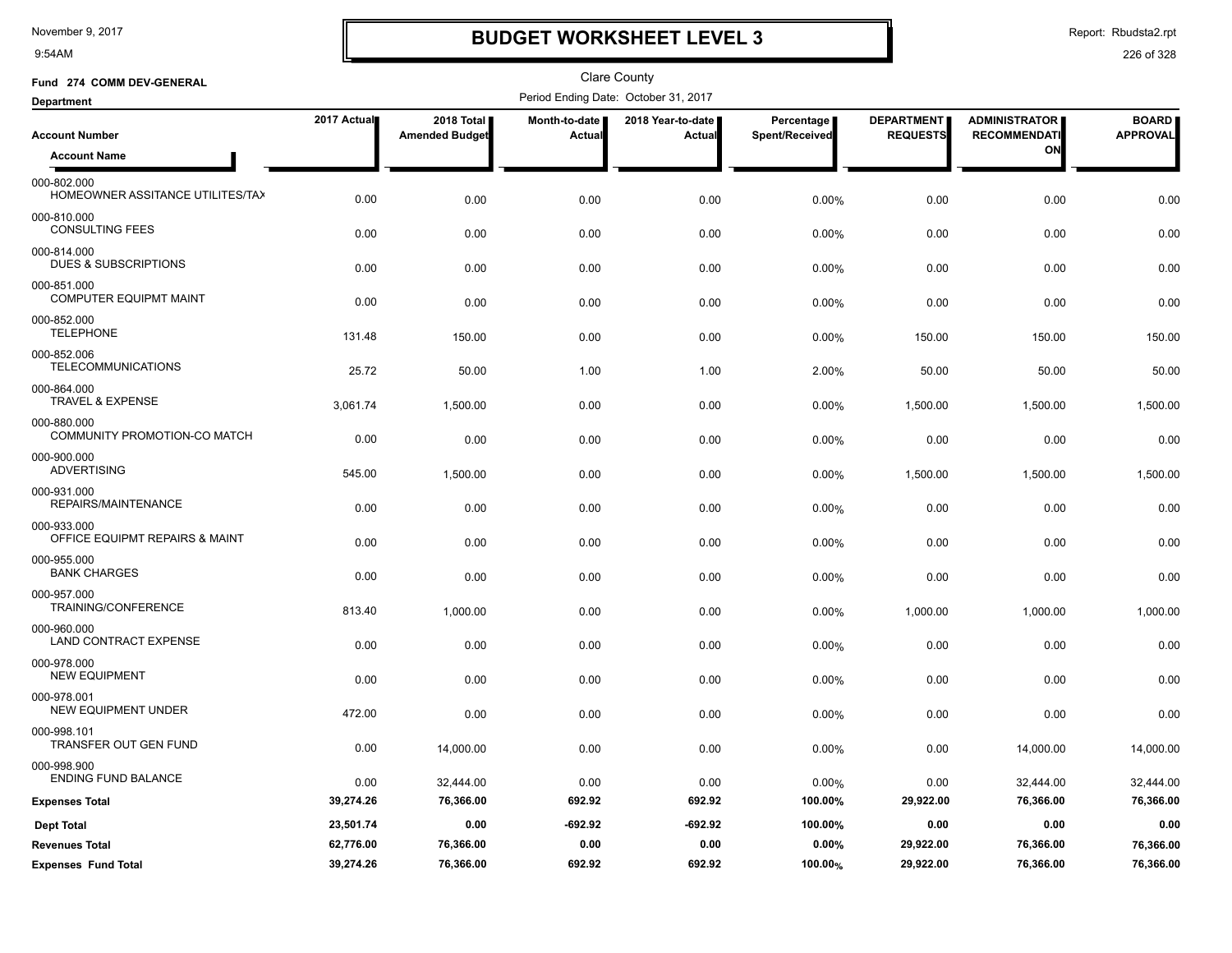| November 9, 2017 |  |  |  |
|------------------|--|--|--|
|------------------|--|--|--|

9:54AM

### **BUDGET WORKSHEET LEVEL 3**

Report: Rbudsta2.rpt

| Fund 274 COMM DEV-GENERAL<br><b>Department</b> | Clare County<br>Period Ending Date: October 31, 2017 |                                               |                                  |                               |                                       |                                      |                                                      |                                 |
|------------------------------------------------|------------------------------------------------------|-----------------------------------------------|----------------------------------|-------------------------------|---------------------------------------|--------------------------------------|------------------------------------------------------|---------------------------------|
| <b>Account Number</b>                          | 2017 Actual                                          | 2018 Total <b>II</b><br><b>Amended Budget</b> | Month-to-date ■<br><b>Actual</b> | 2018 Year-to-date ∎<br>Actual | Percentage I<br><b>Spent/Received</b> | <b>DEPARTMENT</b><br><b>REQUESTS</b> | <b>ADMINISTRATOR II</b><br><b>RECOMMENDATI</b><br>ON | <b>BOARD</b><br><b>APPROVAL</b> |
| <b>Account Name</b>                            |                                                      |                                               |                                  |                               |                                       |                                      |                                                      |                                 |
| Net (Rev/Exp)                                  | 23.501.74                                            | 0.00                                          | $-692.92$                        | $-692.92$                     |                                       | 0.00                                 | 0.00                                                 | 0.00                            |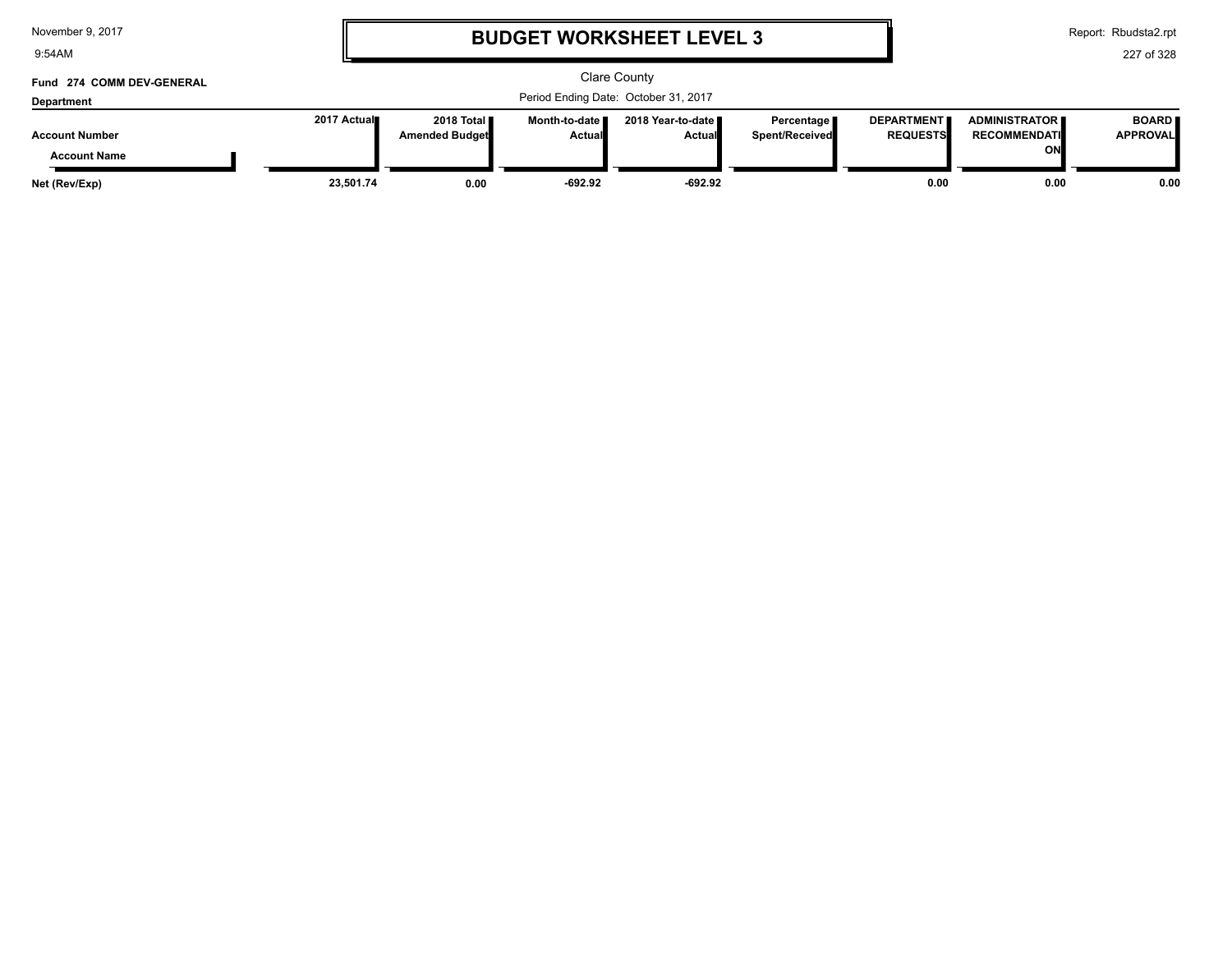9:54AM

### **BUDGET WORKSHEET LEVEL 3**

Report: Rbudsta2.rpt

| Fund 275 COMM DEV-ESCROW                               |             |                                     |                         | Clare County                         |                              |                                      |                                             |                                 |
|--------------------------------------------------------|-------------|-------------------------------------|-------------------------|--------------------------------------|------------------------------|--------------------------------------|---------------------------------------------|---------------------------------|
| <b>Department</b>                                      |             |                                     |                         | Period Ending Date: October 31, 2017 |                              |                                      |                                             |                                 |
| <b>Account Number</b>                                  | 2017 Actual | 2018 Total<br><b>Amended Budget</b> | Month-to-date<br>Actual | 2018 Year-to-date  <br>Actual        | Percentage<br>Spent/Received | <b>DEPARTMENT</b><br><b>REQUESTS</b> | <b>ADMINISTRATOR</b><br><b>RECOMMENDATI</b> | <b>BOARD</b><br><b>APPROVAL</b> |
| <b>Account Name</b>                                    |             |                                     |                         |                                      |                              |                                      | ON                                          |                                 |
| Fund 275 COMM DEV-ESCROW<br>2018                       |             |                                     |                         |                                      |                              |                                      |                                             |                                 |
| <b>Fiscal Year</b><br>Department 000                   |             |                                     |                         |                                      |                              |                                      |                                             |                                 |
| Revenues                                               |             |                                     |                         |                                      |                              |                                      |                                             |                                 |
| 000-401.000<br>REVENUE CONTROL                         | 0.00        | 0.00                                | 0.00                    | 0.00                                 | 0.00%                        | 0.00                                 | 0.00                                        | 0.00                            |
| 000-501.000<br><b>CDBG FUNDS</b>                       | 399,387.00  | 150,000.00                          | 0.00                    | 0.00                                 | 0.00%                        | 150,000.00                           | 150,000.00                                  | 150,000.00                      |
| 000-502.000<br>HPG GRANT#51                            | 0.00        | 0.00                                | 0.00                    | 0.00                                 | 0.00%                        | 0.00                                 | 0.00                                        | 0.00                            |
| 000-503.000<br>HPG GRANT#41                            | 0.00        | 0.00                                | 0.00                    | 0.00                                 | 0.00%                        | 0.00                                 | 0.00                                        | 0.00                            |
| 000-504.000<br><b>RURAL HOUSING PRESERV GRANT 2008</b> | 0.00        | 0.00                                | 0.00                    | 0.00                                 | 0.00%                        | 0.00                                 | 0.00                                        | 0.00                            |
| 000-505.000<br>RURAL HOUSING PRESERV GRANT 2009        | 0.00        | 0.00                                | 0.00                    | 0.00                                 | 0.00%                        | 0.00                                 | 0.00                                        | 0.00                            |
| 000-506.000<br><b>LEAD BASE PAINT TESTING</b>          | 0.00        | 0.00                                | 0.00                    | 0.00                                 | 0.00%                        | 0.00                                 | 0.00                                        | 0.00                            |
| 000-507.000<br><b>USDA GRANT - TRAINING</b>            | 0.00        | 0.00                                | 0.00                    | 0.00                                 | 0.00%                        | 0.00                                 | 0.00                                        | 0.00                            |
| 000-539.000<br>BLIGHT GRANT - MI LAND BANK             | 0.00        | 0.00                                | 0.00                    | 0.00                                 | 0.00%                        | 0.00                                 | 0.00                                        | 0.00                            |
| 000-608.000<br>COMM DEV - SERVICES                     | 0.00        | 0.00                                | 0.00                    | 0.00                                 | 0.00%                        | 0.00                                 | 0.00                                        | 0.00                            |
| 000-610.000<br>CFS-ISABELLA CO                         | 0.00        | 0.00                                | 0.00                    | 0.00                                 | 0.00%                        | 0.00                                 | 0.00                                        | 0.00                            |
| 000-652.000<br><b>ADMIN FEES</b>                       | 0.00        | 0.00                                | 0.00                    | 0.00                                 | 0.00%                        | 0.00                                 | 0.00                                        | 0.00                            |
| 000-664.000<br><b>INTEREST - CDBG</b>                  | 862.44      | 1,500.00                            | 42.68                   | 42.68                                | 2.85%                        | 1,500.00                             | 1,500.00                                    | 1,500.00                        |
| 000-664.001<br><b>INTEREST - HPG</b>                   | 105.67      | 106.00                              | 14.00                   | 14.00                                | 13.21%                       | 106.00                               | 106.00                                      | 106.00                          |
| 000-664.002<br><b>INTEREST - SBRLF</b>                 | 2,287.55    | 2,000.00                            | 196.39                  | 196.39                               | 9.82%                        | 2,000.00                             | 2,000.00                                    | 2,000.00                        |
| 000-665.000<br><b>BANK INTEREST</b>                    | 109.95      | 60.00                               | 0.00                    | 0.00                                 | 0.00%                        | 60.00                                | 60.00                                       | 60.00                           |
| 000-667.000<br>PRINCIPAL - CDBG                        | 6,516.06    | 30,000.00                           | 429.73                  | 429.73                               | 1.43%                        | 30,000.00                            | 30,000.00                                   | 30,000.00                       |
| 000-667.001<br>PRINCIPAL - HPG                         | 214.64      | 150.00                              | 100.00                  | 100.00                               | 66.67%                       | 150.00                               | 150.00                                      | 150.00                          |
| 000-667.002<br>PRINCIPAL - SBRLF                       | 10,348.76   | 15,000.00                           | 1,209.77                | 1,209.77                             | 8.07%                        | 15,000.00                            | 15,000.00                                   | 15,000.00                       |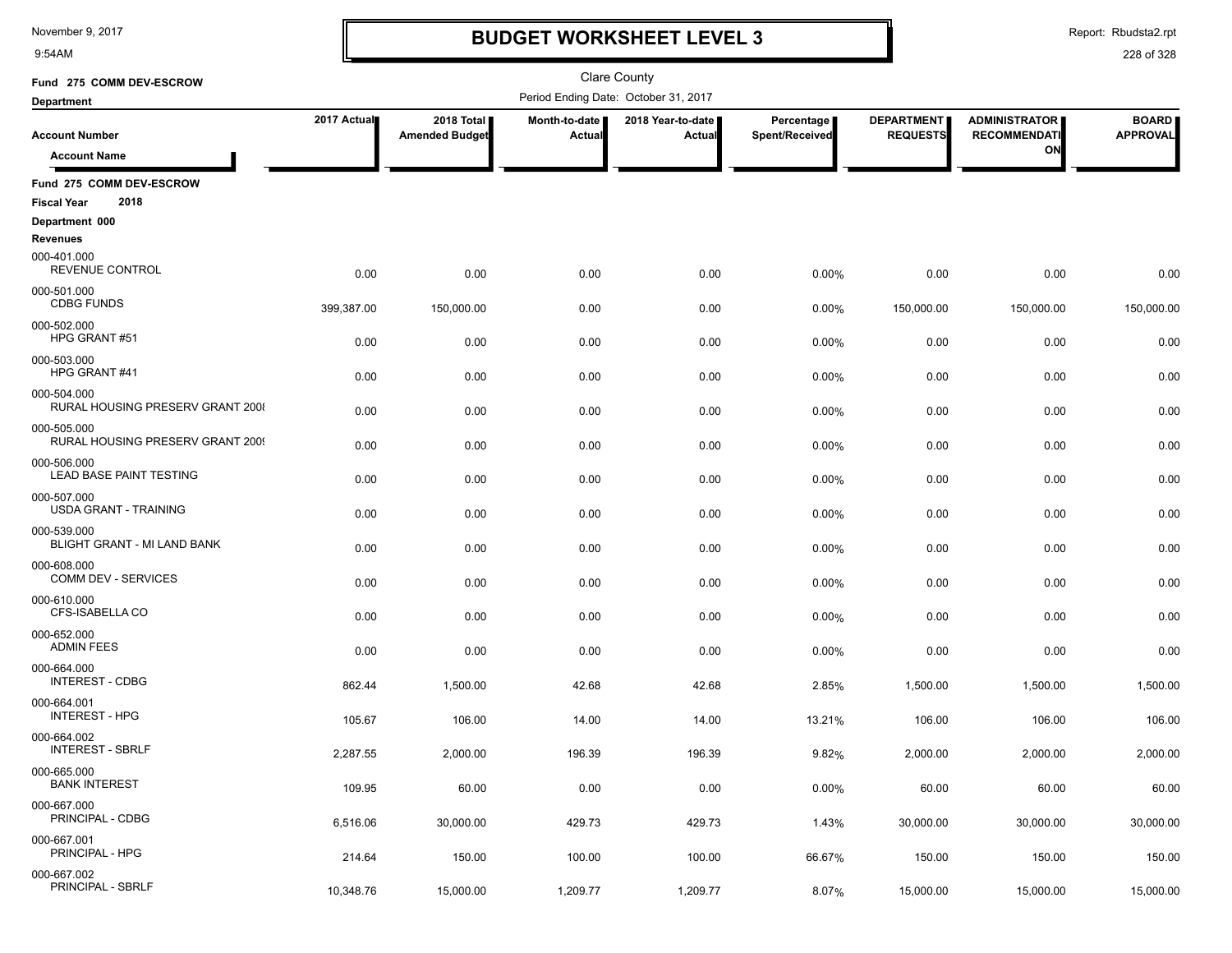9:54AM

### **BUDGET WORKSHEET LEVEL 3**

Report: Rbudsta2.rpt

| Fund 275 COMM DEV-ESCROW                     |             |                                     |                         | <b>Clare County</b>                  |                              |                                      |                                             |                                 |
|----------------------------------------------|-------------|-------------------------------------|-------------------------|--------------------------------------|------------------------------|--------------------------------------|---------------------------------------------|---------------------------------|
| <b>Department</b>                            |             |                                     |                         | Period Ending Date: October 31, 2017 |                              |                                      |                                             |                                 |
| <b>Account Number</b>                        | 2017 Actual | 2018 Total<br><b>Amended Budget</b> | Month-to-date<br>Actual | 2018 Year-to-date<br>Actual          | Percentage<br>Spent/Received | <b>DEPARTMENT</b><br><b>REQUESTS</b> | <b>ADMINISTRATOR</b><br><b>RECOMMENDATI</b> | <b>BOARD</b><br><b>APPROVAL</b> |
| <b>Account Name</b>                          |             |                                     |                         |                                      |                              |                                      | ON                                          |                                 |
| 000-674.000<br><b>CONTRIBUTIONS</b>          | 0.00        | 0.00                                | 0.00                    | 0.00                                 | 0.00%                        | 0.00                                 | 0.00                                        | 0.00                            |
| 000-699.900<br><b>BEGINNING FUND BALANCE</b> | 0.00        | 95,392.00                           | 0.00                    | 0.00                                 | 0.00%                        | 0.00                                 | 95,392.00                                   | 95,392.00                       |
| <b>Revenues Total</b>                        | 419,832.07  | 294,208.00                          | 1,992.57                | 1,992.57                             | 0.68%                        | 198,816.00                           | 294,208.00                                  | 294,208.00                      |
| <b>Expenses</b>                              |             |                                     |                         |                                      |                              |                                      |                                             |                                 |
| 000-701.000<br><b>EXPENDITURE CONTROL</b>    | 0.00        | 0.00                                | 0.00                    | 0.00                                 | 0.00%                        | 0.00                                 | 0.00                                        | 0.00                            |
| 000-801.000<br>CONTRACTED SERVICE - CDBG     | 349,360.50  | 150,000.00                          | 0.00                    | 0.00                                 | 0.00%                        | 150,000.00                           | 150,000.00                                  | 150,000.00                      |
| 000-801.001<br>CONTRACTED SERVICES - HPG     | 0.00        | 3,500.00                            | 0.00                    | 0.00                                 | 0.00%                        | 3,500.00                             | 3,500.00                                    | 3,500.00                        |
| 000-801.002<br>CONTRACTED SERVICES - SBRLF   | 10,500.00   | 15,000.00                           | 0.00                    | 0.00                                 | 0.00%                        | 15,000.00                            | 15,000.00                                   | 15,000.00                       |
| 000-801.100<br>CDBG - PROGRAM INCOME EXP     | 4,000.00    | 10,316.00                           | 0.00                    | 0.00                                 | 0.00%                        | 10,316.00                            | 10,316.00                                   | 10,316.00                       |
| 000-802.000<br>PROFESSIONAL SERVICE - LEAD   | 0.00        | 0.00                                | 0.00                    | 0.00                                 | 0.00%                        | 0.00                                 | 0.00                                        | 0.00                            |
| 000-810.000<br><b>CONTRACTED SERVICES</b>    | 0.00        | 0.00                                | 0.00                    | 0.00                                 | 0.00%                        | 0.00                                 | 0.00                                        | 0.00                            |
| 000-815.000<br><b>ADMIN EXPENSE</b>          | 62,776.00   | 20,000.00                           | 0.00                    | 0.00                                 | 0.00%                        | 20,000.00                            | 20,000.00                                   | 20,000.00                       |
| 000-914.000<br>HOME OWNERS INSURANCE - ADR   | 0.00        | 0.00                                | 0.00                    | 0.00                                 | 0.00%                        | 0.00                                 | 0.00                                        | 0.00                            |
| 000-921.000<br>UTILITIES - ADR               | 0.00        | 0.00                                | 0.00                    | 0.00                                 | 0.00%                        | 0.00                                 | 0.00                                        | 0.00                            |
| 000-925.000<br>PROPERTY TAXES - ADR          | 0.00        | 0.00                                | 0.00                    | 0.00                                 | 0.00%                        | 0.00                                 | 0.00                                        | 0.00                            |
| 000-955.000<br><b>BANK/NSF FEES</b>          | 0.00        | 0.00                                | 0.00                    | 0.00                                 | 0.00%                        | 0.00                                 | 0.00                                        | 0.00                            |
| 000-957.000<br><b>TRAINING - USDA GRANT</b>  | 0.00        | 0.00                                | $-4,251.75$             | $-4,251.75$                          | 100.00%                      | 0.00                                 | 0.00                                        | 0.00                            |
| 000-998.900<br><b>ENDING FUND BALANCE</b>    | 0.00        | 95,392.00                           | 0.00                    | 0.00                                 | 0.00%                        | 0.00                                 | 95,392.00                                   | 95,392.00                       |
| <b>Expenses Total</b>                        | 426,636.50  | 294,208.00                          | -4,251.75               | -4,251.75                            | 100.00%                      | 198,816.00                           | 294,208.00                                  | 294,208.00                      |
| <b>Dept Total</b>                            | -6,804.43   | 0.00                                | 6,244.32                | 6,244.32                             | 100.00%                      | 0.00                                 | 0.00                                        | 0.00                            |
| <b>Revenues Total</b>                        | 419,832.07  | 294,208.00                          | 1,992.57                | 1,992.57                             | 0.68%                        | 198,816.00                           | 294,208.00                                  | 294,208.00                      |
| <b>Expenses Fund Total</b>                   | 426,636.50  | 294,208.00                          | $-4,251.75$             | $-4,251.75$                          | 100.00%                      | 198,816.00                           | 294,208.00                                  | 294,208.00                      |
| Net (Rev/Exp)                                | $-6,804.43$ | 0.00                                | 6,244.32                | 6,244.32                             |                              | 0.00                                 | 0.00                                        | 0.00                            |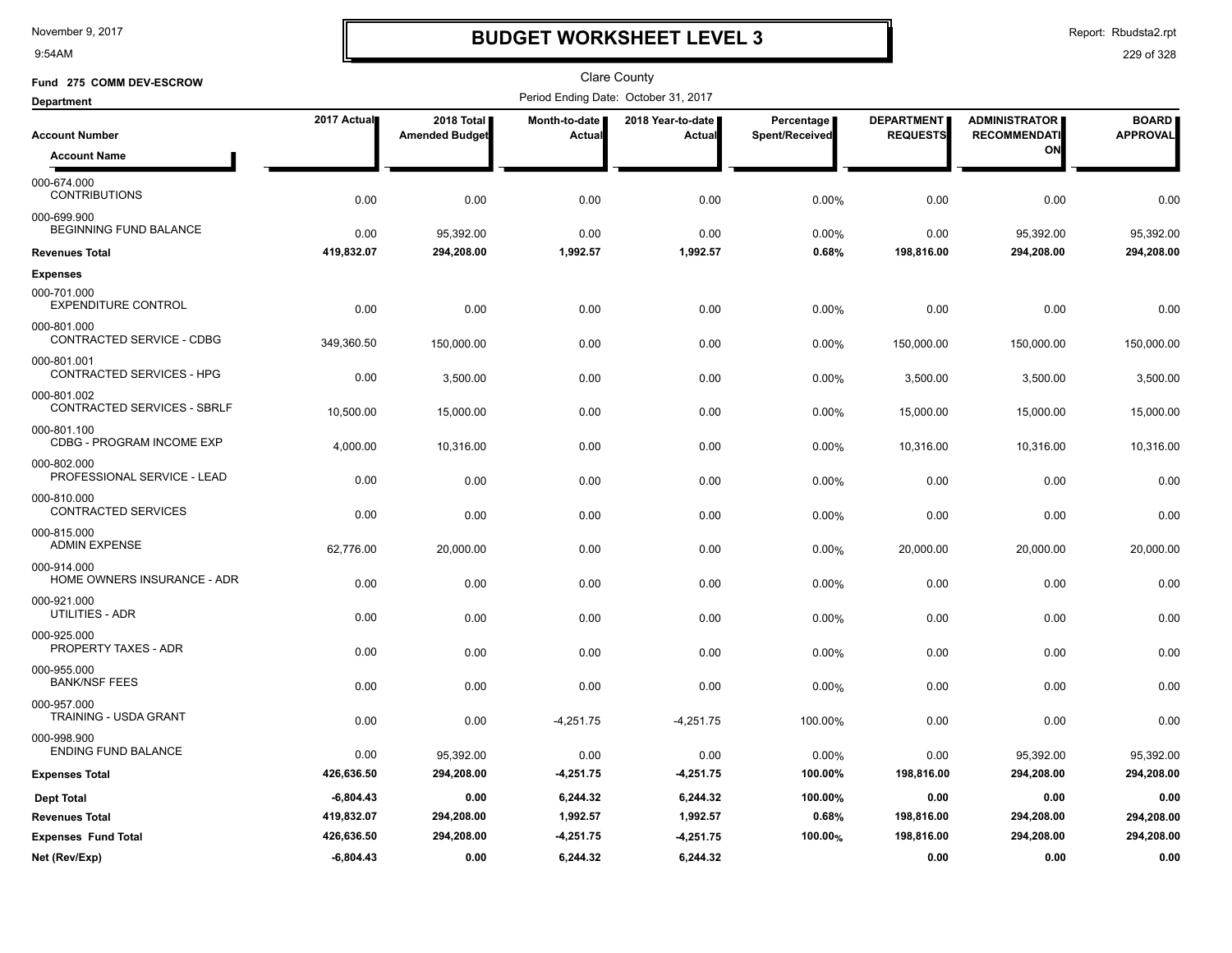9:54AM

### **BUDGET WORKSHEET LEVEL 3**

Report: Rbudsta2.rpt

| Fund 276 USDA SMALL BUS LOAN REV FUND           |             |                                     |                         | <b>Clare County</b>                  |                                     |                                      |                                                   |                                 |
|-------------------------------------------------|-------------|-------------------------------------|-------------------------|--------------------------------------|-------------------------------------|--------------------------------------|---------------------------------------------------|---------------------------------|
| <b>Department</b>                               |             |                                     |                         | Period Ending Date: October 31, 2017 |                                     |                                      |                                                   |                                 |
| <b>Account Number</b><br><b>Account Name</b>    | 2017 Actual | 2018 Total<br><b>Amended Budget</b> | Month-to-date<br>Actual | 2018 Year-to-date<br>Actual          | <b>Percentage</b><br>Spent/Received | <b>DEPARTMENT</b><br><b>REQUESTS</b> | <b>ADMINISTRATOR</b><br><b>RECOMMENDATI</b><br>ON | <b>BOARD</b><br><b>APPROVAL</b> |
| Fund 276 USDA SMALL BUS LOAN REV FUND           |             |                                     |                         |                                      |                                     |                                      |                                                   |                                 |
| 2018<br><b>Fiscal Year</b>                      |             |                                     |                         |                                      |                                     |                                      |                                                   |                                 |
| Department 000<br><b>Revenues</b>               |             |                                     |                         |                                      |                                     |                                      |                                                   |                                 |
| 000-519.000<br><b>USDA GRANT</b>                | 0.00        | 0.00                                | 0.00                    | 0.00                                 | 0.00%                               | 0.00                                 | 0.00                                              | 0.00                            |
| 000-653.000<br>LOCAL GRANT-MATCH HOUSING        | 0.00        | 0.00                                | 0.00                    | 0.00                                 | 0.00%                               | 0.00                                 | 0.00                                              | 0.00                            |
| 000-676.000<br><b>REIMBURSEMENT</b>             | 0.00        | 0.00                                | 0.00                    | 0.00                                 | 0.00%                               | 0.00                                 | 0.00                                              | 0.00                            |
| 000-699.900<br><b>BEGINNING FUND BALANCE</b>    | 0.00        | 0.00                                | 0.00                    | 0.00                                 | 0.00%                               | 0.00                                 | 0.00                                              | 0.00                            |
| <b>Revenues Total</b>                           | 0.00        | 0.00                                | 0.00                    | 0.00                                 | 0.00%                               | 0.00                                 | 0.00                                              | 0.00                            |
| <b>Expenses</b>                                 |             |                                     |                         |                                      |                                     |                                      |                                                   |                                 |
| 000-701.000<br>EXPENDITURE CONTROL (DO NOT USE) | 0.00        | 0.00                                | 0.00                    | 0.00                                 | 0.00%                               | 0.00                                 | 0.00                                              | 0.00                            |
| 000-801.001<br><b>LEGAL SERVICES</b>            | 0.00        | 0.00                                | 0.00                    | 0.00                                 | 0.00%                               | 0.00                                 | 0.00                                              | 0.00                            |
| 000-955.000<br><b>BANK CHARGES</b>              | 0.00        | 0.00                                | 0.00                    | 0.00                                 | 0.00%                               | 0.00                                 | 0.00                                              | 0.00                            |
| 000-998.900<br><b>ENDING FUND BALANCE</b>       | 0.00        | 0.00                                | 0.00                    | 0.00                                 | 0.00%                               | 0.00                                 | 0.00                                              | 0.00                            |
| <b>Expenses Total</b>                           | 0.00        | 0.00                                | 0.00                    | 0.00                                 | 0.00%                               | 0.00                                 | 0.00                                              |                                 |
| <b>Dept Total</b>                               | 0.00        | 0.00                                | 0.00                    | 0.00                                 | 0.00%                               | 0.00                                 | 0.00                                              | 0.00                            |
| <b>Revenues Total</b>                           | 0.00        | 0.00                                | 0.00                    | 0.00                                 | 0.00%                               | 0.00                                 | 0.00                                              | 0.00                            |
| <b>Expenses Fund Total</b>                      | 0.00        | 0.00                                | 0.00                    | 0.00                                 | 0.00%                               | 0.00                                 | 0.00                                              | 0.00                            |
| Net (Rev/Exp)                                   | 0.00        | 0.00                                | 0.00                    | 0.00                                 |                                     | 0.00                                 | 0.00                                              | 0.00                            |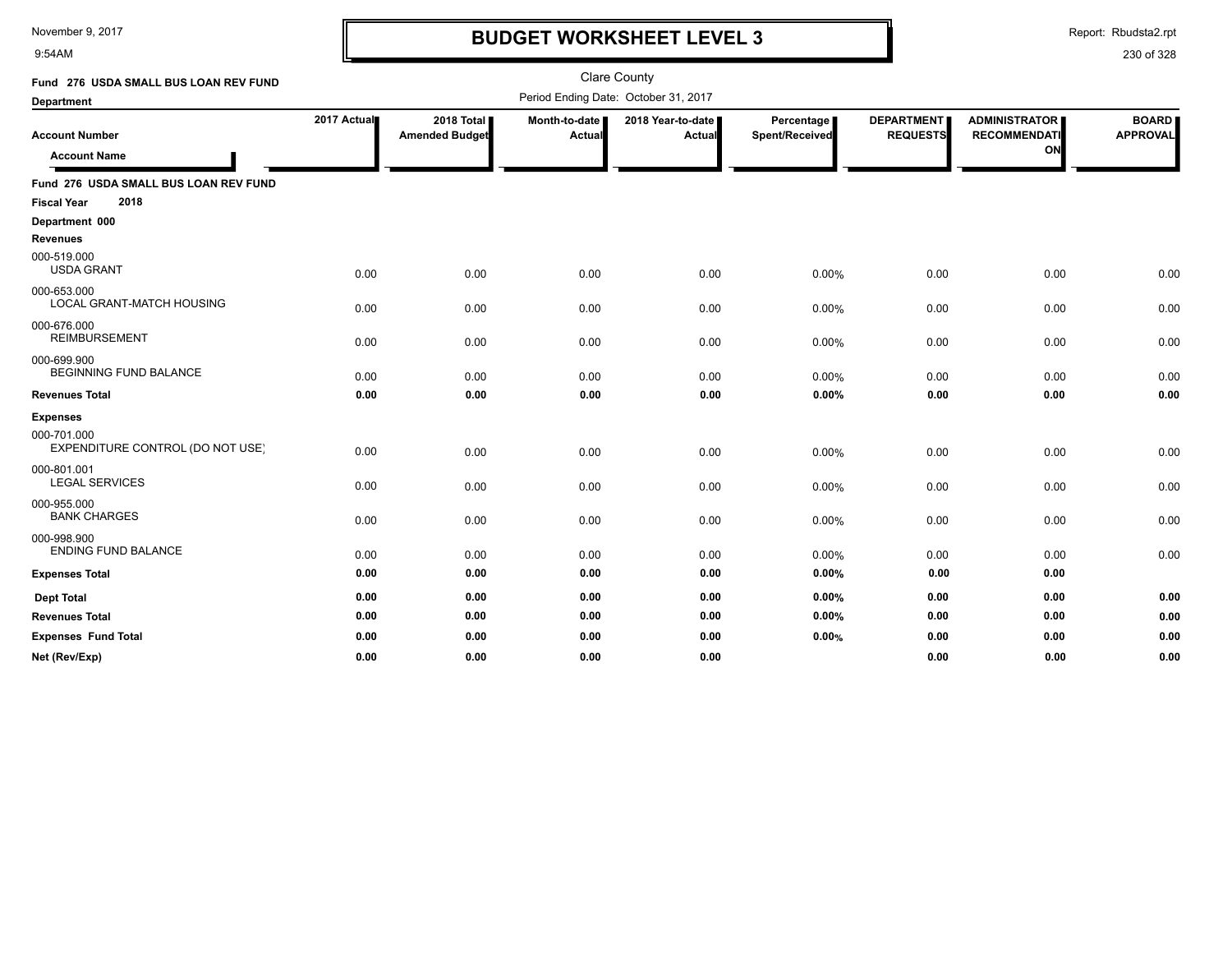9:54AM

## **BUDGET WORKSHEET LEVEL 3**

Report: Rbudsta2.rpt

| Fund 277 ECONOMIC DEVELOPMENT CORP FUND       |             |                                     |                         | <b>Clare County</b>                  |                              |                                      |                                                   |                                 |
|-----------------------------------------------|-------------|-------------------------------------|-------------------------|--------------------------------------|------------------------------|--------------------------------------|---------------------------------------------------|---------------------------------|
| <b>Department</b>                             |             |                                     |                         | Period Ending Date: October 31, 2017 |                              |                                      |                                                   |                                 |
| <b>Account Number</b><br><b>Account Name</b>  | 2017 Actual | 2018 Total<br><b>Amended Budget</b> | Month-to-date<br>Actual | 2018 Year-to-date<br><b>Actual</b>   | Percentage<br>Spent/Received | <b>DEPARTMENT</b><br><b>REQUESTS</b> | <b>ADMINISTRATOR</b><br><b>RECOMMENDATI</b><br>ON | <b>BOARD</b><br><b>APPROVAL</b> |
| Fund 277 ECONOMIC DEVELOPMENT CORP FUND       |             |                                     |                         |                                      |                              |                                      |                                                   |                                 |
| 2018<br><b>Fiscal Year</b>                    |             |                                     |                         |                                      |                              |                                      |                                                   |                                 |
| Department 000                                |             |                                     |                         |                                      |                              |                                      |                                                   |                                 |
| <b>Revenues</b>                               |             |                                     |                         |                                      |                              |                                      |                                                   |                                 |
| 000-401.000<br><b>REVENUE CONTROL</b>         | 0.00        | 0.00                                | 0.00                    | 0.00                                 | 0.00%                        | 0.00                                 | 0.00                                              | 0.00                            |
| 000-665.000<br><b>INTEREST EARNED</b>         | 0.00        | 0.00                                | 0.00                    | 0.00                                 | 0.00%                        | 0.00                                 | 0.00                                              | 0.00                            |
| 000-699.101<br>APPROPRIATION TRANSFER IN      | 0.00        | 0.00                                | 0.00                    | 0.00                                 | 0.00%                        | 0.00                                 | 0.00                                              | 0.00                            |
| 000-699.900<br><b>BEGINNING FUND BALANCE</b>  | 0.00        | 0.00                                | 0.00                    | 0.00                                 | 0.00%                        | 0.00                                 | 0.00                                              | 0.00                            |
| <b>Revenues Total</b>                         | 0.00        | 0.00                                | 0.00                    | 0.00                                 | 0.00%                        | 0.00                                 | 0.00                                              | 0.00                            |
| <b>Expenses</b>                               |             |                                     |                         |                                      |                              |                                      |                                                   |                                 |
| 000-701.000<br><b>EXPENDITURE CONTROL</b>     | 0.00        | 0.00                                | 0.00                    | 0.00                                 | 0.00%                        | 0.00                                 | 0.00                                              | 0.00                            |
| 000-707.000<br>PER DIEM                       | 0.00        | 0.00                                | 0.00                    | 0.00                                 | 0.00%                        | 0.00                                 | 0.00                                              | 0.00                            |
| 000-864.000<br><b>TRAVEL &amp; EXPENSE</b>    | 0.00        | 0.00                                | 0.00                    | 0.00                                 | 0.00%                        | 0.00                                 | 0.00                                              | 0.00                            |
| 000-998.101<br>APPROPRIATION TRANSFER OUT 101 | 0.00        | 0.00                                | 0.00                    | 0.00                                 | 0.00%                        | 0.00                                 | 0.00                                              | 0.00                            |
| 000-998.900<br><b>ENDING FUND BALANCE</b>     | 0.00        | 0.00                                | 0.00                    | 0.00                                 | 0.00%                        | 0.00                                 | 0.00                                              | 0.00                            |
| <b>Expenses Total</b>                         | 0.00        | 0.00                                | 0.00                    | 0.00                                 | 0.00%                        | 0.00                                 | 0.00                                              |                                 |
| <b>Dept Total</b>                             | 0.00        | 0.00                                | 0.00                    | 0.00                                 | 0.00%                        | 0.00                                 | 0.00                                              | 0.00                            |
| <b>Revenues Total</b>                         | 0.00        | 0.00                                | 0.00                    | 0.00                                 | 0.00%                        | 0.00                                 | 0.00                                              | 0.00                            |
| <b>Expenses Fund Total</b>                    | 0.00        | 0.00                                | 0.00                    | 0.00                                 | 0.00%                        | 0.00                                 | 0.00                                              | 0.00                            |
| Net (Rev/Exp)                                 | 0.00        | 0.00                                | 0.00                    | 0.00                                 |                              | 0.00                                 | 0.00                                              | 0.00                            |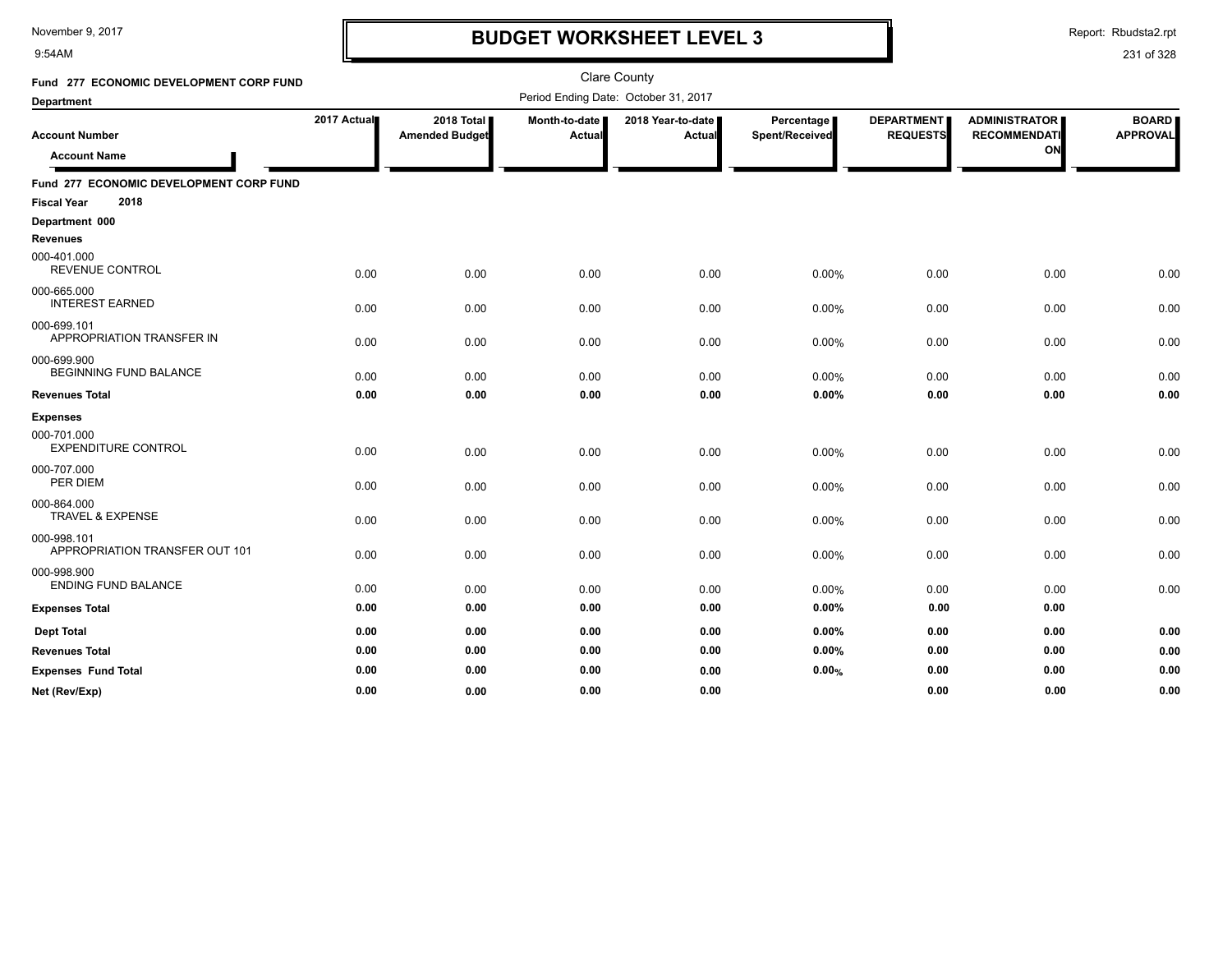9:54AM

### **BUDGET WORKSHEET LEVEL 3**

Report: Rbudsta2.rpt

| Fund 280 ENTERPRISE COMMUNITY FUND           |             |                                     |                         | <b>Clare County</b>                  |                              |                                      |                                                   |                                 |
|----------------------------------------------|-------------|-------------------------------------|-------------------------|--------------------------------------|------------------------------|--------------------------------------|---------------------------------------------------|---------------------------------|
| Department                                   |             |                                     |                         | Period Ending Date: October 31, 2017 |                              |                                      |                                                   |                                 |
| <b>Account Number</b><br><b>Account Name</b> | 2017 Actual | 2018 Total<br><b>Amended Budget</b> | Month-to-date<br>Actual | 2018 Year-to-date<br>Actual          | Percentage<br>Spent/Received | <b>DEPARTMENT</b><br><b>REQUESTS</b> | <b>ADMINISTRATOR</b><br><b>RECOMMENDATI</b><br>ON | <b>BOARD</b><br><b>APPROVAL</b> |
| Fund 280 ENTERPRISE COMMUNITY FUND           |             |                                     |                         |                                      |                              |                                      |                                                   |                                 |
| 2018<br><b>Fiscal Year</b>                   |             |                                     |                         |                                      |                              |                                      |                                                   |                                 |
| Department 000                               |             |                                     |                         |                                      |                              |                                      |                                                   |                                 |
| <b>Revenues</b>                              |             |                                     |                         |                                      |                              |                                      |                                                   |                                 |
| 000-519.000<br><b>USDA GRANT</b>             | 0.00        | 0.00                                | 0.00                    | 0.00                                 | 0.00%                        | 0.00                                 | 0.00                                              | 0.00                            |
| 000-642.000<br><b>CONSULTATION FEE</b>       | 0.00        | 0.00                                | 0.00                    | 0.00                                 | 0.00%                        | 0.00                                 | 0.00                                              | 0.00                            |
| 000-676.000<br><b>REIMBURSEMENTS</b>         | 0.00        | 0.00                                | 0.00                    | 0.00                                 | 0.00%                        | 0.00                                 | 0.00                                              | 0.00                            |
| 000-699.900<br><b>BEGINNING FUND BALANCE</b> | 0.00        | 0.00                                | 0.00                    | 0.00                                 | 0.00%                        | 0.00                                 | 0.00                                              | 0.00                            |
| <b>Revenues Total</b>                        | 0.00        | 0.00                                | 0.00                    | 0.00                                 | 0.00%                        | 0.00                                 | 0.00                                              | 0.00                            |
| <b>Expenses</b>                              |             |                                     |                         |                                      |                              |                                      |                                                   |                                 |
| 000-814.000<br>PARTNERSHIP FEE BM # 11.5     | 0.00        | 0.00                                | 0.00                    | 0.00                                 | 0.00%                        | 0.00                                 | 0.00                                              | 0.00                            |
| 000-955.000<br><b>BANK CHARGES</b>           | 0.00        | 0.00                                | 0.00                    | 0.00                                 | 0.00%                        | 0.00                                 | 0.00                                              | 0.00                            |
| 000-998.900<br><b>ENDING FUND BALANCE</b>    | 0.00        | 0.00                                | 0.00                    | 0.00                                 | 0.00%                        | 0.00                                 | 0.00                                              | 0.00                            |
| <b>Expenses Total</b>                        | 0.00        | 0.00                                | 0.00                    | 0.00                                 | $0.00\%$                     | 0.00                                 | 0.00                                              |                                 |
| <b>Dept Total</b>                            | 0.00        | 0.00                                | 0.00                    | 0.00                                 | $0.00\%$                     | 0.00                                 | 0.00                                              | 0.00                            |
| <b>Revenues Total</b>                        | 0.00        | 0.00                                | 0.00                    | 0.00                                 | $0.00\%$                     | 0.00                                 | 0.00                                              | 0.00                            |
| <b>Expenses Fund Total</b>                   | 0.00        | 0.00                                | 0.00                    | 0.00                                 | 0.00%                        | 0.00                                 | 0.00                                              | 0.00                            |
| Net (Rev/Exp)                                | 0.00        | 0.00                                | 0.00                    | 0.00                                 |                              | 0.00                                 | 0.00                                              | 0.00                            |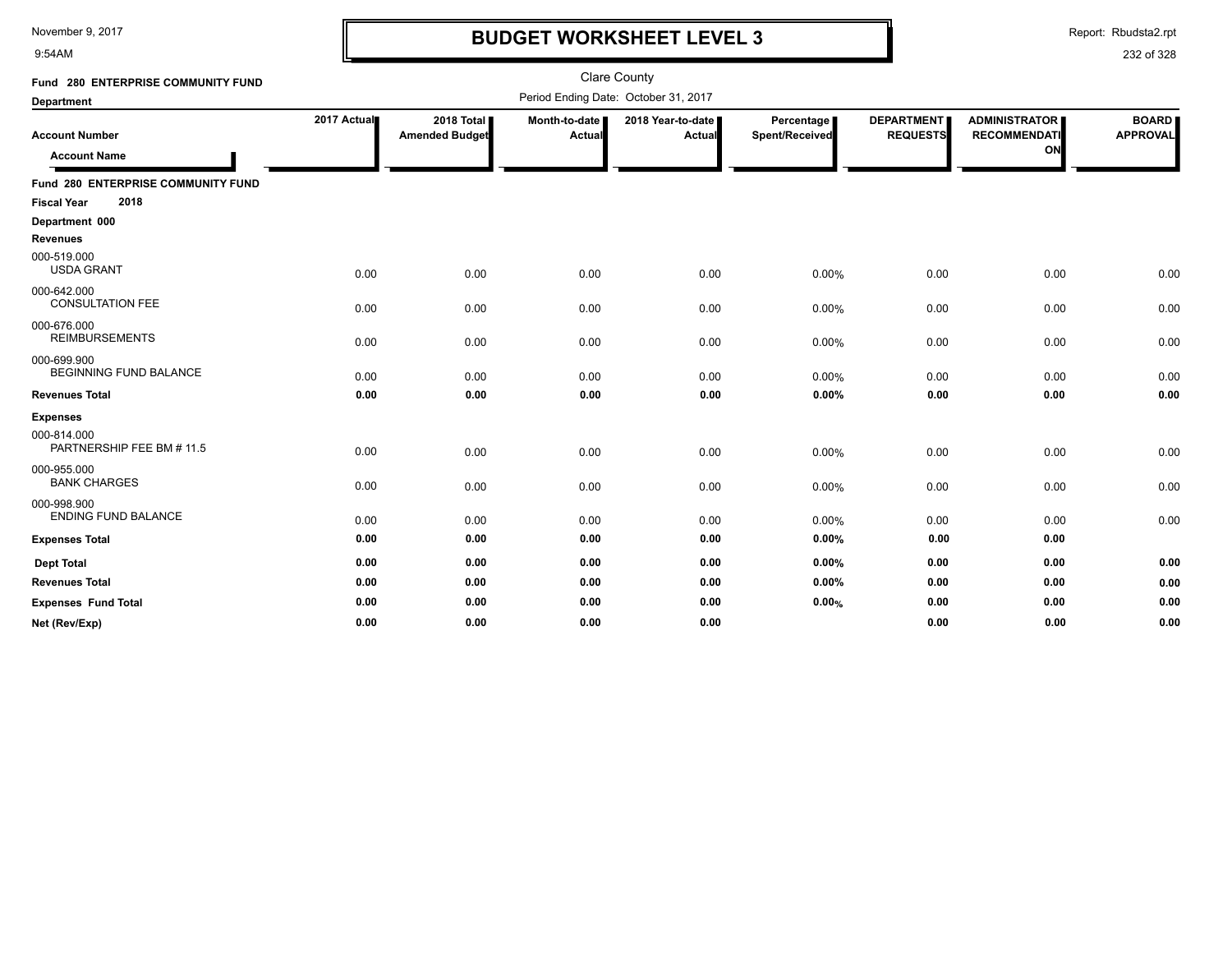9:54AM

### **BUDGET WORKSHEET LEVEL 3**

Report: Rbudsta2.rpt

| Fund 281 TSA GRANT                          |             |                       |               | <b>Clare County</b>                  |                |                   |                      |                 |
|---------------------------------------------|-------------|-----------------------|---------------|--------------------------------------|----------------|-------------------|----------------------|-----------------|
| <b>Department</b>                           |             |                       |               | Period Ending Date: October 31, 2017 |                |                   |                      |                 |
|                                             | 2017 Actual | 2018 Total            | Month-to-date | 2018 Year-to-date                    | Percentage     | <b>DEPARTMENT</b> | <b>ADMINISTRATOR</b> | <b>BOARD</b>    |
| <b>Account Number</b>                       |             | <b>Amended Budget</b> | Actual        | Actual                               | Spent/Received | <b>REQUESTS</b>   | <b>RECOMMENDATI</b>  | <b>APPROVAL</b> |
| <b>Account Name</b>                         |             |                       |               |                                      |                |                   | ON                   |                 |
| Fund 281 TSA GRANT                          |             |                       |               |                                      |                |                   |                      |                 |
| 2018<br><b>Fiscal Year</b>                  |             |                       |               |                                      |                |                   |                      |                 |
| Department 000<br><b>Revenues</b>           |             |                       |               |                                      |                |                   |                      |                 |
| 000-519.000<br><b>USDA GRANT</b>            | 0.00        | 0.00                  | 0.00          | 0.00                                 | 0.00%          | 0.00              | 0.00                 | 0.00            |
| 000-699.900                                 |             |                       |               |                                      |                |                   |                      |                 |
| BEGINNING FUND BALANCE                      | 0.00        | 0.00                  | 0.00          | 0.00                                 | 0.00%          | 0.00              | 0.00                 | 0.00            |
| <b>Revenues Total</b>                       | 0.00        | 0.00                  | 0.00          | 0.00                                 | 0.00%          | 0.00              | 0.00                 | 0.00            |
| <b>Expenses</b>                             |             |                       |               |                                      |                |                   |                      |                 |
| 000-704.000<br><b>SALARY</b>                | 0.00        | 0.00                  | 0.00          | 0.00                                 | 0.00%          | 0.00              | 0.00                 | 0.00            |
| 000-707.000<br>PER DIEM                     | 0.00        | 0.00                  | 0.00          | 0.00                                 | 0.00%          | 0.00              | 0.00                 | 0.00            |
| 000-727.000<br>OFFICE SUPPLIES              | 0.00        | 0.00                  | 0.00          | 0.00                                 | 0.00%          | 0.00              | 0.00                 | 0.00            |
| 000-732.000<br><b>POSTAGE</b>               | 0.00        | 0.00                  | 0.00          | 0.00                                 | 0.00%          | 0.00              | 0.00                 | 0.00            |
| 000-851.000<br>CONTRACTUAL SERVICES         | 0.00        | 0.00                  | 0.00          | 0.00                                 | 0.00%          | 0.00              | 0.00                 | 0.00            |
| 000-852.000<br><b>PHONE</b>                 | 0.00        | 0.00                  | 0.00          | 0.00                                 | 0.00%          | 0.00              | 0.00                 | 0.00            |
| 000-864.000<br><b>TRAVEL &amp; EXPENSE</b>  | 0.00        | 0.00                  | 0.00          | 0.00                                 | 0.00%          | 0.00              | 0.00                 | 0.00            |
| 000-956.001<br><b>BANK CHARGES AND FEES</b> | 0.00        | 0.00                  | 0.00          | 0.00                                 | 0.00%          | 0.00              | 0.00                 | 0.00            |
| 000-998.900<br><b>ENDING FUND BALANCE</b>   | 0.00        | 0.00                  | 0.00          | 0.00                                 | 0.00%          | 0.00              | 0.00                 | 0.00            |
| <b>Expenses Total</b>                       | 0.00        | 0.00                  | 0.00          | 0.00                                 | $0.00\%$       | 0.00              | 0.00                 |                 |
| <b>Dept Total</b>                           | 0.00        | 0.00                  | 0.00          | 0.00                                 | $0.00\%$       | 0.00              | 0.00                 | 0.00            |
| <b>Revenues Total</b>                       | 0.00        | 0.00                  | 0.00          | 0.00                                 | $0.00\%$       | 0.00              | 0.00                 | 0.00            |
| <b>Expenses Fund Total</b>                  | 0.00        | 0.00                  | 0.00          | 0.00                                 | 0.00%          | 0.00              | 0.00                 | 0.00            |
| Net (Rev/Exp)                               | 0.00        | 0.00                  | 0.00          | 0.00                                 |                | 0.00              | 0.00                 | 0.00            |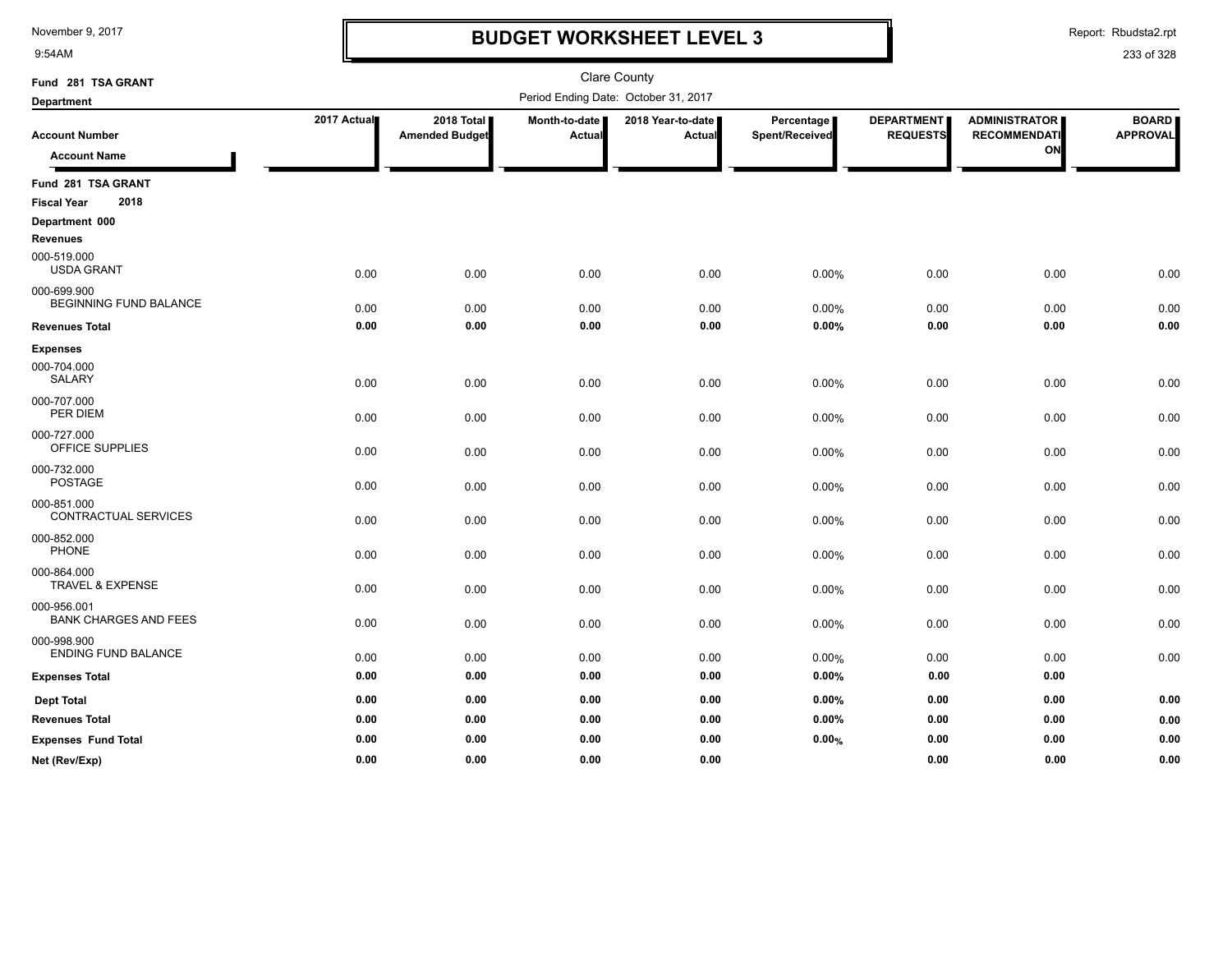9:54AM

### **BUDGET WORKSHEET LEVEL 3**

Report: Rbudsta2.rpt

| Fund 282 SCRAP TIRE GRANT                 |             |                       |               | <b>Clare County</b>                  |                |                   |                      |                 |
|-------------------------------------------|-------------|-----------------------|---------------|--------------------------------------|----------------|-------------------|----------------------|-----------------|
| <b>Department</b>                         |             |                       |               | Period Ending Date: October 31, 2017 |                |                   |                      |                 |
|                                           | 2017 Actual | 2018 Total            | Month-to-date | 2018 Year-to-date                    | Percentage     | <b>DEPARTMENT</b> | <b>ADMINISTRATOR</b> | <b>BOARD</b>    |
| <b>Account Number</b>                     |             | <b>Amended Budget</b> | Actual        | Actual                               | Spent/Received | <b>REQUESTS</b>   | <b>RECOMMENDATI</b>  | <b>APPROVAL</b> |
| <b>Account Name</b>                       |             |                       |               |                                      |                |                   | ON                   |                 |
| Fund 282 SCRAP TIRE GRANT                 |             |                       |               |                                      |                |                   |                      |                 |
| 2018<br><b>Fiscal Year</b>                |             |                       |               |                                      |                |                   |                      |                 |
| Department 000                            |             |                       |               |                                      |                |                   |                      |                 |
| <b>Revenues</b>                           |             |                       |               |                                      |                |                   |                      |                 |
| 000-563.000<br><b>STATE GRANTS</b>        | 0.00        | 0.00                  | 0.00          | 0.00                                 | 0.00%          | 0.00              | 0.00                 | 0.00            |
| 000-653.001<br>STATE GRANT M-61           | 0.00        | 0.00                  | 0.00          | 0.00                                 | 0.00%          | 0.00              | 0.00                 | 0.00            |
| 000-676.000                               |             |                       |               |                                      |                |                   |                      |                 |
| <b>REIMBURSEMENTS</b>                     | 0.00        | 0.00                  | 0.00          | 0.00                                 | 0.00%          | 0.00              | 0.00                 | 0.00            |
| 000-699.101<br>APPROPRIATION TRANSFER IN  | 0.00        | 0.00                  | 0.00          | 0.00                                 | 0.00%          | 0.00              | 0.00                 | 0.00            |
| 000-699.280<br>EC FUND TRANSFER IN        | 0.00        | 0.00                  | 0.00          | 0.00                                 | 0.00%          | 0.00              | 0.00                 | 0.00            |
| 000-699.900                               |             |                       |               |                                      |                |                   |                      |                 |
| BEGINNING FUND BALANCE                    | 0.00        | 0.00                  | 0.00          | 0.00                                 | 0.00%          | 0.00              | 0.00                 | 0.00            |
| <b>Revenues Total</b>                     | 0.00        | 0.00                  | 0.00          | 0.00                                 | 0.00%          | 0.00              | 0.00                 | 0.00            |
| <b>Expenses</b>                           |             |                       |               |                                      |                |                   |                      |                 |
| 000-801.000<br>CONTRACTED SERVICES        | 0.00        | 0.00                  | 0.00          | 0.00                                 | 0.00%          | 0.00              | 0.00                 | 0.00            |
| 000-801.001<br>M-61 PROJECT               | 0.00        | 0.00                  | 0.00          | 0.00                                 | 0.00%          | 0.00              | 0.00                 | 0.00            |
| 000-801.002                               |             |                       |               |                                      |                |                   |                      |                 |
| M 61 SCRAP TIRE -PHASE 2                  | 0.00        | 0.00                  | 0.00          | 0.00                                 | 0.00%          | 0.00              | 0.00                 | 0.00            |
| 000-801.003<br>OTHER EXPENSES             | 0.00        | 0.00                  | 0.00          | 0.00                                 | 0.00%          | 0.00              | 0.00                 | 0.00            |
| 000-998.101<br>APPROPRIATION TRANSFER OUT | 0.00        | 0.00                  | 0.00          | 0.00                                 | 0.00%          | 0.00              | 0.00                 | 0.00            |
| 000-998.900                               |             |                       |               |                                      |                |                   |                      |                 |
| <b>ENDING FUND BALANCE</b>                | 0.00        | 0.00                  | 0.00          | 0.00                                 | 0.00%          | 0.00              | 0.00                 | 0.00            |
| <b>Expenses Total</b>                     | 0.00        | 0.00                  | 0.00          | 0.00                                 | 0.00%          | 0.00              | 0.00                 |                 |
| <b>Dept Total</b>                         | 0.00        | 0.00                  | 0.00          | 0.00                                 | 0.00%          | 0.00              | 0.00                 | 0.00            |
| <b>Revenues Total</b>                     | 0.00        | 0.00                  | 0.00          | 0.00                                 | 0.00%          | 0.00              | 0.00                 | 0.00            |
| <b>Expenses Fund Total</b>                | 0.00        | 0.00                  | 0.00          | 0.00                                 | 0.00%          | 0.00              | 0.00                 | 0.00            |
| Net (Rev/Exp)                             | 0.00        | 0.00                  | 0.00          | 0.00                                 |                | 0.00              | 0.00                 | 0.00            |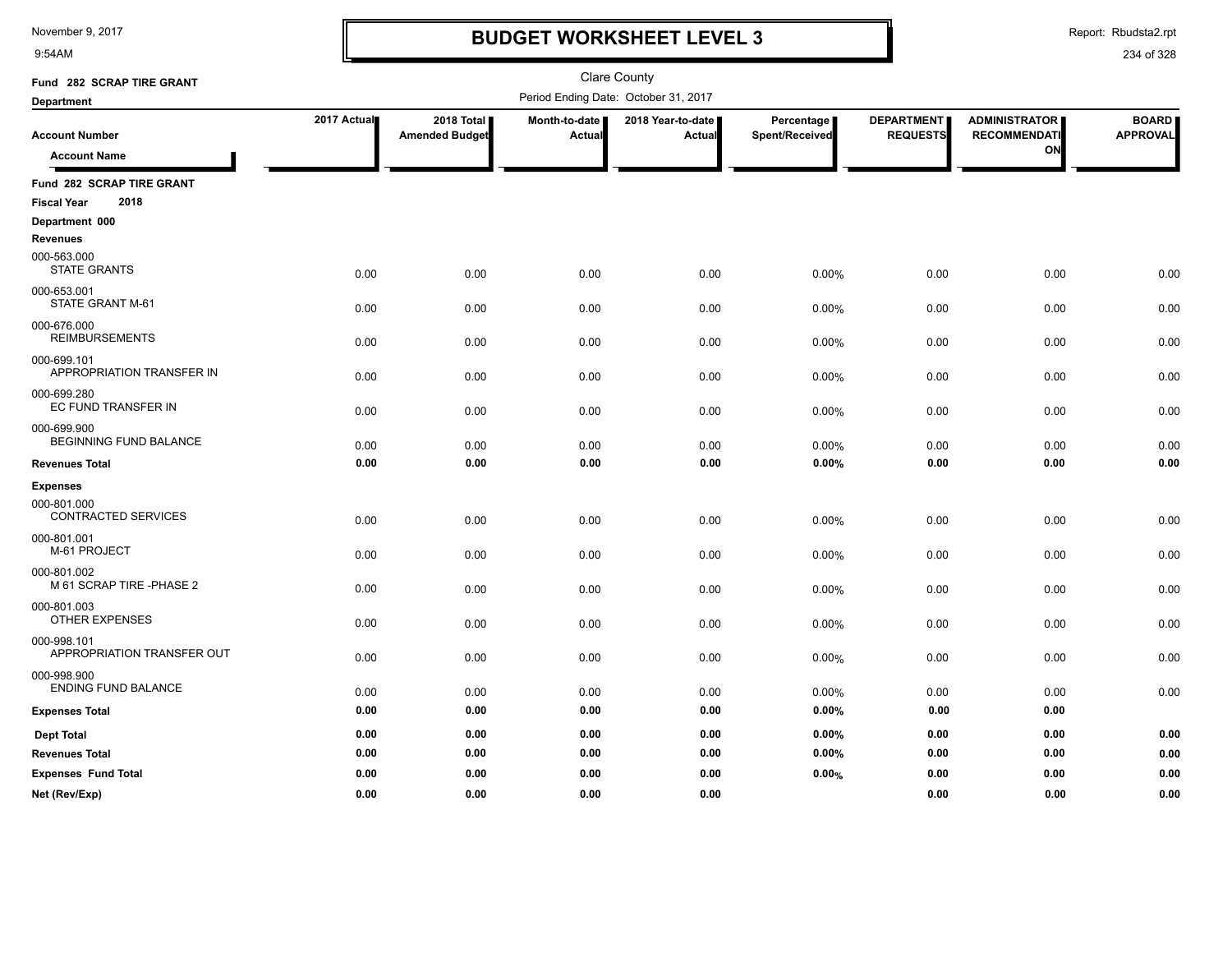9:54AM

### **BUDGET WORKSHEET LEVEL 3**

Report: Rbudsta2.rpt

| Fund 283 EECBG GRANT                            |             |                       |               | Clare County                         |                |                   |                      |                 |
|-------------------------------------------------|-------------|-----------------------|---------------|--------------------------------------|----------------|-------------------|----------------------|-----------------|
| Department                                      |             |                       |               | Period Ending Date: October 31, 2017 |                |                   |                      |                 |
|                                                 | 2017 Actual | 2018 Total            | Month-to-date | 2018 Year-to-date                    | Percentage     | <b>DEPARTMENT</b> | <b>ADMINISTRATOR</b> | <b>BOARD</b>    |
| <b>Account Number</b>                           |             | <b>Amended Budget</b> | Actual        | Actual                               | Spent/Received | <b>REQUESTS</b>   | <b>RECOMMENDATI</b>  | <b>APPROVAL</b> |
| <b>Account Name</b>                             |             |                       |               |                                      |                |                   | ON                   |                 |
| Fund 283 EECBG GRANT                            |             |                       |               |                                      |                |                   |                      |                 |
| 2018<br><b>Fiscal Year</b>                      |             |                       |               |                                      |                |                   |                      |                 |
| Department 000                                  |             |                       |               |                                      |                |                   |                      |                 |
| <b>Revenues</b>                                 |             |                       |               |                                      |                |                   |                      |                 |
| 000-539.000<br>STATE GRANT-DELEG                | 0.00        | 0.00                  | 0.00          | 0.00                                 | 0.00%          | 0.00              | 0.00                 | 0.00            |
| 000-687.000                                     |             |                       |               |                                      |                |                   |                      |                 |
| <b>REFUNDS / REBATES</b>                        | 0.00        | 0.00                  | 0.00          | 0.00                                 | 0.00%          | 0.00              | 0.00                 | 0.00            |
| 000-699.900                                     |             |                       |               |                                      |                |                   |                      |                 |
| <b>BEG FUND BALANCE</b>                         | 0.00        | 0.00                  | 0.00          | 0.00                                 | 0.00%          | 0.00              | 0.00                 | 0.00            |
| <b>Revenues Total</b>                           | 0.00        | 0.00                  | 0.00          | 0.00                                 | 0.00%          | 0.00              | 0.00                 | 0.00            |
| <b>Expenses</b>                                 |             |                       |               |                                      |                |                   |                      |                 |
| 000-702.000<br>SALARY                           | 0.00        | 0.00                  | 0.00          | 0.00                                 | 0.00%          | 0.00              | 0.00                 | 0.00            |
| 000-801.000                                     |             |                       |               |                                      |                |                   |                      |                 |
| CONTRACTED ADMIN EXP-COUNTY                     | 0.00        | 0.00                  | 0.00          | 0.00                                 | 0.00%          | 0.00              | 0.00                 | 0.00            |
| 000-801.001<br>CONTRACTED ADMIN EXP-STATE       | 0.00        | 0.00                  | 0.00          | 0.00                                 | 0.00%          | 0.00              | 0.00                 | 0.00            |
| 000-802.000                                     |             |                       |               |                                      |                |                   |                      |                 |
| CONTRACTED SERVICES-CLARE                       | 0.00        | 0.00                  | 0.00          | 0.00                                 | 0.00%          | 0.00              | 0.00                 | 0.00            |
| 000-802.001                                     |             |                       |               |                                      |                |                   |                      |                 |
| CONTRACTED SERVICES-GLADWIN                     | 0.00        | 0.00                  | 0.00          | 0.00                                 | 0.00%          | 0.00              | 0.00                 | 0.00            |
| 000-802.002<br>CONTRACTED SERVICES-ROSCOMMON    |             |                       |               |                                      |                |                   |                      |                 |
|                                                 | 0.00        | 0.00                  | 0.00          | 0.00                                 | 0.00%          | 0.00              | 0.00                 | 0.00            |
| 000-931.000<br><b>REPAIRS &amp; MAINTENANCE</b> | 0.00        | 0.00                  | 0.00          | 0.00                                 | 0.00%          | 0.00              | 0.00                 | 0.00            |
| 000-931.002                                     |             |                       |               |                                      |                |                   |                      |                 |
| REPAIRS & MAINTENANCE ROSCOMMO                  | 0.00        | 0.00                  | 0.00          | 0.00                                 | 0.00%          | 0.00              | 0.00                 | 0.00            |
| 000-998.245                                     |             |                       |               |                                      |                |                   |                      |                 |
| APPROP TRANSFER OUT-PUBLIC BLDG                 | 0.00        | 0.00                  | 0.00          | 0.00                                 | 0.00%          | 0.00              | 0.00                 | 0.00            |
| 000-998.900                                     |             |                       |               |                                      |                |                   |                      |                 |
| <b>ENDING FUND BALANCE</b>                      | 0.00        | 0.00                  | 0.00          | 0.00                                 | 0.00%          | 0.00              | 0.00                 | 0.00            |
| <b>Expenses Total</b>                           | 0.00        | 0.00                  | 0.00          | 0.00                                 | 0.00%          | 0.00              | 0.00                 |                 |
| <b>Dept Total</b>                               | 0.00        | 0.00                  | 0.00          | 0.00                                 | 0.00%          | 0.00              | 0.00                 | 0.00            |
| <b>Revenues Total</b>                           | 0.00        | 0.00                  | 0.00          | 0.00                                 | 0.00%          | 0.00              | 0.00                 | 0.00            |
| <b>Expenses Fund Total</b>                      | 0.00        | 0.00                  | 0.00          | 0.00                                 | 0.00%          | 0.00              | 0.00                 | 0.00            |
| Net (Rev/Exp)                                   | 0.00        | 0.00                  | 0.00          | 0.00                                 |                | 0.00              | 0.00                 | 0.00            |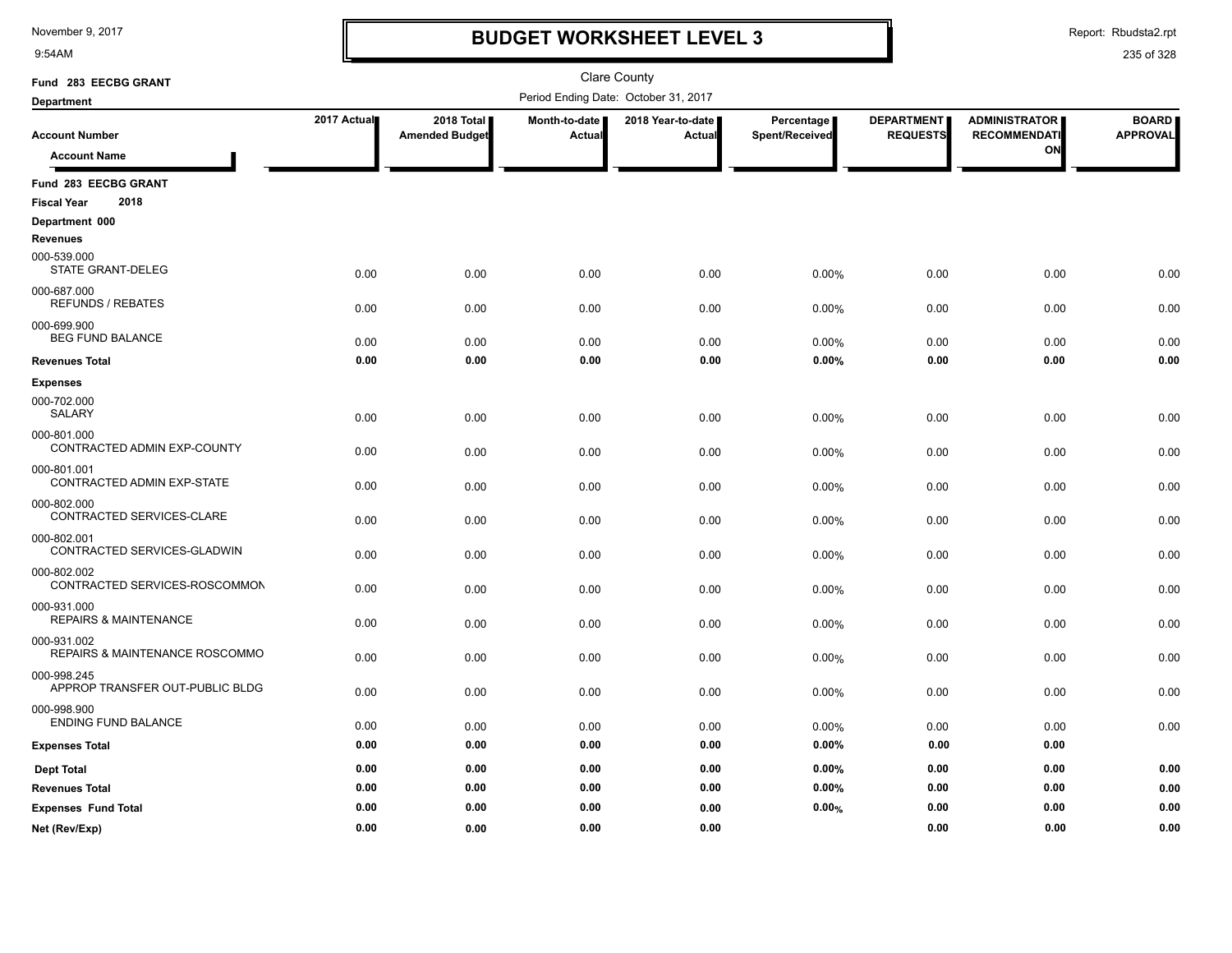9:54AM

### **BUDGET WORKSHEET LEVEL 3**

Report: Rbudsta2.rpt

| Fund 285 REVENUE SHARING                     |             |                                     |                         | <b>Clare County</b>                  |                              |                                      |                                             |                                 |
|----------------------------------------------|-------------|-------------------------------------|-------------------------|--------------------------------------|------------------------------|--------------------------------------|---------------------------------------------|---------------------------------|
| Department 000 NEW                           |             |                                     |                         | Period Ending Date: October 31, 2017 |                              |                                      |                                             |                                 |
| <b>Account Number</b>                        | 2017 Actual | 2018 Total<br><b>Amended Budget</b> | Month-to-date<br>Actual | 2018 Year-to-date<br>Actual          | Percentage<br>Spent/Received | <b>DEPARTMENT</b><br><b>REQUESTS</b> | <b>ADMINISTRATOR</b><br><b>RECOMMENDATI</b> | <b>BOARD</b><br><b>APPROVAL</b> |
| <b>Account Name</b>                          |             |                                     |                         |                                      |                              |                                      | ON                                          |                                 |
| Fund 285 REVENUE SHARING                     |             |                                     |                         |                                      |                              |                                      |                                             |                                 |
| 2018<br><b>Fiscal Year</b>                   |             |                                     |                         |                                      |                              |                                      |                                             |                                 |
| Department 000 NEW<br><b>Revenues</b>        |             |                                     |                         |                                      |                              |                                      |                                             |                                 |
| 000-402.000<br><b>CURRENT PROPERTY TAXES</b> | 0.00        | 0.00                                | 0.00                    | 0.00                                 | 0.00%                        | 0.00                                 | 0.00                                        | 0.00                            |
| 000-665.000<br><b>INTEREST EARNED</b>        | 0.00        | 0.00                                | 0.00                    | 0.00                                 | 0.00%                        | 0.00                                 | 0.00                                        | 0.00                            |
| 000-665.001<br><b>INTEREST-CURRENT TAX</b>   | 0.00        | 0.00                                | 0.00                    | 0.00                                 | 0.00%                        | 0.00                                 | 0.00                                        | 0.00                            |
| 000-698.000<br><b>USDA LOAN PROCEEDS</b>     | 0.00        | 0.00                                | 0.00                    | 0.00                                 | 0.00%                        | 0.00                                 | 0.00                                        | 0.00                            |
| 000-699.101<br>APPROPRIATION TRANSFER IN     | 0.00        | 0.00                                | 0.00                    | 0.00                                 | 0.00%                        | 0.00                                 | 0.00                                        | 0.00                            |
| 000-699.245<br>APPROPRIATION TRANSFER IN     | 0.00        | 0.00                                | 0.00                    | 0.00                                 | 0.00%                        | 0.00                                 | 0.00                                        | 0.00                            |
| 000-699.413<br>APPROPRIATION TRANSFER IN     | 0.00        | 0.00                                | 0.00                    | 0.00                                 | 0.00%                        | 0.00                                 | 0.00                                        | 0.00                            |
| 000-699.900<br><b>BEGINNING FUND BAL</b>     | 0.00        | 0.00                                | 0.00                    | 0.00                                 | 0.00%                        | 0.00                                 | 0.00                                        | 0.00                            |
| <b>Revenues Total</b>                        | 0.00        | 0.00                                | 0.00                    | 0.00                                 | 0.00%                        | 0.00                                 | 0.00                                        | 0.00                            |
| <b>Expenses</b>                              |             |                                     |                         |                                      |                              |                                      |                                             |                                 |
| 000-701.000<br><b>EXPENDITURE CONTROL</b>    | 0.00        | 0.00                                | 0.00                    | 0.00                                 | 0.00%                        | 0.00                                 | 0.00                                        | 0.00                            |
| 000-975.265<br>BLDG IMPROVMENTS - COURTHOUSE | 0.00        | 0.00                                | 0.00                    | 0.00                                 | 0.00%                        | 0.00                                 | 0.00                                        | 0.00                            |
| 000-975.430<br><b>DELETE</b>                 | 0.00        | 0.00                                | 0.00                    | 0.00                                 | 0.00%                        | 0.00                                 | 0.00                                        | 0.00                            |
| 000-991.000<br><b>PRINCIPAL</b>              | 0.00        | 0.00                                | 0.00                    | 0.00                                 | 0.00%                        | 0.00                                 | 0.00                                        | 0.00                            |
| 000-995.000<br><b>INTEREST</b>               | 0.00        | 0.00                                | 0.00                    | 0.00                                 | 0.00%                        | 0.00                                 | 0.00                                        | 0.00                            |
| 000-998.101<br>APPROPRIATION TRANSFER OUT    | 0.00        | 0.00                                | 0.00                    | 0.00                                 | 0.00%                        | 0.00                                 | 0.00                                        | 0.00                            |
| 000-998.900<br><b>ENDING FUND BALANCE</b>    | 0.00        | 0.00                                | 0.00                    | 0.00                                 | 0.00%                        | 0.00                                 | 0.00                                        | 0.00                            |
| <b>Expenses Total</b>                        | 0.00        | 0.00                                | 0.00                    | 0.00                                 | 0.00%                        | 0.00                                 | 0.00                                        |                                 |
| <b>NEW Dept Total</b>                        | 0.00        | 0.00                                | 0.00                    | 0.00                                 | 0.00%                        | 0.00                                 | 0.00                                        | 0.00                            |
| <b>Revenues Total</b>                        | 0.00        | 0.00                                | 0.00                    | 0.00                                 | 0.00%                        | 0.00                                 | 0.00                                        | 0.00                            |
| <b>Expenses Fund Total</b>                   | 0.00        | 0.00                                | 0.00                    | 0.00                                 | 0.00%                        | 0.00                                 | 0.00                                        | 0.00                            |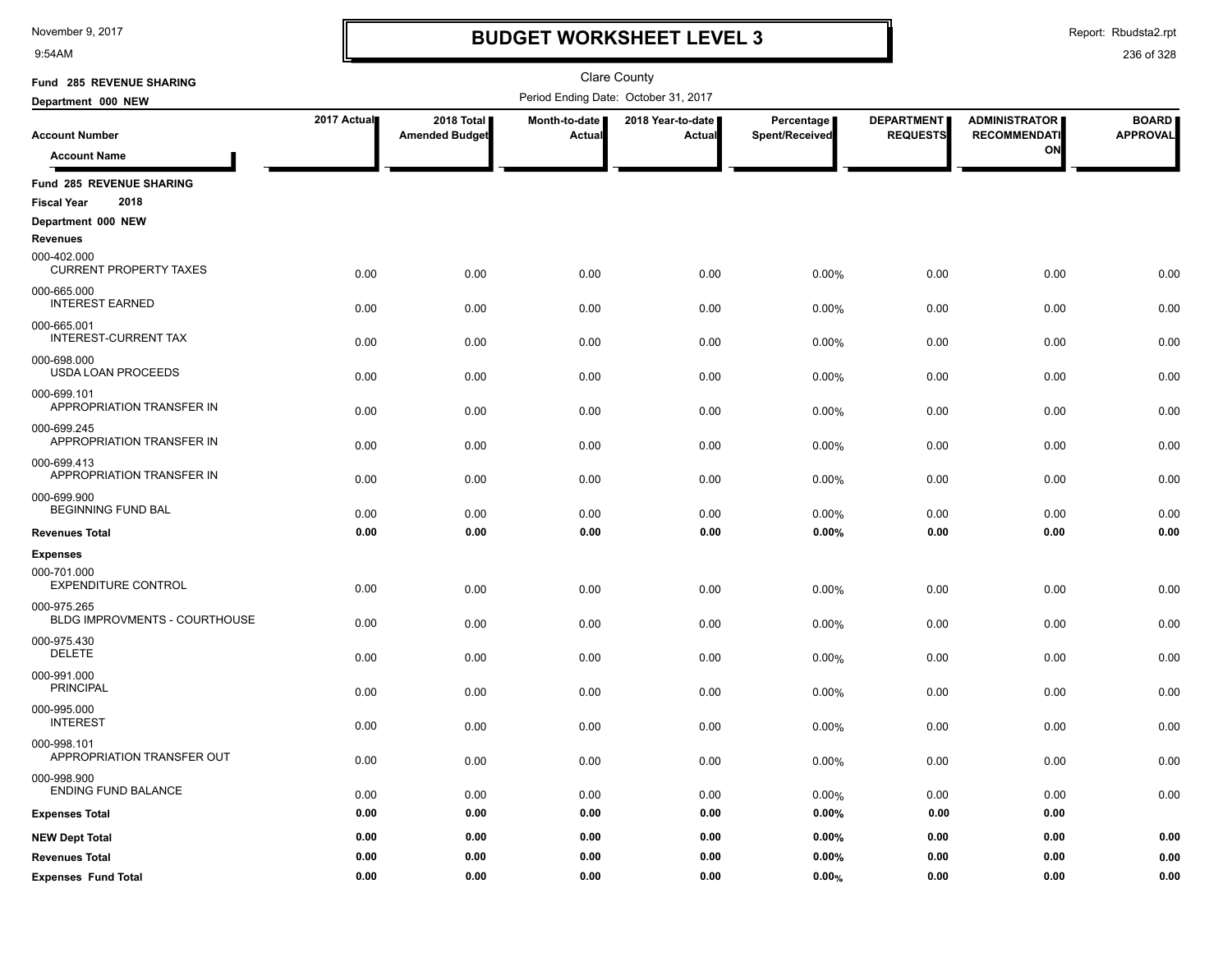9:54AM

# **BUDGET WORKSHEET LEVEL 3**

Report: Rbudsta2.rpt

| Fund 285 REVENUE SHARING<br>Department 000 NEW |              | Clare County<br>Period Ending Date: October 31, 2017 |                                  |                                      |                                     |                                      |                                                   |                                 |
|------------------------------------------------|--------------|------------------------------------------------------|----------------------------------|--------------------------------------|-------------------------------------|--------------------------------------|---------------------------------------------------|---------------------------------|
| <b>Account Number</b><br><b>Account Name</b>   | 2017 Actual∎ | 2018 Total<br><b>Amended Budget</b>                  | Month-to-date ■<br><b>Actual</b> | 2018 Year-to-date ∎<br><b>Actual</b> | Percentage<br><b>Spent/Received</b> | <b>DEPARTMENT</b><br><b>REQUESTS</b> | <b>ADMINISTRATOR</b><br><b>RECOMMENDATI</b><br>ON | <b>BOARD</b><br><b>APPROVAL</b> |
| Net (Rev/Exp)                                  | 0.00         | 0.00                                                 | 0.00                             | 0.00                                 |                                     | 0.00                                 | 0.00                                              | 0.00                            |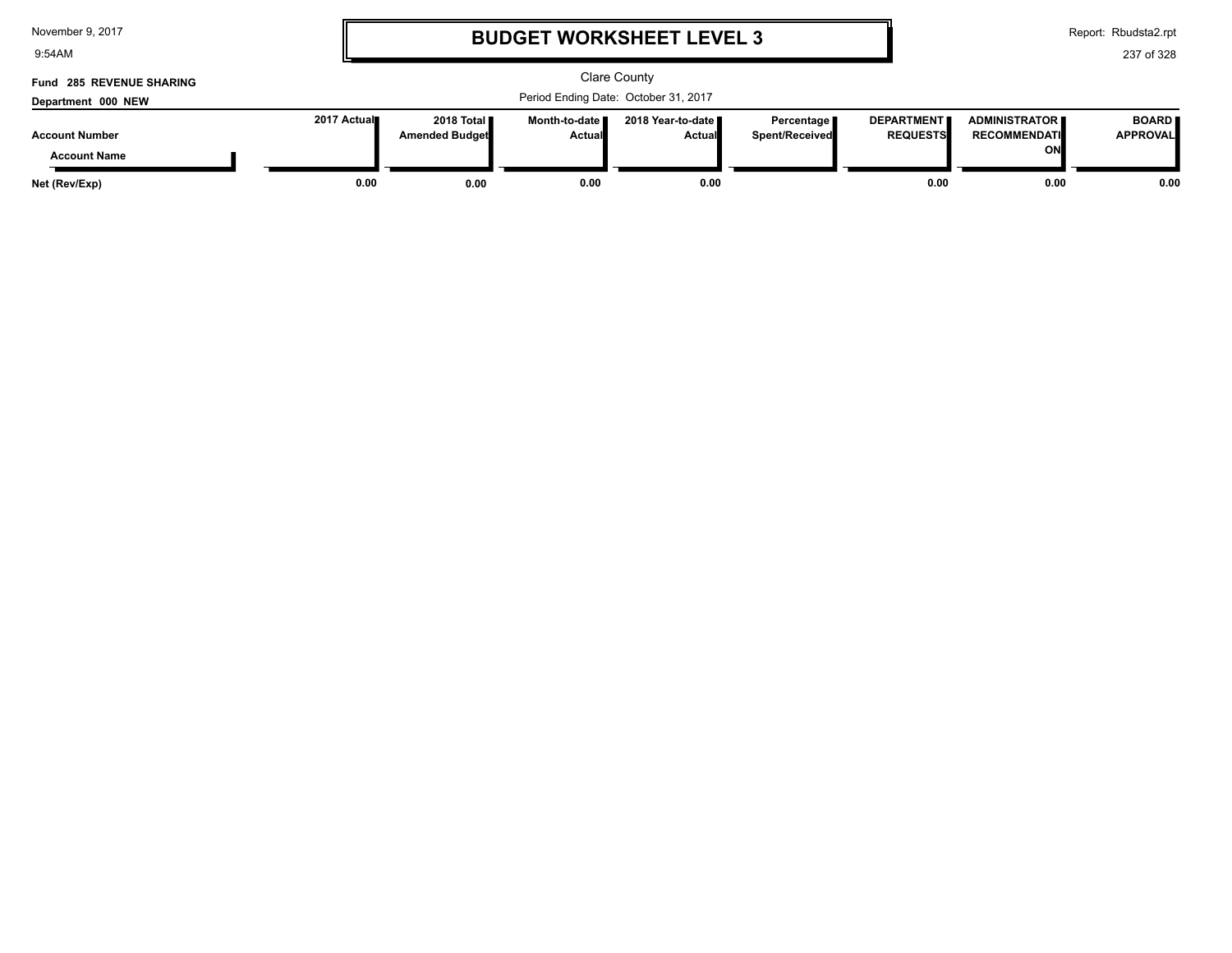9:54AM

## **BUDGET WORKSHEET LEVEL 3**

Report: Rbudsta2.rpt

| Fund 288 CLARE COUNTY SENIOR SERVICES          |             |                                     |                                | <b>Clare County</b>                  |                              |                                      |                                             |                                 |
|------------------------------------------------|-------------|-------------------------------------|--------------------------------|--------------------------------------|------------------------------|--------------------------------------|---------------------------------------------|---------------------------------|
| <b>Department</b>                              |             |                                     |                                | Period Ending Date: October 31, 2017 |                              |                                      |                                             |                                 |
| <b>Account Number</b>                          | 2017 Actual | 2018 Total<br><b>Amended Budget</b> | Month-to-date<br><b>Actual</b> | 2018 Year-to-date<br>Actual          | Percentage<br>Spent/Received | <b>DEPARTMENT</b><br><b>REQUESTS</b> | <b>ADMINISTRATOR</b><br><b>RECOMMENDATI</b> | <b>BOARD</b><br><b>APPROVAL</b> |
| <b>Account Name</b>                            |             |                                     |                                |                                      |                              |                                      | ON                                          |                                 |
| Fund 288 CLARE COUNTY SENIOR SERVICES          |             |                                     |                                |                                      |                              |                                      |                                             |                                 |
| 2018<br><b>Fiscal Year</b>                     |             |                                     |                                |                                      |                              |                                      |                                             |                                 |
| Department 000<br><b>Revenues</b>              |             |                                     |                                |                                      |                              |                                      |                                             |                                 |
| 000-402.000<br><b>CURRENT PROPERTY TAXES</b>   | 753,308.23  | 434,301.00                          | 0.00                           | 0.00                                 | 0.00%                        | 434,301.00                           | 434,301.00                                  | 434,301.00                      |
| 000-403.000<br>PERSONAL PROPERTY TAXES         | 877.89      | 500.00                              | 95.39                          | 95.39                                | 19.08%                       | 500.00                               | 500.00                                      | 500.00                          |
| 000-424.000<br>TAX REVERTED LANDS              | 0.00        | 0.00                                | 0.00                           | 0.00                                 | 0.00%                        | 0.00                                 | 0.00                                        | 0.00                            |
| 000-429.000<br><b>COMMERICIAL FOREST TAX</b>   | 6.23        | 100.00                              | 0.00                           | 0.00                                 | 0.00%                        | 100.00                               | 100.00                                      | 100.00                          |
| 000-434.000<br><b>COMMERICIAL FACILITY TAX</b> | 0.00        | 0.00                                | 0.00                           | 0.00                                 | 0.00%                        | 0.00                                 | 0.00                                        | 0.00                            |
| 000-437.000<br><b>INDUSTRIAL FACILITY TAX</b>  |             |                                     |                                |                                      |                              |                                      |                                             |                                 |
| 000-444.000<br>HAR HOUSING INC-LIEU OF TAXES   | 1,962.56    | 2,500.00                            | 0.00                           | 0.00                                 | 0.00%                        | 2,500.00                             | 2,500.00                                    | 2,500.00                        |
| 000-444.001                                    | 1,261.75    | 1,200.00                            | 0.00                           | 0.00                                 | 0.00%                        | 1,200.00                             | 1,200.00                                    | 1,200.00                        |
| CLARE CITY - LIEU OF TAXES                     | 319.94      | 320.00                              | 0.00                           | 0.00                                 | 0.00%                        | 320.00                               | 320.00                                      | 320.00                          |
| 000-444.002<br><b>SURREY TWP - PILOT</b>       | 144.94      | 145.00                              | 0.00                           | 0.00                                 | 0.00%                        | 145.00                               | 145.00                                      | 145.00                          |
| 000-519.000<br>FEDERAL GRANT REIMBURSEMENT     | 0.00        | 0.00                                | 0.00                           | 0.00                                 | 0.00%                        | 0.00                                 | 0.00                                        | 0.00                            |
| 000-520.000<br>FEDERAL GRANT REIMB-NSIP        | 0.00        | 0.00                                | 0.00                           | 0.00                                 | 0.00%                        | 0.00                                 | 0.00                                        | 0.00                            |
| 000-555.000<br>ELDER PRESCRIPTION INS COVERAGE | 0.00        | 0.00                                | 0.00                           | 0.00                                 | 0.00%                        | 0.00                                 | 0.00                                        | 0.00                            |
| 000-573.000<br>LOCAL COMM STABILIZATION FUNDS  | 13,045.91   | 0.00                                | 0.00                           | 0.00                                 | 0.00%                        | 0.00                                 | 0.00                                        | 0.00                            |
| 000-575.000<br>SINGLE BUSINESS TAX             | 0.00        | 0.00                                | 0.00                           | 0.00                                 | 0.00%                        | 0.00                                 | 0.00                                        | 0.00                            |
| 000-665.000<br><b>INTEREST EARNED</b>          |             | 500.00                              | 0.00                           |                                      |                              |                                      |                                             | 500.00                          |
| 000-667.000                                    | 1,086.40    |                                     |                                | 0.00                                 | 0.00%                        | 500.00                               | 500.00                                      |                                 |
| <b>RENT</b>                                    | 3,052.65    | 4,000.00                            | 0.00                           | 0.00                                 | 0.00%                        | 4,000.00                             | 4,000.00                                    | 4,000.00                        |
| 000-672.000<br>PROGRAM INCOME                  | 0.00        | 0.00                                | 0.00                           | 0.00                                 | 0.00%                        | 0.00                                 | 0.00                                        | 0.00                            |
| 000-672.001<br>PROGRAM INCOME-FRIENDLY DRIVER  | 170.00      | 5,000.00                            | 0.00                           | 0.00                                 | 0.00%                        | 5,000.00                             | 5,000.00                                    | 5,000.00                        |
| 000-673.000<br>SALE OF FIXED ASSETS            | 0.00        | 0.00                                | 0.00                           | 0.00                                 | 0.00%                        | 0.00                                 | 0.00                                        | 0.00                            |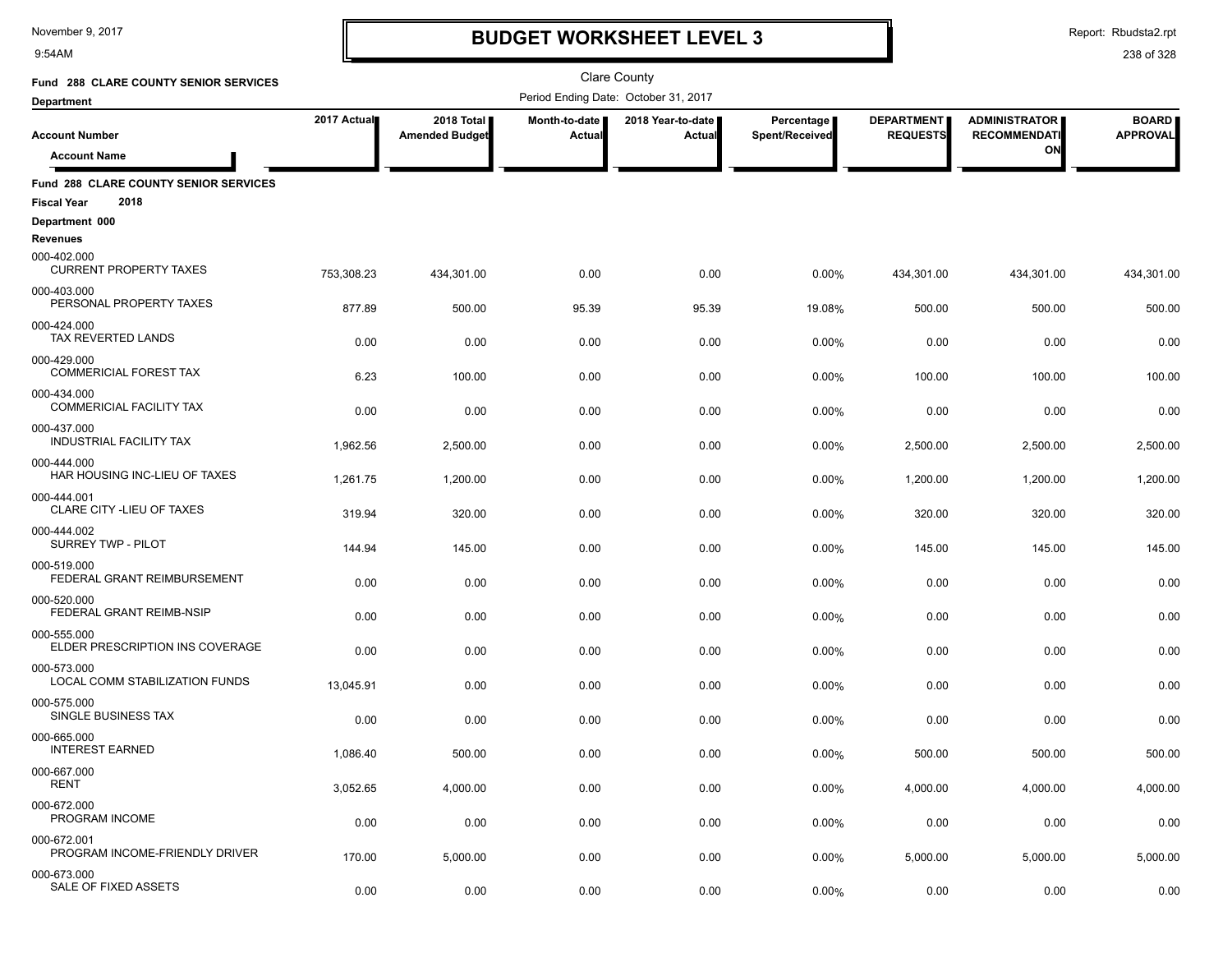9:54AM

### **BUDGET WORKSHEET LEVEL 3**

Report: Rbudsta2.rpt

| Fund 288 CLARE COUNTY SENIOR SERVICES           |             |                                     |                                | <b>Clare County</b>                  |                              |                                      |                                                   |                                 |
|-------------------------------------------------|-------------|-------------------------------------|--------------------------------|--------------------------------------|------------------------------|--------------------------------------|---------------------------------------------------|---------------------------------|
| <b>Department</b>                               |             |                                     |                                | Period Ending Date: October 31, 2017 |                              |                                      |                                                   |                                 |
| <b>Account Number</b><br><b>Account Name</b>    | 2017 Actual | 2018 Total<br><b>Amended Budget</b> | Month-to-date<br><b>Actual</b> | 2018 Year-to-date  <br>Actual        | Percentage<br>Spent/Received | <b>DEPARTMENT</b><br><b>REQUESTS</b> | <b>ADMINISTRATOR</b><br><b>RECOMMENDATI</b><br>ON | <b>BOARD</b><br><b>APPROVAL</b> |
|                                                 |             |                                     |                                |                                      |                              |                                      |                                                   |                                 |
| 000-674.000<br>DONATIONS/CONTRIBUTION/LOCAL GR/ | 0.00        | 10,000.00                           | 0.00                           | 0.00                                 | 0.00%                        | 10,000.00                            | 10,000.00                                         | 10,000.00                       |
| 000-676.000<br><b>REIMBURSMENT - MISC</b>       | 0.00        | 0.00                                | 0.00                           | 0.00                                 | 0.00%                        | 0.00                                 | 0.00                                              | 0.00                            |
| 000-694.000<br><b>CASH OVER/SHORT</b>           | 0.00        | 0.00                                | 0.00                           | 0.00                                 | 0.00%                        | 0.00                                 | 0.00                                              | 0.00                            |
| 000-698.000<br><b>BOND PROCEEDS</b>             | 0.00        | 0.00                                | 0.00                           | 0.00                                 | 0.00%                        | 0.00                                 | 0.00                                              | 0.00                            |
| 000-699.101<br>APPROPRIATION TRANSFER IN G.F.   | 0.00        | 0.00                                | 0.00                           | 0.00                                 | 0.00%                        | 0.00                                 | 0.00                                              | 0.00                            |
| 000-699.900<br><b>BEGINNING FUND BALANCE</b>    | 0.00        | 254,805.00                          | 0.00                           | 0.00                                 | 0.00%                        | 0.00                                 | 254,805.00                                        | 254,805.00                      |
| <b>Revenues Total</b>                           | 775,236.50  | 713,371.00                          | 95.39                          | 95.39                                | 0.01%                        | 458,566.00                           | 713,371.00                                        | 713,371.00                      |
| <b>Expenses</b>                                 |             |                                     |                                |                                      |                              |                                      |                                                   |                                 |
| 000-701.000<br><b>EXPENDITURE CONTROL</b>       | 0.00        | 0.00                                | 0.00                           | 0.00                                 | 0.00%                        | 0.00                                 | 0.00                                              | 0.00                            |
| 000-702.000<br>CONTRACT SERVICES/SENIOR CIT.    | 0.00        | 0.00                                | 0.00                           | 0.00                                 | 0.00%                        | 0.00                                 | 0.00                                              | 0.00                            |
| 000-703.000<br>SALARY                           | 50,049.74   | 50,000.00                           | 1,924.99                       | 1,924.99                             | 3.85%                        | 50,000.00                            | 50,000.00                                         | 50,000.00                       |
| 000-704.000<br>FULL TIME SALARY                 | 30,323.32   | 38,000.00                           | 2,430.05                       | 2,430.05                             | 6.39%                        | 38,000.00                            | 38,000.00                                         | 38,000.00                       |
| 000-705.000<br>PART TIME SALARIES               | 10,813.19   |                                     | 381.60                         | 381.60                               | 3.18%                        |                                      |                                                   |                                 |
| 000-710.000<br><b>FICA EXPENSE</b>              |             | 12,000.00                           |                                |                                      |                              | 12,000.00                            | 12,000.00                                         | 12,000.00                       |
| 000-711.000<br><b>MEDICARE EXPENSE</b>          | 6,066.42    | 6,200.00                            | 293.17                         | 293.17                               | 4.73%                        | 6,200.00                             | 6,200.00                                          | 6,200.00                        |
| 000-715.000<br><b>HEALTH INSURANCE</b>          | 1,418.85    | 1,450.00                            | 68.58                          | 68.58                                | 4.73%                        | 1,450.00                             | 1,450.00                                          | 1,450.00                        |
| 000-715.001<br><b>BENNY CARD</b>                | 83,926.24   | 70,000.00                           | 10,861.30                      | 10,861.30                            | 15.52%                       | 70,000.00                            | 70,000.00                                         | 70,000.00                       |
| 000-715.002                                     | 0.00        | 0.00                                | 0.00                           | 0.00                                 | 0.00%                        | 0.00                                 | 0.00                                              | 0.00                            |
| <b>HRA</b>                                      | 0.00        | 0.00                                | 0.00                           | 0.00                                 | 0.00%                        | 0.00                                 | 0.00                                              | 0.00                            |
| 000-715.006<br><b>CIC BUNDLE</b>                | 3,278.50    | 3,000.00                            | 316.00                         | 316.00                               | 10.53%                       | 3,000.00                             | 3,000.00                                          | 3,000.00                        |
| 000-716.005<br>HEALTH INS RX REIMBURSEMENT      | 0.00        | 0.00                                | 0.00                           | 0.00                                 | 0.00%                        | 0.00                                 | 0.00                                              | 0.00                            |
| 000-716.006<br>FLEX REIMBURSEMENT               | 260.00      | 0.00                                | 0.00                           | 0.00                                 | 0.00%                        | 0.00                                 | 0.00                                              | 0.00                            |
| 000-716.007<br>HEALTH ACH REIMBURSEMENT         | 16,157.50   | 35,000.00                           | 87.21                          | 87.21                                | 0.25%                        | 35,000.00                            | 35,000.00                                         | 35,000.00                       |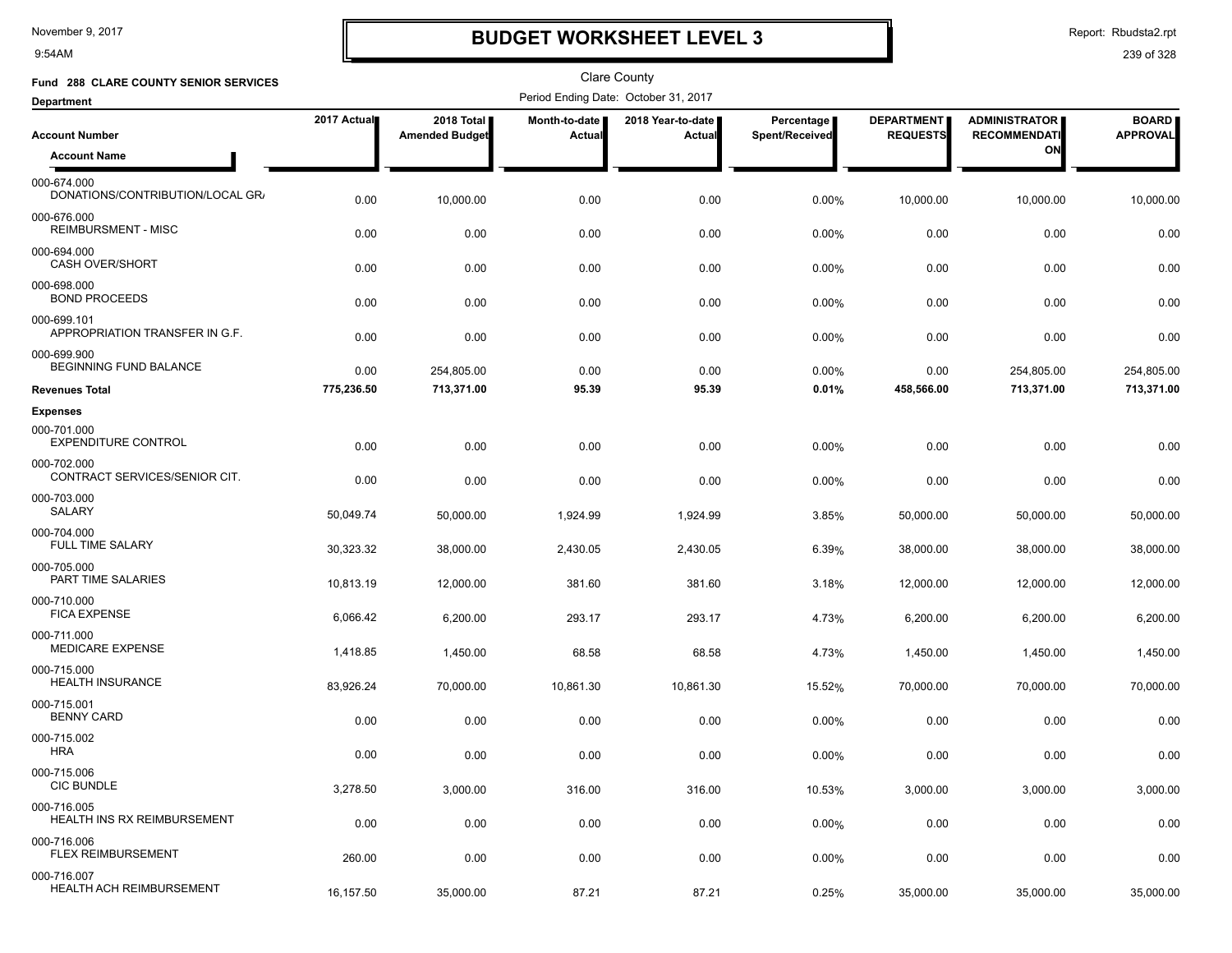9:54AM

# **BUDGET WORKSHEET LEVEL 3**

Report: Rbudsta2.rpt

| Fund 288 CLARE COUNTY SENIOR SERVICES                   |             |                                     |                         | <b>Clare County</b>                  |                              |                                      |                                             |                                 |
|---------------------------------------------------------|-------------|-------------------------------------|-------------------------|--------------------------------------|------------------------------|--------------------------------------|---------------------------------------------|---------------------------------|
| <b>Department</b>                                       |             |                                     |                         | Period Ending Date: October 31, 2017 |                              |                                      |                                             |                                 |
| <b>Account Number</b>                                   | 2017 Actual | 2018 Total<br><b>Amended Budget</b> | Month-to-date<br>Actual | 2018 Year-to-date<br>Actual          | Percentage<br>Spent/Received | <b>DEPARTMENT</b><br><b>REQUESTS</b> | <b>ADMINISTRATOR</b><br><b>RECOMMENDATI</b> | <b>BOARD</b><br><b>APPROVAL</b> |
| <b>Account Name</b>                                     |             |                                     |                         |                                      |                              |                                      | ON                                          |                                 |
| 000-716.008<br>SMART CARD REIMBURSEMENT                 | 0.00        | 0.00                                | 0.00                    | 0.00                                 | 0.00%                        | 0.00                                 | 0.00                                        | 0.00                            |
| 000-716.009<br><b>ADMIN FEES</b>                        | 24.40       | 2,000.00                            | 3.32                    | 3.32                                 | 0.17%                        | 2,000.00                             | 2,000.00                                    | 2,000.00                        |
| 000-717.000<br>LIFE INSURANCE                           | 415.00      | 465.00                              | 45.00                   | 45.00                                | 9.68%                        | 465.00                               | 465.00                                      | 465.00                          |
| 000-717.002<br><b>COBRA/HIPPA</b>                       | 0.00        | 0.00                                | 0.00                    | 0.00                                 | $0.00\%$                     | 0.00                                 | 0.00                                        | 0.00                            |
| 000-717.006<br>SECTION 125-SCRIPT                       | 0.00        | 0.00                                | 0.00                    | 0.00                                 | 0.00%                        | 0.00                                 | 0.00                                        | 0.00                            |
| 000-718.000<br><b>COUNTY PORTION RETIREMENT</b>         | 34,785.09   | 36,000.00                           | 0.00                    | 0.00                                 | 0.00%                        | 36,000.00                            | 36,000.00                                   | 36,000.00                       |
| 000-723.000<br><b>UNEMPLOYMENT</b>                      | 4,624.00    | 7,000.00                            | 0.00                    | 0.00                                 | 0.00%                        | 7,000.00                             | 7,000.00                                    | 7,000.00                        |
| 000-724.000<br><b>WORKMANS COMP</b>                     | 5,313.62    | 6,500.00                            | 0.00                    | 0.00                                 | 0.00%                        | 6,500.00                             | 6,500.00                                    | 6,500.00                        |
| 000-727.000<br><b>SUPPLIES</b>                          | 3,373.91    | 2,500.00                            | 725.99                  | 725.99                               | 33.54%                       | 2,500.00                             | 2,500.00                                    | 2,500.00                        |
| 000-728.000<br>PRINTING & BINDING                       | 0.00        | 0.00                                | 0.00                    | 0.00                                 | $0.00\%$                     | 0.00                                 | 0.00                                        | 0.00                            |
| 000-732.000<br><b>POSTAGE</b>                           | 964.15      | 1,500.00                            | 0.00                    | 0.00                                 | 0.00%                        | 1,500.00                             | 1,500.00                                    | 1,500.00                        |
| 000-746.000<br><b>GAS OIL &amp; GREASE</b>              | 2,490.80    | 2,400.00                            | 0.00                    | 0.00                                 | 1.40%                        | 2,400.00                             | 2,400.00                                    | 2,400.00                        |
| 000-752.000<br><b>FOOD SUPPLIES</b>                     | 0.00        | 0.00                                | 0.00                    | 0.00                                 | 0.00%                        | 0.00                                 | 0.00                                        | 0.00                            |
| 000-814.000<br>DUES & SUBSCRIPTIONS                     | 9,613.57    | 9,000.00                            | 7,569.34                | 7,569.34                             | 84.10%                       | 9,000.00                             | 9,000.00                                    | 9,000.00                        |
| 000-818.000<br>CONTRACTED SERVICES                      | 70,466.82   | 20.000.00                           | 50.00                   | 50.00                                | 0.25%                        | 20,000.00                            | 20,000.00                                   | 20,000.00                       |
| 000-852.000<br><b>TELEPHONE</b>                         | 1,172.51    | 1,000.00                            | 30.00                   | 30.00                                | $3.00\%$                     | 1,000.00                             | 1,000.00                                    | 1,000.00                        |
| 000-852.006<br><b>TELECOMMUNICATIONS</b>                | 1,692.67    | 1,600.00                            | 130.78                  | 130.78                               | 8.17%                        | 1,600.00                             | 1,600.00                                    | 1,600.00                        |
| 000-862.000<br><b>VEHICLE REPAIRS &amp; MAINTENANCE</b> | 2,725.02    | 2,000.00                            | 48.65                   | 48.65                                | 22.80%                       | 2,000.00                             | 2,000.00                                    | 2,000.00                        |
| 000-864.000<br><b>MEETINGS &amp; MILEAGE</b>            | 1,339.58    | 1,000.00                            | 0.00                    | 0.00                                 | 0.00%                        | 1,000.00                             | 1,000.00                                    | 1,000.00                        |
| 000-864.001<br><b>VOLUNTEER MILEAGE-FRIENDLY DRIVE</b>  | 774.30      | 10,000.00                           | 0.00                    | 0.00                                 | 0.00%                        | 10,000.00                            | 10,000.00                                   | 10,000.00                       |
| 000-900.000<br><b>ADVERTISING</b>                       | 1,838.99    | 4,000.00                            | 0.00                    | 0.00                                 | 18.83%                       | 4,000.00                             | 4,000.00                                    | 4,000.00                        |
| 000-921.000<br><b>UTILITIES</b>                         | 25,644.78   | 26,000.00                           | 268.57                  | 268.57                               | 1.42%                        | 26,000.00                            | 26,000.00                                   | 26,000.00                       |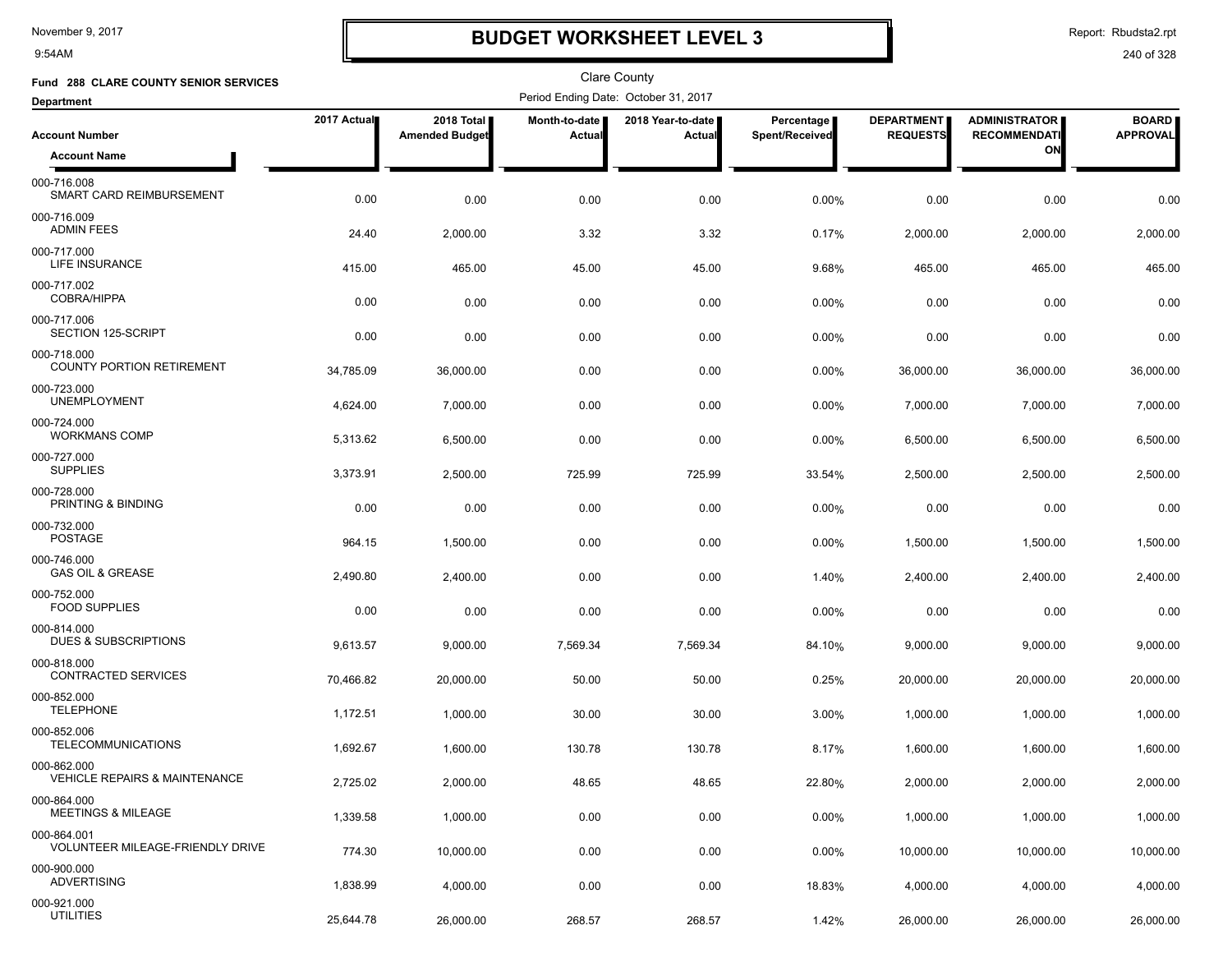9:54AM

# **BUDGET WORKSHEET LEVEL 3**

Report: Rbudsta2.rpt

| Fund 288 CLARE COUNTY SENIOR SERVICES                   |             |                                     |                         | <b>Clare County</b>                  |                              |                                      |                                             |                                 |
|---------------------------------------------------------|-------------|-------------------------------------|-------------------------|--------------------------------------|------------------------------|--------------------------------------|---------------------------------------------|---------------------------------|
| <b>Department</b>                                       |             |                                     |                         | Period Ending Date: October 31, 2017 |                              |                                      |                                             |                                 |
| <b>Account Number</b>                                   | 2017 Actual | 2018 Total<br><b>Amended Budget</b> | Month-to-date<br>Actual | 2018 Year-to-date<br>Actual          | Percentage<br>Spent/Received | <b>DEPARTMENT</b><br><b>REQUESTS</b> | <b>ADMINISTRATOR</b><br><b>RECOMMENDATI</b> | <b>BOARD</b><br><b>APPROVAL</b> |
| <b>Account Name</b>                                     |             |                                     |                         |                                      |                              |                                      | ON                                          |                                 |
| 000-922.000<br>PERSONAL PROP TAXES                      | 0.00        | 0.00                                | 0.00                    | 0.00                                 | 0.00%                        | 0.00                                 | 0.00                                        | 0.00                            |
| 000-923.000<br>PROPERTY TAXES                           | 0.00        | 0.00                                | 0.00                    | 0.00                                 | 0.00%                        | 0.00                                 | 0.00                                        | 0.00                            |
| 000-933.000<br><b>EQUIPMT REPAIRS &amp; MAINTENANCE</b> | 6,120.90    | 5,500.00                            | 0.00                    | 0.00                                 | 0.00%                        | 5,500.00                             | 5,500.00                                    | 5,500.00                        |
| 000-935.000<br><b>GROUND CARE &amp; MAINTENANCE</b>     | 409.83      | 1,000.00                            | 0.00                    | 0.00                                 | 0.00%                        | 1,000.00                             | 1,000.00                                    | 1,000.00                        |
| 000-945.000<br><b>RENT</b>                              | 79,426.53   | 75,387.00                           | 6,235.47                | 6,235.47                             | 8.27%                        | 75,387.00                            | 75,387.00                                   | 75,387.00                       |
| 000-955.000<br><b>BANK CHARGES</b>                      | 0.00        | 154.00                              | 0.00                    | 0.00                                 | 0.00%                        | 154.00                               | 154.00                                      | 154.00                          |
| 000-957.000<br><b>TRAINING</b>                          | 300.00      | 500.00                              | 0.00                    | 0.00                                 | 0.00%                        | 500.00                               | 500.00                                      | 500.00                          |
| 000-961.000<br>SHORT TERM TAX BOND EXPENSE              | 125.32      | 135.00                              | 0.00                    | 0.00                                 | 0.00%                        | 135.00                               | 135.00                                      | 135.00                          |
| 000-962.000<br><b>TAX APPEALS ADJUSTMENT</b>            | 1,574.67    | 275.00                              | 0.00                    | 0.00                                 | 0.00%                        | 275.00                               | 275.00                                      | 275.00                          |
| 000-978.000<br><b>NEW EQUIPMENT</b>                     | 56,219.49   | 20,000.00                           | 688.80                  | 688.80                               | 22.34%                       | 20,000.00                            | 20,000.00                                   | 20,000.00                       |
| 000-978.001<br><b>NEW EQUIPMENT UNDER</b>               | 0.00        | 7.000.00                            | 0.00                    | 0.00                                 | 0.00%                        | 7,000.00                             | 7.000.00                                    | 7,000.00                        |
| 000-998.101<br>APPROP TRANSFER OUT-GEN FUND             | 0.00        | 0.00                                | 0.00                    | 0.00                                 | 0.00%                        | 0.00                                 | 0.00                                        | 0.00                            |
| 000-998.388<br>TRANSFER OUT-USDA LOAN DEBT FUNI         | 8,403.74    | 18.000.00                           | 0.00                    | 0.00                                 | 0.00%                        | 18,000.00                            | 18,000.00                                   | 18,000.00                       |
| 000-998.900<br><b>ENDING FUND BALANCE</b>               | 0.00        | 224,125.00                          | 0.00                    | 0.00                                 | 0.00%                        | 0.00                                 | 224,125.00                                  | 224,125.00                      |
| <b>Expenses Total</b>                                   | 522,133.45  | 700,691.00                          | 32,158.82               | 32,158.82                            | 100.00%                      | 476,566.00                           | 700,691.00                                  | 700,691.00                      |
| <b>Dept Total</b>                                       | 253.103.05  | 12.680.00                           | $-32.063.43$            | $-32.063.43$                         | 100.00%                      | $-18,000.00$                         | 12.680.00                                   | 12,680.00                       |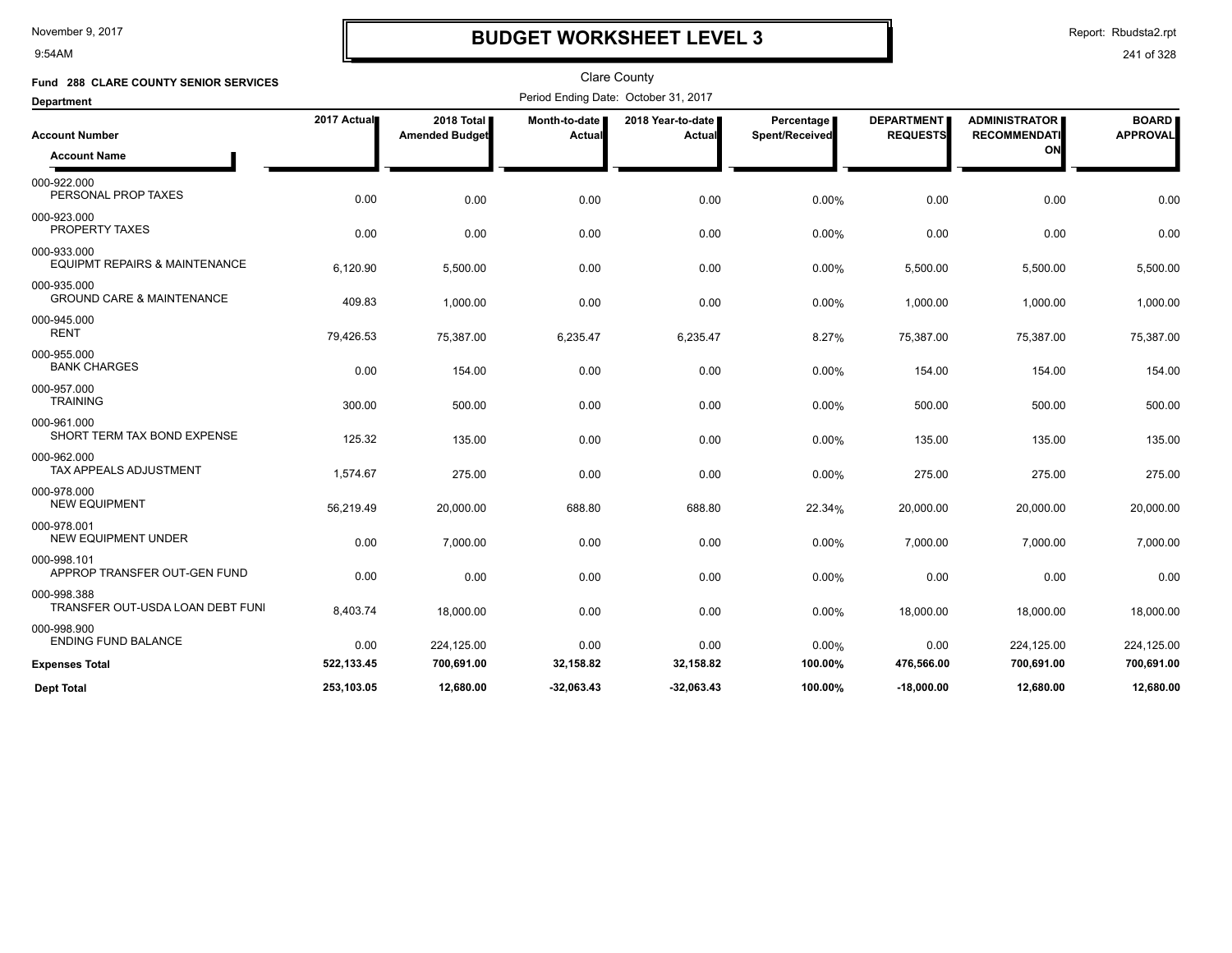9:54AM

# **BUDGET WORKSHEET LEVEL 3**

Report: Rbudsta2.rpt

| Fund 288 CLARE COUNTY SENIOR SERVICES                  |             |                                     |                                | Clare County                         |                              |                                      |                                             |                                 |
|--------------------------------------------------------|-------------|-------------------------------------|--------------------------------|--------------------------------------|------------------------------|--------------------------------------|---------------------------------------------|---------------------------------|
| Department 610 CONGREGATE NUTRITION                    |             |                                     |                                | Period Ending Date: October 31, 2017 |                              |                                      |                                             |                                 |
| <b>Account Number</b>                                  | 2017 Actual | 2018 Total<br><b>Amended Budget</b> | Month-to-date<br><b>Actual</b> | 2018 Year-to-date<br>Actual          | Percentage<br>Spent/Received | <b>DEPARTMENT</b><br><b>REQUESTS</b> | <b>ADMINISTRATOR</b><br><b>RECOMMENDATI</b> | <b>BOARD</b><br><b>APPROVAL</b> |
| <b>Account Name</b>                                    |             |                                     |                                |                                      |                              |                                      | ON                                          |                                 |
| Department 610 CONGREGATE NUTRITION<br><b>Revenues</b> |             |                                     |                                |                                      |                              |                                      |                                             |                                 |
| 610-401.500<br>ALLOCATED TAX REVENUE                   | 0.00        | 108,000.00                          | 0.00                           | 0.00                                 | 0.00%                        | 73,219.00                            | 108,000.00                                  | 108,000.00                      |
| 610-401.501<br>TAX REV - REQUIRED MATCH                | 0.00        | 3,566.00                            | 0.00                           | 0.00                                 | 0.00%                        | 3,566.00                             | 3,566.00                                    | 3,566.00                        |
| 610-519.000<br>FEDERAL GRANT REIMBURSEMENTS            | 36,347.00   | 32,092.00                           | 0.00                           | 0.00                                 | 0.00%                        | 32,092.00                            | 32,092.00                                   | 32,092.00                       |
| 610-520.000<br>FEDERAL GRANT REIMB - NSIP              | 11,470.00   | 12,762.00                           | 0.00                           | 0.00                                 | 0.00%                        | 12,762.00                            | 12,762.00                                   | 12,762.00                       |
| 610-672.000<br>PROGRAM INCOME                          | 34,142.18   | 30,000.00                           | 1,826.41                       | 1,826.41                             | 6.09%                        | 3,000.00                             | 30,000.00                                   | 30,000.00                       |
| 610-678.500<br><b>REQUIRED MATCH-TAX REV</b>           | 0.00        | 0.00                                | 0.00                           | 0.00                                 | 0.00%                        | 0.00                                 | 0.00                                        | 0.00                            |
| <b>Revenues Total</b>                                  | 81,959.18   | 186,420.00                          | 1,826.41                       | 1,826.41                             | 0.98%                        | 124,639.00                           | 186,420.00                                  | 186,420.00                      |
| <b>Expenses</b>                                        |             |                                     |                                |                                      |                              |                                      |                                             |                                 |
| 610-703.000<br>SALARY                                  | 0.00        | 0.00                                | 0.00                           | 0.00                                 | 0.00%                        | 0.00                                 | 0.00                                        | 0.00                            |
| 610-704.000<br><b>FULL TIME SALARY</b>                 | 12,387.67   | 13,000.00                           | 450.91                         | 450.91                               | 3.47%                        | 13,000.00                            | 13,000.00                                   | 13,000.00                       |
| 610-704.001<br>PROJECT MANAGER SALARY                  | 25,375.71   | 25,781.00                           | 1,093.74                       | 1,093.74                             | 4.24%                        | 31,000.00                            | 25,781.00                                   | 25,781.00                       |
| 610-705.000<br>PART TIME SALARIES                      | 40,582.02   | 35,000.00                           | 1,276.78                       | 1,276.78                             | 3.65%                        | 35,000.00                            | 35,000.00                                   | 35,000.00                       |
| 610-705.001<br>PROJ MGMT PART TIME                     | 10,149.48   | 13,000.00                           | 432.53                         | 432.53                               | 3.33%                        | 13,000.00                            | 13,000.00                                   | 13,000.00                       |
| 610-706.000<br><b>OVERTIME</b>                         | 0.00        | 0.00                                | 0.00                           | 0.00                                 | 0.00%                        | 0.00                                 | 0.00                                        | 0.00                            |
| 610-710.000<br><b>FICA EXPENSE</b>                     | 5,319.43    | 5,100.00                            | 201.75                         | 201.75                               | 3.96%                        | 5,100.00                             | 5,100.00                                    | 5,100.00                        |
| 610-711.000<br><b>MEDICARE EXPENSE</b>                 | 1,244.42    | 1,189.00                            | 47.24                          | 47.24                                | 3.97%                        | 1,189.00                             | 1,189.00                                    | 1,189.00                        |
| 610-715.000<br><b>HEALTH INSURANCE</b>                 | 0.00        | 0.00                                | 0.00                           | 0.00                                 | 0.00%                        | 0.00                                 | 0.00                                        | 0.00                            |
| 610-715.001<br>PROJECT MGR BENNY CARD                  | 0.00        | 0.00                                | 0.00                           | 0.00                                 | 0.00%                        | 0.00                                 | 0.00                                        | 0.00                            |
| 610-715.002<br><b>HRA</b>                              | 0.00        | 0.00                                | 0.00                           | 0.00                                 | 0.00%                        | 0.00                                 | 0.00                                        | 0.00                            |
| 610-715.006<br><b>CIC BUNDLE</b>                       | 0.00        | 0.00                                | 0.00                           | 0.00                                 | 0.00%                        | 0.00                                 | 0.00                                        | 0.00                            |
| 610-717.000<br>LIFE INSURANCE                          | 0.00        | 0.00                                | 0.00                           | 0.00                                 | 0.00%                        | 0.00                                 | 0.00                                        | 0.00                            |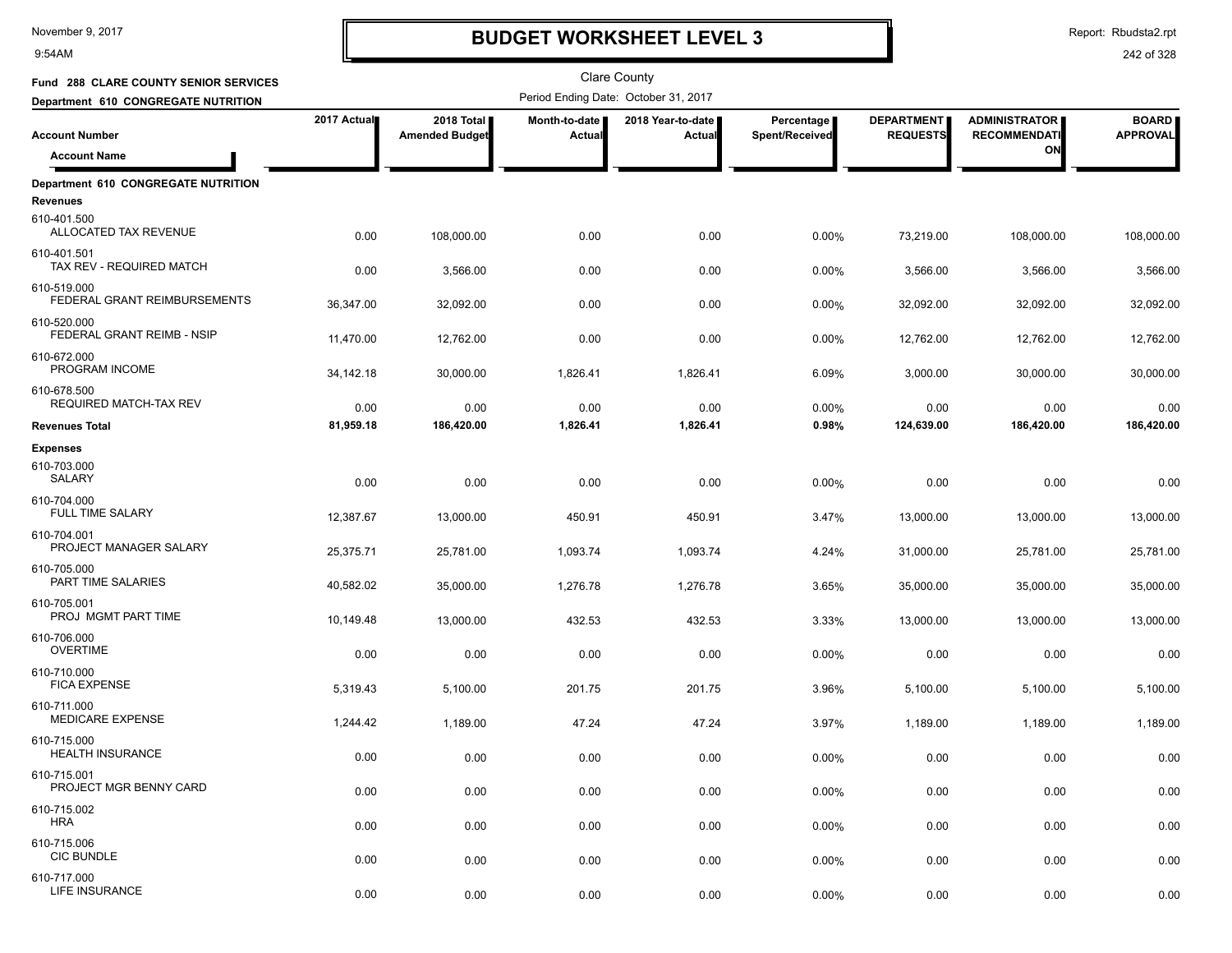9:54AM

# **BUDGET WORKSHEET LEVEL 3**

Report: Rbudsta2.rpt

| Fund 288 CLARE COUNTY SENIOR SERVICES                     |              |                                     |                           | <b>Clare County</b>                  |                              |                                      |                                             |                                 |
|-----------------------------------------------------------|--------------|-------------------------------------|---------------------------|--------------------------------------|------------------------------|--------------------------------------|---------------------------------------------|---------------------------------|
| Department 610 CONGREGATE NUTRITION                       |              |                                     |                           | Period Ending Date: October 31, 2017 |                              |                                      |                                             |                                 |
| <b>Account Number</b>                                     | 2017 Actual  | 2018 Total<br><b>Amended Budget</b> | Month-to-date  <br>Actual | 2018 Year-to-date  <br>Actual        | Percentage<br>Spent/Received | <b>DEPARTMENT</b><br><b>REQUESTS</b> | <b>ADMINISTRATOR</b><br><b>RECOMMENDATI</b> | <b>BOARD</b><br><b>APPROVAL</b> |
| <b>Account Name</b>                                       |              |                                     |                           |                                      |                              |                                      | ON                                          |                                 |
| 610-717.002<br><b>COBRA/HIPPA</b>                         | 0.00         | 0.00                                | 0.00                      | 0.00                                 | 0.00%                        | 0.00                                 | 0.00                                        | 0.00                            |
| 610-717.006<br>SECTON 125-SCRIPT                          | 0.00         | 0.00                                | 0.00                      | 0.00                                 | 0.00%                        | 0.00                                 | 0.00                                        | 0.00                            |
| 610-727.000<br>NON-INGREDIENT SUPPLIES                    | 8,097.29     | 13,000.00                           | 194.79                    | 194.79                               | 2.03%                        | 13,000.00                            | 13,000.00                                   | 13,000.00                       |
| 610-727.001<br><b>FOOD SUPPLIES</b>                       | 61,352.40    | 68,000.00                           | 2,331.36                  | 2,331.36                             | 3.43%                        | 68,000.00                            | 68,000.00                                   | 68,000.00                       |
| 610-732.000<br><b>CONGREGATE POSTAGE</b>                  | 594.27       | 600.00                              | 0.00                      | 0.00                                 | 0.00%                        | 600.00                               | 600.00                                      | 600.00                          |
| 610-814.000<br><b>CONGREGATE DUES &amp; SUBSCRIPTIONS</b> | 3,202.00     | 3,500.00                            | 0.00                      | 0.00                                 | 0.00%                        | 3,500.00                             | 3,500.00                                    | 3,500.00                        |
| 610-852.000<br><b>TELEPHONE</b>                           | 0.00         | 1,350.00                            | 0.00                      | 0.00                                 | 0.00%                        | 1,350.00                             | 1,350.00                                    | 1,350.00                        |
| 610-852.006<br><b>TELECOMMUNICATIONS</b>                  | 74.23        | 700.00                              | 0.00                      | 0.00                                 | 0.00%                        | 700.00                               | 700.00                                      | 700.00                          |
| 610-864.000<br>STAFF MILEAGE REIMBURSEMENT                | 425.89       | 1,000.00                            | 13.91                     | 13.91                                | 1.39%                        | 1,000.00                             | 1,000.00                                    | 1,000.00                        |
| 610-880.000<br><b>ADVERTISING</b>                         | 0.00         | 0.00                                | 0.00                      | 0.00                                 | 0.00%                        | 0.00                                 | 0.00                                        | 0.00                            |
| 610-933.000<br>KITCHEN EQUIPMENT REPAIRS                  | 0.00         | 0.00                                | 0.00                      | 0.00                                 | 0.00%                        | 0.00                                 | 0.00                                        | 0.00                            |
| 610-945.000<br><b>RENTAL EXPENSE</b>                      | 4,656.78     | 4,300.00                            | 325.50                    | 325.50                               | 7.57%                        | 4,300.00                             | 4,300.00                                    | 4,300.00                        |
| 610-956.000<br><b>IN-KIND EXPENSE</b>                     | 0.00         | 0.00                                | 0.00                      | 0.00                                 | 0.00%                        | 0.00                                 | 0.00                                        | 0.00                            |
| 610-957.000<br><b>TRAINING</b>                            | 1,652.67     | 900.00                              | 0.00                      | 0.00                                 | 0.00%                        | 900.00                               | 900.00                                      | 900.00                          |
| 610-978.000<br><b>NEW EQUIPMENT</b>                       | 0.00         | 0.00                                | 0.00                      | 0.00                                 | 0.00%                        | 0.00                                 | 0.00                                        | 0.00                            |
| <b>Expenses Total</b>                                     | 175,114.26   | 186,420.00                          | 6,368.51                  | 6,368.51                             | 100.00%                      | 191,639.00                           | 186,420.00                                  | 186,420.00                      |
| <b>CONGREGATE NUTRITION Dept Total</b>                    | $-93,155.08$ | 0.00                                | -4,542.10                 | $-4,542.10$                          | 100.00%                      | -67.000.00                           | 0.00                                        | 0.00                            |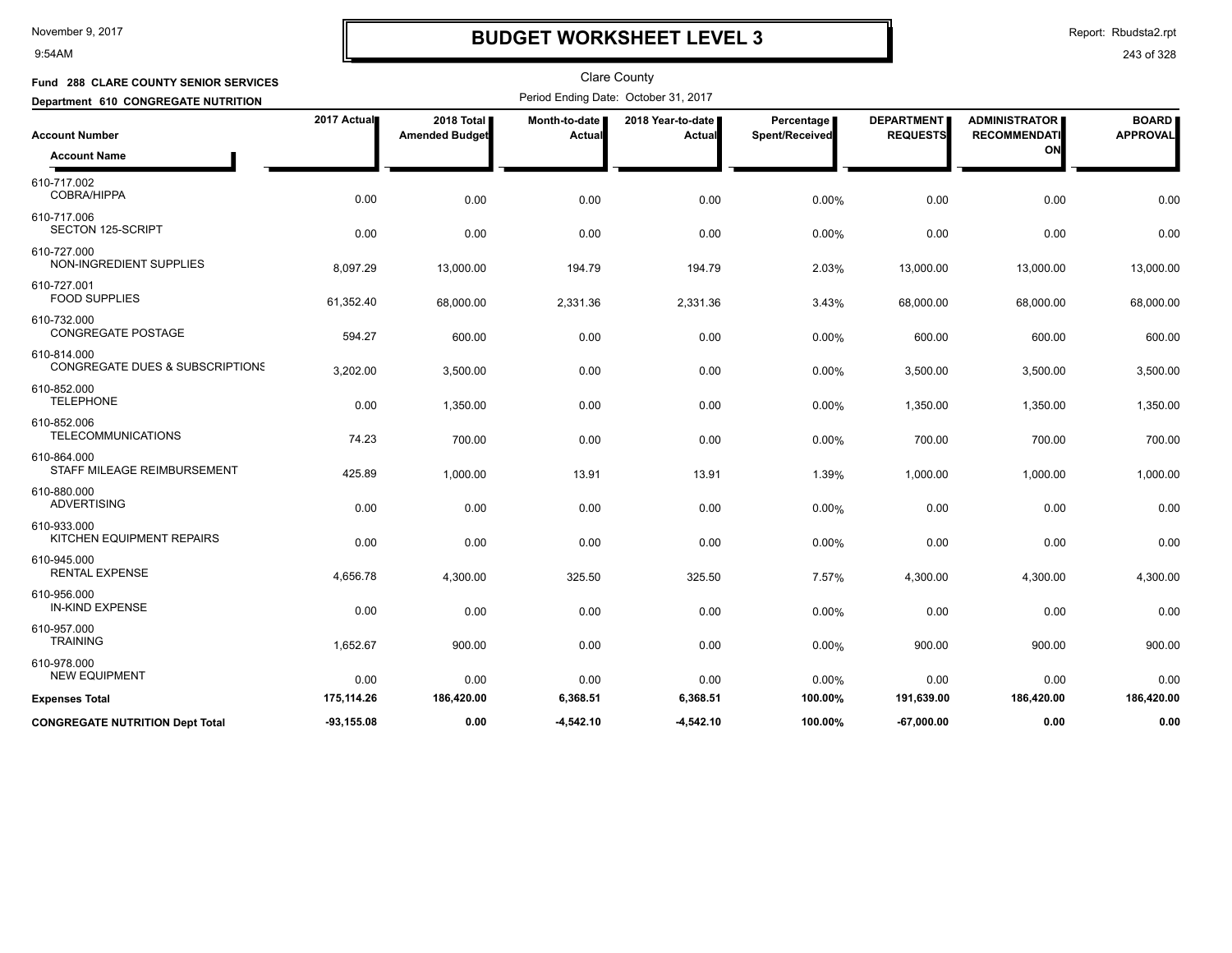9:54AM

# **BUDGET WORKSHEET LEVEL 3**

Report: Rbudsta2.rpt

| Fund 288 CLARE COUNTY SENIOR SERVICES                                 |             |                                     |                                | <b>Clare County</b>                  |                              |                                      |                                             |                                 |
|-----------------------------------------------------------------------|-------------|-------------------------------------|--------------------------------|--------------------------------------|------------------------------|--------------------------------------|---------------------------------------------|---------------------------------|
| Department 611 HOME DELIVERED MEALS                                   |             |                                     |                                | Period Ending Date: October 31, 2017 |                              |                                      |                                             |                                 |
| <b>Account Number</b>                                                 | 2017 Actual | 2018 Total<br><b>Amended Budget</b> | Month-to-date<br><b>Actual</b> | 2018 Year-to-date<br><b>Actual</b>   | Percentage<br>Spent/Received | <b>DEPARTMENT</b><br><b>REQUESTS</b> | <b>ADMINISTRATOR</b><br><b>RECOMMENDATI</b> | <b>BOARD</b><br><b>APPROVAL</b> |
| <b>Account Name</b>                                                   |             |                                     |                                |                                      |                              |                                      | ON                                          |                                 |
| Department 611 HOME DELIVERED MEALS<br><b>Revenues</b><br>611-401.500 |             |                                     |                                |                                      |                              |                                      |                                             |                                 |
| ALLOCATED TAX REVENUE                                                 | 0.00        | 109,424.00                          | 0.00                           | 0.00                                 | 0.00%                        | 109,424.00                           | 109,424.00                                  | 109,424.00                      |
| 611-401.501<br>TAX REV - REQUIRED MATCH                               | 0.00        | 10,934.00                           | 0.00                           | 0.00                                 | 0.00%                        | 10,934.00                            | 10,934.00                                   | 10,934.00                       |
| 611-519.000<br>FEDERAL GRANT REIMBURSEMENTS                           | 100,388.00  | 98,407.00                           | 0.00                           | 0.00                                 | 0.00%                        | 98,407.00                            | 98,407.00                                   | 98,407.00                       |
| 611-520.000<br>FEDERAL GRANT REIMB - NSIP                             | 42,386.00   | 45,898.00                           | 0.00                           | 0.00                                 | 0.00%                        | 45,898.00                            | 45,898.00                                   | 45,898.00                       |
| 611-672.000<br>PROGRAM INCOME                                         | 42,018.27   | 60,000.00                           | 0.00                           | 0.00                                 | 0.00%                        | 60,000.00                            | 60,000.00                                   | 60,000.00                       |
| 611-678.000<br>REQUIRED MATCH - TAX REVENUE                           | 0.00        | 0.00                                | 0.00                           | 0.00                                 | 0.00%                        | 0.00                                 | 0.00                                        | 0.00                            |
| <b>Revenues Total</b>                                                 | 184,792.27  | 324,663.00                          | 0.00                           | 0.00                                 | 0.00%                        | 324,663.00                           | 324,663.00                                  | 324,663.00                      |
| <b>Expenses</b>                                                       |             |                                     |                                |                                      |                              |                                      |                                             |                                 |
| 611-703.000<br>SALARY                                                 | 0.00        | 0.00                                | 0.00                           | 0.00                                 | 0.00%                        | 0.00                                 | 0.00                                        | 0.00                            |
| 611-704.000<br><b>FULL TIME SALARY</b>                                | 12,371.09   | 14,000.00                           | 450.91                         | 450.91                               | 3.22%                        | 14,000.00                            | 14,000.00                                   | 14,000.00                       |
| 611-704.001<br>PROJECT MANAGER SALARY                                 | 25,850.02   | 22,000.00                           | 1,093.76                       | 1,093.76                             | 4.97%                        | 22,000.00                            | 22,000.00                                   | 22,000.00                       |
| 611-705.000<br>PART TIME SALARIES                                     | 40,797.78   | 35,000.00                           | 1,276.78                       | 1,276.78                             | 3.65%                        | 35,000.00                            | 35,000.00                                   | 35,000.00                       |
| 611-705.001<br>PROJ MGMT PART TIME                                    | 10,390.38   | 14,000.00                           | 432.53                         | 432.53                               | 3.09%                        | 14,000.00                            | 14,000.00                                   | 14,000.00                       |
| 611-705.002<br>PART TIME - DELIVERY                                   | 35,970.01   | 20,000.00                           | 1,938.00                       | 1,938.00                             | 9.69%                        | 20,000.00                            | 20,000.00                                   | 20,000.00                       |
| 611-706.000<br><b>OVERTIME</b>                                        | 0.00        | 0.00                                | 0.00                           | 0.00                                 | 0.00%                        | 0.00                                 | 0.00                                        | 0.00                            |
| 611-710.000<br><b>FICA EXPENSE</b>                                    | 7,559.28    | 6,510.00                            | 321.87                         | 321.87                               | 4.94%                        | 6,510.00                             | 6,510.00                                    | 6,510.00                        |
| 611-711.000<br>MEDICARE EXPENSE                                       | 1,767.68    | 1,553.00                            | 75.28                          | 75.28                                | 4.85%                        | 1,553.00                             | 1,553.00                                    | 1,553.00                        |
| 611-715.000<br><b>HEALTH INSURANCE</b>                                | 0.00        | 0.00                                | 0.00                           | 0.00                                 | 0.00%                        | 0.00                                 | 0.00                                        | 0.00                            |
| 611-715.001<br>PROJECT MGR BENNY CARD                                 | 0.00        | 0.00                                | 0.00                           | 0.00                                 | 0.00%                        | 0.00                                 | 0.00                                        | 0.00                            |
| 611-715.002<br><b>HRA</b>                                             | 0.00        | 0.00                                | 0.00                           | 0.00                                 | 0.00%                        | 0.00                                 | 0.00                                        | 0.00                            |
| 611-715.006<br><b>CIC BUNDLE</b>                                      | 0.00        | 0.00                                | 0.00                           | 0.00                                 | 0.00%                        | 0.00                                 | 0.00                                        | 0.00                            |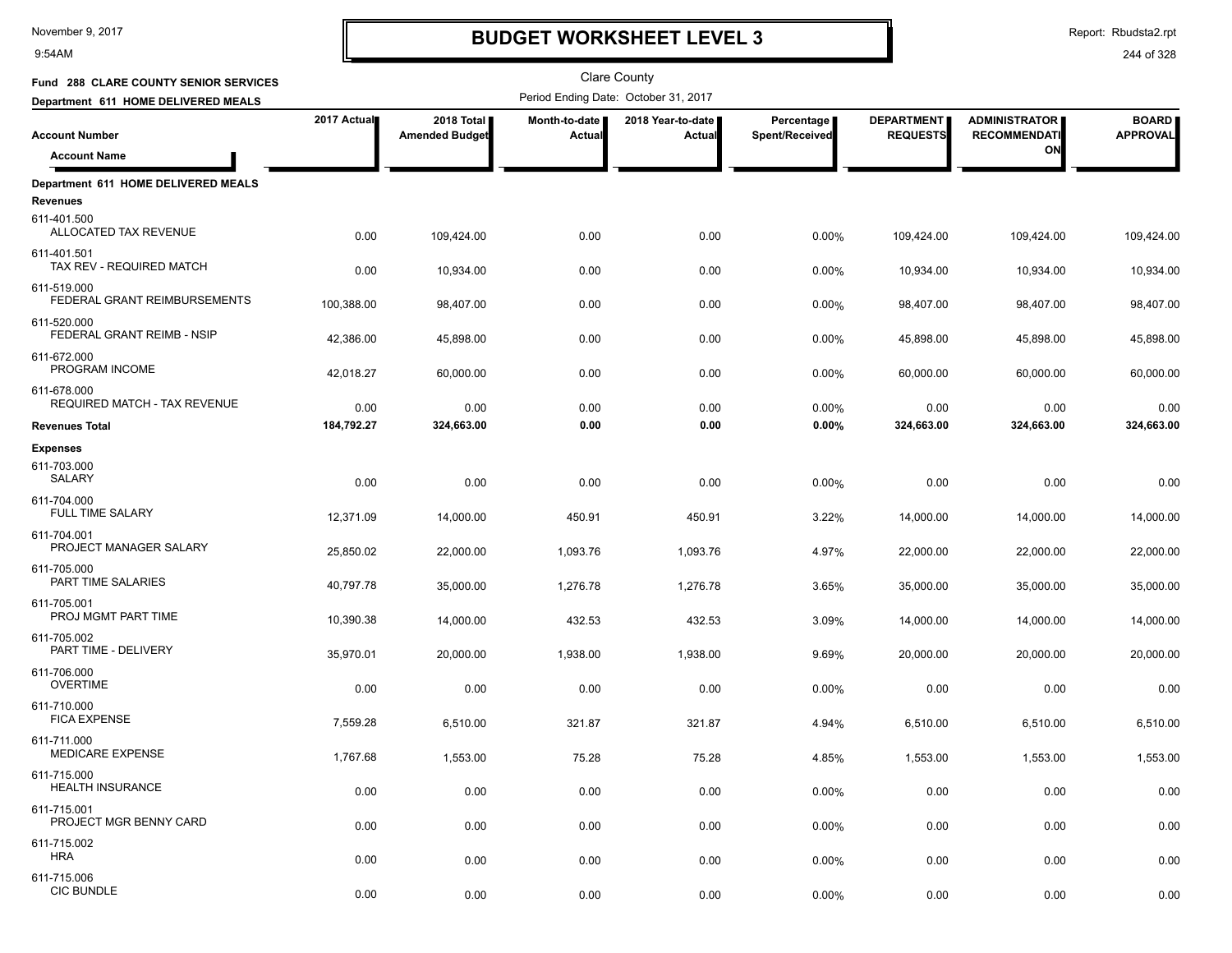9:54AM

# **BUDGET WORKSHEET LEVEL 3**

Report: Rbudsta2.rpt

| <b>Fund 288 CLARE COUNTY SENIOR SERVICES</b>         |               |                                     |                         | <b>Clare County</b>                  |                              |                                      |                                             |                                 |
|------------------------------------------------------|---------------|-------------------------------------|-------------------------|--------------------------------------|------------------------------|--------------------------------------|---------------------------------------------|---------------------------------|
| Department 611 HOME DELIVERED MEALS                  |               |                                     |                         | Period Ending Date: October 31, 2017 |                              |                                      |                                             |                                 |
| <b>Account Number</b>                                | 2017 Actual   | 2018 Total<br><b>Amended Budget</b> | Month-to-date<br>Actual | 2018 Year-to-date<br>Actual          | Percentage<br>Spent/Received | <b>DEPARTMENT</b><br><b>REQUESTS</b> | <b>ADMINISTRATOR</b><br><b>RECOMMENDATI</b> | <b>BOARD</b><br><b>APPROVAL</b> |
| <b>Account Name</b>                                  |               |                                     |                         |                                      |                              |                                      | ON                                          |                                 |
| 611-717.000<br>LIFE INSURANCE                        | 0.00          | 0.00                                | 0.00                    | 0.00                                 | 0.00%                        | 0.00                                 | 0.00                                        | 0.00                            |
| 611-717.002<br><b>COBRA/HIPPA</b>                    | 0.00          | 0.00                                | 0.00                    | 0.00                                 | 0.00%                        | 0.00                                 | 0.00                                        | 0.00                            |
| 611-727.000<br>NON-INGREDIENT SUPPLIES               | 18,329.24     | 25,000.00                           | 949.64                  | 949.64                               | 5.59%                        | 25,000.00                            | 25,000.00                                   | 25,000.00                       |
| 611-727.001<br>FOOD SUPPLIES (CON & HDM)             | 146,346.21    | 147,000.00                          | 8,195.75                | 8,195.75                             | 8.74%                        | 147,000.00                           | 147,000.00                                  | 147,000.00                      |
| 611-732.000<br><b>HDM POSTAGE</b>                    | 2,377.09      | 2,400.00                            | 0.00                    | 0.00                                 | 0.00%                        | 2,400.00                             | 2,400.00                                    | 2,400.00                        |
| 611-746.000<br>GAS OIL & GREASE - DELIVERY           | 3,756.90      | 2,000.00                            | 0.00                    | 0.00                                 | 0.00%                        | 2,000.00                             | 2,000.00                                    | 2,000.00                        |
| 611-814.000<br>HDM DUES & SUBSCRIPTIONS              | 475.00        | 2,500.00                            | 0.00                    | 0.00                                 | 0.00%                        | 2,500.00                             | 2,500.00                                    | 2,500.00                        |
| 611-852.000<br><b>TELEPHONE</b>                      | 0.00          | 900.00                              | 0.00                    | 0.00                                 | 0.00%                        | 900.00                               | 900.00                                      | 900.00                          |
| 611-852.006<br><b>TELECOMMUNICATIONS</b>             | 180.89        | 1,500.00                            | 0.00                    | 0.00                                 | 0.00%                        | 1,500.00                             | 1,500.00                                    | 1,500.00                        |
| 611-864.000<br>STAFF MILEAGE REIMBURSEMENT           | 0.00          | 0.00                                | 0.00                    | 0.00                                 | 0.00%                        | 0.00                                 | 0.00                                        | 0.00                            |
| 611-864.001<br><b>VOLUNTEER MILEAGE REIMBURSEMEN</b> | 13,110.44     | 25,000.00                           | 339.04                  | 339.04                               | 1.36%                        | 25,000.00                            | 25,000.00                                   | 25,000.00                       |
| 611-865.000<br><b>VOLUNTEER MILEAGE REIMBURSEMEN</b> | 0.00          | 0.00                                | 0.00                    | 0.00                                 | 0.00%                        | 0.00                                 | 0.00                                        | 0.00                            |
| 611-880.000<br><b>ADVERTISING</b>                    | 0.00          | 0.00                                | 0.00                    | 0.00                                 | 0.00%                        | 0.00                                 | 0.00                                        | 0.00                            |
| 611-933.000<br>KITCHEN EQUIPMENT REPAIRS             | 0.00          | 0.00                                | 0.00                    | 0.00                                 | 0.00%                        | 0.00                                 | 0.00                                        | 0.00                            |
| 611-945.000<br><b>RENTAL EXPENSE</b>                 | 6,116.67      | 4,300.00                            | 336.11                  | 336.11                               | 7.82%                        | 4,300.00                             | 4,300.00                                    | 4,300.00                        |
| 611-956.000<br><b>IN-KIND EXPENSE</b>                | 0.00          | 0.00                                | 0.00                    | 0.00                                 | 0.00%                        | 0.00                                 | 0.00                                        | 0.00                            |
| 611-957.000<br><b>TRAINING</b>                       | 0.00          | 1,000.00                            | 0.00                    | 0.00                                 | 0.00%                        | 1,000.00                             | 1,000.00                                    | 1,000.00                        |
| 611-978.000<br><b>NEW EQUIPMENT</b>                  | 0.00          | 0.00                                | 0.00                    | 0.00                                 | 0.00%                        | 0.00                                 | 0.00                                        | 0.00                            |
| <b>Expenses Total</b>                                | 325,398.68    | 324,663.00                          | 15,409.67               | 15,409.67                            | 100.00%                      | 324,663.00                           | 324,663.00                                  | 324,663.00                      |
| <b>HOME DELIVERED MEALS Dept Total</b>               | $-140,606.41$ | 0.00                                | $-15,409.67$            | $-15,409.67$                         | 100.00%                      | 0.00                                 | 0.00                                        | 0.00                            |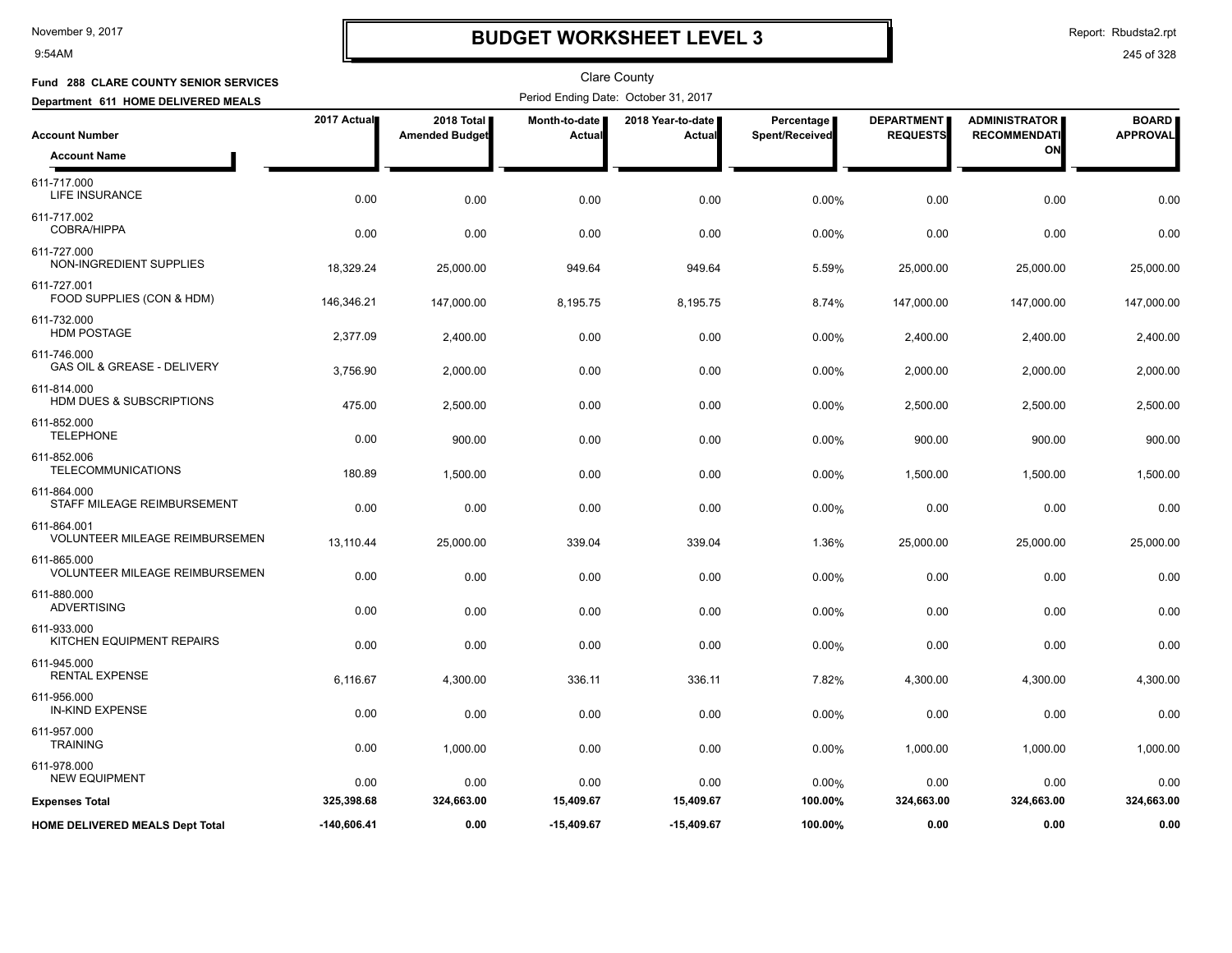9:54AM

# **BUDGET WORKSHEET LEVEL 3**

Report: Rbudsta2.rpt

| Fund 288 CLARE COUNTY SENIOR SERVICES                                 |             |                                     |                                | Clare County                         |                              |                                      |                                             |                                 |
|-----------------------------------------------------------------------|-------------|-------------------------------------|--------------------------------|--------------------------------------|------------------------------|--------------------------------------|---------------------------------------------|---------------------------------|
| Department 612 CASE COORDINATION & SUPPORT                            |             |                                     |                                | Period Ending Date: October 31, 2017 |                              |                                      |                                             |                                 |
| <b>Account Number</b>                                                 | 2017 Actual | 2018 Total<br><b>Amended Budget</b> | Month-to-date<br><b>Actual</b> | 2018 Year-to-date  <br>Actual        | Percentage<br>Spent/Received | <b>DEPARTMENT</b><br><b>REQUESTS</b> | <b>ADMINISTRATOR</b><br><b>RECOMMENDATI</b> | <b>BOARD</b><br><b>APPROVAL</b> |
| <b>Account Name</b>                                                   |             |                                     |                                |                                      |                              |                                      | ON                                          |                                 |
| Department 612 CASE COORDINATION & SUPPORT<br>Revenues<br>612-401.500 |             |                                     |                                |                                      |                              |                                      |                                             |                                 |
| ALLOCATED TAX REVENUE                                                 | 0.00        | 12,007.00                           | 0.00                           | 0.00                                 | 0.00%                        | 12,007.00                            | 12,007.00                                   | 12,007.00                       |
| 612-401.501<br>TAX REV - REQUIRED MATCH                               | 0.00        | 2,532.00                            | 0.00                           | 0.00                                 | 0.00%                        | 2,532.00                             | 2,532.00                                    | 2,532.00                        |
| 612-519.000<br><b>FEDERAL GRANT</b>                                   | 22,789.00   | 22,789.00                           | 0.00                           | 0.00                                 | 0.00%                        | 22,789.00                            | 22,789.00                                   | 22,789.00                       |
| 612-672.000<br>PROGRAM INCOME                                         | 981.25      | 1,200.00                            | 0.00                           | 0.00                                 | 0.00%                        | 1,200.00                             | 1,200.00                                    | 1,200.00                        |
| 612-678.000<br><b>REQUIRED MATCH - HR</b>                             | 0.00        | 0.00                                | 0.00                           | 0.00                                 | 0.00%                        | 0.00                                 | 0.00                                        | 0.00                            |
| <b>Revenues Total</b>                                                 | 23,770.25   | 38,528.00                           | 0.00                           | 0.00                                 | 0.00%                        | 38,528.00                            | 38,528.00                                   | 38,528.00                       |
| <b>Expenses</b><br>612-703.000<br>SALARY                              | 0.00        | 0.00                                | 0.00                           | 0.00                                 | 0.00%                        | 0.00                                 | 0.00                                        | 0.00                            |
| 612-704.000<br><b>FULL TIME SALARY</b>                                | 32,370.09   | 34,223.00                           | 1,316.26                       | 1,316.26                             | 3.85%                        | 34,223.00                            | 34,223.00                                   | 34,223.00                       |
| 612-710.000<br><b>FICA EXPENSE</b>                                    | 1,896.73    | 2,200.00                            | 77.44                          | 77.44                                | 3.52%                        | 2,200.00                             | 2,200.00                                    | 2,200.00                        |
| 612-711.000<br><b>MEDICARE EXPENSE</b>                                | 443.47      | 500.00                              | 18.10                          | 18.10                                | 3.62%                        | 500.00                               | 500.00                                      | 500.00                          |
| 612-715.000<br><b>HEALTH INSURANCE</b>                                | 0.00        | 0.00                                | 0.00                           | 0.00                                 | 0.00%                        | 0.00                                 | 0.00                                        | 0.00                            |
| 612-715.006<br><b>CIC BUNDLE</b>                                      | 0.00        | 0.00                                | 0.00                           | 0.00                                 | 0.00%                        | 0.00                                 | 0.00                                        | 0.00                            |
| 612-717.000<br>LIFE INSURANCE                                         | 0.00        | 0.00                                | 0.00                           | 0.00                                 | 0.00%                        | 0.00                                 | 0.00                                        | 0.00                            |
| 612-729.000<br><b>POSTAGE</b>                                         | 0.00        | 0.00                                | 0.00                           | 0.00                                 | 0.00%                        | 0.00                                 | 0.00                                        | 0.00                            |
| 612-732.000<br><b>POSTAGE</b>                                         | 0.00        | 0.00                                | 0.00                           | 0.00                                 | 0.00%                        | 0.00                                 | 0.00                                        | 0.00                            |
| 612-822.000<br>REIMBURSEMENT - KINSHIP                                | 0.00        | 0.00                                | 0.00                           | 0.00                                 | 0.00%                        | 0.00                                 | 0.00                                        | 0.00                            |
| 612-852.006<br><b>TELECOMMUNICATIONS</b>                              | 0.00        | 0.00                                | 0.00                           | 0.00                                 | 0.00%                        | 0.00                                 | 0.00                                        | 0.00                            |
| 612-864.000<br>STAFF MILEAGE REIMBURSEMENT                            | 1,949.86    | 700.00                              | 0.00                           | 0.00                                 | 0.00%                        | 700.00                               | 700.00                                      | 700.00                          |
| 612-902.000<br>PROGRAM MATERIALS                                      | 597.01      | 500.00                              | 0.00                           | 0.00                                 | 0.00%                        | 500.00                               | 500.00                                      | 500.00                          |
| 612-931.000<br><b>MAINTENANCE</b>                                     | 612.80      | 405.00                              | 0.00                           | 0.00                                 | 0.00%                        | 405.00                               | 405.00                                      | 405.00                          |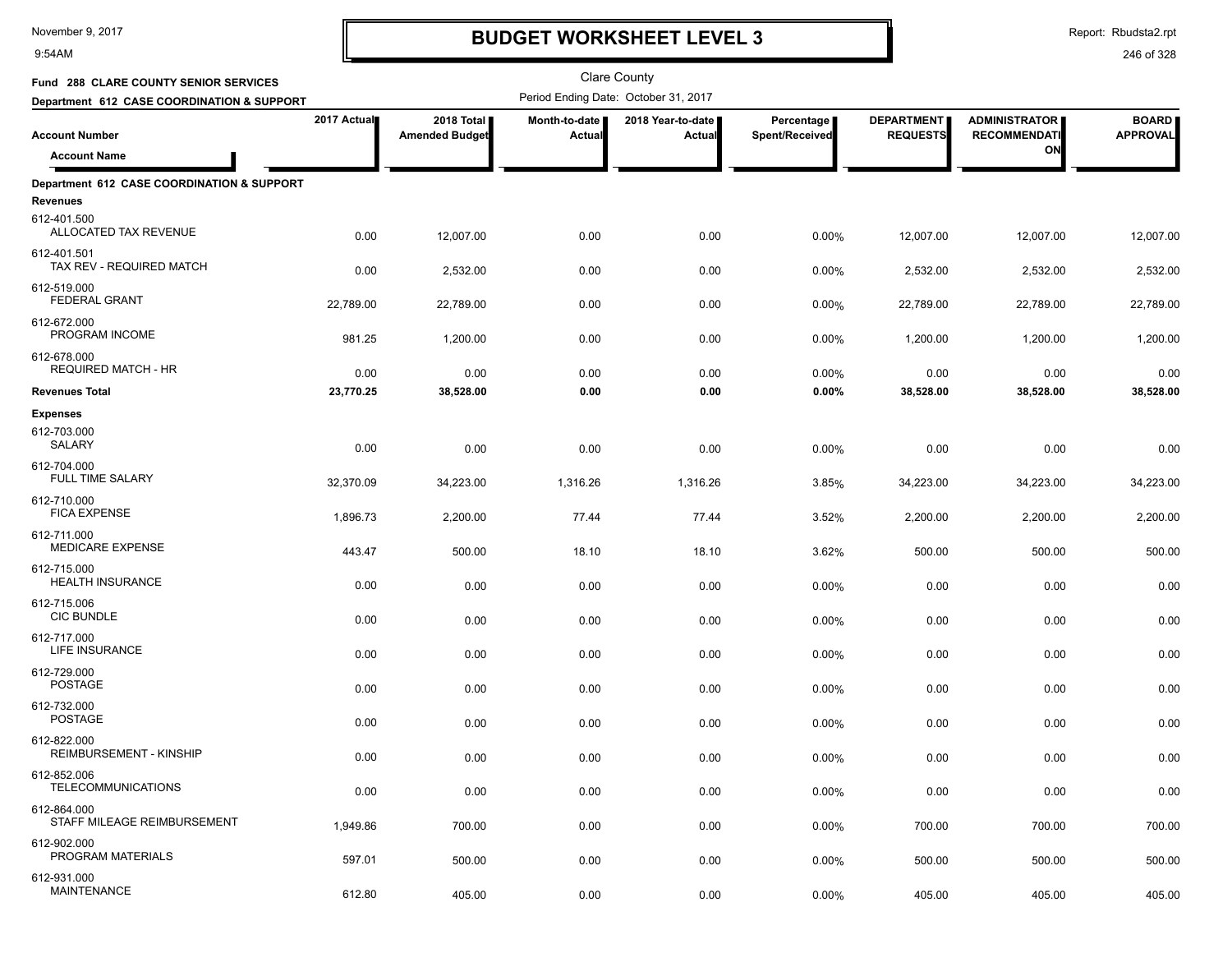#### 9:54AM

### **BUDGET WORKSHEET LEVEL 3**

Report: Rbudsta2.rpt

| Fund 288 CLARE COUNTY SENIOR SERVICES<br>Department 612 CASE COORDINATION & SUPPORT |              |                                     |                                  | <b>Clare County</b><br>Period Ending Date: October 31, 2017 |                                              |                                      |                                                   |                                 |
|-------------------------------------------------------------------------------------|--------------|-------------------------------------|----------------------------------|-------------------------------------------------------------|----------------------------------------------|--------------------------------------|---------------------------------------------------|---------------------------------|
| <b>Account Number</b><br><b>Account Name</b>                                        | 2017 Actual  | 2018 Total<br><b>Amended Budget</b> | Month-to-date I<br><b>Actual</b> | 2018 Year-to-date ■<br><b>Actual</b>                        | Percentage <b>P</b><br><b>Spent/Received</b> | <b>DEPARTMENT</b><br><b>REQUESTS</b> | <b>ADMINISTRATOR</b><br><b>RECOMMENDATI</b><br>ON | <b>BOARD</b><br><b>APPROVAL</b> |
| 612-978.000<br><b>NEW EQUIPMENT</b>                                                 | 0.00         | 0.00                                | 0.00                             | 0.00                                                        | 0.00%                                        | 0.00                                 | 0.00                                              | 0.00                            |
| <b>Expenses Total</b>                                                               | 37.869.96    | 38.528.00                           | 1.411.80                         | 1.411.80                                                    | 100.00%                                      | 38.528.00                            | 38.528.00                                         | 38,528.00                       |
| <b>CASE COORDINATION &amp; SUPPORT</b><br><b>Dept Total</b>                         | $-14.099.71$ | 0.00                                | $-1,411.80$                      | $-1,411.80$                                                 | 100.00%                                      | 0.00                                 | 0.00                                              | 0.00                            |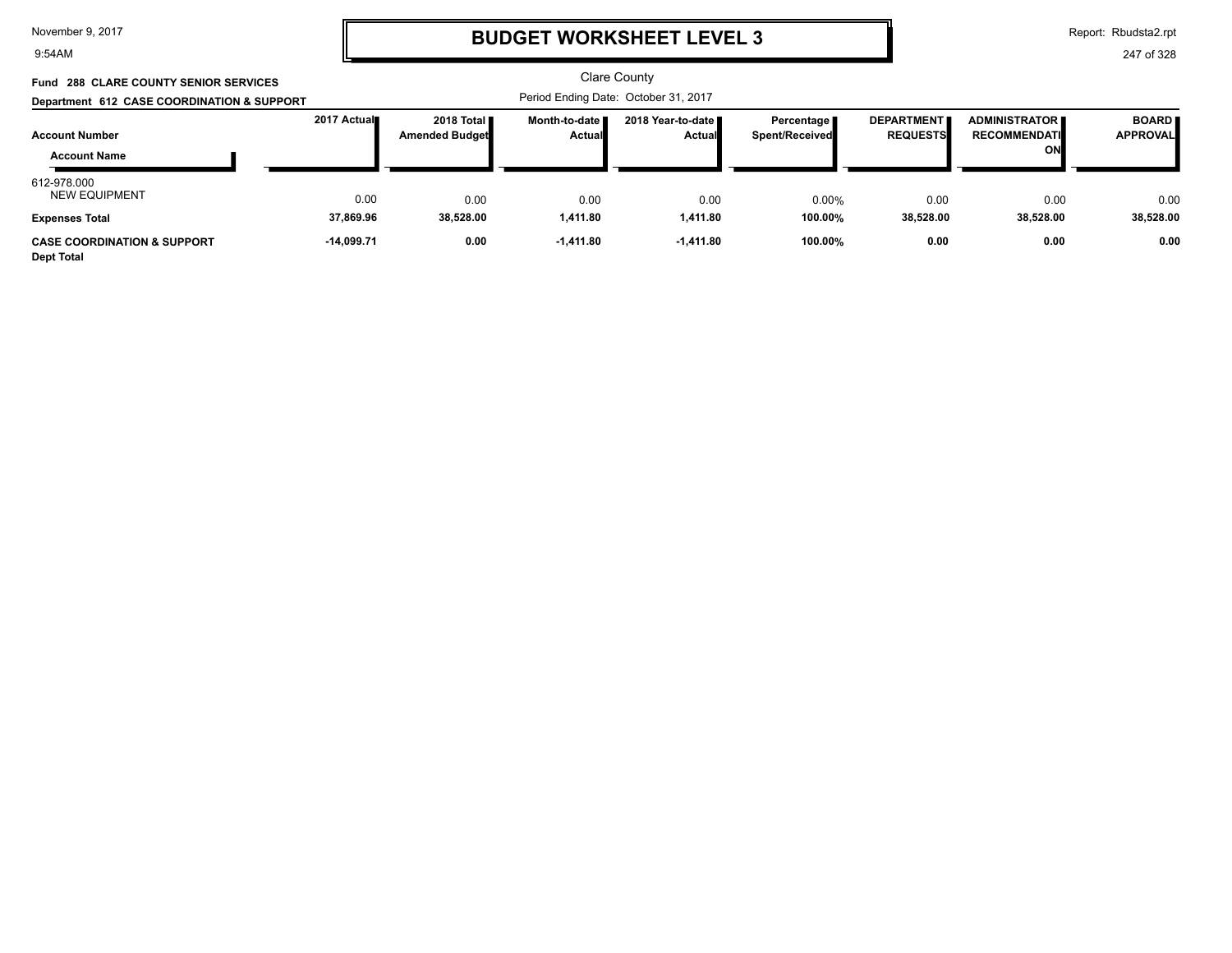9:54AM

### **BUDGET WORKSHEET LEVEL 3**

Report: Rbudsta2.rpt

| <b>Fund 288 CLARE COUNTY SENIOR SERVICES</b>            |             |                                     |                         | <b>Clare County</b>                  |                              |                                      |                                             |                                 |
|---------------------------------------------------------|-------------|-------------------------------------|-------------------------|--------------------------------------|------------------------------|--------------------------------------|---------------------------------------------|---------------------------------|
| Department 613 PERSONAL CARE                            |             |                                     |                         | Period Ending Date: October 31, 2017 |                              |                                      |                                             |                                 |
| <b>Account Number</b>                                   | 2017 Actual | 2018 Total<br><b>Amended Budget</b> | Month-to-date<br>Actual | 2018 Year-to-date  <br>Actual        | Percentage<br>Spent/Received | <b>DEPARTMENT</b><br><b>REQUESTS</b> | <b>ADMINISTRATOR</b><br><b>RECOMMENDATI</b> | <b>BOARD</b><br><b>APPROVAL</b> |
| <b>Account Name</b>                                     |             |                                     |                         |                                      |                              |                                      | ON                                          |                                 |
| Department 613 PERSONAL CARE<br>Revenues<br>613-401.500 |             |                                     |                         |                                      |                              |                                      |                                             |                                 |
| ALLOCATED TAX REVENUE                                   | 0.00        | 32,299.00                           | 0.00                    | 0.00                                 | 0.00%                        | 32,299.00                            | 32,299.00                                   | 32,299.00                       |
| 613-401.501<br>TAX REV - REQUIRED MATCH                 | 0.00        | 1,495.00                            | 0.00                    | 0.00                                 | 0.00%                        | 1.495.00                             | 1,495.00                                    | 1,495.00                        |
| 613-519.000<br>FEDERAL GRANT REIMBURSEMENTS             | 16,456.00   | 13,456.00                           | 0.00                    | 0.00                                 | 0.00%                        | 13,456.00                            | 13,456.00                                   | 13,456.00                       |
| 613-672.000<br>PROGRAM INCOME                           | 9,964.05    | 6,200.00                            | 0.00                    | 0.00                                 | 0.00%                        | 6,200.00                             | 6,200.00                                    | 6,200.00                        |
| 613-678.000<br>REQUIRED MATCH-TAX REVENUE               | 0.00        | 0.00                                | 0.00                    | 0.00                                 | 0.00%                        | 0.00                                 | 0.00                                        | 0.00                            |
| <b>Revenues Total</b>                                   | 26,420.05   | 53,450.00                           | 0.00                    | 0.00                                 | 0.00%                        | 53,450.00                            | 53,450.00                                   | 53,450.00                       |
| <b>Expenses</b><br>613-703.000<br>SALARY                | 0.00        | 0.00                                | 0.00                    | 0.00                                 | 0.00%                        | 0.00                                 | 0.00                                        | 0.00                            |
| 613-704.000<br><b>FULL TIME SALARY</b>                  | 7,852.01    | 9,000.00                            | 360.58                  | 360.58                               | 4.01%                        | 9,000.00                             | 9,000.00                                    | 9,000.00                        |
| 613-705.000<br>PART TIME SALARIES                       | 20,172.52   | 30,000.00                           | 727.79                  | 727.79                               | 2.43%                        | 30,000.00                            | 30,000.00                                   | 30,000.00                       |
| 613-710.000<br><b>FICA EXPENSE</b>                      | 1,700.22    | 2,400.00                            | 67.48                   | 67.48                                | 2.81%                        | 2,400.00                             | 2,400.00                                    | 2,400.00                        |
| 613-711.000<br><b>MEDICARE</b>                          | 397.71      | 550.00                              | 15.79                   | 15.79                                | 2.87%                        | 550.00                               | 550.00                                      | 550.00                          |
| 613-715.000<br><b>HEALTH INSURANCE</b>                  | 0.00        | 0.00                                | 0.00                    | 0.00                                 | 0.00%                        | 0.00                                 | 0.00                                        | 0.00                            |
| 613-715.006<br><b>CIC BUNDLE</b>                        | 0.00        | 0.00                                | 0.00                    | 0.00                                 | 0.00%                        | 0.00                                 | 0.00                                        | 0.00                            |
| 613-717.000<br>LIFE INSURANCE                           | 0.00        | 0.00                                | 0.00                    | 0.00                                 | 0.00%                        | 0.00                                 | 0.00                                        | 0.00                            |
| 613-727.000<br><b>SUPPLIES</b>                          | 1,429.43    | 1,500.00                            | 0.00                    | 0.00                                 | 13.95%                       | 1,500.00                             | 1,500.00                                    | 1,500.00                        |
| 613-732.000<br>POSTAGE                                  | 0.00        | 0.00                                | 0.00                    | 0.00                                 | 0.00%                        | 0.00                                 | 0.00                                        | 0.00                            |
| 613-818.000<br><b>CONTRACTED SERVICES</b>               | 0.00        | 0.00                                | 0.00                    | 0.00                                 | 0.00%                        | 0.00                                 | 0.00                                        | 0.00                            |
| 613-852.006<br><b>TELECOMMUNICATIONS</b>                | 0.00        | 0.00                                | 0.00                    | 0.00                                 | 0.00%                        | 0.00                                 | 0.00                                        | 0.00                            |
| 613-864.000<br>STAFF MILEAGE REIMBURSEMENT              | 6,051.13    | 10,000.00                           | 178.93                  | 178.93                               | 1.79%                        | 10,000.00                            | 10,000.00                                   | 10,000.00                       |
| 613-931.000<br><b>EQUIPMENT MAINT/REPAIRS</b>           | 0.00        | 0.00                                | 0.00                    | 0.00                                 | $0.00\%$                     | 0.00                                 | 0.00                                        | 0.00                            |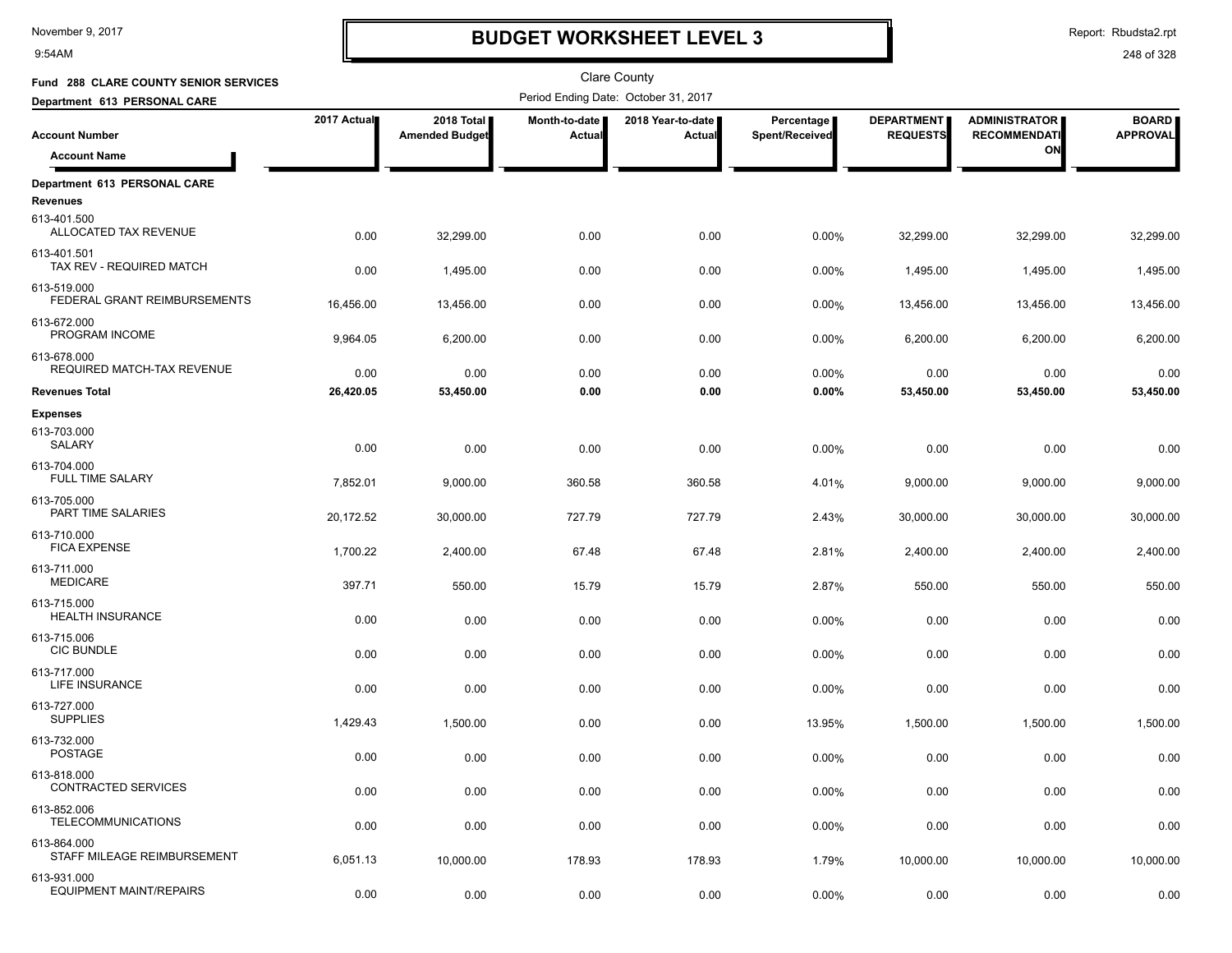9:54AM

## **BUDGET WORKSHEET LEVEL 3**

Report: Rbudsta2.rpt

| Fund 288 CLARE COUNTY SENIOR SERVICES          |              |                                              |                                  | <b>Clare County</b>                   |                                     |                                      |                                            |                                 |
|------------------------------------------------|--------------|----------------------------------------------|----------------------------------|---------------------------------------|-------------------------------------|--------------------------------------|--------------------------------------------|---------------------------------|
| Department 613 PERSONAL CARE                   |              |                                              |                                  | Period Ending Date: October 31, 2017  |                                     |                                      |                                            |                                 |
| <b>Account Number</b><br><b>Account Name</b>   | 2017 Actual∎ | 2018 Total <b>I</b><br><b>Amended Budget</b> | Month-to-date I<br><b>Actual</b> | 2018 Year-to-date II<br><b>Actual</b> | Percentage<br><b>Spent/Received</b> | <b>DEPARTMENT</b><br><b>REQUESTS</b> | ADMINISTRATOR<br><b>RECOMMENDATI</b><br>ON | <b>BOARD</b><br><b>APPROVAL</b> |
| 613-933.000<br>EQUIPMENT REPAIRS & MAINTENANCE | 0.00         | 0.00                                         | 0.00                             | 0.00                                  | 0.00%                               | 0.00                                 | 0.00                                       | 0.00                            |
| 613-957.000<br><b>TRAINING</b>                 | 0.00         | 0.00                                         | 0.00                             | 0.00                                  | 0.00%                               | 0.00                                 | 0.00                                       | 0.00                            |
| <b>Expenses Total</b>                          | 37,603.02    | 53,450.00                                    | 1,350.57                         | 1,350.57                              | 100.00%                             | 53,450.00                            | 53,450.00                                  | 53,450.00                       |
| PERSONAL CARE Dept Total                       | $-11.182.97$ | 0.00                                         | $-1.350.57$                      | $-1.350.57$                           | 100.00%                             | 0.00                                 | 0.00                                       | 0.00                            |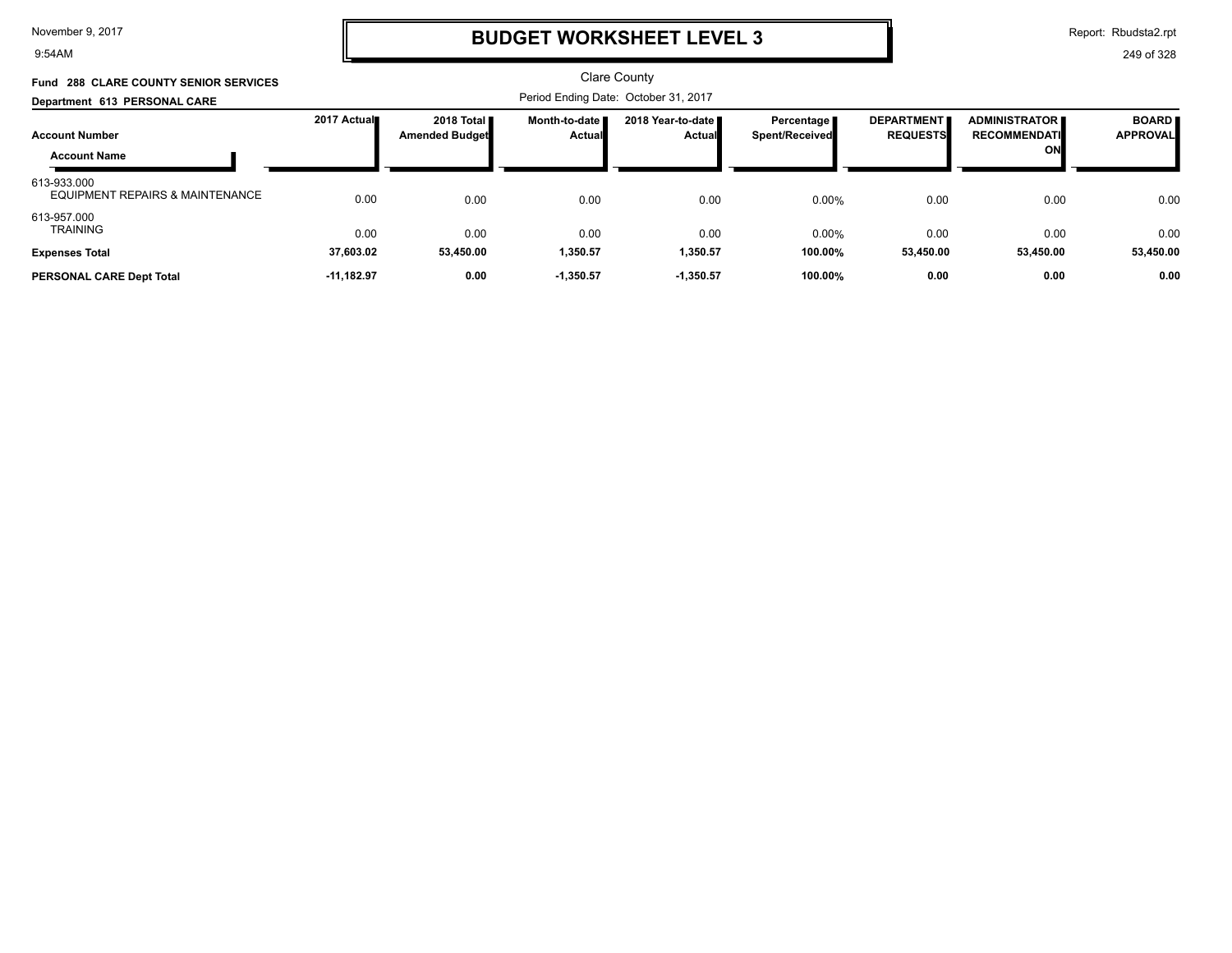9:54AM

# **BUDGET WORKSHEET LEVEL 3**

Report: Rbudsta2.rpt

| Fund 288 CLARE COUNTY SENIOR SERVICES        |             |                                     |                         | Clare County                         |                              |                                      |                                             |                                 |
|----------------------------------------------|-------------|-------------------------------------|-------------------------|--------------------------------------|------------------------------|--------------------------------------|---------------------------------------------|---------------------------------|
| Department 614 HOMEMAKING                    |             |                                     |                         | Period Ending Date: October 31, 2017 |                              |                                      |                                             |                                 |
| <b>Account Number</b>                        | 2017 Actual | 2018 Total<br><b>Amended Budget</b> | Month-to-date<br>Actual | 2018 Year-to-date<br>Actual          | Percentage<br>Spent/Received | <b>DEPARTMENT</b><br><b>REQUESTS</b> | <b>ADMINISTRATOR</b><br><b>RECOMMENDATI</b> | <b>BOARD</b><br><b>APPROVAL</b> |
| <b>Account Name</b>                          |             |                                     |                         |                                      |                              |                                      | ON                                          |                                 |
| Department 614 HOMEMAKING<br><b>Revenues</b> |             |                                     |                         |                                      |                              |                                      |                                             |                                 |
| 614-401.500<br>ALLOCATED TAX REVENUE         | 0.00        | 14,676.00                           | 0.00                    | 0.00                                 | 0.00%                        | 14,676.00                            | 14,676.00                                   | 14,676.00                       |
| 614-401.501<br>TAX REV - REQUIRED MATCH      | 0.00        | 2,153.00                            | 0.00                    | 0.00                                 | 0.00%                        | 2,153.00                             | 2,153.00                                    | 2,153.00                        |
| 614-519.000<br>FEDERAL GRANT REIMBURSEMENTS  | 19,376.00   | 19,376.00                           | 0.00                    | 0.00                                 | 0.00%                        | 19,376.00                            | 19,376.00                                   | 19,376.00                       |
| 614-542.500<br>STATE GRANT REIMBURSEMENT     | 0.00        | 0.00                                | 0.00                    | 0.00                                 | 0.00%                        | 0.00                                 | 0.00                                        | 0.00                            |
| 614-672.000<br>PROGRAM INCOME                | 8,920.04    | 13,100.00                           | 0.00                    | 0.00                                 | 0.00%                        | 13,100.00                            | 13,100.00                                   | 13,100.00                       |
| 614-678.000<br>REQUIRED MATCH - TAX REVENUE  | 0.00        | 0.00                                | 0.00                    | 0.00                                 | 0.00%                        | 0.00                                 | 0.00                                        | 0.00                            |
| <b>Revenues Total</b>                        | 28,296.04   | 49,305.00                           | 0.00                    | 0.00                                 | 0.00%                        | 49,305.00                            | 49,305.00                                   | 49,305.00                       |
| <b>Expenses</b>                              |             |                                     |                         |                                      |                              |                                      |                                             |                                 |
| 614-703.000<br>SALARY                        | 0.00        | 0.00                                | 0.00                    | 0.00                                 | 0.00%                        | 0.00                                 | 0.00                                        | 0.00                            |
| 614-704.000<br><b>FULL TIME SALARY</b>       | 6,353.84    | 8,500.00                            | 661.44                  | 661.44                               | 7.78%                        | 8,500.00                             | 8,500.00                                    | 8,500.00                        |
| 614-705.000<br>PART TIME SALARIES            | 32,724.13   | 30,000.00                           | 1,465.84                | 1,465.84                             | 4.89%                        | 30,000.00                            | 30,000.00                                   | 30,000.00                       |
| 614-710.000<br><b>FICA EXPENSE</b>           | 2,447.10    | 2,000.00                            | 131.88                  | 131.88                               | 6.59%                        | 2,000.00                             | 2,000.00                                    | 2,000.00                        |
| 614-711.000<br><b>MEDICARE EXPENSE</b>       | 572.34      | 600.00                              | 30.86                   | 30.86                                | 5.14%                        | 600.00                               | 600.00                                      | 600.00                          |
| 614-715.000<br><b>HEALTH INSURANCE</b>       | 0.00        | 0.00                                | 0.00                    | 0.00                                 | 0.00%                        | 0.00                                 | 0.00                                        | 0.00                            |
| 614-715.006<br><b>CIC BUNDLE</b>             | 0.00        | 0.00                                | 0.00                    | 0.00                                 | 0.00%                        | 0.00                                 | 0.00                                        | 0.00                            |
| 614-717.000<br>LIFE INSURANCE                | 0.00        | 0.00                                | 0.00                    | 0.00                                 | 0.00%                        | 0.00                                 | 0.00                                        | 0.00                            |
| 614-727.000<br><b>SUPPLIES</b>               | 1,063.54    | 1,500.00                            | 0.00                    | 0.00                                 | 8.82%                        | 1,500.00                             | 1,500.00                                    | 1,500.00                        |
| 614-732.000<br><b>POSTAGE</b>                | 0.00        | 0.00                                | 0.00                    | 0.00                                 | 0.00%                        | 0.00                                 | 0.00                                        | 0.00                            |
| 614-818.000<br>CONTRACTED SERVICES           | 0.00        | 0.00                                | 0.00                    | 0.00                                 | 0.00%                        | 0.00                                 | 0.00                                        | 0.00                            |
| 614-852.006<br><b>TELECOMMUNICATIONS</b>     | 0.00        | 0.00                                | 0.00                    | 0.00                                 | 0.00%                        | 0.00                                 | 0.00                                        | 0.00                            |
| 614-864.000<br>STAFF MILEAGE REIMBURSEMENT   | 10,787.64   | 6,000.00                            | 568.37                  | 568.37                               | 9.47%                        | 6,000.00                             | 6,000.00                                    | 6,000.00                        |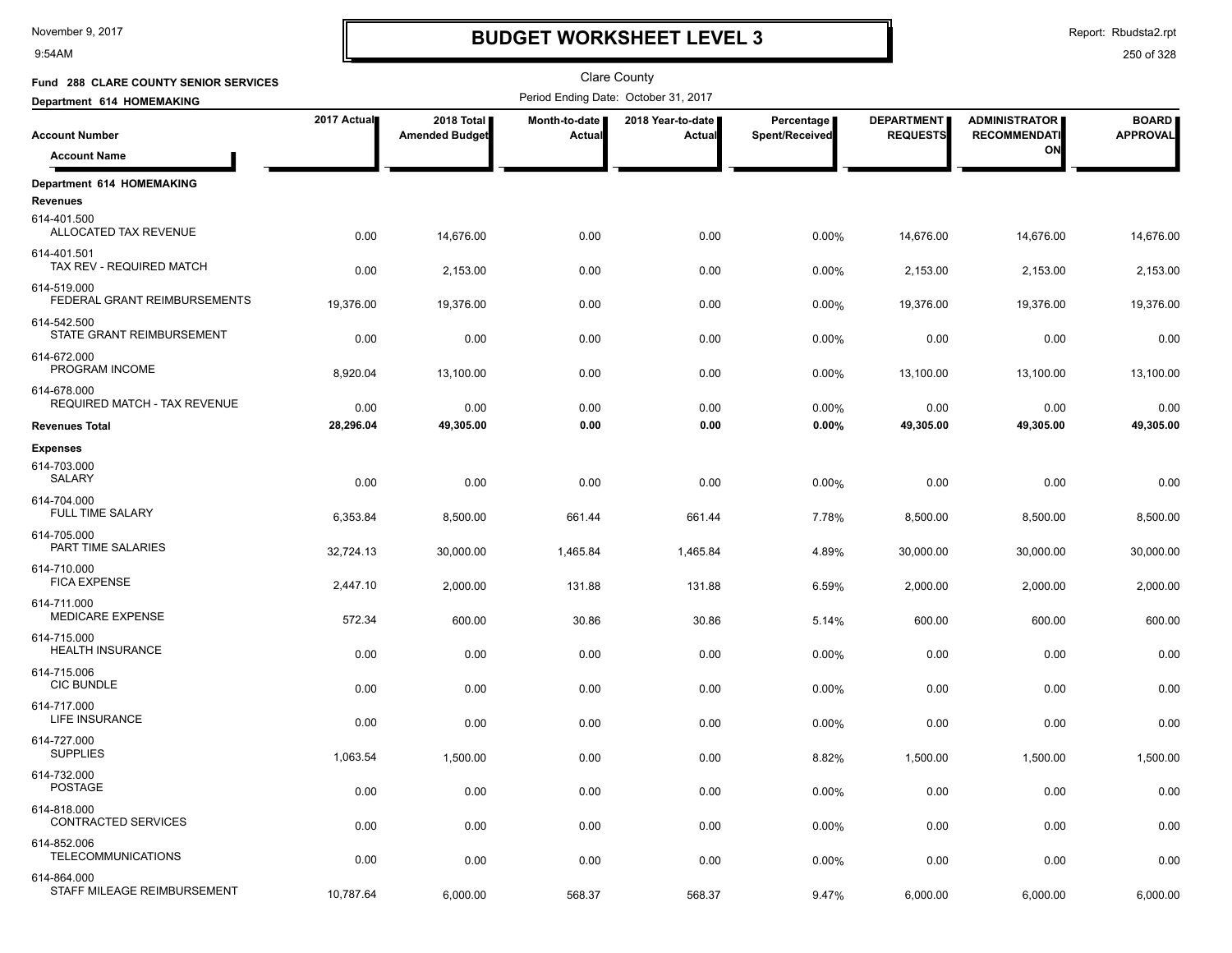9:54AM

# **BUDGET WORKSHEET LEVEL 3**

Report: Rbudsta2.rpt

| <b>Fund 288 CLARE COUNTY SENIOR SERVICES</b><br>Department 614 HOMEMAKING | <b>Clare County</b><br>Period Ending Date: October 31, 2017 |                                     |                                |                                    |                                     |                                      |                                            |                                 |
|---------------------------------------------------------------------------|-------------------------------------------------------------|-------------------------------------|--------------------------------|------------------------------------|-------------------------------------|--------------------------------------|--------------------------------------------|---------------------------------|
| <b>Account Number</b><br><b>Account Name</b>                              | 2017 Actual                                                 | 2018 Total<br><b>Amended Budget</b> | Month-to-date<br><b>Actual</b> | 2018 Year-to-date<br><b>Actual</b> | Percentage<br><b>Spent/Received</b> | <b>DEPARTMENT</b><br><b>REQUESTS</b> | ADMINISTRATOR<br><b>RECOMMENDATI</b><br>ON | <b>BOARD</b><br><b>APPROVAL</b> |
| 614-931.000<br><b>EQUIPMENT MAINT/REPAIRS</b>                             | 758.20                                                      | 705.00                              | 0.00                           | 0.00                               | 0.00%                               | 705.00                               | 705.00                                     | 705.00                          |
| 614-933.000<br><b>EQUIPMENT REPAIRS &amp; MAINTENANCE</b>                 | 0.00                                                        | 0.00                                | 0.00                           | 0.00                               | 0.00%                               | 0.00                                 | 0.00                                       | 0.00                            |
| 614-957.000<br><b>TRAINING</b><br><b>Expenses Total</b>                   | 0.00<br>54,706.79                                           | 0.00<br>49,305.00                   | 0.00<br>2,858.39               | 0.00<br>2,858.39                   | 0.00%<br>100.00%                    | 0.00<br>49,305.00                    | 0.00<br>49,305.00                          | 0.00<br>49,305.00               |
| <b>HOMEMAKING Dept Total</b>                                              | $-26,410.75$                                                | 0.00                                | $-2,858.39$                    | $-2,858.39$                        | 100.00%                             | 0.00                                 | 0.00                                       | 0.00                            |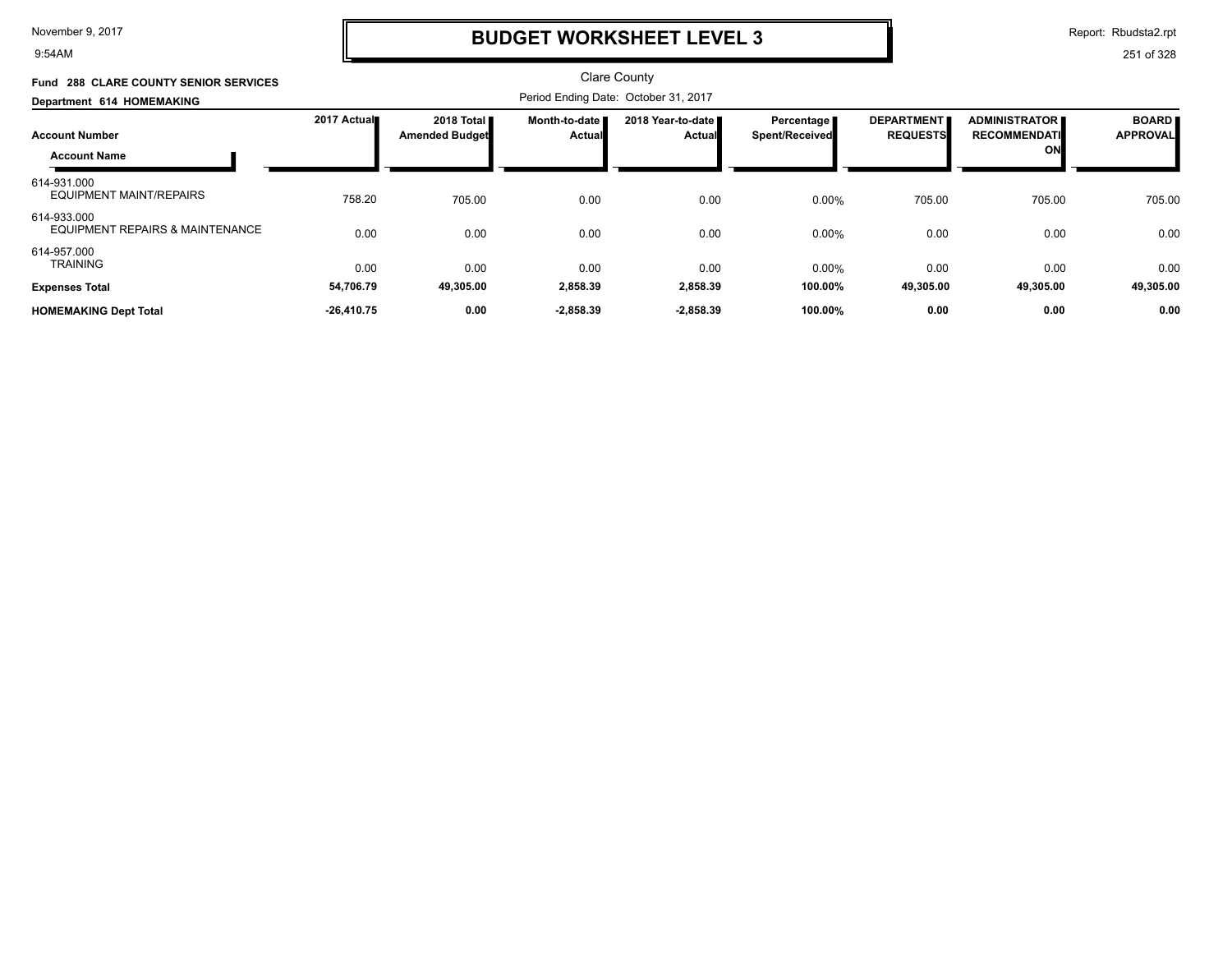9:54AM

### **BUDGET WORKSHEET LEVEL 3**

Report: Rbudsta2.rpt

| Fund 288 CLARE COUNTY SENIOR SERVICES         |             |                                     |                         | <b>Clare County</b>                  |                              |                                      |                                             |                                 |
|-----------------------------------------------|-------------|-------------------------------------|-------------------------|--------------------------------------|------------------------------|--------------------------------------|---------------------------------------------|---------------------------------|
| Department 615 RESPITE CARE                   |             |                                     |                         | Period Ending Date: October 31, 2017 |                              |                                      |                                             |                                 |
| <b>Account Number</b>                         | 2017 Actual | 2018 Total<br><b>Amended Budget</b> | Month-to-date<br>Actual | 2018 Year-to-date  <br>Actual        | Percentage<br>Spent/Received | <b>DEPARTMENT</b><br><b>REQUESTS</b> | <b>ADMINISTRATOR</b><br><b>RECOMMENDATI</b> | <b>BOARD</b><br><b>APPROVAL</b> |
| <b>Account Name</b>                           |             |                                     |                         |                                      |                              |                                      | ON                                          |                                 |
| Department 615 RESPITE CARE<br>Revenues       |             |                                     |                         |                                      |                              |                                      |                                             |                                 |
| 615-401.500<br>ALLOCATED TAX REVENUE          | 0.00        | 42,203.00                           | 0.00                    | 0.00                                 | 0.00%                        | 42,203.00                            | 42,203.00                                   | 42,203.00                       |
| 615-401.501<br>TAX REV - REQUIRED MATCH       | 0.00        | 1,410.00                            | 0.00                    | 0.00                                 | 0.00%                        | 1,410.00                             | 1,410.00                                    | 1,410.00                        |
| 615-519.000<br>FEDERAL GRANT REIMBURSEMENT    | 18,971.00   | 12,687.00                           | 0.00                    | 0.00                                 | 0.00%                        | 12,687.00                            | 12,687.00                                   | 12,687.00                       |
| 615-672.000<br>PROGRAM INCOME                 | 27,495.00   | 15,000.00                           | 0.00                    | 0.00                                 | 0.00%                        | 15,000.00                            | 15,000.00                                   | 15,000.00                       |
| 615-678.000<br>REQUIRED MATCH - TAX REVENUE   | 0.00        | 0.00                                | 0.00                    | 0.00                                 | 0.00%                        | 0.00                                 | 0.00                                        | 0.00                            |
| <b>Revenues Total</b>                         | 46,466.00   | 71,300.00                           | 0.00                    | 0.00                                 | 0.00%                        | 71,300.00                            | 71,300.00                                   | 71,300.00                       |
| <b>Expenses</b><br>615-703.000<br>SALARY      | 0.00        | 0.00                                | 0.00                    | 0.00                                 | 0.00%                        | 0.00                                 | 0.00                                        | 0.00                            |
| 615-704.000<br><b>FULL TIME SALARY</b>        | 7,852.00    | 7,800.00                            | 472.40                  | 472.40                               | 6.06%                        | 7,800.00                             | 7,800.00                                    | 7,800.00                        |
| 615-705.000<br>PART TIME SALARIES             | 45,401.98   | 50,000.00                           | 1,706.02                | 1,706.02                             | 3.41%                        | 50,000.00                            | 50,000.00                                   | 50,000.00                       |
| 615-710.000<br><b>FICA EXPENSE</b>            | 3,280.50    | 3,500.00                            | 135.03                  | 135.03                               | 3.86%                        | 3,500.00                             | 3,500.00                                    | 3,500.00                        |
| 615-711.000<br><b>MEDICARE EXPENSE</b>        | 767.08      | 1,000.00                            | 31.58                   | 31.58                                | 3.16%                        | 1,000.00                             | 1,000.00                                    | 1,000.00                        |
| 615-715.000<br><b>HEALTH INSURANCE</b>        | 0.00        | 0.00                                | 0.00                    | 0.00                                 | 0.00%                        | 0.00                                 | 0.00                                        | 0.00                            |
| 615-715.006<br><b>CIC BUNDLE</b>              | 0.00        | 0.00                                | 0.00                    | 0.00                                 | 0.00%                        | 0.00                                 | 0.00                                        | 0.00                            |
| 615-717.000<br>LIFE INSURANCE                 | 0.00        | 0.00                                | 0.00                    | 0.00                                 | 0.00%                        | 0.00                                 | 0.00                                        | 0.00                            |
| 615-727.000<br><b>SUPPLIES</b>                | 1,090.30    | 1,000.00                            | 0.00                    | 0.00                                 | 13.22%                       | 1,000.00                             | 1,000.00                                    | 1,000.00                        |
| 615-732.000<br><b>POSTAGE</b>                 | 0.00        | 0.00                                | 0.00                    | 0.00                                 | 0.00%                        | 0.00                                 | 0.00                                        | 0.00                            |
| 615-818.000<br>CONTRACTED SERVICES            | 0.00        | 0.00                                | 0.00                    | 0.00                                 | 0.00%                        | 0.00                                 | 0.00                                        | 0.00                            |
| 615-852.006<br><b>TELECOMMUNICATIONS</b>      | 0.00        | 0.00                                | 0.00                    | 0.00                                 | 0.00%                        | 0.00                                 | 0.00                                        | 0.00                            |
| 615-864.000<br>STAFF MILEAGE REIMBURSEMENT    | 6,941.67    | 8,000.00                            | 293.94                  | 293.94                               | 3.67%                        | 8,000.00                             | 8,000.00                                    | 8,000.00                        |
| 615-931.000<br><b>EQUIPMENT MAINT/REPAIRS</b> | 0.00        | 0.00                                | 0.00                    | 0.00                                 | $0.00\%$                     | 0.00                                 | 0.00                                        | 0.00                            |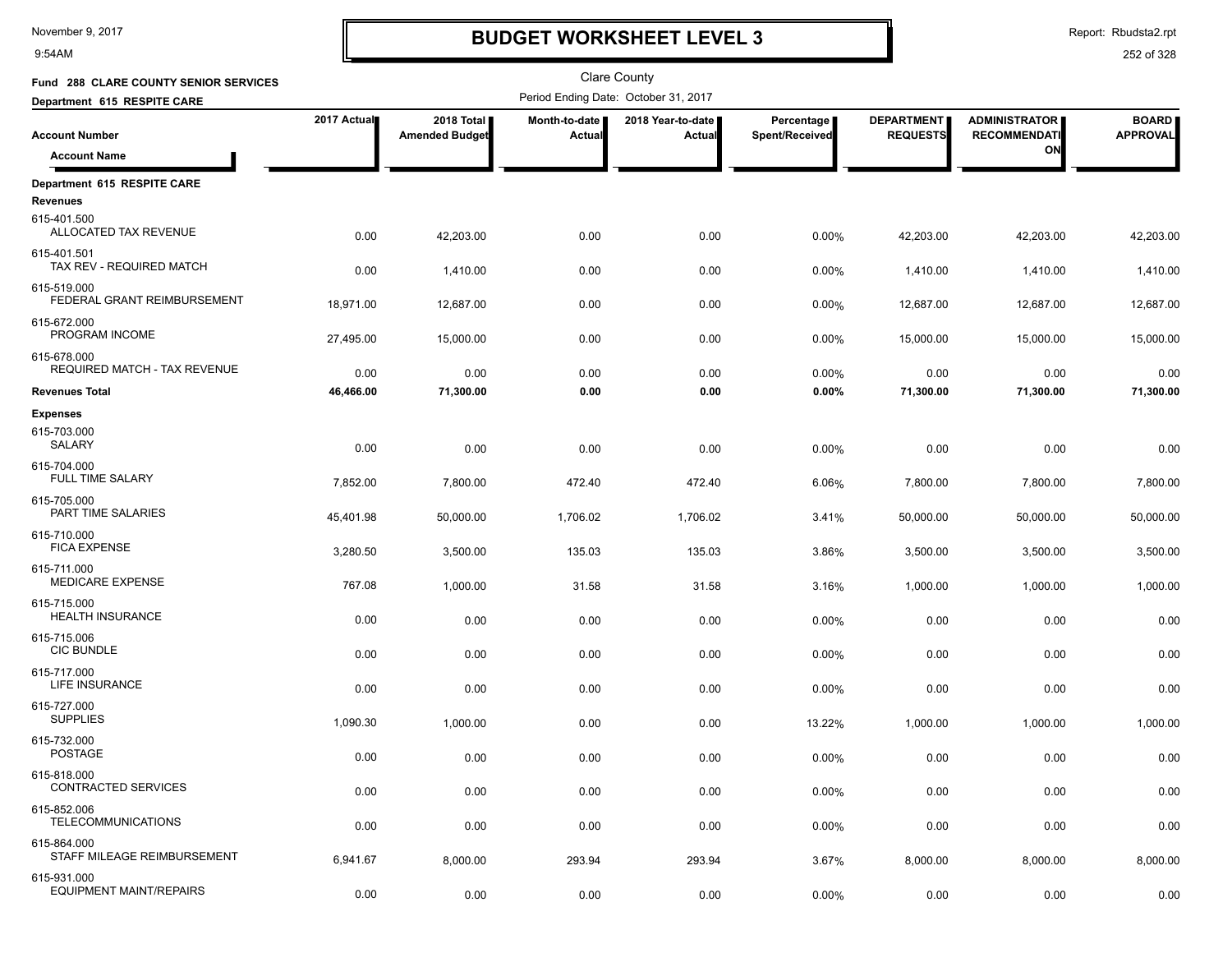9:54AM

# **BUDGET WORKSHEET LEVEL 3**

Report: Rbudsta2.rpt

| <b>Fund 288 CLARE COUNTY SENIOR SERVICES</b>   |              |                                              |                                      | <b>Clare County</b>                   |                                |                                      |                                                   |                                 |
|------------------------------------------------|--------------|----------------------------------------------|--------------------------------------|---------------------------------------|--------------------------------|--------------------------------------|---------------------------------------------------|---------------------------------|
| Department 615 RESPITE CARE                    |              |                                              | Period Ending Date: October 31, 2017 |                                       |                                |                                      |                                                   |                                 |
| <b>Account Number</b><br><b>Account Name</b>   | 2017 Actual  | 2018 Total <b>I</b><br><b>Amended Budget</b> | Month-to-date<br><b>Actual</b>       | 2018 Year-to-date II<br><b>Actual</b> | Percentage l<br>Spent/Received | <b>DEPARTMENT</b><br><b>REQUESTS</b> | <b>ADMINISTRATOR</b><br><b>RECOMMENDATI</b><br>ON | <b>BOARD</b><br><b>APPROVAL</b> |
| 615-933.000<br>EQUIPMENT REPAIRS & MAINTENANCE | 0.00         | 0.00                                         | 0.00                                 | 0.00                                  | 0.00%                          | 0.00                                 | 0.00                                              | 0.00                            |
| 615-957.000<br><b>TRAINING</b>                 | 0.00         | 0.00                                         | 0.00                                 | 0.00                                  | 0.00%                          | 0.00                                 | 0.00                                              | 0.00                            |
| <b>Expenses Total</b>                          | 65,333.53    | 71,300.00                                    | 2,638.97                             | 2,638.97                              | 100.00%                        | 71.300.00                            | 71.300.00                                         | 71,300.00                       |
| <b>RESPITE CARE Dept Total</b>                 | $-18.867.53$ | 0.00                                         | $-2,638.97$                          | $-2,638.97$                           | 100.00%                        | 0.00                                 | 0.00                                              | 0.00                            |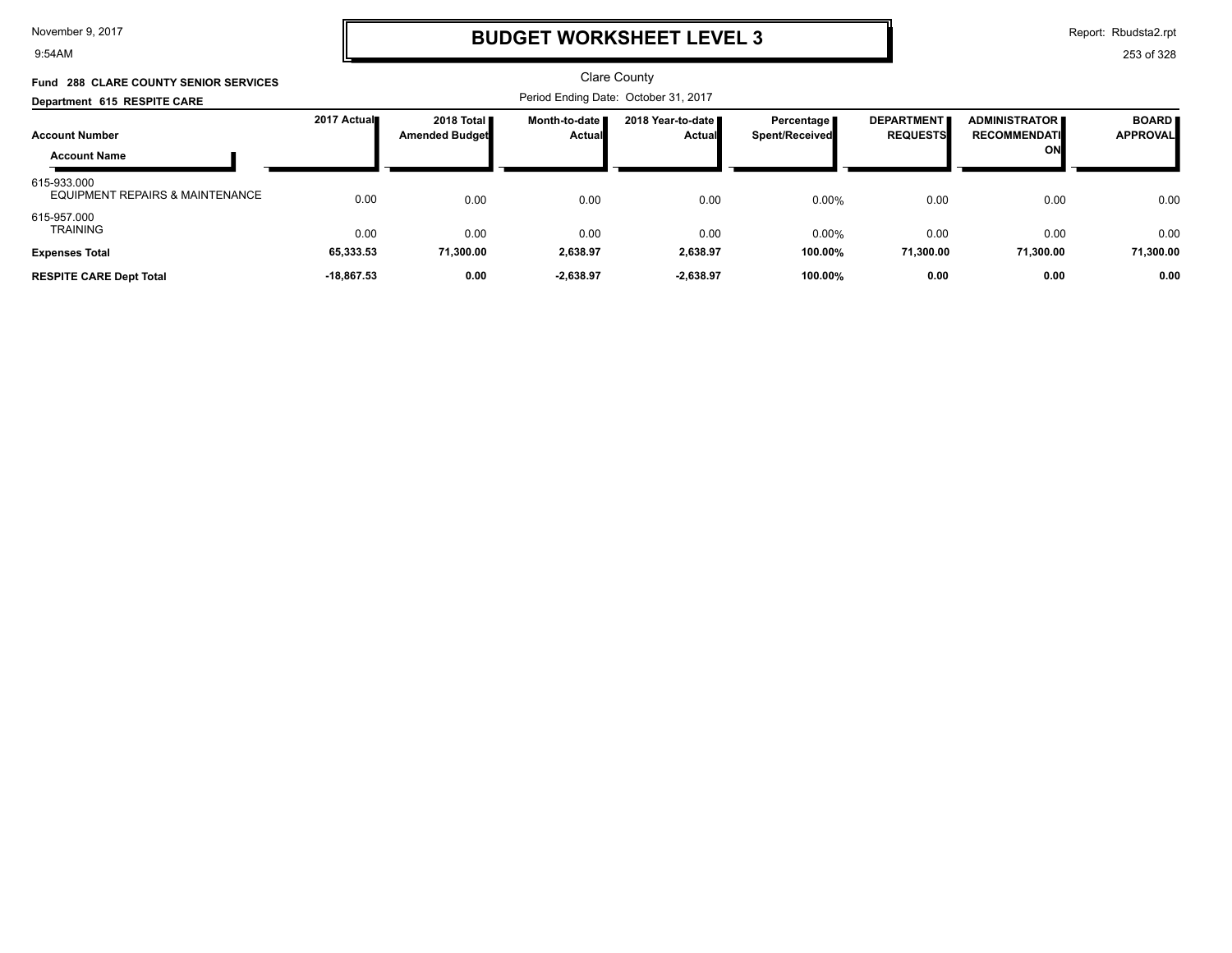9:54AM

# **BUDGET WORKSHEET LEVEL 3**

Report: Rbudsta2.rpt

| Fund 288 CLARE COUNTY SENIOR SERVICES              |              |                                     |                         | <b>Clare County</b>                  |                              |                                      |                                             |                                 |
|----------------------------------------------------|--------------|-------------------------------------|-------------------------|--------------------------------------|------------------------------|--------------------------------------|---------------------------------------------|---------------------------------|
| Department 616 SENIOR CENTER STAFFING              |              |                                     |                         | Period Ending Date: October 31, 2017 |                              |                                      |                                             |                                 |
| <b>Account Number</b>                              | 2017 Actual  | 2018 Total<br><b>Amended Budget</b> | Month-to-date<br>Actual | 2018 Year-to-date<br>Actual          | Percentage<br>Spent/Received | <b>DEPARTMENT</b><br><b>REQUESTS</b> | <b>ADMINISTRATOR</b><br><b>RECOMMENDATI</b> | <b>BOARD</b><br><b>APPROVAL</b> |
| <b>Account Name</b>                                |              |                                     |                         |                                      |                              |                                      | ON                                          |                                 |
| Department 616 SENIOR CENTER STAFFING              |              |                                     |                         |                                      |                              |                                      |                                             |                                 |
| <b>Revenues</b>                                    |              |                                     |                         |                                      |                              |                                      |                                             |                                 |
| 616-401.500<br>ALLOCATED TAX REVENUE               | 0.00         | 11,050.00                           | 0.00                    | 0.00                                 | 0.00%                        | 11,050.00                            | 11,050.00                                   | 11,050.00                       |
| 616-401.501<br>TAX REV - REQUIRED MATCH            | 0.00         | 586.00                              | 0.00                    | 0.00                                 | 0.00%                        | 586.00                               | 586.00                                      | 586.00                          |
| 616-519.000<br>FEDERAL GRANT REIMBURSEMENT         | 5,273.00     | 5,273.00                            | 0.00                    | 0.00                                 | 0.00%                        | 5,273.00                             | 5,273.00                                    | 5,273.00                        |
| 616-672.000<br>PROGRAM INCOME                      | 0.00         | 0.00                                | 0.00                    | 0.00                                 | 0.00%                        | 0.00                                 | 0.00                                        | 0.00                            |
| 616-678.500<br><b>REQUIRED MATCH - TAX REVENUE</b> | 0.00         | 0.00                                | 0.00                    | 0.00                                 | 0.00%                        | 0.00                                 | 0.00                                        | 0.00                            |
| <b>Revenues Total</b>                              | 5,273.00     | 16,909.00                           | 0.00                    | 0.00                                 | 0.00%                        | 16,909.00                            | 16,909.00                                   | 16,909.00                       |
| <b>Expenses</b>                                    |              |                                     |                         |                                      |                              |                                      |                                             |                                 |
| 616-703.000<br><b>SALARY</b>                       | 0.00         | 0.00                                | 0.00                    | 0.00                                 | 0.00%                        | 0.00                                 | 0.00                                        | 0.00                            |
| 616-704.000<br><b>FULL TIME SALARY</b>             | 0.00         | 0.00                                | 0.00                    | 0.00                                 | 0.00%                        | 0.00                                 | 0.00                                        | 0.00                            |
| 616-705.000<br>PART TIME SALARIES                  | 15,209.58    | 15,659.00                           | 542.03                  | 542.03                               | 3.46%                        | 15,659.00                            | 15,659.00                                   | 15,659.00                       |
| 616-710.000<br><b>FICA EXPENSE</b>                 | 942.99       | 1,000.00                            | 33.60                   | 33.60                                | 3.36%                        | 1,000.00                             | 1,000.00                                    | 1,000.00                        |
| 616-711.000<br><b>MEDICARE EXPENSE</b>             | 220.54       | 250.00                              | 7.86                    | 7.86                                 | 3.14%                        | 250.00                               | 250.00                                      | 250.00                          |
| 616-715.000<br><b>HEALTH INSURANCE</b>             | 0.00         | 0.00                                | 0.00                    | 0.00                                 | 0.00%                        | 0.00                                 | 0.00                                        | 0.00                            |
| 616-715.006<br><b>CIC BUNDLE</b>                   | 0.00         | 0.00                                | 0.00                    | 0.00                                 | 0.00%                        | 0.00                                 | 0.00                                        | 0.00                            |
| 616-717.000<br>LIFE INSURANCE                      | 0.00         | 0.00                                | 0.00                    | 0.00                                 | 0.00%                        | 0.00                                 | 0.00                                        | 0.00                            |
| <b>Expenses Total</b>                              | 16,373.11    | 16,909.00                           | 583.49                  | 583.49                               | 100.00%                      | 16,909.00                            | 16,909.00                                   | 16,909.00                       |
| <b>SENIOR CENTER STAFFING Dept Total</b>           | $-11,100.11$ | 0.00                                | -583.49                 | $-583.49$                            | 100.00%                      | 0.00                                 | 0.00                                        | 0.00                            |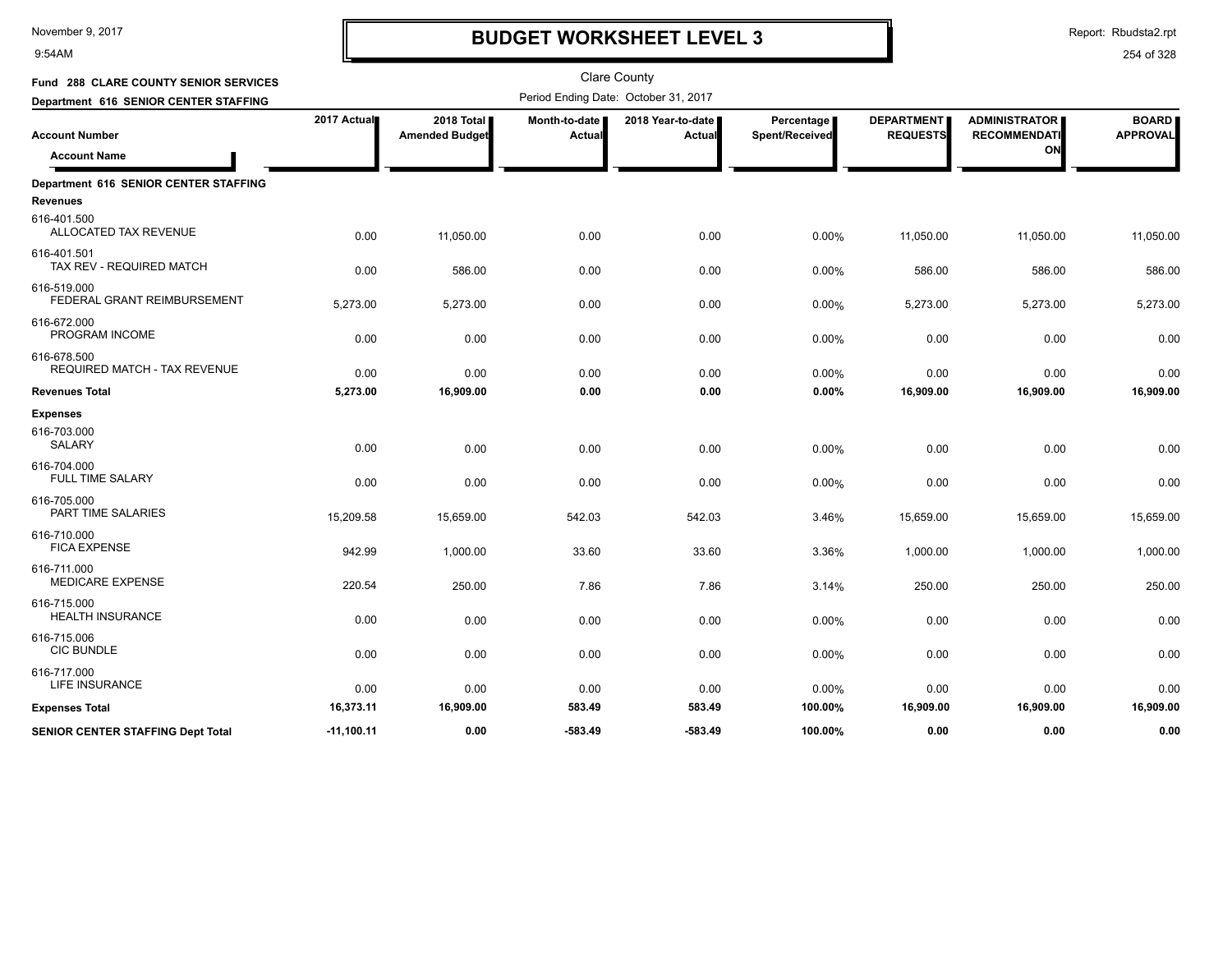9:54AM

## **BUDGET WORKSHEET LEVEL 3**

| Fund 288 CLARE COUNTY SENIOR SERVICES               |             |                                     |                         | <b>Clare County</b>                  |                              |                                      |                                             |                                 |
|-----------------------------------------------------|-------------|-------------------------------------|-------------------------|--------------------------------------|------------------------------|--------------------------------------|---------------------------------------------|---------------------------------|
| Department 617 DISEASE PREVENTION/HEALTH PROM       |             |                                     |                         | Period Ending Date: October 31, 2017 |                              |                                      |                                             |                                 |
| <b>Account Number</b>                               | 2017 Actual | 2018 Total<br><b>Amended Budget</b> | Month-to-date<br>Actual | 2018 Year-to-date<br>Actual          | Percentage<br>Spent/Received | <b>DEPARTMENT</b><br><b>REQUESTS</b> | <b>ADMINISTRATOR</b><br><b>RECOMMENDATI</b> | <b>BOARD</b><br><b>APPROVAL</b> |
| <b>Account Name</b>                                 |             |                                     |                         |                                      |                              |                                      | ON                                          |                                 |
| Department 617 DISEASE PREVENTION/HEALTH PROM       |             |                                     |                         |                                      |                              |                                      |                                             |                                 |
| <b>Revenues</b>                                     |             |                                     |                         |                                      |                              |                                      |                                             |                                 |
| 617-401.500<br>ALLOCATED TAX REVENUE                | 0.00        | 0.00                                | 0.00                    | 0.00                                 | 0.00%                        | 0.00                                 | 0.00                                        | 0.00                            |
| 617-401.501<br>TAX REV - REQUIRED MATCH             | 0.00        | 800.00                              | 0.00                    | 0.00                                 | 0.00%                        | 800.00                               | 800.00                                      | 800.00                          |
| 617-519.000<br>FEDERAL GRANT REIMBURSEMENTS         | 3,480.99    | 0.00                                | 0.00                    | 0.00                                 | 0.00%                        | 0.00                                 | 0.00                                        | 0.00                            |
| 617-672.000<br>PROGRAM INCOME                       | 0.00        | 0.00                                | 0.00                    | 0.00                                 | 0.00%                        | 0.00                                 | 0.00                                        | 0.00                            |
| 617-676.000<br><b>REIMBURSEMENT - TRAINING</b>      | 0.00        | 1,368.00                            | 0.00                    | 0.00                                 | 0.00%                        | 1,368.00                             | 1,368.00                                    | 1,368.00                        |
| 617-678.500<br><b>REQUIRED MATCH - TAX REVENUE</b>  | 0.00        | 0.00                                | 0.00                    | 0.00                                 | 0.00%                        | 0.00                                 | 0.00                                        | 0.00                            |
| <b>Revenues Total</b>                               | 3,480.99    | 2,168.00                            | 0.00                    | 0.00                                 | 0.00%                        | 2,168.00                             | 2,168.00                                    | 2,168.00                        |
| <b>Expenses</b>                                     |             |                                     |                         |                                      |                              |                                      |                                             |                                 |
| 617-703.000<br><b>SALARIES</b>                      | 0.00        | 0.00                                | 0.00                    | 0.00                                 | 0.00%                        | 0.00                                 | 0.00                                        | 0.00                            |
| 617-704.000<br><b>FULL TIME SALARIES</b>            | 1,498.17    | 1,500.00                            | 0.00                    | 0.00                                 | 0.00%                        | 1,500.00                             | 1,500.00                                    | 1,500.00                        |
| 617-710.000<br><b>FICA EXPENSE</b>                  | 0.00        | 95.00                               | 0.00                    | 0.00                                 | 0.00%                        | 95.00                                | 95.00                                       | 95.00                           |
| 617-711.000<br>MEDICARE EXPENSE                     | 0.00        | 23.00                               | 0.00                    | 0.00                                 | 0.00%                        | 23.00                                | 23.00                                       | 23.00                           |
| 617-715.000<br><b>HEALTH INSURANCE</b>              | 0.00        | 0.00                                | 0.00                    | 0.00                                 | 0.00%                        | 0.00                                 | 0.00                                        | 0.00                            |
| 617-715.006<br><b>CIC BUNDLE</b>                    | 0.00        | 0.00                                | 0.00                    | 0.00                                 | 0.00%                        | 0.00                                 | 0.00                                        | 0.00                            |
| 617-717.000<br><b>LIFE INSURANCE</b>                | 0.00        | 0.00                                | 0.00                    | 0.00                                 | 0.00%                        | 0.00                                 | 0.00                                        | 0.00                            |
| 617-727.000<br><b>SUPPLIES</b>                      | 775.50      | 250.00                              | 0.00                    | 0.00                                 | 0.00%                        | 250.00                               | 250.00                                      | 250.00                          |
| 617-852.006<br><b>TELECOMMUNICATIONS</b>            | 0.00        | 0.00                                | 0.00                    | 0.00                                 | 0.00%                        | 0.00                                 | 0.00                                        | 0.00                            |
| 617-864.000<br>TRAVEL & MILEAGE                     | 266.50      | 300.00                              | 0.00                    | 0.00                                 | 0.00%                        | 300.00                               | 300.00                                      | 300.00                          |
| <b>Expenses Total</b>                               | 2,540.17    | 2,168.00                            | 0.00                    | 0.00                                 | 0.00%                        | 2,168.00                             | 2,168.00                                    | 2,168.00                        |
| DISEASE PREVENTION/HEALTH PROM<br><b>Dept Total</b> | 940.82      | 0.00                                | 0.00                    | 0.00                                 | 0.00%                        | 0.00                                 | 0.00                                        | 0.00                            |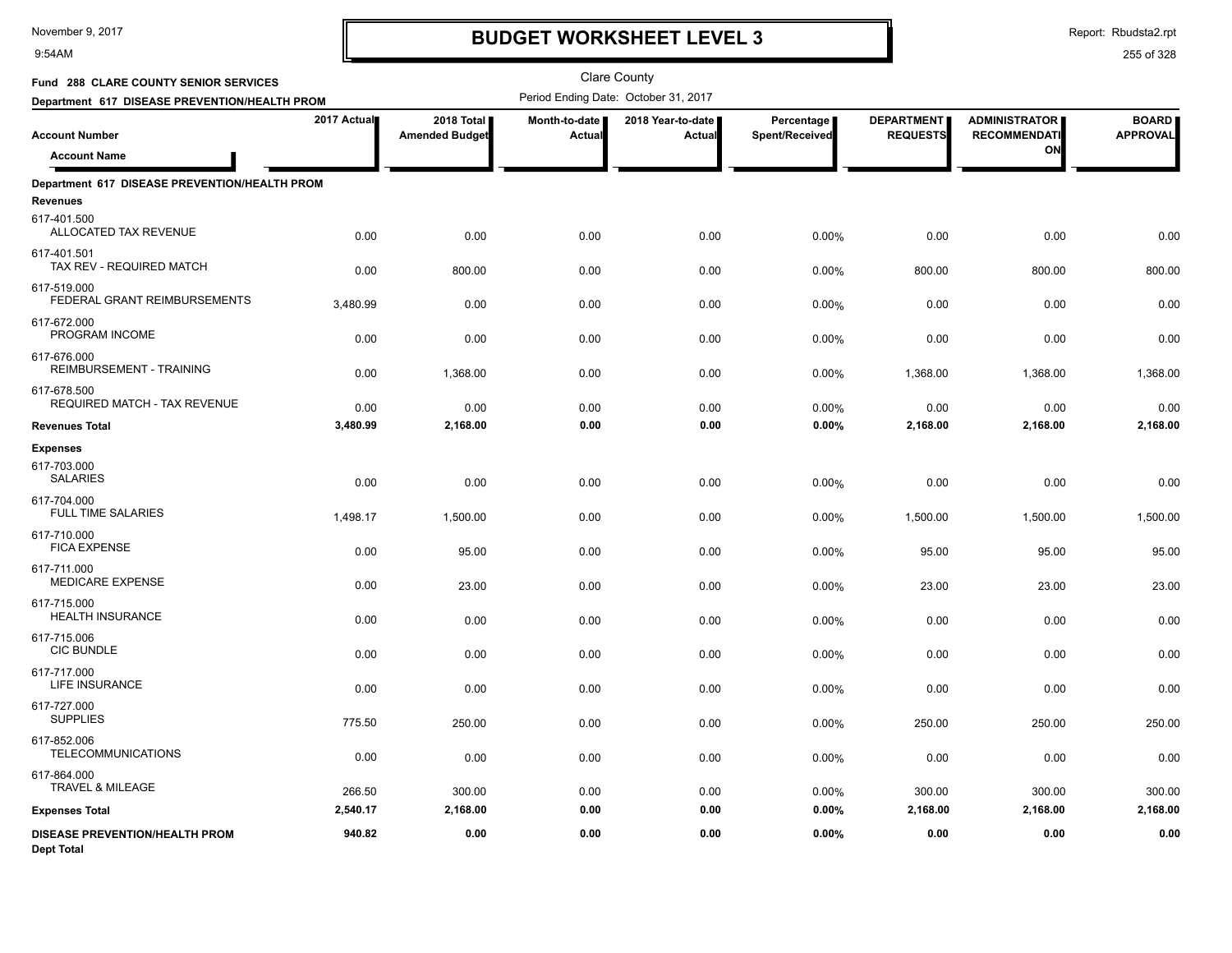9:54AM

# **BUDGET WORKSHEET LEVEL 3**

Report: Rbudsta2.rpt

| Fund 288 CLARE COUNTY SENIOR SERVICES                 |             |                                     |                         | <b>Clare County</b>                  |                              |                                      |                                             |                                 |
|-------------------------------------------------------|-------------|-------------------------------------|-------------------------|--------------------------------------|------------------------------|--------------------------------------|---------------------------------------------|---------------------------------|
| Department 618 CAREGIVING TRAINING                    |             |                                     |                         | Period Ending Date: October 31, 2017 |                              |                                      |                                             |                                 |
| <b>Account Number</b>                                 | 2017 Actual | 2018 Total<br><b>Amended Budget</b> | Month-to-date<br>Actual | 2018 Year-to-date<br>Actual          | Percentage<br>Spent/Received | <b>DEPARTMENT</b><br><b>REQUESTS</b> | <b>ADMINISTRATOR</b><br><b>RECOMMENDATI</b> | <b>BOARD</b><br><b>APPROVAL</b> |
| <b>Account Name</b>                                   |             |                                     |                         |                                      |                              |                                      | ON                                          |                                 |
| Department 618 CAREGIVING TRAINING<br><b>Revenues</b> |             |                                     |                         |                                      |                              |                                      |                                             |                                 |
| 618-401.500<br>ALLOCATED TAX REVENUE                  | 0.00        | 1,870.00                            | 0.00                    | 0.00                                 | 0.00%                        | 1,870.00                             | 1,870.00                                    | 1,870.00                        |
| 618-401.501<br>TAX REV - REQUIRED MATCH               | 0.00        | 1,205.00                            | 0.00                    | 0.00                                 | 0.00%                        | 1,205.00                             | 1,205.00                                    | 1,205.00                        |
| 618-519.000<br>FEDERAL GRANT REIMBURSEMENTS           | 9,783.00    | 10,800.00                           | 0.00                    | 0.00                                 | 0.00%                        | 10,800.00                            | 10,800.00                                   | 10,800.00                       |
| 618-672.000<br>PROGRAM INCOME                         | 0.00        | 0.00                                | 0.00                    | 0.00                                 | 0.00%                        | 0.00                                 | 0.00                                        | 0.00                            |
| 618-678.500<br>REQUIRED MATCH - TAX REVENUE           | 0.00        | 0.00                                | 0.00                    | 0.00                                 | 0.00%                        | 0.00                                 | 0.00                                        | 0.00                            |
| <b>Revenues Total</b>                                 | 9,783.00    | 13,875.00                           | 0.00                    | 0.00                                 | 0.00%                        | 13,875.00                            | 13,875.00                                   | 13,875.00                       |
| <b>Expenses</b>                                       |             |                                     |                         |                                      |                              |                                      |                                             |                                 |
| 618-703.000<br><b>SALARIES</b>                        | 0.00        | 0.00                                | 0.00                    | 0.00                                 | 0.00%                        | 0.00                                 | 0.00                                        | 0.00                            |
| 618-704.000<br><b>FULL TIME SALARIES</b>              | 9,658.28    | 9,000.00                            | 23.08                   | 23.08                                | 0.26%                        | 9,000.00                             | 9,000.00                                    | 9,000.00                        |
| 618-705.000<br>PART TIME SALARIES                     | 0.00        | 2,000.00                            | 0.00                    | 0.00                                 | 0.00%                        | 2,000.00                             | 2,000.00                                    | 2,000.00                        |
| 618-710.000<br><b>FICA EXPENSE</b>                    | 578.82      | 700.00                              | 1.42                    | 1.42                                 | 0.20%                        | 700.00                               | 700.00                                      | 700.00                          |
| 618-711.000<br><b>MEDICARE EXPENSE</b>                | 135.41      | 175.00                              | 0.33                    | 0.33                                 | 0.19%                        | 175.00                               | 175.00                                      | 175.00                          |
| 618-715.000<br><b>HEALTH INSURANCE</b>                | 0.00        | 0.00                                | 0.00                    | 0.00                                 | 0.00%                        | 0.00                                 | 0.00                                        | 0.00                            |
| 618-715.006<br><b>CIC BUNDLE</b>                      | 0.00        | 0.00                                | 0.00                    | 0.00                                 | 0.00%                        | 0.00                                 | 0.00                                        | 0.00                            |
| 618-717.000<br>LIFE INSURANCE                         | 0.00        | 0.00                                | 0.00                    | 0.00                                 | 0.00%                        | 0.00                                 | 0.00                                        | 0.00                            |
| 618-727.000<br><b>SUPPLIES</b>                        | 1,452.24    | 1,500.00                            | 0.00                    | 0.00                                 | 0.00%                        | 1,500.00                             | 1,500.00                                    | 1,500.00                        |
| 618-852.006<br><b>TELECOMMUNICATIONS</b>              | 0.00        | 0.00                                | 0.00                    | 0.00                                 | 0.00%                        | 0.00                                 | 0.00                                        | 0.00                            |
| 618-864.000<br>TRAVEL & MILEAGE                       | 0.00        | 500.00                              | 0.00                    | 0.00                                 | 0.00%                        | 500.00                               | 500.00                                      | 500.00                          |
| <b>Expenses Total</b>                                 | 11,824.75   | 13,875.00                           | 24.83                   | 24.83                                | 100.00%                      | 13,875.00                            | 13,875.00                                   | 13,875.00                       |
| <b>CAREGIVING TRAINING Dept Total</b>                 | $-2,041.75$ | 0.00                                | $-24.83$                | $-24.83$                             | 100.00%                      | 0.00                                 | 0.00                                        | 0.00                            |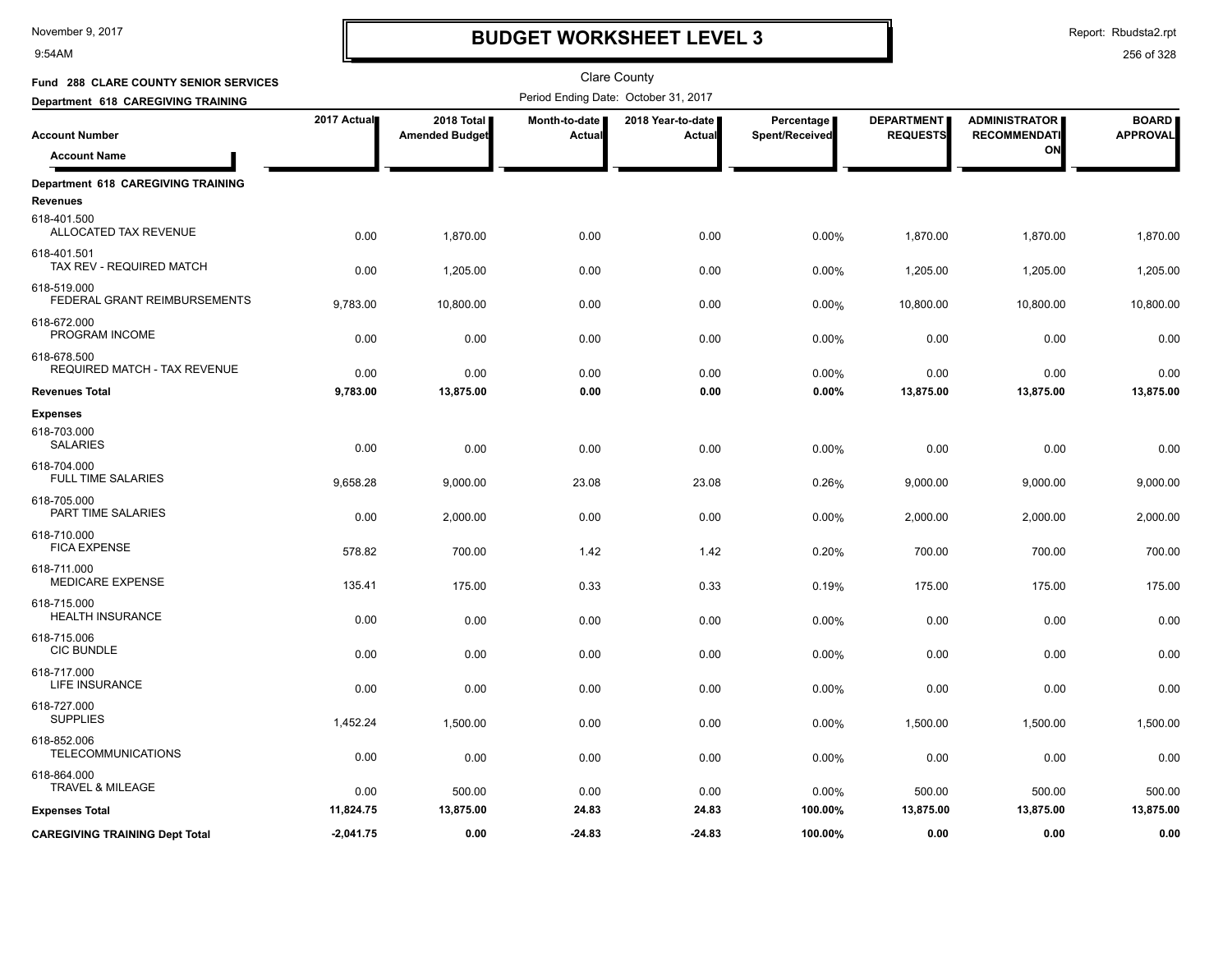9:54AM

# **BUDGET WORKSHEET LEVEL 3**

Report: Rbudsta2.rpt

| Fund 288 CLARE COUNTY SENIOR SERVICES              |             |                                     |                         | Clare County                         |                              |                                      |                                             |                                 |
|----------------------------------------------------|-------------|-------------------------------------|-------------------------|--------------------------------------|------------------------------|--------------------------------------|---------------------------------------------|---------------------------------|
| Department 619 A&D CONTRACTED SERVICES             |             |                                     |                         | Period Ending Date: October 31, 2017 |                              |                                      |                                             |                                 |
| <b>Account Number</b>                              | 2017 Actual | 2018 Total<br><b>Amended Budget</b> | Month-to-date<br>Actual | 2018 Year-to-date<br>Actual          | Percentage<br>Spent/Received | <b>DEPARTMENT</b><br><b>REQUESTS</b> | <b>ADMINISTRATOR</b><br><b>RECOMMENDATI</b> | <b>BOARD</b><br><b>APPROVAL</b> |
| <b>Account Name</b>                                |             |                                     |                         |                                      |                              |                                      | ON                                          |                                 |
| Department 619 A&D CONTRACTED SERVICES<br>Revenues |             |                                     |                         |                                      |                              |                                      |                                             |                                 |
| 619-626.000<br>A & D HOME HEALTH CARE              | 46,301.32   | 32,000.00                           | 0.00                    | 0.00                                 | 0.00%                        | 32,000.00                            | 32,000.00                                   | 32,000.00                       |
| 619-630.000<br><b>DHS</b>                          | 0.00        | 0.00                                | 0.00                    | 0.00                                 | 0.00%                        | 0.00                                 | 0.00                                        | 0.00                            |
| 619-634.000<br><b>MEDICAID WAIVER</b>              | 0.00        | 0.00                                | 0.00                    | 0.00                                 | 0.00%                        | 0.00                                 | 0.00                                        | 0.00                            |
| 619-638.000<br><b>CARE MANAGEMENT</b>              | 0.00        | 0.00                                | 0.00                    | 0.00                                 | 0.00%                        | 0.00                                 | 0.00                                        | 0.00                            |
| <b>Revenues Total</b>                              | 46,301.32   | 32,000.00                           | 0.00                    | 0.00                                 | 0.00%                        | 32,000.00                            | 32,000.00                                   | 32,000.00                       |
| <b>Expenses</b>                                    |             |                                     |                         |                                      |                              |                                      |                                             |                                 |
| 619-704.000<br><b>FULL TIME SALARY</b>             | 4,309.84    | 2,500.00                            | 195.28                  | 195.28                               | 7.81%                        | 2,500.00                             | 2,500.00                                    | 2,500.00                        |
| 619-705.000<br>HDM-PART TIME SALARY                | 4,173.29    | 7,000.00                            | 131.40                  | 131.40                               | 1.88%                        | 7,000.00                             | 7.000.00                                    | 7,000.00                        |
| 619-705.001<br>PC-PART TIME SALARY                 | 0.00        | 0.00                                | 0.00                    | 0.00                                 | 0.00%                        | 0.00                                 | 0.00                                        | 0.00                            |
| 619-705.002<br>RC-PART TIME SALARY                 | 21,110.59   | 18,550.00                           | 645.22                  | 645.22                               | 3.48%                        | 18,550.00                            | 18,550.00                                   | 18,550.00                       |
| 619-705.003<br>HM-PART TIME SALARY                 | 0.00        | 0.00                                | 0.00                    | 0.00                                 | 0.00%                        | 0.00                                 | 0.00                                        | 0.00                            |
| 619-710.000<br><b>HDM-FICA EXPENSE</b>             | 1,770.40    | 1,500.00                            | 60.27                   | 60.27                                | 4.02%                        | 1,500.00                             | 1,500.00                                    | 1,500.00                        |
| 619-710.001<br>PC-FICA                             | 0.00        | 0.00                                | 0.00                    | 0.00                                 | 0.00%                        | 0.00                                 | 0.00                                        | 0.00                            |
| 619-710.002<br>RC-FICA                             | 0.00        | 0.00                                | 0.00                    | 0.00                                 | 0.00%                        | 0.00                                 | 0.00                                        | 0.00                            |
| 619-710.003<br><b>HM-FICA</b>                      | 0.00        | 0.00                                | 0.00                    | 0.00                                 | 0.00%                        | 0.00                                 | 0.00                                        | 0.00                            |
| 619-711.000<br>HDM-MEDICARE EXPENSE                | 413.98      | 450.00                              | 14.05                   | 14.05                                | 3.12%                        | 450.00                               | 450.00                                      | 450.00                          |
| 619-711.001<br>PC-MEDICARE                         | 0.00        | 0.00                                | 0.00                    | 0.00                                 | 0.00%                        | 0.00                                 | 0.00                                        | 0.00                            |
| 619-711.002<br>RC-MEDICARE                         | 0.00        | 0.00                                | 0.00                    | 0.00                                 | 0.00%                        | 0.00                                 | 0.00                                        | 0.00                            |
| 619-711.003<br>HM-MEDICARE                         | 0.00        | 0.00                                | 0.00                    | 0.00                                 | 0.00%                        | 0.00                                 | 0.00                                        | 0.00                            |
| 619-810.000                                        |             |                                     |                         |                                      |                              |                                      |                                             |                                 |
| RESPITE CARE - A & D HOME HEALTH                   | 0.00        | 0.00                                | 0.00                    | 0.00                                 | 0.00%                        | 0.00                                 | 0.00                                        | 0.00                            |
| 619-810.001<br>RESPITE CARE - DHS                  | 0.00        | 0.00                                | 0.00                    | 0.00                                 | 0.00%                        | 0.00                                 | 0.00                                        | 0.00                            |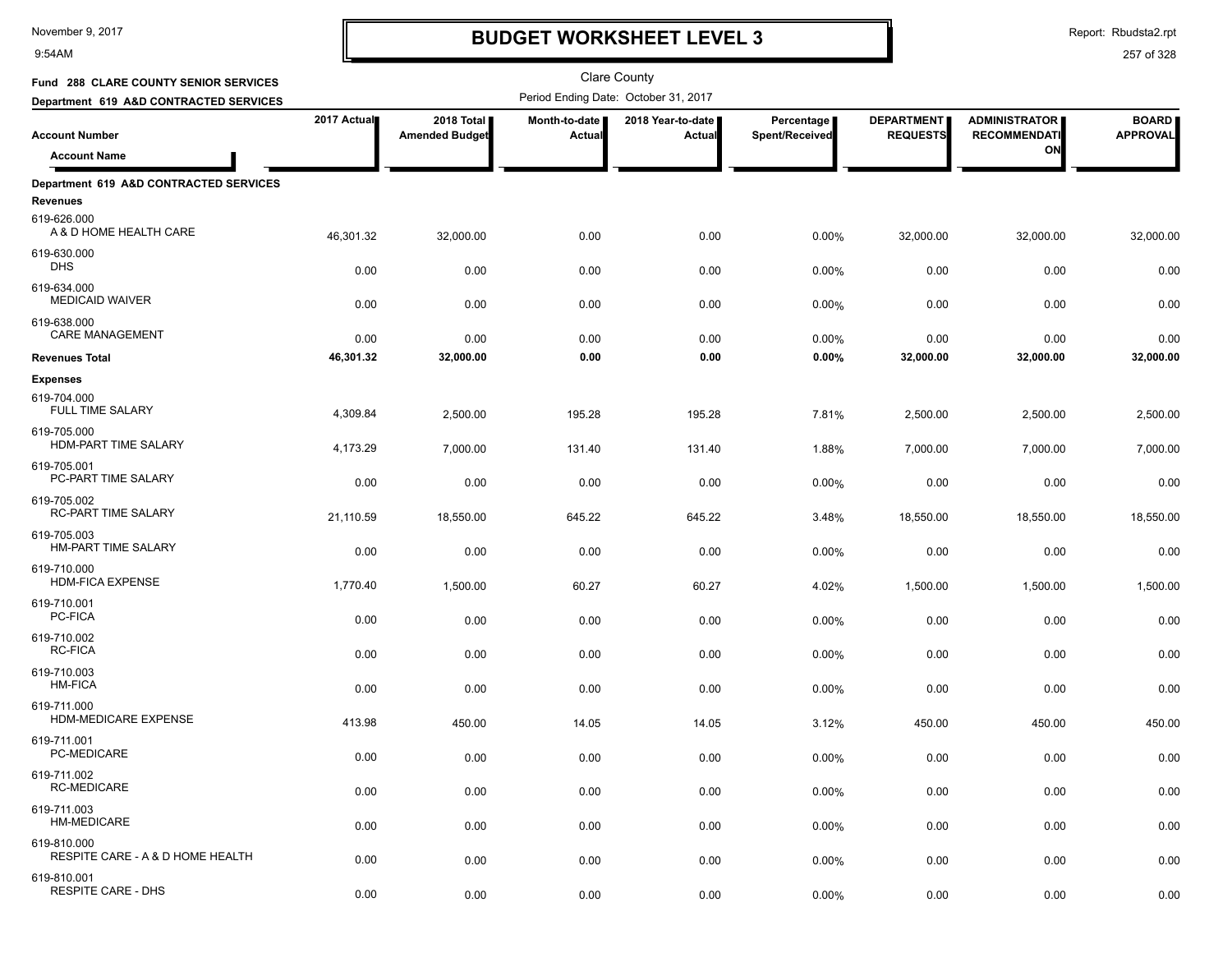9:54AM

# **BUDGET WORKSHEET LEVEL 3**

Report: Rbudsta2.rpt

| Fund 288 CLARE COUNTY SENIOR SERVICES                  |             |                                     |                                | <b>Clare County</b>                  |                              |                                      |                                             |                                 |
|--------------------------------------------------------|-------------|-------------------------------------|--------------------------------|--------------------------------------|------------------------------|--------------------------------------|---------------------------------------------|---------------------------------|
| Department 619 A&D CONTRACTED SERVICES                 |             |                                     |                                | Period Ending Date: October 31, 2017 |                              |                                      |                                             |                                 |
| <b>Account Number</b>                                  | 2017 Actual | 2018 Total<br><b>Amended Budget</b> | <b>Month-to-date</b><br>Actual | 2018 Year-to-date<br>Actual          | Percentage<br>Spent/Received | <b>DEPARTMENT</b><br><b>REQUESTS</b> | <b>ADMINISTRATOR</b><br><b>RECOMMENDATI</b> | <b>BOARD</b><br><b>APPROVAL</b> |
| <b>Account Name</b>                                    |             |                                     |                                |                                      |                              |                                      | ON                                          |                                 |
| 619-810.002<br>RESPITE CARE - MEDICAID WAIVER          | 0.00        | 0.00                                | 0.00                           | 0.00                                 | 0.00%                        | 0.00                                 | 0.00                                        | 0.00                            |
| 619-810.003<br>RESPITE CARE - CARE MANAGEMENT          | 0.00        | 0.00                                | 0.00                           | 0.00                                 | 0.00%                        | 0.00                                 | 0.00                                        | 0.00                            |
| 619-811.000<br>HOMEMAKING - A & D HOME HEALTH          | 0.00        | 0.00                                | 0.00                           | 0.00                                 | 0.00%                        | 0.00                                 | 0.00                                        | 0.00                            |
| 619-811.001<br><b>HOMEMAKING - DHS</b>                 | 0.00        | 0.00                                | 0.00                           | 0.00                                 | 0.00%                        | 0.00                                 | 0.00                                        | 0.00                            |
| 619-811.002<br>HOMEMAKING - MEDICAID WAIVER            | 0.00        | 0.00                                | 0.00                           | 0.00                                 | 0.00%                        | 0.00                                 | 0.00                                        | 0.00                            |
| 619-811.003<br>HOMEMAKING - CARE MANAGEMENT            | 0.00        | 0.00                                | 0.00                           | 0.00                                 | 0.00%                        | 0.00                                 | 0.00                                        | 0.00                            |
| 619-812.000<br>PERSONAL CARE - A & D HOME HEALTH       | 0.00        | 0.00                                | 0.00                           | 0.00                                 | 0.00%                        | 0.00                                 | 0.00                                        | 0.00                            |
| 619-812.001<br>PERSONAL CARE - DHS                     | 0.00        | 0.00                                | 0.00                           | 0.00                                 | 0.00%                        | 0.00                                 | 0.00                                        | 0.00                            |
| 619-812.002<br>PERSONAL CARE - MEDICAID WAIVER         | 0.00        | 0.00                                | 0.00                           | 0.00                                 | $0.00\%$                     | 0.00                                 | 0.00                                        | 0.00                            |
| 619-812.003<br>PERSONAL CARE - CARE MANAGEMENT         | 0.00        | 0.00                                | 0.00                           | 0.00                                 | 0.00%                        | 0.00                                 | 0.00                                        | 0.00                            |
| 619-813.000<br>HOME DEL MEALS - A & D HOME HEALTI      | 0.00        | 0.00                                | 0.00                           | 0.00                                 | 0.00%                        | 0.00                                 | 0.00                                        | 0.00                            |
| 619-813.001<br>HOME DEL MEALS - DHS                    | 0.00        | 0.00                                | 0.00                           | 0.00                                 | 0.00%                        | 0.00                                 | 0.00                                        | 0.00                            |
| 619-813.002<br>HOME DEL MEALS - MEDICAID WAIVER        | 0.00        | 0.00                                | 0.00                           | 0.00                                 | 0.00%                        | 0.00                                 | 0.00                                        | 0.00                            |
| 619-813.003<br>HOME DEL MEALS - CARE MANAGEMEN         | 0.00        | 0.00                                | 0.00                           | 0.00                                 | 0.00%                        | 0.00                                 | 0.00                                        | 0.00                            |
| 619-861.000<br>TRANSPORTATION - A & D HOME HEALT       | 0.00        | 0.00                                | 0.00                           | 0.00                                 | 0.00%                        | 0.00                                 | 0.00                                        | 0.00                            |
| 619-861.001<br><b>TRANSPORTATION - DHS</b>             | 0.00        | 0.00                                | 0.00                           | 0.00                                 | 0.00%                        | 0.00                                 | 0.00                                        | 0.00                            |
| 619-861.002<br><b>TRANSPORTATION - MEDICAID WAIVER</b> | 0.00        | 0.00                                | 0.00                           | 0.00                                 | 0.00%                        | 0.00                                 | 0.00                                        | 0.00                            |
| 619-861.003<br>TRANSPORTATION - CARE MANAGEMEN         | 0.00        | 0.00                                | 0.00                           | 0.00                                 | 0.00%                        | 0.00                                 | 0.00                                        | 0.00                            |
| 619-864.000<br>STAFF MILEAGE REIMBURSEMENT             | 0.00        | 2,000.00                            | 0.00                           | 0.00                                 | 0.00%                        | 2,000.00                             | 2,000.00                                    | 2,000.00                        |
| 619-864.001<br><b>VOLUNTEER MILEAGE REIMBURSEMEN</b>   | 0.00        | 0.00                                | 0.00                           | 0.00                                 | 0.00%                        | 0.00                                 | 0.00                                        | 0.00                            |
| <b>Expenses Total</b>                                  | 31,778.10   | 32,000.00                           | 1,046.22                       | 1,046.22                             | 100.00%                      | 32,000.00                            | 32,000.00                                   | 32,000.00                       |
| A&D CONTRACTED SERVICES Dept<br>Total                  | 14,523.22   | 0.00                                | $-1,046.22$                    | $-1,046.22$                          | 100.00%                      | 0.00                                 | 0.00                                        | 0.00                            |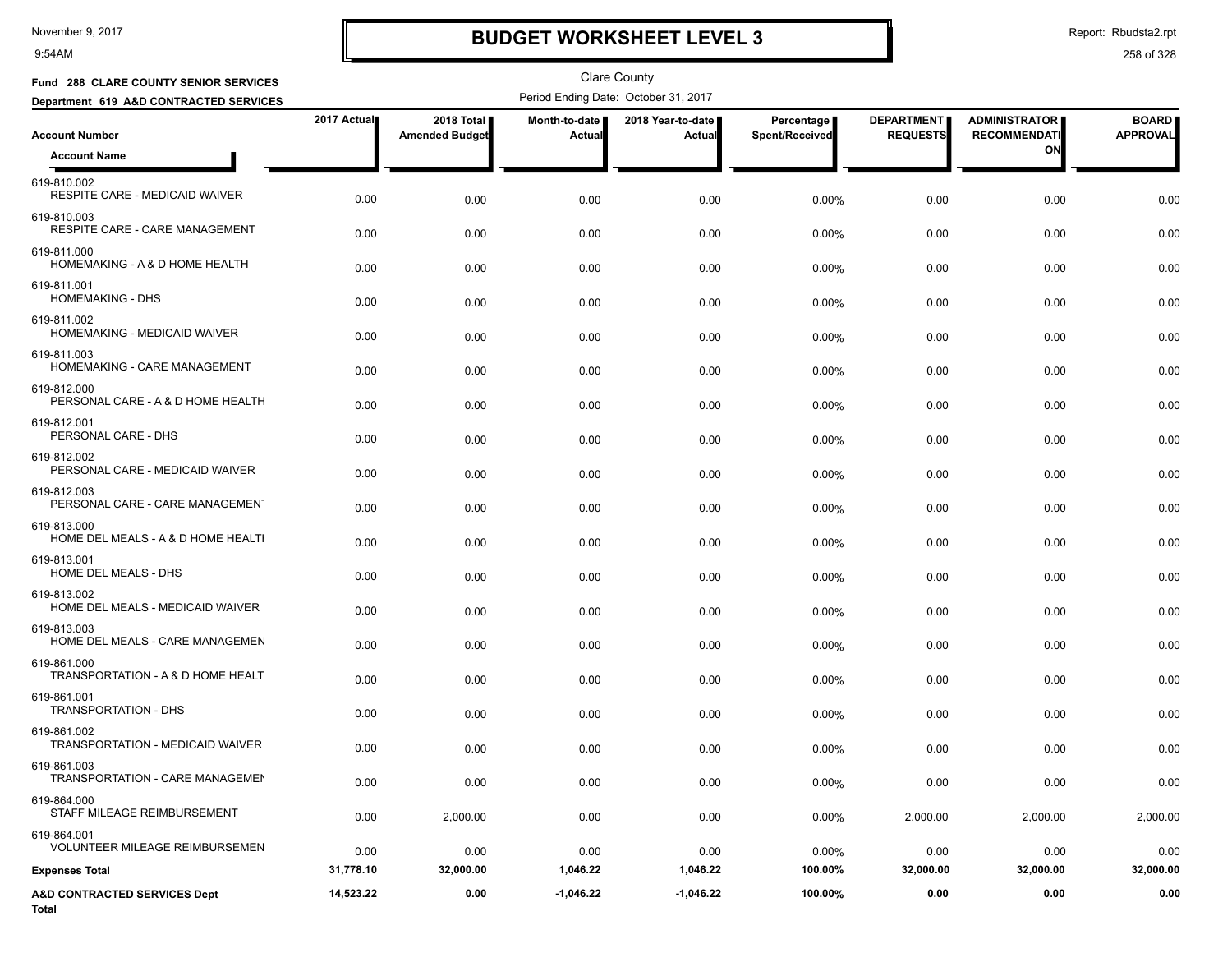9:54AM

## **BUDGET WORKSHEET LEVEL 3**

Report: Rbudsta2.rpt

| Fund 288 CLARE COUNTY SENIOR SERVICES          |             |                                     |                         | <b>Clare County</b>                  |                              |                                      |                                                   |                                 |
|------------------------------------------------|-------------|-------------------------------------|-------------------------|--------------------------------------|------------------------------|--------------------------------------|---------------------------------------------------|---------------------------------|
| Department 621 FUNDRAISING & ACTIVITIES        |             |                                     |                         | Period Ending Date: October 31, 2017 |                              |                                      |                                                   |                                 |
| <b>Account Number</b><br><b>Account Name</b>   | 2017 Actual | 2018 Total<br><b>Amended Budget</b> | Month-to-date<br>Actual | 2018 Year-to-date<br>Actual          | Percentage<br>Spent/Received | <b>DEPARTMENT</b><br><b>REQUESTS</b> | <b>ADMINISTRATOR</b><br><b>RECOMMENDATI</b><br>ON | <b>BOARD</b><br><b>APPROVAL</b> |
| Department 621 FUNDRAISING & ACTIVITIES        |             |                                     |                         |                                      |                              |                                      |                                                   |                                 |
| <b>Revenues</b>                                |             |                                     |                         |                                      |                              |                                      |                                                   |                                 |
| 621-401.500<br>ALLOCATED TAX REVENUE           | 0.00        | 0.00                                | 0.00                    | 0.00                                 | 0.00%                        | 0.00                                 | 0.00                                              | 0.00                            |
| 621-620.000<br><b>WELLNESS PROGRAM</b>         | 0.00        | 0.00                                | 0.00                    | 0.00                                 | 0.00%                        | 0.00                                 | 0.00                                              | 0.00                            |
| 621-674.000<br><b>FUNDRAISING</b>              | 0.00        | 0.00                                | 0.00                    | 0.00                                 | 0.00%                        | 0.00                                 | 0.00                                              | 0.00                            |
| 621-675.000<br><b>CONGREGATE REVENUE</b>       | 0.00        | 0.00                                | 0.00                    | 0.00                                 | 0.00%                        | 0.00                                 | 0.00                                              | 0.00                            |
| <b>Revenues Total</b>                          | 0.00        | 0.00                                | 0.00                    | 0.00                                 | 0.00%                        | 0.00                                 | 0.00                                              | 0.00                            |
| <b>Expenses</b>                                |             |                                     |                         |                                      |                              |                                      |                                                   |                                 |
| 621-878.000<br><b>WELLNESS PROGRAM EXPENSE</b> | 0.00        | 0.00                                | 0.00                    | 0.00                                 | 0.00%                        | 0.00                                 | 0.00                                              | 0.00                            |
| 621-885.000<br><b>ACTIVITIES - CLARE</b>       | 0.00        | 0.00                                | 0.00                    | 0.00                                 | 0.00%                        | 0.00                                 | 0.00                                              | 0.00                            |
| 621-885.001<br><b>ACTIVITIES - FARWELL</b>     | 0.00        | 0.00                                | 0.00                    | 0.00                                 | 0.00%                        | 0.00                                 | 0.00                                              | 0.00                            |
| 621-885.002<br><b>ACTIVITIES - HAYES</b>       | 0.00        | 0.00                                | 0.00                    | 0.00                                 | 0.00%                        | 0.00                                 | 0.00                                              | 0.00                            |
| 621-885.003<br><b>ACTIVITIES - LAKE</b>        | 0.00        | 0.00                                | 0.00                    | 0.00                                 | 0.00%                        | 0.00                                 | 0.00                                              | 0.00                            |
| 621-885.004<br><b>ACTIVITIES - LAKE GEORGE</b> | 0.00        | 0.00                                | 0.00                    | 0.00                                 | 0.00%                        | 0.00                                 | 0.00                                              | 0.00                            |
| 621-963.000<br><b>VOLUNTEER RECOGNITION</b>    | 0.00        | 0.00                                | 0.00                    | 0.00                                 | 0.00%                        | 0.00                                 | 0.00                                              | 0.00                            |
| <b>Expenses Total</b>                          | 0.00        | 0.00                                | 0.00                    | 0.00                                 | 0.00%                        | 0.00                                 | 0.00                                              |                                 |
| <b>FUNDRAISING &amp; ACTIVITIES Dept Total</b> | 0.00        | 0.00                                | 0.00                    | 0.00                                 | 0.00%                        | 0.00                                 | 0.00                                              | 0.00                            |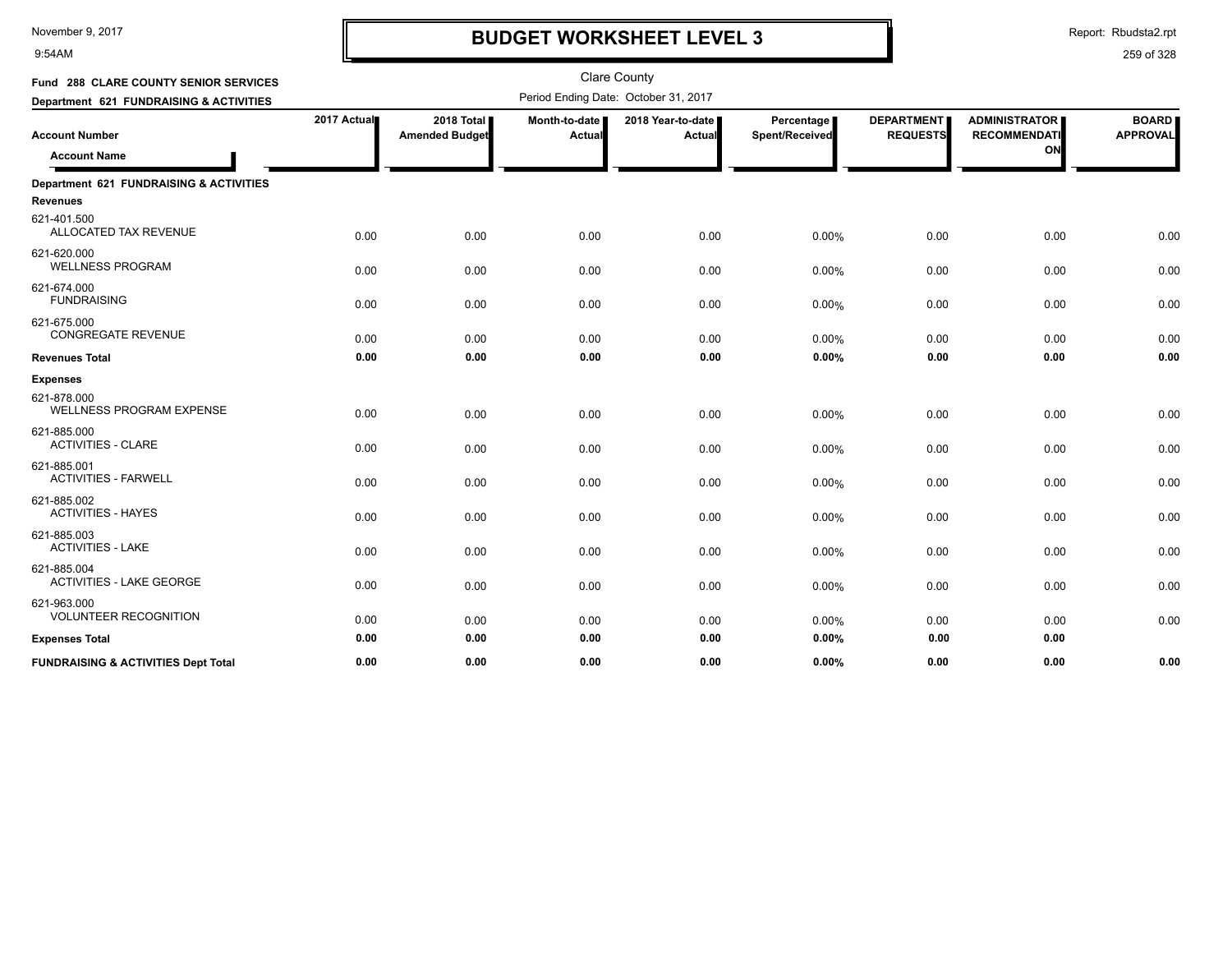9:54AM

## **BUDGET WORKSHEET LEVEL 3**

Report: Rbudsta2.rpt

| Fund 288 CLARE COUNTY SENIOR SERVICES           |             |                                      |                           | <b>Clare County</b>         |                              |                                      |                                                   |                                 |
|-------------------------------------------------|-------------|--------------------------------------|---------------------------|-----------------------------|------------------------------|--------------------------------------|---------------------------------------------------|---------------------------------|
| Department 622 ARRA CONGREGATE                  |             | Period Ending Date: October 31, 2017 |                           |                             |                              |                                      |                                                   |                                 |
| <b>Account Number</b><br><b>Account Name</b>    | 2017 Actual | 2018 Total<br><b>Amended Budget</b>  | Month-to-date  <br>Actual | 2018 Year-to-date<br>Actual | Percentage<br>Spent/Received | <b>DEPARTMENT</b><br><b>REQUESTS</b> | <b>ADMINISTRATOR</b><br><b>RECOMMENDATI</b><br>ON | <b>BOARD</b><br><b>APPROVAL</b> |
| Department 622 ARRA CONGREGATE                  |             |                                      |                           |                             |                              |                                      |                                                   |                                 |
| <b>Revenues</b>                                 |             |                                      |                           |                             |                              |                                      |                                                   |                                 |
| 622-519.000<br>FED GRANT REIMB - ARRA CONGREGAT | 0.00        | 0.00                                 | 0.00                      | 0.00                        | 0.00%                        | 0.00                                 | 0.00                                              | 0.00                            |
| 622-672.000<br>PROGRAM INCOME                   | 0.00        | 0.00                                 | 0.00                      | 0.00                        | 0.00%                        | 0.00                                 | 0.00                                              | 0.00                            |
| 622-678.500<br><b>REQUIRED MATCH - TAX REV</b>  | 0.00        | 0.00                                 | 0.00                      | 0.00                        | 0.00%                        | 0.00                                 | 0.00                                              | 0.00                            |
| <b>Revenues Total</b>                           | 0.00        | 0.00                                 | 0.00                      | 0.00                        | 0.00%                        | 0.00                                 | 0.00                                              | 0.00                            |
| <b>Expenses</b>                                 |             |                                      |                           |                             |                              |                                      |                                                   |                                 |
| 622-705.000<br><b>PART TIME SALARIES</b>        | 0.00        | 0.00                                 | 0.00                      | 0.00                        | 0.00%                        | 0.00                                 | 0.00                                              | 0.00                            |
| 622-710.000<br><b>FICA EXPENSE</b>              | 0.00        | 0.00                                 | 0.00                      | 0.00                        | 0.00%                        | 0.00                                 | 0.00                                              | 0.00                            |
| 622-711.000<br><b>MEDICARE EXPENSE</b>          | 0.00        | 0.00                                 | 0.00                      | 0.00                        | 0.00%                        | 0.00                                 | 0.00                                              | 0.00                            |
| 622-727.001<br><b>FOOD SUPPLIES</b>             | 0.00        | 0.00                                 | 0.00                      | 0.00                        | 0.00%                        | 0.00                                 | 0.00                                              | 0.00                            |
| 622-864.001<br>MILEAGE REIMBURSEMENT            | 0.00        | 0.00                                 | 0.00                      | 0.00                        | 0.00%                        | 0.00                                 | 0.00                                              | 0.00                            |
| <b>Expenses Total</b>                           | 0.00        | 0.00                                 | 0.00                      | 0.00                        | 0.00%                        | 0.00                                 | 0.00                                              |                                 |
| <b>ARRA CONGREGATE Dept Total</b>               | 0.00        | 0.00                                 | 0.00                      | 0.00                        | 0.00%                        | 0.00                                 | 0.00                                              | 0.00                            |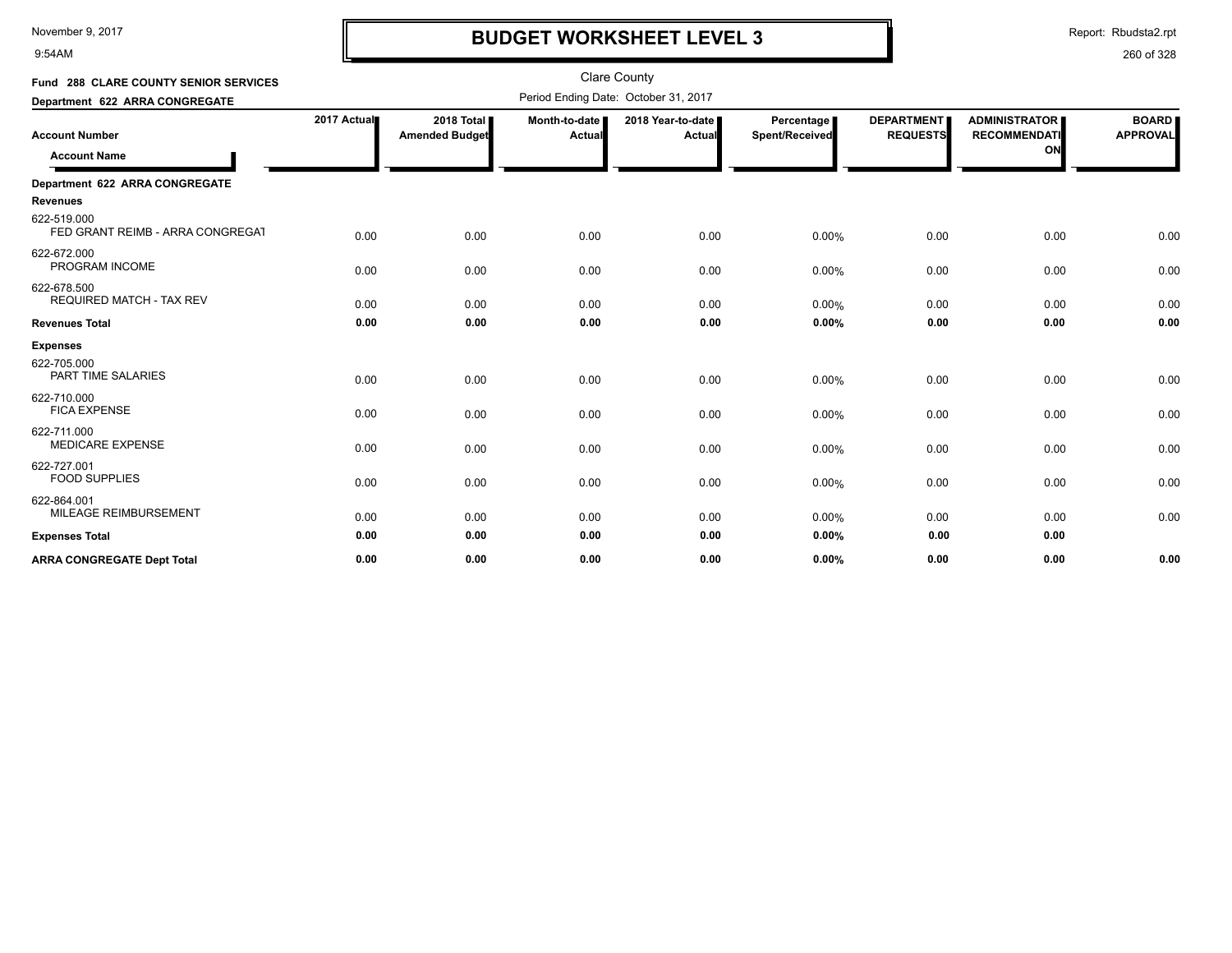9:54AM

# **BUDGET WORKSHEET LEVEL 3**

Report: Rbudsta2.rpt

| Fund 288 CLARE COUNTY SENIOR SERVICES                 |             |                                              |                         | Clare County                         |                              |                                      |                                                   |                                 |
|-------------------------------------------------------|-------------|----------------------------------------------|-------------------------|--------------------------------------|------------------------------|--------------------------------------|---------------------------------------------------|---------------------------------|
| Department 623 ARRA HOME DELIVERED MEALS              |             |                                              |                         | Period Ending Date: October 31, 2017 |                              |                                      |                                                   |                                 |
| <b>Account Number</b><br><b>Account Name</b>          | 2017 Actual | <b>2018 Total I</b><br><b>Amended Budget</b> | Month-to-date<br>Actual | 2018 Year-to-date I<br><b>Actual</b> | Percentage<br>Spent/Received | <b>DEPARTMENT</b><br><b>REQUESTS</b> | <b>ADMINISTRATOR</b><br><b>RECOMMENDATI</b><br>ON | <b>BOARD</b><br><b>APPROVAL</b> |
| Department 623 ARRA HOME DELIVERED MEALS              |             |                                              |                         |                                      |                              |                                      |                                                   |                                 |
| <b>Revenues</b>                                       |             |                                              |                         |                                      |                              |                                      |                                                   |                                 |
| 623-519.000<br>FED GRANT REIMB - ARRA HDM             | 0.00        | 0.00                                         | 0.00                    | 0.00                                 | 0.00%                        | 0.00                                 | 0.00                                              | 0.00                            |
| 623-672.000<br>PROGRAM INCOME                         | 0.00        | 0.00                                         | 0.00                    | 0.00                                 | 0.00%                        | 0.00                                 | 0.00                                              | 0.00                            |
| 623-678.500<br><b>REQUIRED MATCH - TAX REV</b>        | 0.00        | 0.00                                         | 0.00                    | 0.00                                 | 0.00%                        | 0.00                                 | 0.00                                              | 0.00                            |
| <b>Revenues Total</b>                                 | 0.00        | 0.00                                         | 0.00                    | 0.00                                 | 0.00%                        | 0.00                                 | 0.00                                              | 0.00                            |
| <b>Expenses</b>                                       |             |                                              |                         |                                      |                              |                                      |                                                   |                                 |
| 623-727.001<br><b>FOOD SUPPLIES</b>                   | 0.00        | 0.00                                         | 0.00                    | 0.00                                 | 0.00%                        | 0.00                                 | 0.00                                              | 0.00                            |
| 623-864.001<br>MILEAGE REIMBURSEMENT                  | 0.00        | 0.00                                         | 0.00                    | 0.00                                 | 0.00%                        | 0.00                                 | 0.00                                              | 0.00                            |
| <b>Expenses Total</b>                                 | 0.00        | 0.00                                         | 0.00                    | 0.00                                 | 0.00%                        | 0.00                                 | 0.00                                              |                                 |
| <b>ARRA HOME DELIVERED MEALS Dept</b><br><b>Total</b> | 0.00        | 0.00                                         | 0.00                    | 0.00                                 | 0.00%                        | 0.00                                 | 0.00                                              | 0.00                            |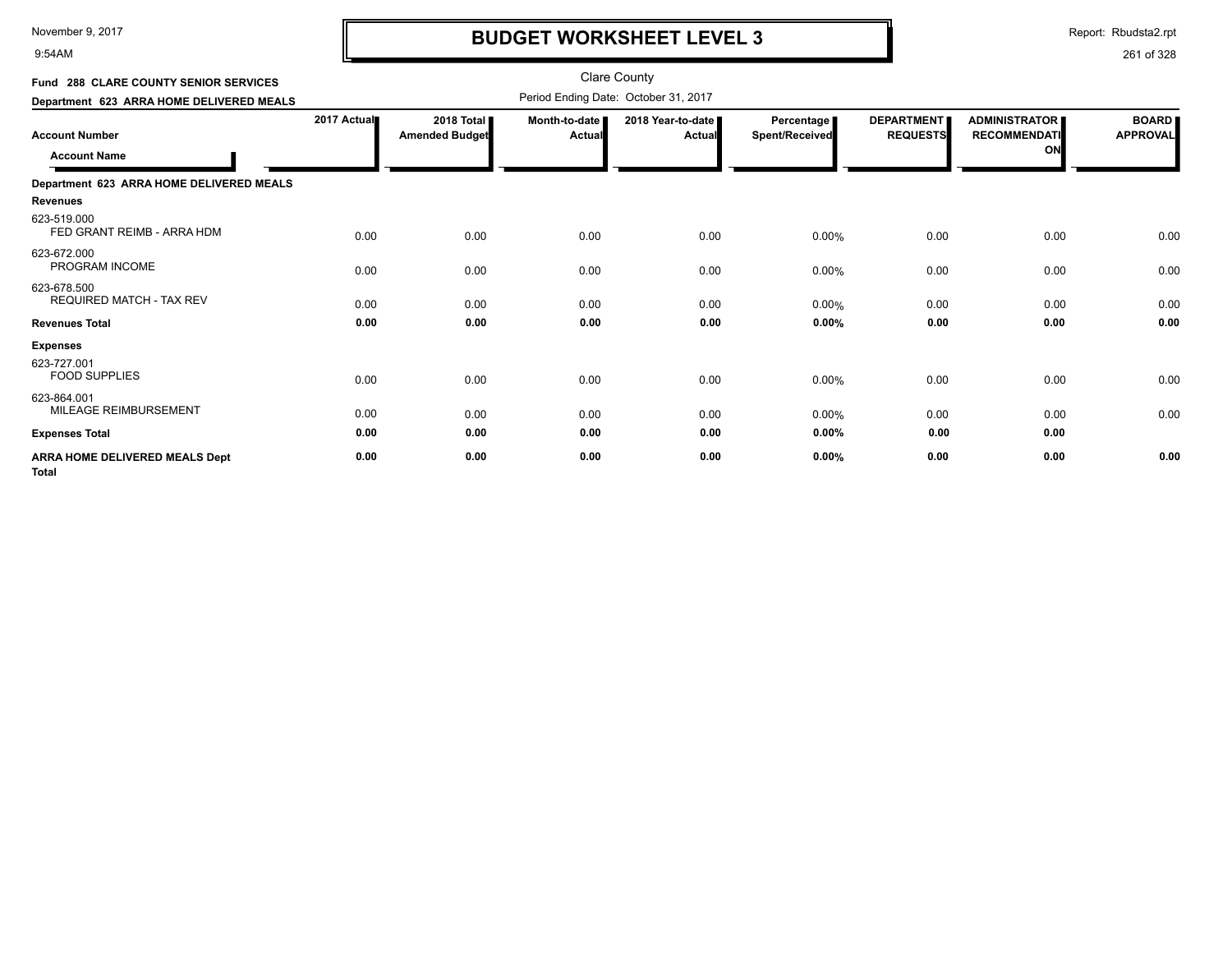9:54AM

# **BUDGET WORKSHEET LEVEL 3**

Report: Rbudsta2.rpt

#### 262 of 328

| Fund 288 CLARE COUNTY SENIOR SERVICES<br>Department 624 PAYMENT OF SERVICE (POS) | <b>Clare County</b><br>Period Ending Date: October 31, 2017 |                                     |                         |                             |                                     |                                      |                                                   |                                 |
|----------------------------------------------------------------------------------|-------------------------------------------------------------|-------------------------------------|-------------------------|-----------------------------|-------------------------------------|--------------------------------------|---------------------------------------------------|---------------------------------|
| <b>Account Number</b><br><b>Account Name</b>                                     | 2017 Actual                                                 | 2018 Total<br><b>Amended Budget</b> | Month-to-date<br>Actual | 2018 Year-to-date<br>Actual | Percentage<br><b>Spent/Received</b> | <b>DEPARTMENT</b><br><b>REQUESTS</b> | <b>ADMINISTRATOR</b><br><b>RECOMMENDATI</b><br>ON | <b>BOARD</b><br><b>APPROVAL</b> |
| Department 624 PAYMENT OF SERVICE (POS)<br>Revenues                              |                                                             |                                     |                         |                             |                                     |                                      |                                                   |                                 |
| 624-676.000<br>POS REIMBURSEMENT                                                 | 9,680.21                                                    | 12,366.00                           | 0.00                    | 0.00                        | 0.00%                               | 12,366.00                            | 12,366.00                                         | 12,366.00                       |
| Revenues Total                                                                   | 9,680.21                                                    | 12,366.00                           | 0.00                    | 0.00                        | 0.00%                               | 12,366.00                            | 12,366.00                                         | 12,366.00                       |
| <b>Expenses</b>                                                                  |                                                             |                                     |                         |                             |                                     |                                      |                                                   |                                 |
| 624-836.000<br>SUPPLEMENTAL FUNDS SERVICE                                        | 3,159.39                                                    | 3,000.00                            | 78.28                   | 78.28                       | 12.26%                              | 3,000.00                             | 3,000.00                                          | 3,000.00                        |
| 624-836.001<br><b>MEDICATION MGT SERVICE</b>                                     | 0.00                                                        | 0.00                                | 0.00                    | 0.00                        | 0.00%                               | 0.00                                 | 0.00                                              | 0.00                            |
| 624-836.002<br>SLIP/FALL/SAFETY SERVICE                                          | 1,757.80                                                    | 2,500.00                            | 0.00                    | 0.00                        | 0.00%                               | 2,500.00                             | 2,500.00                                          | 2,500.00                        |
| 624-836.003<br>KINSHIP CARE SERVICE                                              | 985.00                                                      | 1,000.00                            | 0.00                    | 0.00                        | 0.00%                               | 1,000.00                             | 1,000.00                                          | 1,000.00                        |
| 624-836.004<br><b>TSR SERVICE</b>                                                | 0.00                                                        | 2,100.00                            | 0.00                    | 0.00                        | 0.00%                               | 2,100.00                             | 2,100.00                                          | 2,100.00                        |
| 624-836.005<br>UNMET NEEDS-HOME REPAIR SERVICE                                   | 1,200.00                                                    | 1,200.00                            | 0.00                    | 0.00                        | 0.00%                               | 1,200.00                             | 1,200.00                                          | 1,200.00                        |
| 624-836.006<br>UTILITY ASSISTANCE SERVICE                                        | 1,468.05                                                    | 1,216.00                            | 659.95                  | 659.95                      | 75.00%                              | 1,216.00                             | 1,216.00                                          | 1,216.00                        |
| 624-836.007<br><b>MEDICAL TRANSPORT</b>                                          | 0.00                                                        | 700.00                              | 0.00                    | 0.00                        | 0.00%                               | 700.00                               | 700.00                                            | 700.00                          |
| 624-836.008<br><b>CHORE</b>                                                      | 225.00                                                      | 650.00                              | 0.00                    | 0.00                        | 0.00%                               | 650.00                               | 650.00                                            | 650.00                          |
| <b>Expenses Total</b>                                                            | 8,795.24                                                    | 12,366.00                           | 738.23                  | 738.23                      | 100.00%                             | 12,366.00                            | 12,366.00                                         | 12,366.00                       |
| <b>PAYMENT OF SERVICE (POS) Dept</b>                                             | 884.97                                                      | 0.00                                | $-738.23$               | $-738.23$                   | 100.00%                             | 0.00                                 | 0.00                                              | 0.00                            |

**Total**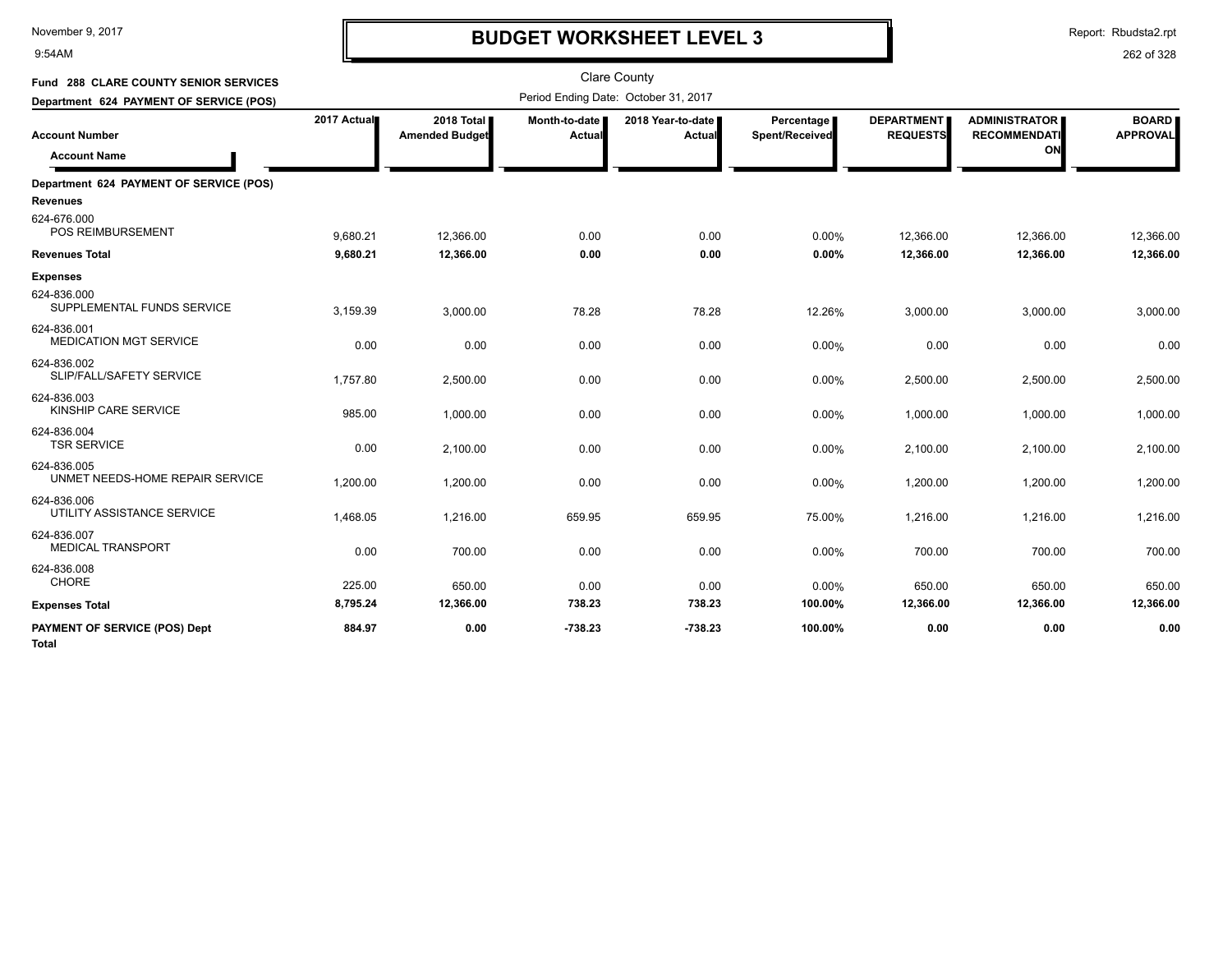9:54AM

# **BUDGET WORKSHEET LEVEL 3**

Report: Rbudsta2.rpt

| Fund 288 CLARE COUNTY SENIOR SERVICES        |             |                                     |                           | <b>Clare County</b>                  |                              |                                      |                                                   |                                 |
|----------------------------------------------|-------------|-------------------------------------|---------------------------|--------------------------------------|------------------------------|--------------------------------------|---------------------------------------------------|---------------------------------|
| Department 625 DHS CONTRACTED SERVICES       |             |                                     |                           | Period Ending Date: October 31, 2017 |                              |                                      |                                                   |                                 |
| <b>Account Number</b><br><b>Account Name</b> | 2017 Actual | 2018 Total<br><b>Amended Budget</b> | Month-to-date  <br>Actual | 2018 Year-to-date I<br><b>Actual</b> | Percentage<br>Spent/Received | <b>DEPARTMENT</b><br><b>REQUESTS</b> | <b>ADMINISTRATOR</b><br><b>RECOMMENDATI</b><br>ON | <b>BOARD</b><br><b>APPROVAL</b> |
| Department 625 DHS CONTRACTED SERVICES       |             |                                     |                           |                                      |                              |                                      |                                                   |                                 |
| <b>Revenues</b>                              |             |                                     |                           |                                      |                              |                                      |                                                   |                                 |
| 625-630.000<br><b>DHS REVENUE</b>            | 0.00        | 0.00                                | 0.00                      | 0.00                                 | 0.00%                        | 0.00                                 | 0.00                                              | 0.00                            |
| <b>Revenues Total</b>                        | 0.00        | 0.00                                | 0.00                      | 0.00                                 | 0.00%                        | 0.00                                 | 0.00                                              | 0.00                            |
| <b>Expenses</b>                              |             |                                     |                           |                                      |                              |                                      |                                                   |                                 |
| 625-705.000<br>PART TIME SALARIES            | 0.00        | 0.00                                | 0.00                      | 0.00                                 | 0.00%                        | 0.00                                 | 0.00                                              | 0.00                            |
| 625-705.003<br><b>HM-PART TIME SALARY</b>    | 0.00        | 0.00                                | 0.00                      | 0.00                                 | 0.00%                        | 0.00                                 | 0.00                                              | 0.00                            |
| 625-710.003<br><b>HM-FICA</b>                | 0.00        | 0.00                                | 0.00                      | 0.00                                 | 0.00%                        | 0.00                                 | 0.00                                              | 0.00                            |
| 625-711.003<br><b>HM-MEDICARE</b>            | 0.00        | 0.00                                | 0.00                      | 0.00                                 | 0.00%                        | 0.00                                 | 0.00                                              | 0.00                            |
| <b>Expenses Total</b>                        | 0.00        | 0.00                                | 0.00                      | 0.00                                 | 0.00%                        | 0.00                                 | 0.00                                              |                                 |
| DHS CONTRACTED SERVICES Dept<br><b>Total</b> | 0.00        | 0.00                                | 0.00                      | 0.00                                 | 0.00%                        | 0.00                                 | 0.00                                              | 0.00                            |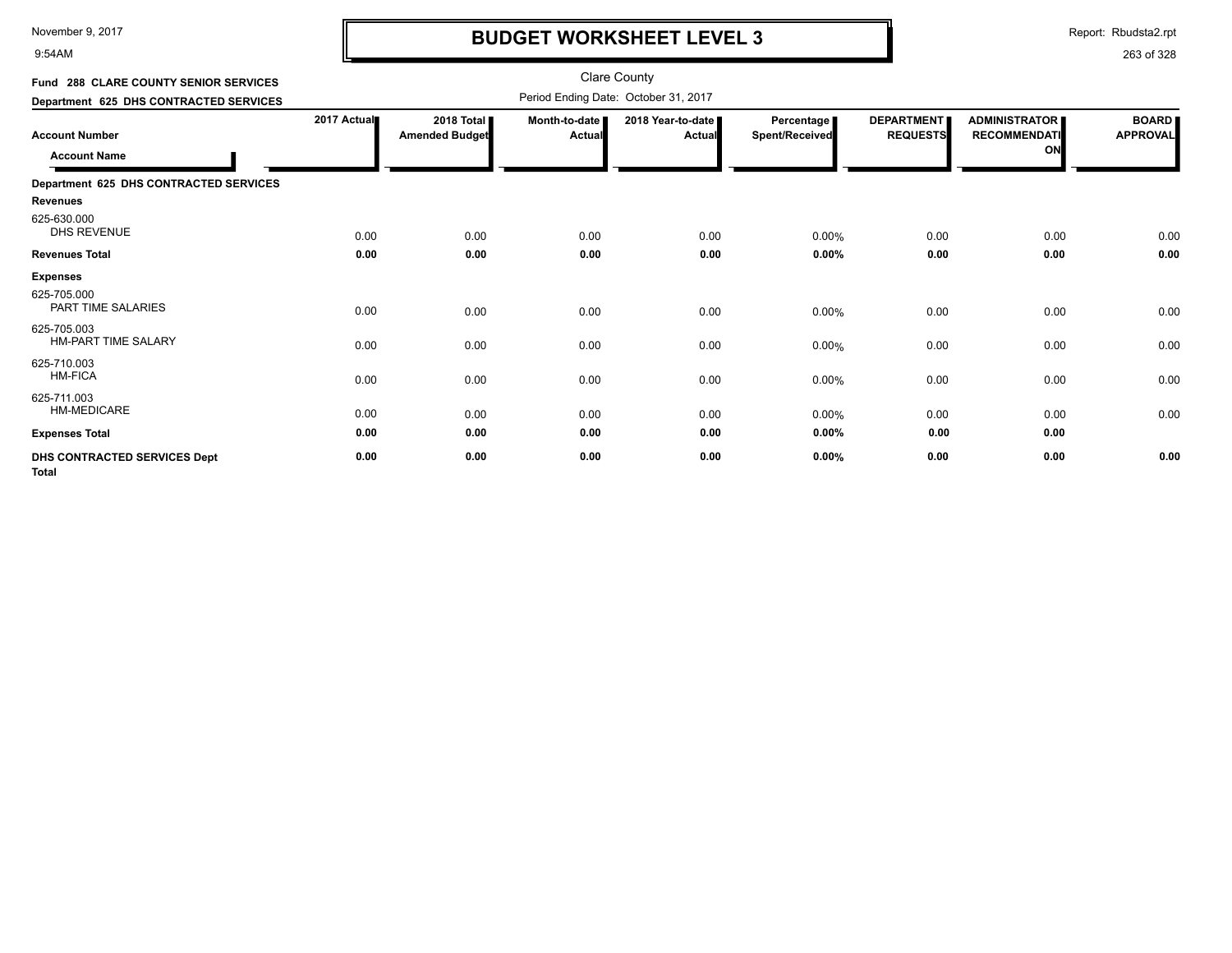#### 9:54AM

### **BUDGET WORKSHEET LEVEL 3**

Report: Rbudsta2.rpt

| Fund 288 CLARE COUNTY SENIOR SERVICES                     |             |                                     |                         | <b>Clare County</b>                  |                                     |                                      |                                                   |                                 |
|-----------------------------------------------------------|-------------|-------------------------------------|-------------------------|--------------------------------------|-------------------------------------|--------------------------------------|---------------------------------------------------|---------------------------------|
| Department 626 MEDICAID WAIVER CONTRACTED SVC             |             |                                     |                         | Period Ending Date: October 31, 2017 |                                     |                                      |                                                   |                                 |
| <b>Account Number</b><br><b>Account Name</b>              | 2017 Actual | 2018 Total<br><b>Amended Budget</b> | Month-to-date<br>Actual | 2018 Year-to-date<br>Actual          | <b>Percentage</b><br>Spent/Received | <b>DEPARTMENT</b><br><b>REQUESTS</b> | <b>ADMINISTRATOR</b><br><b>RECOMMENDATI</b><br>ON | <b>BOARD</b><br><b>APPROVAL</b> |
|                                                           |             |                                     |                         |                                      |                                     |                                      |                                                   |                                 |
| Department 626 MEDICAID WAIVER CONTRACTED SVC<br>Revenues |             |                                     |                         |                                      |                                     |                                      |                                                   |                                 |
| 626-630.000<br>MEDICAID WAIVER REVENUE                    | 87,698.25   | 56,500.00                           | 0.00                    | 0.00                                 | 0.00%                               | 56,500.00                            | 56,500.00                                         | 56,500.00                       |
| <b>Revenues Total</b>                                     | 87,698.25   | 56,500.00                           | 0.00                    | 0.00                                 | 0.00%                               | 56,500.00                            | 56,500.00                                         | 56,500.00                       |
| <b>Expenses</b>                                           |             |                                     |                         |                                      |                                     |                                      |                                                   |                                 |
| 626-704.000<br><b>FULL TIME</b>                           | 0.00        | 0.00                                | 500.55                  | 500.55                               | 100.00%                             | 0.00                                 | 0.00                                              | 0.00                            |
| 626-705.000<br>HDM-PART TIME SALARY                       | 0.00        | 0.00                                | 0.00                    | 0.00                                 | 0.00%                               | 0.00                                 | 0.00                                              | 0.00                            |
| 626-705.001<br>PC-PART TIME SALARY                        | 0.00        | 0.00                                | 0.00                    | 0.00                                 | 0.00%                               | 0.00                                 | 0.00                                              | 0.00                            |
| 626-705.002<br>RC-PART TIME SALARY                        | 46,108.25   | 43,000.00                           | 1,535.33                | 1,535.33                             | 3.57%                               | 43,000.00                            | 43,000.00                                         | 43,000.00                       |
| 626-705.003<br><b>HM-PART TIME SALARY</b>                 | 0.00        | 0.00                                | 0.00                    | 0.00                                 | 0.00%                               | 0.00                                 | 0.00                                              | 0.00                            |
| 626-710.000<br><b>HDM-FICA</b>                            | 2,852.57    | 2,500.00                            | 126.26                  | 126.26                               | 5.05%                               | 2,500.00                             | 2,500.00                                          | 2,500.00                        |
| 626-710.001<br>PC-FICA                                    | 0.00        | 0.00                                | 0.00                    | 0.00                                 | 0.00%                               | 0.00                                 | 0.00                                              | 0.00                            |
| 626-710.002<br><b>RC-FICA</b>                             | 0.00        | 0.00                                | 0.00                    | 0.00                                 | 0.00%                               | 0.00                                 | 0.00                                              | 0.00                            |
| 626-710.003<br><b>HM-FICA</b>                             | 0.00        | 0.00                                | 0.00                    | 0.00                                 | 0.00%                               | 0.00                                 | 0.00                                              | 0.00                            |
| 626-711.000<br>HDM-MEDICARE                               | 667.20      | 1,000.00                            | 29.51                   | 29.51                                | 2.95%                               | 1,000.00                             | 1,000.00                                          | 1,000.00                        |
| 626-711.001<br>PC-MEDICARE                                | 0.00        | 0.00                                | 0.00                    | 0.00                                 | 0.00%                               | 0.00                                 | 0.00                                              | 0.00                            |
| 626-711.002<br><b>RC-MEDICARE</b>                         | 0.00        | 0.00                                | 0.00                    | 0.00                                 | 0.00%                               | 0.00                                 | 0.00                                              | 0.00                            |
| 626-711.003<br>HM-MEDICARE                                | 0.00        | 0.00                                | 0.00                    | 0.00                                 | 0.00%                               | 0.00                                 | 0.00                                              | 0.00                            |
| 626-864.000<br>STAFF MILEAGE REIMBURSEMENT                | 15,979.36   | 10,000.00                           | 370.22                  | 370.22                               | 3.70%                               | 10,000.00                            | 10,000.00                                         | 10,000.00                       |
| <b>Expenses Total</b>                                     | 65,607.38   | 56,500.00                           | 2,561.87                | 2,561.87                             | 100.00%                             | 56,500.00                            | 56,500.00                                         | 56,500.00                       |
| MEDICAID WAIVER CONTRACTED SVC<br><b>Dept Total</b>       | 22,090.87   | 0.00                                | $-2,561.87$             | $-2,561.87$                          | 100.00%                             | 0.00                                 | 0.00                                              | 0.00                            |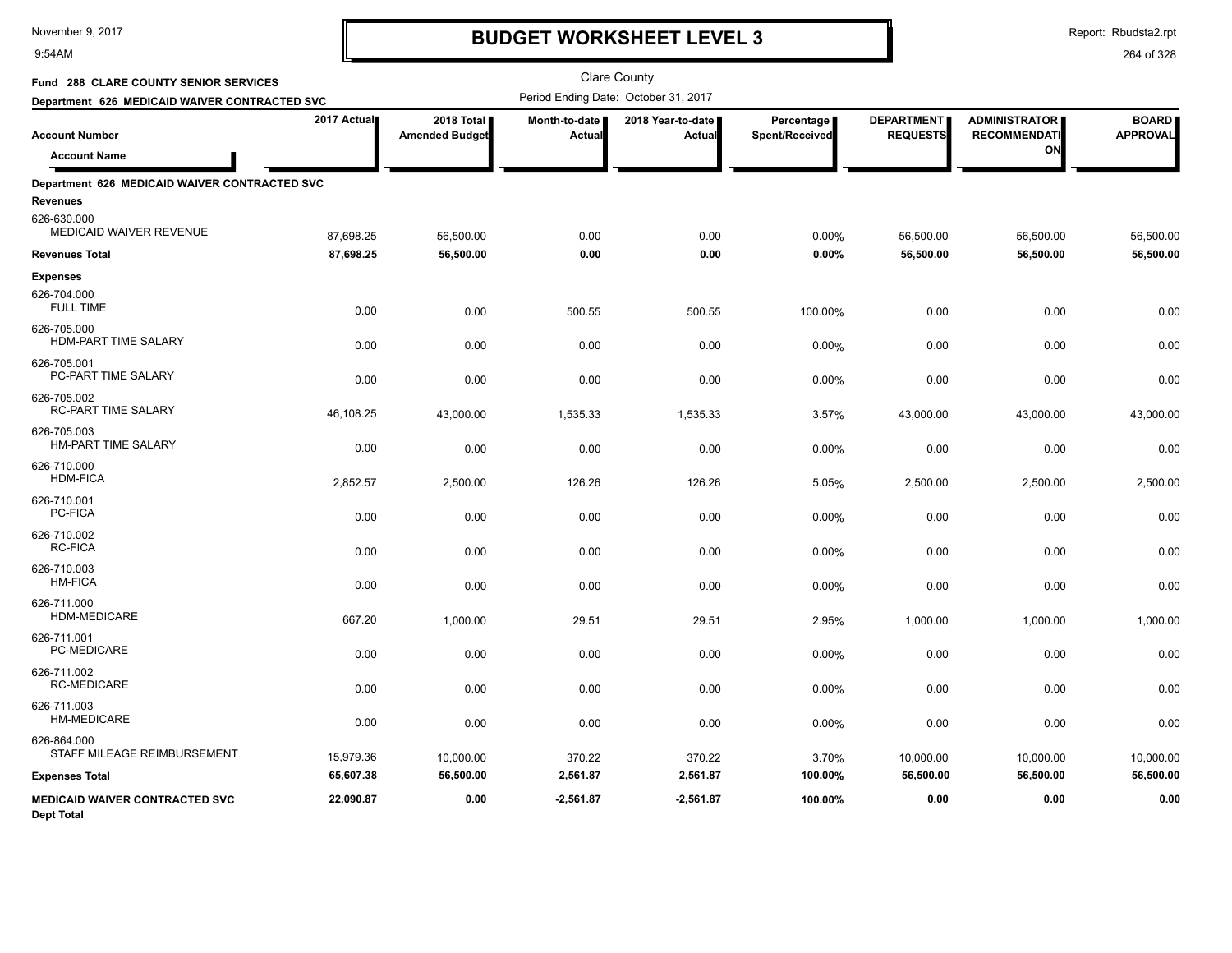#### 9:54AM

### **BUDGET WORKSHEET LEVEL 3**

Report: Rbudsta2.rpt

| Fund 288 CLARE COUNTY SENIOR SERVICES                    |             |                                     |                         | <b>Clare County</b>                  |                              |                                      |                                                   |                                 |
|----------------------------------------------------------|-------------|-------------------------------------|-------------------------|--------------------------------------|------------------------------|--------------------------------------|---------------------------------------------------|---------------------------------|
| Department 627 CARE MGT CONTRACTED SERVICES              |             |                                     |                         | Period Ending Date: October 31, 2017 |                              |                                      |                                                   |                                 |
| <b>Account Number</b><br><b>Account Name</b>             | 2017 Actual | 2018 Total<br><b>Amended Budget</b> | Month-to-date<br>Actual | 2018 Year-to-date<br><b>Actual</b>   | Percentage<br>Spent/Received | <b>DEPARTMENT</b><br><b>REQUESTS</b> | <b>ADMINISTRATOR</b><br><b>RECOMMENDATI</b><br>ON | <b>BOARD</b><br><b>APPROVAL</b> |
| Department 627 CARE MGT CONTRACTED SERVICES              |             |                                     |                         |                                      |                              |                                      |                                                   |                                 |
| <b>Revenues</b>                                          |             |                                     |                         |                                      |                              |                                      |                                                   |                                 |
| 627-630.000<br>CARE MANAGEMENT REVENUE                   | 4,548.00    | 2,750.00                            | 0.00                    | 0.00                                 | 0.00%                        | 2,750.00                             | 2,750.00                                          | 2,750.00                        |
| <b>Revenues Total</b>                                    | 4,548.00    | 2,750.00                            | 0.00                    | 0.00                                 | 0.00%                        | 2,750.00                             | 2,750.00                                          | 2,750.00                        |
| <b>Expenses</b><br>627-705.001<br>PC PART TIME SALARY    | 0.00        | 0.00                                | 0.00                    | 0.00                                 | 0.00%                        | 0.00                                 | 0.00                                              | 0.00                            |
| 627-705.002<br>RC - PART TIME SALARY                     | 523.37      | 1,000.00                            | 50.59                   | 50.59                                | 5.06%                        | 1,000.00                             | 1,000.00                                          | 1,000.00                        |
| 627-705.003<br>HM - PART TIME SALARY                     | 2,689.16    | 1,000.00                            | 0.00                    | 0.00                                 | 0.00%                        | 1,000.00                             | 1,000.00                                          | 1,000.00                        |
| 627-710.000<br><b>HDM-FICA</b>                           | 199.16      | 200.00                              | 3.14                    | 3.14                                 | 1.57%                        | 200.00                               | 200.00                                            | 200.00                          |
| 627-710.001<br>PC FICA EXPENSE                           | 0.00        | 0.00                                | 0.00                    | 0.00                                 | 0.00%                        | 0.00                                 | 0.00                                              | 0.00                            |
| 627-710.002<br><b>RC FICA EXPENSE</b>                    | 0.00        | 0.00                                | 0.00                    | 0.00                                 | 0.00%                        | 0.00                                 | 0.00                                              | 0.00                            |
| 627-710.003<br>HM FICA EXPENSE                           | 0.00        | 0.00                                | 0.00                    | 0.00                                 | 0.00%                        | 0.00                                 | 0.00                                              | 0.00                            |
| 627-711.000<br>HDM-MEDICARE EXPENSE                      | 46.55       | 50.00                               | 0.73                    | 0.73                                 | 1.46%                        | 50.00                                | 50.00                                             | 50.00                           |
| 627-711.001<br>PC MEDICARE EXPENSE                       | 0.00        | 0.00                                | 0.00                    | 0.00                                 | 0.00%                        | 0.00                                 | 0.00                                              | 0.00                            |
| 627-711.002<br>RC MEDICARE EXPENSE                       | 0.00        | 0.00                                | 0.00                    | 0.00                                 | 0.00%                        | 0.00                                 | 0.00                                              | 0.00                            |
| 627-711.003<br>HM MEDICARE EXPENSE                       | 0.00        | 0.00                                | 0.00                    | 0.00                                 | 0.00%                        | 0.00                                 | 0.00                                              | 0.00                            |
| 627-864.000<br>STAFF MILEAGE REIMBURSEMENT               | 0.00        | 500.00                              | 0.00                    | 0.00                                 | 0.00%                        | 500.00                               | 500.00                                            | 500.00                          |
| <b>Expenses Total</b>                                    | 3,458.24    | 2,750.00                            | 54.46                   | 54.46                                | 100.00%                      | 2,750.00                             | 2,750.00                                          | 2,750.00                        |
| <b>CARE MGT CONTRACTED SERVICES</b><br><b>Dept Total</b> | 1,089.76    | 0.00                                | $-54.46$                | $-54.46$                             | 100.00%                      | 0.00                                 | 0.00                                              | 0.00                            |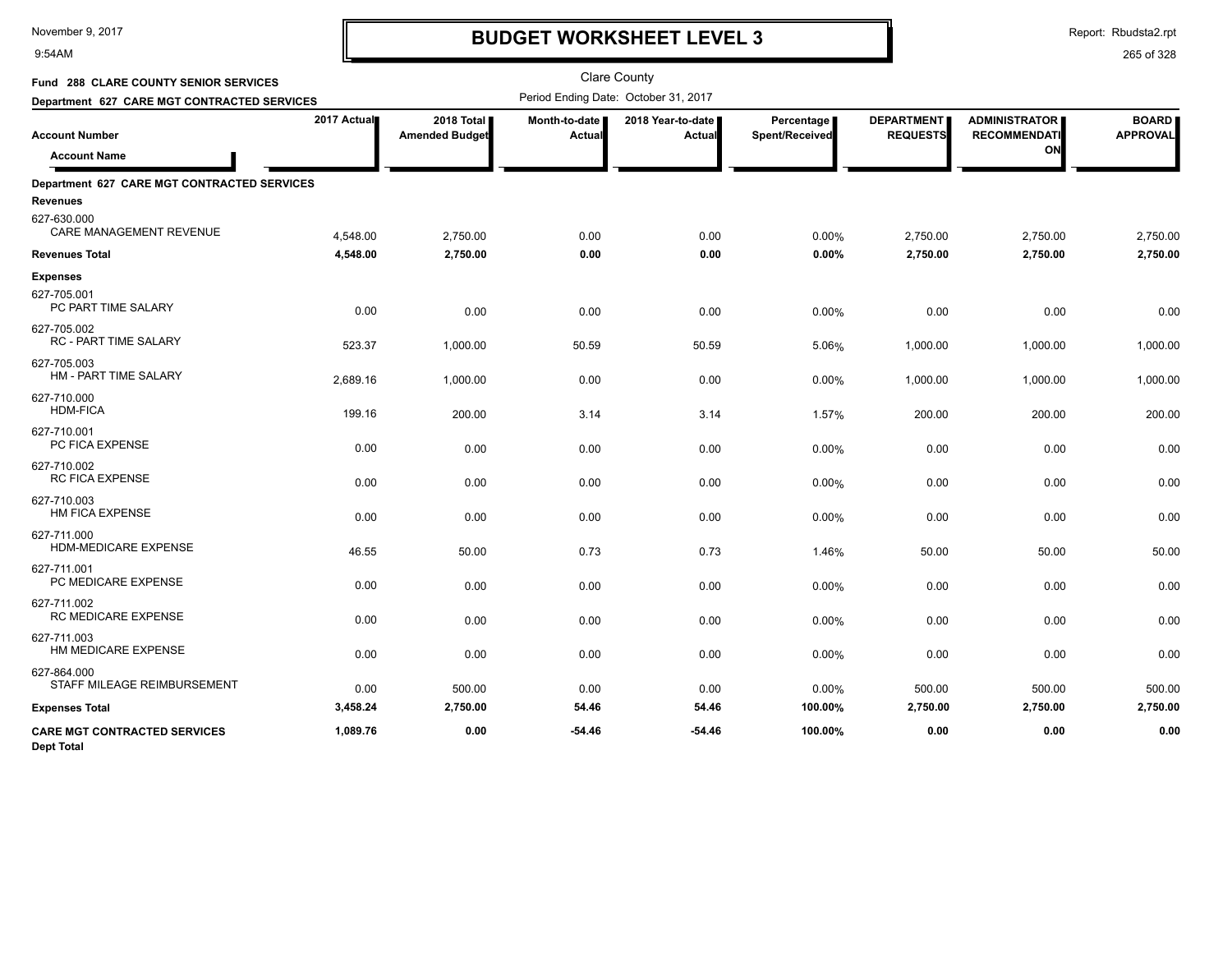9:54AM

# **BUDGET WORKSHEET LEVEL 3**

Report: Rbudsta2.rpt

| Fund 288 CLARE COUNTY SENIOR SERVICES                 |              |                                     |                         | <b>Clare County</b>                  |                              |                                      |                                                   |                                 |
|-------------------------------------------------------|--------------|-------------------------------------|-------------------------|--------------------------------------|------------------------------|--------------------------------------|---------------------------------------------------|---------------------------------|
| Department 628 VETERANS ADMINISTRATION SVC            |              |                                     |                         | Period Ending Date: October 31, 2017 |                              |                                      |                                                   |                                 |
| <b>Account Number</b><br><b>Account Name</b>          | 2017 Actual  | 2018 Total<br><b>Amended Budget</b> | Month-to-date<br>Actual | 2018 Year-to-date<br>Actual          | Percentage<br>Spent/Received | <b>DEPARTMENT</b><br><b>REQUESTS</b> | <b>ADMINISTRATOR</b><br><b>RECOMMENDATI</b><br>ON | <b>BOARD</b><br><b>APPROVAL</b> |
| Department 628 VETERANS ADMINISTRATION SVC            |              |                                     |                         |                                      |                              |                                      |                                                   |                                 |
| Revenues                                              |              |                                     |                         |                                      |                              |                                      |                                                   |                                 |
| 628-630.000<br><b>VETERANS ADMINISTRATION REVENUE</b> | 27,340.00    | 3,000.00                            | 0.00                    | 0.00                                 | 0.00%                        | 0.00                                 | 3,000.00                                          | 3,000.00                        |
| Revenues Total                                        | 27,340.00    | 3,000.00                            | 0.00                    | 0.00                                 | 0.00%                        | 0.00                                 | 3,000.00                                          | 3,000.00                        |
| <b>Expenses</b>                                       |              |                                     |                         |                                      |                              |                                      |                                                   |                                 |
| 628-704.000<br><b>FULL TIME SALARY</b>                | 0.00         | 0.00                                | 423.34                  | 423.34                               | 100.00%                      | 0.00                                 | 0.00                                              | 0.00                            |
| 628-705.001<br>VA - PART TIME SALARY                  | 20,229.49    | 10,000.00                           | 706.23                  | 706.23                               | 7.06%                        | 10,000.00                            | 10,000.00                                         | 10,000.00                       |
| 628-710.000<br>FICA - VA                              | 1,122.15     | 1,180.00                            | 70.05                   | 70.05                                | 5.94%                        | 1,180.00                             | 1,180.00                                          | 1,180.00                        |
| 628-711.000<br><b>MEDICARE - VA</b>                   | 262.44       | 500.00                              | 16.36                   | 16.36                                | 3.27%                        | 500.00                               | 500.00                                            | 500.00                          |
| 628-727.000<br><b>SUPPLIES</b>                        | 0.00         | 0.00                                | 0.00                    | 0.00                                 | 0.00%                        | 0.00                                 | 0.00                                              | 0.00                            |
| 628-864.000<br>STAFF MILEAGE REIMBURSEMENT            | 5,361.50     | 4,000.00                            | 195.83                  | 195.83                               | 4.90%                        | 4,000.00                             | 4,000.00                                          | 4,000.00                        |
| <b>Expenses Total</b>                                 | 26,975.58    | 15,680.00                           | 1,411.81                | 1,411.81                             | 100.00%                      | 15,680.00                            | 15,680.00                                         | 15,680.00                       |
| <b>VETERANS ADMINISTRATION SVC Dept</b><br>Total      | 364.42       | $-12,680.00$                        | $-1,411.81$             | $-1,411.81$                          | 100.00%                      | $-15,680.00$                         | $-12,680.00$                                      | $-12,680.00$                    |
| <b>Revenues Total</b>                                 | 1,361,045.06 | 1,576,605.00                        | 1,921.80                | 1,921.80                             | 0.12%                        | 1,257,019.00                         | 1,576,605.00                                      | 1,576,605.00                    |
| <b>Expenses Fund Total</b>                            | 1,385,512.26 | 1,576,605.00                        | 68,617.64               | 68,617.64                            | 100.00%                      | 1,357,699.00                         | 1,576,605.00                                      | 1,576,605.00                    |
| Net (Rev/Exp)                                         | $-24,467.20$ | 0.00                                | $-66,695.84$            | $-66.695.84$                         |                              | $-100,680.00$                        | 0.00                                              | 0.00                            |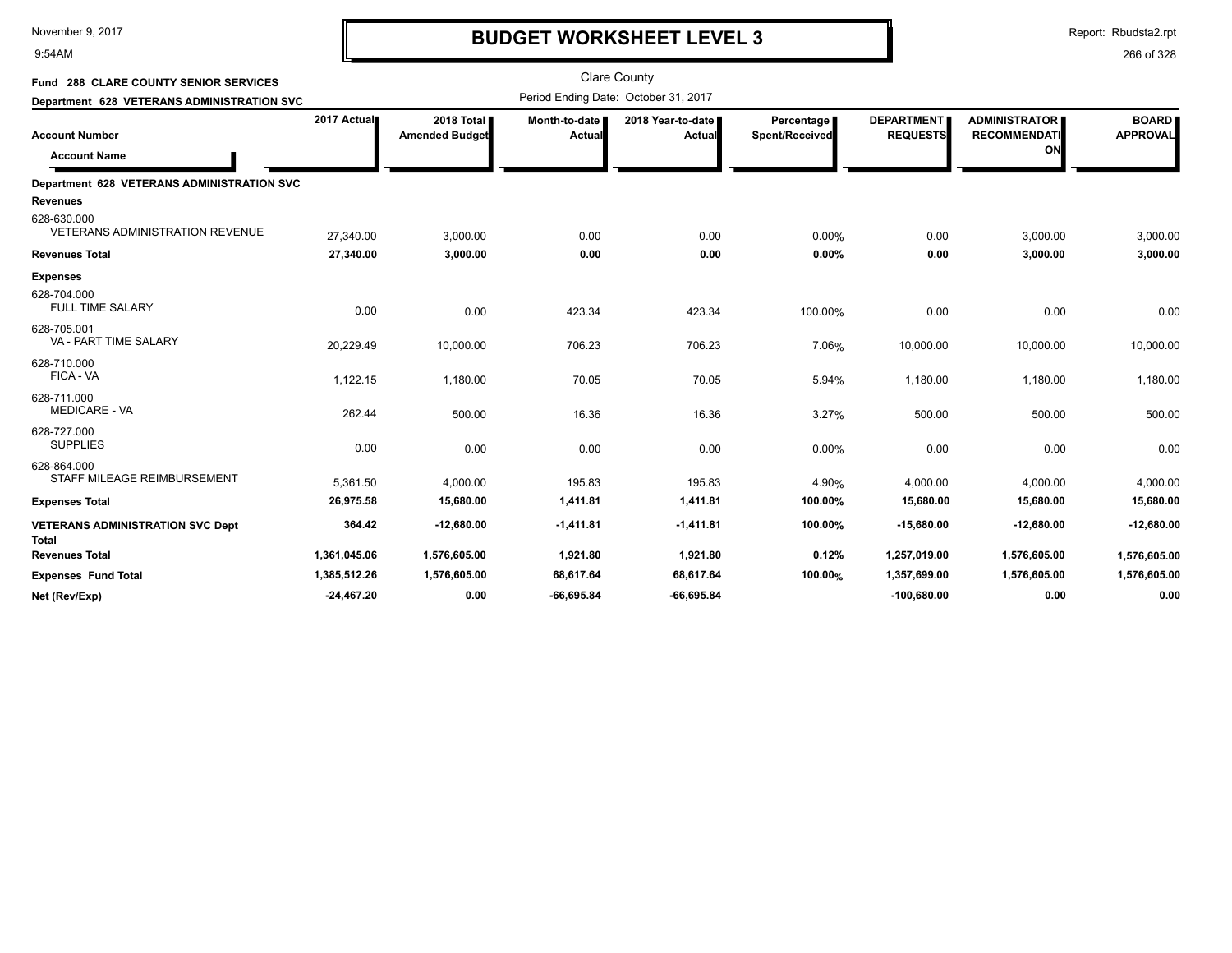9:54AM

# **BUDGET WORKSHEET LEVEL 3**

Report: Rbudsta2.rpt

| Fund 290 SOCIAL WELFARE FUND                               |             |                                     |                         | Clare County                         |                              |                                      |                                                   |                                 |
|------------------------------------------------------------|-------------|-------------------------------------|-------------------------|--------------------------------------|------------------------------|--------------------------------------|---------------------------------------------------|---------------------------------|
| <b>Department</b>                                          |             |                                     |                         | Period Ending Date: October 31, 2017 |                              |                                      |                                                   |                                 |
| <b>Account Number</b><br><b>Account Name</b>               | 2017 Actual | 2018 Total<br><b>Amended Budget</b> | Month-to-date<br>Actual | 2018 Year-to-date<br>Actual          | Percentage<br>Spent/Received | <b>DEPARTMENT</b><br><b>REQUESTS</b> | <b>ADMINISTRATOR</b><br><b>RECOMMENDATI</b><br>ON | <b>BOARD</b><br><b>APPROVAL</b> |
| Fund 290 SOCIAL WELFARE FUND<br>2018<br><b>Fiscal Year</b> |             |                                     |                         |                                      |                              |                                      |                                                   |                                 |
| Department 000                                             |             |                                     |                         |                                      |                              |                                      |                                                   |                                 |
| <b>Revenues</b>                                            |             |                                     |                         |                                      |                              |                                      |                                                   |                                 |
| 000-401.000<br>REVENUE CONTROL                             | 0.00        | 0.00                                | 0.00                    | 0.00                                 | 0.00%                        | 0.00                                 | 0.00                                              | 0.00                            |
| 000-564.000<br>STATE GRANT ADVANCE                         | 0.00        | 0.00                                | 0.00                    | 0.00                                 | 0.00%                        | 0.00                                 | 0.00                                              | 0.00                            |
| 000-665.000<br>INTEREST EARNED - TOGGE SHOP                | 0.00        | 0.00                                | 0.00                    | 0.00                                 | 0.00%                        | 0.00                                 | 0.00                                              | 0.00                            |
| 000-682.000<br><b>CLIENT REIMBURSEMENT</b>                 | 0.00        | 0.00                                | 0.00                    | 0.00                                 | 0.00%                        | 0.00                                 | 0.00                                              | 0.00                            |
| 000-699.101<br>COUNTY APPROPRIATION                        | 0.00        | 0.00                                | 0.00                    | 0.00                                 | 0.00%                        | 5,000.00                             | 0.00                                              | 0.00                            |
| 000-699.297<br>APPROPRIATION - TOGGE SHOP                  | 0.00        | 0.00                                | 0.00                    | 0.00                                 | 0.00%                        | 0.00                                 | 0.00                                              | 0.00                            |
| 000-699.900<br>BEGINNING FUND BALANCE                      | 0.00        | 22,965.00                           | 0.00                    | 0.00                                 | 0.00%                        | 0.00                                 | 22,965.00                                         | 22,965.00                       |
| <b>Revenues Total</b>                                      | 0.00        | 22,965.00                           | 0.00                    | 0.00                                 | 0.00%                        | 5,000.00                             | 22,965.00                                         | 22,965.00                       |
| <b>Expenses</b>                                            |             |                                     |                         |                                      |                              |                                      |                                                   |                                 |
| 000-701.000<br><b>EXPENDITURE CONTROL</b>                  | 5,535.69    | 6,000.00                            | 0.00                    | 0.00                                 | 0.00%                        | 0.00                                 | 6,000.00                                          | 6,000.00                        |
| 000-710.000<br><b>FICA EXPENSE</b>                         | 56.51       | 100.00                              | 0.00                    | 0.00                                 | 0.00%                        | 0.00                                 | 100.00                                            | 100.00                          |
| 000-711.000<br>MEICARE EXPENSE                             | 13.21       | 50.00                               | 0.00                    | 0.00                                 | 0.00%                        | 0.00                                 | 50.00                                             | 50.00                           |
| 000-998.101<br>APPROP TRANSFER OUT-GENERAL FD              | 0.00        | 0.00                                | 0.00                    | 0.00                                 | 0.00%                        | 0.00                                 | 0.00                                              | 0.00                            |
| 000-998.292<br>APPROP TRANSFER OUT-CHILD CARE              | 0.00        | 0.00                                | 0.00                    | 0.00                                 | 0.00%                        | 0.00                                 | 0.00                                              | 0.00                            |
| 000-998.900<br><b>ENDING FUND BALANCE</b>                  | 0.00        | 16,815.00                           | 0.00                    | 0.00                                 | 0.00%                        | 0.00                                 | 16,815.00                                         | 16,815.00                       |
| <b>Expenses Total</b>                                      | 5,605.41    | 22,965.00                           | 0.00                    | 0.00                                 | 0.00%                        | 0.00                                 | 22,965.00                                         | 22,965.00                       |
| <b>Dept Total</b>                                          | $-5,605.41$ | 0.00                                | 0.00                    | 0.00                                 | 0.00%                        | 5,000.00                             | 0.00                                              | 0.00                            |
| <b>Revenues Total</b>                                      | 0.00        | 22,965.00                           | 0.00                    | 0.00                                 | 0.00%                        | 5,000.00                             | 22,965.00                                         | 22,965.00                       |
| <b>Expenses Fund Total</b>                                 | 5,605.41    | 22,965.00                           | 0.00                    | 0.00                                 | 0.00%                        | 0.00                                 | 22,965.00                                         | 22,965.00                       |
| Net (Rev/Exp)                                              | $-5,605.41$ | 0.00                                | 0.00                    | 0.00                                 |                              | 5,000.00                             | 0.00                                              | 0.00                            |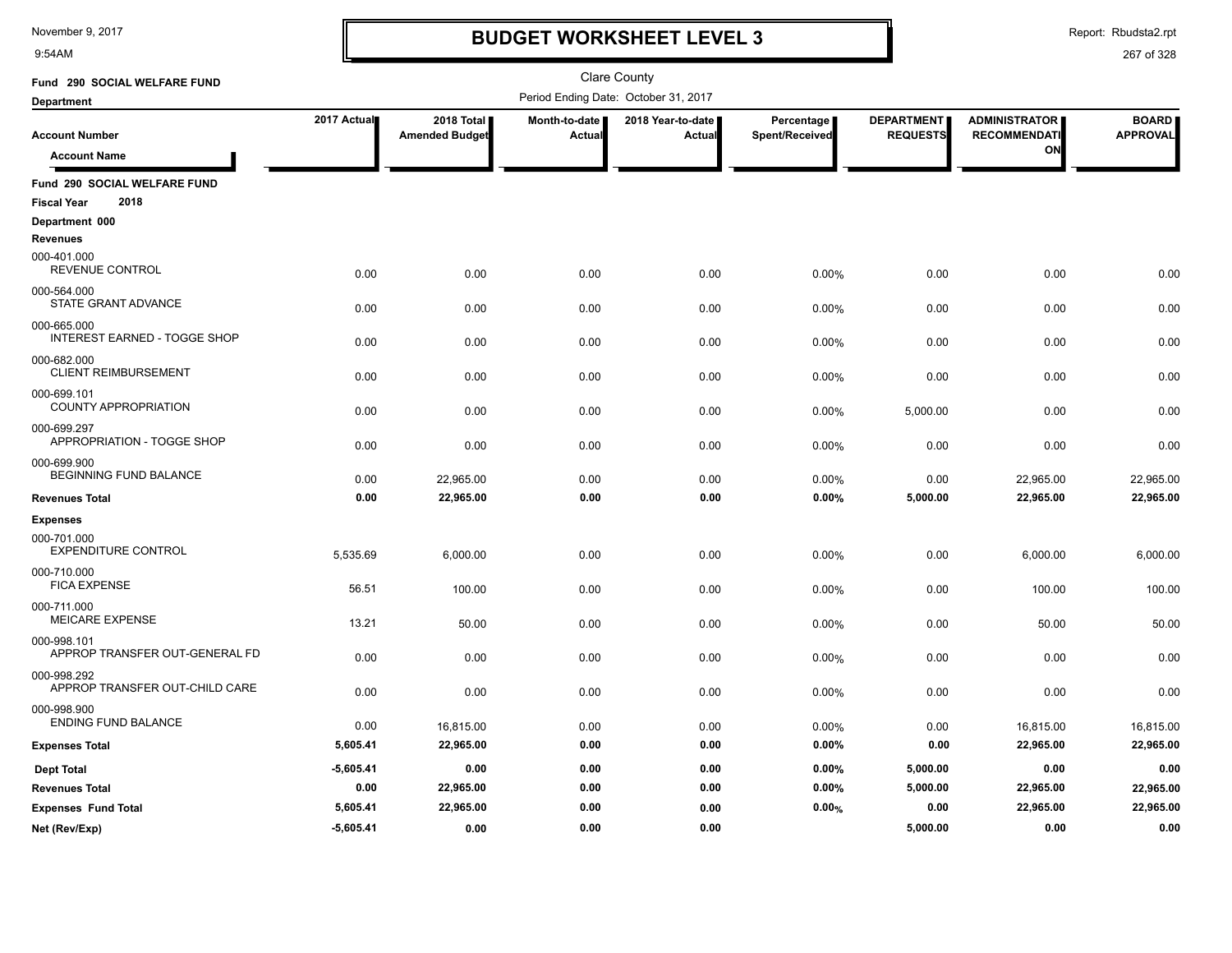#### 9:54AM

# **BUDGET WORKSHEET LEVEL 3**

Report: Rbudsta2.rpt

| Fund 291 CHILD CARE-FAMILY CT (PROBATE)      |             |                                               |                                | <b>Clare County</b>                  |                                     |                                      |                                                   |                                 |
|----------------------------------------------|-------------|-----------------------------------------------|--------------------------------|--------------------------------------|-------------------------------------|--------------------------------------|---------------------------------------------------|---------------------------------|
| Department                                   |             |                                               |                                | Period Ending Date: October 31, 2017 |                                     |                                      |                                                   |                                 |
| <b>Account Number</b><br><b>Account Name</b> | 2017 Actual | 2018 Total <b>II</b><br><b>Amended Budget</b> | Month-to-date<br><b>Actual</b> | 2018 Year-to-date<br><b>Actual</b>   | Percentage<br><b>Spent/Received</b> | <b>DEPARTMENT</b><br><b>REQUESTS</b> | <b>ADMINISTRATOR</b><br><b>RECOMMENDATI</b><br>ON | <b>BOARD</b><br><b>APPROVAL</b> |
| Fund 291 CHILD CARE-FAMILY CT (PROBATE)      |             |                                               |                                |                                      |                                     |                                      |                                                   |                                 |
| 2018<br><b>Fiscal Year</b>                   |             |                                               |                                |                                      |                                     |                                      |                                                   |                                 |
| Department 000                               |             |                                               |                                |                                      |                                     |                                      |                                                   |                                 |
| <b>Revenues</b>                              |             |                                               |                                |                                      |                                     |                                      |                                                   |                                 |
| 000-429.000<br><b>COMMERCIAL FOREST</b>      | 0.00        | 0.00                                          | 0.00                           | 0.00                                 | 0.00%                               | 0.00                                 | 0.00                                              | 0.00                            |
| <b>Revenues Total</b>                        | 0.00        | 0.00                                          | 0.00                           | 0.00                                 | 0.00%                               | 0.00                                 | 0.00                                              | 0.00                            |
| <b>Dept Total</b>                            | 0.00        | 0.00                                          | 0.00                           | 0.00                                 | 0.00%                               | 0.00                                 | 0.00                                              | 0.00                            |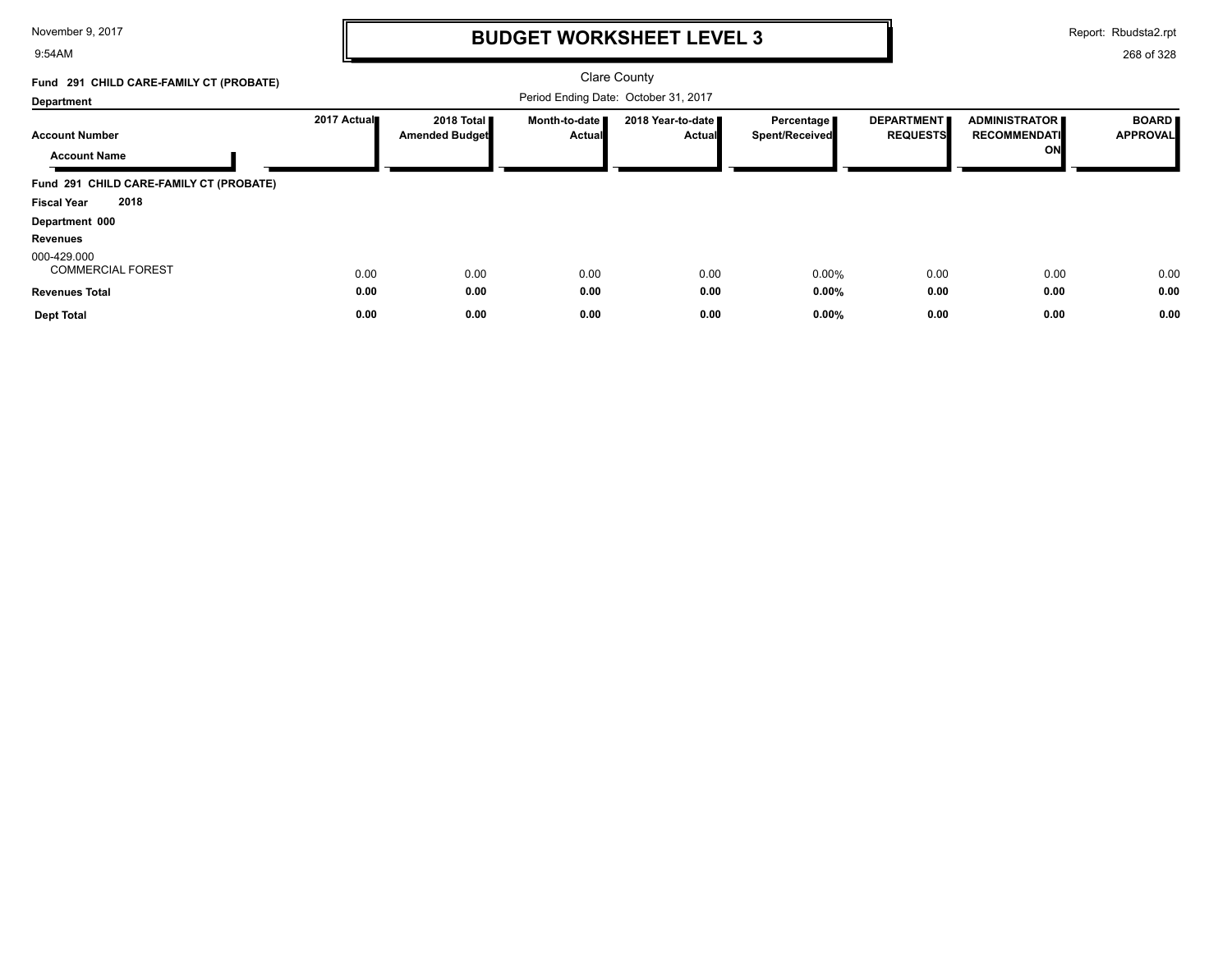9:54AM

# **BUDGET WORKSHEET LEVEL 3**

Report: Rbudsta2.rpt

| Fund 291 CHILD CARE-FAMILY CT (PROBATE)         |             |                                     |                         | <b>Clare County</b>                  |                              |                                      |                                             |                                 |
|-------------------------------------------------|-------------|-------------------------------------|-------------------------|--------------------------------------|------------------------------|--------------------------------------|---------------------------------------------|---------------------------------|
| Department 662 PROBATE                          |             |                                     |                         | Period Ending Date: October 31, 2017 |                              |                                      |                                             |                                 |
| <b>Account Number</b>                           | 2017 Actual | 2018 Total<br><b>Amended Budget</b> | Month-to-date<br>Actual | 2018 Year-to-date  <br>Actual        | Percentage<br>Spent/Received | <b>DEPARTMENT</b><br><b>REQUESTS</b> | <b>ADMINISTRATOR</b><br><b>RECOMMENDATI</b> | <b>BOARD</b><br><b>APPROVAL</b> |
| <b>Account Name</b>                             |             |                                     |                         |                                      |                              |                                      | ON                                          |                                 |
| Department 662 PROBATE<br><b>Revenues</b>       |             |                                     |                         |                                      |                              |                                      |                                             |                                 |
| 662-564.000<br>STATE GRANTS CHILD CARE PROGMS   | 88,627.78   | 116,000.00                          | 0.00                    | 0.00                                 | 0.00%                        | 116,000.00                           | 116,000.00                                  | 116,000.00                      |
| 662-564.001<br>STATE REIMB TRANS JUVENILES RDSS | 0.00        | 3,000.00                            | 0.00                    | 0.00                                 | 0.00%                        | 3,000.00                             | 3,000.00                                    | 3,000.00                        |
| 662-682.000<br>CHILD CARE PROBATE REIMBURSMTS   | 33.75       | 250.00                              | 0.00                    | 0.00                                 | 0.00%                        | 250.00                               | 250.00                                      | 250.00                          |
| 662-699.101<br>PROBATE APPROP. TRANSFER IN      | 300,000.00  | 200,000.00                          | 0.00                    | 0.00                                 | 0.00%                        | 200,000.00                           | 200,000.00                                  | 200,000.00                      |
| 662-699.292<br>FIA-CCF APPROP TRANSFER IN       | 0.00        | 0.00                                | 0.00                    | 0.00                                 | 0.00%                        | 0.00                                 | 0.00                                        | 0.00                            |
| 662-699.900<br>BEGINNING FUND BALANCE           | 0.00        | 0.00                                | 0.00                    | 0.00                                 | 0.00%                        | 0.00                                 | 0.00                                        | 0.00                            |
| <b>Revenues Total</b>                           | 388,661.53  | 319,250.00                          | 0.00                    | 0.00                                 | 0.00%                        | 319,250.00                           | 319,250.00                                  | 319,250.00                      |
| <b>Expenses</b>                                 |             |                                     |                         |                                      |                              |                                      |                                             |                                 |
| 662-701.000<br><b>EXPENDITURE CONTROL</b>       | 0.00        | 0.00                                | 0.00                    | 0.00                                 | 0.00%                        | 0.00                                 | 0.00                                        | 0.00                            |
| 662-701.001<br><b>BASIC ACT GRANT</b>           | 4,752.50    | 1,000.00                            | 0.00                    | 0.00                                 | 0.00%                        | 1,000.00                             | 1,000.00                                    | 1,000.00                        |
| 662-701.864<br>TRAVEL & EXPENSE                 | 0.00        | 3,000.00                            | 0.00                    | 0.00                                 | 0.00%                        | 3,000.00                             | 3,000.00                                    | 3,000.00                        |
| 662-704.000<br><b>FULL TIME SALARIES</b>        | 0.00        | 0.00                                | 0.00                    | 0.00                                 | 0.00%                        | 0.00                                 | 0.00                                        | 0.00                            |
| 662-710.000<br><b>FICA</b>                      | 0.00        | 0.00                                | 0.00                    | 0.00                                 | 0.00%                        | 0.00                                 | 0.00                                        | 0.00                            |
| 662-711.000<br><b>MEDICARE</b>                  | 0.00        | 0.00                                | 0.00                    | 0.00                                 | 0.00%                        | 0.00                                 | 0.00                                        | 0.00                            |
| 662-715.000<br><b>HEALTH INSURANCE</b>          | 0.00        | 0.00                                | 0.00                    | 0.00                                 | 0.00%                        | 0.00                                 | 0.00                                        | 0.00                            |
| 662-717.000<br>LIFE INSURANCE                   | 0.00        | 0.00                                | 0.00                    | 0.00                                 | 0.00%                        | 0.00                                 | 0.00                                        | 0.00                            |
| 662-717.002<br>COBRA/HIPPA                      | 0.00        | 0.00                                | 0.00                    | 0.00                                 | 0.00%                        | 0.00                                 | 0.00                                        | 0.00                            |
| 662-718.000<br><b>RETIREMENT</b>                | 0.00        | 0.00                                | 0.00                    | 0.00                                 | 0.00%                        | 0.00                                 | 0.00                                        | 0.00                            |
| 662-723.000<br><b>UNEMPLOYMENT</b>              | 0.00        | 0.00                                | 0.00                    | 0.00                                 | 0.00%                        | 0.00                                 | 0.00                                        | 0.00                            |
| 662-724.000<br><b>WORKERS COMP</b>              | 0.00        | 0.00                                | 0.00                    | 0.00                                 | 0.00%                        | 0.00                                 | 0.00                                        | 0.00                            |
| 662-727.000<br>OFFICE SUPPLIES                  | 0.00        | 0.00                                | 0.00                    | 0.00                                 | 0.00%                        | 0.00                                 | 0.00                                        | 0.00                            |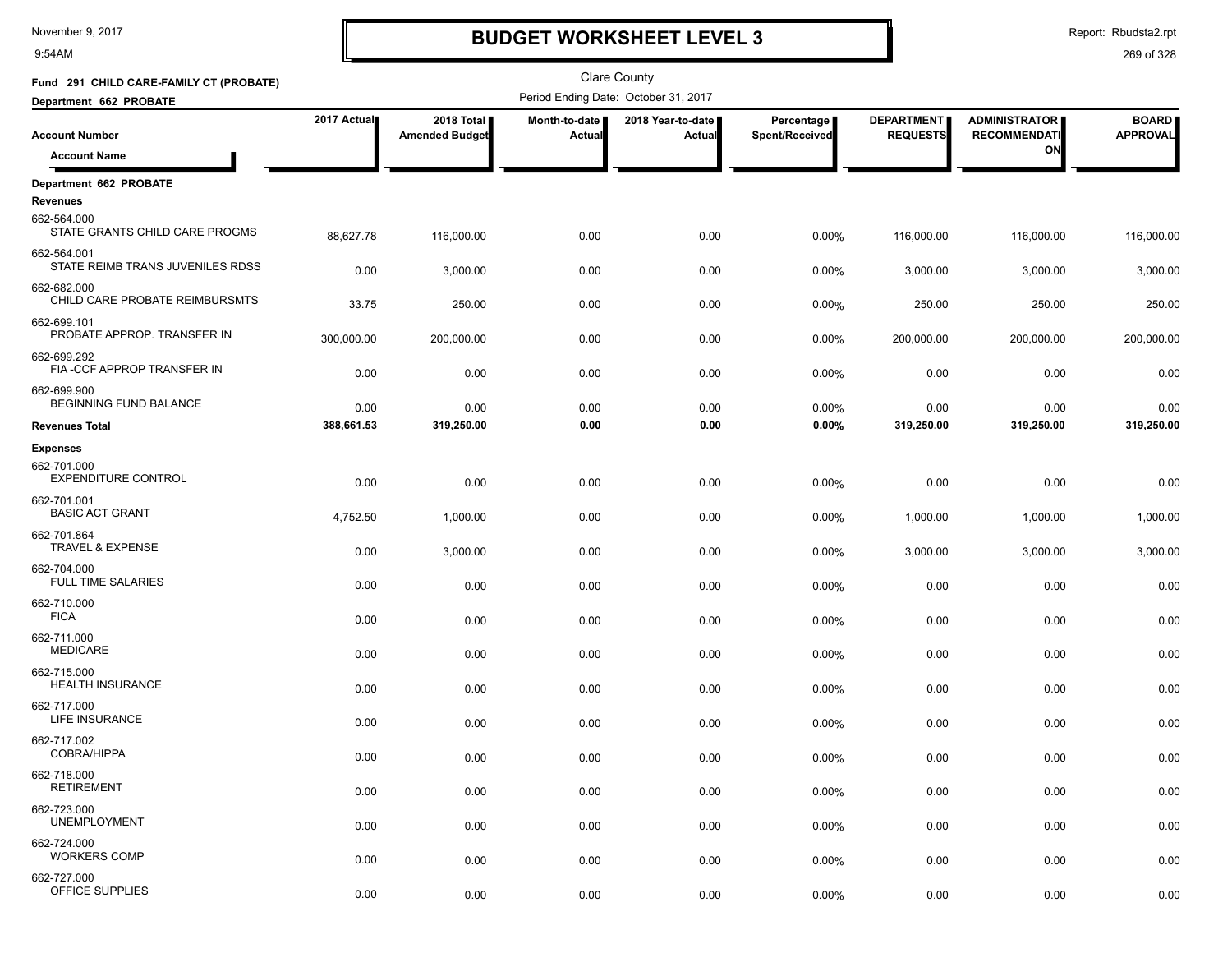9:54AM

# **BUDGET WORKSHEET LEVEL 3**

Report: Rbudsta2.rpt

| Fund 291 CHILD CARE-FAMILY CT (PROBATE)   |             |                                     |                         | <b>Clare County</b>                  |                                     |                                      |                                             |                                 |
|-------------------------------------------|-------------|-------------------------------------|-------------------------|--------------------------------------|-------------------------------------|--------------------------------------|---------------------------------------------|---------------------------------|
| Department 662 PROBATE                    |             |                                     |                         | Period Ending Date: October 31, 2017 |                                     |                                      |                                             |                                 |
| <b>Account Number</b>                     | 2017 Actual | 2018 Total<br><b>Amended Budget</b> | Month-to-date<br>Actual | 2018 Year-to-date<br>Actual          | <b>Percentage</b><br>Spent/Received | <b>DEPARTMENT</b><br><b>REQUESTS</b> | <b>ADMINISTRATOR</b><br><b>RECOMMENDATI</b> | <b>BOARD</b><br><b>APPROVAL</b> |
| <b>Account Name</b>                       |             |                                     |                         |                                      |                                     |                                      | ON                                          |                                 |
| 662-801.001<br><b>STATE OF MICHIGAN</b>   | 0.00        | 0.00                                | 0.00                    | 0.00                                 | 0.00%                               | 0.00                                 | 0.00                                        | 0.00                            |
| 662-801.002<br><b>MONTHLY OFFSET</b>      | 179,875.77  | 79,250.00                           | 0.00                    | 0.00                                 | 0.00%                               | 70,000.00                            | 79,250.00                                   | 79,250.00                       |
| 662-801.003<br>CAPP (CMH)                 | 0.00        | 0.00                                | 0.00                    | 0.00                                 | 0.00%                               | 0.00                                 | 0.00                                        | 0.00                            |
| 662-801.004<br>CO JUVENILE DETENTION      | 46,160.00   | 100,000.00                          | 0.00                    | 0.00                                 | 0.00%                               | 100,000.00                           | 100,000.00                                  | 100,000.00                      |
| 662-801.005<br>OTHER - PRIVATE            | 56,286.96   | 40,000.00                           | 0.00                    | 0.00                                 | 0.00%                               | 40,000.00                            | 40,000.00                                   | 40,000.00                       |
| 662-801.006<br><b>PUBLIC</b>              | 561.42      | 1,000.00                            | 0.00                    | 0.00                                 | 0.00%                               | 1,000.00                             | 1,000.00                                    | 1,000.00                        |
| 662-801.007<br>IN HOME CARE               | 93,783.07   | 95,000.00                           | 2,316.00                | 2,316.00                             | 2.44%                               | 95,000.00                            | 95,000.00                                   | 95,000.00                       |
| 662-807.000<br>PROFESSIONAL CONSULTATION  | 0.00        | 0.00                                | 0.00                    | 0.00                                 | 0.00%                               | 0.00                                 | 0.00                                        | 0.00                            |
| 662-852.000<br><b>TELEPHONE</b>           | 0.00        | 0.00                                | 0.00                    | 0.00                                 | 0.00%                               | 0.00                                 | 0.00                                        | 0.00                            |
| 662-864.000<br><b>TRAVEL</b>              | 0.00        | 0.00                                | 0.00                    | 0.00                                 | 0.00%                               | 0.00                                 | 0.00                                        | 0.00                            |
| 662-956.000<br>2002 DEFICIT ELIMINATION   | 0.00        | 0.00                                | 0.00                    | 0.00                                 | 0.00%                               | 0.00                                 | 0.00                                        | 0.00                            |
| 662-957.000<br><b>TRAINING</b>            | 0.00        | 0.00                                | 0.00                    | 0.00                                 | 0.00%                               | 0.00                                 | 0.00                                        | 0.00                            |
| 662-978.000<br><b>NEW EQUIPMENT</b>       | 0.00        | 0.00                                | 0.00                    | 0.00                                 | 0.00%                               | 0.00                                 | 0.00                                        | 0.00                            |
| 662-998.101<br>APPROPRIATION TRANSFER OUT | 0.00        | 0.00                                | 0.00                    | 0.00                                 | 0.00%                               | 0.00                                 | 0.00                                        | 0.00                            |
| 662-998.900<br><b>ENDING FUND BALANCE</b> | 0.00        | 0.00                                | 0.00                    | 0.00                                 | 0.00%                               | 0.00                                 | 0.00                                        | 0.00                            |
| <b>Expenses Total</b>                     | 381,419.72  | 319,250.00                          | 2,316.00                | 2,316.00                             | 100.00%                             | 310,000.00                           | 319,250.00                                  | 319,250.00                      |
| <b>PROBATE Dept Total</b>                 | 7,241.81    | 0.00                                | $-2,316.00$             | $-2,316.00$                          | 100.00%                             | 9,250.00                             | 0.00                                        | 0.00                            |
| <b>Revenues Total</b>                     | 388,661.53  | 319,250.00                          | 0.00                    | 0.00                                 | 0.00%                               | 319,250.00                           | 319,250.00                                  | 319,250.00                      |
| <b>Expenses Fund Total</b>                | 381,419.72  | 319,250.00                          | 2,316.00                | 2,316.00                             | 100.00%                             | 310,000.00                           | 319,250.00                                  | 319,250.00                      |
| Net (Rev/Exp)                             | 7,241.81    | 0.00                                | $-2,316.00$             | $-2,316.00$                          |                                     | 9.250.00                             | 0.00                                        | 0.00                            |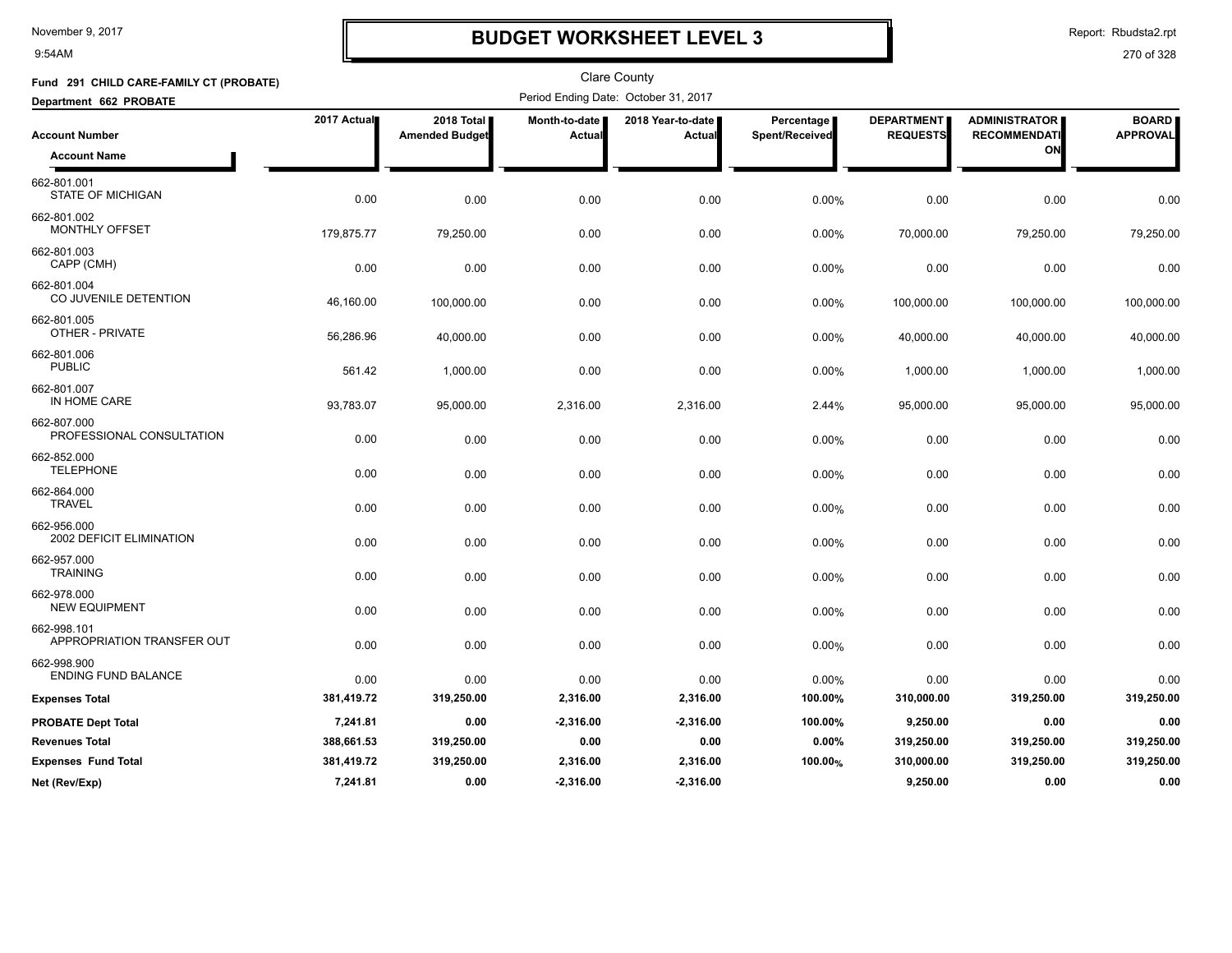9:54AM

## **BUDGET WORKSHEET LEVEL 3**

Report: Rbudsta2.rpt

| Fund 292 CHILD CARE-DSS FUND                        |              |                                     |                         | <b>Clare County</b>                  |                              |                                      |                                            |                                 |
|-----------------------------------------------------|--------------|-------------------------------------|-------------------------|--------------------------------------|------------------------------|--------------------------------------|--------------------------------------------|---------------------------------|
| Department 663 CHILD CARE-SOCIAL WELFARE            |              |                                     |                         | Period Ending Date: October 31, 2017 |                              |                                      |                                            |                                 |
| <b>Account Number</b><br><b>Account Name</b>        | 2017 Actual  | 2018 Total<br><b>Amended Budget</b> | Month-to-date<br>Actual | 2018 Year-to-date<br>Actual          | Percentage<br>Spent/Received | <b>DEPARTMENT</b><br><b>REQUESTS</b> | ADMINISTRATOR<br><b>RECOMMENDATI</b><br>ON | <b>BOARD</b><br><b>APPROVAL</b> |
| Fund 292 CHILD CARE-DSS FUND                        |              |                                     |                         |                                      |                              |                                      |                                            |                                 |
| 2018<br><b>Fiscal Year</b>                          |              |                                     |                         |                                      |                              |                                      |                                            |                                 |
| Department 663 CHILD CARE-SOCIAL WELFARE            |              |                                     |                         |                                      |                              |                                      |                                            |                                 |
| <b>Revenues</b>                                     |              |                                     |                         |                                      |                              |                                      |                                            |                                 |
| 663-564.000<br>STATE GRANTS CHILD CARE PROGMS       | 56,884.49    | 135,000.00                          | 0.00                    | 0.00                                 | 0.00%                        | 135,000.00                           | 135,000.00                                 | 135,000.00                      |
| 663-679.000<br>OTHER-CHILD CARE REIMBURSEMENTS      | 0.00         | 0.00                                | 0.00                    | 0.00                                 | 0.00%                        | 0.00                                 | 0.00                                       | 0.00                            |
| 663-682.000<br><b>REIMBURSEMENTS</b>                | 0.00         | 0.00                                | 0.00                    | 0.00                                 | 0.00%                        | 0.00                                 | 0.00                                       | 0.00                            |
| 663-699.101<br><b>DSS APPROPRIATION TRANSFER IN</b> | 105,000.00   | 115,000.00                          | 0.00                    | 0.00                                 | 0.00%                        | 115,000.00                           | 115,000.00                                 | 115,000.00                      |
| 663-699.290<br>DSS APPROPRIATION TRANSFER IN        | 0.00         | 0.00                                | 0.00                    | 0.00                                 | 0.00%                        | 0.00                                 | 0.00                                       | 0.00                            |
| 663-699.297<br>DSS APPROPRIATION TRANSFER IN        | 0.00         | 0.00                                | 0.00                    | 0.00                                 | 0.00%                        | 0.00                                 | 0.00                                       | 0.00                            |
| 663-699.900<br><b>BEGINNING FUND BALANCE</b>        | 0.00         | 0.00                                | 0.00                    | 0.00                                 | 0.00%                        | 0.00                                 | 0.00                                       | 0.00                            |
| <b>Revenues Total</b>                               | 161,884.49   | 250,000.00                          | 0.00                    | 0.00                                 | 0.00%                        | 250,000.00                           | 250,000.00                                 | 250,000.00                      |
| <b>Expenses</b>                                     |              |                                     |                         |                                      |                              |                                      |                                            |                                 |
| 663-701.000<br><b>EXPENDITURE CONTROL</b>           | 178,731.48   | 250,000.00                          | 2,210.30                | 2,210.30                             | 0.88%                        | 0.00                                 | 250,000.00                                 | 250,000.00                      |
| 663-998.101<br>APPROPRIATION TRANSFER OUT           | 0.00         | 0.00                                | 0.00                    | 0.00                                 | 0.00%                        | 0.00                                 | 0.00                                       | 0.00                            |
| 663-998.291<br>CCPF TRANSFER OUT                    | 0.00         | 0.00                                | 0.00                    | 0.00                                 | 0.00%                        | 0.00                                 | 0.00                                       | 0.00                            |
| 663-998.900<br><b>ENDING FUND BALANCE</b>           | 0.00         | 0.00                                | 0.00                    | 0.00                                 | 0.00%                        | 0.00                                 | 0.00                                       | 0.00                            |
| <b>Expenses Total</b>                               | 178,731.48   | 250,000.00                          | 2,210.30                | 2,210.30                             | 100.00%                      | 0.00                                 | 250,000.00                                 | 250,000.00                      |
| CHILD CARE-SOCIAL WELFARE Dept<br><b>Total</b>      | -16,846.99   | 0.00                                | $-2,210.30$             | $-2,210.30$                          | 100.00%                      | 250,000.00                           | 0.00                                       | 0.00                            |
| <b>Revenues Total</b>                               | 161,884.49   | 250,000.00                          | 0.00                    | 0.00                                 | 0.00%                        | 250,000.00                           | 250,000.00                                 | 250,000.00                      |
| <b>Expenses Fund Total</b>                          | 178,731.48   | 250,000.00                          | 2,210.30                | 2,210.30                             | 100.00%                      | 0.00                                 | 250,000.00                                 | 250,000.00                      |
| Net (Rev/Exp)                                       | $-16,846.99$ | 0.00                                | $-2.210.30$             | $-2,210.30$                          |                              | 250.000.00                           | 0.00                                       | 0.00                            |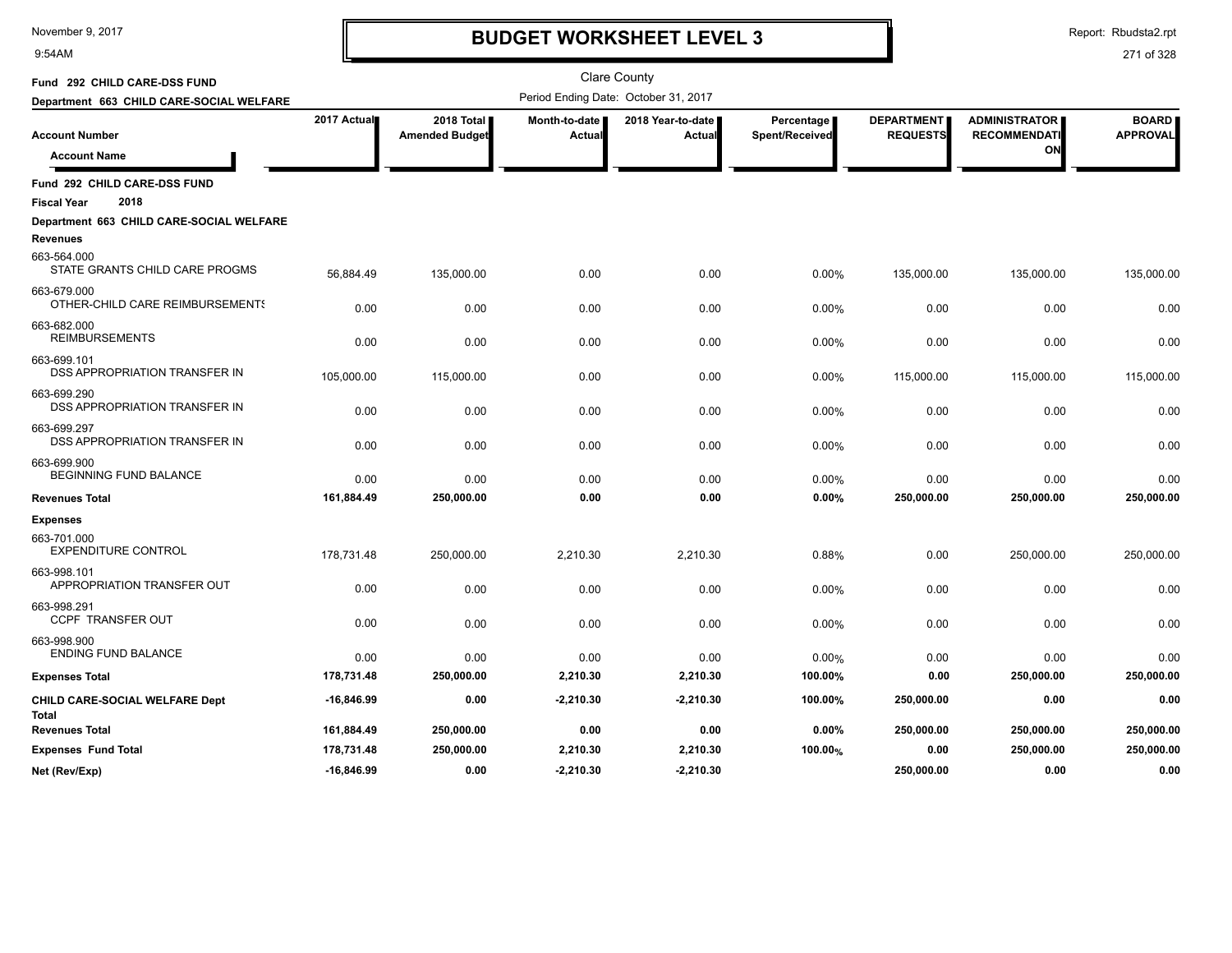9:54AM

# **BUDGET WORKSHEET LEVEL 3**

Report: Rbudsta2.rpt

| Fund 293 SOLDIER & SAILOR RELIEF FUND                               |             |                                     |                         | <b>Clare County</b>                  |                              |                                      |                                             |                                 |
|---------------------------------------------------------------------|-------------|-------------------------------------|-------------------------|--------------------------------------|------------------------------|--------------------------------------|---------------------------------------------|---------------------------------|
| <b>Department</b>                                                   |             |                                     |                         | Period Ending Date: October 31, 2017 |                              |                                      |                                             |                                 |
| <b>Account Number</b>                                               | 2017 Actual | 2018 Total<br><b>Amended Budget</b> | Month-to-date<br>Actual | 2018 Year-to-date<br>Actual          | Percentage<br>Spent/Received | <b>DEPARTMENT</b><br><b>REQUESTS</b> | <b>ADMINISTRATOR</b><br><b>RECOMMENDATI</b> | <b>BOARD</b><br><b>APPROVAL</b> |
| <b>Account Name</b>                                                 |             |                                     |                         |                                      |                              |                                      | ON                                          |                                 |
| Fund 293 SOLDIER & SAILOR RELIEF FUND<br>2018<br><b>Fiscal Year</b> |             |                                     |                         |                                      |                              |                                      |                                             |                                 |
| Department 000<br><b>Revenues</b>                                   |             |                                     |                         |                                      |                              |                                      |                                             |                                 |
| 000-401.000<br>REVENUE CONTROL                                      | 0.00        | 0.00                                | 0.00                    | 0.00                                 | 0.00%                        | 0.00                                 | 0.00                                        | 0.00                            |
| 000-674.000<br>CONTRIBUTION/DONATIONS                               | 1,295.81    | 3,803.00                            | 0.00                    | 0.00                                 | 0.00%                        | 3,803.00                             | 3,803.00                                    | 3,803.00                        |
| 000-675.000<br>DONATIONS-DAV VAN                                    | 0.00        | 3,937.00                            | 0.00                    | 0.00                                 | 0.00%                        | 3,936.28                             | 3,937.00                                    | 3,937.00                        |
| 000-675.001<br>DONATIONS-VET MEMORIAL PARK                          | 0.00        | 30,000.00                           | 0.00                    | 0.00                                 | 0.00%                        | 30,000.00                            | 30,000.00                                   | 30,000.00                       |
| 000-676.000<br><b>REIMBURSEMENT</b>                                 | 0.00        | 0.00                                | 0.00                    | 0.00                                 | 0.00%                        | 0.00                                 | 0.00                                        | 0.00                            |
| 000-699.101<br>APPROPRIATION TRANSFER IN                            | 10,000.00   | 10,000.00                           | 0.00                    | 0.00                                 | 0.00%                        | 0.00                                 | 10,000.00                                   | 10,000.00                       |
| 000-699.900<br>BEGINNING FUND BALANCE                               | 0.00        | 15,914.00                           | 0.00                    | 0.00                                 | 0.00%                        | 0.00                                 | 15,914.00                                   | 15,914.00                       |
| <b>Revenues Total</b>                                               | 11,295.81   | 63,654.00                           | 0.00                    | 0.00                                 | 0.00%                        | 37,739.28                            | 63,654.00                                   | 63,654.00                       |
| <b>Expenses</b>                                                     |             |                                     |                         |                                      |                              |                                      |                                             |                                 |
| 000-701.000<br><b>EXPENDITURE CONTROL</b>                           | 0.00        | 0.00                                | 0.00                    | 0.00                                 | 0.00%                        | 0.00                                 | 0.00                                        | 0.00                            |
| 000-707.000<br>PER DIEM                                             | 428.85      | 900.00                              | 0.00                    | 0.00                                 | 0.00%                        | 900.00                               | 900.00                                      | 900.00                          |
| 000-710.000<br><b>FICA EXPENSE</b>                                  | 45.51       | 0.00                                | 0.01                    | 0.01                                 | 100.00%                      | 0.00                                 | 0.00                                        | 0.00                            |
| 000-711.000<br><b>MEDICARE EXPENSE</b>                              | 10.63       | 0.00                                | 0.00                    | 0.00                                 | 0.00%                        | 0.00                                 | 0.00                                        | 0.00                            |
| 000-728.000<br>PRINTING & BINDING                                   | 0.00        | 0.00                                | 0.00                    | 0.00                                 | 0.00%                        | 0.00                                 | 0.00                                        | 0.00                            |
| 000-836.674<br><b>CONTRIBUTIONS/DONATIONS EXPENSE</b>               | 0.00        | 0.00                                | 0.00                    | 0.00                                 | 0.00%                        | 0.00                                 | 0.00                                        | 0.00                            |
| 000-842.000<br>SOLDIERS RELIEF SERVICE                              | 4,515.82    | 10,000.00                           | 0.00                    | 0.00                                 | 0.00%                        | 10,000.00                            | 10.000.00                                   | 10,000.00                       |
| 000-864.000<br>TRAVEL & EXPENSE                                     | 305.13      | 500.00                              | 0.00                    | 0.00                                 | 0.00%                        | 500.00                               | 500.00                                      | 500.00                          |
| 000-864.001<br>TRAVEL & EXPENSE - VOLUNTEER DAV                     | 313.48      | 1,000.00                            | 0.00                    | 0.00                                 | 0.00%                        | 1,000.00                             | 1,000.00                                    | 1,000.00                        |
| 000-900.001<br>ADVERTISING-PARK                                     | 0.00        | 0.00                                | 0.00                    | 0.00                                 | 0.00%                        | 0.00                                 | 0.00                                        | 0.00                            |
| 000-978.000<br><b>NEW EQUIPMENT</b>                                 | 0.00        | 0.00                                | 0.00                    | 0.00                                 | 0.00%                        | 0.00                                 | 0.00                                        | 0.00                            |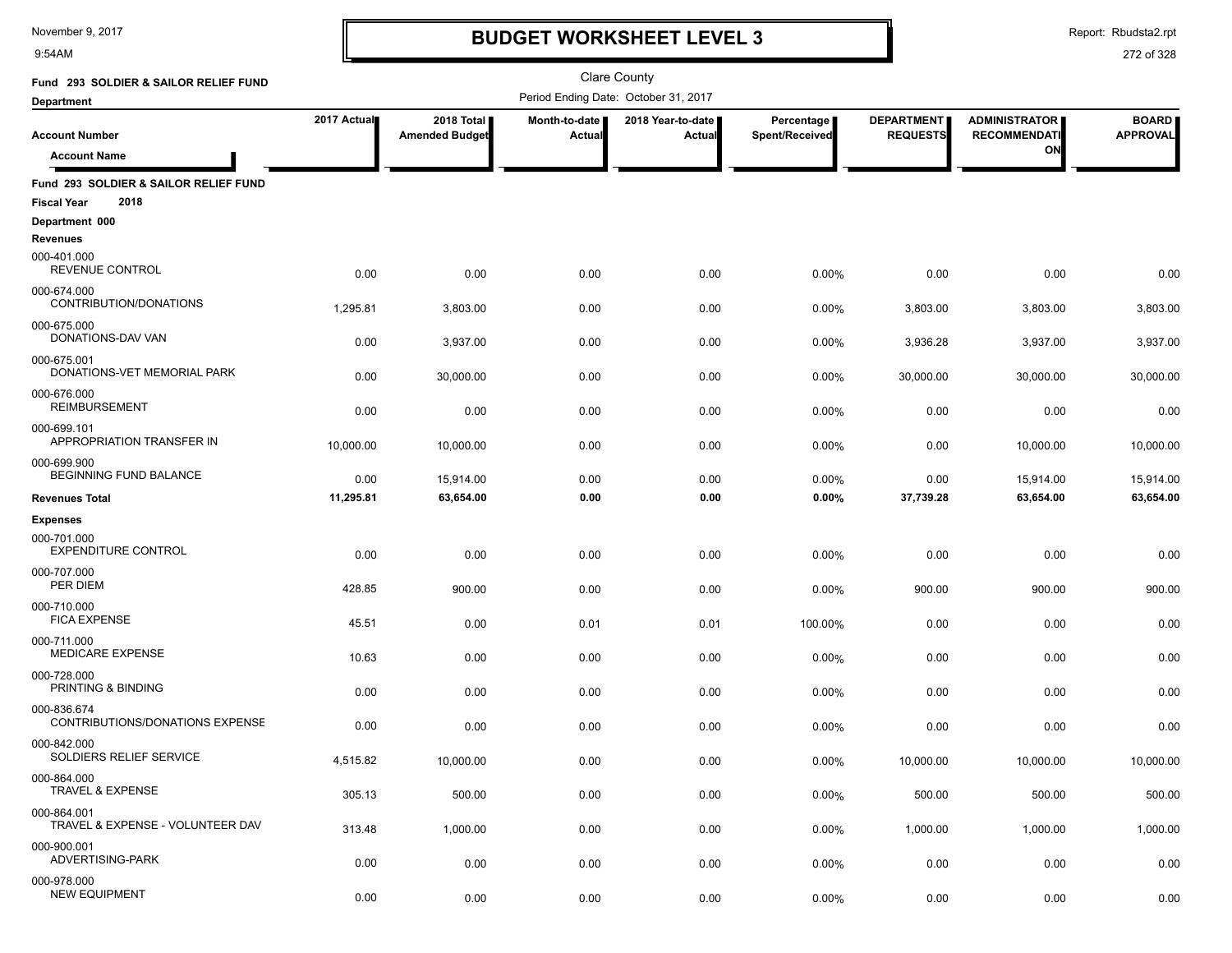9:54AM

# **BUDGET WORKSHEET LEVEL 3**

Report: Rbudsta2.rpt

| Fund 293 SOLDIER & SAILOR RELIEF FUND       |             |                                     |                         | <b>Clare County</b>                  |                                       |                                      |                                             |                                 |
|---------------------------------------------|-------------|-------------------------------------|-------------------------|--------------------------------------|---------------------------------------|--------------------------------------|---------------------------------------------|---------------------------------|
| <b>Department</b>                           |             |                                     |                         | Period Ending Date: October 31, 2017 |                                       |                                      |                                             |                                 |
| <b>Account Number</b>                       | 2017 Actual | 2018 Total<br><b>Amended Budget</b> | Month-to-date<br>Actual | 2018 Year-to-date<br><b>Actual</b>   | Percentage  <br><b>Spent/Received</b> | <b>DEPARTMENT</b><br><b>REQUESTS</b> | <b>ADMINISTRATOR</b><br><b>RECOMMENDATI</b> | <b>BOARD</b><br><b>APPROVAL</b> |
| <b>Account Name</b>                         |             |                                     |                         |                                      |                                       |                                      | ON                                          |                                 |
| 000-978.001<br>NEW EQUIPMENT UNDER          | 0.00        | 0.00                                | 0.00                    | 0.00                                 | 0.00%                                 | 0.00                                 | 0.00                                        | 0.00                            |
| 000-998.101<br>APPROP TRANSFER OUT-GEN FUND | 0.00        | 0.00                                | 0.00                    | 0.00                                 | 0.00%                                 | 0.00                                 | 0.00                                        | 0.00                            |
| 000-998.900<br><b>ENDING FUND BALANCE</b>   | 0.00        | 51,254.00                           | 0.00                    | 0.00                                 | 0.00%                                 | 0.00                                 | 51,254.00                                   | 51,254.00                       |
| <b>Expenses Total</b>                       | 5,619.42    | 63,654.00                           | 0.01                    | 0.01                                 | 100.00%                               | 12,400.00                            | 63,654.00                                   | 63,654.00                       |
| <b>Dept Total</b>                           | 5,676.39    | 0.00                                | $-0.01$                 | $-0.01$                              | 100.00%                               | 25,339.28                            | 0.00                                        | 0.00                            |
| <b>Revenues Total</b>                       | 11,295.81   | 63,654.00                           | 0.00                    | 0.00                                 | 0.00%                                 | 37,739.28                            | 63,654.00                                   | 63,654.00                       |
| <b>Expenses Fund Total</b>                  | 5,619.42    | 63,654.00                           | 0.01                    | 0.01                                 | 100.00%                               | 12,400.00                            | 63,654.00                                   | 63,654.00                       |
| Net (Rev/Exp)                               | 5,676.39    | 0.00                                | $-0.01$                 | $-0.01$                              |                                       | 25,339.28                            | 0.00                                        | 0.00                            |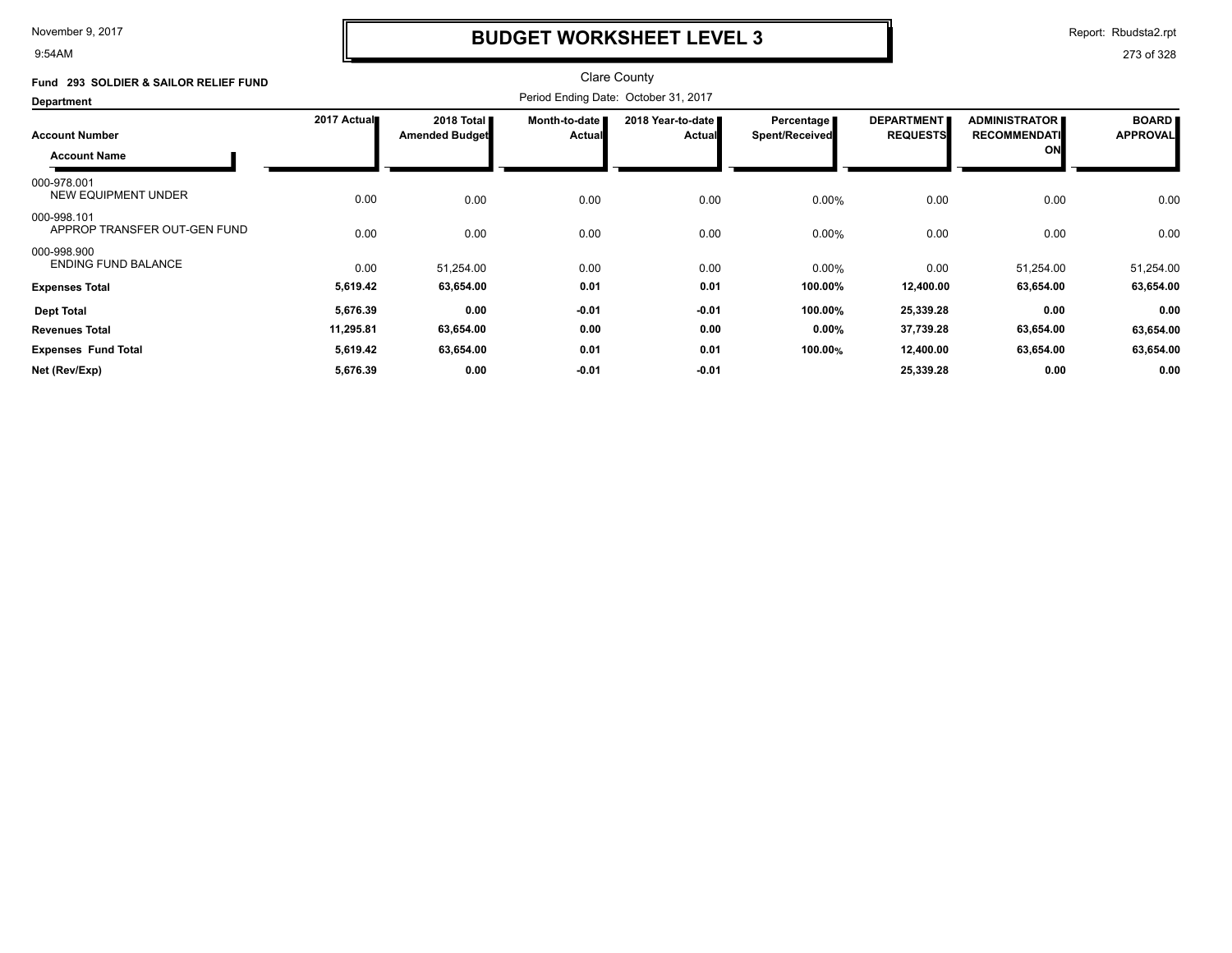9:54AM

# **BUDGET WORKSHEET LEVEL 3**

Report: Rbudsta2.rpt

| Fund 294 VETERAN TRUST FUND               |             |                       |               | <b>Clare County</b>                  |                |                   |                      |                 |
|-------------------------------------------|-------------|-----------------------|---------------|--------------------------------------|----------------|-------------------|----------------------|-----------------|
| <b>Department</b>                         |             |                       |               | Period Ending Date: October 31, 2017 |                |                   |                      |                 |
|                                           | 2017 Actual | 2018 Total            | Month-to-date | 2018 Year-to-date                    | Percentage     | <b>DEPARTMENT</b> | <b>ADMINISTRATOR</b> | <b>BOARD</b>    |
| <b>Account Number</b>                     |             | <b>Amended Budget</b> | <b>Actual</b> | Actual                               | Spent/Received | <b>REQUESTS</b>   | <b>RECOMMENDATI</b>  | <b>APPROVAL</b> |
| <b>Account Name</b>                       |             |                       |               |                                      |                |                   | ON                   |                 |
| Fund 294 VETERAN TRUST FUND               |             |                       |               |                                      |                |                   |                      |                 |
| 2018<br><b>Fiscal Year</b>                |             |                       |               |                                      |                |                   |                      |                 |
| Department 000                            |             |                       |               |                                      |                |                   |                      |                 |
| <b>Revenues</b>                           |             |                       |               |                                      |                |                   |                      |                 |
| 000-566.000<br><b>STATE AID</b>           | 0.00        | 8,000.00              | 0.00          | 0.00                                 | 0.00%          | 8,000.00          | 8,000.00             | 8,000.00        |
| 000-676.000<br><b>REIMBURSEMENTS</b>      | 0.00        | 0.00                  | 0.00          | 0.00                                 | 0.00%          | 0.00              | 0.00                 | 0.00            |
| 000-699.900<br>BEGINNING FUND BALANCE     | 0.00        | 3,045.00              | 0.00          | 0.00                                 | 0.00%          | 0.00              | 3,045.00             | 3,045.00        |
| <b>Revenues Total</b>                     | 0.00        | 11,045.00             | 0.00          | 0.00                                 | 0.00%          | 8,000.00          | 11,045.00            | 11,045.00       |
| <b>Expenses</b>                           |             |                       |               |                                      |                |                   |                      |                 |
| 000-701.000<br><b>EXPENDITURE CONTROL</b> | 0.00        | 0.00                  | 0.00          | 0.00                                 | 0.00%          | 0.00              | 0.00                 | 0.00            |
| 000-707.000<br>PER DIEM/AA                | 0.00        | 0.00                  | 0.00          | 0.00                                 | 0.00%          | 0.00              | 0.00                 | 0.00            |
| 000-710.000<br><b>FICA EXPENSE</b>        | 0.00        | 0.00                  | 0.00          | 0.00                                 | 0.00%          | 0.00              | 0.00                 | 0.00            |
| 000-711.000<br><b>MEDICARE EXPENSE</b>    | 0.00        | 0.00                  | 0.00          | 0.00                                 | 0.00%          | 0.00              | 0.00                 | 0.00            |
| 000-842.000<br>MVTF EMERGENCY SERVICE     | 260.03      | 8,000.00              | 0.00          | 0.00                                 | 0.00%          | 8,000.00          | 8,000.00             | 8,000.00        |
| 000-998.101<br>APPROP TRANSFER 101        | 0.00        | 0.00                  | 0.00          | 0.00                                 | 0.00%          | 0.00              | 0.00                 | 0.00            |
| 000-998.900<br><b>ENDING FUND BALANCE</b> | 0.00        | 3,045.00              | 0.00          | 0.00                                 | 0.00%          | 0.00              | 3,045.00             | 3,045.00        |
| <b>Expenses Total</b>                     | 260.03      | 11,045.00             | 0.00          | 0.00                                 | 0.00%          | 8,000.00          | 11,045.00            | 11,045.00       |
| <b>Dept Total</b>                         | $-260.03$   | 0.00                  | 0.00          | 0.00                                 | 0.00%          | 0.00              | 0.00                 | 0.00            |
| <b>Revenues Total</b>                     | 0.00        | 11,045.00             | 0.00          | 0.00                                 | 0.00%          | 8,000.00          | 11,045.00            | 11,045.00       |
| <b>Expenses Fund Total</b>                | 260.03      | 11,045.00             | 0.00          | 0.00                                 | 0.00%          | 8,000.00          | 11,045.00            | 11,045.00       |
| Net (Rev/Exp)                             | $-260.03$   | 0.00                  | 0.00          | 0.00                                 |                | 0.00              | 0.00                 | 0.00            |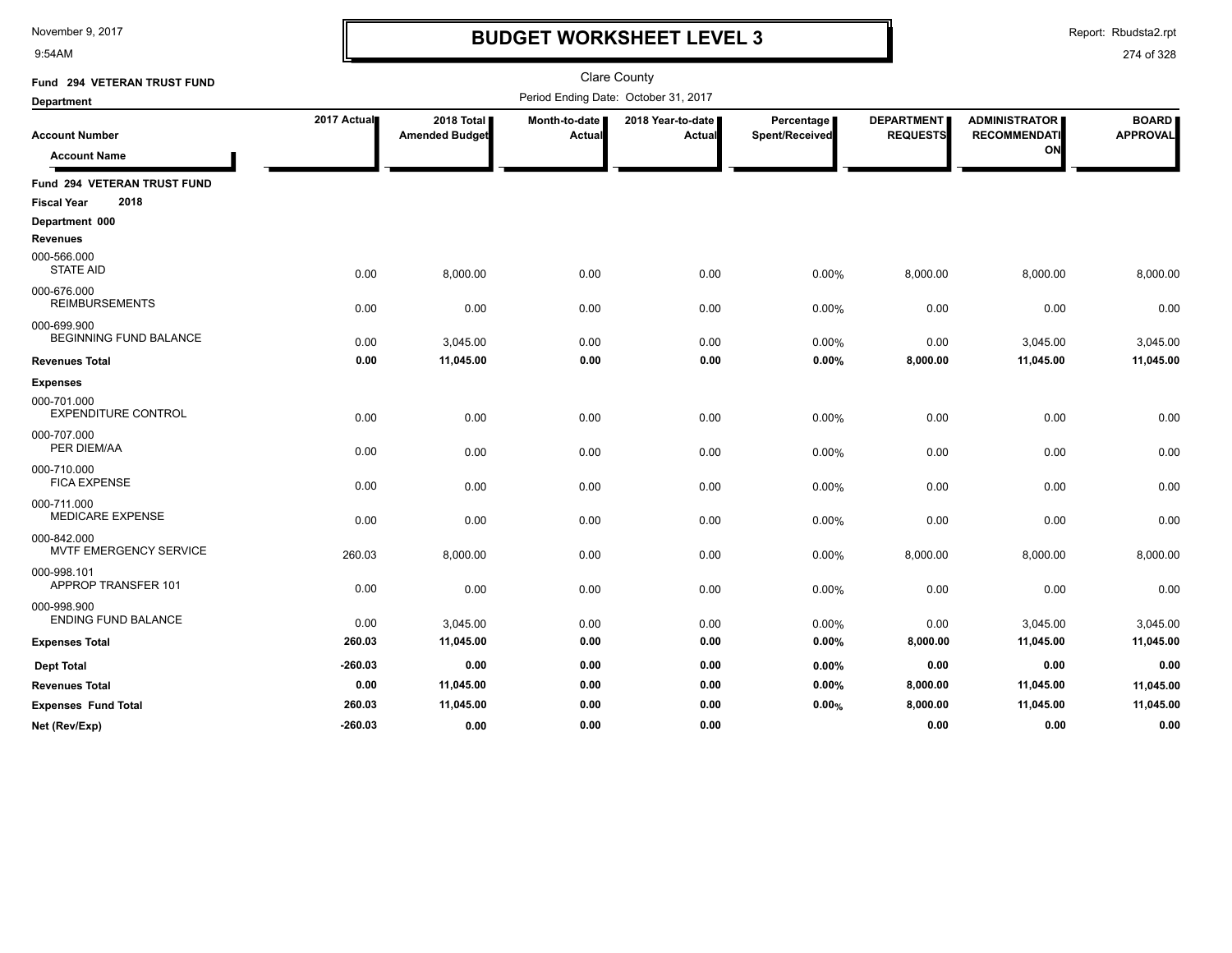9:54AM

# **BUDGET WORKSHEET LEVEL 3**

Report: Rbudsta2.rpt

| Fund 295 AIRPORT FUND                               |             |                                     |                         | <b>Clare County</b>                  |                              |                                      |                                             |                                 |
|-----------------------------------------------------|-------------|-------------------------------------|-------------------------|--------------------------------------|------------------------------|--------------------------------------|---------------------------------------------|---------------------------------|
| <b>Department</b>                                   |             |                                     |                         | Period Ending Date: October 31, 2017 |                              |                                      |                                             |                                 |
| <b>Account Number</b>                               | 2017 Actual | 2018 Total<br><b>Amended Budget</b> | Month-to-date<br>Actual | 2018 Year-to-date<br>Actual          | Percentage<br>Spent/Received | <b>DEPARTMENT</b><br><b>REQUESTS</b> | <b>ADMINISTRATOR</b><br><b>RECOMMENDATI</b> | <b>BOARD</b><br><b>APPROVAL</b> |
| <b>Account Name</b>                                 |             |                                     |                         |                                      |                              |                                      | ON                                          |                                 |
| Fund 295 AIRPORT FUND<br>2018<br><b>Fiscal Year</b> |             |                                     |                         |                                      |                              |                                      |                                             |                                 |
| Department 000                                      |             |                                     |                         |                                      |                              |                                      |                                             |                                 |
| <b>Revenues</b>                                     |             |                                     |                         |                                      |                              |                                      |                                             |                                 |
| 000-519.000<br>FEDERAL GRANT - USDA                 | 0.00        | 0.00                                | 0.00                    | 0.00                                 | 0.00%                        | 0.00                                 | 0.00                                        | 0.00                            |
| 000-520.000<br>ROLLIN GERSTACKER FOUNDATION-GR      | 0.00        | 0.00                                | 0.00                    | 0.00                                 | 0.00%                        | 0.00                                 | 0.00                                        | 0.00                            |
| 000-520.001<br>MIDLAND AREA COMMUNITY FOUNDATI      | 0.00        | 0.00                                | 0.00                    | 0.00                                 | 0.00%                        | 0.00                                 | 0.00                                        | 0.00                            |
| 000-584.000<br>CONTRIBUTIONS LOCAL UNITS            | 0.00        | 0.00                                | 0.00                    | 0.00                                 | 0.00%                        | 0.00                                 | 0.00                                        | 0.00                            |
| 000-648.000<br>SALE OF FIXED ASSETS                 | 0.00        | 0.00                                | 0.00                    | 0.00                                 | 0.00%                        | 0.00                                 | 0.00                                        | 0.00                            |
| 000-665.000<br><b>INTEREST EARNED</b>               | 0.00        | 0.00                                | 0.00                    | 0.00                                 | 0.00%                        | 0.00                                 | 0.00                                        | 0.00                            |
| 000-667.000<br><b>RENT - RESTAURANT</b>             | 6,000.00    | 7,200.00                            | 0.00                    | 0.00                                 | 0.00%                        | 7,200.00                             | 7,200.00                                    | 7,200.00                        |
| 000-667.100<br><b>RENT - HANGAR</b>                 | 1,697.85    | 1,600.00                            | 0.00                    | 0.00                                 | 0.00%                        | 1,600.00                             | 1,600.00                                    | 1,600.00                        |
| 000-668.000<br><b>TIMBER SALES</b>                  | 0.00        | 0.00                                | 0.00                    | 0.00                                 | 0.00%                        | 0.00                                 | 0.00                                        | 0.00                            |
| 000-676.000<br>REIMBURSEMENT-MISC                   | 0.00        | 0.00                                | 0.00                    | 0.00                                 | 0.00%                        | 0.00                                 | 0.00                                        | 0.00                            |
| 000-698.000<br>STATE LOAN PROCEEDS                  | 0.00        | 0.00                                | 0.00                    | 0.00                                 | 0.00%                        | 0.00                                 | 0.00                                        | 0.00                            |
| 000-699.007<br>APPROP TRANS IN - HAYES              | 5,000.00    | 5,000.00                            | 0.00                    | 0.00                                 | 0.00%                        | 5,000.00                             | 5,000.00                                    | 5,000.00                        |
| 000-699.070<br>APPROP TRANSFER IN - HARRISON        | 5,000.00    | 5,000.00                            | 0.00                    | 0.00                                 | 0.00%                        | 5,000.00                             | 5,000.00                                    | 5,000.00                        |
| 000-699.101<br>APPROPRIATION TRANSFER IN            | 10,000.00   | 10,000.00                           | 0.00                    | 0.00                                 | 0.00%                        | 10,000.00                            | 10,000.00                                   | 10,000.00                       |
| 000-699.900<br>BEGINNING FUND BALANCE               | 0.00        | 17,000.00                           | 0.00                    | 0.00                                 | 0.00%                        | 0.00                                 | 17,000.00                                   | 17,000.00                       |
| <b>Revenues Total</b>                               | 27,697.85   | 45,800.00                           | 0.00                    | 0.00                                 | $0.00\%$                     | 28,800.00                            | 45,800.00                                   | 45,800.00                       |
| <b>Expenses</b>                                     |             |                                     |                         |                                      |                              |                                      |                                             |                                 |
| 000-702.000<br><b>MANAGER'S CONTRACT FEES</b>       | 6,150.36    | 6,200.00                            | 240.30                  | 240.30                               | 3.88%                        | 6,200.00                             | 6,200.00                                    | 6,200.00                        |
| 000-702.001<br><b>CONTRACT FEES</b>                 | 0.00        | 0.00                                | 0.00                    | 0.00                                 | 0.00%                        | 0.00                                 | 0.00                                        | 0.00                            |
| 000-707.000<br>PER DIEM                             | 0.00        | 0.00                                | 0.00                    | 0.00                                 | 0.00%                        | 0.00                                 | 0.00                                        | 0.00                            |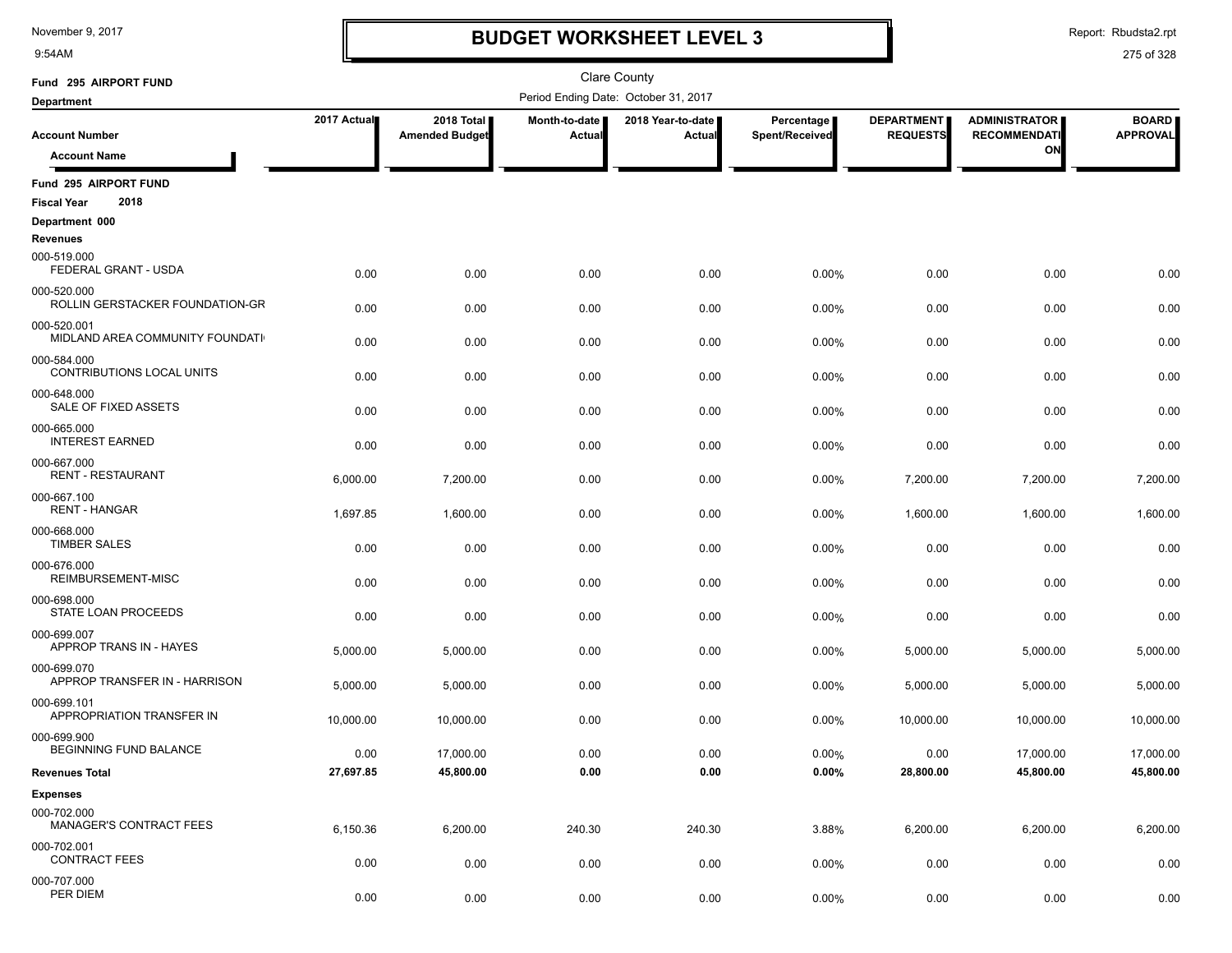9:54AM

### **BUDGET WORKSHEET LEVEL 3**

Report: Rbudsta2.rpt

| Fund 295 AIRPORT FUND                             |                   |                                     |                                | Clare County                         |                              |                                      |                                                   |                                 |
|---------------------------------------------------|-------------------|-------------------------------------|--------------------------------|--------------------------------------|------------------------------|--------------------------------------|---------------------------------------------------|---------------------------------|
| <b>Department</b>                                 |                   |                                     |                                | Period Ending Date: October 31, 2017 |                              |                                      |                                                   |                                 |
| <b>Account Number</b>                             | 2017 Actual       | 2018 Total<br><b>Amended Budget</b> | Month-to-date<br><b>Actual</b> | 2018 Year-to-date<br>Actual          | Percentage<br>Spent/Received | <b>DEPARTMENT</b><br><b>REQUESTS</b> | <b>ADMINISTRATOR</b><br><b>RECOMMENDATI</b><br>ON | <b>BOARD</b><br><b>APPROVAL</b> |
| <b>Account Name</b>                               |                   |                                     |                                |                                      |                              |                                      |                                                   |                                 |
| 000-710.000<br><b>FICA EXPENSE</b>                | 340.34            | 372.00                              | 14.90                          | 14.90                                | 4.01%                        | 372.00                               | 372.00                                            | 372.00                          |
| 000-711.000<br>MEDICARE EXPENSE                   | 79.59             | 87.00                               | 3.49                           | 3.49                                 | 4.01%                        | 87.00                                | 87.00                                             | 87.00                           |
| 000-727.000<br><b>SUPPLIES</b>                    | 1,650.73          | 1,800.00                            | 184.27                         | 184.27                               | 27.52%                       | 1,800.00                             | 1,800.00                                          | 1,800.00                        |
| 000-746.000<br><b>GAS OIL &amp; GREASE</b>        | 445.19            | 900.00                              | 0.00                           | 0.00                                 | 74.10%                       | 900.00                               | 900.00                                            | 900.00                          |
| 000-864.000<br><b>TRAVEL &amp; EXPENSE</b>        | 0.00              | 0.00                                | 0.00                           | 0.00                                 | $0.00\%$                     | 0.00                                 | 0.00                                              | 0.00                            |
| 000-914.000<br><b>INSURANCE</b>                   | 2,100.00          | 2,100.00                            | 0.00                           | 0.00                                 | 0.00%                        | 2,100.00                             | 2,100.00                                          | 2,100.00                        |
| 000-921.000<br>NATURAL GAS & ELECTRICITY          | 1,223.22          | 0.00                                | 0.00                           | 0.00                                 | 0.00%                        | 0.00                                 | 0.00                                              | 0.00                            |
| 000-933.000<br><b>MAINTENANCE</b>                 | 4,638.80          | 0.00                                | 0.00                           | 0.00                                 | 0.00%                        | 0.00                                 | 0.00                                              | 0.00                            |
| 000-935.000<br><b>GROUND CARE &amp; MAINTENCE</b> | 1,708.13          | 2,000.00                            | 0.00                           | 0.00                                 | 0.00%                        | 2,000.00                             | 2,000.00                                          | 2,000.00                        |
| 000-935.001<br>SNOWPLOWING                        | 0.00              | 0.00                                | 0.00                           | 0.00                                 | 0.00%                        | 0.00                                 | 0.00                                              | 0.00                            |
| 000-935.002<br><b>MOWING</b><br>000-940.000       | 0.00              | 0.00                                | 0.00                           | 0.00                                 | 0.00%                        | 0.00                                 | 0.00                                              | 0.00                            |
| <b>RENT</b><br>000-974.000                        | 0.00              | 0.00                                | 0.00                           | 0.00                                 | 0.00%                        | 0.00                                 | 0.00                                              | 0.00                            |
| RUNWAY RESURFACING<br>000-974.001                 | 2,500.00          | 0.00                                | 0.00                           | 0.00                                 | 0.00%                        | 0.00                                 | 0.00                                              | 0.00                            |
| AIRPORT DEVELOPING<br>000-978.000                 | 0.00              | 0.00                                | 0.00                           | 0.00                                 | 0.00%                        | 0.00                                 | 0.00                                              | 0.00                            |
| <b>NEW EQUIPMENT</b><br>000-978.001               | 0.00              | 0.00                                | 0.00                           | 0.00                                 | 0.00%                        | 0.00                                 | 0.00                                              | 0.00                            |
| <b>NEW EQUIPMENT UNDER</b><br>000-995.000         | 0.00              | 0.00                                | 0.00                           | 0.00                                 | 0.00%                        | 0.00                                 | 0.00                                              | 0.00                            |
| <b>INTEREST</b><br>000-998.101                    | 0.00              | 0.00                                | 0.00                           | 0.00                                 | 0.00%                        | 0.00                                 | 0.00                                              | 0.00                            |
| APPROPRIATION TRANSFER OUT<br>000-998.900         | 0.00              | 0.00                                | 0.00                           | 0.00                                 | 0.00%                        | 0.00                                 | 0.00                                              | 0.00                            |
| ENDING FUND BALANCE<br><b>Expenses Total</b>      | 0.00<br>20,836.36 | 32,341.00<br>45,800.00              | 0.00<br>442.96                 | 0.00<br>442.96                       | 0.00%<br>100.00%             | 0.00<br>13,459.00                    | 32,341.00<br>45,800.00                            | 32,341.00<br>45,800.00          |
| <b>Dept Total</b>                                 | 6,861.49          | 0.00                                | -442.96                        | -442.96                              | 100.00%                      | 15,341.00                            | 0.00                                              | 0.00                            |
| <b>Revenues Total</b>                             | 27,697.85         | 45,800.00                           | 0.00                           | 0.00                                 | 0.00%                        | 28,800.00                            | 45,800.00                                         | 45,800.00                       |
| <b>Expenses Fund Total</b>                        | 20,836.36         | 45,800.00                           | 442.96                         | 442.96                               | 100.00%                      | 13,459.00                            | 45,800.00                                         | 45,800.00                       |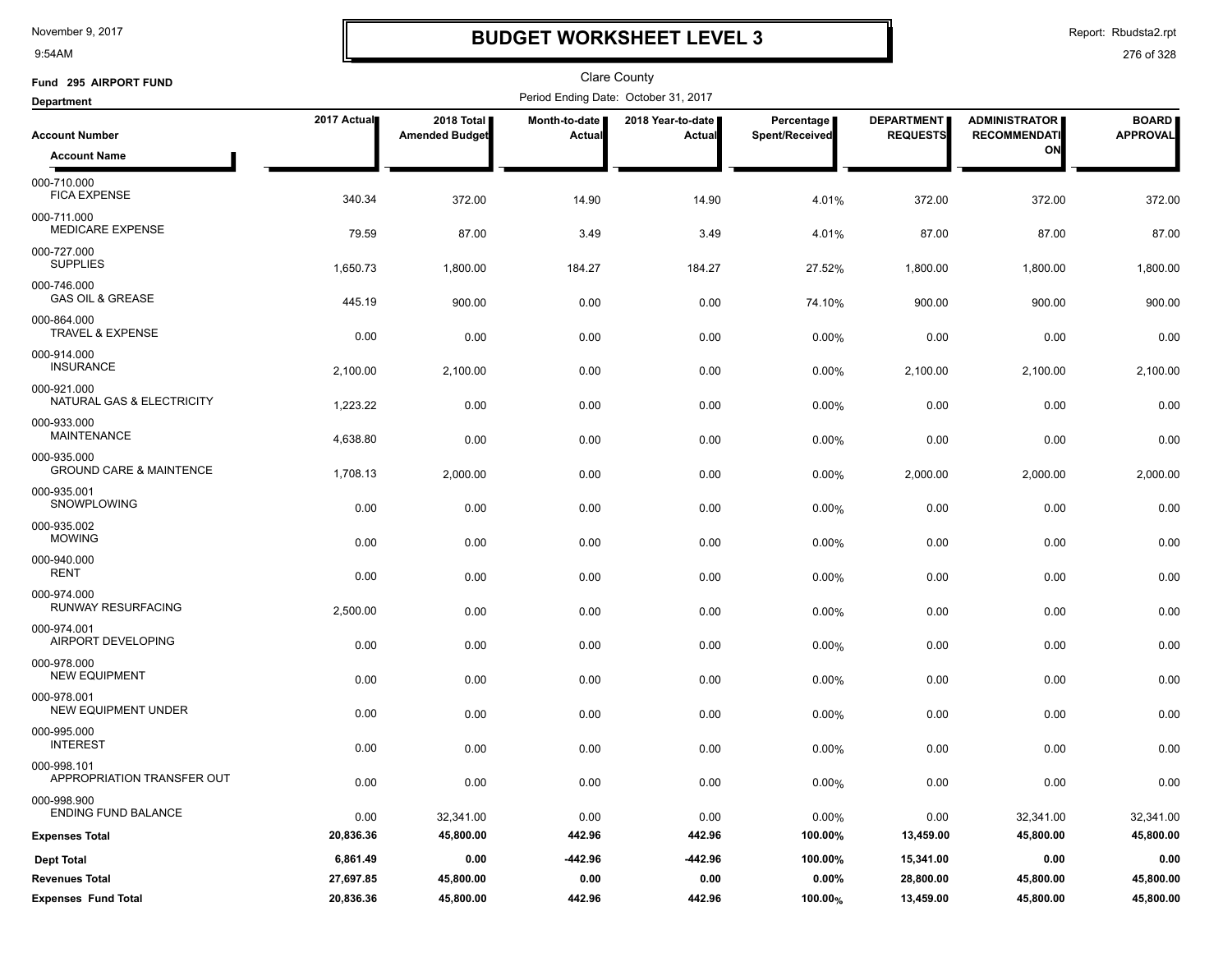| November 9, 2017 |  |  |  |
|------------------|--|--|--|
|------------------|--|--|--|

9:54AM

### **BUDGET WORKSHEET LEVEL 3**

Report: Rbudsta2.rpt

| Fund 295 AIRPORT FUND |             |                       |                 | Clare County                         |                |                   |                      |                 |
|-----------------------|-------------|-----------------------|-----------------|--------------------------------------|----------------|-------------------|----------------------|-----------------|
| Department            |             |                       |                 | Period Ending Date: October 31, 2017 |                |                   |                      |                 |
|                       | 2017 Actual | 2018 Total <b>II</b>  | Month-to-date ∎ | 2018 Year-to-date ∎                  | Percentage     | <b>DEPARTMENT</b> | <b>ADMINISTRATOR</b> | <b>BOARD</b>    |
| <b>Account Number</b> |             | <b>Amended Budget</b> | <b>Actual</b>   | <b>Actual</b>                        | Spent/Received | <b>REQUESTS</b>   | <b>RECOMMENDATI</b>  | <b>APPROVAL</b> |
| <b>Account Name</b>   |             |                       |                 |                                      |                |                   | ΟN                   |                 |
| Net (Rev/Exp)         | 6.861.49    | 0.00                  | $-442.96$       | $-442.96$                            |                | 15.341.00         | 0.00                 | 0.00            |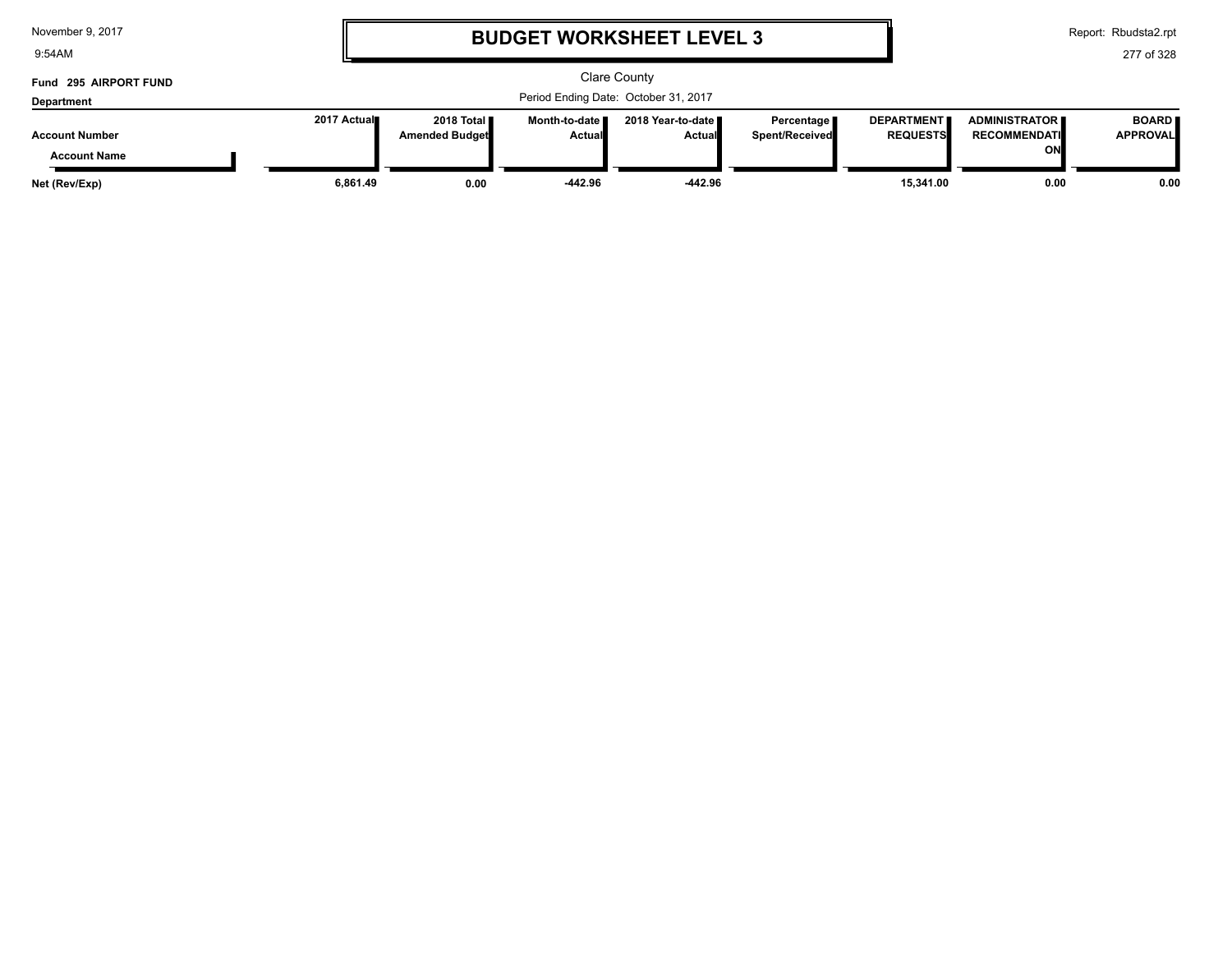9:54AM

# **BUDGET WORKSHEET LEVEL 3**

Report: Rbudsta2.rpt

| Fund 296 VETERAN'S SPECIAL PROJECTS                               |             |                                     |                                | <b>Clare County</b>                  |                              |                                      |                                             |                                 |
|-------------------------------------------------------------------|-------------|-------------------------------------|--------------------------------|--------------------------------------|------------------------------|--------------------------------------|---------------------------------------------|---------------------------------|
| <b>Department</b>                                                 |             |                                     |                                | Period Ending Date: October 31, 2017 |                              |                                      |                                             |                                 |
| <b>Account Number</b>                                             | 2017 Actual | 2018 Total<br><b>Amended Budget</b> | Month-to-date<br><b>Actual</b> | 2018 Year-to-date<br>Actual          | Percentage<br>Spent/Received | <b>DEPARTMENT</b><br><b>REQUESTS</b> | <b>ADMINISTRATOR</b><br><b>RECOMMENDATI</b> | <b>BOARD</b><br><b>APPROVAL</b> |
| <b>Account Name</b>                                               |             |                                     |                                |                                      |                              |                                      | ON                                          |                                 |
| Fund 296 VETERAN'S SPECIAL PROJECTS<br>2018<br><b>Fiscal Year</b> |             |                                     |                                |                                      |                              |                                      |                                             |                                 |
| Department 000                                                    |             |                                     |                                |                                      |                              |                                      |                                             |                                 |
| <b>Revenues</b><br>000-608.000<br><b>VETERANS SERVICES</b>        | 25.00       | 25.00                               | 0.00                           | 0.00                                 | 0.00%                        | 25.00                                | 25.00                                       | 25.00                           |
| 000-665.000<br><b>INTEREST EARNED</b>                             | 29.13       | 30.00                               | 0.00                           | 0.00                                 | 0.00%                        | 30.00                                | 30.00                                       | 30.00                           |
| 000-671.000<br>SALE OF ASSET (VEHICLE)                            | 0.00        | 0.00                                | 0.00                           | 0.00                                 | 0.00%                        | 0.00                                 | 0.00                                        | 0.00                            |
| 000-674.050<br>DONATIONS - EVENT PARK                             | 45,620.45   | 46,000.00                           | 0.00                           | 0.00                                 | 0.00%                        | 46,000.00                            | 46,000.00                                   | 46,000.00                       |
| 000-674.100<br>DONATIONS - EVENT DAV VAN                          | 0.00        | 0.00                                | 0.00                           | 0.00                                 | 0.00%                        | 0.00                                 | 0.00                                        | 0.00                            |
| 000-674.150<br>DONATIONS - MISC PARK                              | 3,604.11    | 5,000.00                            | 0.00                           | 0.00                                 | 0.00%                        | 5,000.00                             | 5,000.00                                    | 5,000.00                        |
| 000-674.200<br>DONATIONS - MISC DAV VAN                           | 24,758.00   | 5,000.00                            | 0.00                           | 0.00                                 | 0.00%                        | 5,000.00                             | 5,000.00                                    | 5,000.00                        |
| 000-675.000<br>DONATIONS - BRICKS                                 | 16,924.82   | 10,000.00                           | 0.00                           | 0.00                                 | 0.00%                        | 10,000.00                            | 10,000.00                                   | 10,000.00                       |
| 000-675.050<br><b>FOUNDATION GRANTS - PARK</b>                    | 9,000.00    | 0.00                                | 0.00                           | 0.00                                 | 0.00%                        | 0.00                                 | 0.00                                        | 0.00                            |
| 000-675.100<br>FOUNDATION GRANTS DAV VAN                          | 0.00        | 0.00                                | 0.00                           | 0.00                                 | 0.00%                        | 0.00                                 | 0.00                                        | 0.00                            |
| 000-687.000<br><b>REFUNDS &amp; REBATES</b>                       | 0.00        | 0.00                                | 0.00                           | 0.00                                 | 0.00%                        | 0.00                                 | 0.00                                        | 0.00                            |
| 000-699.000<br><b>TRANSFER IN</b>                                 | 20,000.00   | 0.00                                | 0.00                           | 0.00                                 | 0.00%                        | 0.00                                 | 0.00                                        | 0.00                            |
| 000-699.900<br>BEGINNING FUND BALANCE                             | 0.00        | 0.00                                | 0.00                           | 0.00                                 | 0.00%                        | 0.00                                 | 0.00                                        | 0.00                            |
| <b>Revenues Total</b>                                             | 119,961.51  | 66,055.00                           | 0.00                           | 0.00                                 | 0.00%                        | 66,055.00                            | 66,055.00                                   | 66,055.00                       |
| <b>Expenses</b>                                                   |             |                                     |                                |                                      |                              |                                      |                                             |                                 |
| 000-727.000<br>SUPPLIES - PARK                                    | 743.51      | 1,000.00                            | 0.00                           | 0.00                                 | 0.00%                        | 1,000.00                             | 1,000.00                                    | 1,000.00                        |
| 000-727.050<br>SUPPLIES - DAV VAN                                 | 0.00        | 0.00                                | 0.00                           | 0.00                                 | 0.00%                        | 0.00                                 | 0.00                                        | 0.00                            |
| 000-728.000<br>PRINTING & BINDING - PARK                          | 0.00        | 0.00                                | 0.00                           | 0.00                                 | 0.00%                        | 0.00                                 | 0.00                                        | 0.00                            |
| 000-728.050<br>PRINTING & BINDING - DAV VAN                       | 0.00        | 0.00                                | 0.00                           | 0.00                                 | 0.00%                        | 0.00                                 | 0.00                                        | 0.00                            |
| 000-732.000<br>POSTAGE - PARK                                     | 0.00        | 0.00                                | 0.00                           | 0.00                                 | 0.00%                        | 0.00                                 | 0.00                                        | 0.00                            |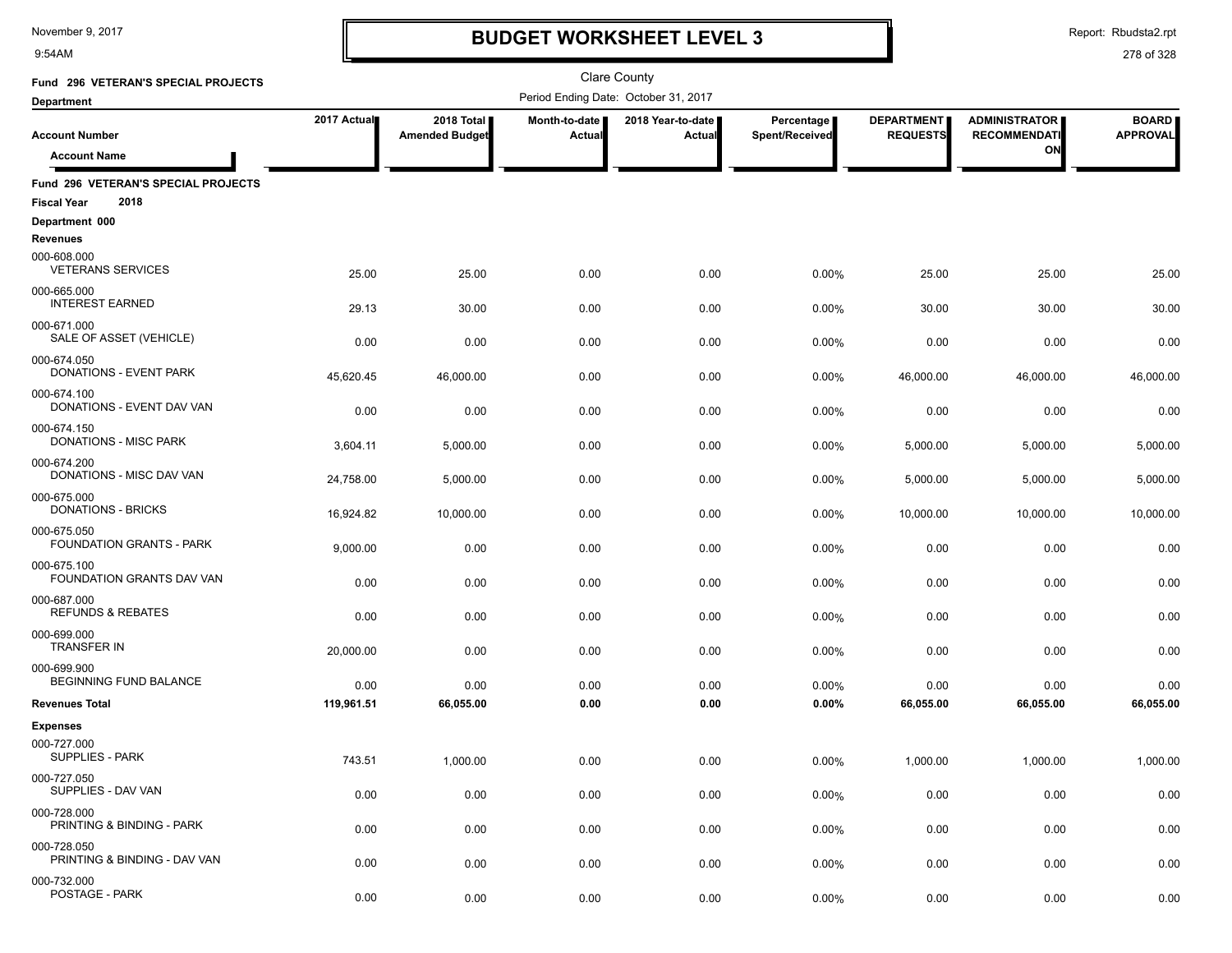9:54AM

# **BUDGET WORKSHEET LEVEL 3**

Report: Rbudsta2.rpt

| Fund 296 VETERAN'S SPECIAL PROJECTS                |             |                       |               | <b>Clare County</b>                  |                |                   |                      |                 |
|----------------------------------------------------|-------------|-----------------------|---------------|--------------------------------------|----------------|-------------------|----------------------|-----------------|
| <b>Department</b>                                  |             |                       |               | Period Ending Date: October 31, 2017 |                |                   |                      |                 |
|                                                    | 2017 Actual | 2018 Total            | Month-to-date | 2018 Year-to-date                    | Percentage     | <b>DEPARTMENT</b> | <b>ADMINISTRATOR</b> | <b>BOARD</b>    |
| <b>Account Number</b>                              |             | <b>Amended Budget</b> | Actual        | Actual                               | Spent/Received | <b>REQUESTS</b>   | <b>RECOMMENDATI</b>  | <b>APPROVAL</b> |
| <b>Account Name</b>                                |             |                       |               |                                      |                |                   | ON                   |                 |
| 000-732.050<br>POSTAGE - DAV VAN                   | 0.00        | 0.00                  | 0.00          | 0.00                                 | 0.00%          | 0.00              | 0.00                 | 0.00            |
| 000-801.000<br>CONTRACTED SERVICES - PARK          | 19,822.24   | 6,000.00              | 1,791.21      | 1,791.21                             | 29.85%         | 6,000.00          | 6,000.00             | 6,000.00        |
| 000-801.050<br>CONTRACTED SERVICES - DAV VAN       | 0.00        | 0.00                  | 0.00          | 0.00                                 | 0.00%          | 0.00              | 0.00                 | 0.00            |
| 000-814.000<br><b>DUES &amp; SUBSCRIPTIONS</b>     | 0.00        | 250.00                | 0.00          | 0.00                                 | 0.00%          | 250.00            | 250.00               | 250.00          |
| 000-900.000<br>ADVERTISING - PARK                  | 315.00      | 500.00                | 0.00          | 0.00                                 | 0.00%          | 500.00            | 500.00               | 500.00          |
| 000-900.050<br>ADVERTISING - DAV VAN               | 0.00        | 0.00                  | 0.00          | 0.00                                 | 0.00%          | 0.00              | 0.00                 | 0.00            |
| 000-914.000<br><b>BOND/INSURANCE EVENTS - PARK</b> | 0.00        | 500.00                | 0.00          | 0.00                                 | 0.00%          | 500.00            | 500.00               | 500.00          |
| 000-914.050<br>BONDS/INSURANCE EVENTS - DAV VAN    | 0.00        | 0.00                  | 0.00          | 0.00                                 | 0.00%          | 0.00              | 0.00                 | 0.00            |
| 000-955.000<br><b>BANK CHARGES</b>                 | 0.00        | 0.00                  | 0.00          | 0.00                                 | 0.00%          | 0.00              | 0.00                 | 0.00            |
| 000-978.000<br>NEW EQUIPMENT OVER \$5000 PARK      | 18,986.00   | 20,000.00             | 0.00          | 0.00                                 | 0.00%          | 20,000.00         | 20,000.00            | 20,000.00       |
| 000-978.050<br>NEW EQUIPMENT OVER \$5000 - VAN     | 0.00        | 20,000.00             | 0.00          | 0.00                                 | 0.00%          | 20,000.00         | 20,000.00            | 20,000.00       |
| 000-978.100<br>NEW EQUIPMENT UNDER \$5000 PARK     | 7,623.19    | 5,000.00              | 0.00          | 0.00                                 | 4.02%          | 5,000.00          | 5,000.00             | 5,000.00        |
| 000-978.150<br>NEW EQUIPMENT UNDER \$5000 VAN      | 0.00        | 0.00                  | 0.00          | 0.00                                 | 0.00%          | 0.00              | 0.00                 | 0.00            |
| 000-998.900<br><b>ENDING FUND BALANCE</b>          | 0.00        | 12,805.00             | 0.00          | 0.00                                 | 0.00%          | 12,805.00         | 12,805.00            | 12,805.00       |
| <b>Expenses Total</b>                              | 47,489.94   | 66,055.00             | 1,791.21      | 1,791.21                             | 100.00%        | 66,055.00         | 66,055.00            | 66,055.00       |
| <b>Dept Total</b>                                  | 72.471.57   | 0.00                  | $-1.791.21$   | $-1.791.21$                          | 100.00%        | 0.00              | 0.00                 | 0.00            |
| <b>Revenues Total</b>                              | 119,961.51  | 66,055.00             | 0.00          | 0.00                                 | 0.00%          | 66,055.00         | 66,055.00            | 66,055.00       |
| <b>Expenses Fund Total</b>                         | 47,489.94   | 66,055.00             | 1,791.21      | 1,791.21                             | 100.00%        | 66,055.00         | 66,055.00            | 66,055.00       |
| Net (Rev/Exp)                                      | 72,471.57   | 0.00                  | $-1,791.21$   | $-1,791.21$                          |                | 0.00              | 0.00                 | 0.00            |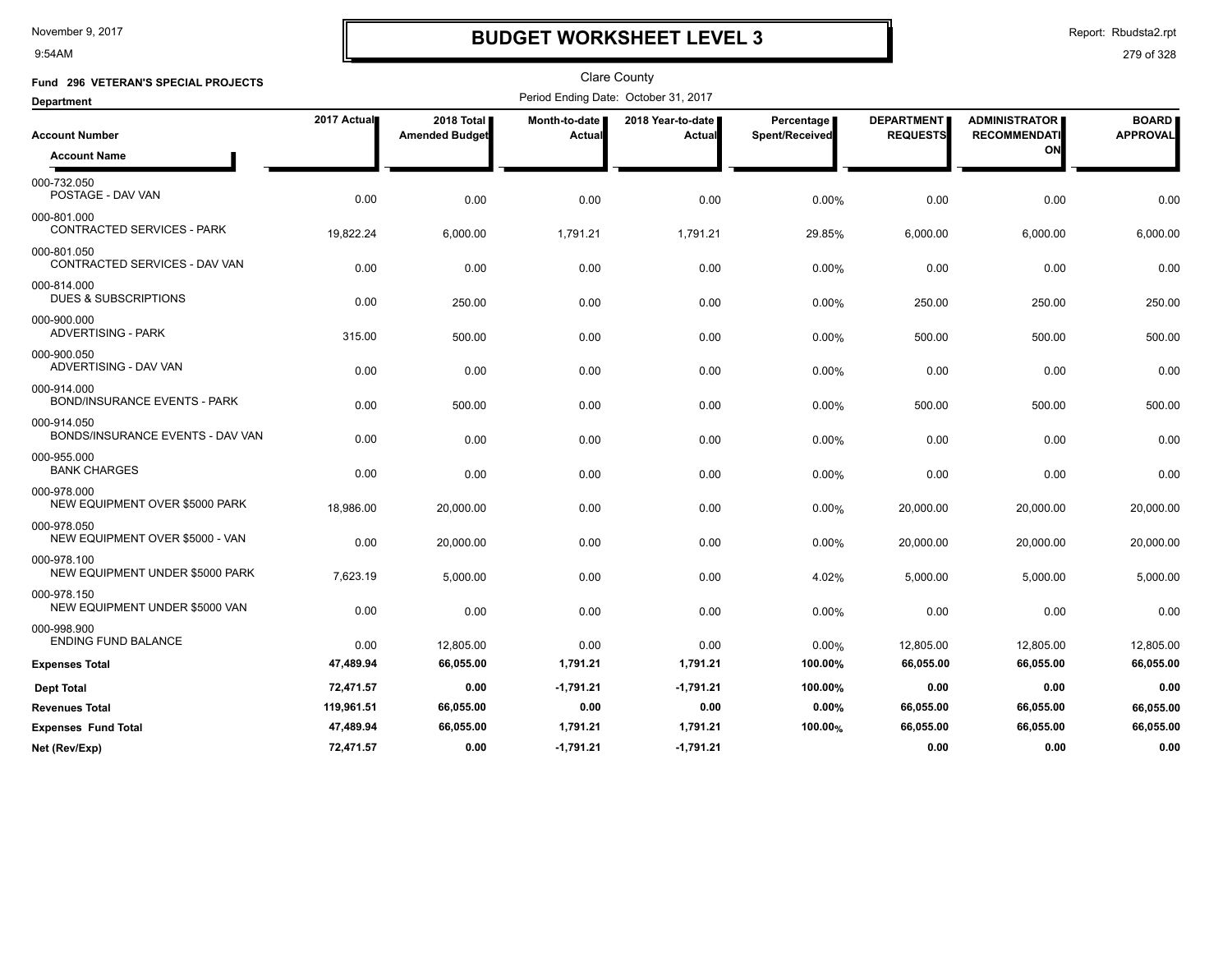9:54AM

# **BUDGET WORKSHEET LEVEL 3**

Report: Rbudsta2.rpt

| Fund 365 CLARE WATER SYSTEM #1 DEBT FUN<br>Department                 |             |                                     |                         | <b>Clare County</b><br>Period Ending Date: October 31, 2017 |                              |                                      |                                                   |                                 |
|-----------------------------------------------------------------------|-------------|-------------------------------------|-------------------------|-------------------------------------------------------------|------------------------------|--------------------------------------|---------------------------------------------------|---------------------------------|
| <b>Account Number</b><br><b>Account Name</b>                          | 2017 Actual | 2018 Total<br><b>Amended Budget</b> | Month-to-date<br>Actual | 2018 Year-to-date<br><b>Actual</b>                          | Percentage<br>Spent/Received | <b>DEPARTMENT</b><br><b>REQUESTS</b> | <b>ADMINISTRATOR</b><br><b>RECOMMENDATI</b><br>ON | <b>BOARD</b><br><b>APPROVAL</b> |
| Fund 365 CLARE WATER SYSTEM #1 DEBT FUN<br>2018<br><b>Fiscal Year</b> |             |                                     |                         |                                                             |                              |                                      |                                                   |                                 |
| Department 000                                                        |             |                                     |                         |                                                             |                              |                                      |                                                   |                                 |
| <b>Revenues</b>                                                       |             |                                     |                         |                                                             |                              |                                      |                                                   |                                 |
| 000-584.000<br>PAYMENTS FROM UNIT                                     | 0.00        | 0.00                                | 0.00                    | 0.00                                                        | 0.00%                        | 0.00                                 | 0.00                                              | 0.00                            |
| 000-665.000<br><b>INTEREST EARNED</b>                                 | 0.00        | 0.00                                | 0.00                    | 0.00                                                        | 0.00%                        | 0.00                                 | 0.00                                              | 0.00                            |
| 000-699.465<br><b>TRANSFER IN</b>                                     | 0.00        | 0.00                                | 0.00                    | 0.00                                                        | 0.00%                        | 0.00                                 | 0.00                                              | 0.00                            |
| 000-699.900<br><b>BEGINNING FUND BALANCE</b>                          | 0.00        | 0.00                                | 0.00                    | 0.00                                                        | 0.00%                        | 0.00                                 | 0.00                                              | 0.00                            |
| <b>Revenues Total</b>                                                 | 0.00        | 0.00                                | 0.00                    | 0.00                                                        | 0.00%                        | 0.00                                 | 0.00                                              | 0.00                            |
| <b>Expenses</b>                                                       |             |                                     |                         |                                                             |                              |                                      |                                                   |                                 |
| 000-801.000<br><b>LEGAL SERVICES</b>                                  | 0.00        | 0.00                                | 0.00                    | 0.00                                                        | 0.00%                        | 0.00                                 | 0.00                                              | 0.00                            |
| 000-991.000<br><b>PRINCIPAL</b>                                       | 0.00        | 0.00                                | 0.00                    | 0.00                                                        | 0.00%                        | 0.00                                 | 0.00                                              | 0.00                            |
| 000-995.000<br><b>INTEREST</b>                                        | 0.00        | 0.00                                | 0.00                    | 0.00                                                        | 0.00%                        | 0.00                                 | 0.00                                              | 0.00                            |
| 000-996.000<br>PAYING AGENT FEES                                      | 0.00        | 0.00                                | 0.00                    | 0.00                                                        | 0.00%                        | 0.00                                 | 0.00                                              | 0.00                            |
| 000-998.900<br><b>ENDING FUND BALANCE</b>                             | 0.00        | 0.00                                | 0.00                    | 0.00                                                        | 0.00%                        | 0.00                                 | 0.00                                              | 0.00                            |
| <b>Expenses Total</b>                                                 | 0.00        | 0.00                                | 0.00                    | 0.00                                                        | 0.00%                        | 0.00                                 | 0.00                                              |                                 |
| <b>Dept Total</b>                                                     | 0.00        | 0.00                                | 0.00                    | 0.00                                                        | 0.00%                        | 0.00                                 | 0.00                                              | 0.00                            |
| <b>Revenues Total</b>                                                 | 0.00        | 0.00                                | 0.00                    | 0.00                                                        | 0.00%                        | 0.00                                 | 0.00                                              | 0.00                            |
| <b>Expenses Fund Total</b>                                            | 0.00        | 0.00                                | 0.00                    | 0.00                                                        | 0.00%                        | 0.00                                 | 0.00                                              | 0.00                            |
| Net (Rev/Exp)                                                         | 0.00        | 0.00                                | 0.00                    | 0.00                                                        |                              | 0.00                                 | 0.00                                              | 0.00                            |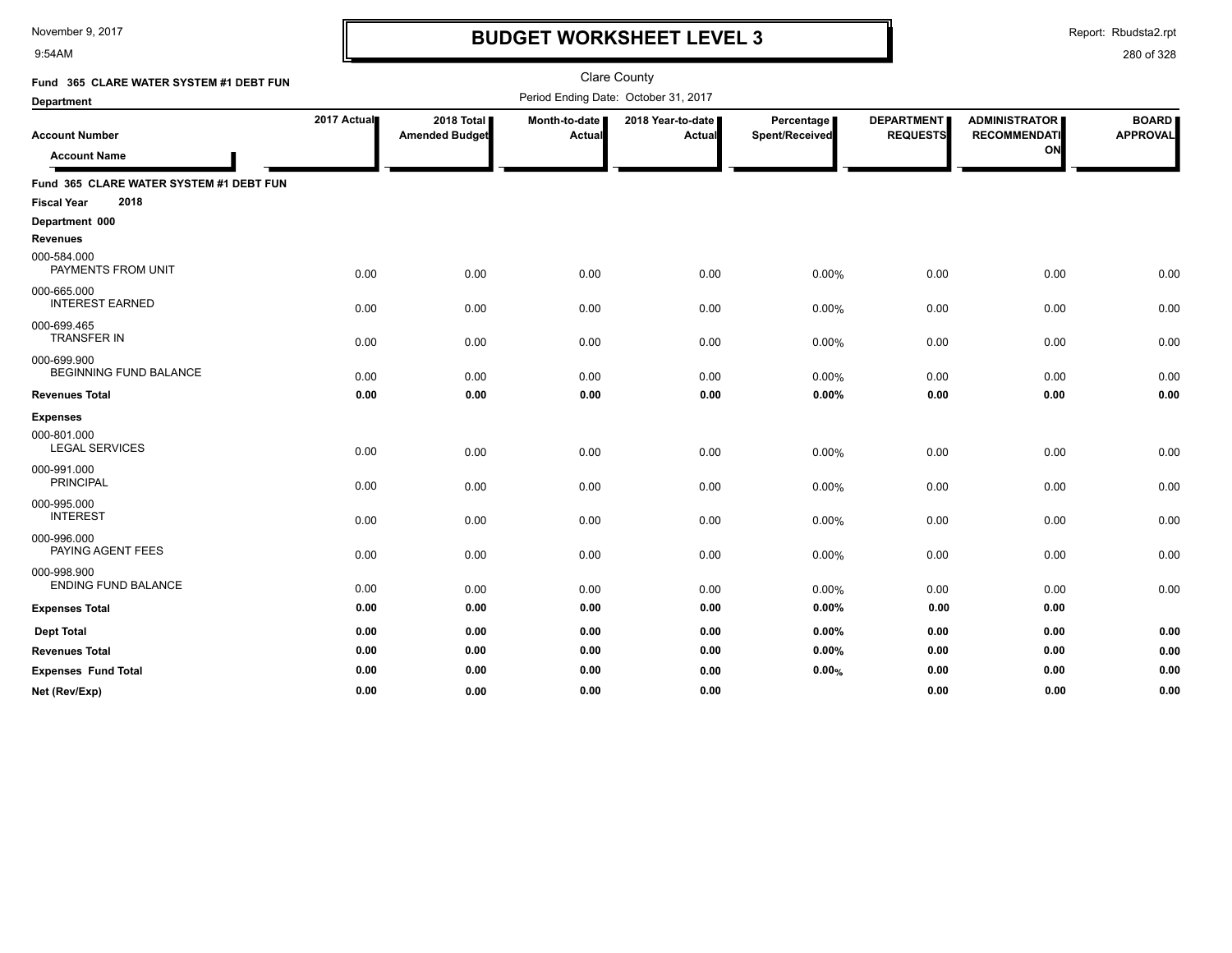9:54AM

# **BUDGET WORKSHEET LEVEL 3**

Report: Rbudsta2.rpt

| Fund 366 COURTHOUSE RENOVATION DEBT FD        |             |                                     |                         | <b>Clare County</b>                  |                              |                                      |                                                   |                                 |
|-----------------------------------------------|-------------|-------------------------------------|-------------------------|--------------------------------------|------------------------------|--------------------------------------|---------------------------------------------------|---------------------------------|
| <b>Department</b>                             |             |                                     |                         | Period Ending Date: October 31, 2017 |                              |                                      |                                                   |                                 |
| <b>Account Number</b><br><b>Account Name</b>  | 2017 Actual | 2018 Total<br><b>Amended Budget</b> | Month-to-date<br>Actual | 2018 Year-to-date<br><b>Actual</b>   | Percentage<br>Spent/Received | <b>DEPARTMENT</b><br><b>REQUESTS</b> | <b>ADMINISTRATOR</b><br><b>RECOMMENDATI</b><br>ON | <b>BOARD</b><br><b>APPROVAL</b> |
| Fund 366 COURTHOUSE RENOVATION DEBT FD        |             |                                     |                         |                                      |                              |                                      |                                                   |                                 |
| 2018<br><b>Fiscal Year</b>                    |             |                                     |                         |                                      |                              |                                      |                                                   |                                 |
| Department 000                                |             |                                     |                         |                                      |                              |                                      |                                                   |                                 |
| <b>Revenues</b>                               |             |                                     |                         |                                      |                              |                                      |                                                   |                                 |
| 000-665.000<br><b>INTEREST ON INVESTMENTS</b> | 0.00        | 0.00                                | 0.00                    | 0.00                                 | 0.00%                        | 0.00                                 | 0.00                                              | 0.00                            |
| 000-699.101<br>OPERATING TRANSFER IN-GEN FUND | 102,001.76  | 115,750.00                          | 57,745.00               | 57,745.00                            | 49.89%                       | 115,750.00                           | 115,750.00                                        | 115,750.00                      |
| 000-699.466<br>TRANSFER IN CONTRUCTION FUND   | 14,628.24   | 0.00                                | 0.00                    | 0.00                                 | 0.00%                        | 0.00                                 | 0.00                                              | 0.00                            |
| 000-699.900<br><b>BEGINNING FUND BALANCE</b>  | 0.00        | 0.00                                | 0.00                    | 0.00                                 | 0.00%                        | 0.00                                 | 0.00                                              | 0.00                            |
| <b>Revenues Total</b>                         | 116,630.00  | 115,750.00                          | 57,745.00               | 57,745.00                            | 49.89%                       | 115,750.00                           | 115,750.00                                        | 115,750.00                      |
| <b>Expenses</b>                               |             |                                     |                         |                                      |                              |                                      |                                                   |                                 |
| 000-991.000<br><b>PRINCIPAL</b>               | 80,000.00   | 80,000.00                           | 40,000.00               | 40,000.00                            | 50.00%                       | 8,000.00                             | 80,000.00                                         | 80,000.00                       |
| 000-995.000<br><b>INTEREST</b>                | 36,130.00   | 35,250.00                           | 17,745.00               | 17,745.00                            | 50.34%                       | 35,250.00                            | 35,250.00                                         | 35,250.00                       |
| 000-996.000<br>PAYING AGENT FEES              | 500.00      | 500.00                              | 0.00                    | 0.00                                 | 0.00%                        | 500.00                               | 500.00                                            | 500.00                          |
| 000-998.900<br><b>ENDING FUND BALANCE</b>     | 0.00        | 0.00                                | 0.00                    | 0.00                                 | 0.00%                        | 0.00                                 | 0.00                                              | 0.00                            |
| 000-999.101<br><b>TRANSFER OUT</b>            | 0.00        | 0.00                                | 0.00                    | 0.00                                 | 0.00%                        | 0.00                                 | 0.00                                              | 0.00                            |
| <b>Expenses Total</b>                         | 116,630.00  | 115,750.00                          | 57,745.00               | 57,745.00                            | 100.00%                      | 43,750.00                            | 115,750.00                                        | 115,750.00                      |
| <b>Dept Total</b>                             | 0.00        | 0.00                                | 0.00                    | 0.00                                 | 0.00%                        | 72,000.00                            | 0.00                                              | 0.00                            |
| <b>Revenues Total</b>                         | 116,630.00  | 115,750.00                          | 57,745.00               | 57,745.00                            | 49.89%                       | 115,750.00                           | 115,750.00                                        | 115,750.00                      |
| <b>Expenses Fund Total</b>                    | 116,630.00  | 115,750.00                          | 57,745.00               | 57,745.00                            | 100.00%                      | 43,750.00                            | 115,750.00                                        | 115,750.00                      |
| Net (Rev/Exp)                                 | 0.00        | 0.00                                | 0.00                    | 0.00                                 |                              | 72,000.00                            | 0.00                                              | 0.00                            |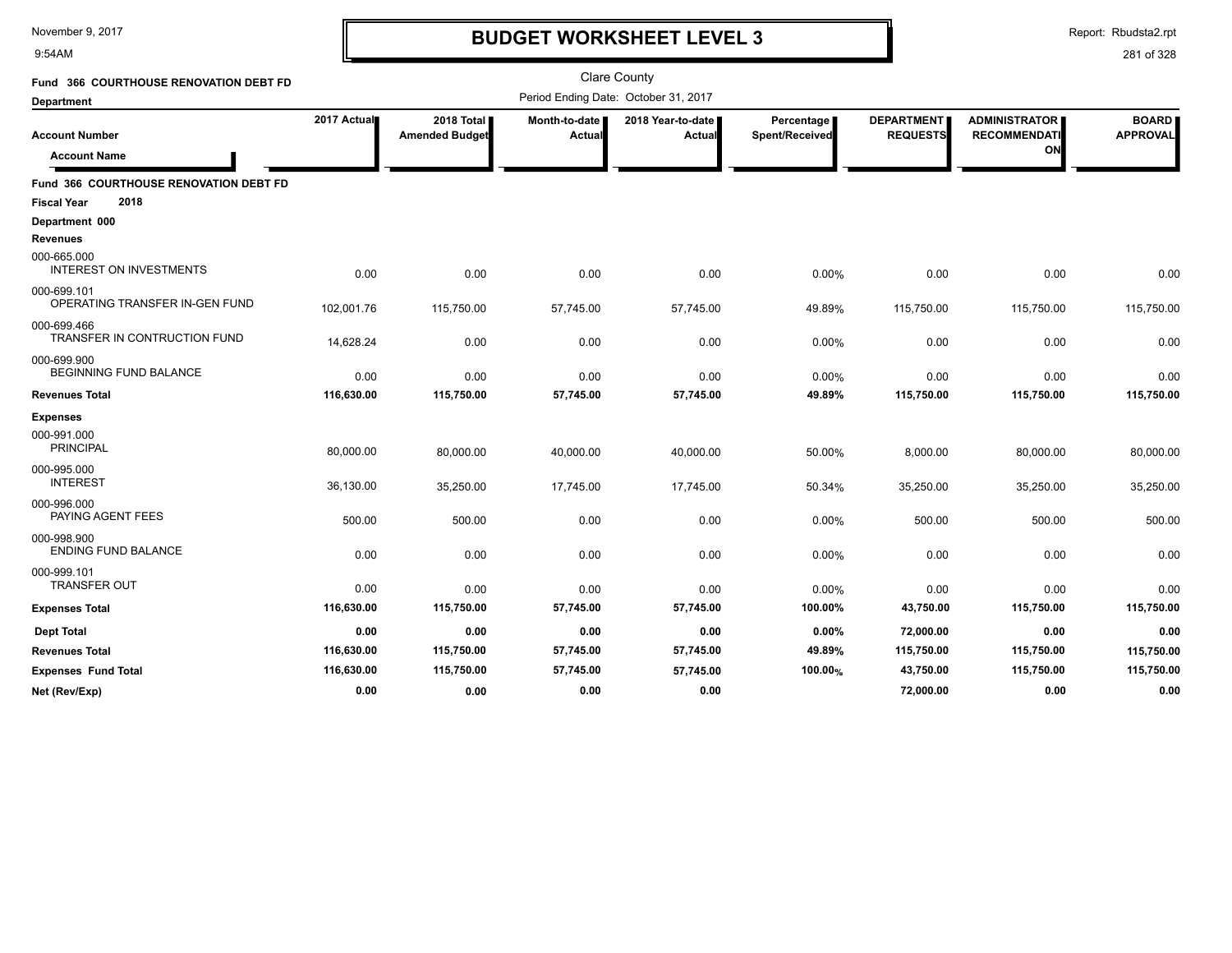9:54AM

# **BUDGET WORKSHEET LEVEL 3**

Report: Rbudsta2.rpt

| Fund 367 BLDG AUTHORITY JAIL DEBT FD          |             |                       |               | <b>Clare County</b>                  |                |                   |                      |                 |
|-----------------------------------------------|-------------|-----------------------|---------------|--------------------------------------|----------------|-------------------|----------------------|-----------------|
| <b>Department</b>                             |             |                       |               | Period Ending Date: October 31, 2017 |                |                   |                      |                 |
|                                               | 2017 Actual | 2018 Total            | Month-to-date | 2018 Year-to-date                    | Percentage     | <b>DEPARTMENT</b> | <b>ADMINISTRATOR</b> | <b>BOARD</b>    |
| <b>Account Number</b>                         |             | <b>Amended Budget</b> | Actual        | Actual                               | Spent/Received | <b>REQUESTS</b>   | <b>RECOMMENDATI</b>  | <b>APPROVAL</b> |
| <b>Account Name</b>                           |             |                       |               |                                      |                |                   | ON                   |                 |
| Fund 367 BLDG AUTHORITY JAIL DEBT FD          |             |                       |               |                                      |                |                   |                      |                 |
| 2018<br><b>Fiscal Year</b>                    |             |                       |               |                                      |                |                   |                      |                 |
| Department 000<br><b>Revenues</b>             |             |                       |               |                                      |                |                   |                      |                 |
| 000-665.000<br><b>INTEREST ON INVESTMENTS</b> | 0.00        | 0.00                  | 0.00          | 0.00                                 | 0.00%          | 0.00              | 0.00                 | 0.00            |
| 000-699.101<br>OPERATING TRANSFER IN-GEN FUND | 0.00        | 0.00                  | 0.00          | 0.00                                 | 0.00%          | 0.00              | 0.00                 | 0.00            |
| 000-699.467<br>OPERATING TRANSFER IN          | 0.00        | 0.00                  | 0.00          | 0.00                                 | 0.00%          | 0.00              | 0.00                 | 0.00            |
| 000-699.900<br>BEGINNING FUND BALANCE         | 0.00        | 0.00                  | 0.00          | 0.00                                 | 0.00%          | 0.00              | 0.00                 | 0.00            |
| <b>Revenues Total</b>                         | 0.00        | 0.00                  | 0.00          | 0.00                                 | 0.00%          | 0.00              | 0.00                 | 0.00            |
| <b>Expenses</b>                               |             |                       |               |                                      |                |                   |                      |                 |
| 000-710.000<br><b>FICA EXPENSE</b>            | 0.00        | 0.00                  | 0.00          | 0.00                                 | 0.00%          | 0.00              | 0.00                 | 0.00            |
| 000-711.000<br>MEDICARE EXPENSE               | 0.00        | 0.00                  | 0.00          | 0.00                                 | 0.00%          | 0.00              | 0.00                 | 0.00            |
| 000-991.000<br><b>PRINCIPAL</b>               | 0.00        | 0.00                  | 0.00          | 0.00                                 | 0.00%          | 0.00              | 0.00                 | 0.00            |
| 000-995.000<br><b>INTEREST</b>                | 0.00        | 0.00                  | 0.00          | 0.00                                 | 0.00%          | 0.00              | 0.00                 | 0.00            |
| 000-996.000<br>PAYING AGENT FEES              | 0.00        | 0.00                  | 0.00          | 0.00                                 | 0.00%          | 0.00              | 0.00                 | 0.00            |
| 000-997.000<br><b>INTEREST - BLDG PORTION</b> | 0.00        | 0.00                  | 0.00          | 0.00                                 | 0.00%          | 0.00              | 0.00                 | 0.00            |
| 000-998.101<br>APPROPRIATION TRANSFER OUT     | 0.00        | 0.00                  | 0.00          | 0.00                                 | 0.00%          | 0.00              | 0.00                 | 0.00            |
| 000-998.900<br><b>ENDING FUND BALANCE</b>     | 0.00        | 0.00                  | 0.00          | 0.00                                 | 0.00%          | 0.00              | 0.00                 | 0.00            |
| <b>Expenses Total</b>                         | 0.00        | 0.00                  | 0.00          | 0.00                                 | 0.00%          | 0.00              | 0.00                 |                 |
| <b>Dept Total</b>                             | 0.00        | 0.00                  | 0.00          | 0.00                                 | 0.00%          | 0.00              | 0.00                 | 0.00            |
| <b>Revenues Total</b>                         | 0.00        | 0.00                  | 0.00          | 0.00                                 | 0.00%          | 0.00              | 0.00                 | 0.00            |
| <b>Expenses Fund Total</b>                    | 0.00        | 0.00                  | 0.00          | 0.00                                 | 0.00%          | 0.00              | 0.00                 | 0.00            |
| Net (Rev/Exp)                                 | 0.00        | 0.00                  | 0.00          | 0.00                                 |                | 0.00              | 0.00                 | 0.00            |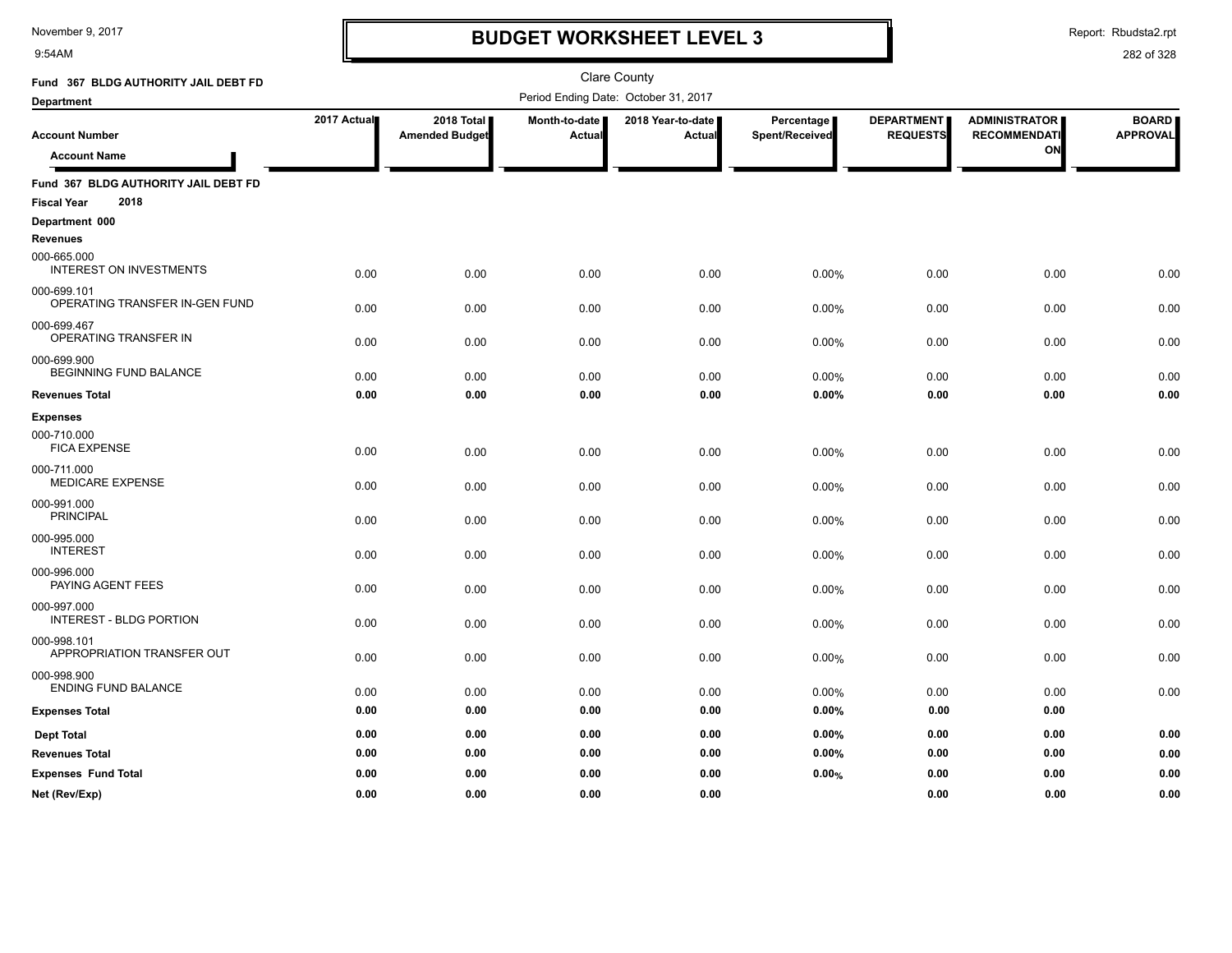9:54AM

### **BUDGET WORKSHEET LEVEL 3**

Report: Rbudsta2.rpt

| Fund 369 BLDG AUTHORITY DEBT SERV FD                               |             |                                     |                         | <b>Clare County</b>                  |                              |                               |                                                   |                                 |
|--------------------------------------------------------------------|-------------|-------------------------------------|-------------------------|--------------------------------------|------------------------------|-------------------------------|---------------------------------------------------|---------------------------------|
| <b>Department</b>                                                  |             |                                     |                         | Period Ending Date: October 31, 2017 |                              |                               |                                                   |                                 |
| <b>Account Number</b><br><b>Account Name</b>                       | 2017 Actual | 2018 Total<br><b>Amended Budget</b> | Month-to-date<br>Actual | 2018 Year-to-date  <br>Actual        | Percentage<br>Spent/Received | DEPARTMENT<br><b>REQUESTS</b> | <b>ADMINISTRATOR</b><br><b>RECOMMENDATI</b><br>ON | <b>BOARD</b><br><b>APPROVAL</b> |
| Fund 369 BLDG AUTHORITY DEBT SERV FD<br>2018<br><b>Fiscal Year</b> |             |                                     |                         |                                      |                              |                               |                                                   |                                 |
| Department 000                                                     |             |                                     |                         |                                      |                              |                               |                                                   |                                 |
| <b>Revenues</b>                                                    |             |                                     |                         |                                      |                              |                               |                                                   |                                 |
| 000-665.000<br><b>INTEREST ON INVESTMENTS</b>                      | 0.00        | 0.00                                | 0.00                    | 0.00                                 | 0.00%                        | 0.00                          | 0.00                                              | 0.00                            |
| 000-699.101<br>OPERATING TRANSFER IN-GEN FUND                      | 0.00        | 0.00                                | 0.00                    | 0.00                                 | 0.00%                        | 0.00                          | 0.00                                              | 0.00                            |
| 000-699.900<br><b>BEGINNING FUND BALANCE</b>                       | 0.00        | 0.00                                | 0.00                    | 0.00                                 | 0.00%                        | 0.00                          | 0.00                                              | 0.00                            |
| <b>Revenues Total</b>                                              | 0.00        | 0.00                                | 0.00                    | 0.00                                 | 0.00%                        | 0.00                          | 0.00                                              | 0.00                            |
| <b>Expenses</b>                                                    |             |                                     |                         |                                      |                              |                               |                                                   |                                 |
| 000-991.000<br><b>PRINCIPAL</b>                                    | 0.00        | 0.00                                | 0.00                    | 0.00                                 | 0.00%                        | 0.00                          | 0.00                                              | 0.00                            |
| 000-995.000<br><b>INTEREST</b>                                     | 0.00        | 0.00                                | 0.00                    | 0.00                                 | 0.00%                        | 0.00                          | 0.00                                              | 0.00                            |
| 000-996.000<br>PAYING AGENT FEES                                   | 0.00        | 0.00                                | 0.00                    | 0.00                                 | 0.00%                        | 0.00                          | 0.00                                              | 0.00                            |
| 000-997.000<br><b>INTEREST - BLDG PORTION</b>                      | 0.00        | 0.00                                | 0.00                    | 0.00                                 | 0.00%                        | 0.00                          | 0.00                                              | 0.00                            |
| 000-998.101<br>APPROP TRANSFER OUT-GEN FUND                        | 0.00        | 0.00                                | 0.00                    | 0.00                                 | 0.00%                        | 0.00                          | 0.00                                              | 0.00                            |
| 000-998.900<br><b>ENDING FUND BALANCE</b>                          | 0.00        | 0.00                                | 0.00                    | 0.00                                 | 0.00%                        | 0.00                          | 0.00                                              | 0.00                            |
| <b>Expenses Total</b>                                              | 0.00        | 0.00                                | 0.00                    | 0.00                                 | 0.00%                        | 0.00                          | 0.00                                              |                                 |
| <b>Dept Total</b>                                                  | 0.00        | 0.00                                | 0.00                    | 0.00                                 | 0.00%                        | 0.00                          | 0.00                                              | 0.00                            |
| <b>Revenues Total</b>                                              | 0.00        | 0.00                                | 0.00                    | 0.00                                 | 0.00%                        | 0.00                          | 0.00                                              | 0.00                            |
| <b>Expenses Fund Total</b>                                         | 0.00        | 0.00                                | 0.00                    | 0.00                                 | 0.00%                        | 0.00                          | 0.00                                              | 0.00                            |
| Net (Rev/Exp)                                                      | 0.00        | 0.00                                | 0.00                    | 0.00                                 |                              | 0.00                          | 0.00                                              | 0.00                            |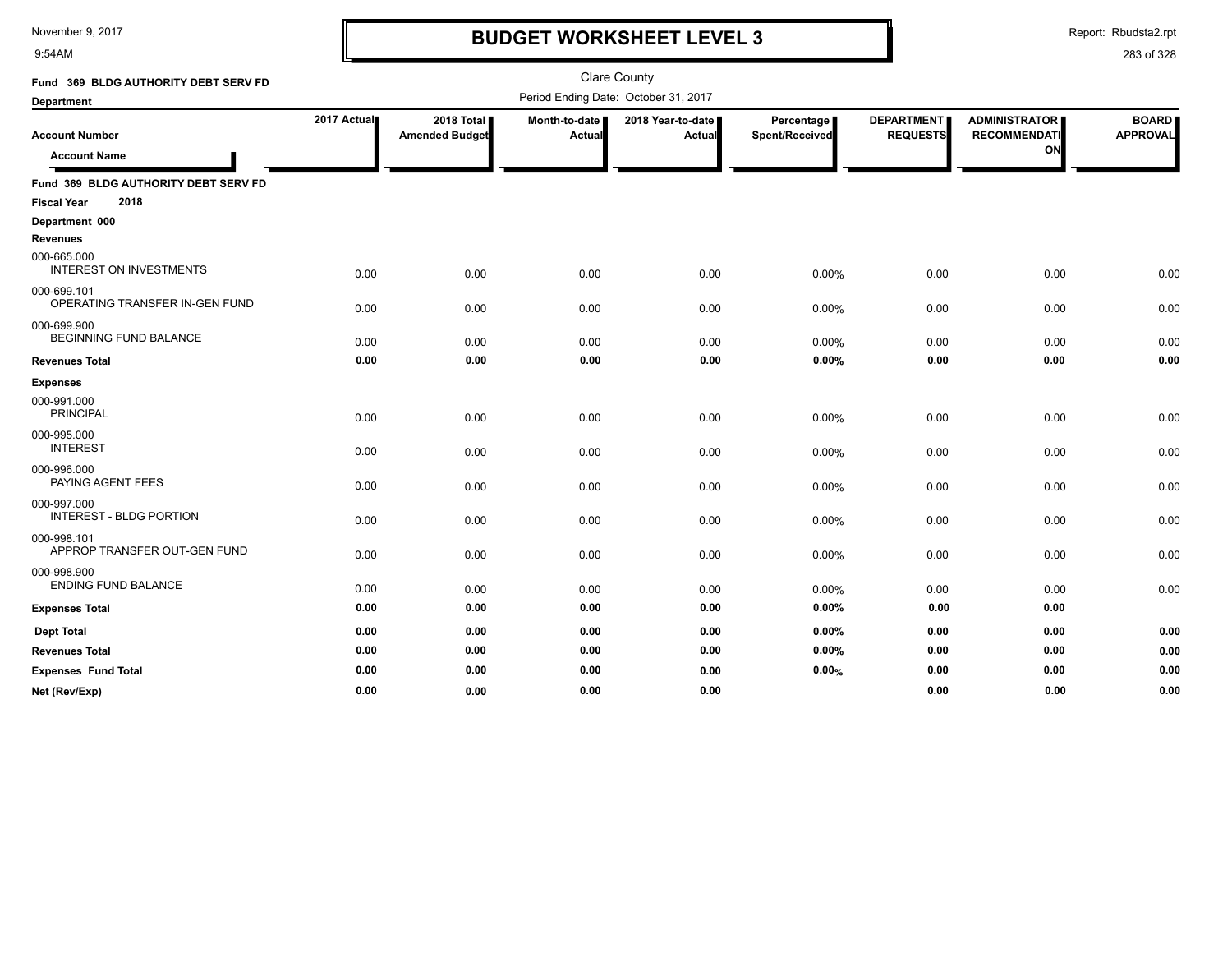9:54AM

## **BUDGET WORKSHEET LEVEL 3**

Report: Rbudsta2.rpt

| Fund 370 BLDG AUTH REFUNDING DEBT SERV                               |             |                                       |                         | Clare County                         |                              |                                      |                                                   |                                 |
|----------------------------------------------------------------------|-------------|---------------------------------------|-------------------------|--------------------------------------|------------------------------|--------------------------------------|---------------------------------------------------|---------------------------------|
| <b>Department</b>                                                    |             |                                       |                         | Period Ending Date: October 31, 2017 |                              |                                      |                                                   |                                 |
| <b>Account Number</b><br><b>Account Name</b>                         | 2017 Actual | 2018 Total  <br><b>Amended Budget</b> | Month-to-date<br>Actual | 2018 Year-to-date<br>Actual          | Percentage<br>Spent/Received | <b>DEPARTMENT</b><br><b>REQUESTS</b> | <b>ADMINISTRATOR</b><br><b>RECOMMENDATI</b><br>ON | <b>BOARD</b><br><b>APPROVAL</b> |
| Fund 370 BLDG AUTH REFUNDING DEBT SERV<br>2018<br><b>Fiscal Year</b> |             |                                       |                         |                                      |                              |                                      |                                                   |                                 |
| Department 000                                                       |             |                                       |                         |                                      |                              |                                      |                                                   |                                 |
| <b>Revenues</b>                                                      |             |                                       |                         |                                      |                              |                                      |                                                   |                                 |
| 000-665.000<br><b>INTEREST EARNED</b>                                | 0.00        | 0.00                                  | 0.00                    | 0.00                                 | 0.00%                        | 0.00                                 | 0.00                                              | 0.00                            |
| 000-698.000<br><b>BOND PROCEEDS</b>                                  | 0.00        | 0.00                                  | 0.00                    | 0.00                                 | 0.00%                        | 0.00                                 | 0.00                                              | 0.00                            |
| 000-699.101<br>OPERATING TRANSFER IN-GEN FUND                        | 101,746.75  | 106,094.00                            | 0.00                    | 0.00                                 | 0.00%                        | 106,094.00                           | 106,094.00                                        | 106,094.00                      |
| 000-699.900<br>BEGINNING FUND BALANCE                                | 0.00        | 0.00                                  | 0.00                    | 0.00                                 | 0.00%                        | 0.00                                 | 0.00                                              | 0.00                            |
| <b>Revenues Total</b>                                                | 101,746.75  | 106,094.00                            | 0.00                    | 0.00                                 | 0.00%                        | 106,094.00                           | 106,094.00                                        | 106,094.00                      |
| <b>Expenses</b>                                                      |             |                                       |                         |                                      |                              |                                      |                                                   |                                 |
| 000-728.000<br>PRINTING & BINDING                                    | 0.00        | 0.00                                  | 0.00                    | 0.00                                 | 0.00%                        | 0.00                                 | 0.00                                              | 0.00                            |
| 000-801.000<br><b>LEGAL SERVICES</b>                                 | 0.00        | 0.00                                  | 0.00                    | 0.00                                 | 0.00%                        | 0.00                                 | 0.00                                              | 0.00                            |
| 000-900.000<br><b>PUBLICATION</b>                                    | 0.00        | 0.00                                  | 0.00                    | 0.00                                 | 0.00%                        | 0.00                                 | 0.00                                              | 0.00                            |
| 000-957.000<br><b>BANK CHARGES</b>                                   | 0.00        | 0.00                                  | 0.00                    | 0.00                                 | 0.00%                        | 0.00                                 | 0.00                                              | 0.00                            |
| 000-991.000<br><b>PRINCIPAL</b>                                      | 97,000.00   | 103,000.00                            | 0.00                    | 0.00                                 | 0.00%                        | 103,000.00                           | 103,000.00                                        | 103,000.00                      |
| 000-995.000<br><b>INTEREST</b>                                       | 4,496.75    | 2,844.00                              | 0.00                    | 0.00                                 | 0.00%                        | 2,844.00                             | 2,844.00                                          | 2,844.00                        |
| 000-996.000<br>PAYING AGENT FEES                                     | 250.00      | 250.00                                | 0.00                    | 0.00                                 | 0.00%                        | 250.00                               | 250.00                                            | 250.00                          |
| 000-998.000<br>REFUND BOND ESCROW AGENT                              | 0.00        | 0.00                                  | 0.00                    | 0.00                                 | 0.00%                        | 0.00                                 | 0.00                                              | 0.00                            |
| 000-998.900<br><b>ENDING FUND BALANCE</b>                            | 0.00        | 0.00                                  | 0.00                    | 0.00                                 | 0.00%                        | 0.00                                 | 0.00                                              | 0.00                            |
| <b>Expenses Total</b>                                                | 101,746.75  | 106,094.00                            | 0.00                    | 0.00                                 | 0.00%                        | 106,094.00                           | 106,094.00                                        | 106,094.00                      |
| <b>Dept Total</b>                                                    | 0.00        | 0.00                                  | 0.00                    | 0.00                                 | 0.00%                        | 0.00                                 | 0.00                                              | 0.00                            |
| <b>Revenues Total</b>                                                | 101,746.75  | 106,094.00                            | 0.00                    | 0.00                                 | 0.00%                        | 106,094.00                           | 106,094.00                                        | 106,094.00                      |
| <b>Expenses Fund Total</b>                                           | 101,746.75  | 106,094.00                            | 0.00                    | 0.00                                 | 0.00%                        | 106,094.00                           | 106,094.00                                        | 106,094.00                      |
| Net (Rev/Exp)                                                        | 0.00        | 0.00                                  | 0.00                    | 0.00                                 |                              | 0.00                                 | 0.00                                              | 0.00                            |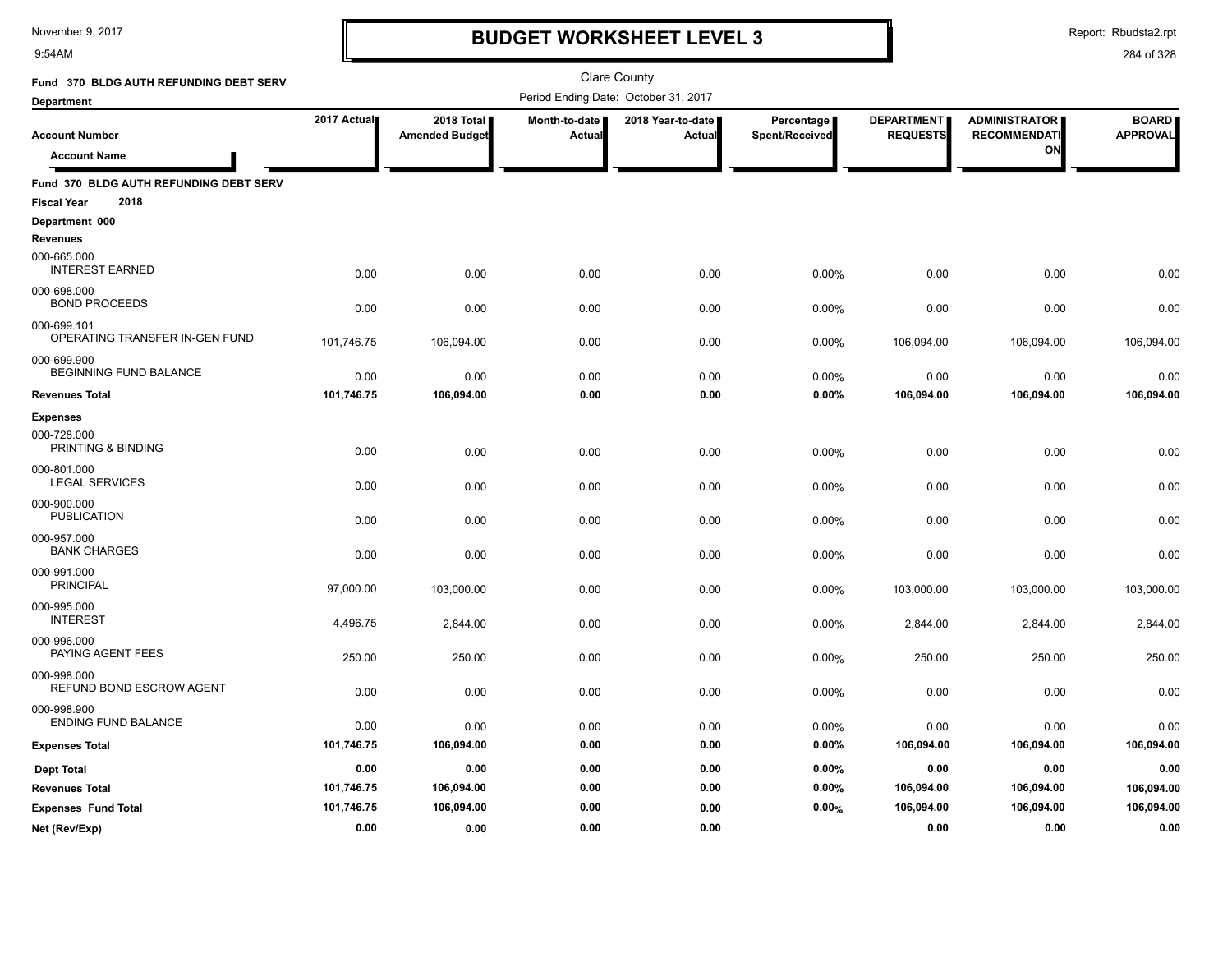9:54AM

# **BUDGET WORKSHEET LEVEL 3**

Report: Rbudsta2.rpt

| Fund 380 BROWNFIELD DEBT FUND                |             |                                     |                         | <b>Clare County</b>                  |                              |                                      |                                                   |                                 |
|----------------------------------------------|-------------|-------------------------------------|-------------------------|--------------------------------------|------------------------------|--------------------------------------|---------------------------------------------------|---------------------------------|
| <b>Department</b>                            |             |                                     |                         | Period Ending Date: October 31, 2017 |                              |                                      |                                                   |                                 |
| <b>Account Number</b><br><b>Account Name</b> | 2017 Actual | 2018 Total<br><b>Amended Budget</b> | Month-to-date<br>Actual | 2018 Year-to-date  <br>Actual        | Percentage<br>Spent/Received | <b>DEPARTMENT</b><br><b>REQUESTS</b> | <b>ADMINISTRATOR</b><br><b>RECOMMENDATI</b><br>ON | <b>BOARD</b><br><b>APPROVAL</b> |
| Fund 380 BROWNFIELD DEBT FUND                |             |                                     |                         |                                      |                              |                                      |                                                   |                                 |
| 2018<br><b>Fiscal Year</b>                   |             |                                     |                         |                                      |                              |                                      |                                                   |                                 |
| Department 000                               |             |                                     |                         |                                      |                              |                                      |                                                   |                                 |
| <b>Revenues</b>                              |             |                                     |                         |                                      |                              |                                      |                                                   |                                 |
| 000-584.000<br>PAYMENTS FROM UNIT            | 0.00        | 0.00                                | 0.00                    | 0.00                                 | 0.00%                        | 0.00                                 | 0.00                                              | 0.00                            |
| 000-699.101<br>TRANSFER IN - GEN FUND        | 0.00        | 0.00                                | 0.00                    | 0.00                                 | 0.00%                        | 0.00                                 | 0.00                                              | 0.00                            |
| 000-699.480<br><b>TRANSFER IN -BRA</b>       | 6,000.00    | 6,000.00                            | 0.00                    | 0.00                                 | 0.00%                        | 6,000.00                             | 6,000.00                                          | 6,000.00                        |
| 000-699.900<br><b>BEGINNING FUND BALANCE</b> | 0.00        | 0.00                                | 0.00                    | 0.00                                 | 0.00%                        | 0.00                                 | 0.00                                              | 0.00                            |
| <b>Revenues Total</b>                        | 6,000.00    | 6,000.00                            | 0.00                    | 0.00                                 | 0.00%                        | 6,000.00                             | 6,000.00                                          | 6,000.00                        |
| <b>Expenses</b>                              |             |                                     |                         |                                      |                              |                                      |                                                   |                                 |
| 000-991.000<br><b>PRINCIPAL</b>              | 6,000.00    | 5,153.67                            | 0.00                    | 0.00                                 | 0.00%                        | 5,153.67                             | 5,153.67                                          | 5,153.67                        |
| 000-995.000<br><b>INTEREST</b>               | 0.00        | 846.33                              | 0.00                    | 0.00                                 | 0.00%                        | 846.33                               | 846.33                                            | 846.33                          |
| 000-998.900<br><b>ENDING FUND BALANCE</b>    | 0.00        | 0.00                                | 0.00                    | 0.00                                 | 0.00%                        | 0.00                                 | 0.00                                              | 0.00                            |
| <b>Expenses Total</b>                        | 6,000.00    | 6,000.00                            | 0.00                    | 0.00                                 | 0.00%                        | 6,000.00                             | 6,000.00                                          | 6,000.00                        |
| <b>Dept Total</b>                            | 0.00        | 0.00                                | 0.00                    | 0.00                                 | 0.00%                        | 0.00                                 | 0.00                                              | 0.00                            |
| <b>Revenues Total</b>                        | 6,000.00    | 6,000.00                            | 0.00                    | 0.00                                 | 0.00%                        | 6,000.00                             | 6,000.00                                          | 6,000.00                        |
| <b>Expenses Fund Total</b>                   | 6,000.00    | 6,000.00                            | 0.00                    | 0.00                                 | 0.00%                        | 6,000.00                             | 6,000.00                                          | 6,000.00                        |
| Net (Rev/Exp)                                | 0.00        | 0.00                                | 0.00                    | 0.00                                 |                              | 0.00                                 | 0.00                                              | 0.00                            |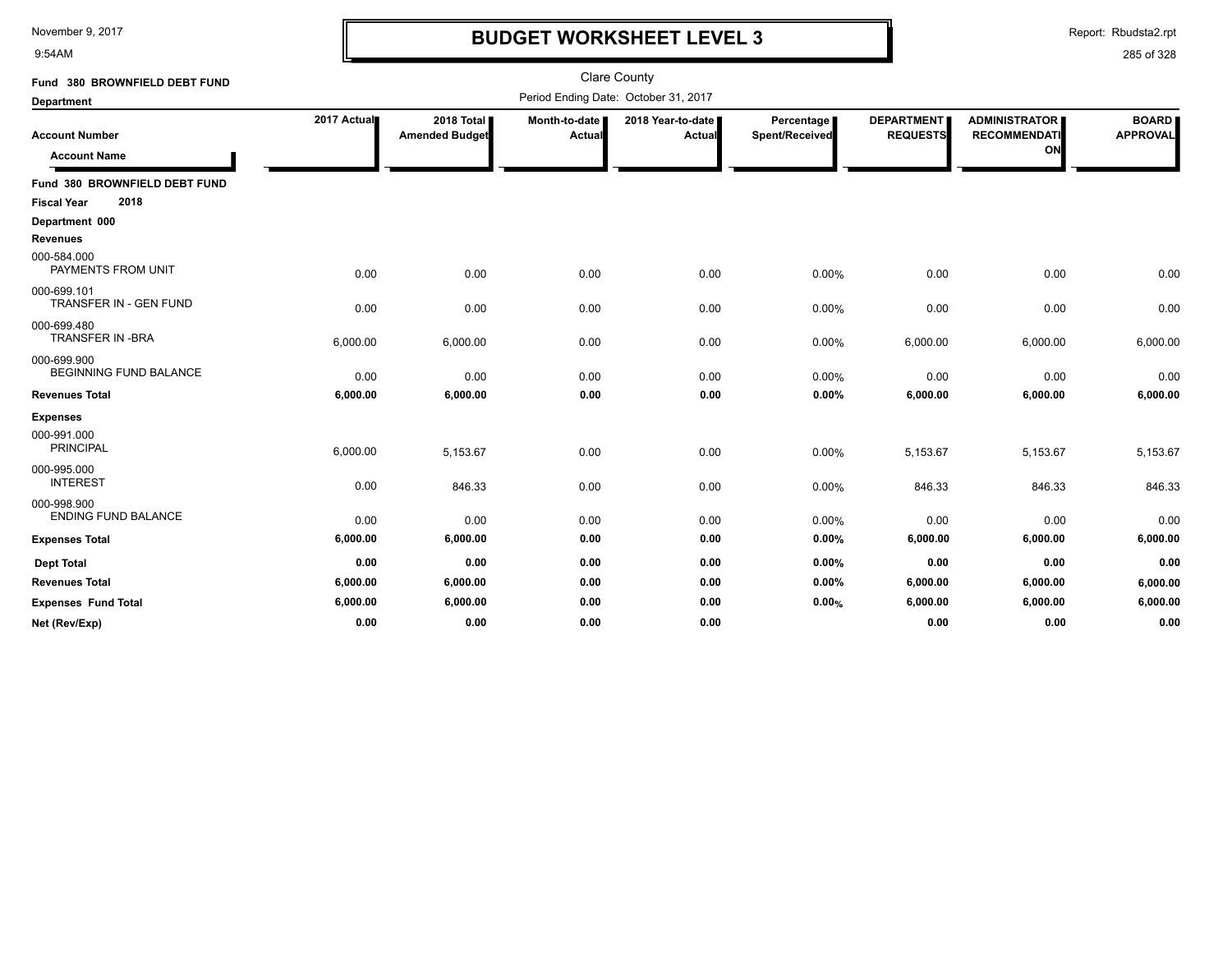9:54AM

## **BUDGET WORKSHEET LEVEL 3**

Report: Rbudsta2.rpt

| Fund 385 USDA LOAN DEBT FUND-ROOF                               |             |                                     |                         | <b>Clare County</b>                  |                              |                                      |                                                   |                                 |
|-----------------------------------------------------------------|-------------|-------------------------------------|-------------------------|--------------------------------------|------------------------------|--------------------------------------|---------------------------------------------------|---------------------------------|
| <b>Department</b>                                               |             |                                     |                         | Period Ending Date: October 31, 2017 |                              |                                      |                                                   |                                 |
| <b>Account Number</b><br><b>Account Name</b>                    | 2017 Actual | 2018 Total<br><b>Amended Budget</b> | Month-to-date<br>Actual | 2018 Year-to-date  <br><b>Actual</b> | Percentage<br>Spent/Received | <b>DEPARTMENT</b><br><b>REQUESTS</b> | <b>ADMINISTRATOR</b><br><b>RECOMMENDATI</b><br>ON | <b>BOARD</b><br><b>APPROVAL</b> |
| Fund 385 USDA LOAN DEBT FUND-ROOF<br>2018<br><b>Fiscal Year</b> |             |                                     |                         |                                      |                              |                                      |                                                   |                                 |
| Department 000<br><b>Revenues</b>                               |             |                                     |                         |                                      |                              |                                      |                                                   |                                 |
| 000-699.101<br><b>TRANSFER IN</b>                               | 0.00        | 0.00                                | 0.00                    | 0.00                                 | 0.00%                        | 0.00                                 | 0.00                                              | 0.00                            |
| 000-699.469<br>TRANSFER IN 469                                  | 0.00        | 0.00                                | 0.00                    | 0.00                                 | 0.00%                        | 0.00                                 | 0.00                                              | 0.00                            |
| 000-699.900<br><b>BEGINNING FUND BALANCE</b>                    | 0.00        | 0.00                                | 0.00                    | 0.00                                 | 0.00%                        | 0.00                                 | 0.00                                              | 0.00                            |
| <b>Revenues Total</b>                                           | 0.00        | 0.00                                | 0.00                    | 0.00                                 | 0.00%                        | 0.00                                 | 0.00                                              | 0.00                            |
| <b>Expenses</b>                                                 |             |                                     |                         |                                      |                              |                                      |                                                   |                                 |
| 000-991.000<br><b>PRINCIPAL</b>                                 | 0.00        | 0.00                                | 0.00                    | 0.00                                 | 0.00%                        | 0.00                                 | 0.00                                              | 0.00                            |
| 000-995.000<br><b>INTEREST</b>                                  | 0.00        | 0.00                                | 0.00                    | 0.00                                 | 0.00%                        | 0.00                                 | 0.00                                              | 0.00                            |
| 000-998.900<br><b>ENDING FUND BALANCE</b>                       | 0.00        | 0.00                                | 0.00                    | 0.00                                 | 0.00%                        | 0.00                                 | 0.00                                              | 0.00                            |
| <b>Expenses Total</b>                                           | 0.00        | 0.00                                | 0.00                    | 0.00                                 | 0.00%                        | 0.00                                 | 0.00                                              |                                 |
| <b>Dept Total</b>                                               | 0.00        | 0.00                                | 0.00                    | 0.00                                 | 0.00%                        | 0.00                                 | 0.00                                              | 0.00                            |
| <b>Revenues Total</b>                                           | 0.00        | 0.00                                | 0.00                    | 0.00                                 | 0.00%                        | 0.00                                 | 0.00                                              | 0.00                            |
| <b>Expenses Fund Total</b>                                      | 0.00        | 0.00                                | 0.00                    | 0.00                                 | 0.00%                        | 0.00                                 | 0.00                                              | 0.00                            |
| Net (Rev/Exp)                                                   | 0.00        | 0.00                                | 0.00                    | 0.00                                 |                              | 0.00                                 | 0.00                                              | 0.00                            |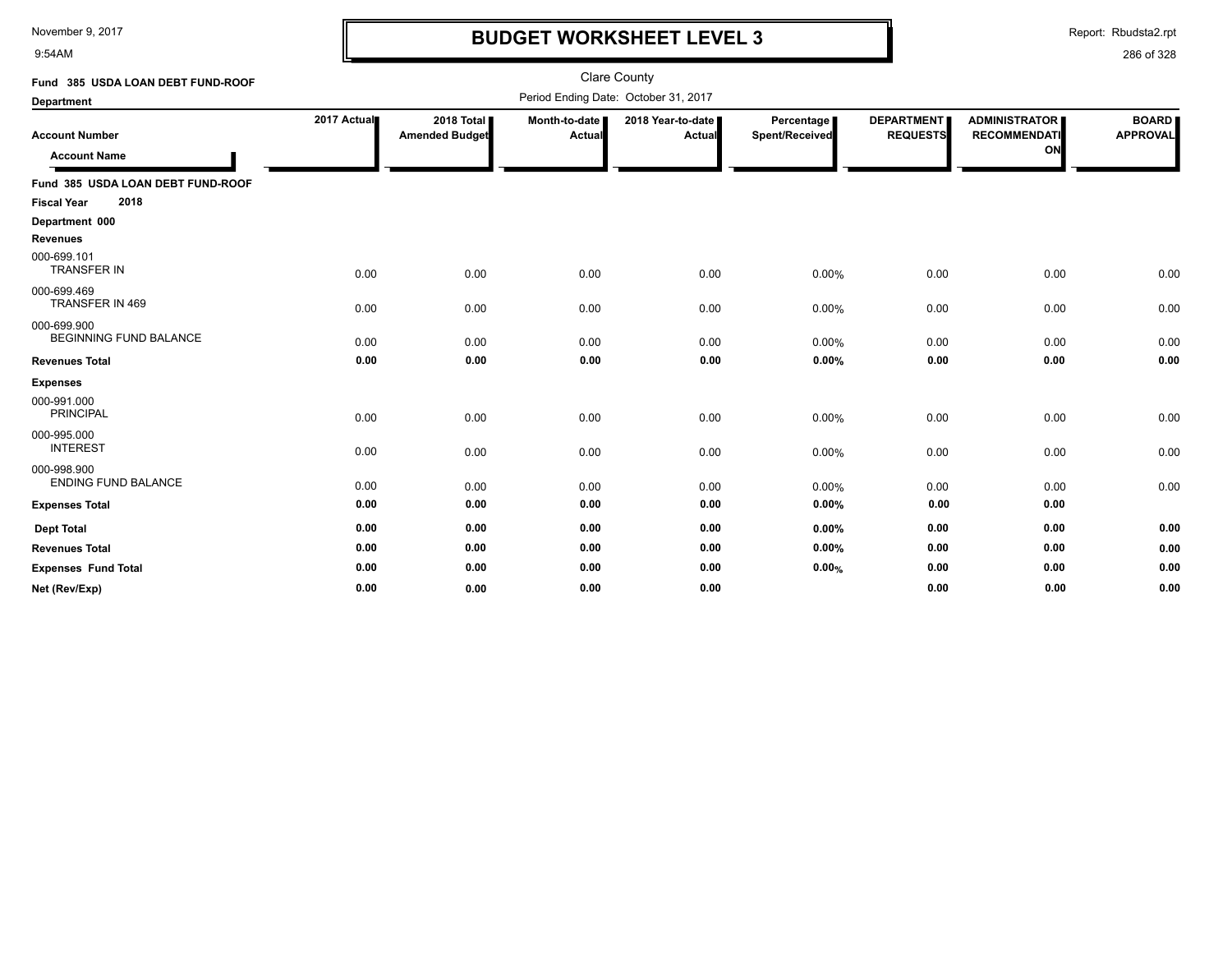9:54AM

## **BUDGET WORKSHEET LEVEL 3**

Report: Rbudsta2.rpt

| Fund 388 USDA LOAN DEBT FUND-SS CENTER       |             |                                     |                         | Clare County                         |                              |                                      |                                                   |                                 |
|----------------------------------------------|-------------|-------------------------------------|-------------------------|--------------------------------------|------------------------------|--------------------------------------|---------------------------------------------------|---------------------------------|
| <b>Department</b>                            |             |                                     |                         | Period Ending Date: October 31, 2017 |                              |                                      |                                                   |                                 |
| <b>Account Number</b><br><b>Account Name</b> | 2017 Actual | 2018 Total<br><b>Amended Budget</b> | Month-to-date<br>Actual | 2018 Year-to-date<br><b>Actual</b>   | Percentage<br>Spent/Received | <b>DEPARTMENT</b><br><b>REQUESTS</b> | <b>ADMINISTRATOR</b><br><b>RECOMMENDATI</b><br>ON | <b>BOARD</b><br><b>APPROVAL</b> |
| Fund 388 USDA LOAN DEBT FUND-SS CENTER       |             |                                     |                         |                                      |                              |                                      |                                                   |                                 |
| 2018<br><b>Fiscal Year</b>                   |             |                                     |                         |                                      |                              |                                      |                                                   |                                 |
| Department 000                               |             |                                     |                         |                                      |                              |                                      |                                                   |                                 |
| <b>Revenues</b>                              |             |                                     |                         |                                      |                              |                                      |                                                   |                                 |
| 000-699.288<br>OPERATING TRANSFER IN         | 8,403.74    | 8,280.00                            | 0.00                    | 0.00                                 | 0.00%                        | 8,280.00                             | 8,280.00                                          | 8,280.00                        |
| 000-699.900<br><b>BEGINNING FUND BALANCE</b> | 0.00        | 0.00                                | 0.00                    | 0.00                                 | 0.00%                        | 0.00                                 | 0.00                                              | 0.00                            |
| <b>Revenues Total</b>                        | 8,403.74    | 8,280.00                            | 0.00                    | 0.00                                 | 0.00%                        | 8,280.00                             | 8,280.00                                          | 8,280.00                        |
| <b>Expenses</b>                              |             |                                     |                         |                                      |                              |                                      |                                                   |                                 |
| 000-991.000<br><b>PRINCIPAL</b>              | 3,000.00    | 3,000.00                            | 0.00                    | 0.00                                 | 0.00%                        | 3,000.00                             | 3,000.00                                          | 3,000.00                        |
| 000-995.000<br><b>INTEREST</b>               | 5,403.74    | 5,280.00                            | 0.00                    | 0.00                                 | 0.00%                        | 5,280.00                             | 5,280.00                                          | 5,280.00                        |
| 000-998.900<br><b>ENDING FUND BALANCE</b>    | 0.00        | 0.00                                | 0.00                    | 0.00                                 | 0.00%                        | 0.00                                 | 0.00                                              | 0.00                            |
| <b>Expenses Total</b>                        | 8,403.74    | 8,280.00                            | 0.00                    | 0.00                                 | 0.00%                        | 8,280.00                             | 8,280.00                                          | 8,280.00                        |
| <b>Dept Total</b>                            | 0.00        | 0.00                                | 0.00                    | 0.00                                 | 0.00%                        | 0.00                                 | 0.00                                              | 0.00                            |
| <b>Revenues Total</b>                        | 8,403.74    | 8,280.00                            | 0.00                    | 0.00                                 | 0.00%                        | 8,280.00                             | 8,280.00                                          | 8,280.00                        |
| <b>Expenses Fund Total</b>                   | 8,403.74    | 8,280.00                            | 0.00                    | 0.00                                 | 0.00%                        | 8,280.00                             | 8,280.00                                          | 8,280.00                        |
| Net (Rev/Exp)                                | 0.00        | 0.00                                | 0.00                    | 0.00                                 |                              | 0.00                                 | 0.00                                              | 0.00                            |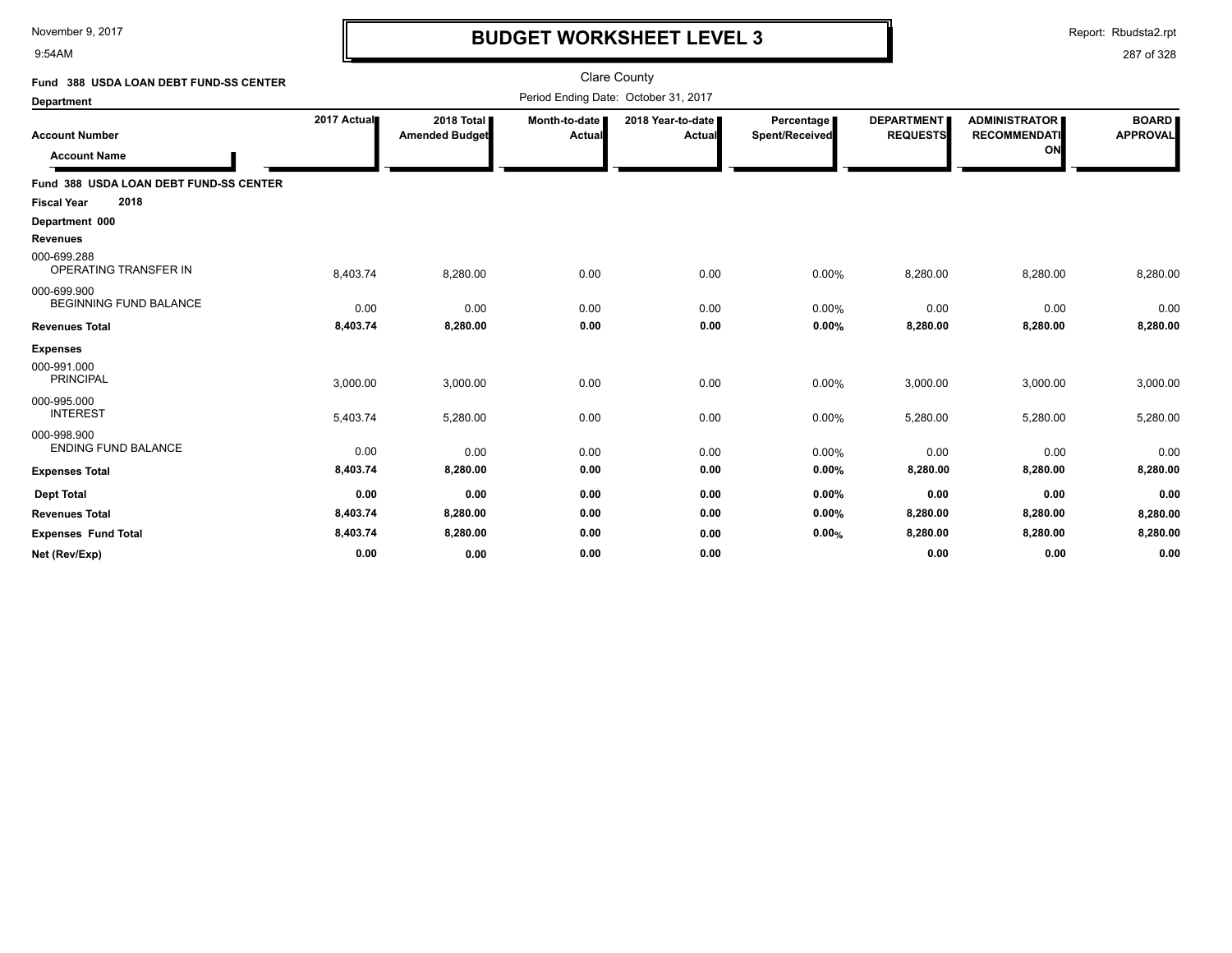9:54AM

# **BUDGET WORKSHEET LEVEL 3**

Report: Rbudsta2.rpt

| Fund 396 CLARE SEWAGE #4 DEBT FUND            | <b>Clare County</b><br>Period Ending Date: October 31, 2017 |                                     |                                |                                    |                              |                                      |                                             |                                 |
|-----------------------------------------------|-------------------------------------------------------------|-------------------------------------|--------------------------------|------------------------------------|------------------------------|--------------------------------------|---------------------------------------------|---------------------------------|
| <b>Department</b>                             |                                                             |                                     |                                |                                    |                              |                                      |                                             |                                 |
| <b>Account Number</b>                         | 2017 Actual                                                 | 2018 Total<br><b>Amended Budget</b> | Month-to-date<br><b>Actual</b> | 2018 Year-to-date<br><b>Actual</b> | Percentage<br>Spent/Received | <b>DEPARTMENT</b><br><b>REQUESTS</b> | <b>ADMINISTRATOR</b><br><b>RECOMMENDATI</b> | <b>BOARD</b><br><b>APPROVAL</b> |
| <b>Account Name</b>                           |                                                             |                                     |                                |                                    |                              |                                      | ON                                          |                                 |
| Fund 396 CLARE SEWAGE #4 DEBT FUND            |                                                             |                                     |                                |                                    |                              |                                      |                                             |                                 |
| 2018<br><b>Fiscal Year</b>                    |                                                             |                                     |                                |                                    |                              |                                      |                                             |                                 |
| Department 000                                |                                                             |                                     |                                |                                    |                              |                                      |                                             |                                 |
| <b>Revenues</b>                               |                                                             |                                     |                                |                                    |                              |                                      |                                             |                                 |
| 000-584.000<br>PAYMENTS FROM UNIT             | 0.00                                                        | 0.00                                | 0.00                           | 0.00                               | 0.00%                        | 0.00                                 | 0.00                                        | 0.00                            |
| 000-665.000<br><b>INTEREST ON INVESTMENTS</b> | 0.00                                                        | 0.00                                | 0.00                           | 0.00                               | 0.00%                        | 0.00                                 | 0.00                                        | 0.00                            |
| 000-699.496<br><b>TRANSFER IN</b>             | 0.00                                                        | 0.00                                | 0.00                           | 0.00                               | 0.00%                        | 0.00                                 | 0.00                                        | 0.00                            |
| 000-699.900<br>BEGINNING FUND BALANCE         | 0.00                                                        | 0.00                                | 0.00                           | 0.00                               | 0.00%                        | 0.00                                 | 0.00                                        | 0.00                            |
| <b>Revenues Total</b>                         | 0.00                                                        | 0.00                                | 0.00                           | 0.00                               | 0.00%                        | 0.00                                 | 0.00                                        | 0.00                            |
| <b>Expenses</b>                               |                                                             |                                     |                                |                                    |                              |                                      |                                             |                                 |
| 000-801.000<br><b>CONTRACTED SERVICES</b>     | 0.00                                                        | 0.00                                | 0.00                           | 0.00                               | 0.00%                        | 0.00                                 | 0.00                                        | 0.00                            |
| 000-964.000<br>REFUND TO THE CITY             | 0.00                                                        | 0.00                                | 0.00                           | 0.00                               | 0.00%                        | 0.00                                 | 0.00                                        | 0.00                            |
| 000-991.000<br><b>PRINCIPAL</b>               | 0.00                                                        | 0.00                                | 0.00                           | 0.00                               | 0.00%                        | 0.00                                 | 0.00                                        | 0.00                            |
| 000-995.000<br><b>INTEREST</b>                | 0.00                                                        | 0.00                                | 0.00                           | 0.00                               | 0.00%                        | 0.00                                 | 0.00                                        | 0.00                            |
| 000-996.000<br>PAYING AGENT FEES              | 0.00                                                        | 0.00                                | 0.00                           | 0.00                               | 0.00%                        | 0.00                                 | 0.00                                        | 0.00                            |
| 000-998.900<br><b>ENDING FUND BALANCE</b>     | 0.00                                                        | 0.00                                | 0.00                           | 0.00                               | 0.00%                        | 0.00                                 | 0.00                                        | 0.00                            |
| <b>Expenses Total</b>                         | 0.00                                                        | 0.00                                | 0.00                           | 0.00                               | 0.00%                        | 0.00                                 | 0.00                                        |                                 |
| <b>Dept Total</b>                             | 0.00                                                        | 0.00                                | 0.00                           | 0.00                               | 0.00%                        | 0.00                                 | 0.00                                        | 0.00                            |
| <b>Revenues Total</b>                         | 0.00                                                        | 0.00                                | 0.00                           | 0.00                               | 0.00%                        | 0.00                                 | 0.00                                        | 0.00                            |
| <b>Expenses Fund Total</b>                    | 0.00                                                        | 0.00                                | 0.00                           | 0.00                               | 0.00%                        | 0.00                                 | 0.00                                        | 0.00                            |
| Net (Rev/Exp)                                 | 0.00                                                        | 0.00                                | 0.00                           | 0.00                               |                              | 0.00                                 | 0.00                                        | 0.00                            |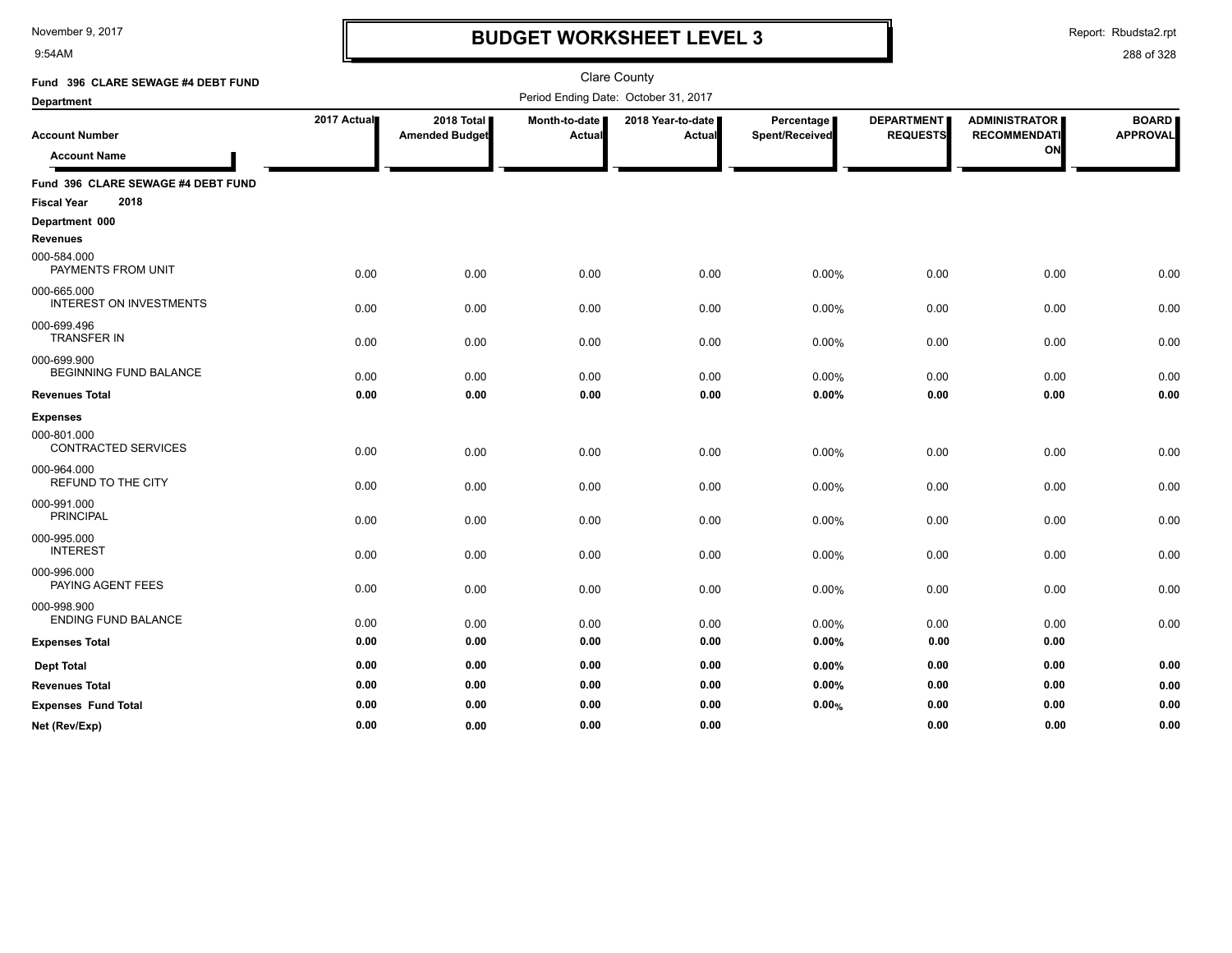9:54AM

### **BUDGET WORKSHEET LEVEL 3**

Report: Rbudsta2.rpt

| Fund 397 CLARE SEWER DEBT FUND                               |             |                                     |                         | <b>Clare County</b>                  |                              |                                      |                                             |                                 |
|--------------------------------------------------------------|-------------|-------------------------------------|-------------------------|--------------------------------------|------------------------------|--------------------------------------|---------------------------------------------|---------------------------------|
| Department                                                   |             |                                     |                         | Period Ending Date: October 31, 2017 |                              |                                      |                                             |                                 |
| <b>Account Number</b>                                        | 2017 Actual | 2018 Total<br><b>Amended Budget</b> | Month-to-date<br>Actual | 2018 Year-to-date<br><b>Actual</b>   | Percentage<br>Spent/Received | <b>DEPARTMENT</b><br><b>REQUESTS</b> | <b>ADMINISTRATOR</b><br><b>RECOMMENDATI</b> | <b>BOARD</b><br><b>APPROVAL</b> |
| <b>Account Name</b>                                          |             |                                     |                         |                                      |                              |                                      | ON                                          |                                 |
| Fund 397 CLARE SEWER DEBT FUND<br>2018<br><b>Fiscal Year</b> |             |                                     |                         |                                      |                              |                                      |                                             |                                 |
| Department 000                                               |             |                                     |                         |                                      |                              |                                      |                                             |                                 |
| <b>Revenues</b>                                              |             |                                     |                         |                                      |                              |                                      |                                             |                                 |
| 000-584.000<br>PAYMENT FROM UNIT                             | 0.00        | 0.00                                | 0.00                    | 0.00                                 | 0.00%                        | 0.00                                 | 0.00                                        | 0.00                            |
| 000-665.000<br><b>INTEREST ON INVESTMENTS</b>                | 0.00        | 0.00                                | 0.00                    | 0.00                                 | 0.00%                        | 0.00                                 | 0.00                                        | 0.00                            |
| 000-676.000<br><b>REIMBURSEMENT</b>                          | 0.00        | 0.00                                | 0.00                    | 0.00                                 | 0.00%                        | 0.00                                 | 0.00                                        | 0.00                            |
| 000-698.000<br>BOND PROCEEDS-REFUNDING BONDS                 | 0.00        | 0.00                                | 0.00                    | 0.00                                 | 0.00%                        | 0.00                                 | 0.00                                        | 0.00                            |
| 000-699.497<br>APPROPRIATION TRANSFER IN                     | 0.00        | 0.00                                | 0.00                    | 0.00                                 | 0.00%                        | 0.00                                 | 0.00                                        | 0.00                            |
| 000-699.900<br><b>BEGINNING FUND BALANCE</b>                 | 0.00        | 0.00                                | 0.00                    | 0.00                                 | 0.00%                        | 0.00                                 | 0.00                                        | 0.00                            |
| <b>Revenues Total</b>                                        | 0.00        | 0.00                                | 0.00                    | 0.00                                 | 0.00%                        | 0.00                                 | 0.00                                        | 0.00                            |
| <b>Expenses</b>                                              |             |                                     |                         |                                      |                              |                                      |                                             |                                 |
| 000-801.000<br>REFUNDING BONDS EXPENSE                       | 0.00        | 0.00                                | 0.00                    | 0.00                                 | 0.00%                        | 0.00                                 | 0.00                                        | 0.00                            |
| 000-991.000<br><b>PRINCIPAL</b>                              | 0.00        | 0.00                                | 0.00                    | 0.00                                 | 0.00%                        | 0.00                                 | 0.00                                        | 0.00                            |
| 000-995.000<br><b>INTEREST</b>                               | 0.00        | 0.00                                | 0.00                    | 0.00                                 | 0.00%                        | 0.00                                 | 0.00                                        | 0.00                            |
| 000-996.000<br>PAYING AGENT FEES                             | 0.00        | 0.00                                | 0.00                    | 0.00                                 | 0.00%                        | 0.00                                 | 0.00                                        | 0.00                            |
| 000-997.000<br><b>INTEREST - CITY PORTION</b>                | 0.00        | 0.00                                | 0.00                    | 0.00                                 | 0.00%                        | 0.00                                 | 0.00                                        | 0.00                            |
| 000-998.398<br>APPROPRIATION TRANSFER OUT                    | 0.00        | 0.00                                | 0.00                    | 0.00                                 | 0.00%                        | 0.00                                 | 0.00                                        | 0.00                            |
| 000-998.900<br><b>ENDING FUND BALANCE</b>                    | 0.00        | 0.00                                | 0.00                    | 0.00                                 | 0.00%                        | 0.00                                 | 0.00                                        | 0.00                            |
| <b>Expenses Total</b>                                        | 0.00        | 0.00                                | 0.00                    | 0.00                                 | 0.00%                        | 0.00                                 | 0.00                                        |                                 |
| <b>Dept Total</b>                                            | 0.00        | 0.00                                | 0.00                    | 0.00                                 | 0.00%                        | 0.00                                 | 0.00                                        | 0.00                            |
| <b>Revenues Total</b>                                        | 0.00        | 0.00                                | 0.00                    | 0.00                                 | 0.00%                        | 0.00                                 | 0.00                                        | 0.00                            |
| <b>Expenses Fund Total</b>                                   | 0.00        | 0.00                                | 0.00                    | 0.00                                 | 0.00%                        | 0.00                                 | 0.00                                        | 0.00                            |
| Net (Rev/Exp)                                                | 0.00        | 0.00                                | 0.00                    | 0.00                                 |                              | 0.00                                 | 0.00                                        | 0.00                            |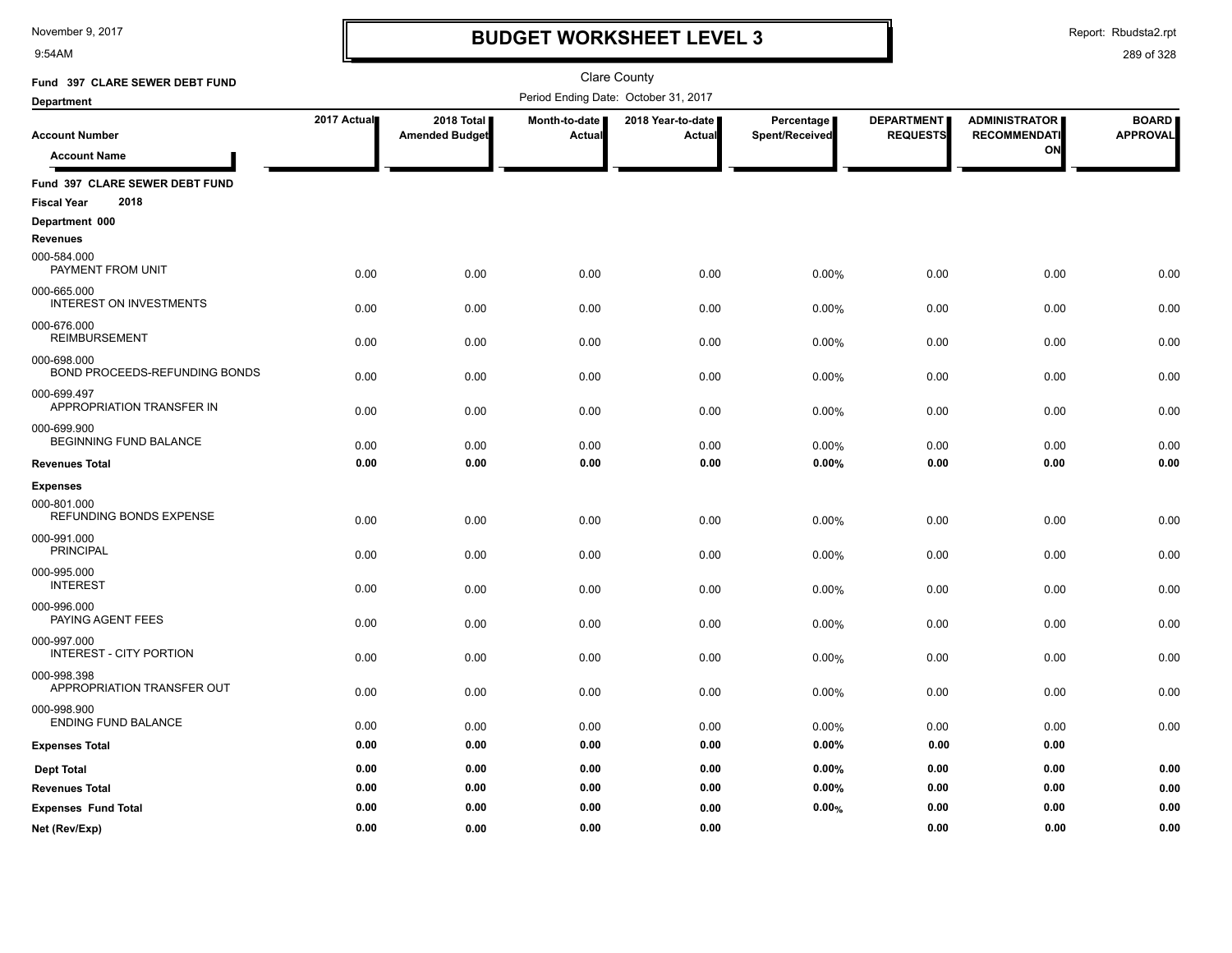9:54AM

### **BUDGET WORKSHEET LEVEL 3**

Report: Rbudsta2.rpt

| Fund 398 CLARE SEWER REFUNDING BONDS                               |             |                                     |                         | <b>Clare County</b>                  |                              |                                      |                                                   |                                 |
|--------------------------------------------------------------------|-------------|-------------------------------------|-------------------------|--------------------------------------|------------------------------|--------------------------------------|---------------------------------------------------|---------------------------------|
| <b>Department</b>                                                  |             |                                     |                         | Period Ending Date: October 31, 2017 |                              |                                      |                                                   |                                 |
| <b>Account Number</b><br><b>Account Name</b>                       | 2017 Actual | 2018 Total<br><b>Amended Budget</b> | Month-to-date<br>Actual | 2018 Year-to-date<br>Actual          | Percentage<br>Spent/Received | <b>DEPARTMENT</b><br><b>REQUESTS</b> | <b>ADMINISTRATOR</b><br><b>RECOMMENDATI</b><br>ON | <b>BOARD</b><br><b>APPROVAL</b> |
| Fund 398 CLARE SEWER REFUNDING BONDS<br>2018<br><b>Fiscal Year</b> |             |                                     |                         |                                      |                              |                                      |                                                   |                                 |
| Department 000<br><b>Revenues</b>                                  |             |                                     |                         |                                      |                              |                                      |                                                   |                                 |
| 000-584.000<br>PAYMENT FROM UNIT                                   | 0.00        | 0.00                                | 0.00                    | 0.00                                 | 0.00%                        | 0.00                                 | 0.00                                              | 0.00                            |
| 000-665.000<br><b>INTEREST ON INVESTMENTS</b>                      | 0.00        | 0.00                                | 0.00                    | 0.00                                 | 0.00%                        | 0.00                                 | 0.00                                              | 0.00                            |
| 000-687.000<br><b>REFUNDS</b>                                      | 0.00        | 0.00                                | 0.00                    | 0.00                                 | 0.00%                        | 0.00                                 | 0.00                                              | 0.00                            |
| 000-694.000<br>OVER/SHORT                                          | 0.00        | 0.00                                | 0.00                    | 0.00                                 | 0.00%                        | 0.00                                 | 0.00                                              | 0.00                            |
| 000-699.397<br>APPROPRIATION TRANSFER IN                           | 0.00        | 0.00                                | 0.00                    | 0.00                                 | 0.00%                        | 0.00                                 | 0.00                                              | 0.00                            |
| 000-699.900<br>BEGINNING FUND BALANCE                              | 0.00        | 0.00                                | 0.00                    | 0.00                                 | 0.00%                        | 0.00                                 | 0.00                                              | 0.00                            |
| <b>Revenues Total</b>                                              | 0.00        | 0.00                                | 0.00                    | 0.00                                 | 0.00%                        | 0.00                                 | 0.00                                              | 0.00                            |
| <b>Expenses</b>                                                    |             |                                     |                         |                                      |                              |                                      |                                                   |                                 |
| 000-801.000<br><b>LEGAL SERVICES</b>                               | 0.00        | 0.00                                | 0.00                    | 0.00                                 | 0.00%                        | 0.00                                 | 0.00                                              | 0.00                            |
| 000-991.000<br><b>PRINCIPAL</b>                                    | 0.00        | 0.00                                | 0.00                    | 0.00                                 | 0.00%                        | 0.00                                 | 0.00                                              | 0.00                            |
| 000-995.000<br><b>INTEREST</b>                                     | 0.00        | 0.00                                | 0.00                    | 0.00                                 | 0.00%                        | 0.00                                 | 0.00                                              | 0.00                            |
| 000-996.000<br>PAYING AGENT FEES                                   | 0.00        | 0.00                                | 0.00                    | 0.00                                 | 0.00%                        | 0.00                                 | 0.00                                              | 0.00                            |
| 000-997.000<br><b>INTEREST - CITY PORTION</b>                      | 0.00        | 0.00                                | 0.00                    | 0.00                                 | 0.00%                        | 0.00                                 | 0.00                                              | 0.00                            |
| 000-998.900<br>ENDING FUND BALANCE                                 | 0.00        | 0.00                                | 0.00                    | 0.00                                 | 0.00%                        | 0.00                                 | 0.00                                              | 0.00                            |
| 000-999.101<br><b>TRANSFER OUT</b>                                 | 0.00        | 0.00                                | 0.00                    | 0.00                                 | 0.00%                        | 0.00                                 | 0.00                                              | 0.00                            |
| <b>Expenses Total</b>                                              | 0.00        | 0.00                                | 0.00                    | 0.00                                 | 0.00%                        | $0.00\,$                             | 0.00                                              |                                 |
| <b>Dept Total</b>                                                  | 0.00        | 0.00                                | 0.00                    | 0.00                                 | 0.00%                        | 0.00                                 | 0.00                                              | 0.00                            |
| <b>Revenues Total</b>                                              | 0.00        | 0.00                                | 0.00                    | 0.00                                 | 0.00%                        | 0.00                                 | 0.00                                              | 0.00                            |
| <b>Expenses Fund Total</b>                                         | 0.00        | 0.00                                | 0.00                    | 0.00                                 | 0.00%                        | 0.00                                 | 0.00                                              | 0.00                            |
| Net (Rev/Exp)                                                      | 0.00        | 0.00                                | 0.00                    | 0.00                                 |                              | 0.00                                 | 0.00                                              | 0.00                            |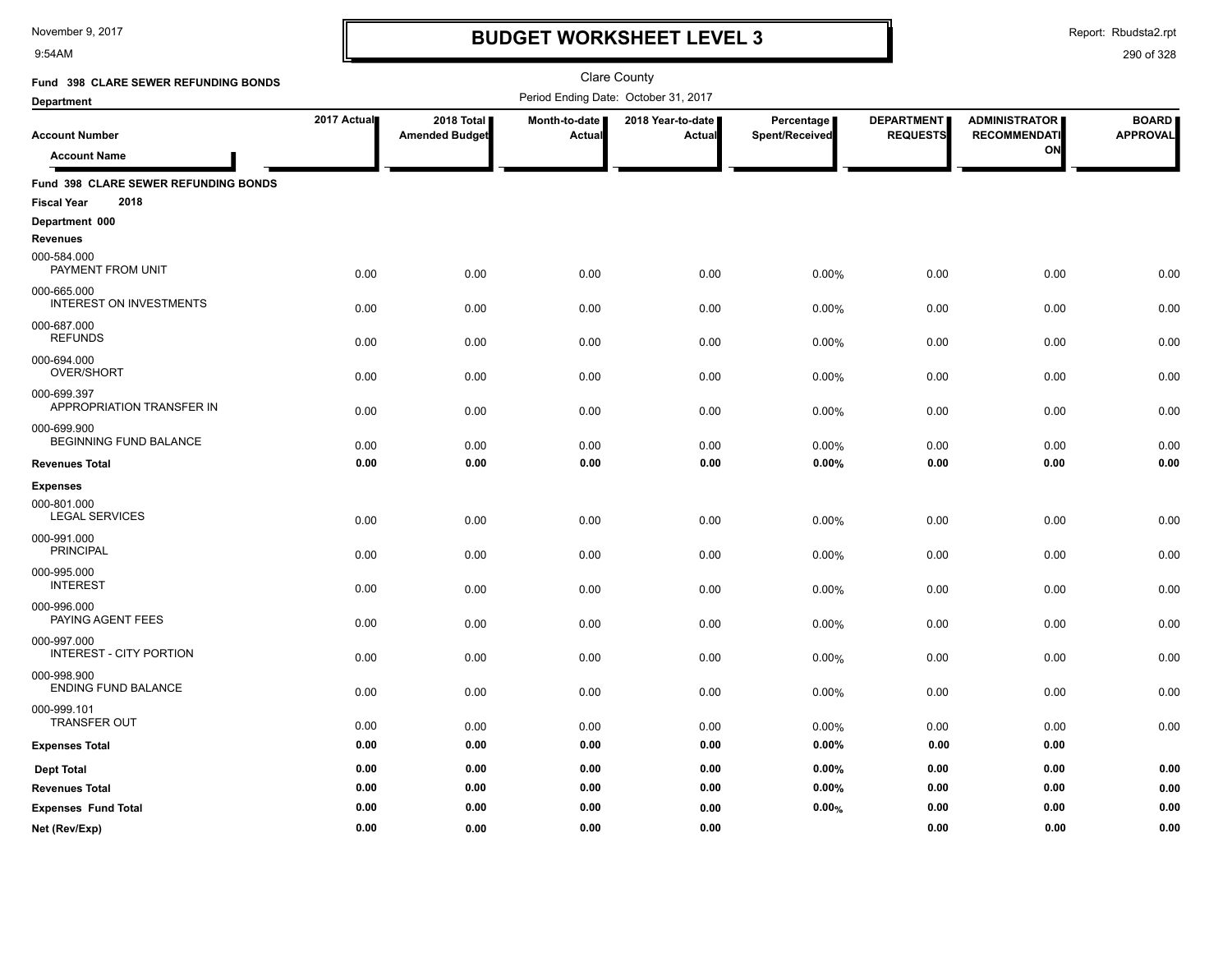9:54AM

### **BUDGET WORKSHEET LEVEL 3**

Clare County

Report: Rbudsta2.rpt

| Fund 413 ANIMAL SHELTER IMPROVEMENT FUN                               |             |                                     |                         | <b>Clare County</b>                  |                              |                                      |                                             |                                 |
|-----------------------------------------------------------------------|-------------|-------------------------------------|-------------------------|--------------------------------------|------------------------------|--------------------------------------|---------------------------------------------|---------------------------------|
| <b>Department</b>                                                     |             |                                     |                         | Period Ending Date: October 31, 2017 |                              |                                      |                                             |                                 |
| <b>Account Number</b>                                                 | 2017 Actual | 2018 Total<br><b>Amended Budget</b> | Month-to-date<br>Actual | 2018 Year-to-date<br>Actual          | Percentage<br>Spent/Received | <b>DEPARTMENT</b><br><b>REQUESTS</b> | <b>ADMINISTRATOR</b><br><b>RECOMMENDATI</b> | <b>BOARD</b><br><b>APPROVAL</b> |
| <b>Account Name</b>                                                   |             |                                     |                         |                                      |                              |                                      | ON                                          |                                 |
| Fund 413 ANIMAL SHELTER IMPROVEMENT FUN<br>2018<br><b>Fiscal Year</b> |             |                                     |                         |                                      |                              |                                      |                                             |                                 |
| Department 000<br><b>Revenues</b>                                     |             |                                     |                         |                                      |                              |                                      |                                             |                                 |
| 000-402.000<br><b>CURRENT PROPERTY TAXES</b>                          | 0.00        | 1,000.00                            | 0.00                    | 0.00                                 | 0.00%                        | 0.00                                 | 1,000.00                                    | 1,000.00                        |
| 000-420.000<br>PERSONAL PROPERTY TAXES                                | 0.00        | 0.00                                | 0.00                    | 0.00                                 | 0.00%                        | 0.00                                 | 0.00                                        | 0.00                            |
| 000-424.000<br>TAX REVERTED LANDS                                     | 0.00        | 0.00                                | 0.00                    | 0.00                                 | 0.00%                        | 0.00                                 | 0.00                                        | 0.00                            |
| 000-429.000<br><b>COMMERICIAL FOREST TAX</b>                          | 0.00        | 0.00                                | 0.00                    | 0.00                                 | 0.00%                        | 0.00                                 | 0.00                                        | 0.00                            |
| 000-434.000<br><b>COMMERICIAL FACILITY TAX</b>                        | 0.00        | 0.00                                | 0.00                    | 0.00                                 | 0.00%                        | 0.00                                 | 0.00                                        | 0.00                            |
| 000-437.000<br><b>INDUSTRIAL FACILITY TAX</b>                         | 0.00        | 0.00                                | 0.00                    | 0.00                                 | 0.00%                        | 0.00                                 | 0.00                                        | 0.00                            |
| 000-444.000<br>HAR HOUSING INC-LIEU OF TAXES                          | 0.00        | 0.00                                | 0.00                    | 0.00                                 | 0.00%                        | 0.00                                 | 0.00                                        | 0.00                            |
| 000-444.001<br>CLARE CITY - LIEU OF TAXES                             | 0.00        | 0.00                                | 0.00                    | 0.00                                 | 0.00%                        | 0.00                                 | 0.00                                        | 0.00                            |
| 000-575.000<br>SINGLE BUSINESS TAX                                    | 0.00        | 0.00                                | 0.00                    | 0.00                                 | 0.00%                        | 0.00                                 | 0.00                                        | 0.00                            |
| 000-665.000<br><b>INTEREST EARNED</b>                                 | 249.75      | 0.00                                | 0.00                    | 0.00                                 | 0.00%                        | 0.00                                 | 0.00                                        | 0.00                            |
| 000-673.000<br>SALE OF ASSETS-TRUCKS                                  | 0.00        | 0.00                                | 0.00                    | 0.00                                 | 0.00%                        | 0.00                                 | 0.00                                        | 0.00                            |
| 000-674.000<br><b>FOUNDATION GRANT</b>                                | 0.00        | 0.00                                | 0.00                    | 0.00                                 | 0.00%                        | 0.00                                 | 0.00                                        | 0.00                            |
| 000-699.101<br>APPROPRIATION TRANSFER IN G.F.                         | 0.00        | 0.00                                | 0.00                    | 0.00                                 | 0.00%                        | 0.00                                 | 0.00                                        | 0.00                            |
| 000-699.900<br><b>BEGINNING FUND BALANCE</b>                          | 0.00        | 147,033.00                          | 0.00                    | 0.00                                 | 0.00%                        | 0.00                                 | 147,033.00                                  | 147,033.00                      |
| <b>Revenues Total</b>                                                 | 249.75      | 148,033.00                          | 0.00                    | 0.00                                 | 0.00%                        | 0.00                                 | 148,033.00                                  | 148,033.00                      |
| <b>Expenses</b><br>000-702.000<br><b>CONTRACT SERVICES</b>            | 0.00        | 0.00                                | 0.00                    | 0.00                                 | 0.00%                        | 0.00                                 | 0.00                                        | 0.00                            |
| 000-931.000<br><b>BUILDING REPAIRS &amp; MAINTENANCE</b>              | 0.00        | 0.00                                | 0.00                    | 0.00                                 | 0.00%                        | 0.00                                 | 0.00                                        | 0.00                            |
| 000-962.000<br>TAX APPEALS ADJUSTMENT                                 | $-0.32$     | 100.00                              | 0.00                    | 0.00                                 | 0.00%                        | 0.00                                 | 100.00                                      | 100.00                          |
| 000-975.285<br><b>BUILDING IMPROVEMENTS</b>                           | 0.00        | 0.00                                | 0.00                    | 0.00                                 | 0.00%                        | 0.00                                 | 0.00                                        | 0.00                            |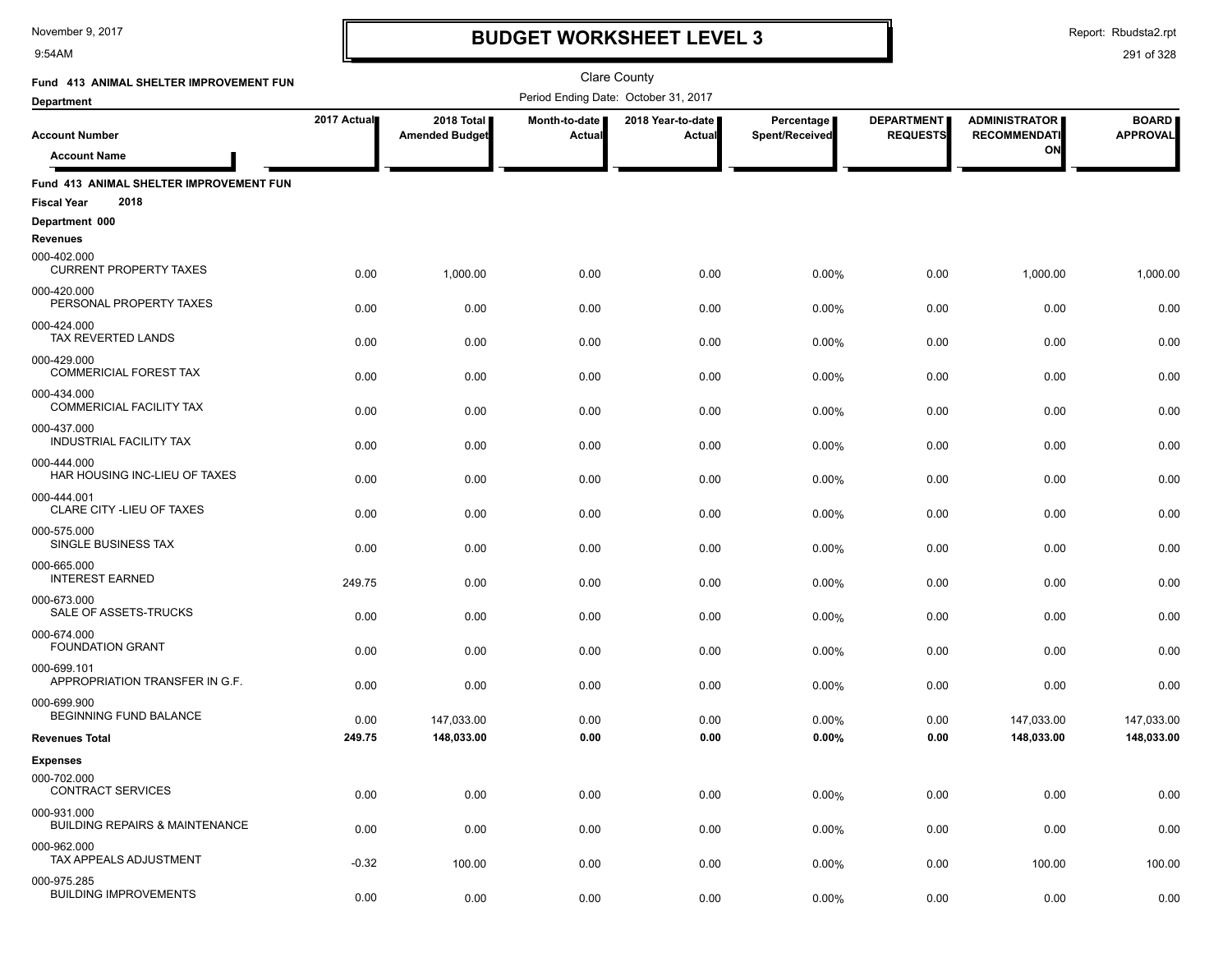9:54AM

### **BUDGET WORKSHEET LEVEL 3**

Report: Rbudsta2.rpt

| Fund 413 ANIMAL SHELTER IMPROVEMENT FUN     |             |                                              |                           | <b>Clare County</b>           |                                     |                                      |                                             |                                 |
|---------------------------------------------|-------------|----------------------------------------------|---------------------------|-------------------------------|-------------------------------------|--------------------------------------|---------------------------------------------|---------------------------------|
| <b>Department</b>                           |             |                                              |                           |                               |                                     |                                      |                                             |                                 |
| <b>Account Number</b>                       | 2017 Actual | 2018 Total <b>I</b><br><b>Amended Budget</b> | Month-to-date  <br>Actual | 2018 Year-to-date ■<br>Actual | <b>Percentage</b><br>Spent/Received | <b>DEPARTMENT</b><br><b>REQUESTS</b> | <b>ADMINISTRATOR</b><br><b>RECOMMENDATI</b> | <b>BOARD</b><br><b>APPROVAL</b> |
| <b>Account Name</b>                         |             |                                              |                           |                               |                                     |                                      | ON                                          |                                 |
| 000-978.000<br><b>NEW EQUIPMENT</b>         | 4,420.27    | 0.00                                         | 0.00                      | 0.00                          | 0.00%                               | 0.00                                 | 0.00                                        | 0.00                            |
| 000-978.001<br>NEW EQUIPMENT UNDER \$5,000  | 1,484.61    | 0.00                                         | 0.00                      | 0.00                          | 0.00%                               | 0.00                                 | 0.00                                        | 0.00                            |
| 000-998.101<br>APPROP TRANSFER OUT-GEN FUND | 0.00        | 0.00                                         | 0.00                      | 0.00                          | $0.00\%$                            | 0.00                                 | 0.00                                        | 0.00                            |
| 000-998.285<br>APPROPRIATION TRANSFER OUT   | 0.00        | 0.00                                         | 0.00                      | 0.00                          | 0.00%                               | 0.00                                 | 0.00                                        | 0.00                            |
| 000-998.900<br><b>ENDING FUND BALANCE</b>   | 0.00        | 147,933.00                                   | 0.00                      | 0.00                          | 0.00%                               | 0.00                                 | 147,933.00                                  | 147,933.00                      |
| <b>Expenses Total</b>                       | 5,904.56    | 148,033.00                                   | 0.00                      | 0.00                          | $0.00\%$                            | 0.00                                 | 148,033.00                                  | 148,033.00                      |
| <b>Dept Total</b>                           | $-5,654.81$ | 0.00                                         | 0.00                      | 0.00                          | 0.00%                               | 0.00                                 | 0.00                                        | 0.00                            |
| <b>Revenues Total</b>                       | 249.75      | 148,033.00                                   | 0.00                      | 0.00                          | $0.00\%$                            | 0.00                                 | 148,033.00                                  | 148,033.00                      |
| <b>Expenses Fund Total</b>                  | 5,904.56    | 148,033.00                                   | 0.00                      | 0.00                          | 0.00%                               | 0.00                                 | 148,033.00                                  | 148,033.00                      |
| Net (Rev/Exp)                               | $-5,654.81$ | 0.00                                         | 0.00                      | 0.00                          |                                     | 0.00                                 | 0.00                                        | 0.00                            |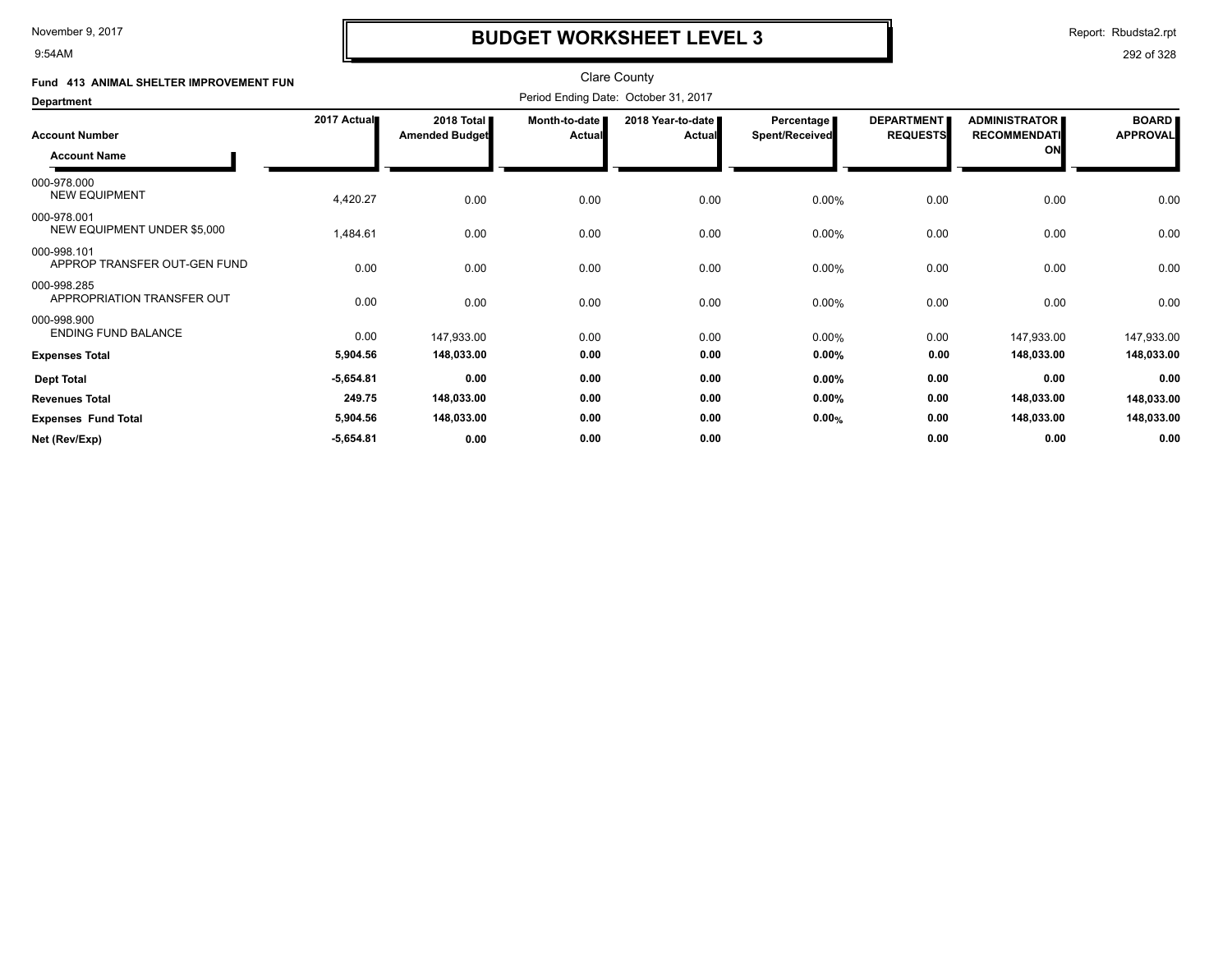9:54AM

### **BUDGET WORKSHEET LEVEL 3**

Report: Rbudsta2.rpt

| Fund 465 CLARE CONSTRUCTION WATER #1 FU      |             |                                     |                         | Clare County                         |                              |                                      |                                                   |                                 |
|----------------------------------------------|-------------|-------------------------------------|-------------------------|--------------------------------------|------------------------------|--------------------------------------|---------------------------------------------------|---------------------------------|
| <b>Department</b>                            |             |                                     |                         | Period Ending Date: October 31, 2017 |                              |                                      |                                                   |                                 |
| <b>Account Number</b><br><b>Account Name</b> | 2017 Actual | 2018 Total<br><b>Amended Budget</b> | Month-to-date<br>Actual | 2018 Year-to-date<br><b>Actual</b>   | Percentage<br>Spent/Received | <b>DEPARTMENT</b><br><b>REQUESTS</b> | <b>ADMINISTRATOR</b><br><b>RECOMMENDATI</b><br>ON | <b>BOARD</b><br><b>APPROVAL</b> |
| Fund 465 CLARE CONSTRUCTION WATER #1 FU      |             |                                     |                         |                                      |                              |                                      |                                                   |                                 |
| 2018<br><b>Fiscal Year</b>                   |             |                                     |                         |                                      |                              |                                      |                                                   |                                 |
| Department 000<br><b>Revenues</b>            |             |                                     |                         |                                      |                              |                                      |                                                   |                                 |
| 000-665.000<br><b>INTEREST EARNED</b>        | 0.00        | 0.00                                | 0.00                    | 0.00                                 | 0.00%                        | 0.00                                 | 0.00                                              | 0.00                            |
| 000-676.000<br><b>REIMBURSEMENTS</b>         | 0.00        | 0.00                                | 0.00                    | 0.00                                 | 0.00%                        | 0.00                                 | 0.00                                              | 0.00                            |
| 000-698.000<br><b>BOND PROCEEDS</b>          | 0.00        | 0.00                                | 0.00                    | 0.00                                 | 0.00%                        | 0.00                                 | 0.00                                              | 0.00                            |
| 000-699.900<br><b>BEGINNING FUND BALANCE</b> | 0.00        | 0.00                                | 0.00                    | 0.00                                 | 0.00%                        | 0.00                                 | 0.00                                              | 0.00                            |
| <b>Revenues Total</b>                        | 0.00        | 0.00                                | 0.00                    | 0.00                                 | 0.00%                        | 0.00                                 | 0.00                                              | 0.00                            |
| <b>Expenses</b>                              |             |                                     |                         |                                      |                              |                                      |                                                   |                                 |
| 000-728.000<br>PRINTING & BINDING            | 0.00        | 0.00                                | 0.00                    | 0.00                                 | 0.00%                        | 0.00                                 | 0.00                                              | 0.00                            |
| 000-801.000<br><b>LEGAL SERVICES</b>         | 0.00        | 0.00                                | 0.00                    | 0.00                                 | 0.00%                        | 0.00                                 | 0.00                                              | 0.00                            |
| 000-900.000<br><b>PUBLICATION</b>            | 0.00        | 0.00                                | 0.00                    | 0.00                                 | 0.00%                        | 0.00                                 | 0.00                                              | 0.00                            |
| 000-964.000<br>REFUND TO THE CITY            | 0.00        | 0.00                                | 0.00                    | 0.00                                 | 0.00%                        | 0.00                                 | 0.00                                              | 0.00                            |
| 000-967.000<br>CONTRACTUAL PAYMENTS          | 0.00        | 0.00                                | 0.00                    | 0.00                                 | 0.00%                        | 0.00                                 | 0.00                                              | 0.00                            |
| 000-998.365<br><b>TRANSFER OUT</b>           | 0.00        | 0.00                                | 0.00                    | 0.00                                 | 0.00%                        | 0.00                                 | 0.00                                              | 0.00                            |
| 000-998.900<br><b>ENDING FUND BALANCE</b>    | 0.00        | 0.00                                | 0.00                    | 0.00                                 | 0.00%                        | 0.00                                 | 0.00                                              | 0.00                            |
| <b>Expenses Total</b>                        | 0.00        | 0.00                                | 0.00                    | 0.00                                 | 0.00%                        | 0.00                                 | 0.00                                              |                                 |
| <b>Dept Total</b>                            | 0.00        | 0.00                                | 0.00                    | 0.00                                 | 0.00%                        | 0.00                                 | 0.00                                              | 0.00                            |
| <b>Revenues Total</b>                        | 0.00        | 0.00                                | 0.00                    | 0.00                                 | 0.00%                        | 0.00                                 | 0.00                                              | 0.00                            |
| <b>Expenses Fund Total</b>                   | 0.00        | 0.00                                | 0.00                    | 0.00                                 | 0.00%                        | 0.00                                 | 0.00                                              | 0.00                            |
| Net (Rev/Exp)                                | 0.00        | 0.00                                | 0.00                    | 0.00                                 |                              | 0.00                                 | 0.00                                              | 0.00                            |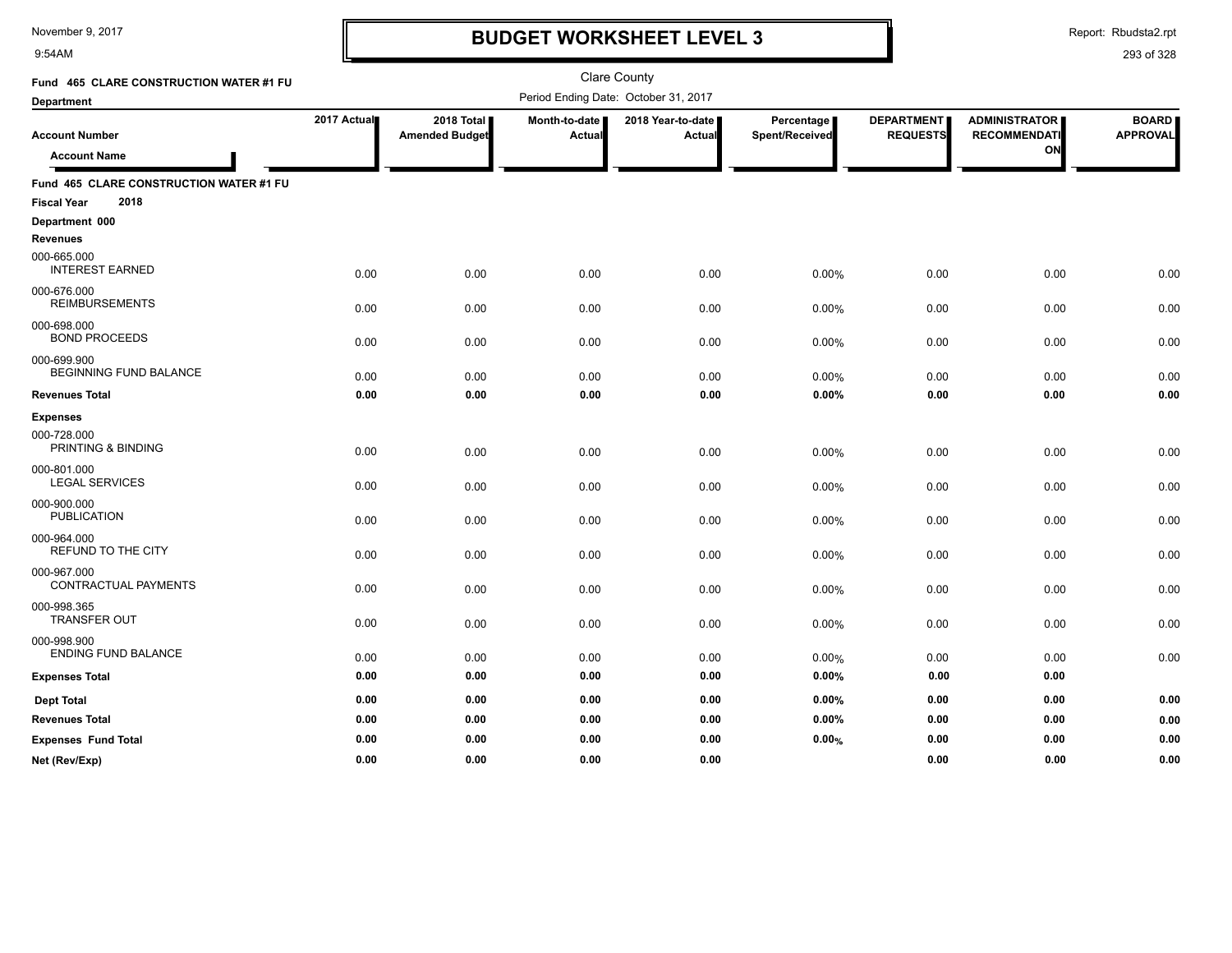9:54AM

### **BUDGET WORKSHEET LEVEL 3**

Report: Rbudsta2.rpt

| Fund 466 CO CONSTRUCTION FUND                 |              |                                     |                           | Clare County                         |                              |                                      |                                             |                                 |
|-----------------------------------------------|--------------|-------------------------------------|---------------------------|--------------------------------------|------------------------------|--------------------------------------|---------------------------------------------|---------------------------------|
| <b>Department</b>                             |              |                                     |                           | Period Ending Date: October 31, 2017 |                              |                                      |                                             |                                 |
| <b>Account Number</b>                         | 2017 Actual  | 2018 Total<br><b>Amended Budget</b> | Month-to-date  <br>Actual | 2018 Year-to-date<br>Actual          | Percentage<br>Spent/Received | <b>DEPARTMENT</b><br><b>REQUESTS</b> | <b>ADMINISTRATOR</b><br><b>RECOMMENDATI</b> | <b>BOARD</b><br><b>APPROVAL</b> |
| <b>Account Name</b>                           |              |                                     |                           |                                      |                              |                                      | ON                                          |                                 |
| Fund 466 CO CONSTRUCTION FUND                 |              |                                     |                           |                                      |                              |                                      |                                             |                                 |
| 2018<br><b>Fiscal Year</b>                    |              |                                     |                           |                                      |                              |                                      |                                             |                                 |
| Department 000                                |              |                                     |                           |                                      |                              |                                      |                                             |                                 |
| <b>Revenues</b>                               |              |                                     |                           |                                      |                              |                                      |                                             |                                 |
| 000-420.000<br>PERSONAL DEL TAXES             | 0.00         | 0.00                                | 0.00                      | 0.00                                 | 0.00%                        | 0.00                                 | 0.00                                        | 0.00                            |
| 000-665.000<br><b>INTEREST ON INVESTMENTS</b> | 0.00         | 0.00                                | 0.00                      | 0.00                                 | 0.00%                        | 0.00                                 | 0.00                                        | 0.00                            |
| 000-698.000<br><b>BOND PROCEEDS</b>           | 0.00         | 0.00                                | 0.00                      | 0.00                                 | 0.00%                        | 0.00                                 | 0.00                                        | 0.00                            |
| 000-699.900<br>BEGINNING FUND BALANCE         | 0.00         | 0.00                                | 0.00                      | 0.00                                 | 0.00%                        | 0.00                                 | 0.00                                        | 0.00                            |
| <b>Revenues Total</b>                         | 0.00         | 0.00                                | 0.00                      | 0.00                                 | 0.00%                        | 0.00                                 | 0.00                                        | 0.00                            |
| <b>Expenses</b>                               |              |                                     |                           |                                      |                              |                                      |                                             |                                 |
| 000-728.000<br>PRINTING & BINDING             | 0.00         | 0.00                                | 0.00                      | 0.00                                 | 0.00%                        | 0.00                                 | 0.00                                        | 0.00                            |
| 000-801.000<br><b>LEGAL SERVICES</b>          | 0.00         | 0.00                                | 0.00                      | 0.00                                 | 0.00%                        | 0.00                                 | 0.00                                        | 0.00                            |
| 000-815.000<br><b>CONTRACTED SERVICES</b>     | 0.00         | 0.00                                | 0.00                      | 0.00                                 | 0.00%                        | 0.00                                 | 0.00                                        | 0.00                            |
| 000-900.000<br><b>PUBLICATION</b>             | 0.00         | 0.00                                | 0.00                      | 0.00                                 | 0.00%                        | 0.00                                 | 0.00                                        | 0.00                            |
| 000-967.000<br>ARCHITECTURAL COST             | 0.00         | 0.00                                | 0.00                      | 0.00                                 | 0.00%                        | 0.00                                 | 0.00                                        | 0.00                            |
| 000-967.001<br>CONTRACTUAL PAYMENTS           | 0.00         | 0.00                                | 0.00                      | 0.00                                 | 0.00%                        | 0.00                                 | 0.00                                        | 0.00                            |
| 000-978.000<br><b>NEW EQUIPMENT</b>           | 0.00         | 0.00                                | 0.00                      | 0.00                                 | 0.00%                        | 0.00                                 | 0.00                                        | 0.00                            |
| 000-998.366<br>TRANSFER OUT DEBT FUND         | 14,628.24    | 0.00                                | 0.00                      | 0.00                                 | 0.00%                        | 0.00                                 | 0.00                                        | 0.00                            |
| 000-998.466<br>TRANSFER OUT DEBT FUND         | 0.00         | 0.00                                | 0.00                      | 0.00                                 | 0.00%                        | 0.00                                 | 0.00                                        | 0.00                            |
| 000-998.900<br><b>ENDING FUND BALANCE</b>     | 0.00         | 0.00                                | 0.00                      | 0.00                                 | 0.00%                        | 0.00                                 | 0.00                                        | 0.00                            |
| <b>Expenses Total</b>                         | 14,628.24    | 0.00                                | 0.00                      | 0.00                                 | 0.00%                        | 0.00                                 | 0.00                                        |                                 |
| <b>Dept Total</b>                             | $-14,628.24$ | 0.00                                | 0.00                      | 0.00                                 | 0.00%                        | 0.00                                 | 0.00                                        | 0.00                            |
| <b>Revenues Total</b>                         | 0.00         | 0.00                                | 0.00                      | 0.00                                 | 0.00%                        | 0.00                                 | 0.00                                        | 0.00                            |
| <b>Expenses Fund Total</b>                    | 14,628.24    | 0.00                                | 0.00                      | 0.00                                 | 0.00%                        | 0.00                                 | 0.00                                        | 0.00                            |
| Net (Rev/Exp)                                 | $-14,628.24$ | 0.00                                | 0.00                      | 0.00                                 |                              | 0.00                                 | 0.00                                        | 0.00                            |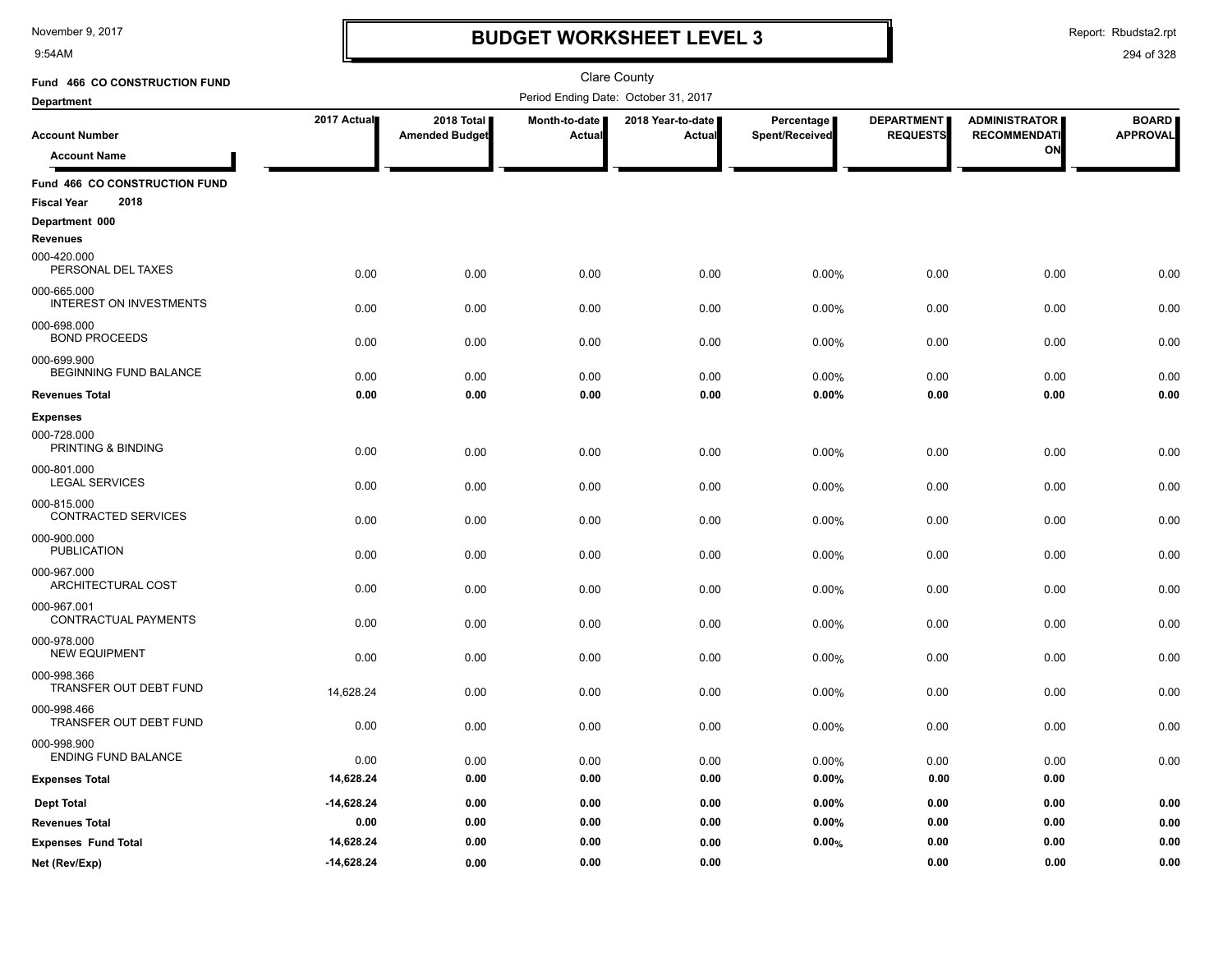9:54AM

### **BUDGET WORKSHEET LEVEL 3**

Report: Rbudsta2.rpt

| Fund 467 BLDG AUTHORITY JAIL CONST FD         |             |                                     |                                      | <b>Clare County</b>         |                              |                                      |                                             |                                 |
|-----------------------------------------------|-------------|-------------------------------------|--------------------------------------|-----------------------------|------------------------------|--------------------------------------|---------------------------------------------|---------------------------------|
| Department                                    |             |                                     | Period Ending Date: October 31, 2017 |                             |                              |                                      |                                             |                                 |
| <b>Account Number</b>                         | 2017 Actual | 2018 Total<br><b>Amended Budget</b> | Month-to-date<br>Actual              | 2018 Year-to-date<br>Actual | Percentage<br>Spent/Received | <b>DEPARTMENT</b><br><b>REQUESTS</b> | <b>ADMINISTRATOR</b><br><b>RECOMMENDATI</b> | <b>BOARD</b><br><b>APPROVAL</b> |
| <b>Account Name</b>                           |             |                                     |                                      |                             |                              |                                      | O٨                                          |                                 |
| Fund 467 BLDG AUTHORITY JAIL CONST FD         |             |                                     |                                      |                             |                              |                                      |                                             |                                 |
| 2018<br><b>Fiscal Year</b>                    |             |                                     |                                      |                             |                              |                                      |                                             |                                 |
| Department 000<br><b>Revenues</b>             |             |                                     |                                      |                             |                              |                                      |                                             |                                 |
| 000-665.000<br><b>INTEREST ON INVESTMENTS</b> | 0.00        | 0.00                                | 0.00                                 | 0.00                        | 0.00%                        | 0.00                                 | 0.00                                        | 0.00                            |
| 000-676.000<br><b>REIMBURSEMENTS</b>          | 0.00        | 0.00                                | 0.00                                 | 0.00                        | 0.00%                        | 0.00                                 | 0.00                                        | 0.00                            |
| 000-698.000<br><b>NOTE PROCEEDS</b>           | 0.00        | 0.00                                | 0.00                                 | 0.00                        | 0.00%                        | 0.00                                 | 0.00                                        | 0.00                            |
| 000-699.900<br>BEGINNING FUND BALANCE         | 0.00        | 0.00                                | 0.00                                 | 0.00                        | 0.00%                        | 0.00                                 | 0.00                                        | 0.00                            |
| <b>Revenues Total</b>                         | 0.00        | 0.00                                | 0.00                                 | 0.00                        | 0.00%                        | 0.00                                 | 0.00                                        | 0.00                            |
| <b>Expenses</b>                               |             |                                     |                                      |                             |                              |                                      |                                             |                                 |
| 000-728.000<br>PRINTING & BINDING             | 0.00        | 0.00                                | 0.00                                 | 0.00                        | 0.00%                        | 0.00                                 | 0.00                                        | 0.00                            |
| 000-801.000<br><b>LEGAL SERVICES</b>          | 0.00        | 0.00                                | 0.00                                 | 0.00                        | 0.00%                        | 0.00                                 | 0.00                                        | 0.00                            |
| 000-900.000<br><b>PUBLICATION</b>             | 0.00        | 0.00                                | 0.00                                 | 0.00                        | 0.00%                        | 0.00                                 | 0.00                                        | 0.00                            |
| 000-967.000<br>ARCHITECTURAL COST             | 0.00        | 0.00                                | 0.00                                 | 0.00                        | 0.00%                        | 0.00                                 | 0.00                                        | 0.00                            |
| 000-967.001<br>CONTRACTUAL PAYMENTS           | 0.00        | 0.00                                | 0.00                                 | 0.00                        | 0.00%                        | 0.00                                 | 0.00                                        | 0.00                            |
| 000-978.000<br><b>NEW EQUIPMENT</b>           | 0.00        | 0.00                                | 0.00                                 | 0.00                        | 0.00%                        | 0.00                                 | 0.00                                        | 0.00                            |
| 000-998.367<br>TRANSFER OUT JAIL DEBT FUND    | 0.00        | 0.00                                | 0.00                                 | 0.00                        | 0.00%                        | 0.00                                 | 0.00                                        | 0.00                            |
| 000-998.900<br>ENDING FUND BALANCE            | 0.00        | 0.00                                | 0.00                                 | 0.00                        | 0.00%                        | 0.00                                 | 0.00                                        | 0.00                            |
| <b>Expenses Total</b>                         | 0.00        | 0.00                                | 0.00                                 | 0.00                        | 0.00%                        | 0.00                                 | 0.00                                        |                                 |
| <b>Dept Total</b>                             | 0.00        | 0.00                                | 0.00                                 | 0.00                        | 0.00%                        | 0.00                                 | 0.00                                        | 0.00                            |
| <b>Revenues Total</b>                         | 0.00        | 0.00                                | 0.00                                 | 0.00                        | 0.00%                        | 0.00                                 | 0.00                                        | 0.00                            |
| <b>Expenses Fund Total</b>                    | 0.00        | 0.00                                | 0.00                                 | 0.00                        | 0.00%                        | 0.00                                 | 0.00                                        | 0.00                            |
| Net (Rev/Exp)                                 | 0.00        | 0.00                                | 0.00                                 | 0.00                        |                              | 0.00                                 | 0.00                                        | 0.00                            |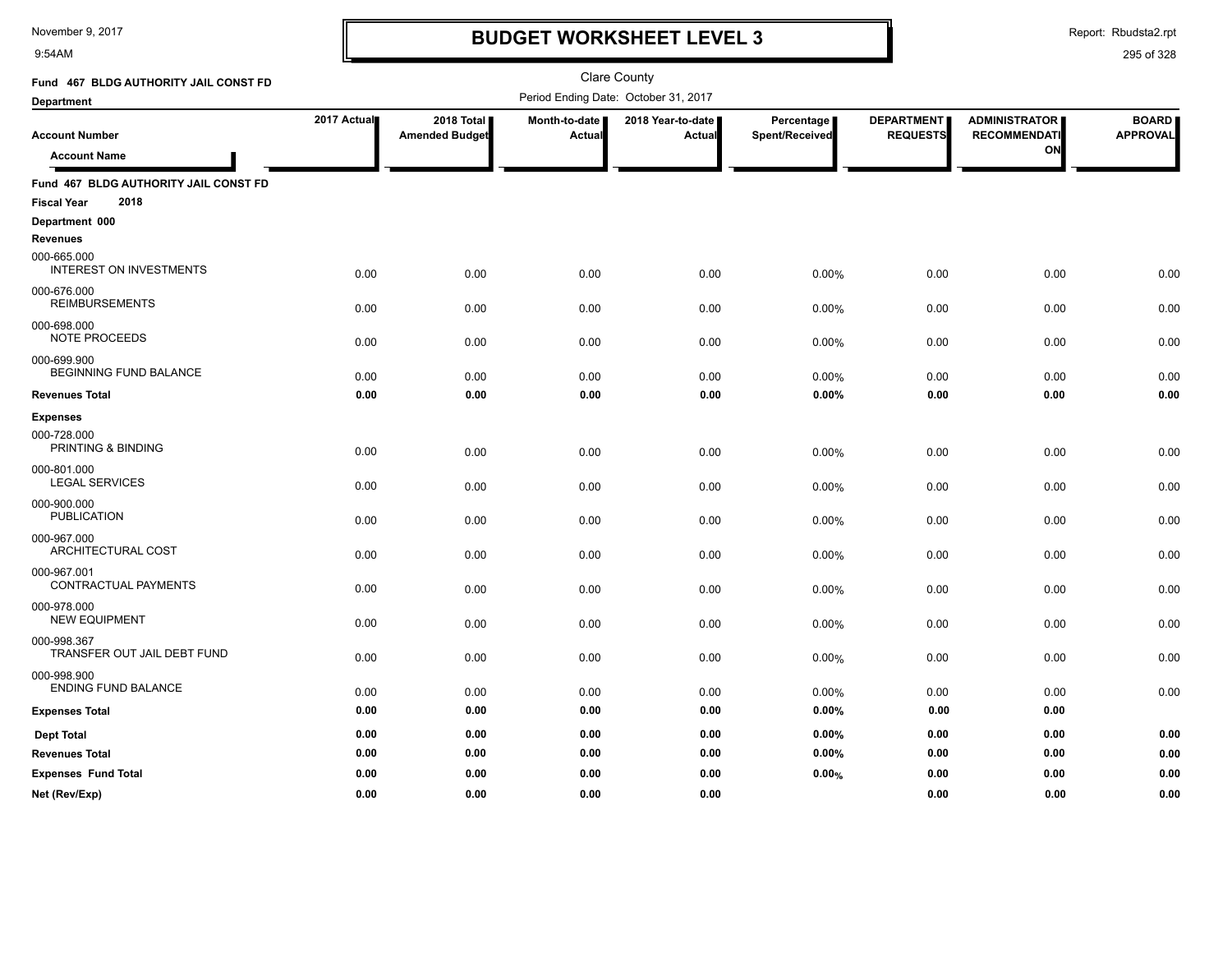9:54AM

### **BUDGET WORKSHEET LEVEL 3**

Report: Rbudsta2.rpt

| Fund 469 COUNTY BUILDING RENOVATION FUN                               |             |                                     |                         | Clare County                         |                              |                                      |                                             |                                 |
|-----------------------------------------------------------------------|-------------|-------------------------------------|-------------------------|--------------------------------------|------------------------------|--------------------------------------|---------------------------------------------|---------------------------------|
| <b>Department</b>                                                     |             |                                     |                         | Period Ending Date: October 31, 2017 |                              |                                      |                                             |                                 |
| <b>Account Number</b>                                                 | 2017 Actual | 2018 Total<br><b>Amended Budget</b> | Month-to-date<br>Actual | 2018 Year-to-date<br>Actual          | Percentage<br>Spent/Received | <b>DEPARTMENT</b><br><b>REQUESTS</b> | <b>ADMINISTRATOR</b><br><b>RECOMMENDATI</b> | <b>BOARD</b><br><b>APPROVAL</b> |
| <b>Account Name</b>                                                   |             |                                     |                         |                                      |                              |                                      | ON                                          |                                 |
| Fund 469 COUNTY BUILDING RENOVATION FUN<br>2018<br><b>Fiscal Year</b> |             |                                     |                         |                                      |                              |                                      |                                             |                                 |
| Department 000                                                        |             |                                     |                         |                                      |                              |                                      |                                             |                                 |
| <b>Revenues</b>                                                       |             |                                     |                         |                                      |                              |                                      |                                             |                                 |
| 000-575.000<br><b>REBUILD MICHIGAN GRANT</b>                          | 0.00        | 0.00                                | 0.00                    | 0.00                                 | 0.00%                        | 0.00                                 | 0.00                                        | 0.00                            |
| 000-575.001<br><b>USDA GRANT- ROOF</b>                                | 0.00        | 0.00                                | 0.00                    | 0.00                                 | 0.00%                        | 0.00                                 | 0.00                                        | 0.00                            |
| 000-665.000<br><b>INTEREST EARNED</b>                                 | 0.00        | 0.00                                | 0.00                    | 0.00                                 | 0.00%                        | 0.00                                 | 0.00                                        | 0.00                            |
| 000-665.001<br>INTEREST EARNED-REBLD MI GRANT                         | 0.00        | 0.00                                | 0.00                    | 0.00                                 | 0.00%                        | 0.00                                 | 0.00                                        | 0.00                            |
| 000-697.000<br><b>LOAN PROCEEDS</b>                                   | 0.00        | 0.00                                | 0.00                    | 0.00                                 | 0.00%                        | 0.00                                 | 0.00                                        | 0.00                            |
| 000-698.000<br><b>BOND PROCEEDS</b>                                   | 0.00        | 0.00                                | 0.00                    | 0.00                                 | 0.00%                        | 0.00                                 | 0.00                                        | 0.00                            |
| 000-699.101<br>TRANSFER GEN FUND                                      | 0.00        | 0.00                                | 0.00                    | 0.00                                 | 0.00%                        | 0.00                                 | 0.00                                        | 0.00                            |
| 000-699.245<br>TRANSFER FROM 245 FUND                                 | 0.00        | 0.00                                | 0.00                    | 0.00                                 | 0.00%                        | 0.00                                 | 0.00                                        | 0.00                            |
| 000-699.900<br><b>BEGINNING FUND BALANCE</b>                          | 0.00        | 0.00                                | 0.00                    | 0.00                                 | 0.00%                        | 0.00                                 | 0.00                                        | 0.00                            |
| <b>Revenues Total</b>                                                 | 0.00        | 0.00                                | 0.00                    | 0.00                                 | 0.00%                        | 0.00                                 | 0.00                                        | 0.00                            |
| <b>Expenses</b>                                                       |             |                                     |                         |                                      |                              |                                      |                                             |                                 |
| 000-728.000<br>PRINTING & BINDING                                     | 0.00        | 0.00                                | 0.00                    | 0.00                                 | 0.00%                        | 0.00                                 | 0.00                                        | 0.00                            |
| 000-801.000<br><b>LEGAL SERVICES</b>                                  | 0.00        | 0.00                                | 0.00                    | 0.00                                 | 0.00%                        | 0.00                                 | 0.00                                        | 0.00                            |
| 000-900.000<br><b>PUBLICATION</b>                                     | 0.00        | 0.00                                | 0.00                    | 0.00                                 | 0.00%                        | 0.00                                 | 0.00                                        | 0.00                            |
| 000-967.000<br>ARCHITECTURAL COST                                     | 0.00        | 0.00                                | 0.00                    | 0.00                                 | 0.00%                        | 0.00                                 | 0.00                                        | 0.00                            |
| 000-967.001<br>CONTRACTUAL PAYMENTS                                   | 0.00        | 0.00                                | 0.00                    | 0.00                                 | 0.00%                        | 0.00                                 | 0.00                                        | 0.00                            |
| 000-978.000<br><b>NEW EQUIPMENT</b>                                   | 0.00        | 0.00                                | 0.00                    | 0.00                                 | 0.00%                        | 0.00                                 | 0.00                                        | 0.00                            |
| 000-991.000<br><b>PRINCIPAL</b>                                       | 0.00        | 0.00                                | 0.00                    | 0.00                                 | 0.00%                        | 0.00                                 | 0.00                                        | 0.00                            |
| 000-995.000<br><b>INTEREST</b>                                        | 0.00        | 0.00                                | 0.00                    | 0.00                                 | 0.00%                        | 0.00                                 | 0.00                                        | 0.00                            |
| 000-998.245<br>TRANSFER OUT PUBLIC BLDG & IMPROT                      | 0.00        | 0.00                                | 0.00                    | 0.00                                 | 0.00%                        | 0.00                                 | 0.00                                        | 0.00                            |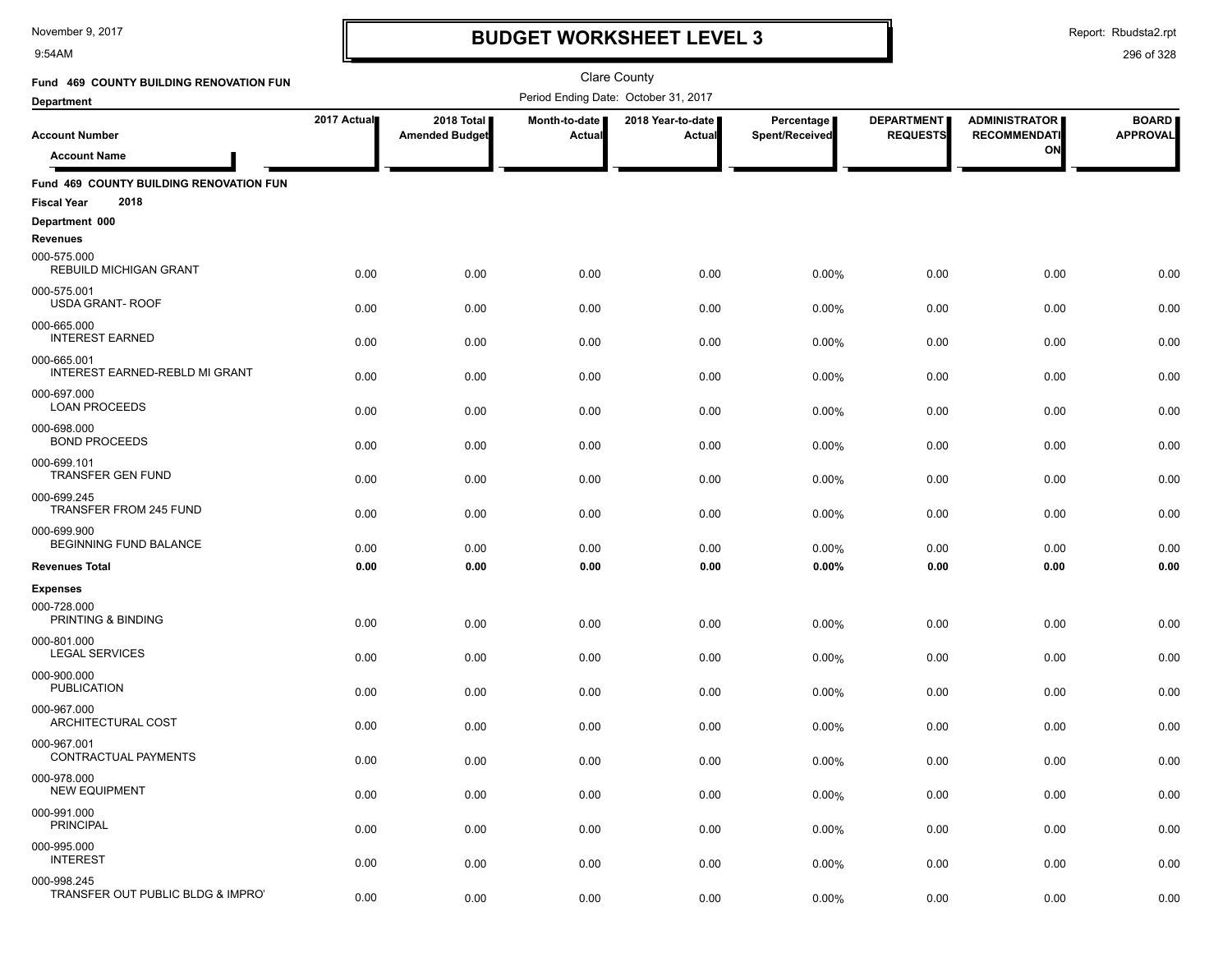9:54AM

### **BUDGET WORKSHEET LEVEL 3**

Report: Rbudsta2.rpt

| Fund 469 COUNTY BUILDING RENOVATION FUN      |             |                                               |                                  | <b>Clare County</b>           |                                     |                                      |                                                   |                                 |
|----------------------------------------------|-------------|-----------------------------------------------|----------------------------------|-------------------------------|-------------------------------------|--------------------------------------|---------------------------------------------------|---------------------------------|
| Department                                   |             |                                               |                                  |                               |                                     |                                      |                                                   |                                 |
| <b>Account Number</b><br><b>Account Name</b> | 2017 Actual | 2018 Total <b>II</b><br><b>Amended Budget</b> | Month-to-date  <br><b>Actual</b> | 2018 Year-to-date ■<br>Actual | Percentage<br><b>Spent/Received</b> | <b>DEPARTMENT</b><br><b>REQUESTS</b> | <b>ADMINISTRATOR</b><br><b>RECOMMENDATI</b><br>ON | <b>BOARD</b><br><b>APPROVAL</b> |
| 000-998.385<br>TRANSFER OUT ROOF DEBT FUND   | 0.00        | 0.00                                          | 0.00                             | 0.00                          | 0.00%                               | 0.00                                 | 0.00                                              | 0.00                            |
| 000-998.900<br><b>ENDING FUND BALANCE</b>    | 0.00        | 0.00                                          | 0.00                             | 0.00                          | 0.00%                               | 0.00                                 | 0.00                                              | 0.00                            |
| <b>Expenses Total</b>                        | 0.00        | 0.00                                          | 0.00                             | 0.00                          | 0.00%                               | 0.00                                 | 0.00                                              |                                 |
| <b>Dept Total</b>                            | 0.00        | 0.00                                          | 0.00                             | 0.00                          | 0.00%                               | 0.00                                 | 0.00                                              | 0.00                            |
| <b>Revenues Total</b>                        | 0.00        | 0.00                                          | 0.00                             | 0.00                          | 0.00%                               | 0.00                                 | 0.00                                              | 0.00                            |
| <b>Expenses Fund Total</b>                   | 0.00        | 0.00                                          | 0.00                             | 0.00                          | 0.00%                               | 0.00                                 | 0.00                                              | 0.00                            |
| Net (Rev/Exp)                                | 0.00        | 0.00                                          | 0.00                             | 0.00                          |                                     | 0.00                                 | 0.00                                              | 0.00                            |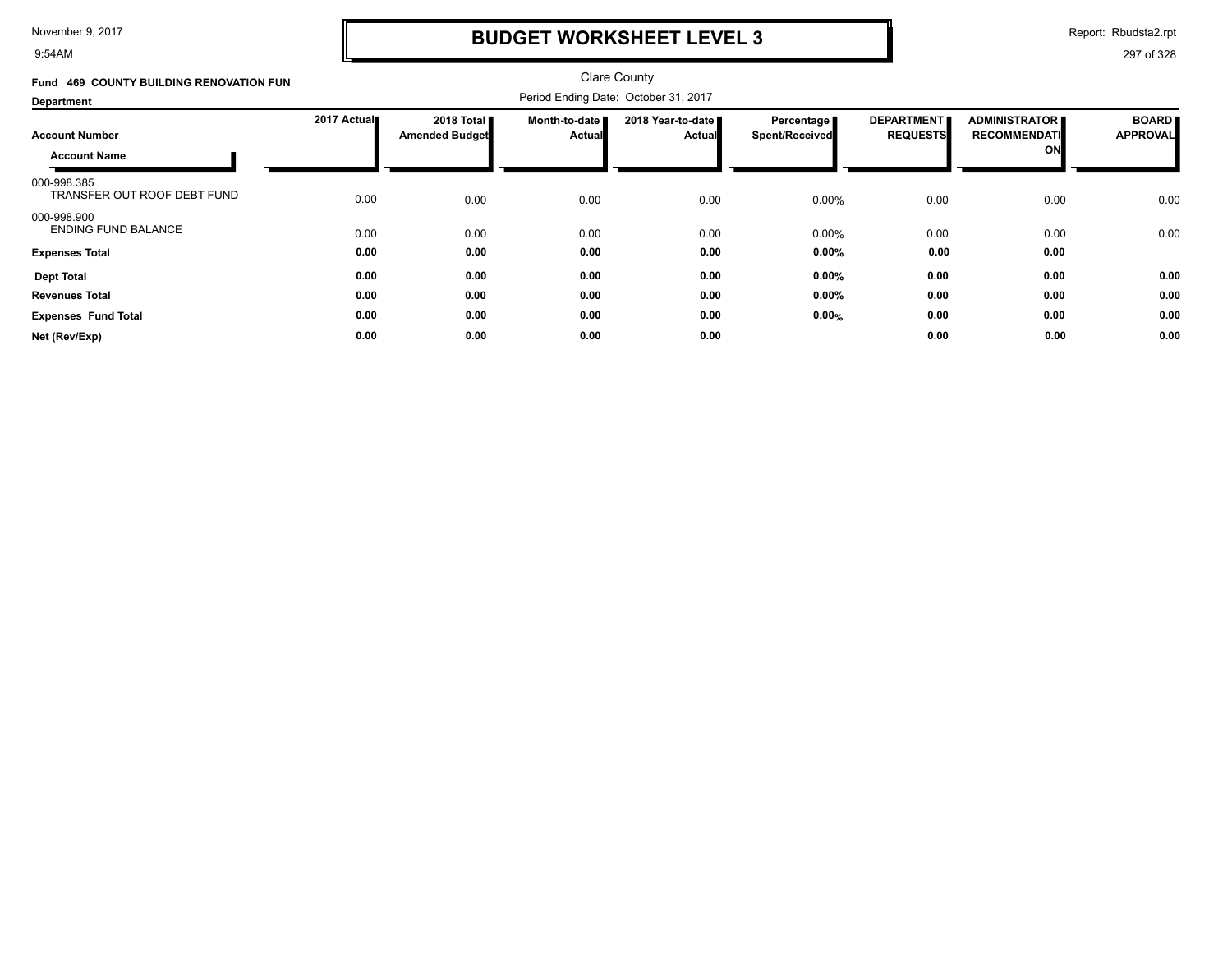#### 9:54AM

### **BUDGET WORKSHEET LEVEL 3**

Clare County

Report: Rbudsta2.rpt

| Fund 480 BROWNSFIELD REDV AUTH-REV LOAN                               |             |                                     |                         | <b>Clare County</b>                  |                              |                                      |                                             |                                 |
|-----------------------------------------------------------------------|-------------|-------------------------------------|-------------------------|--------------------------------------|------------------------------|--------------------------------------|---------------------------------------------|---------------------------------|
| Department 000 BROWNSFIELD REDV AUTH-REV LOAN                         |             |                                     |                         | Period Ending Date: October 31, 2017 |                              |                                      |                                             |                                 |
| <b>Account Number</b>                                                 | 2017 Actual | 2018 Total<br><b>Amended Budget</b> | Month-to-date<br>Actual | 2018 Year-to-date<br><b>Actual</b>   | Percentage<br>Spent/Received | <b>DEPARTMENT</b><br><b>REQUESTS</b> | <b>ADMINISTRATOR</b><br><b>RECOMMENDATI</b> | <b>BOARD</b><br><b>APPROVAL</b> |
| <b>Account Name</b>                                                   |             |                                     |                         |                                      |                              |                                      | ΟN                                          |                                 |
|                                                                       |             |                                     |                         |                                      |                              |                                      |                                             |                                 |
| Fund 480 BROWNSFIELD REDV AUTH-REV LOAN<br>2018<br><b>Fiscal Year</b> |             |                                     |                         |                                      |                              |                                      |                                             |                                 |
| Department 000 BROWNSFIELD REDV AUTH-REV LOAN                         |             |                                     |                         |                                      |                              |                                      |                                             |                                 |
| Revenues                                                              |             |                                     |                         |                                      |                              |                                      |                                             |                                 |
| 000-402.000<br><b>CURRENT PROPERTY TAXES</b>                          | 6,478.95    | 6,500.00                            | 0.00                    | 0.00                                 | 0.00%                        | 6,500.00                             | 6,500.00                                    | 6,500.00                        |
| 000-563.000<br><b>STATE GRANT</b>                                     | 0.00        | 0.00                                | 0.00                    | 0.00                                 | 0.00%                        | 0.00                                 | 0.00                                        | 0.00                            |
| 000-563.001<br>STATE GRANT-HAEDCO                                     | 0.00        | 0.00                                | 0.00                    | 0.00                                 | 0.00%                        | 0.00                                 | 0.00                                        | 0.00                            |
| 000-676.000<br><b>REIMBURSEMENT</b>                                   | 0.00        | 0.00                                | 0.00                    | 0.00                                 | 0.00%                        | 0.00                                 | 0.00                                        | 0.00                            |
| 000-682.000<br><b>COPIES</b>                                          | 0.00        | 0.00                                | 0.00                    | 0.00                                 | 0.00%                        | 0.00                                 | 0.00                                        | 0.00                            |
| 000-697.000<br><b>LOAN PROCEEDS</b>                                   | 0.00        | 0.00                                | 0.00                    | 0.00                                 | 0.00%                        | 0.00                                 | 0.00                                        | 0.00                            |
| 000-699.900<br>BEGINNING FUND BALANCE                                 | 0.00        | 10,000.00                           | 0.00                    | 0.00                                 | 0.00%                        | 10,000.00                            | 10,000.00                                   | 10,000.00                       |
| <b>Revenues Total</b>                                                 | 6,478.95    | 16,500.00                           | 0.00                    | 0.00                                 | 0.00%                        | 16,500.00                            | 16,500.00                                   | 16,500.00                       |
| <b>Expenses</b>                                                       |             |                                     |                         |                                      |                              |                                      |                                             |                                 |
| 000-801.000                                                           |             |                                     |                         |                                      |                              |                                      |                                             |                                 |
| CONTRACTED SERVICES                                                   | 0.00        | 0.00                                | 0.00                    | 0.00                                 | 0.00%                        | 0.00                                 | 0.00                                        | 0.00                            |
| 000-801.001<br><b>LEGAL FEES</b>                                      | 0.00        | 0.00                                | 0.00                    | 0.00                                 | 0.00%                        | 0.00                                 | 0.00                                        | 0.00                            |
| 000-851.000<br>WELDON CONTRACTED SRV LOAN                             | 0.00        | 0.00                                | 0.00                    | 0.00                                 | 0.00%                        | 0.00                                 | 0.00                                        | 0.00                            |
| 000-864.000<br><b>TRAVEL &amp; EXPENSE</b>                            | 0.00        | 0.00                                | 0.00                    | 0.00                                 | 0.00%                        | 0.00                                 | 0.00                                        | 0.00                            |
| 000-997.000<br>LOAN PROCEEDS (DO NOT USE)                             | 0.00        | 0.00                                | 0.00                    | 0.00                                 | 0.00%                        | 0.00                                 | 0.00                                        | 0.00                            |
| 000-998.380<br>TRANSFER OUT-BRA DEBT FUND                             | 6,000.00    | 6,000.00                            | 0.00                    | 0.00                                 | 0.00%                        | 6,000.00                             | 6,000.00                                    | 6,000.00                        |
| 000-998.481<br>TRANSFER OUT-BROWFIELD REV WELL                        | 0.00        | 0.00                                | 0.00                    | 0.00                                 | 0.00%                        | 0.00                                 | 0.00                                        | 0.00                            |
| 000-998.900<br>ENDING FUND BALANCE                                    | 0.00        | 10,500.00                           | 0.00                    | 0.00                                 | 0.00%                        | 10,500.00                            | 10,500.00                                   | 10,500.00                       |
| <b>Expenses Total</b>                                                 | 6,000.00    | 16,500.00                           | 0.00                    | 0.00                                 | 0.00%                        | 16,500.00                            | 16,500.00                                   | 16,500.00                       |
| BROWNSFIELD REDV AUTH-REV LOAN<br><b>Dept Total</b>                   | 478.95      | 0.00                                | 0.00                    | 0.00                                 | 0.00%                        | 0.00                                 | 0.00                                        | 0.00                            |
| <b>Revenues Total</b>                                                 | 6,478.95    | 16,500.00                           | 0.00                    | 0.00                                 | 0.00%                        | 16,500.00                            | 16,500.00                                   | 16,500.00                       |
| <b>Expenses Fund Total</b>                                            | 6,000.00    | 16,500.00                           | 0.00                    | 0.00                                 | $0.00\%$                     | 16,500.00                            | 16,500.00                                   | 16,500.00                       |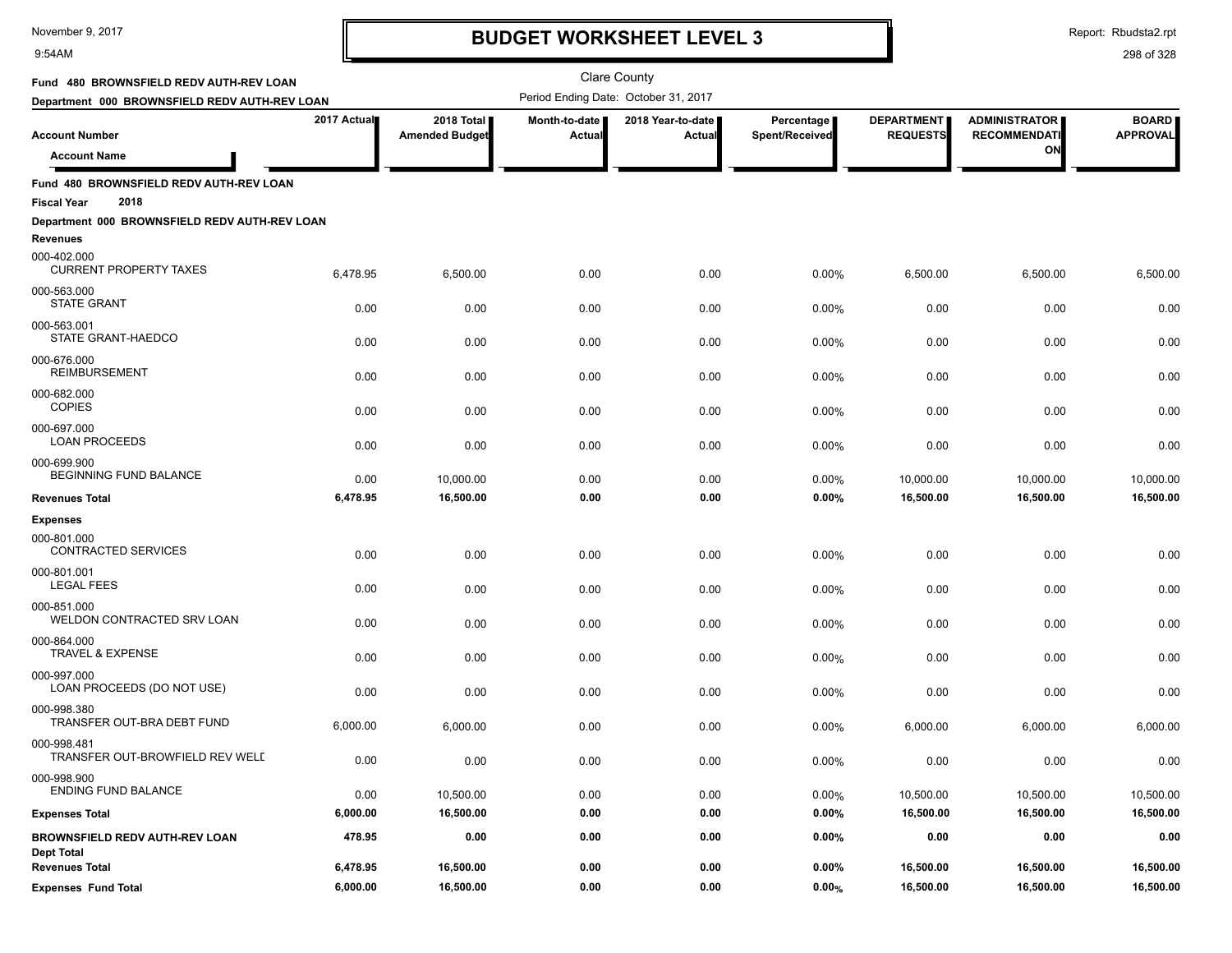| November 9, 2017 |  |  |
|------------------|--|--|
|------------------|--|--|

9:54AM

### **BUDGET WORKSHEET LEVEL 3**

Report: Rbudsta2.rpt

299 of 328

#### Clare County Period Ending Date: October 31, 2017 **Account Number Department 000 BROWNSFIELD REDV AUTH-REV LOAN Fund 480 BROWNSFIELD REDV AUTH-REV LOAN 2017 Actual 2018 Total Amended Budget Month-to-date Actual 2018 Year-to-date Actual Percentage Spent/Received DEPARTMENT REQUESTS ADMINISTRATOR RECOMMENDATI ON BOARD APPROVAL Account Name Net (Rev/Exp) 478.95 0.00 0.00 0.00 0.00 0.00 0.00**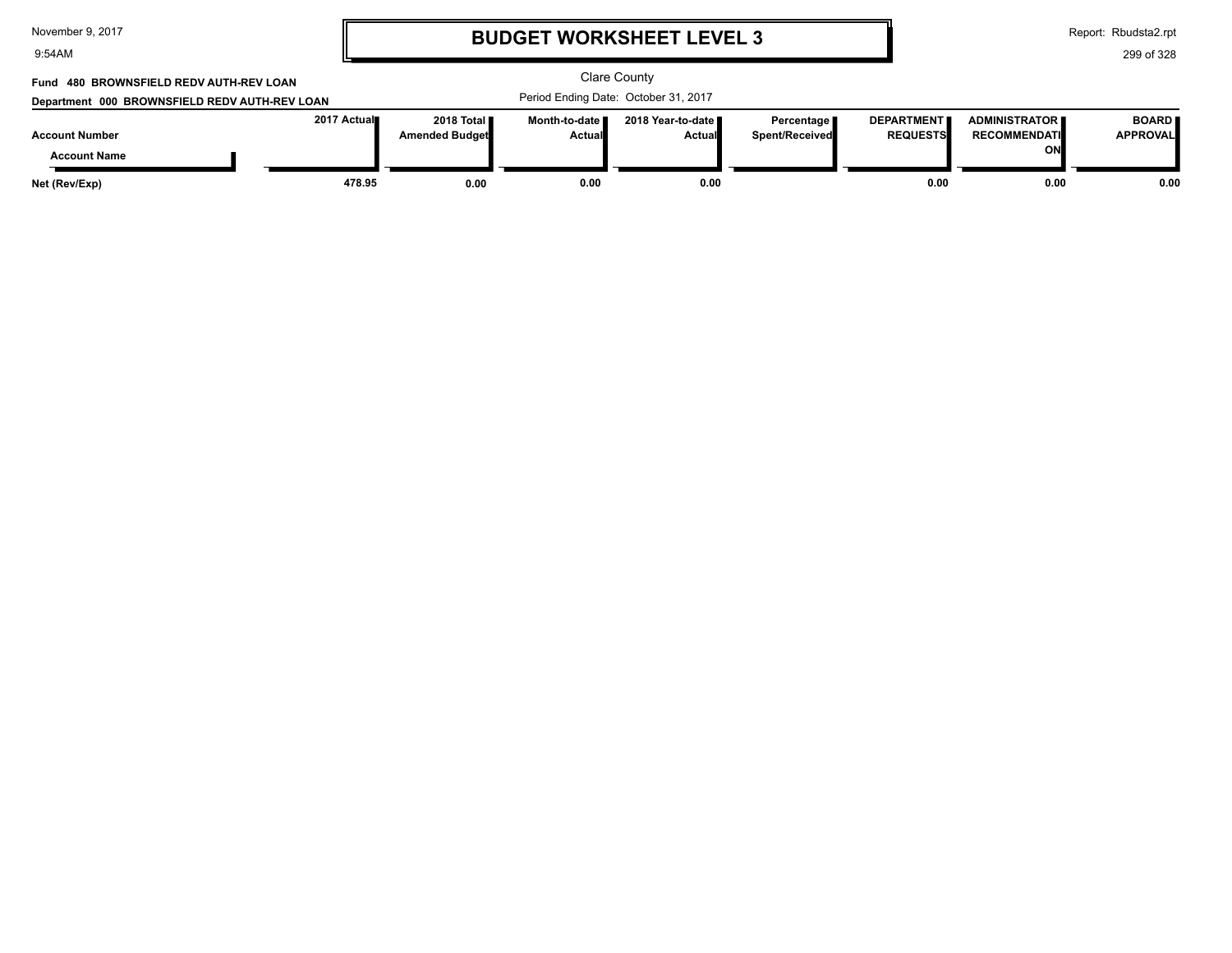9:54AM

### **BUDGET WORKSHEET LEVEL 3**

Report: Rbudsta2.rpt

| Fund 481 BROWNSFIELD REDV AUTH-WELDON S         |             |                       |               | <b>Clare County</b>                  |                |                   |                      |                 |
|-------------------------------------------------|-------------|-----------------------|---------------|--------------------------------------|----------------|-------------------|----------------------|-----------------|
| <b>Department</b>                               |             |                       |               | Period Ending Date: October 31, 2017 |                |                   |                      |                 |
|                                                 | 2017 Actual | 2018 Total            | Month-to-date | 2018 Year-to-date                    | Percentage     | <b>DEPARTMENT</b> | <b>ADMINISTRATOR</b> | <b>BOARD</b>    |
| <b>Account Number</b>                           |             | <b>Amended Budget</b> | <b>Actual</b> | Actual                               | Spent/Received | <b>REQUESTS</b>   | <b>RECOMMENDATI</b>  | <b>APPROVAL</b> |
| <b>Account Name</b>                             |             |                       |               |                                      |                |                   | ON                   |                 |
| Fund 481 BROWNSFIELD REDV AUTH-WELDON S         |             |                       |               |                                      |                |                   |                      |                 |
| 2018<br><b>Fiscal Year</b>                      |             |                       |               |                                      |                |                   |                      |                 |
| Department 000                                  |             |                       |               |                                      |                |                   |                      |                 |
| <b>Revenues</b>                                 |             |                       |               |                                      |                |                   |                      |                 |
| 000-563.000<br>STATE LOAN-HAEDCO                | 0.00        | 0.00                  | 0.00          | 0.00                                 | 0.00%          | 0.00              | 0.00                 | 0.00            |
| 000-698.000                                     |             |                       |               |                                      |                |                   |                      |                 |
| <b>LOAN PROCEEDS</b>                            | 0.00        | 0.00                  | 0.00          | 0.00                                 | 0.00%          | 0.00              | 0.00                 | 0.00            |
| 000-699.480<br>TRANSFER IN-BROWNFEILD REDV AUTH | 0.00        | 0.00                  | 0.00          | 0.00                                 | 0.00%          | 0.00              | 0.00                 | 0.00            |
| 000-699.900<br><b>BEGINNING FUND BALANCE</b>    | 0.00        | 0.00                  | 0.00          | 0.00                                 | 0.00%          | 0.00              | 0.00                 | 0.00            |
| <b>Revenues Total</b>                           | 0.00        | 0.00                  | 0.00          | 0.00                                 | 0.00%          | 0.00              | 0.00                 | 0.00            |
| <b>Expenses</b>                                 |             |                       |               |                                      |                |                   |                      |                 |
| 000-727.000                                     |             |                       |               |                                      |                |                   |                      |                 |
| <b>SUPPLIES</b>                                 | 0.00        | 0.00                  | 0.00          | 0.00                                 | 0.00%          | 0.00              | 0.00                 | 0.00            |
| 000-801.001<br><b>LEGAL SERVICES</b>            | 0.00        | 0.00                  | 0.00          | 0.00                                 | 0.00%          | 0.00              | 0.00                 | 0.00            |
| 000-851.000                                     |             |                       |               |                                      |                |                   |                      |                 |
| <b>CONTRACTUAL SERVICES</b>                     | 0.00        | 0.00                  | 0.00          | 0.00                                 | 0.00%          | 0.00              | 0.00                 | 0.00            |
| 000-864.000<br><b>TRAVEL &amp; EXPENSE</b>      | 0.00        | 0.00                  | 0.00          | 0.00                                 | 0.00%          | 0.00              | 0.00                 | 0.00            |
| 000-900.000<br><b>ADVERTISING</b>               | 0.00        | 0.00                  | 0.00          | 0.00                                 | 0.00%          | 0.00              | 0.00                 | 0.00            |
| 000-998.900<br><b>ENDING FUND BALANCE</b>       | 0.00        | 0.00                  | 0.00          | 0.00                                 | 0.00%          | 0.00              | 0.00                 | 0.00            |
| <b>Expenses Total</b>                           | 0.00        | 0.00                  | 0.00          | 0.00                                 | 0.00%          | 0.00              | 0.00                 |                 |
| <b>Dept Total</b>                               | 0.00        | 0.00                  | 0.00          | 0.00                                 | $0.00\%$       | 0.00              | 0.00                 | 0.00            |
| <b>Revenues Total</b>                           | 0.00        | 0.00                  | 0.00          | 0.00                                 | 0.00%          | 0.00              | 0.00                 | 0.00            |
| <b>Expenses Fund Total</b>                      | 0.00        | 0.00                  | 0.00          | 0.00                                 | 0.00%          | 0.00              | 0.00                 | 0.00            |
| Net (Rev/Exp)                                   | 0.00        | 0.00                  | 0.00          | 0.00                                 |                | 0.00              | 0.00                 | 0.00            |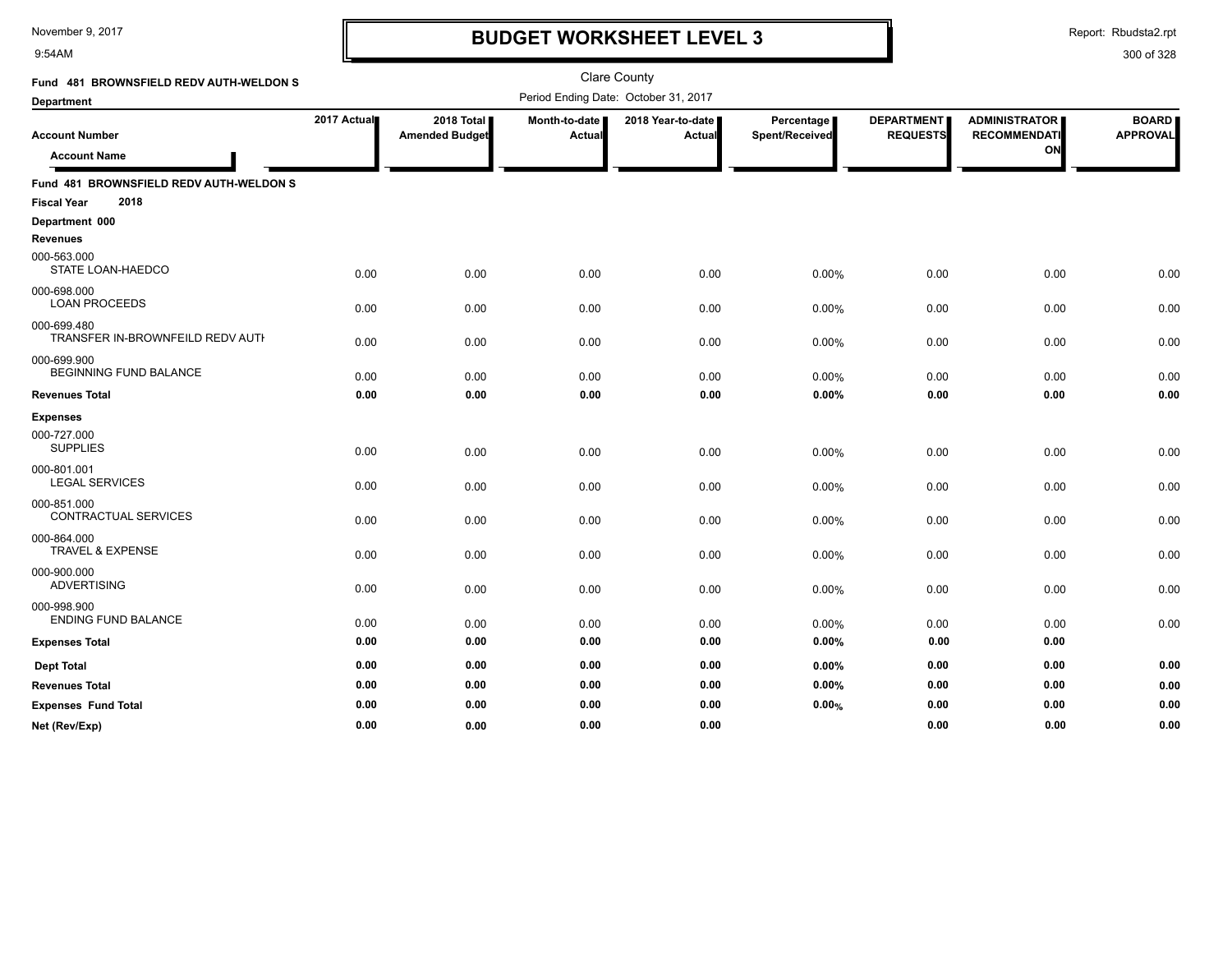9:54AM

### **BUDGET WORKSHEET LEVEL 3**

Report: Rbudsta2.rpt

| Fund 486 BROWNSFIELD E P A                          |             |                                     |                         | <b>Clare County</b>                  |                                |                                      |                                                   |                                 |
|-----------------------------------------------------|-------------|-------------------------------------|-------------------------|--------------------------------------|--------------------------------|--------------------------------------|---------------------------------------------------|---------------------------------|
| Department 000 BROWNSFIELD E P A                    |             |                                     |                         | Period Ending Date: October 31, 2017 |                                |                                      |                                                   |                                 |
| <b>Account Number</b><br><b>Account Name</b>        | 2017 Actual | 2018 Total<br><b>Amended Budget</b> | Month-to-date<br>Actual | 2018 Year-to-date<br>Actual          | Percentage  <br>Spent/Received | <b>DEPARTMENT</b><br><b>REQUESTS</b> | <b>ADMINISTRATOR</b><br><b>RECOMMENDATI</b><br>ON | <b>BOARD</b><br><b>APPROVAL</b> |
| Fund 486 BROWNSFIELD E P A                          |             |                                     |                         |                                      |                                |                                      |                                                   |                                 |
| 2018<br><b>Fiscal Year</b>                          |             |                                     |                         |                                      |                                |                                      |                                                   |                                 |
| Department 000 BROWNSFIELD E P A<br><b>Revenues</b> |             |                                     |                         |                                      |                                |                                      |                                                   |                                 |
| 000-519.000<br>FEDERAL GRANT-EPA                    | 0.00        | 0.00                                | 0.00                    | 0.00                                 | 0.00%                          | 0.00                                 | 0.00                                              | 0.00                            |
| 000-563.000<br>STATE GRANT (DO NOT USE)             | 0.00        | 0.00                                | 0.00                    | 0.00                                 | 0.00%                          | 0.00                                 | 0.00                                              | 0.00                            |
| 000-676.000<br><b>REIMBURSEMENT</b>                 | 0.00        | 0.00                                | 0.00                    | 0.00                                 | 0.00%                          | 0.00                                 | 0.00                                              | 0.00                            |
| 000-699.900<br><b>BEGINNING FUND BALANCE</b>        | 0.00        | 0.00                                | 0.00                    | 0.00                                 | 0.00%                          | 0.00                                 | 0.00                                              | 0.00                            |
| <b>Revenues Total</b>                               | 0.00        | 0.00                                | 0.00                    | 0.00                                 | 0.00%                          | 0.00                                 | 0.00                                              | 0.00                            |
| <b>Expenses</b>                                     |             |                                     |                         |                                      |                                |                                      |                                                   |                                 |
| 000-802.000<br><b>PUBLIC WORKS</b>                  | 0.00        | 0.00                                | 0.00                    | 0.00                                 | 0.00%                          | 0.00                                 | 0.00                                              | 0.00                            |
| 000-851.000<br><b>CONTRACTED SERVICES</b>           | 0.00        | 0.00                                | 0.00                    | 0.00                                 | 0.00%                          | 0.00                                 | 0.00                                              | 0.00                            |
| 000-864.000<br><b>TRAVEL &amp; EXPENSE</b>          | 0.00        | 0.00                                | 0.00                    | 0.00                                 | 0.00%                          | 0.00                                 | 0.00                                              | 0.00                            |
| 000-998.900<br><b>ENDING FUND BALANCE</b>           | 0.00        | 0.00                                | 0.00                    | 0.00                                 | 0.00%                          | 0.00                                 | 0.00                                              | 0.00                            |
| <b>Expenses Total</b>                               | 0.00        | 0.00                                | 0.00                    | 0.00                                 | 0.00%                          | 0.00                                 | 0.00                                              |                                 |
| <b>BROWNSFIELD E P A Dept Total</b>                 | 0.00        | 0.00                                | 0.00                    | 0.00                                 | 0.00%                          | 0.00                                 | 0.00                                              | 0.00                            |
| <b>Revenues Total</b>                               | 0.00        | 0.00                                | 0.00                    | 0.00                                 | 0.00%                          | 0.00                                 | 0.00                                              | 0.00                            |
| <b>Expenses Fund Total</b>                          | 0.00        | 0.00                                | 0.00                    | 0.00                                 | 0.00%                          | 0.00                                 | 0.00                                              | 0.00                            |
| Net (Rev/Exp)                                       | 0.00        | 0.00                                | 0.00                    | 0.00                                 |                                | 0.00                                 | 0.00                                              | 0.00                            |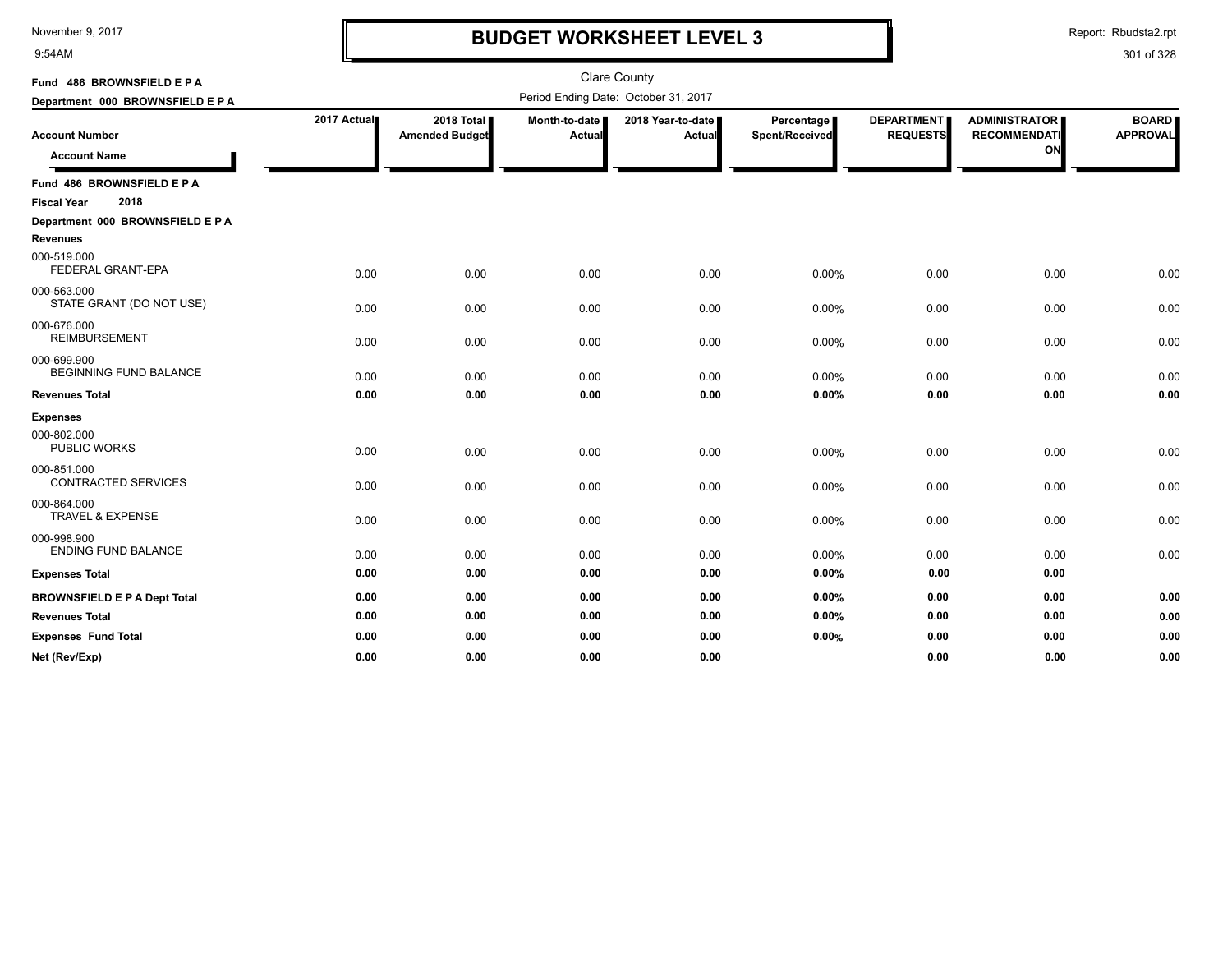9:54AM

### **BUDGET WORKSHEET LEVEL 3**

Report: Rbudsta2.rpt

| Fund 496 CLARE CONSTRUCTION SEWAGE #4 F      |             |                       |                                      | <b>Clare County</b> |                |                   |                      |                 |
|----------------------------------------------|-------------|-----------------------|--------------------------------------|---------------------|----------------|-------------------|----------------------|-----------------|
| <b>Department</b>                            |             |                       | Period Ending Date: October 31, 2017 |                     |                |                   |                      |                 |
|                                              | 2017 Actual | 2018 Total            | Month-to-date                        | 2018 Year-to-date I | Percentage     | <b>DEPARTMENT</b> | <b>ADMINISTRATOR</b> | <b>BOARD</b>    |
| <b>Account Number</b>                        |             | <b>Amended Budget</b> | Actual                               | <b>Actual</b>       | Spent/Received | <b>REQUESTS</b>   | <b>RECOMMENDATI</b>  | <b>APPROVAL</b> |
| <b>Account Name</b>                          |             |                       |                                      |                     |                |                   | ON                   |                 |
| Fund 496 CLARE CONSTRUCTION SEWAGE #4 F      |             |                       |                                      |                     |                |                   |                      |                 |
| 2018<br><b>Fiscal Year</b>                   |             |                       |                                      |                     |                |                   |                      |                 |
| Department 000                               |             |                       |                                      |                     |                |                   |                      |                 |
| <b>Revenues</b>                              |             |                       |                                      |                     |                |                   |                      |                 |
| 000-665.000<br><b>INTEREST EARNED</b>        | 0.00        | 0.00                  | 0.00                                 | 0.00                | 0.00%          | 0.00              | 0.00                 | 0.00            |
| 000-698.000<br><b>BOND PROCEEDS</b>          | 0.00        | 0.00                  | 0.00                                 | 0.00                | 0.00%          | 0.00              | 0.00                 | 0.00            |
| 000-699.900<br><b>BEGINNING FUND BALANCE</b> | 0.00        | 0.00                  | 0.00                                 | 0.00                | 0.00%          | 0.00              | 0.00                 | 0.00            |
| <b>Revenues Total</b>                        | 0.00        | 0.00                  | 0.00                                 | 0.00                | 0.00%          | 0.00              | 0.00                 | 0.00            |
| <b>Expenses</b>                              |             |                       |                                      |                     |                |                   |                      |                 |
| 000-728.000<br>PRINTING & BINDING            | 0.00        | 0.00                  | 0.00                                 | 0.00                | 0.00%          | 0.00              | 0.00                 | 0.00            |
| 000-801.000<br><b>LEGAL SERVICES</b>         | 0.00        | 0.00                  | 0.00                                 | 0.00                | 0.00%          | 0.00              | 0.00                 | 0.00            |
| 000-900.000<br><b>PUBLICATION</b>            | 0.00        | 0.00                  | 0.00                                 | 0.00                | 0.00%          | 0.00              | 0.00                 | 0.00            |
| 000-964.000<br>REFUND TO THE CITY            | 0.00        | 0.00                  | 0.00                                 | 0.00                | 0.00%          | 0.00              | 0.00                 | 0.00            |
| 000-967.000<br>CONTRACTUAL PAYMENTS          | 0.00        | 0.00                  | 0.00                                 | 0.00                | 0.00%          | 0.00              | 0.00                 | 0.00            |
| 000-998.396<br><b>TRANSFER OUT</b>           | 0.00        | 0.00                  | 0.00                                 | 0.00                | 0.00%          | 0.00              | 0.00                 | 0.00            |
| 000-998.900<br><b>ENDING FUND BALANCE</b>    | 0.00        | 0.00                  | 0.00                                 | 0.00                | 0.00%          | 0.00              | 0.00                 | 0.00            |
| <b>Expenses Total</b>                        | 0.00        | 0.00                  | 0.00                                 | 0.00                | 0.00%          | 0.00              | 0.00                 |                 |
| <b>Dept Total</b>                            | 0.00        | 0.00                  | 0.00                                 | 0.00                | 0.00%          | 0.00              | 0.00                 | 0.00            |
| <b>Revenues Total</b>                        | 0.00        | 0.00                  | 0.00                                 | 0.00                | 0.00%          | 0.00              | 0.00                 | 0.00            |
| <b>Expenses Fund Total</b>                   | 0.00        | 0.00                  | 0.00                                 | 0.00                | 0.00%          | 0.00              | 0.00                 | 0.00            |
| Net (Rev/Exp)                                | 0.00        | 0.00                  | 0.00                                 | 0.00                |                | 0.00              | 0.00                 | 0.00            |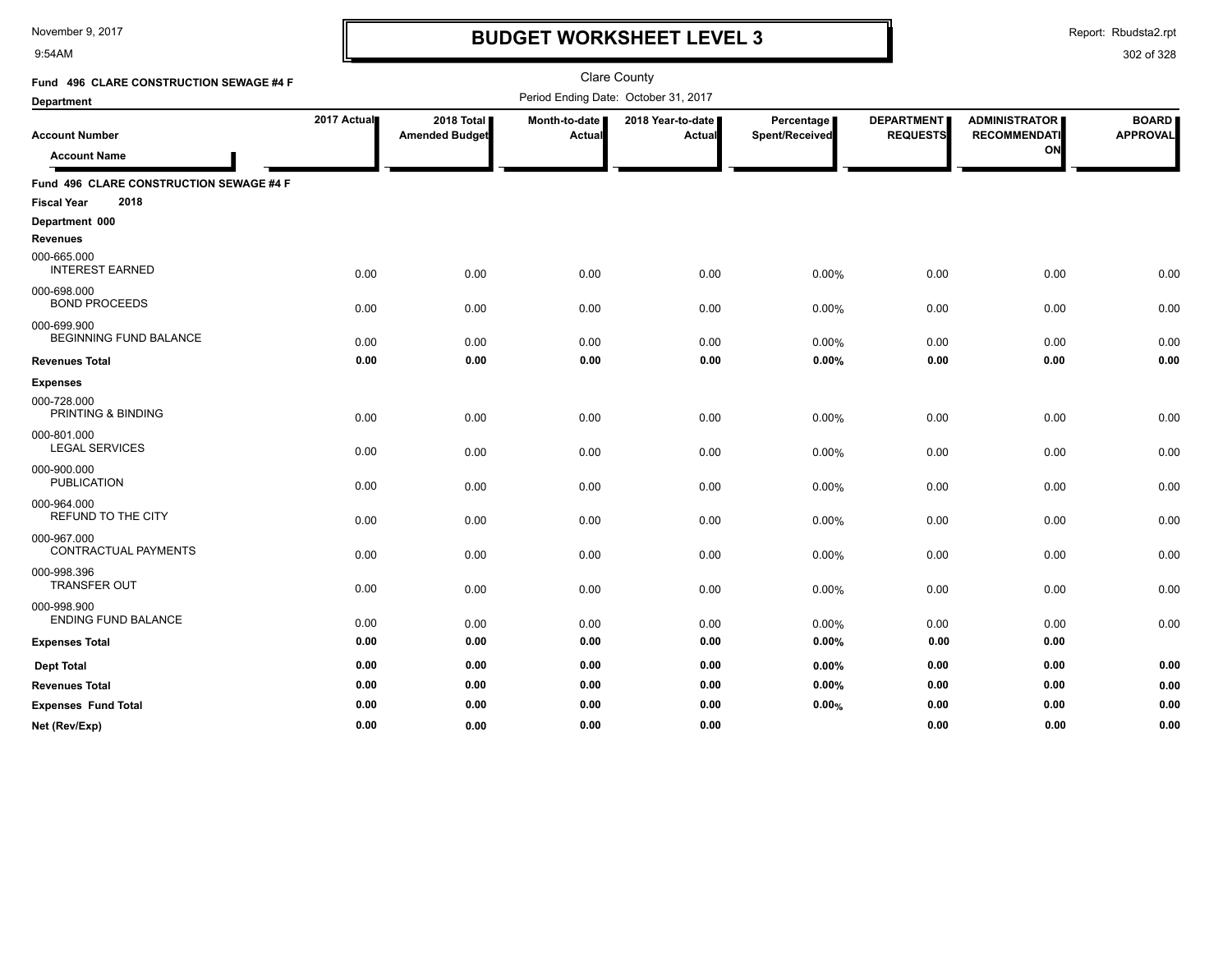9:54AM

### **BUDGET WORKSHEET LEVEL 3**

Report: Rbudsta2.rpt

| Fund 515 LAND BANK AUTHORITY                               |             |                                     |                                | <b>Clare County</b>                  |                              |                                      |                                             |                                 |
|------------------------------------------------------------|-------------|-------------------------------------|--------------------------------|--------------------------------------|------------------------------|--------------------------------------|---------------------------------------------|---------------------------------|
| <b>Department</b>                                          |             |                                     |                                | Period Ending Date: October 31, 2017 |                              |                                      |                                             |                                 |
| <b>Account Number</b>                                      | 2017 Actual | 2018 Total<br><b>Amended Budget</b> | Month-to-date<br><b>Actual</b> | 2018 Year-to-date<br>Actual          | Percentage<br>Spent/Received | <b>DEPARTMENT</b><br><b>REQUESTS</b> | <b>ADMINISTRATOR</b><br><b>RECOMMENDATI</b> | <b>BOARD</b><br><b>APPROVAL</b> |
| <b>Account Name</b>                                        |             |                                     |                                |                                      |                              |                                      | ON                                          |                                 |
| Fund 515 LAND BANK AUTHORITY<br>2018<br><b>Fiscal Year</b> |             |                                     |                                |                                      |                              |                                      |                                             |                                 |
| Department 000                                             |             |                                     |                                |                                      |                              |                                      |                                             |                                 |
| <b>Revenues</b>                                            |             |                                     |                                |                                      |                              |                                      |                                             |                                 |
| 000-401.000<br>REVENUE CONTROL                             | 0.00        | 0.00                                | 0.00                           | 0.00                                 | 0.00%                        | 0.00                                 | 0.00                                        | 0.00                            |
| 000-402.000<br><b>CURRENT TAXES</b>                        | 142.41      | 500.00                              | 0.00                           | 0.00                                 | 0.00%                        | 500.00                               | 500.00                                      | 500.00                          |
| 000-645.000<br>SALE OF PROPERTY                            | 6,100.00    | 20,000.00                           | 0.00                           | 0.00                                 | 0.00%                        | 20,000.00                            | 20,000.00                                   | 20,000.00                       |
| 000-665.000<br><b>INTEREST</b>                             | 0.00        | 0.00                                | 0.00                           | 0.00                                 | 0.00%                        | 0.00                                 | 0.00                                        | 0.00                            |
| 000-674.150<br>CONTRIBUTION-HUD HOME PROFIT                | 0.00        | 0.00                                | 0.00                           | 0.00                                 | 0.00%                        | 0.00                                 | 0.00                                        | 0.00                            |
| 000-699.518<br>APPROP TRANS IN - TAX REV                   | 0.00        | 25,000.00                           | 0.00                           | 0.00                                 | 0.00%                        | 25,000.00                            | 25,000.00                                   | 25,000.00                       |
| 000-699.900<br><b>BEGINNING FUND BALANCE</b>               | 0.00        | 20,000.00                           | 0.00                           | 0.00                                 | 0.00%                        | 20,000.00                            | 20,000.00                                   | 20,000.00                       |
| <b>Revenues Total</b>                                      | 6,242.41    | 65,500.00                           | 0.00                           | 0.00                                 | 0.00%                        | 65,500.00                            | 65,500.00                                   | 65,500.00                       |
| <b>Expenses</b>                                            |             |                                     |                                |                                      |                              |                                      |                                             |                                 |
| 000-727.000<br><b>SUPPLIES</b>                             | 0.00        | 1,000.00                            | 0.00                           | 0.00                                 | 0.00%                        | 1,000.00                             | 1,000.00                                    | 1,000.00                        |
| 000-728.000<br>PRINTING & BINDING                          | 0.00        | 2,000.00                            | 0.00                           | 0.00                                 | 0.00%                        | 2,000.00                             | 2,000.00                                    | 2,000.00                        |
| 000-802.000<br>CONTRACTUAL SERVICES                        | 5,936.00    | 38,000.00                           | 0.00                           | 0.00                                 | 0.00%                        | 38,000.00                            | 38,000.00                                   | 38,000.00                       |
| 000-810.000<br>OTHER EMERGENCY SERVICES                    | 0.00        | 0.00                                | 0.00                           | 0.00                                 | 0.00%                        | 0.00                                 | 0.00                                        | 0.00                            |
| 000-814.000<br>DUES & SUBSCRIPTIONS                        | 125.00      | 1,000.00                            | 0.00                           | 0.00                                 | 0.00%                        | 1,000.00                             | 1,000.00                                    | 1,000.00                        |
| 000-864.000<br><b>TRAVEL</b>                               | 0.00        | 2,000.00                            | 0.00                           | 0.00                                 | 0.00%                        | 1,000.00                             | 2,000.00                                    | 2,000.00                        |
| 000-962.000<br><b>TAX APPEALS ADJUSTMENTS</b>              | 0.00        | 500.00                              | 0.00                           | 0.00                                 | 0.00%                        | 500.00                               | 500.00                                      | 500.00                          |
| 000-998.900<br>ENDING FUND BALANCE                         | 0.00        | 21,000.00                           | 0.00                           | 0.00                                 | 0.00%                        | 21,000.00                            | 21,000.00                                   | 21,000.00                       |
| 000-999.000<br><b>TRANSFER OUT</b>                         | 0.00        | 0.00                                | 0.00                           | 0.00                                 | 0.00%                        | 0.00                                 | 0.00                                        | 0.00                            |
| <b>Expenses Total</b>                                      | 6,061.00    | 65,500.00                           | 0.00                           | 0.00                                 | 0.00%                        | 64,500.00                            | 65,500.00                                   | 65,500.00                       |
| <b>Dept Total</b>                                          | 181.41      | 0.00                                | 0.00                           | 0.00                                 | 0.00%                        | 1,000.00                             | 0.00                                        | 0.00                            |
| <b>Revenues Total</b>                                      | 6,242.41    | 65,500.00                           | 0.00                           | 0.00                                 | $0.00\%$                     | 65,500.00                            | 65,500.00                                   | 65,500.00                       |
| <b>Expenses Fund Total</b>                                 | 6,061.00    | 65,500.00                           | 0.00                           | 0.00                                 | 0.00%                        | 64,500.00                            | 65,500.00                                   | 65,500.00                       |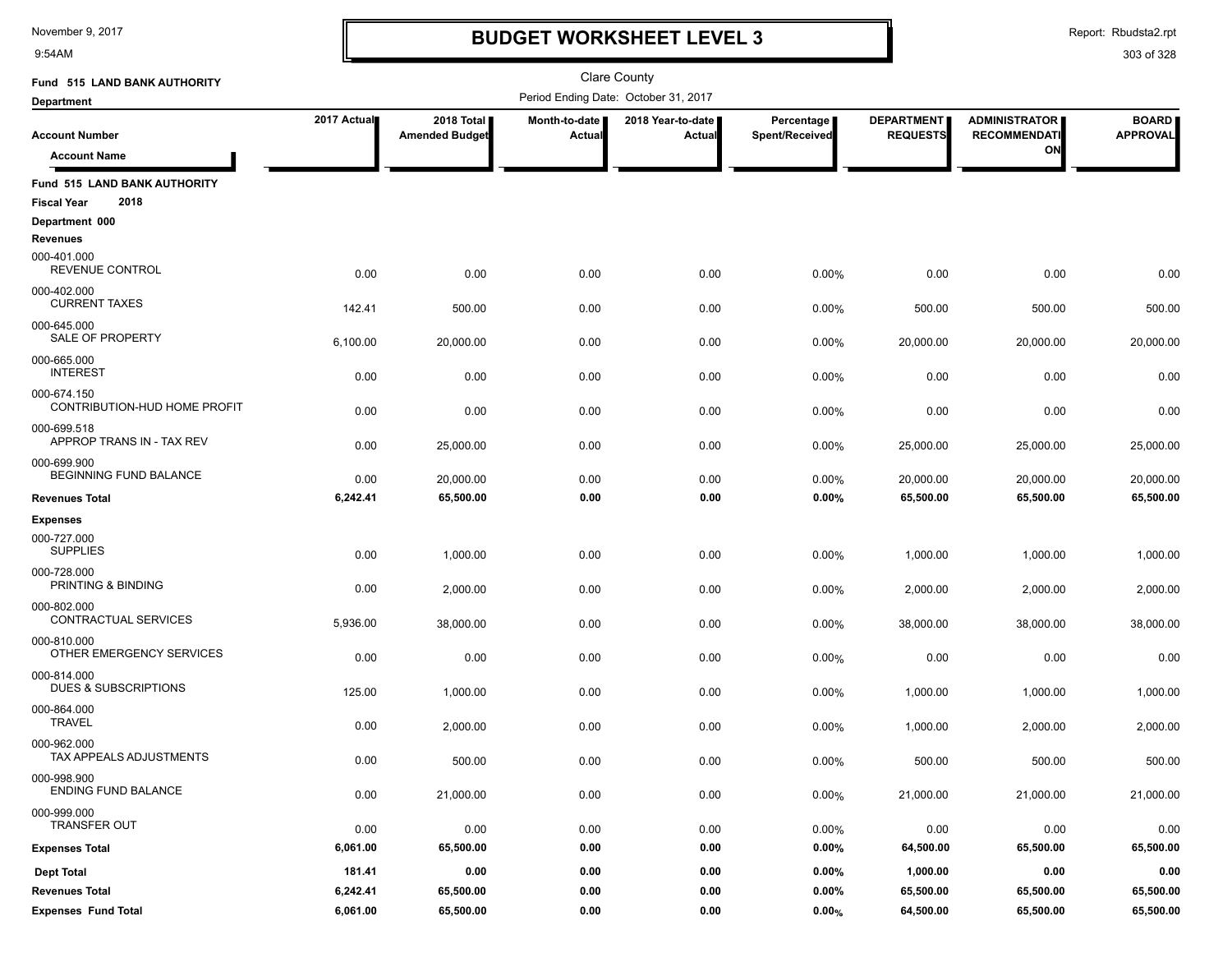| November 9, 2017 |  |  |
|------------------|--|--|
|------------------|--|--|

9:54AM

### **BUDGET WORKSHEET LEVEL 3**

Report: Rbudsta2.rpt

| Fund 515 LAND BANK AUTHORITY                 | Clare County |                                        |                                  |                                      |                                |                                      |                                                   |                                 |
|----------------------------------------------|--------------|----------------------------------------|----------------------------------|--------------------------------------|--------------------------------|--------------------------------------|---------------------------------------------------|---------------------------------|
| <b>Department</b>                            |              |                                        |                                  | Period Ending Date: October 31, 2017 |                                |                                      |                                                   |                                 |
| <b>Account Number</b><br><b>Account Name</b> | 2017 Actual  | 2018 Total <b>II</b><br>Amended Budget | Month-to-date ∎<br><b>Actual</b> | 2018 Year-to-date ∎<br><b>Actual</b> | Percentage I<br>Spent/Received | <b>DEPARTMENT</b><br><b>REQUESTS</b> | <b>ADMINISTRATOR</b><br><b>RECOMMENDATI</b><br>ON | <b>BOARD</b><br><b>APPROVAL</b> |
| Net (Rev/Exp)                                | 181.41       | 0.00                                   | 0.00                             | 0.00                                 |                                | 1.000.00                             | 0.00                                              | 0.00                            |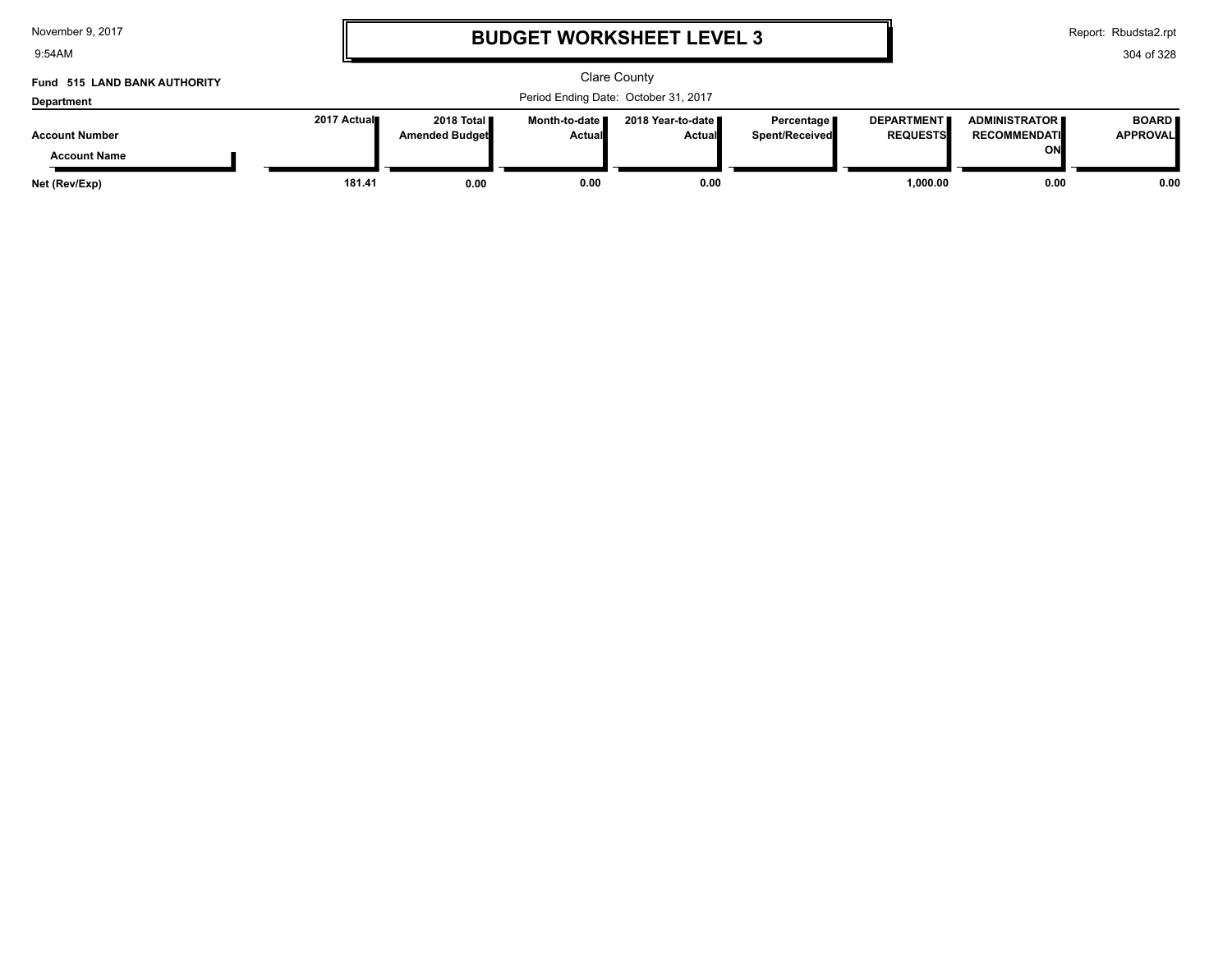9:54AM

### **BUDGET WORKSHEET LEVEL 3**

Report: Rbudsta2.rpt

| Fund 516 REVOLVING TAX FUND                                         |                    |                                     |                                | <b>Clare County</b>                  |                              |                                      |                                             |                                 |
|---------------------------------------------------------------------|--------------------|-------------------------------------|--------------------------------|--------------------------------------|------------------------------|--------------------------------------|---------------------------------------------|---------------------------------|
| <b>Department</b>                                                   |                    |                                     |                                | Period Ending Date: October 31, 2017 |                              |                                      |                                             |                                 |
| <b>Account Number</b>                                               | 2017 Actual        | 2018 Total<br><b>Amended Budget</b> | <b>Month-to-date</b><br>Actual | 2018 Year-to-date  <br>Actual        | Percentage<br>Spent/Received | <b>DEPARTMENT</b><br><b>REQUESTS</b> | <b>ADMINISTRATOR</b><br><b>RECOMMENDATI</b> | <b>BOARD</b><br><b>APPROVAL</b> |
| <b>Account Name</b>                                                 |                    |                                     |                                |                                      |                              |                                      | ON                                          |                                 |
| Fund 516 REVOLVING TAX FUND                                         |                    |                                     |                                |                                      |                              |                                      |                                             |                                 |
| 2018<br><b>Fiscal Year</b><br>Department 000                        |                    |                                     |                                |                                      |                              |                                      |                                             |                                 |
| <b>Revenues</b>                                                     |                    |                                     |                                |                                      |                              |                                      |                                             |                                 |
| 000-445.000<br><b>INTEREST ON TAXES</b>                             | 348,335.42         | 450,000.00                          | 18,174.83                      | 18,174.83                            | 4.04%                        | 450,000.00                           | 450,000.00                                  | 450,000.00                      |
| 000-445.001<br><b>DENIAL INTEREST</b>                               | 0.00               | 0.00                                | 0.00                           | 0.00                                 | 0.00%                        | 0.00                                 | 0.00                                        | 0.00                            |
| 000-641.000<br>PRE-FORFEITURE MAILING NOTICE COS                    | 0.00               | 0.00                                | 0.00                           | 0.00                                 | 0.00%                        | 0.00                                 | 0.00                                        | 0.00                            |
| 000-665.000<br><b>INTEREST ON INVESTMENTS</b>                       | 22,655.60          | 30,000.00                           | 308.22                         | 308.22                               | 1.03%                        | 30,000.00                            | 30,000.00                                   | 30,000.00                       |
| 000-671.000<br><b>OTHER REVENUE</b>                                 | 1,450.00           | 0.00                                | 0.00                           | 0.00                                 | 0.00%                        | 0.00                                 | 0.00                                        | 0.00                            |
| 000-699.000<br><b>RESIDUAL EQUITY TRANSFER IN</b>                   | 0.00               | 0.00                                | 0.00                           | 0.00                                 | 0.00%                        | 0.00                                 | 0.00                                        | 0.00                            |
| 000-699.466<br>TRANSFER IN- TAX REV REPYMT                          | 0.00               | 0.00                                | 0.00                           | 0.00                                 | 0.00%                        | 0.00                                 | 0.00                                        | 0.00                            |
| 000-699.900<br><b>BEGINNG FUND BALANCE</b><br><b>Revenues Total</b> | 0.00<br>372,441.02 | 420.000.00<br>900,000.00            | 0.00<br>18,483.05              | 0.00<br>18,483.05                    | 0.00%<br>2.05%               | 420,000.00<br>900,000.00             | 420,000.00<br>900,000.00                    | 420,000.00<br>900,000.00        |
|                                                                     |                    |                                     |                                |                                      |                              |                                      |                                             |                                 |
| <b>Expenses</b><br>000-801.000                                      |                    |                                     |                                |                                      |                              |                                      |                                             |                                 |
| CONTRACTED SERVICE<br>000-965.000                                   | 0.00               | 0.00                                | 0.00                           | 0.00                                 | 0.00%                        | 0.00                                 | 0.00                                        | 0.00                            |
| <b>BANK SERVICE CHARGES</b><br>000-998.101                          | 0.00               | 0.00                                | 0.00                           | 0.00                                 | 0.00%                        | 0.00                                 | 0.00                                        | 0.00                            |
| APPROP TRANSFER OUT-GEN FUND<br>000-998.245                         | 620,000.00         | 400,000.00                          | 0.00                           | 0.00                                 | 0.00%                        | 400,000.00                           | 400,000.00                                  | 400,000.00                      |
| DEL/ APPROP TRANSFER OUT PUBLIC E                                   | 0.00               | 0.00                                | 0.00                           | 0.00                                 | 0.00%                        | 0.00                                 | 0.00                                        | 0.00                            |
| 000-998.466<br>APPROP TRANSFER OUT JAIL CONST                       | 0.00               | 0.00                                | 0.00                           | 0.00                                 | 0.00%                        | 0.00                                 | 0.00                                        | 0.00                            |
| 000-998.644<br>APPROP TRANSFER OUT-TECHNOLOGY                       | 0.00               | 0.00                                | 0.00                           | 0.00                                 | 0.00%                        | 0.00                                 | 0.00                                        | 0.00                            |
| 000-998.845<br>APPROP TRANSFER OUT LAKE IMP SUF                     | 0.00               | 0.00                                | 0.00                           | 0.00                                 | 0.00%                        | 0.00                                 | 0.00                                        | 0.00                            |
| 000-998.900<br><b>ENDING FUND BALANCE</b>                           | 0.00               | 500,000.00                          | 0.00                           | 0.00                                 | 0.00%                        | 500,000.00                           | 500,000.00                                  | 500,000.00                      |
| 000-999.000<br><b>TRANSFER OUT</b>                                  | 0.00               | 0.00                                | 0.00                           | 0.00                                 | 0.00%                        | 0.00                                 | 0.00                                        | 0.00                            |
| 000-999.001<br>RESIDUAL EQUITY TRANSFER OUT                         | 0.00               | 0.00                                | 0.00                           | 0.00                                 | 0.00%                        | 0.00                                 | 0.00                                        | 0.00                            |
| <b>Expenses Total</b>                                               | 620,000.00         | 900,000.00                          | 0.00                           | 0.00                                 | 0.00%                        | 900,000.00                           | 900,000.00                                  | 900,000.00                      |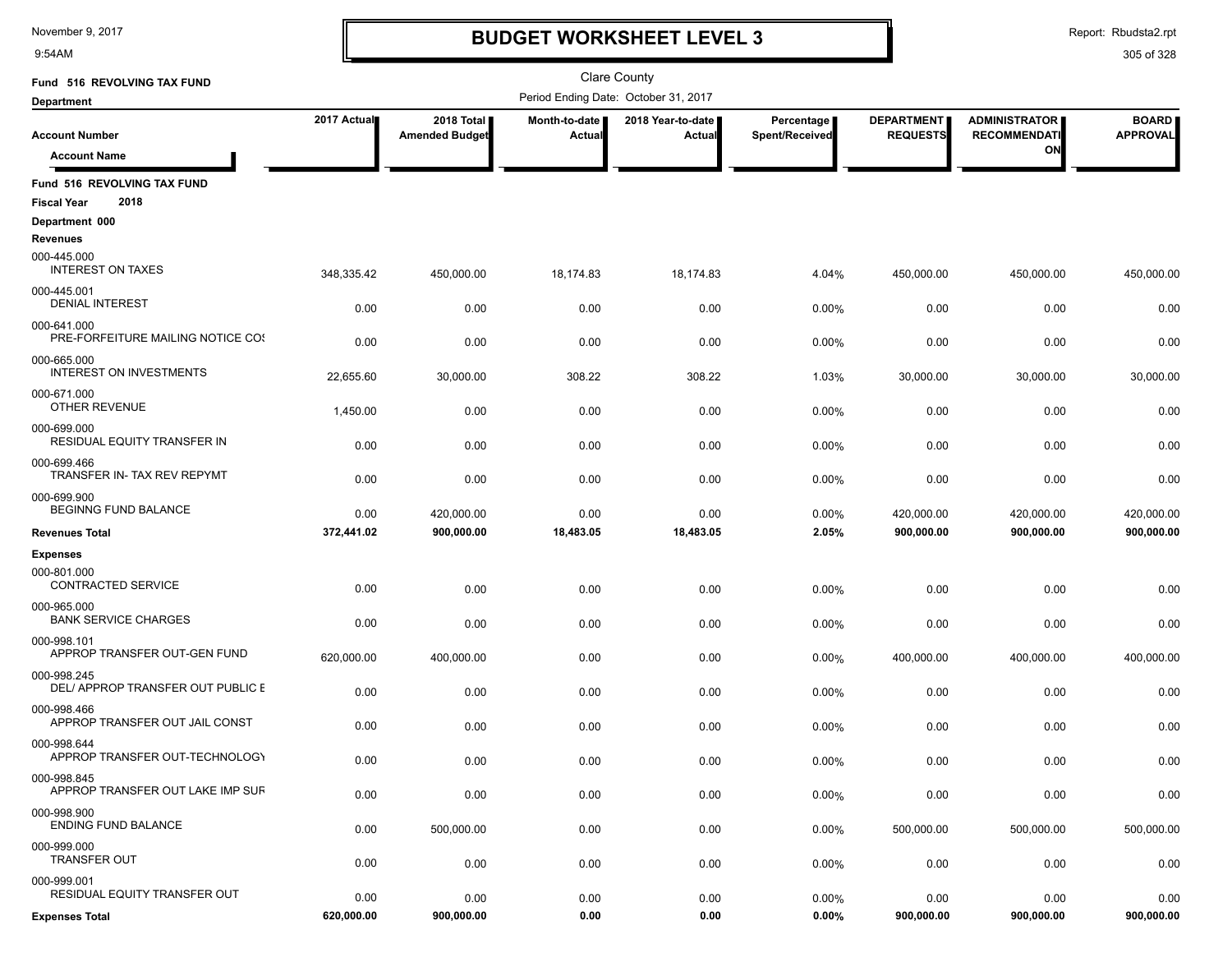9:54AM

# **BUDGET WORKSHEET LEVEL 3**

Report: Rbudsta2.rpt

| Fund 516 REVOLVING TAX FUND                  |               |                                               |                                  | Clare County                          |                                       |                                      |                                                   |                                 |
|----------------------------------------------|---------------|-----------------------------------------------|----------------------------------|---------------------------------------|---------------------------------------|--------------------------------------|---------------------------------------------------|---------------------------------|
| Department                                   |               | Period Ending Date: October 31, 2017          |                                  |                                       |                                       |                                      |                                                   |                                 |
| <b>Account Number</b><br><b>Account Name</b> | 2017 Actual   | 2018 Total <b>II</b><br><b>Amended Budget</b> | Month-to-date ■<br><b>Actual</b> | 2018 Year-to-date II<br><b>Actual</b> | Percentage I<br><b>Spent/Received</b> | <b>DEPARTMENT</b><br><b>REQUESTS</b> | <b>ADMINISTRATOR</b><br><b>RECOMMENDATI</b><br>ON | <b>BOARD</b><br><b>APPROVAL</b> |
| <b>Dept Total</b>                            | -247,558.98   | 0.00                                          | 18,483.05                        | 18,483.05                             | 100.00%                               | 0.00                                 | 0.00                                              | 0.00                            |
| <b>Revenues Total</b>                        | 372,441.02    | 900,000.00                                    | 18,483.05                        | 18,483.05                             | 2.05%                                 | 900,000.00                           | 900,000.00                                        | 900,000.00                      |
| <b>Expenses Fund Total</b>                   | 620,000.00    | 900,000.00                                    | 0.00                             | 0.00                                  | 0.00%                                 | 900,000.00                           | 900.000.00                                        | 900,000.00                      |
| Net (Rev/Exp)                                | $-247.558.98$ | 0.00                                          | 18.483.05                        | 18,483.05                             |                                       | 0.00                                 | 0.00                                              | 0.00                            |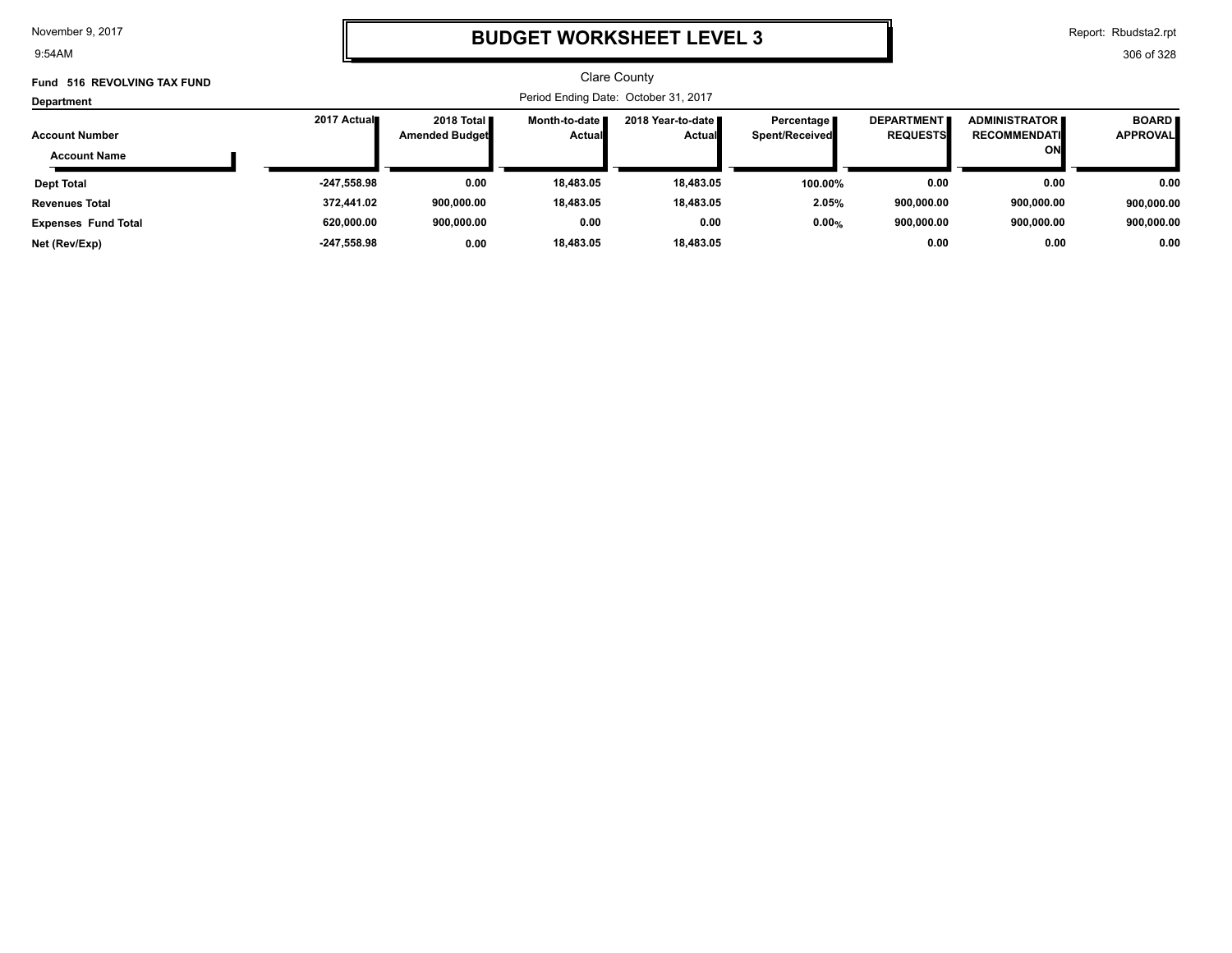9:54AM

### **BUDGET WORKSHEET LEVEL 3**

Report: Rbudsta2.rpt

| Fund 517 DO NOT USE-DELINQUENT TAX DEBT      |             |                                     |                         | <b>Clare County</b>                  |                              |                                      |                                                   |                                 |
|----------------------------------------------|-------------|-------------------------------------|-------------------------|--------------------------------------|------------------------------|--------------------------------------|---------------------------------------------------|---------------------------------|
| <b>Department</b>                            |             |                                     |                         | Period Ending Date: October 31, 2017 |                              |                                      |                                                   |                                 |
| <b>Account Number</b><br><b>Account Name</b> | 2017 Actual | 2018 Total<br><b>Amended Budget</b> | Month-to-date<br>Actual | 2018 Year-to-date  <br>Actual        | Percentage<br>Spent/Received | <b>DEPARTMENT</b><br><b>REQUESTS</b> | <b>ADMINISTRATOR</b><br><b>RECOMMENDATI</b><br>ON | <b>BOARD</b><br><b>APPROVAL</b> |
| Fund 517 DO NOT USE-DELINQUENT TAX DEBT      |             |                                     |                         |                                      |                              |                                      |                                                   |                                 |
| 2018<br><b>Fiscal Year</b>                   |             |                                     |                         |                                      |                              |                                      |                                                   |                                 |
| Department 000<br><b>Revenues</b>            |             |                                     |                         |                                      |                              |                                      |                                                   |                                 |
| 000-445.000<br><b>INTEREST ON TAXES</b>      | 0.00        | 0.00                                | 0.00                    | 0.00                                 | 0.00%                        | 0.00                                 | 0.00                                              | 0.00                            |
| 000-447.000<br>ADMIN FEE ON TAXES            | 0.00        | 0.00                                | 0.00                    | 0.00                                 | 0.00%                        | 0.00                                 | 0.00                                              | 0.00                            |
| 000-699.000<br>RESIDUAL EQUITY TRANSFER IN   | 0.00        | 0.00                                | 0.00                    | 0.00                                 | 0.00%                        | 0.00                                 | 0.00                                              | 0.00                            |
| 000-699.616<br><b>TRANSFER IN</b>            | 0.00        | 0.00                                | 0.00                    | 0.00                                 | 0.00%                        | 0.00                                 | 0.00                                              | 0.00                            |
| 000-699.900<br>BEGINNING FUND BALANCE        | 0.00        | 0.00                                | 0.00                    | 0.00                                 | 0.00%                        | 0.00                                 | 0.00                                              | 0.00                            |
| <b>Revenues Total</b>                        | 0.00        | 0.00                                | 0.00                    | 0.00                                 | 0.00%                        | 0.00                                 | 0.00                                              | 0.00                            |
| <b>Expenses</b>                              |             |                                     |                         |                                      |                              |                                      |                                                   |                                 |
| 000-727.000<br><b>COPIES</b>                 | 0.00        | 0.00                                | 0.00                    | 0.00                                 | 0.00%                        | 0.00                                 | 0.00                                              | 0.00                            |
| 000-991.000<br><b>PRINCIPAL</b>              | 0.00        | 0.00                                | 0.00                    | 0.00                                 | 0.00%                        | 0.00                                 | 0.00                                              | 0.00                            |
| 000-995.000<br><b>INTEREST</b>               | 0.00        | 0.00                                | 0.00                    | 0.00                                 | 0.00%                        | 0.00                                 | 0.00                                              | 0.00                            |
| 000-996.000<br>PAYING AGENT FEES             | 0.00        | 0.00                                | 0.00                    | 0.00                                 | 0.00%                        | 0.00                                 | 0.00                                              | 0.00                            |
| 000-998.900<br><b>ENDING FUND BALANCE</b>    | 0.00        | 0.00                                | 0.00                    | 0.00                                 | 0.00%                        | 0.00                                 | 0.00                                              | 0.00                            |
| 000-999.000<br>RESIDUAL EQUITY TRANSFER OUT  | 0.00        | 0.00                                | 0.00                    | 0.00                                 | 0.00%                        | 0.00                                 | 0.00                                              | 0.00                            |
| <b>Expenses Total</b>                        | 0.00        | 0.00                                | 0.00                    | 0.00                                 | 0.00%                        | 0.00                                 | 0.00                                              |                                 |
| <b>Dept Total</b>                            | 0.00        | 0.00                                | 0.00                    | 0.00                                 | 0.00%                        | 0.00                                 | 0.00                                              | 0.00                            |
| <b>Revenues Total</b>                        | 0.00        | 0.00                                | 0.00                    | 0.00                                 | 0.00%                        | 0.00                                 | 0.00                                              | 0.00                            |
| <b>Expenses Fund Total</b>                   | 0.00        | 0.00                                | 0.00                    | 0.00                                 | 0.00%                        | 0.00                                 | 0.00                                              | 0.00                            |
| Net (Rev/Exp)                                | 0.00        | 0.00                                | 0.00                    | 0.00                                 |                              | 0.00                                 | 0.00                                              | 0.00                            |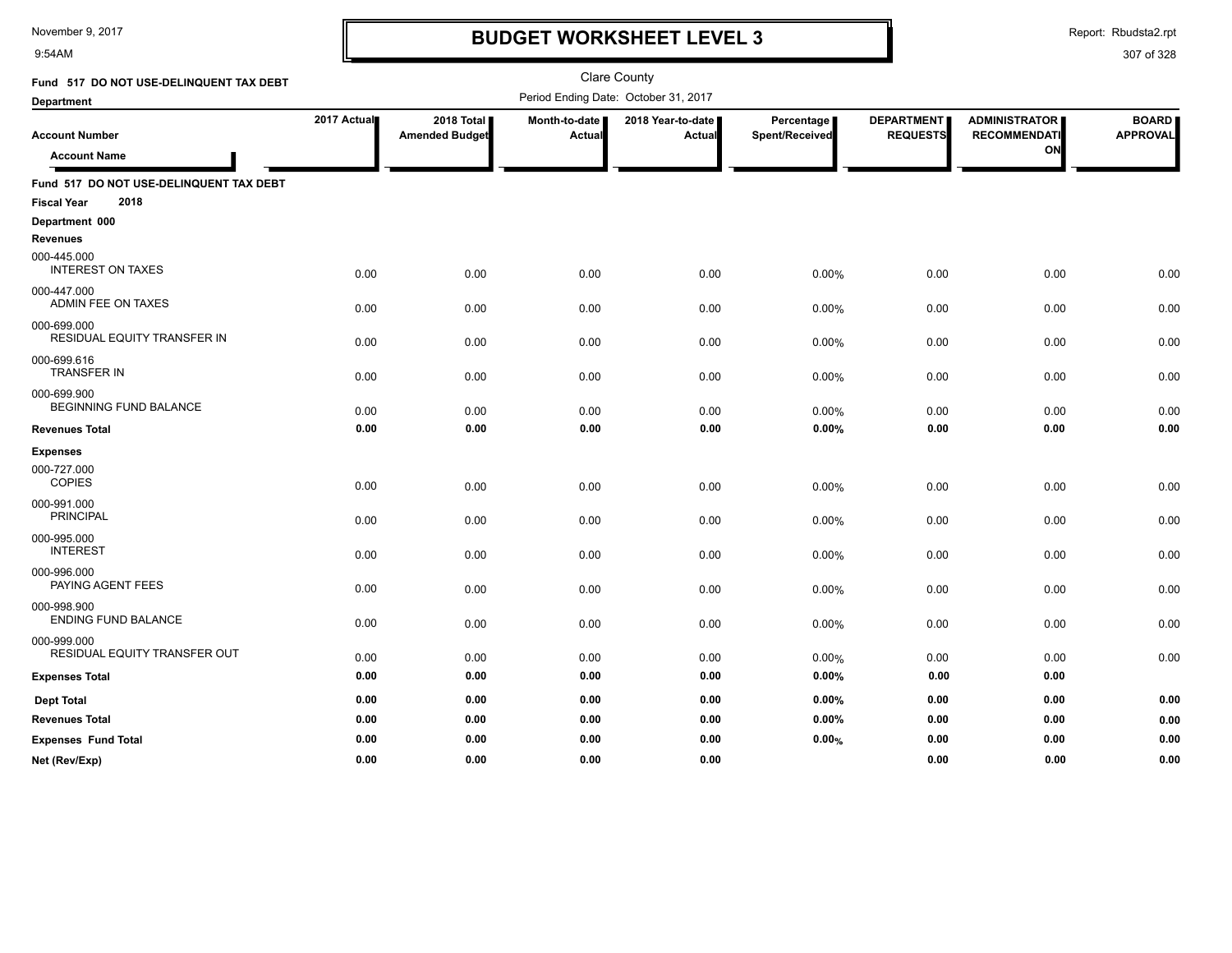9:54AM

### **BUDGET WORKSHEET LEVEL 3**

Report: Rbudsta2.rpt

| Fund 518 TAX FORECLOSURE FUND                               |             |                                     |                         | <b>Clare County</b>                  |                              |                                      |                                             |                                 |
|-------------------------------------------------------------|-------------|-------------------------------------|-------------------------|--------------------------------------|------------------------------|--------------------------------------|---------------------------------------------|---------------------------------|
| Department 000 TAX FORECLOSURE FUND                         |             |                                     |                         | Period Ending Date: October 31, 2017 |                              |                                      |                                             |                                 |
| <b>Account Number</b>                                       | 2017 Actual | 2018 Total<br><b>Amended Budget</b> | Month-to-date<br>Actual | 2018 Year-to-date<br>Actual          | Percentage<br>Spent/Received | <b>DEPARTMENT</b><br><b>REQUESTS</b> | <b>ADMINISTRATOR</b><br><b>RECOMMENDATI</b> | <b>BOARD</b><br><b>APPROVAL</b> |
| <b>Account Name</b>                                         |             |                                     |                         |                                      |                              |                                      | ON                                          |                                 |
| Fund 518 TAX FORECLOSURE FUND<br>2018<br><b>Fiscal Year</b> |             |                                     |                         |                                      |                              |                                      |                                             |                                 |
| Department 000 TAX FORECLOSURE FUND<br><b>Revenues</b>      |             |                                     |                         |                                      |                              |                                      |                                             |                                 |
| 000-626.000<br><b>LAND SALES &amp; FEES</b>                 | 556,650.00  | 500,000.00                          | 0.00                    | 0.00                                 | 0.00%                        | 500,000.00                           | 500.000.00                                  | 500,000.00                      |
| 000-641.000<br>PREFORFEITURE MAILINGS                       | 40,447.63   | 50,000.00                           | 4,582.22                | 4,582.22                             | 9.16%                        | 50,000.00                            | 50,000.00                                   | 50,000.00                       |
| 000-665.000<br><b>INTEREST ON INVESTMENTS</b>               | 4,884.21    | 5,000.00                            | 0.00                    | 0.00                                 | 0.00%                        | 5,000.00                             | 5,000.00                                    | 5,000.00                        |
| 000-671.001<br><b>AUCTION SALE BOOKS</b>                    | 1,582.00    | 2,500.00                            | 30.00                   | 30.00                                | 1.20%                        | 2,500.00                             | 2,500.00                                    | 2,500.00                        |
| 000-671.051<br><b>TITLE SEARCH</b>                          | 137,475.91  | 200,000.00                          | 3,683.24                | 3,683.24                             | 1.84%                        | 200,000.00                           | 200,000.00                                  | 200,000.00                      |
| 000-671.052<br><b>INSPECTION FEES</b>                       | 32,127.04   | 60,000.00                           | 1,103.04                | 1,103.04                             | 1.84%                        | 60,000.00                            | 60,000.00                                   | 60,000.00                       |
| 000-671.053<br>PUBLICATION/CERT FEES                        | 19,421.85   | 30,000.00                           | 0.00                    | 0.00                                 | 0.00%                        | 30,000.00                            | 30,000.00                                   | 30,000.00                       |
| 000-676.000<br>REIMB DEMO PROJECTS                          | 3,350.00    | 5,000.00                            | 0.00                    | 0.00                                 | 0.00%                        | 5,000.00                             | 5,000.00                                    | 5,000.00                        |
| 000-699.900<br>BEGINNING FUND BALANCE                       | 0.00        | 447,500.00                          | 0.00                    | 0.00                                 | 0.00%                        | 447,500.00                           | 447,500.00                                  | 447,500.00                      |
| <b>Revenues Total</b>                                       | 795,938.64  | 1,300,000.00                        | 9,398.50                | 9,398.50                             | 0.72%                        | 1,300,000.00                         | 1,300,000.00                                | 1,300,000.00                    |
| <b>Expenses</b>                                             |             |                                     |                         |                                      |                              |                                      |                                             |                                 |
| 000-727.000<br><b>COPIES</b>                                | 33.00       | 100.00                              | 0.00                    | 0.00                                 | 0.00%                        | 100.00                               | 100.00                                      | 100.00                          |
| 000-727.001<br>SUPPLIES - OFFICE                            | 1,719.61    | 3,500.00                            | 0.00                    | 0.00                                 | 0.00%                        | 3,500.00                             | 3,500.00                                    | 3,500.00                        |
| 000-729.000<br>SUPPLIES - OPERATING                         | 0.00        | 2,000.00                            | 0.00                    | 0.00                                 | 0.00%                        | 2,000.00                             | 2,000.00                                    | 2,000.00                        |
| 000-732.000<br><b>POSTAGE</b>                               | 62.43       | 500.00                              | 0.00                    | 0.00                                 | 0.00%                        | 500.00                               | 500.00                                      | 500.00                          |
| 000-801.000<br><b>SERVICES RENDERED</b>                     | 59,316.18   | 100,000.00                          | 3,330.52                | 3,330.52                             | 3.33%                        | 100,000.00                           | 100,000.00                                  | 100,000.00                      |
| 000-801.051<br><b>TITLE SEARCH EXPENSE</b>                  | 15,963.46   | 25,000.00                           | 0.00                    | 0.00                                 | 0.00%                        | 25,000.00                            | 25,000.00                                   | 25,000.00                       |
| 000-801.052<br><b>INSPECTION EXPENSE</b>                    | 24,840.00   | 35,000.00                           | 0.00                    | 0.00                                 | 0.00%                        | 35,000.00                            | 35,000.00                                   | 35,000.00                       |
| 000-801.053<br><b>FORFEITURE CERTIFICATION EXPENSE</b>      | 18,519.29   | 20,000.00                           | 0.00                    | 0.00                                 | 0.00%                        | 20,000.00                            | 20,000.00                                   | 20,000.00                       |
| 000-801.641<br>PREFORFEITURE MAILING EXPENSE                | 11,415.54   | 20,000.00                           | 0.00                    | 0.00                                 | 0.00%                        | 20,000.00                            | 20,000.00                                   | 20,000.00                       |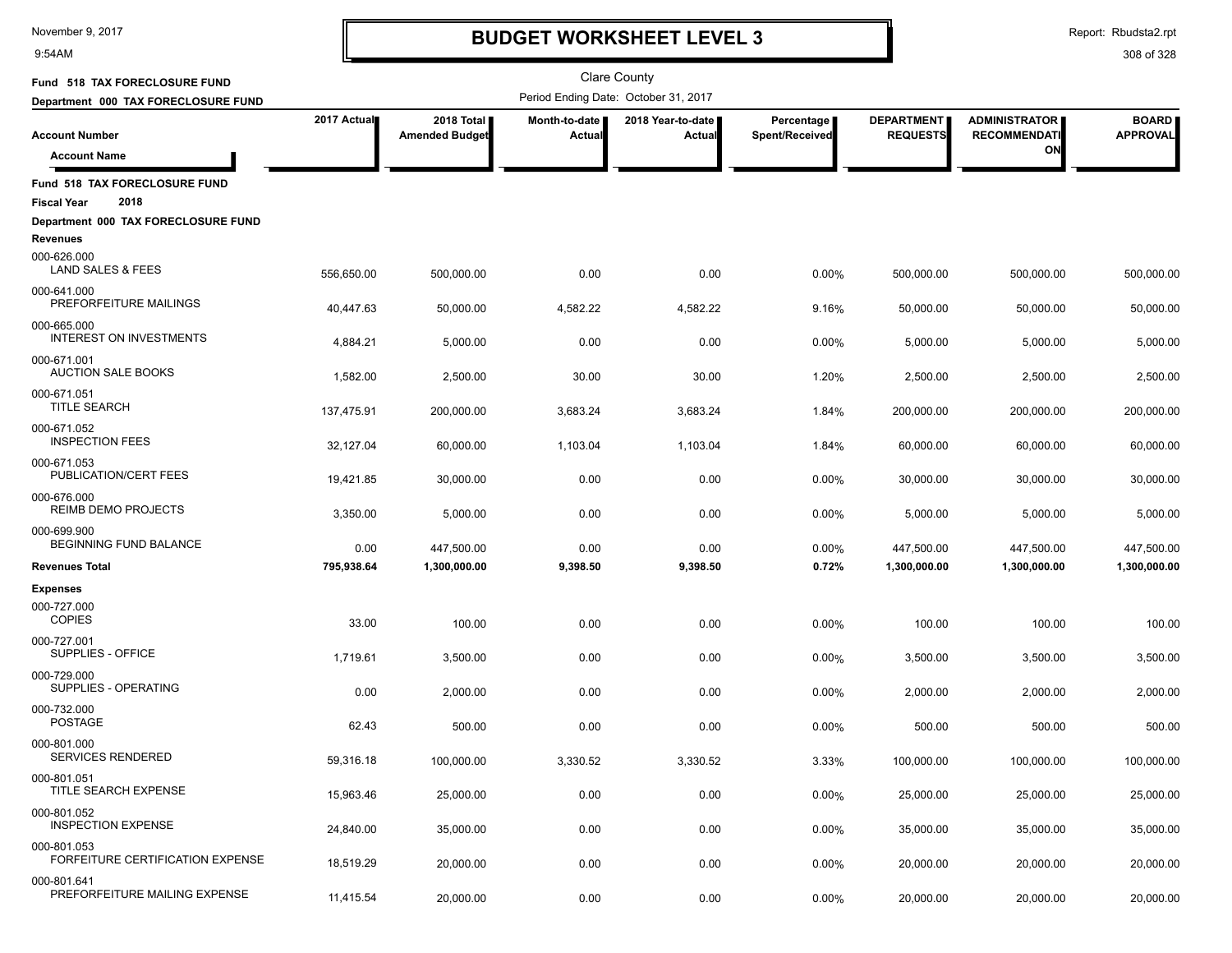9:54AM

### **BUDGET WORKSHEET LEVEL 3**

Report: Rbudsta2.rpt

| Fund 518 TAX FORECLOSURE FUND                   |             |                                     |                         | <b>Clare County</b>                  |                              |                                      |                                                   |                                 |
|-------------------------------------------------|-------------|-------------------------------------|-------------------------|--------------------------------------|------------------------------|--------------------------------------|---------------------------------------------------|---------------------------------|
| Department 000 TAX FORECLOSURE FUND             |             |                                     |                         | Period Ending Date: October 31, 2017 |                              |                                      |                                                   |                                 |
| <b>Account Number</b><br><b>Account Name</b>    | 2017 Actual | 2018 Total<br><b>Amended Budget</b> | Month-to-date<br>Actual | 2018 Year-to-date<br>Actual          | Percentage<br>Spent/Received | <b>DEPARTMENT</b><br><b>REQUESTS</b> | <b>ADMINISTRATOR</b><br><b>RECOMMENDATI</b><br>ON | <b>BOARD</b><br><b>APPROVAL</b> |
| 000-804.000<br><b>DELINQUENT TAX PMTS</b>       | 36,420.65   | 250,000.00                          | 0.00                    | 0.00                                 | 0.00%                        | 250,000.00                           | 250,000.00                                        | 250,000.00                      |
| 000-814.000<br><b>DUES &amp; SUBSCRIPTIONS</b>  | 200.00      | 300.00                              | 0.00                    | 0.00                                 | 0.00%                        | 300.00                               | 300.00                                            | 300.00                          |
| 000-864.000<br><b>TRAVEL &amp; EXPENSE</b>      | 1,322.44    | 2,500.00                            | 0.00                    | 0.00                                 | 0.00%                        | 2,500.00                             | 2,500.00                                          | 2,500.00                        |
| 000-900.000<br><b>ADVERTISING</b>               | 628.00      | 3,000.00                            | 0.00                    | 0.00                                 | 0.00%                        | 3,000.00                             | 3,000.00                                          | 3,000.00                        |
| 000-955.000<br><b>BANK CHARGES</b>              | 0.00        | 100.00                              | 0.00                    | 0.00                                 | 0.00%                        | 100.00                               | 100.00                                            | 100.00                          |
| 000-978.000<br><b>NEW EQUIPMENT</b>             | 0.00        | 50,000.00                           | 0.00                    | 0.00                                 | 0.00%                        | 50,000.00                            | 50,000.00                                         | 50,000.00                       |
| 000-978.001<br><b>EQUIPMENT UP GRADE</b>        | 8.049.09    | 20,000.00                           | 0.00                    | 0.00                                 | 0.00%                        | 20,000.00                            | 20,000.00                                         | 20,000.00                       |
| 000-998.101<br>APPROP TRANSFER OUT-GENERAL FUN  | 393,350.00  | 300,000.00                          | 0.00                    | 0.00                                 | 0.00%                        | 300,000.00                           | 300,000.00                                        | 300,000.00                      |
| 000-998.245<br>TRANSFER OUT-PUBLIC BLDG & IMP   | 0.00        | 0.00                                | 0.00                    | 0.00                                 | 0.00%                        | 0.00                                 | 0.00                                              | 0.00                            |
| 000-998.515<br>APPROP TRANS OUT - LAND BANK     | 0.00        | 25,000.00                           | 0.00                    | 0.00                                 | 0.00%                        | 25,000.00                            | 25,000.00                                         | 25,000.00                       |
| 000-998.516<br>APPROP TRANSFER OUT-REV TAX FUNI | 0.00        | 0.00                                | 0.00                    | 0.00                                 | 0.00%                        | 0.00                                 | 0.00                                              | 0.00                            |
| 000-998.900<br><b>ENDING FUND BALANCE</b>       | 0.00        | 443,000.00                          | 0.00                    | 0.00                                 | 0.00%                        | 443,000.00                           | 443,000.00                                        | 443,000.00                      |
| <b>Expenses Total</b>                           | 571,839.69  | 1,300,000.00                        | 3,330.52                | 3,330.52                             | 100.00%                      | 1,300,000.00                         | 1,300,000.00                                      | 1,300,000.00                    |
| TAX FORECLOSURE FUND Dept Total                 | 224,098.95  | 0.00                                | 6,067.98                | 6,067.98                             | 100.00%                      | 0.00                                 | 0.00                                              | 0.00                            |
| <b>Revenues Total</b>                           | 795,938.64  | 1,300,000.00                        | 9,398.50                | 9,398.50                             | 0.72%                        | 1,300,000.00                         | 1,300,000.00                                      | 1,300,000.00                    |
| <b>Expenses Fund Total</b>                      | 571,839.69  | 1,300,000.00                        | 3,330.52                | 3,330.52                             | 100.00%                      | 1,300,000.00                         | 1,300,000.00                                      | 1,300,000.00                    |
| Net (Rev/Exp)                                   | 224.098.95  | 0.00                                | 6.067.98                | 6.067.98                             |                              | 0.00                                 | 0.00                                              | 0.00                            |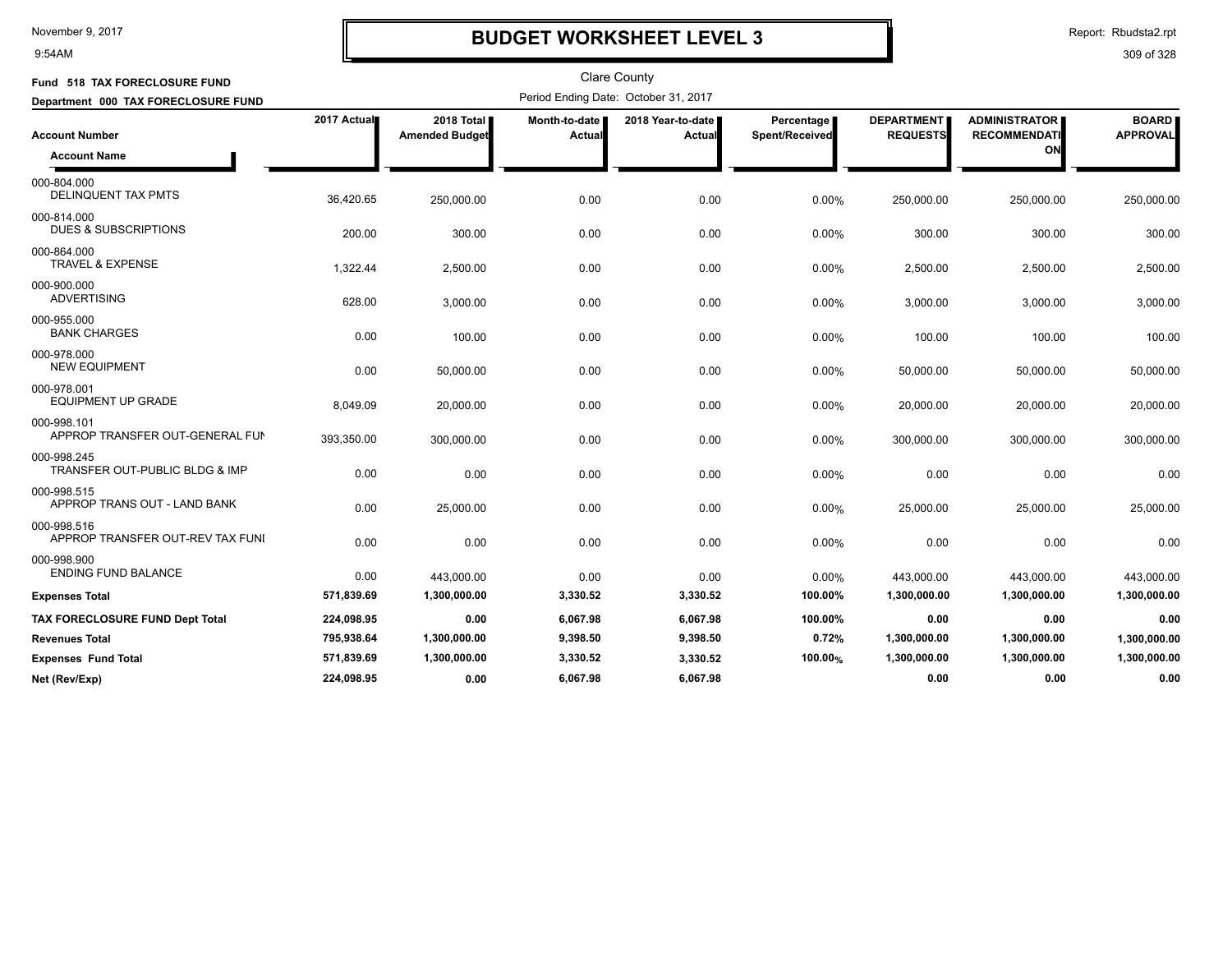9:54AM

### **BUDGET WORKSHEET LEVEL 3**

Report: Rbudsta2.rpt

| Fund 519 TAX ANTICPATION NOTE FUND            |             |                                     |                         | <b>Clare County</b>                  |                                     |                                      |                                                   |                                 |
|-----------------------------------------------|-------------|-------------------------------------|-------------------------|--------------------------------------|-------------------------------------|--------------------------------------|---------------------------------------------------|---------------------------------|
| <b>Department</b>                             |             |                                     |                         | Period Ending Date: October 31, 2017 |                                     |                                      |                                                   |                                 |
| <b>Account Number</b><br><b>Account Name</b>  | 2017 Actual | 2018 Total<br><b>Amended Budget</b> | Month-to-date<br>Actual | 2018 Year-to-date<br><b>Actual</b>   | <b>Percentage</b><br>Spent/Received | <b>DEPARTMENT</b><br><b>REQUESTS</b> | <b>ADMINISTRATOR</b><br><b>RECOMMENDATI</b><br>ON | <b>BOARD</b><br><b>APPROVAL</b> |
| Fund 519 TAX ANTICPATION NOTE FUND            |             |                                     |                         |                                      |                                     |                                      |                                                   |                                 |
| 2018<br><b>Fiscal Year</b>                    |             |                                     |                         |                                      |                                     |                                      |                                                   |                                 |
| Department 000                                |             |                                     |                         |                                      |                                     |                                      |                                                   |                                 |
| <b>Revenues</b>                               |             |                                     |                         |                                      |                                     |                                      |                                                   |                                 |
| 000-665.000<br><b>INTEREST ON INVESTMENTS</b> | 0.00        | 0.00                                | 0.00                    | 0.00                                 | 0.00%                               | 0.00                                 | 0.00                                              | 0.00                            |
| 000-699.101<br>APPROP TRANSFER IN             | 4,977.50    | 6,000.00                            | 0.00                    | 0.00                                 | 0.00%                               | 6,000.00                             | 6,000.00                                          | 6,000.00                        |
| <b>Revenues Total</b>                         | 4,977.50    | 6,000.00                            | 0.00                    | 0.00                                 | 0.00%                               | 6,000.00                             | 6,000.00                                          | 6,000.00                        |
| <b>Expenses</b>                               |             |                                     |                         |                                      |                                     |                                      |                                                   |                                 |
| 000-991.000<br><b>PRINCIPAL</b>               | 0.00        | 0.00                                | 0.00                    | 0.00                                 | 0.00%                               | 0.00                                 | 0.00                                              | 0.00                            |
| 000-995.000<br><b>INTEREST</b>                | 4,977.50    | 6,000.00                            | 0.00                    | 0.00                                 | 0.00%                               | 6,000.00                             | 6,000.00                                          | 6,000.00                        |
| 000-998.900<br><b>ENDING FUND BALANCE</b>     | 0.00        | 0.00                                | 0.00                    | 0.00                                 | 0.00%                               | 0.00                                 | 0.00                                              | 0.00                            |
| <b>Expenses Total</b>                         | 4,977.50    | 6,000.00                            | 0.00                    | 0.00                                 | 0.00%                               | 6,000.00                             | 6,000.00                                          | 6,000.00                        |
| <b>Dept Total</b>                             | 0.00        | 0.00                                | 0.00                    | 0.00                                 | 0.00%                               | 0.00                                 | 0.00                                              | 0.00                            |
| <b>Revenues Total</b>                         | 4,977.50    | 6,000.00                            | 0.00                    | 0.00                                 | 0.00%                               | 6,000.00                             | 6,000.00                                          | 6,000.00                        |
| <b>Expenses Fund Total</b>                    | 4,977.50    | 6,000.00                            | 0.00                    | 0.00                                 | 0.00%                               | 6,000.00                             | 6,000.00                                          | 6,000.00                        |
| Net (Rev/Exp)                                 | 0.00        | 0.00                                | 0.00                    | 0.00                                 |                                     | 0.00                                 | 0.00                                              | 0.00                            |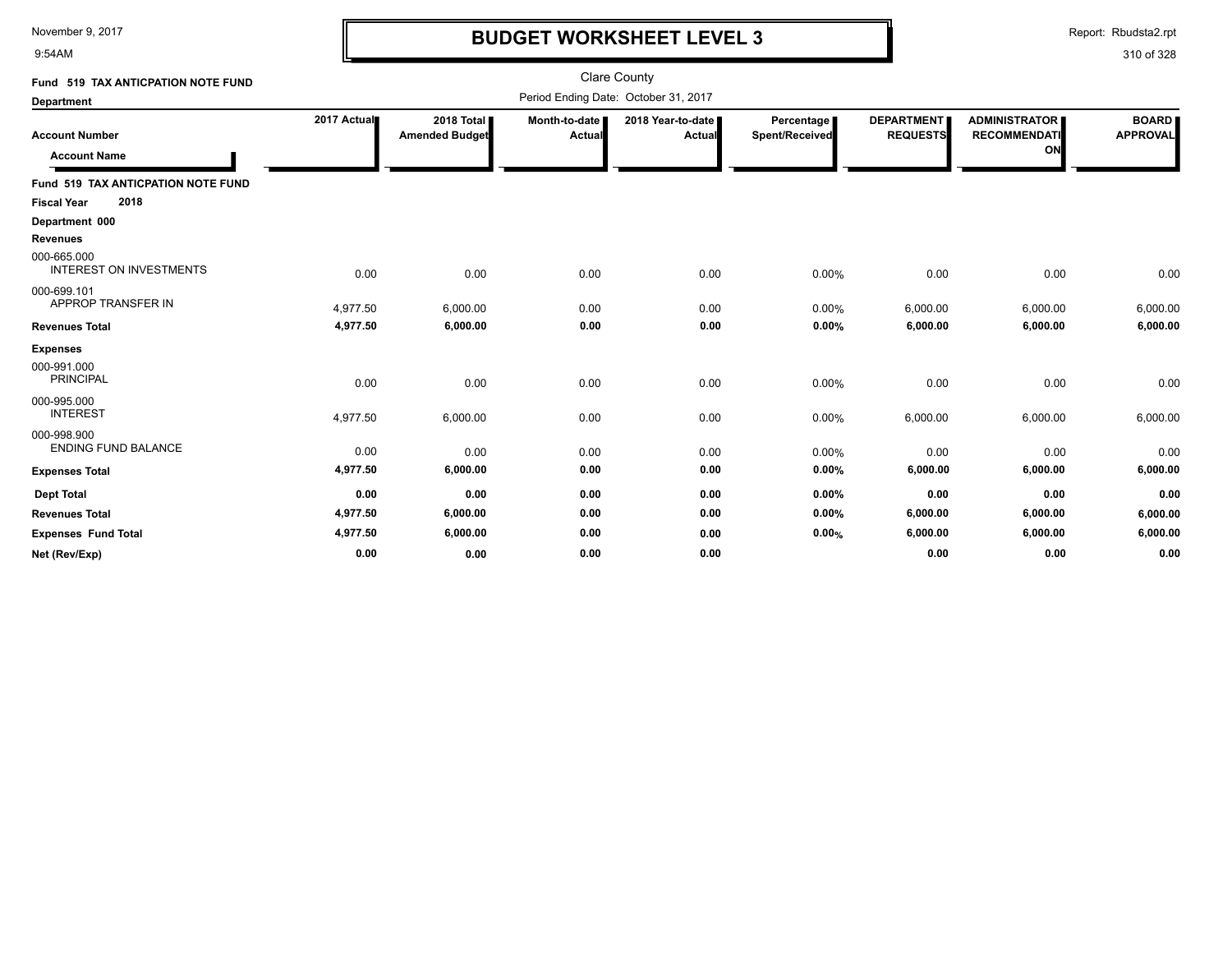9:54AM

### **BUDGET WORKSHEET LEVEL 3**

Report: Rbudsta2.rpt

| Fund 588 TRANSPORTATION SYSTEM FUND                                                                           |              |                                     |                         | <b>Clare County</b>                  |                                     |                                      |                                                   |                                 |
|---------------------------------------------------------------------------------------------------------------|--------------|-------------------------------------|-------------------------|--------------------------------------|-------------------------------------|--------------------------------------|---------------------------------------------------|---------------------------------|
| Department                                                                                                    |              |                                     |                         | Period Ending Date: October 31, 2017 |                                     |                                      |                                                   |                                 |
| <b>Account Number</b><br><b>Account Name</b>                                                                  | 2017 Actual  | 2018 Total<br><b>Amended Budget</b> | Month-to-date<br>Actual | 2018 Year-to-date<br>Actual          | <b>Percentage</b><br>Spent/Received | <b>DEPARTMENT</b><br><b>REQUESTS</b> | <b>ADMINISTRATOR</b><br><b>RECOMMENDATI</b><br>ON | <b>BOARD</b><br><b>APPROVAL</b> |
| <b>Fund 588 TRANSPORTATION SYSTEM FUND</b><br>2018<br><b>Fiscal Year</b><br>Department 000<br><b>Revenues</b> |              |                                     |                         |                                      |                                     |                                      |                                                   |                                 |
| 000-401.000<br><b>REVENUE CONTROL</b>                                                                         | 2,247,964.41 | 3,500,000.00                        | 78,730.42               | 78,730.42                            | 2.25%                               | 3,500,000.00                         | 3,500,000.00                                      | 3,500,000.00                    |
| 000-699.900<br><b>BEGINNING FUND BALANCE</b>                                                                  | 0.00         | 124,814.00                          | 0.00                    | 0.00                                 | 0.00%                               | 0.00                                 | 124,814.00                                        | 124,814.00                      |
| <b>Revenues Total</b>                                                                                         | 2,247,964.41 | 3,624,814.00                        | 78,730.42               | 78,730.42                            | 2.17%                               | 3,500,000.00                         | 3,624,814.00                                      | 3,624,814.00                    |
| <b>Expenses</b><br>000-701.000<br><b>EXPENDITURE CONTROL</b>                                                  | 2,044,601.32 | 3,500,000.00                        | 150,207.27              | 150,207.27                           | 4.29%                               | 3,500,000.00                         | 3,500,000.00                                      | 3,500,000.00                    |
| 000-998.900<br><b>ENDING FUND BALANCE</b>                                                                     | 0.00         | 124,814.00                          | 0.00                    | 0.00                                 | 0.00%                               | 0.00                                 | 124,814.00                                        | 124,814.00                      |
| <b>Expenses Total</b>                                                                                         | 2,044,601.32 | 3,624,814.00                        | 150,207.27              | 150,207.27                           | 100.00%                             | 3,500,000.00                         | 3,624,814.00                                      | 3,624,814.00                    |
| <b>Dept Total</b>                                                                                             | 203,363.09   | 0.00                                | $-71,476.85$            | $-71,476.85$                         | 100.00%                             | 0.00                                 | 0.00                                              | 0.00                            |
| <b>Revenues Total</b>                                                                                         | 2,247,964.41 | 3,624,814.00                        | 78,730.42               | 78,730.42                            | 2.17%                               | 3,500,000.00                         | 3,624,814.00                                      | 3,624,814.00                    |
| <b>Expenses Fund Total</b>                                                                                    | 2,044,601.32 | 3,624,814.00                        | 150,207.27              | 150,207.27                           | 100.00%                             | 3,500,000.00                         | 3,624,814.00                                      | 3,624,814.00                    |
| Net (Rev/Exp)                                                                                                 | 203,363.09   | 0.00                                | $-71,476.85$            | $-71,476.85$                         |                                     | 0.00                                 | 0.00                                              | 0.00                            |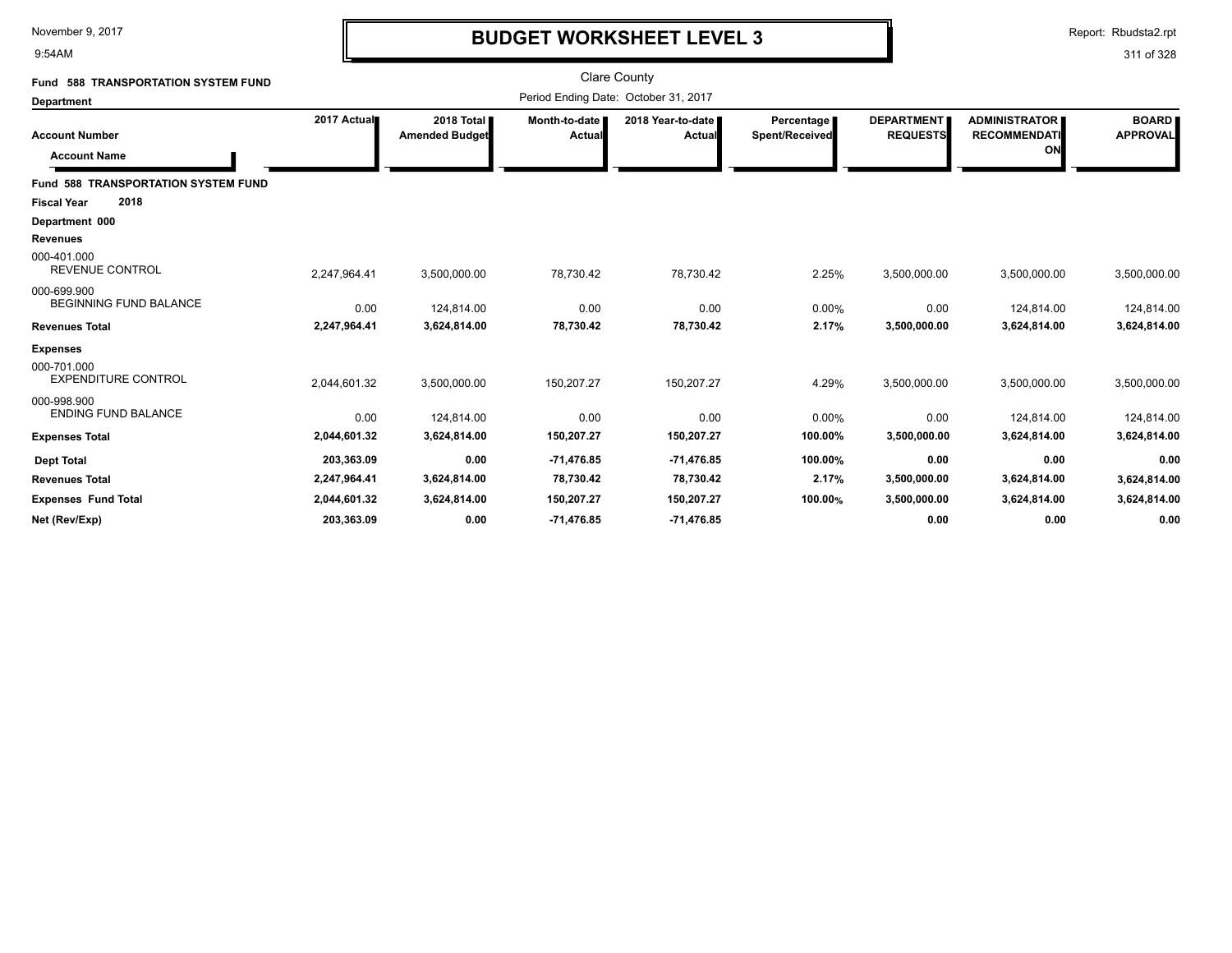9:54AM

### **BUDGET WORKSHEET LEVEL 3**

Report: Rbudsta2.rpt

| Fund 595 JAIL COMMISSARY FUND                               |                        |                                     |                         | <b>Clare County</b>                  |                              |                                      |                                             |                                 |
|-------------------------------------------------------------|------------------------|-------------------------------------|-------------------------|--------------------------------------|------------------------------|--------------------------------------|---------------------------------------------|---------------------------------|
| Department                                                  |                        |                                     |                         | Period Ending Date: October 31, 2017 |                              |                                      |                                             |                                 |
| <b>Account Number</b>                                       | 2017 Actual            | 2018 Total<br><b>Amended Budget</b> | Month-to-date<br>Actual | 2018 Year-to-date<br>Actual          | Percentage<br>Spent/Received | <b>DEPARTMENT</b><br><b>REQUESTS</b> | <b>ADMINISTRATOR</b><br><b>RECOMMENDATI</b> | <b>BOARD</b><br><b>APPROVAL</b> |
| <b>Account Name</b>                                         |                        |                                     |                         |                                      |                              |                                      | ON                                          |                                 |
| Fund 595 JAIL COMMISSARY FUND<br>2018<br><b>Fiscal Year</b> |                        |                                     |                         |                                      |                              |                                      |                                             |                                 |
| Department 000                                              |                        |                                     |                         |                                      |                              |                                      |                                             |                                 |
| <b>Revenues</b>                                             |                        |                                     |                         |                                      |                              |                                      |                                             |                                 |
| 000-539.000<br>STATE GRANT-PALM SCAN                        | 0.00                   | 0.00                                | 0.00                    | 0.00                                 | 0.00%                        | 0.00                                 | 0.00                                        | 0.00                            |
| 000-608.000<br>VIDEO VISITATION SERVICE                     | 27,516.77              | 12,000.00                           | 0.00                    | 0.00                                 | 0.00%                        | 12,000.00                            | 12,000.00                                   | 12,000.00                       |
| 000-642.000<br><b>COMMISSARY COMMISSIONS</b>                | 50,717.96              | 38,000.00                           | 0.00                    | 0.00                                 | 0.00%                        | 38,000.00                            | 38,000.00                                   | 38,000.00                       |
| 000-643.000<br><b>CABLE TV FEES</b>                         | 0.00                   | 0.00                                | 0.00                    | 0.00                                 | 0.00%                        | 0.00                                 | 0.00                                        | 0.00                            |
| 000-643.001<br><b>PHONE CARDS</b>                           | 60,568.40              | 50,000.00                           | 3,879.60                | 3,879.60                             | 7.76%                        | 50,000.00                            | 50,000.00                                   | 50,000.00                       |
| 000-643.002<br><b>ELECTRONIC CIGARETTES</b>                 | 30,992.00              | 22,000.00                           | 2,520.00                | 2,520.00                             | 11.45%                       | 22,000.00                            | 22,000.00                                   | 22,000.00                       |
| 000-653.000<br><b>INDEGENT PACKAGES</b>                     | 406.87                 | 300.00                              | 43.48                   | 43.48                                | 14.49%                       | 300.00                               | 300.00                                      | 300.00                          |
| 000-653.001<br><b>STARTER PACKET</b>                        | 235.72                 | 275.00                              | 20.94                   | 20.94                                | 7.61%                        | 275.00                               | 275.00                                      | 275.00                          |
| 000-653.002<br><b>WRISTBANDS</b>                            | 0.00                   | 0.00                                | 0.00                    | 0.00                                 | 0.00%                        | 0.00                                 | 0.00                                        | 0.00                            |
| 000-676.000<br>REIMBURSEMENT-MISC.                          | 0.00                   | 0.00                                | 97.41                   | 97.41                                | 100.00%                      | 0.00                                 | 0.00                                        | 0.00                            |
| 000-699.101<br>APPROPIATION TRANSFER IN G.F.                | 0.00                   | 0.00                                | 0.00                    | 0.00                                 | 0.00%                        | 0.00                                 | 0.00                                        | 0.00                            |
| 000-699.900<br>BEGINNING FUND BALANCE                       | 0.00                   | 124,814.00                          | 0.00                    | 0.00                                 | 0.00%                        | 0.00                                 | 124,814.00                                  | 124,814.00                      |
| <b>Revenues Total</b>                                       | 170,437.72             | 247,389.00                          | 6,561.43                | 6,561.43                             | 2.65%                        | 122,575.00                           | 247,389.00                                  | 247,389.00                      |
| <b>Expenses</b><br>000-727.000<br><b>SUPPLIES</b>           |                        |                                     |                         |                                      |                              |                                      |                                             |                                 |
| 000-743.000<br>PHONE CARD EXPENSE                           | 77,512.29<br>27,585.00 | 40,575.00<br>25.000.00              | 5,579.70<br>189.60      | 5,579.70<br>189.60                   | 22.34%<br>30.82%             | 40,575.00<br>25,000.00               | 40,575.00<br>25,000.00                      | 40,575.00<br>25,000.00          |
| 000-744.000<br>ELECTRONIC CIGARETTE EXPENSE                 | 13,015.09              | 15,000.00                           | 100.50                  | 100.50                               | 6.78%                        | 15,000.00                            | 15,000.00                                   | 15,000.00                       |
| 000-924.000<br><b>CABLE TV</b>                              | 1,848.07               | 2,000.00                            | 155.55                  | 155.55                               | 7.78%                        | 2,000.00                             | 2,000.00                                    | 2,000.00                        |
| 000-998.900<br><b>ENDING FUND BALANCE</b>                   | 0.00                   | 124,814.00                          | 0.00                    | 0.00                                 | 0.00%                        | 40,000.00                            | 124,814.00                                  | 124,814.00                      |
| 000-999.000<br>TRANSFER OUT                                 | 42,605.69              | 40,000.00                           | 0.00                    | 0.00                                 | 0.00%                        | 0.00                                 | 40,000.00                                   | 40,000.00                       |
| <b>Expenses Total</b>                                       | 162,566.14             | 247,389.00                          | 6,025.35                | 6,025.35                             | 100.00%                      | 122,575.00                           | 247,389.00                                  | 247,389.00                      |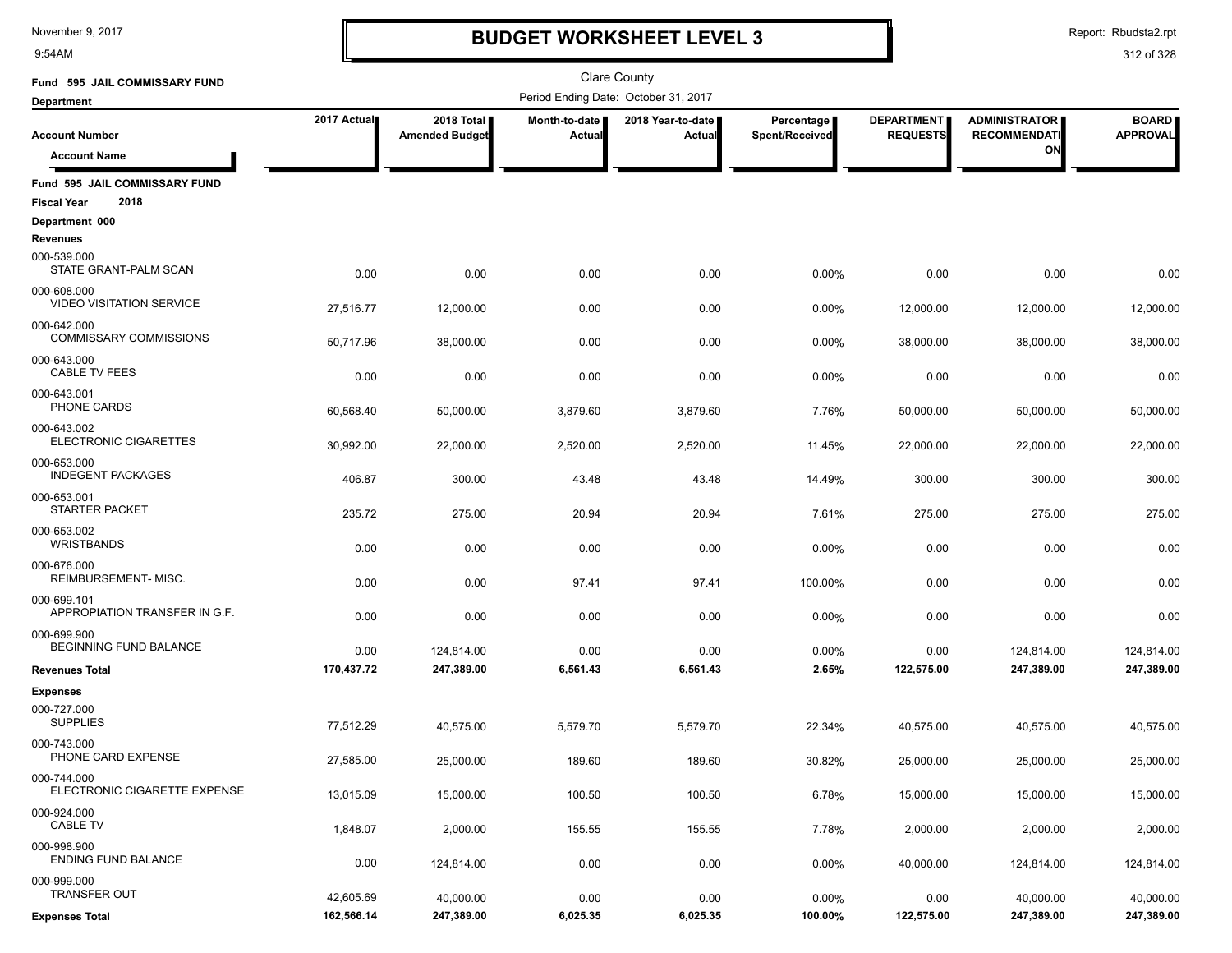9:54AM

### **BUDGET WORKSHEET LEVEL 3**

Report: Rbudsta2.rpt

| <b>595 JAIL COMMISSARY FUND</b><br>Fund |                                      |                       |                 | <b>Clare County</b> |                       |                   |                         |                 |
|-----------------------------------------|--------------------------------------|-----------------------|-----------------|---------------------|-----------------------|-------------------|-------------------------|-----------------|
| Department                              | Period Ending Date: October 31, 2017 |                       |                 |                     |                       |                   |                         |                 |
|                                         | 2017 Actual                          | 2018 Total <b>II</b>  | Month-to-date ■ | 2018 Year-to-date ■ | Percentage            | <b>DEPARTMENT</b> | <b>ADMINISTRATOR II</b> | <b>BOARD</b>    |
| <b>Account Number</b>                   |                                      | <b>Amended Budget</b> | <b>Actual</b>   | <b>Actual</b>       | <b>Spent/Received</b> | <b>REQUESTS</b>   | <b>RECOMMENDATI</b>     | <b>APPROVAL</b> |
| <b>Account Name</b>                     |                                      |                       |                 |                     |                       |                   | ON                      |                 |
| <b>Dept Total</b>                       | 7,871.58                             | 0.00                  | 536.08          | 536.08              | 100.00%               | 0.00              | 0.00                    | 0.00            |
| <b>Revenues Total</b>                   | 170,437.72                           | 247,389.00            | 6,561.43        | 6,561.43            | 2.65%                 | 122,575.00        | 247,389.00              | 247,389.00      |
| <b>Expenses Fund Total</b>              | 162,566.14                           | 247,389.00            | 6,025.35        | 6,025.35            | 100.00%               | 122,575.00        | 247,389.00              | 247,389.00      |
| Net (Rev/Exp)                           | 7.871.58                             | 0.00                  | 536.08          | 536.08              |                       | 0.00              | 0.00                    | 0.00            |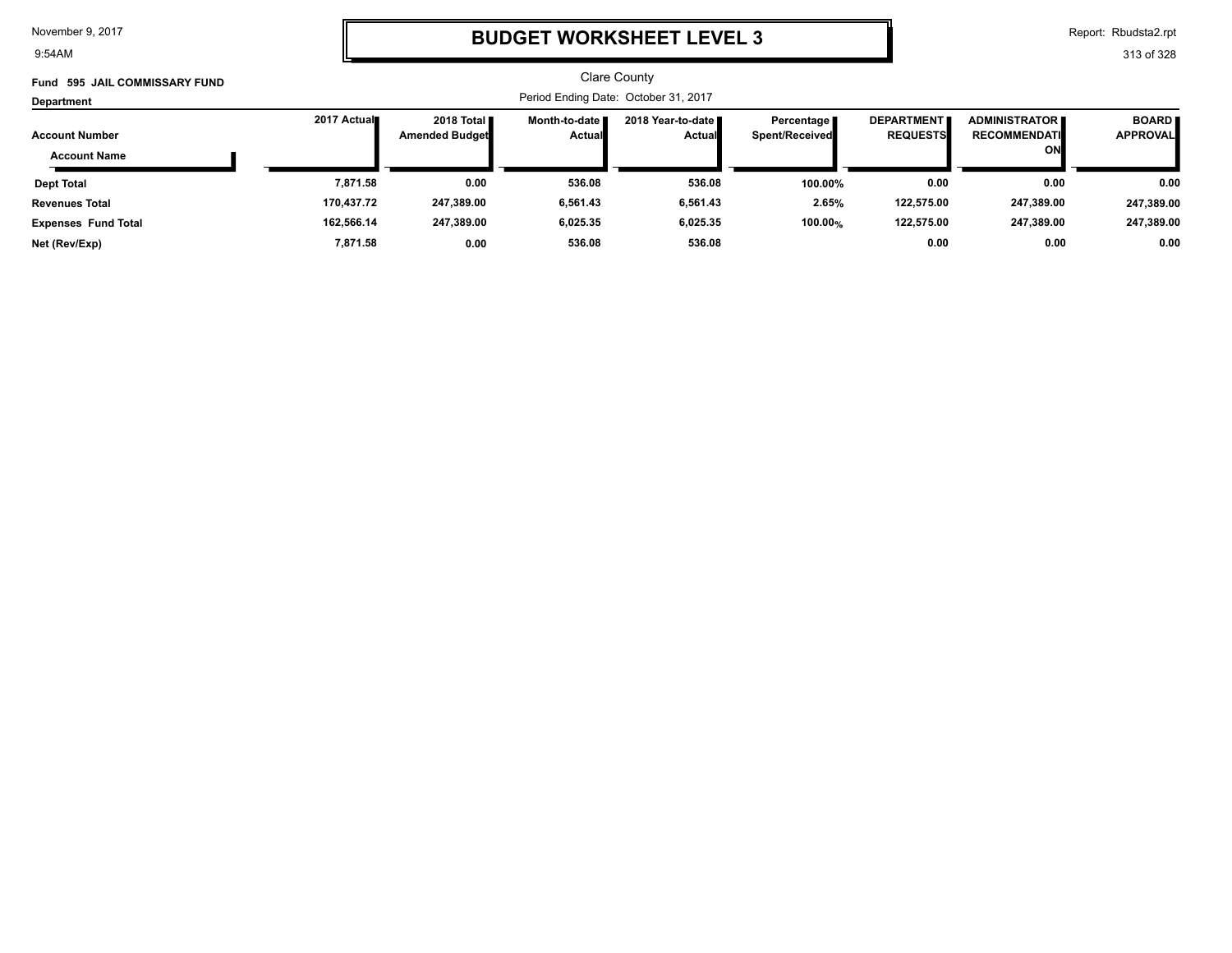9:54AM

### **BUDGET WORKSHEET LEVEL 3**

Report: Rbudsta2.rpt

| Fund 639 DRAIN EQUIPMENT REVOLVING                               |             |                                     |                         | <b>Clare County</b>                  |                              |                                      |                                                   |                                 |
|------------------------------------------------------------------|-------------|-------------------------------------|-------------------------|--------------------------------------|------------------------------|--------------------------------------|---------------------------------------------------|---------------------------------|
| <b>Department</b>                                                |             |                                     |                         | Period Ending Date: October 31, 2017 |                              |                                      |                                                   |                                 |
| <b>Account Number</b><br><b>Account Name</b>                     | 2017 Actual | 2018 Total<br><b>Amended Budget</b> | Month-to-date<br>Actual | 2018 Year-to-date<br>Actual          | Percentage<br>Spent/Received | <b>DEPARTMENT</b><br><b>REQUESTS</b> | <b>ADMINISTRATOR</b><br><b>RECOMMENDATI</b><br>ON | <b>BOARD</b><br><b>APPROVAL</b> |
| Fund 639 DRAIN EQUIPMENT REVOLVING<br>2018<br><b>Fiscal Year</b> |             |                                     |                         |                                      |                              |                                      |                                                   |                                 |
| Department 000                                                   |             |                                     |                         |                                      |                              |                                      |                                                   |                                 |
| <b>Revenues</b>                                                  |             |                                     |                         |                                      |                              |                                      |                                                   |                                 |
| 000-608.000<br><b>CHARGES FOR SERVICES-FEES</b>                  | 0.00        | 0.00                                | 0.00                    | 0.00                                 | 0.00%                        | 0.00                                 | 0.00                                              | 0.00                            |
| 000-665.000<br><b>INTEREST EARNED</b>                            | 0.00        | 0.00                                | 0.00                    | 0.00                                 | $0.00\%$                     | 0.00                                 | 0.00                                              | 0.00                            |
| 000-699.900<br><b>BEGINNING FUND BALANCE</b>                     | 0.00        | 0.00                                | 0.00                    | 0.00                                 | $0.00\%$                     | 0.00                                 | 0.00                                              | 0.00                            |
| <b>Revenues Total</b>                                            | 0.00        | 0.00                                | 0.00                    | 0.00                                 | $0.00\%$                     | 0.00                                 | 0.00                                              | 0.00                            |
| <b>Expenses</b>                                                  |             |                                     |                         |                                      |                              |                                      |                                                   |                                 |
| 000-933.000<br><b>EQUIP REPAIRS &amp; MAINTENANCE</b>            | 0.00        | 0.00                                | 0.00                    | 0.00                                 | 0.00%                        | 0.00                                 | 0.00                                              | 0.00                            |
| 000-978.000<br><b>NEW EQUIPMENT</b>                              | 0.00        | 0.00                                | 0.00                    | 0.00                                 | 0.00%                        | 0.00                                 | 0.00                                              | 0.00                            |
| 000-998.101<br>APPROPRIATION TRANSFER OUT                        | 0.00        | 0.00                                | 0.00                    | 0.00                                 | 0.00%                        | 0.00                                 | 0.00                                              | 0.00                            |
| 000-998.900<br><b>ENDING FUND BALANCE</b>                        | 0.00        | 0.00                                | 0.00                    | 0.00                                 | 0.00%                        | 0.00                                 | 0.00                                              | 0.00                            |
| <b>Expenses Total</b>                                            | 0.00        | 0.00                                | 0.00                    | 0.00                                 | $0.00\%$                     | 0.00                                 | 0.00                                              |                                 |
| <b>Dept Total</b>                                                | 0.00        | 0.00                                | 0.00                    | 0.00                                 | $0.00\%$                     | 0.00                                 | 0.00                                              | 0.00                            |
| <b>Revenues Total</b>                                            | 0.00        | 0.00                                | 0.00                    | 0.00                                 | $0.00\%$                     | 0.00                                 | 0.00                                              | 0.00                            |
| <b>Expenses Fund Total</b>                                       | 0.00        | 0.00                                | 0.00                    | 0.00                                 | 0.00%                        | 0.00                                 | 0.00                                              | 0.00                            |
| Net (Rev/Exp)                                                    | 0.00        | 0.00                                | 0.00                    | 0.00                                 |                              | 0.00                                 | 0.00                                              | 0.00                            |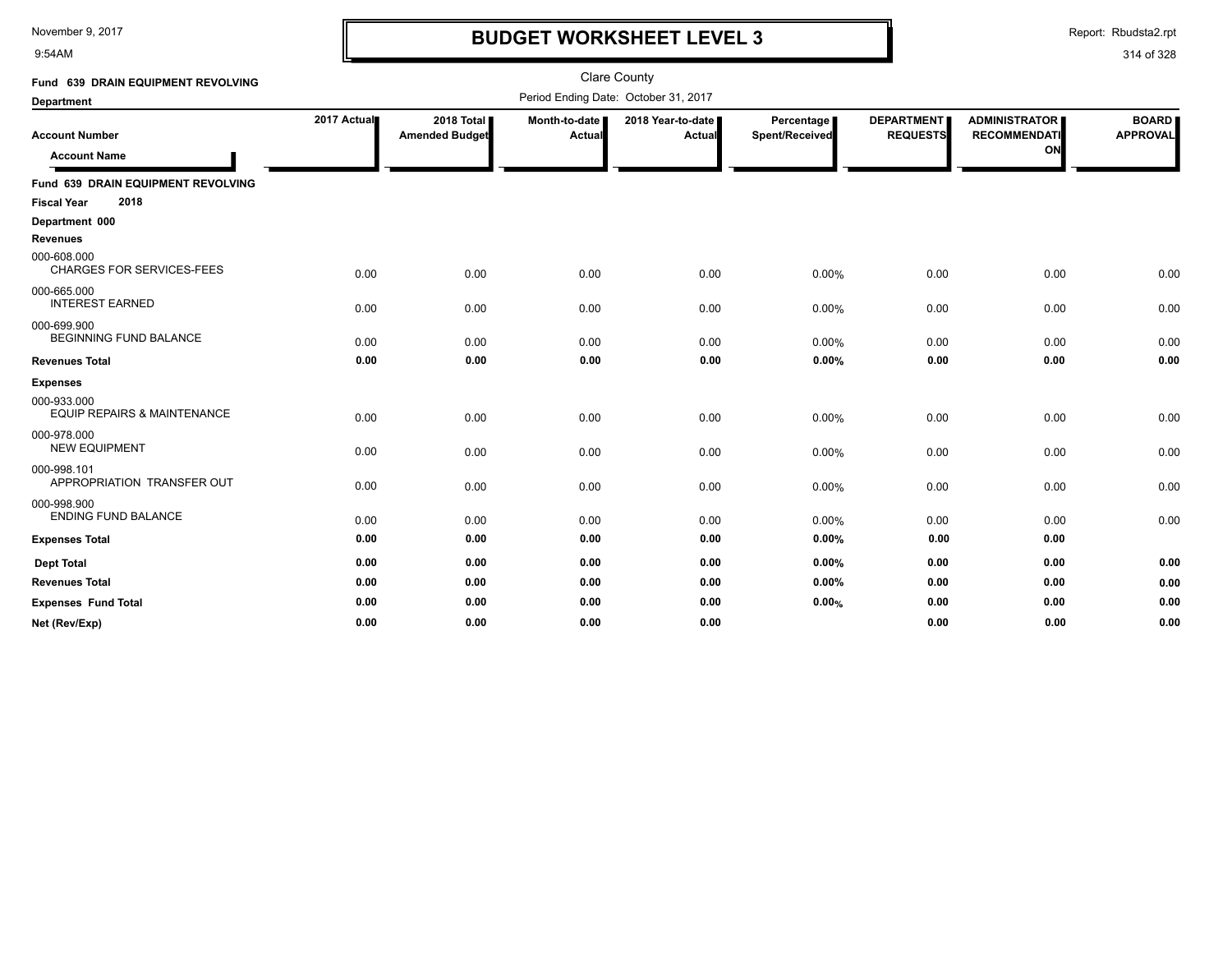9:54AM

### **BUDGET WORKSHEET LEVEL 3**

Report: Rbudsta2.rpt

| Fund 644 TECHNOLOGY                          |             |                                     |                         | <b>Clare County</b>                  |                              |                                      |                                                   |                                 |
|----------------------------------------------|-------------|-------------------------------------|-------------------------|--------------------------------------|------------------------------|--------------------------------------|---------------------------------------------------|---------------------------------|
| <b>Department</b>                            |             |                                     |                         | Period Ending Date: October 31, 2017 |                              |                                      |                                                   |                                 |
| <b>Account Number</b><br><b>Account Name</b> | 2017 Actual | 2018 Total<br><b>Amended Budget</b> | Month-to-date<br>Actual | 2018 Year-to-date<br>Actual          | Percentage<br>Spent/Received | <b>DEPARTMENT</b><br><b>REQUESTS</b> | <b>ADMINISTRATOR</b><br><b>RECOMMENDATI</b><br>ON | <b>BOARD</b><br><b>APPROVAL</b> |
| Fund 644 TECHNOLOGY                          |             |                                     |                         |                                      |                              |                                      |                                                   |                                 |
| 2018<br><b>Fiscal Year</b>                   |             |                                     |                         |                                      |                              |                                      |                                                   |                                 |
| Department 000<br><b>Revenues</b>            |             |                                     |                         |                                      |                              |                                      |                                                   |                                 |
| 000-676.000<br>DEPARTMENTAL PAYMENTS         | 0.00        | 0.00                                | 0.00                    | 0.00                                 | 0.00%                        | 0.00                                 | 0.00                                              | 0.00                            |
| 000-699.101<br>APPROPRIATION TRANSFER IN     | 0.00        | 0.00                                | 0.00                    | 0.00                                 | 0.00%                        | 0.00                                 | 0.00                                              | 0.00                            |
| 000-699.616<br>APPROP TRANSFER IN            | 0.00        | 0.00                                | 0.00                    | 0.00                                 | 0.00%                        | 0.00                                 | 0.00                                              | 0.00                            |
| 000-699.900<br>BEGINNING FUND BALANCE        | 0.00        | 0.00                                | 0.00                    | 0.00                                 | 0.00%                        | 0.00                                 | 0.00                                              | 0.00                            |
| <b>Revenues Total</b>                        | 0.00        | 0.00                                | 0.00                    | 0.00                                 | 0.00%                        | 0.00                                 | 0.00                                              | 0.00                            |
| <b>Expenses</b>                              |             |                                     |                         |                                      |                              |                                      |                                                   |                                 |
| 000-801.000<br>CONTRACTED SERVICE            | 0.00        | 0.00                                | 0.00                    | 0.00                                 | 0.00%                        | 0.00                                 | 0.00                                              | 0.00                            |
| 000-978.000<br><b>NEW EQUIPMENT</b>          | 0.00        | 0.00                                | 0.00                    | 0.00                                 | 0.00%                        | 0.00                                 | 0.00                                              | 0.00                            |
| 000-978.001<br>NEW EQUIPMENT UNDER           | 0.00        | 0.00                                | 0.00                    | 0.00                                 | 0.00%                        | 0.00                                 | 0.00                                              | 0.00                            |
| 000-978.852<br><b>VOICE MAIL SYSTEM</b>      | 0.00        | 0.00                                | 0.00                    | 0.00                                 | 0.00%                        | 0.00                                 | 0.00                                              | 0.00                            |
| 000-978.853<br><b>E-MAIL SYSTEM</b>          | 0.00        | 0.00                                | 0.00                    | 0.00                                 | 0.00%                        | 0.00                                 | 0.00                                              | 0.00                            |
| 000-980.000<br>DEPRECIATION EXPENSE          | 0.00        | 0.00                                | 0.00                    | 0.00                                 | 0.00%                        | 0.00                                 | 0.00                                              | 0.00                            |
| 000-998.616<br>APPROP TRANSFER OUT           | 0.00        | 0.00                                | 0.00                    | 0.00                                 | 0.00%                        | 0.00                                 | 0.00                                              | 0.00                            |
| 000-998.900<br><b>ENDING FUND BALANCE</b>    | 0.00        | 0.00                                | 0.00                    | 0.00                                 | 0.00%                        | 0.00                                 | 0.00                                              | 0.00                            |
| <b>Expenses Total</b>                        | 0.00        | 0.00                                | 0.00                    | 0.00                                 | $0.00\%$                     | 0.00                                 | 0.00                                              |                                 |
| <b>Dept Total</b>                            | 0.00        | 0.00                                | 0.00                    | 0.00                                 | $0.00\%$                     | 0.00                                 | 0.00                                              | 0.00                            |
| <b>Revenues Total</b>                        | 0.00        | 0.00                                | 0.00                    | 0.00                                 | 0.00%                        | 0.00                                 | 0.00                                              | 0.00                            |
| <b>Expenses Fund Total</b>                   | 0.00        | 0.00                                | 0.00                    | 0.00                                 | 0.00%                        | 0.00                                 | 0.00                                              | 0.00                            |
| Net (Rev/Exp)                                | 0.00        | 0.00                                | 0.00                    | 0.00                                 |                              | 0.00                                 | 0.00                                              | 0.00                            |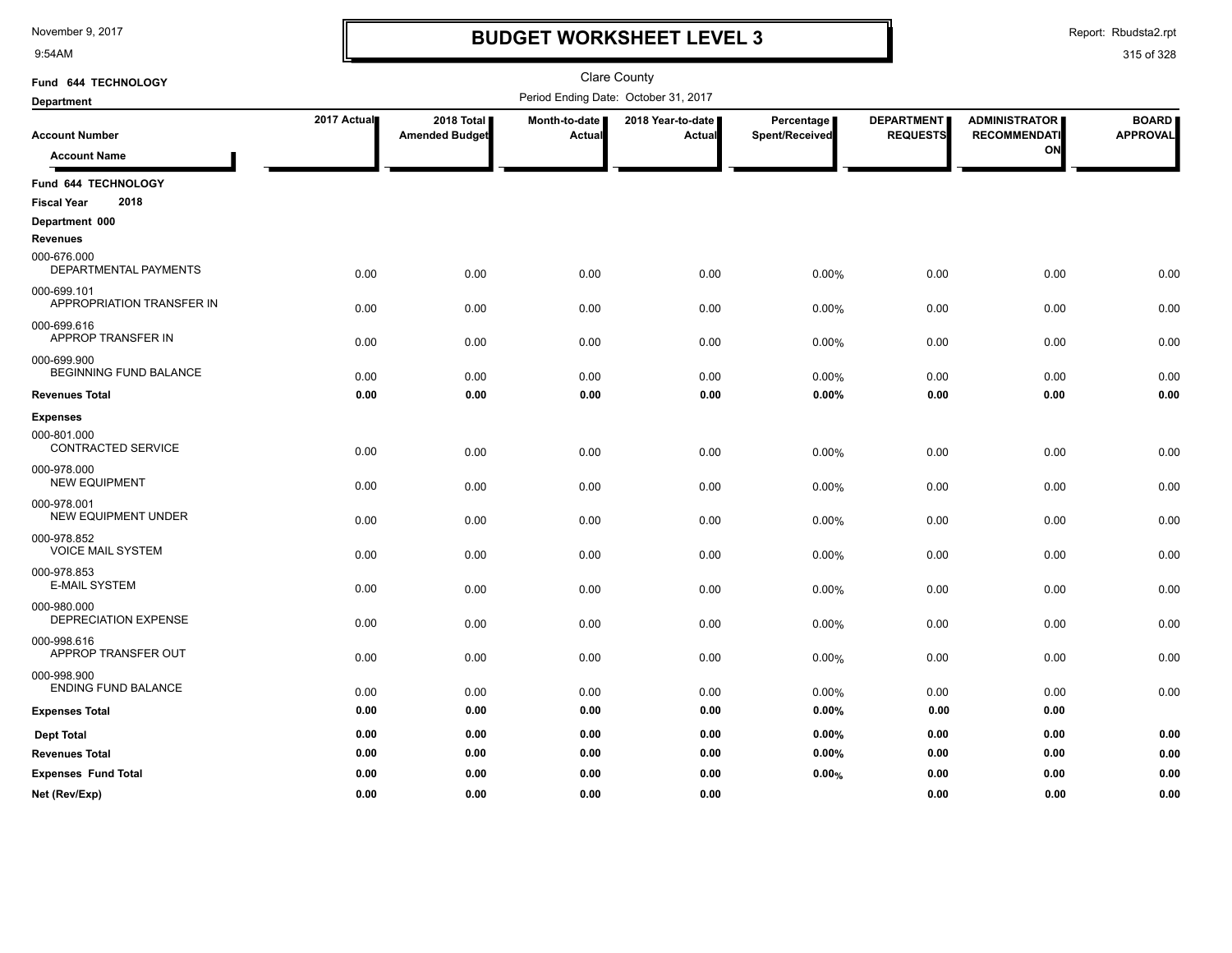9:54AM

**Expenses**

### **BUDGET WORKSHEET LEVEL 3**

Report: Rbudsta2.rpt

| Fund 677 HEALTH INSURANCE FUND                               |             |                                     |                         | Clare County                         |                              |                                      |                                             |                                 |
|--------------------------------------------------------------|-------------|-------------------------------------|-------------------------|--------------------------------------|------------------------------|--------------------------------------|---------------------------------------------|---------------------------------|
| <b>Department</b>                                            |             |                                     |                         | Period Ending Date: October 31, 2017 |                              |                                      |                                             |                                 |
| <b>Account Number</b>                                        | 2017 Actual | 2018 Total<br><b>Amended Budget</b> | Month-to-date<br>Actual | 2018 Year-to-date  <br><b>Actual</b> | Percentage<br>Spent/Received | <b>DEPARTMENT</b><br><b>REQUESTS</b> | <b>ADMINISTRATOR</b><br><b>RECOMMENDATI</b> | <b>BOARD</b><br><b>APPROVAL</b> |
| <b>Account Name</b>                                          |             |                                     |                         |                                      |                              |                                      | ON                                          |                                 |
| Fund 677 HEALTH INSURANCE FUND<br>2018<br><b>Fiscal Year</b> |             |                                     |                         |                                      |                              |                                      |                                             |                                 |
| Department 000                                               |             |                                     |                         |                                      |                              |                                      |                                             |                                 |
| <b>Revenues</b>                                              |             |                                     |                         |                                      |                              |                                      |                                             |                                 |
| 000-631.000<br><b>COBRA SERVICES</b>                         | 0.00        | 0.00                                | 0.00                    | 0.00                                 | 0.00%                        | 0.00                                 | 0.00                                        | 0.00                            |
| 000-631.001<br><b>EMPLOYER'S SHARE</b>                       | 0.00        | 0.00                                | 0.00                    | 0.00                                 | 0.00%                        | 0.00                                 | 0.00                                        | 0.00                            |
| 000-631.002<br>COBRA DEPENDENT-JUDGE                         | 0.00        | 0.00                                | 0.00                    | 0.00                                 | 0.00%                        | 0.00                                 | 0.00                                        | 0.00                            |
| 000-631.003<br><b>DELETE</b>                                 | 0.00        | 0.00                                | 0.00                    | 0.00                                 | 0.00%                        | 0.00                                 | 0.00                                        | 0.00                            |
| 000-631.004<br>EMPLOYEE FAMILY CONTINUATION                  | 0.00        | 0.00                                | 0.00                    | 0.00                                 | 0.00%                        | 0.00                                 | 0.00                                        | 0.00                            |
| 000-631.005<br><b>EMPLOYEE FLEX</b>                          | 0.00        | 0.00                                | 0.00                    | 0.00                                 | 0.00%                        | 0.00                                 | 0.00                                        | 0.00                            |
| 000-631.006<br>DEPENDENT CARE ASSISTANCE                     | 0.00        | 0.00                                | 0.00                    | 0.00                                 | 0.00%                        | 0.00                                 | 0.00                                        | 0.00                            |
| 000-631.851<br><b>EMPLOYEE'S SHARE</b>                       | 0.00        | 0.00                                | 0.00                    | 0.00                                 | 0.00%                        | 0.00                                 | 0.00                                        | 0.00                            |
| 000-631.852<br><b>RETIREE'S SHARE</b>                        | 0.00        | 0.00                                | 0.00                    | 0.00                                 | 0.00%                        | 0.00                                 | 0.00                                        | 0.00                            |
| 000-631.853<br>SHERWOOD HEALTH INS                           | 0.00        | 0.00                                | 0.00                    | 0.00                                 | 0.00%                        | 0.00                                 | 0.00                                        | 0.00                            |
| 000-676.000<br>HEALTH INS BC/BS REIMBURSEMENT                | 0.00        | 0.00                                | 0.00                    | 0.00                                 | 0.00%                        | 0.00                                 | 0.00                                        | 0.00                            |
| 000-676.851<br><b>EMPLOYEE REIMBURSEMENT</b>                 | 0.00        | 0.00                                | 0.00                    | 0.00                                 | 0.00%                        | 0.00                                 | 0.00                                        | 0.00                            |
| 000-680.131<br>CIRCUIT CT REIMB - GLADWIN CO                 | 0.00        | 0.00                                | 0.00                    | 0.00                                 | 0.00%                        | 0.00                                 | 0.00                                        | 0.00                            |
| 000-680.136<br>DISTRICT CT REIMB - GLADWIN CO                | 0.00        | 0.00                                | 0.00                    | 0.00                                 | 0.00%                        | 0.00                                 | 0.00                                        | 0.00                            |
| 000-680.148<br>PROBATE CT REIMB - GLADWIN CO                 | 0.00        | 0.00                                | 0.00                    | 0.00                                 | 0.00%                        | 0.00                                 | 0.00                                        | 0.00                            |
| 000-687.000<br>COBRA - ARRA REFUND                           | 0.00        | 0.00                                | 0.00                    | 0.00                                 | 0.00%                        | 0.00                                 | 0.00                                        | 0.00                            |
| 000-699.101<br>APPROPRIATION TRANSFER IN G.F.                | 0.00        | 0.00                                | 0.00                    | 0.00                                 | 0.00%                        | 0.00                                 | 0.00                                        | 0.00                            |
| 000-699.900<br><b>BEGINNING FUND BALANCE</b>                 | 0.00        | 0.00                                | 0.00                    | 0.00                                 | 0.00%                        | 0.00                                 | 0.00                                        | 0.00                            |
| <b>Revenues Total</b>                                        | 0.00        | 0.00                                | 0.00                    | 0.00                                 | 0.00%                        | 0.00                                 | 0.00                                        | 0.00                            |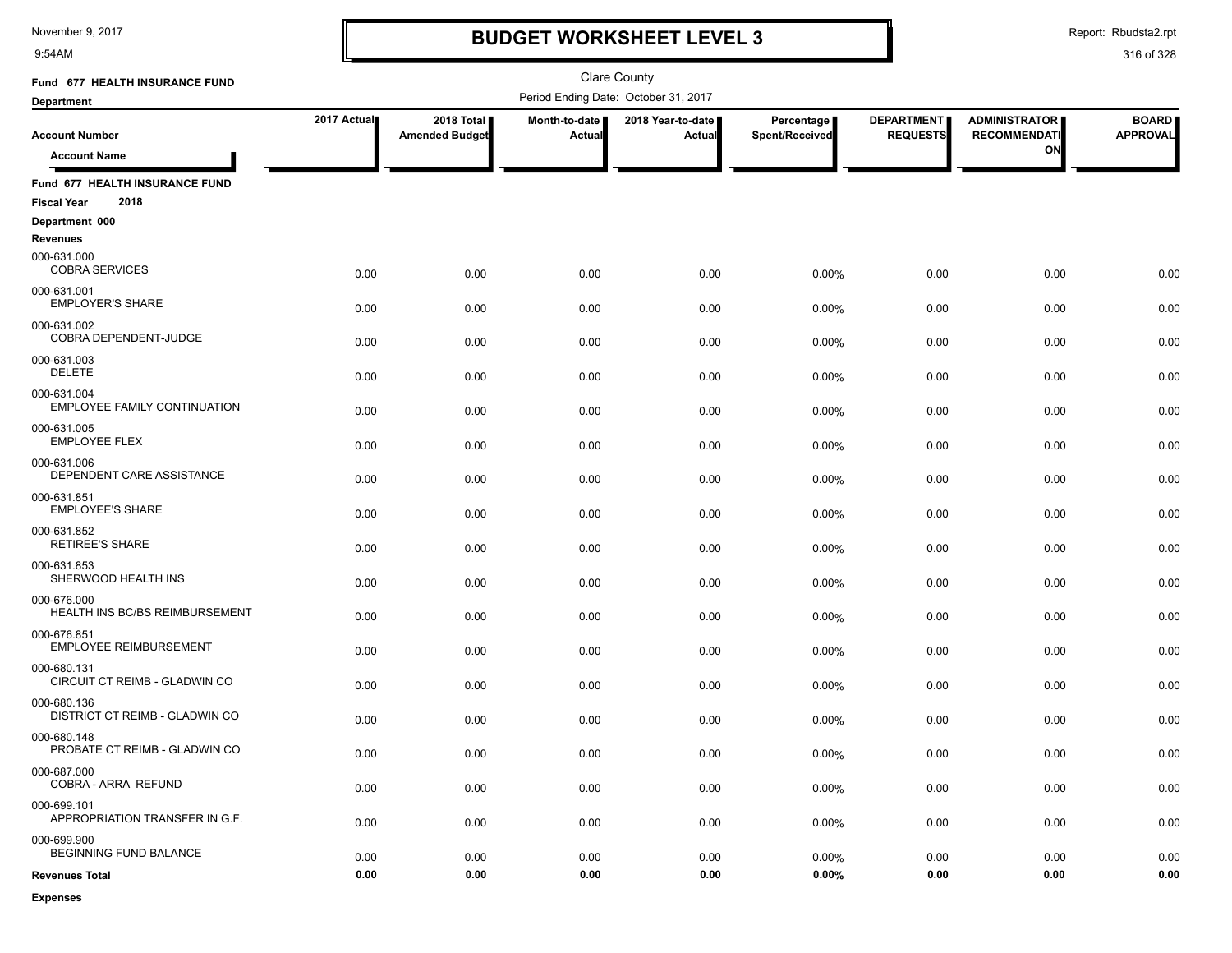9:54AM

# **BUDGET WORKSHEET LEVEL 3**

Report: Rbudsta2.rpt

| Fund 677 HEALTH INSURANCE FUND            |             |                                     |                                  | <b>Clare County</b>                  |                              |                                      |                                                   |                                 |
|-------------------------------------------|-------------|-------------------------------------|----------------------------------|--------------------------------------|------------------------------|--------------------------------------|---------------------------------------------------|---------------------------------|
| Department                                |             |                                     |                                  | Period Ending Date: October 31, 2017 |                              |                                      |                                                   |                                 |
| <b>Account Number</b>                     | 2017 Actual | 2018 Total<br><b>Amended Budget</b> | Month-to-date I<br><b>Actual</b> | 2018 Year-to-date<br><b>Actual</b>   | Percentage<br>Spent/Received | <b>DEPARTMENT</b><br><b>REQUESTS</b> | <b>ADMINISTRATOR</b><br><b>RECOMMENDATI</b><br>ON | <b>BOARD</b><br><b>APPROVAL</b> |
| <b>Account Name</b>                       |             |                                     |                                  |                                      |                              |                                      |                                                   |                                 |
| 000-710.000<br><b>FICA EXPENSE</b>        | 0.00        | 0.00                                | 0.00                             | 0.00                                 | 0.00%                        | 0.00                                 | 0.00                                              | 0.00                            |
| 000-711.000<br><b>MEDICARE EXPENSE</b>    | 0.00        | 0.00                                | 0.00                             | 0.00                                 | 0.00%                        | 0.00                                 | 0.00                                              | 0.00                            |
| 000-715.001<br>DUTY DEATH CONTINUATION    | 0.00        | 0.00                                | 0.00                             | 0.00                                 | 0.00%                        | 0.00                                 | 0.00                                              | 0.00                            |
| 000-956.001<br><b>BANK CHARGES</b>        | 0.00        | 0.00                                | 0.00                             | 0.00                                 | 0.00%                        | 0.00                                 | 0.00                                              | 0.00                            |
| 000-998.101<br>APPROPRIATION TRANSFER OUT | 0.00        | 0.00                                | 0.00                             | 0.00                                 | 0.00%                        | 0.00                                 | 0.00                                              | 0.00                            |
| <b>Expenses Total</b>                     | 0.00        | 0.00                                | 0.00                             | 0.00                                 | 0.00%                        | 0.00                                 | 0.00                                              |                                 |
| <b>Dept Total</b>                         | 0.00        | 0.00                                | 0.00                             | 0.00                                 | 0.00%                        | 0.00                                 | 0.00                                              | 0.00                            |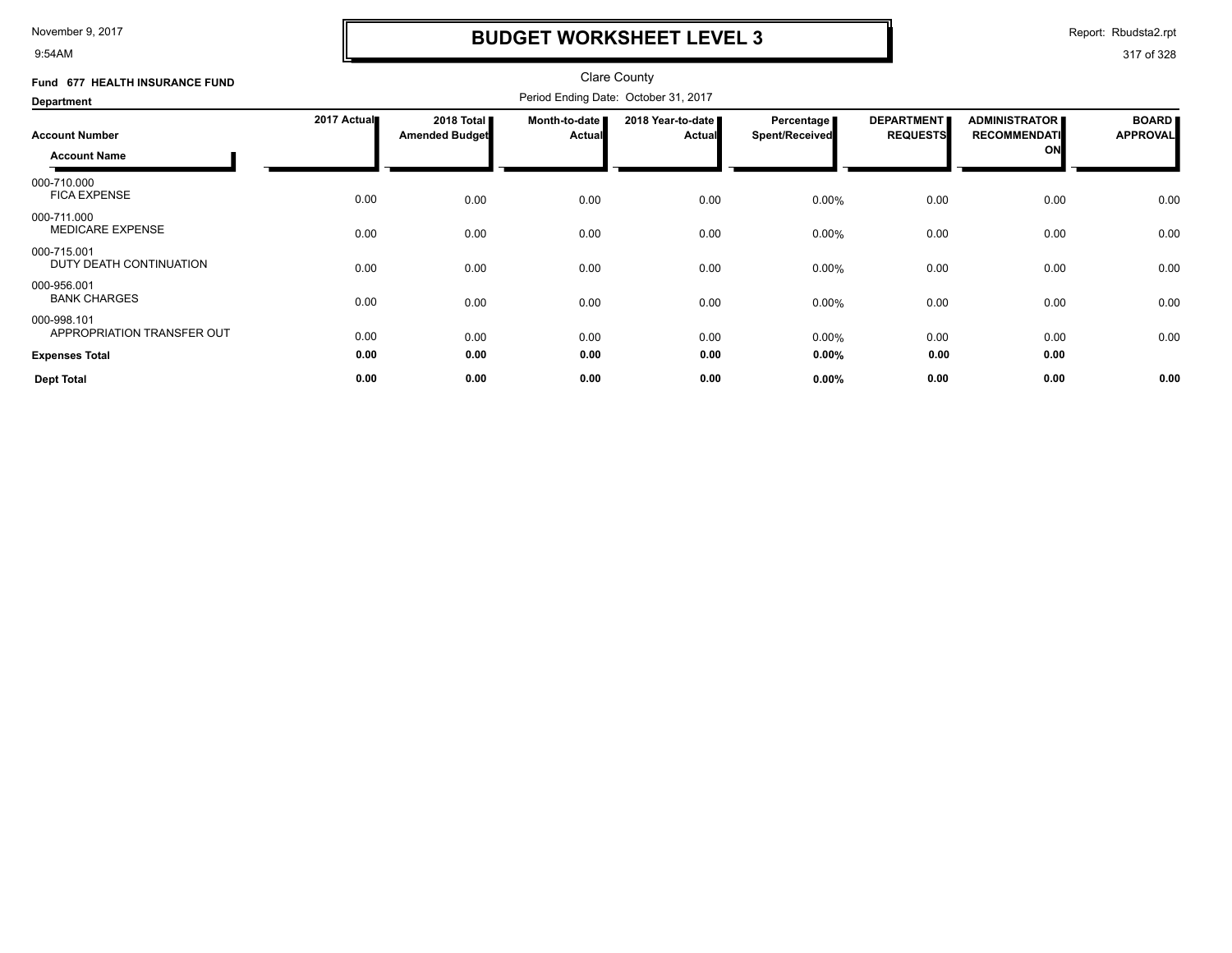9:54AM

### **BUDGET WORKSHEET LEVEL 3**

Report: Rbudsta2.rpt

| Fund 677 HEALTH INSURANCE FUND                   |             |                                     |                         | <b>Clare County</b>                  |                              |                                      |                                                   |                                 |
|--------------------------------------------------|-------------|-------------------------------------|-------------------------|--------------------------------------|------------------------------|--------------------------------------|---------------------------------------------------|---------------------------------|
| <b>Department</b>                                |             |                                     |                         | Period Ending Date: October 31, 2017 |                              |                                      |                                                   |                                 |
| <b>Account Number</b><br><b>Account Name</b>     | 2017 Actual | 2018 Total<br><b>Amended Budget</b> | Month-to-date<br>Actual | 2018 Year-to-date<br>Actual          | Percentage<br>Spent/Received | <b>DEPARTMENT</b><br><b>REQUESTS</b> | <b>ADMINISTRATOR</b><br><b>RECOMMENDATI</b><br>ON | <b>BOARD</b><br><b>APPROVAL</b> |
| Department 851                                   |             |                                     |                         |                                      |                              |                                      |                                                   |                                 |
| <b>Expenses</b>                                  |             |                                     |                         |                                      |                              |                                      |                                                   |                                 |
| 851-716.000<br><b>HEALTH INSURANCE</b>           | 0.00        | 0.00                                | 0.00                    | 0.00                                 | 0.00%                        | 0.00                                 | 0.00                                              | 0.00                            |
| 851-716.001<br><b>DELETE</b>                     | 0.00        | 0.00                                | 0.00                    | 0.00                                 | 0.00%                        | 0.00                                 | 0.00                                              | 0.00                            |
| 851-716.002<br><b>DELETE</b>                     | 0.00        | 0.00                                | 0.00                    | 0.00                                 | 0.00%                        | 0.00                                 | 0.00                                              | 0.00                            |
| 851-716.003<br><b>DELETE</b>                     | 0.00        | 0.00                                | 0.00                    | 0.00                                 | 0.00%                        | 0.00                                 | 0.00                                              | 0.00                            |
| 851-716.004<br><b>COBRA</b>                      | 0.00        | 0.00                                | 0.00                    | 0.00                                 | 0.00%                        | 0.00                                 | 0.00                                              | 0.00                            |
| 851-716.005<br><b>RX REIMBURSEMENT</b>           | 0.00        | 0.00                                | 0.00                    | 0.00                                 | 0.00%                        | 0.00                                 | 0.00                                              | 0.00                            |
| 851-716.006<br><b>FLEX REIMBURSEMENT</b>         | 0.00        | 0.00                                | 0.00                    | 0.00                                 | 0.00%                        | 0.00                                 | 0.00                                              | 0.00                            |
| 851-716.007<br><b>HEALTH ADMIN REIMBURSEMENT</b> | 0.00        | 0.00                                | 0.00                    | 0.00                                 | 0.00%                        | 0.00                                 | 0.00                                              | 0.00                            |
| 851-716.008<br>SMARTCARD REIMBURSEMENT           | 0.00        | 0.00                                | 0.00                    | 0.00                                 | 0.00%                        | 0.00                                 | 0.00                                              | 0.00                            |
| <b>Expenses Total</b>                            | 0.00        | 0.00                                | 0.00                    | 0.00                                 | 0.00%                        | 0.00                                 | 0.00                                              |                                 |
| <b>Dept Total</b>                                | 0.00        | 0.00                                | 0.00                    | 0.00                                 | 0.00%                        | 0.00                                 | 0.00                                              | 0.00                            |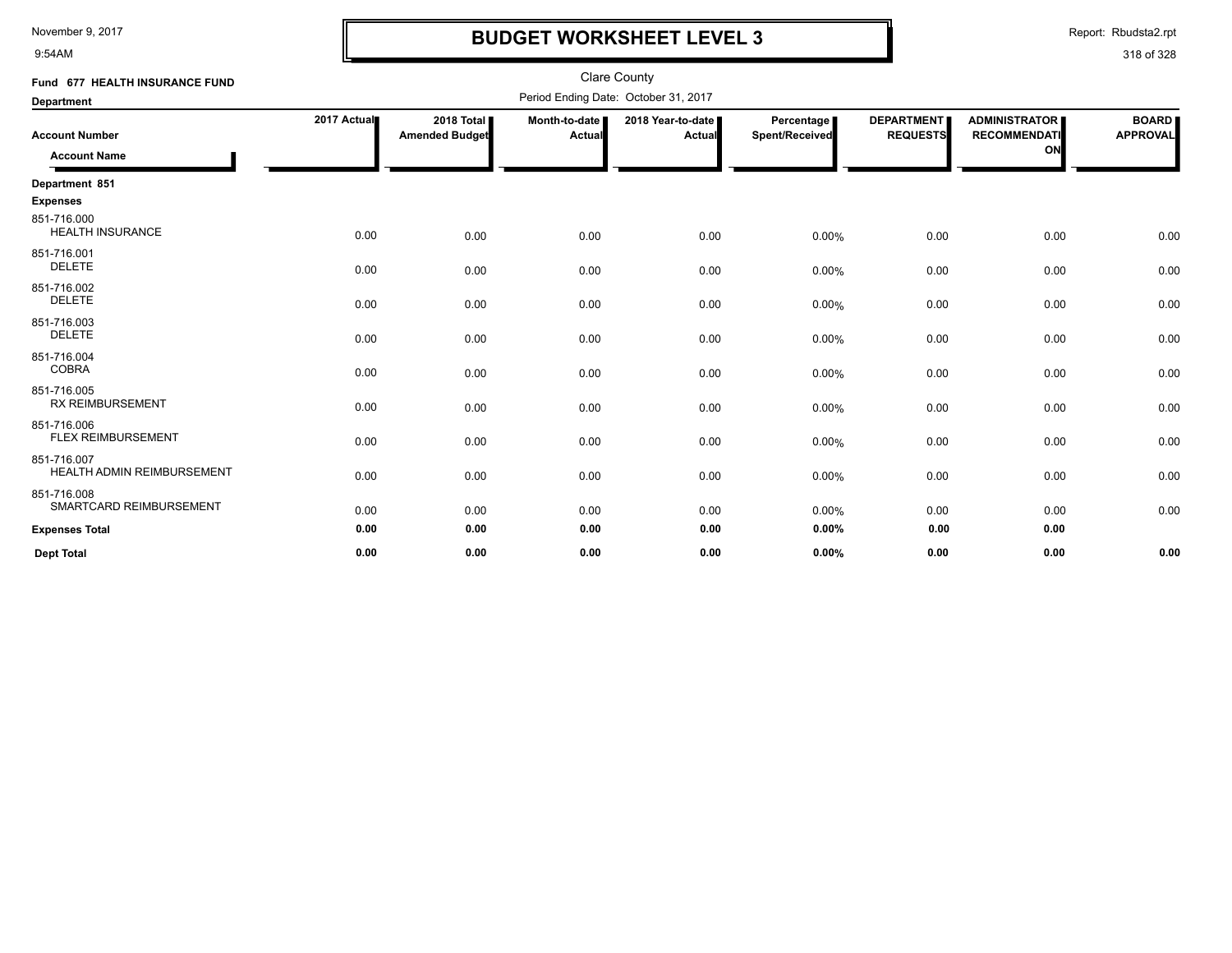9:54AM

### **BUDGET WORKSHEET LEVEL 3**

Report: Rbudsta2.rpt

| Fund 677 HEALTH INSURANCE FUND                  |             |                                              |                         | Clare County                         |                              |                                       |                                                   |                                 |
|-------------------------------------------------|-------------|----------------------------------------------|-------------------------|--------------------------------------|------------------------------|---------------------------------------|---------------------------------------------------|---------------------------------|
| <b>Department</b>                               |             |                                              |                         | Period Ending Date: October 31, 2017 |                              |                                       |                                                   |                                 |
| <b>Account Number</b><br><b>Account Name</b>    | 2017 Actual | 2018 Total <b>I</b><br><b>Amended Budget</b> | Month-to-date<br>Actual | 2018 Year-to-date<br><b>Actual</b>   | Percentage<br>Spent/Received | <b>DEPARTMENTI</b><br><b>REQUESTS</b> | <b>ADMINISTRATOR</b><br><b>RECOMMENDATI</b><br>ON | <b>BOARD</b><br><b>APPROVAL</b> |
| Department 852                                  |             |                                              |                         |                                      |                              |                                       |                                                   |                                 |
| <b>Expenses</b>                                 |             |                                              |                         |                                      |                              |                                       |                                                   |                                 |
| 852-715.000<br><b>RETIREES HEALTH INSURANCE</b> | 0.00        | 0.00                                         | 0.00                    | 0.00                                 | 0.00%                        | 0.00                                  | 0.00                                              | 0.00                            |
| 852-716.000<br><b>DELETE</b>                    | 0.00        | 0.00                                         | 0.00                    | 0.00                                 | 0.00%                        | 0.00                                  | 0.00                                              | 0.00                            |
| 852-716.001<br><b>DELETE</b>                    | 0.00        | 0.00                                         | 0.00                    | 0.00                                 | 0.00%                        | 0.00                                  | 0.00                                              | 0.00                            |
| 852-716.002<br><b>DELETE</b>                    | 0.00        | 0.00                                         | 0.00                    | 0.00                                 | 0.00%                        | 0.00                                  | 0.00                                              | 0.00                            |
| 852-716.003<br><b>DELETE</b>                    | 0.00        | 0.00                                         | 0.00                    | 0.00                                 | 0.00%                        | 0.00                                  | 0.00                                              | 0.00                            |
| 852-999.900<br><b>ENDING FUND BALANCE</b>       | 0.00        | 0.00                                         | 0.00                    | 0.00                                 | 0.00%                        | 0.00                                  | 0.00                                              | 0.00                            |
| <b>Expenses Total</b>                           | 0.00        | 0.00                                         | 0.00                    | 0.00                                 | 0.00%                        | 0.00                                  | 0.00                                              |                                 |
| <b>Dept Total</b>                               | 0.00        | 0.00                                         | 0.00                    | 0.00                                 | 0.00%                        | 0.00                                  | 0.00                                              | 0.00                            |
| <b>Revenues Total</b>                           | 0.00        | 0.00                                         | 0.00                    | 0.00                                 | 0.00%                        | 0.00                                  | 0.00                                              | 0.00                            |
| <b>Expenses Fund Total</b>                      | 0.00        | 0.00                                         | 0.00                    | 0.00                                 | 0.00%                        | 0.00                                  | 0.00                                              | 0.00                            |
| Net (Rev/Exp)                                   | 0.00        | 0.00                                         | 0.00                    | 0.00                                 |                              | 0.00                                  | 0.00                                              | 0.00                            |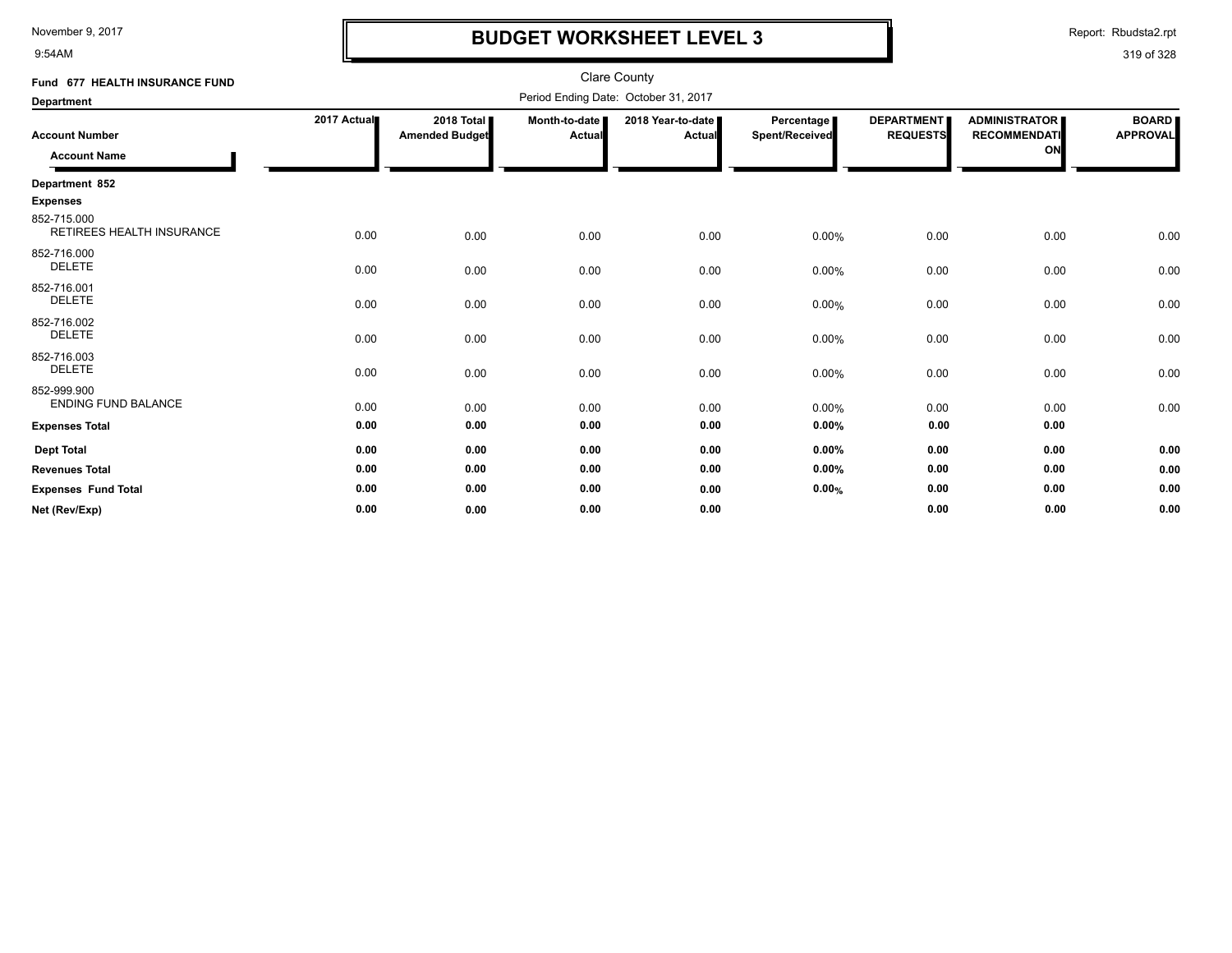9:54AM

### **BUDGET WORKSHEET LEVEL 3**

Report: Rbudsta2.rpt

| Fund 678 OTHER FRINGE BENEFITS                  |             |                                     |                         | <b>Clare County</b>                  |                              |                                      |                                             |                                 |
|-------------------------------------------------|-------------|-------------------------------------|-------------------------|--------------------------------------|------------------------------|--------------------------------------|---------------------------------------------|---------------------------------|
| <b>Department</b>                               |             |                                     |                         | Period Ending Date: October 31, 2017 |                              |                                      |                                             |                                 |
| <b>Account Number</b>                           | 2017 Actual | 2018 Total<br><b>Amended Budget</b> | Month-to-date<br>Actual | 2018 Year-to-date<br>Actual          | Percentage<br>Spent/Received | <b>DEPARTMENT</b><br><b>REQUESTS</b> | <b>ADMINISTRATOR</b><br><b>RECOMMENDATI</b> | <b>BOARD</b><br><b>APPROVAL</b> |
| <b>Account Name</b>                             |             |                                     |                         |                                      |                              |                                      | ON                                          |                                 |
| Fund 678 OTHER FRINGE BENEFITS                  |             |                                     |                         |                                      |                              |                                      |                                             |                                 |
| 2018<br><b>Fiscal Year</b>                      |             |                                     |                         |                                      |                              |                                      |                                             |                                 |
| Department 000<br><b>Revenues</b>               |             |                                     |                         |                                      |                              |                                      |                                             |                                 |
| 000-631.000<br><b>EMPLOYEES SERVICES</b>        | 0.00        | 0.00                                | 0.00                    | 0.00                                 | 0.00%                        | 0.00                                 | 0.00                                        | 0.00                            |
| 000-680.131<br>CIRCUIT CT REIMB - GLADWIN CO    | 0.00        | 0.00                                | 0.00                    | 0.00                                 | 0.00%                        | 0.00                                 | 0.00                                        | 0.00                            |
| 000-680.136<br>DISTRICT CT REIMB - GLADWIN CO   | 0.00        | 0.00                                | 0.00                    | 0.00                                 | 0.00%                        | 0.00                                 | 0.00                                        | 0.00                            |
| 000-680.148<br>PROBATE CT REIMB - GLADWIN CO    | 0.00        | 0.00                                | 0.00                    | 0.00                                 | 0.00%                        | 0.00                                 | 0.00                                        | 0.00                            |
| 000-699.101<br>APPROPRIATION TRANSFER IN G.F.   | 0.00        | 0.00                                | 0.00                    | 0.00                                 | 0.00%                        | 0.00                                 | 0.00                                        | 0.00                            |
| 000-699.900<br>BEGINNING FUND BALANCE           | 0.00        | 0.00                                | 0.00                    | 0.00                                 | 0.00%                        | 0.00                                 | 0.00                                        | 0.00                            |
| <b>Revenues Total</b>                           | 0.00        | 0.00                                | 0.00                    | 0.00                                 | 0.00%                        | 0.00                                 | 0.00                                        | 0.00                            |
| <b>Expenses</b>                                 |             |                                     |                         |                                      |                              |                                      |                                             |                                 |
| 000-717.000<br>LIFE INSURANCE                   | 0.00        | 0.00                                | 0.00                    | 0.00                                 | 0.00%                        | 0.00                                 | 0.00                                        | 0.00                            |
| 000-718.000<br><b>COUNTY PORTION-RETIREMENT</b> | 0.00        | 0.00                                | 0.00                    | 0.00                                 | 0.00%                        | 0.00                                 | 0.00                                        | 0.00                            |
| 000-719.000<br><b>COUNTY PORTION-FICA</b>       | 0.00        | 0.00                                | 0.00                    | 0.00                                 | 0.00%                        | 0.00                                 | 0.00                                        | 0.00                            |
| 000-723.000<br>COUNTY PORTION UNEMPLOY COMP     | 0.00        | 0.00                                | 0.00                    | 0.00                                 | 0.00%                        | 0.00                                 | 0.00                                        | 0.00                            |
| 000-724.000<br>WORKMANS COMPENSATION            | 0.00        | 0.00                                | 0.00                    | 0.00                                 | 0.00%                        | 0.00                                 | 0.00                                        | 0.00                            |
| 000-864.000<br>LUNCH & MILEAGE TO MEETINGS      | 0.00        | 0.00                                | 0.00                    | 0.00                                 | 0.00%                        | 0.00                                 | 0.00                                        | 0.00                            |
| 000-914.000<br><b>LIABILITY</b>                 | 0.00        | 0.00                                | 0.00                    | 0.00                                 | 0.00%                        | 0.00                                 | 0.00                                        | 0.00                            |
| 000-956.000<br><b>MISCELLANEOUS</b>             | 0.00        | 0.00                                | 0.00                    | 0.00                                 | 0.00%                        | 0.00                                 | 0.00                                        | 0.00                            |
| 000-998.900<br><b>ENDING FUND BALANCE</b>       | 0.00        | 0.00                                | 0.00                    | 0.00                                 | 0.00%                        | 0.00                                 | 0.00                                        | 0.00                            |
| <b>Expenses Total</b>                           | 0.00        | 0.00                                | 0.00                    | 0.00                                 | 0.00%                        | 0.00                                 | 0.00                                        |                                 |
| <b>Dept Total</b>                               | 0.00        | 0.00                                | 0.00                    | 0.00                                 | 0.00%                        | 0.00                                 | 0.00                                        | 0.00                            |
| <b>Revenues Total</b>                           | 0.00        | 0.00                                | 0.00                    | 0.00                                 | 0.00%                        | 0.00                                 | 0.00                                        | 0.00                            |
| <b>Expenses Fund Total</b>                      | 0.00        | 0.00                                | 0.00                    | 0.00                                 | 0.00%                        | 0.00                                 | 0.00                                        | 0.00                            |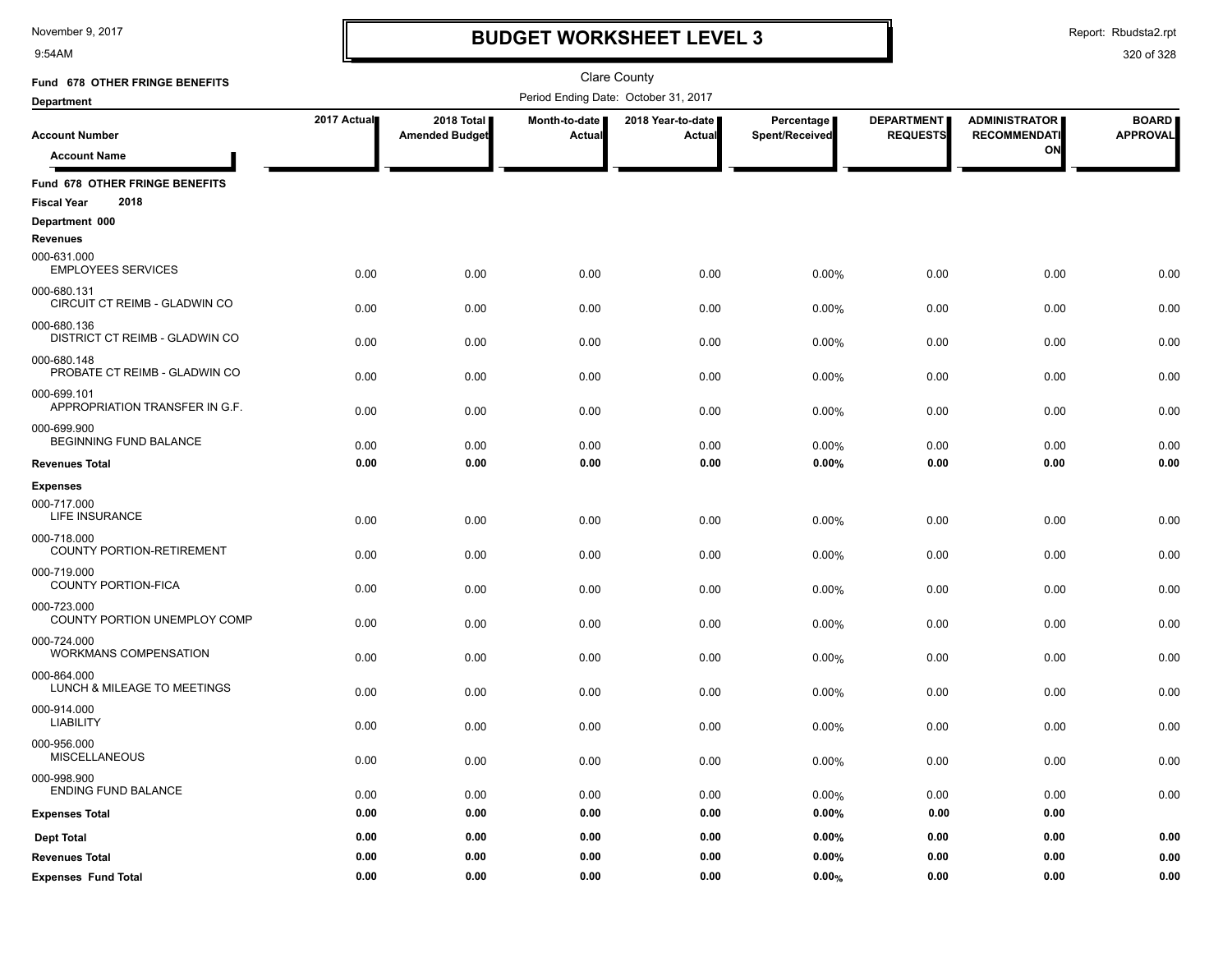9:54AM

# **BUDGET WORKSHEET LEVEL 3**

Report: Rbudsta2.rpt

| Fund 678 OTHER FRINGE BENEFITS |             |                                               |                                  | Clare County                         |                                |                                      |                                               |                                 |
|--------------------------------|-------------|-----------------------------------------------|----------------------------------|--------------------------------------|--------------------------------|--------------------------------------|-----------------------------------------------|---------------------------------|
| <b>Department</b>              |             |                                               |                                  | Period Ending Date: October 31, 2017 |                                |                                      |                                               |                                 |
| <b>Account Number</b>          | 2017 Actual | 2018 Total <b>II</b><br><b>Amended Budget</b> | Month-to-date ■<br><b>Actual</b> | 2018 Year-to-date ∎<br><b>Actual</b> | Percentage  <br>Spent/Received | <b>DEPARTMENT</b><br><b>REQUESTS</b> | <b>ADMINISTRATOR E</b><br><b>RECOMMENDATI</b> | <b>BOARD</b><br><b>APPROVAL</b> |
| <b>Account Name</b>            |             |                                               |                                  |                                      |                                |                                      | ON                                            |                                 |
| Net (Rev/Exp)                  | 0.00        | 0.00                                          | 0.00                             | 0.00                                 |                                | 0.00                                 | 0.00                                          | 0.00                            |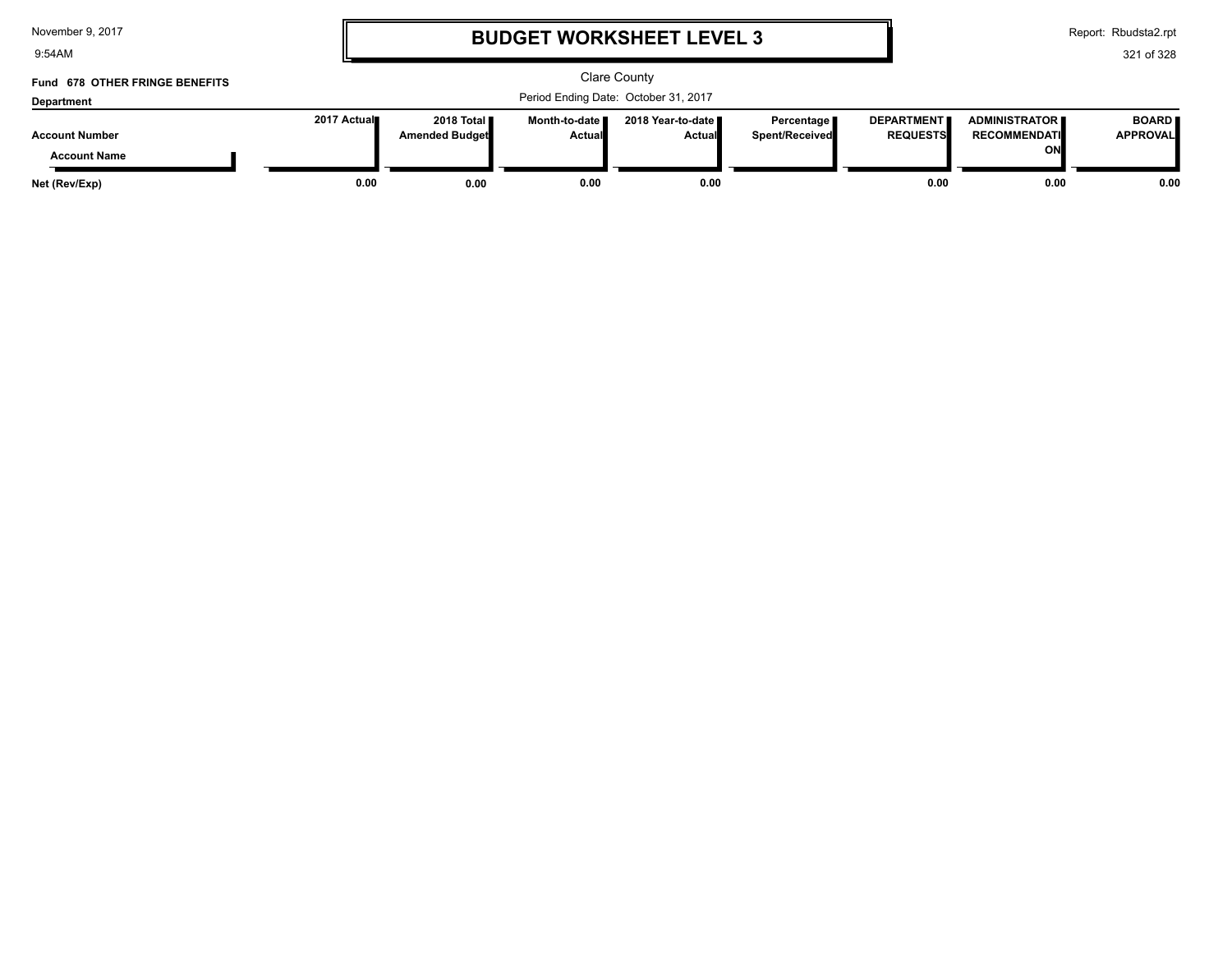9:54AM

### **BUDGET WORKSHEET LEVEL 3**

Report: Rbudsta2.rpt

| Fund 701 TRUST & AGENCY FUND                 |             |                                     |                         | <b>Clare County</b>                  |                                     |                                      |                                                   |                                 |
|----------------------------------------------|-------------|-------------------------------------|-------------------------|--------------------------------------|-------------------------------------|--------------------------------------|---------------------------------------------------|---------------------------------|
| <b>Department</b>                            |             |                                     |                         | Period Ending Date: October 31, 2017 |                                     |                                      |                                                   |                                 |
| <b>Account Number</b><br><b>Account Name</b> | 2017 Actual | 2018 Total<br><b>Amended Budget</b> | Month-to-date<br>Actual | 2018 Year-to-date<br><b>Actual</b>   | Percentage<br><b>Spent/Received</b> | <b>DEPARTMENT</b><br><b>REQUESTS</b> | <b>ADMINISTRATOR</b><br><b>RECOMMENDATI</b><br>ON | <b>BOARD</b><br><b>APPROVAL</b> |
| Fund 701 TRUST & AGENCY FUND                 |             |                                     |                         |                                      |                                     |                                      |                                                   |                                 |
| 2018<br><b>Fiscal Year</b>                   |             |                                     |                         |                                      |                                     |                                      |                                                   |                                 |
| Department 000                               |             |                                     |                         |                                      |                                     |                                      |                                                   |                                 |
| Revenues                                     |             |                                     |                         |                                      |                                     |                                      |                                                   |                                 |
| 000-699.101<br>TRANSFER IN 101               | 0.00        | 0.00                                | 0.00                    | 0.00                                 | 0.00%                               | 0.00                                 | 0.00                                              | 0.00                            |
| <b>Revenues Total</b>                        | 0.00        | 0.00                                | 0.00                    | 0.00                                 | $0.00\%$                            | 0.00                                 | 0.00                                              | 0.00                            |
| <b>Expenses</b>                              |             |                                     |                         |                                      |                                     |                                      |                                                   |                                 |
| 000-710.000<br><b>FICA</b>                   | 0.00        | 0.00                                | 0.00                    | 0.00                                 | 0.00%                               | 0.00                                 | 0.00                                              | 0.00                            |
| 000-711.000<br><b>MEDICARE</b>               | 0.00        | 0.00                                | 0.00                    | 0.00                                 | 0.00%                               | 0.00                                 | 0.00                                              | 0.00                            |
| <b>Expenses Total</b>                        | 0.00        | 0.00                                | 0.00                    | 0.00                                 | 0.00%                               | 0.00                                 | 0.00                                              |                                 |
| <b>Dept Total</b>                            | 0.00        | 0.00                                | 0.00                    | 0.00                                 | $0.00\%$                            | 0.00                                 | 0.00                                              | 0.00                            |
| <b>Revenues Total</b>                        | 0.00        | 0.00                                | 0.00                    | 0.00                                 | $0.00\%$                            | 0.00                                 | 0.00                                              | 0.00                            |
| <b>Expenses Fund Total</b>                   | 0.00        | 0.00                                | 0.00                    | 0.00                                 | 0.00%                               | 0.00                                 | 0.00                                              | 0.00                            |
| Net (Rev/Exp)                                | 0.00        | 0.00                                | 0.00                    | 0.00                                 |                                     | 0.00                                 | 0.00                                              | 0.00                            |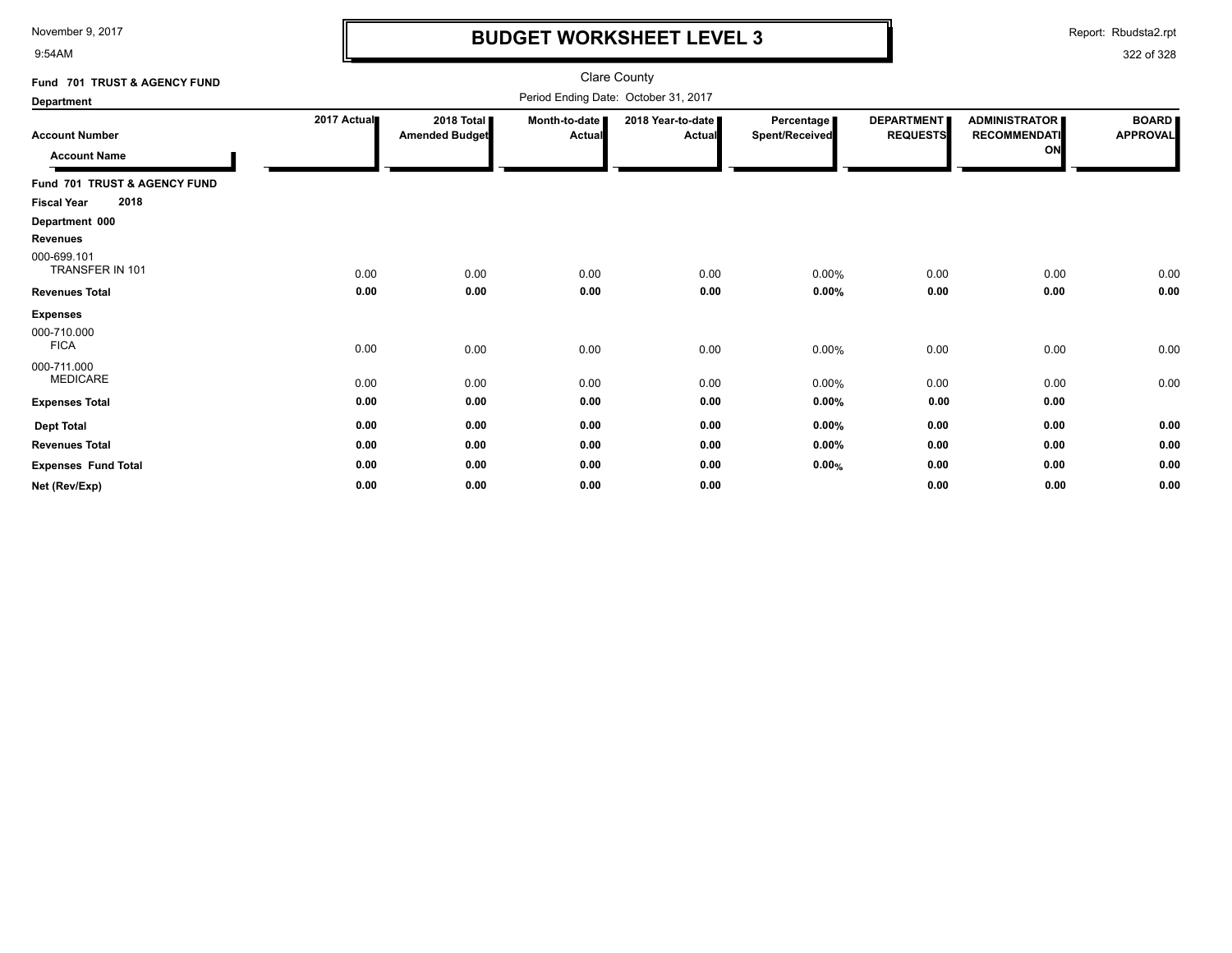9:54AM

# **BUDGET WORKSHEET LEVEL 3**

Report: Rbudsta2.rpt

| Fund 777 PAYROLL FUND                        |             |                                     |                                | <b>Clare County</b>                  |                              |                                      |                                                   |                                 |
|----------------------------------------------|-------------|-------------------------------------|--------------------------------|--------------------------------------|------------------------------|--------------------------------------|---------------------------------------------------|---------------------------------|
| Department                                   |             |                                     |                                | Period Ending Date: October 31, 2017 |                              |                                      |                                                   |                                 |
| <b>Account Number</b><br><b>Account Name</b> | 2017 Actual | 2018 Total<br><b>Amended Budget</b> | Month-to-date<br><b>Actual</b> | 2018 Year-to-date<br><b>Actual</b>   | Percentage<br>Spent/Received | <b>DEPARTMENT</b><br><b>REQUESTS</b> | <b>ADMINISTRATOR</b><br><b>RECOMMENDATI</b><br>ON | <b>BOARD</b><br><b>APPROVAL</b> |
| Fund 777 PAYROLL FUND                        |             |                                     |                                |                                      |                              |                                      |                                                   |                                 |
| 2018<br><b>Fiscal Year</b>                   |             |                                     |                                |                                      |                              |                                      |                                                   |                                 |
| Department 000                               |             |                                     |                                |                                      |                              |                                      |                                                   |                                 |
| <b>Expenses</b>                              |             |                                     |                                |                                      |                              |                                      |                                                   |                                 |
| 000-710.000<br><b>FICA EXPENSE</b>           | 0.00        | 0.00                                | 0.00                           | 0.00                                 | 0.00%                        | 0.00                                 | 0.00                                              | 0.00                            |
| 000-711.000<br>MEDICARE EXPENSE              | 0.00        | 0.00                                | 0.00                           | 0.00                                 | 0.00%                        | 0.00                                 | 0.00                                              | 0.00                            |
| <b>Expenses Total</b>                        | 0.00        | 0.00                                | 0.00                           | 0.00                                 | $0.00\%$                     | 0.00                                 | 0.00                                              |                                 |
| <b>Dept Total</b>                            | 0.00        | 0.00                                | 0.00                           | 0.00                                 | $0.00\%$                     | 0.00                                 | 0.00                                              | 0.00                            |
| <b>Expenses Fund Total</b>                   | 0.00        | 0.00                                | 0.00                           | 0.00                                 | 0.00%                        | 0.00                                 | 0.00                                              | 0.00                            |
| Net (Rev/Exp)                                | 0.00        | 0.00                                | 0.00                           | 0.00                                 |                              | 0.00                                 | 0.00                                              | 0.00                            |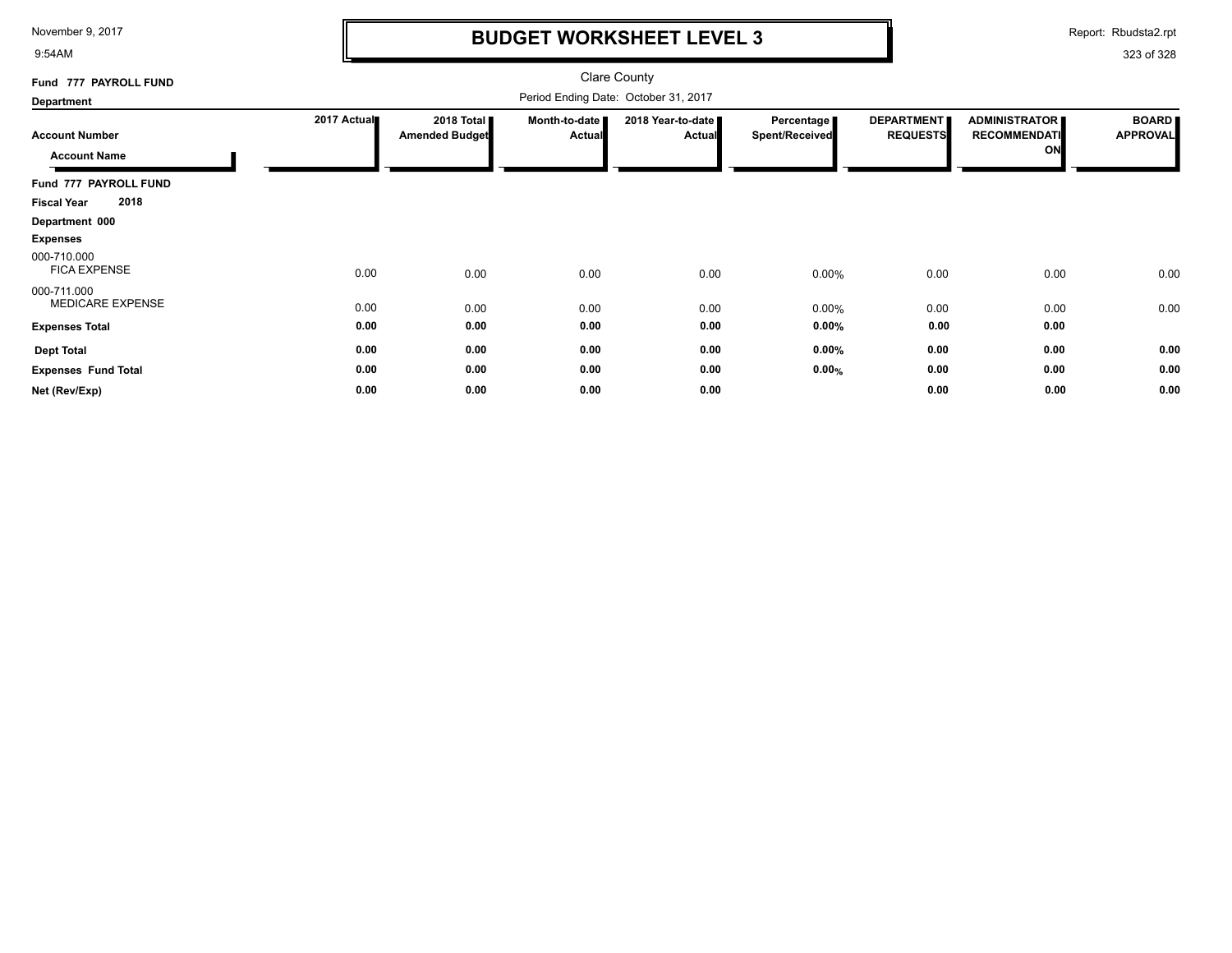9:54AM

### **BUDGET WORKSHEET LEVEL 3**

Report: Rbudsta2.rpt

| Fund 801 DRAIN FUND                                       |             | <b>Clare County</b>                 |                                      |                               |                              |                                      |                                               |                                 |
|-----------------------------------------------------------|-------------|-------------------------------------|--------------------------------------|-------------------------------|------------------------------|--------------------------------------|-----------------------------------------------|---------------------------------|
| <b>Department</b>                                         |             |                                     | Period Ending Date: October 31, 2017 |                               |                              |                                      |                                               |                                 |
| <b>Account Number</b>                                     | 2017 Actual | 2018 Total<br><b>Amended Budget</b> | Month-to-date<br>Actual              | 2018 Year-to-date  <br>Actual | Percentage<br>Spent/Received | <b>DEPARTMENT</b><br><b>REQUESTS</b> | <b>ADMINISTRATOR  </b><br><b>RECOMMENDATI</b> | <b>BOARD</b><br><b>APPROVAL</b> |
| <b>Account Name</b>                                       |             |                                     |                                      |                               |                              |                                      | ON                                            |                                 |
| Fund 801 DRAIN FUND<br>2018<br><b>Fiscal Year</b>         |             |                                     |                                      |                               |                              |                                      |                                               |                                 |
| Department 000                                            |             |                                     |                                      |                               |                              |                                      |                                               |                                 |
| Revenues<br>000-580.000<br>CONTRIBUTIONS FROM LOCAL UNITS | 0.00        | 0.00                                | 0.00                                 | 0.00                          | 0.00%                        | 0.00                                 | 0.00                                          | 0.00                            |
| 000-665.000<br><b>INTEREST EARNED</b>                     | 282.06      | 2,000.00                            | 0.00                                 | 0.00                          | 0.00%                        | 2,000.00                             | 2,000.00                                      | 2,000.00                        |
| 000-672.000<br>SPECIAL ASSESSMENTS                        | 2,500.00    | 166,198.00                          | 1,020.83                             | 1,020.83                      | 0.61%                        | 166,198.00                           | 166,198.00                                    | 166,198.00                      |
| 000-698.000<br>NOTE PROCEEDS                              | 243,802.08  | 243,803.00                          | 0.00                                 | 0.00                          | 0.00%                        | 243,803.00                           | 243,803.00                                    | 243,803.00                      |
| 000-699.228<br>APPROP TRANSFER IN-SOLID WASTE             | 0.00        | 253,428.00                          | 0.00                                 | 0.00                          | 0.00%                        | 253,428.00                           | 253,428.00                                    | 253,428.00                      |
| 000-699.900<br><b>BEGINNING FUND BALANCE</b>              | 0.00        | 65,205.00                           | 0.00                                 | 0.00                          | 0.00%                        | 65,205.00                            | 65,205.00                                     | 65,205.00                       |
| <b>Revenues Total</b>                                     | 246,584.14  | 730,634.00                          | 1,020.83                             | 1,020.83                      | 0.14%                        | 730,634.00                           | 730,634.00                                    | 730,634.00                      |
| <b>Expenses</b>                                           |             |                                     |                                      |                               |                              |                                      |                                               |                                 |
| 000-702.000<br>SALARY                                     | 0.00        | 0.00                                | 0.00                                 | 0.00                          | 0.00%                        | 0.00                                 | 0.00                                          | 0.00                            |
| 000-706.000<br><b>OVERTIME</b>                            | 0.00        | 0.00                                | 0.00                                 | 0.00                          | 0.00%                        | 0.00                                 | 0.00                                          | 0.00                            |
| 000-710.000<br><b>FICA EXPENSE</b>                        | 0.00        | 0.00                                | 0.00                                 | 0.00                          | 0.00%                        | 0.00                                 | 0.00                                          | 0.00                            |
| 000-711.000<br>MEDICARE EXPENSE                           | 0.00        | 0.00                                | 0.00                                 | 0.00                          | 0.00%                        | 0.00                                 | 0.00                                          | 0.00                            |
| 000-967.000<br><b>REPAIRS &amp; MAINTENANCE</b>           | 10,260.73   | 100,000.00                          | 652.14                               | 652.14                        | 0.65%                        | 100,000.00                           | 100,000.00                                    | 100,000.00                      |
| 000-967.001<br><b>DRAIN REIMBUSEMENT</b>                  | 0.00        | 0.00                                | 0.00                                 | 0.00                          | 0.00%                        | 0.00                                 | 0.00                                          | 0.00                            |
| 000-970.000<br><b>CAPITAL OUTLAY</b>                      | 356,706.74  | 565,429.00                          | 0.00                                 | 0.00                          | 0.00%                        | 565,428.00                           | 565,429.00                                    | 565,429.00                      |
| 000-970.001<br><b>NEW EQUIPMENT UNDER \$5000</b>          | 0.00        | 0.00                                | 0.00                                 | 0.00                          | 0.00%                        | 0.00                                 | 0.00                                          | 0.00                            |
| 000-991.000<br><b>PRINCIPAL</b>                           | 0.00        | 0.00                                | 0.00                                 | 0.00                          | 0.00%                        | 0.00                                 | 0.00                                          | 0.00                            |
| 000-995.000<br><b>INTEREST</b>                            | 0.00        | 0.00                                | 0.00                                 | 0.00                          | 0.00%                        | 0.00                                 | 0.00                                          | 0.00                            |
| 000-996.000<br>PAYING AGENT FEES                          | 0.00        | 0.00                                | 0.00                                 | 0.00                          | 0.00%                        | 0.00                                 | 0.00                                          | 0.00                            |
| 000-998.228<br>APPROP TRANSFER OUT-SOLID WAST             | 0.00        | 0.00                                | 0.00                                 | 0.00                          | 0.00%                        | 0.00                                 | 0.00                                          | 0.00                            |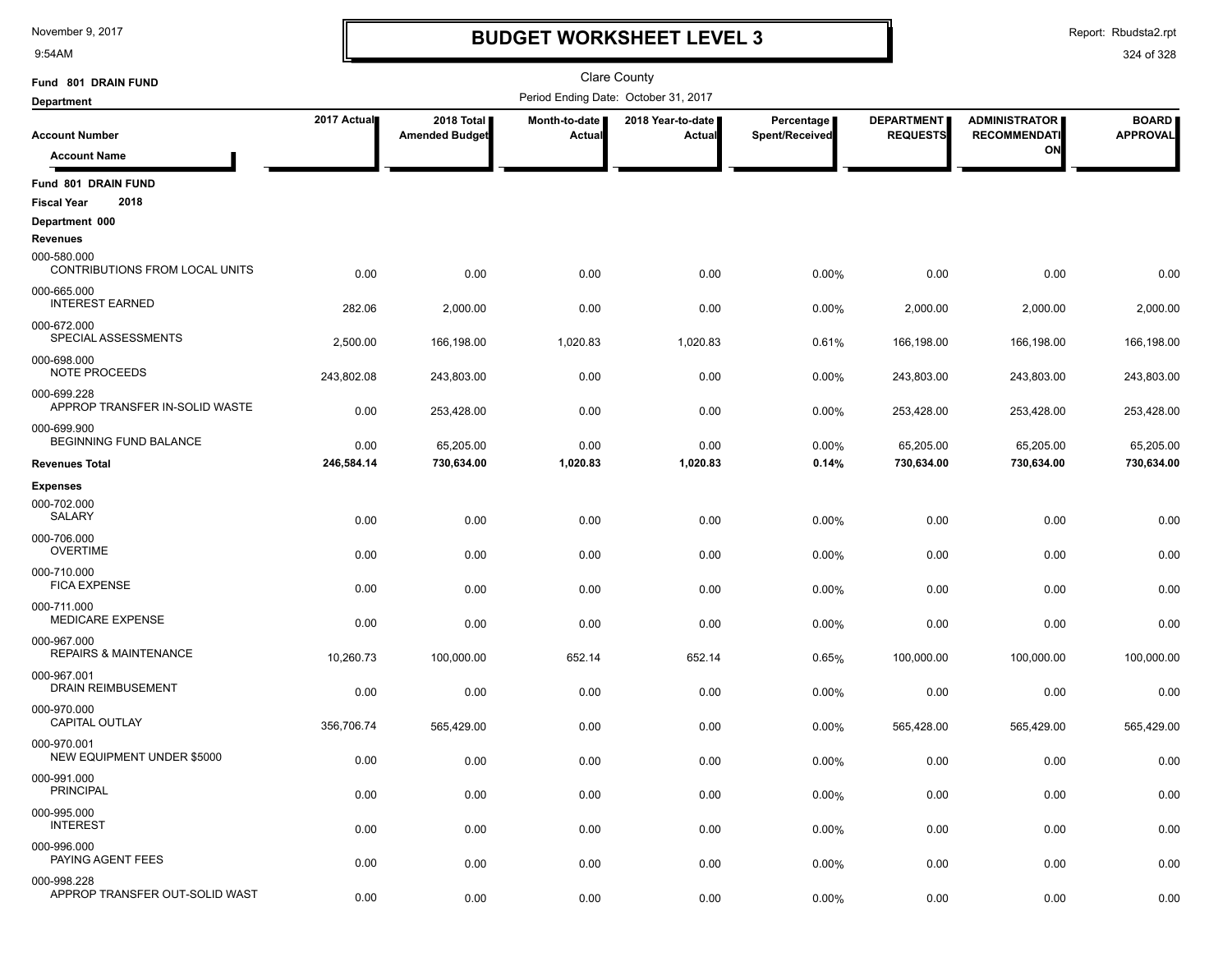9:54AM

### **BUDGET WORKSHEET LEVEL 3**

Report: Rbudsta2.rpt

| 801 DRAIN FUND<br>Fund                    |               |                                               |                                  | <b>Clare County</b>                  |                                     |                                      |                                             |                                 |
|-------------------------------------------|---------------|-----------------------------------------------|----------------------------------|--------------------------------------|-------------------------------------|--------------------------------------|---------------------------------------------|---------------------------------|
| Department                                |               |                                               |                                  | Period Ending Date: October 31, 2017 |                                     |                                      |                                             |                                 |
| <b>Account Number</b>                     | 2017 Actual   | 2018 Total <b>II</b><br><b>Amended Budget</b> | Month-to-date I<br><b>Actual</b> | 2018 Year-to-date ■<br><b>Actual</b> | Percentage<br><b>Spent/Received</b> | <b>DEPARTMENT</b><br><b>REQUESTS</b> | <b>ADMINISTRATOR</b><br><b>RECOMMENDATI</b> | <b>BOARD</b><br><b>APPROVAL</b> |
| <b>Account Name</b>                       |               |                                               |                                  |                                      |                                     |                                      | <b>ON</b>                                   |                                 |
| 000-998.900<br><b>ENDING FUND BALANCE</b> | 0.00          | 65.205.00                                     | 0.00                             | 0.00                                 | 0.00%                               | 65,205.00                            | 65,205.00                                   | 65,205.00                       |
| <b>Expenses Total</b>                     | 366,967.47    | 730,634.00                                    | 652.14                           | 652.14                               | 100.00%                             | 730,633.00                           | 730,634.00                                  | 730,634.00                      |
| <b>Dept Total</b>                         | $-120,383.33$ | 0.00                                          | 368.69                           | 368.69                               | 100.00%                             | 1.00                                 | 0.00                                        | 0.00                            |
| <b>Revenues Total</b>                     | 246,584.14    | 730,634.00                                    | 1,020.83                         | 1,020.83                             | 0.14%                               | 730,634.00                           | 730,634.00                                  | 730,634.00                      |
| <b>Expenses Fund Total</b>                | 366,967.47    | 730,634.00                                    | 652.14                           | 652.14                               | 100.00%                             | 730,633.00                           | 730,634.00                                  | 730,634.00                      |
| Net (Rev/Exp)                             | $-120,383.33$ | 0.00                                          | 368.69                           | 368.69                               |                                     | 1.00                                 | 0.00                                        | 0.00                            |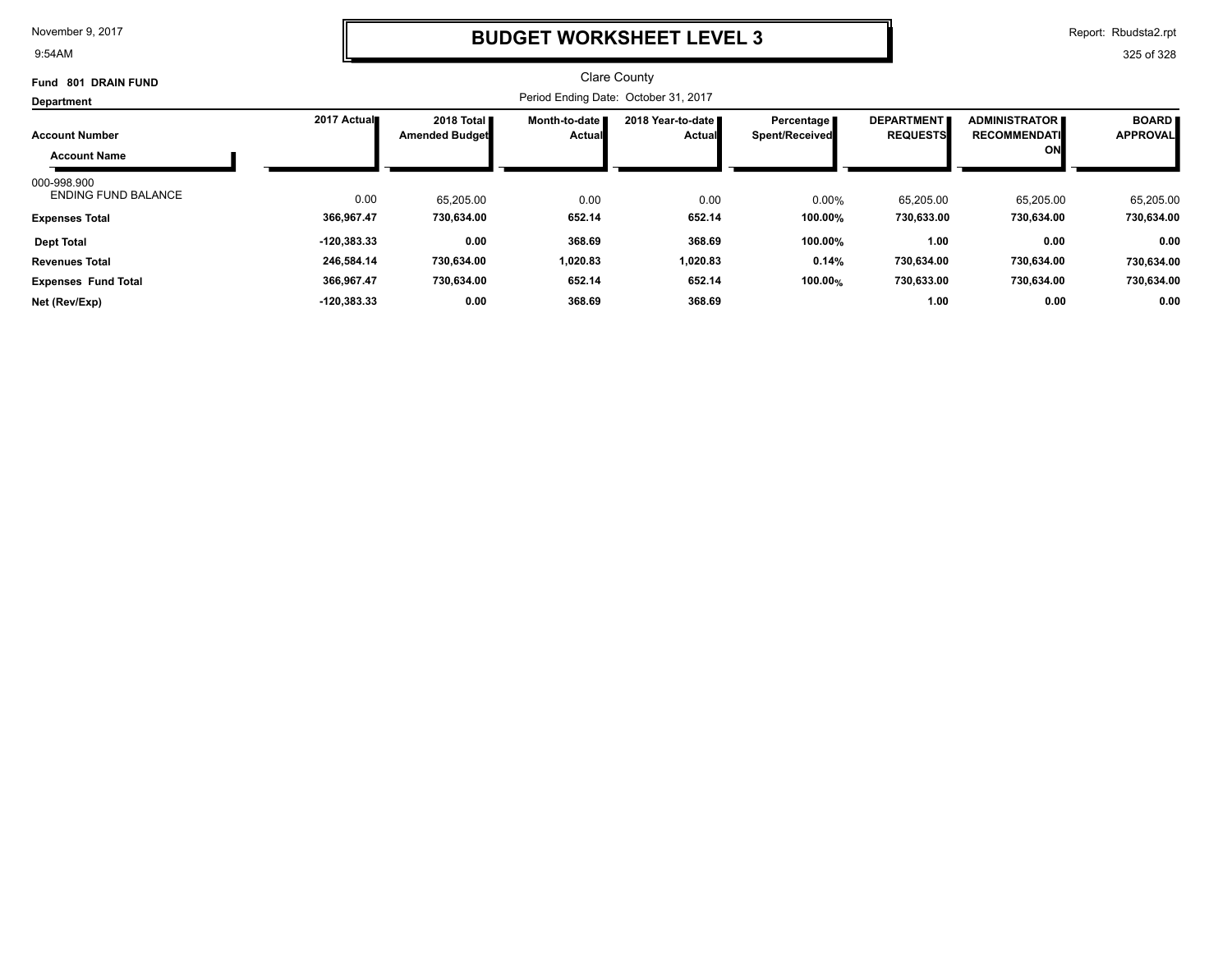9:54AM

# **BUDGET WORKSHEET LEVEL 3**

Report: Rbudsta2.rpt

| Fund 841 LAKE LEVEL FUND                        |             |                                     |                         | <b>Clare County</b>                  |                              |                                      |                                             |                                 |
|-------------------------------------------------|-------------|-------------------------------------|-------------------------|--------------------------------------|------------------------------|--------------------------------------|---------------------------------------------|---------------------------------|
| <b>Department</b>                               |             |                                     |                         | Period Ending Date: October 31, 2017 |                              |                                      |                                             |                                 |
| <b>Account Number</b>                           | 2017 Actual | 2018 Total<br><b>Amended Budget</b> | Month-to-date<br>Actual | 2018 Year-to-date<br>Actual          | Percentage<br>Spent/Received | <b>DEPARTMENT</b><br><b>REQUESTS</b> | <b>ADMINISTRATOR</b><br><b>RECOMMENDATI</b> | <b>BOARD</b><br><b>APPROVAL</b> |
| <b>Account Name</b>                             |             |                                     |                         |                                      |                              |                                      | ON                                          |                                 |
| Fund 841 LAKE LEVEL FUND                        |             |                                     |                         |                                      |                              |                                      |                                             |                                 |
| 2018<br><b>Fiscal Year</b>                      |             |                                     |                         |                                      |                              |                                      |                                             |                                 |
| Department 000                                  |             |                                     |                         |                                      |                              |                                      |                                             |                                 |
| <b>Revenues</b>                                 |             |                                     |                         |                                      |                              |                                      |                                             |                                 |
| 000-665.000<br><b>INTEREST EARNED</b>           | 0.00        | 0.00                                | 0.00                    | 0.00                                 | 0.00%                        | 0.00                                 | 0.00                                        | 0.00                            |
| 000-672.000<br>SPECIAL ASSESSMENTS              | 12,895.21   | 20,000.00                           | 0.00                    | 0.00                                 | 0.00%                        | 0.00                                 | 20,000.00                                   | 20,000.00                       |
| 000-687.000<br><b>REFUNDS</b>                   | 0.00        | 0.00                                | 0.00                    | 0.00                                 | 0.00%                        | 0.00                                 | 0.00                                        | 0.00                            |
| 000-699.101<br>APPROPRIATION TRAMSFER IN G.F    | 0.00        | 0.00                                | 0.00                    | 0.00                                 | 0.00%                        | 0.00                                 | 0.00                                        | 0.00                            |
| 000-699.900<br><b>BEGINNING FUND BALANCE</b>    | 0.00        | 24,083.00                           | 0.00                    | 0.00                                 | 0.00%                        | 0.00                                 | 24,083.00                                   | 24,083.00                       |
| <b>Revenues Total</b>                           | 12,895.21   | 44,083.00                           | 0.00                    | 0.00                                 | 0.00%                        | 0.00                                 | 44,083.00                                   | 44,083.00                       |
| <b>Expenses</b>                                 |             |                                     |                         |                                      |                              |                                      |                                             |                                 |
| 000-702.000<br><b>SALARY</b>                    | 0.00        | 0.00                                | 0.00                    | 0.00                                 | 0.00%                        | 0.00                                 | 0.00                                        | 0.00                            |
| 000-706.000<br><b>OVERTIME</b>                  | 0.00        | 0.00                                | 0.00                    | 0.00                                 | 0.00%                        | 0.00                                 | 0.00                                        | 0.00                            |
| 000-710.000<br><b>FICA EXPENSE</b>              | 0.00        | 0.00                                | 0.00                    | 0.00                                 | 0.00%                        | 0.00                                 | 0.00                                        | 0.00                            |
| 000-711.000<br><b>MEDICARE EXPENSE</b>          | 0.00        | 0.00                                | 0.00                    | 0.00                                 | 0.00%                        | 0.00                                 | 0.00                                        | 0.00                            |
| 000-956.000<br>LAKE LEVEL FY 06 DEFICIT ELIM    | 0.00        | 0.00                                | 0.00                    | 0.00                                 | 0.00%                        | 0.00                                 | 0.00                                        | 0.00                            |
| 000-967.000<br><b>REPAIRS &amp; MAINTENANCE</b> | 8,088.06    | 20,000.00                           | 0.00                    | 0.00                                 | 0.00%                        | 0.00                                 | 20,000.00                                   | 20,000.00                       |
| 000-970.000<br>CAPITAL OUTLAY                   | 0.00        | 0.00                                | 0.00                    | 0.00                                 | 0.00%                        | 0.00                                 | 0.00                                        | 0.00                            |
| 000-970.001<br>NEW EQUIPMENT UNDER \$5000       | 0.00        | 0.00                                | 0.00                    | 0.00                                 | 0.00%                        | 0.00                                 | 0.00                                        | 0.00                            |
| 000-998.900<br><b>ENDING FUND BALANCE</b>       | 0.00        | 24,083.00                           | 0.00                    | 0.00                                 | 0.00%                        | 0.00                                 | 24,083.00                                   | 24,083.00                       |
| <b>Expenses Total</b>                           | 8,088.06    | 44,083.00                           | 0.00                    | 0.00                                 | 0.00%                        | 0.00                                 | 44,083.00                                   | 44,083.00                       |
| <b>Dept Total</b>                               | 4,807.15    | 0.00                                | 0.00                    | 0.00                                 | 0.00%                        | 0.00                                 | 0.00                                        | 0.00                            |
| <b>Revenues Total</b>                           | 12,895.21   | 44,083.00                           | 0.00                    | 0.00                                 | 0.00%                        | 0.00                                 | 44,083.00                                   | 44,083.00                       |
| <b>Expenses Fund Total</b>                      | 8,088.06    | 44,083.00                           | 0.00                    | 0.00                                 | 0.00%                        | 0.00                                 | 44,083.00                                   | 44,083.00                       |
| Net (Rev/Exp)                                   | 4,807.15    | 0.00                                | 0.00                    | 0.00                                 |                              | 0.00                                 | 0.00                                        | 0.00                            |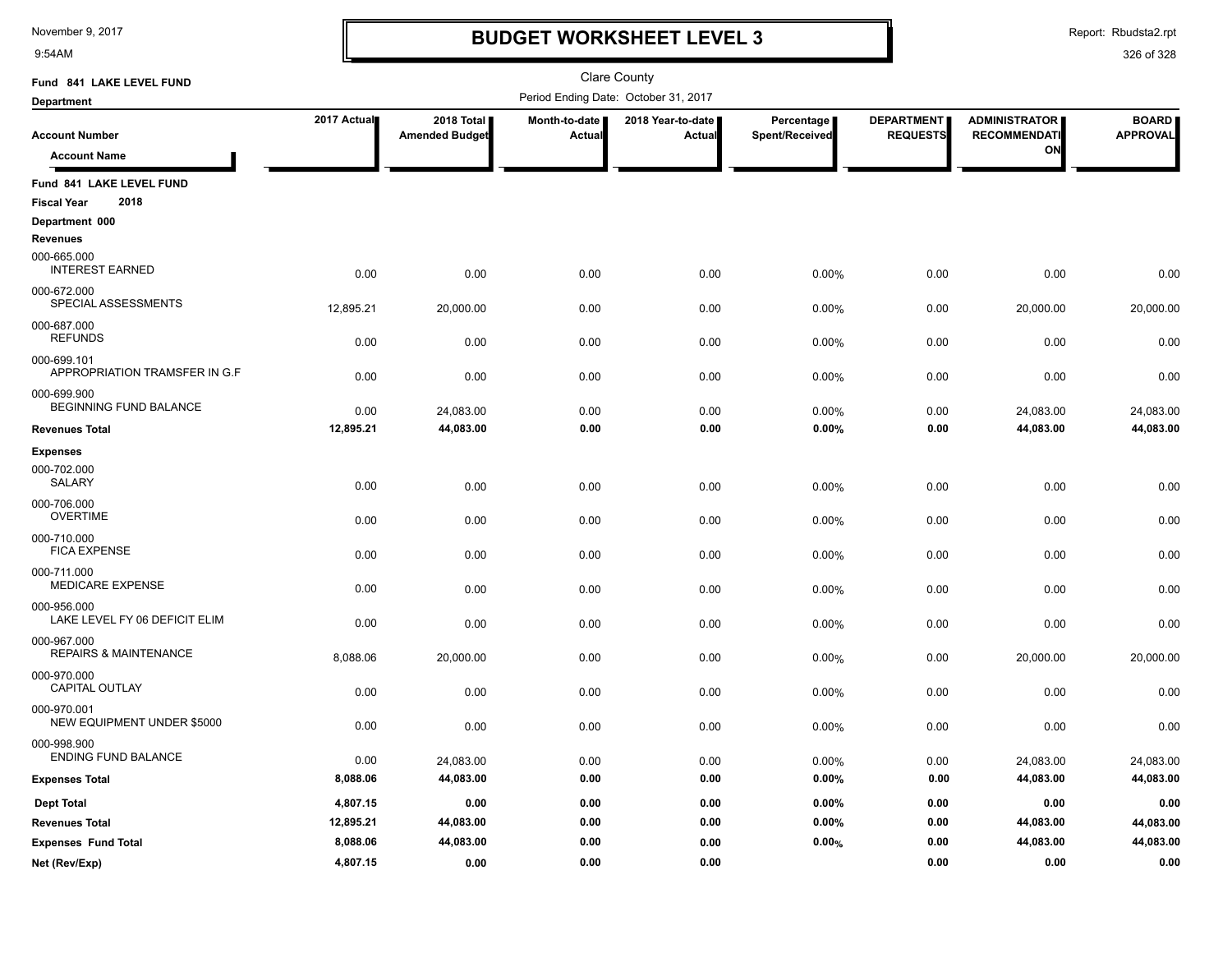9:54AM

# **BUDGET WORKSHEET LEVEL 3**

Report: Rbudsta2.rpt

| Fund 842 REVOLVING LAKE LEVEL FUND                             | Clare County |                                     |                         |                             |                                     |                                      |                                                   |                                 |
|----------------------------------------------------------------|--------------|-------------------------------------|-------------------------|-----------------------------|-------------------------------------|--------------------------------------|---------------------------------------------------|---------------------------------|
| <b>Department</b>                                              |              |                                     |                         |                             |                                     |                                      |                                                   |                                 |
| <b>Account Number</b><br><b>Account Name</b>                   | 2017 Actual  | 2018 Total<br><b>Amended Budget</b> | Month-to-date<br>Actual | 2018 Year-to-date<br>Actual | Percentage<br><b>Spent/Received</b> | <b>DEPARTMENT</b><br><b>REQUESTS</b> | <b>ADMINISTRATOR</b><br><b>RECOMMENDATI</b><br>ON | <b>BOARD</b><br><b>APPROVAL</b> |
| Fund 842 REVOLVING LAKE LEVEL FUND                             |              |                                     |                         |                             |                                     |                                      |                                                   |                                 |
| 2018<br><b>Fiscal Year</b>                                     |              |                                     |                         |                             |                                     |                                      |                                                   |                                 |
| Department 000                                                 |              |                                     |                         |                             |                                     |                                      |                                                   |                                 |
| <b>Revenues</b>                                                |              |                                     |                         |                             |                                     |                                      |                                                   |                                 |
| 000-665.000<br><b>INTEREST ON INVESTMENTS</b>                  | 0.00         | 0.00                                | 0.00                    | 0.00                        | 0.00%                               | 0.00                                 | 0.00                                              | 0.00                            |
| 000-699.101<br>LAKE IMPR REVOLV-GF TRANS IN                    | 0.00         | 0.00                                | 0.00                    | 0.00                        | 0.00%                               | 0.00                                 | 0.00                                              | 0.00                            |
| <b>Revenues Total</b>                                          | 0.00         | 0.00                                | 0.00                    | 0.00                        | 0.00%                               | 0.00                                 | 0.00                                              | 0.00                            |
| <b>Expenses</b><br>000-956.000<br>LAKE IMPR REV FY 06 DEF ELIM | 0.00         | 0.00                                | 0.00                    | 0.00                        | 0.00%                               | 0.00                                 | 0.00                                              | 0.00                            |
| <b>Expenses Total</b>                                          | 0.00         | 0.00                                | 0.00                    | 0.00                        | 0.00%                               | 0.00                                 | 0.00                                              |                                 |
| <b>Dept Total</b>                                              | 0.00         | 0.00                                | 0.00                    | 0.00                        | 0.00%                               | 0.00                                 | 0.00                                              | 0.00                            |
| <b>Revenues Total</b>                                          | 0.00         | 0.00                                | 0.00                    | 0.00                        | 0.00%                               | 0.00                                 | 0.00                                              | 0.00                            |
| <b>Expenses Fund Total</b>                                     | 0.00         | 0.00                                | 0.00                    | 0.00                        | 0.00%                               | 0.00                                 | 0.00                                              | 0.00                            |
| Net (Rev/Exp)                                                  | 0.00         | 0.00                                | 0.00                    | 0.00                        |                                     | 0.00                                 | 0.00                                              | 0.00                            |